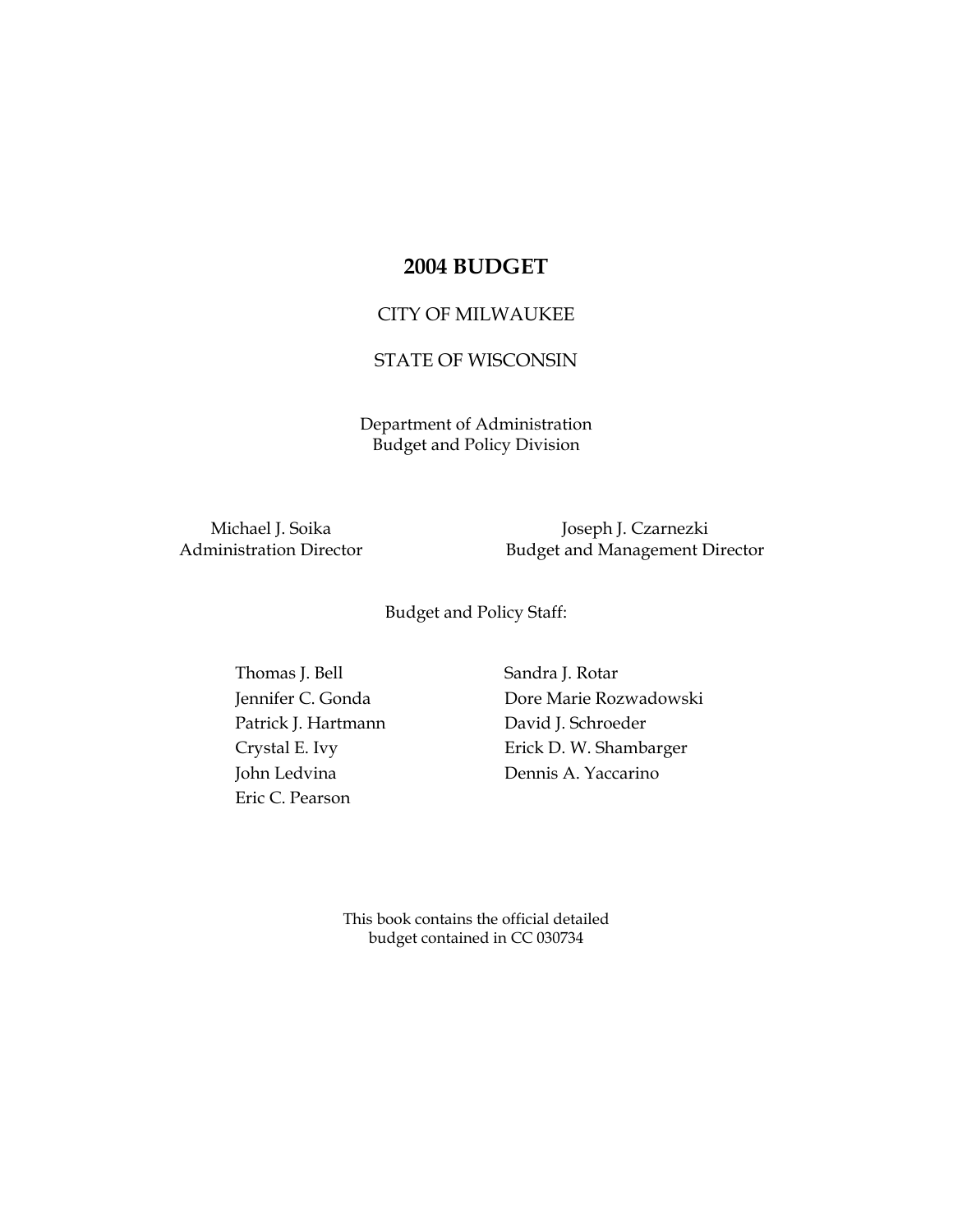SECTION I. CITY BUDGET UNDER THE CONTROL OF THE COMMON COUNCIL

A. GENERAL CITY PURPOSES FUND

## 1. BUDGETS FOR GENERAL CITY PURPOSES

2003 salary amounts are at 2002 rates of pay except for MPA, MPSO and Local #215 members which are at 2000 rates of pay. 2004 salary amounts are at 2002 rates of pay except for MPSO and Local #195 (Bridge Operators) members which are at 2000 rates of pay, and members of MPA and Local #215 which are at 2003 rates of pay.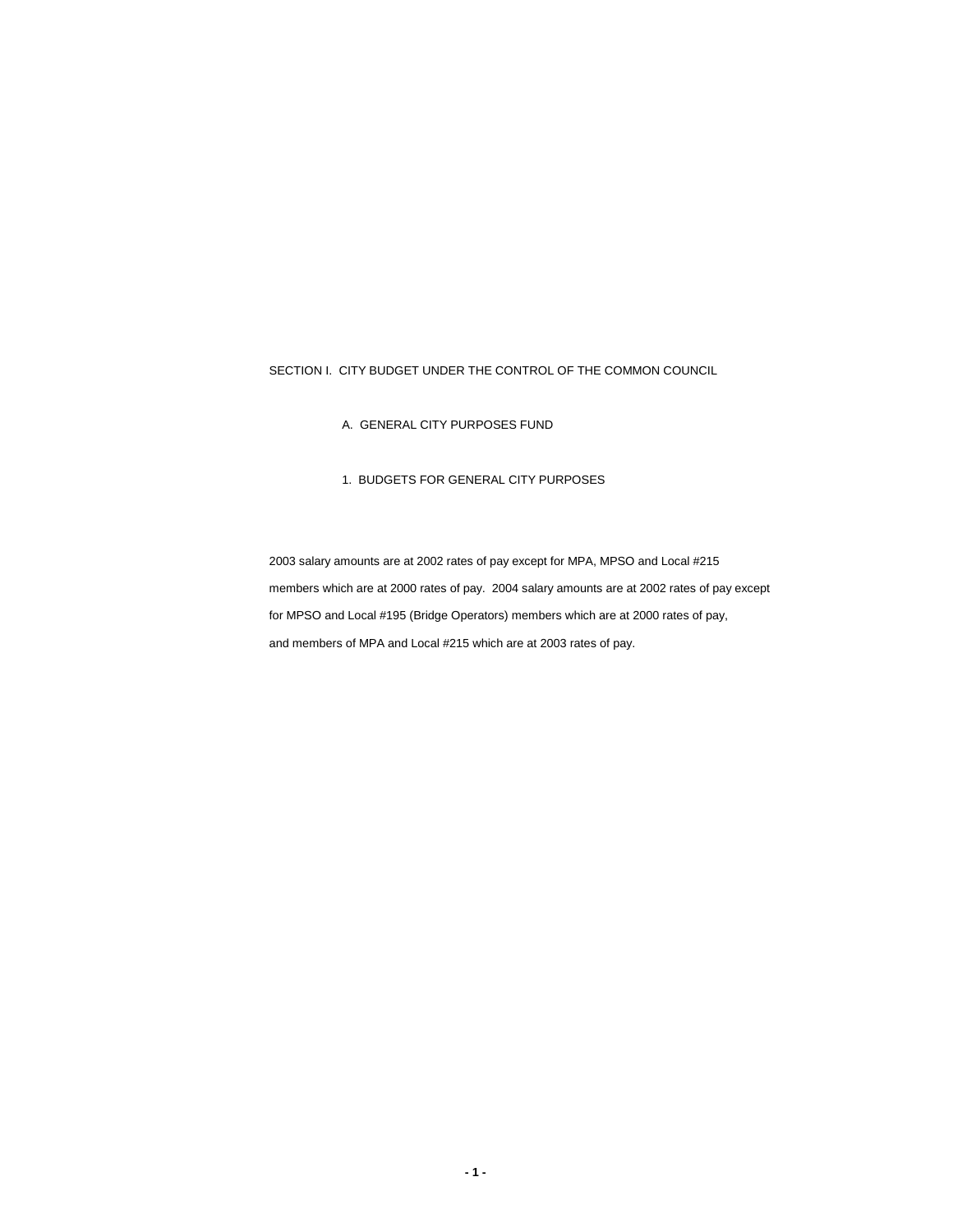|               |                   |                       |                  | 2002               |              | 2003           |                                                                                                                |                    | 2004           |
|---------------|-------------------|-----------------------|------------------|--------------------|--------------|----------------|----------------------------------------------------------------------------------------------------------------|--------------------|----------------|
|               |                   | <b>ACCOUNT NUMBER</b> |                  | <b>EXPENDITURE</b> |              | <b>BUDGET</b>  |                                                                                                                | <b>PAY</b>         | <b>BUDGET</b>  |
| FUND ORG SBCL |                   |                       | <b>ACCOUNT</b>   | <b>DOLLARS</b>     | <b>UNITS</b> | <b>DOLLARS</b> | <b>LINE DESCRIPTION</b>                                                                                        | <b>RANGE UNITS</b> | <b>DOLLARS</b> |
|               |                   |                       |                  |                    |              |                | DEPARTMENT OF ADMINISTRATION<br>OPERATING BUDGETARY CONTROL UNIT<br>SUMMARY (1 BCU = $5$ DU)                   |                    |                |
|               |                   |                       |                  |                    |              |                | <b>OUTCOME INDICATORS:</b>                                                                                     |                    |                |
|               |                   |                       |                  |                    |              |                |                                                                                                                |                    |                |
|               |                   |                       |                  | 1:21 to 1          |              | 1:18 to 1      | Ratio of persons looking for or expected to work to the<br>number of job openings in the Milwaukee Metro area. |                    | 1:18 to 1      |
|               |                   |                       |                  |                    |              |                | City tax rate as a percent of the                                                                              |                    |                |
|               |                   |                       |                  | 123.0%             |              | 122.1%         | metro area average.                                                                                            |                    | 122.1%         |
|               |                   |                       |                  | $Aa2/AA+$          |              | $Aa2/AA+$      | Maintain or improve city's bond rating.                                                                        |                    | $Aa2/AA+$      |
|               |                   |                       |                  | 2,297,342          |              | 3,000,000      | Number of visits on city web site                                                                              |                    | 3,300,000      |
|               |                   |                       |                  |                    |              |                | Number of service requests received and                                                                        |                    |                |
|               |                   |                       |                  | 2,453              |              | 15,000         | processed through the city's web site.                                                                         |                    | 15,000         |
|               |                   |                       |                  |                    |              |                | Number of financial transactions completed                                                                     |                    |                |
|               |                   |                       |                  | N/A                |              | 2,000          | through the city's web site.                                                                                   |                    | 10,000         |
|               |                   |                       |                  |                    |              |                | <b>SALARIES &amp; WAGES</b>                                                                                    |                    |                |
|               |                   |                       |                  |                    |              |                | Overtime Compensated*                                                                                          |                    |                |
|               |                   |                       |                  |                    |              |                | All Other Salaries & Wages                                                                                     |                    |                |
| 0001          | 1510 R999         |                       | 006000           | 4,430,557          |              | 4,477,706      | NET SALARIES & WAGES TOTAL*                                                                                    |                    | 4,006,056      |
|               |                   |                       |                  |                    | 119          |                | TOTAL NUMBER OF POSITIONS AUTHORIZED                                                                           | 108                |                |
|               |                   |                       |                  |                    | 75.43        |                | <b>O&amp;M FTE'S</b>                                                                                           | 67.05              |                |
|               |                   |                       |                  |                    | 33.92        |                | NON-O&M FTE'S                                                                                                  | 34.15              |                |
| 0001          | 1510 R999         |                       | 006100           | 1,640,596          |              | 1,656,752      | <b>ESTIMATED EMPLOYEE FRINGE BENEFITS*</b><br>(Involves Revenue Offset-No Transfers from this Account)         |                    | 1,482,241      |
|               |                   |                       |                  |                    |              |                | OPERATING EXPENDITURES                                                                                         |                    |                |
| 0001          | 1510              | R999                  | 630100           | 39,697             |              | 86,563         | General Office Expense                                                                                         |                    | 32,599         |
| 0001          | 1510              | R999                  | 630500           |                    |              |                | Tools & Machinery Parts                                                                                        |                    |                |
| 0001<br>0001  | 1510<br>1510 R999 | R999                  | 631000<br>631500 | 149                |              | 204            | <b>Construction Supplies</b><br>Energy                                                                         |                    | 180            |
| 0001          | 1510              | R999                  | 632000           | 25,962             |              | 28,723         | <b>Other Operating Supplies</b>                                                                                |                    | 26,310         |
| 0001          | 1510              | R999                  | 632500           | 4,652              |              | 4,865          | <b>Facility Rental</b>                                                                                         |                    | 5,150          |
| 0001          | 1510              | R999                  | 633000           | 753                |              | 350            | Vehicle Rental                                                                                                 |                    | 900            |
| 0001          | 1510              | R999                  | 633500           | 34,850             |              | 6,100          | Non-Vehicle Equipment Rental                                                                                   |                    | 3,106          |
| 0001          | 1510              | R999                  | 634000           | 31,445             |              | 91,900         | <b>Professional Services</b>                                                                                   |                    | 45,000         |
| 0001          | 1510              | R999                  | 634500           | 513,525            |              | 629,244        | <b>Information Technology Services</b>                                                                         |                    | 525,775        |
| 0001          | 1510              | R999                  | 635000           | 2,527              |              | 5,500          | <b>Property Services</b>                                                                                       |                    | 5,300          |
| 0001          | 1510              | R999                  | 635500           |                    |              |                | <b>Infrastructure Services</b>                                                                                 |                    |                |
| 0001          | 1510              | R999                  | 636000           |                    |              |                | Vehicle Repair Services                                                                                        |                    |                |
| 0001          | 1510              | R999                  | 636500           | 77,091             |              | 119,947        | <b>Other Operating Services</b>                                                                                |                    | 103,200        |
| 0001          | 1510              | R999                  | 637000           |                    |              |                | Loans and Grants                                                                                               |                    |                |
| 0001          | 1510              | R999                  | 637501           | 174,081            |              | 65,699         | Reimburse Other Departments                                                                                    |                    | 120,771        |
| 0001          | 1510 R999         |                       | 006300           | 904,732            |              | 1,039,095      | OPERATING EXPENDITURES TOTAL*                                                                                  |                    | 868,291        |
| 0001          | 1510 R999         |                       | 006800           | 95,210             |              | 22,880         | EQUIPMENT PURCHASES TOTAL*                                                                                     |                    | 13,000         |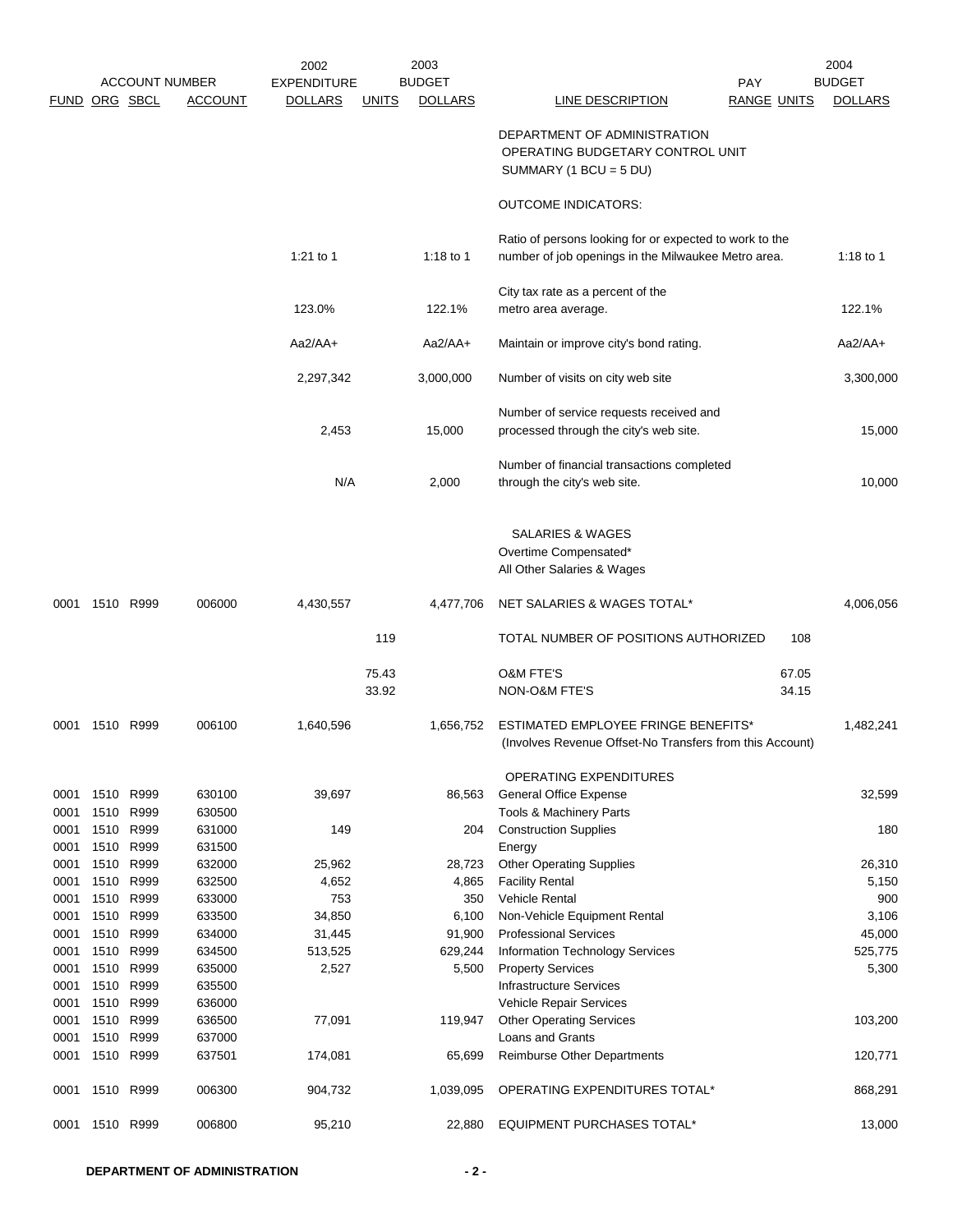|      |     |                |                | 2002           |              | 2003           |                                                                    |                    | 2004           |
|------|-----|----------------|----------------|----------------|--------------|----------------|--------------------------------------------------------------------|--------------------|----------------|
|      |     | ACCOUNT NUMBER |                | EXPENDITURE    |              | <b>BUDGET</b>  |                                                                    | <b>PAY</b>         | <b>BUDGET</b>  |
| FUND | ORG | <b>SBCL</b>    | <b>ACCOUNT</b> | <b>DOLLARS</b> | <b>UNITS</b> | <b>DOLLARS</b> | LINE DESCRIPTION                                                   | <b>RANGE UNITS</b> | <b>DOLLARS</b> |
|      |     |                |                | 1,507,318      |              | 1,301,836      | <b>SPECIAL FUNDS</b>                                               |                    | 971,000        |
|      |     |                |                |                |              |                | DEPARTMENT OF ADMINISTRATION<br>(OPERATING) BUDGETARY CONTROL UNIT |                    |                |
|      |     |                |                | 8,578,413      |              | 8.498.269      | TOTAL (1 BCU=5 DU)                                                 |                    | 7,340,588      |
|      |     |                |                | 127.790        |              | 135.774        | TOTAL DIRECT LABOR HOUR ALLOCATION                                 |                    | 120.690        |
|      |     |                |                |                |              |                | *Appropriation Control Account.                                    |                    |                |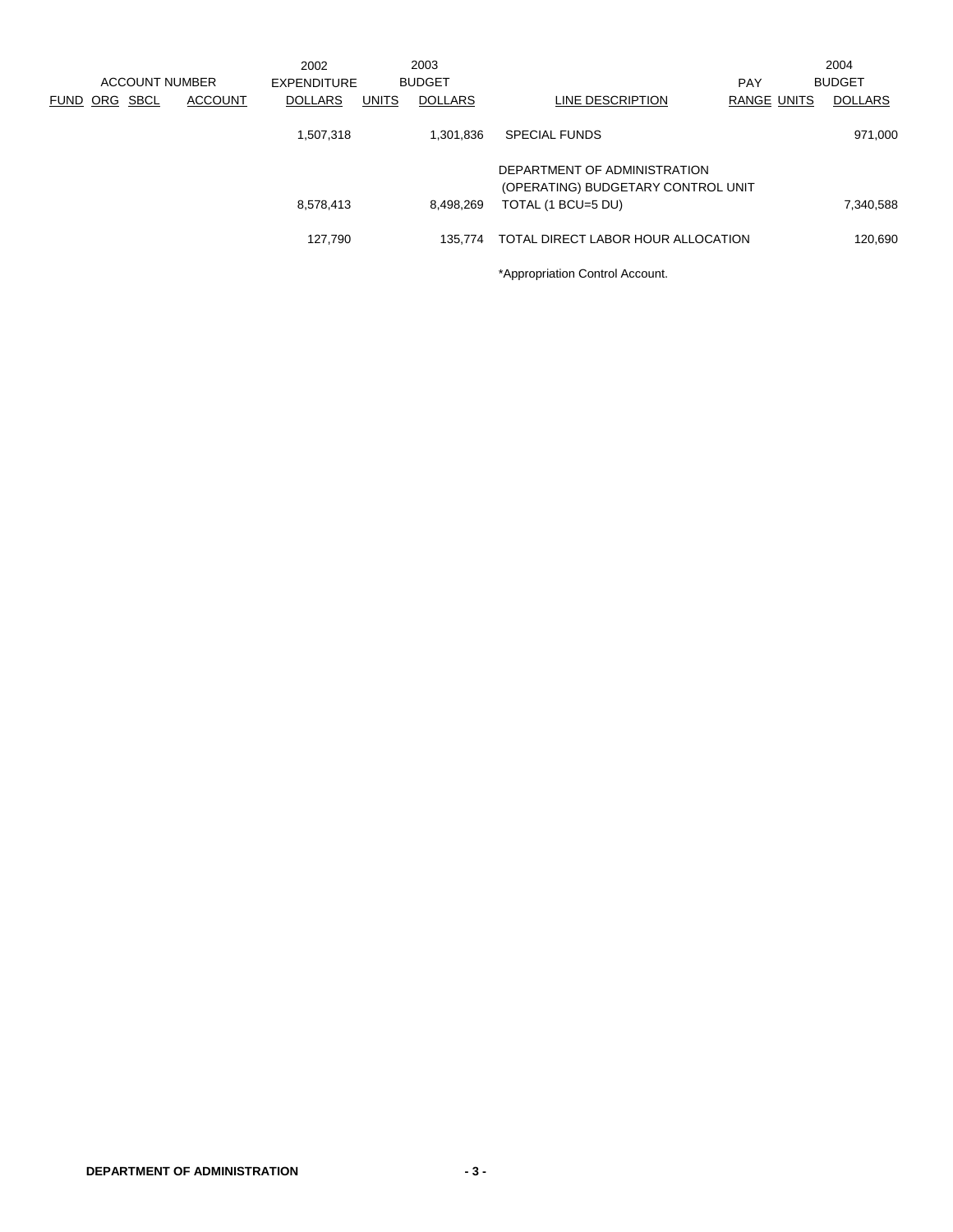|                      |      | <b>ACCOUNT NUMBER</b> |                | 2002<br><b>EXPENDITURE</b> |              | 2003<br><b>BUDGET</b> |                                                                                                                                           | PAY                |              | 2004<br><b>BUDGET</b> |
|----------------------|------|-----------------------|----------------|----------------------------|--------------|-----------------------|-------------------------------------------------------------------------------------------------------------------------------------------|--------------------|--------------|-----------------------|
| <u>FUND ORG SBCL</u> |      |                       | <b>ACCOUNT</b> | <b>DOLLARS</b>             | <b>UNITS</b> | <b>DOLLARS</b>        | LINE DESCRIPTION                                                                                                                          | <b>RANGE UNITS</b> |              | <b>DOLLARS</b>        |
|                      |      |                       |                |                            |              |                       | DEPARTMENT OF ADMINISTRATION -<br><b>BUDGET &amp; POLICY DIVISION</b>                                                                     |                    |              |                       |
|                      |      |                       |                |                            |              |                       | <b>SALARIES &amp; WAGES</b>                                                                                                               |                    |              |                       |
|                      |      |                       |                |                            |              |                       | Administration Director (Y)                                                                                                               | 18                 | 1            | 101,375               |
|                      |      |                       |                |                            |              |                       | Budget & Policy Director (Y)                                                                                                              | 15                 | 1            | 50,963                |
|                      |      |                       |                |                            |              |                       | Budget & Management Director (Y)                                                                                                          | 15                 | 1            | 37,772                |
|                      |      |                       |                |                            |              |                       | Legislative Liaison Director (Y)                                                                                                          | 15                 | 1            | 37,772                |
|                      |      |                       |                |                            |              |                       | FISCAL POLICY SECTION                                                                                                                     |                    |              |                       |
|                      |      |                       |                |                            |              |                       | Legislative Fiscal Manager-Senior(Y)                                                                                                      | 12                 | 1            | 83,478                |
|                      |      |                       |                |                            |              |                       | Legislative Fiscal Manager (Y)                                                                                                            | 11                 | $\mathbf{1}$ | 63,058                |
|                      |      |                       |                |                            |              |                       | <b>Administrative Specialist</b>                                                                                                          | $\overline{c}$     | $\mathbf{1}$ | 47,604                |
|                      |      |                       |                |                            |              |                       | FISCAL PLANNING SECTION                                                                                                                   |                    |              |                       |
|                      |      |                       |                |                            |              |                       | City Economist (Y)                                                                                                                        | 11                 | 1            | 84,357                |
|                      |      |                       |                |                            |              |                       | <b>Fiscal Planning Specialist-Senior</b>                                                                                                  | 10                 | 1            | 59,457                |
|                      |      |                       |                |                            |              |                       | <b>Fiscal Planning Specialist</b>                                                                                                         | 8                  | $\mathbf{1}$ | 48,929                |
|                      |      |                       |                |                            |              |                       | Administrative Services Specialist                                                                                                        | 1                  | 1            | 40,523                |
|                      |      |                       |                |                            |              |                       | <b>BUDGET &amp; MANAGEMENT SECTION</b>                                                                                                    |                    |              |                       |
|                      |      |                       |                |                            |              |                       | Budget & Policy Manager-Senior (Y)                                                                                                        | 12                 | 1            | 71,053                |
|                      |      |                       |                |                            |              |                       | Budget & Policy Manager (Y)                                                                                                               | 11                 | 1            | 68,098                |
|                      |      |                       |                |                            |              |                       | Budget & Mgmt. Special Asst.                                                                                                              | 8                  | 3            | 174,590               |
|                      |      |                       |                |                            |              |                       | Budget & Management Analyst - Lead                                                                                                        | 6                  | 2            | 91,048                |
|                      |      |                       |                |                            |              |                       | Office Supervisor II                                                                                                                      | 2                  | $\mathbf{1}$ | 44,678                |
|                      |      |                       |                |                            |              |                       |                                                                                                                                           |                    |              |                       |
|                      |      |                       |                |                            |              |                       | <b>AUXILIARY POSITIONS</b>                                                                                                                |                    |              |                       |
|                      |      |                       |                |                            |              |                       | Legislative Coordinator-Senior                                                                                                            | 10                 | $\mathbf{1}$ |                       |
|                      |      |                       |                |                            |              |                       | <b>Total Before Adjustments</b>                                                                                                           |                    | 20           | 1,104,755             |
|                      |      |                       |                |                            |              |                       | Salary & Wage Rate Changes                                                                                                                |                    |              |                       |
|                      |      |                       |                |                            |              |                       | Overtime Compensated                                                                                                                      |                    |              |                       |
|                      |      |                       |                |                            |              |                       | Personnel Cost Adjustment<br>Other                                                                                                        |                    |              | (21, 955)             |
|                      | 1512 |                       |                |                            |              |                       | Gross Salaries & Wages Total                                                                                                              |                    |              | 1,082,800             |
|                      |      |                       |                |                            |              |                       | Reimbursable Services Deduction<br><b>Capital Improvements Deduction</b>                                                                  |                    |              | (7,000)               |
|                      |      |                       |                |                            |              |                       | <b>Grants and Aids Deduction</b>                                                                                                          |                    |              |                       |
|                      | 1512 |                       |                |                            |              |                       | <b>NET SALARIES &amp; WAGES TOTAL</b>                                                                                                     |                    |              | 1,075,800             |
|                      |      |                       |                |                            |              |                       | <b>O&amp;M FTE'S</b>                                                                                                                      |                    | 17.25        |                       |
|                      |      |                       |                |                            |              |                       | NON-O&M FTE'S                                                                                                                             |                    | 0.10         |                       |
|                      |      |                       |                |                            |              |                       | (Y) Required to file a statement of economic interests in accordance with<br>the Milwaukee Code of Ordinances Chapter 303-Code of Ethics. |                    |              |                       |
|                      |      |                       |                |                            |              |                       | ESTIMATED EMPLOYEE FRINGE BENEFITS<br>(Involves Revenue Offset-No Transfers from this Account)                                            |                    |              | 398,046               |
|                      |      |                       |                |                            |              |                       | OPERATING EXPENDITURES                                                                                                                    |                    |              |                       |
|                      |      |                       | 630100         |                            |              |                       | General Office Expense                                                                                                                    |                    |              | 5,799                 |
|                      |      |                       | 630500         |                            |              |                       | Tools & Machinery Parts                                                                                                                   |                    |              |                       |
|                      |      |                       | 631000         |                            |              |                       | <b>Construction Supplies</b>                                                                                                              |                    |              |                       |
|                      |      |                       |                |                            |              |                       |                                                                                                                                           |                    |              |                       |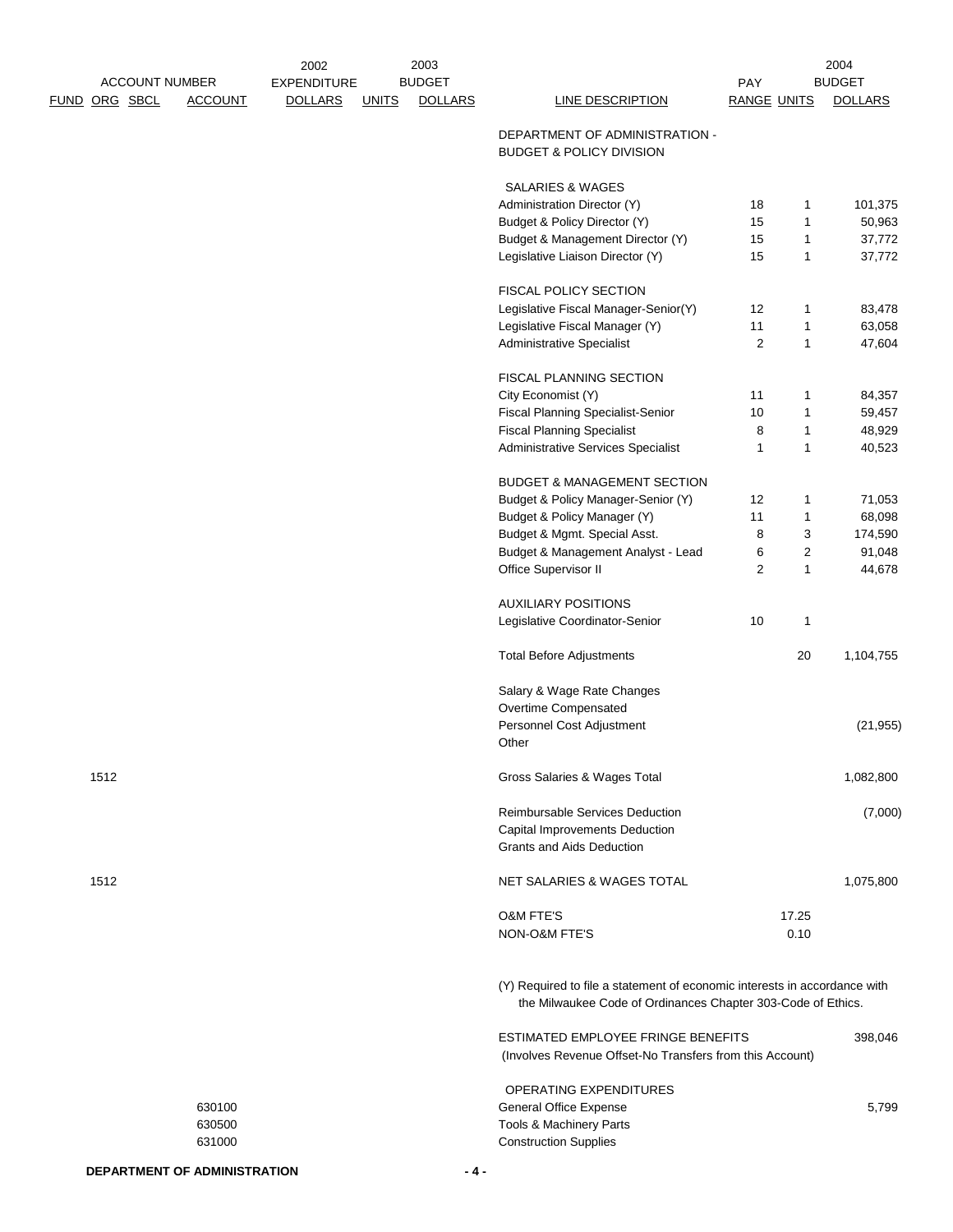|               |      |      |                       | 2002               |              | 2003           |                                                             |                    | 2004           |
|---------------|------|------|-----------------------|--------------------|--------------|----------------|-------------------------------------------------------------|--------------------|----------------|
|               |      |      | <b>ACCOUNT NUMBER</b> | <b>EXPENDITURE</b> |              | <b>BUDGET</b>  |                                                             | PAY                | <b>BUDGET</b>  |
| FUND ORG SBCL |      |      | <b>ACCOUNT</b>        | <b>DOLLARS</b>     | <b>UNITS</b> | <b>DOLLARS</b> | <b>LINE DESCRIPTION</b>                                     | <b>RANGE UNITS</b> | <b>DOLLARS</b> |
|               |      |      | 631500                |                    |              |                | Energy                                                      |                    |                |
|               |      |      | 632000                |                    |              |                | <b>Other Operating Supplies</b>                             |                    | 750            |
|               |      |      | 632500                |                    |              |                | <b>Facility Rental</b>                                      |                    | 5,150          |
|               |      |      | 633000                |                    |              |                | <b>Vehicle Rental</b>                                       |                    | 100            |
|               |      |      | 633500                |                    |              |                | Non-Vehicle Equipment Rental                                |                    | 3,106          |
|               |      |      | 634000                |                    |              |                | <b>Professional Services</b>                                |                    | 18,000         |
|               |      |      | 634500                |                    |              |                | Information Technology Services                             |                    | 10,775         |
|               |      |      | 635000                |                    |              |                | <b>Property Services</b>                                    |                    | 5,300          |
|               |      |      | 635500                |                    |              |                | <b>Infrastructure Services</b>                              |                    |                |
|               |      |      | 636000                |                    |              |                | Vehicle Repair Services                                     |                    |                |
|               |      |      | 636500                |                    |              |                | <b>Other Operating Services</b>                             |                    | 41,500         |
|               |      |      | 637000                |                    |              |                | Loans and Grants                                            |                    |                |
|               |      |      | 637501                |                    |              |                | Reimburse Other Departments                                 |                    | 5,852          |
|               | 1512 |      |                       |                    |              |                | OPERATING EXPENDITURES TOTAL                                |                    | 96,332         |
|               |      |      |                       |                    |              |                |                                                             |                    |                |
|               |      |      |                       |                    |              |                | <b>EQUIPMENT PURCHASES</b>                                  |                    |                |
|               |      |      |                       |                    |              |                | <b>Additional Equipment</b>                                 |                    |                |
|               |      |      |                       |                    |              |                | Subtotal - Additional Equipment                             |                    |                |
|               |      |      |                       |                    |              |                | <b>Replacement Equipment</b>                                |                    |                |
|               |      |      |                       |                    |              |                | Computers, Desktop                                          | 2                  | 3,000          |
|               |      |      |                       |                    |              |                | Subtotal - Replacement Equipment                            | 2                  | 3,000          |
|               | 1512 |      |                       |                    |              |                | <b>EQUIPMENT PURCHASES TOTAL</b>                            | 2                  | 3,000          |
|               |      |      |                       |                    |              |                | <b>SPECIAL FUNDS</b>                                        |                    |                |
|               |      |      |                       |                    |              |                | SPECIAL FUNDS TOTAL                                         |                    |                |
|               |      |      |                       |                    |              |                | DEPARTMENT OF ADMINISTRATION -                              |                    |                |
|               | 1512 |      |                       |                    |              |                | <b>BUDGET &amp; POLICY DIVISION TOTAL</b>                   |                    | 1,573,178      |
|               |      |      |                       |                    |              |                |                                                             |                    |                |
|               |      |      |                       | <b>UNITS</b>       | %            | <b>UNITS</b>   | PROGRAM RESULT MEASURES/<br>INTERNAL MANAGEMENT INDICATORS: | %                  | <b>UNITS</b>   |
|               |      |      |                       |                    |              |                | <b>Budget &amp; Policy Administration</b>                   |                    |                |
|               |      |      |                       |                    |              |                | Limit budget growth to projected rate of                    |                    |                |
|               |      |      |                       |                    |              |                | inflation, as measured by CPI (percentage                   |                    |                |
| 0001          |      | 2100 | P15101                | 1.8%               |              | 4.5%           | change in budget appropriation, A-F)                        |                    | 2.3%           |
|               |      |      |                       |                    |              |                |                                                             |                    |                |
|               |      |      |                       |                    |              |                | Strategic Management                                        |                    |                |
|               |      |      |                       |                    |              |                | Share of local economy dedicated to general                 |                    |                |
| 0001          |      | 2200 | M15104                | 2.10%              |              | 2.5%           | city government.                                            |                    | 2.10%          |
| 0001          |      | 2200 | P15105                | 2.8%               |              | 4.0%           | City Budget as a percent of local economy.                  |                    | 2.8%           |
| 0001          |      | 2200 | P15106                | 12.60%             |              |                | 11.0% City Budget as a percent of adjusted gross            |                    | 12.60%         |
|               |      |      |                       |                    |              |                | city income.                                                |                    |                |
| 0001          |      | 2100 | P15102                | 12.40%             |              |                | Change in property values                                   |                    | 4.50%          |
|               |      |      |                       |                    |              |                |                                                             |                    |                |
|               |      |      |                       |                    |              |                | Policy Planning & Analysis                                  |                    |                |
| 0001          |      | 2210 | P15109                | 1.00%              |              | $+/-2.5$       | Accuracy of forecasts                                       |                    | $+/-2.5$       |
| 0001          |      | 2200 | P15107                | 47.5%              |              |                | 60.0% Outcome Indicators showing improvement                |                    | 60.0%          |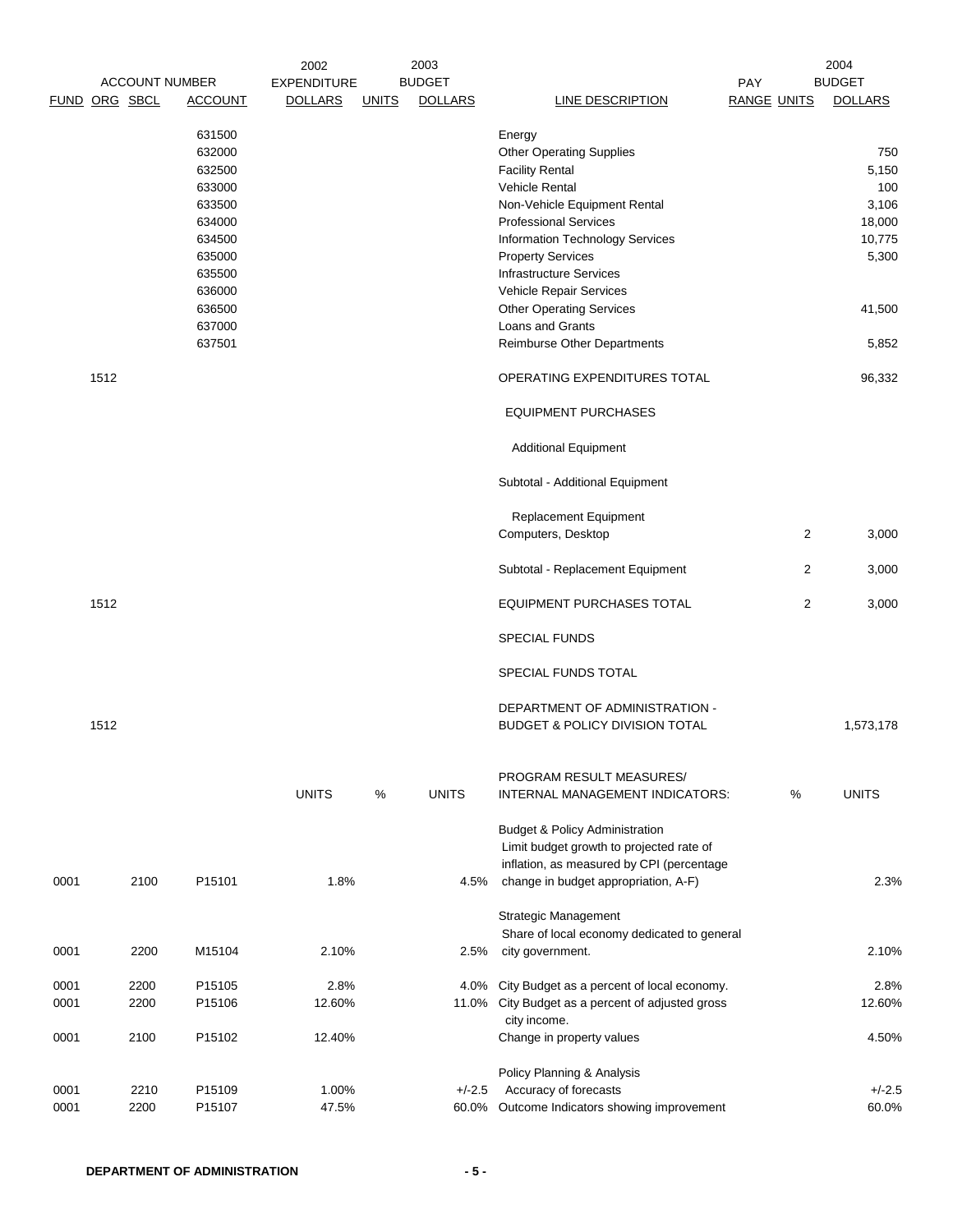|             |          |                       |                    | 2002               |              | 2003           |                                                             |                    |   | 2004           |
|-------------|----------|-----------------------|--------------------|--------------------|--------------|----------------|-------------------------------------------------------------|--------------------|---|----------------|
|             |          | <b>ACCOUNT NUMBER</b> |                    | <b>EXPENDITURE</b> |              | <b>BUDGET</b>  |                                                             | PAY                |   | <b>BUDGET</b>  |
| <b>FUND</b> | ORG SBCL |                       | <b>ACCOUNT</b>     | <b>DOLLARS</b>     | <b>UNITS</b> | <b>DOLLARS</b> | LINE DESCRIPTION                                            | <b>RANGE UNITS</b> |   | <b>DOLLARS</b> |
|             |          |                       |                    | <b>UNITS</b>       | %            | <b>UNITS</b>   | PROGRAM RESULT MEASURES/<br>INTERNAL MANAGEMENT INDICATORS: |                    | % | <b>UNITS</b>   |
|             |          |                       |                    |                    |              |                | State Issues                                                |                    |   |                |
|             |          |                       |                    | 5,117              |              | 7,550          | Hours                                                       |                    |   | 6,000          |
|             |          |                       |                    |                    |              |                | <b>Federal Issues</b>                                       |                    |   |                |
|             |          |                       |                    | 450                |              | 450            | Hours                                                       |                    |   | 450            |
|             |          |                       |                    |                    |              |                | County & Local Issues                                       |                    |   |                |
|             |          |                       |                    | 813                |              | 500            | Hours                                                       |                    |   | 300            |
|             |          |                       |                    |                    |              |                | Number of items in city legislative package                 |                    |   |                |
| 0001        |          | 2010                  | P <sub>15173</sub> | 4                  |              | 4              | enacted by state legislature                                |                    |   | 4              |
|             |          |                       |                    |                    |              |                | DIRECT LABOR HOUR ALLOCATION                                |                    |   | 31,050         |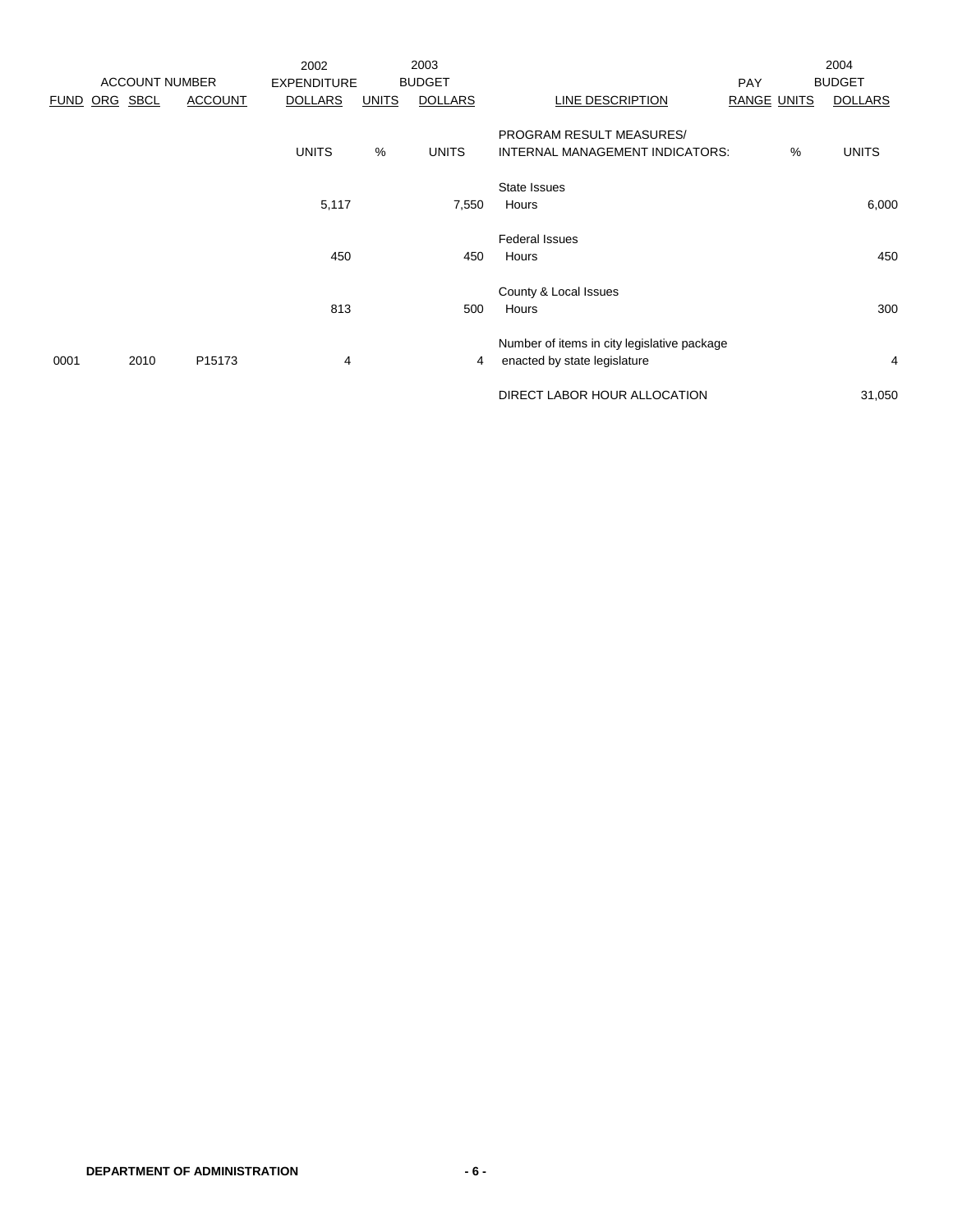|               |      | <b>ACCOUNT NUMBER</b> |                | 2002<br><b>EXPENDITURE</b> |              | 2003<br><b>BUDGET</b> |                                                                                                                                                                                    | <b>PAY</b>         |                              | 2004<br><b>BUDGET</b> |
|---------------|------|-----------------------|----------------|----------------------------|--------------|-----------------------|------------------------------------------------------------------------------------------------------------------------------------------------------------------------------------|--------------------|------------------------------|-----------------------|
| FUND ORG SBCL |      |                       | <b>ACCOUNT</b> | <b>DOLLARS</b>             | <b>UNITS</b> | <b>DOLLARS</b>        | LINE DESCRIPTION                                                                                                                                                                   | <b>RANGE UNITS</b> |                              | <b>DOLLARS</b>        |
|               |      |                       |                |                            |              |                       | DEPARTMENT OF ADMINISTRATION -<br>COMMUNITY BLOCK GRANT ADMINISTRATION DIVISION                                                                                                    |                    |                              |                       |
|               |      |                       |                |                            |              |                       | <b>SALARIES &amp; WAGES</b>                                                                                                                                                        |                    |                              |                       |
|               |      |                       |                |                            |              |                       | Block Grant Director (A)(X)(Y)                                                                                                                                                     | 15                 | 1                            | 85,549                |
|               |      |                       |                |                            |              |                       | Associate Director (A)(X)(Y)                                                                                                                                                       | 11                 | 1                            | 81,633                |
|               |      |                       |                |                            |              |                       | Grant Compliance Manager (A)(X)(Y)                                                                                                                                                 | 9                  | 1                            | 67,985                |
|               |      |                       |                |                            |              |                       | Grant Monitor (A) (X)(Y)                                                                                                                                                           | 6                  | 6                            | 303,805               |
|               |      |                       |                |                            |              |                       | Administrative Assistant I (A)(X)                                                                                                                                                  | 435                | $\mathbf{1}$                 | 33,101                |
|               |      |                       |                |                            |              |                       | Office Assistant IV (A)                                                                                                                                                            | 445                | $\mathbf{1}$                 | 35,209                |
|               |      |                       |                |                            |              |                       | Program Assistant I (A)                                                                                                                                                            | 460                | 1                            | 38,175                |
|               |      |                       |                |                            |              |                       | Administrative Specialist-Sr. (A) (X) (Y)<br>Rental Rehab Specialist (A)(X)(Y)                                                                                                     | 4<br>4             | $\overline{\mathbf{c}}$<br>1 | 99,393<br>39,793      |
|               |      |                       |                |                            |              |                       |                                                                                                                                                                                    |                    |                              |                       |
|               |      |                       |                |                            |              |                       | <b>Total Before Adjustments</b>                                                                                                                                                    |                    | 15                           | 784,643               |
|               |      |                       |                |                            |              |                       | Salary & Wage Rate Changes                                                                                                                                                         |                    |                              |                       |
|               |      |                       |                |                            |              |                       | Overtime Compensated                                                                                                                                                               |                    |                              |                       |
|               |      |                       |                |                            |              |                       | Personnel Cost Adjustment                                                                                                                                                          |                    |                              |                       |
|               |      |                       |                |                            |              |                       | Other                                                                                                                                                                              |                    |                              |                       |
|               | 1511 |                       |                |                            |              |                       | Gross Salaries & Wages Total                                                                                                                                                       |                    |                              | 784,643               |
|               |      |                       |                |                            |              |                       | Reimbursable Services Deduction                                                                                                                                                    |                    |                              |                       |
|               |      |                       |                |                            |              |                       | Capital Improvements Deduction                                                                                                                                                     |                    |                              |                       |
|               |      |                       |                |                            |              |                       | Grants and Aids Deduction                                                                                                                                                          |                    |                              | (784, 643)            |
|               | 1511 |                       |                |                            |              |                       | NET SALARIES & WAGES TOTAL                                                                                                                                                         |                    |                              |                       |
|               |      |                       |                |                            |              |                       | <b>O&amp;M FTE'S</b>                                                                                                                                                               |                    |                              |                       |
|               |      |                       |                |                            |              |                       | NON-O&M FTE'S                                                                                                                                                                      |                    | 15.00                        |                       |
|               |      |                       |                |                            |              |                       | (A) To terminate upon expiration of the Community Development<br>Block Grant Program year unless grant agreement is renewed or<br>fiscal year is altered by Common Council action. |                    |                              |                       |
|               |      |                       |                |                            |              |                       | (X) Private Auto Allowance may be paid pursuant to Section 350-183<br>of the Milwaukee Code.                                                                                       |                    |                              |                       |
|               |      |                       |                |                            |              |                       | (Y) Required to file a statement of economic interests in accordance with<br>the Milwaukee Code of Ordinances Chapter 303-Code of Ethics.                                          |                    |                              |                       |
|               |      |                       |                |                            |              |                       | ESTIMATED EMPLOYEE FRINGE BENEFITS                                                                                                                                                 |                    |                              |                       |
|               |      |                       |                |                            |              |                       | (Involves Revenue Offset-No Transfers from this Account)                                                                                                                           |                    |                              |                       |
|               |      |                       |                |                            |              |                       | OPERATING EXPENDITURES                                                                                                                                                             |                    |                              |                       |
|               |      |                       |                |                            |              |                       | General Office Expense                                                                                                                                                             |                    |                              |                       |
|               |      |                       |                |                            |              |                       | Tools & Machinery Parts                                                                                                                                                            |                    |                              |                       |
|               |      |                       |                |                            |              |                       | <b>Construction Supplies</b>                                                                                                                                                       |                    |                              |                       |
|               |      |                       |                |                            |              |                       | Energy                                                                                                                                                                             |                    |                              |                       |
|               |      |                       |                |                            |              |                       | <b>Other Operating Supplies</b>                                                                                                                                                    |                    |                              |                       |
|               |      |                       |                |                            |              |                       | <b>Facility Rental</b>                                                                                                                                                             |                    |                              |                       |
|               |      |                       |                |                            |              |                       | Vehicle Rental                                                                                                                                                                     |                    |                              |                       |
|               |      |                       |                |                            |              |                       | Non-Vehicle Equipment Rental                                                                                                                                                       |                    |                              |                       |
|               |      |                       |                |                            |              |                       | <b>Professional Services</b>                                                                                                                                                       |                    |                              |                       |
|               |      |                       |                |                            |              |                       | Information Technology Services                                                                                                                                                    |                    |                              |                       |
|               |      |                       |                |                            |              |                       | <b>Property Services</b><br><b>Infrastructure Services</b>                                                                                                                         |                    |                              |                       |
|               |      |                       |                |                            |              |                       | Vehicle Repair Services                                                                                                                                                            |                    |                              |                       |
|               |      |                       |                |                            |              |                       |                                                                                                                                                                                    |                    |                              |                       |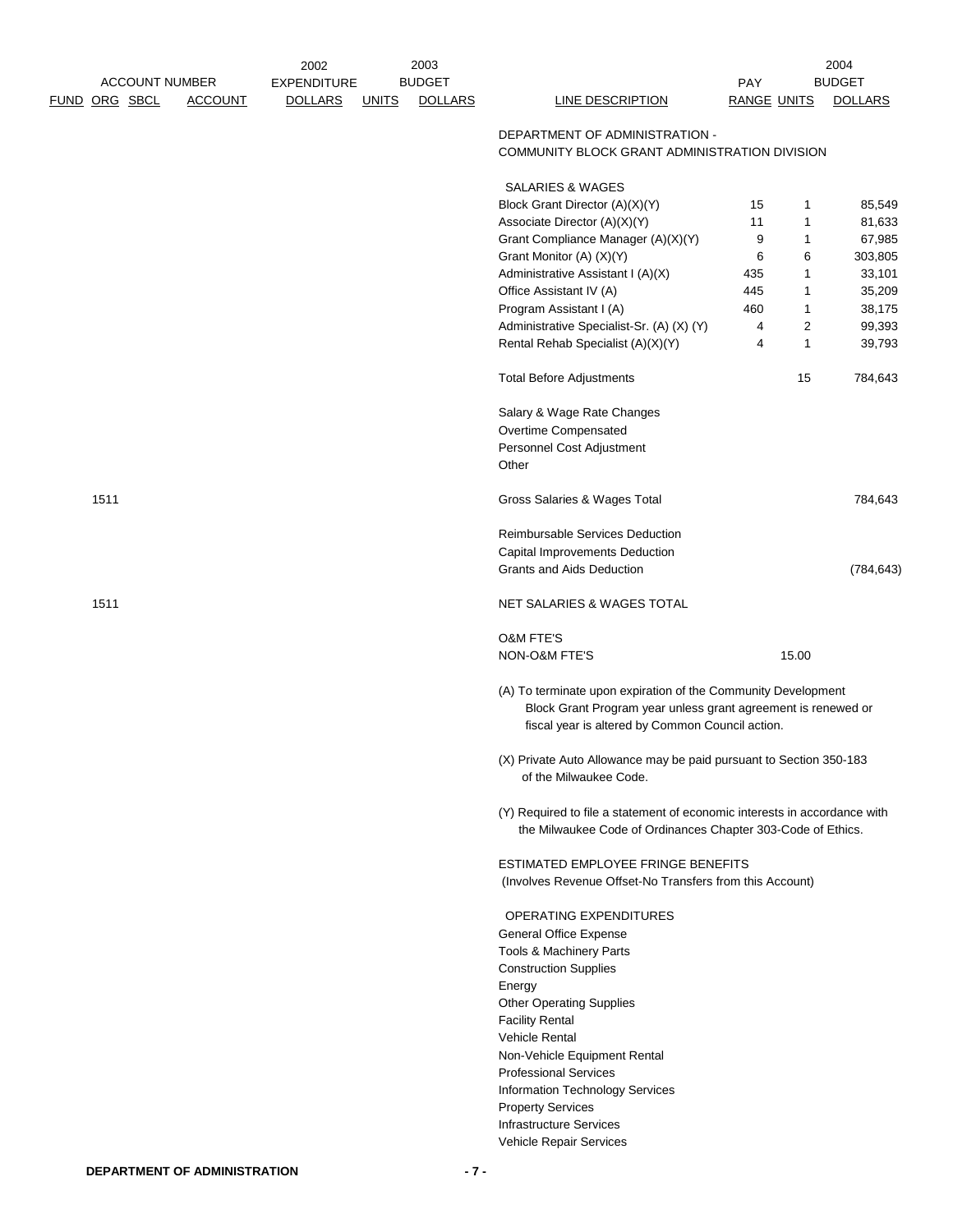|      | <b>ACCOUNT NUMBER</b> |                | 2002<br><b>EXPENDITURE</b> |       | 2003<br><b>BUDGET</b> |                                                                                    | PAY                |   | 2004<br><b>BUDGET</b> |
|------|-----------------------|----------------|----------------------------|-------|-----------------------|------------------------------------------------------------------------------------|--------------------|---|-----------------------|
|      | FUND ORG SBCL         | <b>ACCOUNT</b> | <b>DOLLARS</b>             | UNITS | <b>DOLLARS</b>        | LINE DESCRIPTION                                                                   | <b>RANGE UNITS</b> |   | <b>DOLLARS</b>        |
|      |                       |                |                            |       |                       | <b>Other Operating Services</b><br>Loans and Grants<br>Reimburse Other Departments |                    |   |                       |
|      |                       |                |                            |       |                       | OPERATING EXPENDITURES TOTAL                                                       |                    |   |                       |
|      |                       |                |                            |       |                       | <b>EQUIPMENT PURCHASES</b>                                                         |                    |   |                       |
|      |                       |                |                            |       |                       | <b>Additional Equipment</b>                                                        |                    |   |                       |
|      |                       |                |                            |       |                       | Subtotal - Additional Equipment                                                    |                    |   |                       |
|      |                       |                |                            |       |                       | <b>Replacement Equipment</b>                                                       |                    |   |                       |
|      |                       |                |                            |       |                       | Subtotal - Replacement Equipment                                                   |                    |   |                       |
| 1511 |                       |                |                            |       |                       | <b>EQUIPMENT PURCHASES TOTAL</b>                                                   |                    |   |                       |
|      |                       |                |                            |       |                       | <b>SPECIAL FUNDS</b>                                                               |                    |   |                       |
|      |                       |                |                            |       |                       | SPECIAL FUNDS TOTAL                                                                |                    |   |                       |
| 1511 |                       |                |                            |       |                       | DEPARTMENT OF ADMINISTRATION -<br>COMMUNITY BLOCK GRANT ADMINISTRATION TOTAL       |                    |   |                       |
|      |                       |                |                            |       |                       | *Appropriation Control Account                                                     |                    |   |                       |
|      |                       |                | <b>UNITS</b>               | %     | <b>UNITS</b>          | PROGRAM RESULT MEASURES/<br>INTERNAL MANAGEMENT INDICATORS:                        |                    | % | <b>UNITS</b>          |
|      |                       |                |                            |       |                       | DIRECT LABOR HOUR ALLOCATION                                                       |                    |   |                       |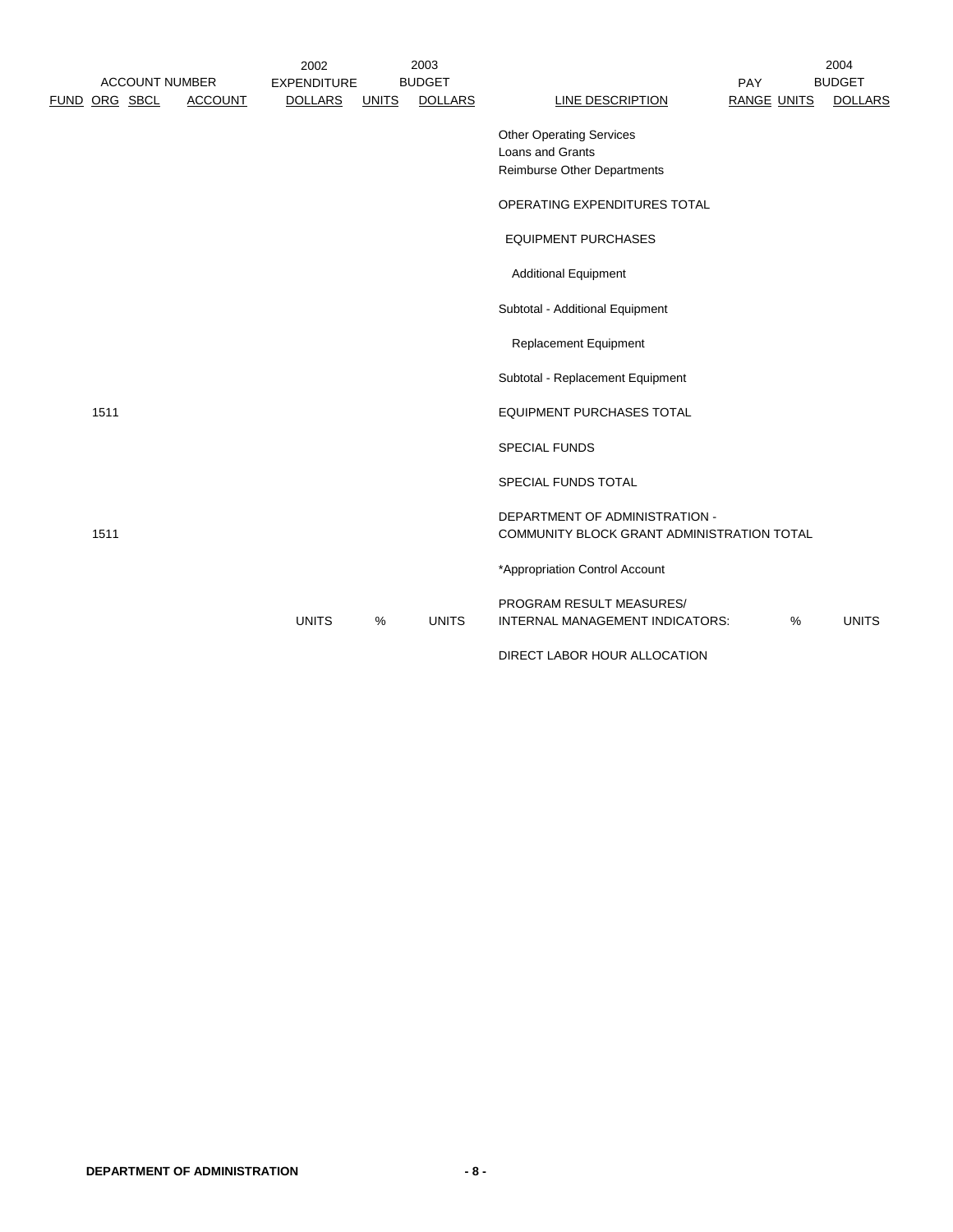|               |                |                       |                | 2002               |              | 2003           |                                                                                                                                                                                                        |                    | 2004           |
|---------------|----------------|-----------------------|----------------|--------------------|--------------|----------------|--------------------------------------------------------------------------------------------------------------------------------------------------------------------------------------------------------|--------------------|----------------|
|               |                | <b>ACCOUNT NUMBER</b> |                | <b>EXPENDITURE</b> |              | <b>BUDGET</b>  | LINE DESCRIPTION                                                                                                                                                                                       | <b>PAY</b>         | <b>BUDGET</b>  |
| FUND ORG SBCL |                |                       | <b>ACCOUNT</b> | <b>DOLLARS</b>     | <b>UNITS</b> | <b>DOLLARS</b> |                                                                                                                                                                                                        | <b>RANGE UNITS</b> | <b>DOLLARS</b> |
|               |                |                       |                |                    |              |                | DEPARTMENT OF ADMINISTRATION -<br>ADMINISTRATION DIVISION                                                                                                                                              |                    |                |
|               |                |                       |                |                    |              |                | <b>SALARIES &amp; WAGES</b>                                                                                                                                                                            |                    |                |
|               |                |                       |                |                    | 1            | 112,741        | Administration Director (Y)                                                                                                                                                                            | 18                 |                |
|               |                |                       |                |                    | 1            | 61,451         | Management and Accounting Officer                                                                                                                                                                      | 6                  |                |
|               |                |                       |                |                    | 1            | 37,844         | Administrative Assistant III                                                                                                                                                                           | 530                |                |
|               |                |                       |                |                    |              |                | OFFICE OF COMMUNITY BLOCK GRANT<br><b>ADMINISTRATION</b>                                                                                                                                               |                    |                |
|               |                |                       |                |                    | 1            | 80,363         | Block Grant Director (A)(X)(Y)                                                                                                                                                                         | 15                 |                |
|               |                |                       |                |                    | 1            | 76,869         | Associate Director (A)(X)(Y)                                                                                                                                                                           | 11                 |                |
|               |                |                       |                |                    | 1            | 64,017         | Grant Compliance Manager (A)(X)(Y)                                                                                                                                                                     | 9                  |                |
|               |                |                       |                |                    | 6            | 292,753        | Grant Monitor (A) (X)(Y)                                                                                                                                                                               | 6                  |                |
|               |                |                       |                |                    | 1            | 31,262         | Administrative Assistant I (A)(X)                                                                                                                                                                      | 435                |                |
|               |                |                       |                |                    | 2            | 29,332         | Office Assistant II (A)                                                                                                                                                                                | 410                |                |
|               |                |                       |                |                    | 1            | 34,569         | Program Assistant I (A)                                                                                                                                                                                | 460                |                |
|               |                |                       |                |                    | 2            | 93,591         | Administrative Specialist-Sr. (A) (X) (Y)                                                                                                                                                              | 4                  |                |
|               |                |                       |                |                    | 18           | 914,792        | <b>Total Before Adjustments</b>                                                                                                                                                                        |                    |                |
|               |                |                       |                |                    |              |                | Salary & Wage Rate Changes                                                                                                                                                                             |                    |                |
|               |                |                       |                |                    |              |                | Overtime Compensated                                                                                                                                                                                   |                    |                |
|               |                |                       |                |                    |              | (4,241)        | Personnel Cost Adjustment                                                                                                                                                                              |                    |                |
|               |                |                       |                |                    |              |                | Other                                                                                                                                                                                                  |                    |                |
|               |                |                       |                |                    |              | 910,551        | Gross Salaries & Wages Total                                                                                                                                                                           |                    |                |
|               |                |                       |                |                    |              |                | Reimbursable Services Deduction                                                                                                                                                                        |                    |                |
|               |                |                       |                |                    |              |                | Capital Improvements Deduction                                                                                                                                                                         |                    |                |
|               |                |                       |                |                    |              | (702, 756)     | <b>Grants and Aids Deduction</b>                                                                                                                                                                       |                    |                |
| 0001          |                | 1511 R999             | 006000         | 240,361            |              | 207,795        | NET SALARIES & WAGES TOTAL (C)                                                                                                                                                                         |                    |                |
|               |                |                       |                |                    |              |                |                                                                                                                                                                                                        |                    |                |
|               |                |                       |                |                    | 3.00         |                | <b>O&amp;M FTE'S</b>                                                                                                                                                                                   |                    |                |
|               |                |                       |                |                    | 14.00        |                | <b>NON-O&amp;M FTE'S</b>                                                                                                                                                                               |                    |                |
|               |                |                       |                |                    |              |                | (A) To terminate upon expiration of the Community Development<br>Block Grant Program year unless grant agreement is renewed or<br>fiscal year is altered by Common Council action.                     |                    |                |
|               |                |                       |                |                    |              |                | (C) The Department of Administration shall ensure that a staff person<br>is available to respond to walk-in and telephone inquiries<br>pertaining to the business of the Business Operations Division. |                    |                |
|               |                |                       |                |                    |              |                | (X) Private Auto Allowance may be paid pursuant to Section 350-183<br>of the Milwaukee Code.                                                                                                           |                    |                |
|               |                |                       |                |                    |              |                | (Y) Required to file a statement of economic interests in accordance with<br>the Milwaukee Code of Ordinances Chapter 303-Code of Ethics.                                                              |                    |                |
|               | 0001 1511 R999 |                       | 006100         | 85,105             |              | 76,884         | ESTIMATED EMPLOYEE FRINGE BENEFITS<br>(Involves Revenue Offset-No Transfers from this Account)                                                                                                         |                    |                |
|               |                |                       |                |                    |              |                | OPERATING EXPENDITURES                                                                                                                                                                                 |                    |                |
| 0001          | 1511           | R999                  | 630100         | 5,363              |              | 9,609          | <b>General Office Expense</b>                                                                                                                                                                          |                    |                |
| 0001          | 1511           | R999                  | 630500         |                    |              |                | Tools & Machinery Parts                                                                                                                                                                                |                    |                |
| 0001          | 1511           | R999                  | 631000         |                    |              |                | <b>Construction Supplies</b>                                                                                                                                                                           |                    |                |
|               |                |                       |                |                    |              |                |                                                                                                                                                                                                        |                    |                |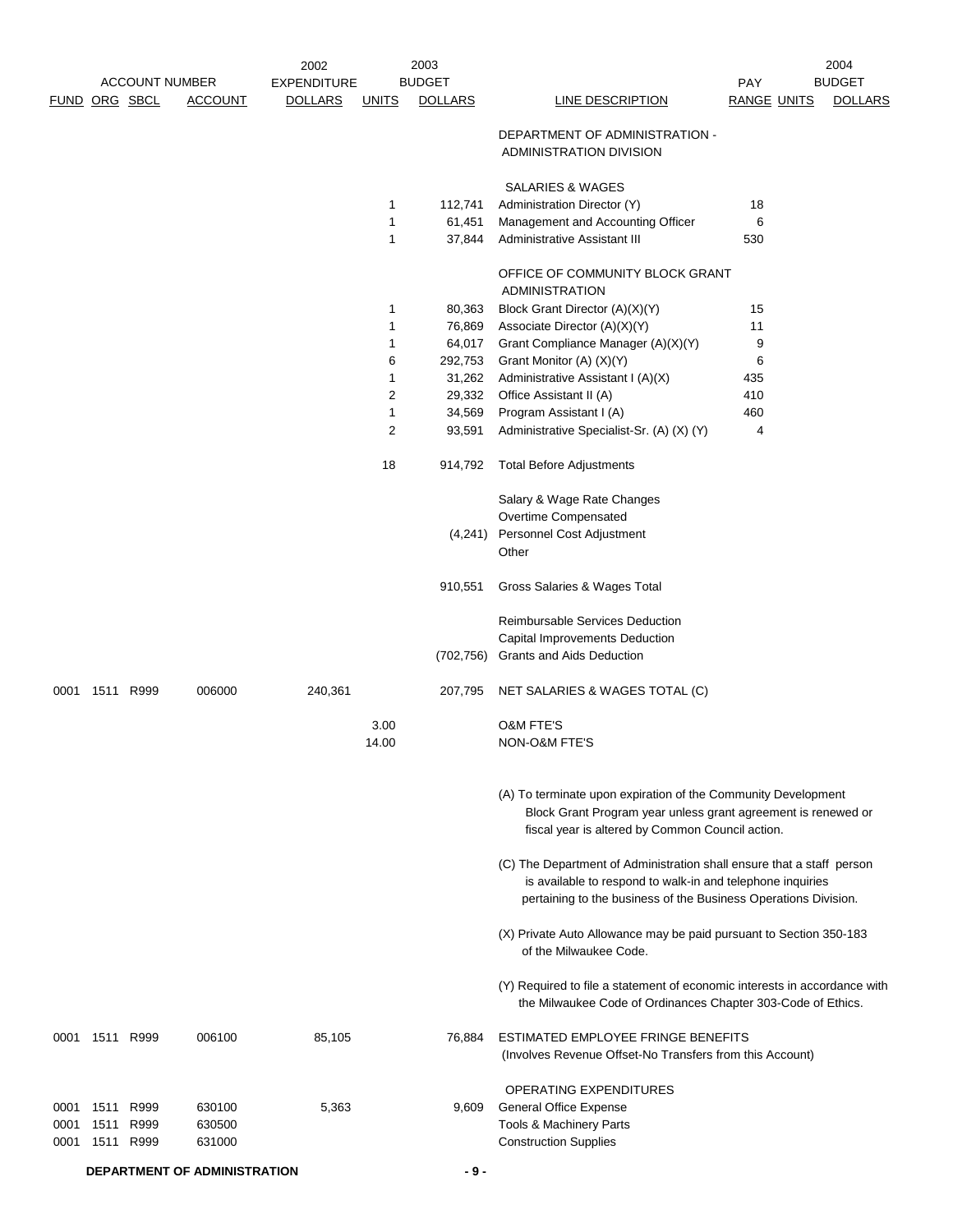|               |                | <b>ACCOUNT NUMBER</b> |                | 2002               |              | 2003<br><b>BUDGET</b> |                                        |                    | 2004<br><b>BUDGET</b> |
|---------------|----------------|-----------------------|----------------|--------------------|--------------|-----------------------|----------------------------------------|--------------------|-----------------------|
|               |                |                       |                | <b>EXPENDITURE</b> |              |                       |                                        | <b>PAY</b>         |                       |
| FUND ORG SBCL |                |                       | <b>ACCOUNT</b> | <b>DOLLARS</b>     | <b>UNITS</b> | <b>DOLLARS</b>        | <b>LINE DESCRIPTION</b>                | <b>RANGE UNITS</b> | <b>DOLLARS</b>        |
| 0001          | 1511           | R999                  | 631500         |                    |              |                       | Energy                                 |                    |                       |
| 0001          | 1511           | R999                  | 632000         |                    |              |                       | <b>Other Operating Supplies</b>        |                    |                       |
| 0001          | 1511           | R999                  | 632500         |                    |              |                       | <b>Facility Rental</b>                 |                    |                       |
| 0001          | 1511           | R999                  | 633000         | 12                 |              |                       | <b>Vehicle Rental</b>                  |                    |                       |
| 0001          | 1511           | R999                  | 633500         |                    |              |                       | Non-Vehicle Equipment Rental           |                    |                       |
| 0001          | 1511           | R999                  | 634000         |                    |              | 3,000                 | <b>Professional Services</b>           |                    |                       |
| 0001          | 1511           | R999                  | 634500         | 2,162              |              |                       | <b>Information Technology Services</b> |                    |                       |
| 0001          | 1511           | R999                  | 635000         |                    |              |                       | <b>Property Services</b>               |                    |                       |
| 0001          | 1511 R999      |                       | 635500         |                    |              |                       | <b>Infrastructure Services</b>         |                    |                       |
| 0001          | 1511           | R999                  | 636000         |                    |              |                       | Vehicle Repair Services                |                    |                       |
| 0001          | 1511           | R999                  | 636500         | 1,021              |              | 14,000                | <b>Other Operating Services</b>        |                    |                       |
| 0001          | 1511           | R999                  | 637000         |                    |              |                       | Loans and Grants                       |                    |                       |
| 0001          | 1511           | R999                  | 637501         | 9,539              |              | 8,532                 | Reimburse Other Departments            |                    |                       |
|               |                |                       |                |                    |              |                       |                                        |                    |                       |
| 0001          | 1511           | R999                  | 006300         | 18,097             |              | 35,141                | OPERATING EXPENDITURES TOTAL           |                    |                       |
|               |                |                       |                |                    |              |                       | <b>EQUIPMENT PURCHASES</b>             |                    |                       |
|               |                |                       |                |                    |              |                       | <b>Additional Equipment</b>            |                    |                       |
|               |                |                       |                |                    |              |                       | Subtotal - Additional Equipment        |                    |                       |
|               |                |                       |                |                    |              |                       | <b>Replacement Equipment</b>           |                    |                       |
|               |                |                       |                |                    |              |                       | Subtotal - Replacement Equipment       |                    |                       |
| 0001          | 1511 R999      |                       | 006800         |                    |              |                       | <b>EQUIPMENT PURCHASES TOTAL</b>       |                    |                       |
|               |                |                       |                |                    |              |                       |                                        |                    |                       |
|               |                |                       |                |                    |              |                       | <b>SPECIAL FUNDS</b>                   |                    |                       |
|               |                |                       |                | 9,803              |              |                       | City of Milwaukee Disadvantaged        |                    |                       |
|               |                |                       |                |                    |              |                       | Business Enterprise Program*           |                    |                       |
|               |                |                       |                | 9,803              |              |                       | SPECIAL FUNDS TOTAL                    |                    |                       |
|               |                |                       |                |                    |              |                       | DEPARTMENT OF ADMINISTRATION -         |                    |                       |
|               |                |                       |                | 353,366            |              | 319,820               | ADMINISTRATION DIVISION TOTAL          |                    |                       |
|               |                |                       |                |                    |              |                       |                                        |                    |                       |
|               |                |                       |                |                    |              |                       | *Appropriation Control Account         |                    |                       |
|               |                |                       |                |                    |              |                       |                                        |                    |                       |
|               |                |                       |                |                    |              |                       | PROGRAM RESULT MEASURES/               |                    |                       |
|               |                |                       |                | <b>UNITS</b>       | ℅            | <b>UNITS</b>          | INTERNAL MANAGEMENT INDICATORS:        | %                  | <b>UNITS</b>          |
|               |                |                       |                |                    |              |                       |                                        |                    |                       |
|               | 0001 1511 0200 |                       |                |                    |              |                       | Management & Administration            |                    |                       |
|               |                |                       |                | 3,618              | 66.7         | 3,600                 | Est. Direct Labor Hours (P)            |                    |                       |
|               |                |                       |                |                    |              |                       |                                        |                    |                       |
|               |                |                       |                |                    |              |                       |                                        |                    |                       |
|               |                |                       |                | 5,418              |              | 5,400                 | DIRECT LABOR HOUR ALLOCATION           |                    |                       |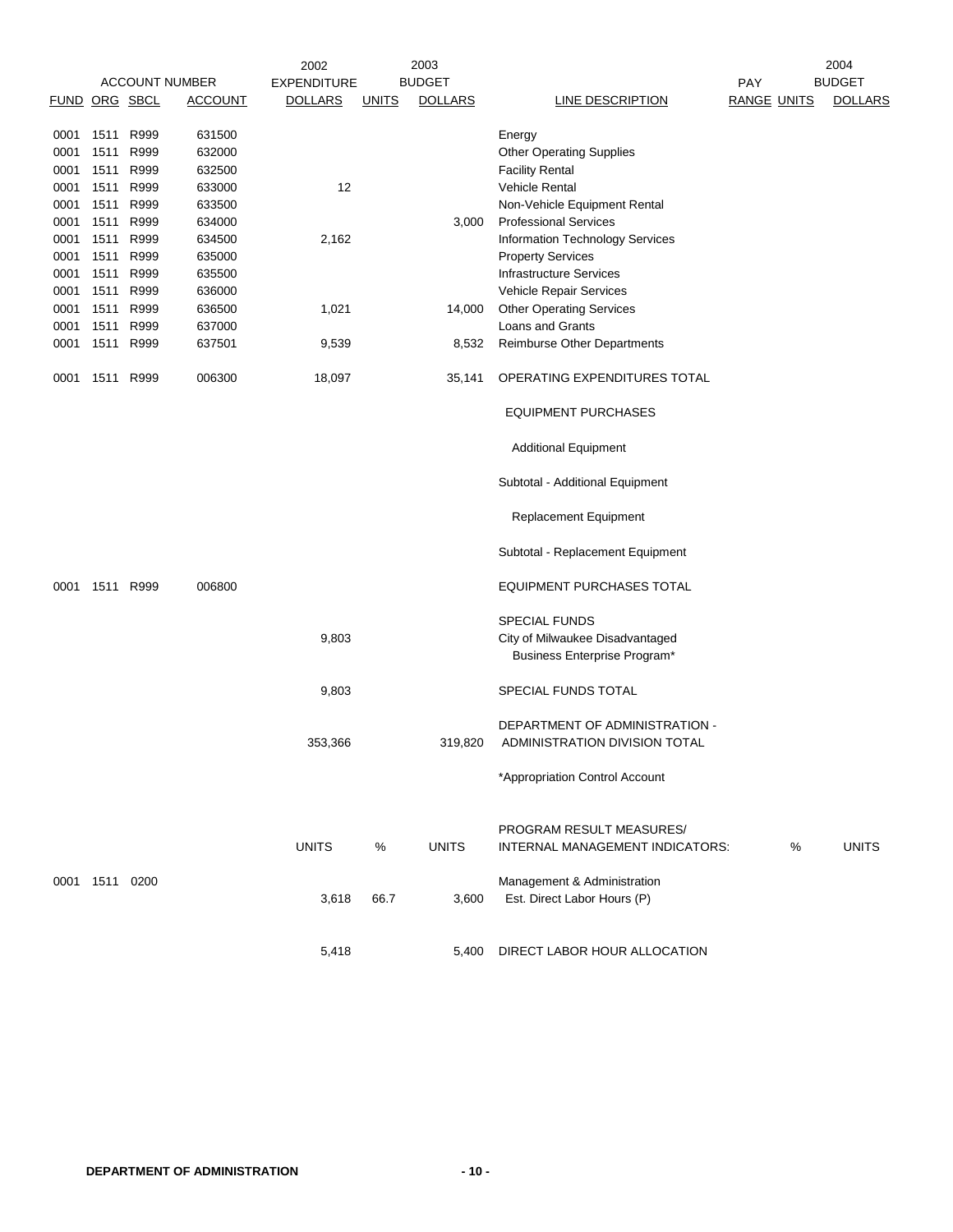|               |                |                   |                       | 2002               |              | 2003           |                                                                                                                                           |                    | 2004           |
|---------------|----------------|-------------------|-----------------------|--------------------|--------------|----------------|-------------------------------------------------------------------------------------------------------------------------------------------|--------------------|----------------|
|               |                |                   | <b>ACCOUNT NUMBER</b> | <b>EXPENDITURE</b> |              | <b>BUDGET</b>  |                                                                                                                                           | PAY                | <b>BUDGET</b>  |
| FUND ORG SBCL |                |                   | <b>ACCOUNT</b>        | <b>DOLLARS</b>     | <u>UNITS</u> | <b>DOLLARS</b> | <b>LINE DESCRIPTION</b>                                                                                                                   | <b>RANGE UNITS</b> | <b>DOLLARS</b> |
|               |                |                   |                       |                    |              |                | DEPARTMENT OF ADMINISTRATION                                                                                                              |                    |                |
|               |                |                   |                       |                    |              |                | <b>BUDGET AND MANAGEMENT</b>                                                                                                              |                    |                |
|               |                |                   |                       |                    |              |                | <b>DIVISION</b>                                                                                                                           |                    |                |
|               |                |                   |                       |                    |              |                | <b>SALARIES &amp; WAGES</b>                                                                                                               |                    |                |
|               |                |                   |                       |                    | 1            | 109,686        | Budget & Management Director (Y)                                                                                                          | 17                 |                |
|               |                |                   |                       |                    | 2            | 134,791        | Budget & Management Team Leader (Y)                                                                                                       | 11                 |                |
|               |                |                   |                       |                    | 1            | 45,739         | <b>Program Evaluation Specialist</b>                                                                                                      | 10                 |                |
|               |                |                   |                       |                    | 1            | 57,774         | Capital Plng. and Finance Specialist (Y)                                                                                                  | 9                  |                |
|               |                |                   |                       |                    | 2            | 115,205        | Budget & Mgmt. Special Asst.                                                                                                              | 8                  |                |
|               |                |                   |                       |                    | 1            | 81,716         | City Economist (Y)                                                                                                                        | 11                 |                |
|               |                |                   |                       |                    | 1            | 52,950         | <b>Fiscal Planning Specialist</b>                                                                                                         | 8                  |                |
|               |                |                   |                       |                    | 2            | 89,689         | Budget & Management Analyst - Lead                                                                                                        | 6                  |                |
|               |                |                   |                       |                    | 1            | 43,333         | Office Supervisor II                                                                                                                      | 2                  |                |
|               |                |                   |                       |                    | 1            | 33,566         | Program Assistant I                                                                                                                       | 460                |                |
|               |                |                   |                       |                    | 1            | 39,302         | <b>Administrative Services Specialist</b>                                                                                                 | 1                  |                |
|               |                |                   |                       |                    | 14           | 803,751        | <b>Total Before Adjustments</b>                                                                                                           |                    |                |
|               |                |                   |                       |                    |              |                | Salary & Wage Rate Changes                                                                                                                |                    |                |
|               |                |                   |                       |                    |              |                | Overtime Compensated                                                                                                                      |                    |                |
|               |                |                   |                       |                    |              | (16, 025)      | Personnel Cost Adjustment                                                                                                                 |                    |                |
|               |                |                   |                       |                    |              | 4,500          | Other                                                                                                                                     |                    |                |
|               |                |                   |                       | 727,337            | 14           | 792,226        | Gross Salaries & Wages Total                                                                                                              |                    |                |
|               |                |                   |                       |                    |              | (7,000)        | Reimbursable Services Deduction                                                                                                           |                    |                |
|               |                |                   |                       |                    |              |                | Capital Improvements Deduction                                                                                                            |                    |                |
|               |                |                   |                       |                    |              |                | Grants and Aids Deduction                                                                                                                 |                    |                |
| 0001          |                | 1512 R999         | 006000                | 727,337            | 14           | 785,226        | NET SALARIES & WAGES TOTAL                                                                                                                |                    |                |
|               |                |                   |                       |                    | 13.90        |                | O&M FTE'S                                                                                                                                 |                    |                |
|               |                |                   |                       |                    | 0.10         |                | NON-O&M FTE'S                                                                                                                             |                    |                |
|               |                |                   |                       |                    |              |                | (Y) Required to file a statement of economic interests in accordance with<br>the Milwaukee Code of Ordinances Chapter 303-Code of Ethics. |                    |                |
|               | 0001 1512 R999 |                   | 006100                | 277,591            |              | 290,534        | ESTIMATED EMPLOYEE FRINGE BENEFITS<br>(Involves Revenue Offset-No Transfers from this Account)                                            |                    |                |
|               |                |                   |                       |                    |              |                | <b>OPERATING EXPENDITURES</b>                                                                                                             |                    |                |
| 0001          |                | 1512 R999         | 630100                | 17,446             |              | 7,000          | General Office Expense                                                                                                                    |                    |                |
| 0001          |                | 1512 R999         | 630500                |                    |              |                | Tools & Machinery Parts                                                                                                                   |                    |                |
| 0001          |                | 1512 R999         | 631000                |                    |              |                | <b>Construction Supplies</b>                                                                                                              |                    |                |
| 0001          |                | 1512 R999         | 631500                |                    |              |                | Energy                                                                                                                                    |                    |                |
| 0001          |                | 1512 R999         | 632000                |                    |              |                | <b>Other Operating Supplies</b>                                                                                                           |                    |                |
| 0001          | 1512           | R999              | 632500                |                    |              |                | <b>Facility Rental</b>                                                                                                                    |                    |                |
| 0001          |                | 1512 R999         | 633000                |                    |              |                | Vehicle Rental                                                                                                                            |                    |                |
| 0001          |                | 1512 R999         | 633500                | 2,684              |              | 3,300          | Non-Vehicle Equipment Rental                                                                                                              |                    |                |
| 0001          |                | 1512 R999         | 634000                | 4,191              |              | 9,000          | <b>Professional Services</b>                                                                                                              |                    |                |
| 0001<br>0001  | 1512           | R999<br>1512 R999 | 634500<br>635000      | 1,311<br>2,527     |              | 3,800<br>5,500 | Information Technology Services<br><b>Property Services</b>                                                                               |                    |                |
| 0001          |                | 1512 R999         | 635500                |                    |              |                | <b>Infrastructure Services</b>                                                                                                            |                    |                |
| 0001          |                | 1512 R999         | 636000                |                    |              |                | Vehicle Repair Services                                                                                                                   |                    |                |
| 0001          |                | 1512 R999         | 636500                | 20,013             |              | 18,246         | <b>Other Operating Services</b>                                                                                                           |                    |                |
| 0001          |                | 1512 R999         | 637000                |                    |              |                | Loans and Grants                                                                                                                          |                    |                |
| 0001          |                | 1512 R999         | 637501                | 13,681             |              |                | <b>Reimburse Other Departments</b>                                                                                                        |                    |                |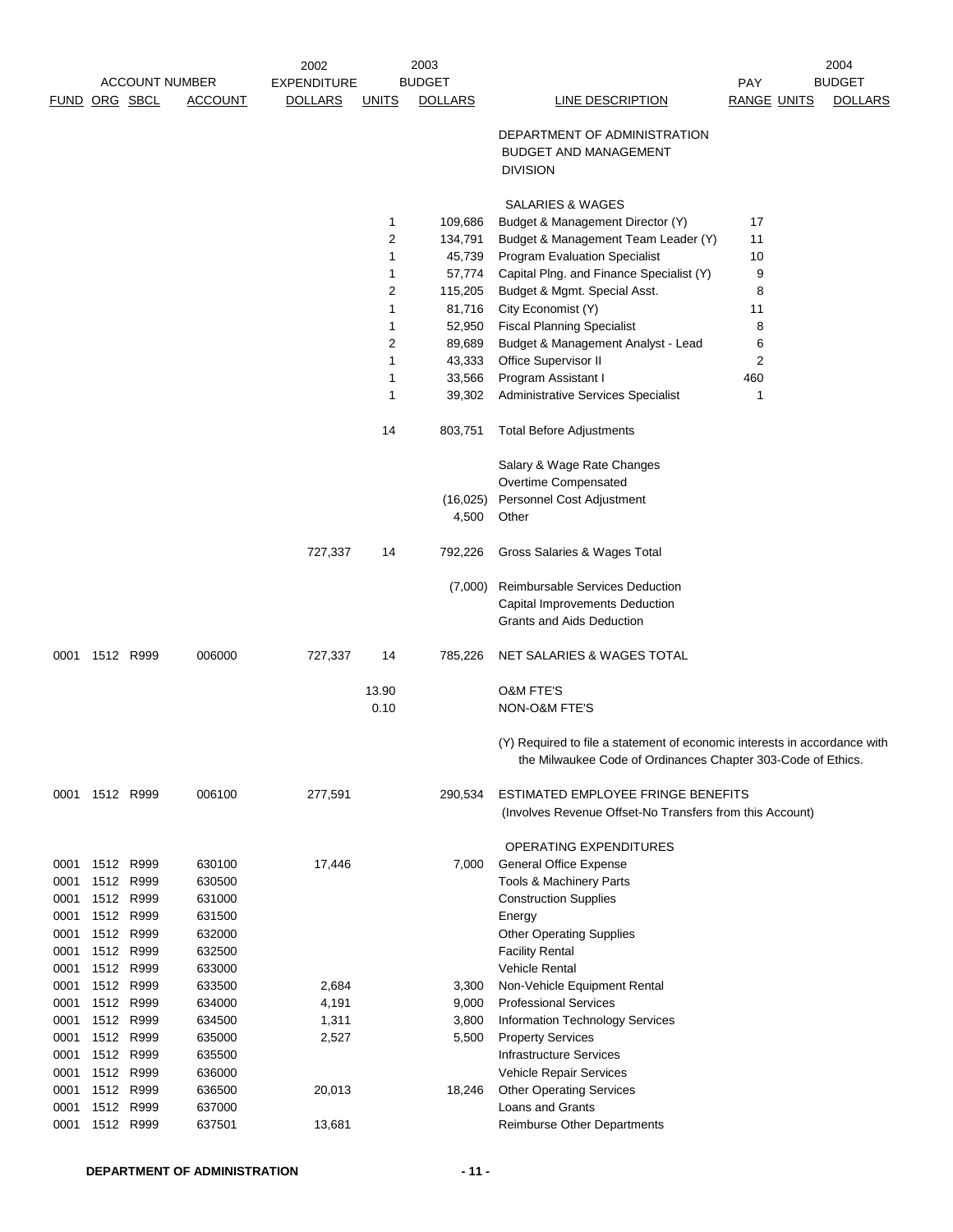|               |                        |              | <b>ACCOUNT NUMBER</b> | 2002<br><b>EXPENDITURE</b> |                | 2003<br><b>BUDGET</b> |                                                                                                                                                                                                         | <b>PAY</b>         | 2004<br><b>BUDGET</b> |
|---------------|------------------------|--------------|-----------------------|----------------------------|----------------|-----------------------|---------------------------------------------------------------------------------------------------------------------------------------------------------------------------------------------------------|--------------------|-----------------------|
| FUND ORG SBCL |                        |              | <b>ACCOUNT</b>        | <b>DOLLARS</b>             | <b>UNITS</b>   | <b>DOLLARS</b>        | <b>LINE DESCRIPTION</b>                                                                                                                                                                                 | <b>RANGE UNITS</b> | <b>DOLLARS</b>        |
| 0001          |                        | 1512 R999    | 006300                | 61,853                     |                | 46,846                | OPERATING EXPENDITURES TOTAL                                                                                                                                                                            |                    |                       |
|               |                        |              |                       |                            |                |                       | <b>EQUIPMENT PURCHASES</b>                                                                                                                                                                              |                    |                       |
|               |                        |              |                       |                            |                |                       | <b>Additional Equipment</b>                                                                                                                                                                             |                    |                       |
|               |                        |              |                       |                            |                |                       | Subtotal - Additional Equipment                                                                                                                                                                         |                    |                       |
|               |                        |              |                       | 2,781                      | 2              | 3,000                 | Replacement Equipment<br>Computers, desktop                                                                                                                                                             |                    |                       |
|               |                        |              |                       | 2,781                      | $\overline{2}$ | 3,000                 | Other<br>Subtotal - Replacement Equipment                                                                                                                                                               |                    |                       |
| 0001          |                        | 1512 R999    | 006800                | 2,781                      | $\overline{2}$ | 3,000                 | <b>EQUIPMENT PURCHASES TOTAL</b>                                                                                                                                                                        |                    |                       |
|               |                        |              |                       |                            |                |                       | <b>SPECIAL FUNDS</b>                                                                                                                                                                                    |                    |                       |
|               |                        |              |                       |                            |                |                       | SPECIAL FUNDS TOTAL                                                                                                                                                                                     |                    |                       |
|               |                        |              |                       | 1,069,562                  |                | 1,125,606             | DOA-BUDGET & MANAGEMENT DIVISION<br><b>TOTAL</b>                                                                                                                                                        |                    |                       |
|               |                        |              |                       | <b>UNITS</b>               | %              | <b>UNITS</b>          | PROGRAM RESULT MEASURES/<br>INTERNAL MANAGEMENT INDICATORS:                                                                                                                                             | %                  | <b>UNITS</b>          |
| 0001<br>0001  | 1512 2100<br>1512 2100 |              | P15101<br>P15102      | 1.8%                       |                | 4.5%                  | <b>Budget &amp; Policy Administration</b><br>Limit budget growth to projected rate of<br>inflation, as measured by CPI (percentage<br>change in budget appropriation, A-F)<br>Change in Property Values |                    |                       |
| 0001          | 1512 2110              |              | M15103                |                            |                | <b>NA</b>             | Capital Planning & Analysis<br>Inflation adjusted value of infrastructure in<br>thousands                                                                                                               |                    |                       |
|               |                        |              |                       |                            |                |                       | Strategic Management<br>Share of local economy dedicated to general                                                                                                                                     |                    |                       |
|               | 0001 1512 2200         |              | M15104                | 2.10%                      |                | 2.5%                  | city government.                                                                                                                                                                                        |                    |                       |
|               |                        | 2200<br>2200 | P15105<br>P15106      | 2.8%<br>12.60%             |                |                       | 4.0% City Budget as a percent of local economy.<br>11.0% City Budget as a percent of adjusted gross<br>city income.                                                                                     |                    |                       |
| 0001          | 1512 2200              |              | P15107                |                            |                | 60.0%                 | Percent of Outcome Indicators Showing<br>Improvement                                                                                                                                                    |                    |                       |
| 0001<br>0001  | 1512 2210<br>1512 2210 |              | P15109<br>M15108      | 1.00% 100.0                |                | $+/-2.5$<br><b>NA</b> | Policy Planning & Analysis<br>Accuracy of forecasts<br>Number of Strategic Plans Completed                                                                                                              |                    |                       |
| 0001          | 1512 2220              |              | P <sub>15110</sub>    |                            | 50% 100.0      | 95%                   | Program Evaluation<br>Percentage of recommendations implemented                                                                                                                                         |                    |                       |
|               |                        |              |                       | 23,031                     |                | 25,020                | DIRECT LABOR HOUR ALLOCATION                                                                                                                                                                            |                    |                       |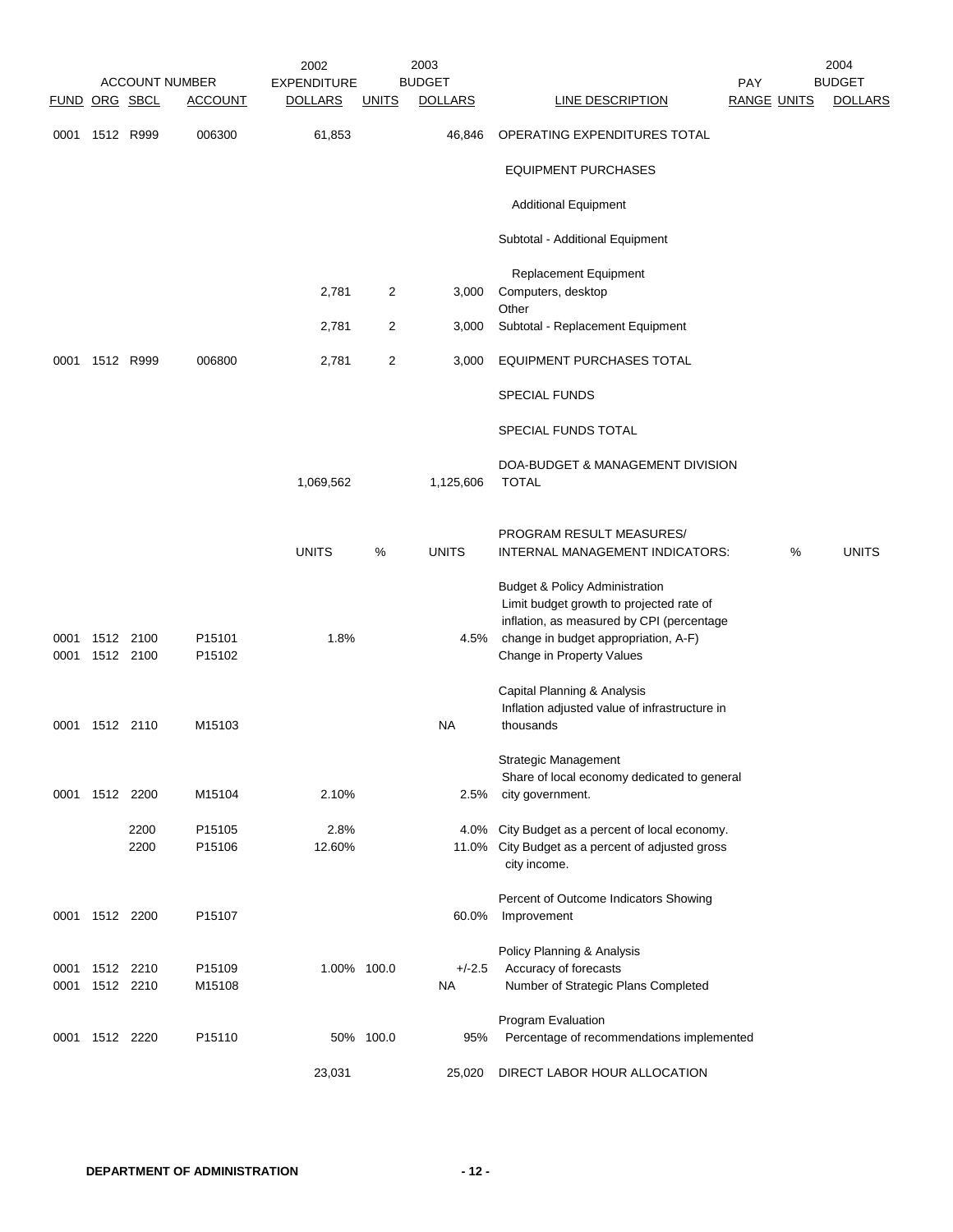| <b>ACCOUNT NUMBER</b> |                | 2002<br><b>EXPENDITURE</b> |              | 2003<br><b>BUDGET</b> |                                                                      | PAY                |                | 2004<br><b>BUDGET</b> |
|-----------------------|----------------|----------------------------|--------------|-----------------------|----------------------------------------------------------------------|--------------------|----------------|-----------------------|
| <u>FUND ORG SBCL</u>  | <b>ACCOUNT</b> | <b>DOLLARS</b>             | <b>UNITS</b> | <b>DOLLARS</b>        | LINE DESCRIPTION                                                     | <b>RANGE UNITS</b> |                | <b>DOLLARS</b>        |
|                       |                |                            |              |                       |                                                                      |                    |                |                       |
|                       |                |                            |              |                       | DEPARTMENT OF ADMINISTRATION-<br><b>BUSINESS OPERATIONS DIVISION</b> |                    |                |                       |
|                       |                |                            |              |                       | SALARIES & WAGES                                                     |                    |                |                       |
|                       |                |                            |              |                       | <b>ADMINISTRATIVE SERVICES</b>                                       |                    |                |                       |
|                       |                |                            | 1            | 84,937                | City Purchasing Director (Y)                                         | 15                 | 1              | 87,574                |
|                       |                |                            | 1            | 56,100                | Administrative Specialist-Senior (Y)                                 | 4                  | 1              | 56,100                |
|                       |                |                            | 1            | 38,526                | Program Assistant II                                                 | 530                | 1              | 39,322                |
|                       |                |                            | 1            | 38,633                | Network Coordinator-Associate (A)                                    | 4                  | 1              | 39,928                |
|                       |                |                            |              |                       | Management and Accounting Officer                                    | 6                  | 1              | 61,451                |
|                       |                |                            |              |                       | Administrative Assistant III                                         | 530                | 1              | 39,013                |
|                       |                |                            |              |                       | PROCUREMENT SERVICES                                                 |                    |                |                       |
|                       |                |                            | $\mathbf{1}$ | 48,853                | Procurement Administrator (Y)                                        | 6                  | 1              | 50,370                |
|                       |                |                            | 3            | 145,360               | Purchasing Agent - Senior (Y)                                        | 4                  | 3              | 148,195               |
|                       |                |                            | 1            | 32,615                | <b>Purchasing Assistant II</b>                                       | 435                |                |                       |
|                       |                |                            | $\mathbf{1}$ | 16,307                | Purchasing Assistant II (0.5 FTE)                                    | 435                |                |                       |
|                       |                |                            | $\mathbf{1}$ | 57,658                | Procurement Specialist (Y)                                           | 5                  | 1              | 57,658                |
|                       |                |                            |              |                       | <b>MATERIALS MANAGEMENT</b>                                          |                    |                |                       |
|                       |                |                            | $\mathbf{1}$ | 41,977                | Salvage and Sales Coordinator (Y)                                    | 530                | 1              | 41,977                |
|                       |                |                            |              |                       | EMERGING BUSINESS ENTERPRISE PROGRAM                                 |                    |                |                       |
|                       |                |                            | 1            | 60,608                | Emerging Bus. Enterprise Prog. Mgr.(Y)                               | 8                  | 1              | 62,491                |
|                       |                |                            | 1            | 43,660                | Business Analyst-Sr. (Y)                                             | 4                  | 1              | 39,695                |
|                       |                |                            | 1            | 38,634                | Business Analyst-Sr. (A)(Y)                                          | 4                  | $\mathbf{1}$   | 45,984                |
|                       |                |                            |              |                       | MILWAUKEE PRINTING AND RECORDS                                       |                    |                |                       |
|                       |                |                            | 1            | 64,432                | Printing and Records Manager (Y)                                     | 7                  |                |                       |
|                       |                |                            |              |                       | <b>REPRODUCTION SECTION</b>                                          |                    |                |                       |
|                       |                |                            | 1            | 42,326                | Printing Operations Supervisor (Y)                                   | 2                  |                |                       |
|                       |                |                            | 1            | 33,723                | Lead Offset Press Operator                                           | 340                |                |                       |
|                       |                |                            | $\mathbf{1}$ | 33,723                | <b>Duplicating Equipment Operator II</b>                             | 330                |                |                       |
|                       |                |                            |              |                       | MAIL DELIVERY SECTION                                                |                    |                |                       |
|                       |                |                            | 2            | 60,253                | Mail Processor                                                       | 424                |                |                       |
|                       |                |                            |              |                       | MICROFILM AND RECORDS STORAGE<br><b>SECTION</b>                      |                    |                |                       |
|                       |                |                            | 1            | 47,604                | Microfilm Supervisor (Y)                                             | $\overline{2}$     |                |                       |
|                       |                |                            | 1            | 33,379                | Microfilm Technician II (Y)                                          | 335                |                |                       |
|                       |                |                            | 1            | 31,888                | Microfilm Technician I                                               | 325                |                |                       |
|                       |                |                            | 1            | 29,332                | Microfilm Processor                                                  | 410                |                |                       |
|                       |                |                            | $\mathbf{1}$ | 31,360                | <b>Computer Assistant I</b>                                          | 425                |                |                       |
|                       |                |                            |              |                       | <b>DOCUMENT SERVICES</b>                                             |                    |                |                       |
|                       |                |                            |              |                       | Document Services Manager (Y)                                        | 7                  | 1              | 65,495                |
|                       |                |                            |              |                       | Records Supervisor (Y)                                               | $\overline{2}$     | 1              | 47,604                |
|                       |                |                            |              |                       | Document Technician II                                               | 338                |                |                       |
|                       |                |                            |              |                       | Document Technician I                                                | 325                |                |                       |
|                       |                |                            |              |                       | Document Technician                                                  | 338                | $\overline{7}$ | 229,254               |
|                       |                |                            |              |                       | <b>AUXILIARY PERSONNEL</b>                                           |                    |                |                       |
|                       |                |                            | 1            |                       | Offset Press Operator II                                             | 335                |                |                       |
|                       |                |                            | 1            |                       | Mail Processor II                                                    | 425                |                |                       |
|                       |                |                            | 5            | 10,200                | MPR Aide (0.25 FTE)                                                  |                    | 5              | 10,200                |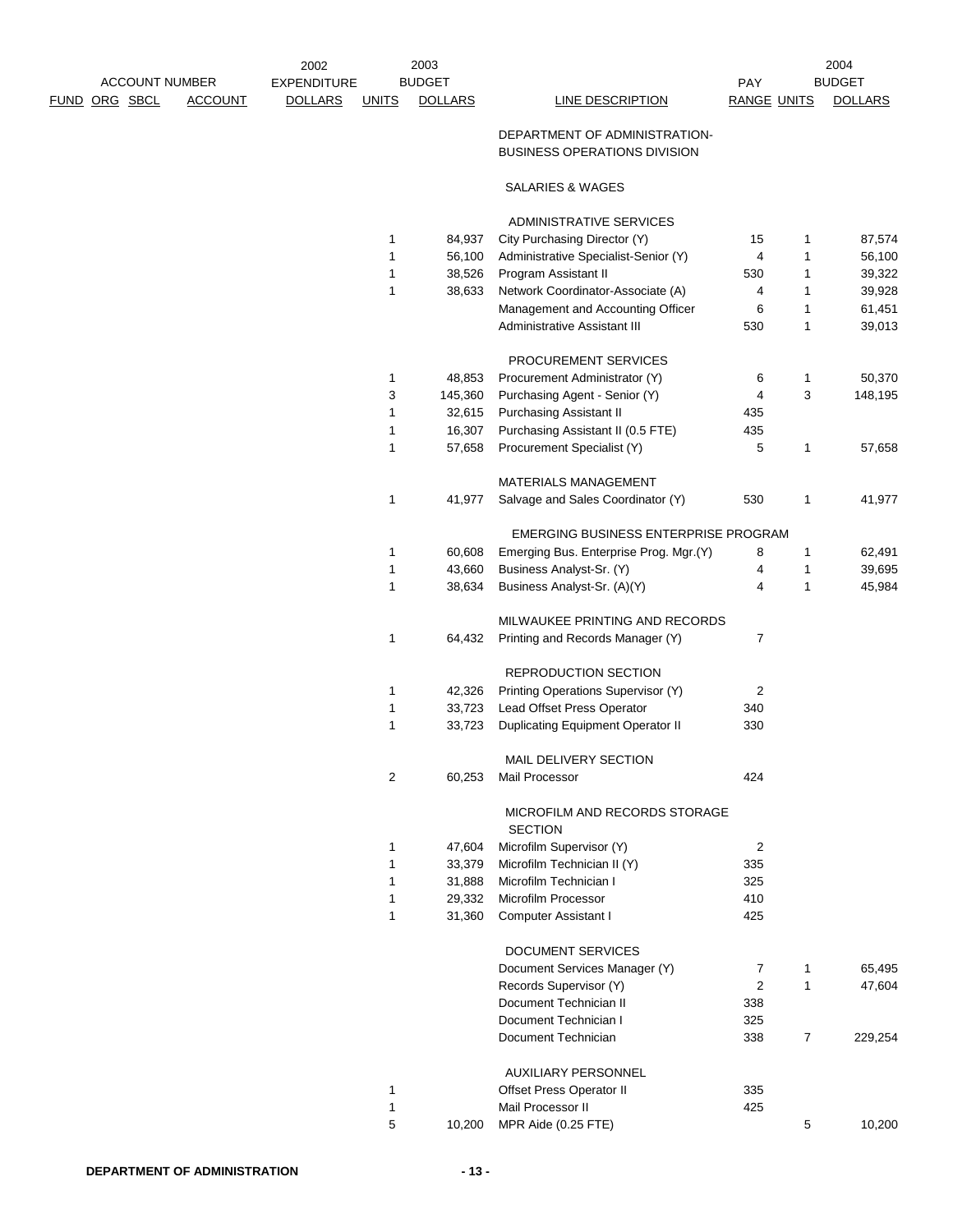|              |              |              |                       | 2002               |              | 2003            |                                                                                                                                                       |                    |       | 2004           |
|--------------|--------------|--------------|-----------------------|--------------------|--------------|-----------------|-------------------------------------------------------------------------------------------------------------------------------------------------------|--------------------|-------|----------------|
|              |              |              | <b>ACCOUNT NUMBER</b> | <b>EXPENDITURE</b> |              | <b>BUDGET</b>   |                                                                                                                                                       | <b>PAY</b>         |       | <b>BUDGET</b>  |
| <b>FUND</b>  |              | ORG SBCL     | <b>ACCOUNT</b>        | <b>DOLLARS</b>     | <b>UNITS</b> | <b>DOLLARS</b>  | LINE DESCRIPTION                                                                                                                                      | <b>RANGE UNITS</b> |       | <b>DOLLARS</b> |
|              |              |              |                       |                    | 33           | 1,122,088       | <b>Total Before Adjustments</b>                                                                                                                       |                    | 29    | 1,122,311      |
|              |              |              |                       |                    |              |                 | Salary & Wage Rate Change<br>Overtime Compensated                                                                                                     |                    |       |                |
|              |              |              |                       |                    |              | (12, 918)       | Personnel Cost Adjustment<br>Other                                                                                                                    |                    |       | (14,076)       |
|              |              |              |                       |                    |              | 1,109,170       | Gross Salaries & Wages Total                                                                                                                          |                    |       | 1,108,235      |
|              |              |              |                       |                    |              | (418, 220)      | Reimbursable Services Deduction<br>Capital Improvements Deduction                                                                                     |                    |       | (352, 553)     |
|              |              |              |                       |                    |              | (57, 951)       | <b>Grants &amp; Aids Deduction</b>                                                                                                                    |                    |       | (65, 948)      |
| 0001         |              | 1513 R999    | 006000                | 677,557            | 33           | 632,999         | NET SALARIES & WAGES TOTAL                                                                                                                            |                    | 29    | 689,734        |
|              |              |              |                       |                    | 13.00        |                 | <b>O&amp;M FTE'S</b><br><b>NON-O&amp;M FTE'S</b>                                                                                                      |                    | 13.50 |                |
|              |              |              |                       |                    | 13.75        |                 |                                                                                                                                                       |                    | 11.75 |                |
|              |              |              |                       |                    |              |                 | (A) To terminate upon expiration of the CDBG program year unless<br>grant agreement is renewed or fiscal year is altered by Common<br>Council action. |                    |       |                |
|              |              |              |                       |                    |              |                 | (Y) Required to file a statement of economic interests in accordance with<br>the Milwaukee Code of Ordinances Chapter 303-Code of Ethics.             |                    |       |                |
| 0001         | 1513 R999    |              | 006100                | 240,494            |              | 234,210         | ESTIMATED EMPLOYEE FRINGE BENEFITS<br>(Involves Revenue Offset-No Transfers from this Account)                                                        |                    |       | 255,202        |
|              |              |              |                       |                    |              |                 | OPERATING EXPENDITURES                                                                                                                                |                    |       |                |
| 0001         | 1513         | R999         | 630100                | 12,070             |              | 29,854          | General Office Expense                                                                                                                                |                    |       | 21,800         |
| 0001         | 1513         | R999         | 630500                |                    |              |                 | Tools & Machinery Parts                                                                                                                               |                    |       |                |
| 0001         | 1513         | R999         | 631000                | 149                |              | 204             | <b>Construction Supplies</b>                                                                                                                          |                    |       | 180            |
| 0001         |              | 1513 R999    | 631500                |                    |              |                 | Energy                                                                                                                                                |                    |       |                |
| 0001         | 1513         | R999         | 632000                | 80                 |              |                 | <b>Other Operating Supplies</b>                                                                                                                       |                    |       |                |
| 0001         |              | 1513 R999    | 632500                |                    |              |                 | <b>Facility Rental</b>                                                                                                                                |                    |       |                |
| 0001         | 1513         | R999         | 633000                | 741                |              | 350             | Vehicle Rental                                                                                                                                        |                    |       | 800            |
| 0001         | 1513         | R999<br>R999 | 633500                |                    |              | 300             | Non-Vehicle Equipment Rental                                                                                                                          |                    |       | 17,000         |
| 0001<br>0001 | 1513<br>1513 | R999         | 634000<br>634500      | 7,091<br>16,479    |              | 21,000<br>6,500 | <b>Professional Services</b><br>Information Technology Services                                                                                       |                    |       | 5,000          |
| 0001         |              | 1513 R999    | 635000                |                    |              |                 | <b>Property Services</b>                                                                                                                              |                    |       |                |
| 0001         |              | 1513 R999    | 635500                |                    |              |                 | <b>Infrastructure Services</b>                                                                                                                        |                    |       |                |
| 0001         |              | 1513 R999    | 636000                |                    |              |                 | Vehicle Repair Services                                                                                                                               |                    |       |                |
| 0001         |              | 1513 R999    | 636500                | 10,861             |              | 24,000          | <b>Other Operating Services</b>                                                                                                                       |                    |       | 19,000         |
| 0001         |              | 1513 R999    | 637000                |                    |              |                 | Loans and Grants                                                                                                                                      |                    |       |                |
| 0001         |              | 1513 R999    | 637501                | 27,213             |              | 19,982          | Reimburse Other Departments                                                                                                                           |                    |       | 24,919         |
| 0001         | 1513         | R999         | 006300                | 74,684             |              | 102,190         | OPERATING EXPENDITURES TOTAL                                                                                                                          |                    |       | 88,699         |
|              |              |              |                       |                    |              |                 | <b>EQUIPMENT PURCHASES</b>                                                                                                                            |                    |       |                |
|              |              |              |                       |                    |              |                 | <b>Additional Equipment</b>                                                                                                                           |                    |       |                |
|              |              |              |                       |                    | 3            |                 | 5,880 Computer Equipment                                                                                                                              |                    |       |                |
|              |              |              |                       |                    | 3            | 5,880           | Subtotal - Additional Equipment                                                                                                                       |                    |       |                |
|              |              |              |                       | 10,553             |              |                 | <b>Replacement Equipment</b><br><b>Computer Equipment</b>                                                                                             |                    |       |                |
|              |              |              |                       |                    |              |                 |                                                                                                                                                       |                    |       |                |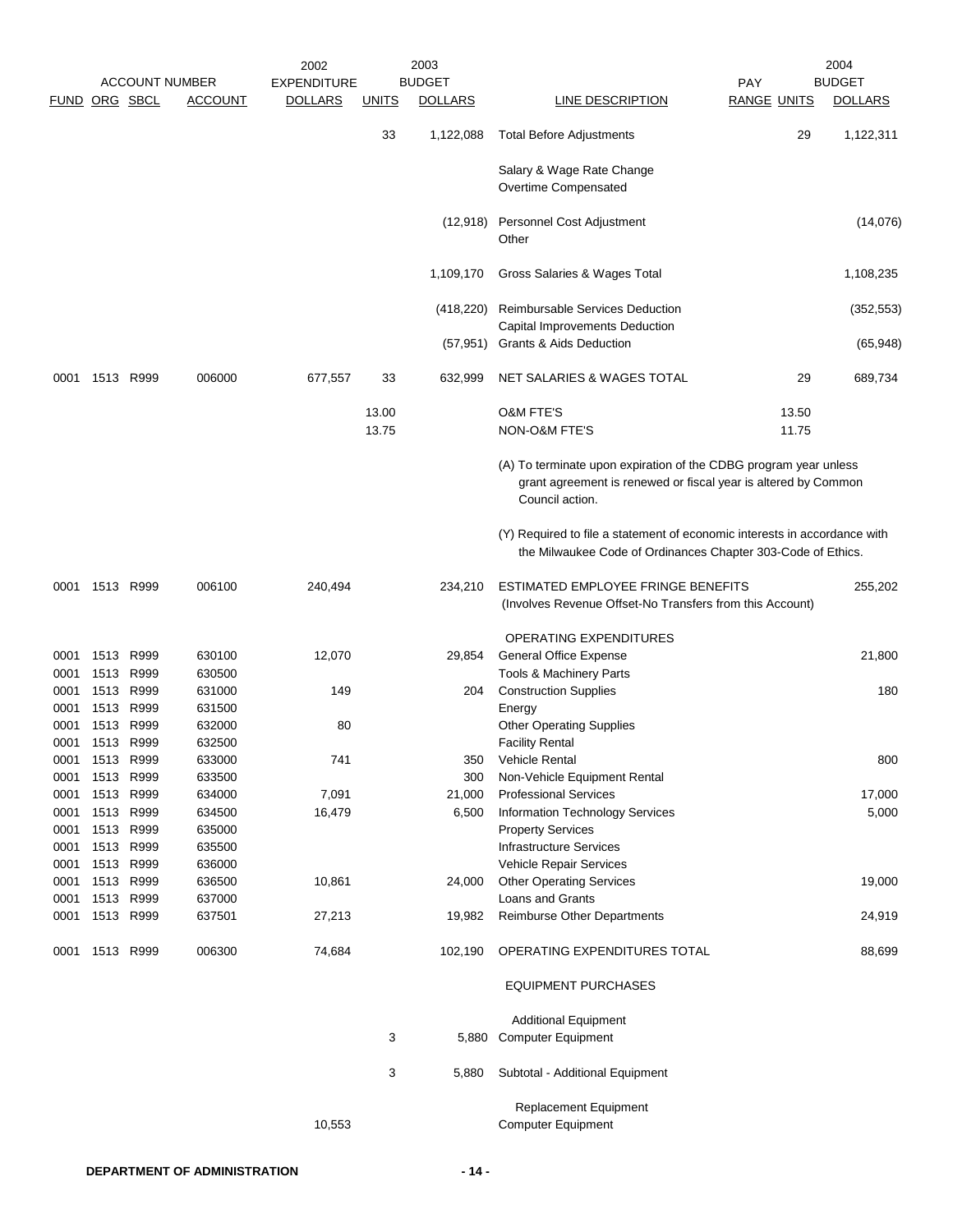|               |                |           |                       | 2002               |              | 2003           |                                                                                                              |                    | 2004           |
|---------------|----------------|-----------|-----------------------|--------------------|--------------|----------------|--------------------------------------------------------------------------------------------------------------|--------------------|----------------|
|               |                |           | <b>ACCOUNT NUMBER</b> | <b>EXPENDITURE</b> |              | <b>BUDGET</b>  |                                                                                                              | <b>PAY</b>         | <b>BUDGET</b>  |
| FUND ORG SBCL |                |           | ACCOUNT               | <b>DOLLARS</b>     | <b>UNITS</b> | <b>DOLLARS</b> | LINE DESCRIPTION                                                                                             | <b>RANGE UNITS</b> | <b>DOLLARS</b> |
|               |                |           |                       | 10,553             |              |                | Subtotal - Replacement Equipment                                                                             |                    |                |
| 0001          | 1513 R999      |           | 006800                | 10,553             | 3            | 5,880          | EQUIPMENT PURCHASES TOTAL                                                                                    |                    |                |
|               |                |           |                       |                    |              |                | <b>SPECIAL FUNDS</b>                                                                                         |                    |                |
| 0001<br>0001  | 1513 R156      | 1513 R157 | 006300<br>006300      | 23,913             |              | 41,000         | City of Milwaukee Disadvantaged Business Program*<br>City of Milwaukee Emerging Business Enterprise Program* |                    | 41,000         |
|               |                |           |                       | 23,913             |              | 41,000         | SPECIAL FUNDS TOTAL                                                                                          |                    | 41,000         |
|               |                |           |                       | 1,027,201          |              | 1,016,279      | DOA-BUSINESS OPERATIONS DIVISION TOTAL                                                                       |                    | 1,074,635      |
|               |                |           |                       |                    |              |                | *Appropriation Control Account.                                                                              |                    |                |
|               |                |           |                       |                    |              |                | PROGRAM RESULT MEASURES/                                                                                     |                    |                |
|               |                |           |                       | <b>UNITS</b>       | %            | <b>UNITS</b>   | INTERNAL MANAGEMENT INDICATORS:                                                                              | %                  | <b>UNITS</b>   |
|               |                |           |                       |                    |              |                | <b>Informal Bids</b>                                                                                         |                    |                |
| 0001          | 1513           | 0931      | M15151                | 663                | 87.5         | 700            | No. of Informal Requisitions                                                                                 | 92.9               | 650            |
| 0001          | 1513           | 0931      | M15152                |                    |              |                | Average No. of Days to PO                                                                                    |                    |                |
|               |                |           |                       |                    |              |                | ProCard                                                                                                      |                    |                |
|               |                |           |                       |                    |              |                | No. of Outstanding Cardholders at the                                                                        |                    |                |
| 0001          | 1513           | 0935      | M15162                | 346                | 112.5        | 450            | end of a quarter (P)                                                                                         | 71.1               | 320            |
| 0001          | 1513           | 0935      | P15160                | 11,751             | 116.7        | 14,000         | No. of ProCard Transactions (Q-1)                                                                            | 85.7               | 12,000         |
| 0001          | 1513           | 0935      | M15161                | 3,807,839          | 111.8        | 3,800,000      | Dollars spent with the ProCard Prog. (Q-2)                                                                   | 105.3              | 4,000,000      |
|               |                |           |                       |                    |              |                | <b>Formal Bids</b>                                                                                           |                    |                |
| 0001          | 1513 0932      |           | M15153                | 172                | 133.3        | 200            | No. of Formal Requisitions                                                                                   | 100.0              | 200            |
|               |                |           |                       |                    |              |                | Formal RFP's                                                                                                 |                    |                |
|               |                |           |                       | 750                |              | 780            | CBP (Hours)                                                                                                  |                    | N/A            |
| 0001 1513     |                | 0934      | M15157                | N/A                |              | N/A            | PAB (Hours)                                                                                                  |                    | 50             |
| 0001 1513     |                | 0934      | M15158                | 189                |              | 162            | Contract Amendments #                                                                                        | 123.5              | 200            |
|               | 0001 1513      | 0934      | M15159                | 1                  |              | 4              | Appeals #                                                                                                    | 75.0               | 3              |
|               |                |           |                       |                    |              |                | <b>Inventory Management</b>                                                                                  |                    |                |
| 0001          | 1513           | 0936      | M15163                | 5.8                | 100.0        | 6.0            | Value of Inventory in millions (P)                                                                           |                    | N/A            |
| 0001          | 1513           | 0936      | M15164                | 1.30               | 100.0        | 1.30           | <b>Turnover Rate</b>                                                                                         |                    | N/A            |
|               |                |           |                       |                    |              |                | Surplus Disposition - Other                                                                                  |                    |                |
| 0001 1513     |                | 0943      | M15167                | 186,751            |              | 183,136        | Vehicles & Equipment Sold \$                                                                                 | 92.8               | 170,000        |
| 0001 1513     |                | 0943      | M15168                | 234                |              | 144            | Vehicles & Equipment Sold #                                                                                  | 138.9              | 200            |
| 0001 1513     |                | 0943      | M15169                | 15,148             |              | 20,200         | Country Store \$                                                                                             | 64.4               | 13,000         |
| 0001 1513     |                | 0943      | M15170                | 24,480             |              | 23,390         | On-Line Auction \$                                                                                           | 128.3              | 30,000         |
| 0001 1513     |                | 0943      | M15171                | 641                |              | 720            | Items Sold On-Line #                                                                                         | 97.2               | 700            |
| 0001 1513     |                | 0943      | M15172                | 52,480             |              | 36,945         | Other Surplus \$                                                                                             | 135.3              | 50,000         |
|               |                |           |                       |                    |              |                | Automation                                                                                                   |                    |                |
|               | 0001 1513 0503 |           | P15143                | 50                 | 200.0        | 50             | No. of Projects Completed                                                                                    | 100.0              | 50             |
|               |                |           |                       |                    |              |                | <b>Records Scheduling</b>                                                                                    |                    |                |
| 0001          | 1513           | 0300      | M15111                | 51                 | 62.5         | 50             | No. of New Records Scheduled (P)                                                                             | 110.0              | 55             |
| 0001          | 1513           | 0300      | M15112                | 113                | 128.6        | 450            | No. of Old Record Schedules Revised (Q-1)                                                                    | 27.8               | 125            |
| 0001          | 1513           | 0300      | M15113                | 51,000             | 10306        | 5,050          | No. of Existing Records Scheduled (Q-2)                                                                      | 102.0              | 5150           |
| 0001          | 1513           | 0300      | M15114                | 6                  |              | N/A            | No. of Scheduled Deletions                                                                                   |                    | 12             |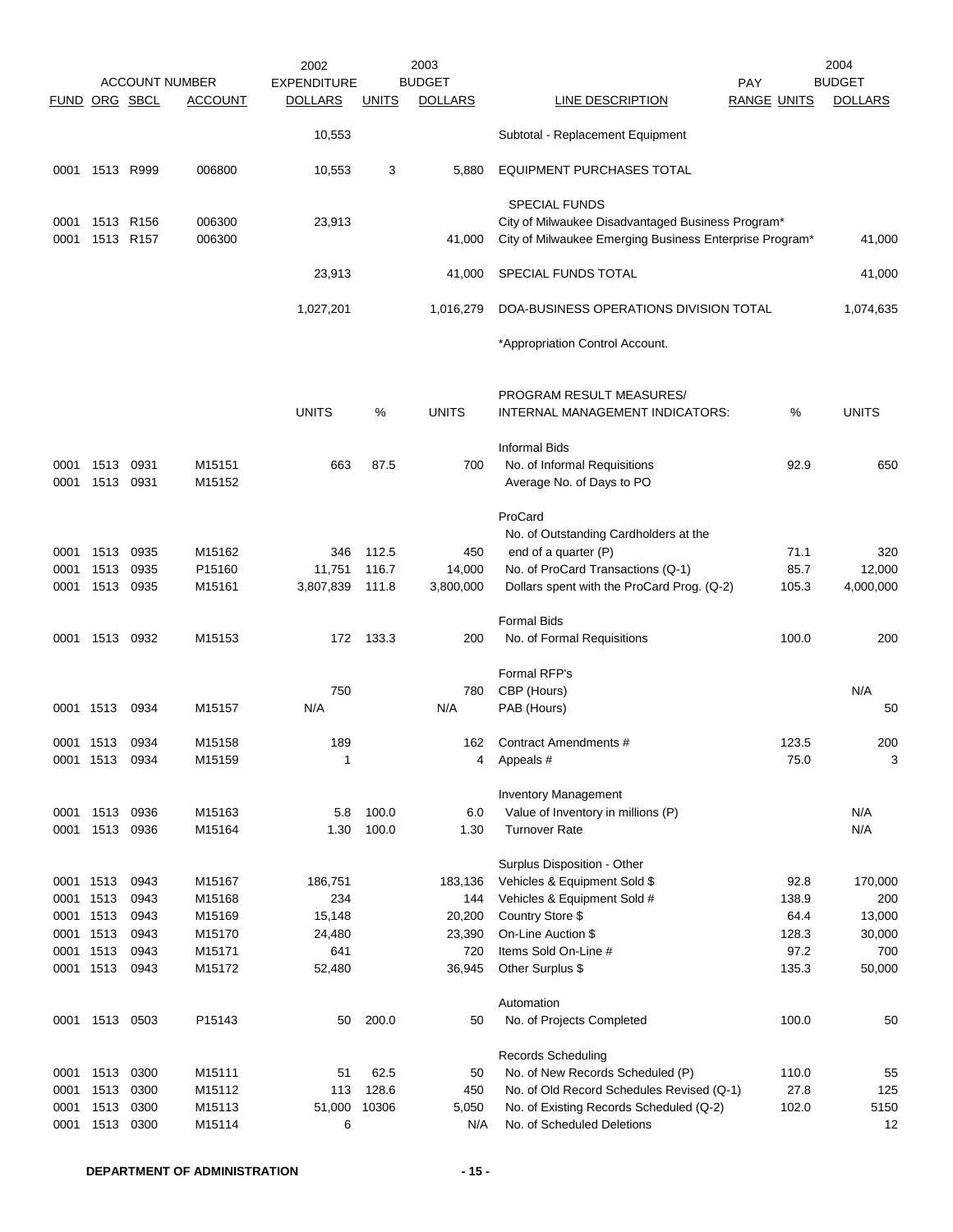|                      |                   |      |                       | 2002               |              | 2003           |                                                          |                    | 2004           |
|----------------------|-------------------|------|-----------------------|--------------------|--------------|----------------|----------------------------------------------------------|--------------------|----------------|
|                      |                   |      | <b>ACCOUNT NUMBER</b> | <b>EXPENDITURE</b> |              | <b>BUDGET</b>  |                                                          | <b>PAY</b>         | <b>BUDGET</b>  |
| <b>FUND ORG SBCL</b> |                   |      | <b>ACCOUNT</b>        | <b>DOLLARS</b>     | <b>UNITS</b> | <b>DOLLARS</b> | LINE DESCRIPTION                                         | <b>RANGE UNITS</b> | <b>DOLLARS</b> |
|                      |                   |      |                       |                    |              |                | PROGRAM RESULT MEASURES/                                 |                    |                |
|                      |                   |      |                       | <b>UNITS</b>       | %            | <b>UNITS</b>   | INTERNAL MANAGEMENT INDICATORS:                          | %                  | <b>UNITS</b>   |
|                      |                   |      |                       |                    |              |                |                                                          |                    |                |
|                      |                   |      |                       |                    |              |                | <b>High Speed Duplication</b>                            |                    |                |
| 0001                 | 1513              | 0361 | M15132                | 5,285              | 100.0        | 7,300          | No. Copies (Thousands) (P)                               | 89.0               | 6,500          |
| 0001                 | 1513              | 0361 | P15133                | 5                  | 100.0        | 6              | Turnaround Time (Hrs.) (Q-1)                             | 100.0              | 6              |
| 0001                 | 1513              | 0361 | M15134                | 226                | 140.0        | 280            | No. of Originals (Thousands) (Q-2)                       | 107.1              | 300            |
|                      |                   |      |                       |                    |              |                | <b>Offset Printing</b>                                   |                    |                |
| 0001                 | 1513              | 0363 | M15135                | 2,566              | 116.4        | 1,930          | No. of Impressions (Thousands) (P)                       | 103.6              | 2,000          |
| 0001                 | 1513              | 0363 | P15136                | 10                 | 100.0        | 10             | Turnaround Time (Days) (Q-1)                             | 100.0              | 10             |
| 0001                 | 1513              | 0363 | M15137                | 319                | 101.5        | 270            | No. of Jobs (Q-2)                                        | 111.1              | 300            |
|                      |                   |      |                       |                    |              |                |                                                          |                    |                |
|                      |                   |      |                       |                    |              |                | <b>Printing Procurement</b>                              |                    |                |
| 0001                 | 1513              | 0364 | M15138                | 369                | 100.2        | 412            | No. of Brokered Jobs (Work Orders)                       | 109.2              | 450            |
| 0001                 | 1513              | 0364 | M15139                | 401                | 105.1        | 540            | No. of Requested Brokered Items                          | 111.1              | 600            |
| 0001                 | 1513              | 0364 | P15140                | 17                 | 101.4        | 15             | Ave. No. of Days to Process (Q-2)                        | 100.0              | 15             |
|                      |                   |      |                       |                    |              |                | <b>Equipment Pool</b>                                    |                    |                |
| 0001                 | 1513              | 0367 | M15141                | 13                 | 116.7        | 35             | No. of Requests Filled (P)                               | 42.9               | 15             |
|                      |                   |      |                       |                    |              |                |                                                          |                    |                |
|                      |                   |      |                       |                    |              |                | Interdepartmental Mail                                   |                    |                |
| 0001                 | 1513              | 0322 | M15116                | 90                 | 107.7        | 985            | No. of Items Handled (Thousands)(P)                      | 9.1                | 90             |
| 0001                 | 1513              | 0322 | P15117                | 5                  | 100.0        | 5              | Ave. No. of Hrs. to Process Item (Q1)                    | 100.0              | 5              |
| 0001                 | 1513 0322         |      | M15118                | 16,236             | 99.0         | 4,677          | No. of Mail Messenger Stops(Q-2)                         | 347.1              | 16,236         |
|                      |                   |      |                       |                    |              |                | U.S. Mail                                                |                    |                |
| 0001                 | 1513              | 0321 | M15115                | 1,242              | 108.1        | 1,200          | No. of Pieces Mailed (Thousands)(P)                      | 108.3              | 1,300          |
|                      |                   |      |                       |                    |              |                |                                                          |                    |                |
|                      |                   |      |                       |                    |              |                | City Records Center-Disposal Operations                  |                    |                |
| 0001                 | 1513              | 0341 | M15123                | 2,206              | 83.3         | 2,500          | <b>Record Units Disposed</b>                             | 79.6               | 1,991          |
| 0001                 | 1513              | 0341 | M15124                | 24,114             |              | N/A            | <b>Record Units Stored</b>                               |                    | 25,000         |
| 0001                 | 1513              | 0341 | M15125                | 2,524              |              | N/A            | <b>Record Units Received</b>                             |                    | 3,000          |
|                      |                   |      |                       |                    |              |                | City Records Center-Film Operations                      |                    |                |
|                      | 0001 1513 0351    |      | M15126                | 7,500              | 125.0        | 10.000         | <b>Exposures Filmed</b>                                  | 80.0               | 8,000          |
|                      |                   |      |                       |                    |              |                |                                                          |                    |                |
|                      |                   |      |                       |                    |              |                | City Records Center - Reference Operations               |                    |                |
| 0001                 | 1513              | 0330 | M15119                | 18,713             | 72.0         | 18,000         | <b>Record Requests</b>                                   | 111.1              | 20,000         |
| 0001                 | 1513              | 0330 | M15120                | 2,010              |              | N/A            | <b>Structure Applications Submitted</b>                  |                    | 2,000          |
| 0001                 | 1513              | 0330 | M15121                | 1,600              |              | N/A            | Notification to Owners                                   |                    | 1,600          |
| 0001                 | 1513              | 0330 | M15122                | 1,600              |              | N/A            | <b>Notification to Planners</b>                          |                    | 1,600          |
|                      |                   |      |                       |                    |              |                | <b>City Records Center-Reproduction</b>                  |                    |                |
|                      |                   |      |                       |                    |              |                | Operations - Other                                       |                    |                |
| 0001                 | 1513              | 0354 | M15127                | 20,000             | 160.0        | 40,000         | No. of Aperture Cards - Microfilm                        | 37.5               | 15,000         |
| 0001                 | 1513              | 0354 | M15128                | 34,000             |              | N/A            | Microfilm Jackets Prepared                               |                    | 4,200          |
| 0001                 | 1513              | 0354 | M15129                | 45                 |              | N/A            | Film Rolls Indexed                                       |                    | 36             |
|                      |                   |      |                       |                    |              |                |                                                          |                    |                |
| 0001                 | 1513              | 0354 | M15130                | 285                |              | N/A            | Film Rolls Processed                                     |                    | 295            |
| 0001                 | 1513              | 0354 | M15131                | 151                |              | N/A            | Film Rolls Duplicated                                    |                    | 101            |
| 0001                 | 1513              | 0560 | M15144                | 1,200,000          | 167.7        | 1,174,000      | Imaging (Stored)                                         | 136.3              | 1,600,000      |
| 0001                 | 1513              | 0560 | M15145                | N/A                |              | N/A            | <b>Scanned Paper Images</b>                              |                    | 353,500        |
| 0001                 | 1513              | 0560 | M15146                | N/A                |              | N/A            | Scanned Film Images                                      |                    | 103,000        |
| 0001                 | 1513              | 0560 | M15147                | 239,694            |              | N/A            | Images Indexed                                           |                    | 400,000        |
| 0001                 | 1513              | 0560 | M15148                | N/A                |              | N/A            | <b>E-Vault Requests</b>                                  |                    | 100,000        |
| 0001<br>0001         | 1513<br>1513 0930 | 0560 | M15149<br>M15150      | N/A                |              | N/A            | E-Vault Login Users<br><b>Prct Customer Satisfaction</b> |                    | 600            |
|                      |                   |      |                       |                    |              |                |                                                          |                    |                |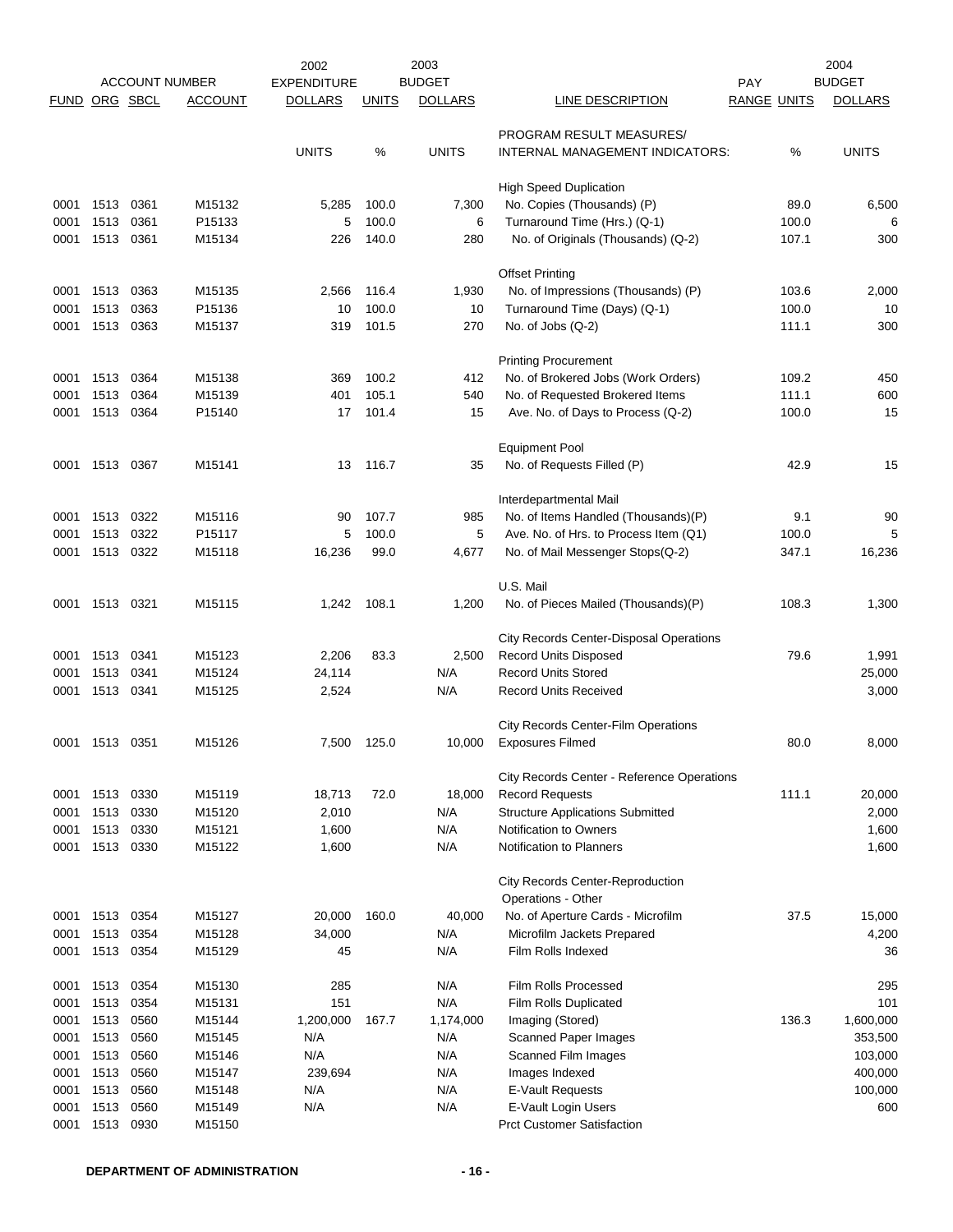|                                 | 2002                           | 2003           |                  |             | 2004           |
|---------------------------------|--------------------------------|----------------|------------------|-------------|----------------|
| ACCOUNT NUMBER                  | EXPENDITURE                    | <b>BUDGET</b>  |                  | <b>PAY</b>  | <b>BUDGET</b>  |
| FUND ORG SBCL<br><b>ACCOUNT</b> | <b>UNITS</b><br><b>DOLLARS</b> | <b>DOLLARS</b> | LINE DESCRIPTION | RANGE UNITS | <b>DOLLARS</b> |

22,911 23,400 DIRECT LABOR HOUR ALLOCATION 24,300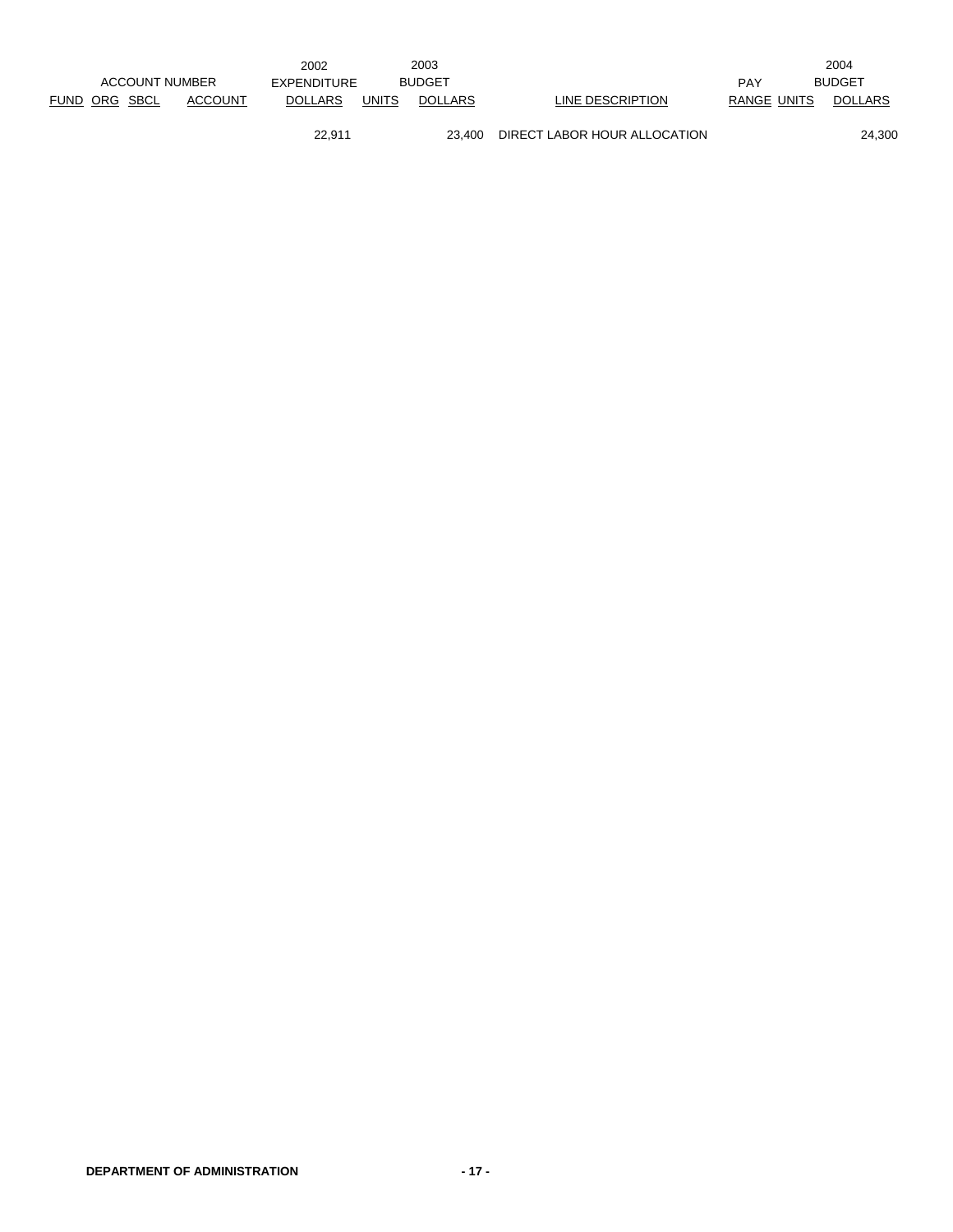|                      |                |                       |                  | 2002           |              | 2003           |                                                                                                                                           |                    | 2004           |
|----------------------|----------------|-----------------------|------------------|----------------|--------------|----------------|-------------------------------------------------------------------------------------------------------------------------------------------|--------------------|----------------|
|                      |                | <b>ACCOUNT NUMBER</b> |                  | EXPENDITURE    |              | <b>BUDGET</b>  |                                                                                                                                           | PAY                | <b>BUDGET</b>  |
| <b>FUND ORG SBCL</b> |                |                       | <b>ACCOUNT</b>   | <b>DOLLARS</b> | <u>UNITS</u> | <b>DOLLARS</b> | <b>LINE DESCRIPTION</b>                                                                                                                   | <b>RANGE UNITS</b> | <b>DOLLARS</b> |
|                      |                |                       |                  |                |              |                | DEPARTMENT OF ADMINISTRATION -<br>INTERGOVERNMENTAL RELATIONS<br><b>DIVISION</b>                                                          |                    |                |
|                      |                |                       |                  |                |              |                |                                                                                                                                           |                    |                |
|                      |                |                       |                  |                | $\mathbf{1}$ | 107,653        | SALARIES & WAGES<br>Legislative Liaison Director (Y)                                                                                      | 17                 |                |
|                      |                |                       |                  |                | 1            | 77,938         | Legislative Fiscal Manager-Senior(Y)                                                                                                      | 12                 |                |
|                      |                |                       |                  |                | 2            | 117,314        | Legislative Fiscal Manager (Y)                                                                                                            | 11                 |                |
|                      |                |                       |                  |                | 1            | 47,604         | Office Supervisor II                                                                                                                      | $\overline{2}$     |                |
|                      |                |                       |                  |                | 1            | 34,183         | Office Assistant IV                                                                                                                       | 445                |                |
|                      |                |                       |                  |                |              |                |                                                                                                                                           |                    |                |
|                      |                |                       |                  |                |              |                | <b>AUXILIARY POSITIONS</b>                                                                                                                |                    |                |
|                      |                |                       |                  |                | 1            |                | Legislative Coordinator-Senior                                                                                                            | 10                 |                |
|                      |                |                       |                  | 312,214        | 7            | 384,692        | <b>Total Before Adjustments</b>                                                                                                           |                    |                |
|                      |                |                       |                  |                |              |                | Salary & Wage Rate Changes                                                                                                                |                    |                |
|                      |                |                       |                  |                |              |                | Overtime Compensated                                                                                                                      |                    |                |
|                      |                |                       |                  |                |              | (7,694)        | Personnel Cost Adjustment                                                                                                                 |                    |                |
|                      |                |                       |                  |                |              |                | Other                                                                                                                                     |                    |                |
|                      |                |                       |                  | 312,214        |              | 376,998        | Gross Salaries & Wages Total                                                                                                              |                    |                |
|                      |                |                       |                  |                |              |                |                                                                                                                                           |                    |                |
|                      |                |                       |                  |                |              |                | Reimbursable Services Deduction                                                                                                           |                    |                |
|                      |                |                       |                  |                |              |                | Capital Improvements Deduction                                                                                                            |                    |                |
|                      |                |                       |                  |                |              |                | Grants & Aids Deduction                                                                                                                   |                    |                |
| 0001                 | 1514 R999      |                       | 006000           | 312,214        | 7            | 376,998        | NET SALARIES & WAGES TOTAL                                                                                                                |                    |                |
|                      |                |                       |                  |                | 6.00         |                | O&M FTE'S<br>NON-O&M FTE'S                                                                                                                |                    |                |
|                      |                |                       |                  |                |              |                |                                                                                                                                           |                    |                |
|                      |                |                       |                  |                |              |                | (Y) Required to file a statement of economic interests in accordance with<br>the Milwaukee Code of Ordinances Chapter 303-Code of Ethics. |                    |                |
|                      | 0001 1514 R999 |                       | 006100           | 118,065        |              | 139,489        | ESTIMATED EMPLOYEE FRINGE BENEFITS<br>(Involves Revenue Offset-No Transfers from this Account)                                            |                    |                |
|                      |                |                       |                  |                |              |                | OPERATING EXPENDITURES                                                                                                                    |                    |                |
| 0001                 | 1514 R999      |                       | 630100           | 2,936          |              | 5,000          | <b>General Office Expense</b>                                                                                                             |                    |                |
| 0001                 | 1514           | R999                  | 630500           |                |              |                | Tools & Machinery Parts                                                                                                                   |                    |                |
| 0001                 |                | 1514 R999             | 631000           |                |              |                | <b>Construction Supplies</b>                                                                                                              |                    |                |
| 0001                 | 1514           | R999                  | 631500           |                |              |                | Energy                                                                                                                                    |                    |                |
| 0001                 | 1514           | R999                  | 632000           | 430            |              | 1,000          | <b>Other Operating Supplies</b>                                                                                                           |                    |                |
| 0001                 | 1514           | R999                  | 632500           | 4,652          |              | 4,865          | <b>Facility Rental</b>                                                                                                                    |                    |                |
| 0001                 | 1514 R999      |                       | 633000           |                |              |                | <b>Vehicle Rental</b>                                                                                                                     |                    |                |
| 0001                 | 1514           | R999                  | 633500           | 2,243          |              | 2,500          | Non-Vehicle Equipment Rental                                                                                                              |                    |                |
| 0001                 | 1514           | R999                  | 634000           | 13,895         |              | 8,900          | <b>Professional Services</b>                                                                                                              |                    |                |
| 0001                 | 1514           | R999                  | 634500           | 2,139          |              | 1,700          | Information Technology Services                                                                                                           |                    |                |
| 0001                 | 1514           | R999                  | 635000           |                |              |                | <b>Property Services</b>                                                                                                                  |                    |                |
| 0001                 | 1514           | R999                  | 635500           |                |              |                | <b>Infrastructure Services</b>                                                                                                            |                    |                |
| 0001                 | 1514           | R999                  | 636000           |                |              |                | Vehicle Repair Services                                                                                                                   |                    |                |
| 0001<br>0001         | 1514           | 1514 R999<br>R999     | 636500<br>637000 | 6,593          |              | 14,000         | <b>Other Operating Services</b><br>Loans and Grants                                                                                       |                    |                |
| 0001                 |                | 1514 R999             | 637501           | 5,666          |              | 8,016          | <b>Reimburse Other Departments</b>                                                                                                        |                    |                |
| 0001                 | 1514           | R999                  | 006300           | 38,554         |              | 45,981         | OPERATING EXPENDITURES TOTAL                                                                                                              |                    |                |
|                      |                |                       |                  |                |              |                |                                                                                                                                           |                    |                |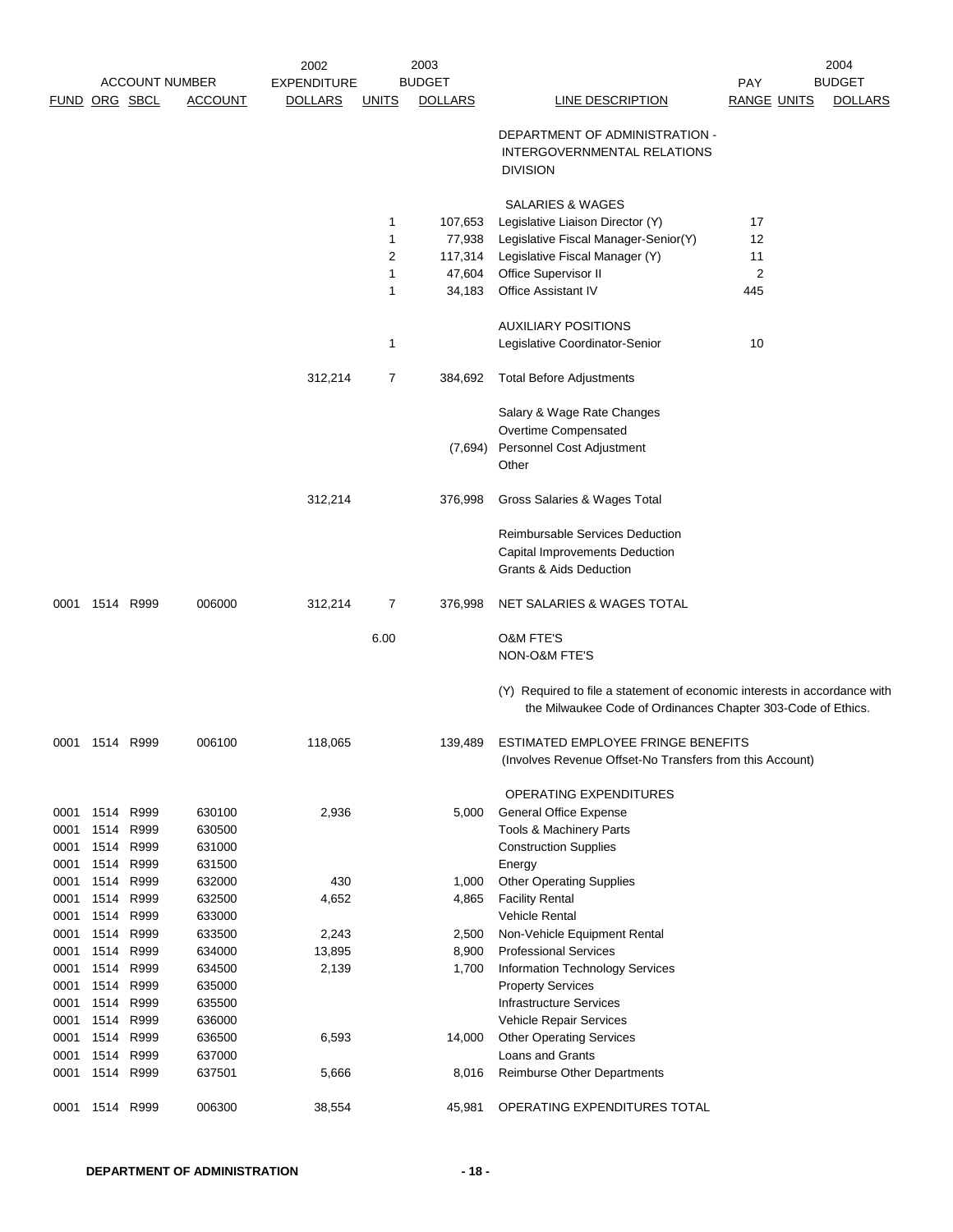|      |                |                                        |                | 2002                                 |              | 2003                            |                                                                             |                           |   | 2004                            |
|------|----------------|----------------------------------------|----------------|--------------------------------------|--------------|---------------------------------|-----------------------------------------------------------------------------|---------------------------|---|---------------------------------|
|      |                | <b>ACCOUNT NUMBER</b><br>FUND ORG SBCL | <b>ACCOUNT</b> | <b>EXPENDITURE</b><br><u>DOLLARS</u> | <b>UNITS</b> | <b>BUDGET</b><br><b>DOLLARS</b> | <b>LINE DESCRIPTION</b>                                                     | PAY<br><b>RANGE UNITS</b> |   | <b>BUDGET</b><br><b>DOLLARS</b> |
|      |                |                                        |                |                                      |              |                                 |                                                                             |                           |   |                                 |
|      |                |                                        |                |                                      |              |                                 | <b>EQUIPMENT PURCHASES</b>                                                  |                           |   |                                 |
|      |                |                                        |                |                                      |              |                                 | <b>Additional Equipment</b>                                                 |                           |   |                                 |
|      |                |                                        |                | 1,680                                |              |                                 | <b>Computer Equipment</b>                                                   |                           |   |                                 |
|      |                |                                        |                | 1,680                                |              |                                 | Subtotal - Additional Equipment                                             |                           |   |                                 |
|      |                |                                        |                |                                      |              |                                 | Replacement Equipment                                                       |                           |   |                                 |
|      |                |                                        |                |                                      |              |                                 | Subtotal - Replacement Equipment                                            |                           |   |                                 |
| 0001 | 1514 R999      |                                        | 006800         | 1,680                                |              |                                 | <b>EQUIPMENT PURCHASES TOTAL</b>                                            |                           |   |                                 |
|      |                |                                        |                |                                      |              |                                 | <b>SPECIAL FUNDS</b>                                                        |                           |   |                                 |
|      |                |                                        |                |                                      |              |                                 | SPECIAL FUNDS TOTAL                                                         |                           |   |                                 |
|      |                |                                        |                | 470,513                              |              | 562,468                         | DOA-INTERGOVERNMENTAL RELATIONS<br><b>DIVISION TOTAL</b>                    |                           |   |                                 |
|      |                |                                        |                | <b>UNITS</b>                         | %            | <b>UNITS</b>                    | PROGRAM RESULT MEASURES/<br>INTERNAL MANAGEMENT INDICATORS:                 |                           | % | <b>UNITS</b>                    |
|      | 0001 1514 2011 |                                        |                |                                      | 5,117 100.0  | 7,550                           | <b>State Issues</b><br>Hours                                                |                           |   |                                 |
|      | 0001 1514 2012 |                                        |                | 450                                  | 100.0        | 450                             | <b>Federal Issues</b><br>Hours                                              |                           |   |                                 |
|      |                |                                        |                |                                      |              |                                 | County & Local Issues                                                       |                           |   |                                 |
|      | 0001 1514 2013 |                                        |                | 813                                  | 100.0        | 500                             | Hours                                                                       |                           |   |                                 |
|      | 0001 1514 0200 |                                        |                | 2,286                                | 100.0        | 2,300                           | Management & Administration<br>Hours                                        |                           |   |                                 |
|      | 0001 1514 2010 |                                        | M15173         | 4                                    | 100.0        | 4                               | Number of items in city legislative package<br>enacted by state legislature |                           |   |                                 |
|      |                |                                        |                | 8,666                                |              | 10,800                          | DIRECT LABOR HOUR ALLOCATION                                                |                           |   |                                 |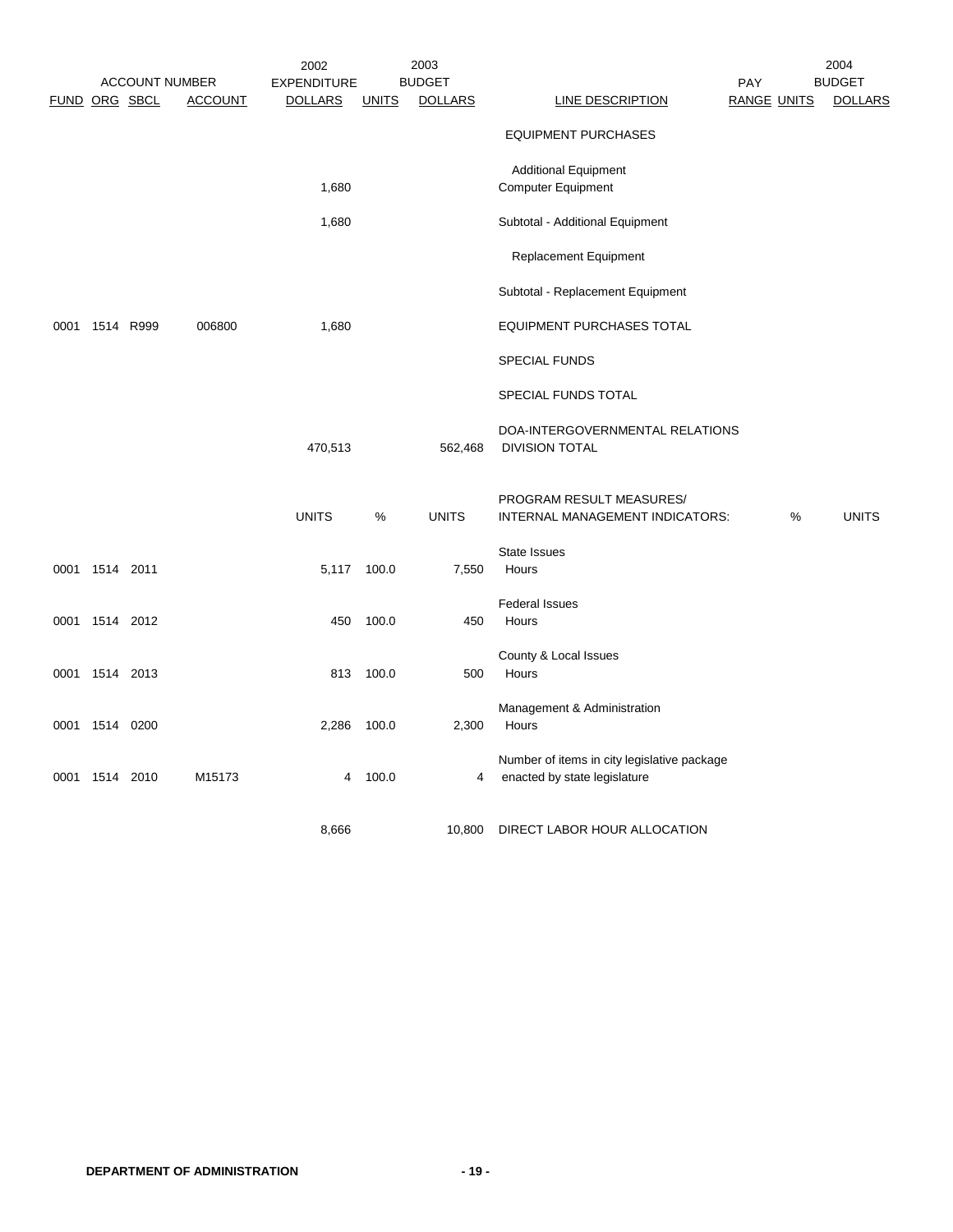|  |                       |                | 2002               |              | 2003             |                                                              |                     | 2004           |
|--|-----------------------|----------------|--------------------|--------------|------------------|--------------------------------------------------------------|---------------------|----------------|
|  | <b>ACCOUNT NUMBER</b> |                | <b>EXPENDITURE</b> |              | <b>BUDGET</b>    |                                                              | PAY                 | <b>BUDGET</b>  |
|  | <u>FUND ORG SBCL</u>  | <b>ACCOUNT</b> | <b>DOLLARS</b>     | <b>UNITS</b> | <b>DOLLARS</b>   | <b>LINE DESCRIPTION</b>                                      | <b>RANGE UNITS</b>  | <b>DOLLARS</b> |
|  |                       |                |                    |              |                  | DEPARTMENT OF ADMINISTRATION-                                |                     |                |
|  |                       |                |                    |              |                  | INFORMATION AND TECHNOLOGY                                   |                     |                |
|  |                       |                |                    |              |                  | <b>MANAGEMENT DIVISION</b>                                   |                     |                |
|  |                       |                |                    |              |                  |                                                              |                     |                |
|  |                       |                |                    |              |                  | SALARIES & WAGES                                             |                     |                |
|  |                       |                |                    | 1            | 109,686          | Chief Information Officer (Y)                                | 17                  |                |
|  |                       |                |                    | 1            | 82,394           | Information Resource Manager (Y)                             | 11                  |                |
|  |                       |                |                    | 1            | 69,792           | Security Administrator                                       | 8                   |                |
|  |                       |                |                    | 1            | 37,063           | Administrative Assistant II                                  | 445                 |                |
|  |                       |                |                    | 1            | 63,302           | Community Info Services Coord. (Y)                           | 8                   |                |
|  |                       |                |                    | 1            | 46,217           | City Web Administrator                                       | 5                   |                |
|  |                       |                |                    |              |                  | <b>CORPORATE INFORMATION SERVICES</b>                        |                     |                |
|  |                       |                |                    | 1            | 109,118          | Information Systems Manager (Y)                              | 15                  |                |
|  |                       |                |                    | 1            | 40,857           | Office Supervisor I                                          | 1                   |                |
|  |                       |                |                    | 2            | 169,106          | Systems Analyst/Project Leader                               | 11                  |                |
|  |                       |                |                    | 1            | 27,996           | Project Assistant II                                         | 594                 |                |
|  |                       |                |                    | 1            | 90,107           | Systems Analyst Manager (Y)                                  | 12                  |                |
|  |                       |                |                    | 1            | 71,468           | Data Base Administrator                                      | 11                  |                |
|  |                       |                |                    | 1            | 91,515           | Enterprise Systems Manager (Y)                               | 13                  |                |
|  |                       |                |                    | 7            | 455,130          | Systems Analyst Sr.                                          | 8                   |                |
|  |                       |                |                    | 3            | 160,912          | <b>Programmer Analyst</b>                                    | 598                 |                |
|  |                       |                |                    | 1            | 48,096           | Programmer II                                                | 556                 |                |
|  |                       |                |                    | 1            | 84,553           | Systems Analyst/Project Leader                               | 11                  |                |
|  |                       |                |                    | 2            | 139,584          | Systems Analyst-Sr.                                          | 8                   |                |
|  |                       |                |                    | 1            | 44,577           | <b>Operations Analyst</b>                                    | 595                 |                |
|  |                       |                |                    | 1            | 36,018<br>84,553 | <b>Computer Operator III</b>                                 | 520                 |                |
|  |                       |                |                    | 1<br>1       | 54,619           | Systems Analyst/Project Leader<br>Network Systems Integrator | 11<br>9             |                |
|  |                       |                |                    | 2            | 101,306          | Network Analyst-Senior                                       | 591                 |                |
|  |                       |                |                    | 2            | 72,609           | Information Technology Specialist                            | 532                 |                |
|  |                       |                |                    | 1            | 44,910           | Programmer II                                                | 556                 |                |
|  |                       |                |                    | 1            | 42,690           | Network Analyst-Asst.                                        | 598                 |                |
|  |                       |                |                    | 1            | 58,638           | Systems Analyst Project Leader (M)                           | 11                  |                |
|  |                       |                |                    | 1            | 42,586           | Systems Analyst Sr. (M)                                      | 8                   |                |
|  |                       |                |                    | 1            | 42,586           | Programmer Analyst (M)                                       | 598                 |                |
|  |                       |                |                    |              |                  | <b>GEOGRAPHIC INFORMATION SYSTEMS</b>                        |                     |                |
|  |                       |                |                    |              |                  | <b>SUPPORT TEAM</b>                                          |                     |                |
|  |                       |                |                    | 1            | 79,541           | Geographic Information Systems Mgr. (Y)                      | 12                  |                |
|  |                       |                |                    | 1            | 65,040           | Systems Analyst Sr.                                          | 8                   |                |
|  |                       |                |                    | 1            | 53,061           | Systems Analyst-Sr                                           | 8                   |                |
|  |                       |                |                    | 1<br>1       | 56,300           | <b>Programmer Analyst</b><br>Systems Analyst/Project Leader  | 598<br>11           |                |
|  |                       |                |                    | 1            | 79,255<br>73,341 | Systems Analyst/Project Leader                               | 11                  |                |
|  |                       |                |                    |              |                  |                                                              |                     |                |
|  |                       |                |                    |              |                  | POLICY AND ADMINISTRATION                                    |                     |                |
|  |                       |                |                    |              |                  | Chief Information Officer (Y)                                | 15<br>1             | 88,735         |
|  |                       |                |                    |              |                  | Policy and Administration Manager (Y)                        | 11<br>$\mathbf{1}$  | 84,553         |
|  |                       |                |                    |              |                  | Office Supervisor I                                          | 1<br>1              | 42,126         |
|  |                       |                |                    |              |                  | Administrative Assistant II                                  | 1<br>445            | 37,063         |
|  |                       |                |                    |              |                  | Personnel Payroll Asst. I                                    | 435<br>$\mathbf{1}$ |                |
|  |                       |                |                    |              |                  | Project Assistant II<br><b>Administrative Assistant I</b>    | 594<br>435          | 27,996         |
|  |                       |                |                    |              |                  | Systems Analyst/Project Leader                               | 11<br>1             | 84,553         |
|  |                       |                |                    |              |                  | Data Services Manager                                        | 10                  |                |
|  |                       |                |                    |              |                  | <b>Information Services Specialist</b>                       | 6                   |                |
|  |                       |                |                    |              |                  | Community Info Services Coord. (Y)                           | 8<br>$\mathbf{1}$   | 65,268         |
|  |                       |                |                    |              |                  |                                                              |                     |                |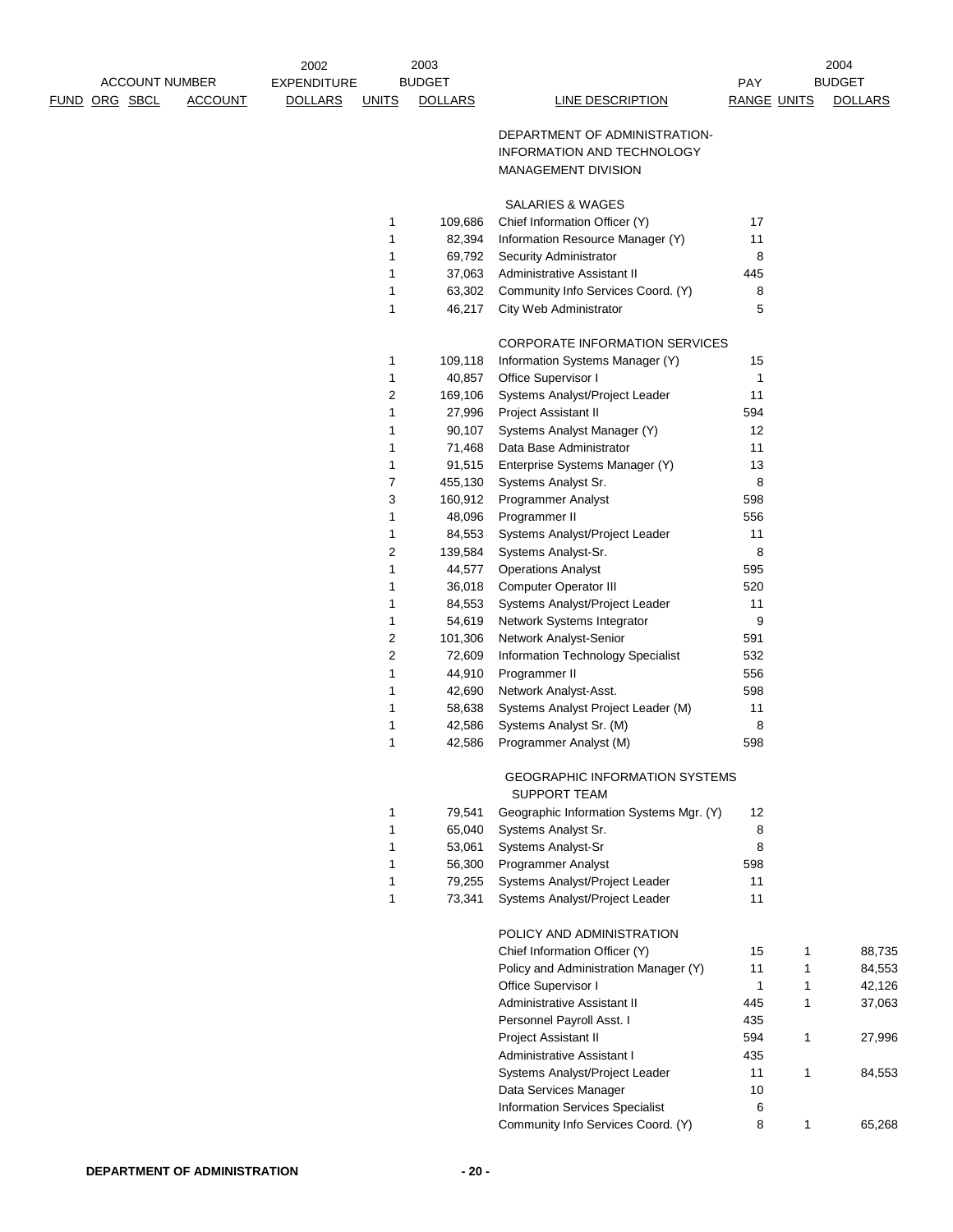|      | <b>ACCOUNT NUMBER</b> |                | 2002<br><b>EXPENDITURE</b> |               | 2003<br><b>BUDGET</b> |                                                                     | PAY            |                     | 2004<br><b>BUDGET</b> |
|------|-----------------------|----------------|----------------------------|---------------|-----------------------|---------------------------------------------------------------------|----------------|---------------------|-----------------------|
|      | FUND ORG SBCL         | <b>ACCOUNT</b> | <b>DOLLARS</b>             | <b>UNITS</b>  | <b>DOLLARS</b>        | <b>LINE DESCRIPTION</b>                                             | RANGE UNITS    |                     | <b>DOLLARS</b>        |
|      |                       |                |                            |               |                       | CITYWIDE INFORMATION SYSTEMS                                        |                |                     |                       |
|      |                       |                |                            |               |                       | Applications Development Manager (Y)<br>Systems Analyst Manager (Y) | 12<br>12       | 1                   | 90,107                |
|      |                       |                |                            |               |                       | Corporate Information Systems Mgr. (Y)                              | 12             | 1                   | 82,012                |
|      |                       |                |                            |               |                       | Systems Analyst/Project Leader                                      | 11             | 1                   | 75,618                |
|      |                       |                |                            |               |                       | Data Services Manager                                               | $10$           |                     |                       |
|      |                       |                |                            |               |                       | Systems Analyst - Sr.                                               | 8              | 6                   | 393,377               |
|      |                       |                |                            |               |                       | Systems Coordinator                                                 | $\overline{7}$ |                     |                       |
|      |                       |                |                            |               |                       | Internet Services Coordinator                                       | 6              | 1                   | 48,221                |
|      |                       |                |                            |               |                       | Web Developer/Admin<br>Programmer Analyst                           | 6<br>598       | 4                   | 212,021               |
|      |                       |                |                            |               |                       | Systems Analyst - Sr. (N)                                           | 8              | 2                   | 120,121               |
|      |                       |                |                            |               |                       | Systems Coordinator (N)                                             | 7              |                     |                       |
|      |                       |                |                            |               |                       | Programmer Analyst (N)                                              | 598            | 1                   | 56,300                |
|      |                       |                |                            |               |                       | Systems Analyst/Project Leader (N)                                  | 11             | 1                   | 81,716                |
|      |                       |                |                            |               |                       | Functional Applications Analyst Sr. (N)                             | 9              |                     |                       |
|      |                       |                |                            |               |                       | Systems Coordinator (M)                                             | $\overline{7}$ | 1                   | 49,218                |
|      |                       |                |                            |               |                       | Programmer Analyst (M)                                              | 598            | 1                   | 49,342                |
|      |                       |                |                            |               |                       | INFRASTRUCTURE & TECHNOLOGY                                         |                |                     |                       |
|      |                       |                |                            |               |                       | <b>DEVELOPMENT</b>                                                  |                |                     |                       |
|      |                       |                |                            |               |                       | Enterprise Systems Manager (Y)                                      | 13             | 1                   | 96,041                |
|      |                       |                |                            |               |                       | Systems Analyst Manager (Y)<br>Systems Analyst/Project Leader       | 12<br>11       | 1<br>3              | 90,107<br>253,659     |
|      |                       |                |                            |               |                       | Data Services Manager                                               | 10             |                     |                       |
|      |                       |                |                            |               |                       | Systems Analyst Lead                                                | 10             | 1                   | 71,012                |
|      |                       |                |                            |               |                       | Network Systems Integrator                                          | 9              | 1                   | 56,315                |
|      |                       |                |                            |               |                       | Data Base Administrator                                             | 11             | 1                   | 73,601                |
|      |                       |                |                            |               |                       | Data Base Analyst                                                   | 9              |                     |                       |
|      |                       |                |                            |               |                       | Systems Analyst - Sr.                                               | 8              | 1                   | 69,387                |
|      |                       |                |                            |               |                       | Systems Coordinator                                                 | $\overline{7}$ |                     |                       |
|      |                       |                |                            |               |                       | <b>Computer Operations Supervisor</b>                               | 6              |                     |                       |
|      |                       |                |                            |               |                       | Network Analyst-Senior<br>Information Technology Specialist         | 591<br>532     | 2<br>$\overline{c}$ | 103,276<br>75,126     |
|      |                       |                |                            |               |                       | Help Desk Representative II                                         | 435            |                     |                       |
|      |                       |                |                            |               |                       | <b>Operations Analyst</b>                                           | 591            | 1                   | 46,352                |
|      |                       |                |                            |               |                       | <b>Computer Operator III</b>                                        | 520            | 1                   | 36,018                |
|      |                       |                |                            |               |                       | Network Analyst-Asst                                                | 596            | 1                   | 44,324                |
|      |                       |                |                            |               |                       | Micro Computer Hardware Technician                                  | 532            |                     |                       |
|      |                       |                |                            |               |                       | Programmer II                                                       | 556            | 1                   | 49,128                |
|      |                       |                |                            | 47            | 2,928,526             | <b>Total Before Adjustments</b>                                     |                | 44                  | 2,752,693             |
|      |                       |                |                            |               |                       | Salary & Wage Rate Change                                           |                |                     |                       |
|      |                       |                |                            |               |                       | Overtime Compensated                                                |                |                     |                       |
|      |                       |                |                            |               | (135, 028)            | Personnel Cost Adjustment<br>Other                                  |                |                     | (49, 542)             |
|      |                       |                |                            | 47            | 2,793,498             | Gross Salaries & Wages Total                                        |                | 44                  | 2,703,151             |
|      |                       |                |                            |               | (175,000)             | Reimbursable Services Deduction                                     |                |                     | (235,000)             |
|      |                       |                |                            |               |                       | Capital Improvements Deduction<br>(143,810) Grants & Aids Deduction |                |                     | (227, 629)            |
| 0001 | 1515 R999             | 006000         | 2,473,088                  | 47            | 2,474,688             | NET SALARIES & WAGES TOTAL                                          |                | 44                  | 2,240,522             |
|      |                       |                |                            | 39.53<br>6.07 |                       | O&M FTE'S<br>NON-O&M FTE'S                                          |                | 36.30<br>7.30       |                       |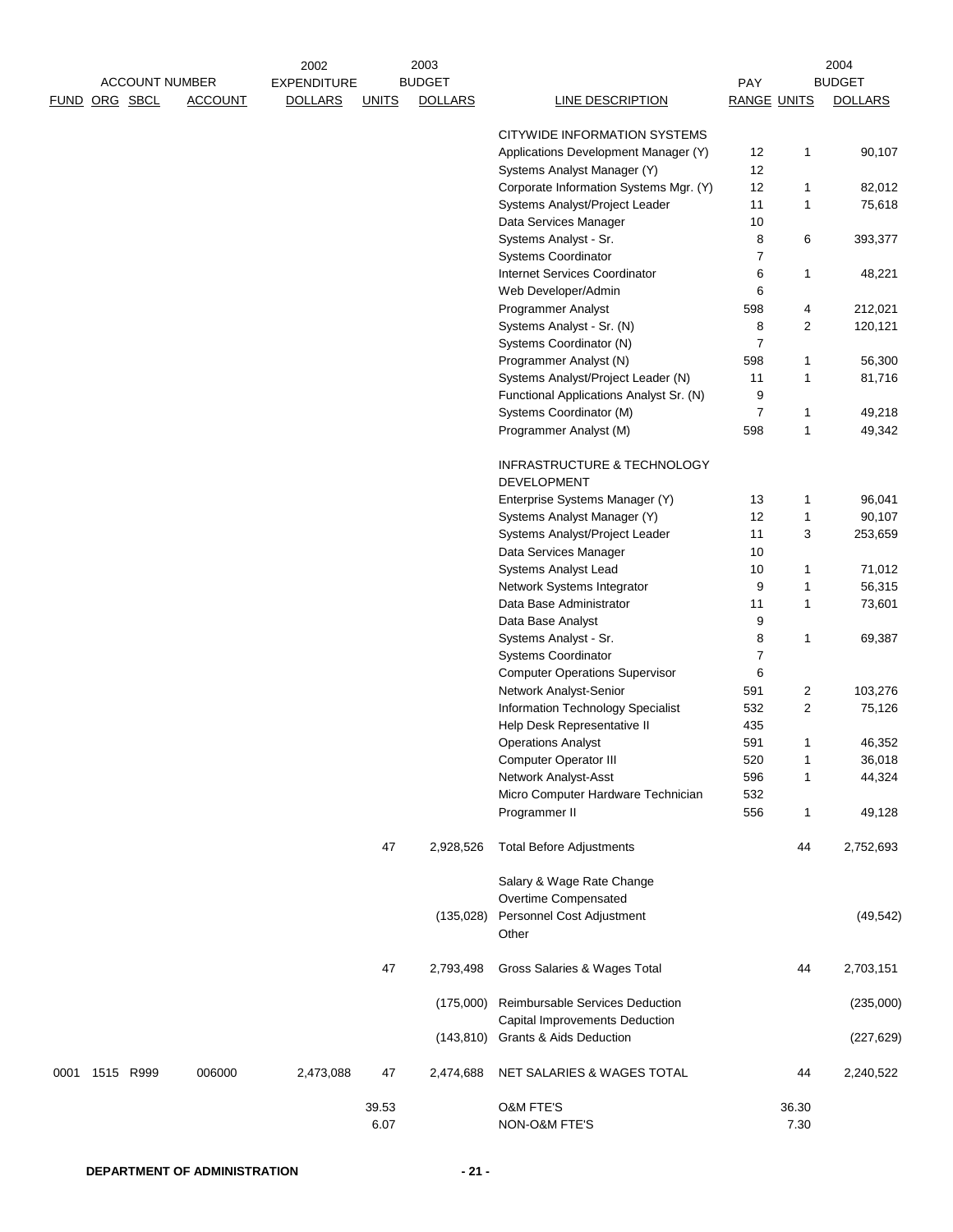|                      |                |           |                       | 2002               |              | 2003           |                                                                                                                                                                                   |   | 2004           |
|----------------------|----------------|-----------|-----------------------|--------------------|--------------|----------------|-----------------------------------------------------------------------------------------------------------------------------------------------------------------------------------|---|----------------|
|                      |                |           | <b>ACCOUNT NUMBER</b> | <b>EXPENDITURE</b> |              | <b>BUDGET</b>  | PAY                                                                                                                                                                               |   | <b>BUDGET</b>  |
| <b>FUND ORG SBCL</b> |                |           | <b>ACCOUNT</b>        | <b>DOLLARS</b>     | <u>UNITS</u> | <b>DOLLARS</b> | <b>LINE DESCRIPTION</b><br><u>RANGE UNITS</u>                                                                                                                                     |   | <b>DOLLARS</b> |
|                      |                |           |                       |                    |              |                | (M) Community Mapping, Planning, and Analysis for Safety Strategies<br>(COMPASS) Grant. Position authority to expire 12/31/03, or<br>when funding for COMPASS activities expires. |   |                |
|                      |                |           |                       |                    |              |                | (N) Positions partially funded (0.5) through State of Wisconsin Land<br>Information Board grant which is anticipated to expire 12/31/05.                                          |   |                |
|                      |                |           |                       |                    |              |                | (Y) Required to file a statement of economic interests in accordance with<br>the Milwaukee Code of Ordinances Chapter 303-Code of Ethics.                                         |   |                |
| 0001                 |                | 1515 R999 | 006100                | 919,341            |              | 915,635        | ESTIMATED EMPLOYEE FRINGE BENEFITS<br>(Involves Revenue Offset-No Transfers from this Account)                                                                                    |   | 828,993        |
|                      |                |           |                       |                    |              |                | OPERATING EXPENDITURES                                                                                                                                                            |   |                |
| 0001                 |                | 1515 R999 | 630100                | 1,882              |              | 35,100         | <b>General Office Expense</b>                                                                                                                                                     |   | 5,000          |
| 0001                 | 1515           | R999      | 630500                |                    |              |                | Tools & Machinery Parts                                                                                                                                                           |   |                |
| 0001                 |                | 1515 R999 | 631000                |                    |              |                | <b>Construction Supplies</b>                                                                                                                                                      |   |                |
| 0001                 |                | 1515 R999 | 631500                |                    |              |                | Energy                                                                                                                                                                            |   |                |
| 0001                 |                | 1515 R999 | 632000                | 25,452             |              | 27,723         | <b>Other Operating Supplies</b>                                                                                                                                                   |   | 25,560         |
| 0001                 |                | 1515 R999 | 632500                |                    |              |                | <b>Facility Rental</b>                                                                                                                                                            |   |                |
| 0001                 |                | 1515 R999 | 633000                |                    |              |                | <b>Vehicle Rental</b>                                                                                                                                                             |   |                |
| 0001                 | 1515           | R999      | 633500                | 29,923             |              |                | Non-Vehicle Equipment Rental                                                                                                                                                      |   |                |
| 0001                 |                | 1515 R999 | 634000                | 6,268              |              | 50,000         | <b>Professional Services</b>                                                                                                                                                      |   | 10,000         |
| 0001                 | 1515           | R999      | 634500                | 491,434            |              | 617,244        | <b>Information Technology Services</b>                                                                                                                                            |   | 510,000        |
| 0001                 | 1515           | R999      | 635000                |                    |              |                | <b>Property Services</b>                                                                                                                                                          |   |                |
| 0001                 |                | 1515 R999 | 635500                |                    |              |                | Infrastructure Services                                                                                                                                                           |   |                |
| 0001                 |                | 1515 R999 | 636000                |                    |              |                | Vehicle Repair Services                                                                                                                                                           |   |                |
| 0001                 |                | 1515 R999 | 636500                | 38,603             |              | 49,701         | <b>Other Operating Services</b>                                                                                                                                                   |   | 42,700         |
| 0001                 |                | 1515 R999 | 637000                |                    |              |                | Loans and Grants                                                                                                                                                                  |   |                |
| 0001                 | 1515           | R999      | 637501                | 117,982            |              | 29,169         | <b>Reimburse Other Departments</b>                                                                                                                                                |   | 90,000         |
| 0001                 |                | 1515 R999 | 006300                | 711,544            |              | 808,937        | OPERATING EXPENDITURES TOTAL                                                                                                                                                      |   | 683,260        |
|                      |                |           |                       |                    |              |                | <b>EQUIPMENT PURCHASES</b>                                                                                                                                                        |   |                |
|                      |                |           |                       |                    |              |                | <b>Additional Equipment</b>                                                                                                                                                       |   |                |
|                      |                |           |                       | 80,196             |              | 14,000         | <b>Computer Equipment</b>                                                                                                                                                         | 5 | 10,000         |
|                      |                |           |                       | 80,196             | 7            | 14,000         | Subtotal - Additional Equipment                                                                                                                                                   | 5 | 10,000         |
|                      |                |           |                       |                    |              |                | <b>Replacement Equipment</b>                                                                                                                                                      |   |                |
|                      |                |           |                       |                    |              |                | Subtotal - Replacement Equipment                                                                                                                                                  |   |                |
|                      | 0001 1515 R999 |           | 006800                | 80,196             | 7            | 14,000         | EQUIPMENT PURCHASES TOTAL                                                                                                                                                         | 5 | 10,000         |
|                      |                |           |                       |                    |              |                | <b>SPECIAL FUNDS</b>                                                                                                                                                              |   |                |
| 0001                 |                | 1510 R153 | 006300                | 520,502            |              | 370,000        | Financial Systems Upgrade*                                                                                                                                                        |   |                |
| 0001                 |                | 1510 R154 | 006300                | 185,910            |              | 136,300        | Enterprise System Training*                                                                                                                                                       |   |                |
| 0001                 |                | 1510 R155 | 006300                | 767,190            |              | 754,536        | Enterprise System Maintenance and Support*                                                                                                                                        |   |                |
| 0001                 |                | 1510 R158 | 006300                |                    |              |                | Enterprise Resource Management*                                                                                                                                                   |   | 930,000        |
|                      |                |           |                       | 1,473,602          |              | 1,260,836      | SPECIAL FUNDS TOTAL                                                                                                                                                               |   | 930,000        |
|                      |                |           |                       |                    |              |                | DEPARTMENT OF ADMINISTRATION                                                                                                                                                      |   |                |
|                      |                |           |                       | 5,657,771          |              | 5,474,096      | <b>INFORMATION AND TECHNOLOGY</b><br>MANAGEMENT DIVISION TOTAL                                                                                                                    |   | 4,692,775      |
|                      |                |           |                       |                    |              |                | *Appropriation Control Account.                                                                                                                                                   |   |                |
|                      |                |           |                       |                    |              |                |                                                                                                                                                                                   |   |                |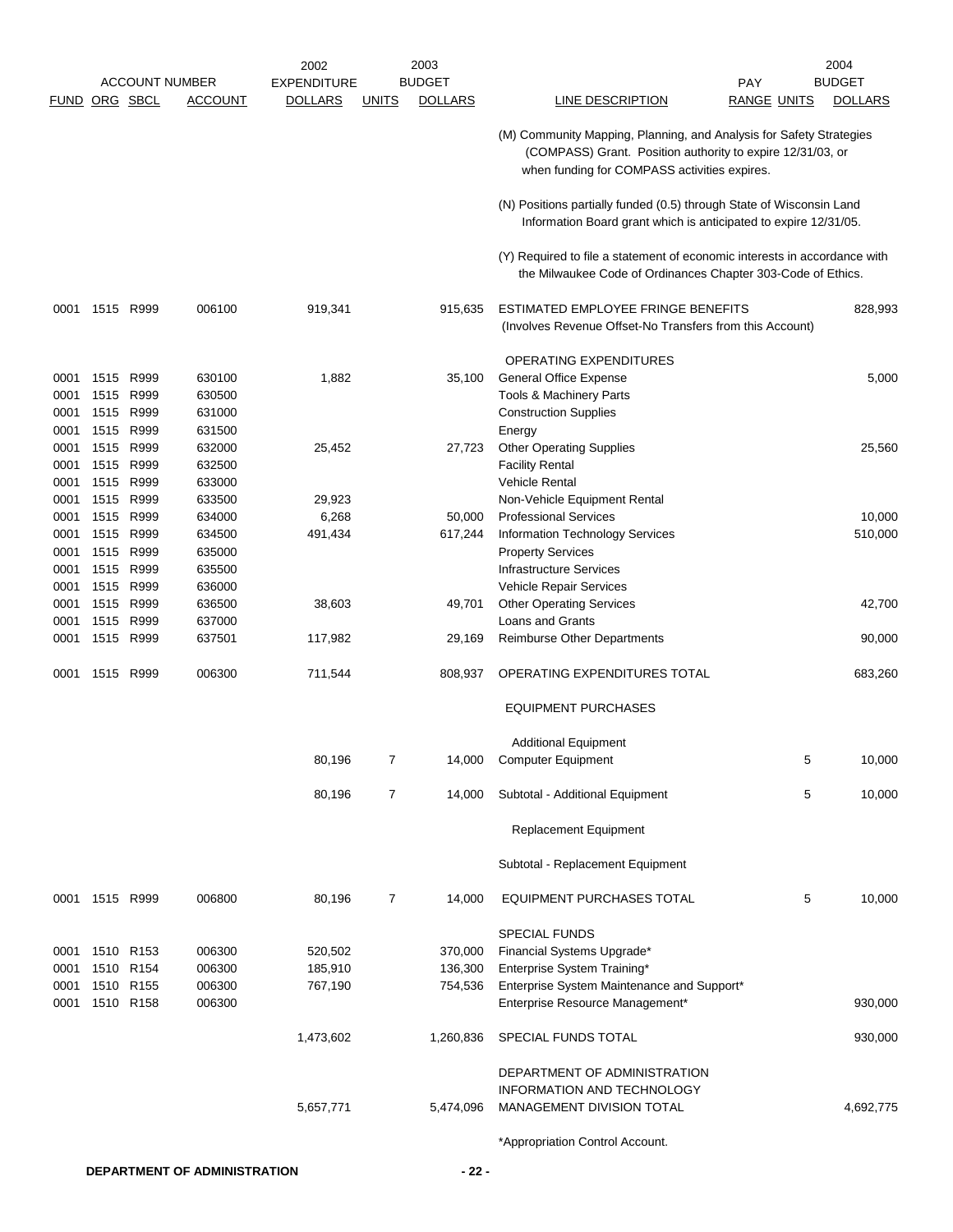|             |      |                                   |                | 2002                                 |              | 2003                            |                                                                                                                                                      |                           |   | 2004<br><b>BUDGET</b> |
|-------------|------|-----------------------------------|----------------|--------------------------------------|--------------|---------------------------------|------------------------------------------------------------------------------------------------------------------------------------------------------|---------------------------|---|-----------------------|
| <b>FUND</b> |      | <b>ACCOUNT NUMBER</b><br>ORG SBCL | <b>ACCOUNT</b> | <b>EXPENDITURE</b><br><b>DOLLARS</b> | <b>UNITS</b> | <b>BUDGET</b><br><b>DOLLARS</b> | LINE DESCRIPTION                                                                                                                                     | PAY<br><b>RANGE UNITS</b> |   | <b>DOLLARS</b>        |
|             |      |                                   |                |                                      |              |                                 |                                                                                                                                                      |                           |   |                       |
|             |      |                                   |                | <b>UNITS</b>                         | %            | <b>UNITS</b>                    | <b>PROGRAM RESULT MEASURES/</b><br>INTERNAL MANAGEMENT INDICATORS:                                                                                   |                           | % | <b>UNITS</b>          |
| 0001        | 1515 | 0500                              | P15174         |                                      |              |                                 | Percent of departments using standardized<br>web page design.                                                                                        |                           |   | 74%                   |
| 0001        | 1515 | 0500                              | P15175         |                                      |              |                                 | No. of applications that allow users to conduct<br>transactions, request services, and obtain<br>information interactively from the city's web page. |                           |   | 28                    |
| 0001        | 1515 | 0500                              | P15176         |                                      |              |                                 | Percent of city departments with comprehensive<br>information technology asset inventory.                                                            |                           |   | 20%                   |
| 0001        | 1515 | 0500                              | P15180         |                                      |              |                                 | Cost per enterprise system transaction.                                                                                                              |                           |   | 0.50                  |
| 0001        | 1515 | 0500                              | P15181         |                                      |              |                                 | Security threats repelled at firewall.                                                                                                               |                           |   | 1,330,000             |
| 0001        | 1515 | 0500                              | P15182         |                                      |              |                                 | Percent of city departments with complete<br>disaster recovery plans.                                                                                |                           |   | 20%                   |
| 0001        | 1515 | 0500                              | P15183         |                                      |              |                                 | Amount of disk space needed for corp. database<br>tables.                                                                                            |                           |   | 4.5 gb                |
|             |      |                                   |                | 67,764                               |              | 71,154                          | DIRECT LABOR HOUR ALLOCATION                                                                                                                         |                           |   | 65,340                |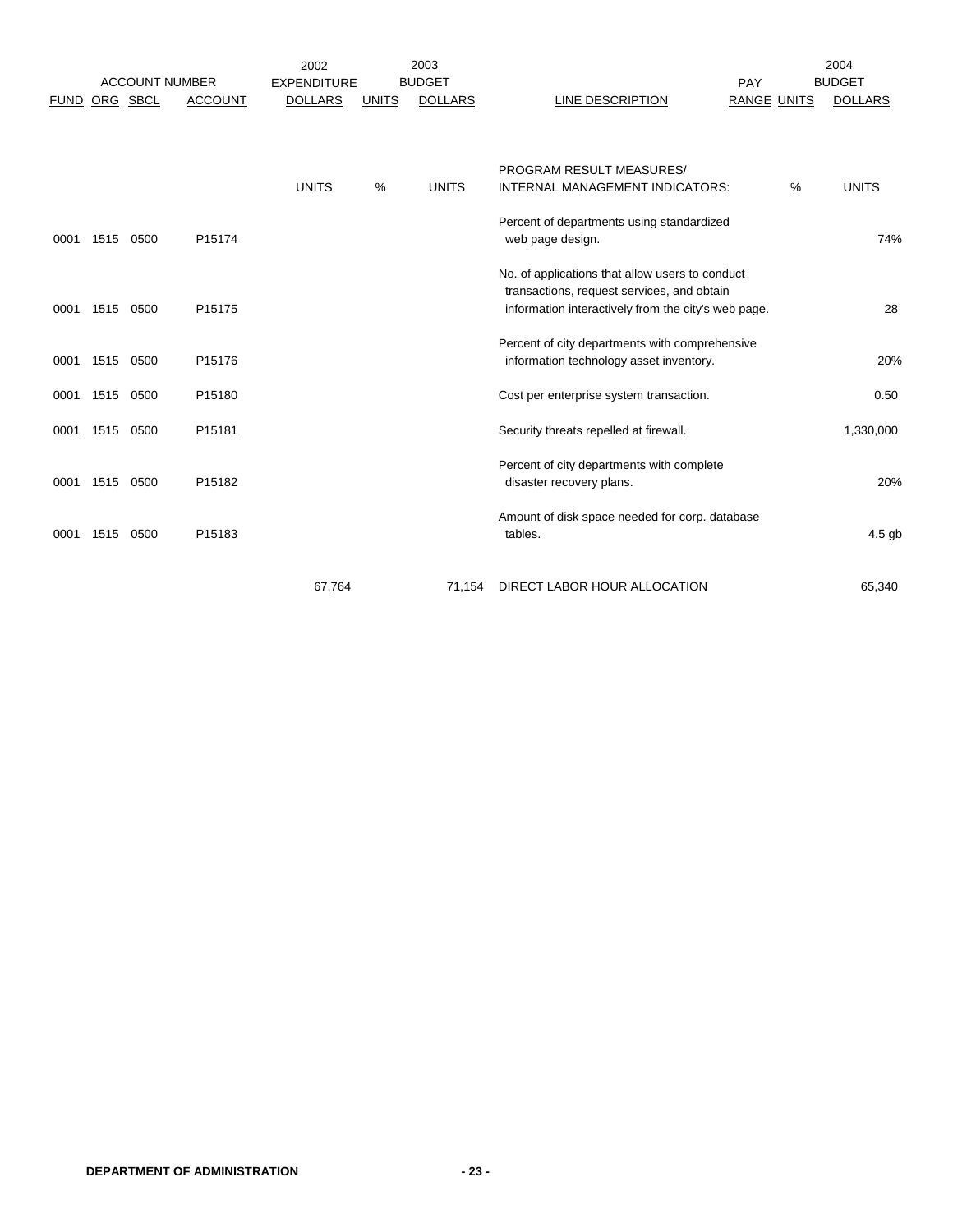|      |               | <b>ACCOUNT NUMBER</b> |                | 2002               |              | 2003<br><b>BUDGET</b> |                                                                   |                |       | 2004<br><b>BUDGET</b> |
|------|---------------|-----------------------|----------------|--------------------|--------------|-----------------------|-------------------------------------------------------------------|----------------|-------|-----------------------|
|      |               |                       |                | <b>EXPENDITURE</b> |              |                       |                                                                   | <b>PAY</b>     |       |                       |
|      | FUND ORG SBCL |                       | <b>ACCOUNT</b> | <b>DOLLARS</b>     | <b>UNITS</b> | <b>DOLLARS</b>        | LINE DESCRIPTION                                                  | RANGE UNITS    |       | <b>DOLLARS</b>        |
|      |               |                       |                |                    |              |                       | ASSESSOR'S OFFICE                                                 |                |       |                       |
|      |               |                       |                |                    |              |                       | BUDGETARY CONTROL UNIT (1BCU=1DU)                                 |                |       |                       |
|      |               |                       |                |                    |              |                       | <b>OUTCOME INDICATORS:</b>                                        |                |       |                       |
|      |               |                       |                |                    |              |                       | Assessment level as a percentage of                               |                |       |                       |
|      |               |                       |                | 98.1%              |              | 100.0%                | market value.                                                     |                |       | 100.0%                |
|      |               |                       |                |                    |              |                       | *Note: A revaluation will be conducted in 2004.                   |                |       |                       |
|      |               |                       |                | 9.6                |              | < 9                   | Coefficient of Dispersion                                         |                |       | < 9                   |
|      |               |                       |                | 1.0                |              | 1.0                   | <b>Price Related Differential</b>                                 |                |       | 1.0                   |
|      |               |                       |                |                    |              |                       |                                                                   |                |       |                       |
|      |               |                       |                |                    |              |                       | <b>SALARIES &amp; WAGES</b>                                       |                |       |                       |
|      |               |                       |                |                    | 1            | 123,285               | Commissioner of Assessments (Y)                                   | 18             | 1     | 103,590               |
|      |               |                       |                |                    |              |                       | SYSTEMS AND ADMINISTRATION DIVISION                               |                |       |                       |
|      |               |                       |                |                    | 1            | 84,553                | Systems Analyst Project Leader Mgr.                               | 11             | 1     | 84,553                |
|      |               |                       |                |                    | 1            | 69,792                | Network Administrator (X)(Y)                                      | 8              | 1     | 69,792                |
|      |               |                       |                |                    | 1            | 49,145                | Property Rec. Draft Tech IV                                       | 604            | 1     | 49,145                |
|      |               |                       |                |                    | 1            | 34,183                | <b>Accounting Assistant II</b>                                    | 445            | 1     | 34,183                |
|      |               |                       |                |                    | 1            | 39,626                | Office Supervisor II                                              | $\overline{2}$ | 1     | 39,673                |
|      |               |                       |                |                    | 1            | 39,322                | Program Assistant II                                              | 530            | 1     | 39,322                |
|      |               |                       |                |                    | 5            | 154,772               | Office Assistant III                                              | 425            | 5     | 156,123               |
|      |               |                       |                |                    | 2            | 48,946                | Office Assistant II                                               | 410            | 1     | 26,816                |
|      |               |                       |                |                    |              |                       | ASSESSMENT DIVISION                                               |                |       |                       |
|      |               |                       |                |                    | 1            | 109,118               | Chief Assessor (X) (Y)                                            | 15             | 1     | 109,118               |
|      |               |                       |                |                    |              |                       | REAL PROPERTY                                                     |                |       |                       |
|      |               |                       |                |                    | 1            | 74,419                | Supervising Assessor (X) (Y)                                      | 9              | 1     | 74,419                |
|      |               |                       |                |                    | 5            | 327,478               | Supervising Assessor Assistant (X) (Y)                            | $\overline{7}$ | 4     | 261,982               |
|      |               |                       |                |                    | 31           | 1,674,732             | Senior Property Appraiser                                         | 588            | 28    | 1,605,604             |
|      |               |                       |                |                    | 4            | 148,240               | Property Appraiser                                                | 536            | 2     | 80,377                |
|      |               |                       |                |                    | 1            | 32,615                | <b>Accounting Assistant I</b>                                     | 435            |       |                       |
|      |               |                       |                |                    | 1            | 30,415                | Office Assistant III                                              | 425            | 1     | 30,768                |
|      |               |                       |                |                    | 2            | 58,664                | Office Assistant II (X)                                           | 410            | 1     | 29,332                |
|      |               |                       |                |                    |              |                       | <b>BOARD OF REVIEW</b>                                            |                |       |                       |
|      |               |                       |                |                    | 5            | 31,750                | Member, Board of Review (Y)                                       | 45             | 5     | 31,750                |
|      |               |                       |                |                    |              |                       |                                                                   |                |       |                       |
|      |               |                       |                |                    | 65           | 3,131,055             | <b>Total Before Adjustments</b>                                   |                | 56    | 2,826,547             |
|      |               |                       |                |                    |              |                       | Salary & Wage Rate Changes                                        |                |       |                       |
|      |               |                       |                |                    |              |                       | Overtime Compensated*                                             |                |       |                       |
|      |               |                       |                |                    |              | (83, 621)             | Personnel Cost Adjustment<br>Other                                |                |       | (101, 768)            |
|      |               |                       |                |                    |              |                       |                                                                   |                |       |                       |
|      |               |                       |                | 3,295,782          | 65           | 3,047,434             | Gross Salaries & Wages Total                                      |                | 56    | 2,724,779             |
|      |               |                       |                |                    |              |                       | Reimbursable Services Deduction<br>Capital Improvements Deduction |                |       |                       |
|      |               |                       |                |                    |              |                       | Grants & Aids Deduction                                           |                |       |                       |
| 0001 |               | 2300 R999             | 006000         | 3,295,782          |              | 3,047,434             | NET SALARIES & WAGES TOTAL*                                       |                |       | 2,724,779             |
|      |               |                       |                |                    | 57.66        |                       | <b>O&amp;M FTE'S</b><br>NON-O&M FTE'S                             |                | 48.55 |                       |
|      |               |                       |                |                    |              |                       |                                                                   |                |       |                       |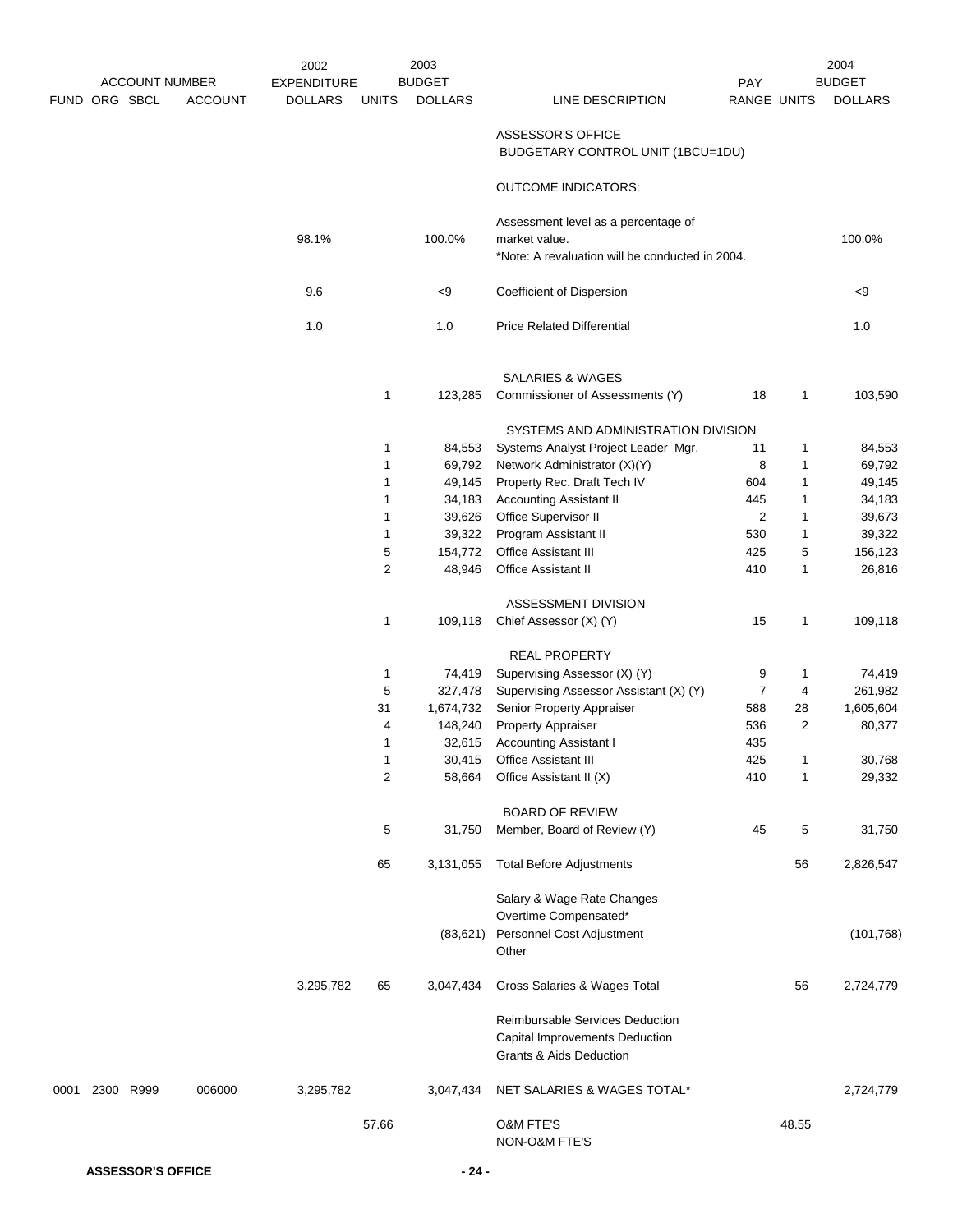|               |           |           |                       | 2002               |              | 2003           |                                                                                                                                           | 2004           |
|---------------|-----------|-----------|-----------------------|--------------------|--------------|----------------|-------------------------------------------------------------------------------------------------------------------------------------------|----------------|
|               |           |           | <b>ACCOUNT NUMBER</b> | <b>EXPENDITURE</b> |              | <b>BUDGET</b>  | <b>PAY</b>                                                                                                                                | <b>BUDGET</b>  |
| FUND ORG SBCL |           |           | <b>ACCOUNT</b>        | <b>DOLLARS</b>     | <b>UNITS</b> | <b>DOLLARS</b> | LINE DESCRIPTION<br>RANGE UNITS                                                                                                           | <b>DOLLARS</b> |
|               |           |           |                       |                    |              |                | (X) Private Auto Allowance May Be Paid Pursuant to<br>Section 350-183 of the Milwaukee Code.                                              |                |
|               |           |           |                       |                    |              |                | (Y) Required to file a statement of economic interests in accordance<br>with the Milwaukee Code of Ordinances Chapter 303-Code of Ethics. |                |
| 0001          |           | 2300 R999 | 006100                | 1,191,470          |              | 1,127,551      | ESTIMATED EMPLOYEE FRINGE BENEFITS*<br>(Involves Revenue Offset - No Transfers from this Account)                                         | 1,008,168      |
|               |           |           |                       |                    |              |                | <b>OPERATING EXPENDITURES</b>                                                                                                             |                |
| 0001          | 2300      | R999      | 630100                | 130,003            |              | 119,000        | <b>General Office Expense</b>                                                                                                             | 85,700         |
| 0001          | 2300      | R999      | 630500                |                    |              |                | Tools & Machinery Parts                                                                                                                   |                |
| 0001          | 2300      | R999      | 631000                |                    |              |                | <b>Construction Supplies</b>                                                                                                              |                |
| 0001          | 2300      | R999      | 631500                |                    |              |                | Energy                                                                                                                                    |                |
| 0001          | 2300      | R999      | 632000                | 67                 |              |                | <b>Other Operating Supplies</b>                                                                                                           |                |
| 0001          | 2300      | R999      | 632500                |                    |              |                | <b>Facility Rental</b>                                                                                                                    |                |
| 0001          | 2300      | R999      | 633000                | 40,171             |              | 42,000         | <b>Vehicle Rental</b>                                                                                                                     | 37,500         |
| 0001          | 2300      | R999      | 633500                | 8,303              |              | 9,200          | Non-Vehicle Equipment Rental                                                                                                              | 9,200          |
| 0001          | 2300      | R999      | 634000                | 108,241            |              | 100,400        | <b>Professional Services</b>                                                                                                              | 67,200         |
| 0001          | 2300      | R999      | 634500                | 15,814             |              | 12,000         | Information Technology Services                                                                                                           | 16,500         |
| 0001          | 2300      | R999      | 635000                |                    |              |                | <b>Property Services</b>                                                                                                                  |                |
| 0001          | 2300      | R999      | 635500                | 8,315              |              | 11,750         | <b>Infrastructure Services</b>                                                                                                            | 8,500          |
| 0001          | 2300      | R999      | 636000                |                    |              |                | Vehicle Repair Services                                                                                                                   |                |
| 0001          | 2300      | R999      | 636500                |                    |              | 4,000          | <b>Other Operating Services</b>                                                                                                           |                |
| 0001          | 2300      | R999      | 637000                |                    |              |                | Loans and Grants                                                                                                                          |                |
| 0001          | 2300      | R999      | 637501                | 50,775             |              | 40,184         | Reimburse Other Departments                                                                                                               | 43,021         |
| 0001          | 2300      | R999      | 006300                | 361,689            |              | 338,534        | OPERATING EXPENDITURES TOTAL*                                                                                                             | 267,621        |
|               |           |           |                       |                    |              |                | <b>EQUIPMENT PURCHASES</b>                                                                                                                |                |
|               |           |           |                       |                    |              |                | <b>Additional Equipment</b>                                                                                                               |                |
|               |           |           |                       |                    |              |                | Subtotal - Additional Equipment                                                                                                           |                |
|               |           |           |                       |                    |              |                | <b>Replacement Equipment</b>                                                                                                              |                |
|               |           |           |                       |                    |              |                | Subtotal - Replacement Equipment                                                                                                          |                |
| 0001          | 2300 R999 |           | 006800                |                    |              |                | <b>EQUIPMENT PURCHASES TOTAL*</b>                                                                                                         |                |
|               |           |           |                       |                    |              |                | <b>SPECIAL FUNDS</b>                                                                                                                      |                |
| 0001          |           | 2300 R236 | 006300                | 36,575             |              |                | Personal Property Valuation*                                                                                                              |                |
| 0001          |           | 2300 R237 | 006300                | 62,031             |              |                | Systems Upgrade and Modification*                                                                                                         |                |
| 0001          | 2300 R238 |           | 006300                |                    |              | 90,000         | 2003-4 Proj.*                                                                                                                             |                |
|               |           |           |                       |                    |              |                | State Manufacturing Assessment Payment                                                                                                    | 75,000         |
|               |           |           |                       |                    |              |                | Systems Data Integration                                                                                                                  | 45,000         |
|               |           |           |                       | 98,606             |              | 90,000         | SPECIAL FUNDS TOTAL                                                                                                                       | 120,000        |
|               |           |           |                       |                    |              |                | ASSESSOR'S OFFICE BUDGETARY                                                                                                               |                |
|               |           |           |                       | 4,947,547          |              | 4,603,519      | CONTROL UNIT TOTAL (1BCU=1DU)                                                                                                             | 4,120,568      |
|               |           |           |                       |                    |              |                | *Appropriation Control Account                                                                                                            |                |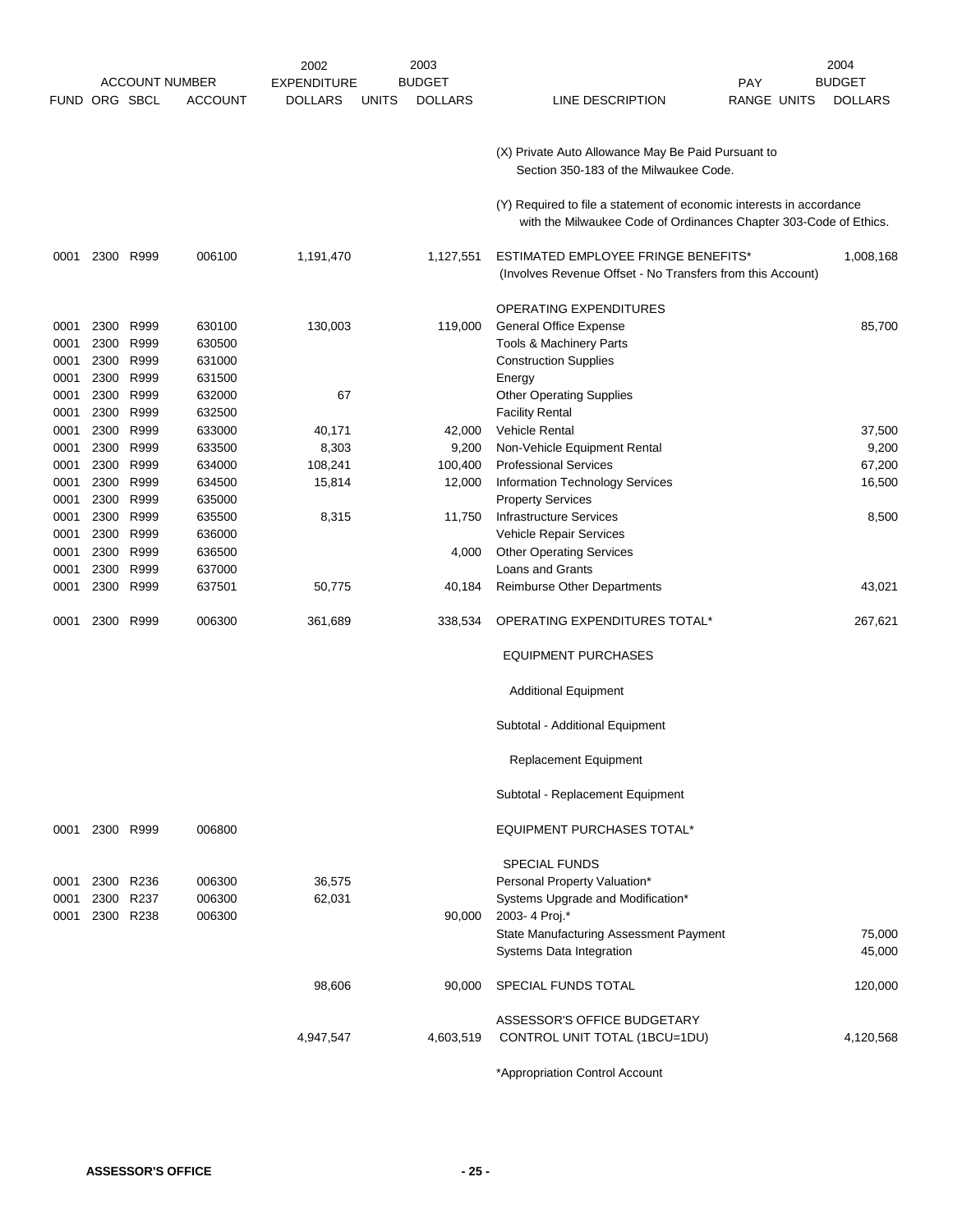|               |              |              | <b>ACCOUNT NUMBER</b> | 2002<br><b>EXPENDITURE</b> |               | 2003<br><b>BUDGET</b> |                                                                                         | PAY                |              | 2004<br><b>BUDGET</b> |
|---------------|--------------|--------------|-----------------------|----------------------------|---------------|-----------------------|-----------------------------------------------------------------------------------------|--------------------|--------------|-----------------------|
| FUND ORG SBCL |              |              | <b>ACCOUNT</b>        | <b>DOLLARS</b>             | <b>UNITS</b>  | <b>DOLLARS</b>        | LINE DESCRIPTION                                                                        | <b>RANGE UNITS</b> |              | <b>DOLLARS</b>        |
|               |              |              |                       | <b>UNITS</b>               | %             | <b>UNITS</b>          | PROGRAM RESULT MEASURES/<br>INTERNAL MANAGEMENT INDICATORS:                             |                    | %            | <b>UNITS</b>          |
| 0001          | 2300         | 1220         | M23009                | 134,976 100.1              |               | 135,000               | Residential/Condominium Real<br>Total Taxable RES/CDM Parcels on Roll                   |                    | 100.0        | 135,000               |
| 0001          | 2300         | 1220         | M23010                |                            | 5,823 100.0   | 6,000                 | Parcels Processed Due to New Construction<br>Remodeling or Repair                       |                    | 100.0        | 6,000                 |
| 0001          | 2300         | 1220         | M23011                |                            | 5,310 222.2   | 10,000                | Parcels Reviewed Due to Owners Request Sales<br>Exemption Requests Class Change Special |                    | 100.0        | 10,000                |
| 0001          | 2300         | 1260         | M23024                |                            | 370 700.0     | 350                   | <b>Number Exemption Requests Granted</b><br>(Excluding government owned property)       |                    | 100.0        | 350                   |
| 0001          | 2300         | 1260         | M23025                | 3,664,238,601              |               | 100.0 1,800,000,000   | Value of Exempt Property<br>(Excluding government owned property)                       |                    |              | 203.6 3,665,000,000   |
| 0001          | 2300         | 1220         | M23012                | 1,489                      | 375.0         | 1,500                 | Projects Reassessments or Area Review                                                   |                    | 100.0        | 1,500                 |
| 0001          | 2300         | 1230         | M23013                | 14,138 100.0               |               | 14.200                | Commercial/Apartment Real Property Evaluation<br>Total Taxable COM/APT Parcels on Roll  |                    | 100.0        | 14,200                |
| 0001          | 2300 1230    |              | M23014                |                            | 952 187.5     | 1,500                 | Parcels Processed Due to New Construction<br>Remodeling or Repair                       |                    | 100.0        | 1,500                 |
| 0001          | 2300         | 1230         | M23015                |                            | 1,471 104.0   | 1,300                 | Parcels Reviewed Due to Owners<br><b>Request Sales Review</b>                           |                    | 100.0        | 1,300                 |
| 0001          | 2300         | 1230         | M23016                | 157,432                    | 7.8           | 500                   | Requests Class Change Special Projects<br><b>Reassessments or Area Review</b>           |                    | 100.0        | 500                   |
| 0001          | 2300         | 1210         | M23002                | 11,200                     | 94.7          | 14,200                | <b>Personal Property Valuation</b><br><b>Accounts Assessed</b>                          |                    | 81.0         | 11,500                |
| 0001<br>0001  | 2300<br>2300 | 1213<br>1214 | M23003<br>M23004      | 3,300<br>56                | 108.6<br>50.0 | 3,800<br>125          | Doomages<br>Audits                                                                      |                    | 89.5<br>24.0 | 3,400<br>30           |
|               |              |              |                       |                            |               |                       | Objections & Appeals                                                                    |                    |              |                       |
| 0001          | 2300 1250    |              | P23022                | 4%                         | 100.0         | 2%                    | Assessment objections as a percent of real<br>and personal property assessments.        |                    | 100.0        | 2%                    |
| 0001          | 2300         | 1250         | P23023                | 0.03%                      | 100.0         | $< 05\%$              | Formal assessment appeals as a percent of<br>real and personal property assessments.    |                    | 100.0        | $<0.05\%$             |
| 0001          | 2300 1250    |              | M23019                | 551                        | 12.5          | 500                   | <b>Formal Objections</b>                                                                |                    | 100.0        | 500                   |
| 0001          | 2300         | 1250         | M23020                | 4,711                      | 14.3          | 500                   | Board of Assessors-Cases<br>Processed                                                   |                    | 100.0        | 500                   |
| 0001          | 2300         | 1250         | M23021                | 468                        | 37.5          | 75                    | <b>Board of Review-Cases</b><br>Closed<br>Sales Analysis                                |                    | 100.0        | 75                    |
| 0001          | 2300 0220    |              | M23026                | 13,440 129.2               |               | 15,500                | Sales Processed                                                                         |                    | 100.0        | 15,500                |
| 0001          | 2300         | 0220         | M23027                |                            | 4,983 100.0   | 5,000                 | Number of Valid Sales in Sales<br>Inventory                                             |                    | 100.0        | 5,000                 |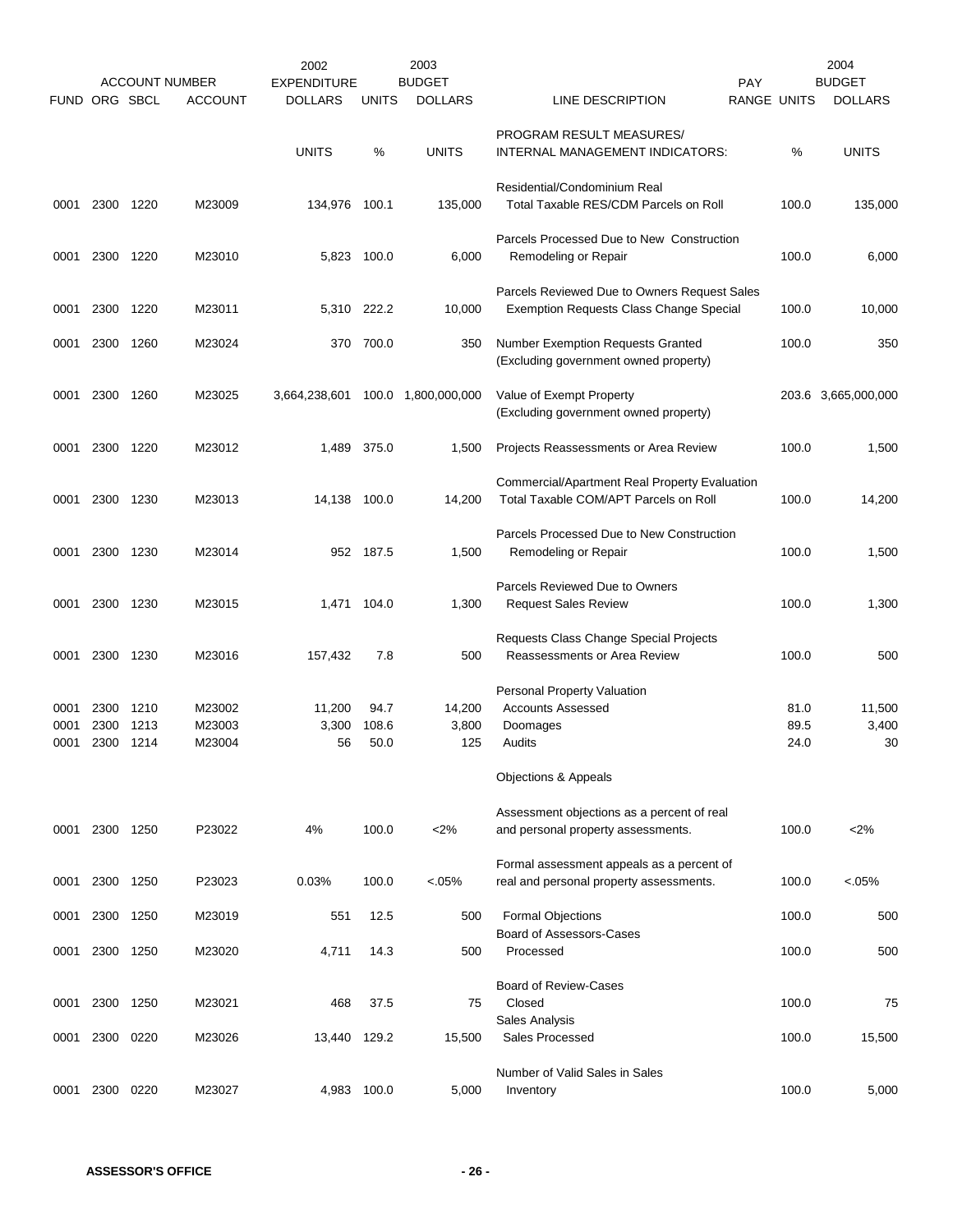|             |      |             |                       | 2002               |              | 2003           |                                           |             |       | 2004           |
|-------------|------|-------------|-----------------------|--------------------|--------------|----------------|-------------------------------------------|-------------|-------|----------------|
|             |      |             | <b>ACCOUNT NUMBER</b> | <b>EXPENDITURE</b> |              | <b>BUDGET</b>  |                                           | PAY         |       | <b>BUDGET</b>  |
| <b>FUND</b> | ORG  | <b>SBCL</b> | <b>ACCOUNT</b>        | <b>DOLLARS</b>     | <b>UNITS</b> | <b>DOLLARS</b> | LINE DESCRIPTION                          | RANGE UNITS |       | <b>DOLLARS</b> |
|             |      |             |                       |                    |              |                | PROGRAM RESULT MEASURES/                  |             |       |                |
|             |      |             |                       | <b>UNITS</b>       | %            | <b>UNITS</b>   | INTERNAL MANAGEMENT INDICATORS:           |             | %     | <b>UNITS</b>   |
|             |      |             |                       |                    |              |                | Property Ownership Records                |             |       |                |
| 0001        | 2300 | 1240        | M23017                | 16,947             | 123.8        | 26,000         | <b>Ownership Documents Recorded</b>       |             | 100.0 | 26,000         |
| 0001        | 2300 | 1240        | M23018                | 11                 | 138.5        | 18             | Percent of Total Records Serviced         |             | 66.7  | 12             |
|             |      |             |                       |                    |              |                | <b>Information Service</b>                |             |       |                |
| 0001        | 2300 | 0610        | M23001                | 1,489,880          |              |                | Internet Inquiries/Services               |             |       |                |
| 0001        | 2300 | 0610        | M23028                | 8,800              | 75.0         | 6,000          | Est. Direct Labor Hours                   |             | 141.7 | 8,500          |
|             |      |             |                       |                    |              |                | Management & Administration               |             |       |                |
|             |      |             |                       | 13,738             | 66.7         | 15,000         | Est. Direct Labor Hours                   |             | 100.0 | 15,000         |
|             |      |             |                       |                    |              |                |                                           |             |       |                |
|             |      |             |                       | 114,077            |              | 103,800        | TOTAL DIRECT LABOR HOUR ALLOCATION        |             |       | 87,400         |
|             |      |             |                       |                    |              |                | Totals do not include 10,400 Direct Labor |             |       |                |
|             |      |             |                       |                    |              |                | Hours for members of the Board of Review. |             |       |                |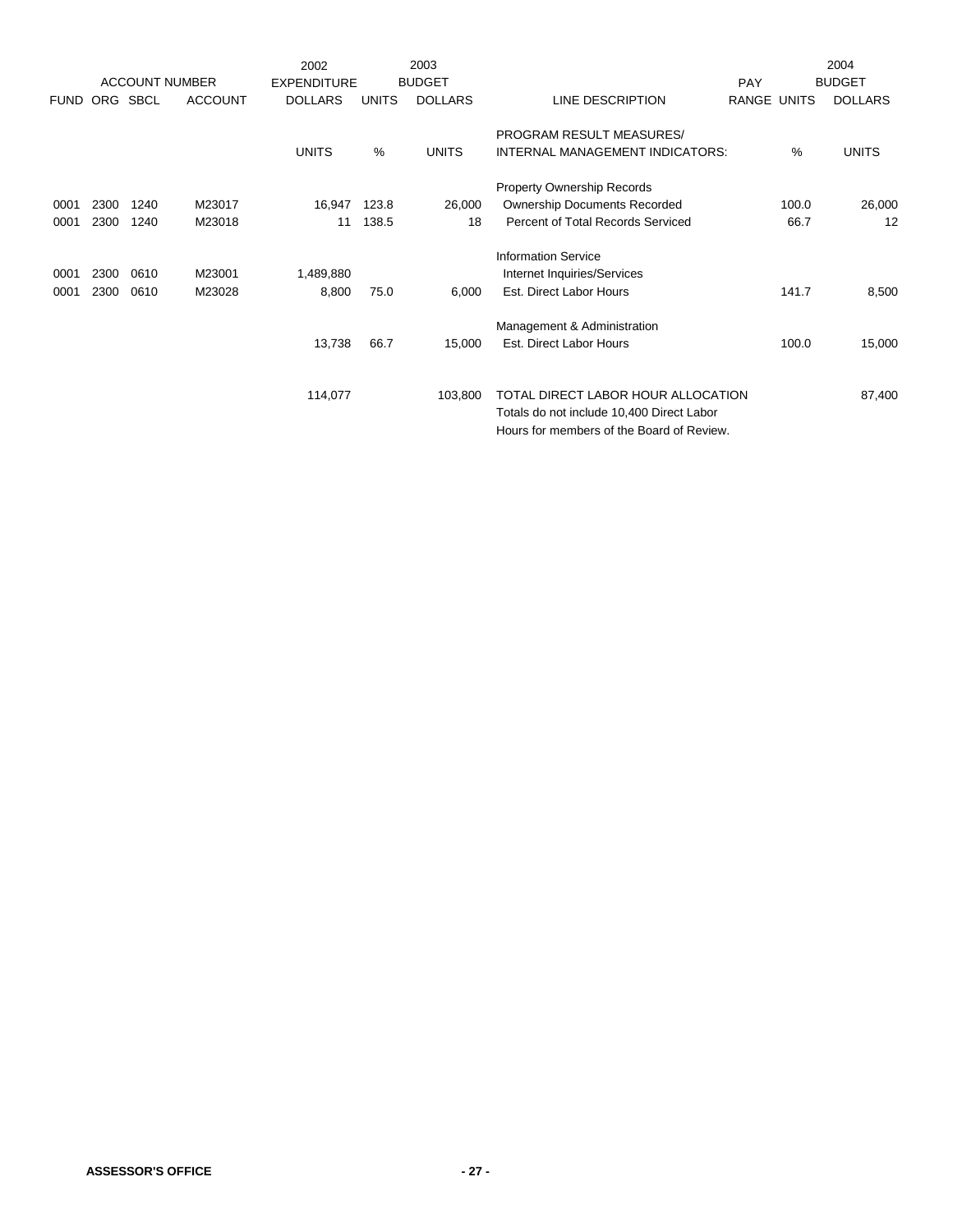|               | <b>ACCOUNT NUMBER</b> |                | 2002<br><b>EXPENDITURE</b> |                | 2003<br><b>BUDGET</b> |                                                                                                               | PAY                |                  | 2004<br><b>BUDGET</b> |
|---------------|-----------------------|----------------|----------------------------|----------------|-----------------------|---------------------------------------------------------------------------------------------------------------|--------------------|------------------|-----------------------|
| FUND ORG SBCL |                       | <b>ACCOUNT</b> | <b>DOLLARS</b>             | <b>UNITS</b>   | <b>DOLLARS</b>        | <b>LINE DESCRIPTION</b>                                                                                       | <b>RANGE UNITS</b> |                  | <b>DOLLARS</b>        |
|               |                       |                |                            |                |                       | <b>CITY ATTORNEY</b><br>BUDGETARY CONTROL UNIT (1BCU=1DU)                                                     |                    |                  |                       |
|               |                       |                |                            |                |                       | <b>OUTCOME INDICATORS:</b>                                                                                    |                    |                  |                       |
|               |                       |                | 60%                        |                | 59%                   | Percent of cases resolved by pre-<br>trial evaluations.                                                       |                    |                  | 59%                   |
|               |                       |                | 6.8%                       |                | 4%                    | Percent of claims that result in lawsuits<br>(claims filed three years prior)                                 |                    |                  | 5%                    |
|               |                       |                |                            |                |                       | SALARIES & WAGES                                                                                              |                    |                  |                       |
|               |                       |                |                            | 1              | 130,752               | City Attorney (Y)                                                                                             | 19                 | $\mathbf{1}$     | 130,752               |
|               |                       |                |                            | $\mathbf{1}$   | 130,752               | Deputy City Attorney (A) (Y)                                                                                  | 18                 | 3                | 368,262               |
|               |                       |                |                            | 3              | 363,370               | Spec. Deputy City Attorney (A) (Y)                                                                            | 16                 |                  |                       |
|               |                       |                |                            | 1              | 74,419                | Spec. Asst. to the City Attorney (Y)                                                                          | 9                  | 1                | 74,419                |
|               |                       |                |                            |                |                       | <b>LEGAL DIVISION</b>                                                                                         |                    |                  |                       |
|               |                       |                |                            | 28             | 2,404,889             | Asst. City Attorney (A)(Y)                                                                                    | 148                | 28               | 2,517,138             |
|               |                       |                |                            | 3              | 249,022               | Asst. City Attorney (2.40 FTE) (Y)                                                                            | 148                | 3                | 252,656               |
|               |                       |                |                            | 4              | 166,970               | Paralegal                                                                                                     | 2                  | 4                | 172,095               |
|               |                       |                |                            |                |                       | ADMINISTRATIVE DIVISION                                                                                       |                    |                  |                       |
|               |                       |                |                            | 1              | 45,252                | Parking Citation Review Manager                                                                               | 6                  | 1                | 52,728                |
|               |                       |                |                            | $\mathbf{1}$   | 54,086                | Administrative Specialist-Senior                                                                              | 4                  | 2                | 94,838                |
|               |                       |                |                            | $\overline{c}$ | 95,213                | Investigator/Adjuster (Y)                                                                                     | 4                  | $\boldsymbol{2}$ | 98,169                |
|               |                       |                |                            | $\mathbf{1}$   | 47,604                | <b>Executive Administrative Assistant II</b>                                                                  | $\overline{c}$     | $\mathbf{1}$     | 41,735                |
|               |                       |                |                            | 3              | 120,612               | Legal Office Assistant IV                                                                                     | 475                | $\boldsymbol{2}$ | 77,992                |
|               |                       |                |                            | 3              | 104,664               | Legal Office Assistant III                                                                                    | 450                | 3                | 104,664               |
|               |                       |                |                            | 6              | 191,541               | Legal Office Assistant II                                                                                     | 437                | 5                | 155,521               |
|               |                       |                |                            | $\mathbf{1}$   | 31,280                | Office Assistant III                                                                                          | 425                | 1                | 29,400                |
|               |                       |                |                            | 3              | 80,392                | Office Assistant II                                                                                           | 410                | 3                | 83,894                |
|               |                       |                |                            |                |                       | <b>DOCKET UNIT</b>                                                                                            |                    |                  |                       |
|               |                       |                |                            | 1              | 34,183                | <b>Docketing Specialist</b>                                                                                   | 445                | 1                | 34,183                |
|               |                       |                |                            |                |                       | <b>AUXILIARY POSITIONS</b>                                                                                    |                    |                  |                       |
|               |                       |                |                            | 1              |                       | <b>Assistant City Attorney</b>                                                                                | 148                |                  |                       |
|               |                       |                |                            | 1              |                       | Paralegal (B)                                                                                                 | 2                  |                  |                       |
|               |                       |                | 4,307,766                  | 65             | 4,325,001             | <b>Total Before Adjustments</b>                                                                               |                    | 61               | 4,288,446             |
|               |                       |                |                            |                |                       | Salary & Wage Rate Changes<br>Overtime Compensated*                                                           |                    |                  |                       |
|               |                       |                |                            |                | (42, 797)             | Personnel Cost Adjustment                                                                                     |                    |                  | (68, 125)             |
|               |                       |                |                            |                | 51,000                | Other                                                                                                         |                    |                  | 43,615                |
|               |                       |                | 4,307,766                  |                | 4,333,204             | Gross Salaries & Wages Total                                                                                  |                    |                  | 4,263,936             |
|               |                       |                |                            |                | (45, 252)             | Reimbursable Services Deduction<br><b>Capital Improvements Deduction</b><br><b>Grant &amp; Aids Deduction</b> |                    |                  | (52, 728)             |
| 0001          | 1490 R999             | 006000         | 4,307,766                  |                | 4,287,952             | NET SALARIES & WAGES TOTAL*                                                                                   |                    |                  | 4,211,208             |
|               |                       |                |                            | 54.80<br>1.00  |                       | O&M FTE'S<br>NON-O&M FTE'S                                                                                    |                    | 58.40<br>1.00    |                       |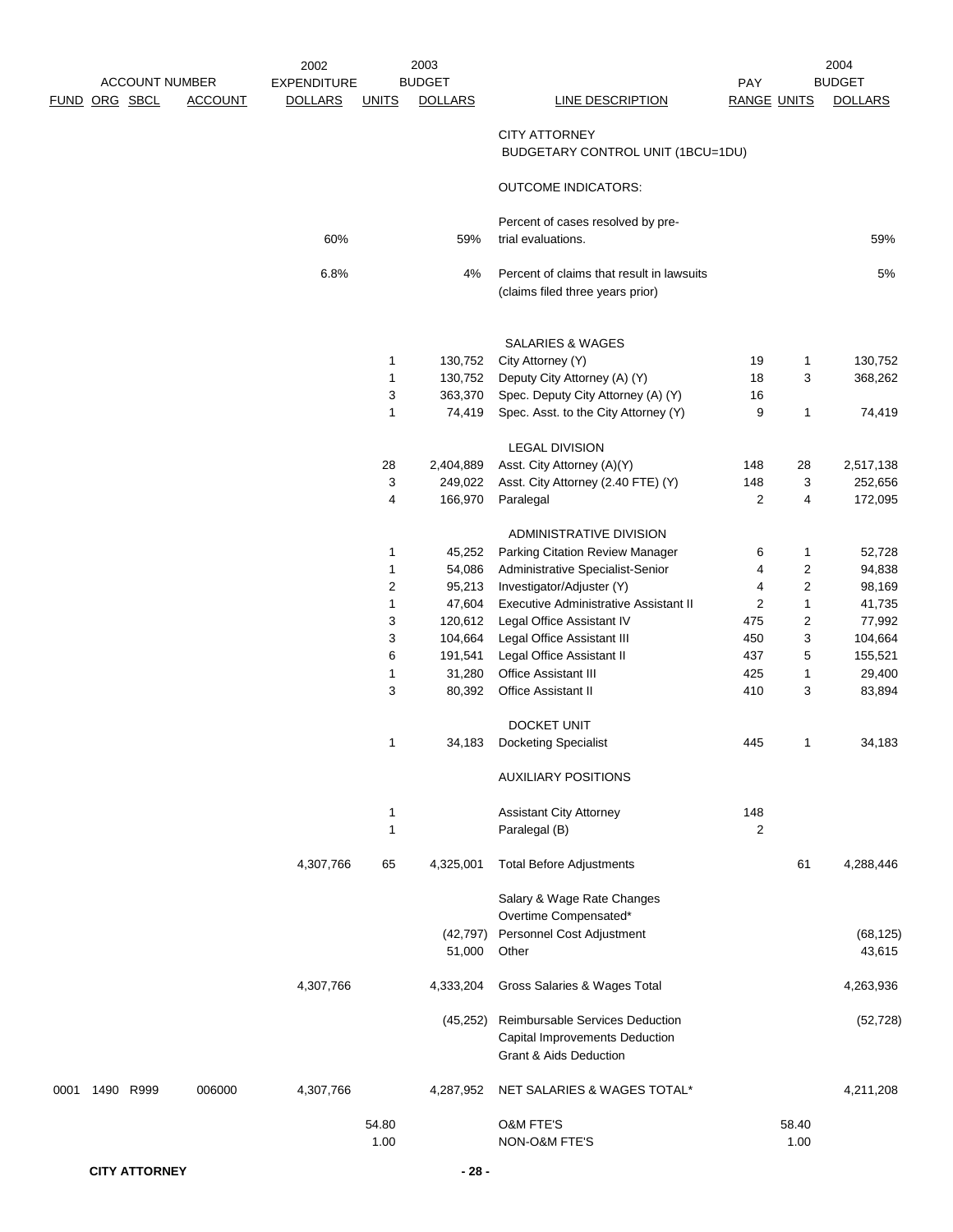|             |           |           |                       | 2002               |              | 2003           | 2004                                                                                                                     |                |  |  |
|-------------|-----------|-----------|-----------------------|--------------------|--------------|----------------|--------------------------------------------------------------------------------------------------------------------------|----------------|--|--|
|             |           |           | <b>ACCOUNT NUMBER</b> | <b>EXPENDITURE</b> |              | <b>BUDGET</b>  | PAY                                                                                                                      | <b>BUDGET</b>  |  |  |
| <b>FUND</b> | ORG SBCL  |           | <b>ACCOUNT</b>        | <b>DOLLARS</b>     | <b>UNITS</b> | <b>DOLLARS</b> | LINE DESCRIPTION<br><b>RANGE UNITS</b>                                                                                   | <b>DOLLARS</b> |  |  |
|             |           |           |                       |                    |              |                |                                                                                                                          |                |  |  |
|             |           |           |                       |                    |              |                |                                                                                                                          |                |  |  |
|             |           |           |                       |                    |              |                | (A) One Position of Assistant City Attorney is to be vacant<br>for each position of Deputy City Attorney that is filled. |                |  |  |
|             |           |           |                       |                    |              |                |                                                                                                                          |                |  |  |
|             |           |           |                       |                    |              |                | (Y) Required to file a statement of economic interests in accordance                                                     |                |  |  |
|             |           |           |                       |                    |              |                | with the Milwaukee Code of Ordinances Chapter 303-Code of Ethics.                                                        |                |  |  |
|             |           |           |                       |                    |              |                |                                                                                                                          |                |  |  |
| 0001        |           | 1490 R999 | 006100                | 1,227,292          |              | 1,586,542      | <b>ESTIMATED EMPLOYEE FRINGE BENEFITS*</b>                                                                               | 1,558,147      |  |  |
|             |           |           |                       |                    |              |                | (Involves Revenue Offset-No Transfers from this Account)                                                                 |                |  |  |
|             |           |           |                       |                    |              |                |                                                                                                                          |                |  |  |
|             |           |           |                       |                    |              |                | OPERATING EXPENDITURES                                                                                                   |                |  |  |
| 0001        | 1490      | R999      | 630100                | 40,486             |              | 41,000         | <b>General Office Expense</b>                                                                                            | 42,100         |  |  |
| 0001        | 1490      | R999      | 630500                |                    |              |                | Tools & Machinery Parts                                                                                                  |                |  |  |
| 0001        | 1490      | R999      | 631000                |                    |              |                | <b>Construction Supplies</b>                                                                                             |                |  |  |
| 0001        | 1490      | R999      | 631500                | 25                 |              |                | Energy                                                                                                                   |                |  |  |
| 0001        |           | 1490 R999 | 632000                |                    |              |                | <b>Other Operating Supplies</b>                                                                                          |                |  |  |
| 0001        | 1490      | R999      | 632500                |                    |              |                | <b>Facility Rental</b>                                                                                                   |                |  |  |
| 0001        | 1490      | R999      | 633000                |                    |              |                | <b>Vehicle Rental</b>                                                                                                    |                |  |  |
| 0001        | 1490      | R999      | 633500                | 11,589             |              | 20,000         | Non-Vehicle Equipment Rental                                                                                             | 20,000         |  |  |
| 0001        | 1490      | R999      | 634000                | 289,339            |              | 272,200        | <b>Professional Services</b>                                                                                             | 243,000        |  |  |
| 0001        | 1490      | R999      | 634500                | 72,684             |              | 81,000         | Information Technology Services                                                                                          | 77,000         |  |  |
| 0001        | 1490      | R999      | 635000                | 1,980              |              | 2,000          | <b>Property Services</b>                                                                                                 | 2,000          |  |  |
| 0001        | 1490      | R999      | 635500                |                    |              |                | <b>Infrastructure Services</b>                                                                                           |                |  |  |
| 0001        | 1490      | R999      | 636000                |                    |              |                | Vehicle Repair Services                                                                                                  |                |  |  |
| 0001        | 1490      | R999      | 636500                | 1,007              |              | 21,400         | <b>Other Operating Services</b>                                                                                          | 19,500         |  |  |
| 0001        | 1490      | R999      | 637000                |                    |              |                | Loans and Grants                                                                                                         |                |  |  |
| 0001        |           | 1490 R999 | 637501                | 99,704             |              | 70,012         | <b>Reimburse Other Departments</b>                                                                                       | 85,095         |  |  |
| 0001        |           | 1490 R999 | 006300                | 516,814            |              | 507,612        | OPERATING EXPENDITURES TOTAL*                                                                                            | 488,695        |  |  |
|             |           |           |                       |                    |              |                |                                                                                                                          |                |  |  |
|             |           |           |                       |                    |              |                | <b>EQUIPMENT PURCHASES</b>                                                                                               |                |  |  |
|             |           |           |                       |                    |              |                |                                                                                                                          |                |  |  |
|             |           |           |                       |                    |              |                | <b>Additional Equipment</b>                                                                                              |                |  |  |
|             |           |           |                       | 59,941             |              | 55,000         | Books, Law, Lot                                                                                                          | 43,000         |  |  |
|             |           |           |                       |                    |              |                |                                                                                                                          |                |  |  |
|             |           |           |                       | 59,941             |              | 55,000         | Subtotal - Additional Equipment                                                                                          | 43,000         |  |  |
|             |           |           |                       |                    |              |                |                                                                                                                          |                |  |  |
|             |           |           |                       |                    |              |                | Replacement Equipment                                                                                                    |                |  |  |
|             |           |           |                       | 1,190              |              |                | Computers                                                                                                                |                |  |  |
|             |           |           |                       | 5,231              |              |                | <b>Office Furniture</b>                                                                                                  |                |  |  |
|             |           |           |                       | 60                 |              |                | <b>Computer Peripherals</b>                                                                                              |                |  |  |
|             |           |           |                       |                    |              |                |                                                                                                                          |                |  |  |
|             |           |           |                       | 6,481              |              |                | Subtotal - Replacement Equipment                                                                                         |                |  |  |
|             |           |           |                       |                    |              |                |                                                                                                                          |                |  |  |
| 0001        | 1490 R999 |           | 006800                | 66,422             |              | 55,000         | EQUIPMENT PURCHASES TOTAL*                                                                                               | 43,000         |  |  |
|             |           |           |                       |                    |              |                |                                                                                                                          |                |  |  |
|             |           |           |                       |                    |              |                | <b>SPECIAL FUNDS</b>                                                                                                     |                |  |  |
| 0001        | 1490 R141 |           | 006300                | 12,672             |              |                | Legal Management System                                                                                                  |                |  |  |
|             |           |           |                       |                    |              |                |                                                                                                                          |                |  |  |
|             |           |           |                       | 12,672             |              |                | SPECIAL FUNDS TOTAL                                                                                                      |                |  |  |
|             |           |           |                       |                    |              |                | CITY ATTORNEY BUDGETARY CONTROL                                                                                          |                |  |  |
|             |           |           |                       | 6,130,966          |              | 6,437,106      | UNIT TOTAL (1BCU=1DU)                                                                                                    | 6,301,050      |  |  |
|             |           |           |                       |                    |              |                |                                                                                                                          |                |  |  |
|             |           |           |                       |                    |              |                |                                                                                                                          |                |  |  |

\*Appropriation Control Account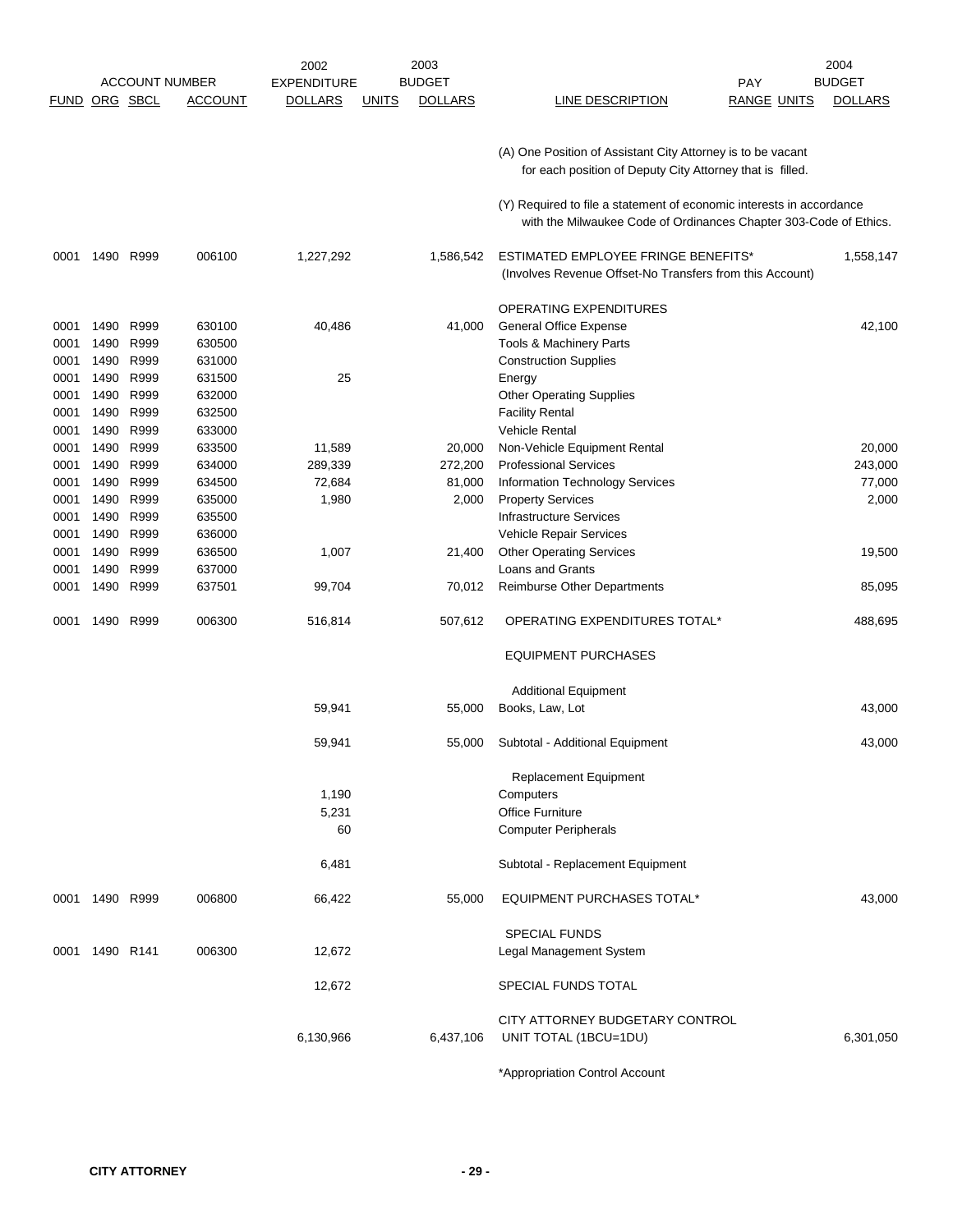|                      |      |           | <b>ACCOUNT NUMBER</b> | 2002<br><b>EXPENDITURE</b> |              | 2003<br><b>BUDGET</b> |                                                                                       | <b>PAY</b>         | 2004<br><b>BUDGET</b> |
|----------------------|------|-----------|-----------------------|----------------------------|--------------|-----------------------|---------------------------------------------------------------------------------------|--------------------|-----------------------|
| <b>FUND ORG SBCL</b> |      |           | <b>ACCOUNT</b>        | <b>DOLLARS</b>             | <u>UNITS</u> | <b>DOLLARS</b>        | LINE DESCRIPTION                                                                      | <b>RANGE UNITS</b> | <b>DOLLARS</b>        |
|                      |      |           |                       | <b>UNITS</b>               | %            | <b>UNITS</b>          | PROGRAM RESULT MEASURES/<br>INTERNAL MANAGEMENT INDICATORS:                           | %                  | <b>UNITS</b>          |
| 0001                 | 1490 | 2610      | P14902                | 68.0                       | 100.0        | 70.0                  | Percentage of assignments completed<br>within 30 days                                 | 97.1               | 68.0                  |
| 0001                 |      | 1490 2610 | M14901                | 3,561                      | 96.4         | 3,478                 | Number of legal documents drafted and<br>reviewed                                     | 100.6              | 3,498                 |
| 0001                 |      | 1490 2610 | M14916                | 429                        | 95.5         | 404                   | Corporate documents drafted                                                           | 101.5              | 410                   |
| 0001                 | 1490 | 2610      | M14903                | 465                        | 104.0        | 446                   | Government documents drafted                                                          | 101.1              | 451                   |
| 0001                 | 1490 | 2610      | M14904                | 18                         | 71.1         | 96                    | Financing documents drafted                                                           | 80.2               | 77                    |
| 0001                 | 1490 | 2620      | P14906                | 15                         | 100.0        | 15                    | Average response (days) for reviewing<br>pending state legislation                    | 100.0              | 15                    |
| 0001                 | 1490 | 2620      | M14905                | 10                         | 100.0        | 100                   | Number of state legislation reviewed                                                  | 75.0               | 75                    |
| 0001                 | 1490 | 2630      | P14907                | 6.8                        | 80.0         | 4.0                   | Percentage of claims that result in lawsuits<br>(Reflects claims filed 3 years prior) | 150.0              | 6.0                   |
| 0001                 | 1490 | 2631      | M14908                | 1,007                      | 101.8        | 982                   | Number of liability claims received                                                   | 100.6              | 988                   |
| 0001                 | 1490 | 2632      | M14909                | 465                        | 107.5        | 389                   | Total court cases opened                                                              | 104.9              | 408                   |
| 0001                 | 1490 | 2632      | M14910                | 485                        | 106.0        | 458                   | Total court cases closed                                                              | 101.5              | 465                   |
| 0001                 |      | 1490 2632 | M14911                | 657                        | 99.0         | 665                   | Total court cases pending                                                             | 99.7               | 663                   |
| 0001                 | 1490 | 2633      | M14912                | 370                        | 111.0        | 272                   | Total administrative cases opened                                                     | 109.2              | 297                   |
| 0001                 | 1490 | 2633      | M14913                | 340                        | 121.3        | 245                   | Total administrative cases closed                                                     | 109.0              | 267                   |
| 0001                 | 1490 | 2633      | M14914                | 690                        | 105.8        | 569                   | Total administrative cases pending                                                    | 105.4              | 600                   |
| 0001                 |      | 1490 2633 | M14915                | 218                        | 53.0         | 212                   | Administrative hearing documents                                                      | 100.5              | 213                   |
| 0001                 |      | 1490 2634 | M14917                | 2,431                      | 104.5        | 2,320                 | Litigation documents                                                                  | 101.2              | 2,347                 |
| 0001                 |      | 1490 2642 | M14920                | 772                        | 103.5        | 803                   | Eviction cases handled                                                                | 99.1               | 796                   |
| 0001                 |      | 1490 2650 | P14921                | 60.0                       | 86.8         | 59.0                  | Percentage of cases resolved by pre-trial<br>evaluation                               | 103.4              | 61.0                  |
| 0001                 | 1490 | 2650      | M14922                | 19,503                     | 102.9        | 18,000                | Cases resolved by pre-trial evaluation                                                | 94.4               | 17,000                |
| 0001                 | 1490 | 2651      | M14923                | 168,072                    | 124.1        | 180,000               | Municipal court prosecution                                                           | 102.8              | 185,000               |
| 0001                 | 1490 | 2652      | M14924                | 127                        | 100.6        | 161                   | Circuit court cases                                                                   | 95.0               | 153                   |
| 0001                 |      | 1490 2653 | M14925                | 50,773                     | 93.6         | 48,000                | Cases reviewed in office                                                              | 101.5              | 48,700                |
|                      |      |           |                       | 96,966                     |              | 98,640                | TOTAL DIRECT LABOR HOUR ALLOCATION                                                    |                    | 105,120               |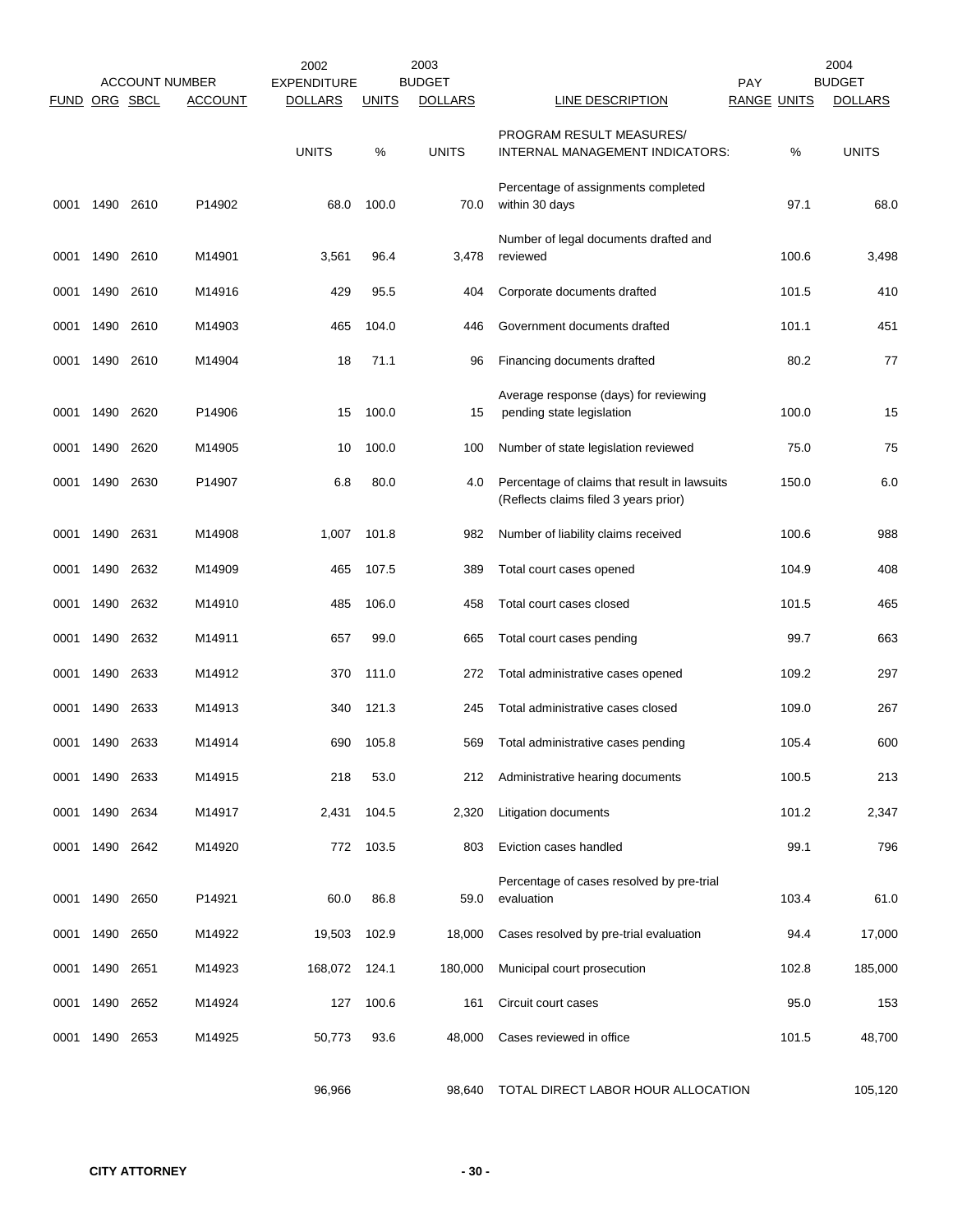|              |                |                       | 2002             | 2003               |                                |                                                              | 2004               |                  |  |
|--------------|----------------|-----------------------|------------------|--------------------|--------------------------------|--------------------------------------------------------------|--------------------|------------------|--|
|              |                | <b>ACCOUNT NUMBER</b> |                  | <b>EXPENDITURE</b> | <b>BUDGET</b>                  | <b>PAY</b>                                                   |                    | <b>BUDGET</b>    |  |
|              |                | FUND ORG SBCL         | <b>ACCOUNT</b>   | <b>DOLLARS</b>     | <b>DOLLARS</b><br><b>UNITS</b> | <b>LINE DESCRIPTION</b>                                      | <b>RANGE UNITS</b> | <b>DOLLARS</b>   |  |
|              |                |                       |                  |                    |                                |                                                              |                    |                  |  |
|              |                |                       |                  |                    |                                | DEPARTMENT OF CITY DEVELOPMENT                               |                    |                  |  |
|              |                |                       |                  |                    |                                | <b>BUDGETARY CONTROL UNIT</b>                                |                    |                  |  |
|              |                |                       |                  |                    |                                | (SUMMARY 1BCU=3DU)                                           |                    |                  |  |
|              |                |                       |                  |                    |                                | <b>OUTCOME INDICATORS:</b>                                   |                    |                  |  |
|              |                |                       |                  |                    |                                | Average private investment resulting from \$1                |                    |                  |  |
|              |                |                       |                  | \$7.44             | \$8.00                         | of City Assistance                                           |                    | \$8.00           |  |
|              |                |                       |                  |                    |                                | Number of jobs created and retained as a result of           |                    |                  |  |
|              |                |                       |                  |                    |                                | city assistance to private business projects                 |                    |                  |  |
|              |                |                       |                  | 1,026              | 1,700                          | Number of Jobs Created                                       |                    | 1,700            |  |
|              |                |                       |                  | 1,207              | 2,300                          | Number of Jobs Retained                                      |                    | 2,300            |  |
|              |                |                       |                  | 714                | 500                            | Number of New Housing Units                                  |                    | 500              |  |
|              |                |                       |                  |                    |                                | <b>Public Housing Assessment System</b>                      |                    |                  |  |
|              |                |                       |                  |                    |                                | (PHAS) Score from the U.S. Department of                     |                    |                  |  |
|              |                |                       |                  |                    |                                | Housing and Urban Development                                |                    |                  |  |
|              |                |                       |                  | 0.90               |                                | $(> 90 = "high performance")$                                |                    | 0.95             |  |
|              |                |                       |                  |                    |                                | Percent of Walk-In Customers who Receive                     |                    |                  |  |
|              |                |                       |                  |                    |                                | Development Permissions and Permits will Indicate            |                    |                  |  |
|              |                |                       |                  |                    |                                | they are Satisfied or Very Satisfied with the Service they   |                    |                  |  |
|              |                |                       |                  | N/A                | 95%                            | Received from the Development Center.                        |                    | N/A              |  |
|              |                |                       |                  |                    |                                |                                                              |                    |                  |  |
|              |                |                       |                  |                    |                                | SALARIES & WAGES                                             |                    |                  |  |
|              |                |                       |                  |                    | 167,580                        | Overtime Compensated*                                        |                    | 167,650          |  |
|              |                |                       |                  | 2,911,267          | 2,467,786                      | All Other Salaries & Wages                                   |                    | 2,007,828        |  |
|              | 0001 1910 R999 |                       | 006000           | 2,911,267          | 2,635,366                      | NET SALARIES & WAGES TOTAL*                                  |                    | 2,175,478        |  |
|              |                |                       |                  |                    | 325                            | TOTAL NUMBER OF POSITIONS AUTHORIZED                         | 252                |                  |  |
|              |                |                       |                  |                    | 55.91                          | <b>O&amp;M FTE'S</b>                                         | 46.75              |                  |  |
|              |                |                       |                  |                    | 243.59                         | NON-O&M FTE'S                                                | 188.25             |                  |  |
|              | 0001 1910 R999 |                       | 006100           | 1,052,414          | 975,085                        | <b>ESTIMATED EMPLOYEE FRINGE BENEFITS*</b>                   |                    | 804,927          |  |
|              |                |                       |                  |                    |                                | (Involves Revenue Offset-No Transfers from this Account)     |                    |                  |  |
|              |                |                       |                  |                    |                                | OPERATING EXPENDITURES                                       |                    |                  |  |
| 0001         | 1910           | R999                  | 630100           | 47,307             | 95,351                         | General Office Expense                                       |                    | 90,351           |  |
| 0001         | 1910           | R999                  | 630500           |                    |                                | Tools & Machinery Parts                                      |                    |                  |  |
| 0001         | 1910           | R999                  | 631000           |                    |                                | <b>Construction Supplies</b>                                 |                    |                  |  |
| 0001         | 1910           | R999                  | 631500           | 4,360              | 14,000                         | Energy                                                       |                    | 5,000            |  |
| 0001         | 1910           | R999                  | 632000           | 2,242              | 8,000                          | <b>Other Operating Supplies</b>                              |                    | 8,000            |  |
| 0001         | 1910           | R999                  | 632500           |                    |                                | <b>Facility Rental</b>                                       |                    |                  |  |
| 0001         | 1910<br>1910   | R999<br>R999          | 633000<br>633500 | 1,684              | 6,780                          | Vehicle Rental                                               |                    | 4,500            |  |
| 0001         | 1910           | R999                  | 634000           | 10,956             | 7,558                          | Non-Vehicle Equipment Rental<br><b>Professional Services</b> |                    | 7,558            |  |
| 0001<br>0001 | 1910           | R999                  | 634500           | 54,273             | 20,000<br>35,920               | Information Technology Services                              |                    | 20,000<br>35,920 |  |
| 0001         | 1910           | R999                  | 635000           | 174,646            | 302,864                        | <b>Property Services</b>                                     |                    | 216,516          |  |
| 0001         | 1910           | R999                  | 635500           | 29,764             | 28,000                         | <b>Infrastructure Services</b>                               |                    | 25,000           |  |
| 0001         | 1910 R999      |                       | 636000           |                    |                                | Vehicle Repair Services                                      |                    |                  |  |
| 0001         | 1910           | R999                  | 636500           | 49,818             | 31,900                         | <b>Other Operating Services</b>                              |                    | 23,129           |  |
| 0001         | 1910           | R999                  | 637000           | 359                |                                | <b>Loans and Grants</b>                                      |                    |                  |  |
| 0001         | 1910 R999      |                       | 637501           | 128,885            | 27,102                         | Reimburse Other Departments                                  |                    | 25,000           |  |
|              |                |                       |                  |                    |                                |                                                              |                    |                  |  |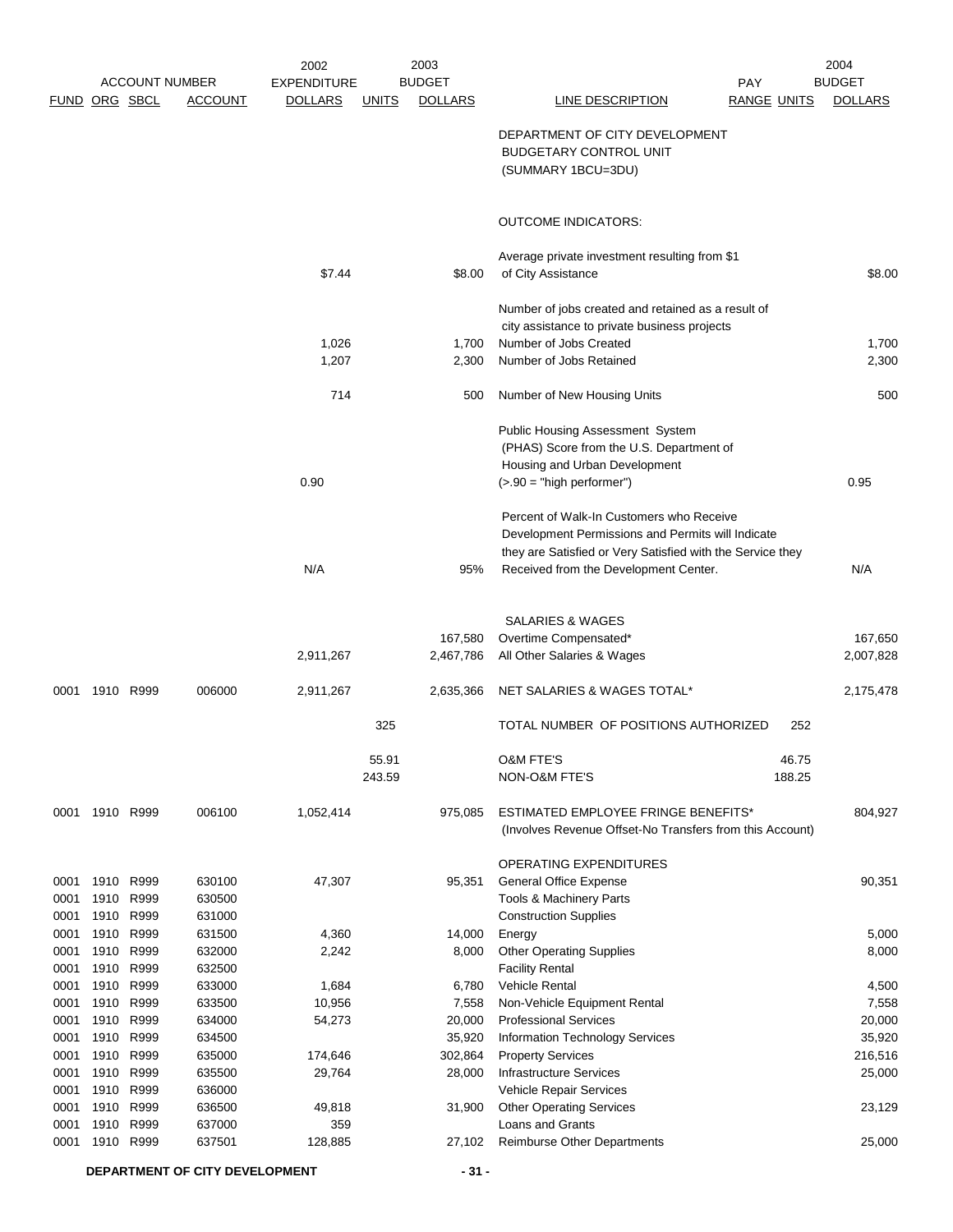|               |      |                       |                | 2002               |              | 2003           |                                    |             | 2004           |
|---------------|------|-----------------------|----------------|--------------------|--------------|----------------|------------------------------------|-------------|----------------|
|               |      | <b>ACCOUNT NUMBER</b> |                | <b>EXPENDITURE</b> |              | <b>BUDGET</b>  |                                    | <b>PAY</b>  | <b>BUDGET</b>  |
| FUND ORG SBCL |      |                       | <b>ACCOUNT</b> | <b>DOLLARS</b>     | <b>UNITS</b> | <b>DOLLARS</b> | LINE DESCRIPTION                   | RANGE UNITS | <b>DOLLARS</b> |
|               |      |                       |                |                    |              |                |                                    |             |                |
| 0001          | 1910 | R999                  | 006300         | 504,294            |              | 577.475        | OPERATING EXPENDITURES TOTAL*      |             | 460,974        |
| 0001          | 1910 | R999                  | 006800         |                    |              |                | <b>EQUIPMENT PURCHASES TOTAL*</b>  |             |                |
|               |      |                       |                | 145,326            |              | 102.900        | <b>SPECIAL FUNDS TOTAL</b>         |             | 93,248         |
|               |      |                       |                |                    |              |                | DEPARTMENT OF CITY DEVELOPMENT     |             |                |
|               |      |                       |                |                    |              |                | BUDGETARY CONTROL UNIT TOTAL       |             |                |
|               |      |                       |                | 4,613,301          |              | 4,290,826      | $(1BCU=3DU)$                       |             | 3,534,627      |
|               |      |                       |                | 103,855            |              | 100.638        | TOTAL DIRECT LABOR HOUR ALLOCATION |             | 84,150         |
|               |      |                       |                |                    |              |                | *Appropriation Control Account     |             |                |

**DEPARTMENT OF CITY DEVELOPMENT - 32 -**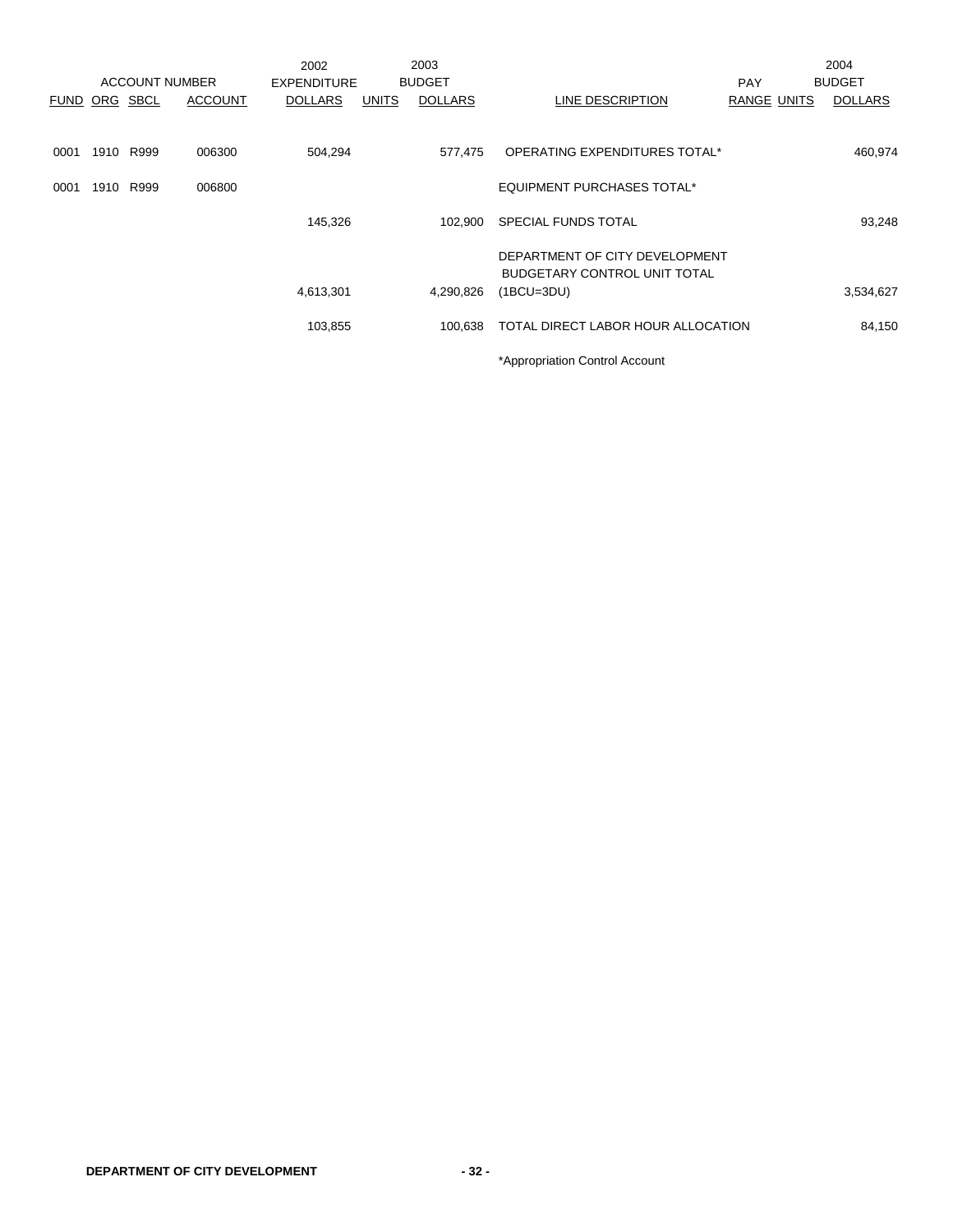|  | <b>ACCOUNT NUMBER</b> |                | <b>EXPENDITURE</b> |                | <b>BUDGET</b>    |                                                                                                        | PAY                     |                              | <b>BUDGET</b>      |
|--|-----------------------|----------------|--------------------|----------------|------------------|--------------------------------------------------------------------------------------------------------|-------------------------|------------------------------|--------------------|
|  | <u>FUND ORG SBCL</u>  | <b>ACCOUNT</b> | <b>DOLLARS</b>     | <b>UNITS</b>   | <b>DOLLARS</b>   | LINE DESCRIPTION                                                                                       | <b>RANGE UNITS</b>      |                              | <b>DOLLARS</b>     |
|  |                       |                |                    |                |                  | DEPARTMENT OF CITY DEVELOPMENT-<br><b>GENERAL MANAGEMENT &amp; POLICY</b><br>DEVELOPMENT DECISION UNIT |                         |                              |                    |
|  |                       |                |                    |                |                  | SALARIES & WAGES                                                                                       |                         |                              |                    |
|  |                       |                |                    |                |                  | OFFICE OF THE COMMISSIONER                                                                             |                         |                              |                    |
|  |                       |                |                    | 7              |                  | <b>Member Housing Authority</b>                                                                        | <b>SP</b>               | 7                            |                    |
|  |                       |                |                    | $\overline{7}$ |                  | Member Redevelopment Authority                                                                         | <b>SP</b>               | $\overline{7}$               |                    |
|  |                       |                |                    | 1              | 128,292          | Commissioner-City Development (X)(Y)                                                                   | 18<br>17                | $\mathbf{1}$<br>$\mathbf{1}$ | 128,150<br>104,165 |
|  |                       |                |                    | 1<br>1         | 98,085<br>44,640 | Deputy Commissioner-City Develop.(Y)<br>Administrative Assistant IV                                    | 550                     | $\mathbf{1}$                 | 44,640             |
|  |                       |                |                    | 1              | 44,676           | Administrative Services Spec. (N)                                                                      | 1                       | $\mathbf{1}$                 | 44,676             |
|  |                       |                |                    | 1              | 55,782           | Econ. Development Policy Coord. (Y)                                                                    | 9                       |                              |                    |
|  |                       |                |                    | 1              | 46,333           | Econ. Development & Media Specialist (Y)                                                               | 6                       | $\mathbf{1}$                 | 47,772             |
|  |                       |                |                    |                |                  | Financial Services & Marketing Mgr.                                                                    | 7                       |                              |                    |
|  |                       |                |                    |                |                  | ECONOMIC DEVELOPMENT DIVISION                                                                          |                         |                              |                    |
|  |                       |                |                    | 1              | 29,601           | Administrative Assistant I                                                                             | 435                     |                              |                    |
|  |                       |                |                    | 1              | 38,296           | <b>Credit Services Specialist</b>                                                                      | 1                       | $\mathbf{1}$                 | 39,531             |
|  |                       |                |                    |                |                  | ECONOMIC DEVELOPMENT-REDEVELOPMENT<br>& SPECIAL PROJECTS SECTION                                       |                         |                              |                    |
|  |                       |                |                    | 1              | 72,251           | Redevel. & Special Projects Mgr. (X)(Y)                                                                | 9                       |                              |                    |
|  |                       |                |                    | 1              | 53,106           | Economic Development Specialist (X)(Y)                                                                 | 6                       | 1                            | 54,755             |
|  |                       |                |                    |                |                  | MILWAUKEE ECONOMIC DEVELOPMENT<br><b>CORPORATION (MEDC)</b>                                            |                         |                              |                    |
|  |                       |                |                    | 1              | 112,921          | MEDC Director (X)(Y)                                                                                   | 16                      | 1                            | 116,309            |
|  |                       |                |                    | 1              | 59,661           | Neighborhood Devel. Specialist (X)(Y)                                                                  | 6                       | $\mathbf{1}$                 | 61,451             |
|  |                       |                |                    |                |                  | MARKETING & CIVIC DEVELOPMENT<br><b>SERVICES OFFICE</b>                                                |                         |                              |                    |
|  |                       |                |                    | 1              | 76,500           | Marketing Dev. Services Mgr. (Y)                                                                       | 11                      | 1                            | 81,241             |
|  |                       |                |                    | 1              | 41,708           | Marketing Program Coordinator (Y)                                                                      | 4                       | $\mathbf{1}$                 | 43,003             |
|  |                       |                |                    | 1              | 52,511           | <b>Graphics Coordinator</b>                                                                            | 4                       | $\mathbf{1}$                 | 54,086             |
|  |                       |                |                    | 1              | 47,604           | Videographer (Y)                                                                                       | 2                       | $\mathbf{1}$                 | 47,604             |
|  |                       |                |                    | 1<br>2         | 13,426<br>17,576 | Graduate Intern<br>College Intern                                                                      | 930<br>910              | 1<br>$\overline{c}$          | 13,426<br>17,576   |
|  |                       |                |                    |                |                  |                                                                                                        |                         |                              |                    |
|  |                       |                |                    |                |                  | URBAN DEVELOPMENT SECTION                                                                              |                         |                              |                    |
|  |                       |                |                    | 1              | 82,090           | Urban Development Manager (Y)                                                                          | 11                      |                              |                    |
|  |                       |                |                    | 1              | 72,251           | Neighborhood Development - Mgr. (X) (Y)                                                                | 9                       | $\mathbf{1}$                 | 74,419             |
|  |                       |                |                    | 1              | 80,566           | Econ. Development Marketing Mgr. (Y)                                                                   | 9                       | $\mathbf{1}$                 | 82,983             |
|  |                       |                |                    | 1<br>1         | 63,588           | Small Business Development Officer (Y)                                                                 | 7<br>6                  | 1                            |                    |
|  |                       |                |                    | 1              | 48,853<br>54,941 | Economic Development Spec. (X) (Y)<br>Economic Development Spec. (Y)                                   | 6                       | $\mathbf{1}$                 | 50,370<br>58,346   |
|  |                       |                |                    | 1              | 13,426           | Graduate Intern (0.5 FTE)                                                                              | 930                     | $\mathbf{1}$                 | 15,257             |
|  |                       |                |                    | 1              | 8,788            | College Intern (0.5 FTE)                                                                               | 910                     | $\mathbf{1}$                 | 8,788              |
|  |                       |                |                    |                |                  | <b>REAL ESTATE &amp; PROPERTY</b><br>MANAGEMENT SECTION                                                |                         |                              |                    |
|  |                       |                |                    | 1              | 51,568           | Program Manager (Y)                                                                                    | 6                       | 1                            | 53,169             |
|  |                       |                |                    | 1              | 43,848           | Real Estate Analyst (A)(X)(Y)                                                                          | $\overline{\mathbf{c}}$ | $\mathbf{1}$                 | 45,210             |
|  |                       |                |                    | 1              | 37,844           | Property Manager (X)(Y)                                                                                | 546                     | $\mathbf{1}$                 | 40,475             |
|  |                       |                |                    | 1              | 34,183           | Office Assistant IV                                                                                    | 445                     | $\mathbf{1}$                 | 34,183             |
|  |                       |                |                    | 1              | 26,153           | Office Assistant II                                                                                    | 410                     | $\mathbf{1}$                 | 26,930             |
|  |                       |                |                    |                |                  |                                                                                                        |                         |                              |                    |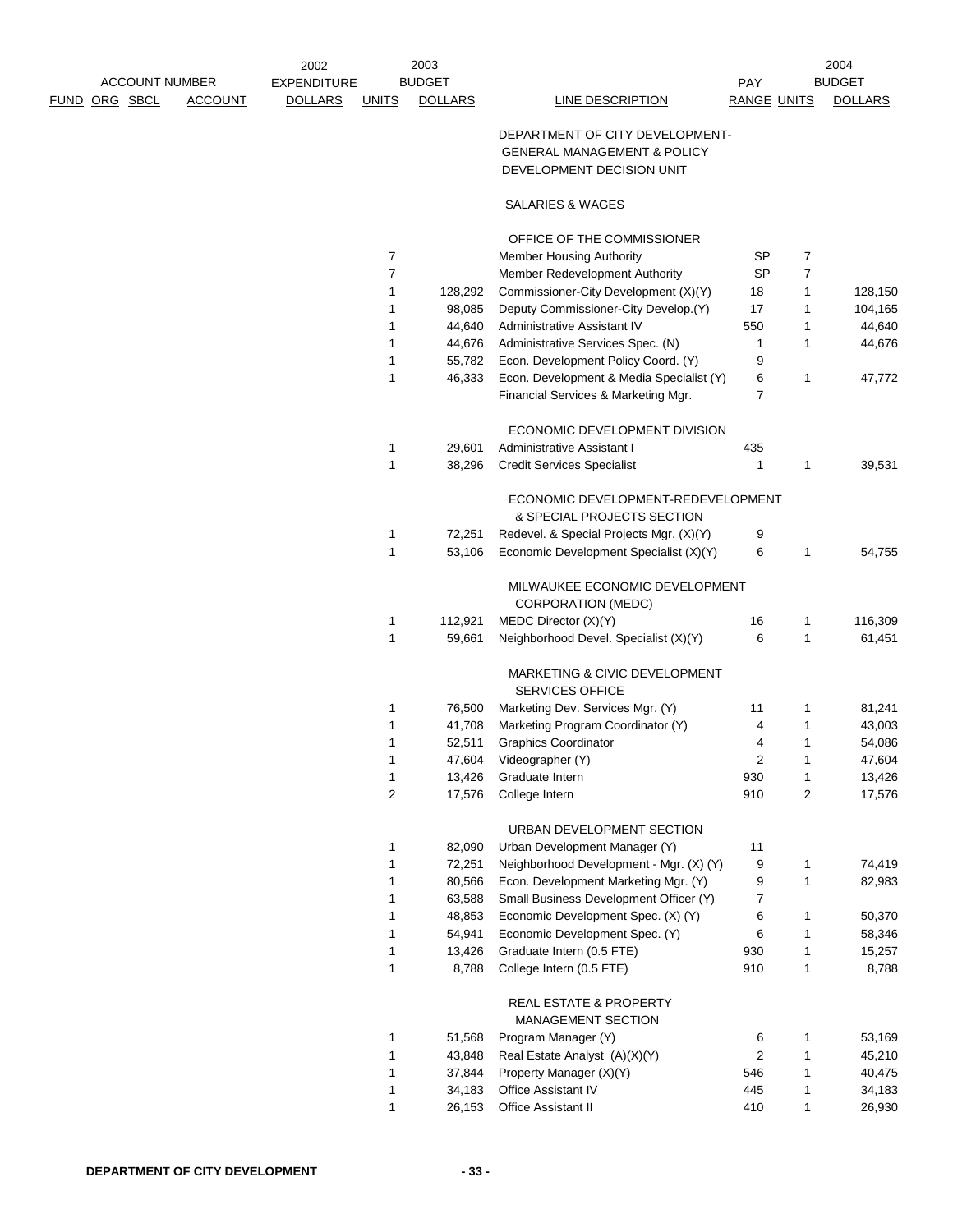|                       |                | 2002               |                | 2003           |                                                                                         |                    |              | 2004           |
|-----------------------|----------------|--------------------|----------------|----------------|-----------------------------------------------------------------------------------------|--------------------|--------------|----------------|
| <b>ACCOUNT NUMBER</b> |                | <b>EXPENDITURE</b> |                | <b>BUDGET</b>  |                                                                                         | PAY                |              | <b>BUDGET</b>  |
| <u>FUND ORG SBCL</u>  | <b>ACCOUNT</b> | <b>DOLLARS</b>     | <b>UNITS</b>   | <b>DOLLARS</b> | LINE DESCRIPTION                                                                        | <b>RANGE UNITS</b> |              | <b>DOLLARS</b> |
|                       |                |                    |                |                | <b>REDEVELOPMENT</b>                                                                    |                    |              |                |
|                       |                |                    | 1              | 53,728         | Real Estate Specialist (Y)                                                              | 6                  | 1            | 57,058         |
|                       |                |                    | 1              | 49,227         | Real Estate Analyst-Senior (X)(Y)                                                       | 4                  |              |                |
|                       |                |                    | 1              | 38,069         | Relocation Specialist III (X)(Y)                                                        | 540                |              |                |
|                       |                |                    | 1              | 39,318         | Database Specialist                                                                     | 534                | 1            | 40,599         |
|                       |                |                    |                |                | ADMINISTRATION & CONTROL DIVISION                                                       |                    |              |                |
|                       |                |                    |                |                | <b>INFORMATION SYSTEMS SERVICES</b>                                                     |                    |              |                |
|                       |                |                    |                |                |                                                                                         |                    |              |                |
|                       |                |                    | 1              | 69,758         | <b>Business Systems Supervisor (Y)</b>                                                  | 10                 | 1            | 74,082         |
|                       |                |                    | 1              | 59,661         | Network Coordinator-Senior (Y)                                                          | 6                  | 1            | 61,451         |
|                       |                |                    | 1              | 37,063         | Microcomputer Services Assistant                                                        | 460                |              |                |
|                       |                |                    | 1              | 47,397         | Geographic Information Specialist                                                       | 558                | 1            | 47,926         |
|                       |                |                    | 1              | 49,577         | Geographic Information Supervisor                                                       | 4                  | 1            | 51,117         |
|                       |                |                    | 2              | 77,032         | Geographic Information Technician II                                                    | 602                | 2            | 77,032         |
|                       |                |                    | 1              | 44,969         | Network Analyst Assistant                                                               | 596                | 1            | 46,694         |
|                       |                |                    |                |                | <b>BUDGET &amp; MANAGEMENT REPORTING</b>                                                |                    |              |                |
|                       |                |                    | 1              | 82,090         | Budget & Mgmt. Reporting Manager (Y)                                                    | 11                 | 1            | 84,553         |
|                       |                |                    | 1              | 55,979         | Program Monitor (Y)                                                                     | 5                  |              |                |
|                       |                |                    |                |                | <b>GENERAL ACCOUNTING</b>                                                               |                    |              |                |
|                       |                |                    | 1              | 52,511         | Management Accountant - Senior (Y)                                                      | 4                  |              |                |
|                       |                |                    | 5              | 176,675        | Accounting Assistant II (E)                                                             | 445                | 5            | 170,502        |
|                       |                |                    | 1              | 33,413         | Personnel Payroll Assistant II (E)                                                      | 445                |              |                |
|                       |                |                    | 1              | 67,759         | Accounting Mgr. - City Development (Y)                                                  | 8                  |              |                |
|                       |                |                    |                |                |                                                                                         |                    |              |                |
|                       |                |                    |                |                | ADMINISTRATIVE SERVICES                                                                 |                    |              |                |
|                       |                |                    | 1              | 33,379         | <b>Delivery Driver</b>                                                                  | 335                | 1            | 33,379         |
|                       |                |                    | 1              | 31,198         | <b>Communications Assistant I</b>                                                       | 415                | $\mathbf{1}$ | 31,198         |
|                       |                |                    | 1              | 30,245         | Office Assistant III                                                                    | 425                |              |                |
|                       |                |                    | $\overline{2}$ | 49,856         | Office Assistant II                                                                     | 410                |              |                |
|                       |                |                    |                |                | PERSONNEL                                                                               |                    |              |                |
|                       |                |                    | 1              | 46,785         | <b>DCD Personnel Officer</b>                                                            | 7                  | 1            | 49,333         |
|                       |                |                    | 1              | 37,064         | Personnel Payroll Assistant III                                                         | 460                | 1            | 37,063         |
|                       |                |                    |                |                | Microcomputer Services Assistant                                                        | 460                | $\mathbf{1}$ | 37,063         |
|                       |                |                    |                |                | <b>PURCHASING</b>                                                                       |                    |              |                |
|                       |                |                    | 1              | 39,029         | Purchasing Agent - Senior (Y)                                                           | 4                  | 1            | 40,241         |
|                       |                |                    | 1              | 38,527         | Program Assistant II                                                                    | 530                | $\mathbf{1}$ | 39,322         |
|                       |                |                    |                |                | <b>AUXILIARY POSITIONS</b>                                                              |                    |              |                |
|                       |                |                    | 1              |                | <b>Real Estate Specialist</b>                                                           | 6                  |              |                |
|                       |                |                    | 1              |                | Real Estate Analyst - Senior                                                            | 4                  |              |                |
|                       |                | 1,034,852          | 79             | 2,991,377      | <b>Total Before Adjustments</b>                                                         |                    | 63           | 2,367,128      |
|                       |                |                    |                |                | Salary & Wage Rate Change<br>Overtime Compensated<br>Personnel Cost Adjustment<br>Other |                    |              |                |
|                       |                | 1,034,852          |                | 2,991,377      | Gross Salaries & Wages Total                                                            |                    |              | 2,367,128      |
|                       |                |                    |                | (981, 609)     | Reimbursable Services Deduction                                                         |                    |              | (667, 232)     |
|                       |                |                    |                | (323, 911)     | <b>Capital Improvements Deduction</b>                                                   |                    |              | (303,033)      |
|                       |                |                    |                | (793, 772)     | <b>Grants &amp; Aids Deduction</b>                                                      |                    |              | (854, 680)     |
|                       |                |                    |                |                |                                                                                         |                    |              |                |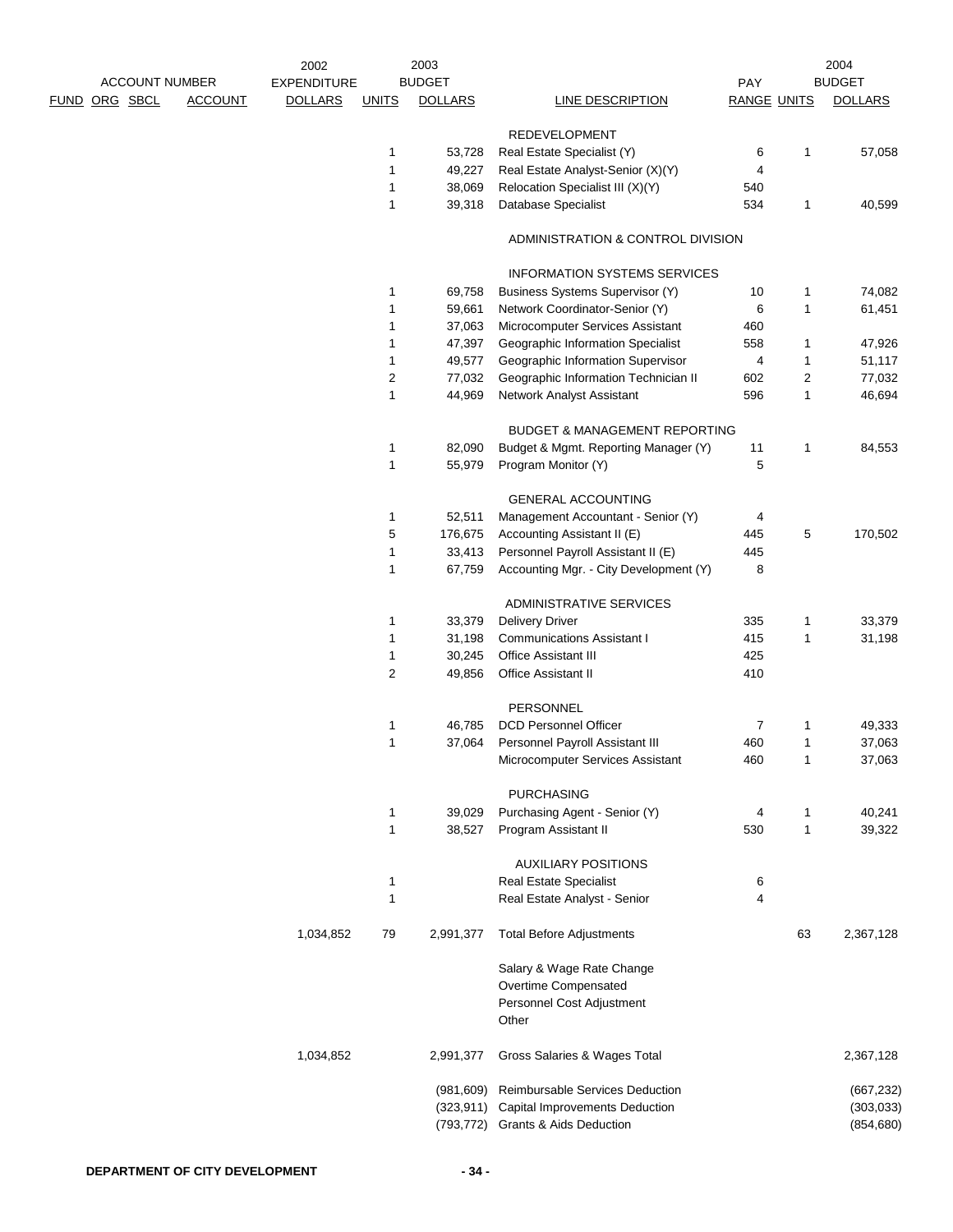|              |                |              | <b>ACCOUNT NUMBER</b> | 2002<br><b>EXPENDITURE</b> |                | 2003<br><b>BUDGET</b> |                                                                                                                                           | <b>PAY</b>         | 2004<br><b>BUDGET</b> |
|--------------|----------------|--------------|-----------------------|----------------------------|----------------|-----------------------|-------------------------------------------------------------------------------------------------------------------------------------------|--------------------|-----------------------|
| <b>FUND</b>  | ORG SBCL       |              | <b>ACCOUNT</b>        | <b>DOLLARS</b>             | <b>UNITS</b>   | <b>DOLLARS</b>        | LINE DESCRIPTION                                                                                                                          | <b>RANGE UNITS</b> | <b>DOLLARS</b>        |
| 0001         | 1911           | R999         | 006000                | 1,034,852                  |                | 892,085               | NET SALARIES & WAGES TOTAL                                                                                                                |                    | 542,183               |
|              |                |              |                       |                            | 14.50<br>46.00 |                       | <b>O&amp;M FTE'S</b><br>NON-O&M FTE'S                                                                                                     | 7.78<br>38.72      |                       |
|              |                |              |                       |                            |                |                       | (A) Community Development positions authorized concurrently<br>with funding under the Community Development Act.                          |                    |                       |
|              |                |              |                       |                            |                |                       | (E) One position subject to the availability of Housing Asst.<br>Payments Programming Funding.                                            |                    |                       |
|              |                |              |                       |                            |                |                       | (N) Position to be studied upon vacation by Jean Laskowski.                                                                               |                    |                       |
|              |                |              |                       |                            |                |                       | (X) Private Auto Allowance May Be Paid Pursuant to Section<br>350-183 of the Milw. Code.                                                  |                    |                       |
|              |                |              |                       |                            |                |                       | (Y) Required to file a statement of economic interests in accordance with<br>the Milwaukee Code of Ordinances Chapter 303-Code of Ethics. |                    |                       |
| 0001         | 1911           | R999         | 006100                | 348,577                    |                | 330,071               | ESTIMATED EMPLOYEE FRINGE BENEFITS<br>(Involves Revenue Offset-No Transfers from this Account)                                            |                    | 200,608               |
|              |                |              |                       |                            |                |                       | OPERATING EXPENDITURES                                                                                                                    |                    |                       |
| 0001<br>0001 | 1911<br>1911   | R999<br>R999 | 630100<br>630500      | 28,999                     |                | 23,358                | <b>General Office Expense</b><br>Tools & Machinery Parts                                                                                  |                    | 19,358                |
| 0001         | 1911           | R999         | 631000                |                            |                |                       | <b>Construction Supplies</b>                                                                                                              |                    |                       |
| 0001         | 1911           | R999         | 631500                | 4,360                      |                | 14,000                | Energy                                                                                                                                    |                    | 5,000                 |
| 0001         | 1911           | R999         | 632000                | 2,242                      |                | 2,250                 | <b>Other Operating Supplies</b>                                                                                                           |                    | 2,250                 |
| 0001         | 1911           | R999         | 632500                |                            |                |                       | <b>Facility Rental</b>                                                                                                                    |                    |                       |
| 0001         | 1911           | R999         | 633000                | 1,540                      |                | 5,780                 | <b>Vehicle Rental</b>                                                                                                                     |                    | 3,500                 |
| 0001         | 1911           | R999         | 633500                | 4,112                      |                | 3,058                 | Non-Vehicle Equipment Rental                                                                                                              |                    | 3,058                 |
| 0001         | 1911           | R999         | 634000                | 37,852                     |                | 5,000                 | <b>Professional Services</b>                                                                                                              |                    | 5,000                 |
| 0001<br>0001 | 1911<br>1911   | R999<br>R999 | 634500<br>635000      | 174,631                    |                | 286,348               | Information Technology Services<br><b>Property Services</b>                                                                               |                    | 200,000               |
| 0001         | 1911           | R999         | 635500                | 29,764                     |                | 28,000                | <b>Infrastructure Services</b>                                                                                                            |                    | 25,000                |
| 0001         | 1911           | R999         | 636000                |                            |                |                       | <b>Vehicle Repair Services</b>                                                                                                            |                    |                       |
| 0001         | 1911           | R999         | 636500                | 7,423                      |                | 11,900                | <b>Other Operating Services</b>                                                                                                           |                    | 3,129                 |
| 0001         | 1911           | R999         | 637000                | 74                         |                |                       | <b>Loans and Grants</b>                                                                                                                   |                    |                       |
| 0001         | 1911           | R999         | 637501                | 37,550                     |                | 12,102                | Reimburse Other Departments                                                                                                               |                    | 10,000                |
| 0001         | 1911 R999      |              | 006300                | 328,547                    |                | 391,796               | OPERATING EXPENDITURES TOTAL                                                                                                              |                    | 276,295               |
|              |                |              |                       |                            |                |                       | <b>EQUIPMENT PURCHASES</b>                                                                                                                |                    |                       |
|              |                |              |                       |                            |                |                       | <b>Additional Equipment</b>                                                                                                               |                    |                       |
|              |                |              |                       |                            |                |                       | Subtotal - Additional Equipment                                                                                                           |                    |                       |
|              |                |              |                       |                            |                |                       | Replacement Equipment                                                                                                                     |                    |                       |
|              |                |              |                       |                            |                |                       | Subtotal - Replacement Equipment                                                                                                          |                    |                       |
|              | 0001 1911 R999 |              | 006800                |                            |                |                       | EQUIPMENT PURCHASES TOTAL                                                                                                                 |                    |                       |
|              |                |              |                       |                            |                |                       | <b>SPECIAL FUNDS</b>                                                                                                                      |                    |                       |
|              | 0001 1911 R194 |              | 006300                | 137,631                    |                | 102,900               | Economic Development Marketing*                                                                                                           |                    | 93,248                |
|              |                |              |                       | 137,631                    |                | 102,900               | SPECIAL FUNDS TOTAL                                                                                                                       |                    | 93,248                |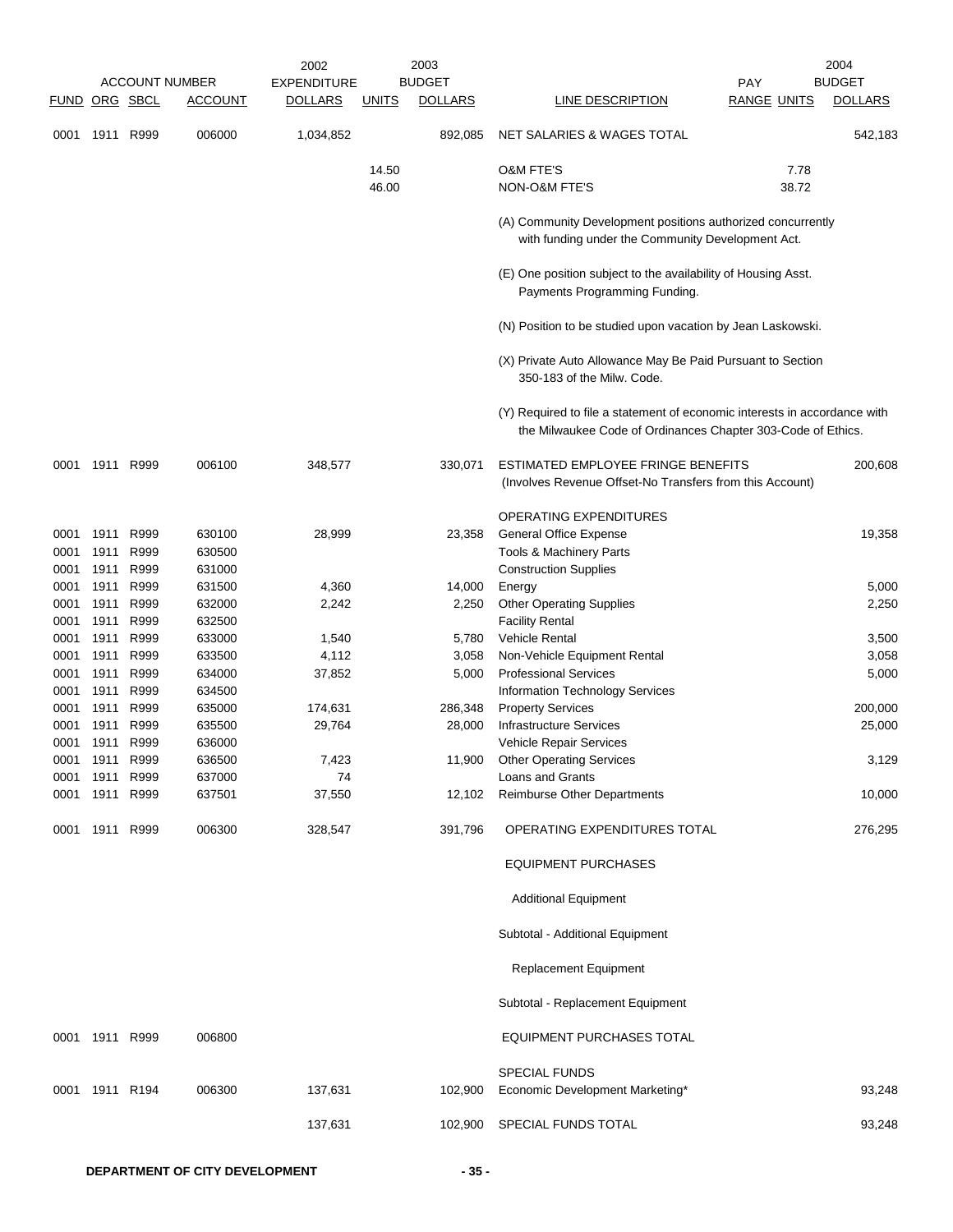|             |           | <b>ACCOUNT NUMBER</b> |                | 2002               |               | 2003<br><b>BUDGET</b> |                                                |             | 2004<br><b>BUDGET</b> |
|-------------|-----------|-----------------------|----------------|--------------------|---------------|-----------------------|------------------------------------------------|-------------|-----------------------|
|             |           |                       | <b>ACCOUNT</b> | <b>EXPENDITURE</b> |               |                       | <b>LINE DESCRIPTION</b>                        | PAY         |                       |
| <b>FUND</b> |           | ORG SBCL              |                | <b>DOLLARS</b>     | <b>UNITS</b>  | <b>DOLLARS</b>        |                                                | RANGE UNITS | <b>DOLLARS</b>        |
|             |           |                       |                |                    |               |                       | DEPARTMENT OF CITY DEVELOPMENT-                |             |                       |
|             |           |                       |                |                    |               |                       | <b>GENERAL MANAGEMENT &amp; POLICY</b>         |             |                       |
|             |           |                       |                | 1,849,607          |               | 1,716,852             | DEVELOPMENT DECISION UNIT TOTAL                |             | 1,112,334             |
|             |           |                       |                |                    |               |                       | *Appropriation Control Account                 |             |                       |
|             |           |                       |                |                    |               |                       |                                                |             |                       |
|             |           |                       |                |                    |               |                       | PROGRAM RESULT MEASURES/                       |             |                       |
|             |           |                       |                | <b>UNITS</b>       | $\frac{0}{0}$ | <b>UNITS</b>          | INTERNAL MANAGEMENT INDICATORS:                | $\%$        | <b>UNITS</b>          |
|             |           |                       |                |                    |               |                       | Dollars of Private Investment in Job-creating  |             |                       |
| 0001        | 1911 5700 |                       | M19103         | 120,624,079        | 100.0         | 100,000,000           | Projects Assisted by the City                  | 100.0       | 100,000,000           |
|             |           |                       |                |                    |               |                       | Dollars of City Investment in Neighborhood-    |             |                       |
| 0001        | 1911      | 5700                  | M19104         | 10,621,676         | 100.0         | 7,000,000             | based Businesses.                              | 100.0       | 7,000,000             |
|             |           |                       |                |                    |               |                       | Dollars of Private Investment for Every \$1 of |             |                       |
| 0001        | 1911      | 5700                  | P19106         | 7.29               | 100.0         | 8.00                  | <b>Public Investment</b>                       | 100.0       | 8.00                  |
|             |           |                       |                |                    |               |                       | No. of Businesses Certified in Development     |             |                       |
| 0001        | 1911      | 5700                  | M19105         | 1                  | 60.0          | 3                     | Zone                                           | 100.0       | 3                     |
|             |           |                       |                |                    |               |                       | <b>Housing Investment</b>                      |             |                       |
| 0001        | 1911      | 5800                  | M19108         | 400                | 100.0         | 500                   | No. of Property Sales                          | 100.0       | 500                   |
| 0001        | 1911      | 5800                  | M19107         | 743                | 94.4          | 425                   | No. of Tax Deeds Processed                     | 76.5        | 325                   |
|             |           |                       |                |                    |               |                       | Management & Administration                    |             |                       |
| 0001        | 1911      | 0200                  |                | 7,560              | 100.0         | 8,500                 | Est. Direct Labor Hours (P)                    | 100.0       | 8,500                 |
|             |           |                       |                |                    |               |                       |                                                |             |                       |
|             |           |                       |                | 25,961             |               | 26,100                | DIRECT LABOR HOUR ALLOCATION                   |             | 14,004                |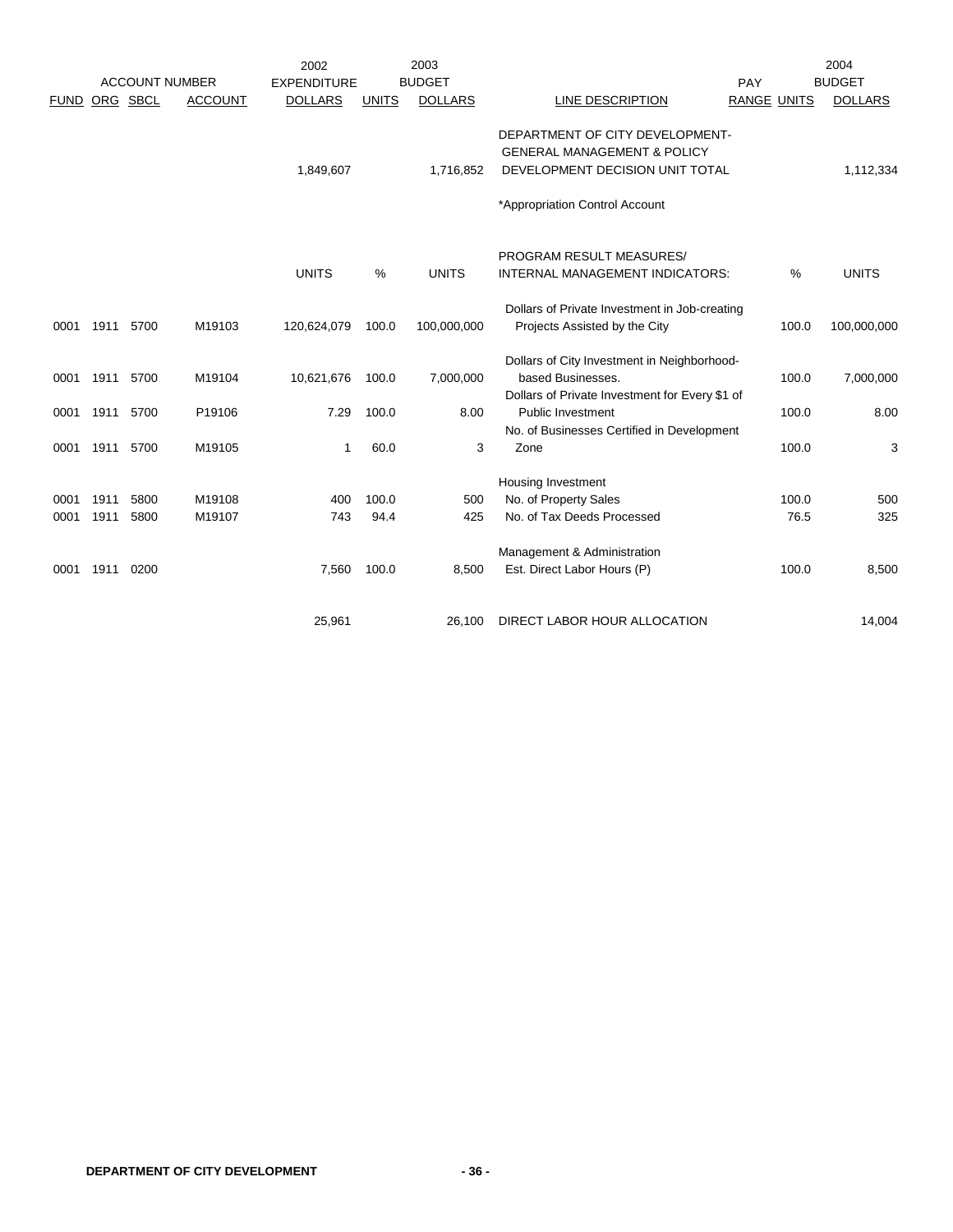| <b>ACCOUNT NUMBER</b> |                | 2002               |                | 2003<br><b>BUDGET</b> |                                                                                    |                    |              | 2004<br><b>BUDGET</b> |
|-----------------------|----------------|--------------------|----------------|-----------------------|------------------------------------------------------------------------------------|--------------------|--------------|-----------------------|
| ORG SBCL              |                | <b>EXPENDITURE</b> |                | <b>DOLLARS</b>        |                                                                                    | PAY                |              | <b>DOLLARS</b>        |
| FUND                  | <b>ACCOUNT</b> | <b>DOLLARS</b>     | <b>UNITS</b>   |                       | <b>LINE DESCRIPTION</b>                                                            | <b>RANGE UNITS</b> |              |                       |
|                       |                |                    |                |                       | DEPARTMENT OF CITY DEVELOPMENT-<br>PUBLIC HOUSING PROGRAMS<br><b>DECISION UNIT</b> |                    |              |                       |
|                       |                |                    |                |                       | SALARIES & WAGES                                                                   |                    |              |                       |
|                       |                |                    |                |                       | <b>HOUSING MANAGEMENT DIVISION</b>                                                 |                    |              |                       |
|                       |                |                    | 1              | 81,503                | Housing Management Director (X)(Y)                                                 | 15                 | 1            | 86,554                |
|                       |                |                    | 1              | 87,483                | Housing Operations Manager (X) (Y)                                                 | 12                 | 1            | 90,108                |
|                       |                |                    | 1              | 29,601                | Administrative Assistant I                                                         | 435                |              |                       |
|                       |                |                    |                |                       | <b>FAMILY HOUSING UNIT</b>                                                         |                    |              |                       |
|                       |                |                    | 3              | 111,958               | Housing Manager III (X)(Y)                                                         | 5                  | 2            | 115,316               |
|                       |                |                    | 3              | 152,490               | Housing Manager II (X)(Y)                                                          | 4                  | 2            | 108,172               |
|                       |                |                    | 3              | 113,790               | Lead Housing Maint. Mechanic (X)                                                   | 255                | 3            | 111,328               |
|                       |                |                    | 14             | 439,420               | <b>Custodial Worker II-City Laborer</b>                                            | 215                | 13           | 410,542               |
|                       |                |                    | 21             | 691,056               | Building Maintenance Mechanic II (X)                                               | 248                | 21           | 710,143               |
|                       |                |                    | $\mathbf{1}$   | 37,063                | Office Coordinator (X)                                                             | 460                |              |                       |
|                       |                |                    | $10$           | 327,572               | Office Assistant IV                                                                | 445                | 9            | 300,314               |
|                       |                |                    |                |                       | Building Maintenance Mechanic I (X)                                                | 235                | 1            | 33,468                |
|                       |                |                    |                |                       | ELDERLY & DISABLED HOUSING                                                         |                    |              |                       |
|                       |                |                    | 1              | 55,979                | Housing Manager III (X)(Y)                                                         | 5                  | 1            | 57,658                |
|                       |                |                    | 6              | 301,169               | Housing Manager II (X)(Y)                                                          | 4                  | 6            | 319,372               |
|                       |                |                    | 12             | 385,610               | <b>Custodial Worker II-City Laborer</b>                                            | 215                | 10           | 317,885               |
|                       |                |                    | 6              | 217,668               | Building Maintenance Mechanic II (X)                                               | 248                | 7            | 250,916               |
|                       |                |                    | 6              | 199,103               | <b>Building Maintenance Mechanic I</b>                                             | 235                | 5            | 171,482               |
|                       |                |                    | 1              |                       | Office Coordinator (X)                                                             | 460                | 2            | 37,063                |
|                       |                |                    | 12             | 399,836               | Office Assistant IV                                                                | 445                | 10           | 340,247               |
|                       |                |                    |                |                       | FIELD SUPPORT SERVICES                                                             |                    |              |                       |
|                       |                |                    | 2              | 76,048                | Heating & Ventilating Mechanic II                                                  | 252                | 2            | 76,048                |
|                       |                |                    | $\mathbf{1}$   | 35,439                | Heating & Ventilating Mechanic III                                                 | 262                | $\mathbf{1}$ | 35,439                |
|                       |                |                    | $\overline{7}$ | 257,401               | <b>Building Maintenance Mechanic II</b>                                            | 248                | 7            | 258,370               |
|                       |                |                    |                |                       | <b>COMMUNITY SERVICES</b>                                                          |                    |              |                       |
|                       |                |                    | 1              | 29,601                | Office Assistant III                                                               | 435                |              |                       |
|                       |                |                    | $\mathbf{1}$   | 46,785                | Tenant Sel/ & Certification Mgr.                                                   | $\overline{7}$     |              |                       |
|                       |                |                    | 3              | 82,907                | <b>Office Assistant III</b>                                                        | 425                | 1            | 31,360                |
|                       |                |                    |                |                       | RENTAL ASSISTANCE PROGRAM-<br><b>SECTION 8 HOUSING</b>                             |                    |              |                       |
|                       |                |                    | 1              | 55,001                | Section 8 Program Manager (B)(Y)                                                   | 10                 |              |                       |
|                       |                |                    | 1              | 52,511                | Administrative Specialist - Senior (B)(Y)                                          | 4                  | 1            | 54,086                |
|                       |                |                    | 1              | 48,749                | Rent Assistance Specialist III (B)(Y)                                              | 3                  | 1            | 50,264                |
|                       |                |                    | $\mathbf{1}$   | 31,360                | Office Assistant III (B)                                                           | 425                | 1            | 31,360                |
|                       |                |                    |                |                       | LEASE & CONTRACT-SECTION 8                                                         |                    |              |                       |
|                       |                |                    | 4              | 202,822               | Rent Assistance Specialist III (B)(Y)                                              | 3                  | 4            | 202,822               |
|                       |                |                    | 2              | 91,337                | Rent Assistance Inspector (X) (B)(Y)                                               | $\boldsymbol{2}$   | 1            | 47,549                |
|                       |                |                    | 3              | 85,686                | Office Assistant II (B)                                                            | 410                | 3            | 86,281                |
|                       |                |                    |                |                       | CERTIFICATION-SECTION 8                                                            |                    |              |                       |
|                       |                |                    | 1              | 55,979                | Rent Assistance Supervisor (B)(Y)                                                  | 5                  | 1            | 57,658                |
|                       |                |                    | 3              | 145,455               | Rent Assistance Specialist III (B)(Y)                                              | 3                  | 3            | 148,398               |
|                       |                |                    | $\mathbf{1}$   | 29,636                | Office Assistant III (B)                                                           | 425                | 1            | 30,325                |
|                       |                |                    | 1              | 24,928                | Office Assistant II (B)                                                            | 410                | 1            | 24,928                |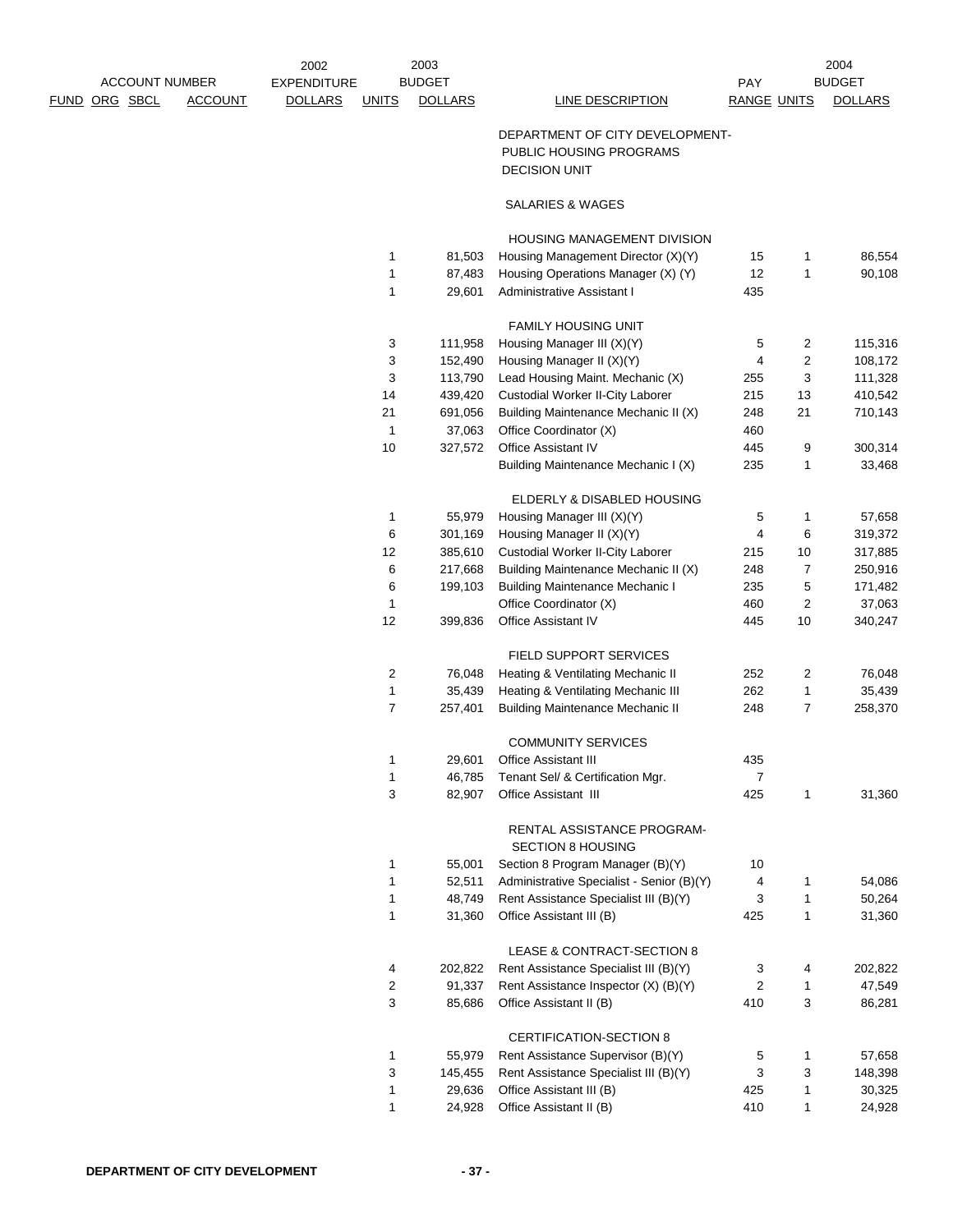| <b>ACCOUNT NUMBER</b> |                | 2002<br><b>EXPENDITURE</b> |                | 2003<br><b>BUDGET</b> |                                                                   | PAY                |                         | 2004<br><b>BUDGET</b> |
|-----------------------|----------------|----------------------------|----------------|-----------------------|-------------------------------------------------------------------|--------------------|-------------------------|-----------------------|
| <u>FUND ORG SBCL</u>  | <b>ACCOUNT</b> | <b>DOLLARS</b>             | <b>UNITS</b>   | <b>DOLLARS</b>        | <b>LINE DESCRIPTION</b>                                           | <b>RANGE UNITS</b> |                         | <b>DOLLARS</b>        |
|                       |                |                            |                |                       | NEIGHBORHOOD IMPROVEMENT DEVELOPMENT CORP.                        |                    |                         |                       |
|                       |                |                            | 1              | 87,607                | Housing & Neigh. Dev. Mgr. (X) (Y)                                | 13                 |                         |                       |
|                       |                |                            | 1              | 46,953                | Housing Production Manager (X) (Y)                                | $\overline{7}$     |                         |                       |
|                       |                |                            | 1              | 32,615                | Administrative Assistant I                                        | 435                | $\mathbf{1}$            | 32,615                |
|                       |                |                            |                |                       | <b>GRANT MANAGEMENT SECTION</b>                                   |                    |                         |                       |
|                       |                |                            | 1              | 63,671                | Fiscal Officer (Y)                                                | 8                  |                         |                       |
|                       |                |                            | 1              | 42,346                | Administrative Specialist Sr. (X) (Y)                             | 4                  | 1                       | 43,661                |
|                       |                |                            | 2              | 108,172               | Management Accountant-Sr. (X)                                     | 4                  | $\overline{c}$          | 108,172               |
|                       |                |                            | $\overline{c}$ | 86,926                | Management Accountant                                             | 2                  | $\overline{\mathbf{c}}$ | 86,926                |
|                       |                |                            | $\overline{c}$ | 34,374                | Management Accountant (.5FTE)                                     | 2                  |                         |                       |
|                       |                |                            | 1              | 32,615                | <b>Accounting Assistant I</b>                                     | 435                | $\mathbf{1}$            | 32,615                |
|                       |                |                            | 1              | 26,884                | Office Assistant II                                               | 410                |                         |                       |
|                       |                |                            |                |                       | <b>HOUSING REHABILITATION &amp; FINANCIAL</b><br>SERVICES SECTION |                    |                         |                       |
|                       |                |                            | 1              | 61,451                | Code Enforc. Asst. Supervisor (C) (X)                             | 6                  |                         |                       |
|                       |                |                            |                |                       | <b>HOUSING REHABILITATION</b>                                     |                    |                         |                       |
|                       |                |                            | 10             | 466,071               | Housing Rehab Specialist-Sr. (X) (Y)                              | 5                  | 3                       | 170,064               |
|                       |                |                            | $\mathbf{1}$   | 41,871                | Housing Rehab Coordinator (C) (X)                                 | 5                  |                         |                       |
|                       |                |                            | 1              | 36,847                | Housing Rehab Specialist (X)                                      | 3                  |                         |                       |
|                       |                |                            | 1              | 34,576                | Administrative Specialist (X) (Y)                                 | 2                  |                         |                       |
|                       |                |                            | 2              | 95,030                | Housing Rehab Inspector (C) (X)                                   | 553                |                         |                       |
|                       |                |                            | 1              | 29,236                | Office Assistant III                                              | 425                | 1                       | 30,094                |
|                       |                |                            | $\overline{c}$ | 50,466                | <b>Office Assistant II</b>                                        | 410                |                         |                       |
|                       |                |                            |                |                       | <b>FINANCIAL SERVICES</b>                                         |                    |                         |                       |
|                       |                |                            | 1              | 47,568                | Financial Serv. & Marketing Mgr. (X) (Y)                          | 7                  |                         |                       |
|                       |                |                            | 1              | 57,658                | Rental Rehab. Specialist (X) (Y)                                  | 5                  | 1                       | 57,658                |
|                       |                |                            | 1              | 52,579                | Housing Program Supervisor                                        | 4                  |                         |                       |
|                       |                |                            | 1              | 38,757                | Administrative Specialist Sr. (C) (X)                             | 4                  |                         |                       |
|                       |                |                            | $\overline{c}$ | 81,428                | <b>Housing Program Specialist</b>                                 | 3                  | $\overline{2}$          | 87,169                |
|                       |                |                            | 1              | 41,936                | Housing Program Specialist (X)                                    | 3                  |                         |                       |
|                       |                |                            | 1              | 47,604                | <b>Administrative Specialist</b>                                  | 2                  | 1                       | 47,604                |
|                       |                |                            | 1              | 34,576                | Administrative Specialist (X) (Y)                                 | 2                  |                         |                       |
|                       |                |                            | 1              | 34,576                | Loan Specialist                                                   | 2                  |                         |                       |
|                       |                |                            | $\overline{c}$ | 57,424                | Office Assistant III                                              | 425                |                         |                       |
|                       |                |                            | $\mathbf{1}$   | 30,404                | Office Assistant III (C)                                          | 425                |                         |                       |
|                       |                |                            |                |                       | HOUSING PRODUCTION SECTION                                        |                    |                         |                       |
|                       |                |                            | 1              | 61,451                | Community Hsg. & Preserv.-Mgr. (X)                                | 6                  |                         |                       |
|                       |                |                            | 1              | 61,451                | Residential Rehab Supvr. (X) (Y)                                  | 6                  | 1                       | 61,451                |
|                       |                |                            | 3              | 134,459               | Housing Rehab Spec-Sr. (X) (Y)                                    | 5                  |                         |                       |
|                       |                |                            | 1              | 54,086                | Administrative Specialist Senior (X) (Y)                          | 4                  |                         |                       |
|                       |                |                            | 1              | 28,712                | Office Assistant III                                              | 425                |                         |                       |
|                       |                |                            |                |                       | TIN/RECEIVERSHIP SECTION                                          |                    |                         |                       |
|                       |                |                            | $\mathbf{1}$   | 52,423                | Commercial & Res. Rehab. Mgr. (X) (Y)                             | 6                  | 1                       | 54,050                |
|                       |                |                            | 4              | 230,632               | Housing Rehab Specialist-Sr. (X) (Y)                              | 5                  | 3                       | 172,974               |
|                       |                |                            | 1              | 39,280                | Administrative Specialist Sr. (X)                                 | 4                  |                         |                       |
|                       |                |                            | 1              | 39,280                | Administrative Specialist-Sr.                                     | 4                  |                         |                       |
|                       |                |                            | 1              | 32,615                | <b>Accounting Assistant II</b>                                    | 445                | $\mathbf{1}$            | 32,615                |
|                       |                |                            | 196            | 7,619,556             | <b>Total Before Adjustments</b>                                   |                    | 143                     | 5,613,124             |
|                       |                |                            |                |                       | Salary & Wage Rate Change                                         |                    |                         |                       |
|                       |                |                            |                | 167,580               | Overtime Compensated                                              |                    |                         | 167,650               |
|                       |                |                            |                |                       | Personnel Cost Adjustment                                         |                    |                         |                       |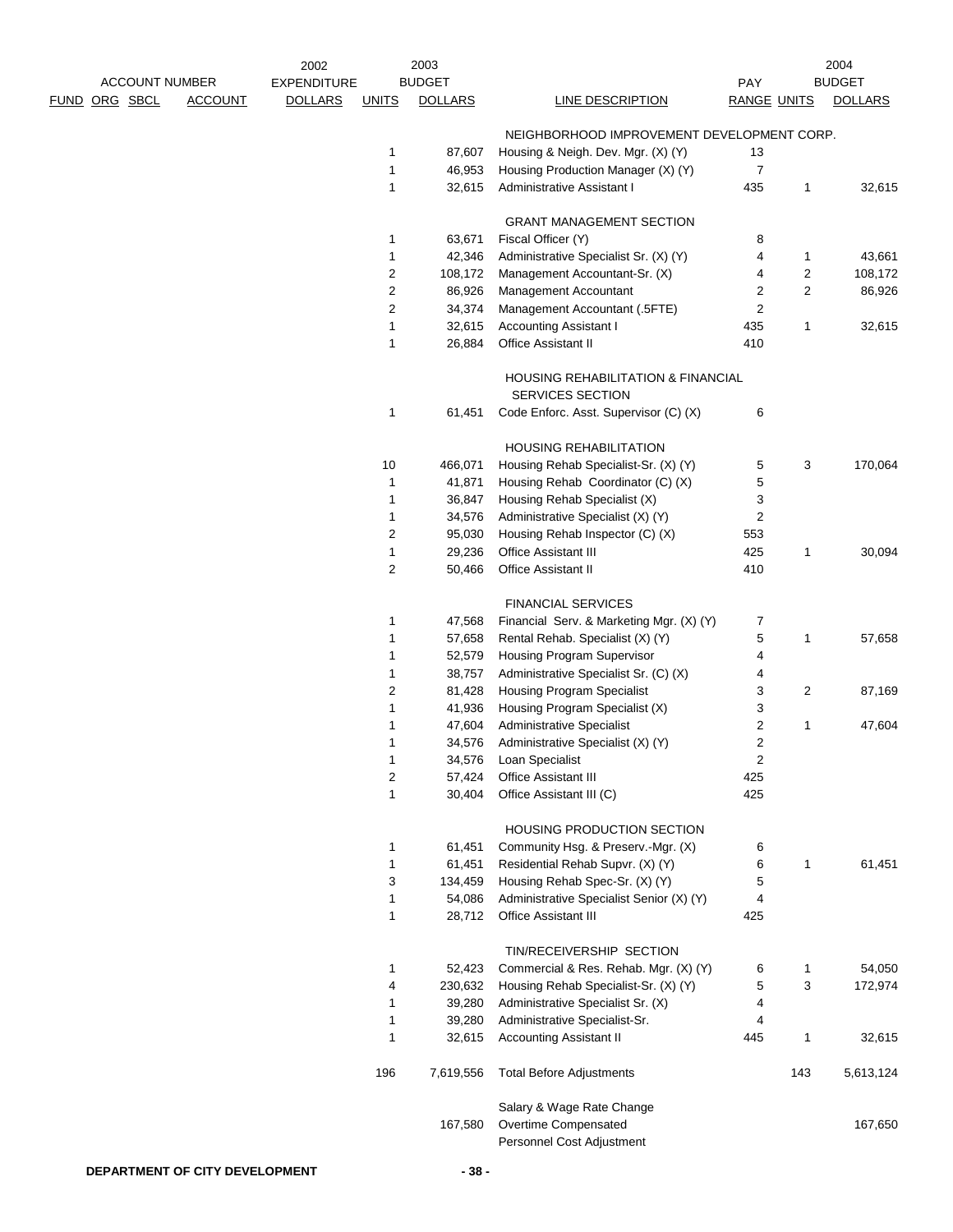|                      |           |                       |                  | 2002               |              | 2003           |                                                                                                                                           |                    | 2004           |
|----------------------|-----------|-----------------------|------------------|--------------------|--------------|----------------|-------------------------------------------------------------------------------------------------------------------------------------------|--------------------|----------------|
|                      |           | <b>ACCOUNT NUMBER</b> |                  | <b>EXPENDITURE</b> |              | <b>BUDGET</b>  |                                                                                                                                           | PAY                | <b>BUDGET</b>  |
| <b>FUND ORG SBCL</b> |           |                       | <b>ACCOUNT</b>   | <b>DOLLARS</b>     | <u>UNITS</u> | <b>DOLLARS</b> | <b>LINE DESCRIPTION</b>                                                                                                                   | <b>RANGE UNITS</b> | <b>DOLLARS</b> |
|                      |           |                       |                  |                    |              |                | Other                                                                                                                                     |                    |                |
|                      |           |                       |                  |                    |              | 7,787,136      | Gross Salaries & Wages Total                                                                                                              |                    | 5,780,774      |
|                      |           |                       |                  |                    |              | (7,519,623)    | Reimbursable Services Deduction                                                                                                           |                    | (4,286,099)    |
|                      |           |                       |                  |                    |              |                | Capital Improvements Deduction<br>(267,513) Grants & Aids Deduction                                                                       |                    | (1,494,675)    |
| 0001                 | 1912 R999 |                       | 006000           |                    |              |                | NET SALARIES & WAGES TOTAL                                                                                                                |                    |                |
|                      |           |                       |                  |                    |              |                | <b>O&amp;M FTE'S</b>                                                                                                                      |                    |                |
|                      |           |                       |                  |                    | 190.00       |                | NON-O&M FTE'S                                                                                                                             | 143.00             |                |
|                      |           |                       |                  |                    |              |                | (B) Housing Assistance Payments Program Positions<br>Authorized Concurrently with Section 8 Funding.                                      |                    |                |
|                      |           |                       |                  |                    |              |                | (C) To expire 12/31/03 unless CDA Program is extended.                                                                                    |                    |                |
|                      |           |                       |                  |                    |              |                | (X) Private Auto Allowance May Be Paid Pursuant to<br>Section 350-183 of the Milwaukee Code.                                              |                    |                |
|                      |           |                       |                  |                    |              |                | (Y) Required to file a statement of economic interests in accordance with<br>the Milwaukee Code of Ordinances Chapter 303-Code of Ethics. |                    |                |
| 0001                 | 1912 R999 |                       | 006100           |                    |              |                | ESTIMATED EMPLOYEE FRINGE BENEFITS<br>(Involves Revenue Offset-No Transfers from this Account)                                            |                    |                |
|                      |           |                       |                  |                    |              |                | OPERATING EXPENDITURES                                                                                                                    |                    |                |
| 0001                 | 1912 R999 |                       | 630100           |                    |              |                | General Office Expense                                                                                                                    |                    |                |
| 0001                 | 1912 R999 |                       | 630500           |                    |              |                | Tools & Machinery Parts                                                                                                                   |                    |                |
| 0001                 | 1912 R999 |                       | 631000           |                    |              |                | <b>Construction Supplies</b>                                                                                                              |                    |                |
| 0001                 | 1912 R999 |                       | 631500           |                    |              |                | Energy                                                                                                                                    |                    |                |
| 0001                 | 1912 R999 |                       | 632000           |                    |              |                | <b>Other Operating Supplies</b>                                                                                                           |                    |                |
| 0001                 | 1912 R999 |                       | 632500           |                    |              |                | <b>Facility Rental</b>                                                                                                                    |                    |                |
| 0001                 |           | 1912 R999             | 633000<br>633500 |                    |              |                | <b>Vehicle Rental</b>                                                                                                                     |                    |                |
| 0001<br>0001         | 1912 R999 | 1912 R999             | 634000           |                    |              |                | Non-Vehicle Equipment Rental<br><b>Professional Services</b>                                                                              |                    |                |
| 0001                 | 1912 R999 |                       | 634500           |                    |              |                | <b>Information Technology Services</b>                                                                                                    |                    |                |
| 0001                 | 1912 R999 |                       | 635000           |                    |              |                | <b>Property Services</b>                                                                                                                  |                    |                |
| 0001                 | 1912 R999 |                       | 635500           |                    |              |                | <b>Infrastructure Services</b>                                                                                                            |                    |                |
| 0001                 | 1912 R999 |                       | 636000           |                    |              |                | Vehicle Repair Services                                                                                                                   |                    |                |
| 0001                 | 1912 R999 |                       | 636500           |                    |              |                | <b>Other Operating Services</b>                                                                                                           |                    |                |
| 0001                 | 1912 R999 |                       | 637000           |                    |              |                | Loans and Grants                                                                                                                          |                    |                |
| 0001                 | 1912 R999 |                       | 637501           |                    |              |                | Reimburse Other Departments                                                                                                               |                    |                |
| 0001                 | 1912 R999 |                       | 006300           |                    |              |                | OPERATING EXPENDITURES TOTAL                                                                                                              |                    |                |
|                      |           |                       |                  |                    |              |                | <b>EQUIPMENT PURCHASES</b>                                                                                                                |                    |                |
|                      |           |                       |                  |                    |              |                | <b>Additional Equipment</b>                                                                                                               |                    |                |
|                      |           |                       |                  |                    |              |                | Subtotal - Additional Equipment                                                                                                           |                    |                |
|                      |           |                       |                  |                    |              |                | Replacement Equipment                                                                                                                     |                    |                |
|                      |           |                       |                  |                    |              |                | Subtotal - Replacement Equipment                                                                                                          |                    |                |
| 0001                 | 1912 R999 |                       | 006800           |                    |              |                | EQUIPMENT PURCHASES TOTAL                                                                                                                 |                    |                |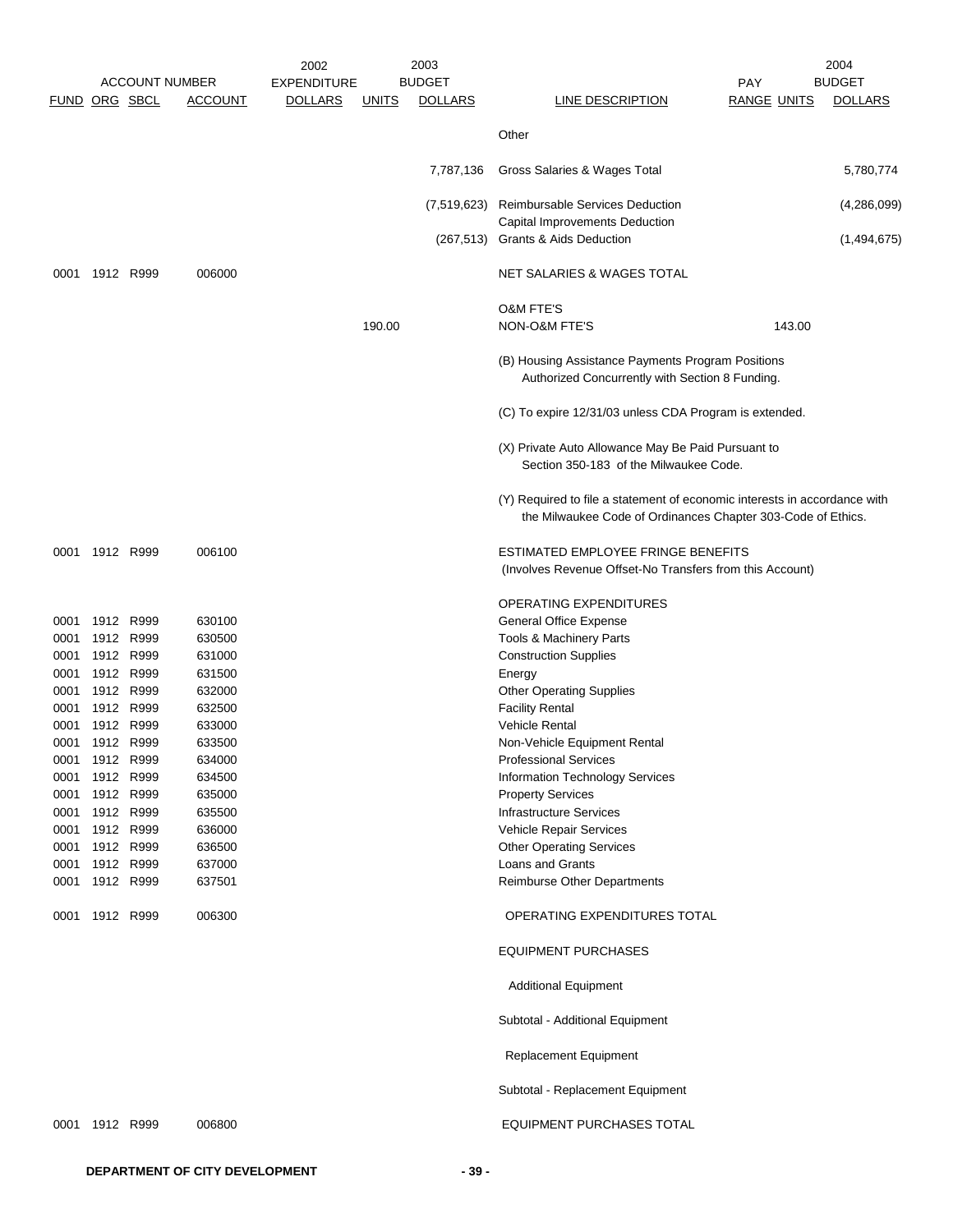|                      | <b>ACCOUNT NUMBER</b> |                | 2002<br><b>EXPENDITURE</b> |       | 2003<br><b>BUDGET</b> |                                                                                          | <b>PAY</b>         |   | 2004<br><b>BUDGET</b> |
|----------------------|-----------------------|----------------|----------------------------|-------|-----------------------|------------------------------------------------------------------------------------------|--------------------|---|-----------------------|
| <b>FUND ORG SBCL</b> |                       | <b>ACCOUNT</b> | <b>DOLLARS</b>             | UNITS | <b>DOLLARS</b>        | LINE DESCRIPTION                                                                         | <b>RANGE UNITS</b> |   | <b>DOLLARS</b>        |
|                      |                       |                |                            |       |                       | <b>SPECIAL FUNDS</b>                                                                     |                    |   |                       |
|                      |                       |                |                            |       |                       | SPECIAL FUNDS TOTAL                                                                      |                    |   |                       |
|                      |                       |                |                            |       |                       | DEPARTMENT OF CITY DEVELOPMENT-<br>PUBLIC HOUSING PROGRAMS<br><b>DECISION UNIT TOTAL</b> |                    |   |                       |
|                      |                       |                | <b>UNITS</b>               | %     | <b>UNITS</b>          | <b>PROGRAM RESULT MEASURES/</b><br>INTERNAL MANAGEMENT INDICATORS:                       |                    | % | <b>UNITS</b>          |

DIRECT LABOR HOUR ALLOCATION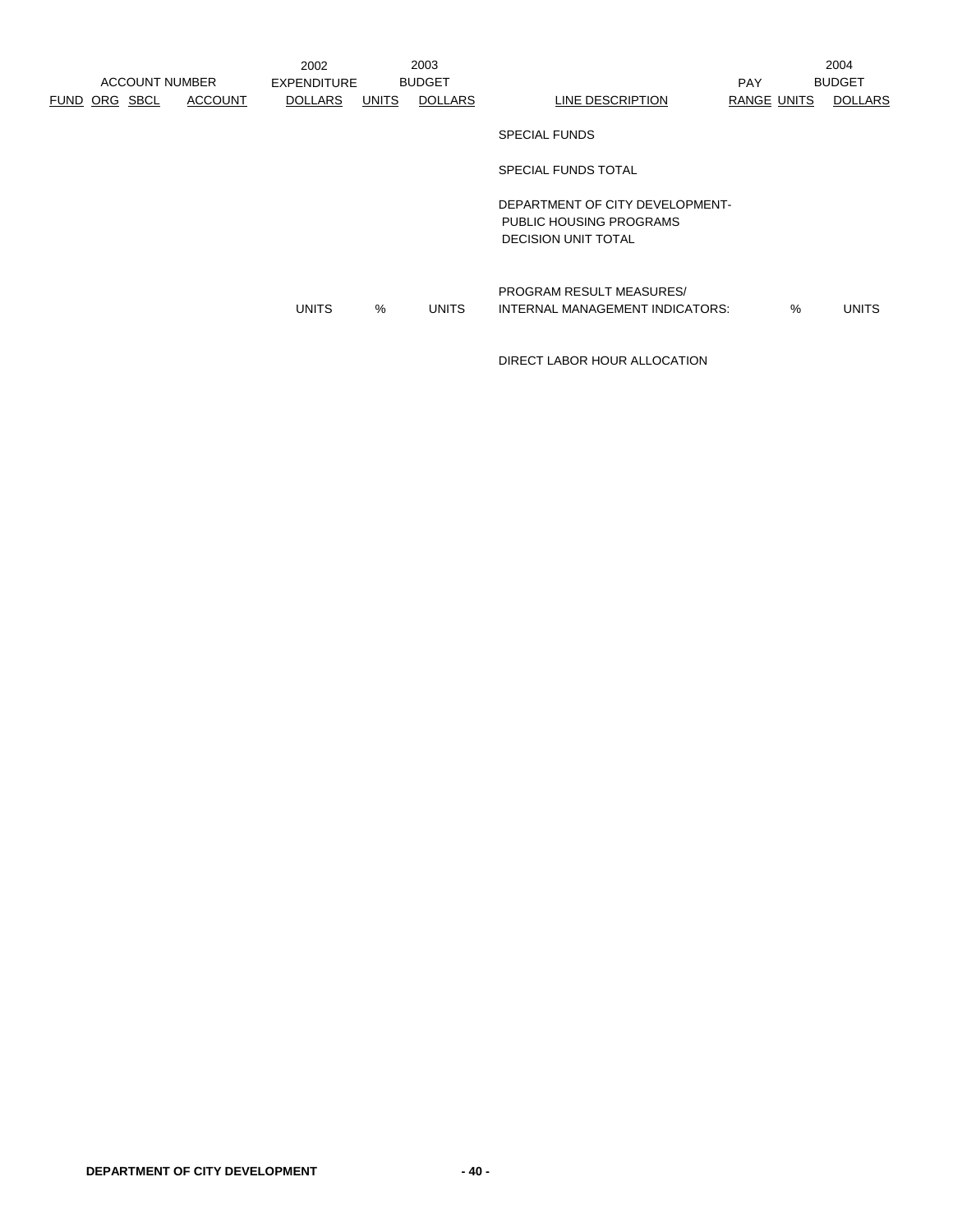|                   |                       |                | 2003<br>2002<br><b>BUDGET</b> |                |                |                                        | 2004               |    |                |
|-------------------|-----------------------|----------------|-------------------------------|----------------|----------------|----------------------------------------|--------------------|----|----------------|
|                   | <b>ACCOUNT NUMBER</b> |                | <b>EXPENDITURE</b>            |                |                |                                        | PAY                |    | <b>BUDGET</b>  |
| FUND ORG SBCL     |                       | <b>ACCOUNT</b> | <b>DOLLARS</b>                | <b>UNITS</b>   | <b>DOLLARS</b> | LINE DESCRIPTION                       | <b>RANGE UNITS</b> |    | <b>DOLLARS</b> |
|                   |                       |                |                               |                |                | DEPARTMENT OF CITY DEVELOPMENT-        |                    |    |                |
|                   |                       |                |                               |                |                | COMMUNITY PLANNING & DEVELOPMENT       |                    |    |                |
|                   |                       |                |                               |                |                | SERVICES DECISION UNIT                 |                    |    |                |
|                   |                       |                |                               |                |                | <b>SALARIES &amp; WAGES</b>            |                    |    |                |
|                   |                       |                |                               |                |                | COMPREHENSIVE PLANNING DIVISION        |                    |    |                |
|                   |                       |                |                               | $\overline{7}$ | 22,819         | Member City Plan Commission (Y)        | 20                 | 7  | 22,819         |
|                   |                       |                |                               | $\mathbf{1}$   | 94,407         | Planning Director (Y)                  | 15                 | 1  | 100,259        |
|                   |                       |                |                               | 1              | 32,167         | Administrative Assistant II            | 445                | 1  | 32,924         |
|                   |                       |                |                               |                |                | LONG RANGE PLANNING SECTION            |                    |    |                |
|                   |                       |                |                               | 1              | 56,651         | Long Range Planning Manager (Y)        | 10                 | 1  | 59,876         |
|                   |                       |                |                               | 1              | 46,785         | Principal Planner (Y)                  | 7                  | 1  | 48,035         |
|                   |                       |                |                               | 1              | 54,073         | Senior Planner - Architectural Design  | 576                | 1  | 54,073         |
|                   |                       |                |                               | 4              | 207,915        | Senior Planner                         | 576                | 4  | 205,534        |
|                   |                       |                |                               | 2              | 89,286         | Associate Planner                      | 558                |    |                |
|                   |                       |                |                               | $\mathbf{1}$   | 13,426         | Graduate Intern                        | 930                | 1  | 12,126         |
|                   |                       |                |                               |                |                | <b>HISTORIC PRESERVATION</b>           |                    |    |                |
|                   |                       |                |                               | 2              | 95,852         | Associate Planner                      | 558                |    |                |
|                   |                       |                |                               | 1              | 34,183         | Office Assistant IV                    | 445                |    |                |
|                   |                       |                |                               |                |                | DEVELOPMENT CENTER                     |                    |    |                |
|                   |                       |                |                               | 1              | 59,661         | Plan Examiner Assistant Supervisor (Y) | 6                  | 1  | 61,451         |
|                   |                       |                |                               | 3              | 206,843        | Plan Examiner III                      | 629                | 3  | 210,367        |
|                   |                       |                |                               | 3              | 171,415        | Plan Examiner II                       | 625                | 3  | 180,369        |
|                   |                       |                |                               | 2              | 114,220        | Mechanical Plan Examiner               | 796                | 2  | 124,146        |
|                   |                       |                |                               | $\mathbf{1}$   | 56,846         | Zoning & Development Coordinator       | 587                | 1  | 56,846         |
|                   |                       |                |                               | 1              | 31,360         | Office Assistant III                   | 425                | 1  | 31,360         |
|                   |                       |                |                               | 1              | 38,516         | <b>Drafting Technician II</b>          | 602                | 1  | 38,516         |
|                   |                       |                |                               | 3              | 117,966        | Program Assistant II                   | 530                | 3  | 117,966        |
|                   |                       |                |                               | 1              | 34,183         | Office Assistant IV                    | 445                | 1  | 34,183         |
|                   |                       |                |                               | 3              | 94,080         | Office Assistant III                   | 425                | 2  | 62,720         |
|                   |                       |                |                               | 2              | 55,417         | <b>Office Assistant II</b>             | 410                | 2  | 57,209         |
|                   |                       |                |                               | 1              | 24,928         | Office Assistant II (0.5 FTE)          | 410                |    |                |
|                   |                       |                |                               | 1              | 82,191         | Permit & Development Center Mgr. (Y)   | 12                 | 1  | 87,285         |
|                   |                       |                |                               | 2              | 117,724        | Plan Examiner II                       | 625                | 2  | 119,720        |
|                   |                       |                |                               | 1              | 77,003         | Planning Administration Manager (Y)    | 10                 | 1  | 79,313         |
|                   |                       |                |                               | 1              | 54,073         | Senior Planner                         | 576                | 1  | 54,073         |
|                   |                       |                |                               | 1              | 63,588         | Principal Planner (Y)                  | 7                  | 1  | 65,496         |
|                   |                       |                |                               |                |                | Associate Planner                      | 558                | 2  | 95,852         |
|                   |                       |                |                               |                |                | Office Assistant IV                    | 445                | 1  | 34,183         |
|                   |                       |                | 1,876,415                     | 50             | 2,147,578      | <b>Total Before Adjustments</b>        |                    | 46 | 2,046,701      |
|                   |                       |                |                               |                |                | Salary & Wage Rate Change              |                    |    |                |
|                   |                       |                |                               |                |                | Overtime Compensated                   |                    |    |                |
|                   |                       |                |                               |                | (56, 620)      | Personnel Cost Adjustment<br>Other     |                    |    | (109, 686)     |
|                   |                       |                | 1,876,415                     |                | 2,090,958      | Gross Salaries & Wages Total           |                    |    | 1,937,015      |
|                   |                       |                |                               |                |                | Reimbursable Services Deduction        |                    |    |                |
|                   |                       |                |                               |                | (169, 932)     | Capital Improvements Deduction         |                    |    | (110, 509)     |
|                   |                       |                |                               |                | (177, 745)     | <b>Grants &amp; Aids Deduction</b>     |                    |    | (193, 211)     |
| 1913 R999<br>0001 |                       | 006000         | 1,876,415                     |                | 1,743,281      | NET SALARIES & WAGES TOTAL             |                    |    | 1,633,295      |
|                   |                       |                |                               |                |                |                                        |                    |    |                |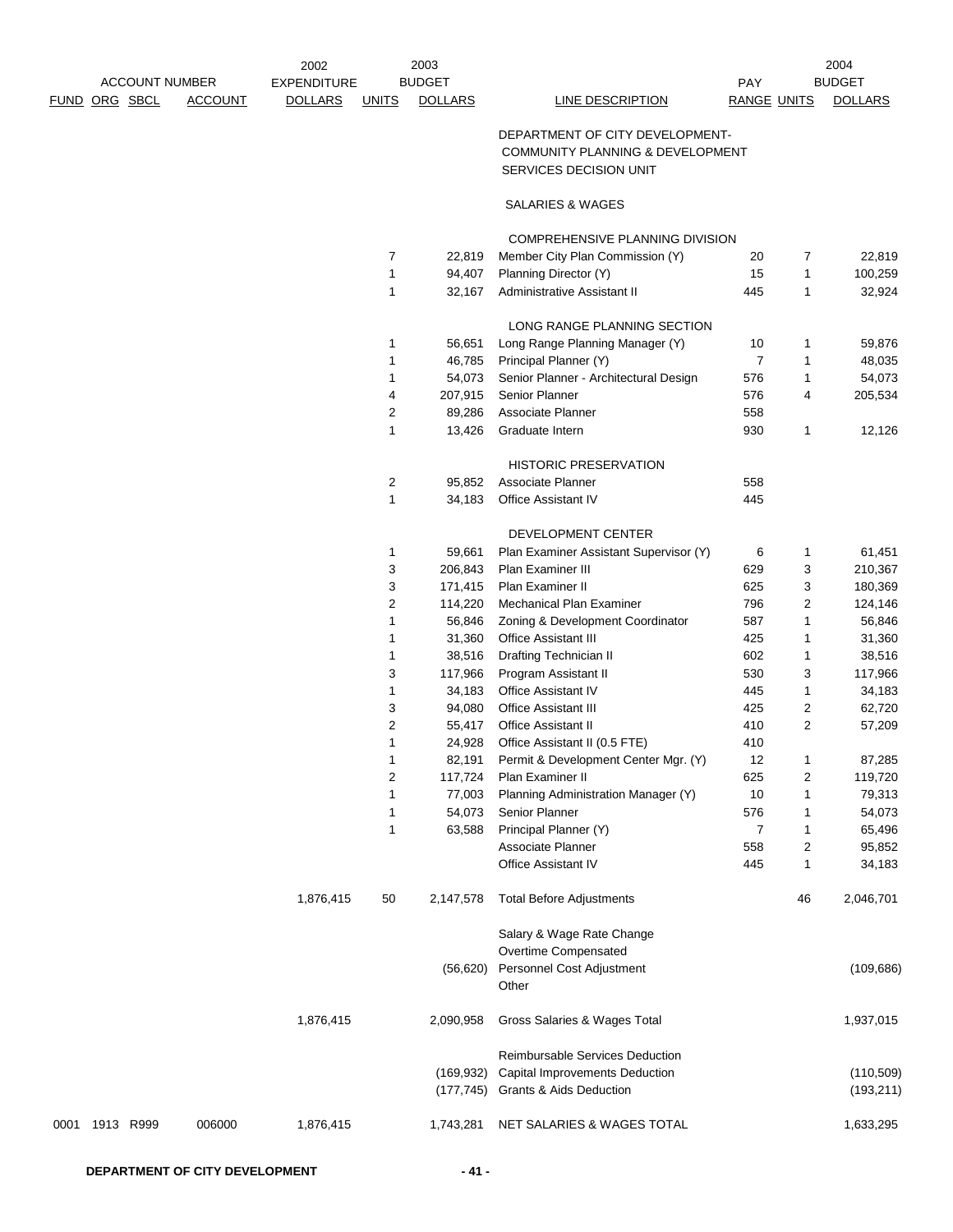|                      |                |              | <b>ACCOUNT NUMBER</b> | 2002<br><b>EXPENDITURE</b> |              | 2003<br><b>BUDGET</b> |                                                                                                                                           | <b>PAY</b>         | 2004<br><b>BUDGET</b> |
|----------------------|----------------|--------------|-----------------------|----------------------------|--------------|-----------------------|-------------------------------------------------------------------------------------------------------------------------------------------|--------------------|-----------------------|
| <b>FUND ORG SBCL</b> |                |              | <b>ACCOUNT</b>        | <b>DOLLARS</b>             | <b>UNITS</b> | <b>DOLLARS</b>        | <b>LINE DESCRIPTION</b>                                                                                                                   | <b>RANGE UNITS</b> | <b>DOLLARS</b>        |
|                      |                |              |                       |                            | 41.41        |                       | <b>O&amp;M FTE'S</b>                                                                                                                      | 38.97              |                       |
|                      |                |              |                       |                            | 7.59         |                       | NON-O&M FTE'S                                                                                                                             | 6.53               |                       |
|                      |                |              |                       |                            |              |                       |                                                                                                                                           |                    |                       |
|                      |                |              |                       |                            |              |                       | (Y) Required to file a statement of economic interests in accordance with<br>the Milwaukee Code of Ordinances Chapter 303-Code of Ethics. |                    |                       |
| 0001                 |                | 1913 R999    | 006100                | 703,837                    |              | 645,014               | ESTIMATED EMPLOYEE FRINGE BENEFITS<br>(Involves Revenue Offset-No Transfers from this Account)                                            |                    | 604,319               |
|                      |                |              |                       |                            |              |                       | <b>OPERATING EXPENDITURES</b>                                                                                                             |                    |                       |
| 0001                 | 1913           | R999         | 630100                | 18,308                     |              | 71,993                | General Office Expense                                                                                                                    |                    | 70,993                |
| 0001                 |                | 1913 R999    | 630500                |                            |              |                       | Tools & Machinery Parts                                                                                                                   |                    |                       |
| 0001                 | 1913           | R999         | 631000                |                            |              |                       | <b>Construction Supplies</b>                                                                                                              |                    |                       |
| 0001                 | 1913           | R999         | 631500                |                            |              |                       | Energy                                                                                                                                    |                    |                       |
| 0001                 | 1913           | R999         | 632000                |                            |              | 5,750                 | <b>Other Operating Supplies</b>                                                                                                           |                    | 5,750                 |
| 0001                 |                | 1913 R999    | 632500                |                            |              |                       | <b>Facility Rental</b>                                                                                                                    |                    |                       |
| 0001                 |                | 1913 R999    | 633000                | 144                        |              | 1,000                 | Vehicle Rental                                                                                                                            |                    | 1,000                 |
| 0001                 | 1913           | R999         | 633500                | 6,844                      |              | 4,500                 | Non-Vehicle Equipment Rental                                                                                                              |                    | 4,500                 |
| 0001<br>0001         | 1913<br>1913   | R999<br>R999 | 634000<br>634500      | 16,421                     |              | 15,000<br>35,920      | <b>Professional Services</b>                                                                                                              |                    | 15,000<br>35,920      |
| 0001                 | 1913           | R999         | 635000                | 15                         |              | 16,516                | Information Technology Services<br><b>Property Services</b>                                                                               |                    | 16,516                |
| 0001                 | 1913           | R999         | 635500                |                            |              |                       | <b>Infrastructure Services</b>                                                                                                            |                    |                       |
| 0001                 |                | 1913 R999    | 636000                |                            |              |                       | Vehicle Repair Services                                                                                                                   |                    |                       |
| 0001                 | 1913           | R999         | 636500                | 42,395                     |              | 20,000                | <b>Other Operating Services</b>                                                                                                           |                    | 20,000                |
| 0001                 | 1913           | R999         | 637000                | 285                        |              |                       | <b>Loans and Grants</b>                                                                                                                   |                    |                       |
| 0001                 |                | 1913 R999    | 637501                | 91,335                     |              | 15,000                | <b>Reimburse Other Departments</b>                                                                                                        |                    | 15,000                |
| 0001                 | 1913           | R999         | 006300                | 175,747                    |              | 185,679               | OPERATING EXPENDITURES TOTAL                                                                                                              |                    | 184,679               |
|                      |                |              |                       |                            |              |                       | <b>EQUIPMENT PURCHASES</b>                                                                                                                |                    |                       |
|                      |                |              |                       |                            |              |                       | <b>Additional Equipment</b>                                                                                                               |                    |                       |
|                      |                |              |                       |                            |              |                       | Subtotal - Additional Equipment                                                                                                           |                    |                       |
|                      |                |              |                       |                            |              |                       | <b>Replacement Equipment</b>                                                                                                              |                    |                       |
|                      |                |              |                       |                            |              |                       | Subtotal - Replacement Equipment                                                                                                          |                    |                       |
|                      | 0001 1913 R999 |              | 006800                |                            |              |                       | EQUIPMENT PURCHASES TOTAL                                                                                                                 |                    |                       |
|                      |                |              |                       |                            |              |                       | <b>SPECIAL FUNDS</b>                                                                                                                      |                    |                       |
|                      |                |              |                       | 7,695                      |              |                       | Development Center - Permit Center                                                                                                        |                    |                       |
|                      |                |              |                       | 7,695                      |              |                       | SPECIAL FUNDS TOTAL                                                                                                                       |                    |                       |
|                      |                |              |                       | 2,763,694                  |              | 2,573,974             | DEPARTMENT OF CITY DEVELOPMENT-<br><b>COMMUNITY PLANNING &amp;</b><br>DEVELOPMENT SERVICES DECISION<br><b>UNIT TOTAL</b>                  |                    | 2.422.293             |
|                      |                |              |                       |                            |              |                       | Totals do not include 14,560 Direct<br>Labor Hours for members of the<br>City Plan Commission.                                            |                    |                       |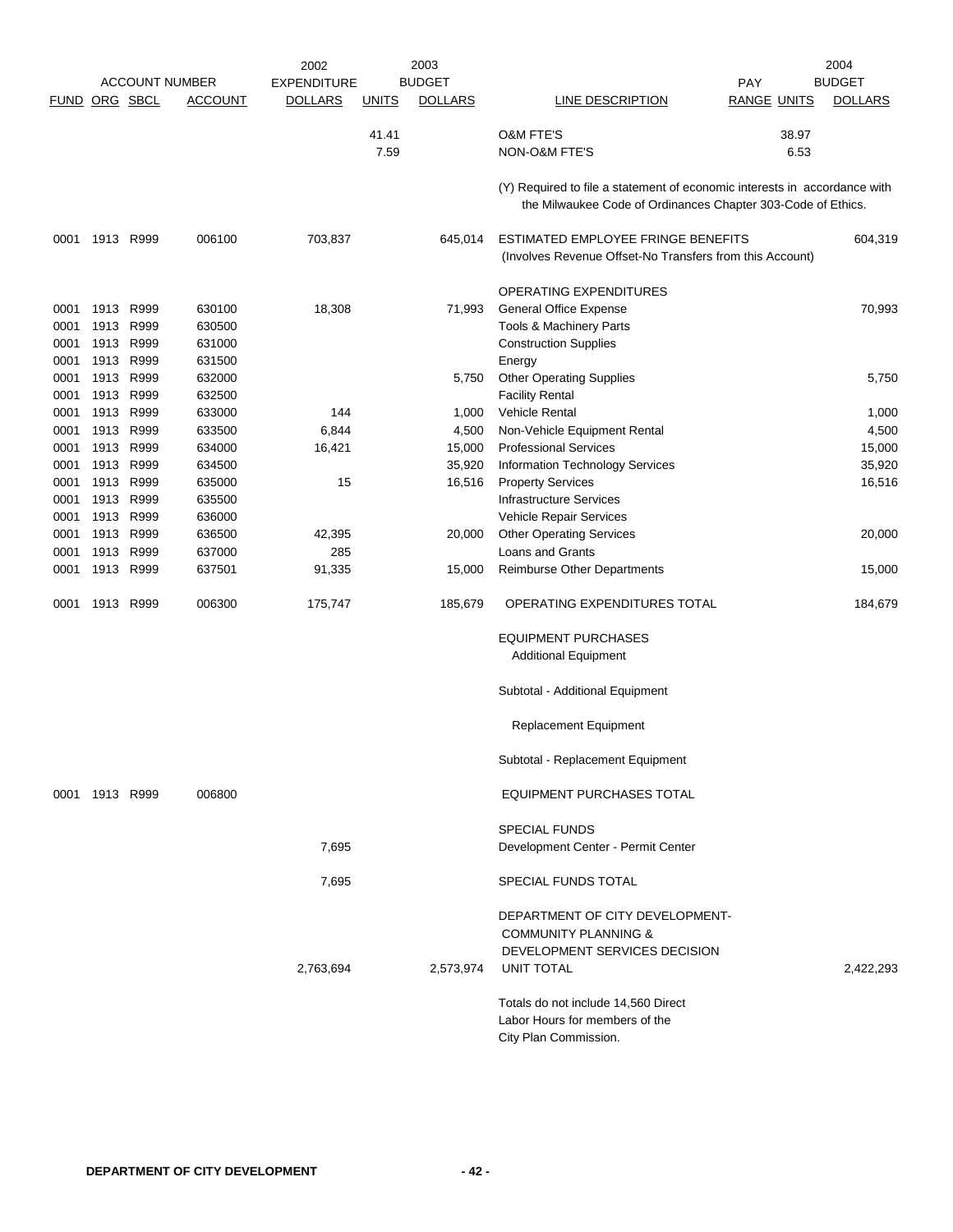|             |      |                       |                | 2002               |               | 2003           |                                                                                            |                    | 2004           |
|-------------|------|-----------------------|----------------|--------------------|---------------|----------------|--------------------------------------------------------------------------------------------|--------------------|----------------|
|             |      | <b>ACCOUNT NUMBER</b> |                | <b>EXPENDITURE</b> |               | <b>BUDGET</b>  |                                                                                            | PAY                | <b>BUDGET</b>  |
| <b>FUND</b> | ORG  | SBCL                  | <b>ACCOUNT</b> | <b>DOLLARS</b>     | <b>UNITS</b>  | <b>DOLLARS</b> | LINE DESCRIPTION                                                                           | <b>RANGE UNITS</b> | <b>DOLLARS</b> |
|             |      |                       |                |                    |               |                | <b>PROGRAM RESULT MEASURES/</b>                                                            |                    |                |
|             |      |                       |                | <b>UNITS</b>       | $\frac{0}{0}$ | <b>UNITS</b>   | INTERNAL MANAGEMENT INDICATORS:                                                            | %                  | <b>UNITS</b>   |
|             |      |                       |                |                    |               |                | Planning and Permitting                                                                    |                    |                |
| 0001        | 1913 | 5910                  | M19114         | 3,333              | 100.0         | 2,900          | No. of Development Plans Reviewed                                                          | 100.0              | 2,900          |
|             |      |                       |                |                    |               |                | Average Length of Time Required to Review                                                  |                    |                |
|             |      |                       |                |                    |               |                | Development Plans in 80% of the Plans                                                      |                    |                |
| 0001        | 1913 | 5910                  | M19115         | 15.00              | 100.0         | 15.00          | Received (days)                                                                            | 100.0              | 15.00          |
| 0001        | 1913 | 5920                  | M19116         | 33,039             | 100.0         | 38,000         | No. of Permits                                                                             | 100.0              | 38,000         |
| 0001        | 1913 | 6000                  | M19117         | 246                | 100.0         | 300            | No. of Certificates of Appropriateness Review<br>Average Length of Time Required to Review | 100.0              | 300            |
| 0001        | 1913 | 6000                  | M19119         | 14                 | 100.0         | 14             | Certificates of Appropriateness (days)                                                     | 100.0              | 14             |
|             |      |                       |                |                    |               |                | No. of Phase I, II & III Environmental                                                     |                    |                |
| 0001        | 1913 | 6000                  | M19118         | 78                 | 100.0         | 95             | Analyses Performed                                                                         | 100.0              | 95             |
|             |      |                       |                |                    |               |                | Management & Administration                                                                |                    |                |
| 0001        | 1913 | 0200                  |                | 465                | 100.0         | 500            | Est. Direct Labor Hours (P)                                                                | 100.0              | 500            |
|             |      |                       |                |                    |               |                |                                                                                            |                    |                |
|             |      |                       |                | 77,894             |               | 74,538         | DIRECT LABOR HOUR ALLOCATION                                                               |                    | 70,146         |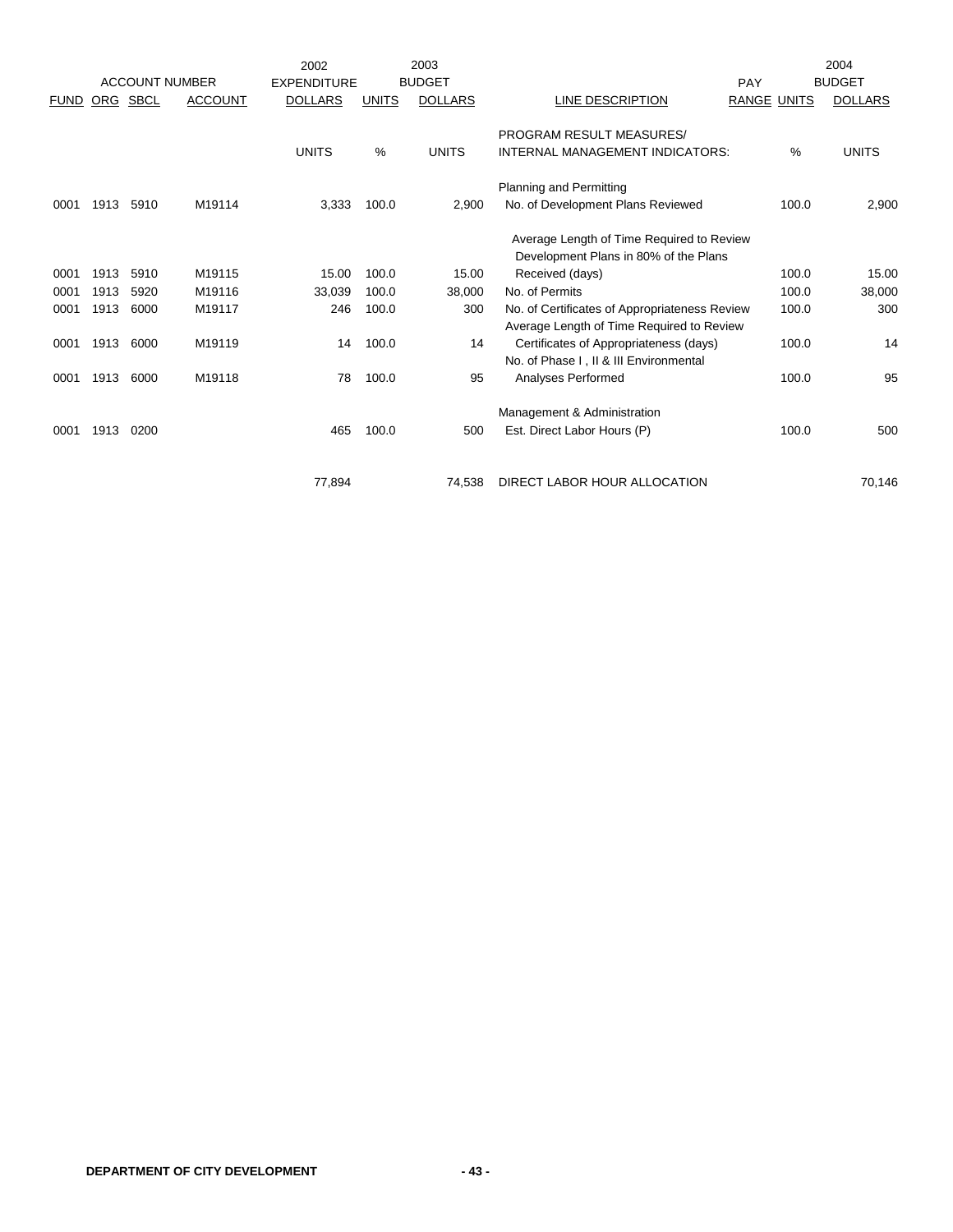2002 EXPENDITURE PAY ACCOUNT NUMBER FUND ORG SBCL ACCOUNT DOLLARS UNITS DOLLARS LINE DESCRIPTION RANGE UNITS DOLLARS 2003 2004

## PAY BUDGET

## COMMON COUNCIL-CITY CLERK BUDGETARY CONTROL UNIT (1BCU=1DU)

## OUTCOME INDICATORS:

|    |           | SALARIES & WAGES                             |                |                |           |
|----|-----------|----------------------------------------------|----------------|----------------|-----------|
| 17 | 1,113,134 | Alderman (A) (X) (Y)                         | 10             | 17             | 1,021,903 |
| 1  | 109,118   | City Clerk (Y)                               | 15             | 1              | 109,118   |
| 1  | 102,383   | Deputy City Clerk (Y)                        | 14             |                |           |
|    |           | Deputy City Clerk (Y)                        | 13             | 1              | 90,328    |
|    |           | CENTRAL ADMINISTRATION DIVISION              |                |                |           |
| 1  | 53,567    | Staff Asst. to Council President (Y)         | 7              | 1              | 55,100    |
|    |           | Council Network Administrator                |                |                |           |
| 1  | 69,791    | Network Administrator                        | 8              | 1              | 69,792    |
|    |           | Admin. Services Coordinator                  | 4              |                |           |
| 1  | 60,735    | Mgmt. & Acct. Officer                        | 6              | 1              | 61,451    |
| 1  | 57,550    | Staff Asst.-Finance & Personnel Committe     | 7              | 1              | 20,199    |
| 17 | 660,444   | Legislative Assistant (Y)                    | 2              | 15             | 591,043   |
| 1  | 54,086    | Administrative Specialist-Senior             | 4              | 1              | 54,086    |
| 1  | 40,194    | <b>Executive Administrative Assistant II</b> | 2              | 1              | 41,442    |
|    |           | <b>Council Network Analyst</b>               | 5              |                |           |
| 1  | 50,429    | Network Coord. Sr.                           | 6              | 1              | 51,995    |
| 1  | 34,183    | Personnel Payroll Assistant I                | 435            |                |           |
| 2  | 61,170    | <b>Communications Assistant I</b>            | 415            | 2              | 61,170    |
| 1  | 31,102    | <b>Communications Assistant II</b>           | 435            | 1              | 31,898    |
|    |           | <b>CLERICAL SECTION</b>                      |                |                |           |
| 1  | 47,605    | Office Supvr. II                             | 2              | 1              | 47,605    |
| 3  | 102,550   | Administrative Assistant II                  | 445            | $\overline{2}$ | 68,367    |
|    |           | COMMUNITY SERVICES SECTION                   |                |                |           |
| 1  | 54,086    | Community Serv. Spec.-Sr. (X) (B)            | 4              |                |           |
| 1  | 57,658    | Community Serv. Coordinator (X)              | 5              |                |           |
|    |           | <b>AUXILIARY POSITIONS</b>                   |                |                |           |
| 5  | 21,470    | Legislative Assistant                        | 2              | 5              | 21,470    |
| 1  |           | <b>Administrative Assistant II</b>           | 445            |                |           |
|    |           | COUNCIL SERVICES DIVISION                    |                |                |           |
| 1  | 84,554    | <b>Council Administration Manager</b>        | 11             | 1              | 84,553    |
| 2  | 9,387     | College Interns                              | 910            |                |           |
|    |           | COUNCIL SECTION                              |                |                |           |
| 1  | 52,999    | <b>Lead Staff Assistant</b>                  | $\overline{7}$ | 1              | 61,451    |
| 2  | 117,973   | <b>Staff Assistant</b>                       | 6              | 2              | 98,201    |
| 1  | 41,003    | Office Supervisor I                          | 1              | 1              | 42,226    |
| 3  | 108,054   | <b>Council File Specialist</b>               | 455            | 3              | 104,343   |
|    |           | PUBLIC RELATIONS/COMMUNICATIONS<br>SECTION   |                |                |           |
|    |           | PUBLIC RELATIONS                             |                |                |           |
|    |           | 74.419 Publications & Information Manager    | 9              |                | 74.419    |

| 74.419 |                                    | 9                                             | 74.419 |
|--------|------------------------------------|-----------------------------------------------|--------|
| 40.602 | Graphics Designer II               | 525                                           |        |
|        | <b>Graphics Designer II</b>        | 535                                           | 40.602 |
| 32.689 | <b>Graphics Designer I</b>         | 505                                           | 33.584 |
| 52.854 | <b>Public Relations Supervisor</b> |                                               | 54.430 |
|        |                                    | <b>Publications &amp; Information Manager</b> |        |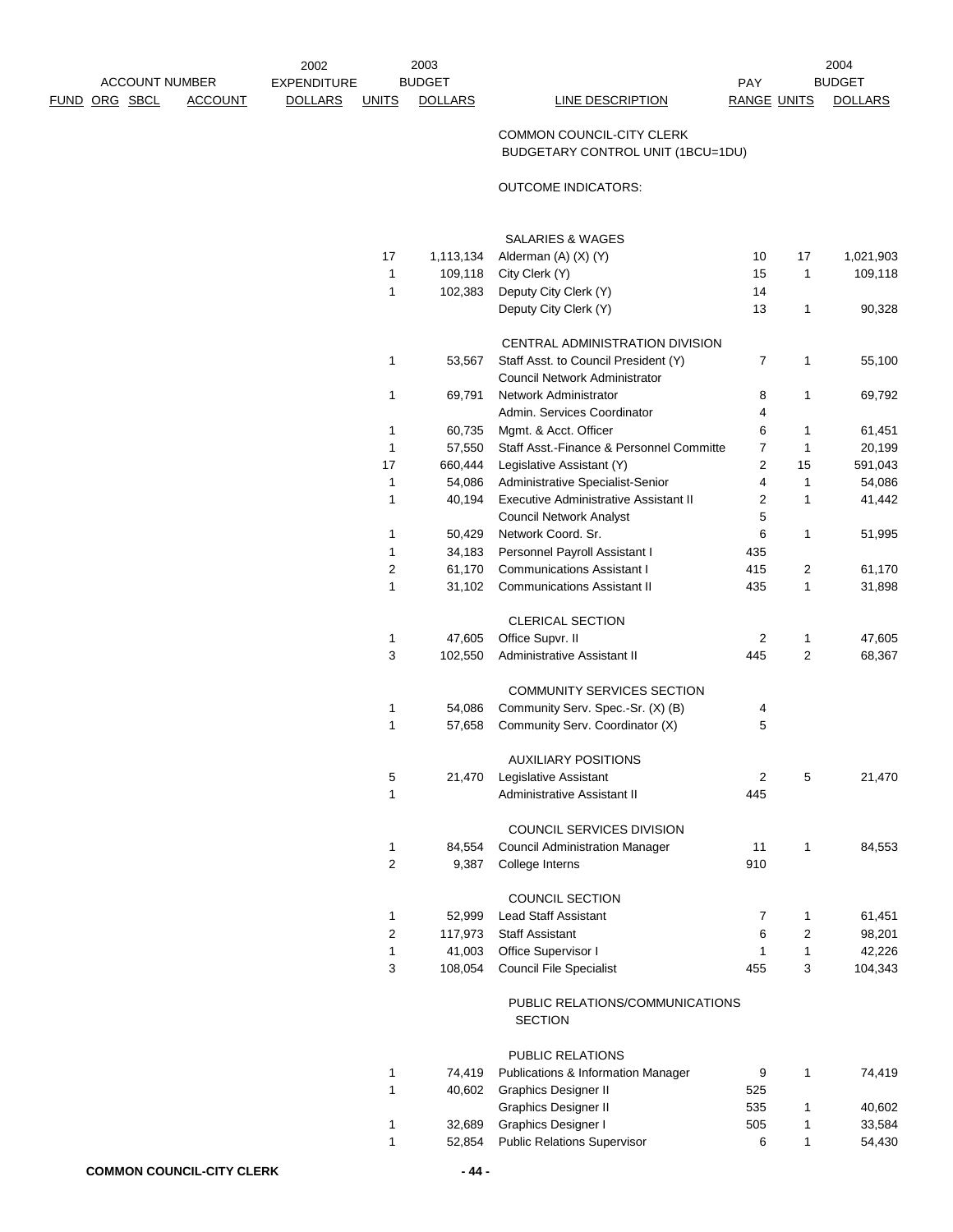|      |               |           |                                         | 2002               |              | 2003           |                                                                   |                           |                | 2004                            |
|------|---------------|-----------|-----------------------------------------|--------------------|--------------|----------------|-------------------------------------------------------------------|---------------------------|----------------|---------------------------------|
|      |               |           | <b>ACCOUNT NUMBER</b><br><b>ACCOUNT</b> | <b>EXPENDITURE</b> |              | <b>BUDGET</b>  | <b>LINE DESCRIPTION</b>                                           | PAY<br><b>RANGE UNITS</b> |                | <b>BUDGET</b><br><b>DOLLARS</b> |
|      | FUND ORG SBCL |           |                                         | <b>DOLLARS</b>     | <b>UNITS</b> | <b>DOLLARS</b> |                                                                   |                           |                |                                 |
|      |               |           |                                         |                    |              |                | <b>COMMUNICATIONS</b>                                             |                           |                |                                 |
|      |               |           |                                         |                    | 1            | 61,451         | Producer                                                          | 6                         | 1              | 61,451                          |
|      |               |           |                                         |                    | 1            | 50,343         | <b>Production Services Coordinator</b>                            | 4                         | 1              | 51,846                          |
|      |               |           |                                         |                    | 2            | 74,125         | <b>Television Production Specialist II</b>                        | 515                       | $\overline{c}$ | 74,126                          |
|      |               |           |                                         |                    | 3            | 102,550        | <b>Production Technician</b>                                      | 505                       | 3              | 99,813                          |
|      |               |           |                                         |                    | 1            |                | Production Assistant (.58 FTE)                                    | 924                       |                |                                 |
|      |               |           |                                         |                    |              |                | <b>LICENSE DIVISION</b>                                           |                           |                |                                 |
|      |               |           |                                         |                    | 1            | 69,316         | License Division Manager (Y)                                      | 11                        | 1              | 71,300                          |
|      |               |           |                                         |                    | 1            | 55,725         | License Division Assistant Mgr. (Y)                               | 9                         | 1              | 56,984                          |
|      |               |           |                                         |                    | 2            | 92,579         | License Coordinator (Y)                                           | $\overline{4}$            | $\overline{c}$ | 97,953                          |
|      |               |           |                                         |                    | 6            | 209,635        | License Specialist                                                | 455                       | $\overline{7}$ | 230,042                         |
|      |               |           |                                         |                    |              |                | <b>Communications Assistant I</b>                                 | 415                       |                |                                 |
|      |               |           |                                         |                    |              |                | LEGISLATIVE REFERENCE BUREAU<br><b>DIVISION</b>                   |                           |                |                                 |
|      |               |           |                                         |                    | 1            | 84,554         | Legislative Reference Bureau Mgr.                                 | 11                        | 1              | 84,554                          |
|      |               |           |                                         |                    |              |                | LEGISLATIVE REFERENCE SECTION                                     |                           |                |                                 |
|      |               |           |                                         |                    | 1            | 45,285         | Librarian III                                                     | 550                       | 1              | 46,891                          |
|      |               |           |                                         |                    | 1            | 36,742         | Librarian I                                                       | 528                       |                |                                 |
|      |               |           |                                         |                    | 1            | 35,129         | Code Information Specialist                                       | 455                       | 1              | 36,018                          |
|      |               |           |                                         |                    | 2            | 83,033         | Librarian II                                                      | 545                       | 2              | 84,359                          |
|      |               |           |                                         |                    | 1            | 69,791         | Legislative Research Supervisor                                   | 8                         | 1              | 69,791                          |
|      |               |           |                                         |                    | 3            | 148,851        | Legislative Research Analyst-Senior                               | 6                         | $\overline{c}$ | 93,875                          |
|      |               |           |                                         |                    | 1            | 50,933         | Legislative-Fiscal Analyst-Lead                                   | $\overline{7}$            | $\overline{c}$ | 113,651                         |
|      |               |           |                                         |                    |              |                | ADMINISTRATIVE SERVICES SECTION                                   |                           |                |                                 |
|      |               |           |                                         |                    | 1            | 33,884         | Office Assistant IV                                               | 445                       | 1              | 34,183                          |
|      |               |           |                                         |                    | 1            | 31,360         | Office Assistant III                                              | 425                       | 1              | 31,359                          |
|      |               |           |                                         |                    |              |                | FISCAL REVIEW SECTION                                             |                           |                |                                 |
|      |               |           |                                         |                    | 1            |                | Graduate Intern (0.5 FTE)                                         | 927                       |                |                                 |
|      |               |           |                                         |                    | 1            | 79,313         | <b>Fiscal Review Manager</b>                                      | 10                        | 1              | 79,313                          |
|      |               |           |                                         |                    | 4            | 152,148        | Fiscal Review Analyst-Sr.                                         | 6                         | $\overline{2}$ | 110,264                         |
|      |               |           |                                         |                    | 1            |                | 50,933 Legislative-Fiscal Analyst                                 | 7                         | 2              | 101,684                         |
|      |               |           |                                         |                    |              |                | <b>MPA LIAISON OFFICERS</b>                                       |                           |                |                                 |
|      |               |           |                                         |                    | 3            | 160,336        | Police Liaison Officer (C)                                        | 808                       | 3              | 163,632                         |
|      |               |           |                                         | 4,760,121          | 114          | 5,173,805      | <b>Total Before Adjustments</b>                                   |                           | 102            | 4,783,865                       |
|      |               |           |                                         | 899                |              |                | Salary & Wage Rate Change<br>Overtime Compensated*                |                           |                |                                 |
|      |               |           |                                         |                    |              | (99, 821)      | Personnel Cost Adjustment<br>Other                                |                           |                | (116, 890)                      |
|      |               |           |                                         | 4,761,020          | 114          | 5,073,984      | Gross Salaries & Wages Total                                      |                           | 102            | 4,666,975                       |
|      |               |           |                                         |                    |              |                | Reimbursable Services Deduction<br>Capital Improvements Deduction |                           |                |                                 |
|      |               |           |                                         |                    |              | (101, 547)     | Grants & Aids Deduction                                           |                           |                | (42, 770)                       |
| 0001 |               | 1310 R999 | 006000                                  | 4,761,020          | 114          | 4,972,437      | NET SALARIES & WAGES TOTAL*                                       |                           | 102            | 4,624,205                       |
|      |               |           |                                         |                    | 99.19        |                | <b>O&amp;M FTE'S</b>                                              |                           | 95.07          |                                 |
|      |               |           |                                         |                    | 2.00         |                | NON-O&M FTE'S                                                     |                           | 1.00           |                                 |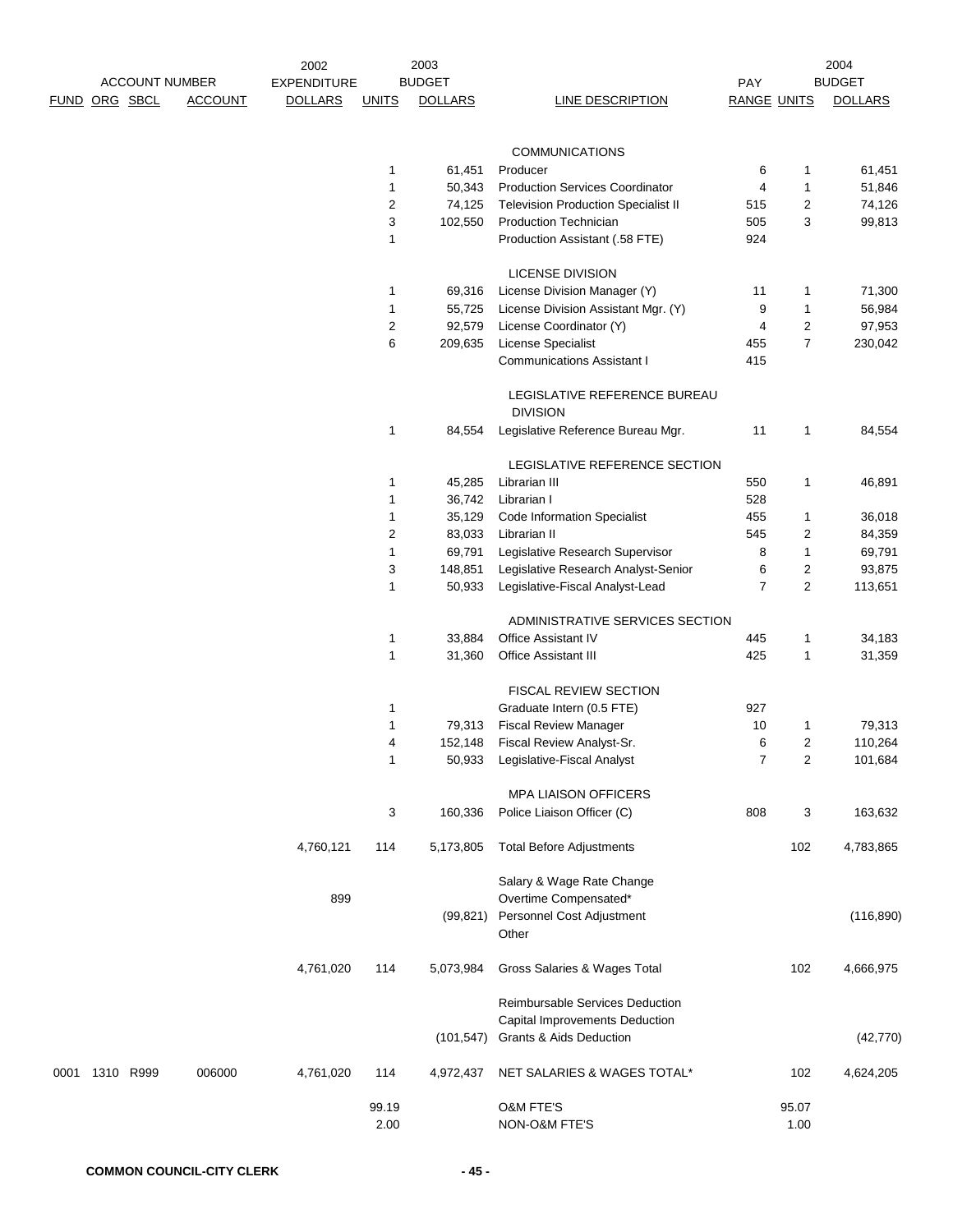|              |              |               |                       | 2002               |       | 2003             |                                                                                                                                             |                    | 2004            |
|--------------|--------------|---------------|-----------------------|--------------------|-------|------------------|---------------------------------------------------------------------------------------------------------------------------------------------|--------------------|-----------------|
|              |              |               | <b>ACCOUNT NUMBER</b> | <b>EXPENDITURE</b> |       | <b>BUDGET</b>    |                                                                                                                                             | <b>PAY</b>         | <b>BUDGET</b>   |
|              |              | FUND ORG SBCL | <b>ACCOUNT</b>        | <b>DOLLARS</b>     | UNITS | <b>DOLLARS</b>   | <b>LINE DESCRIPTION</b>                                                                                                                     | <b>RANGE UNITS</b> | <b>DOLLARS</b>  |
|              |              |               |                       |                    |       |                  | (A) Effective April 20, 2004, the number of aldermanic<br>positions reduces from 17 to 15 in accordance<br>with Common Council File 021316. |                    |                 |
|              |              |               |                       |                    |       |                  |                                                                                                                                             |                    |                 |
|              |              |               |                       |                    |       |                  | (B) Position funded by the Community Development<br><b>Block Grant.</b>                                                                     |                    |                 |
|              |              |               |                       |                    |       |                  | (C) Position salaries are partially offset by revenue from the MPA in<br>accordance with the labor contract agreement.                      |                    |                 |
|              |              |               |                       |                    |       |                  | (X) Private Auto Allowance May Be Paid Pursuant to Section<br>350-183 of the Milwaukee Code.                                                |                    |                 |
|              |              |               |                       |                    |       |                  | (Y) Required to file a statement of economic interests in accordance<br>with the Milwaukee Code of Ordinances Chapter 303-Code of Ethics.   |                    |                 |
| 0001         |              | 1310 R999     | 006100                | 1,745,207          |       | 1,839,802        | ESTIMATED EMPLOYEE FRINGE BENEFITS*<br>(Involves Revenue Offset-No Transfers from this Account)                                             |                    | 1,710,955       |
|              |              |               |                       |                    |       |                  | <b>OPERATING EXPENDITURES</b>                                                                                                               |                    |                 |
| 0001         |              | 1310 R999     | 630100                | 197,311            |       | 39,000           | <b>General Office Expense</b>                                                                                                               |                    | 46,000          |
| 0001         |              | 1310 R999     | 630500                |                    |       |                  | Tools & Machinery Parts                                                                                                                     |                    |                 |
| 0001         | 1310         | R999          | 631000                |                    |       |                  | <b>Construction Supplies</b>                                                                                                                |                    |                 |
| 0001         | 1310         | R999          | 631500                | 170                |       |                  | Energy                                                                                                                                      |                    |                 |
| 0001         | 1310         | R999          | 632000                | 38,989             |       | 37,710           | <b>Other Operating Supplies</b>                                                                                                             |                    | 41,220          |
| 0001<br>0001 | 1310<br>1310 | R999<br>R999  | 632500<br>633000      | 2,904              |       | 5,000            | <b>Facility Rental</b><br>Vehicle Rental                                                                                                    |                    | 6,000<br>56,000 |
| 0001         |              | 1310 R999     | 633500                | 57,325<br>546      |       | 63,160<br>45,500 | Non-Vehicle Equipment Rental                                                                                                                |                    | 50,000          |
| 0001         |              | 1310 R999     | 634000                | 68,554             |       | 42,600           | <b>Professional Services</b>                                                                                                                |                    | 38,600          |
| 0001         | 1310         | R999          | 634500                | 50,253             |       | 56,800           | Information Technology Services                                                                                                             |                    | 58,000          |
| 0001         |              | 1310 R999     | 635000                |                    |       |                  | <b>Property Services</b>                                                                                                                    |                    |                 |
| 0001         | 1310         | R999          | 635500                |                    |       |                  | <b>Infrastructure Services</b>                                                                                                              |                    |                 |
| 0001         | 1310         | R999          | 636000                |                    |       | 1,650            | Vehicle Repair Services                                                                                                                     |                    |                 |
| 0001         | 1310         | R999          | 636500                | 244,321            |       | 517,038          | <b>Other Operating Services</b>                                                                                                             |                    | 419,964         |
| 0001         | 1310         | R999          | 637000                |                    |       |                  | Loans and Grants                                                                                                                            |                    |                 |
| 0001         |              | 1310 R999     | 637501                | 202,746            |       |                  | <b>Reimburse Other Departments</b>                                                                                                          |                    |                 |
| 0001         |              | 1310 R999     | 006300                | 863,119            |       | 808,458          | OPERATING EXPENDITURES TOTAL*                                                                                                               |                    | 715,784         |
|              |              |               |                       |                    |       |                  | <b>EQUIPMENT PURCHASES</b>                                                                                                                  |                    |                 |
|              |              |               |                       |                    |       |                  | <b>Additional Equipment</b>                                                                                                                 |                    |                 |
|              |              |               |                       |                    |       | 28,000           | Books & Maps                                                                                                                                |                    | 25,000          |
|              |              |               |                       |                    | 3     | 11,000           | Video recorders/players                                                                                                                     |                    |                 |
|              |              |               |                       |                    | 3     | 39,000           | Subtotal - Additional Equipment                                                                                                             |                    | 25,000          |
|              |              |               |                       |                    |       |                  | Replacement Equipment                                                                                                                       |                    |                 |
|              |              |               |                       |                    |       | 18,000           | Camcorder Package accessories                                                                                                               |                    |                 |
|              |              |               |                       |                    |       | 6,500            | <b>Audio Distribution Amps</b>                                                                                                              |                    |                 |
|              |              |               |                       |                    |       | 12,000           | Edit System Upgrades                                                                                                                        |                    |                 |
|              |              |               |                       |                    |       | 6,000            | <b>Computer Upgrades</b>                                                                                                                    |                    |                 |
|              |              |               |                       |                    |       |                  | CG Replacement for Studio                                                                                                                   | 1                  | 8,400           |
|              |              |               |                       |                    |       |                  | <b>Text Bulletin Board System</b>                                                                                                           | 1                  | 7,500           |
|              |              |               |                       |                    |       | 42,500           | Subtotal - Replacement Equipment                                                                                                            | 2                  | 15,900          |
|              |              |               |                       |                    |       |                  | Other Previous Experience                                                                                                                   |                    |                 |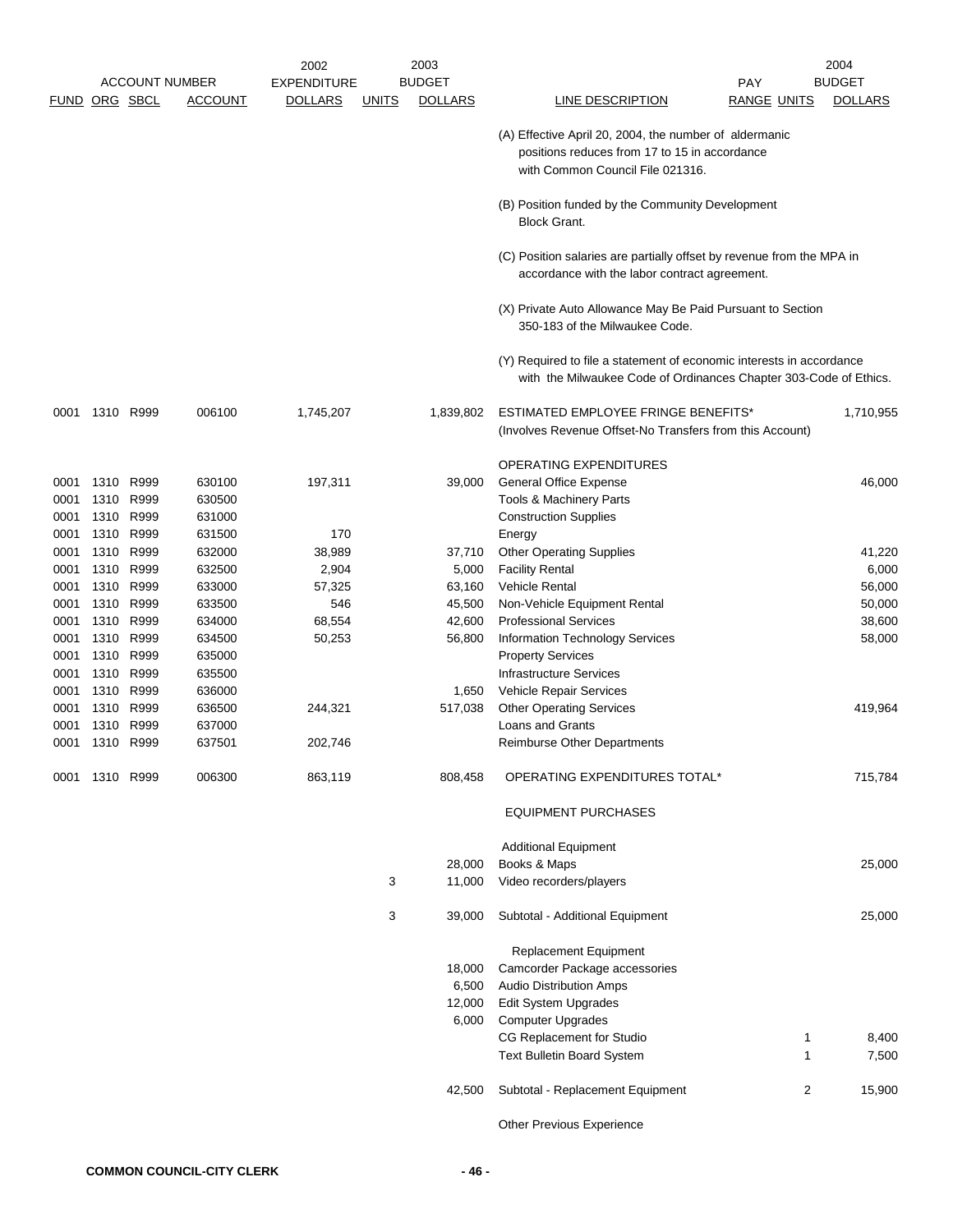|      |                      |                  | 2002                  |                    | 2003         | 2004           |                                                                  |                    |                |                |
|------|----------------------|------------------|-----------------------|--------------------|--------------|----------------|------------------------------------------------------------------|--------------------|----------------|----------------|
|      |                      |                  | <b>ACCOUNT NUMBER</b> | <b>EXPENDITURE</b> |              | <b>BUDGET</b>  |                                                                  | <b>PAY</b>         |                | <b>BUDGET</b>  |
|      | <b>FUND ORG SBCL</b> |                  | <b>ACCOUNT</b>        | <b>DOLLARS</b>     | <b>UNITS</b> | <b>DOLLARS</b> | <b>LINE DESCRIPTION</b>                                          | <b>RANGE UNITS</b> |                | <b>DOLLARS</b> |
| 0001 | 1310 R999            |                  | 006800                | 87,055             | 3            | 81,500         | <b>EQUIPMENT PURCHASES TOTAL*</b>                                |                    | $\overline{2}$ | 40,900         |
|      |                      |                  |                       |                    |              |                | <b>Special Funds</b>                                             |                    |                |                |
| 0001 | 1310 R121            |                  | 006300                | 3,619              |              | 3,035          | Expense Fund for Common Council President*                       |                    |                | 3,035          |
| 0001 | 1310                 | R <sub>122</sub> | 006300                |                    |              | 4,000          | Legislative Expense Fund*                                        |                    |                | 4,000          |
| 0001 |                      | 1310 R123        | 006300                | 6,963              |              | 7,000          | Governmental Relations*                                          |                    |                | 8,000          |
| 0001 |                      | 1310 R125        | 006300                | 98,761             |              |                | Public Information*                                              |                    |                |                |
| 0001 |                      | 1310 R126        | 006300                | 33,503             |              | 28,000         | Sale of Code & Charter*                                          |                    |                | 23,000         |
| 0001 |                      | 1310 R129        | 006800                | 62,227             |              | 78,000         | Computer System Upgrades*                                        |                    |                | 66,000         |
| 0001 |                      | 1310 R130        | 006300                | 22,632             |              | 39,000         | Aldermanic Travel*                                               |                    |                | 17,000         |
|      |                      |                  |                       |                    |              |                | Other Previous Experience*                                       |                    |                |                |
|      |                      |                  |                       | 227,705            |              | 159,035        | SPECIAL FUNDS TOTAL                                              |                    |                | 121,035        |
|      |                      |                  |                       |                    |              |                | COMMON COUNCIL-CITY CLERK BUDGETARY                              |                    |                |                |
|      |                      |                  |                       | 7,684,106          |              | 7,861,232      | CONTROL UNIT TOTAL (1BCU=1DU)                                    |                    |                | 7,212,879      |
|      |                      |                  |                       |                    |              |                | Totals do not include any Direct Labor Hours for members         |                    |                |                |
|      |                      |                  |                       |                    |              |                | of the Administrative Review Appeals Board.                      |                    |                |                |
|      |                      |                  |                       |                    |              |                | Oversight of Cable Television Production functions will be under |                    |                |                |
|      |                      |                  |                       |                    |              |                | the jurisdiction of the appropriate Common Council committee.    |                    |                |                |
|      |                      |                  |                       |                    |              |                | *Appropriation Control Account                                   |                    |                |                |
|      |                      |                  |                       |                    |              |                | PROGRAM RESULT MEASURES/                                         |                    |                |                |
|      |                      |                  |                       | <b>UNITS</b>       | %            | <b>UNITS</b>   | INTERNAL MANAGEMENT INDICATORS:                                  |                    | %              | <b>UNITS</b>   |
|      |                      |                  |                       |                    |              |                |                                                                  |                    |                |                |
|      |                      |                  |                       |                    |              |                | Liquor and Malt Licenses                                         |                    |                |                |
| 0001 | 1310 2420            |                  | M13101                | 3,605              | 95.0         | 3,448          | Number Processed (P)                                             |                    | 99.3           | 3,425          |
|      |                      |                  |                       |                    |              |                | <b>Bartender Licenses</b>                                        |                    |                |                |
| 0001 | 1310 2420            |                  | M13102                | 6,651              | 100.0        | 3,750          | Number Processed (P)                                             |                    | 100.0          | 3,750          |
|      |                      |                  |                       |                    |              |                | <b>Bicycle Licenses</b>                                          |                    |                |                |
| 0001 | 1310 2420            |                  | M13103                |                    | 100.0        | 360            | Number Processed (P)                                             |                    |                |                |
|      |                      |                  |                       |                    |              |                | <b>Other Licenses</b>                                            |                    |                |                |
| 0001 | 1310 2420            |                  | M13104                | 12,359             | 97.3         | 17,212         | Number Processed (P)                                             |                    | 96.8           | 16,658         |
|      |                      |                  |                       |                    |              |                |                                                                  |                    |                |                |
|      |                      |                  |                       | 178,409            |              | 178,542        | TOTAL DIRECT LABOR HOUR ALLOCATION                               |                    |                | 171,122        |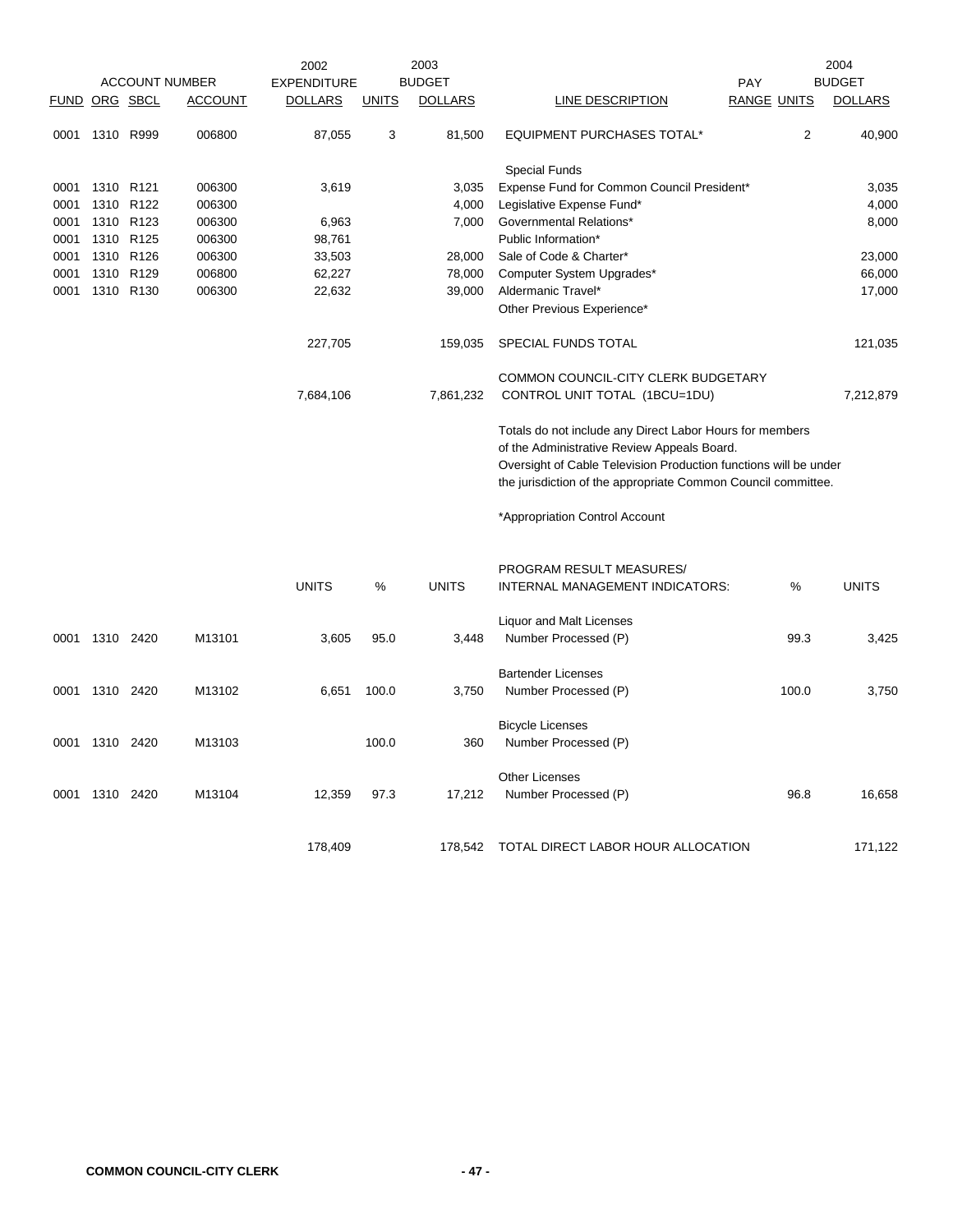| <b>ACCOUNT NUMBER</b>                  | 2002<br><b>EXPENDITURE</b>               |                     | 2003<br><b>BUDGET</b>                    |                                                                     | PAY                 |                              | 2004<br><b>BUDGET</b>                    |
|----------------------------------------|------------------------------------------|---------------------|------------------------------------------|---------------------------------------------------------------------|---------------------|------------------------------|------------------------------------------|
| <u>FUND ORG SBCL</u><br><b>ACCOUNT</b> | <b>DOLLARS</b>                           | <b>UNITS</b>        | <b>DOLLARS</b>                           | LINE DESCRIPTION                                                    | <b>RANGE UNITS</b>  |                              | <b>DOLLARS</b>                           |
|                                        |                                          |                     |                                          | <b>COMPTROLLER</b><br>BUDGETARY CONTROL UNIT (1BCU=1DU)             |                     |                              |                                          |
|                                        |                                          |                     |                                          | <b>OUTCOME INDICATORS:</b>                                          |                     |                              |                                          |
|                                        | AA (S & P)<br>Aa2 (Moody)<br>AA+ (Fitch) |                     | AA (S & P)<br>Aa2 (Moody)<br>AA+ (Fitch) | Maintain/monitor bond rating.                                       |                     |                              | AA (S & P)<br>Aa2 (Moody)<br>AA+ (Fitch) |
|                                        | 101.7%                                   |                     | 100.0%                                   | Accuracy of Revenue Estimates                                       |                     |                              | 100% - 102%                              |
|                                        | 11<br>Yes                                |                     | 10<br>Yes                                | <b>Completed Audit Reports</b><br><b>Unqualified Audit Opinion</b>  |                     | 10                           | Yes                                      |
|                                        |                                          |                     |                                          | SALARIES & WAGES                                                    |                     |                              |                                          |
|                                        |                                          | 1                   | 123,972                                  | Comptroller (Y)                                                     | 17                  | 1                            | 123,972                                  |
|                                        |                                          | 1                   | 85,432                                   | Deputy Comptroller (Y)                                              | 15                  | 1                            | 86,350                                   |
|                                        |                                          |                     |                                          | ADMINISTRATION DIVISION                                             |                     |                              |                                          |
|                                        |                                          | 1                   | 102,383                                  | Accounts Director (Y)                                               | 14                  | 1                            | 80,154                                   |
|                                        |                                          | 1                   | 102,383                                  | Financial Services Director (Y)                                     | 14                  | 1                            | 102,383                                  |
|                                        |                                          | 1                   | 58,266                                   | Special Assistant to Comptroller (Y)                                | 9                   | 1                            | 59,240                                   |
|                                        |                                          | 1                   | 47,604                                   | Executive Administrative Assistant II                               | $\overline{2}$      | 1                            | 47,604                                   |
|                                        |                                          | 1                   | 34,183                                   | Administrative Assistant II                                         | 445                 | 1                            | 34,183                                   |
|                                        |                                          | 1                   | 28,347                                   | <b>Office Assistant III</b>                                         | 425                 |                              |                                          |
|                                        |                                          |                     |                                          | FINANCIAL ADVISORY DIVISION                                         |                     |                              |                                          |
|                                        |                                          | 1                   | 62,094                                   | Revenue & Financial Services Specialist                             | 10                  | 1                            | 62,910                                   |
|                                        |                                          | 1                   | 48,106                                   | Revenue & Financial Services Assistant                              | 6                   | 1                            | 48,796                                   |
|                                        |                                          |                     |                                          |                                                                     |                     |                              |                                          |
|                                        |                                          |                     |                                          | GENERAL ACCOUNTING DIVISION                                         |                     |                              |                                          |
|                                        |                                          | 1                   | 79,313                                   | <b>Accounting Manager</b>                                           | 10                  | 1                            | 79,313                                   |
|                                        |                                          | 1<br>1              | 69,792<br>59,752                         | <b>Assistant Accounting Manager</b><br><b>Accounting Supervisor</b> | 8<br>$\overline{7}$ | 1<br>1                       | 69,792<br>60,109                         |
|                                        |                                          | 4                   | 192,424                                  | Management Accounting Specialist-Sr.                                | 6                   | 4                            | 194,724                                  |
|                                        |                                          | 1                   | 33,379                                   | Accounting Program Assistant I                                      | 440                 | 1                            | 33,379                                   |
|                                        |                                          | 4                   | 148,252                                  | Accounting Program Assistant II                                     | 460                 | 4                            | 148,251                                  |
|                                        |                                          | 3                   | 116,001                                  | <b>Accounting Program Assistant III</b>                             | 475                 | 3                            | 118,305                                  |
|                                        |                                          | $\overline{2}$      | 57,366                                   | Accounting Intern (0.5 FTE)                                         | 930                 | $\overline{2}$               | 27,314                                   |
|                                        |                                          |                     |                                          |                                                                     |                     |                              |                                          |
|                                        |                                          |                     | 84,553                                   | PAYROLL ADMINISTRATION DIVISION                                     |                     |                              |                                          |
|                                        |                                          | 1<br>1              | 54,644                                   | <b>City Payroll Manager</b><br>Assistant City Payroll Manager       | 11                  | 1<br>$\mathbf{1}$            | 82,688<br>55,557                         |
|                                        |                                          | 2                   | 113,734                                  | <b>City Payroll Specialist</b>                                      | 8<br>$\overline{7}$ | 2                            | 114,137                                  |
|                                        |                                          | 3                   | 122,348                                  | City Payroll Assistant - Sr.                                        | 475                 | 3                            | 122,349                                  |
|                                        |                                          | 1                   | 34,735                                   | <b>City Payroll Assistant</b>                                       | 460                 | 1                            | 35,672                                   |
|                                        |                                          |                     |                                          |                                                                     |                     |                              |                                          |
|                                        |                                          |                     |                                          | <b>AUDITING DIVISION</b>                                            |                     |                              |                                          |
|                                        |                                          | 1                   | 79,313                                   | <b>Auditing Manager</b>                                             | 10                  | 1                            | 79,313                                   |
|                                        |                                          | 2<br>$\overline{c}$ | 121,050<br>130,991                       | Information Systems Auditor - Senior                                | 9<br>$\overline{7}$ | 2<br>$\overline{\mathbf{c}}$ | 143,364                                  |
|                                        |                                          | 5                   | 154,941                                  | Auditor - Lead (X)<br><b>Auditing Specialist</b>                    | 6                   | 5                            | 130,992<br>151,484                       |
|                                        |                                          | 1                   | 37,065                                   | Accounting Program Assistant II                                     | 460                 | 1                            | 37,063                                   |
|                                        |                                          |                     |                                          |                                                                     |                     |                              |                                          |
|                                        |                                          |                     |                                          | REVENUE AND COST DIVISION                                           |                     |                              |                                          |
|                                        |                                          | 1                   | 79,313                                   | Grant-In-Aid Fiscal Coordinator                                     | 10                  | 1                            | 79,313                                   |
|                                        |                                          | 5                   | 288,221                                  | Management Accounting Specialist - Sr.                              | 6                   | 5                            | 289,448                                  |
|                                        |                                          | 1                   | 34,183                                   | Office Assistant IV                                                 | 445                 | 1                            | 31,554                                   |
|                                        |                                          | 1                   | 38,633                                   | Management Accountant - Senior (C)                                  | 4                   |                              |                                          |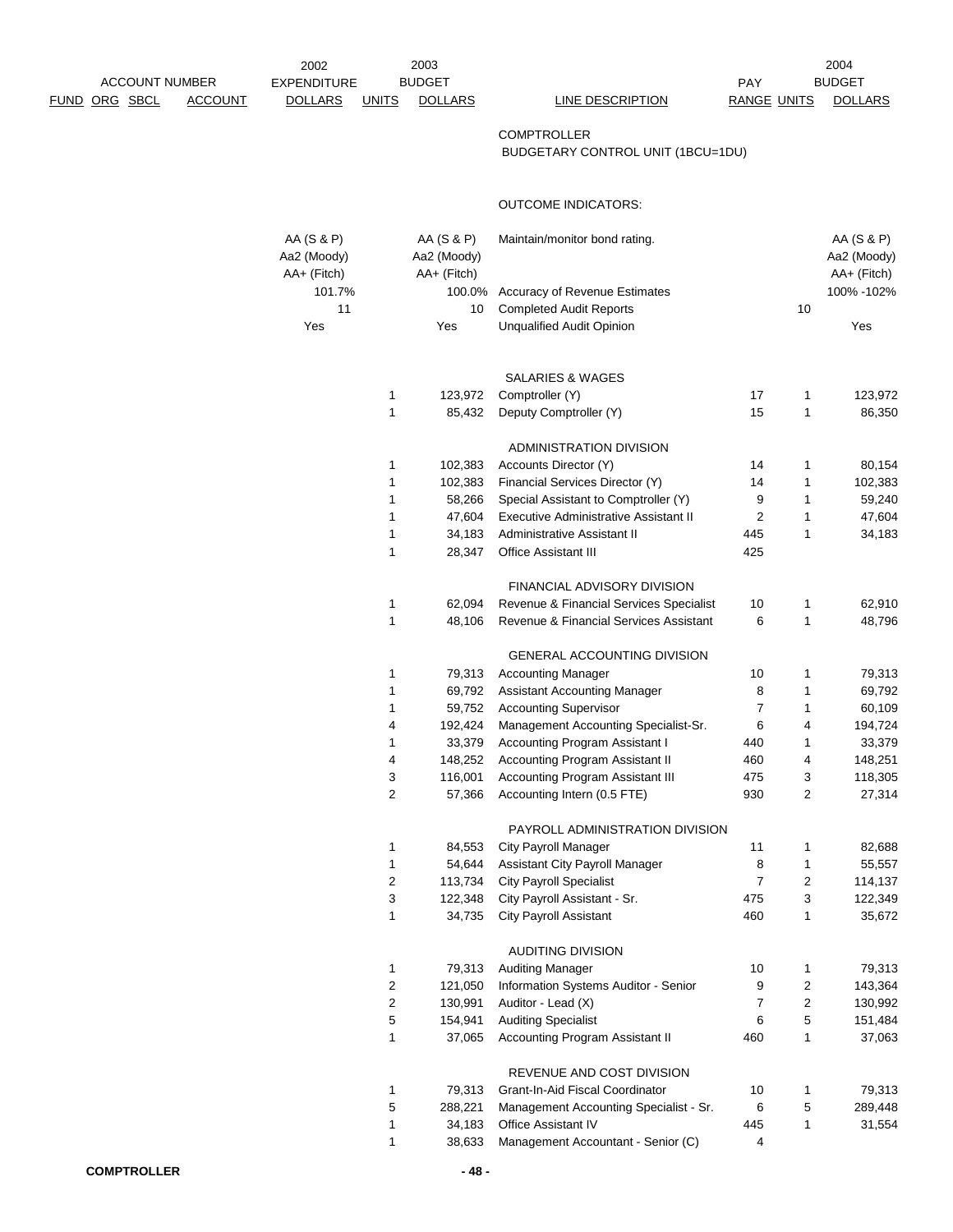|                |                       |                | 2002               |               | 2003           |                                                                                                                                           |                    |                | 2004           |
|----------------|-----------------------|----------------|--------------------|---------------|----------------|-------------------------------------------------------------------------------------------------------------------------------------------|--------------------|----------------|----------------|
|                | <b>ACCOUNT NUMBER</b> |                | <b>EXPENDITURE</b> |               | <b>BUDGET</b>  |                                                                                                                                           | PAY                |                | <b>BUDGET</b>  |
| FUND ORG SBCL  |                       | <b>ACCOUNT</b> | <b>DOLLARS</b>     | <b>UNITS</b>  | <b>DOLLARS</b> | <b>LINE DESCRIPTION</b>                                                                                                                   | <b>RANGE UNITS</b> |                | <b>DOLLARS</b> |
|                |                       |                |                    |               |                |                                                                                                                                           |                    |                |                |
|                |                       |                |                    |               |                | COMMUNITY DEVELOPMENT ACT GRANT                                                                                                           |                    |                |                |
|                |                       |                |                    |               |                | <b>ACCOUNTING (B)</b>                                                                                                                     |                    |                |                |
|                |                       |                |                    | 1             | 65,648         | Assistant Grant Fiscal Manager (B)                                                                                                        | 8                  | 1              | 66,824         |
|                |                       |                |                    | 1             | 61,451         | Auditing Specialist (B)                                                                                                                   | 6                  | 1              | 61,451         |
|                |                       |                |                    | 2             | 119,245        | Management Acct. Specialist-Senior (B)                                                                                                    | 6                  | $\overline{c}$ | 120,142        |
|                |                       |                |                    | 1             | 42,125         | Administrative Specialist (B)                                                                                                             | $\overline{c}$     | 1              | 42,980         |
|                |                       |                |                    | $\mathbf{1}$  | 40,793         | Accounting Program Assistant III (B)                                                                                                      | 475                | 1              | 40,783         |
|                |                       |                |                    |               |                | Accounting Program Assistant III (B)                                                                                                      | 475                | 1              | 35,604         |
|                |                       |                |                    |               |                | Accounting Intern (0.5 FTE)(C)                                                                                                            | 930                | 1              | 15,187         |
|                |                       |                |                    |               |                |                                                                                                                                           |                    |                |                |
|                |                       |                |                    |               |                | FINANCIAL SYSTEMS SUPPORT DIVISION                                                                                                        |                    |                |                |
|                |                       |                |                    | 1             | 77,137         | <b>FMIS Manager</b>                                                                                                                       | 11                 | 1              | 78,979         |
|                |                       |                |                    | 1             | 87,386         | <b>Functional Applications Manager</b>                                                                                                    | 12                 | 1              | 88,537         |
|                |                       |                |                    | 1             | 67,891         | Functional Applications Analyst-Sr.                                                                                                       | 9                  | 1              | 67,973         |
|                |                       |                |                    | 1             | 59,588         | Network Coordinator - Sr.                                                                                                                 | 6                  | 1              | 60,591         |
|                |                       |                |                    | 1             | 49,600         | Financial Systems Analyst-Senior                                                                                                          | 6                  | 1              | 50,962         |
|                |                       |                |                    | 1             | 30,890         | Administrative Assistant I                                                                                                                | 435                |                |                |
|                |                       |                |                    |               |                |                                                                                                                                           |                    |                |                |
|                |                       |                |                    |               |                | PUBLIC DEBT COMMISSION                                                                                                                    |                    |                |                |
|                |                       |                |                    |               |                | Public Debt Commissioner (Y)                                                                                                              | SP                 | 3              |                |
|                |                       |                |                    |               |                | Administrative Assistant II                                                                                                               | 445                | 1              | 34,949         |
|                |                       |                |                    |               |                | <b>Public Debt Specialist</b>                                                                                                             | 10                 | 1              | 74,600         |
|                |                       |                | 3,241,686          | 66            | 3,524,527      | <b>Total Before Adjustments</b>                                                                                                           |                    | 70             | 3,569,275      |
|                |                       |                |                    |               |                |                                                                                                                                           |                    |                |                |
|                |                       |                |                    |               |                | Salary & Wage Rate Changes                                                                                                                |                    |                |                |
|                |                       |                | 1,061              |               | 4,800          | Overtime Compensated*                                                                                                                     |                    |                | 1,500          |
|                |                       |                |                    |               | (70, 491)      | Personnel Cost Adjustment                                                                                                                 |                    |                | (73, 117)      |
|                |                       |                |                    |               |                | Other                                                                                                                                     |                    |                |                |
|                |                       |                |                    |               |                |                                                                                                                                           |                    |                |                |
|                |                       |                | 3,242,747          | 66            | 3,458,836      | Gross Salaries & Wages Total                                                                                                              |                    | 70             | 3,497,658      |
|                |                       |                | (13, 876)          |               | (7, 374)       | Reimbursable Services Deduction                                                                                                           |                    |                | (11,700)       |
|                |                       |                |                    |               |                | Capital Improvements Deduction                                                                                                            |                    |                |                |
|                |                       |                | (388, 746)         |               | (456, 796)     | <b>Grants &amp; Aids Deduction</b>                                                                                                        |                    |                | (474, 067)     |
|                |                       |                |                    |               |                |                                                                                                                                           |                    |                |                |
| 0001 2110 R999 |                       | 006000         | 2,840,125          | 66            | 2,994,666      | NET SALARIES & WAGES TOTAL*                                                                                                               |                    | 70             | 3,011,891      |
|                |                       |                |                    |               |                |                                                                                                                                           |                    |                |                |
|                |                       |                |                    | 57.63<br>8.37 |                | <b>O&amp;M FTE'S</b><br>NON-O&M FTE'S                                                                                                     |                    | 54.53          |                |
|                |                       |                |                    |               |                |                                                                                                                                           |                    | 8.97           |                |
|                |                       |                |                    |               |                | (B) To terminate upon expiration of the CDBG Program                                                                                      |                    |                |                |
|                |                       |                |                    |               |                | year unless grant agreement is renewed or fiscal year                                                                                     |                    |                |                |
|                |                       |                |                    |               |                | is altered by Common Council action.                                                                                                      |                    |                |                |
|                |                       |                |                    |               |                |                                                                                                                                           |                    |                |                |
|                |                       |                |                    |               |                | (C) Positions not to be paid out of local property tax revenue.                                                                           |                    |                |                |
|                |                       |                |                    |               |                | (X) Private Auto Allowance May Be Paid Pursuant to Section                                                                                |                    |                |                |
|                |                       |                |                    |               |                | 350-183 of the Milwaukee Code.                                                                                                            |                    |                |                |
|                |                       |                |                    |               |                |                                                                                                                                           |                    |                |                |
|                |                       |                |                    |               |                | (Y) Required to file a statement of economic interests in accordance with<br>the Milwaukee Code of Ordinances Chapter 303-Code of Ethics. |                    |                |                |
| 0001 2110 R999 |                       | 006100         | 1,059,188          |               | 1,108,026      | ESTIMATED EMPLOYEE FRINGE BENEFITS*                                                                                                       |                    |                | 1,114,400      |
|                |                       |                |                    |               |                | (Involves Revenue Offset-No Transfers from this Account)                                                                                  |                    |                |                |
|                |                       |                |                    |               |                |                                                                                                                                           |                    |                |                |
|                |                       |                |                    |               |                | OPERATING EXPENDITURES                                                                                                                    |                    |                |                |
| 0001 2110 R999 |                       | 630100         | 30,912             |               | 65,500         | <b>General Office Expense</b>                                                                                                             |                    |                | 50,000         |
|                | <b>COMPTROLLER</b>    |                |                    |               |                |                                                                                                                                           |                    |                |                |
|                |                       |                |                    |               | - 49 -         |                                                                                                                                           |                    |                |                |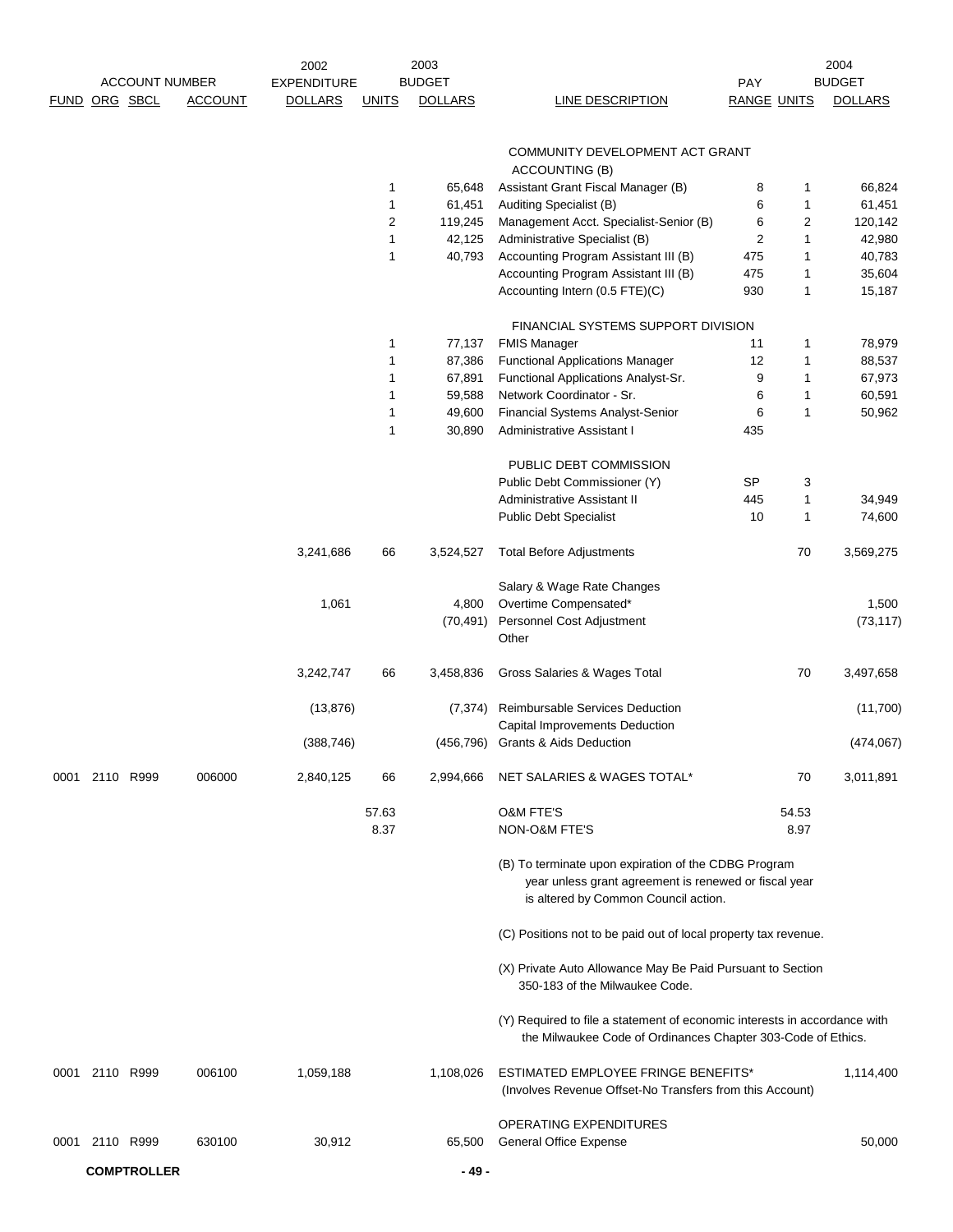|                      |                |      |                       | 2002               |              | 2003           |                                         |                    | 2004           |
|----------------------|----------------|------|-----------------------|--------------------|--------------|----------------|-----------------------------------------|--------------------|----------------|
|                      |                |      | <b>ACCOUNT NUMBER</b> | <b>EXPENDITURE</b> |              | <b>BUDGET</b>  |                                         | <b>PAY</b>         | <b>BUDGET</b>  |
| <b>FUND ORG SBCL</b> |                |      | <b>ACCOUNT</b>        | <b>DOLLARS</b>     | <b>UNITS</b> | <b>DOLLARS</b> | LINE DESCRIPTION                        | <b>RANGE UNITS</b> | <b>DOLLARS</b> |
|                      |                |      |                       |                    |              |                |                                         |                    |                |
| 0001                 | 2110 R999      |      | 630500                |                    |              |                | Tools & Machinery Parts                 |                    |                |
| 0001                 | 2110 R999      |      | 631000                |                    |              |                | <b>Construction Supplies</b>            |                    |                |
| 0001                 | 2110           | R999 | 631500                |                    |              |                | Energy                                  |                    |                |
| 0001                 | 2110 R999      |      | 632000                |                    |              | 200            | <b>Other Operating Supplies</b>         |                    |                |
| 0001                 | 2110 R999      |      | 632500                |                    |              |                | <b>Facility Rental</b>                  |                    |                |
| 0001                 | 2110           | R999 | 633000                |                    |              |                | Vehicle Rental                          |                    |                |
| 0001                 | 2110           | R999 | 633500                |                    |              |                | Non-Vehicle Equipment Rental            |                    |                |
| 0001                 | 2110 R999      |      | 634000                | 360,556            |              | 268,955        | <b>Professional Services</b>            |                    | 715,000        |
| 0001                 | 2110 R999      |      | 634500                | 37,750             |              | 396,200        | Information Technology Services         |                    | 90,000         |
| 0001                 | 2110           | R999 | 635000                |                    |              |                | <b>Property Services</b>                |                    |                |
| 0001                 | 2110           | R999 | 635500                |                    |              |                | <b>Infrastructure Services</b>          |                    |                |
| 0001                 | 2110           | R999 | 636000                |                    |              |                | Vehicle Repair Services                 |                    |                |
| 0001                 | 2110           | R999 | 636500                | 108,404            |              | 123,896        | <b>Other Operating Services</b>         |                    | 133,175        |
| 0001                 | 2110           | R999 | 637000                |                    |              |                | Loans and Grants                        |                    |                |
| 0001                 | 2110 R999      |      | 637501                | 74,469             |              |                | Reimburse Other Departments             |                    | 75,000         |
| 0001                 | 2110           | R999 | 006300                | 612,091            |              | 854,751        | OPERATING EXPENDITURES TOTAL*           |                    | 1,063,175      |
|                      |                |      |                       |                    |              |                | <b>EQUIPMENT PURCHASES</b>              |                    |                |
|                      |                |      |                       |                    |              |                | <b>Additional Equipment</b>             |                    |                |
|                      |                |      |                       |                    |              |                | Subtotal - Additional Equipment         |                    |                |
|                      |                |      |                       |                    |              |                | Replacement Equipment                   |                    |                |
|                      |                |      |                       | 76,688             |              | 42,600         | Technology & Equipment Replacements     |                    | 43,000         |
|                      |                |      |                       | 76,688             |              | 42,600         | Subtotal - Replacement Equipment        |                    | 43,000         |
| 0001                 | 2110 R999      |      | 006800                | 76,688             |              | 42,600         | <b>EQUIPMENT PURCHASES TOTAL*</b>       |                    | 43,000         |
|                      |                |      |                       |                    |              |                | <b>SPECIAL FUNDS</b>                    |                    |                |
| 0001                 | 2110 R214      |      | 006300                | 3,624              |              | 5,000          | Tax Dollar*                             |                    | 5,000          |
|                      |                |      |                       |                    |              |                |                                         |                    |                |
|                      |                |      |                       | 3,624              |              | 5,000          | SPECIAL FUNDS TOTAL                     |                    | 5,000          |
|                      |                |      |                       |                    |              |                | COMPTROLLER BUDGETARY CONTROL           |                    |                |
|                      |                |      |                       | 4,591,716          |              | 5,005,043      | UNIT TOTAL (1BCU=1DU)                   |                    | 5,237,466      |
|                      |                |      |                       |                    |              |                |                                         |                    |                |
|                      |                |      |                       |                    |              |                | *Appropriation Control Account          |                    |                |
|                      |                |      |                       |                    |              |                | PROGRAM RESULT MEASURES/                |                    |                |
|                      |                |      |                       |                    |              | <b>UNITS</b>   |                                         |                    |                |
|                      |                |      |                       | <b>UNITS</b>       | $\%$         |                | INTERNAL MANAGEMENT INDICATORS:         | $\%$               | <b>UNITS</b>   |
|                      |                |      |                       |                    |              |                | <b>Grant-In-Aid Accounting</b>          |                    |                |
|                      | 0001 2110 18A0 |      | P21110                | yes                |              | yes            | <b>Unqualified Single Audit Opinion</b> |                    | yes            |
|                      |                |      |                       |                    |              |                |                                         |                    |                |
|                      |                |      |                       |                    |              |                | General Accounting-Pre Audit            |                    |                |
|                      | 0001 2110 1880 |      | M21103                | 18,560             | 158.7        | 20,000         | Accounts Maintained (P)                 | 97.5               | 19,500         |
|                      | 0001 2110 1880 |      | M21104                | 12                 | 100.0        | 12             | Number of Accounting Periods(Q-1)       |                    |                |
|                      |                |      |                       |                    |              |                | <b>Accounts Payable</b>                 |                    |                |
| 0001                 | 2110           | 1880 | M21105                | 63,369             | 111.5        | 58,000         | Checks Written (P)                      | 110.3              | 64,000         |
|                      | 2110           | 1880 | M21106                |                    |              |                |                                         | 95.0               |                |
| 0001                 |                |      |                       | 133,260            | 112.0        | 140,000        | Documents Processed (Q-1)               |                    | 133,000        |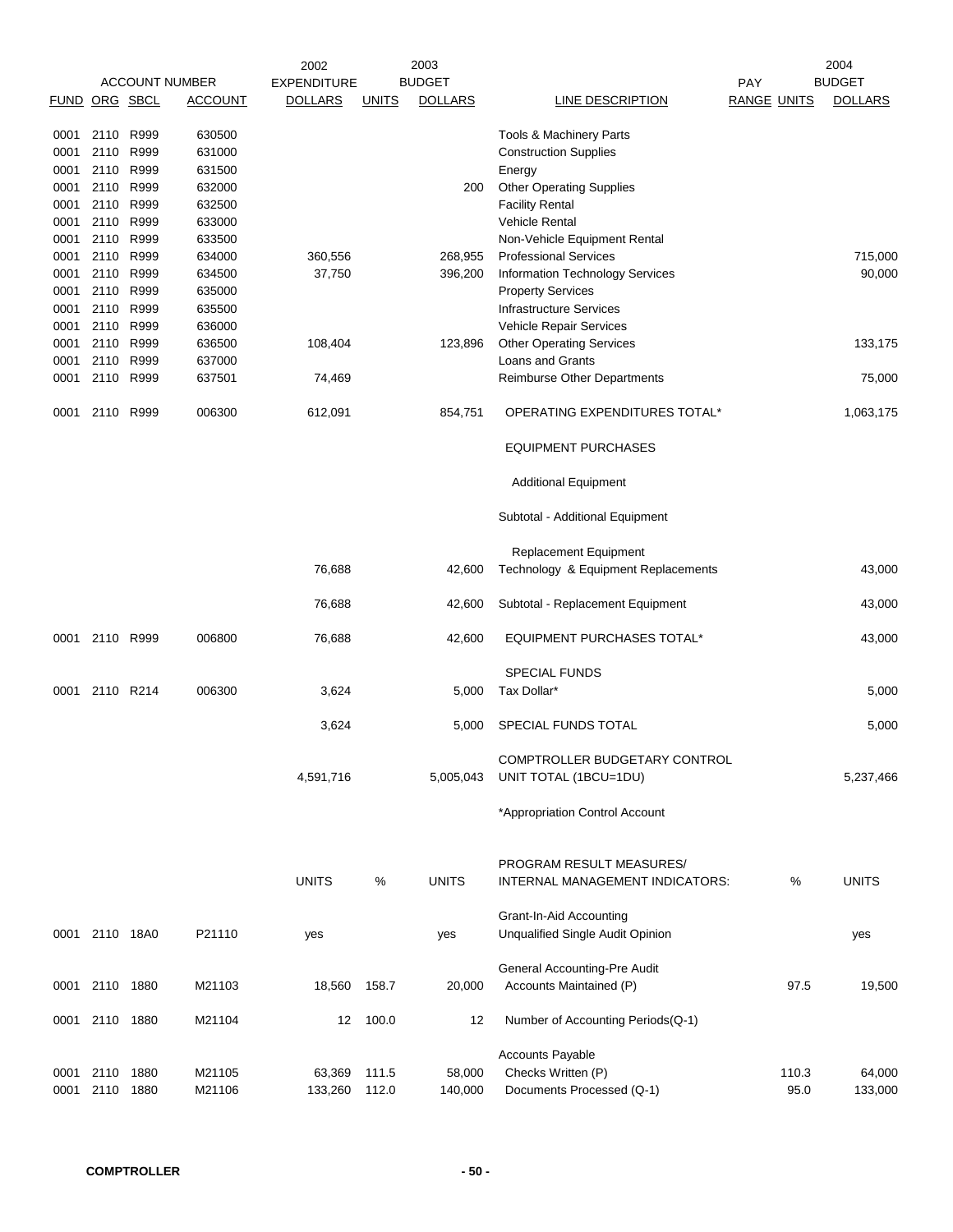|             |           |           |                       | 2002               |              | 2003           |                                                   |                    | 2004           |
|-------------|-----------|-----------|-----------------------|--------------------|--------------|----------------|---------------------------------------------------|--------------------|----------------|
|             |           |           | <b>ACCOUNT NUMBER</b> | <b>EXPENDITURE</b> |              | <b>BUDGET</b>  |                                                   | PAY                | <b>BUDGET</b>  |
| <b>FUND</b> |           | ORG SBCL  | <b>ACCOUNT</b>        | <b>DOLLARS</b>     | <b>UNITS</b> | <b>DOLLARS</b> | LINE DESCRIPTION                                  | <b>RANGE UNITS</b> | <b>DOLLARS</b> |
|             |           |           |                       |                    |              |                | PROGRAM RESULT MEASURES/                          |                    |                |
|             |           |           |                       | <b>UNITS</b>       | %            | <b>UNITS</b>   | INTERNAL MANAGEMENT INDICATORS:                   | %                  | <b>UNITS</b>   |
|             |           |           |                       |                    |              |                | Payroll Accounting & Pre-Audit                    |                    |                |
| 0001        | 2110 1890 |           | M21107                | 200,345            | 92.5         | 210,000        | Payroll Documents Issued (P)                      | 95.2               | 200,000        |
|             |           |           |                       |                    |              |                | Auditing (Post-Audit)                             |                    |                |
| 0001        | 2110 1870 |           | M21102                |                    | 100.0        | 12             | Audits Completed (P)                              |                    |                |
|             |           |           |                       |                    |              |                | <b>Financial Services Division</b>                |                    |                |
| 0001        | 2110      | 1800      | M21101                | 9                  |              | 10             | Analysis of Major Econ. Dev. Proposals            |                    | 10             |
|             |           |           |                       |                    |              |                | <b>Systems Support Activities</b>                 |                    |                |
|             |           |           |                       |                    |              |                | Projects (P)                                      |                    |                |
| 0001        | 2110 18B0 |           | M21108                |                    | 100.0        | 150            | Task Requests Completed (P)                       |                    |                |
| 0001        |           | 2110 18B0 | M21109                |                    |              | 14,130         | Est. Direct Labor Hours (Q-1)                     |                    |                |
|             |           |           |                       |                    |              |                | Preparation & Sale of Bonds (B)                   |                    |                |
| 0001        | 2110      | 1860      | M21112                | 66,522             |              | 67,700         | Amount of Bonds/Notes Sold (P)                    |                    | 67,600         |
| 0001        | 2110 1860 |           | P21113                | 6.65               |              | 6.80           | Issuing Cost Per \$5000 Unit (Q-1)                |                    | 6.95           |
|             |           |           |                       |                    |              |                | PDAF Investment Performance as a                  |                    |                |
| 0001        | 2110 1860 |           | P21114                | 79.5%              |              | 105.0%         | Percent of the Shearson Lehman Index              |                    | 100%           |
|             |           |           |                       |                    |              |                | <b>Minority Participation</b>                     |                    |                |
| 0001        | 2110 1860 |           | P21115                | 5%                 |              | 30%            | Percent of Bids Indicating Minority Participation |                    | 30%            |
|             |           |           |                       |                    |              |                | True Interest Cost (TIC) Rate as a Percent        |                    |                |
| 0001        | 2110 1860 |           | P21116                | 78.8%              |              | 85-90%         | of the Bond Buyer 20 Index (1)                    |                    | 85-90%         |
|             |           |           |                       |                    |              |                |                                                   |                    |                |
|             |           |           |                       | 90,999             |              | 103,734        | TOTAL DIRECT LABOR HOUR ALLOCATION                |                    | 98,154         |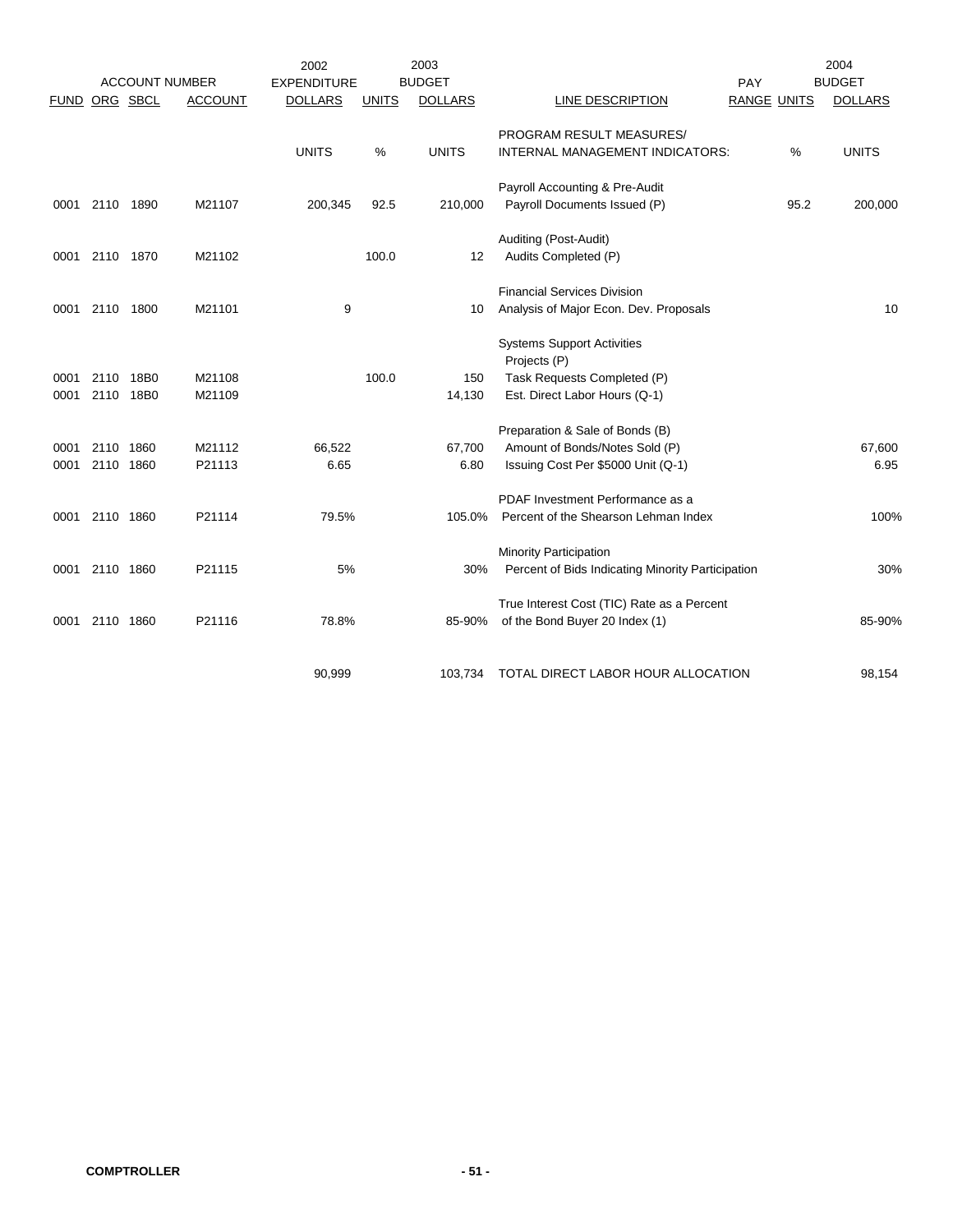|              |                |                       |                  | 2002           |              | 2003             |                                                                                                                                           |                    | 2004           |
|--------------|----------------|-----------------------|------------------|----------------|--------------|------------------|-------------------------------------------------------------------------------------------------------------------------------------------|--------------------|----------------|
|              |                | <b>ACCOUNT NUMBER</b> |                  | EXPENDITURE    |              | <b>BUDGET</b>    |                                                                                                                                           | <b>PAY</b>         | <b>BUDGET</b>  |
|              |                | FUND ORG SBCL         | <b>ACCOUNT</b>   | <b>DOLLARS</b> | <u>UNITS</u> | <b>DOLLARS</b>   | LINE DESCRIPTION                                                                                                                          | <b>RANGE UNITS</b> | <b>DOLLARS</b> |
|              |                |                       |                  |                |              |                  | PUBLIC DEBT COMMISSION<br>BUDGETARY CONTROL UNIT (1BCU=1DU)                                                                               |                    |                |
|              |                |                       |                  |                |              |                  | <b>OUTCOME INDICATORS:</b>                                                                                                                |                    |                |
|              |                |                       |                  | AA<br>$AA+$    |              | AA<br>AA+        | Milwaukee's G.O. Bond Rating:<br>Standard & Poor's<br>Fitch - IBCA                                                                        |                    |                |
|              |                |                       |                  | Aa2            |              | Aa2              | Moody's                                                                                                                                   |                    |                |
|              |                |                       |                  |                | 3            |                  | <b>SALARIES &amp; WAGES</b><br>Public Debt Commissioner (Y)                                                                               | SP                 |                |
|              |                |                       |                  |                | 1<br>1       | 34,949<br>70,174 | Administrative Assistant II<br><b>Public Debt Specialist</b>                                                                              | 445<br>10          |                |
|              |                |                       |                  | 132,114        | 5            | 105,123          | <b>Total Before Adjustments</b>                                                                                                           |                    |                |
|              |                |                       |                  |                |              |                  | Salary & Wage Rate Changes<br>Overtime Compensated*<br>Personnel Cost Adjustment<br>Other                                                 |                    |                |
|              |                |                       |                  | 132,114        | 5            | 105,123          | Gross Salary & Wages Total                                                                                                                |                    |                |
|              |                |                       |                  |                |              |                  | Reimbursable Services Deduction<br>Capital Improvements Deduction<br><b>Grants &amp; Aids Deduction</b>                                   |                    |                |
|              | 0001 2400 R999 |                       | 006000           | 132,114        | 5            | 105,123          | NET SALARIES & WAGES TOTAL*                                                                                                               |                    |                |
|              |                |                       |                  |                | 2.00         |                  | <b>O&amp;M FTE'S</b><br>NON-O&M FTE'S                                                                                                     |                    |                |
|              |                |                       |                  |                |              |                  | (Y) Required to file a statement of economic interests in accordance with<br>the Milwaukee Code of Ordinances Chapter 303-Code of Ethics. |                    |                |
| 0001         | 2400 R999      |                       | 006100           | 44,360         |              | 38,896           | <b>ESTIMATED EMPLOYEE FRINGE BENEFITS*</b><br>(Involves Revenue Offset-No Transfers from this Account)                                    |                    |                |
|              |                |                       |                  |                |              |                  | OPERATING EXPENDITURES                                                                                                                    |                    |                |
| 0001         | 2400           | R999                  | 630100           | 4,254          |              | 1,950            | <b>General Office Expense</b>                                                                                                             |                    |                |
| 0001         | 2400           | R999                  | 630500           |                |              |                  | Tools & Machinery Parts                                                                                                                   |                    |                |
| 0001<br>0001 | 2400<br>2400   | R999<br>R999          | 631000<br>631500 |                |              |                  | <b>Construction Supplies</b><br>Energy                                                                                                    |                    |                |
| 0001         | 2400           | R999                  | 632000           |                |              |                  | <b>Other Operating Supplies</b>                                                                                                           |                    |                |
| 0001         | 2400           | R999                  | 632500           |                |              |                  | <b>Facility Rental</b>                                                                                                                    |                    |                |
| 0001         | 2400           | R999                  | 633000           |                |              | 100              | <b>Vehicle Rental</b>                                                                                                                     |                    |                |
| 0001         | 2400           | R999                  | 633500           |                |              |                  | Non-Vehicle Equipment Rental                                                                                                              |                    |                |
| 0001         | 2400           | R999                  | 634000           | 353,920        |              | 417,875          | Professional Services (A)                                                                                                                 |                    |                |
| 0001         | 2400           | R999                  | 634500           |                |              | 5,000            | Information Technology Services                                                                                                           |                    |                |
| 0001         | 2400           | R999                  | 635000           |                |              |                  | <b>Property Services</b>                                                                                                                  |                    |                |
| 0001<br>0001 | 2400<br>2400   | R999<br>R999          | 635500<br>636000 |                |              |                  | <b>Infrastructure Services</b><br>Vehicle Repair Services                                                                                 |                    |                |
| 0001         | 2400           | R999                  | 636500           | 26,726         |              | 24,855           | <b>Other Operating Services</b>                                                                                                           |                    |                |
| 0001         | 2400           | R999                  | 637000           |                |              |                  | Loans and Grants                                                                                                                          |                    |                |
| 0001         | 2400           | R999                  | 637501           | 898            |              |                  | <b>Reimburse Other Departments</b>                                                                                                        |                    |                |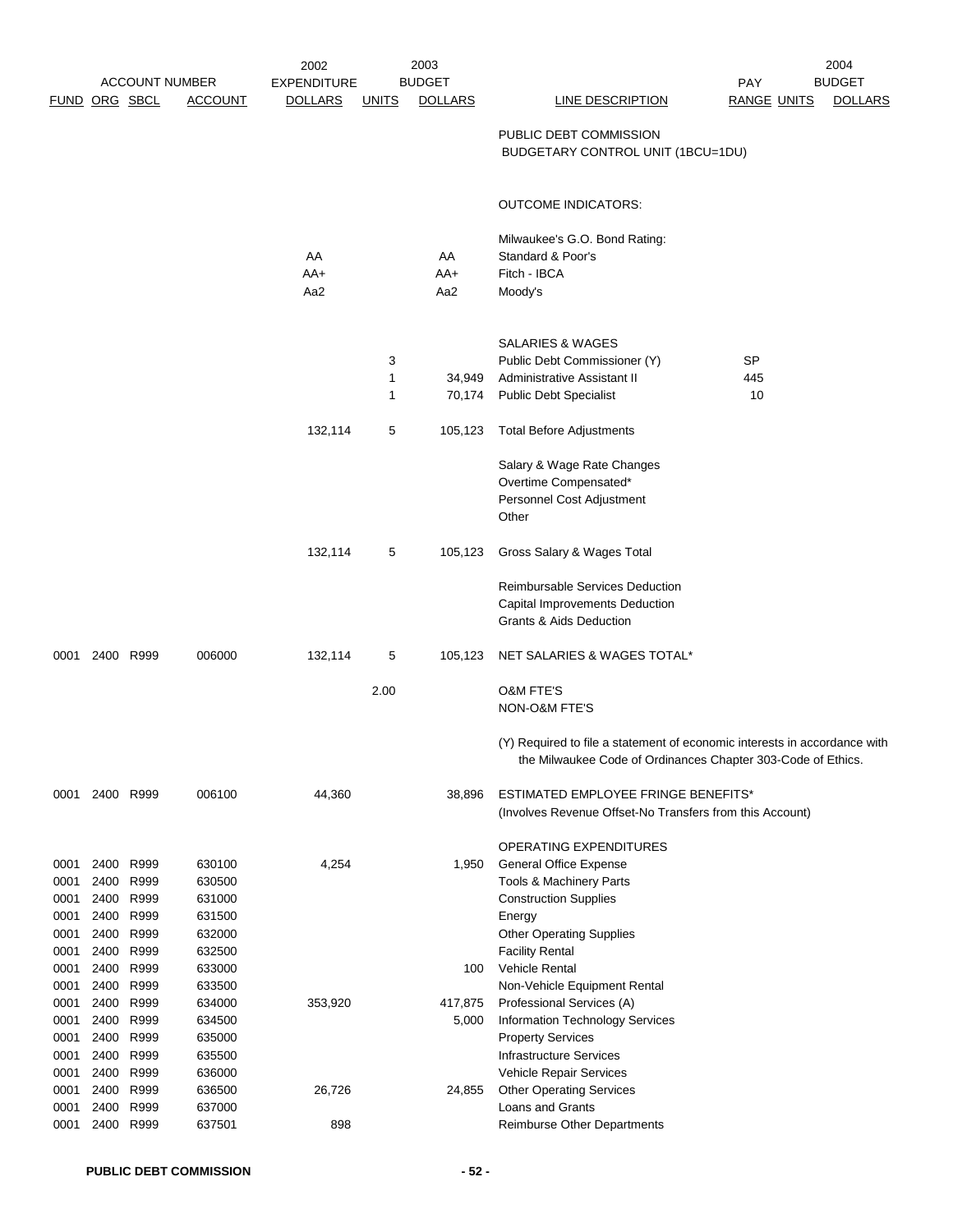|               |                |              | <b>ACCOUNT NUMBER</b> | 2002<br><b>EXPENDITURE</b> |               | 2003<br><b>BUDGET</b> | <b>PAY</b>                                                                                                                                                                                                                                                                                                                     |   | 2004<br><b>BUDGET</b> |
|---------------|----------------|--------------|-----------------------|----------------------------|---------------|-----------------------|--------------------------------------------------------------------------------------------------------------------------------------------------------------------------------------------------------------------------------------------------------------------------------------------------------------------------------|---|-----------------------|
| FUND ORG SBCL |                |              | <b>ACCOUNT</b>        | <b>DOLLARS</b>             | <b>UNITS</b>  | <b>DOLLARS</b>        | LINE DESCRIPTION<br><b>RANGE UNITS</b>                                                                                                                                                                                                                                                                                         |   | <b>DOLLARS</b>        |
|               | 0001 2400 R999 |              | 006300                | 385,798                    |               | 449,780               | OPERATING EXPENDITURES TOTAL*                                                                                                                                                                                                                                                                                                  |   |                       |
|               |                |              |                       |                            |               |                       | (A) \$5,000 of this amount is included for unspecified<br>financial advisory services and requires the Public<br>Debt Commission's approval for each project.                                                                                                                                                                  |   |                       |
|               |                |              |                       |                            |               |                       | <b>EQUIPMENT PURCHASES</b>                                                                                                                                                                                                                                                                                                     |   |                       |
|               |                |              |                       |                            |               |                       | <b>Additional Equipment</b>                                                                                                                                                                                                                                                                                                    |   |                       |
|               |                |              |                       |                            |               |                       | Subtotal - Additional Equipment                                                                                                                                                                                                                                                                                                |   |                       |
|               |                |              |                       |                            |               |                       | Replacement Equipment                                                                                                                                                                                                                                                                                                          |   |                       |
|               |                |              |                       |                            |               |                       | Subtotal - Replacement Equipment                                                                                                                                                                                                                                                                                               |   |                       |
| 0001          | 2400 R999      |              | 006800                |                            |               |                       | <b>EQUIPMENT PURCHASES TOTAL*</b>                                                                                                                                                                                                                                                                                              |   |                       |
|               |                |              |                       |                            |               |                       | <b>SPECIAL FUNDS</b>                                                                                                                                                                                                                                                                                                           |   |                       |
|               |                |              |                       |                            |               |                       | SPECIAL FUNDS TOTAL                                                                                                                                                                                                                                                                                                            |   |                       |
|               |                |              |                       | 562,272                    |               | 593,799               | PUBLIC DEBT COMMISSION BUDGETARY<br>CONTROL UNIT TOTAL (1BCU=1DU)                                                                                                                                                                                                                                                              |   |                       |
|               |                |              |                       |                            |               |                       | *Appropriation Control Account                                                                                                                                                                                                                                                                                                 |   |                       |
|               |                |              |                       | <b>UNITS</b>               | $\%$          | <b>UNITS</b>          | PROGRAM RESULT MEASURES/<br>INTERNAL MANAGEMENT INDICATORS:                                                                                                                                                                                                                                                                    | % | <b>UNITS</b>          |
| 0001<br>0001  | 2400<br>2400   | 1860<br>1860 | M24001<br>P24002      | 66,522<br>6.65             | 106.8<br>98.6 | 67,700<br>6.80        | Preparation & Sale of Bonds (B)<br>Amount of Bonds/Notes Sold (P)<br>Issuing Cost Per \$5000 Unit (Q-1)<br>Based on \$412,986 allocated and \$29,117 of<br>unallocated costs of issuance in 2002.<br>Projects \$460,360 Issuance Cost for 2003.<br>Projects \$470,000 Issuance Cost for 2004.<br>(B) Excludes refunding bonds. |   |                       |
|               | 0001 2400 1860 |              | P24004                | 79.5% 100.0                |               | 105%                  | PDAF Investment Performance as a<br>Percent of the Shearson Lehman Index                                                                                                                                                                                                                                                       |   |                       |
|               | 0001 2400 1860 |              | P24003                |                            | 5% 100.0      | 30%                   | Minority Participation<br>Percent of Bids Indicating Minority Participation                                                                                                                                                                                                                                                    |   |                       |
| 0001          | 2400 1860      |              | P24005                | 78.8% 100.0                |               | 85-90%                | True Interest Cost (TIC) Rate as a Percent<br>of the Bond Buyer 20 Index (1)                                                                                                                                                                                                                                                   |   |                       |
|               |                |              |                       |                            |               |                       | (1) Aug. 2002 TIC of 3.9184% vs. Bond Buyer<br>20 Index of 4.97% = 78.8%                                                                                                                                                                                                                                                       |   |                       |
|               | 0001 2400 0200 |              |                       |                            |               |                       | Management & Administration<br>Est. Direct Labor Hours (P)                                                                                                                                                                                                                                                                     |   |                       |
|               |                |              |                       | 3,422                      |               | 3,600                 | TOTAL DIRECT LABOR HOUR ALLOCATION                                                                                                                                                                                                                                                                                             |   |                       |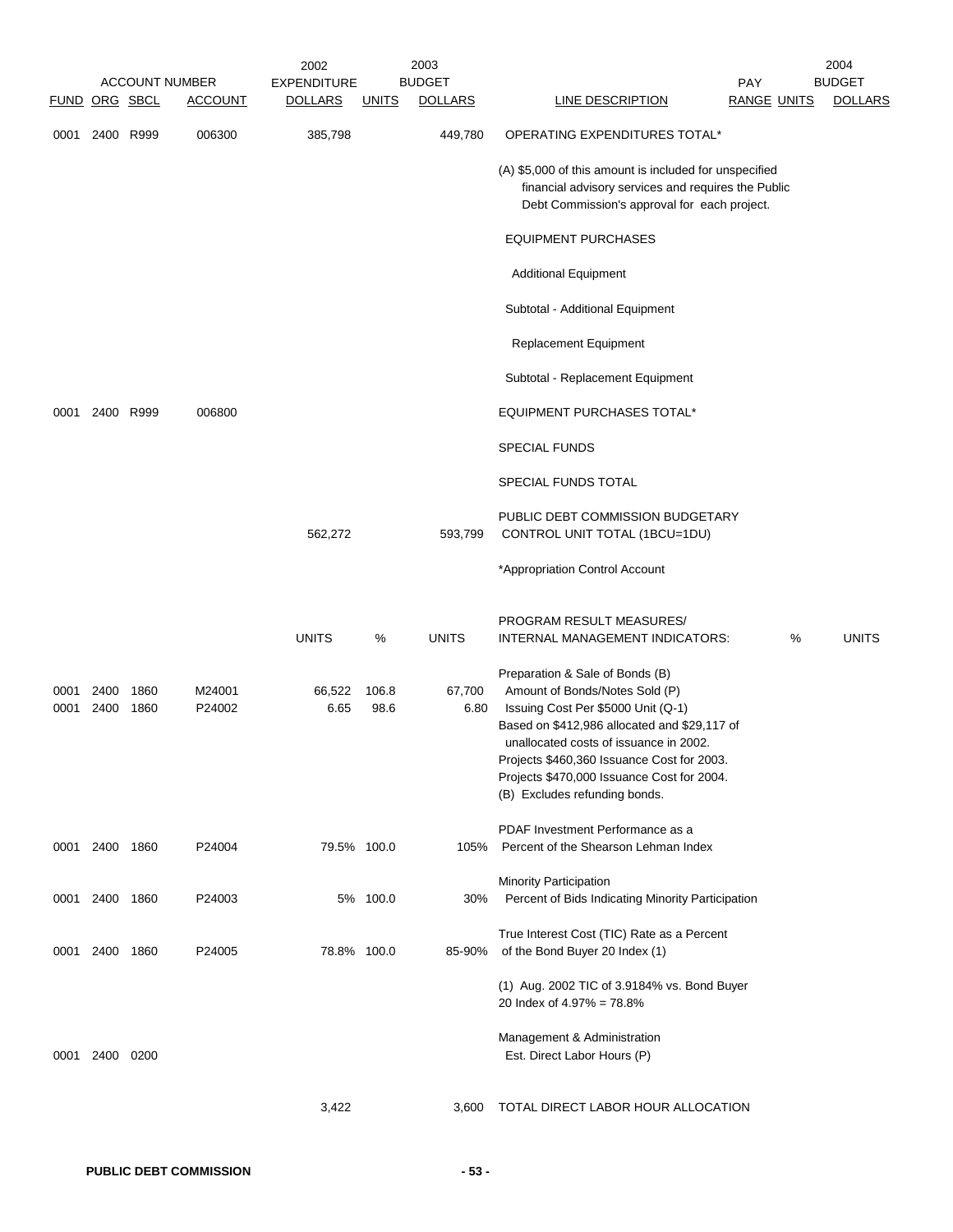|      |               |                       |                | 2002               |                | 2003              |                                                                                                                                           |                    |                | 2004              |
|------|---------------|-----------------------|----------------|--------------------|----------------|-------------------|-------------------------------------------------------------------------------------------------------------------------------------------|--------------------|----------------|-------------------|
|      |               | <b>ACCOUNT NUMBER</b> |                | <b>EXPENDITURE</b> |                | <b>BUDGET</b>     |                                                                                                                                           | PAY                |                | <b>BUDGET</b>     |
|      | FUND ORG SBCL |                       | <b>ACCOUNT</b> | <b>DOLLARS</b>     | <b>UNITS</b>   | <b>DOLLARS</b>    | <b>LINE DESCRIPTION</b>                                                                                                                   | <b>RANGE UNITS</b> |                | <b>DOLLARS</b>    |
|      |               |                       |                |                    |                |                   | ELECTION COMMISSION<br>BUDGETARY CONTROL UNIT (1BCU=1DU)                                                                                  |                    |                |                   |
|      |               |                       |                |                    |                |                   | <b>OUTCOME INDICATORS:</b>                                                                                                                |                    |                |                   |
|      |               |                       |                |                    |                |                   | Percentage of eligible voters who                                                                                                         |                    |                |                   |
|      |               |                       |                | 79%                |                | 78%               | are registered.                                                                                                                           |                    |                | 81%               |
|      |               |                       |                |                    |                |                   | Percentage of polling places reporting voting                                                                                             |                    |                |                   |
|      |               |                       |                | 3.0%               |                | 4.5%              | machine problems on election day.                                                                                                         |                    |                | 4.2%              |
|      |               |                       |                |                    |                |                   |                                                                                                                                           |                    |                |                   |
|      |               |                       |                | 4.40               |                | 4.90              | Customer satisfaction with voting experience<br>(on a 5 point scale; 5.0 being the highest rating)                                        |                    |                | 4.60              |
|      |               |                       |                |                    |                |                   |                                                                                                                                           |                    |                |                   |
|      |               |                       |                |                    |                |                   |                                                                                                                                           |                    |                |                   |
|      |               |                       |                |                    |                |                   | <b>SALARIES &amp; WAGES</b>                                                                                                               |                    |                |                   |
|      |               |                       |                |                    | 3<br>1         | 9,000<br>81,006   | Commissioner of Election (Y)<br>Election Commission - Exec. Dir. (Y)                                                                      | 36<br>12           | 3<br>1         | 9,000<br>80,964   |
|      |               |                       |                |                    |                |                   |                                                                                                                                           |                    |                |                   |
|      |               |                       |                |                    |                |                   | <b>GENERAL OFFICE</b>                                                                                                                     |                    |                |                   |
|      |               |                       |                |                    | 1              | 35,498            | <b>Office Assistant IV</b>                                                                                                                | 445                |                |                   |
|      |               |                       |                |                    | $\overline{c}$ | 60,596            | Office Assistant III                                                                                                                      | 425                |                |                   |
|      |               |                       |                |                    |                |                   | Program Assistant I                                                                                                                       | 460                | $\overline{c}$ | 66,141            |
|      |               |                       |                |                    | 1              | 32,615            | Customer Service Rep. II                                                                                                                  | 435                | 1              | 29,601            |
|      |               |                       |                |                    |                |                   | Administrative Assistant IV                                                                                                               | 550                | 1              | 39,014            |
|      |               |                       |                |                    |                |                   | <b>REGISTRATION DIVISION</b>                                                                                                              | 410                | 100            |                   |
|      |               |                       |                |                    | 62<br>1        | 148,552<br>35,385 | Temporary Office Assistant II (.11 FTE)<br>Voting Machine Technician (X)                                                                  | 240                | 1              | 239,600<br>35,385 |
|      |               |                       |                |                    |                |                   |                                                                                                                                           |                    |                |                   |
|      |               |                       |                |                    |                |                   | ELECTION SERVICE DIVISION                                                                                                                 |                    |                |                   |
|      |               |                       |                |                    | $\mathbf{1}$   | 47,382            | Election Services Manager (Y)                                                                                                             | 6                  | 1              | 51,934            |
|      |               |                       |                | 665,712            | 72             | 450,034           | <b>Total Before Adjustments</b>                                                                                                           |                    | 110            | 551,639           |
|      |               |                       |                |                    |                |                   | Salary & Wage Rate Changes                                                                                                                |                    |                |                   |
|      |               |                       |                | 180                |                |                   | Overtime Compensated*                                                                                                                     |                    |                | 1,000             |
|      |               |                       |                |                    |                |                   | Personnel Cost Adjustment                                                                                                                 |                    |                | (15,065)          |
|      |               |                       |                |                    |                |                   | Other                                                                                                                                     |                    |                |                   |
|      |               |                       |                | 665,892            | 72             | 450,034           | Gross Salaries & Wages Total                                                                                                              |                    | 110            | 537,574           |
|      |               |                       |                |                    |                |                   |                                                                                                                                           |                    |                |                   |
|      |               |                       |                |                    |                |                   | Reimbursable Service Deduction<br>Capital Improvements Deduction                                                                          |                    |                |                   |
|      |               |                       |                |                    |                |                   | Grants & Aids Deduction                                                                                                                   |                    |                |                   |
| 0001 | 1700 R999     |                       | 006000         | 665,892            |                | 450,034           | NET SALARIES & WAGES TOTAL*                                                                                                               |                    |                | 537,574           |
|      |               |                       |                |                    |                |                   |                                                                                                                                           |                    |                |                   |
|      |               |                       |                |                    | 14.98          |                   | <b>O&amp;M FTE'S</b><br>NON-O&M FTE'S                                                                                                     |                    | 18.29          |                   |
|      |               |                       |                |                    |                |                   |                                                                                                                                           |                    |                |                   |
|      |               |                       |                |                    |                |                   | (X) Private auto allowance may be for a maximum of five months per<br>year pursuant to section 350-183 of the Milwaukee Code.             |                    |                |                   |
|      |               |                       |                |                    |                |                   | (Y) Required to file a statement of economic interests in accordance with<br>the Milwaukee Code of Ordinances Chapter 303-Code of Ethics. |                    |                |                   |
| 0001 | 1700 R999     |                       | 006100         | 257,238            |                | 108,218           | ESTIMATED EMPLOYEE FRINGE BENEFITS*                                                                                                       |                    |                | 110,602           |
|      |               |                       |                |                    |                |                   | (Involves Revenue Offset-No Transfers from this Account)                                                                                  |                    |                |                   |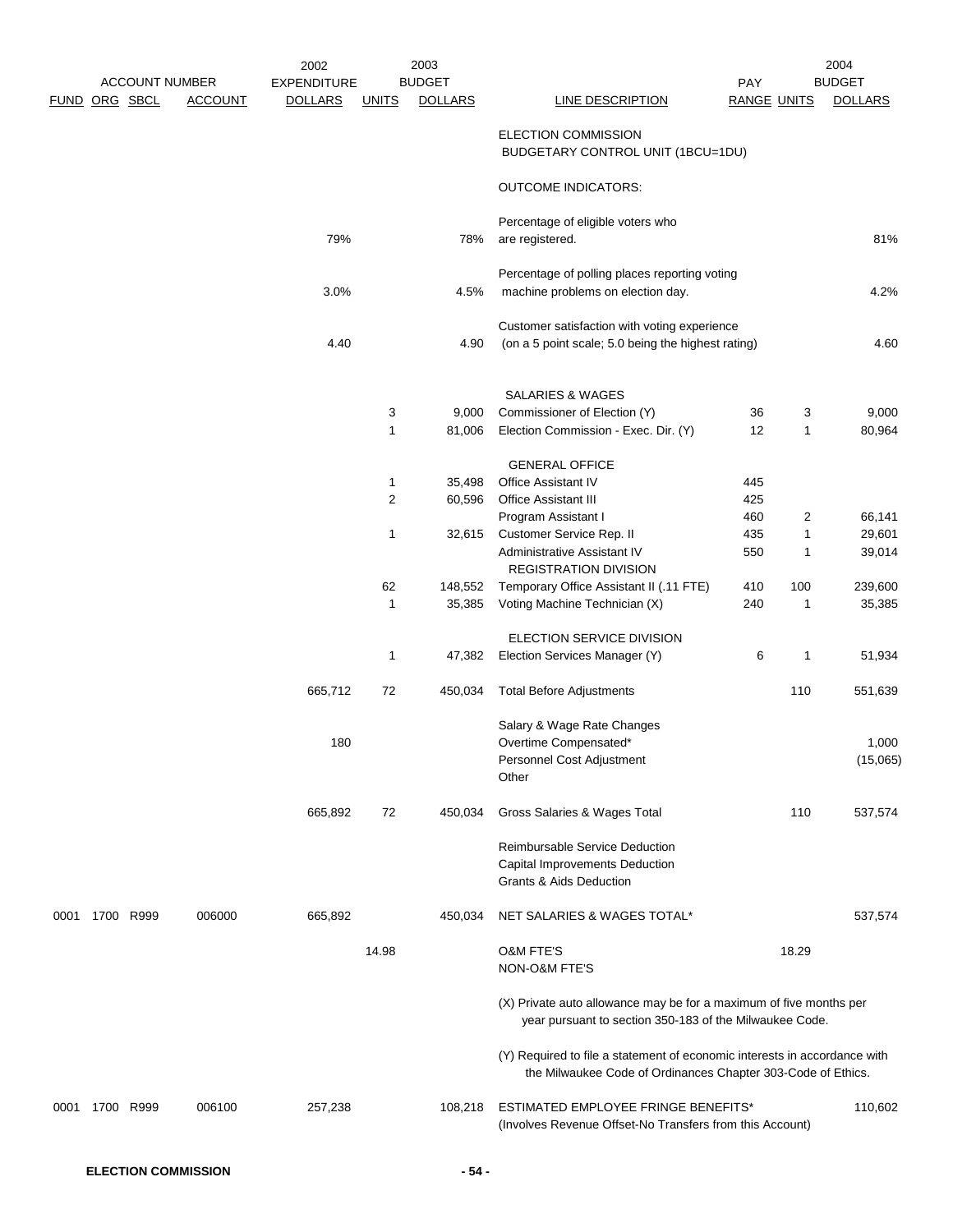|               |                   |      |                            | 2002               |                | 2003           |                                                         |                    | 2004           |
|---------------|-------------------|------|----------------------------|--------------------|----------------|----------------|---------------------------------------------------------|--------------------|----------------|
|               |                   |      | <b>ACCOUNT NUMBER</b>      | <b>EXPENDITURE</b> |                | <b>BUDGET</b>  |                                                         | <b>PAY</b>         | <b>BUDGET</b>  |
| FUND ORG SBCL |                   |      | ACCOUNT                    | <b>DOLLARS</b>     | <b>UNITS</b>   | <b>DOLLARS</b> | LINE DESCRIPTION                                        | <b>RANGE UNITS</b> | <b>DOLLARS</b> |
|               |                   |      |                            |                    |                |                |                                                         |                    |                |
| 0001          | 1700 R999         |      | 630100                     | 204,141            |                | 29,741         | OPERATING EXPENDITURES<br><b>General Office Expense</b> |                    | 36,103         |
| 0001          | 1700              | R999 | 630500                     |                    |                |                | Tools & Machinery Parts                                 |                    |                |
| 0001          | 1700              | R999 | 631000                     |                    |                |                |                                                         |                    |                |
|               | 1700              | R999 |                            |                    |                |                | <b>Construction Supplies</b>                            |                    |                |
| 0001          |                   | R999 | 631500                     |                    |                |                | Energy                                                  |                    |                |
| 0001          | 1700              |      | 632000                     | 2,681              |                | 5,038          | <b>Other Operating Supplies</b>                         |                    | 3,000          |
| 0001          | 1700              | R999 | 632500                     | 28,152             |                | 13,000         | <b>Facility Rental</b>                                  |                    | 24,600         |
| 0001          | 1700<br>1700 R999 | R999 | 633000                     |                    |                | 9,091          | <b>Vehicle Rental</b>                                   |                    | 17,532         |
| 0001          |                   |      | 633500                     | 3,313              |                | 2,940          | Non-Vehicle Equipment Rental                            |                    | 2,940          |
| 0001          | 1700              | R999 | 634000                     |                    |                |                | <b>Professional Services</b>                            |                    |                |
| 0001          | 1700              | R999 | 634500                     | 40,451             |                | 17,722         | <b>Information Technology Services</b>                  |                    | 11,350         |
| 0001          | 1700              | R999 | 635000                     |                    |                |                | <b>Property Services</b>                                |                    |                |
| 0001          | 1700              | R999 | 635500                     | 112                |                |                | <b>Infrastructure Services</b>                          |                    |                |
| 0001          | 1700              | R999 | 636000                     |                    |                |                | Vehicle Repair Services                                 |                    |                |
| 0001          | 1700              | R999 | 636500                     | 712,441            |                | 429,108        | <b>Other Operating Services</b>                         |                    | 888,588        |
| 0001          | 1700              | R999 | 637000                     |                    |                |                | Loans and Grants                                        |                    |                |
| 0001          | 1700              | R999 | 637501                     | 96,988             |                |                | <b>Reimburse Other Departments</b>                      |                    |                |
| 0001          | 1700              | R999 | 006300                     | 1,088,279          |                | 506,640        | OPERATING EXPENDITURES TOTAL*                           |                    | 984,113        |
|               |                   |      |                            |                    |                |                | <b>EQUIPMENT PURCHASES</b>                              |                    |                |
|               |                   |      |                            |                    |                |                | <b>Additional Equipment</b>                             |                    |                |
|               |                   |      |                            | 4,255              | 2              | 5,740          | <b>Personal Computer</b>                                |                    |                |
|               |                   |      |                            |                    |                |                |                                                         |                    |                |
|               |                   |      |                            | 4,255              | $\overline{c}$ | 5,740          | Subtotal - Additional Equipment                         |                    |                |
|               |                   |      |                            |                    |                |                | <b>Replacement Equipment</b>                            |                    |                |
|               |                   |      |                            |                    |                | 9,285          | Elec Equip: Tables, Chairs, Easel Boards                |                    | 7,513          |
|               |                   |      |                            |                    |                |                |                                                         |                    |                |
|               |                   |      |                            |                    |                | 9,285          | Subtotal - Replacement Equipment                        |                    | 7,513          |
|               |                   |      |                            |                    |                |                |                                                         |                    |                |
| 0001          | 1700              | R999 | 006800                     | 4,255              | 2              | 15,025         | <b>EQUIPMENT PURCHASES TOTAL*</b>                       |                    | 7,513          |
|               |                   |      |                            |                    |                |                | <b>SPECIAL FUNDS</b>                                    |                    |                |
|               |                   |      |                            |                    |                |                | SPECIAL FUNDS TOTAL                                     |                    |                |
|               |                   |      |                            |                    |                |                | ELECTION COMMISSION BUDGETARY                           |                    |                |
|               |                   |      |                            | 2,015,664          |                | 1,079,917      | CONTROL UNIT TOTAL (1BCU=1DU)                           |                    | 1,639,802      |
|               |                   |      |                            |                    |                |                | *Appropriation Control Account                          |                    |                |
|               |                   |      |                            |                    |                |                |                                                         |                    |                |
|               |                   |      |                            |                    |                |                |                                                         |                    |                |
|               |                   |      |                            |                    |                |                | PROGRAM RESULT MEASURES/                                |                    |                |
|               |                   |      |                            | <b>UNITS</b>       | %              | <b>UNITS</b>   | <b>INTERNAL MANAGEMENT INDICATORS:</b>                  | %                  | <b>UNITS</b>   |
|               |                   |      |                            |                    |                |                |                                                         |                    |                |
|               |                   |      |                            |                    |                |                | Voter Registration                                      |                    |                |
| 0001          | 1700              | 1110 | P17002                     | 335,889            | 90.8           | 345,000        | Number Registered                                       | 102.0              | 351,738        |
| 0001          | 1700 1110         |      | P17003                     | 79.0%              |                | 78.0%          | Percent Eligible Voters Registered                      |                    | 80.0%          |
|               |                   |      |                            |                    |                |                |                                                         |                    |                |
|               |                   |      |                            |                    |                |                | Number of Residents Who Register to                     |                    |                |
| 0001          | 1700 1110         |      | M17001                     | 34,929             | 12.3           | 5,500          | Vote on Election Day                                    | 1780.4             | 97,921         |
| 0001          | 1700 1110         |      | P17009                     | 24.9%              | 71.9           | 23.0%          | Percent Registered voters who Vote                      | 121.7              | 28.0%          |
|               |                   |      |                            |                    |                |                |                                                         |                    |                |
| 0001          | 1700 1130         |      | M17004                     | 4                  | 50.0           | $\overline{2}$ | Number of Elections (General)                           | 200.0              | 4              |
| 0001          | 1700              | 1130 | M17005                     | 5                  |                |                | Special Election (General)                              |                    |                |
|               |                   |      |                            |                    |                |                |                                                         |                    |                |
| 0001          | 1700 1130         |      | M17006                     | 421,292            | 30.6           | 74,162         | <b>Ballots Cast</b>                                     | 564.7              | 418,774        |
|               |                   |      |                            |                    |                |                |                                                         |                    |                |
|               |                   |      | <b>ELECTION COMMISSION</b> |                    |                | $-55-$         |                                                         |                    |                |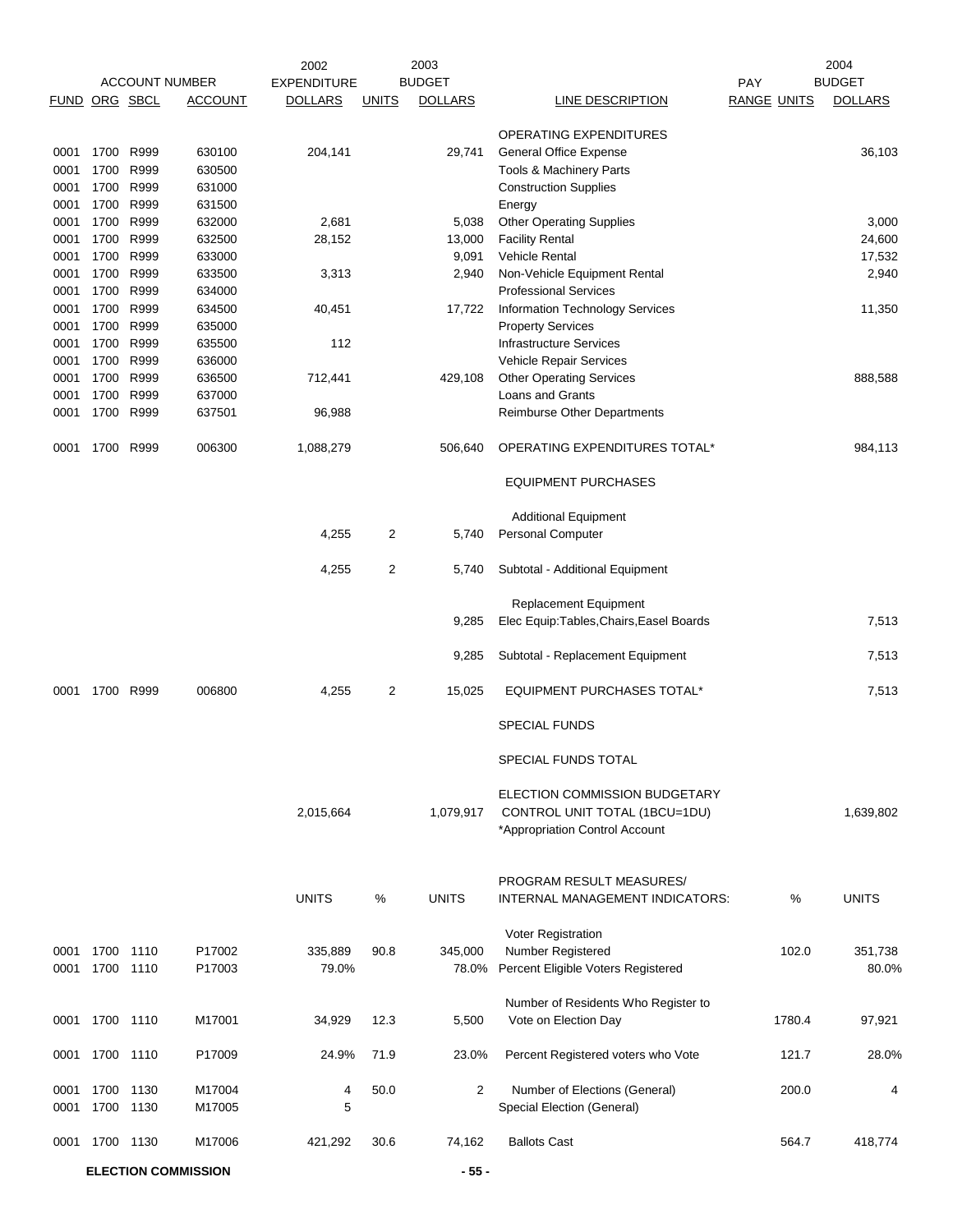|             |          | <b>ACCOUNT NUMBER</b> |                | 2002               |              | 2003           |                                                                                                                                  |                    |      | 2004           |
|-------------|----------|-----------------------|----------------|--------------------|--------------|----------------|----------------------------------------------------------------------------------------------------------------------------------|--------------------|------|----------------|
|             |          |                       |                | <b>EXPENDITURE</b> |              | <b>BUDGET</b>  |                                                                                                                                  | <b>PAY</b>         |      | <b>BUDGET</b>  |
| <b>FUND</b> | ORG SBCL |                       | <b>ACCOUNT</b> | <b>DOLLARS</b>     | <b>UNITS</b> | <b>DOLLARS</b> | LINE DESCRIPTION                                                                                                                 | <b>RANGE UNITS</b> |      | <b>DOLLARS</b> |
| 0001        | 1700     | 1130                  | P17008         | <b>UNITS</b>       | %            | <b>UNITS</b>   | PROGRAM RESULT MEASURES/<br>INTERNAL MANAGEMENT INDICATORS:<br>Voter Participation - 18 to 25                                    |                    | $\%$ | UNITS          |
|             |          |                       |                | 47,663             |              | 26.960         | TOTAL DIRECT LABOR HOUR ALLOCATION<br>Totals do not include Direct Labor Hours for<br>Commissioners, Inspectors, and Registrars. |                    |      | 32,922         |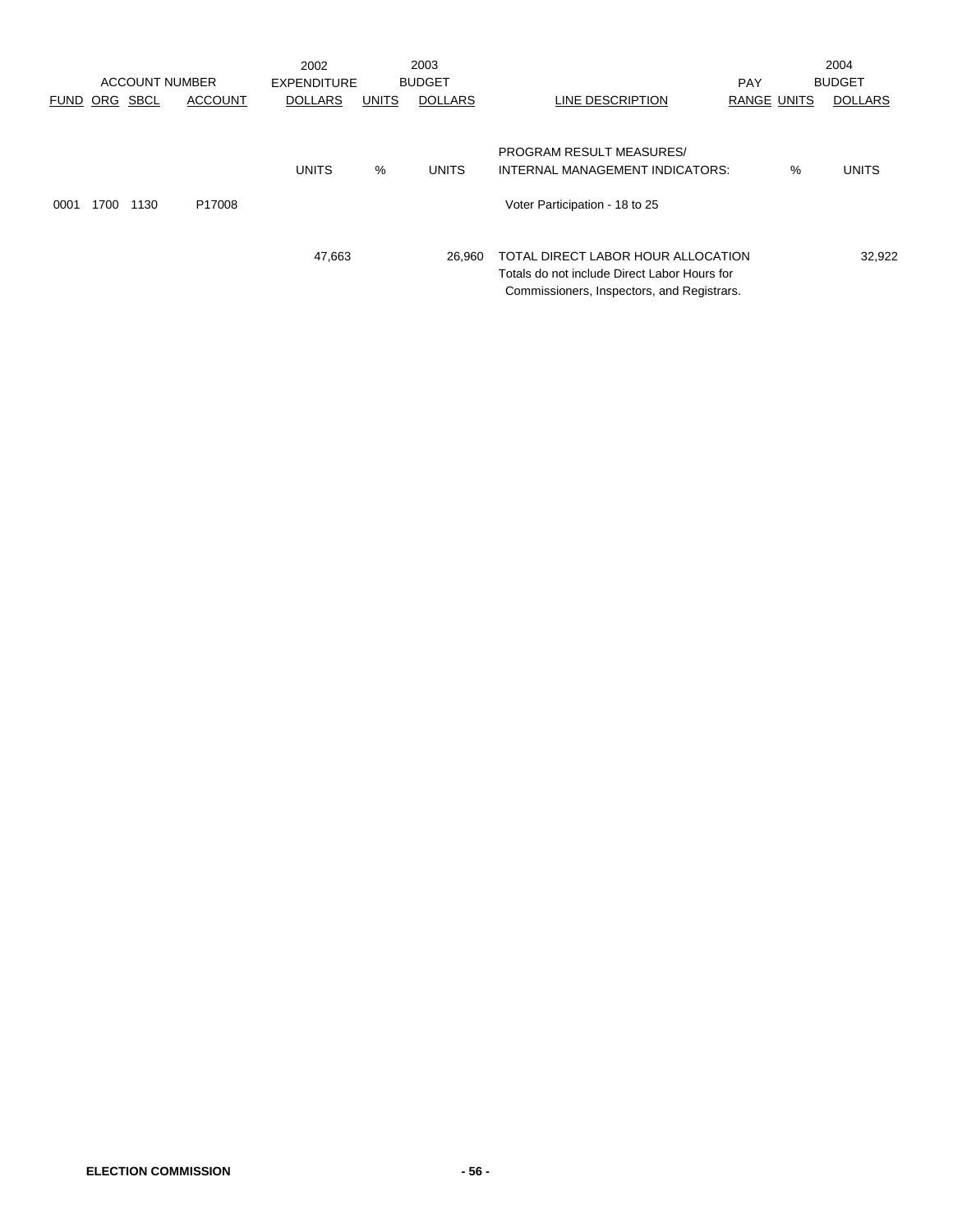|               |      |           |                       | 2002               |              | 2003           |                                                          |                    | 2004           |
|---------------|------|-----------|-----------------------|--------------------|--------------|----------------|----------------------------------------------------------|--------------------|----------------|
|               |      |           | <b>ACCOUNT NUMBER</b> | <b>EXPENDITURE</b> |              | <b>BUDGET</b>  | <b>PAY</b>                                               |                    | <b>BUDGET</b>  |
| FUND ORG SBCL |      |           | <b>ACCOUNT</b>        | <b>DOLLARS</b>     | <b>UNITS</b> | <b>DOLLARS</b> | LINE DESCRIPTION                                         | <b>RANGE UNITS</b> | <b>DOLLARS</b> |
|               |      |           |                       |                    |              |                | DEPARTMENT OF EMPLOYEE RELATIONS<br>SUMMARY (1BCU=3DU)   |                    |                |
|               |      |           |                       |                    |              |                | <b>OUTCOME INDICATORS:</b>                               |                    |                |
|               |      |           |                       |                    |              |                | <b>Compensation and Benefits</b>                         |                    |                |
|               |      |           |                       |                    |              |                | Percent of total employees enrolled in                   |                    |                |
|               |      |           |                       | 87.4%              |              | 95.0%          | health care program.                                     |                    | 95.0%          |
|               |      |           |                       |                    |              |                | Percent of total employees enrolled in                   |                    |                |
|               |      |           |                       | 86.7%              |              | 95.0%          | dental care program.                                     |                    | 95.0%          |
|               |      |           |                       |                    |              |                | Organizational Development                               |                    |                |
|               |      |           |                       |                    |              |                | Percent of employees eligible for tuition                |                    |                |
|               |      |           |                       | 30.0%              |              | 23.0%          | benefit who request reimbursement.                       |                    | 23.0%          |
|               |      |           |                       | 17.0               |              | 19.0           | Number of contracts settled voluntarily.                 |                    | 19.0           |
|               |      |           |                       |                    |              |                |                                                          |                    |                |
|               |      |           |                       |                    |              |                | Workforce Management                                     |                    |                |
|               |      |           |                       |                    |              |                | <b>Customer Satisfaction with DER Services.</b>          |                    |                |
|               |      |           |                       | 4.14               |              | 4.25           | (Scale of 1 to 5)                                        |                    | 4.25           |
|               |      |           |                       | 50.2%              |              | 35.0%          | Percent of minorities appointed to vacancies             |                    | 35.0%          |
|               |      |           |                       |                    |              |                | (new hires and promotions)                               |                    |                |
|               |      |           |                       |                    |              |                | <b>SALARIES &amp; WAGES</b>                              |                    |                |
|               |      |           |                       | 3,435              |              | 3,000          | Overtime Compensated*                                    |                    | 3,000          |
|               |      |           |                       | 3,127,979          |              | 3,569,366      | All Other Salaries & Wages                               |                    | 3,285,372      |
| 0001          | 1650 | R999      | 006000                | 3,131,414          |              | 3,572,366      | NET SALARIES & WAGES TOTAL*                              |                    | 3,288,372      |
|               |      |           |                       |                    | 105          |                | TOTAL NUMBER OF POSITIONS AUTHORIZED                     | 99                 |                |
|               |      |           |                       |                    | 69.24        |                | O&M FTE'S**                                              | 65.65              |                |
|               |      |           |                       |                    | 8.60         |                | <b>NON-O&amp;M FTE'S</b>                                 | 7.60               |                |
| 0001          | 1650 | R999      | 006100                | 1,146,493          |              | 1,321,776      | ESTIMATED EMPLOYEE FRINGE BENEFITS*                      |                    | 1,216,698      |
|               |      |           |                       |                    |              |                | (Involves Revenue Offset-No Transfers from this Account) |                    |                |
|               |      |           |                       |                    |              |                | <b>OPERATING EXPENDITURES</b>                            |                    |                |
| 0001          | 1650 | R999      | 630100                | 59,700             |              | 77,000         | <b>General Office Expense</b>                            |                    | 77,000         |
| 0001          | 1650 | R999      | 630500                |                    |              |                | Tools & Machinery Parts                                  |                    |                |
| 0001          | 1650 | R999      | 631000                |                    |              |                | <b>Construction Supplies</b>                             |                    |                |
| 0001          | 1650 | R999      | 631500                |                    |              |                | Energy                                                   |                    |                |
| 0001          | 1650 | R999      | 632000                | 59,256             |              | 5,100          | <b>Other Operating Supplies</b>                          |                    | 10,641         |
| 0001          |      | 1650 R999 | 632500                | 370                |              |                | <b>Facility Rental</b>                                   |                    |                |
| 0001          | 1650 | R999      | 633000                | 450                |              | 830            | Vehicle Rental                                           |                    | 830            |
| 0001          | 1650 | R999      | 633500                | 17,353             |              | 22,300         | Non-Vehicle Equipment Rental                             |                    | 19,892         |
| 0001          | 1650 | R999      | 634000                | 143,016            |              | 219,064        | <b>Professional Services</b>                             |                    | 112,564        |
| 0001          | 1650 | R999      | 634500                |                    |              | 9,500          | Information Technology Services                          |                    | 9,500          |
| 0001          | 1650 | R999      | 635000                | 1,146              |              | 5,076          | <b>Property Services</b>                                 |                    | 5,076          |
| 0001          | 1650 | R999      | 635500                |                    |              |                | <b>Infrastructure Services</b>                           |                    |                |
| 0001          | 1650 | R999      | 636000                |                    |              |                | Vehicle Repair Services                                  |                    |                |
| 0001          | 1650 | R999      | 636500                | 59,425             |              | 138,370        | <b>Other Operating Services</b>                          |                    | 117,643        |
| 0001          | 1650 | R999      | 637000                |                    |              |                | Loans and Grants                                         |                    |                |
| 0001          | 1650 | R999      | 637501                | 121,901            |              | 56,119         | <b>Reimburse Other Departments</b>                       |                    | 69,682         |
| 0001          | 1650 | R999      | 006300                | 462,617            |              | 533,359        | OPERATING EXPENDITURES TOTAL*                            |                    | 422,828        |
|               |      |           |                       | 9,716              |              | 66,992         | <b>EQUIPMENT PURCHASES TOTAL*</b>                        |                    | 10,000         |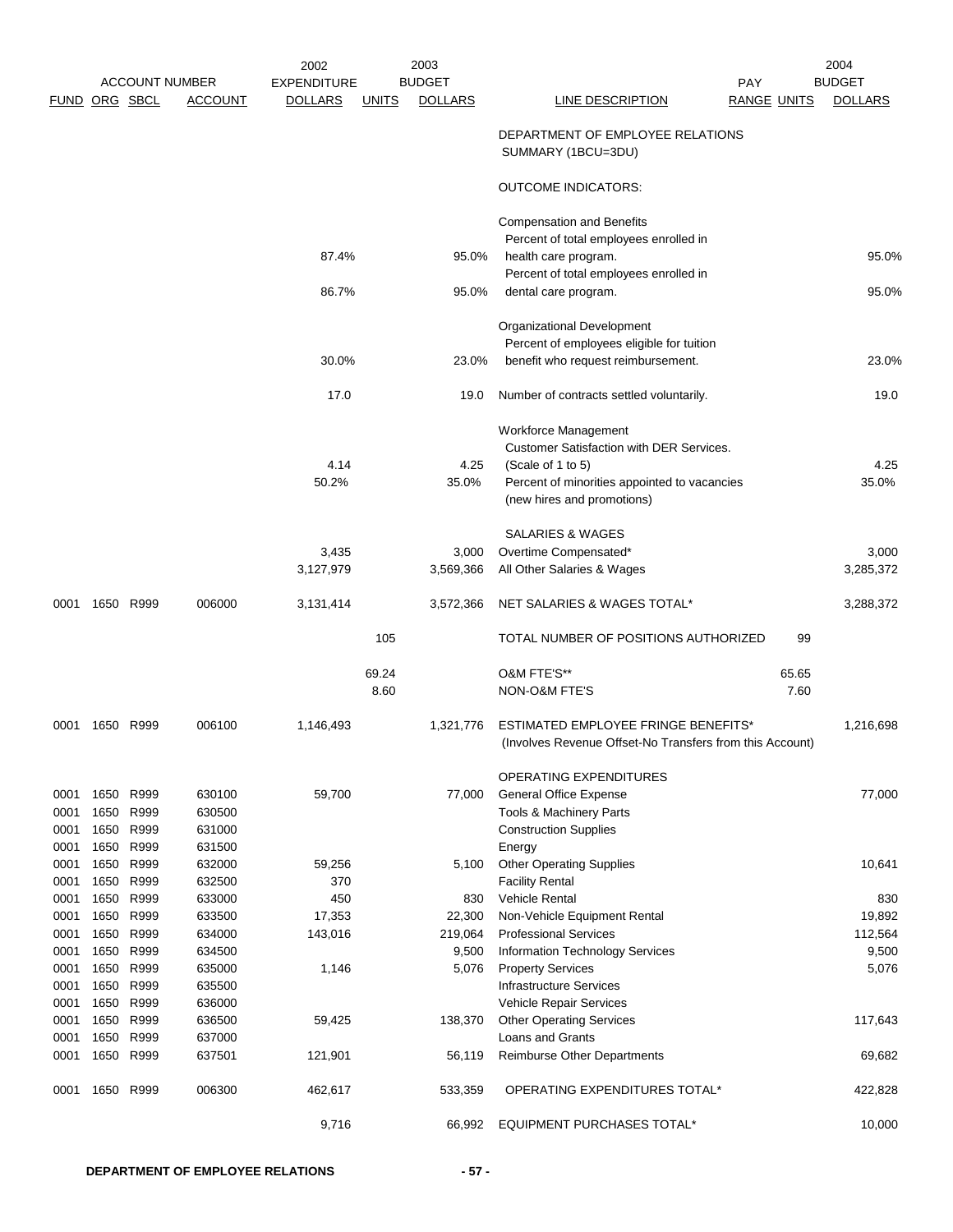|                  |                       | 2002               |              | 2003           |                                                                                                                                                                                                                                                                      |                    | 2004           |
|------------------|-----------------------|--------------------|--------------|----------------|----------------------------------------------------------------------------------------------------------------------------------------------------------------------------------------------------------------------------------------------------------------------|--------------------|----------------|
|                  | <b>ACCOUNT NUMBER</b> | <b>EXPENDITURE</b> |              | <b>BUDGET</b>  |                                                                                                                                                                                                                                                                      | <b>PAY</b>         | <b>BUDGET</b>  |
| SBCL<br>FUND ORG | <b>ACCOUNT</b>        | <b>DOLLARS</b>     | <b>UNITS</b> | <b>DOLLARS</b> | LINE DESCRIPTION                                                                                                                                                                                                                                                     | <b>RANGE UNITS</b> | <b>DOLLARS</b> |
|                  |                       |                    |              | 82.000         | <b>SPECIAL FUNDS TOTAL</b>                                                                                                                                                                                                                                           |                    | 139,364        |
|                  |                       |                    |              |                | DEPARTMENT OF EMPLOYEE RELATIONS                                                                                                                                                                                                                                     |                    |                |
|                  |                       | 4,750,240          |              | 5,576,493      | SUMMARY (1BCU=3DU's)                                                                                                                                                                                                                                                 |                    | 5,077,262      |
|                  |                       | 116.498            |              | 124.632        | TOTAL DIRECT LABOR HOUR ALLOCATION**<br>**Totals do not include ten (10) FTEs and 20,800 Direct Labor<br>Hours for members of the City Service Commission and the<br>Fire & Police Commission. Equal Rights Commissioners do<br>not contribute to FTE or DLH counts. |                    | 118.170        |

\*Appropriation Control Account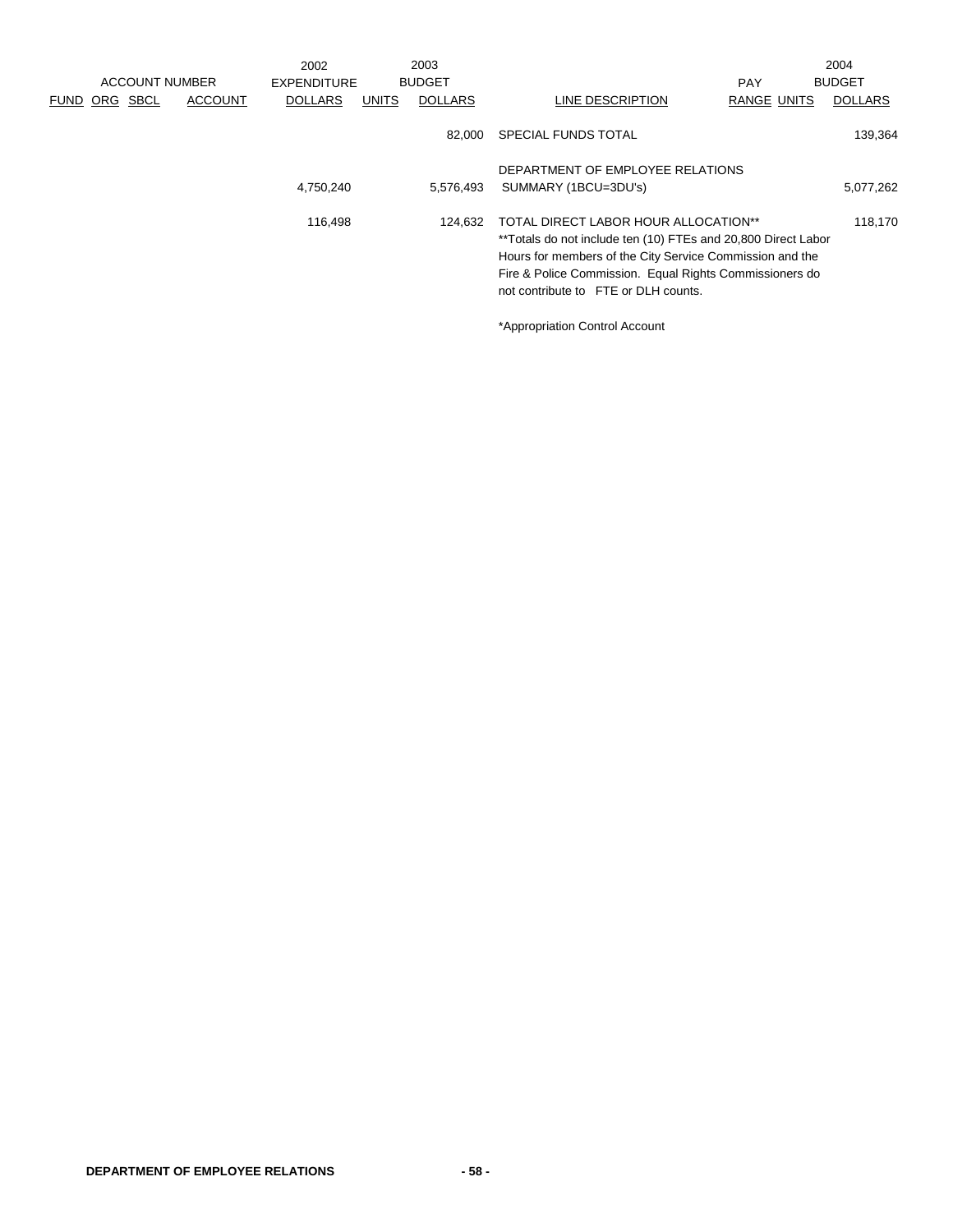| <b>ACCOUNT NUMBER</b> |               | 2003<br>2002<br><b>BUDGET</b><br><b>EXPENDITURE</b> |                |                |                  |                |                                                                                                       | 2004               |                |                |
|-----------------------|---------------|-----------------------------------------------------|----------------|----------------|------------------|----------------|-------------------------------------------------------------------------------------------------------|--------------------|----------------|----------------|
|                       |               |                                                     |                |                |                  |                |                                                                                                       | PAY                |                | <b>BUDGET</b>  |
|                       | FUND ORG SBCL |                                                     | <b>ACCOUNT</b> | <b>DOLLARS</b> | <b>UNITS</b>     | <b>DOLLARS</b> | LINE DESCRIPTION                                                                                      | <b>RANGE UNITS</b> |                | <b>DOLLARS</b> |
|                       |               |                                                     |                |                |                  |                | DEPARTMENT OF EMPLOYEE RELATIONS<br>ADMINISTRATION DIVISION                                           |                    |                |                |
|                       |               |                                                     |                |                |                  |                | <b>SALARIES &amp; WAGES</b>                                                                           |                    |                |                |
|                       |               |                                                     |                |                | 1                | 123,861        | Employee Relations Director (Y)                                                                       | 18                 | 1              | 105,630        |
|                       |               |                                                     |                |                | 1                | 109,118        | Fire & Police Comm. Executive Dir. (Y)                                                                | 15                 | $\mathbf{1}$   | 78,502         |
|                       |               |                                                     |                |                | $\boldsymbol{2}$ | 78,473         | Administrative Assistant III                                                                          | 530                | 2              | 78,644         |
|                       |               |                                                     |                |                | 5                | 33,000         | Fire & Police Commissioner (Y)                                                                        | 41                 | 5              | 33,000         |
|                       |               |                                                     |                |                | 5                | 21,000         | City Service Commissioner (Y)                                                                         | 40                 | 5              | 21,000         |
|                       |               |                                                     |                |                | 5                |                | Equal Rights Commissioner (Y)                                                                         |                    | 5              |                |
|                       |               |                                                     |                |                |                  |                | <b>BUSINESS SECTION</b>                                                                               |                    |                |                |
|                       |               |                                                     |                |                |                  |                | <b>Business Operations Manager</b>                                                                    | 8                  | $\mathbf{1}$   | 65,883         |
|                       |               |                                                     |                |                | $\mathbf{1}$     | 61,451         | Management and Accounting Officer                                                                     | 6                  |                |                |
|                       |               |                                                     |                |                |                  |                | <b>Employee Relations Specialist</b>                                                                  | 5                  | $\mathbf{1}$   | 53,790         |
|                       |               |                                                     |                |                | 1                | 50,461         | Network Coordinator-Associate                                                                         | 4                  |                |                |
|                       |               |                                                     |                |                |                  |                | <b>Management Services Specialist</b>                                                                 | 3                  | $\mathbf{1}$   | 49,499         |
|                       |               |                                                     |                |                | 1                | 46,447         | <b>Administrative Specialist</b>                                                                      | 2                  |                |                |
|                       |               |                                                     |                |                | 1                | 47,604         | Office Supervisor II                                                                                  | $\overline{c}$     | 1              | 47,604         |
|                       |               |                                                     |                |                | $\mathbf{1}$     | 37,063         | <b>Accounting Assistant II</b>                                                                        | 445                | 1              | 37,063         |
|                       |               |                                                     |                |                | $\overline{2}$   |                | Office Assistant II                                                                                   | 410                | $\mathbf{1}$   | 29,978         |
|                       |               |                                                     |                |                |                  | 56,239         |                                                                                                       |                    |                |                |
|                       |               |                                                     |                |                |                  |                | LABOR RELATIONS SECTION                                                                               |                    |                |                |
|                       |               |                                                     |                |                | 1                | 99,762         | Labor Negotiator (X)(Y)                                                                               | 14                 | 1              | 81,618         |
|                       |               |                                                     |                |                | 1                | 74,419         | Labor Relations Officer                                                                               | 9                  | $\mathbf{1}$   | 74,419         |
|                       |               |                                                     |                |                | 1                | 65,496         | Labor Relations Representative-Sr.                                                                    | $\overline{7}$     | $\mathbf{1}$   | 65,496         |
|                       |               |                                                     |                |                | 1                | 44,511         | Labor Relations Representative                                                                        | 5                  |                |                |
|                       |               |                                                     |                |                | 1                | 36,647         | Program Assistant I                                                                                   | 460                | 1              | 36,647         |
|                       |               |                                                     |                |                |                  |                | OFFICE OF DIVERSITY & OUTREACH                                                                        |                    |                |                |
|                       |               |                                                     |                |                |                  |                | Diversity Outreach Officer                                                                            | 9                  | $\mathbf{1}$   | 70,585         |
|                       |               |                                                     |                |                |                  |                | Diversity Specialist, Sr                                                                              | 5                  | $\overline{2}$ | 90,879         |
|                       |               |                                                     |                |                |                  |                | CERTIFICATION & PAY SERVICES SECTION                                                                  |                    |                |                |
|                       |               |                                                     |                |                | 1                | 65,496         | Certification & Salary Sys. Administrator                                                             | 7                  |                |                |
|                       |               |                                                     |                |                | $\mathbf{1}$     | 41,977         | Pay Services Specialist                                                                               | 540                |                |                |
|                       |               |                                                     |                |                | $\overline{c}$   | 77,678         | Program Assistant II                                                                                  | 530                |                |                |
|                       |               |                                                     |                |                | 1                | 34,183         | Office Assistant III                                                                                  | 425                |                |                |
|                       |               |                                                     |                | 578,507        | 36               | 1,204,886      | <b>Total Before Adjustments</b>                                                                       |                    | 32             | 1,020,237      |
|                       |               |                                                     |                |                |                  |                | Salary & Wage Rate Changes                                                                            |                    |                |                |
|                       |               |                                                     |                |                |                  |                | Overtime Compensated                                                                                  |                    |                |                |
|                       |               |                                                     |                |                |                  | (24, 230)      | Personnel Cost Adjustment                                                                             |                    |                | (20, 488)      |
|                       |               |                                                     |                |                |                  | 4,940          | Other                                                                                                 |                    |                | 4,183          |
|                       |               |                                                     |                | 578,507        | 36               | 1,185,596      | Gross Salaries & Wages Total                                                                          |                    | 32             | 1,003,932      |
|                       |               |                                                     |                |                |                  |                | Reimbursable Services Deduction<br>Capital Improvements Deduction<br><b>Grants and Aids Deduction</b> |                    |                |                |
| 0001                  |               | 1651 R999                                           | 006000         | 578,507        | 36               | 1,185,596      | NET SALARIES & WAGES TOTAL                                                                            |                    | 32             | 1,003,932      |
|                       |               |                                                     |                |                | 20.58            |                | O&M FTE'S**<br>NON-O&M FTE'S                                                                          |                    | 17.0           |                |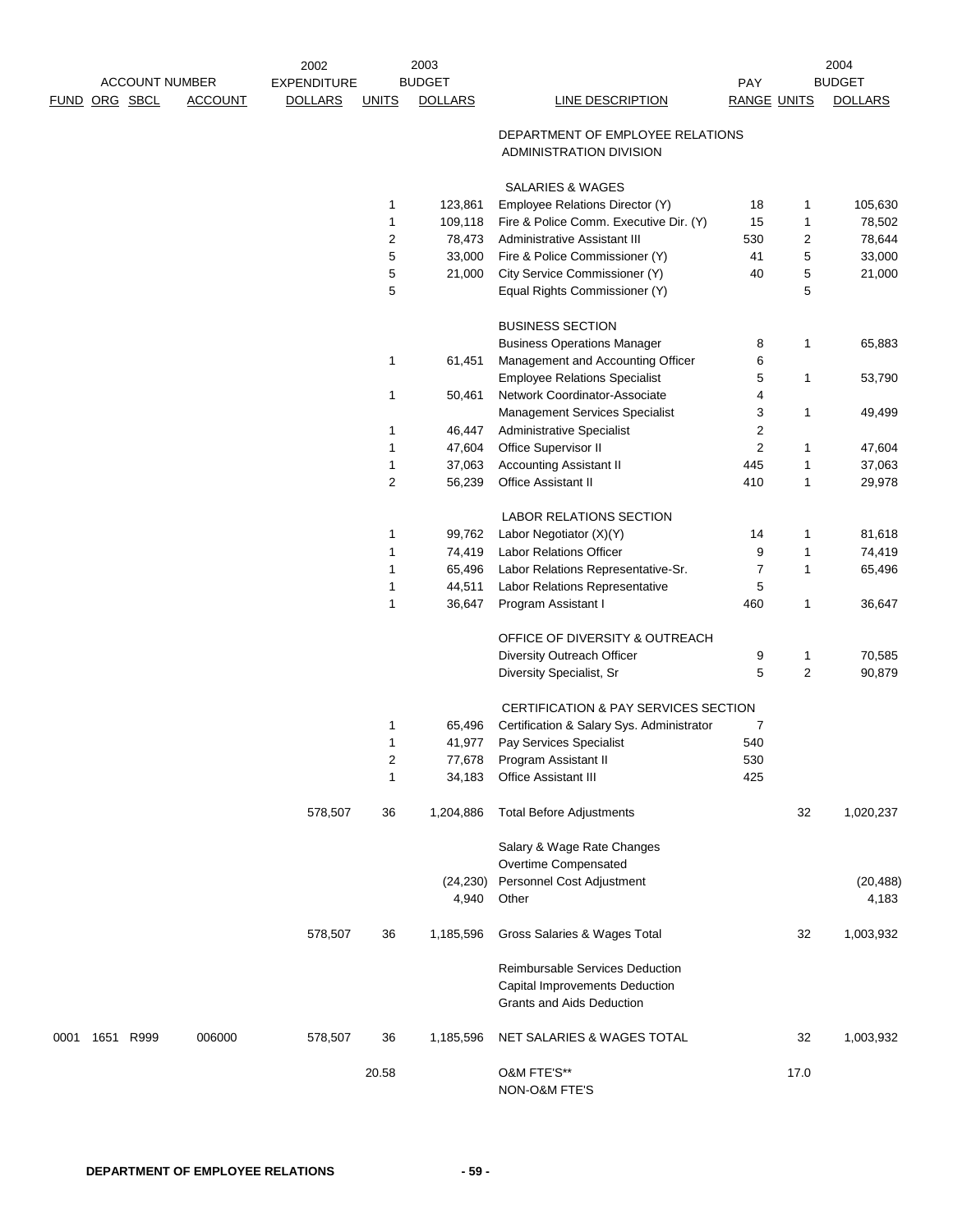|               |                |                  |                       | 2002               |              | 2003           |                                                                                                                                           | 2004           |
|---------------|----------------|------------------|-----------------------|--------------------|--------------|----------------|-------------------------------------------------------------------------------------------------------------------------------------------|----------------|
|               |                |                  | <b>ACCOUNT NUMBER</b> | <b>EXPENDITURE</b> |              | <b>BUDGET</b>  | <b>PAY</b>                                                                                                                                | <b>BUDGET</b>  |
| FUND ORG SBCL |                |                  | ACCOUNT               | <b>DOLLARS</b>     | <b>UNITS</b> | <b>DOLLARS</b> | LINE DESCRIPTION<br><b>RANGE UNITS</b>                                                                                                    | <b>DOLLARS</b> |
|               |                |                  |                       |                    |              |                | (X) Private Auto Allowance May Be Paid Pursuant to<br>Section 350-183 of the Milwaukee Code.                                              |                |
|               |                |                  |                       |                    |              |                | (Y) Required to file a statement of economic interests in accordance<br>with the Milwaukee Code of Ordinances Chapter 303-Code of Ethics. |                |
| 0001          | 1651           | R999             | 006100                | 199,274            |              | 438,671        | ESTIMATED EMPLOYEE FRINGE BENEFITS<br>(Involves Revenue Offset-No Transfers from this Account)                                            | 371,455        |
|               |                |                  |                       |                    |              |                | OPERATING EXPENDITURES                                                                                                                    |                |
| 0001          | 1651           | R999             | 630100                | 24,558             |              | 24,500         | General Office Expense                                                                                                                    | 24,500         |
| 0001          | 1651           | R999             | 630500                |                    |              |                | Tools & Machinery Parts                                                                                                                   |                |
| 0001          | 1651           | R999             | 631000                |                    |              |                | <b>Construction Supplies</b>                                                                                                              |                |
| 0001          | 1651           | R999             | 631500                |                    |              |                | Energy                                                                                                                                    |                |
| 0001          | 1651           | R999             | 632000                | 26,068             |              | 2,000          | <b>Other Operating Supplies</b>                                                                                                           | 7,541          |
| 0001          | 1651           | R999             | 632500                |                    |              |                | <b>Facility Rental</b>                                                                                                                    |                |
| 0001          | 1651           | R999             | 633000                |                    |              |                | <b>Vehicle Rental</b>                                                                                                                     |                |
| 0001          | 1651           | R999             | 633500                | 6,915              |              | 3,000          | Non-Vehicle Equipment Rental                                                                                                              | 3,000          |
| 0001          | 1651           | R999             | 634000                | 16,623             |              | 3,000          | <b>Professional Services</b>                                                                                                              | 3,000          |
| 0001          | 1651           | R999             | 634500                |                    |              | 3,000          | Information Technology Services                                                                                                           | 3,000          |
| 0001          | 1651           | R999             | 635000                |                    |              |                | <b>Property Services</b>                                                                                                                  |                |
| 0001          | 1651           | R999             | 635500                |                    |              |                | <b>Infrastructure Services</b>                                                                                                            |                |
| 0001          | 1651           | R999             | 636000                |                    |              |                | Vehicle Repair Services                                                                                                                   |                |
| 0001          | 1651           | R999             | 636500                | 611                |              | 26,665         | <b>Other Operating Services</b>                                                                                                           | 26,665         |
| 0001<br>0001  | 1651<br>1651   | R999<br>R999     | 637000<br>637501      | 40,405             |              | 25,119         | <b>Loans and Grants</b><br>Reimburse Other Departments                                                                                    | 23,784         |
|               |                |                  |                       |                    |              |                |                                                                                                                                           |                |
| 0001          | 1651           | R999             | 006300                | 115,180            |              | 87,284         | OPERATING EXPENDITURES TOTAL                                                                                                              | 91,490         |
|               |                |                  |                       |                    |              |                | <b>EQUIPMENT PURCHASES</b>                                                                                                                |                |
|               |                |                  |                       |                    |              |                | <b>Additional Equipment</b>                                                                                                               | 10,000         |
|               |                |                  |                       |                    |              |                | Subtotal - Additional Equipment                                                                                                           | 10,000         |
|               |                |                  |                       |                    |              |                | Replacement Equipment                                                                                                                     |                |
|               |                |                  |                       | 3,537              |              | 18,400         | <b>Computer Equipment</b>                                                                                                                 |                |
|               |                |                  |                       | 5,694              |              | 48,592         | <b>Computer Software</b>                                                                                                                  |                |
|               |                |                  |                       | 9,231              |              | 66,992         | Subtotal - Replacement Equipment                                                                                                          |                |
|               | 0001 1651 R999 |                  | 006800                | 9,231              |              | 66,992         | EQUIPMENT PURCHASES TOTAL                                                                                                                 | 10,000         |
|               |                |                  |                       |                    |              |                | <b>SPECIAL FUNDS</b>                                                                                                                      |                |
| 0001          | 1651           | R <sub>163</sub> | 006300                |                    |              | 26,000         | <b>Safety Glasses</b>                                                                                                                     | 26,000         |
| 0001          | 1651           | R <sub>164</sub> | 006300                |                    |              | 16,000         | <b>Drug Testing</b>                                                                                                                       | 26,710         |
| 0001          |                | 1651 R165        | 006300                |                    |              | 40,000         | <b>Preplacement Exams</b>                                                                                                                 | 86,654         |
|               |                |                  |                       |                    |              | 82,000         | SPECIAL FUNDS TOTAL                                                                                                                       | 139,364        |
|               |                |                  |                       |                    |              |                | DEPARTMENT OF EMPLOYEE RELATIONS -                                                                                                        |                |
|               |                |                  |                       | 902,192            |              | 1,860,543      | ADMINISTRATION DIVISION TOTAL                                                                                                             | 1,616,241      |
|               |                |                  |                       |                    |              |                | **Totals do not include ten (10) FTE or 20,800 Direct Labor                                                                               |                |
|               |                |                  |                       |                    |              |                | Hours for members of the City Service Commission and                                                                                      |                |
|               |                |                  |                       |                    |              |                | Fire & Police Commission. Equal Rights Commissioners                                                                                      |                |
|               |                |                  |                       |                    |              |                | do not contribute to FTE or DLH counts.                                                                                                   |                |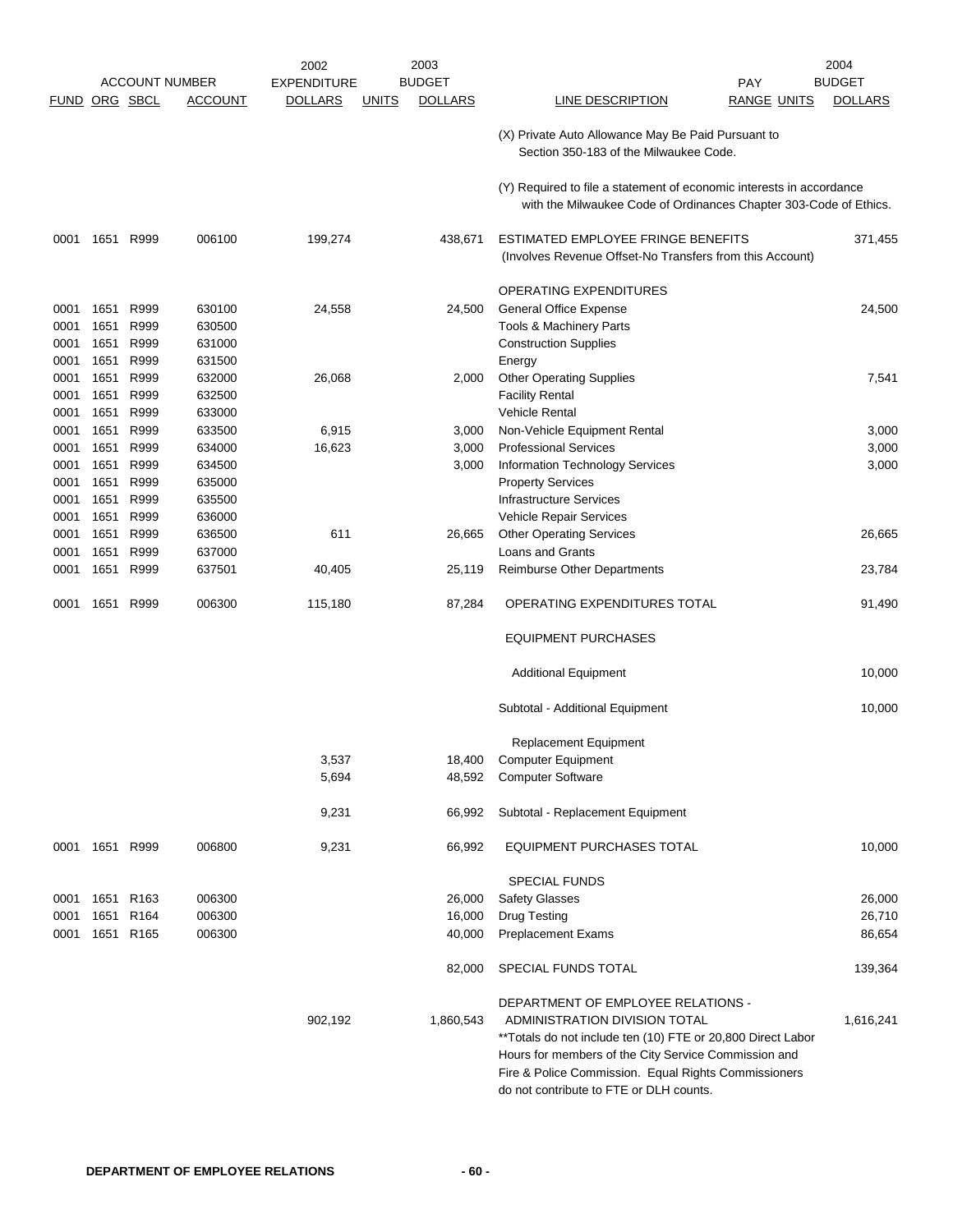|             |            | <b>ACCOUNT NUMBER</b> |                    | 2002<br><b>EXPENDITURE</b> |              | 2003<br><b>BUDGET</b> |                                                             | <b>PAY</b>         | 2004<br><b>BUDGET</b> |
|-------------|------------|-----------------------|--------------------|----------------------------|--------------|-----------------------|-------------------------------------------------------------|--------------------|-----------------------|
| <b>FUND</b> | <b>ORG</b> | <b>SBCL</b>           | <b>ACCOUNT</b>     | <b>DOLLARS</b>             | <b>UNITS</b> | <b>DOLLARS</b>        | LINE DESCRIPTION                                            | <b>RANGE UNITS</b> | <b>DOLLARS</b>        |
|             |            |                       |                    | <b>UNITS</b>               | %            | <b>UNITS</b>          | PROGRAM RESULT MEASURES/<br>INTERNAL MANAGEMENT INDICATORS: | %                  | <b>UNITS</b>          |
|             |            |                       |                    |                            |              |                       | <b>Labor Relations</b>                                      |                    |                       |
|             |            |                       |                    |                            |              |                       | Percent of grievance appeals to arbitration settled.        |                    |                       |
| 0001        | 1651       | 1300                  | P <sub>16501</sub> | 1.7%                       | 4.0          | 2.0%                  | General city employees                                      | 100.0              | 2.0%                  |
| 0001        | 1651       | 1300                  | P <sub>16502</sub> | 27.3%                      | 70.0         | 35.0%                 | Police and Fire                                             | 100.0              | 35.0%                 |
|             |            |                       |                    |                            |              |                       | Increase total number of active labor/management            |                    |                       |
| 0001        | 1651       | 1300                  | P16504             | 12                         | 125.0        | 15                    | committees                                                  | 100.0              | 15                    |
|             |            |                       |                    |                            |              |                       |                                                             |                    |                       |
|             |            |                       |                    | 24,788                     |              | 37.044                | DIRECT LABOR HOUR ALLOCATION                                |                    | 30,600                |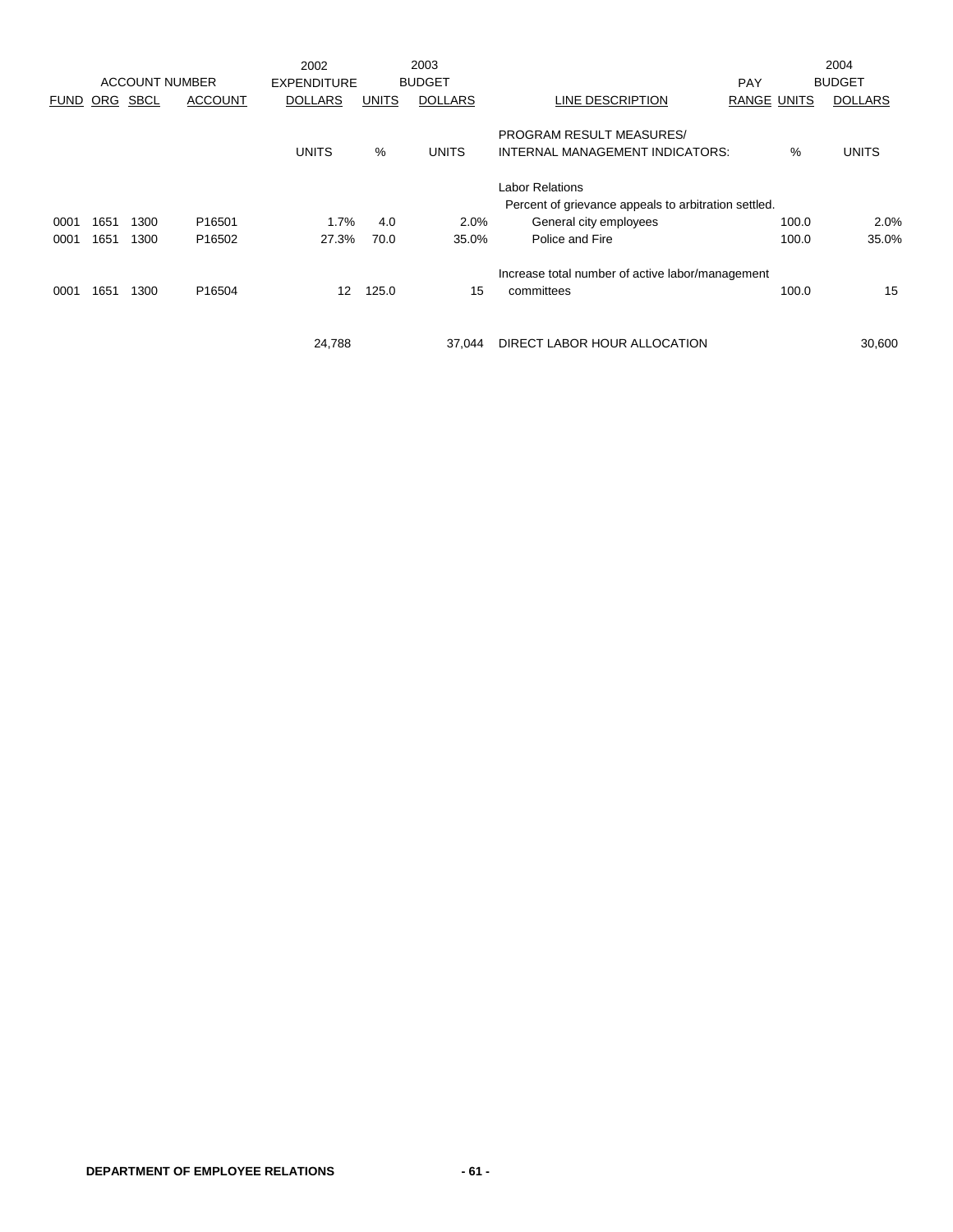|               |           | <b>ACCOUNT NUMBER</b> |                | 2002<br><b>EXPENDITURE</b> |                         | 2003<br><b>BUDGET</b> |                                                                                                                                           | PAY                     |                         | 2004<br><b>BUDGET</b> |
|---------------|-----------|-----------------------|----------------|----------------------------|-------------------------|-----------------------|-------------------------------------------------------------------------------------------------------------------------------------------|-------------------------|-------------------------|-----------------------|
| FUND ORG SBCL |           |                       | <b>ACCOUNT</b> | <b>DOLLARS</b>             | <b>UNITS</b>            | <b>DOLLARS</b>        | <b>LINE DESCRIPTION</b>                                                                                                                   | <b>RANGE UNITS</b>      |                         | <b>DOLLARS</b>        |
|               |           |                       |                |                            |                         |                       | DEPARTMENT OF EMPLOYEE RELATIONS<br>EMPLOYEE BENEFITS DIVISION                                                                            |                         |                         |                       |
|               |           |                       |                |                            | $\mathbf{1}$            | 102,383               | <b>SALARIES &amp; WAGES</b><br>Employee Benefits Manager (Y)                                                                              | 14                      | 1                       | 102,383               |
|               |           |                       |                |                            | 1                       | 53,978                | Employee Benefits Specialist, Sr.<br>Unemployment Comp. Specialist                                                                        | 5<br>5                  |                         |                       |
|               |           |                       |                |                            | 1                       | 42,447                | <b>Employee Benefits Specialist</b><br><b>Benefits Specialist</b>                                                                         | 4<br>4                  | 1                       | 43,713                |
|               |           |                       |                |                            | 1                       | 36,907                | <b>Administrative Services Assistant</b><br>Program Assistant I                                                                           | 460<br>460              | 1                       | 36,907                |
|               |           |                       |                |                            |                         |                       | MEDICAL BENEFITS SECTION                                                                                                                  |                         |                         |                       |
|               |           |                       |                |                            | $\mathbf{1}$            | 40,340                | <b>Medical Benefits Coordinator</b>                                                                                                       | 3                       | 1                       | 41,495                |
|               |           |                       |                |                            | 1                       | 38,936                | Administrative Services Specialist                                                                                                        | 1                       | 1                       | 40,382                |
|               |           |                       |                |                            | 1                       | 44,676                | Administrative Services Specialist                                                                                                        | $\mathbf{1}$            | 1                       | 35,440                |
|               |           |                       |                |                            | 1                       | 33,041                | <b>Medical Benefits Assistant III</b>                                                                                                     | 445                     |                         |                       |
|               |           |                       |                |                            |                         |                       | <b>WORKERS' COMPENSATION SECTION</b>                                                                                                      |                         |                         |                       |
|               |           |                       |                |                            |                         |                       | Workers' Comp. & Safety Manager (Y)                                                                                                       | 12                      | 1                       | 87,924                |
|               |           |                       |                |                            | 1                       | 79,313                | Workers' Comp. & Safety Admin. (Y)                                                                                                        | 10                      |                         |                       |
|               |           |                       |                |                            | 1                       | 65,496                | Claims Adjuster Supervisor                                                                                                                | $\overline{7}$          | 1                       | 65,496                |
|               |           |                       |                |                            | 1                       | 54,553                | <b>Claims Adjuster Specialist</b>                                                                                                         | 5                       | 1                       | 56,450                |
|               |           |                       |                |                            | 1                       | 57,658                | Occupational Health Nurse - Senior                                                                                                        | 5                       | 1                       | 57,658                |
|               |           |                       |                |                            | 2                       | 96,432                | Claims Adjuster-Senior                                                                                                                    | 4                       | 2                       | 97,747                |
|               |           |                       |                |                            | $\overline{\mathbf{c}}$ | 90,484                | Claims Adjuster                                                                                                                           | $\overline{\mathbf{c}}$ | $\overline{\mathbf{c}}$ | 83,254                |
|               |           |                       |                |                            | 5                       | 167,735               | Claims Representative                                                                                                                     | 532                     | 5                       | 166,921               |
|               |           |                       |                |                            |                         |                       | <b>Administrative Services Assistant</b>                                                                                                  | 460                     | 1                       | 35,630                |
|               |           |                       |                |                            | 1                       | 36,386                | Program Assistant I                                                                                                                       | 460                     |                         |                       |
|               |           |                       |                |                            | 1                       | 31,746                | Office Assistant III                                                                                                                      | 435                     | 1                       | 31,360                |
|               |           |                       |                |                            | 2                       | 63,004                | Claims Processor II                                                                                                                       | 415                     | 2                       | 61,170                |
|               |           |                       |                |                            | $\overline{c}$          | 59,544                | Office Assistant II                                                                                                                       | 410                     | 2                       | 58,664                |
|               |           |                       |                | 1,004,335                  | 27                      | 1,195,059             | <b>Total Before Adjustments</b>                                                                                                           |                         | 25                      | 1,102,594             |
|               |           |                       |                |                            |                         |                       | Salary & Wage Rate Change                                                                                                                 |                         |                         |                       |
|               |           |                       |                | 3,435                      |                         | 3,000                 | Overtime Compensated                                                                                                                      |                         |                         | 3,000                 |
|               |           |                       |                |                            |                         | (24, 033)             | Personnel Cost Adjustment                                                                                                                 |                         |                         | (22, 178)             |
|               |           |                       |                |                            |                         | 3,585                 | Other                                                                                                                                     |                         |                         | 3,308                 |
|               |           |                       |                | 1,007,770                  | 27                      | 1,177,611             | Gross Salaries & Wages Total                                                                                                              |                         | 25                      | 1,086,724             |
|               |           |                       |                |                            |                         |                       | Reimbursable Services Deduction<br>Capital Improvements Deduction                                                                         |                         |                         |                       |
|               |           |                       |                |                            |                         |                       | Grants & Aids Deduction                                                                                                                   |                         |                         |                       |
| 0001          | 1654 R999 |                       | 006000         | 1,007,770                  |                         | 1,177,611             | NET SALARIES & WAGES TOTAL                                                                                                                |                         | 25                      | 1,086,724             |
|               |           |                       |                |                            | 26.46                   |                       | O&M FTE'S                                                                                                                                 |                         | 25.0                    |                       |
|               |           |                       |                |                            |                         |                       | NON-O&M FTE'S                                                                                                                             |                         |                         |                       |
|               |           |                       |                |                            |                         |                       | (Y) Required to file a statement of economic interests in accordance with<br>the Milwaukee Code of Ordinances Chapter 303-Code of Ethics. |                         |                         |                       |
| 0001          | 1654 R999 |                       | 006100         | 383,107                    |                         | 435,716               | ESTIMATED EMPLOYEE FRINGE BENEFITS<br>(Involves Revenue Offset-No Transfers from this Account)                                            |                         |                         | 402,088               |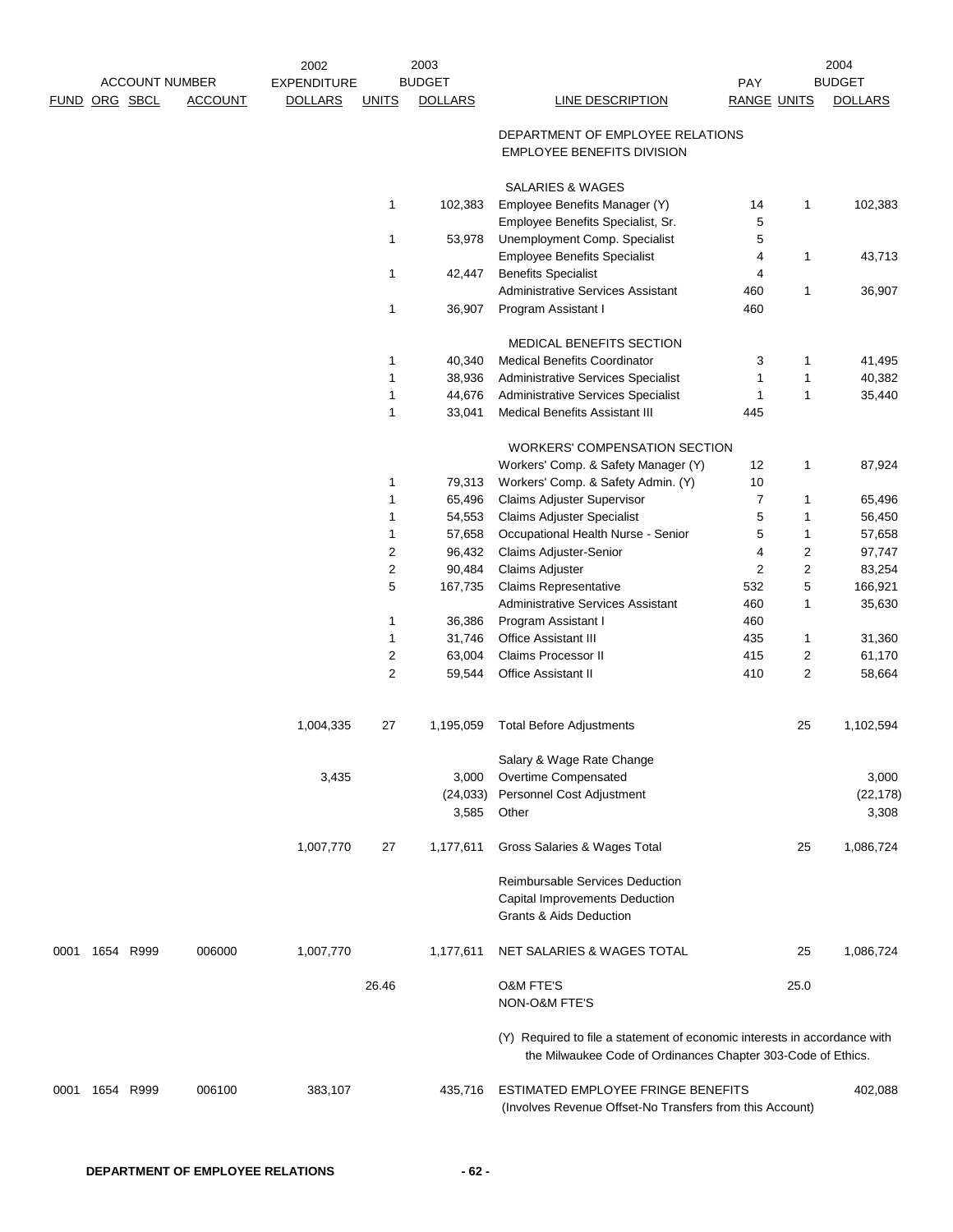|                      |           |      |                       | 2002               |              | 2003           |                                                                       |                    | 2004           |
|----------------------|-----------|------|-----------------------|--------------------|--------------|----------------|-----------------------------------------------------------------------|--------------------|----------------|
|                      |           |      | <b>ACCOUNT NUMBER</b> | <b>EXPENDITURE</b> |              | <b>BUDGET</b>  |                                                                       | <b>PAY</b>         | <b>BUDGET</b>  |
| <b>FUND ORG SBCL</b> |           |      | <b>ACCOUNT</b>        | <b>DOLLARS</b>     | <b>UNITS</b> | <b>DOLLARS</b> | LINE DESCRIPTION                                                      | <b>RANGE UNITS</b> | <b>DOLLARS</b> |
|                      |           |      |                       |                    |              |                | OPERATING EXPENDITURES                                                |                    |                |
| 0001                 | 1654      | R999 | 630100                | 25,479             |              | 24,500         | <b>General Office Expense</b>                                         |                    | 24,500         |
| 0001                 | 1654      | R999 | 630500                |                    |              |                | Tools & Machinery Parts                                               |                    |                |
| 0001                 | 1654      | R999 | 631000                |                    |              |                | <b>Construction Supplies</b>                                          |                    |                |
| 0001                 | 1654      | R999 | 631500                |                    |              |                | Energy                                                                |                    |                |
| 0001                 | 1654      | R999 | 632000                | 31,493             |              | 100            | Other Operating Supplies                                              |                    | 100            |
| 0001                 | 1654 R999 |      | 632500                |                    |              |                | <b>Facility Rental</b>                                                |                    |                |
| 0001                 | 1654 R999 |      | 633000                |                    |              |                | <b>Vehicle Rental</b>                                                 |                    |                |
| 0001                 | 1654      | R999 | 633500                | 4,841              |              | 4,800          | Non-Vehicle Equipment Rental                                          |                    | 4,800          |
| 0001                 | 1654      | R999 | 634000                | 21,472             |              | 2,500          | <b>Professional Services</b>                                          |                    | 2,500          |
|                      | 1654      | R999 | 634500                |                    |              |                |                                                                       |                    |                |
| 0001                 |           |      |                       |                    |              |                | Information Technology Services                                       |                    |                |
| 0001                 | 1654      | R999 | 635000                |                    |              |                | <b>Property Services</b>                                              |                    |                |
| 0001                 | 1654      | R999 | 635500                |                    |              |                | <b>Infrastructure Services</b>                                        |                    |                |
| 0001                 | 1654      | R999 | 636000                |                    |              |                | Vehicle Repair Services                                               |                    |                |
| 0001                 | 1654      | R999 | 636500                | 5,141              |              | 8,000          | <b>Other Operating Services</b>                                       |                    | 15,978         |
| 0001                 | 1654      | R999 | 637000                |                    |              |                | Loans and Grants                                                      |                    |                |
| 0001                 | 1654      | R999 | 637501                | 38,292             |              | 23,000         | <b>Reimburse Other Departments</b>                                    |                    | 21,119         |
| 0001                 | 1654      | R999 | 006300                | 126,718            |              | 62,900         | OPERATING EXPENDITURES TOTAL                                          |                    | 68,997         |
|                      |           |      |                       |                    |              |                | <b>EQUIPMENT PURCHASES</b>                                            |                    |                |
|                      |           |      |                       | 145                |              |                | <b>Additional Equipment</b>                                           |                    |                |
|                      |           |      |                       | 145                |              |                | Subtotal - Additional Equipment                                       |                    |                |
|                      |           |      |                       |                    |              |                | Replacement Equipment                                                 |                    |                |
|                      |           |      |                       |                    |              |                | Subtotal - Replacement Equipment                                      |                    |                |
| 0001                 | 1654      | R999 | 006800                | 145                |              |                | <b>EQUIPMENT PURCHASES TOTAL</b>                                      |                    |                |
|                      |           |      |                       |                    |              |                | <b>SPECIAL FUNDS</b>                                                  |                    |                |
|                      |           |      |                       |                    |              |                | SPECIAL FUNDS TOTAL                                                   |                    |                |
|                      |           |      |                       |                    |              |                | DEPARTMENT OF EMPLOYEE RELATIONS-                                     |                    |                |
|                      |           |      |                       | 1,517,740          |              | 1,676,227      | EMPLOYEE BENEFITS DIVISION TOTAL                                      |                    | 1,557,809      |
|                      |           |      |                       |                    |              |                | PROGRAM RESULT MEASURES/                                              |                    |                |
|                      |           |      |                       | <b>UNITS</b>       | %            | <b>UNITS</b>   | <b>INTERNAL MANAGEMENT INDICATORS:</b>                                | %                  | <b>UNITS</b>   |
| 0001                 | 1654 1400 |      | M16540                | 4,690              |              | 6,000          | Number of workers' compensation cases                                 | 100.00             | 6,000          |
| 0001                 | 1654 1400 |      | P16533                | 1,536              |              | 1,200          | Cost Per Worker Comp. Claim<br>Maintain Promptness of First Indemnity | 108.33             | 1,300          |
| 0001                 | 1654 1400 |      | P16541                | 99.2% 100.0        |              | 80.0%          | Payments at 80%<br>Maintain Accuracy of Weekly Rates and              | 100.00             | 80.0%          |
| 0001                 | 1654 1400 |      | P16542                | 98.4% 100.0        |              | 90.0%          | Total Payments at 90%<br>No. of employees requesting tuition          | 100.00             | 90.0%          |
| 0001                 | 1654 1510 |      | M16544                | 2,277              |              | 1,750          | benefit reimbursement.<br>Percent of LTD Eligible employees           | 100.00             | 1,750          |
| 0001                 | 1654 1400 |      | P16543                | 28.8%              |              | 25.0%          | enrolled in Plan 2 Buy Down                                           | 100.00             | 25.0%          |
|                      |           |      |                       | 41,611             |              | 47,628         | DIRECT LABOR HOUR ALLOCATION                                          |                    | 45,000         |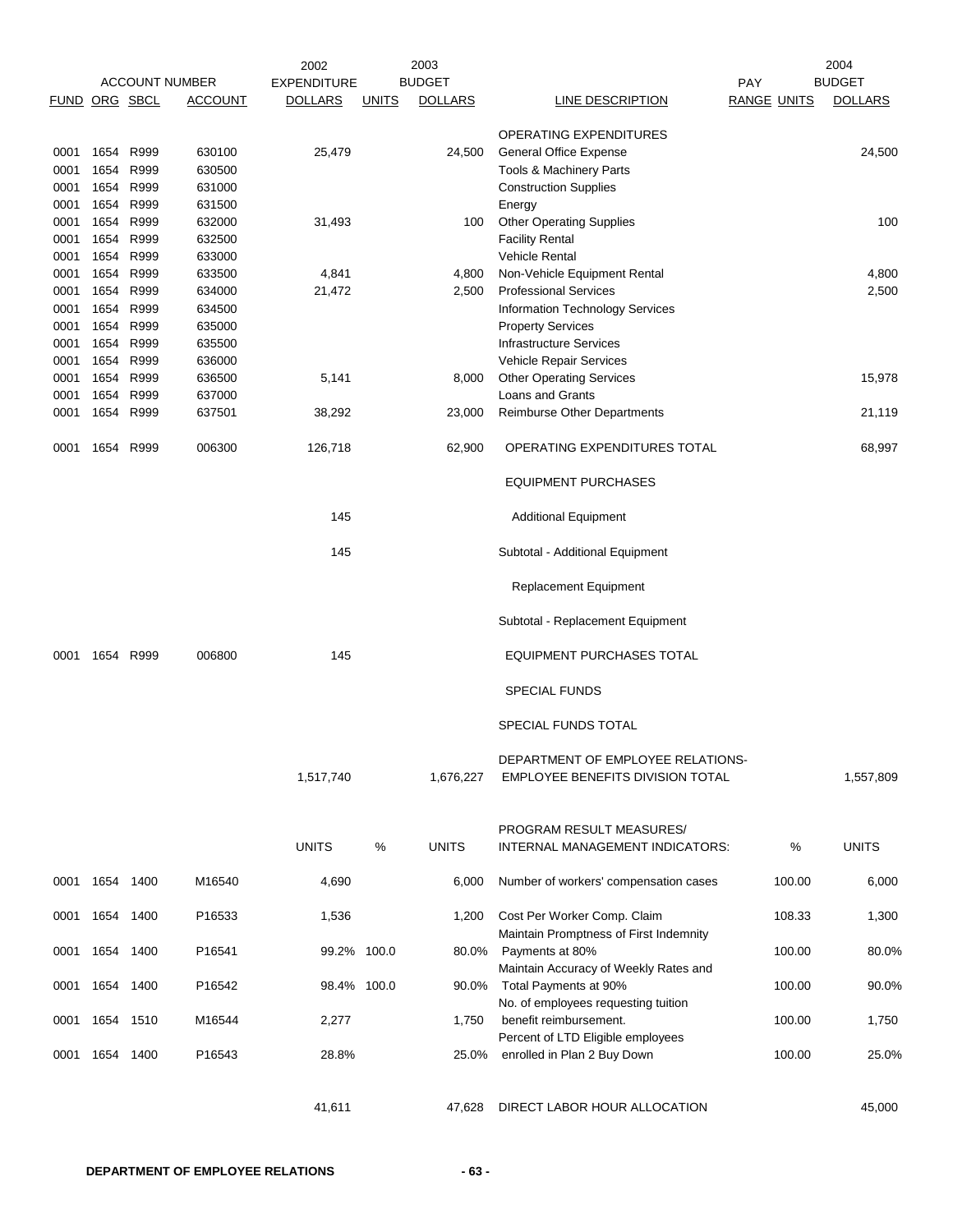|                                                                 | 2002                                                 | 2003                            |                                                               |                           |                | 2004                            |
|-----------------------------------------------------------------|------------------------------------------------------|---------------------------------|---------------------------------------------------------------|---------------------------|----------------|---------------------------------|
| <b>ACCOUNT NUMBER</b><br><u>FUND ORG SBCL</u><br><b>ACCOUNT</b> | <b>EXPENDITURE</b><br><b>DOLLARS</b><br><b>UNITS</b> | <b>BUDGET</b><br><b>DOLLARS</b> | LINE DESCRIPTION                                              | PAY<br><b>RANGE UNITS</b> |                | <b>BUDGET</b><br><b>DOLLARS</b> |
|                                                                 |                                                      |                                 |                                                               |                           |                |                                 |
|                                                                 |                                                      |                                 | DEPARTMENT OF EMPLOYEE RELATIONS<br>OPERATIONS DIVISION       |                           |                |                                 |
|                                                                 |                                                      |                                 | SALARIES & WAGES                                              |                           |                |                                 |
|                                                                 |                                                      |                                 | STAFFING & CLASSIFICATION SECTION                             |                           |                |                                 |
|                                                                 | 2<br>1                                               | 179,902                         | Human Resource Manager (Y)                                    | 12<br>8                   |                |                                 |
|                                                                 | 3                                                    | 69,792<br>183,191               | Employment Administrator (A)<br>Human Resource Representative | $\overline{7}$            |                |                                 |
|                                                                 | 1                                                    | 61,108                          | Human Resource Training Specialist                            | $\overline{7}$            |                |                                 |
|                                                                 | $\overline{c}$                                       | 74,126                          | Program Assistant I                                           | 460                       |                |                                 |
|                                                                 | $\overline{2}$                                       | 78,644                          | Program Assistant II                                          | 530                       |                |                                 |
|                                                                 |                                                      |                                 | STAFFING SERVICES SECTION                                     |                           |                |                                 |
|                                                                 |                                                      |                                 | Human Resource Manager (Y)                                    | 12                        |                |                                 |
|                                                                 |                                                      |                                 | Employment Administrator (A)                                  | 8                         |                |                                 |
|                                                                 |                                                      |                                 | <b>Employment Manager</b>                                     | 10                        | $\mathbf{1}$   | 75,796                          |
|                                                                 |                                                      |                                 | Human Resources Representative                                | $\overline{7}$            | $\mathbf{1}$   | 53,820                          |
|                                                                 |                                                      |                                 | Program Assistant I                                           | 460                       | 1              | 37,063                          |
|                                                                 | 1                                                    | 74,419                          | Examinations Supervisor-Fire & Police (Y)                     | 9                         | 1              | 74,419                          |
|                                                                 | $\overline{2}$                                       | 104,810                         | Personnel Analyst-Sr.                                         | 5                         | $\overline{2}$ | 106,274                         |
|                                                                 | 1                                                    | 34,183                          | <b>Office Assistant IV</b>                                    | 445                       | 1              | 34,183                          |
|                                                                 | 1                                                    | 47,604                          | <b>Administrative Specialist</b>                              | $\overline{2}$            |                |                                 |
|                                                                 | 1                                                    | 36,232                          | Program Assistant II                                          | 530                       |                |                                 |
|                                                                 |                                                      |                                 | SELECTION SERVICES                                            |                           |                |                                 |
|                                                                 |                                                      |                                 | <b>Administrative Specialist</b>                              | 2                         | $\mathbf{1}$   | 47,604                          |
|                                                                 |                                                      |                                 | Program Assistant II                                          | 530                       | $\mathbf{1}$   | 36,232                          |
|                                                                 |                                                      |                                 | Personnel Clerk                                               | 445                       | 1              | 34,183                          |
|                                                                 |                                                      |                                 | COMPENSATION SERVICES SECTION                                 |                           |                |                                 |
|                                                                 |                                                      |                                 | Human Resource Manager (Y)                                    | 12                        | $\mathbf{1}$   | 90,108                          |
|                                                                 |                                                      |                                 | Human Resources Representative                                | $\overline{7}$            | 2              | 127,176                         |
|                                                                 |                                                      |                                 | Program Assistant II                                          | 530                       | $\overline{2}$ | 77,905                          |
|                                                                 |                                                      |                                 | <b>TRAINING &amp; DEVELOPMENT SERVICES</b>                    |                           |                |                                 |
|                                                                 |                                                      |                                 | Human Resource Training Specialist                            | $\overline{7}$            | 1              | 63,006                          |
|                                                                 |                                                      |                                 | Program Assistant I                                           | 460                       | 1              | 37,063                          |
|                                                                 |                                                      |                                 | CERTIFICATION & SALARY SERVICES                               |                           |                |                                 |
|                                                                 |                                                      |                                 | Certification & Salary Sys. Administrator                     | $\overline{7}$            | 1              | 65,496                          |
|                                                                 |                                                      |                                 | Pay Services Specialist                                       | 540                       | $\mathbf{1}$   | 41,977                          |
|                                                                 |                                                      |                                 | Program Assistant II                                          | 530                       | 2              | 78,644                          |
|                                                                 |                                                      |                                 | Program Assistant I                                           | 460                       | 1              | 35,485                          |
|                                                                 |                                                      |                                 | <b>RESEARCH SECTION</b>                                       |                           |                |                                 |
|                                                                 | 1                                                    | 74,419                          | Research Services Specialist (Y)                              | 9                         | $\mathbf{1}$   | 74,419                          |
|                                                                 | 1                                                    | 35,156                          | Research Analyst-Sr. (0.65 FTE)                               | 4                         | 1              | 40,565                          |
|                                                                 | 1                                                    | 69,757                          | Public Relations Officer (X)(Y)                               | 9                         |                |                                 |
|                                                                 | 1                                                    | 65,496                          | <b>Diversity Officer</b>                                      | $\overline{7}$            |                |                                 |
|                                                                 | 1                                                    | 42,017                          | Community Relations Spec.-Sr.                                 | 5                         |                |                                 |
|                                                                 | 1<br>1                                               | 44,755<br>29,332                | Equal Rights Specialist-Sr.<br>Office Assistant II            | 4<br>410                  |                |                                 |
|                                                                 |                                                      |                                 |                                                               |                           |                |                                 |
|                                                                 | 7                                                    | 96,705                          | <b>AUXILIARY POSITIONS</b><br>Auxiliary Trainee (0.5 FTE)     |                           | 7              | 96,705                          |
|                                                                 | 3                                                    | 47,061                          | Overlap Auxiliary Positions (C) (0.5 FTE)                     |                           | 3              | 47,061                          |
|                                                                 | 5                                                    | 21,970                          | College Intern                                                |                           | 5              | 21,970                          |
|                                                                 | 3                                                    | 22,360                          | Graduate Intern                                               |                           | 3              | 22,360                          |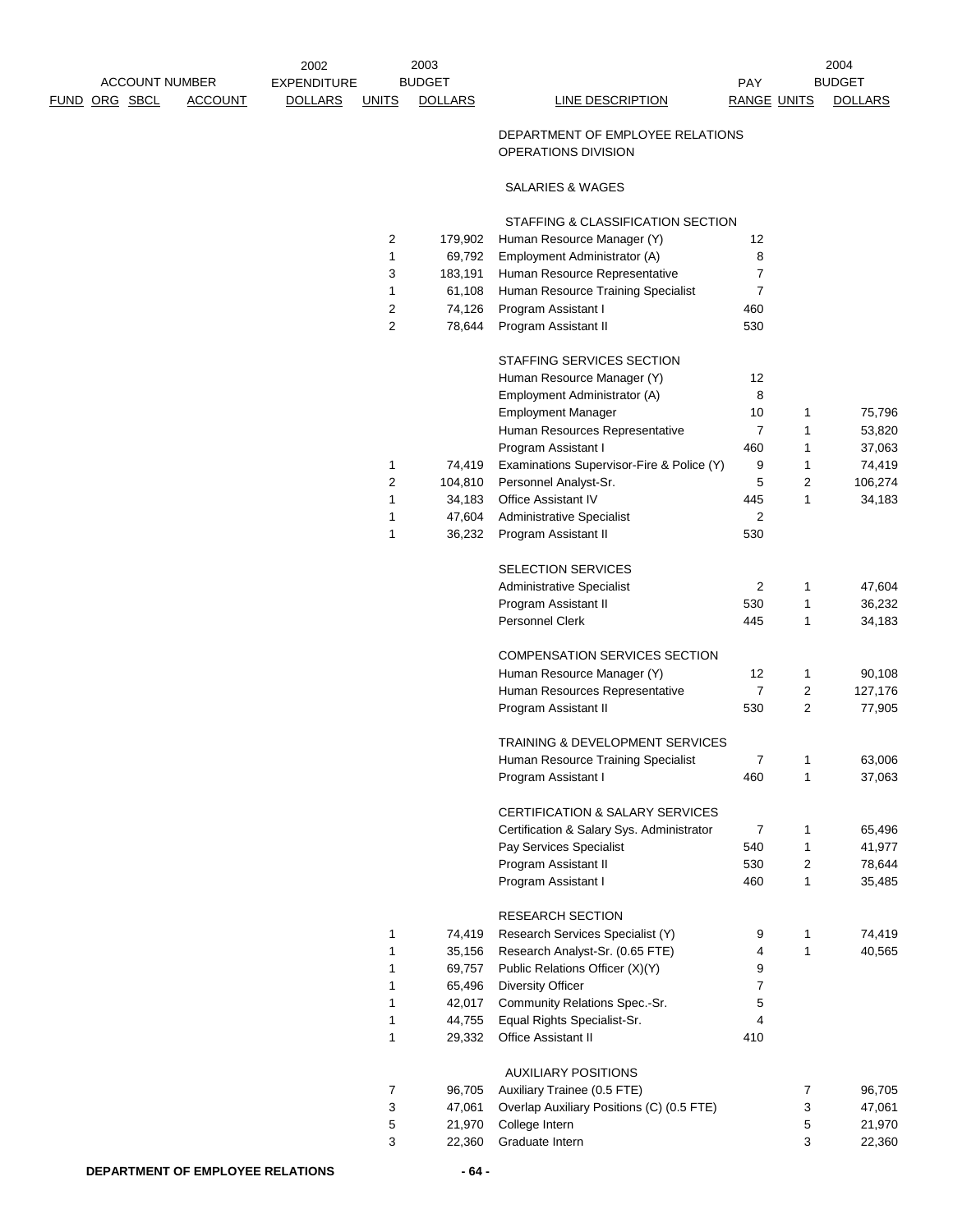|                      |           |           |                       | 2002               |              | 2003               |                                                                                                                                           |                    | 2004               |
|----------------------|-----------|-----------|-----------------------|--------------------|--------------|--------------------|-------------------------------------------------------------------------------------------------------------------------------------------|--------------------|--------------------|
|                      |           |           | <b>ACCOUNT NUMBER</b> | <b>EXPENDITURE</b> |              | <b>BUDGET</b>      |                                                                                                                                           | <b>PAY</b>         | <b>BUDGET</b>      |
| <b>FUND ORG SBCL</b> |           |           | <b>ACCOUNT</b>        | <b>DOLLARS</b>     | <u>UNITS</u> | <b>DOLLARS</b>     | LINE DESCRIPTION                                                                                                                          | <b>RANGE UNITS</b> | <b>DOLLARS</b>     |
|                      |           |           |                       |                    |              |                    |                                                                                                                                           |                    |                    |
|                      |           |           |                       | 1,545,137          | 42           | 1,493,039          | <b>Total Before Adjustments</b>                                                                                                           | 42                 | 1,419,514          |
|                      |           |           |                       |                    |              |                    | Salary & Wage Rate Change                                                                                                                 |                    |                    |
|                      |           |           |                       |                    |              |                    | Overtime Compensated                                                                                                                      |                    |                    |
|                      |           |           |                       |                    |              | (39, 967)<br>5,291 | Personnel Cost Adjustment<br>Other                                                                                                        |                    | (37, 965)<br>4,263 |
|                      |           |           |                       | 1,545,137          | 42           | 1,458,363          | Gross Salaries & Wages Total                                                                                                              | 42                 | 1,385,812          |
|                      |           |           |                       |                    |              |                    |                                                                                                                                           |                    |                    |
|                      |           |           |                       |                    |              | (249, 204)         | <b>Reimbursable Services Deduction</b><br>Capital Improvements Deduction<br>Grants & Aids Deduction                                       |                    | (188,096)          |
| 0001                 |           | 1652 R999 | 006000                | 1,545,137          | 42           | 1,209,159          | NET SALARIES & WAGES TOTAL                                                                                                                | 42                 | 1,197,716          |
|                      |           |           |                       |                    | 22.20        |                    | <b>O&amp;M FTE'S</b>                                                                                                                      | 23.65              |                    |
|                      |           |           |                       |                    | 8.60         |                    | NON-O&M FTE'S                                                                                                                             | 7.60               |                    |
|                      |           |           |                       |                    |              |                    | (C) Positions may only be filled upon review and approval by the Chair<br>of the Committee on Finance and Personnel.                      |                    |                    |
|                      |           |           |                       |                    |              |                    | (X) Private automobile allowance may be paid pursuant to<br>Section 350-183 of the Milwaukee Code.                                        |                    |                    |
|                      |           |           |                       |                    |              |                    | (Y) Required to file a statement of economic interests in accordance with<br>the Milwaukee Code of Ordinances Chapter 303-Code of Ethics. |                    |                    |
| 0001                 |           | 1652 R999 | 006100                | 564,112            |              | 447,389            | ESTIMATED EMPLOYEE FRINGE BENEFITS<br>(Involves Revenue Offset-No Transfers from this Account)                                            |                    | 443,155            |
|                      |           |           |                       |                    |              |                    | OPERATING EXPENDITURES                                                                                                                    |                    |                    |
| 0001                 |           | 1652 R999 | 630100                | 9,663              |              | 28,000             | <b>General Office Expense</b>                                                                                                             |                    | 28,000             |
| 0001                 |           | 1652 R999 | 630500                |                    |              |                    | <b>Tools &amp; Machinery Parts</b>                                                                                                        |                    |                    |
| 0001                 |           | 1652 R999 | 631000                |                    |              |                    | <b>Construction Supplies</b>                                                                                                              |                    |                    |
| 0001                 |           | 1652 R999 | 631500                |                    |              |                    | Energy                                                                                                                                    |                    |                    |
| 0001                 | 1652 R999 |           | 632000                | 1,695              |              | 3,000              | <b>Other Operating Supplies</b>                                                                                                           |                    | 3,000              |
| 0001                 |           | 1652 R999 | 632500                | 370                |              |                    | <b>Facility Rental</b>                                                                                                                    |                    |                    |
| 0001                 |           | 1652 R999 | 633000                | 450                |              | 830                | Vehicle Rental                                                                                                                            |                    | 830                |
| 0001                 |           | 1652 R999 | 633500                | 5,597              |              | 14,500             | Non-Vehicle Equipment Rental                                                                                                              |                    | 12,092             |
| 0001                 |           | 1652 R999 | 634000                | 104,921            |              | 213,564            | <b>Professional Services</b>                                                                                                              |                    | 107,064            |
| 0001                 |           | 1652 R999 | 634500                |                    |              | 6,500              | <b>Information Technology Services</b>                                                                                                    |                    | 6,500              |
| 0001                 |           | 1652 R999 | 635000                | 1,146              |              | 5,076              | <b>Property Services</b>                                                                                                                  |                    | 5,076              |
| 0001                 |           | 1652 R999 | 635500                |                    |              |                    | <b>Infrastructure Services</b>                                                                                                            |                    |                    |
| 0001                 |           | 1652 R999 | 636000                |                    |              |                    | Vehicle Repair Services                                                                                                                   |                    |                    |
| 0001                 |           | 1652 R999 | 636500                | 53,673             |              | 103,705            | <b>Other Operating Services</b>                                                                                                           |                    | 75,000             |
| 0001                 |           | 1652 R999 | 637000                |                    |              |                    | Loans and Grants                                                                                                                          |                    |                    |
| 0001                 |           | 1652 R999 | 637501                | 43,204             |              | 8,000              | <b>Reimburse Other Departments</b>                                                                                                        |                    | 24,779             |
| 0001                 | 1652 R999 |           | 006300                | 220,719            |              | 383,175            | OPERATING EXPENDITURES TOTAL                                                                                                              |                    | 262,341            |
|                      |           |           |                       |                    |              |                    | <b>EQUIPMENT PURCHASES</b>                                                                                                                |                    |                    |
|                      |           |           |                       | 340                |              |                    | <b>Additional Equipment</b>                                                                                                               |                    |                    |
|                      |           |           |                       | 340                |              |                    | Subtotal - Additional Equipment                                                                                                           |                    |                    |
|                      |           |           |                       |                    |              |                    | Replacement Equipment                                                                                                                     |                    |                    |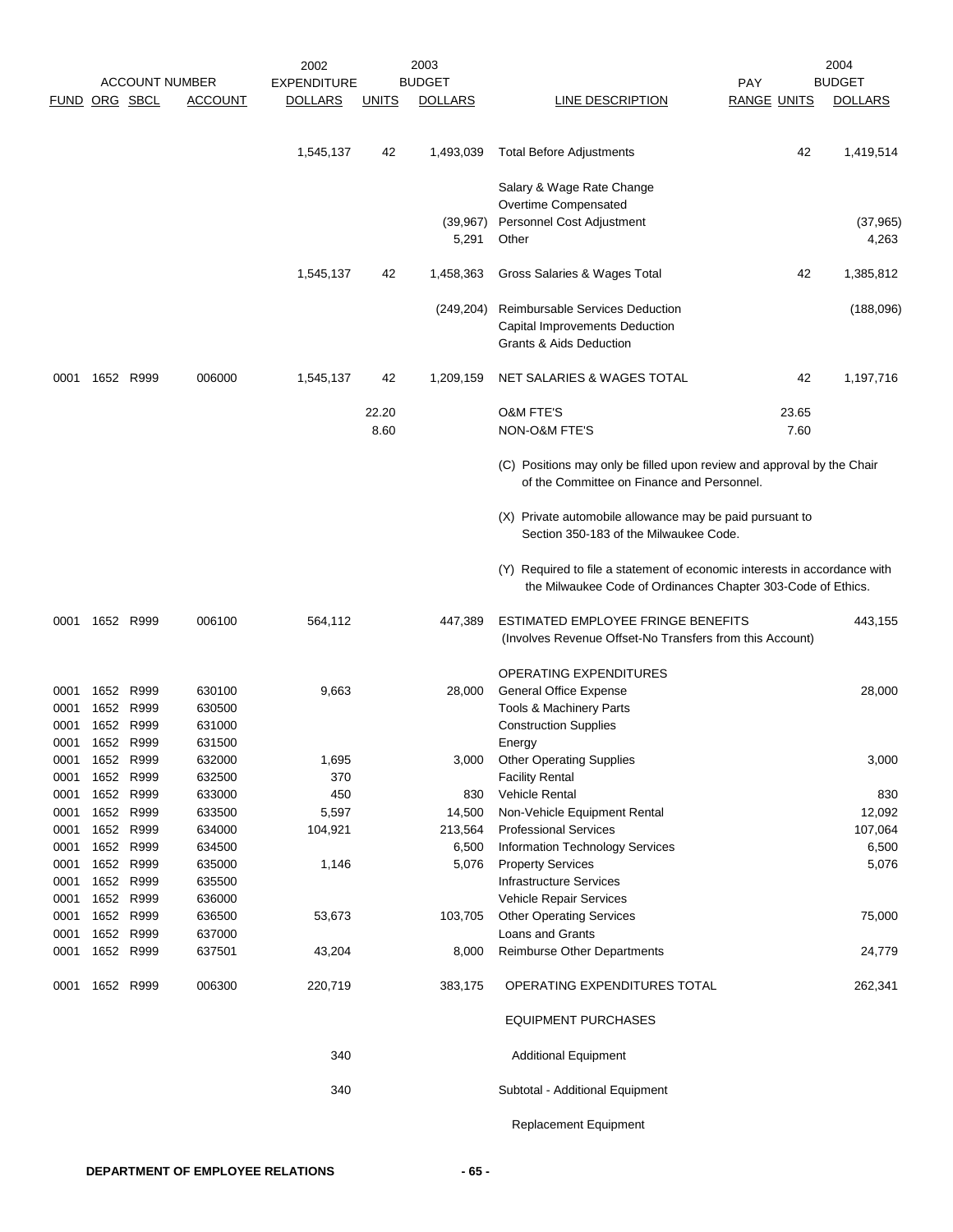|               |           |           |                       | 2002               |              | 2003           |                                                                                |                    | 2004           |
|---------------|-----------|-----------|-----------------------|--------------------|--------------|----------------|--------------------------------------------------------------------------------|--------------------|----------------|
|               |           |           | <b>ACCOUNT NUMBER</b> | <b>EXPENDITURE</b> |              | <b>BUDGET</b>  | <b>PAY</b>                                                                     |                    | <b>BUDGET</b>  |
| FUND ORG SBCL |           |           | <b>ACCOUNT</b>        | <b>DOLLARS</b>     | <u>UNITS</u> | <b>DOLLARS</b> | LINE DESCRIPTION                                                               | <b>RANGE UNITS</b> | <b>DOLLARS</b> |
|               |           |           |                       |                    |              |                | Subtotal - Replacement Equipment                                               |                    |                |
| 0001          | 1652 R999 |           | 006800                | 340                |              |                | <b>EQUIPMENT PURCHASES TOTAL</b>                                               |                    |                |
|               |           |           |                       |                    |              |                | SPECIAL FUNDS TOTAL                                                            |                    |                |
|               |           |           |                       | 2,330,308          |              | 2,039,723      | DEPARTMENT OF EMPLOYEE RELATIONS-<br>OPERATIONS DIVISION TOTAL                 |                    | 1,903,212      |
|               |           |           |                       |                    |              |                | *Appropriation Control Account                                                 |                    |                |
|               |           |           |                       |                    |              |                | PROGRAM RESULT MEASURES/                                                       |                    |                |
|               |           |           |                       | <b>UNITS</b>       | %            | <b>UNITS</b>   | INTERNAL MANAGEMENT INDICATORS:                                                | %                  | <b>UNITS</b>   |
|               |           |           |                       |                    |              |                | Workforce Management                                                           |                    |                |
| 0001          | 1652 1710 |           | P16509                | 4.13               | 100.0        | 4.00           | Customer Rating of recruitment process.                                        | 100.0              | 4.00           |
| 0001          | 1652      | 1710      | P16510                | 4.04               | 100.0        | 4.00           | Customer rating of candidate quality.                                          | 100.0              | 4.00           |
| 0001          | 1652      | 1710      | P16511                | 39.9%              | 99.1         | 33.0%          | Percent of candidates eligible for employment                                  | 100.0              | 33.0%          |
|               |           |           |                       |                    |              |                | Maintain or increase the diversity of persons<br>selected for city employment. |                    |                |
| 0001          | 1652 1710 |           | P16516                | 69.6%              | 100.0        | 75.0%          | % Minorities available on candidate referrals.                                 | 100.0              | 75.0%          |
| 0001          | 1652 1710 |           | P16512                | 76.4%              | 100.0        | 75.0%          | % Females available on candidate referrals.                                    | 100.0              | 75.0%          |
| 0001          | 1652      | 1600      | M16507                | 10,620             | 100.0        | 9,000          | Number of applications received                                                | 100.0              | 9,000          |
| 0001          | 1652 1600 |           | M16508                | 4,239              | 100.0        | 3,000          | Number of eligible participants                                                | 100.0              | 3,000          |
|               |           |           |                       |                    |              |                | <b>Customer Satisfaction with:</b>                                             |                    |                |
| 0001          | 1652 1710 |           | P16513                | 4.02               | 100.0        | 4.33           | - Exam administration                                                          | 100.0              | 4.33           |
| 0001          |           | 1652 1710 | P16514                | 90.0%              | 100.0        | 85.0%          | - Timeliness of selection process                                              | 100.0              | 85.0%          |
| 0001          | 1652 1710 |           | P16515                | 95.0% 100.0        |              | 95.0%          | - Communication during selection process                                       | 100.0              | 95.0%          |
| 0001          | 1652      | 1500      | M16505                | 2,834              | 100.0        | 200            | No. of Training Programs                                                       | 100.0              | 200            |
| 0001          | 1652 1500 |           | M16506                | 1,860              | 100.0        | 2,000          | <b>Employees Trained</b>                                                       | 100.0              | 2,000          |
|               |           |           |                       |                    |              |                | <b>Employee Safety</b>                                                         |                    |                |
| 0001          | 1652 1400 |           | P16535                | 1,071              |              | 1,085          | Number of OSHA Recordable Injuries                                             |                    | 1,085          |
| 0001          | 1652      | 1400      | M16536                | 61                 |              | 60             | <b>General City</b>                                                            | 100.0              | 60             |
| 0001          | 1652 1400 |           | M16537                | 420                |              | 400            | <b>DPW</b>                                                                     | 100.0              | 400            |
| 0001          | 1652 1400 |           | M16538                | 340                |              | 325            | Fire                                                                           | 100.0              | 325            |
| 0001          |           | 1652 1400 | M16539                | 250                |              | 300            | Police                                                                         | 100.0              | 300            |
|               |           |           |                       |                    |              |                | FIRE & POLICE COMMISSION                                                       |                    |                |
|               |           |           |                       |                    |              |                | Percent of total police officer appointments                                   |                    |                |
| 0001          | 1652 1720 |           | P16517                | 33%                | 112.1        | 37%            | which are minority                                                             | 100.0              | 37%            |
|               |           |           |                       |                    |              |                | Percent of total police officer appointments                                   |                    |                |
| 0001          | 1652 1720 |           | P16518                | 21%                | 111.8        | 19%            | which are female                                                               | 100.0              | 19%            |
| 0001          | 1652 1720 |           | P16519                | 54%                | 166.7        | 25%            | Percent of total fire appointments which are minorit 100.0                     |                    | 25%            |
| 0001          | 1652 1720 |           | P16520                | 6%                 | 100.0        | 5%             | Percent of total fire appointments which are female 100.0                      |                    | 5%             |
|               |           |           |                       |                    |              |                | Disciplinary action, citizen                                                   |                    |                |
| 0001          | 1652 1750 |           | P16529                | 21%                | 100.0        | 10%            | complaint, resignation, termination<br>rate for new hires                      | 100.0              | 10%            |
|               |           |           |                       |                    |              |                |                                                                                |                    |                |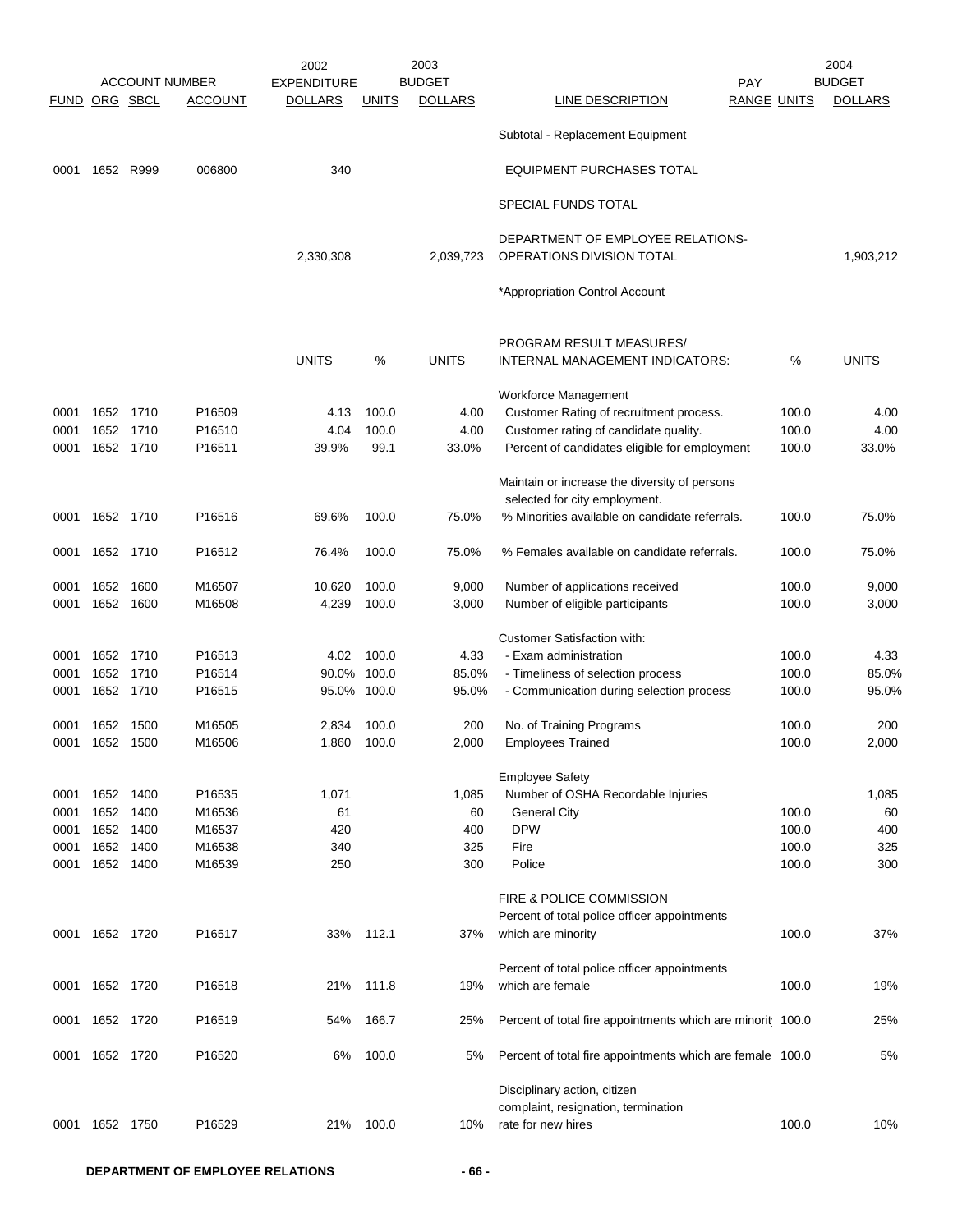|             |           |      |                       | 2002               |              | 2003           |                                                             |                    |       | 2004           |
|-------------|-----------|------|-----------------------|--------------------|--------------|----------------|-------------------------------------------------------------|--------------------|-------|----------------|
|             |           |      | <b>ACCOUNT NUMBER</b> | <b>EXPENDITURE</b> |              | <b>BUDGET</b>  |                                                             | PAY                |       | <b>BUDGET</b>  |
| <b>FUND</b> | ORG SBCL  |      | <b>ACCOUNT</b>        | <b>DOLLARS</b>     | <b>UNITS</b> | <b>DOLLARS</b> | LINE DESCRIPTION                                            | <b>RANGE UNITS</b> |       | <b>DOLLARS</b> |
|             |           |      |                       |                    |              |                | PROGRAM RESULT MEASURES/                                    |                    |       |                |
|             |           |      |                       | <b>UNITS</b>       | %            | <b>UNITS</b>   | INTERNAL MANAGEMENT INDICATORS:                             |                    | %     | <b>UNITS</b>   |
|             |           |      |                       |                    |              |                | <b>RECRUITMENT</b>                                          |                    |       |                |
| 0001        | 1652 1720 |      | M16517                | 43.0%              | 105.3        | 40.0%          | % of minority applicants taking Police exams                |                    | 100.0 | 40.0%          |
| 0001        | 1652 1720 |      | M16518                | 25.0%              | 104.2        | 25.0%          | % of female applicants taking Police exams                  |                    | 100.0 | 25.0%          |
| 0001        | 1652 1720 |      | M16519                | 37.0%              | 100.0        | 30.0%          | % of minority applicants taking Fire exams                  |                    | 100.0 | 30.0%          |
| 0001        | 1652 1720 |      | M16520                | 9.0%               | 100.0        | 10.0%          | % of female applicants taking Fire exams                    |                    | 100.0 | 10.0%          |
|             |           |      |                       |                    |              |                | <b>ENTRY LEVEL TESTING</b>                                  |                    |       |                |
|             |           |      |                       |                    |              |                | Police Exams                                                |                    |       |                |
| 0001        | 1652 1730 |      | M16521                | 38.0%              | 112.1        | 37.0%          | % of Minority Candidates on Final Eligible List             |                    | 100.0 | 37.0%          |
| 0001        | 1652 1730 |      | M16522                | 25.0%              | 111.8        | 19.0%          | % of Female Candidates on Final Eligible List<br>Fire Exams |                    | 100.0 | 19.0%          |
| 0001        | 1652 1730 |      | M16523                | 36.0%              | 138.9        | 25.0%          | % of Minority Candidates on Final Eligible List             |                    | 100.0 | 25.0%          |
| 0001        | 1652 1730 |      | M16524                | 4.0%               | 128.6        | 9.0%           | % of Female Candidates on Final Eligible List               |                    | 100.0 | 9.0%           |
|             |           |      |                       |                    |              |                | PROMOTIONAL TESTING                                         |                    |       |                |
|             |           |      |                       |                    |              |                | Police Exams                                                |                    |       |                |
| 0001        | 1652 1740 |      | M16525                | 39.0%              | 106.1        | 35.0%          | % of Eligibles Promoted who are Minority                    |                    | 100.0 | 35.0%          |
| 0001        | 1652 1740 |      | M16526                | 16.0%              | 113.3        | 17.0%          | % of Eligibles Promoted who are Female                      |                    | 100.0 | 17.0%          |
|             |           |      |                       |                    |              |                | Fire Exams                                                  |                    |       |                |
| 0001        | 1652      | 1740 | M16527                | 13.0%              | 133.3        | 20.0%          | % of Eligibles Promoted who are Minority                    |                    | 100.0 | 20.0%          |
| 0001        | 1652      | 1740 | M16528                | 6.0%               | 100.0        | 5.0%           | % of Eligibles Promoted who are Female                      |                    | 100.0 | 5.0%           |
|             |           |      |                       |                    |              |                | POLICE/FIRE MONITORING                                      |                    |       |                |
| 0001        | 1652      | 1750 | P16530                | 1.0%               | 100.0        | 1.0%           | % of disciplinary rate of hires for prev 4 years            |                    | 100.0 | 1.0%           |
| 0001        | 1652      | 1750 | P16531                | 14.0%              | 100.0        | 10.0%          | % of resign/term of hires - prev 4 years                    |                    | 100.0 | 10.0%          |
| 0001        | 1652      | 1750 | P16532                | 6.0%               | 100.0        | 10.0%          | % of complaint rate of hires - prev 4 years                 |                    | 100.0 | 10.0%          |
|             |           |      |                       | 50,099             |              | 39.960         | DIRECT LABOR HOUR ALLOCATION                                |                    |       | 42,570         |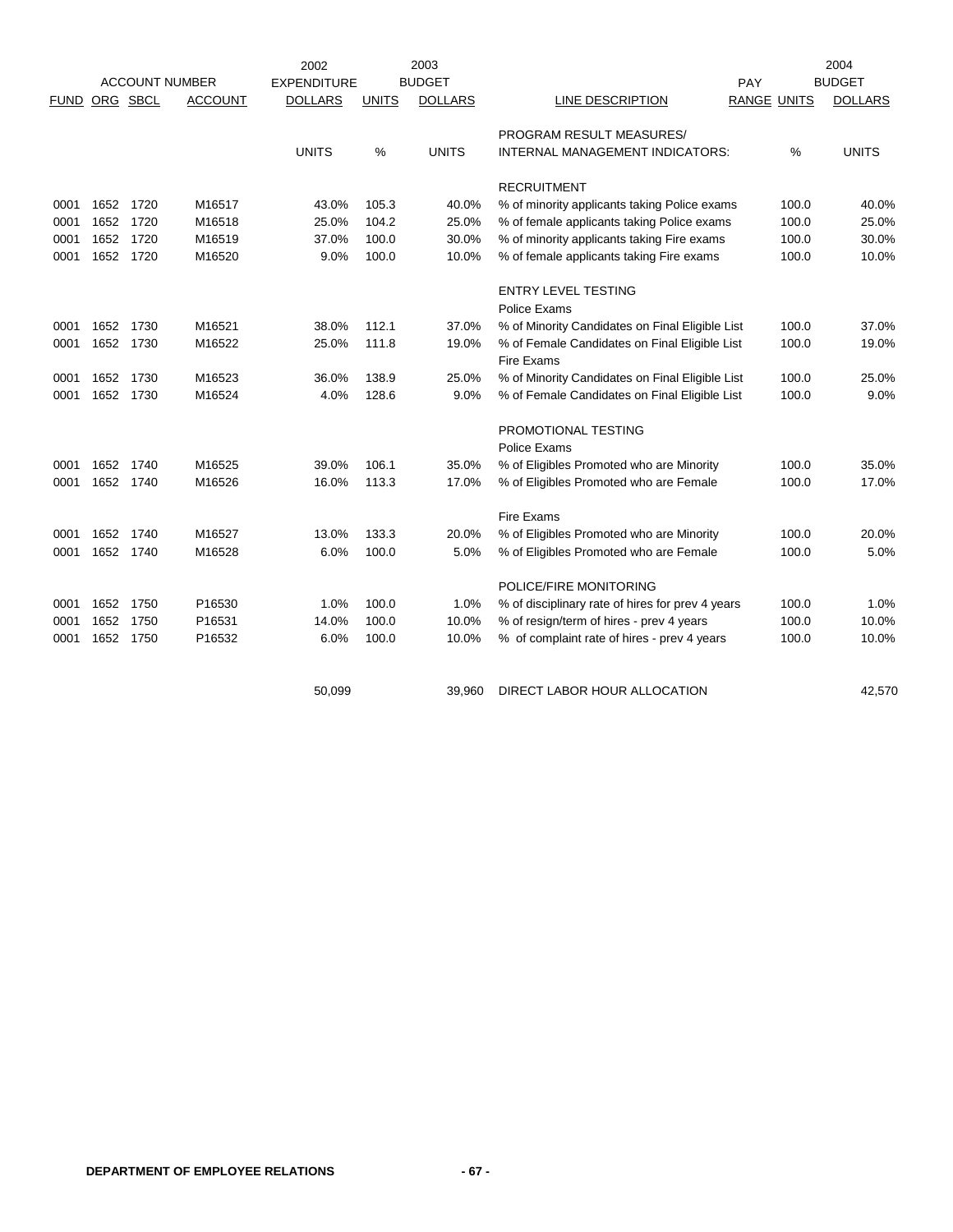|      |               | <b>ACCOUNT NUMBER</b> |                | 2002<br><b>EXPENDITURE</b> |              | 2003<br><b>BUDGET</b> |                                                                                                       | <b>PAY</b>         | 2004<br><b>BUDGET</b> |
|------|---------------|-----------------------|----------------|----------------------------|--------------|-----------------------|-------------------------------------------------------------------------------------------------------|--------------------|-----------------------|
|      | FUND ORG SBCL |                       | <b>ACCOUNT</b> | <b>DOLLARS</b>             | <u>UNITS</u> | <b>DOLLARS</b>        | LINE DESCRIPTION                                                                                      | <b>RANGE UNITS</b> | <b>DOLLARS</b>        |
|      |               |                       |                |                            |              |                       | FIRE AND POLICE COMMISSION<br>BUDGETARY CONTROL UNIT (1BCU=1DU)                                       |                    |                       |
|      |               |                       |                |                            |              |                       | <b>OUTCOME INDICATORS:</b>                                                                            |                    |                       |
|      |               |                       |                | 33%                        |              |                       | Percent of total police officer appointments which<br>are minority                                    |                    |                       |
|      |               |                       |                | 21%                        |              |                       | Percent of total police officer appointments which<br>are female                                      |                    |                       |
|      |               |                       |                | 54%                        |              |                       | Percent of total fire appointments which are minority                                                 |                    |                       |
|      |               |                       |                | 6%                         |              |                       | Percent of total fire appointments which are female                                                   |                    |                       |
|      |               |                       |                | 21%                        |              |                       | Disciplinary action, citizen<br>complaint, resignation, termination<br>rate for new hires             |                    |                       |
|      |               |                       |                |                            |              |                       | <b>SALARIES &amp; WAGES</b><br>Fire and Police Commissioner (Y)<br>Fire & Police Comm. Exec. Dir. (Y) | 41<br>15           |                       |
|      |               |                       |                |                            |              |                       | Public Relations Officer (Y)(X)<br>Examinations Supvr. - Fire and Police (Y)                          | 9<br>9             |                       |
|      |               |                       |                |                            |              |                       | Office Supervisor II                                                                                  | $\overline{c}$     |                       |
|      |               |                       |                |                            |              |                       | Administrative Assistant III<br><b>Office Assistant II</b>                                            | 530<br>410         |                       |
|      |               |                       |                |                            |              |                       | Personnel Analyst - Senior                                                                            | 5                  |                       |
|      |               |                       |                |                            |              |                       | Research Services Specialist (Y)                                                                      | 9                  |                       |
|      |               |                       |                |                            |              |                       | Research Analyst - Senior                                                                             | 4                  |                       |
|      |               |                       |                |                            |              |                       | Office Assistant IV<br>Community Relations Spec.-Sr. (X)(Y)                                           | 445<br>5           |                       |
|      |               |                       |                | 668,084                    |              |                       | <b>Total Before Adjustments</b>                                                                       |                    |                       |
|      |               |                       |                |                            |              |                       | Salary & Wage Rate Changes                                                                            |                    |                       |
|      |               |                       |                |                            |              |                       | Overtime Compensated*                                                                                 |                    |                       |
|      |               |                       |                |                            |              |                       | Personnel Cost Adjustment                                                                             |                    |                       |
|      |               |                       |                |                            |              |                       | Other                                                                                                 |                    |                       |
|      |               |                       |                | 668,084                    |              |                       | Gross Salaries & Wages Total                                                                          |                    |                       |
|      |               |                       |                |                            |              |                       | <b>Reimbursable Services Deduction</b>                                                                |                    |                       |
|      |               |                       |                |                            |              |                       | Capital Improvements Deduction                                                                        |                    |                       |
|      |               |                       |                |                            |              |                       | Grants & Aids Deduction                                                                               |                    |                       |
| 0001 | 3100 R999     |                       | 006000         | 668,084                    |              |                       | NET SALARIES & WAGES TOTAL*                                                                           |                    |                       |
|      |               |                       |                |                            |              |                       | O&M FTE'S**                                                                                           |                    |                       |
|      |               |                       |                |                            |              |                       | NON-O&M FTE'S                                                                                         |                    |                       |
| 0001 | 3100 R999     |                       | 006100         | 250,747                    |              |                       | <b>ESTIMATED EMPLOYEE FRINGE BENEFITS*</b>                                                            |                    |                       |
|      |               |                       |                |                            |              |                       | (Involves Revenue Offset-No transfers from this account)                                              |                    |                       |
|      |               |                       |                |                            |              |                       | OPERATING EXPENDITURES                                                                                |                    |                       |
| 0001 | 3100 R999     |                       | 630100         | 12,861                     |              |                       | General Office Expense                                                                                |                    |                       |
| 0001 | 3100 R999     |                       | 630500         | 291                        |              |                       | Tools & Machinery Parts                                                                               |                    |                       |

**FIRE AND POLICE COMMISSION - 68 -**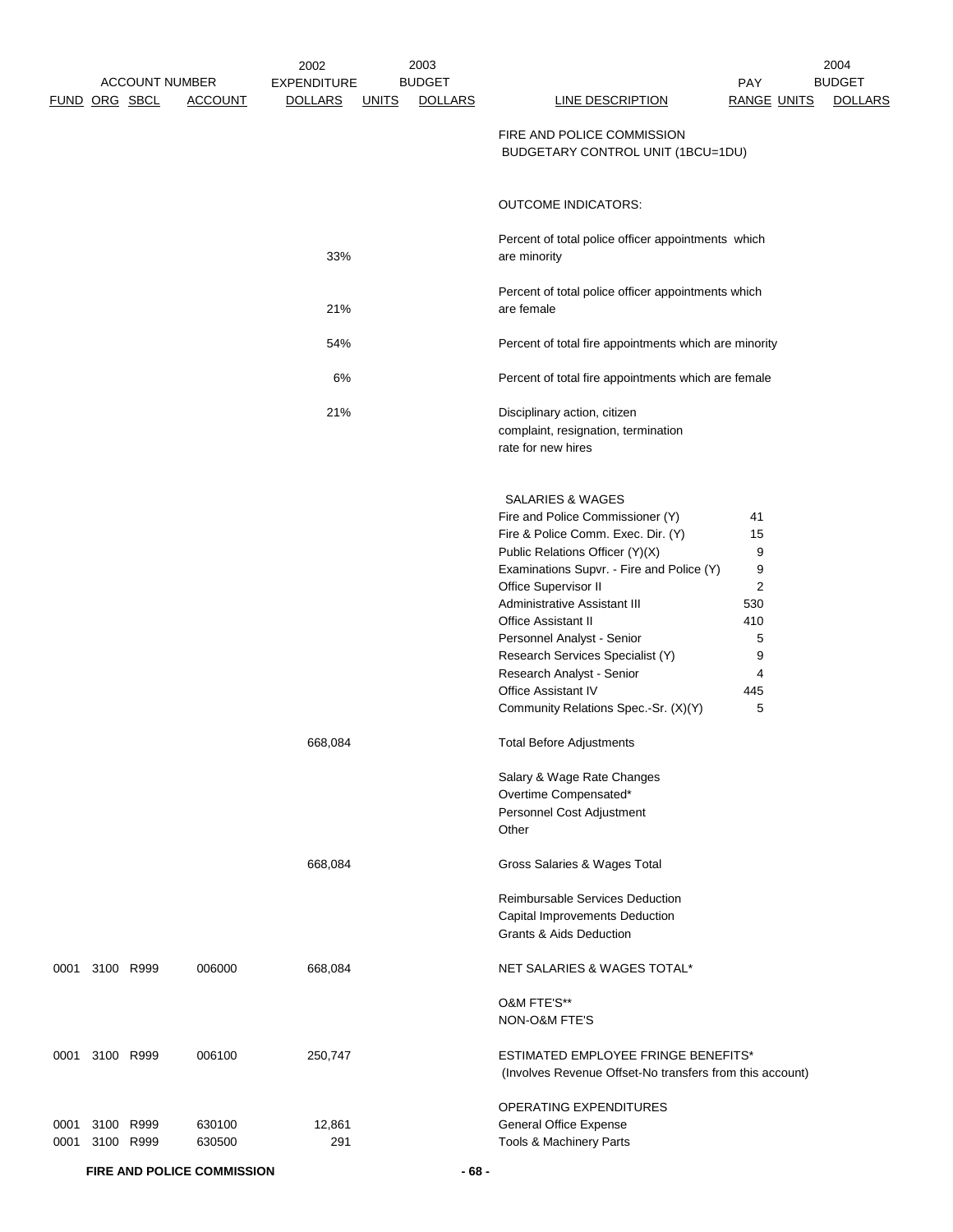|               |           |      |                       | 2002               |              | 2003           |                                                 |                    | 2004           |
|---------------|-----------|------|-----------------------|--------------------|--------------|----------------|-------------------------------------------------|--------------------|----------------|
|               |           |      | <b>ACCOUNT NUMBER</b> | <b>EXPENDITURE</b> |              | <b>BUDGET</b>  |                                                 | <b>PAY</b>         | <b>BUDGET</b>  |
| FUND ORG SBCL |           |      | <b>ACCOUNT</b>        | <b>DOLLARS</b>     | <u>UNITS</u> | <b>DOLLARS</b> | LINE DESCRIPTION                                | <b>RANGE UNITS</b> | <b>DOLLARS</b> |
|               |           |      |                       |                    |              |                |                                                 |                    |                |
| 0001          | 3100 R999 |      | 631000                |                    |              |                | <b>Construction Supplies</b>                    |                    |                |
| 0001          | 3100 R999 |      | 631500                |                    |              |                | Energy                                          |                    |                |
| 0001          | 3100 R999 |      | 632000                | 592                |              |                | <b>Other Operating Supplies</b>                 |                    |                |
| 0001          | 3100 R999 |      | 632500                | 60                 |              |                | <b>Facility Rental</b>                          |                    |                |
| 0001          | 3100 R999 |      | 633000                | 234                |              |                | <b>Vehicle Rental</b>                           |                    |                |
| 0001          | 3100 R999 |      | 633500                | 5,394              |              |                | Non-Vehicle Equipment Rental                    |                    |                |
| 0001          | 3100 R999 |      | 634000                | 150,217            |              |                | <b>Professional Services</b>                    |                    |                |
| 0001          | 3100 R999 |      | 634500                | 1,387              |              |                | <b>Information Technology Services</b>          |                    |                |
| 0001          | 3100 R999 |      | 635000                | 48                 |              |                | <b>Property Services</b>                        |                    |                |
| 0001          | 3100      | R999 | 635500                |                    |              |                | <b>Infrastructure Services</b>                  |                    |                |
| 0001          | 3100 R999 |      | 636000                |                    |              |                | Vehicle Repair Services                         |                    |                |
| 0001          | 3100 R999 |      | 636500                | 22,582             |              |                | <b>Other Operating Services</b>                 |                    |                |
| 0001          | 3100 R999 |      | 637000                |                    |              |                | Loans and Grants                                |                    |                |
|               | 3100 R999 |      |                       |                    |              |                |                                                 |                    |                |
| 0001          |           |      | 637501                | 14,342             |              |                | Reimburse Other Departments                     |                    |                |
| 0001          | 3100 R999 |      | 006300                | 208,008            |              |                | OPERATING EXPENDITURES TOTAL*                   |                    |                |
|               |           |      |                       |                    |              |                | <b>EQUIPMENT PURCHASES</b>                      |                    |                |
|               |           |      |                       |                    |              |                | <b>Additional Equipment</b>                     |                    |                |
|               |           |      |                       |                    |              |                | Medium Managed Ethernet Switches                |                    |                |
|               |           |      |                       | 1,956              |              |                | Subtotal - Additional Equipment                 |                    |                |
|               |           |      |                       |                    |              |                | Replacement Equipment                           |                    |                |
|               |           |      |                       |                    |              |                | Subtotal - Replacement Equipment                |                    |                |
| 0001          | 3100 R999 |      | 006800                | 1,956              |              |                | <b>EQUIPMENT PURCHASES TOTAL*</b>               |                    |                |
|               |           |      |                       |                    |              |                | <b>SPECIAL FUNDS</b>                            |                    |                |
|               |           |      |                       |                    |              |                | SPECIAL FUNDS TOTAL                             |                    |                |
|               |           |      |                       |                    |              |                | FIRE & POLICE COMMISSION BUDGETARY              |                    |                |
|               |           |      |                       | 1,128,795          |              |                | CONTROL UNIT TOTAL (1BCU=1DU)                   |                    |                |
|               |           |      |                       |                    |              |                | *Appropriation Control Account                  |                    |                |
|               |           |      |                       |                    |              |                | PROGRAM RESULT MEASURES/                        |                    |                |
|               |           |      |                       | <b>UNITS</b>       | %            | <b>UNITS</b>   | INTERNAL MANAGEMENT INDICATORS:                 | %                  | <b>UNITS</b>   |
|               |           |      |                       |                    |              |                | <b>RECRUITMENT</b>                              |                    |                |
| 0001          | 3100 1720 |      | P31001                | 43.0%              |              |                | % of minority applicants taking Police exams    |                    |                |
| 0001          | 3100 1720 |      | P31002                | 25.0%              |              |                | % of female applicants taking Police exams      |                    |                |
| 0001          | 3100 1720 |      | P31003                | 37.0%              |              |                | % of minority applicants taking Fire exams      |                    |                |
| 0001          | 3100 1720 |      | P31004                | 9.0%               |              |                | % of female applicants taking Fire exams        |                    |                |
|               |           |      |                       |                    |              |                |                                                 |                    |                |
|               |           |      |                       |                    |              |                | <b>ENTRY LEVEL TESTING</b>                      |                    |                |
|               |           |      |                       |                    |              |                | Police Exams                                    |                    |                |
| 0001          | 3100 1730 |      | P31005                | 38.0%              |              |                | % of Minority Candidates on Final Eligible List |                    |                |
| 0001          | 3100      | 1730 | P31006                | 25.0%              |              |                | % of Female Candidates on Final Eligible List   |                    |                |
|               |           |      |                       |                    |              |                | Fire Exams                                      |                    |                |
| 0001          | 3100 1730 |      | P31007                | 36.0%              |              |                | % of Minority Candidates on Final Eligible List |                    |                |
| 0001          | 3100 1730 |      | P31008                | 4.0%               |              |                | % of Female Candidates on Final Eligible List   |                    |                |
|               |           |      |                       |                    |              |                |                                                 |                    |                |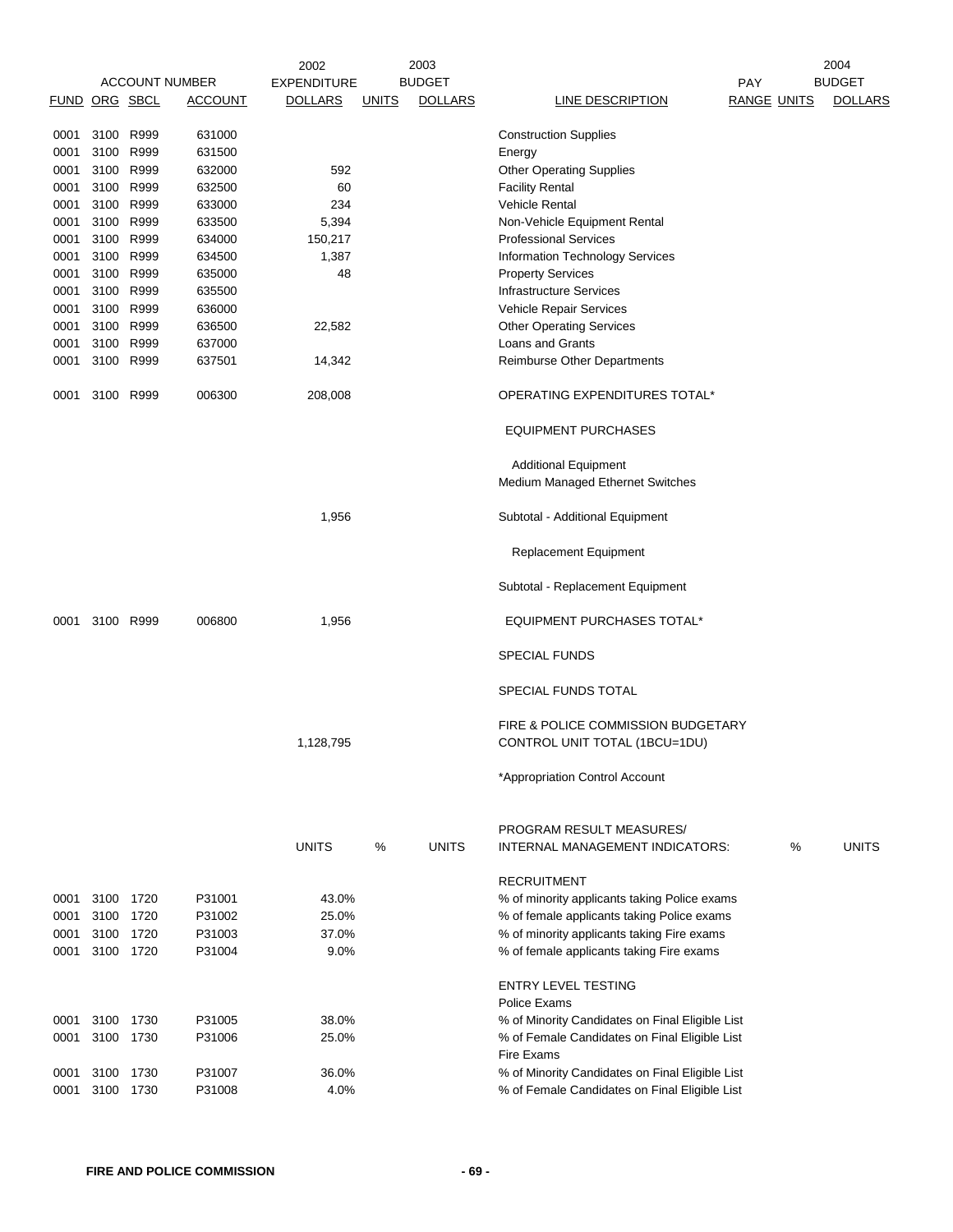|             |      |          |                       | 2002               |               | 2003           |                                                  |                    | 2004           |
|-------------|------|----------|-----------------------|--------------------|---------------|----------------|--------------------------------------------------|--------------------|----------------|
|             |      |          | <b>ACCOUNT NUMBER</b> | <b>EXPENDITURE</b> |               | <b>BUDGET</b>  |                                                  | PAY                | <b>BUDGET</b>  |
| <b>FUND</b> |      | ORG SBCL | <b>ACCOUNT</b>        | <b>DOLLARS</b>     | <b>UNITS</b>  | <b>DOLLARS</b> | LINE DESCRIPTION                                 | <b>RANGE UNITS</b> | <b>DOLLARS</b> |
|             |      |          |                       |                    |               |                | PROGRAM RESULT MEASURES/                         |                    |                |
|             |      |          |                       | <b>UNITS</b>       | $\frac{0}{0}$ | <b>UNITS</b>   | INTERNAL MANAGEMENT INDICATORS:                  | $\%$               | <b>UNITS</b>   |
|             |      |          |                       |                    |               |                | PROMOTIONAL TESTING                              |                    |                |
|             |      |          |                       |                    |               |                | Police Exams                                     |                    |                |
| 0001        | 3100 | 1740     | P31009                | 39.0%              |               |                | % of Eligibles Promoted who are Minority         |                    |                |
| 0001        | 3100 | 1740     | P31010                | 16.0%              |               |                | % of Eligibles Promoted who are Female           |                    |                |
|             |      |          |                       |                    |               |                | Fire Exams                                       |                    |                |
| 0001        | 3100 | 1740     | P31011                | 13.0%              |               |                | % of Eligibles Promoted who are Minority         |                    |                |
| 0001        | 3100 | 1740     | P31012                | 6.0%               |               |                | % of Eligibles Promoted who are Female           |                    |                |
|             |      |          |                       |                    |               |                | POLICE/FIRE MONITORING                           |                    |                |
| 0001        | 3100 | 1750     | P31013                | 1.0%               |               |                | % of disciplinary rate of hires for prev 4 years |                    |                |
| 0001        | 3100 | 1750     | P31014                | 14.0%              |               |                | % of resign/term of hires - prev 4 years         |                    |                |
| 0001        | 3100 | 1750     | P31015                | 6.0%               |               |                | % of complaint rate of hires - prev 4 years      |                    |                |
|             |      |          |                       |                    |               |                | Management & Administration                      |                    |                |
| 0001        | 3100 | 0200     |                       |                    |               |                | Est. Direct Labor Hours (P)                      |                    |                |
|             |      |          |                       |                    |               |                |                                                  |                    |                |
|             |      |          |                       | 30,300             |               |                | <b>TOTAL DIRECT LABOR HOUR ALLOCATION**</b>      |                    |                |

\*\*Totals do not include 5 FTE and 10,400 Direct Labor Hours for Fire and Police Commissioners.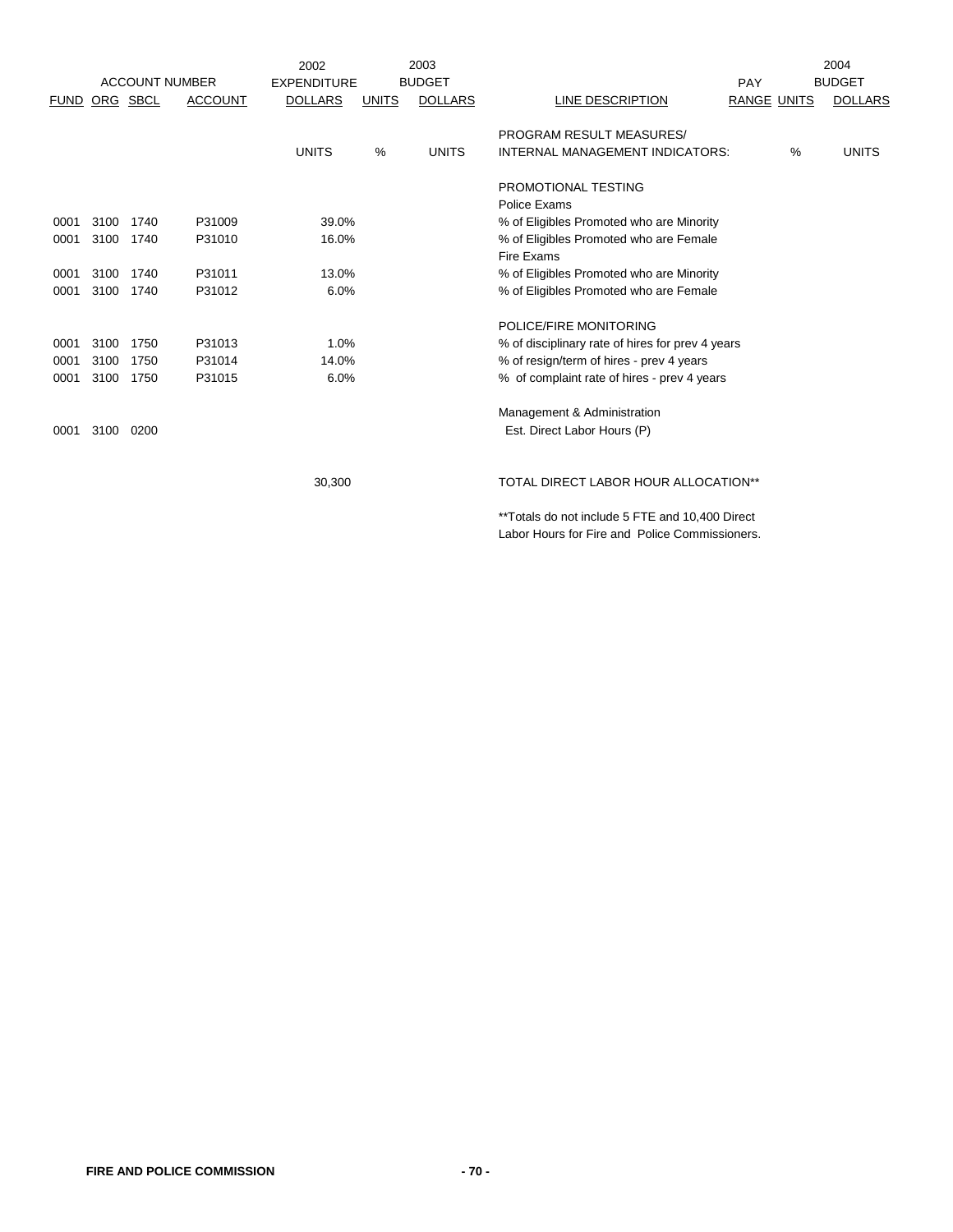|                      |           |                       |                | 2003<br>2002       |              |                | 2004                                                     |                    |         |                |
|----------------------|-----------|-----------------------|----------------|--------------------|--------------|----------------|----------------------------------------------------------|--------------------|---------|----------------|
|                      |           | <b>ACCOUNT NUMBER</b> |                | <b>EXPENDITURE</b> |              | <b>BUDGET</b>  |                                                          | PAY                |         | <b>BUDGET</b>  |
| <b>FUND ORG SBCL</b> |           |                       | <b>ACCOUNT</b> | <b>DOLLARS</b>     | <u>UNITS</u> | <b>DOLLARS</b> | <b>LINE DESCRIPTION</b>                                  | <b>RANGE UNITS</b> |         | <b>DOLLARS</b> |
|                      |           |                       |                |                    |              |                | <b>FIRE DEPARTMENT</b>                                   |                    |         |                |
|                      |           |                       |                |                    |              |                | <b>BUDGETARY CONTROL UNIT</b>                            |                    |         |                |
|                      |           |                       |                |                    |              |                | (SUMMARY 1BCU=2DU)                                       |                    |         |                |
|                      |           |                       |                |                    |              |                |                                                          |                    |         |                |
|                      |           |                       |                |                    |              |                | <b>OUTCOME INDICATORS:</b>                               |                    |         |                |
|                      |           |                       |                |                    |              |                |                                                          |                    |         |                |
|                      |           |                       |                | 7.0                |              | 6.0            | Three-year average number of fire<br>deaths.             |                    |         | 6.0            |
|                      |           |                       |                |                    |              |                |                                                          |                    |         |                |
|                      |           |                       |                |                    |              |                | Percentage of responses within five                      |                    |         |                |
|                      |           |                       |                | 92.64%             |              | 95.0%          | minutes of receipt of call.                              |                    |         | 95.0%          |
|                      |           |                       |                |                    |              |                |                                                          |                    |         |                |
|                      |           |                       |                |                    |              |                | SALARIES & WAGES                                         |                    |         |                |
|                      |           |                       |                | 7,331,932          |              | 4,896,081      | Overtime Compensated (Spec. Duty)*                       |                    |         | 5,449,765      |
|                      |           |                       |                | 50,029,530         |              | 51,519,575     | All Other Salaries & Wages                               |                    |         | 59,449,400     |
| 0001                 |           | 3280 R999             | 006000         | 57,361,462         |              | 56,415,656     | NET SALARIES & WAGES TOTAL*                              |                    |         | 64,899,165     |
|                      |           |                       |                |                    | 1,146        |                | TOTAL NUMBER OF POSITIONS AUTHORIZED                     |                    | 1,151   |                |
|                      |           |                       |                |                    | 1157.49      |                | <b>O&amp;M FTE'S</b>                                     |                    | 1146.51 |                |
|                      |           |                       |                |                    | 83.75        |                | NON-O&M FTE'S                                            |                    | 9.20    |                |
| 0001                 | 3280 R999 |                       | 006100         | 19,277,735         |              | 18,053,010     | <b>ESTIMATED EMPLOYEE FRINGE BENEFITS*</b>               |                    |         | 20,120,793     |
|                      |           |                       |                |                    |              |                | (Involves Revenue Offset-No Transfers from this Account) |                    |         |                |
|                      |           |                       |                |                    |              |                | OPERATING EXPENDITURES                                   |                    |         |                |
| 0001                 | 3280 R999 |                       | 630100         | 190,089            |              | 218,019        | <b>General Office Expense</b>                            |                    |         | 199,841        |
| 0001                 | 3280 R999 |                       | 630500         | 424,298            |              | 493,717        | Tools & Machinery Parts                                  |                    |         | 498,314        |
| 0001                 |           | 3280 R999             | 631000         | 20,979             |              | 6,677          | <b>Construction Supplies</b>                             |                    |         | 21,502         |
| 0001                 | 3280 R999 |                       | 631500         | 657,675            |              | 585,050        | Energy                                                   |                    |         | 686,117        |
| 0001                 |           | 3280 R999             | 632000         | 151,552            |              | 246,171        | <b>Other Operating Supplies</b>                          |                    |         | 188,672        |
| 0001                 | 3280 R999 |                       | 632500         |                    |              | 1              | <b>Facility Rental</b>                                   |                    |         | 1              |
| 0001                 |           | 3280 R999             | 633000         |                    |              |                | Vehicle Rental                                           |                    |         |                |
| 0001                 | 3280 R999 |                       | 633500         | 28,980             |              | 25,668         | Non-Vehicle Equipment Rental                             |                    |         | 29,705         |
| 0001                 | 3280 R999 |                       | 634000         | 144,739            |              | 176,612        | <b>Professional Services</b>                             |                    |         | 293,608        |
| 0001                 | 3280 R999 |                       | 634500         | 49,221             |              | 29,367         | <b>Information Technology Services</b>                   |                    |         | 76,451         |
| 0001                 | 3280 R999 |                       | 635000         | 209,041            |              | 266,451        | <b>Property Services</b>                                 |                    |         | 335,587        |
| 0001                 | 3280 R999 |                       | 635500         | 2,192              |              |                | <b>Infrastructure Services</b>                           |                    |         | 2,247          |
| 0001                 | 3280 R999 |                       | 636000         | 199,055            |              | 322,642        | Vehicle Repair Services                                  |                    |         | 217,581        |
| 0001                 | 3280 R999 |                       | 636500         | 1,203,110          |              | 741,121        | <b>Other Operating Services</b>                          |                    |         | 711,653        |
| 0001                 | 3280 R999 |                       | 637000         |                    |              |                | Loans and Grants                                         |                    |         |                |
| 0001                 | 3280 R999 |                       | 637501         | 519,428            |              | 392,195        | <b>Reimburse Other Departments</b>                       |                    |         | 400,363        |
| 0001                 | 3280 R999 |                       | 006300         | 3,800,359          |              | 3,503,691      | OPERATING EXPENDITURES TOTAL*                            |                    |         | 3,661,642      |
| 0001                 | 3280 R999 |                       | 006800         | 726,244            |              | 358,736        | <b>EQUIPMENT PURCHASES TOTAL*</b>                        |                    |         | 608,506        |
|                      |           |                       |                | 58,168             |              | 102,100        | SPECIAL FUNDS TOTAL                                      |                    |         | 87,000         |
|                      |           |                       |                |                    |              |                | FIRE DEPARTMENT - BUDGETARY CONTROL                      |                    |         |                |
|                      |           |                       |                | 81,223,968         |              | 78,433,193     | UNIT TOTAL (1BCU=2DU)                                    |                    |         | 89,377,106     |
|                      |           |                       |                | 3,061,970          |              | 2,684,604      | TOTAL DIRECT LABOR HOUR ALLOCATION                       |                    |         | 2,558,512      |
|                      |           |                       |                |                    |              |                | *Appropriation Control Account                           |                    |         |                |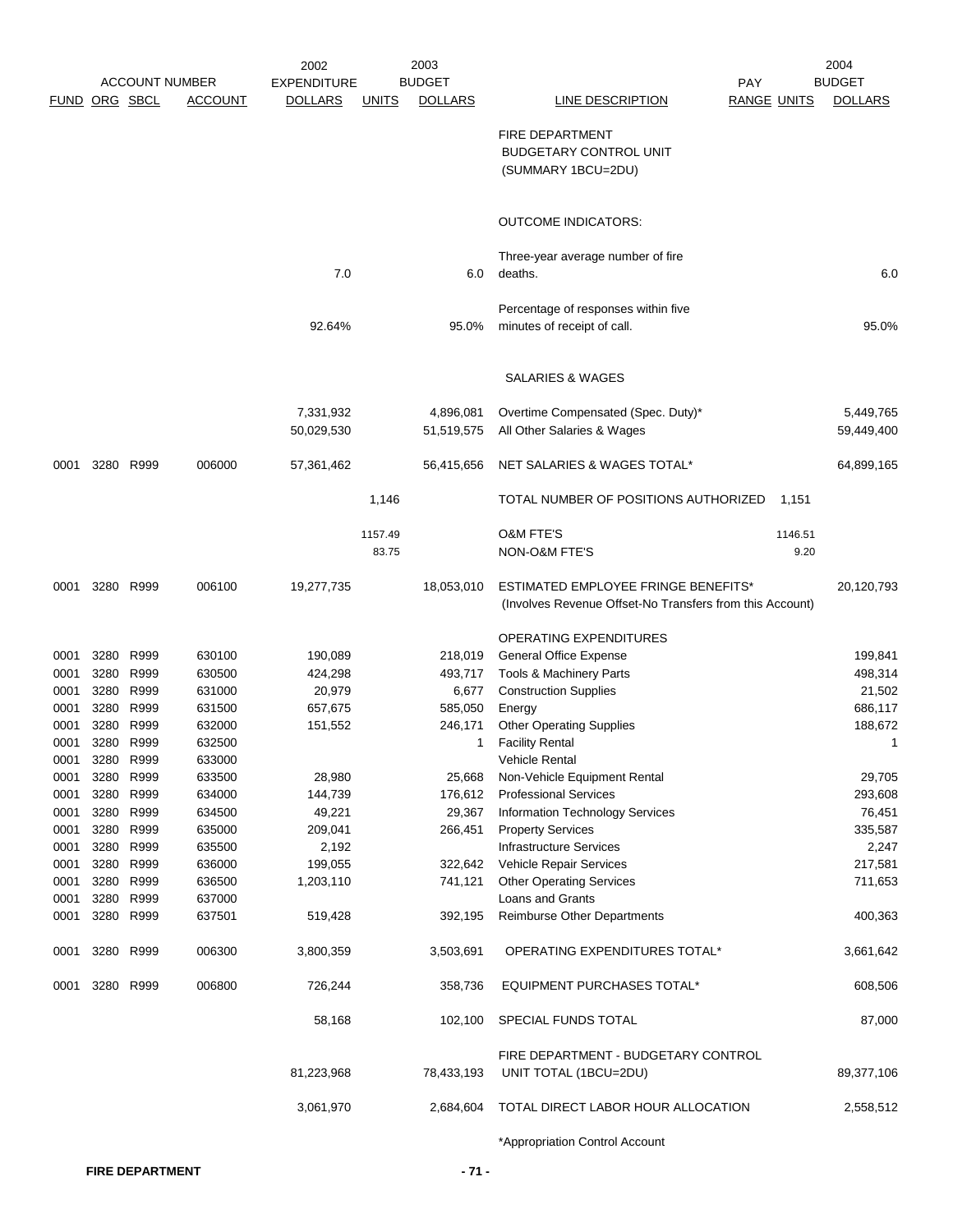|               |           |                       |                | 2002               |              | 2003           |                                                                                                                                        |                    |         | 2004           |
|---------------|-----------|-----------------------|----------------|--------------------|--------------|----------------|----------------------------------------------------------------------------------------------------------------------------------------|--------------------|---------|----------------|
|               |           | <b>ACCOUNT NUMBER</b> |                | <b>EXPENDITURE</b> |              | <b>BUDGET</b>  |                                                                                                                                        | <b>PAY</b>         |         | <b>BUDGET</b>  |
| FUND ORG SBCL |           |                       | <b>ACCOUNT</b> | <b>DOLLARS</b>     | <b>UNITS</b> | <b>DOLLARS</b> | <b>LINE DESCRIPTION</b>                                                                                                                | <b>RANGE UNITS</b> |         | <b>DOLLARS</b> |
|               |           |                       |                |                    |              |                | <b>FIRE DEPARTMENT</b>                                                                                                                 |                    |         |                |
|               |           |                       |                |                    |              |                | FIREFIGHTING DIVISION DECISION<br><b>UNIT</b>                                                                                          |                    |         |                |
|               |           |                       |                |                    |              |                | <b>SALARIES &amp; WAGES</b>                                                                                                            |                    |         |                |
|               |           |                       |                |                    | 4            | 314,079        | Deputy Chief Fire                                                                                                                      | 865                | 3       | 255,982        |
|               |           |                       |                |                    | 21           | 1,459,252      | <b>Battalion Chief Fire</b>                                                                                                            | 863                | 21      | 1,594,474      |
|               |           |                       |                |                    | 53           | 3,276,504      | Fire Captain                                                                                                                           | 857                | 53      | 3,603,850      |
|               |           |                       |                |                    | 127          | 6,828,720      | Fire Lieutenant                                                                                                                        | 856                | 137     | 8,105,899      |
|               |           |                       |                |                    | 589          | 25,766,483     | Firefighter (B)                                                                                                                        | 850                | 547     | 26,433,088     |
|               |           |                       |                |                    | 180          | 9,094,738      | Heavy Equipment Operator                                                                                                               | 853                | 180     | 10,010,614     |
|               |           |                       |                |                    | 1            | 51,211         | Administrative Lieutenant                                                                                                              | 856                |         |                |
|               |           |                       |                |                    |              |                | PARAMEDIC SERVICE                                                                                                                      |                    |         |                |
|               |           |                       |                |                    | 53           | 2,528,754      | Firefighter/Paramedic(C)(H)                                                                                                            | 850                | 53      | 2,783,408      |
|               |           |                       |                |                    | 24           | 1,284,327      | Para Fld Lieut/Fire Para. Fld Lieut (C)(I)                                                                                             | 856                | 14      | 834,442        |
|               |           |                       |                |                    | $\mathbf{1}$ | 78,520         | Deputy Chief Fire                                                                                                                      | 865                | 1       | 86,427         |
|               |           |                       |                |                    | 3            | 166,029        | Administrative Captain - EMS                                                                                                           | 857                | 3       | 197,496        |
|               |           |                       |                |                    |              |                | <b>AUXILIARY POSITIONS</b>                                                                                                             |                    |         |                |
|               |           |                       |                |                    |              |                | Firefighter                                                                                                                            | 850                | 44      |                |
|               |           |                       |                | 45,969,469         | 1,056        | 50,848,617     | <b>Total Before Adjustments</b>                                                                                                        |                    | 1,056   | 53,905,680     |
|               |           |                       |                |                    |              |                | Salary & Wage Rate Change                                                                                                              |                    |         |                |
|               |           |                       |                | 7,148,460          |              | 4,729,043      | Overtime Compensated**(Special Duty)                                                                                                   |                    |         | 5,242,150      |
|               |           |                       |                |                    |              | 1,879,900      | Personnel Cost Adjustment<br>Other                                                                                                     |                    |         | 1,445,124      |
|               |           |                       |                | 53,117,929         |              | 57,457,560     | Gross Salaries & Wages Total                                                                                                           |                    |         | 60,592,954     |
|               |           |                       |                |                    |              |                | <b>Reimbursable Services Deduction</b>                                                                                                 |                    |         | (178, 588)     |
|               |           |                       |                |                    |              |                | <b>Capital Improvements Deduction</b>                                                                                                  |                    |         |                |
|               |           |                       |                |                    |              | (5,368,628)    | <b>Grants &amp; Aids Deduction</b>                                                                                                     |                    |         | (350,000)      |
| 0001          | 3281 R999 |                       | 006000         | 53,117,929         |              | 52,088,932     | NET SALARIES & WAGES TOTAL                                                                                                             |                    |         | 60,064,366     |
|               |           |                       |                |                    | 1065.29      |                | O&M FTE'S                                                                                                                              |                    | 1050.51 |                |
|               |           |                       |                |                    | 83.75        |                | NON-O&M FTE'S                                                                                                                          |                    | 9.20    |                |
|               |           |                       |                |                    |              |                | (B) 12 firefighter positions shall be assigned at the discretion of the<br>Fire Chief to areas of the city with the greatest need.     |                    |         |                |
|               |           |                       |                |                    |              |                | (C) Positions to be filled only after County reimbursement has<br>been assured to the satisfaction of the Comptroller.                 |                    |         |                |
|               |           |                       |                |                    |              |                | (H) These positions may be filled under either the position<br>title of Firefighter or Paramedic.                                      |                    |         |                |
|               |           |                       |                |                    |              |                | (I) These positions may be filled under either the position title of<br>Paramedic Field Lieutenant or Fire Paramedic Field Lieutenant. |                    |         |                |
| 0001          |           | 3281 R999             | 006100         | 17,980,679         |              | 16,668,458     | ESTIMATED EMPLOYEE FRINGE BENEFITS<br>(Involves Revenue Offset-No Transfers from this Account)                                         |                    |         | 18,619,954     |
|               |           |                       |                |                    |              |                | OPERATING EXPENDITURES                                                                                                                 |                    |         |                |
| 0001          | 3281      | R999                  | 630100         | 159,445            |              | 143,756        | General Office Expense                                                                                                                 |                    |         | 168,431        |
| 0001          | 3281      | R999                  | 630500         | 407,073            |              | 461,327        | Tools & Machinery Parts                                                                                                                |                    |         | 451,774        |
|               |           |                       |                |                    |              |                |                                                                                                                                        |                    |         |                |

**FIRE DEPARTMENT - 72 -**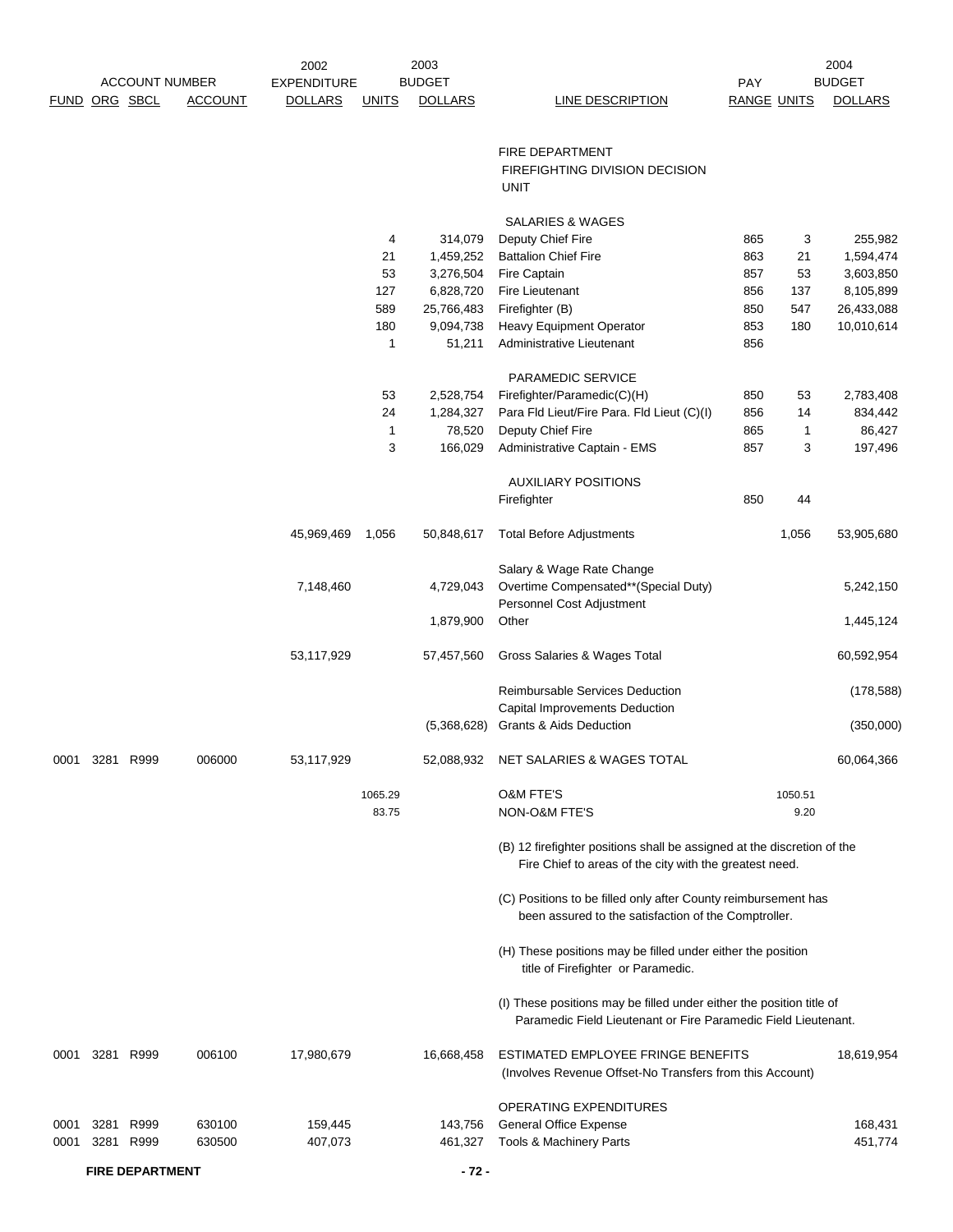|      |          |      |                       | 2002               |                | 2003           |                                        |                    |              | 2004           |
|------|----------|------|-----------------------|--------------------|----------------|----------------|----------------------------------------|--------------------|--------------|----------------|
|      |          |      | <b>ACCOUNT NUMBER</b> | <b>EXPENDITURE</b> |                | <b>BUDGET</b>  |                                        | PAY                |              | <b>BUDGET</b>  |
| FUND | ORG SBCL |      | <b>ACCOUNT</b>        | <b>DOLLARS</b>     | <b>UNITS</b>   | <b>DOLLARS</b> | <b>LINE DESCRIPTION</b>                | <b>RANGE UNITS</b> |              | <b>DOLLARS</b> |
| 0001 | 3281     | R999 | 631000                | 20,806             |                | 6,114          | <b>Construction Supplies</b>           |                    |              | 21,326         |
| 0001 | 3281     | R999 | 631500                | 610,851            |                | 551,110        | Energy                                 |                    |              | 638,122        |
| 0001 | 3281     | R999 | 632000                | 135,295            |                | 203,990        | <b>Other Operating Supplies</b>        |                    |              | 138,677        |
| 0001 | 3281     | R999 | 632500                |                    |                | 1              | <b>Facility Rental</b>                 |                    |              | 1              |
| 0001 | 3281     | R999 | 633000                |                    |                |                | <b>Vehicle Rental</b>                  |                    |              |                |
| 0001 | 3281     | R999 | 633500                | 2,395              |                | 4,529          | Non-Vehicle Equipment Rental           |                    |              | 2,455          |
| 0001 | 3281     | R999 | 634000                | 65,786             |                | 170,237        | <b>Professional Services</b>           |                    |              | 67,431         |
| 0001 | 3281     | R999 | 634500                |                    |                |                | <b>Information Technology Services</b> |                    |              |                |
| 0001 | 3281     | R999 | 635000                | 133,690            |                | 153,737        | <b>Property Services</b>               |                    |              | 137,032        |
| 0001 | 3281     | R999 | 635500                | 2,192              |                |                | <b>Infrastructure Services</b>         |                    |              | 2,247          |
| 0001 | 3281     | R999 | 636000                | 197,677            |                | 322,056        | Vehicle Repair Services                |                    |              | 216,169        |
| 0001 | 3281     | R999 | 636500                | 1,149,160          |                | 654,836        | <b>Other Operating Services</b>        |                    |              | 632,854        |
|      |          |      |                       |                    |                |                |                                        |                    |              |                |
| 0001 | 3281     | R999 | 637000                |                    |                |                | Loans and Grants                       |                    |              |                |
| 0001 | 3281     | R999 | 637501                | 504,791            |                | 377,044        | <b>Reimburse Other Departments</b>     |                    |              | 385,360        |
| 0001 | 3281     | R999 | 006300                | 3,389,161          |                | 3,048,737      | OPERATING EXPENDITURES TOTAL           |                    |              | 2,861,879      |
|      |          |      |                       |                    |                |                | <b>EQUIPMENT PURCHASES</b>             |                    |              |                |
|      |          |      |                       |                    |                |                | <b>Additional Equipment</b>            |                    |              |                |
|      |          |      |                       | 2,561              |                |                | Pump, Submersible                      |                    |              |                |
|      |          |      |                       | 1,476              |                |                | <b>Blower Exhauster</b>                |                    |              |                |
|      |          |      |                       | 2,667              |                |                | Platform, Extendo Bed                  |                    |              |                |
|      |          |      |                       |                    | 1              | 2,273          | Concrete Breaker                       |                    |              |                |
|      |          |      |                       |                    | 1              | 6,000          | Motor, Outboard                        |                    |              |                |
|      |          |      |                       |                    |                |                | Boat                                   |                    | 1            | 6,000          |
|      |          |      |                       |                    |                |                | <b>Cutting Chains</b>                  |                    | 2            | 1,600          |
|      |          |      |                       |                    |                |                | Hydraphone                             |                    | 1            | 3,100          |
|      |          |      |                       |                    |                |                | Tripod                                 |                    | 1            | 3,177          |
|      |          |      |                       |                    |                |                | Other Previous Experience              |                    |              |                |
|      |          |      |                       | 6,704              | 2              | 8,273          | Subtotal - Additional Equipment        |                    | 5            | 13,877         |
|      |          |      |                       |                    |                |                | Replacement Equipment                  |                    |              |                |
|      |          |      |                       |                    |                |                | Air Conditioner                        |                    | $\mathbf{2}$ |                |
|      |          |      |                       | 1,030              | 2              | 1,530          |                                        |                    |              | 1,580          |
|      |          |      |                       | 147,957            |                |                | Apparatus, Breathing, Self-Contained   |                    |              |                |
|      |          |      |                       |                    |                |                | 6,300 Battery Conditioners             |                    |              |                |
|      |          |      |                       |                    | $\overline{7}$ | 73,400         | Defibrillator                          |                    | 20           | 191,746        |
|      |          |      |                       | 8,476              |                |                | Dry Suits                              |                    | 6            | 10,800         |
|      |          |      |                       | 815                |                |                | <b>Floor Polishers</b>                 |                    |              |                |
|      |          |      |                       | 1,251              | 1              | 1,200          | Generator, Portable                    |                    | 10           | 14,000         |
|      |          |      |                       | 4,192              | 7              | 5,600          | Nozzles                                |                    | 10           | 8,000          |
|      |          |      |                       | 33,444             | 15             | 51,750         | Radio, Trans/Rec. Walkie/Talkie        |                    | 19           | 66,710         |
|      |          |      |                       | 3,436              | 6              | 3,000          | Refrigerators                          |                    |              |                |
|      |          |      |                       | 3,600              | 2              | 2,800          | Saw, Circle, Gas Powered               |                    | 4            | 5,600          |
|      |          |      |                       | 2,212              | 2              | 3,400          | Smoke Ejectors, Gasoline               |                    | 2            | 3,000          |
|      |          |      |                       |                    | 1              | 1,300          | Snowblowers                            |                    | 2            | 2,000          |
|      |          |      |                       | 3,659              | 2              | 8,000          | Stoves, Gas                            |                    | 1            | 8,000          |
|      |          |      |                       | 28,525             |                |                | Vehicles                               |                    |              |                |
|      |          |      |                       | 62,433             | 100            | 70,000         | Cylinders, Compressed Air              |                    | 100          | 75,000         |
|      |          |      |                       | 3,509              | 5              | 4,550          | Ladder, Ground                         |                    |              |                |
|      |          |      |                       | 6,908              |                |                | Tool, Hydraulic Cutters                |                    |              |                |
|      |          |      |                       |                    | 7              | 6,090          | Charger, Multi-unit                    |                    |              |                |
|      |          |      |                       |                    | 4              | 5,120          | <b>Breathing Apparatus</b>             |                    | 115          | 83,375         |
|      |          |      |                       |                    | 3              | 12,000         | <b>Extraction Tool</b>                 |                    | 3            | 22,500         |
|      |          |      |                       |                    |                |                | Ladder, Extension                      |                    | 4            | 3,200          |
|      |          |      |                       |                    |                |                | <b>Extraction Tool Power Unit</b>      |                    | 1            | 5,000          |
|      |          |      |                       | 322,732            |                |                | Other Previous Experience              |                    |              |                |
|      |          |      |                       |                    |                |                |                                        |                    |              |                |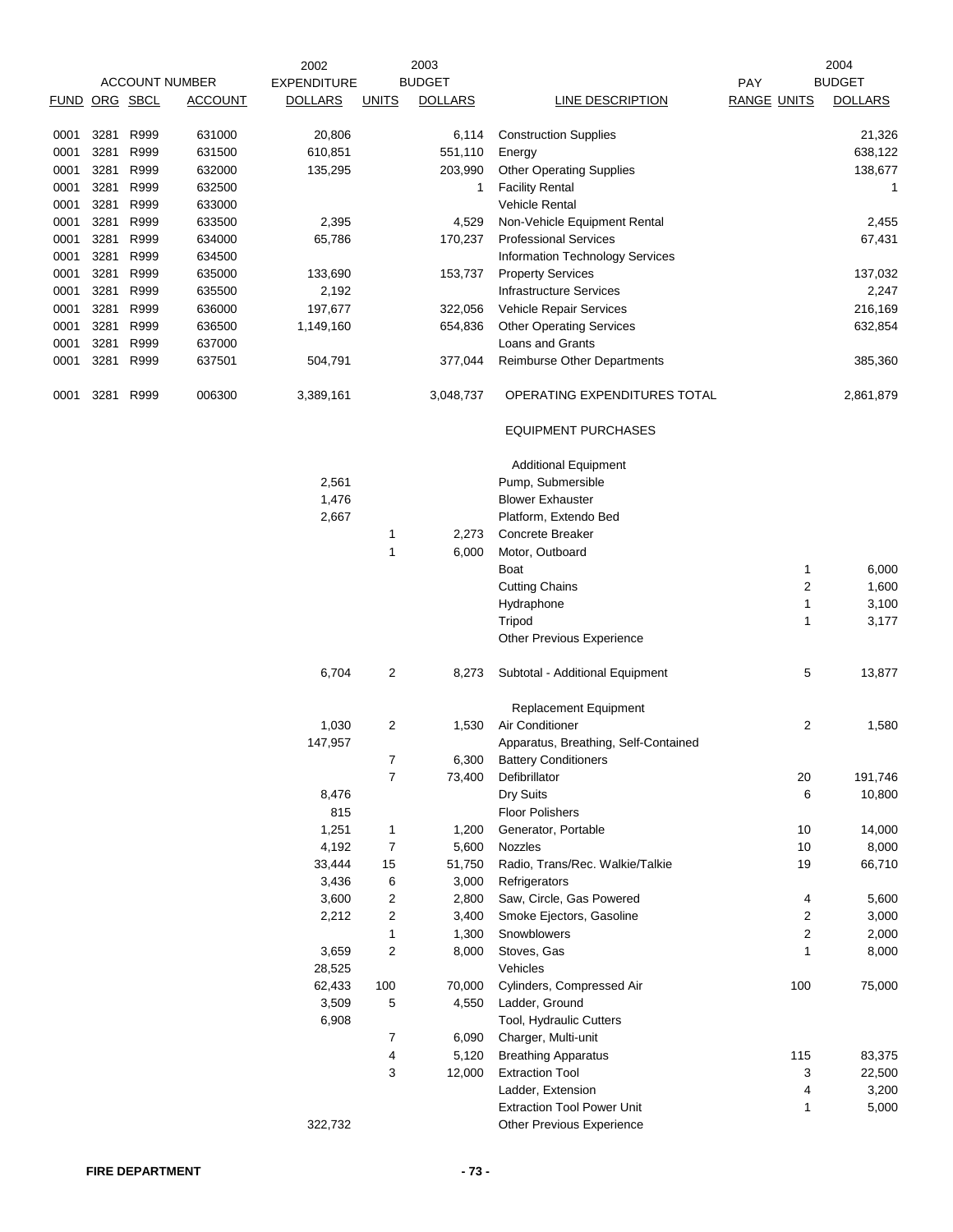|               |              |              |                       | 2002               |                | 2003              |                                                                |                    | 2004              |
|---------------|--------------|--------------|-----------------------|--------------------|----------------|-------------------|----------------------------------------------------------------|--------------------|-------------------|
|               |              |              | <b>ACCOUNT NUMBER</b> | <b>EXPENDITURE</b> |                | <b>BUDGET</b>     |                                                                | PAY                | <b>BUDGET</b>     |
| FUND ORG SBCL |              |              | <b>ACCOUNT</b>        | <b>DOLLARS</b>     | <b>UNITS</b>   | <b>DOLLARS</b>    | LINE DESCRIPTION                                               | <b>RANGE UNITS</b> | <b>DOLLARS</b>    |
|               |              |              |                       | 634,179            | 171            | 256,040           | Subtotal - Replacement Equipment                               | 299                | 500,511           |
| 0001          |              | 3281 R999    | 006800                | 640,883            | 173            | 264,313           | <b>EQUIPMENT PURCHASES TOTAL</b>                               | 304                | 514,388           |
|               |              |              |                       |                    |                |                   | <b>SPECIAL FUNDS</b><br>Other Previous Experience*             |                    |                   |
|               |              |              |                       |                    |                |                   | SPECIAL FUNDS TOTAL                                            |                    |                   |
|               |              |              |                       | 75,128,652         |                | 72,070,440        | FIRE DEPARTMENT - FIREFIGHTING<br>DIVISION DECISION UNIT TOTAL |                    | 82,060,587        |
|               |              |              |                       |                    |                |                   | *Appropriation Control Account                                 |                    |                   |
|               |              |              |                       | <b>UNITS</b>       | %              | <b>UNITS</b>      | PROGRAM RESULT MEASURES/<br>INTERNAL MANAGEMENT INDICATORS:    | %                  | <b>UNITS</b>      |
| 0001          | 3281         | 3500         | M32805                | 4,289              | 96.0           | 5,000             | Firefighting<br><b>Fires Attended</b>                          | 96.0               | 4,800             |
| 0001          | 3281         | 3500         | P32808                |                    |                |                   | Response Time - Firefighting                                   |                    |                   |
|               |              |              |                       |                    |                |                   | <b>Emergency Medical Services-Non</b><br>Paramedic             |                    |                   |
| 0001          |              | 3281 3610    | M32811                | 24,729             | 96.7           | 29,000            | Number of Responses                                            | 96.6               | 28,000            |
| 0001          | 3281 3600    |              | M32809                | 4,100              | 103.5          | 4,700             | Other Emergency Services-Non Fire<br>Number of Responses       | 97.9               | 4,600             |
| 0001          | 3281 3500    |              | M32806                | 8,819              | 101.2          | 7,300             | <b>False Alarms</b><br>Number of False Alarms                  | 101.4              | 7,400             |
|               |              |              |                       |                    |                |                   | Tactical Analysis & Planning-<br><b>Specific Structures</b>    |                    |                   |
| 0001          | 3281         | 3500         | M32807                | 1,069              | 100.0          | 1,500             | <b>Structures Analyzed</b>                                     | 100.0              | 1,500             |
| 0001          | 3281         | 0800         | M32815                | 378,888            | 100.0          | 421,000           | Maintenance of Quarters & Equipment<br>Est. Direct Labor Hours | 95.0               | 400,000           |
|               |              |              |                       |                    |                |                   | <b>Emergency Medical Service Paramedic</b>                     |                    |                   |
| 0001<br>0001  | 3281<br>3281 | 3610<br>3600 | M32812<br>P32810      | 20,087             | 100.2          | 19,800            | No. of Responses<br>Response Time - EMS                        | 101.0              | 20,000            |
| 0001          |              | 3281 3400    | M32801                | 7,129              | 120.0          | 6,000             | <b>Building Inspection</b><br>No. of Inspection Hours          | 110.0              | 6,600             |
|               |              |              |                       |                    |                |                   | Fire Safety, Education & Prevention                            |                    |                   |
| 0001          | 3281         | 3410         | M32802                | 108,685            | 85.7           | 120,000           | <b>Program Participants</b>                                    | 100.0              | 120,000           |
| 0001          | 3281         | 3410         | M32803                | 8,855              | 121.2          | 1,000             | Program Presented                                              | 500.0              | 5,000             |
| 0001          | 3281         | 3410         | M32804                | 1,336              | 105.3          | 1,500             | Smoke Detectors Installed                                      | 100.0              | 1,500             |
|               |              |              |                       |                    |                |                   | Management & Administration                                    |                    |                   |
| 0001          | 3281         | 0200         |                       | 15,663             | 100.0          | 21,000            | Est. Direct Labor Hours                                        | 95.2               | 20,000            |
|               |              |              |                       |                    |                |                   | <b>Fire Personnel Retrained</b>                                |                    |                   |
| 0001<br>0001  | 3281<br>3281 | 0420<br>0420 | M32813<br>M32814      | 261,911<br>10,913  | 100.0<br>100.0 | 300,000<br>12,600 | Co<br><b>BIT</b>                                               | 100.0<br>100.0     | 300,000<br>12,600 |
|               |              |              |                       | 2,876,675          |                | 2,522,604         | DIRECT LABOR HOUR ALLOCATION                                   |                    | 2,385,712         |
|               |              |              |                       |                    |                |                   |                                                                |                    |                   |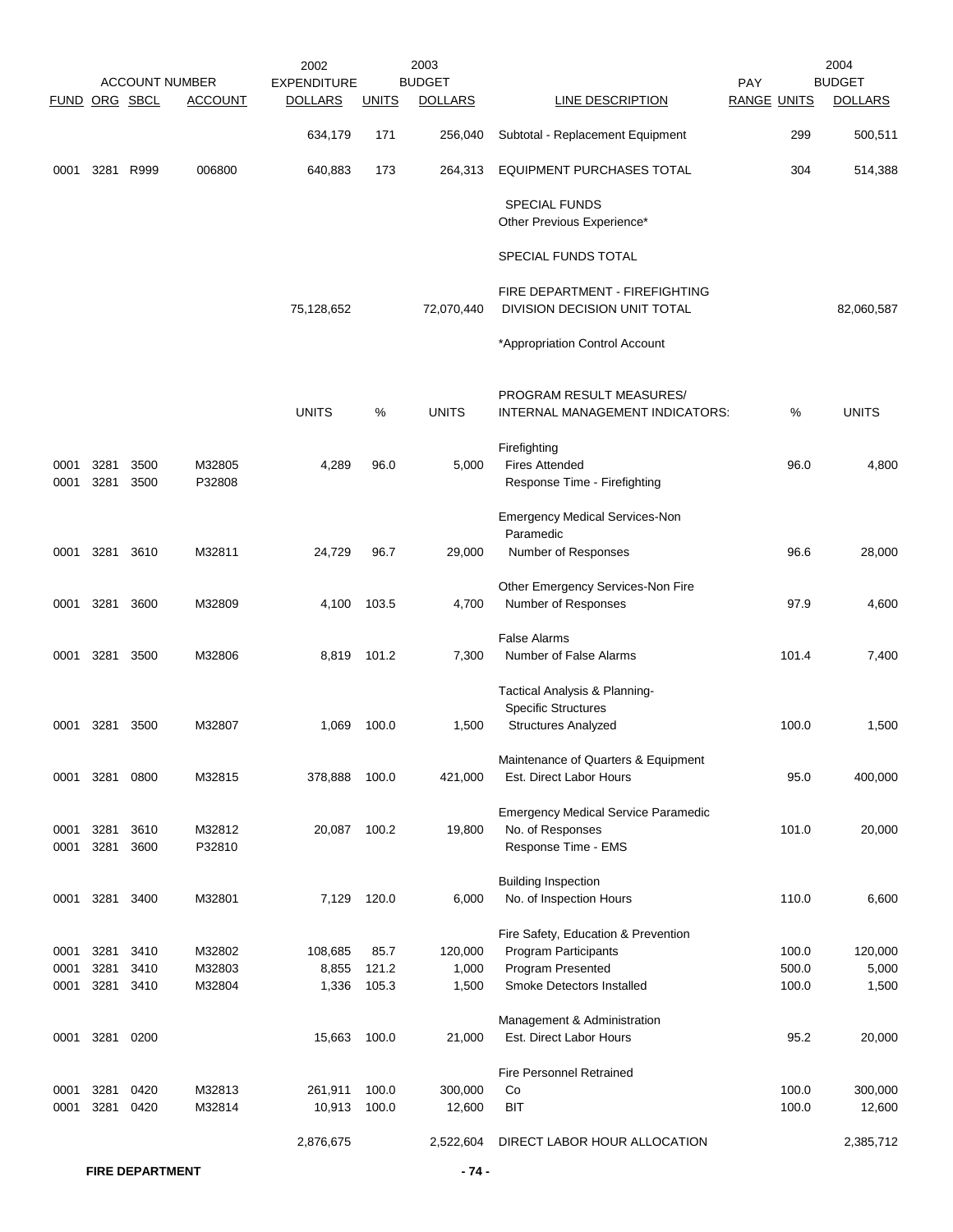|             |                            | 2003<br>2002       |              |                  |                                                             |                    | 2004                |                   |
|-------------|----------------------------|--------------------|--------------|------------------|-------------------------------------------------------------|--------------------|---------------------|-------------------|
|             | <b>ACCOUNT NUMBER</b>      | <b>EXPENDITURE</b> |              | <b>BUDGET</b>    |                                                             | PAY                |                     | <b>BUDGET</b>     |
| <b>FUND</b> | ORG SBCL<br><b>ACCOUNT</b> | <b>DOLLARS</b>     | <b>UNITS</b> | <b>DOLLARS</b>   | <b>LINE DESCRIPTION</b>                                     | <b>RANGE UNITS</b> |                     | <b>DOLLARS</b>    |
|             |                            |                    |              |                  | FIRE DEPARTMENT-SUPPORTING SERVICES<br><b>DECISION UNIT</b> |                    |                     |                   |
|             |                            |                    |              |                  | SALARIES & WAGES                                            |                    |                     |                   |
|             |                            |                    | 1            | 125,163          | Fire Chief (Y)                                              | 18                 | $\mathbf{1}$        | 113,397           |
|             |                            |                    | 1            | 107,245          | <b>First Assistant Chief Engineer</b>                       | 867                |                     |                   |
|             |                            |                    |              |                  | <b>Assistant Fire Chief</b>                                 | 867                | 1                   | 118,045           |
|             |                            |                    | 2            | 139,738          | <b>Battalion Chief Fire</b>                                 | 863                | 1                   | 76,905            |
|             |                            |                    | 3            | 232,562          | Deputy Chief Fire                                           | 865                | 4                   | 342,409           |
|             |                            |                    | 1            | 56,207           | Fire Personnel Officer                                      | $\overline{7}$     | 1                   | 57,952            |
|             |                            |                    | 1            | 56,054           | Management & Accounting Officer                             | 6                  | 1                   | 57,794            |
|             |                            |                    | 1            | 41,668           | Administrative Assistant IV                                 | 550                | 1                   | 44,640            |
|             |                            |                    | 1            | 31,580           | Personnel Payroll Assistant II                              | 445                | 1                   | 32,307            |
|             |                            |                    | 3            | 94,080           | <b>Office Assistant III</b><br><b>Office Assistant IV</b>   | 425<br>445         | 3                   | 94,080            |
|             |                            |                    | 1<br>2       | 34,183<br>29,919 | <b>Physician Fire</b>                                       | 50                 | 1<br>$\overline{c}$ | 34,183<br>29,919  |
|             |                            |                    | 2            | 54,260           | <b>Office Assistant II</b>                                  | 410                | 2                   | 55,896            |
|             |                            |                    | 1            | 69,869           | Chief Disp of Fire Alarm & Tele (J)                         | 863                | 1                   | 76,905            |
|             |                            |                    | 5            | 260,687          | Fire Dispatch Supervisor                                    | 4                  | 5                   | 268,798           |
|             |                            |                    | 1            | 81,661           | Dep. Chief Training & Spec. Serv.                           | 865                |                     |                   |
|             |                            |                    | 2            | 124,357          | Fire Captain                                                | 857                | 2                   | 136,880           |
|             |                            |                    | 4            | 215,078          | Fire Lieutenant                                             | 856                | 4                   | 236,737           |
|             |                            |                    | 3            | 143,137          | Firefighter                                                 | 850                | 3                   | 157,551           |
|             |                            |                    | 1            | 37,165           | Microcomputer Services Assistant                            | 460                | 1                   | 37,063            |
|             |                            |                    | 1            | 37,165           | Office Coordinator                                          | 460                | 1                   | 37,063            |
|             |                            |                    | 1            | 65,648           | Fire Equipment Repairs Manager                              | 8                  | 1                   | 67,687            |
|             |                            |                    | 1            | 54,514           | Fire Equipment Repairs Supervisor                           | 7                  | 1                   | 56,207            |
|             |                            |                    | 1            | 39,863           | Fire Equipment Compressed Air Tech.                         | 733                | 1                   | 42,085            |
|             |                            |                    | 1            | 39,863           | Fire Equipment Metal Fabricator                             | 733                |                     |                   |
|             |                            |                    | 9            | 362,302          | Fire Equipment Mechanic                                     | 734                | 9                   | 382,501           |
|             |                            |                    | 3            | 113,401          | Fire Equipment Repairer II                                  | 732                | 3                   | 119,722           |
|             |                            |                    | 2            | 71,073           | Fire Equipment Repairer I                                   | 726                | 2                   | 75,035            |
|             |                            |                    | 1            | 32,833           | Fire Mechanic Helper                                        | 722                | 1                   | 34,663            |
|             |                            |                    | 1            | 53,237           | Fire Audiovisual Training-Spec.                             | 856                |                     |                   |
|             |                            |                    |              |                  | Audiovisual Spec II                                         | 505                | 1                   | 34,183            |
|             |                            |                    | 1            | 34,452           | <b>Inventory Control Assistant III</b>                      | 340                | 1                   | 36,373            |
|             |                            |                    | 21           |                  | 723,312 Fire Equipment Dispatcher                           | 858                | 21                  | 765,557           |
|             |                            |                    | 1            | 39,863           | Fire Equipment Welder                                       | 733                | 1                   | 42,085            |
|             |                            |                    | 1            | 39,863           | <b>Fire Equipment Machinist</b>                             | 733                | 1                   | 42,085            |
|             |                            |                    | 1            | 39,863           | Fire Bldg. & Equip. Maint. Spec.                            | 733                | 1                   | 42,085            |
|             |                            |                    | 1            | 53,769           | Admin. Fire Lieutenant                                      | 856                | 2                   | 118,368           |
|             |                            |                    | 1            | 38,152           | Office Coordinator II                                       | 525                | 1                   | 38,152            |
|             |                            |                    | 1            | 53,237           | Vehicle Oper. Instructor                                    | 856                | 1                   | 59,184            |
|             |                            |                    |              |                  | Carpenter<br><b>Business Operations Manager</b>             | 986<br>8           | 2<br>1              | 103,792<br>59,893 |
|             |                            |                    |              |                  | Vehicle Operations Manager                                  | 857                | 1                   | 68,440            |
|             |                            |                    |              |                  | Custodial Worker II/City Laborer                            | 215                | 1                   | 32,666            |
|             |                            |                    |              |                  |                                                             |                    |                     |                   |
|             |                            |                    |              |                  | <b>AUTOMATION SECTION</b>                                   |                    |                     |                   |
|             |                            |                    | 1            | 62,178           | Admin. Fire Captain                                         | 857                | 1                   | 68,440            |
|             |                            |                    | 2            | 107,539          | Admin. Fire Lieutenant                                      | 856                | 2                   | 118,368           |
|             |                            |                    | 1            | 34,183           | Administrative Assistant II                                 | 445                | 1                   | 34,183            |
|             |                            |                    | 1            | 84,553           | Info. Tech. Mgr.-MFD                                        | 11                 | 1                   | 84,552            |
|             |                            |                    |              |                  | Network Coordinator                                         | 4                  | 1                   | 46,414            |
|             |                            | 4,060,061          | 90           | 4,115,476        | <b>Total Before Adjustments</b>                             |                    | 95                  | 4,581,244         |
|             |                            |                    |              |                  | Salary & Wage Rate Change                                   |                    |                     |                   |
|             |                            | 183,472            |              | 167,038          | Overtime Compensated (Special Duty)                         |                    |                     | 207,615           |
|             |                            |                    |              |                  |                                                             |                    |                     |                   |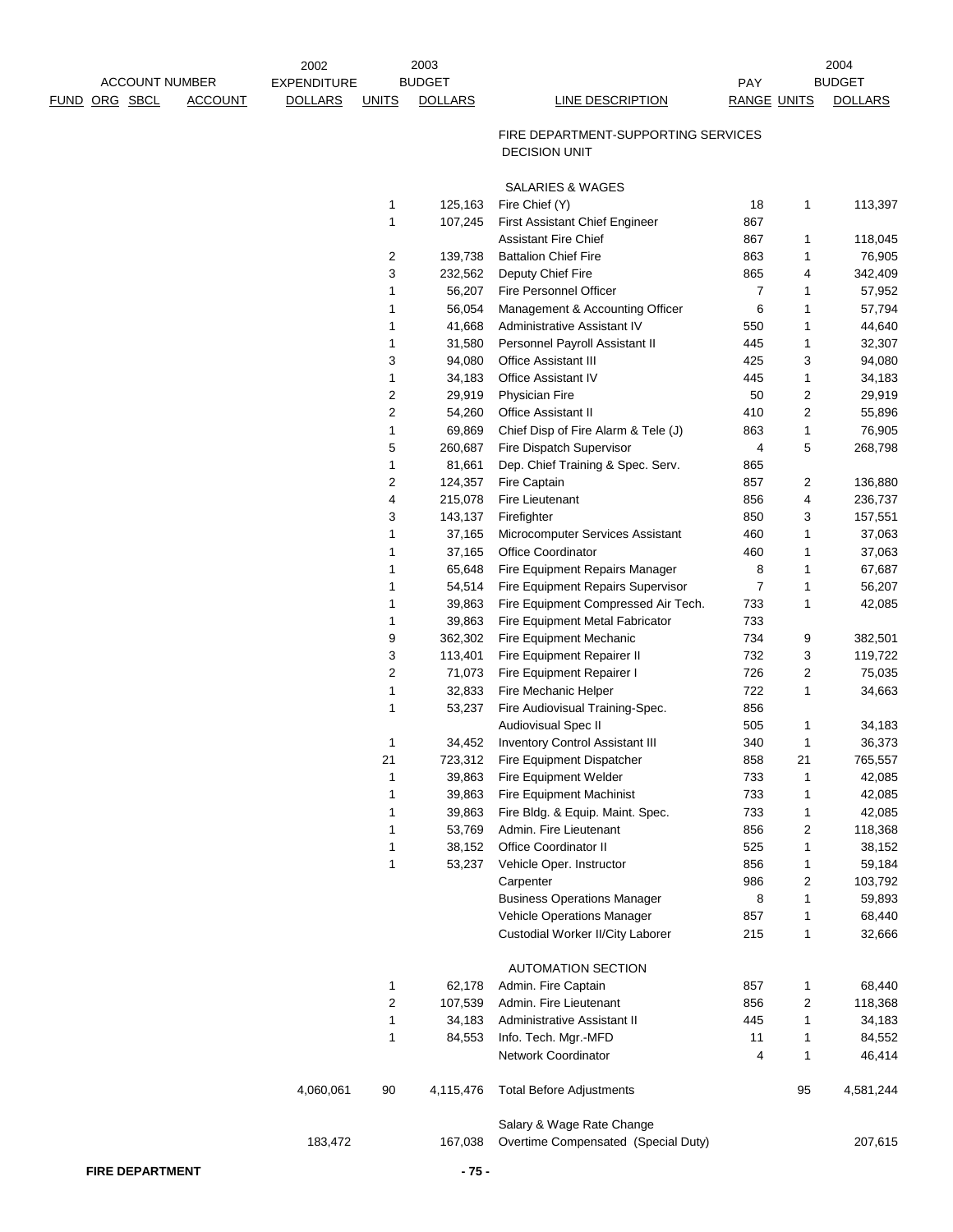| <b>BUDGET</b><br><b>BUDGET</b><br><b>ACCOUNT NUMBER</b><br>FUND ORG SBCL<br><b>ACCOUNT</b><br><b>DOLLARS</b><br><b>DOLLARS</b><br>LINE DESCRIPTION<br><b>RANGE UNITS</b><br><b>DOLLARS</b><br><u>UNITS</u><br>Personnel Cost Adjustment<br>44,210<br>Other<br>4,243,533<br>4,326,724<br>Gross Salaries & Wages Total<br><b>Reimbursable Services Deduction</b><br>Capital Improvements Deduction<br><b>Grants &amp; Aids Deduction</b><br>3282 R999<br>006000<br>4,243,533<br>4,326,724<br>NET SALARIES & WAGES TOTAL<br>0001<br><b>O&amp;M FTE'S</b><br>92.20<br>96.00<br>NON-O&M FTE'S<br>(J) Position to be Classified as Fire Dispatch Mgr. upon<br>vacation by Anthony Stanford.<br>(Y) Required to file a statement of economic interests in accordance<br>with the Milwaukee Code of Ordinances Chapter 303-Code of Ethics.<br>ESTIMATED EMPLOYEE FRINGE BENEFITS<br>3282 R999<br>006100<br>1,297,056<br>1,384,552<br>0001<br>(Involves Revenue Offset-No Transfers from this Account)<br><b>OPERATING EXPENDITURES</b><br>3282 R999<br>630100<br>30,644<br>74,263<br><b>General Office Expense</b><br>0001<br>3282 R999<br>0001<br>630500<br>17,225<br>32,390<br>Tools & Machinery Parts<br>3282 R999<br>173<br>563<br>0001<br>631000<br><b>Construction Supplies</b><br>3282 R999<br>46,824<br>33,940<br>0001<br>631500<br>Energy<br>3282 R999<br>632000<br><b>Other Operating Supplies</b><br>0001<br>16,257<br>42,181<br>3282 R999<br><b>Facility Rental</b><br>0001<br>632500<br>3282 R999<br>633000<br><b>Vehicle Rental</b><br>0001<br>3282 R999<br>0001<br>633500<br>26,585<br>Non-Vehicle Equipment Rental<br>21,139<br>3282 R999<br><b>Professional Services</b><br>0001<br>634000<br>78,953<br>6,375<br>226,177<br>3282 R999<br>0001<br>634500<br>49,221<br>29,367<br><b>Information Technology Services</b><br>76,451<br>3282<br>R999<br>112,714<br>198,555<br>0001<br>635000<br>75,351<br><b>Property Services</b><br>3282 R999<br>0001<br>635500<br><b>Infrastructure Services</b><br>3282 R999<br>1,378<br>636000<br>Vehicle Repair Services<br>0001<br>586<br>3282 R999<br>636500<br>53,950<br><b>Other Operating Services</b><br>0001<br>86,285<br>3282 R999<br>Loans and Grants<br>0001<br>637000<br>3282 R999<br>15,151<br>Reimburse Other Departments<br>0001<br>637501<br>14,637<br>006300<br>411,198<br>454,954<br>3282 R999<br>OPERATING EXPENDITURES TOTAL<br>0001<br><b>EQUIPMENT PURCHASES</b><br><b>Additional Equipment</b><br>9,000<br>Upgrade-Audio Visual & Duplicating<br>2,782<br>Audio Visual Wireless System<br>1,148<br>Drain Cleaning Machine<br>$\overline{2}$<br>Projector, Multi-media<br>Multimedia upgrade<br>1<br>Recorder, DVD<br>1<br>$\overline{c}$<br>Jacks, Floor<br>12,930<br>Subtotal - Additional Equipment<br>6<br>Replacement Equipment<br>Automobile, Executive, Full<br>1<br>30,000<br>1,524<br><b>Flow Calibration Kit</b> |  |  | 2002               | 2003 |            | 2004      |
|-------------------------------------------------------------------------------------------------------------------------------------------------------------------------------------------------------------------------------------------------------------------------------------------------------------------------------------------------------------------------------------------------------------------------------------------------------------------------------------------------------------------------------------------------------------------------------------------------------------------------------------------------------------------------------------------------------------------------------------------------------------------------------------------------------------------------------------------------------------------------------------------------------------------------------------------------------------------------------------------------------------------------------------------------------------------------------------------------------------------------------------------------------------------------------------------------------------------------------------------------------------------------------------------------------------------------------------------------------------------------------------------------------------------------------------------------------------------------------------------------------------------------------------------------------------------------------------------------------------------------------------------------------------------------------------------------------------------------------------------------------------------------------------------------------------------------------------------------------------------------------------------------------------------------------------------------------------------------------------------------------------------------------------------------------------------------------------------------------------------------------------------------------------------------------------------------------------------------------------------------------------------------------------------------------------------------------------------------------------------------------------------------------------------------------------------------------------------------------------------------------------------------------------------------------------------------------------------------------------------------------------------------------------------------------------------------------------------------------------------------------------------------------------------------------------------------------------------------------------------------------------------|--|--|--------------------|------|------------|-----------|
|                                                                                                                                                                                                                                                                                                                                                                                                                                                                                                                                                                                                                                                                                                                                                                                                                                                                                                                                                                                                                                                                                                                                                                                                                                                                                                                                                                                                                                                                                                                                                                                                                                                                                                                                                                                                                                                                                                                                                                                                                                                                                                                                                                                                                                                                                                                                                                                                                                                                                                                                                                                                                                                                                                                                                                                                                                                                                           |  |  | <b>EXPENDITURE</b> |      | <b>PAY</b> |           |
|                                                                                                                                                                                                                                                                                                                                                                                                                                                                                                                                                                                                                                                                                                                                                                                                                                                                                                                                                                                                                                                                                                                                                                                                                                                                                                                                                                                                                                                                                                                                                                                                                                                                                                                                                                                                                                                                                                                                                                                                                                                                                                                                                                                                                                                                                                                                                                                                                                                                                                                                                                                                                                                                                                                                                                                                                                                                                           |  |  |                    |      |            |           |
|                                                                                                                                                                                                                                                                                                                                                                                                                                                                                                                                                                                                                                                                                                                                                                                                                                                                                                                                                                                                                                                                                                                                                                                                                                                                                                                                                                                                                                                                                                                                                                                                                                                                                                                                                                                                                                                                                                                                                                                                                                                                                                                                                                                                                                                                                                                                                                                                                                                                                                                                                                                                                                                                                                                                                                                                                                                                                           |  |  |                    |      |            | 45,940    |
|                                                                                                                                                                                                                                                                                                                                                                                                                                                                                                                                                                                                                                                                                                                                                                                                                                                                                                                                                                                                                                                                                                                                                                                                                                                                                                                                                                                                                                                                                                                                                                                                                                                                                                                                                                                                                                                                                                                                                                                                                                                                                                                                                                                                                                                                                                                                                                                                                                                                                                                                                                                                                                                                                                                                                                                                                                                                                           |  |  |                    |      |            | 4,834,799 |
|                                                                                                                                                                                                                                                                                                                                                                                                                                                                                                                                                                                                                                                                                                                                                                                                                                                                                                                                                                                                                                                                                                                                                                                                                                                                                                                                                                                                                                                                                                                                                                                                                                                                                                                                                                                                                                                                                                                                                                                                                                                                                                                                                                                                                                                                                                                                                                                                                                                                                                                                                                                                                                                                                                                                                                                                                                                                                           |  |  |                    |      |            |           |
|                                                                                                                                                                                                                                                                                                                                                                                                                                                                                                                                                                                                                                                                                                                                                                                                                                                                                                                                                                                                                                                                                                                                                                                                                                                                                                                                                                                                                                                                                                                                                                                                                                                                                                                                                                                                                                                                                                                                                                                                                                                                                                                                                                                                                                                                                                                                                                                                                                                                                                                                                                                                                                                                                                                                                                                                                                                                                           |  |  |                    |      |            | 4,834,799 |
|                                                                                                                                                                                                                                                                                                                                                                                                                                                                                                                                                                                                                                                                                                                                                                                                                                                                                                                                                                                                                                                                                                                                                                                                                                                                                                                                                                                                                                                                                                                                                                                                                                                                                                                                                                                                                                                                                                                                                                                                                                                                                                                                                                                                                                                                                                                                                                                                                                                                                                                                                                                                                                                                                                                                                                                                                                                                                           |  |  |                    |      |            |           |
|                                                                                                                                                                                                                                                                                                                                                                                                                                                                                                                                                                                                                                                                                                                                                                                                                                                                                                                                                                                                                                                                                                                                                                                                                                                                                                                                                                                                                                                                                                                                                                                                                                                                                                                                                                                                                                                                                                                                                                                                                                                                                                                                                                                                                                                                                                                                                                                                                                                                                                                                                                                                                                                                                                                                                                                                                                                                                           |  |  |                    |      |            |           |
|                                                                                                                                                                                                                                                                                                                                                                                                                                                                                                                                                                                                                                                                                                                                                                                                                                                                                                                                                                                                                                                                                                                                                                                                                                                                                                                                                                                                                                                                                                                                                                                                                                                                                                                                                                                                                                                                                                                                                                                                                                                                                                                                                                                                                                                                                                                                                                                                                                                                                                                                                                                                                                                                                                                                                                                                                                                                                           |  |  |                    |      |            |           |
|                                                                                                                                                                                                                                                                                                                                                                                                                                                                                                                                                                                                                                                                                                                                                                                                                                                                                                                                                                                                                                                                                                                                                                                                                                                                                                                                                                                                                                                                                                                                                                                                                                                                                                                                                                                                                                                                                                                                                                                                                                                                                                                                                                                                                                                                                                                                                                                                                                                                                                                                                                                                                                                                                                                                                                                                                                                                                           |  |  |                    |      |            | 1,500,839 |
|                                                                                                                                                                                                                                                                                                                                                                                                                                                                                                                                                                                                                                                                                                                                                                                                                                                                                                                                                                                                                                                                                                                                                                                                                                                                                                                                                                                                                                                                                                                                                                                                                                                                                                                                                                                                                                                                                                                                                                                                                                                                                                                                                                                                                                                                                                                                                                                                                                                                                                                                                                                                                                                                                                                                                                                                                                                                                           |  |  |                    |      |            |           |
|                                                                                                                                                                                                                                                                                                                                                                                                                                                                                                                                                                                                                                                                                                                                                                                                                                                                                                                                                                                                                                                                                                                                                                                                                                                                                                                                                                                                                                                                                                                                                                                                                                                                                                                                                                                                                                                                                                                                                                                                                                                                                                                                                                                                                                                                                                                                                                                                                                                                                                                                                                                                                                                                                                                                                                                                                                                                                           |  |  |                    |      |            | 31,410    |
|                                                                                                                                                                                                                                                                                                                                                                                                                                                                                                                                                                                                                                                                                                                                                                                                                                                                                                                                                                                                                                                                                                                                                                                                                                                                                                                                                                                                                                                                                                                                                                                                                                                                                                                                                                                                                                                                                                                                                                                                                                                                                                                                                                                                                                                                                                                                                                                                                                                                                                                                                                                                                                                                                                                                                                                                                                                                                           |  |  |                    |      |            | 46,540    |
|                                                                                                                                                                                                                                                                                                                                                                                                                                                                                                                                                                                                                                                                                                                                                                                                                                                                                                                                                                                                                                                                                                                                                                                                                                                                                                                                                                                                                                                                                                                                                                                                                                                                                                                                                                                                                                                                                                                                                                                                                                                                                                                                                                                                                                                                                                                                                                                                                                                                                                                                                                                                                                                                                                                                                                                                                                                                                           |  |  |                    |      |            | 176       |
|                                                                                                                                                                                                                                                                                                                                                                                                                                                                                                                                                                                                                                                                                                                                                                                                                                                                                                                                                                                                                                                                                                                                                                                                                                                                                                                                                                                                                                                                                                                                                                                                                                                                                                                                                                                                                                                                                                                                                                                                                                                                                                                                                                                                                                                                                                                                                                                                                                                                                                                                                                                                                                                                                                                                                                                                                                                                                           |  |  |                    |      |            | 47,995    |
|                                                                                                                                                                                                                                                                                                                                                                                                                                                                                                                                                                                                                                                                                                                                                                                                                                                                                                                                                                                                                                                                                                                                                                                                                                                                                                                                                                                                                                                                                                                                                                                                                                                                                                                                                                                                                                                                                                                                                                                                                                                                                                                                                                                                                                                                                                                                                                                                                                                                                                                                                                                                                                                                                                                                                                                                                                                                                           |  |  |                    |      |            | 49,995    |
|                                                                                                                                                                                                                                                                                                                                                                                                                                                                                                                                                                                                                                                                                                                                                                                                                                                                                                                                                                                                                                                                                                                                                                                                                                                                                                                                                                                                                                                                                                                                                                                                                                                                                                                                                                                                                                                                                                                                                                                                                                                                                                                                                                                                                                                                                                                                                                                                                                                                                                                                                                                                                                                                                                                                                                                                                                                                                           |  |  |                    |      |            |           |
|                                                                                                                                                                                                                                                                                                                                                                                                                                                                                                                                                                                                                                                                                                                                                                                                                                                                                                                                                                                                                                                                                                                                                                                                                                                                                                                                                                                                                                                                                                                                                                                                                                                                                                                                                                                                                                                                                                                                                                                                                                                                                                                                                                                                                                                                                                                                                                                                                                                                                                                                                                                                                                                                                                                                                                                                                                                                                           |  |  |                    |      |            |           |
|                                                                                                                                                                                                                                                                                                                                                                                                                                                                                                                                                                                                                                                                                                                                                                                                                                                                                                                                                                                                                                                                                                                                                                                                                                                                                                                                                                                                                                                                                                                                                                                                                                                                                                                                                                                                                                                                                                                                                                                                                                                                                                                                                                                                                                                                                                                                                                                                                                                                                                                                                                                                                                                                                                                                                                                                                                                                                           |  |  |                    |      |            | 27,250    |
|                                                                                                                                                                                                                                                                                                                                                                                                                                                                                                                                                                                                                                                                                                                                                                                                                                                                                                                                                                                                                                                                                                                                                                                                                                                                                                                                                                                                                                                                                                                                                                                                                                                                                                                                                                                                                                                                                                                                                                                                                                                                                                                                                                                                                                                                                                                                                                                                                                                                                                                                                                                                                                                                                                                                                                                                                                                                                           |  |  |                    |      |            |           |
|                                                                                                                                                                                                                                                                                                                                                                                                                                                                                                                                                                                                                                                                                                                                                                                                                                                                                                                                                                                                                                                                                                                                                                                                                                                                                                                                                                                                                                                                                                                                                                                                                                                                                                                                                                                                                                                                                                                                                                                                                                                                                                                                                                                                                                                                                                                                                                                                                                                                                                                                                                                                                                                                                                                                                                                                                                                                                           |  |  |                    |      |            |           |
|                                                                                                                                                                                                                                                                                                                                                                                                                                                                                                                                                                                                                                                                                                                                                                                                                                                                                                                                                                                                                                                                                                                                                                                                                                                                                                                                                                                                                                                                                                                                                                                                                                                                                                                                                                                                                                                                                                                                                                                                                                                                                                                                                                                                                                                                                                                                                                                                                                                                                                                                                                                                                                                                                                                                                                                                                                                                                           |  |  |                    |      |            |           |
|                                                                                                                                                                                                                                                                                                                                                                                                                                                                                                                                                                                                                                                                                                                                                                                                                                                                                                                                                                                                                                                                                                                                                                                                                                                                                                                                                                                                                                                                                                                                                                                                                                                                                                                                                                                                                                                                                                                                                                                                                                                                                                                                                                                                                                                                                                                                                                                                                                                                                                                                                                                                                                                                                                                                                                                                                                                                                           |  |  |                    |      |            | 1,412     |
|                                                                                                                                                                                                                                                                                                                                                                                                                                                                                                                                                                                                                                                                                                                                                                                                                                                                                                                                                                                                                                                                                                                                                                                                                                                                                                                                                                                                                                                                                                                                                                                                                                                                                                                                                                                                                                                                                                                                                                                                                                                                                                                                                                                                                                                                                                                                                                                                                                                                                                                                                                                                                                                                                                                                                                                                                                                                                           |  |  |                    |      |            | 78,799    |
|                                                                                                                                                                                                                                                                                                                                                                                                                                                                                                                                                                                                                                                                                                                                                                                                                                                                                                                                                                                                                                                                                                                                                                                                                                                                                                                                                                                                                                                                                                                                                                                                                                                                                                                                                                                                                                                                                                                                                                                                                                                                                                                                                                                                                                                                                                                                                                                                                                                                                                                                                                                                                                                                                                                                                                                                                                                                                           |  |  |                    |      |            |           |
|                                                                                                                                                                                                                                                                                                                                                                                                                                                                                                                                                                                                                                                                                                                                                                                                                                                                                                                                                                                                                                                                                                                                                                                                                                                                                                                                                                                                                                                                                                                                                                                                                                                                                                                                                                                                                                                                                                                                                                                                                                                                                                                                                                                                                                                                                                                                                                                                                                                                                                                                                                                                                                                                                                                                                                                                                                                                                           |  |  |                    |      |            | 15,003    |
|                                                                                                                                                                                                                                                                                                                                                                                                                                                                                                                                                                                                                                                                                                                                                                                                                                                                                                                                                                                                                                                                                                                                                                                                                                                                                                                                                                                                                                                                                                                                                                                                                                                                                                                                                                                                                                                                                                                                                                                                                                                                                                                                                                                                                                                                                                                                                                                                                                                                                                                                                                                                                                                                                                                                                                                                                                                                                           |  |  |                    |      |            | 799,763   |
|                                                                                                                                                                                                                                                                                                                                                                                                                                                                                                                                                                                                                                                                                                                                                                                                                                                                                                                                                                                                                                                                                                                                                                                                                                                                                                                                                                                                                                                                                                                                                                                                                                                                                                                                                                                                                                                                                                                                                                                                                                                                                                                                                                                                                                                                                                                                                                                                                                                                                                                                                                                                                                                                                                                                                                                                                                                                                           |  |  |                    |      |            |           |
|                                                                                                                                                                                                                                                                                                                                                                                                                                                                                                                                                                                                                                                                                                                                                                                                                                                                                                                                                                                                                                                                                                                                                                                                                                                                                                                                                                                                                                                                                                                                                                                                                                                                                                                                                                                                                                                                                                                                                                                                                                                                                                                                                                                                                                                                                                                                                                                                                                                                                                                                                                                                                                                                                                                                                                                                                                                                                           |  |  |                    |      |            |           |
|                                                                                                                                                                                                                                                                                                                                                                                                                                                                                                                                                                                                                                                                                                                                                                                                                                                                                                                                                                                                                                                                                                                                                                                                                                                                                                                                                                                                                                                                                                                                                                                                                                                                                                                                                                                                                                                                                                                                                                                                                                                                                                                                                                                                                                                                                                                                                                                                                                                                                                                                                                                                                                                                                                                                                                                                                                                                                           |  |  |                    |      |            |           |
|                                                                                                                                                                                                                                                                                                                                                                                                                                                                                                                                                                                                                                                                                                                                                                                                                                                                                                                                                                                                                                                                                                                                                                                                                                                                                                                                                                                                                                                                                                                                                                                                                                                                                                                                                                                                                                                                                                                                                                                                                                                                                                                                                                                                                                                                                                                                                                                                                                                                                                                                                                                                                                                                                                                                                                                                                                                                                           |  |  |                    |      |            |           |
|                                                                                                                                                                                                                                                                                                                                                                                                                                                                                                                                                                                                                                                                                                                                                                                                                                                                                                                                                                                                                                                                                                                                                                                                                                                                                                                                                                                                                                                                                                                                                                                                                                                                                                                                                                                                                                                                                                                                                                                                                                                                                                                                                                                                                                                                                                                                                                                                                                                                                                                                                                                                                                                                                                                                                                                                                                                                                           |  |  |                    |      |            |           |
|                                                                                                                                                                                                                                                                                                                                                                                                                                                                                                                                                                                                                                                                                                                                                                                                                                                                                                                                                                                                                                                                                                                                                                                                                                                                                                                                                                                                                                                                                                                                                                                                                                                                                                                                                                                                                                                                                                                                                                                                                                                                                                                                                                                                                                                                                                                                                                                                                                                                                                                                                                                                                                                                                                                                                                                                                                                                                           |  |  |                    |      |            | 10,000    |
|                                                                                                                                                                                                                                                                                                                                                                                                                                                                                                                                                                                                                                                                                                                                                                                                                                                                                                                                                                                                                                                                                                                                                                                                                                                                                                                                                                                                                                                                                                                                                                                                                                                                                                                                                                                                                                                                                                                                                                                                                                                                                                                                                                                                                                                                                                                                                                                                                                                                                                                                                                                                                                                                                                                                                                                                                                                                                           |  |  |                    |      |            | 10,000    |
|                                                                                                                                                                                                                                                                                                                                                                                                                                                                                                                                                                                                                                                                                                                                                                                                                                                                                                                                                                                                                                                                                                                                                                                                                                                                                                                                                                                                                                                                                                                                                                                                                                                                                                                                                                                                                                                                                                                                                                                                                                                                                                                                                                                                                                                                                                                                                                                                                                                                                                                                                                                                                                                                                                                                                                                                                                                                                           |  |  |                    |      |            | 800       |
|                                                                                                                                                                                                                                                                                                                                                                                                                                                                                                                                                                                                                                                                                                                                                                                                                                                                                                                                                                                                                                                                                                                                                                                                                                                                                                                                                                                                                                                                                                                                                                                                                                                                                                                                                                                                                                                                                                                                                                                                                                                                                                                                                                                                                                                                                                                                                                                                                                                                                                                                                                                                                                                                                                                                                                                                                                                                                           |  |  |                    |      |            | 3,000     |
|                                                                                                                                                                                                                                                                                                                                                                                                                                                                                                                                                                                                                                                                                                                                                                                                                                                                                                                                                                                                                                                                                                                                                                                                                                                                                                                                                                                                                                                                                                                                                                                                                                                                                                                                                                                                                                                                                                                                                                                                                                                                                                                                                                                                                                                                                                                                                                                                                                                                                                                                                                                                                                                                                                                                                                                                                                                                                           |  |  |                    |      |            | 23,800    |
|                                                                                                                                                                                                                                                                                                                                                                                                                                                                                                                                                                                                                                                                                                                                                                                                                                                                                                                                                                                                                                                                                                                                                                                                                                                                                                                                                                                                                                                                                                                                                                                                                                                                                                                                                                                                                                                                                                                                                                                                                                                                                                                                                                                                                                                                                                                                                                                                                                                                                                                                                                                                                                                                                                                                                                                                                                                                                           |  |  |                    |      |            |           |
|                                                                                                                                                                                                                                                                                                                                                                                                                                                                                                                                                                                                                                                                                                                                                                                                                                                                                                                                                                                                                                                                                                                                                                                                                                                                                                                                                                                                                                                                                                                                                                                                                                                                                                                                                                                                                                                                                                                                                                                                                                                                                                                                                                                                                                                                                                                                                                                                                                                                                                                                                                                                                                                                                                                                                                                                                                                                                           |  |  |                    |      |            |           |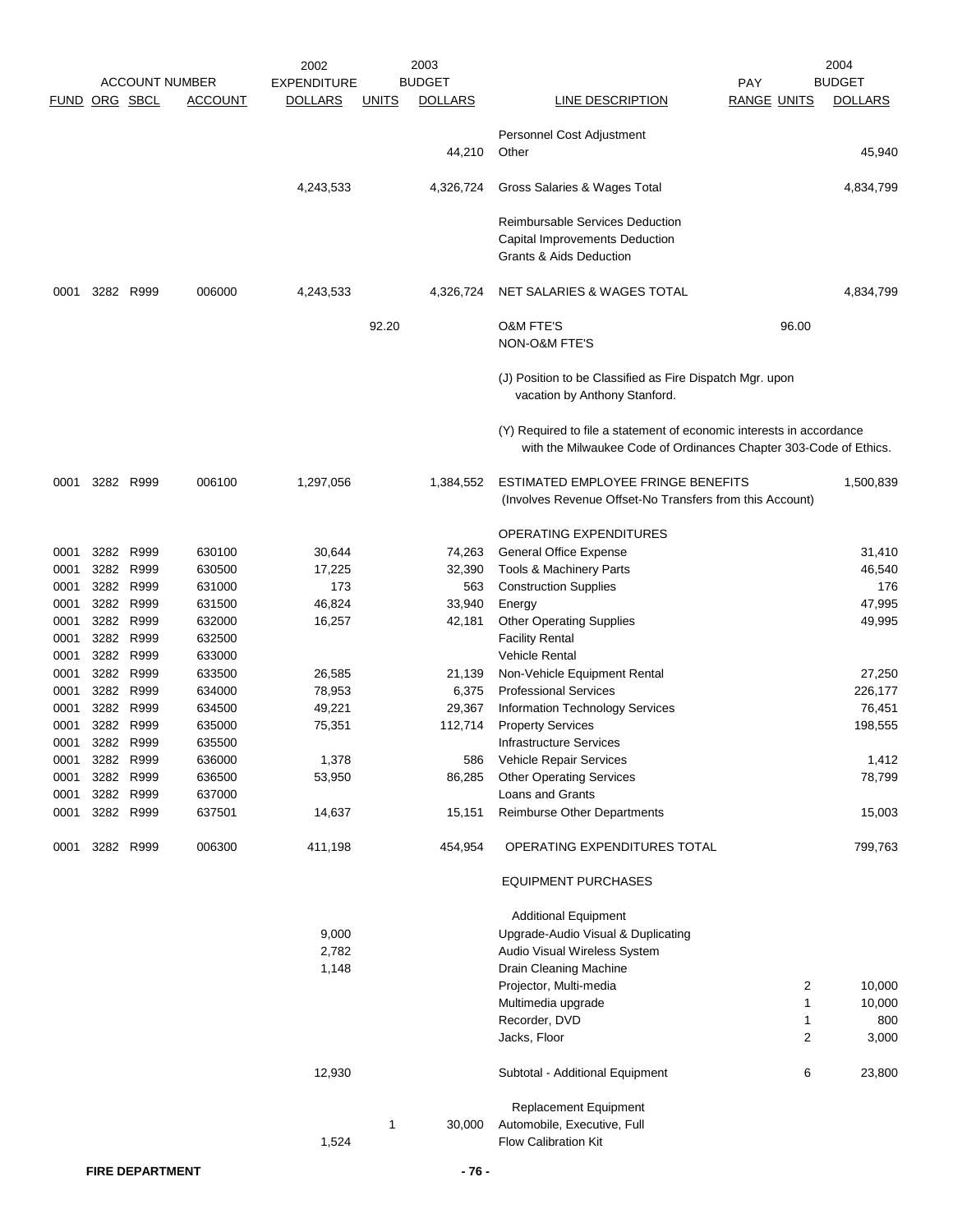|               |                |           | <b>ACCOUNT NUMBER</b> | 2002<br><b>EXPENDITURE</b> |                | 2003<br><b>BUDGET</b> |                                      | PAY                | 2004<br><b>BUDGET</b> |
|---------------|----------------|-----------|-----------------------|----------------------------|----------------|-----------------------|--------------------------------------|--------------------|-----------------------|
| FUND ORG SBCL |                |           | <b>ACCOUNT</b>        | <b>DOLLARS</b>             | <b>UNITS</b>   | <b>DOLLARS</b>        | <b>LINE DESCRIPTION</b>              | <b>RANGE UNITS</b> | <b>DOLLARS</b>        |
|               |                |           |                       | 398                        | 2              | 1,248                 | Ladder, Extension                    | 2                  | 1,374                 |
|               |                |           |                       | 1,236                      | $\overline{c}$ | 1,840                 | Ladder, Extension (35')              | $\overline{2}$     | 2,024                 |
|               |                |           |                       | 3,736                      | 5              | 4,375                 | VCR/Player                           |                    |                       |
|               |                |           |                       | 29,591                     | 12             | 31,200                | <b>Breathing Apparatus</b>           | 12                 | 34,320                |
|               |                |           |                       | 7,492                      |                |                       | Cylinders, Compressed Air            |                    |                       |
|               |                |           |                       | 1,917                      | $\mathbf{1}$   | 2,700                 | Desk                                 |                    |                       |
|               |                |           |                       | 1,564                      |                |                       | Microphone                           |                    |                       |
|               |                |           |                       | 4,914                      |                |                       | Computer, Desktop                    |                    |                       |
|               |                |           |                       | 3,525                      |                |                       | Printer, Laser                       |                    |                       |
|               |                |           |                       |                            | 1              | 1,300                 | Fax                                  |                    |                       |
|               |                |           |                       |                            | 1              | 7,000                 | Hose Expander                        |                    |                       |
|               |                |           |                       |                            | 2              | 1,260                 | Nozzle                               |                    |                       |
|               |                |           |                       | 6,100                      | $\overline{c}$ | 6,000                 | Projector, Video                     |                    |                       |
|               |                |           |                       |                            | $\mathbf{1}$   | 5,000                 | Upgrade-Audio Visual & Duplicating   |                    |                       |
|               |                |           |                       |                            | 1              | 2,500                 | Tire Changer Machine                 |                    |                       |
|               |                |           |                       |                            |                |                       | <b>Battery Conditioners</b>          | 3                  | 3,600                 |
|               |                |           |                       |                            |                |                       | Truck/Van                            | 1                  | 29,000                |
|               |                |           |                       | 10,434                     |                |                       | Other Previous Experience            |                    |                       |
|               |                |           |                       | 72,431                     | 31             | 94,423                | Subtotal - Replacement Equipment     | 20                 | 70,318                |
| 0001          |                | 3282 R999 | 006800                | 85,361                     | 31             | 94,423                | EQUIPMENT PURCHASES TOTAL            | 26                 | 94,118                |
|               |                |           |                       |                            |                |                       | <b>SPECIAL FUNDS</b>                 |                    |                       |
| 0001          | 3280           | R321      | 006300                | 20,000                     |                | 36,000                | Computer Enhancement*                |                    | 30,000                |
| 0001          | 3280           | R326      | 006300                | 23,545                     | 15             | 30,000                | PC Replacement Program*              | 15                 | 30,000                |
| 0001          | 3280           | R322      | 006300                | 10,000                     |                | 20,000                | Peripheral Equipment*                |                    | 20,000                |
| 0001          | 3280           | R324      | 006300                | 2,500                      | 10             | 5,000                 | Printer Replacement Program*         | 10                 | 5,000                 |
| 0001          | 3280           | R325      | 006300                | 240                        | 25             | 5,000                 | Pager Replacement and Upgrade*       |                    |                       |
| 0001          | 3280           | R327      | 006300                | 1,883                      | 25             | 4,500                 | Phone Replacement Program*           |                    | 1,000                 |
| 0001          | 3280           | R328      | 006300                |                            | $\overline{c}$ | 1,600                 | Fax Replacement Program*             | $\overline{2}$     | 1,000                 |
|               |                |           |                       |                            |                |                       | Other Previous Experience*           |                    |                       |
|               |                |           |                       | 58,168                     |                | 102,100               | SPECIAL FUNDS TOTAL                  |                    | 87,000                |
|               |                |           |                       |                            |                |                       | FIRE DEPARTMENT-SUPPORTING SERVICES  |                    |                       |
|               |                |           |                       | 6,095,316                  |                | 6,362,753             | <b>DECISION UNIT TOTAL</b>           |                    | 7,316,519             |
|               |                |           |                       |                            |                |                       | *Appropriation Control Account       |                    |                       |
|               |                |           |                       |                            |                |                       | PROGRAM RESULT MEASURES/             |                    |                       |
|               |                |           |                       | <b>UNITS</b>               | %              | <b>UNITS</b>          | INTERNAL MANAGEMENT INDICATORS:      | %                  | <b>UNITS</b>          |
|               |                |           |                       |                            |                |                       | Field Support-Emergency              |                    |                       |
| 0001          | 3282 3600      |           | M32822                | 49                         | 106.4          | 50                    | Number of Alarms Attended            | 100.0              | 50                    |
|               |                |           |                       |                            |                |                       | <b>Dispatching Services</b>          |                    |                       |
| 0001          |                | 3282 3140 | M32816                | 89,958                     | 100.0          | 94,000                | Alarms Handled                       | 100.0              | 94,000                |
| 0001          | 3282 3140      |           | M32817                | 307,588                    | 100.0          | 300,000               | Radio Communications                 | 100.0              | 300,000               |
| 0001          | 3282 3140      |           | M32818                | 333,911                    | 100.9          | 320,000               | <b>Other Calls Handled</b>           | 100.0              | 320,000               |
|               |                |           |                       |                            |                |                       | Shop Operations                      |                    |                       |
| 0001          |                | 3282 0810 | M32827                | 170                        | 100.0          | 160                   | Vehicles Maintained                  | 100.0              | 160                   |
|               |                |           |                       |                            |                |                       | Operations & Maintenance - Buildings |                    |                       |
|               |                |           |                       |                            |                |                       | and Grounds                          |                    |                       |
|               | 0001 3282 0800 |           | M32826                | 38                         | 100.0          | 38                    | Locations                            | 100.0              | 38                    |
|               |                |           |                       |                            |                |                       |                                      |                    |                       |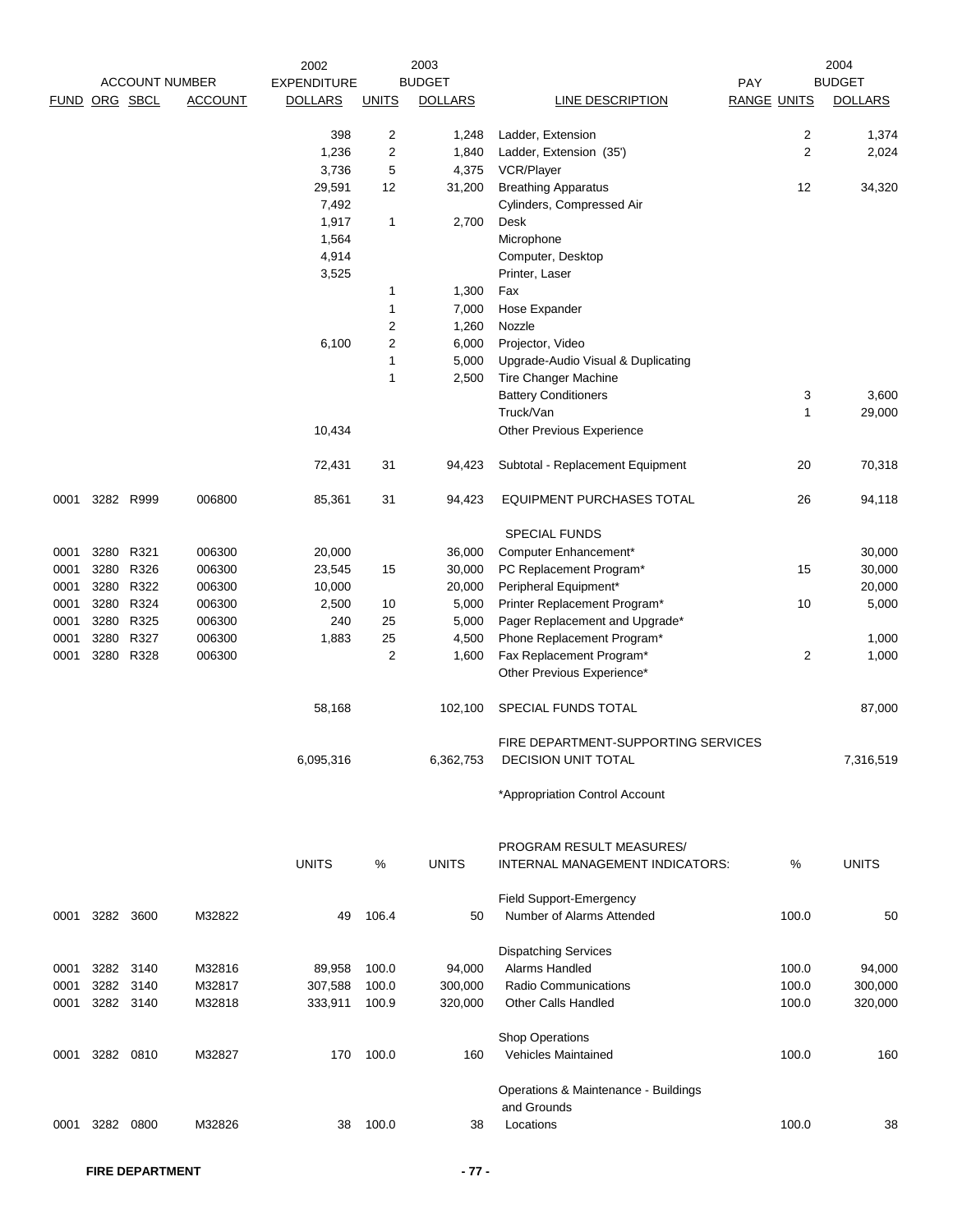|             |           |                       |                | 2002               |              | 2003           |                                           |             |       | 2004           |
|-------------|-----------|-----------------------|----------------|--------------------|--------------|----------------|-------------------------------------------|-------------|-------|----------------|
|             |           | <b>ACCOUNT NUMBER</b> |                | <b>EXPENDITURE</b> |              | <b>BUDGET</b>  |                                           | PAY         |       | <b>BUDGET</b>  |
| <b>FUND</b> | ORG SBCL  |                       | <b>ACCOUNT</b> | <b>DOLLARS</b>     | <b>UNITS</b> | <b>DOLLARS</b> | LINE DESCRIPTION                          | RANGE UNITS |       | <b>DOLLARS</b> |
|             |           |                       |                |                    |              |                | PROGRAM RESULT MEASURES/                  |             |       |                |
|             |           |                       |                | <b>UNITS</b>       | %            | <b>UNITS</b>   | INTERNAL MANAGEMENT INDICATORS:           |             | %     | <b>UNITS</b>   |
|             |           |                       |                |                    |              |                | Fire Academy Operations                   |             |       |                |
| 0001        | 3282      | 0420                  | M32824         | 50                 | 100.0        | 40             | <b>Fire Recruits Trained</b>              |             | 100.0 | 40             |
|             |           |                       |                |                    |              |                | <b>Fire Personnel Retrained (Sessions</b> |             |       |                |
| 0001        | 3282      | 0420                  | M32825         | 14,226             | 100.4        | 19,700         | and Attendees)                            |             | 100.0 | 19,700         |
|             |           |                       |                |                    |              |                |                                           |             |       |                |
|             |           |                       |                |                    |              |                | <b>Shop Operations</b>                    |             |       |                |
| 0001        | 3282      | 0810                  | M32828         | $12 \overline{ }$  | 100.0        | 11             | Paramedic Veh. Maintenance                |             | 109.1 | 12             |
|             |           |                       |                |                    |              |                | Fire Safety, Prevention & Instruction     |             |       |                |
| 0001        | 3282      | 3410                  | M32819         | 65,345             | 250.0        | 800,000        | <b>Program Participants</b>               |             | 40.0  | 320,000        |
| 0001        | 3282 3410 |                       | M32820         | 669                | 100.0        | 700            | <b>Programs Presented</b>                 |             | 100.0 | 700            |
|             |           |                       |                |                    |              |                |                                           |             |       |                |
|             |           |                       |                |                    |              |                | Records and Reports                       |             |       |                |
| 0001        | 3282      | 3500                  | M32821         | 64,050             | 101.6        | 63,000         | Alarm Responses                           |             | 100.0 | 63,000         |
|             |           |                       |                |                    |              |                | <b>Personnel and Payroll</b>              |             |       |                |
| 0001        | 3282      | 0400                  | M32823         | 1,084              | 99.9         | 1,148          | No. of Departmental Employees             |             | 100.1 | 1,149          |
|             |           |                       |                |                    |              |                | Management & Administration               |             |       |                |
| 0001        | 3282      | 0200                  |                | 20,376             | 100.2        | 24,300         | Est. Direct Labor Hours                   |             | 94.7  | 23,000         |
|             |           |                       |                |                    |              |                |                                           |             |       |                |
|             |           |                       |                | 185,295            |              | 162,000        | DIRECT LABOR HOUR ALLOCATION              |             |       | 172,800        |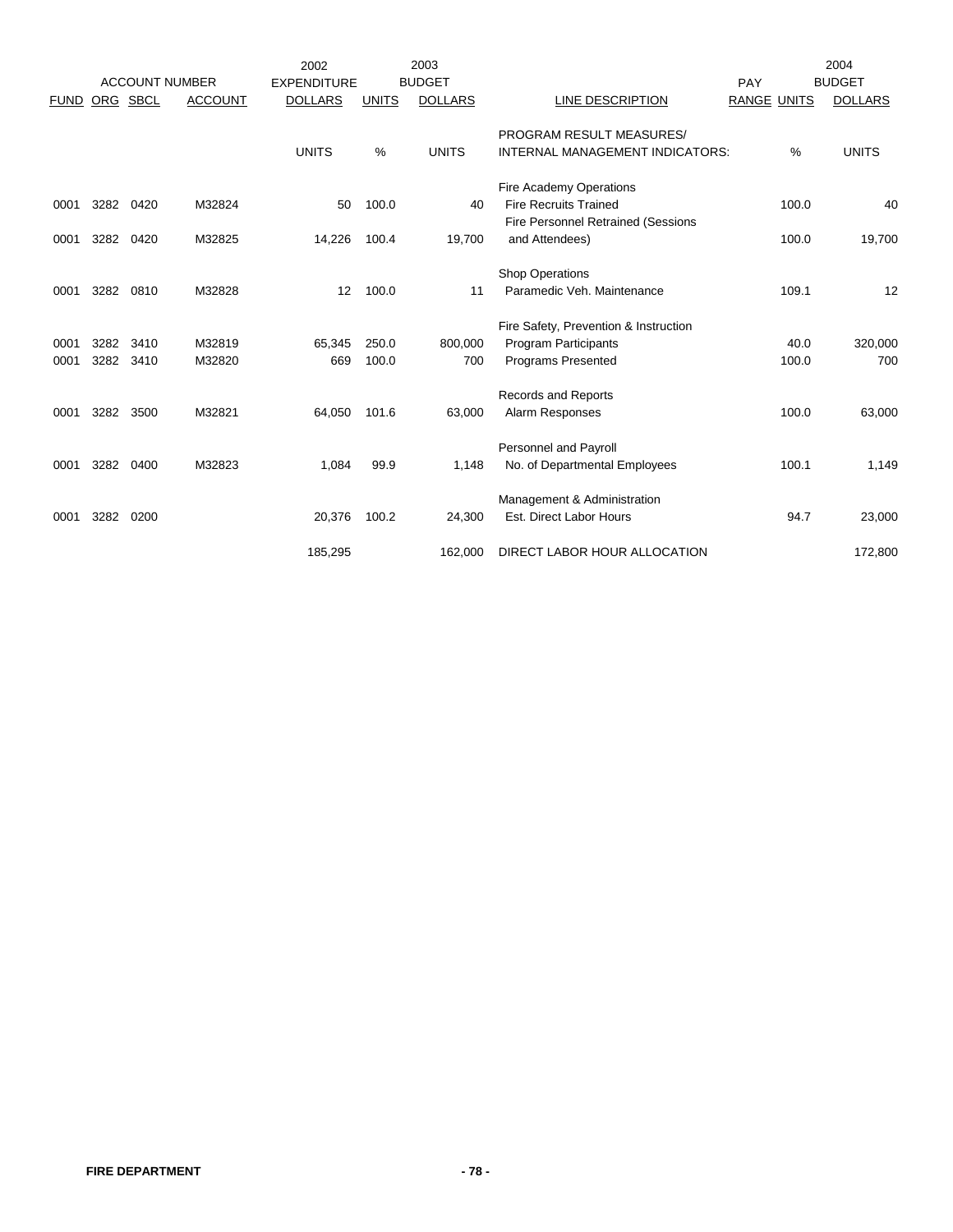| <b>ACCOUNT NUMBER</b> |                | 2002<br><b>EXPENDITURE</b> |                | 2003<br><b>BUDGET</b> |                                                                                                  | <b>PAY</b>              |                         | 2004<br><b>BUDGET</b> |
|-----------------------|----------------|----------------------------|----------------|-----------------------|--------------------------------------------------------------------------------------------------|-------------------------|-------------------------|-----------------------|
| <b>FUND ORG SBCL</b>  | <b>ACCOUNT</b> | <b>DOLLARS</b>             | <b>UNITS</b>   | <b>DOLLARS</b>        | LINE DESCRIPTION                                                                                 | <b>RANGE UNITS</b>      |                         | <b>DOLLARS</b>        |
|                       |                |                            |                |                       | <b>HEALTH DEPARTMENT</b><br>BUDGETARY CONTROL UNIT (1BCU=1DU)                                    |                         |                         |                       |
|                       |                |                            |                |                       | <b>OUTCOME INDICATORS:</b>                                                                       |                         |                         |                       |
|                       |                | 759                        |                | 600.00                | Incidence of Gonorrhea Infections<br>per 100,000 population.                                     |                         |                         | 800                   |
|                       |                | <b>NA</b>                  |                | 2.50                  | Ratio of African American Infant Mortality Rate<br>to White Infant Mortality Rate.               |                         |                         | 2.50                  |
|                       |                | 15.2                       |                |                       | Percent of all children tested aged 0-5 yrs. With<br>14.0% blood lead levels exceeding 9 mcg/dL. |                         |                         | 13.0                  |
|                       |                | <b>NA</b>                  |                |                       | Percent of youth grades 9-12 using tobacco<br>19.0% products in past 30 days.                    |                         |                         | 19.0%                 |
|                       |                | 58.0%                      |                |                       | Percent of food inspections with critical<br>45.0% foodborne illness risk factors.               |                         |                         | 55.0%                 |
|                       |                |                            |                |                       | <b>SALARIES &amp; WAGES</b>                                                                      |                         |                         |                       |
|                       |                |                            | 1              | 112,271               | Commissioner - Health (X)(Y)                                                                     | 19                      | 1                       | 100,366               |
|                       |                |                            | 1              | 105,239               | Health Operations Director (X)(Y)                                                                | 16                      | 1                       | 101,499               |
|                       |                |                            | 1              | 50,844                | Health Communications Officer (X)(Y)                                                             | 6                       | 1                       | 53,043                |
|                       |                |                            | 1              | 32,055                | Office Assistant IV                                                                              | 445                     |                         |                       |
|                       |                |                            | 2              | 56,239                | <b>Office Assistant II</b>                                                                       | 410                     | 2                       | 58,664                |
|                       |                |                            |                |                       | ADMINISTRATION DIVISION                                                                          |                         |                         |                       |
|                       |                |                            | 1              | 68,621                | Business Operations Mgr.-Health (X)(Y)                                                           | 9                       | 1                       | 70,752                |
|                       |                |                            | 1              | 46,785                | Clinic Operations Manager (X)                                                                    | 7                       | 1                       | 47,735                |
|                       |                |                            | 1              | 65,496                | Health Personnel Officer (X)                                                                     | $\overline{7}$          | 1                       | 65,496                |
|                       |                |                            | 1              | 53,790                | Human Resources Analyst-Senior                                                                   | 5                       | $\mathbf{1}$            | 55,460                |
|                       |                |                            |                |                       | Staff Development Manager                                                                        | $\overline{7}$          | 1                       | 46,785                |
|                       |                |                            | 1              | 50,362                | Compliance Analyst (Y)                                                                           | 5                       | $\mathbf{1}$            | 50,303                |
|                       |                |                            | 1              | 53,978                | Management Accounting Spec.                                                                      | 5                       | 1                       | 57,390                |
|                       |                |                            | 1              | 54,086                | Administrative Specialist - Sr. (Y)                                                              | 4                       | 1                       | 54,086                |
|                       |                |                            | 1              | 47,604                | Administrative Specialist (Y)                                                                    | $\overline{\mathbf{c}}$ |                         |                       |
|                       |                |                            |                |                       | Office Supervisor II                                                                             | $\mathbf 2$             | 1                       | 42,427                |
|                       |                |                            |                |                       | Program Assistant II                                                                             | 530                     | $\mathbf{1}$            | 34,503                |
|                       |                |                            | $\overline{c}$ | 66,758                | <b>Delivery Driver</b>                                                                           | 335                     | 1                       | 33,379                |
|                       |                |                            | $\mathbf{1}$   | 33,379                | <b>Inventory Control Assistant II</b>                                                            | 335                     | 1                       | 33,379                |
|                       |                |                            |                |                       | <b>INFORMATION TECHNOLOGY</b>                                                                    |                         |                         |                       |
|                       |                |                            | 1              | 69,792                | Network Administrator (X)(Y)                                                                     | 8                       | 1                       | 69,792                |
|                       |                |                            | 1              | 35,359                | Information Technology Specialist                                                                | 532                     | $\mathbf{1}$            | 36,559                |
|                       |                |                            | $\overline{c}$ | 87,584                | Network Analyst Assistant I                                                                      | 594                     | 2                       | 90,939                |
|                       |                |                            |                |                       | ACCOUNTING SECTION                                                                               |                         |                         |                       |
|                       |                |                            | 1              | 38,634                | Administrative Specialist - Senior                                                               | 4                       | $\mathbf{1}$            | 47,604                |
|                       |                |                            | 1              | 34,183                | <b>Accounting Assistant II</b>                                                                   | 445                     | $\overline{\mathbf{c}}$ | 67,339                |
|                       |                |                            | 1              | 34,183                | Accounting Assistant II (MM)                                                                     | 445                     | $\mathbf{1}$            | 34,183                |
|                       |                |                            |                |                       | PAYROLL UNIT                                                                                     |                         |                         |                       |
|                       |                |                            | 1              | 34,183                | Personnel Payroll Assistant II                                                                   | 445                     | 1                       | 34,183                |
|                       |                |                            | $\mathbf{1}$   | 32,615                | <b>Accounting Assistant I</b>                                                                    | 435                     | 1                       | 32,615                |
|                       |                |                            |                |                       |                                                                                                  |                         |                         |                       |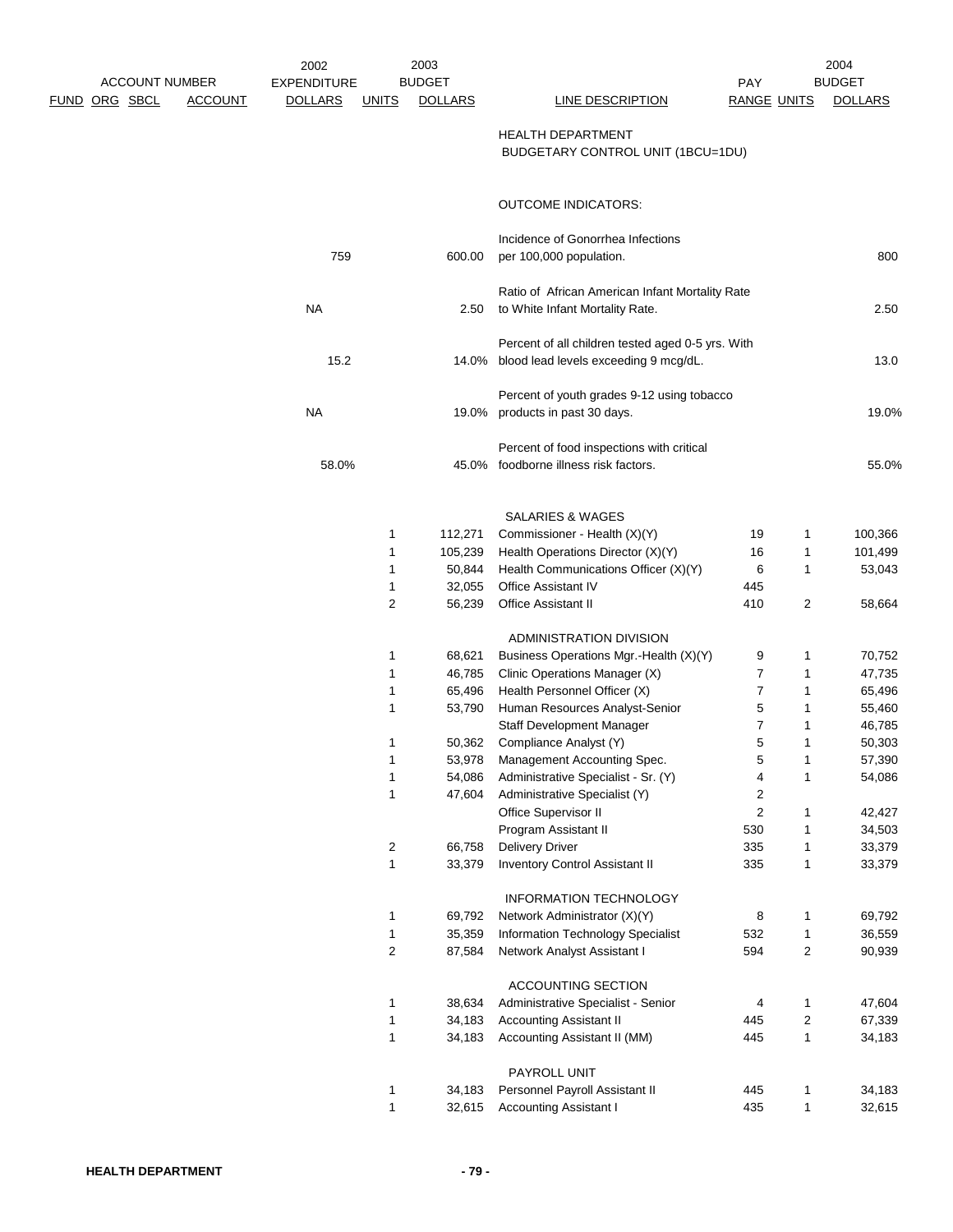|  | <b>ACCOUNT NUMBER</b> |                | 2002               |              | 2003<br><b>BUDGET</b> |                                             |                         |                | 2004<br><b>BUDGET</b> |
|--|-----------------------|----------------|--------------------|--------------|-----------------------|---------------------------------------------|-------------------------|----------------|-----------------------|
|  |                       |                | <b>EXPENDITURE</b> |              |                       | <b>LINE DESCRIPTION</b>                     | PAY                     |                |                       |
|  | <u>FUND ORG SBCL</u>  | <b>ACCOUNT</b> | <b>DOLLARS</b>     | <b>UNITS</b> | <b>DOLLARS</b>        |                                             | <b>RANGE UNITS</b>      |                | <b>DOLLARS</b>        |
|  |                       |                |                    |              |                       | <b>GRAPHICS UNIT</b>                        |                         |                |                       |
|  |                       |                |                    | 1            | 54,086                | <b>Graphics Coordinator</b>                 | 4                       |                |                       |
|  |                       |                |                    | 1            | 40,599                | Graphic Designer II                         | 535                     | 2              | 76,309                |
|  |                       |                |                    | $\mathbf{1}$ | 31,360                | Office Assistant III                        | 425                     | 1              | 29,283                |
|  |                       |                |                    |              |                       |                                             |                         |                |                       |
|  |                       |                |                    |              |                       | <b>BUILDINGS &amp; GROUNDS DIVISION</b>     |                         |                |                       |
|  |                       |                |                    | 1            | 49,890                | Mechanical Maintenance Supervisor (X)(Y     | 5                       | 1              | 51,439                |
|  |                       |                |                    |              |                       | Heating & Ventilating Mechanic II           | 252                     | 2              | 73,058                |
|  |                       |                |                    |              |                       | Custodial Worker II/City Laborer            | 215                     | 1              | 31,079                |
|  |                       |                |                    |              |                       |                                             |                         |                |                       |
|  |                       |                |                    |              |                       | LABORATORY                                  |                         |                |                       |
|  |                       |                |                    | 1            | 30,406                | Custodial Worker II/City Laborer            | 215                     | 1              | 31,503                |
|  |                       |                |                    |              |                       |                                             |                         |                |                       |
|  |                       |                |                    |              |                       | JOHNSTON COMMUNITY HEALTH CENTER            |                         |                |                       |
|  |                       |                |                    | 1            | 33,393                | <b>Boiler-Custodial Worker</b>              | 225                     | 1              | 33,393                |
|  |                       |                |                    |              |                       |                                             |                         |                |                       |
|  |                       |                |                    |              |                       | KEENAN HEALTH CENTER                        |                         |                |                       |
|  |                       |                |                    | 1            | 38,024                | Heating & Ventilating Mechanic II           | 252                     |                |                       |
|  |                       |                |                    |              |                       |                                             | 215                     |                |                       |
|  |                       |                |                    | 2            | 65,332                | Custodial Worker II/ City Laborer           |                         | 2              | 65,332                |
|  |                       |                |                    |              |                       | SOUTH SIDE HEALTH CENTER                    |                         |                |                       |
|  |                       |                |                    |              |                       |                                             | 252                     |                |                       |
|  |                       |                |                    | 1            | 34,198                | Heating & Ventilating Mechanic II           |                         |                |                       |
|  |                       |                |                    | 2            | 64,986                | Custodial Worker II/ City Laborer           | 215                     | $\overline{2}$ | 65,332                |
|  |                       |                |                    |              |                       | NORTHWEST HEALTH CENTER                     |                         |                |                       |
|  |                       |                |                    |              |                       |                                             |                         |                |                       |
|  |                       |                |                    | 2            | 63,072                | Custodial Worker II/ City Laborer           | 215                     | 2              | 63,745                |
|  |                       |                |                    |              |                       |                                             |                         |                |                       |
|  |                       |                |                    |              |                       | COGGS COMMUNITY HEALTH CENTER               |                         |                |                       |
|  |                       |                |                    | 1            | 32,199                | <b>Boiler Operator</b>                      | 235                     | 1              | 33,114                |
|  |                       |                |                    | 1            | 30,406                | Custodial Worker II/ City Laborer           | 215                     |                |                       |
|  |                       |                |                    |              |                       |                                             |                         |                |                       |
|  |                       |                |                    |              |                       | EPIDEMIOLOGY SECTION                        |                         | 1              |                       |
|  |                       |                |                    | 1            | 74,419                | Epidemiologist (X)(Y)                       | 9                       |                | 74,419                |
|  |                       |                |                    |              |                       |                                             |                         |                |                       |
|  |                       |                |                    |              |                       | BIOTERRORISM GRANT (Q)                      |                         |                |                       |
|  |                       |                |                    | 1            | 57,321                | Epidemiologist (Q)(X)                       | 9                       | 1              | 53,158                |
|  |                       |                |                    | 1            | 42,493                | Microbiologist III (Q)                      | 644                     | 2              | 87,080                |
|  |                       |                |                    |              |                       | LIS/QA Technical Specialist (Q)             | 644                     | 1              | 44,862                |
|  |                       |                |                    |              |                       |                                             |                         |                |                       |
|  |                       |                |                    |              |                       | VITAL STATISTICS DIVISION                   |                         |                |                       |
|  |                       |                |                    |              |                       | Vital Statistics Supervisor (Y)             | 5                       | 1              | 57,658                |
|  |                       |                |                    | 1            | 54,086                | Research Analyst-Senior (Y)                 | $\overline{\mathbf{4}}$ |                |                       |
|  |                       |                |                    | 1            | 31,421                | Office Assistant IV                         | 445                     | 1              | 32,139                |
|  |                       |                |                    | 2            | 59,060                | Office Assistant III                        | 425                     | 2              | 60,639                |
|  |                       |                |                    |              |                       |                                             |                         |                |                       |
|  |                       |                |                    |              |                       | MILWAUKEE FETAL INFANT MORTALITY            |                         |                |                       |
|  |                       |                |                    |              |                       | REVIEW GRANT (M)                            |                         |                |                       |
|  |                       |                |                    | 1            | 49,170                | Health Project Coordinator (X)(M)           | 4                       | 1              | 50,697                |
|  |                       |                |                    |              |                       |                                             |                         |                |                       |
|  |                       |                |                    |              |                       | FAMILY & COMMUNITY HEALTH SERVICES          |                         |                |                       |
|  |                       |                |                    | 1            | 34,735                | Program Assistant II                        | 530                     |                |                       |
|  |                       |                |                    |              |                       |                                             |                         |                |                       |
|  |                       |                |                    |              |                       | STAFF DEVELOPMENT UNIT                      |                         |                |                       |
|  |                       |                |                    | 1            | 46,785                | Staff Development Manager                   | 7                       |                |                       |
|  |                       |                |                    | $\mathbf{1}$ | 41,194                | Public Health Nurse (X)(G)                  | 666                     | 1              | 38,367                |
|  |                       |                |                    |              |                       |                                             |                         |                |                       |
|  |                       |                |                    |              |                       | MATERNAL & CHILD HEALTH DIVISION            |                         |                |                       |
|  |                       |                |                    | 1            | 74,419                | Maternal & Child Hlth. Division Mgr. (X)(Y) | 9                       | 1              | 74,419                |
|  |                       |                |                    |              |                       | Healthcare Outreach Coordinator             | $\overline{7}$          | $\mathbf{1}$   | 46,785                |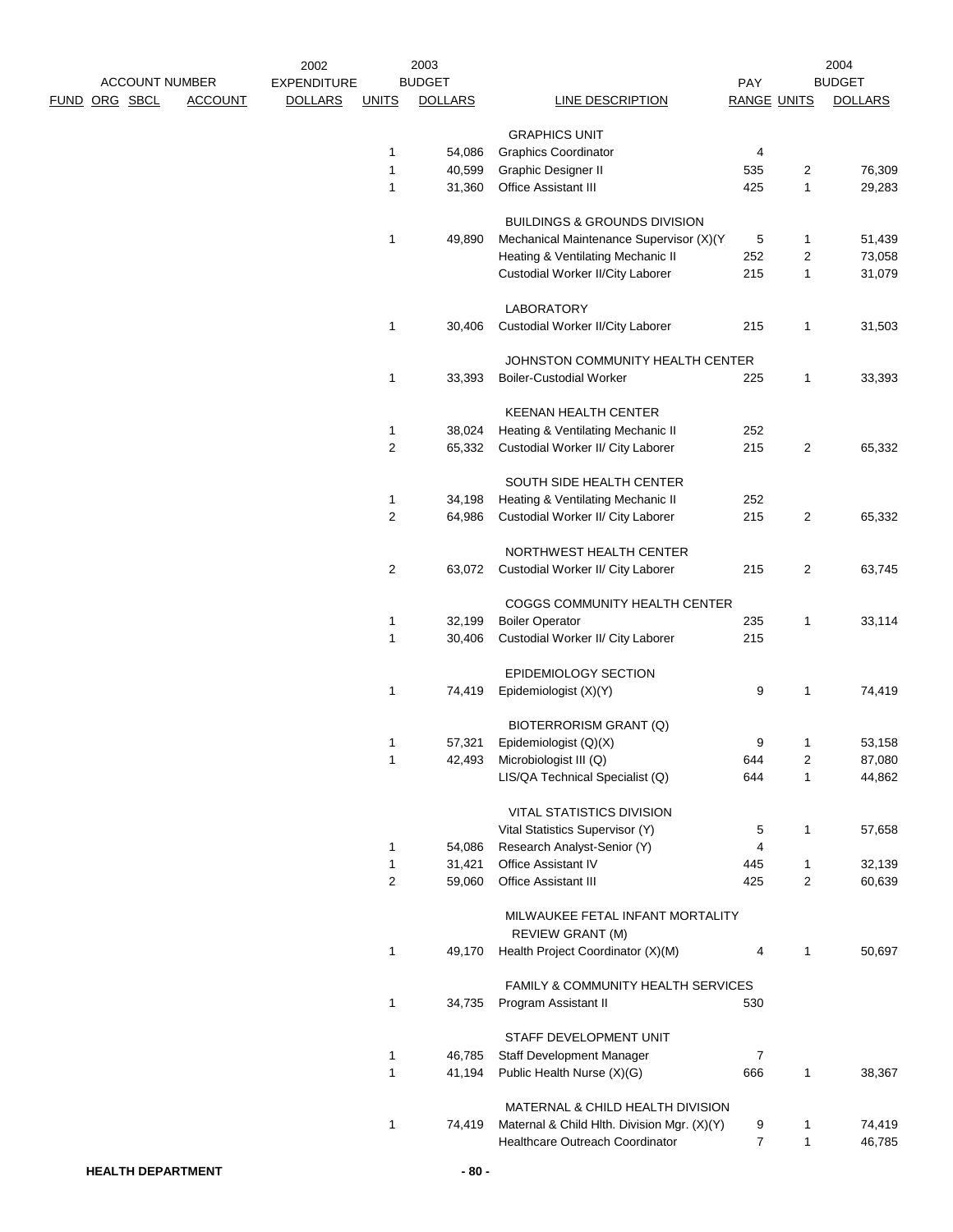|                                               |                | 2002                                 |                     | 2003                            |                                                               |                           |                         | 2004                            |
|-----------------------------------------------|----------------|--------------------------------------|---------------------|---------------------------------|---------------------------------------------------------------|---------------------------|-------------------------|---------------------------------|
| <b>ACCOUNT NUMBER</b><br><u>FUND ORG SBCL</u> | <b>ACCOUNT</b> | <b>EXPENDITURE</b><br><b>DOLLARS</b> | <b>UNITS</b>        | <b>BUDGET</b><br><b>DOLLARS</b> | LINE DESCRIPTION                                              | PAY<br><b>RANGE UNITS</b> |                         | <b>BUDGET</b><br><b>DOLLARS</b> |
|                                               |                |                                      |                     | 29,848                          | Office Assistant III                                          | 425                       |                         | 30,086                          |
|                                               |                |                                      | 1                   |                                 |                                                               |                           | 1                       |                                 |
|                                               |                |                                      |                     |                                 | NORTHWEST HEALTH CENTER                                       |                           |                         |                                 |
|                                               |                |                                      | 19                  | 830,733                         | Public Health Nurse (X)(G)(O)(AA)(FF)                         | 666                       | 19                      | 876,429                         |
|                                               |                |                                      |                     |                                 | Associate Nurse (X)                                           |                           |                         |                                 |
|                                               |                |                                      |                     |                                 | Public Health Social Worker (X)                               |                           | 1                       | 38,000                          |
|                                               |                |                                      | 1<br>$\overline{c}$ | 38,071<br>62,481                | Program Assistant II (X)<br><b>Office Assistant III</b>       | 530<br>425                | 1<br>2                  | 39,322<br>62,720                |
|                                               |                |                                      | 1                   | 29,332                          | <b>Office Assistant II</b>                                    | 410                       |                         |                                 |
|                                               |                |                                      | 1                   | 29,332                          | Office Assistant II (J)                                       | 410                       | 1                       | 29,332                          |
|                                               |                |                                      | 2                   | 61,170                          | Clinic Assistant (X)(AA)(FF)                                  | 309                       | 2                       | 61,171                          |
|                                               |                |                                      |                     |                                 | SOUTHSIDE HEALTH CENTER                                       |                           |                         |                                 |
|                                               |                |                                      | 2                   | 118,308                         | Public Health Nurse Supv. (X)(AA)(FF)                         | $\overline{7}$            | $\overline{\mathbf{c}}$ | 119,948                         |
|                                               |                |                                      | 19                  | 880,833                         | Public Health Nurse (X)(G)(AA)(FF)                            | 666                       | 17                      | 754,133                         |
|                                               |                |                                      |                     |                                 | <b>Associate Nurse</b>                                        |                           |                         |                                 |
|                                               |                |                                      |                     |                                 | Public Health Social Worker (X)                               |                           | 1                       | 38,000                          |
|                                               |                |                                      | 1                   | 39,322                          | Program Assistant II (X)                                      | 530                       | 1                       | 35,790                          |
|                                               |                |                                      | 1                   | 31,360                          | Office Assistant III                                          | 425                       | 1                       | 30,643                          |
|                                               |                |                                      | 1                   | 29,332                          | Office Assistant II (AA)(FF)                                  | 410                       | 1                       | 29,332                          |
|                                               |                |                                      | 3                   | 91,755                          | Clinic Assistant (X)(AA)(FF)                                  | 309                       | 3                       | 86,099                          |
|                                               |                |                                      |                     |                                 | CASE COORDINATION PROGRAM                                     |                           |                         |                                 |
|                                               |                |                                      | 3                   | 142,122                         | Public Health Nurse (MM)(X)(G)                                | 666                       | 2                       | 94,228                          |
|                                               |                |                                      |                     |                                 | IMMUNIZATION ACTION PLAN GRANT (DD)                           |                           |                         |                                 |
|                                               |                |                                      | 1                   | 65,496                          | Public Health Nurse Supervisor (X)(DD)                        | 7                         | 1                       | 65,496                          |
|                                               |                |                                      | 1                   | 48,284                          | Public Health Nurse (X)(G)(DD)                                | 666                       | 1                       | 48,284                          |
|                                               |                |                                      | 1                   | 39,075                          | Public Health Nurse (X)(G)                                    | 666                       | 1                       | 41,808                          |
|                                               |                |                                      | 1                   | 31,360                          | Office Assistant III (DD)                                     | 425                       |                         |                                 |
|                                               |                |                                      |                     |                                 | Program Assistant I (DD)                                      | 460                       | 1                       | 34,305                          |
|                                               |                |                                      |                     |                                 | RACIAL AND ETHNIC DISP. IN IMM INITIATIVE (YY)                |                           |                         |                                 |
|                                               |                |                                      |                     |                                 | Health Project Coord. (READII)(X)(YY)                         | 4                         | 1                       | 38,634                          |
|                                               |                |                                      |                     |                                 | Public Health Nurse (X)(YY)                                   | 666                       | 1                       | 47,007                          |
|                                               |                |                                      |                     |                                 | Office Assistant II (0.5 FTE)(YY)                             | 410                       | 1                       | 11,436                          |
|                                               |                |                                      |                     |                                 | CONGENITAL DISORDERS GRANT (O)                                |                           |                         |                                 |
|                                               |                |                                      | $\mathbf{1}$        | 65,496                          | Public Health Nurse Supervisor (X)(O)                         | $\overline{7}$            | 1                       | 65,496                          |
|                                               |                |                                      | 1                   | 24,928                          | Office Assistant II (O)                                       | 410                       | $\mathbf{1}$            | 30,460                          |
|                                               |                |                                      |                     |                                 | EARLY CHILD CARE GRANT (QQ)                                   |                           |                         |                                 |
|                                               |                |                                      | 1                   | 46,785                          | Child Care Program Manager (X)(QQ)                            | $\overline{7}$            | 1                       | 46,785                          |
|                                               |                |                                      | 3                   | 138,952                         | Public Health Nurse (X)(QQ)                                   | 666                       | 3                       | 135,917                         |
|                                               |                |                                      | 1                   | 36,755                          | Environmental Health Specialist II (X)(QQ)                    | 541                       | 1                       | 36,755                          |
|                                               |                |                                      | 1                   | 37,131                          | Public Health Educator II (X)(QQ)                             | 593                       | 1                       | 37,131                          |
|                                               |                |                                      | $\mathbf{1}$        | 34,735                          | Health Project Assistant (QQ)                                 | 530                       | 1                       | 34,735                          |
|                                               |                |                                      | 1                   | 40,291                          | Environmental Hygienist (X)(QQ)                               | 555                       | $\mathbf{1}$            | 40,291                          |
|                                               |                |                                      | 2                   | 61,170                          | Clinic Assistant (X)(QQ)                                      | 309                       | $\overline{c}$          | 61,170                          |
|                                               |                |                                      | 1                   | 29,944                          | Office Assistant II (QQ)                                      | 410                       | 1                       | 29,332                          |
|                                               |                |                                      |                     |                                 | WOMEN'S, INFANT'S & CHILDREN'S<br>NUTRITION PROGRAM GRANT (C) |                           |                         |                                 |
|                                               |                |                                      | 1                   | 54,514                          | WIC Program Manager (X)(C)(Y)                                 | 7                         | 1                       | 51,464                          |
|                                               |                |                                      | $\overline{c}$      | 92,209                          | Nutritionist (X)(C)                                           | 594                       | 2                       | 93,840                          |
|                                               |                |                                      | 5                   | 141,014                         | Clinic Assistant (X)(C)                                       | 309                       | 5                       | 144,656                         |
|                                               |                |                                      | 5                   | 153,545                         | Dietetic Technician (X)(C)                                    | 503                       | 5                       | 160,784                         |
|                                               |                |                                      | 1                   | 34,183                          | Office Assistant IV (X)(C)                                    | 445                       | 1                       | 34,183                          |
|                                               |                |                                      | 5                   | 131,819                         | Office Assistant II (C)                                       | 410                       | 5                       | 136,378                         |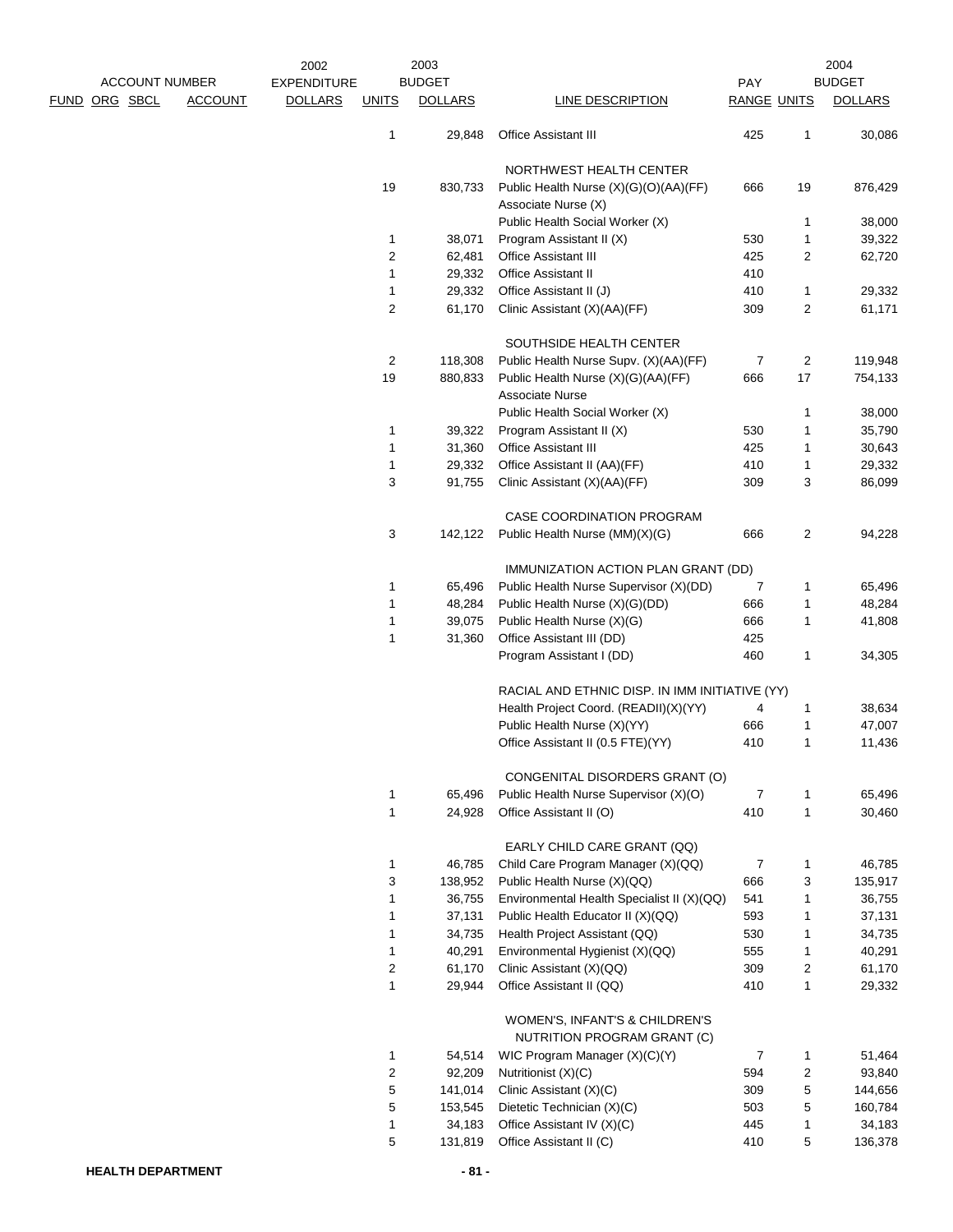|                      | <b>ACCOUNT NUMBER</b> |                | 2002<br><b>EXPENDITURE</b> |              | 2003<br><b>BUDGET</b> |                                                     | <b>PAY</b>         |                | 2004<br><b>BUDGET</b> |
|----------------------|-----------------------|----------------|----------------------------|--------------|-----------------------|-----------------------------------------------------|--------------------|----------------|-----------------------|
| <u>FUND ORG SBCL</u> |                       | <b>ACCOUNT</b> | <b>DOLLARS</b>             | <u>UNITS</u> | <b>DOLLARS</b>        | LINE DESCRIPTION                                    | <b>RANGE UNITS</b> |                | <b>DOLLARS</b>        |
|                      |                       |                |                            |              |                       |                                                     |                    |                |                       |
|                      |                       |                |                            |              |                       | HEALTHY BEHAVIORS & HEALTHCARE                      |                    |                |                       |
|                      |                       |                |                            |              |                       | <b>ACCESS DIVISION</b>                              |                    |                |                       |
|                      |                       |                |                            | 1            | 72,519                | Healthcare Access & Services Mgr. (X)(Y)            | 9                  | 1              | 65,847                |
|                      |                       |                |                            | 1            | 57,658                | Nutritionist Coordinator (X)                        | 5                  | 1              | 57,658                |
|                      |                       |                |                            | 1            | 54,086                | Employee Assistance Coordinator (X)                 | 4                  | 1              | 55,709                |
|                      |                       |                |                            | 1            | 50,805                | School Health Manager (X)                           | $\overline{7}$     | 1              | 52,383                |
|                      |                       |                |                            | $\mathbf{1}$ | 37,131                | Public Health Educator II (X)                       | 593                | 1              | 34,689                |
|                      |                       |                |                            |              |                       | TOBACCO CONTROL PROGRAM                             |                    |                |                       |
|                      |                       |                |                            | 1            | 14,598                | Health Proj. Coordinator (TUPP)(0.5 FTE)            | 4                  |                |                       |
|                      |                       |                |                            |              |                       | TOBACCO CONTROL COMMUNITY<br>COALITION II GRANT (T) |                    |                |                       |
|                      |                       |                |                            | 1            | 44,651                | Tobacco Control Project Manager (T)(X)              | 7                  |                |                       |
|                      |                       |                |                            |              |                       | Tobacco Control Program Coord. (T)(X)               | 5                  | 1              | 47,597                |
|                      |                       |                |                            |              |                       | SCHOOL BASED SPECIAL SERVICES                       |                    |                |                       |
|                      |                       |                |                            | 3            | 107,896               | Public Health Nurse (X)(G)(SS)(0.8 FTE)             | 666                | 1              | 37,691                |
|                      |                       |                |                            |              |                       | ADOLESCENT SCHOOL HEALTH<br>GRANT (J)               |                    |                |                       |
|                      |                       |                |                            | 1            | 65,496                | Public Health Nurse Supervisor (X)(J)               | 7                  | 1              | 65,496                |
|                      |                       |                |                            | 8            | 236,102               | Public Health Nurse (0.7 FTE)(X)(G)(J)              | 666                | 8              | 254,634               |
|                      |                       |                |                            | 1            | 40,299                | Public Health Educator II (X)(J)                    | 593                | 1              | 44,948                |
|                      |                       |                |                            |              |                       | SCHOOL HEALTH PROGRAM                               |                    |                |                       |
|                      |                       |                |                            | $\mathbf{1}$ | 38,367                | Public Health Nurse (X)(G)                          | 666                | 1              | 38,367                |
|                      |                       |                |                            |              |                       | VIOLENCE AND INJURY PREVENTION                      |                    |                |                       |
|                      |                       |                |                            | 1            | 53,287                | Injury and Prevention Prog. Coord. (X)(Y)           | 5                  | 1              | 53,099                |
|                      |                       |                |                            | 1            | 39,741                | Health Proj. Coordinator (CCR)(X)(EE)               | 4                  | 1              | 40,975                |
|                      |                       |                |                            | 1            | 40,357                | Public Health Educator II (X)(AA)(FF)               | 593                | 1              | 41,716                |
|                      |                       |                |                            |              |                       | PREVENTIVE HEALTH GRANT (I)                         |                    |                |                       |
|                      |                       |                |                            | 1            | 50,225                | Health Project Coordinator (X)(I)                   | 4                  | 1              | 51,785                |
|                      |                       |                |                            | 1            | 14,666                | Office Assistant II (I)(.5 FTE)                     | 410                |                |                       |
|                      |                       |                |                            |              |                       | MILWAUKEE BREAST CANCER AWARENESS<br><b>PROGRAM</b> |                    |                |                       |
|                      |                       |                |                            | 1            | 26,481                | Office Assistant II (JJ)                            | 410                | 1              | 27,113                |
|                      |                       |                |                            | 1            | 35,043                | X-Ray Technician III (X)(JJ)                        | 340                |                |                       |
|                      |                       |                |                            | 1            | 41,945                | Public Health Nurse (X)(KK)(G)                      | 666                | 1              | 43,622                |
|                      |                       |                |                            | 1            | 39,778                | Public Health Educator II (X)(NN)(JJ)               | 593                | 1              | 37,131                |
|                      |                       |                |                            | 1            | 62,638                | Well Women's Program Manager (X)(U)(Y               | $\overline{7}$     | 1              | 64,584                |
|                      |                       |                |                            | 1            | 30,890                | X-Ray Technician III (X)(JJ)(NN)                    | 340                |                |                       |
|                      |                       |                |                            |              |                       | MUNICIPAL HEALTH SERVICES<br>PROGRAM (B)            |                    |                |                       |
|                      |                       |                |                            | $\mathbf{1}$ | 69,792                | MHSP Program Manager (X)(B)                         | 8                  | 1              | 69,792                |
|                      |                       |                |                            | 2            | 101,400               | Health Center Administrator (X)(B)                  | 5                  | $\overline{c}$ | 104,550               |
|                      |                       |                |                            | $\mathbf{1}$ | 50,049                | Health Insurance Specialist (X)(B)                  | 4                  | $\mathbf{1}$   | 51,603                |
|                      |                       |                |                            | $\mathbf{1}$ | 31,360                | Office Assistant III (B)                            | 425                | 1              | 31,360                |
|                      |                       |                |                            | 1            | 29,332                | Office Assistant II (B)                             | 410                | 1              | 24,928                |
|                      |                       |                |                            |              |                       | MEDICAL ASSISTANCE OUTREACH                         |                    |                |                       |
|                      |                       |                |                            | 1            | 46,487                | Medical Asst. Outreach Coord. (X)(Y)                | 5                  |                |                       |
|                      |                       |                |                            | 3            | 82,479                | Health Access Assistant II (X)                      | 425                |                |                       |
|                      |                       |                |                            | $\mathbf{1}$ | 28,722                | Health Access Interpreter (X)                       | 300                |                |                       |
|                      |                       |                |                            |              |                       |                                                     |                    |                |                       |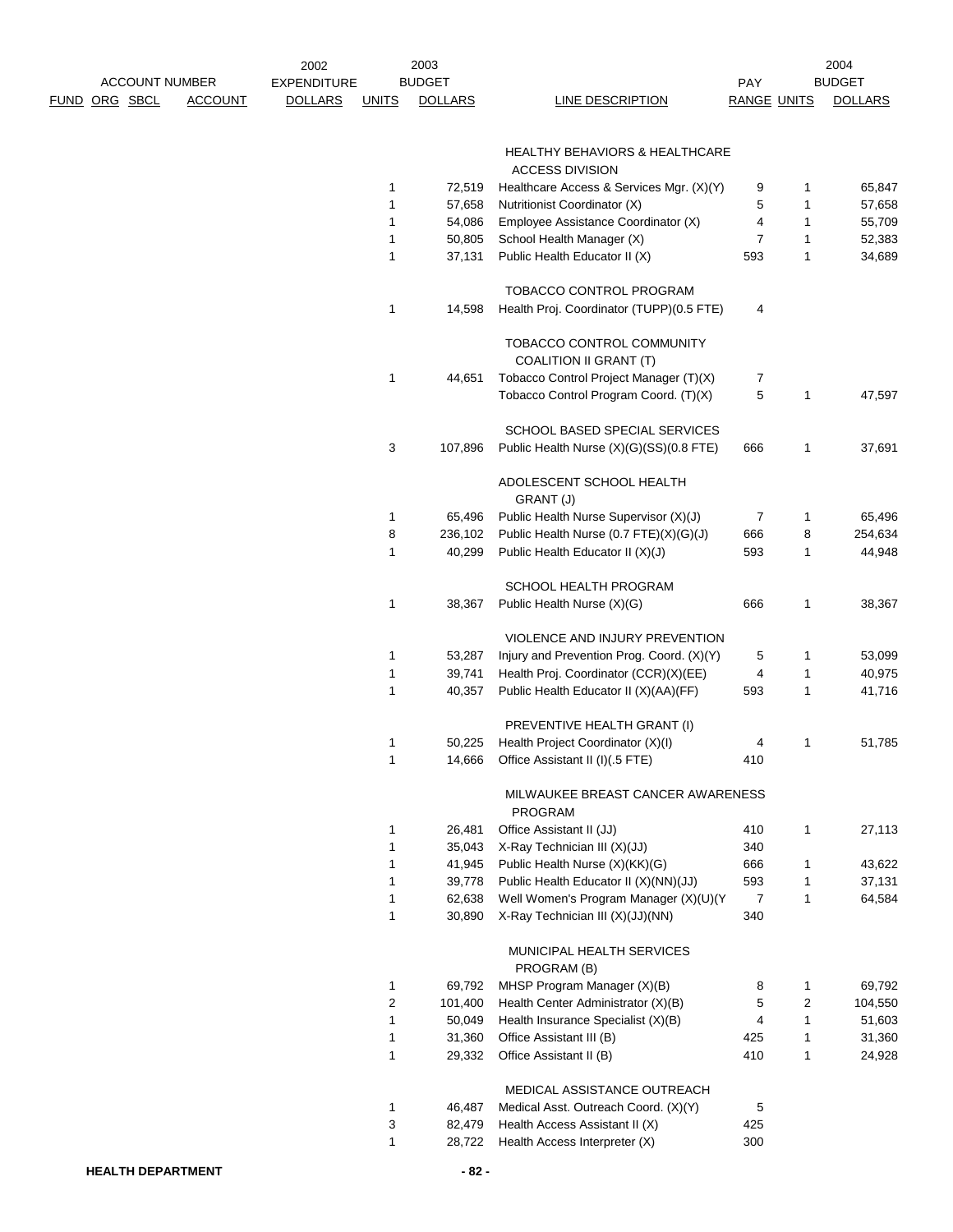|             |          |                       | 2002               |                | 2003             |                                                               |                    |                   | 2004             |
|-------------|----------|-----------------------|--------------------|----------------|------------------|---------------------------------------------------------------|--------------------|-------------------|------------------|
|             |          | <b>ACCOUNT NUMBER</b> | <b>EXPENDITURE</b> |                | <b>BUDGET</b>    |                                                               | <b>PAY</b>         |                   | <b>BUDGET</b>    |
| <b>FUND</b> | ORG SBCL | <b>ACCOUNT</b>        | <b>DOLLARS</b>     | <b>UNITS</b>   | <b>DOLLARS</b>   | <b>LINE DESCRIPTION</b>                                       | <b>RANGE UNITS</b> |                   | <b>DOLLARS</b>   |
|             |          |                       |                    |                |                  |                                                               |                    |                   |                  |
|             |          |                       |                    |                |                  | INCOME MAINTENANCE GRANT (P)                                  |                    |                   |                  |
|             |          |                       |                    |                |                  | Medical Asst. Outreach Coord. (X)(Y)(P)                       | 5                  | 1                 | 47,930           |
|             |          |                       |                    |                |                  | Health Access Assistant II (X)(P)                             | 425                | 3                 | 85,462           |
|             |          |                       |                    |                |                  | Health Access Interpreter (X)(YY)(P)                          | 300                | 1                 | 29,332           |
|             |          |                       |                    |                |                  | Office Assistant II (P)                                       | 410                | 1                 | 27,296           |
|             |          |                       |                    |                |                  | SCHOOL BASED MEDICAL ASSISTANCE<br><b>OUTREACH GRANT (CC)</b> |                    |                   |                  |
|             |          |                       |                    | 1              | 30,219           | Health Access Assistant II (X)(CC)(LL)                        | 425                |                   |                  |
|             |          |                       |                    |                |                  | COVERING KIDS AND FAMILIES GRANT (CC)                         |                    |                   |                  |
|             |          |                       |                    |                |                  | Health Access Assistant II (X)(CC)                            | 425                | 1                 | 29,189           |
|             |          |                       |                    |                |                  |                                                               |                    |                   |                  |
|             |          |                       |                    |                |                  | CONSUMER ENVIRONMENTAL HEALTH DIVISION                        |                    |                   |                  |
|             |          |                       |                    | 1              | 74,419           | Consumer Environmental Health Mgr. (X)(                       | 9                  | 1                 | 74,419           |
|             |          |                       |                    | 1              | 48,199           | Environmental Specialist Supvr. (X)(Y)                        | 4                  | 1                 | 50,049           |
|             |          |                       |                    | 1              | 47,604           | Environmental Spec. Coordinator (X)(Y)                        | 2                  | $\mathbf{1}$      | 47,604           |
|             |          |                       |                    | 1              | 35,043           | Office Assistant IV                                           | 445                | $\mathbf{1}$      | 35,043           |
|             |          |                       |                    | 3              | 93,801           | Office Assistant III                                          | 425                | 2                 | 62,720           |
|             |          |                       |                    |                |                  | CENTRAL                                                       |                    |                   |                  |
|             |          |                       |                    | 1              | 61,451           | Environmental Health Supv. (X)(Y)                             | 6                  | 1                 | 61,451           |
|             |          |                       |                    | $\overline{7}$ | 281,456          | Environmental Health Spec. II (X)                             | 541                | $\overline{7}$    | 285,503          |
|             |          |                       |                    |                |                  |                                                               |                    |                   |                  |
|             |          |                       |                    |                |                  | <b>NORTHWEST</b>                                              |                    |                   |                  |
|             |          |                       |                    | 1              | 61,451           | Environmental Health Supv. (X)(Y)                             | 6                  | $\mathbf{1}$      | 61,451           |
|             |          |                       |                    | 8              | 311,405          | Environmental Health Spec. II (X)                             | 541                | 8                 | 317,493          |
|             |          |                       |                    |                |                  | SOUTH                                                         |                    |                   |                  |
|             |          |                       |                    | 1              | 61,451           | Environmental Health Supv. (X)(Y)                             | 6                  | 1                 | 61,451           |
|             |          |                       |                    | $\overline{7}$ | 280,875          | Environmental Health Spec. II (X)                             | 541                | 6                 | 247,976          |
|             |          |                       |                    |                |                  | DISEASE CONTROL & PREVENTION DIVISION                         |                    |                   |                  |
|             |          |                       |                    | 1              | 79,532           | Disease Control & Prevention Mgr. (X)(Y)                      | 11                 | 1                 | 80,767           |
|             |          |                       |                    |                |                  |                                                               |                    |                   |                  |
|             |          |                       |                    | 1              | 66,011           | Environmental Scientist (PP)(X)(Y)(GG)                        | 10                 | 1                 | 65,476           |
|             |          |                       |                    | 5              | 219,516          | Environmental Hygienist(X)                                    | 555                | 5                 | 223,241          |
|             |          |                       |                    | 1<br>1         | 36,554<br>31,201 | Health Project Assistant (X)<br>Office Assistant III          | 530<br>425         | 1<br>$\mathbf{1}$ | 37,635<br>22,554 |
|             |          |                       |                    |                |                  |                                                               |                    |                   |                  |
|             |          |                       |                    |                |                  | <b>URBAN TOXICS GRANT (XX)</b>                                |                    |                   |                  |
|             |          |                       |                    |                |                  | Environmental Hygienist (XX)(VV)(X)                           | 555                | 1                 | 40,291           |
|             |          |                       |                    |                |                  | EMERGENCY PREPAREDNESS GRANT (UU)                             |                    |                   |                  |
|             |          |                       |                    |                |                  | Environmental Hygienist (UU)(WW)(X)                           | 555                | 1                 | 41,244           |
|             |          |                       |                    |                |                  | SEXUALLY TRANSMITTED DISEASE CLINIC                           |                    |                   |                  |
|             |          |                       |                    | 1              | 48,699           | Commun. & Infectious Dis. Prog. Sup.(X)                       | 7                  | 1                 | 50,211           |
|             |          |                       |                    | 5              | 234,442          | Public Health Nurse (X)(G)(II)                                | 666                | 5                 | 241,475          |
|             |          |                       |                    | 1              | 37,131           | Public Health Educator II (X)(II)                             | 593                | 1                 | 38,622           |
|             |          |                       |                    | 1              | 39,322           | Program Assistant II (II)                                     | 530                | 1                 | 39,322           |
|             |          |                       |                    | 1              | 30,219           | Office Assistant III (F)                                      | 425                | 1                 | 31,201           |
|             |          |                       |                    | 1              |                  |                                                               |                    |                   |                  |
|             |          |                       |                    |                | 29,332           | Office Assistant II (II)<br>Office Assistant III              | 410                | 1                 | 29,332           |
|             |          |                       |                    | 1              | 31,360           |                                                               | 425                | $\mathbf{1}$      | 31,360           |
|             |          |                       |                    | 1              | 44,632           | Microbiologist II (F)                                         | 642                | $\mathbf{1}$      | 47,120           |
|             |          |                       |                    |                |                  | HIV WOMEN'S PROJECT (L)                                       |                    |                   |                  |
|             |          |                       |                    | 3              | 128,517          | Public Health Nurse (X)(G)(L)                                 | 666                | 3                 | 131,859          |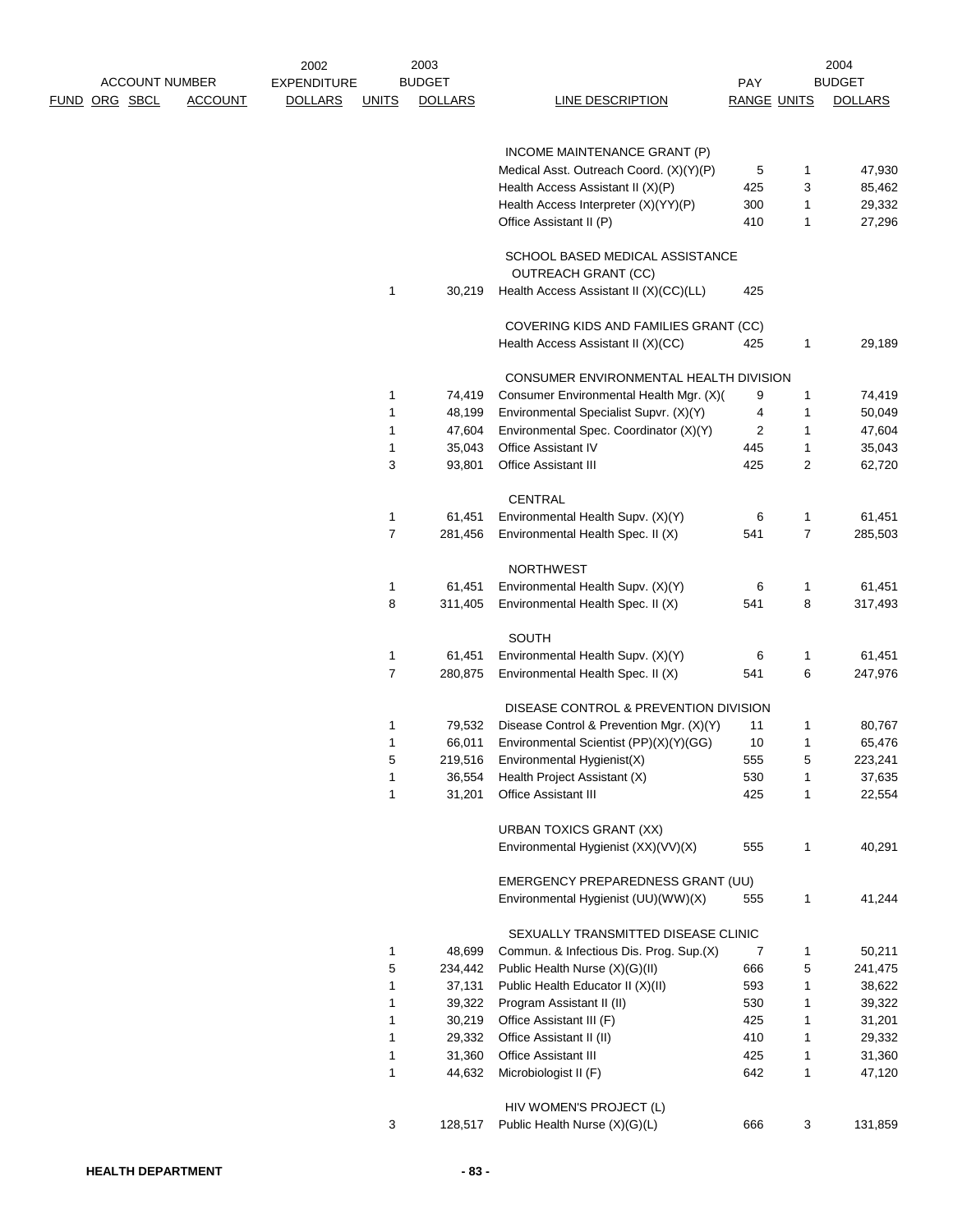|  |               |                       | 2002               |                | 2003           |                                                         |             |                | 2004           |
|--|---------------|-----------------------|--------------------|----------------|----------------|---------------------------------------------------------|-------------|----------------|----------------|
|  |               | <b>ACCOUNT NUMBER</b> | <b>EXPENDITURE</b> |                | <b>BUDGET</b>  |                                                         | <b>PAY</b>  |                | <b>BUDGET</b>  |
|  | FUND ORG SBCL | <b>ACCOUNT</b>        | <b>DOLLARS</b>     | <b>UNITS</b>   | <b>DOLLARS</b> | LINE DESCRIPTION                                        | RANGE UNITS |                | <b>DOLLARS</b> |
|  |               |                       |                    |                |                | STD/HIV PREVENTION TRAINING GRANT (BB)                  |             |                |                |
|  |               |                       |                    | 1              | 52,696         | Nurse Practitioner STD/HIV Prog(BB)(S)(>                | 670         | 1              | 56,044         |
|  |               |                       |                    |                |                | INTERVENTION TO PREVENT THE SPREAD<br>OF AIDS GRANT (K) |             |                |                |
|  |               |                       |                    | 1              | 28,348         | Office Assistant III (K)(S)                             | 425         |                |                |
|  |               |                       |                    |                |                | TUBERCULOSIS CONTROL UNIT                               |             |                |                |
|  |               |                       |                    | 1              | 50,627         | Commun. & Infectious Dis. Prog. Sup.(X)                 | 7           | 1              | 52,199         |
|  |               |                       |                    | 3              | 142,512        | Public Health Nurse (X)(G)(II)                          | 666         | 3              | 132,595        |
|  |               |                       |                    | 1              | 29,332         | Office Assistant II                                     | 410         | 1              | 22,999         |
|  |               |                       |                    | 1              | 34,547         | Radiologic Technician III (X)                           | 340         | 1              | 34,183         |
|  |               |                       |                    |                |                | X-ray Technician III (X)                                | 340         |                |                |
|  |               |                       |                    | 1              | 24,422         | Pub. Hlth Aide Tuberculosis Cntrl (MM)(X)               | 305         | 1              | 25,202         |
|  |               |                       |                    |                |                | HEPATITIS B IMMUNIZATION GRANT (HH)                     |             |                |                |
|  |               |                       |                    | 1              | 28,722         | Health Interpreter Aide (X)(HH)                         | 300         | 1              | 28,722         |
|  |               |                       |                    |                |                | <b>COMMUNICABLE DISEASE DIVISION</b>                    |             |                |                |
|  |               |                       |                    | 2              | 96,568         | Public Health Nurse (X)(G)                              | 666         | $\overline{2}$ | 97,348         |
|  |               |                       |                    |                |                | SURVNET GRANT (V)                                       |             |                |                |
|  |               |                       |                    | 1              | 29,332         | Office Assistant II (V)                                 | 410         |                |                |
|  |               |                       |                    |                |                | Office Assistant III (V)                                | 425         | 1              | 31,360         |
|  |               |                       |                    |                |                | HOME ENVIRONMENTAL HEALTH DIVISION                      |             |                |                |
|  |               |                       |                    |                |                | CHILDHOOD LEAD POISONING<br>PREVENTION PROGRAM (W)      |             |                |                |
|  |               |                       |                    | 1              | 74,419         | Home Environ. Health Mgr. (W)(X)(Y)                     | 9           | 1              | 74,420         |
|  |               |                       |                    | 1              | 45,793         | Environmental Health Field Supv. (W)(Y)()               | 6           | 1              | 61,451         |
|  |               |                       |                    | 1              | 38,367         | Public Health Nurse (X)(G)(W)                           | 666         |                |                |
|  |               |                       |                    | 1              | 41,473         | Public Health Educator II (X)(W)                        | 593         | 1              | 43,069         |
|  |               |                       |                    | 3              | 110,169        | Lead Risk Assessor II (W)(X)                            | 541         | 3              | 120,273        |
|  |               |                       |                    |                |                | Program Assistant II (W)                                | 530         | 1              | 35,635         |
|  |               |                       |                    | 1              | 41,722         | Lead Program Information Specialist (W)                 | 558         | 1              | 43,153         |
|  |               |                       |                    | 2              | 51,492         | Office Assistant II (W)                                 | 410         | 2              | 53,860         |
|  |               |                       |                    |                |                | CHILDHOOD LEAD DETECTION<br>PROGRAM (Z)                 |             |                |                |
|  |               |                       |                    | 2              | 80,056         | Public Health Nurse (X)(G)(Z)                           | 666         | 2              | 83,750         |
|  |               |                       |                    | 1              | 42,640         | Environmental Hygienist (Z)(X)                          | 555         | 1              | 43,944         |
|  |               |                       |                    | 1              | 29,316         | Public Health Aide (X)(G)(Z)                            | 305         |                |                |
|  |               |                       |                    |                |                | Program Assistant I (Z)                                 | 460         | 1              | 34,183         |
|  |               |                       |                    | 1              | 33,670         | Office Assistant IV (Z)                                 | 445         |                |                |
|  |               |                       |                    |                |                | Office Assistant III (Z)                                | 425         | 1              | 24,928         |
|  |               |                       |                    | 1              | 29,332         | Office Assistant II (Z)                                 | 410         |                |                |
|  |               |                       |                    |                |                | <b>Health Services Assistant II</b>                     | 425         | $\overline{2}$ | 58,632         |
|  |               |                       |                    | $\overline{2}$ | 58,632         | Public Health Aide (X)(Z)                               | 305         |                |                |
|  |               |                       |                    |                |                | LEAD PILOT PROJECT GRANT (E)                            |             |                |                |
|  |               |                       |                    | 1              | 41,182         | Lead Hazard Prevention Mgr. (X)(E)(Y)                   | 5           |                |                |
|  |               |                       |                    | 1              | 34,735         | Lead Project Assistant (X)(E)                           | 530         |                |                |
|  |               |                       |                    | 1              | 23,345         | Office Assistant II (E)                                 | 410         |                |                |
|  |               |                       |                    | 2              | 75,876         | Lead Risk Assessor II (X)(E)                            | 541         |                |                |
|  |               |                       |                    | 1              | 38,371         | Chemist II (E)                                          | 642         |                |                |
|  |               |                       |                    |                |                | LEAD POISONING CONTROL PROGRAM                          |             |                |                |
|  |               |                       |                    | $\mathbf{1}$   | 54,136         | Public Health Nurse Supervisor (X)                      | 7           | $\mathbf{1}$   | 55,816         |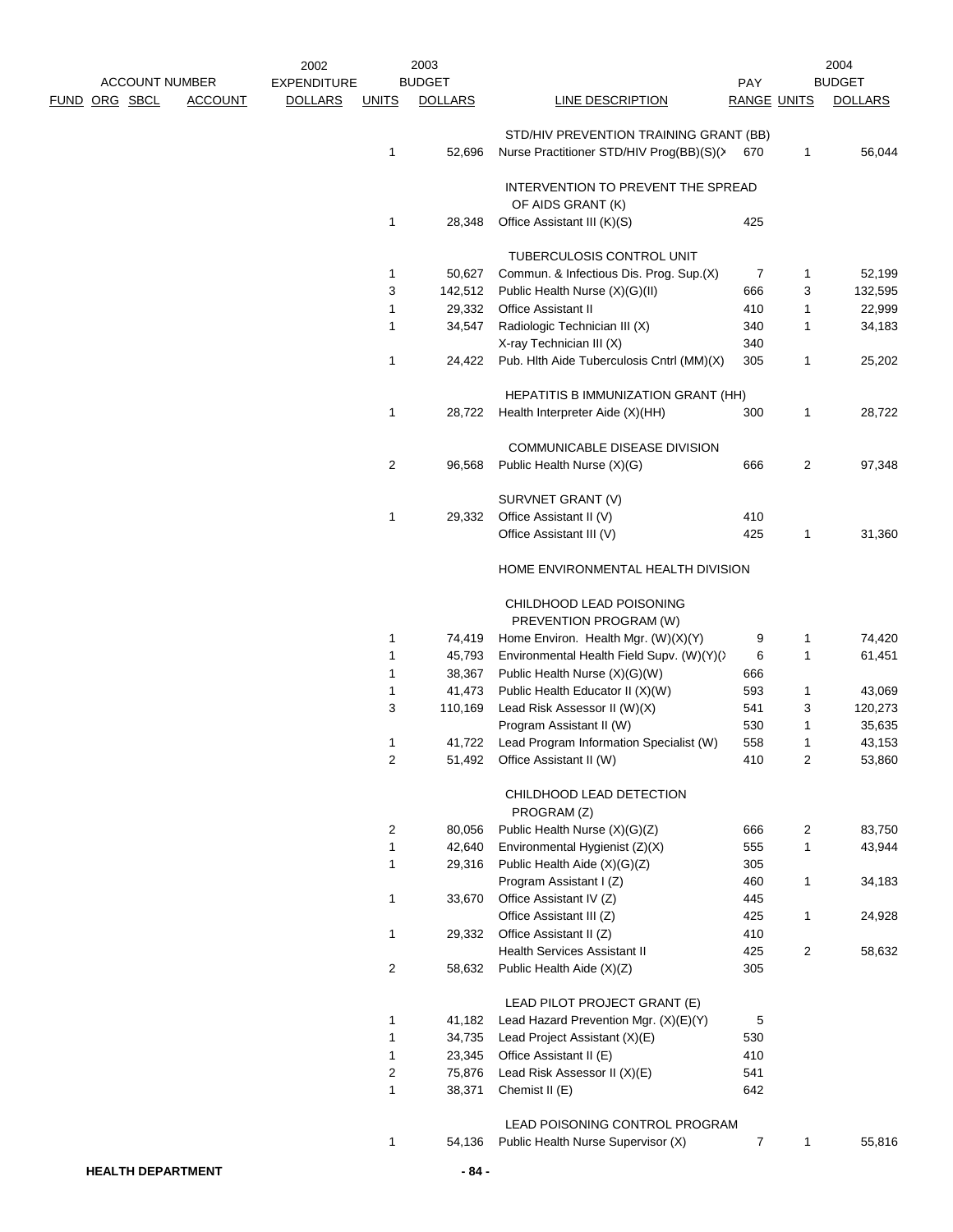|                       |                | 2002               |                | 2003           |                                             |                    |              | 2004           |
|-----------------------|----------------|--------------------|----------------|----------------|---------------------------------------------|--------------------|--------------|----------------|
| <b>ACCOUNT NUMBER</b> |                | <b>EXPENDITURE</b> |                | <b>BUDGET</b>  |                                             | PAY                |              | <b>BUDGET</b>  |
| ORG SBCL<br>FUND      | <b>ACCOUNT</b> | <b>DOLLARS</b>     | <b>UNITS</b>   | <b>DOLLARS</b> | LINE DESCRIPTION                            | <b>RANGE UNITS</b> |              | <b>DOLLARS</b> |
|                       |                |                    | 3              | 142,512        | Public Health Nurse (X)(G)                  | 666                | 3            | 142,512        |
|                       |                |                    | 1              | 26,440         | <b>Office Assistant II</b>                  | 410                | 1            | 27,090         |
|                       |                |                    | 5              | 184,583        | Lead Risk Assessor II (X)                   | 541                | 5            | 187,963        |
|                       |                |                    |                |                | LEAD HAZARD REDUCTION GRANT (D)             |                    |              |                |
|                       |                |                    | 1              | 46,785         | Lead Program Housing Manager (D)(X)         | 7                  | 1            | 48,814         |
|                       |                |                    | 1              | 51,724         | Health Project Coordinator (Lead)(D)(X)     | 4                  | 1            | 53,333         |
|                       |                |                    | 1              | 36,806         | Chemist II (D)                              | 642                | 1            | 42,050         |
|                       |                |                    | 1              | 12,601         | Public Health Aide (.5 FTE)(D)(X)           | 305                |              |                |
|                       |                |                    |                |                | Public Health Aide (D)(H)(X)                | 305                | 1            | 29,316         |
|                       |                |                    | 3              | 105,984        | Lead Risk Assessor II (X)(D)                | 541                | 3            | 114,062        |
|                       |                |                    | 1              | 39,322         | Program Assistant II (D)(X)                 | 530                | 1            | 39,322         |
|                       |                |                    | 1              | 33,296         | Laboratory Assistant II (D)(TT)             | 335                | $\mathbf{1}$ | 33,379         |
|                       |                |                    |                |                | PILOT ORDINANCE EVALUATION<br>GRANT (H)     |                    |              |                |
|                       |                |                    | 1              | 44,302         | Lead Proj. Coordinator (X)(H)(POEP)         | 5                  |              |                |
|                       |                |                    | 1              | 28,322         | Public Health Aide (X)(H)                   | 305                |              |                |
|                       |                |                    |                |                | HEALTHY HOMES DEMONSTRATION PROJ. (ZZ)      |                    |              |                |
|                       |                |                    |                |                | Project Coordinator (X)(ZZ)(K)              | 5                  | 1            | 45,678         |
|                       |                |                    |                |                | Environmental Health Specialist II (X)(ZZ)( | 541                | 1            | 36,755         |
|                       |                |                    |                |                | Public Health Nurse (X)(ZZ)(K)              | 666                | 1            | 38,367         |
|                       |                |                    |                |                | CDBG LEAD GRANT (TT)                        |                    |              |                |
|                       |                |                    | 1              | 44,145         | Lead Project Coordinator (CDBG)(TT)(X)      | 5                  | 1            | 45,516         |
|                       |                |                    | 3              | 109,782        | Lead Risk Assessor II (TT)(X)               | 530                | 2            | 75,352         |
|                       |                |                    | 1              | 44,632         | Chemist II (TT)                             | 642                | 1            | 47,120         |
|                       |                |                    |                |                | FIGHT ASTHMA MILWAUKEE ALLIES GRANT (RR)    |                    |              |                |
|                       |                |                    |                |                | Health Project Coord. (ASTHMA)(RR)(X)       | 4                  | 1            | 38,634         |
|                       |                |                    |                |                | Office Assistant II (RR)                    | 410                | 1            | 24,928         |
|                       |                |                    |                |                | LABORATORY SERVICES DIVISION                |                    |              |                |
|                       |                |                    | 1              | 109,118        | Public Health Laboratories Dir. (Y)         | 15                 | 1            | 98,998         |
|                       |                |                    | 1              | 51,634         | Lab Information Systems Coordinator         | 644                | 1            | 54,513         |
|                       |                |                    |                |                | Administrative Lab Manager                  | 7                  | 1            | 46,785         |
|                       |                |                    | 1              | 33,379         | Laboratory Assistant II                     | 335                | 1            | 33,379         |
|                       |                |                    | 1              | 34,183         | Office Assistant IV                         | 445                | 1            | 34,183         |
|                       |                |                    | 1              | 34,183         | <b>Accounting Assistant II</b>              | 445                | 1            | 34,183         |
|                       |                |                    | 2              | 58,664         | Office Assistant II                         | 410                | $\mathbf{1}$ | 29,332         |
|                       |                |                    |                |                | CHEMICAL DIVISION                           |                    |              |                |
|                       |                |                    | 1              | 90,108         | Chief Chemist (Y)                           | 12                 |              |                |
|                       |                |                    | 1              | 50,278         | Chemist III                                 | 644                | $\mathbf{1}$ | 54,513         |
|                       |                |                    | 1              | 44,632         | Chemist II                                  | 642                | $\mathbf{1}$ | 38,858         |
|                       |                |                    |                |                | VIROLOGICAL DIVISION                        |                    |              |                |
|                       |                |                    | 1              | 90,108         | Chief Virologist (Y)                        | 12                 | 1            | 90,108         |
|                       |                |                    | 1              | 51,634         | Virologist III                              | 644                | $\mathbf{1}$ | 54,513         |
|                       |                |                    | 3              | 131,069        | Virologist II                               | 642                | 3            | 140,231        |
|                       |                |                    |                |                | MICROBIOLOGICAL DIVISION                    |                    |              |                |
|                       |                |                    | 1              | 90,108         | Chief Microbiologist (Y)                    | 12                 | 1            | 90,108         |
|                       |                |                    | 3              | 147,900        | Microbiologist III                          | 644                | 3            | 156,146        |
|                       |                |                    | 5              | 215,334        | Microbiologist II                           | 642                | 5            | 232,895        |
|                       |                |                    | $\overline{c}$ | 67,482         | Medical Laboratory Technician               | 635                | 2            | 67,704         |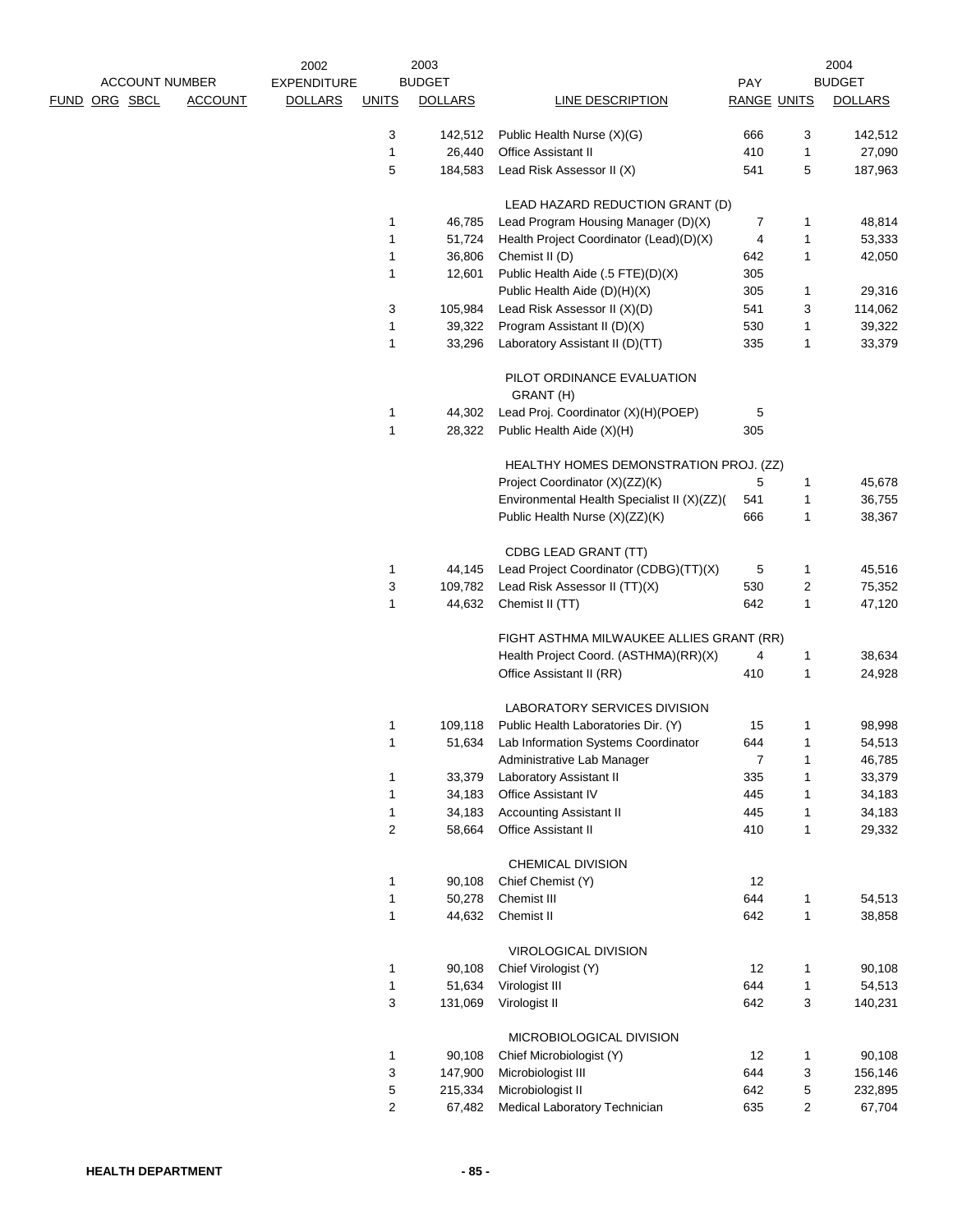|      | <b>ACCOUNT NUMBER</b> | 2002<br><b>EXPENDITURE</b> |                | 2003<br><b>BUDGET</b> |              | 2004<br><b>BUDGET</b><br>PAY |                                                                                                                                                                                                                                                                                                                 |                    |        |                |
|------|-----------------------|----------------------------|----------------|-----------------------|--------------|------------------------------|-----------------------------------------------------------------------------------------------------------------------------------------------------------------------------------------------------------------------------------------------------------------------------------------------------------------|--------------------|--------|----------------|
|      |                       | FUND ORG SBCL              | <b>ACCOUNT</b> | <b>DOLLARS</b>        | <b>UNITS</b> | <b>DOLLARS</b>               | <b>LINE DESCRIPTION</b>                                                                                                                                                                                                                                                                                         | <b>RANGE UNITS</b> |        | <b>DOLLARS</b> |
|      |                       |                            |                |                       |              |                              | <b>AUXILIARY POSITIONS</b>                                                                                                                                                                                                                                                                                      |                    |        |                |
|      |                       |                            |                |                       | 21           |                              | Public Health Nurse (G)                                                                                                                                                                                                                                                                                         | 666                | 21     |                |
|      |                       |                            |                |                       | $\mathbf{1}$ |                              | Nutritionist (X)                                                                                                                                                                                                                                                                                                | 594                | 1      |                |
|      |                       |                            |                |                       | 1            |                              | Public Health Educator II (X)                                                                                                                                                                                                                                                                                   | 593                | 1      |                |
|      |                       |                            |                |                       | 1            |                              | Environmental Health Spec. II (X)                                                                                                                                                                                                                                                                               | 541                | 1      |                |
|      |                       |                            |                |                       | 1            |                              | Public Health Aide (X)                                                                                                                                                                                                                                                                                          | 305                | 1      |                |
|      |                       |                            |                |                       | 1            |                              | Dietetic Technician (X)                                                                                                                                                                                                                                                                                         | 503                | 1      |                |
|      |                       |                            |                |                       | 3<br>1       |                              | <b>Office Assistant II</b>                                                                                                                                                                                                                                                                                      | 410<br>309         | 3<br>1 |                |
|      |                       |                            |                |                       |              |                              | Clinic Assistant (X)<br><b>Delivery Driver</b>                                                                                                                                                                                                                                                                  | 355                | 1      |                |
|      |                       |                            |                |                       | 1            |                              | Custodial Worker II/City Laborer                                                                                                                                                                                                                                                                                | 215                | 1      |                |
|      |                       |                            |                | 8,370,392             | 367          | 13,969,783                   | <b>Total Before Adjustments</b>                                                                                                                                                                                                                                                                                 |                    | 359    | 13,857,633     |
|      |                       |                            |                |                       |              |                              | Salary & Wage Rate Changes                                                                                                                                                                                                                                                                                      |                    |        |                |
|      |                       |                            |                | 25,257                |              | 46,500                       | Overtime Compensated*                                                                                                                                                                                                                                                                                           |                    |        | 46,500         |
|      |                       |                            |                |                       |              | (459, 663)                   | Personnel Cost Adjustment                                                                                                                                                                                                                                                                                       |                    |        | (515, 685)     |
|      |                       |                            |                |                       |              | 17,991                       | Other                                                                                                                                                                                                                                                                                                           |                    |        | 12,000         |
|      |                       |                            |                | 8,395,649             | 367          | 13,574,611                   | Gross Salaries & Wages Total                                                                                                                                                                                                                                                                                    |                    | 359    | 13,400,448     |
|      |                       |                            |                |                       |              | (10,000)                     | Reimbursable Services Deduction                                                                                                                                                                                                                                                                                 |                    |        | (10,000)       |
|      |                       |                            |                |                       |              | (4,933,999)                  | Capital Improvements Deduction<br><b>Grant and Aids Deduction</b>                                                                                                                                                                                                                                               |                    |        | (5,071,473)    |
| 0001 |                       | 3810 R999                  | 006000         | 8,395,649             |              | 8,630,612                    | NET SALARIES & WAGES TOTAL*                                                                                                                                                                                                                                                                                     |                    |        | 8,318,975      |
|      |                       |                            |                |                       | 192.93       |                              | <b>O&amp;M FTE'S</b>                                                                                                                                                                                                                                                                                            |                    | 185.42 |                |
|      |                       |                            |                |                       | 128.12       |                              | NON-O&M FTE'S                                                                                                                                                                                                                                                                                                   |                    | 127.53 |                |
|      |                       |                            |                |                       |              |                              | (B) To expire 12/31/03 unless the Municipal Health Services<br>Program Grant is extended.                                                                                                                                                                                                                       |                    |        |                |
|      |                       |                            |                |                       |              |                              | (C) To expire 12/31/03 unless the Women's Infant's & Children's<br>Grant available from the Wisconsin Dept. of Health and Family<br>Services is extended.                                                                                                                                                       |                    |        |                |
|      |                       |                            |                |                       |              |                              | (D) To expire 5/15/05 unless the Lead Hazard Reduction Grant,<br>available from the U.S. Dept. of Housing and Urban Development<br>is extended. 0.5 FTE of the Lab Assistant position funded by the<br>CDBG Lead Grant and 0.5 FTE of the Public Health Aide funded<br>by the Pilot Ordinance Evaluation Grant. |                    |        |                |
|      |                       |                            |                |                       |              |                              | (F) To expire 12/31/02 unless the Sexually Transmitted Disease Grant,<br>available from the State of Wisconsin Division of Health and<br>Family Services, is extended.                                                                                                                                          |                    |        |                |
|      |                       |                            |                |                       |              |                              | (G) The Health Department is authorized to underfill up to 10% of<br>the authorized Public Health Nurse positions with Public Health<br>Nurse Interns.                                                                                                                                                          |                    |        |                |
|      |                       |                            |                |                       |              |                              | (H) To expire 3/31/04 unless the Pilot Ordinance Evaluation Grant<br>available from the Batelle Organization is extended. Also funds<br>0.5 FTE of the Public Health Aide position under the Lead<br><b>Hazard Reduction Grant.</b>                                                                             |                    |        |                |
|      |                       |                            |                |                       |              |                              | (I) To expire 12/31/03 unless the Preventive Health Grant,<br>available from the Wisconsin Dept. of Health and Family<br>Services is extended.                                                                                                                                                                  |                    |        |                |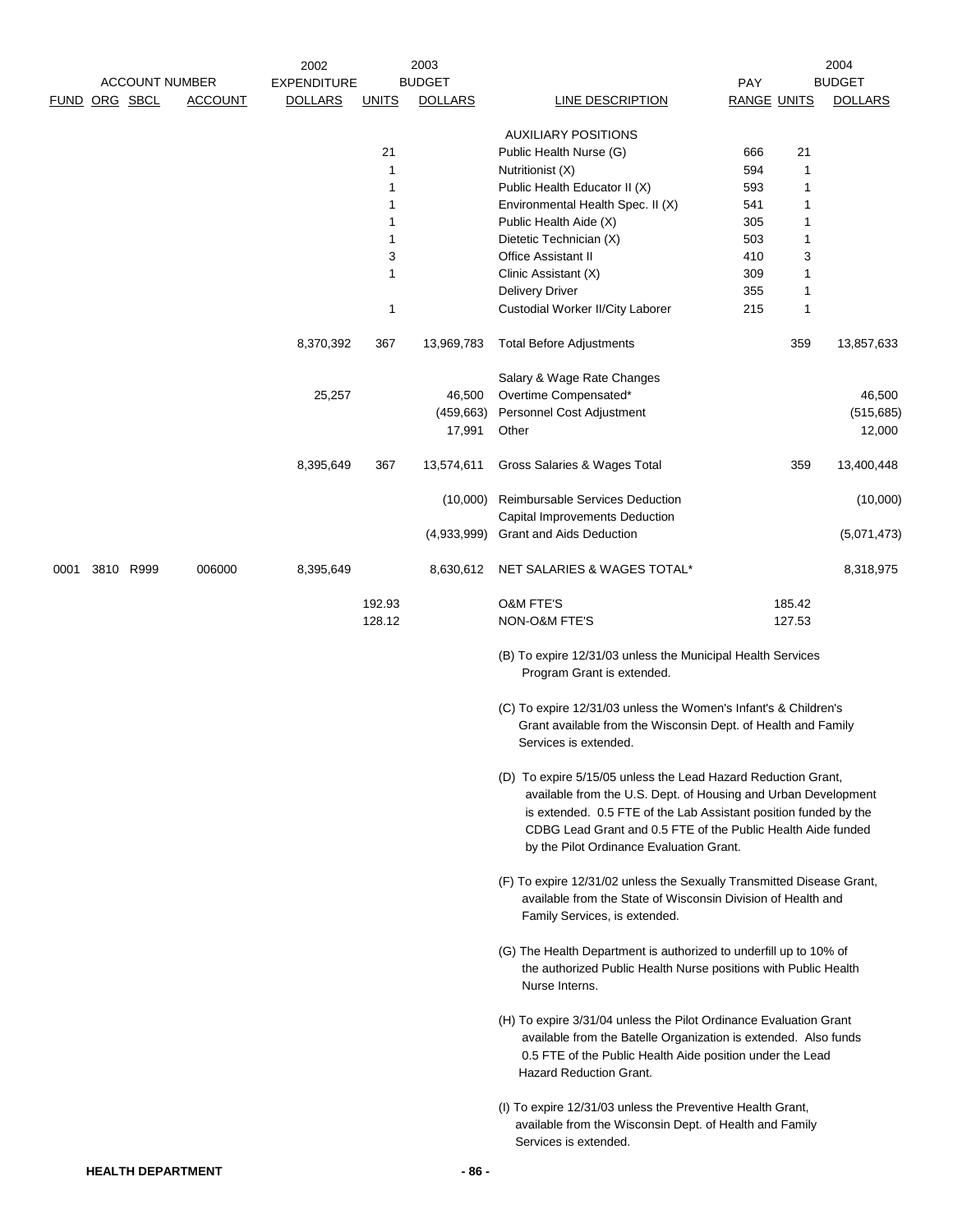- (J) Position authority to expire 12/31/03 unless the Adolescent School Health Grant is extended. Also funds 0.5 FTE Office Assistant II.
- (K) Position partially funded by the Home-Based Asthma Education Grant. Grant to expire 9/30/05 unless extended.
- (L) To expire 7/31/03 unless the HIV Women's Project Grant available from the Medical College of Wisconsin, is extended.
- (M) To expire 5/31/04 unless the Milwaukee Fetal Infant Mortality Review Grant, available from the Black Health Coalition of Wisconsin is extended.
- (O) To expire 6/30/04 unless Congenital Disorders Grant is extended. Also funds 0.5 FTE of a Clinic Assistant position and 0.15 FTE of a Public Health Nurse.
- (P) To expire 12/31/02 unless the Income Maintenance Grant, available from Community Advocates is extended.
- (Q) To expire 8/31/03 unless the Bioterrorism Grant available from the State of Wisconsin Division of Health and Family Services is extended.
- (S) To expire 9/30/03 unless the Alcohol-related STD/HIV Risk Counseling Grant, available from the Medical College of Wisconsin is extended. 0.5 FTE of the Nurse Practitioner position is funded by STD/HIV Prevention Training Grant.
- (T) To expire 12/31/03 unless the Tobacco Control Community Coalition II Grant, available from the State of Wisconsin Division of Health and Family Services is extended.
- (U) To expire 12/31/03 unless Breast Cancer Awareness Grant is extended.
- (V) To expire 6/30/03 unless the SURVNET Grant available from the Wisconsin Division of Health and Family Services, is extended.
- (W) To expire 6/30/04 unless the Childhood Lead Poisoning Prevention Grant, available from the State of Wisconsin Division of Health and Social Services, is extended.
- (X) Private Auto Allowance May Be Paid Pursuant to Section 350-183 of The Milwaukee Code.
- (Y) Required to file a Statement of Economic Interests in accordance with the Milwaukee Code of Ordinances Chapter 303-Code of Ethics.
- (Z) To expire 12/31/03 unless the Childhood Lead Detection Grant available from the State of Wisconsin Division of Health and Family Services is extended.
- (AA) Positions are funded partially or in whole by the CDBG-Healthy Infant Initiative Grant. Grant expires 12/31/03 unless funding is extended.
- (BB) To expire 4/30/03 unless the STD/HIV Prevention Training Grant, avail able from the Cincinnati Health Dept. is extended. .5 FTE of position is funded by the Alcohol-related STD/HIV Risk Counseling Grant.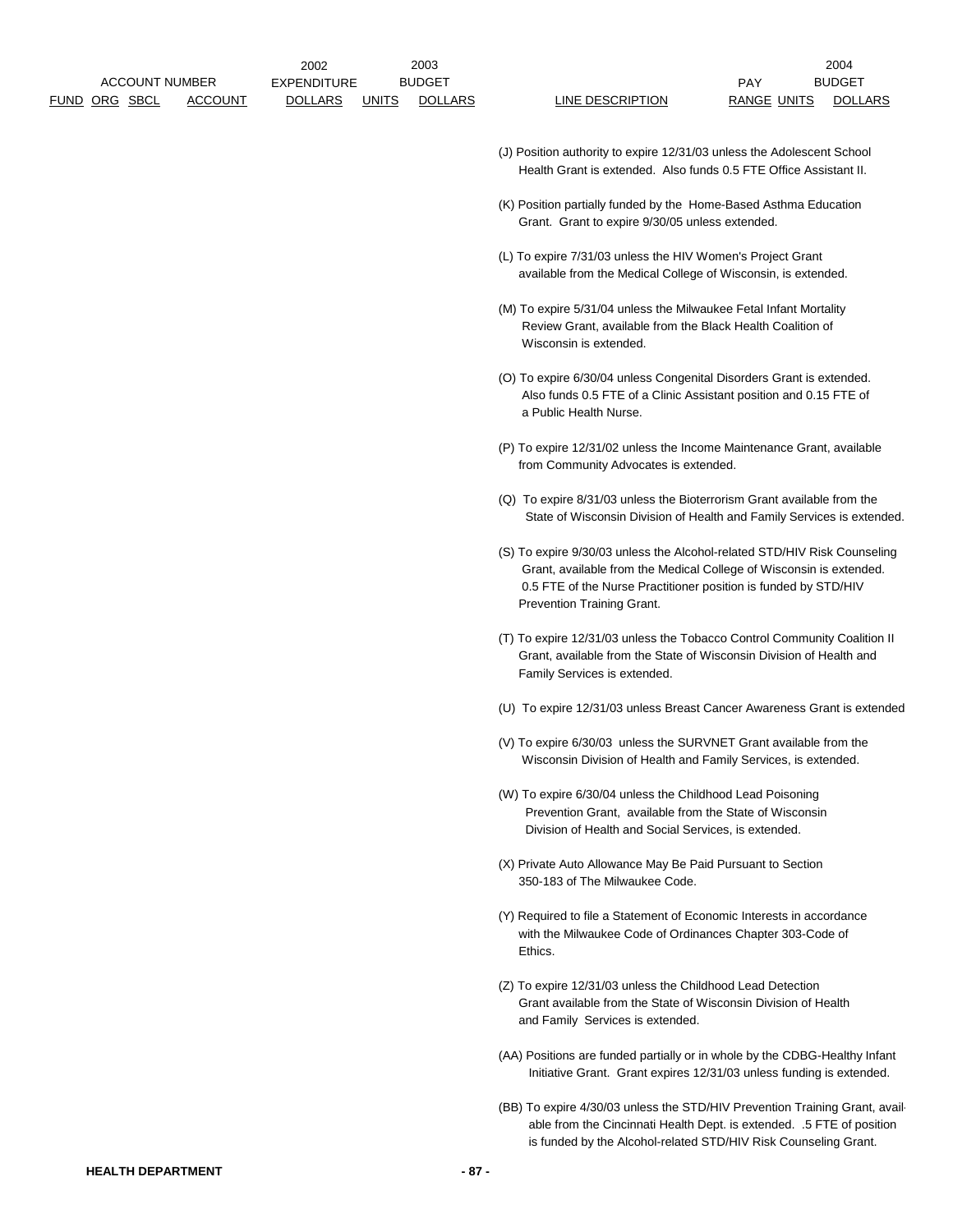- (CC) To expire 1/31/04 unless the Covering Kids Grant is extended. Partially funds the Health Access Assistant II position.
- (DD) To expire 12/31/03 unless the Immunization Action Plan Grant is extended.
- (EE) To expire 6/30/04 unless the Coordinated Community Response Grant is extended.
- (FF) Positions funded partially or in whole by the CDBG-Targeted prenatal Services Grant. Grant expires 12/31/03 unless funding is extended.
- (GG) To expire 12/31/03 unless CDBG Environmental Review-Program Administration Grant is extended. Funding covers 0.5 FTE of position.
- (HH) To expire 12/31/02 unless the Hepatitis B Immunization Program Grant is extended. 0.1 FTE Health Interpreter Aide funded by O&M.
- (II) Positions are funded partially or in whole by the CDBG-Communicable Disease Reduction Grant. Grant expires 12/31/03 unless funding is extended.
- (JJ) To expire 6/30/04 unless the Breast and Cervical Cancer Screening Grant, available from the State of Wisconsin Division of Health and Family Services, is extended.
- (KK) To expire 12/31/03 unless the Cancer Control Coordination Grant is extended.
- (MM) Position offset by Medicaid funding from the State of Wisconsin.
- (NN) To expire 12/31/03 unless the MBCAP Well Women Health Initiative Grant is extended. Public Health Educator II position is also funded by the Breast Cancer Control Coordination Program.
- (PP) To expire 12/31/03 unless the CDBG Environmental Review Grant is extended.
- (QQ) To expire 8/30/04 unless the Early Child Care Grant, available from the U.S. Department of Health and Human Services is extended.
- (RR) To expire 12/31/03 unless the Fight Asthma Milwaukee Allies Grant, available from Children's Hospital of Wisconsin is extended.
- (SS) Position partially funded under contracts with the Milwaukee Public Schools.
- (TT) To expire 12/31/03 unless the CDBG Lead Grant is extended.
- (UU) To expire 12/31/03 unless the Emergency Preparedness Grant is extended. The Environmental Capacity Grant also funds a portion of the Environmental Hygienist position.
- (VV) To expire 6/30/03 unless the West Nile Virus Surveillance grant is extended. 0.5 FTE of the Environmental Hygienist position funded by the Urban Air Toxics Grant.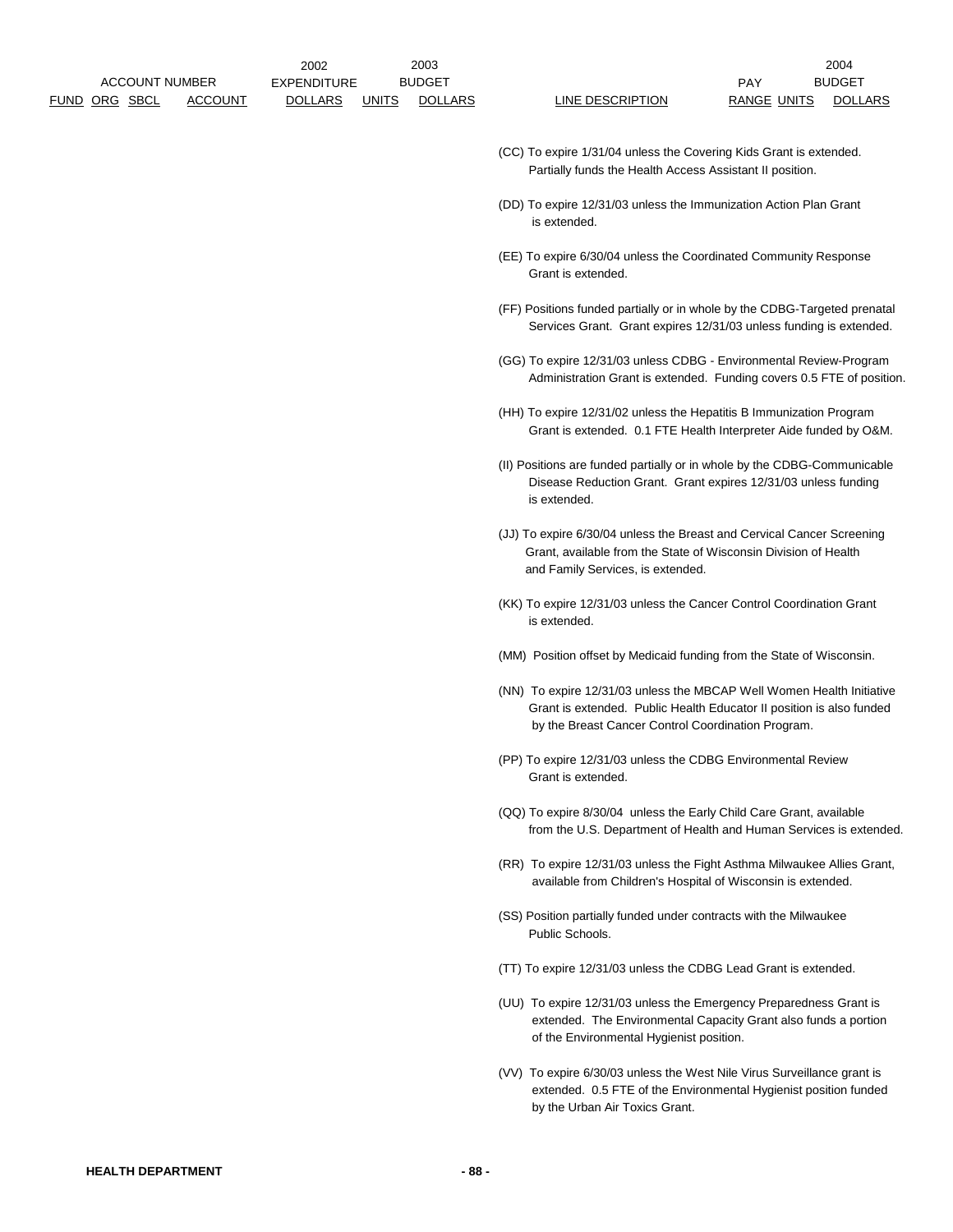|                      |      |           |                       | 2002               |              | 2003           |                                                                                                                                                                                  | 2004           |
|----------------------|------|-----------|-----------------------|--------------------|--------------|----------------|----------------------------------------------------------------------------------------------------------------------------------------------------------------------------------|----------------|
|                      |      |           | <b>ACCOUNT NUMBER</b> | <b>EXPENDITURE</b> |              | <b>BUDGET</b>  | PAY                                                                                                                                                                              | <b>BUDGET</b>  |
| <b>FUND ORG SBCL</b> |      |           | ACCOUNT               | <b>DOLLARS</b>     | <b>UNITS</b> | <b>DOLLARS</b> | LINE DESCRIPTION<br><b>RANGE UNITS</b>                                                                                                                                           | <b>DOLLARS</b> |
|                      |      |           |                       |                    |              |                | (WW) To expire 9/30/03 unless the Environmental Capacity Grant is<br>extended. 0.5 FTE of the Environmental Hygienist position funded<br>by the Emergency Preparedness Grant.    |                |
|                      |      |           |                       |                    |              |                | (XX) To expire 4/1/04 unless the Urban Air Toxics Grant is extended. The<br>West Nile Virus Surveillance Grant also funds a portion of the<br>Environmental Hygienist position.  |                |
|                      |      |           |                       |                    |              |                | (YY) To expire 8/31/03 unless the Racial and Ethnic Disparities in<br>Immunization Initiative Grant is extended. Also funds 0.25 FTE of<br>a Health Access Interpreter position. |                |
|                      |      |           |                       |                    |              |                | (ZZ) To expire 8/31/05 unless the Healthy Homes Demonstration Project<br>Grant, available from the U.S. Department of Housing and Urban<br>Development is extended.              |                |
|                      |      |           |                       |                    |              |                | Various positions to be reimbursed by the Department of<br>Neighborhood Services for lab services.                                                                               |                |
| 0001                 | 3810 | R999      | 006100                | 3,126,298          |              | 3,193,326      | ESTIMATED EMPLOYEE FRINGE BENEFITS*<br>(Involves Revenue Offset - No Transfers from this Account)                                                                                | 3,078,020      |
|                      |      |           |                       |                    |              |                | <b>OPERATING EXPENDITURES</b>                                                                                                                                                    |                |
| 0001                 | 3810 | R999      | 630100                | 322,195            |              | 367,875        | General Office Expense                                                                                                                                                           | 362,875        |
| 0001                 | 3810 | R999      | 630500                | 5,365              |              | 10,500         | Tools & Machinery Parts                                                                                                                                                          | 9,500          |
| 0001                 |      | 3810 R999 | 631000                | 8,437              |              | 6,500          | <b>Construction Supplies</b>                                                                                                                                                     | 6,500          |
| 0001                 |      | 3810 R999 | 631500                | 73,361             |              | 113,000        | Energy                                                                                                                                                                           | 105,000        |
| 0001                 | 3810 | R999      | 632000                | 49,988             |              | 83,685         | <b>Other Operating Supplies</b>                                                                                                                                                  | 76,785         |
| 0001                 | 3810 | R999      | 632500                | 111,464            |              |                | <b>Facility Rental</b>                                                                                                                                                           |                |
| 0001                 |      | 3810 R999 | 633000                | 99,824             |              | 111,048        | <b>Vehicle Rental</b>                                                                                                                                                            | 113,748        |
| 0001                 | 3810 | R999      | 633500                | 33,661             |              | 40,000         | Non-Vehicle Equipment Rental                                                                                                                                                     | 38,000         |
| 0001                 | 3810 | R999      | 634000                | 289,719            |              | 351,675        | <b>Professional Services</b>                                                                                                                                                     | 321,675        |
| 0001                 | 3810 | R999      | 634500                | 81,778             |              | 62,550         | Information Technology Services                                                                                                                                                  | 62,550         |
| 0001                 | 3810 | R999      | 635000                | 221,752            |              | 205,500        | <b>Property Services</b>                                                                                                                                                         | 205,500        |
| 0001                 | 3810 | R999      | 635500                | 21,534             |              | 45,000         | Infrastructure Services                                                                                                                                                          | 40,000         |
| 0001                 | 3810 | R999      | 636000                |                    |              |                | Vehicle Repair Services                                                                                                                                                          |                |
| 0001                 | 3810 | R999      | 636500                | 154,936            |              | 208,700        | <b>Other Operating Services</b>                                                                                                                                                  | 196,432        |
| 0001                 | 3810 | R999      | 637000                |                    |              |                | <b>Loans and Grants</b>                                                                                                                                                          |                |
| 0001                 | 3810 | R999      | 637501                | 327,033            |              | 193,141        | <b>Reimburse Other Departments</b>                                                                                                                                               | 179,178        |
| 0001                 |      | 3810 R999 | 006300                | 1,801,047          |              | 1,799,174      | OPERATING EXPENDITURES TOTAL*                                                                                                                                                    | 1,717,743      |
|                      |      |           |                       |                    |              |                | <b>EQUIPMENT PURCHASES</b>                                                                                                                                                       |                |
|                      |      |           |                       |                    |              |                | <b>Additional Equipment</b>                                                                                                                                                      |                |
|                      |      |           |                       |                    |              | 15,000         | <b>Center Furnishings</b>                                                                                                                                                        | 10,000         |
|                      |      |           |                       |                    |              | 10,800         | Lab Equipment (Various)                                                                                                                                                          | 10,800         |
|                      |      |           |                       |                    |              | 25,800         | Subtotal - Additional Equipment                                                                                                                                                  | 20,800         |
|                      |      |           |                       |                    |              |                | Replacement Equipment                                                                                                                                                            |                |
|                      |      |           |                       |                    |              |                | Subtotal - Replacement Equipment                                                                                                                                                 |                |
|                      |      |           |                       | 4,143              |              |                | Other Previous Experience                                                                                                                                                        |                |
| 0001                 |      | 3810 R999 | 006800                | 4,143              |              | 25,800         | EQUIPMENT PURCHASES TOTAL*                                                                                                                                                       | 20,800         |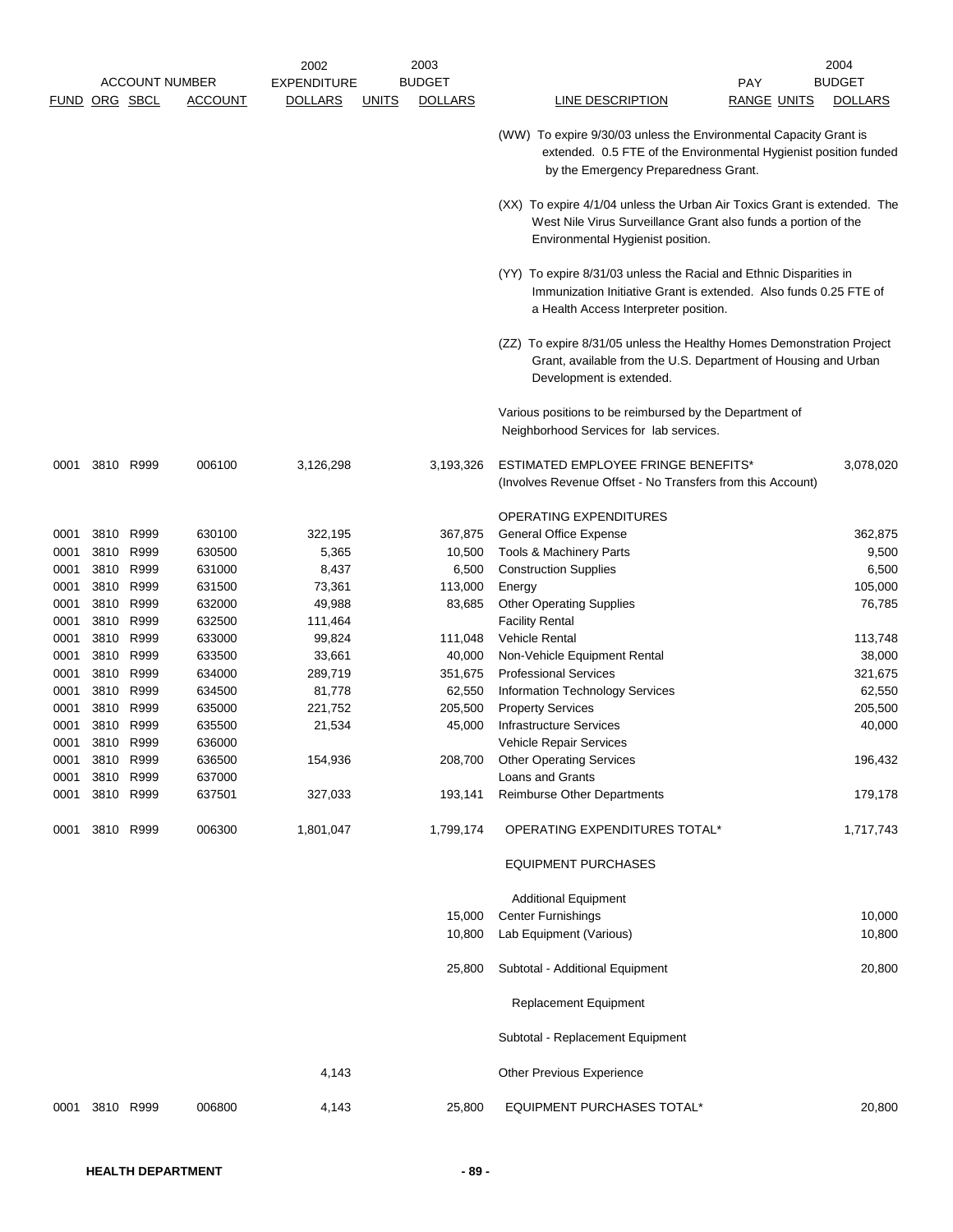| FUND ORG SBCL |           |           | <b>ACCOUNT NUMBER</b><br><b>ACCOUNT</b> | 2002<br><b>EXPENDITURE</b><br><b>DOLLARS</b> | <b>UNITS</b> | 2003<br><b>BUDGET</b><br><b>DOLLARS</b> | PAY<br><b>LINE DESCRIPTION</b>                                                                                | <b>RANGE UNITS</b> | 2004<br><b>BUDGET</b><br><b>DOLLARS</b> |
|---------------|-----------|-----------|-----------------------------------------|----------------------------------------------|--------------|-----------------------------------------|---------------------------------------------------------------------------------------------------------------|--------------------|-----------------------------------------|
|               |           |           |                                         |                                              |              |                                         | <b>SPECIAL FUNDS</b>                                                                                          |                    |                                         |
| 0001<br>0001  | 3810 R381 | 3810 R387 | 006300<br>006300                        | 87,283<br>15,545                             |              | 155.000<br>11,000                       | Add'l Computer Work Stations/Systems Upgrade*<br>Task Force on Domestic Violence & Sexual Assault*            |                    | 55,000<br>11,000                        |
|               |           |           |                                         | 102,828                                      |              | 166,000                                 | SPECIAL FUNDS TOTAL                                                                                           |                    | 66,000                                  |
|               |           |           |                                         | 13,429,965                                   |              | 13,814,912                              | <b>HEALTH DEPARTMENT BUDGETARY</b><br>CONTROL UNIT TOTAL (1BCU=1DU)                                           |                    | 13,201,538                              |
|               |           |           |                                         |                                              |              |                                         | *Appropriation Control Account                                                                                |                    |                                         |
|               |           |           |                                         | <b>UNITS</b>                                 | %            | <b>UNITS</b>                            | PROGRAM RESULT MEASURES/<br>INTERNAL MANAGEMENT INDICATORS:                                                   | %                  | <b>UNITS</b>                            |
|               |           |           |                                         |                                              |              |                                         | DISEASE CONTROL AND PREVENTION                                                                                |                    |                                         |
| 0001          | 3810      | 6231      | P38103                                  | 28.0                                         |              | 21.0                                    | Incidence of HIV per 100,000 population                                                                       | 142.9              | 30.0                                    |
| 0001          | 3810 6220 |           | P38101                                  | 5.9                                          | 78.3         | 4.7                                     | Incidence of Tuberculosis per 100,000 population                                                              | 99.8               | 4.7                                     |
| 0001          | 3810 6230 |           | P38102                                  | 2.7                                          | 63.8         | 3.0                                     | Incidence per 100,000 of primary and secondary<br>syphilis                                                    | 106.7              | 3.2                                     |
| 0001          | 3810 6260 |           | P38104                                  | 25.96                                        | 34.8         | 20.0                                    | Incidence of enteric disease reported<br>per 100,000 population                                               | 120.0              | 24.0                                    |
| 0001          | 3810 6430 |           | P38113                                  | 7.0%                                         | 62.5         | 25.0%                                   | Percentage of swimming season days<br>exceeding E. coli threshold that are not posted                         | 80.0               | 20.0%                                   |
|               |           |           |                                         |                                              |              |                                         | MATERNAL AND CHILD HEALTH                                                                                     |                    |                                         |
| 0001          | 3810 6310 |           | P38107                                  | Not Available                                | 100.0        | 76.0%                                   | Percent of live births where prenatal care<br>was initiated in the first trimester.                           |                    | 76.0%                                   |
| 0001          | 3810 6310 |           | P38108                                  | Not Available                                |              | 14.0%                                   | Percent of live births with mothers who smoked<br>during pregnancy.                                           |                    | 14.0%                                   |
| 0001          | 3810      | 6310      | P38109                                  | Not Available                                |              | 11.0                                    | Infant Mortality Rate.                                                                                        |                    | 11.0                                    |
| 0001          | 3810 6310 |           | P38106                                  | Not Available                                | 110.0        | 9.9%                                    | Percent of live-born infants <2,500 grams                                                                     |                    | 9.9%                                    |
| 0001          | 3810 6330 |           | P38110                                  | Not Available                                |              | 75.0%                                   | Percentage of K-5 students who show evidence<br>of 4, 3, 1 vaccination series between 19-35<br>months of age. |                    | 75.0%                                   |
|               |           |           |                                         |                                              |              |                                         | HOME ENVIRONMENTAL HEALTH                                                                                     |                    |                                         |
| 0001          | 3810 6380 |           | P38112                                  | Not Available                                |              | 70.0                                    | Asthma hospitalizations per 10,000 children<br>age 0-5                                                        |                    | 70.0                                    |
| 0001          | 3810 6340 |           | P38111                                  | 4,719                                        |              | 6,500                                   | Number of lead safe rental housing units in the<br>lead program target area.                                  | 115.4              | 7,500                                   |
|               |           |           |                                         |                                              |              |                                         | HEALTHY BEHAVIORS AND HEALTHCARE ACCESS                                                                       |                    |                                         |
| 0001          | 3810      | 6500      | P38114                                  | Not Available                                |              |                                         | 92.0% Percent of city residents with health insurance.                                                        | 101.1              | 93.0%                                   |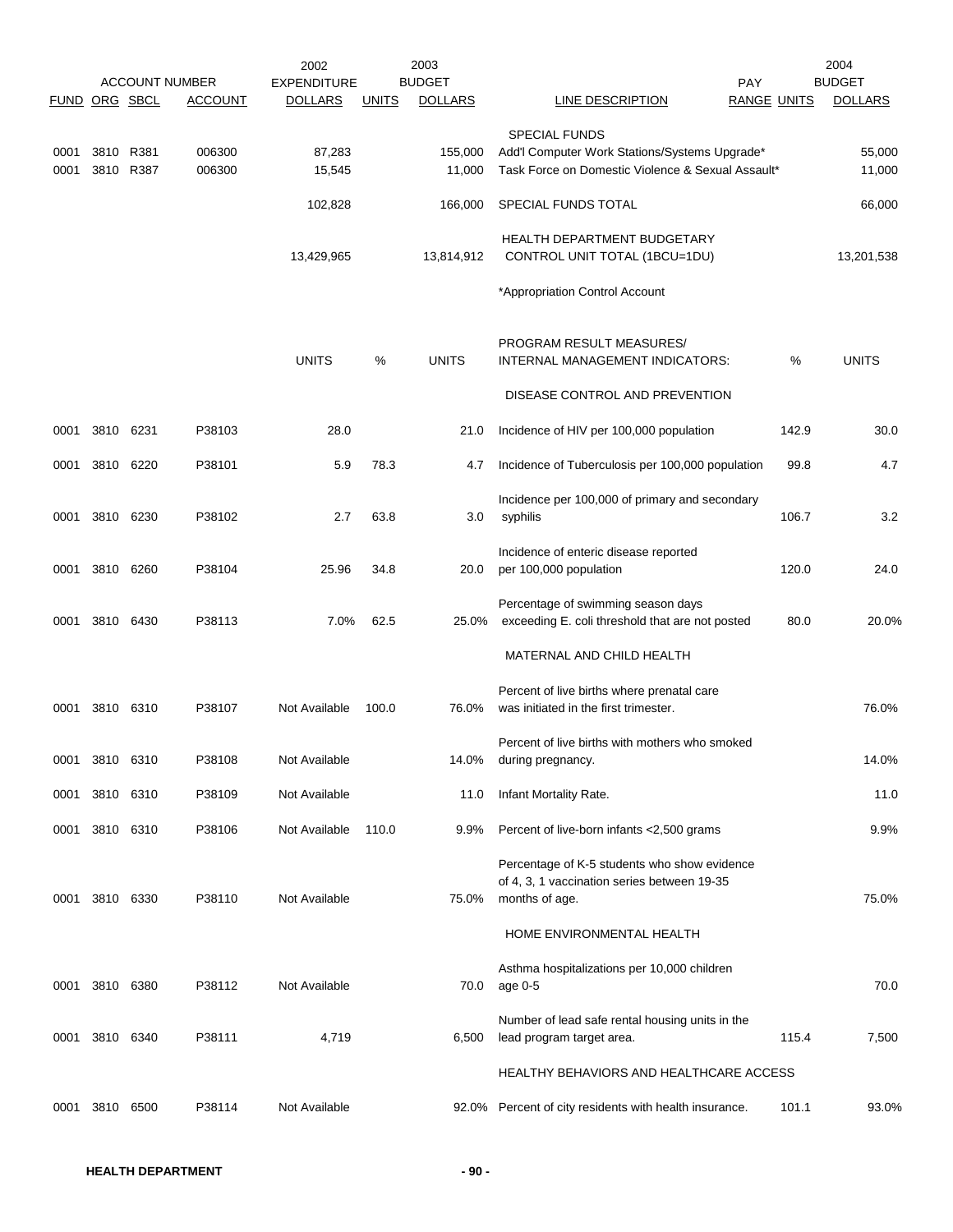|             |      |                       |                | 2002               |              | 2003           |                                                                                            |             |       | 2004           |
|-------------|------|-----------------------|----------------|--------------------|--------------|----------------|--------------------------------------------------------------------------------------------|-------------|-------|----------------|
|             |      | <b>ACCOUNT NUMBER</b> |                | <b>EXPENDITURE</b> |              | <b>BUDGET</b>  |                                                                                            | PAY         |       | <b>BUDGET</b>  |
| <b>FUND</b> |      | ORG SBCL              | <b>ACCOUNT</b> | <b>DOLLARS</b>     | <b>UNITS</b> | <b>DOLLARS</b> | LINE DESCRIPTION                                                                           | RANGE UNITS |       | <b>DOLLARS</b> |
|             |      |                       |                |                    |              |                | PROGRAM RESULT MEASURES/                                                                   |             |       |                |
|             |      |                       |                | <b>UNITS</b>       | %            | <b>UNITS</b>   | <b>INTERNAL MANAGEMENT INDICATORS:</b>                                                     |             | %     | <b>UNITS</b>   |
| 0001        | 3810 | 6500                  | P38115         | Not Available      |              |                | Percent of 9-12 graders abstaining from sex<br>88.0% or using condoms in the past 30 days. |             |       | 88.0%          |
|             |      |                       |                |                    |              |                |                                                                                            |             |       |                |
| 0001        | 3810 | 6500                  | P38116         |                    |              |                | Percent of 9-12 graders who report carrying<br>14.0% a weapon in the past 30 days.         |             |       | 14.0%          |
| 0001        | 3810 | 6500                  | P38117         | Not Available      |              | 15.95%         | Percent of 9-12 graders who seriously<br>consider suicide within past 12 months.           |             |       | 15.95%         |
|             |      |                       |                |                    |              |                | <b>CONSUMER ENVIRONMENTAL HEALTH</b>                                                       |             |       |                |
| 0001        | 3810 | 6600                  | P38118         | 16.0%              |              | 25.0%          | Percent of orders related to personal hygiene<br>or cross contamination of total issued.   |             | 80.0  | 20.0%          |
|             |      |                       |                |                    |              |                | Percent of retail establishments receiving                                                 |             |       |                |
| 0001        | 3810 | 6600                  | P38119         | 91.0%              |              | 100.0%         | inspections in a calendar year.                                                            |             | 98.0  | 98.0%          |
| 0001        | 3810 | 6620                  | P38120         | 10.0% 100.0        |              | 8.0%           | Percentage of devices and packages short-<br>weighted of total inspected                   |             | 100.0 | 8.0%           |
|             |      |                       |                | 319,932            |              | 347,274        | TOTAL DIRECT LABOR HOUR ALLOCATION                                                         |             |       | 333,756        |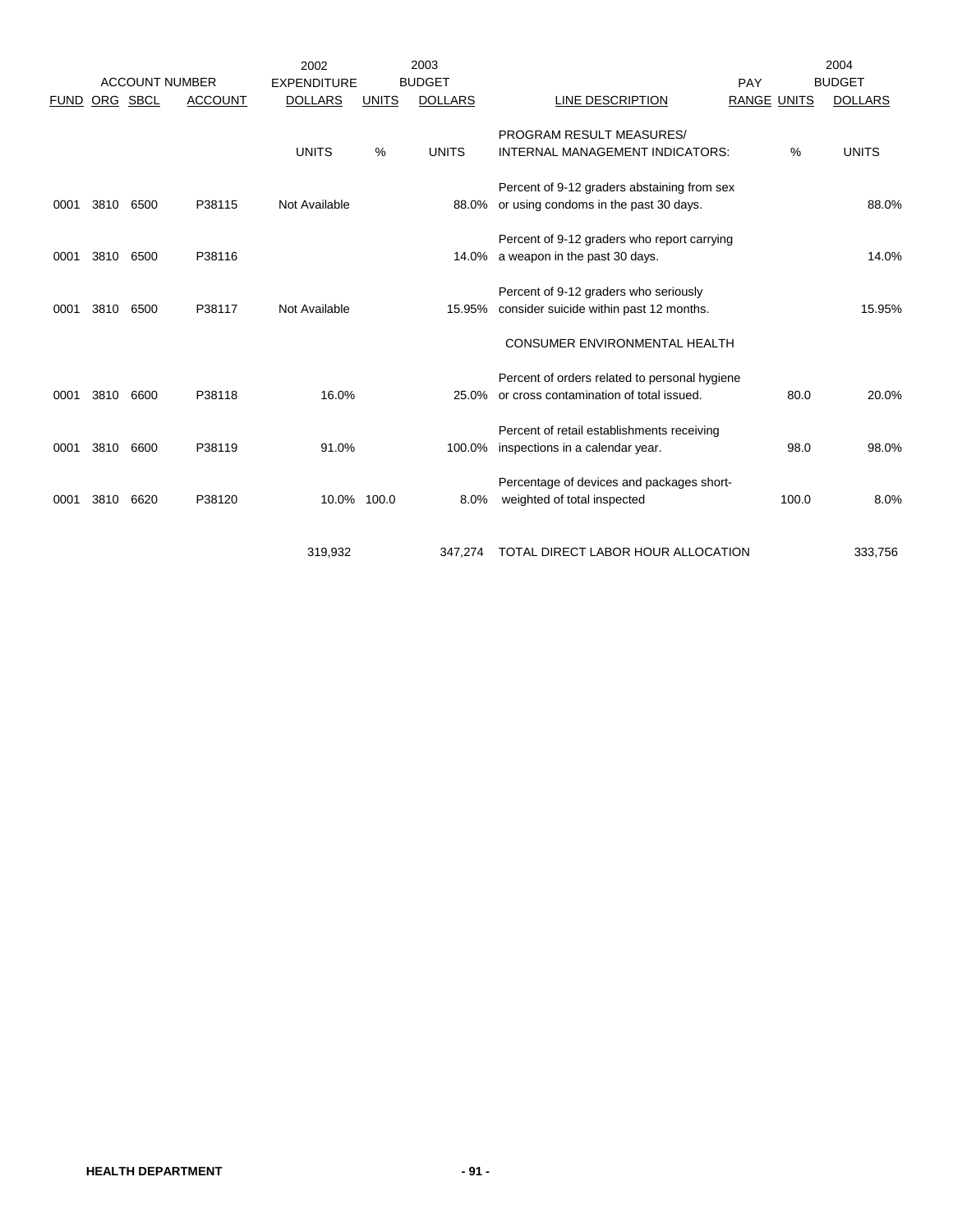|                      |                |           |                       | 2002               |              | 2003              |                                                                                                 |                    | 2004              |
|----------------------|----------------|-----------|-----------------------|--------------------|--------------|-------------------|-------------------------------------------------------------------------------------------------|--------------------|-------------------|
|                      |                |           | <b>ACCOUNT NUMBER</b> | <b>EXPENDITURE</b> |              | <b>BUDGET</b>     | <b>PAY</b>                                                                                      |                    | <b>BUDGET</b>     |
| <b>FUND ORG SBCL</b> |                |           | <b>ACCOUNT</b>        | <b>DOLLARS</b>     | <u>UNITS</u> | <b>DOLLARS</b>    | <b>LINE DESCRIPTION</b>                                                                         | <b>RANGE UNITS</b> | <b>DOLLARS</b>    |
|                      |                |           |                       |                    |              |                   | LIBRARY BUDGETARY CONTROL<br>UNIT (SUMMARY 1BCU=3DU)                                            |                    |                   |
|                      |                |           |                       |                    |              |                   | <b>OUTCOME INDICATORS:</b>                                                                      |                    |                   |
|                      |                |           |                       |                    |              |                   | Hours of Annual Use of Computer-                                                                |                    |                   |
|                      |                |           |                       | 598,845            |              | 625,000           | <b>Based Resources</b>                                                                          |                    | 625,000           |
|                      |                |           |                       | 4.43               |              | 4.45              | Visits Per Capita                                                                               |                    | 4.45              |
|                      |                |           |                       | 0.61               |              | 0.57              | Library Card Holders Per Capita                                                                 |                    | 0.58              |
|                      |                |           |                       |                    |              |                   | <b>SALARIES &amp; WAGES</b>                                                                     |                    |                   |
|                      |                |           |                       | 95,385             |              | 100,000           | Overtime Compensated*                                                                           |                    | 99,100            |
|                      |                |           |                       | 11,937,287         |              | 11,656,591        | All Other Salaries & Wages                                                                      |                    | 11,649,654        |
| 0001                 |                | 8610 R999 | 006000                | 12,032,672         |              | 11,756,591        | NET SALARIES & WAGES TOTAL*                                                                     |                    | 11,748,754        |
|                      |                |           |                       |                    | 445          |                   | TOTAL NUMBER OF POSITIONS AUTHORIZED                                                            | 409                |                   |
|                      |                |           |                       |                    | 322.92       |                   | <b>O&amp;M FTE'S</b>                                                                            | 328.60             |                   |
|                      |                |           |                       |                    | 35.56        |                   | Non-O&M FTE'S                                                                                   | 28.24              |                   |
| 0001                 |                | 8610 R999 | 006100                | 4,454,712          |              | 4,349,938         | ESTIMATED EMPLOYEE FRINGE BENEFITS*<br>(Involves Revenue Offset-No Transfers from this Account) |                    | 4,347,039         |
|                      |                |           |                       |                    |              |                   | OPERATING EXPENDITURES                                                                          |                    |                   |
| 0001                 | 8610 R999      |           | 630100                | 173,078            |              | 197,700           | <b>General Office Expense</b>                                                                   |                    | 186,750           |
| 0001                 |                | 8610 R999 | 630500                | 22,151             |              | 15,750            | Tools & Machinery Parts                                                                         |                    | 15,745            |
| 0001                 | 8610           | R999      | 631000                | 35,082             |              | 44,000            | <b>Construction Supplies</b>                                                                    |                    | 43,500            |
| 0001                 |                | 8610 R999 | 631500                | 564,744            |              | 532,800           | Energy                                                                                          |                    | 560,498           |
| 0001                 |                | 8610 R999 | 632000                | 237,546            |              | 272,328           | <b>Other Operating Supplies</b>                                                                 |                    | 259,665           |
| 0001                 | 8610           | R999      | 632500                |                    |              |                   | <b>Facility Rental</b>                                                                          |                    |                   |
| 0001                 | 8610 R999      |           | 633000                | 4,197              |              | 5,000             | <b>Vehicle Rental</b>                                                                           |                    | 5,000             |
| 0001                 |                | 8610 R999 | 633500                | 30,697             |              |                   | 24,050 Non-Vehicle Equipment Rental                                                             |                    | 34,500            |
| 0001<br>0001         | 8610 R999      | 8610 R999 | 634000<br>634500      | 30,960             |              | 34,500            | <b>Professional Services</b>                                                                    |                    | 37,482<br>307,473 |
| 0001                 | 8610 R999      |           | 635000                | 338,708            |              | 355,276           | Information Technology Services                                                                 |                    |                   |
| 0001                 | 8610 R999      |           | 635500                | 341,535<br>4,983   |              | 466,550<br>14,000 | <b>Property Services</b><br><b>Infrastructure Services</b>                                      |                    | 455,550<br>15,000 |
| 0001                 |                | 8610 R999 | 636000                | 233                |              |                   | Vehicle Repair Services                                                                         |                    |                   |
| 0001                 | 8610 R999      |           | 636500                | 68,296             |              | 60,700            | <b>Other Operating Services</b>                                                                 |                    | 61,200            |
| 0001                 | 8610 R999      |           | 637000                |                    |              |                   | Loans and Grants                                                                                |                    |                   |
| 0001                 | 8610 R999      |           | 637501                | 104,082            |              | 99,250            | Reimburse Other Departments                                                                     |                    | 98,071            |
| 0001                 | 8610 R999      |           | 006300                | 1,956,292          |              | 2,121,904         | OPERATING EXPENDITURES TOTAL*                                                                   |                    | 2,080,434         |
|                      | 0001 8610 R999 |           | 006800                | 2,475,835          |              | 2,369,439         | EQUIPMENT PURCHASES TOTAL*                                                                      |                    | 2,214,997         |
|                      |                |           |                       | 2,326,147          |              | 1,130,000         | SPECIAL FUNDS TOTAL                                                                             |                    | 800,109           |
|                      |                |           |                       | 23,245,658         |              | 21,727,872        | LIBRARY BUDGETARY CONTROL UNIT<br>TOTAL (1BCU=3DU)                                              |                    | 21,191,333        |
|                      |                |           |                       | 568,969            |              | 581,256           | TOTAL DIRECT LABOR HOUR ALLOCATION                                                              |                    | 591,480           |
|                      |                |           |                       |                    |              |                   | *Appropriation Control Account                                                                  |                    |                   |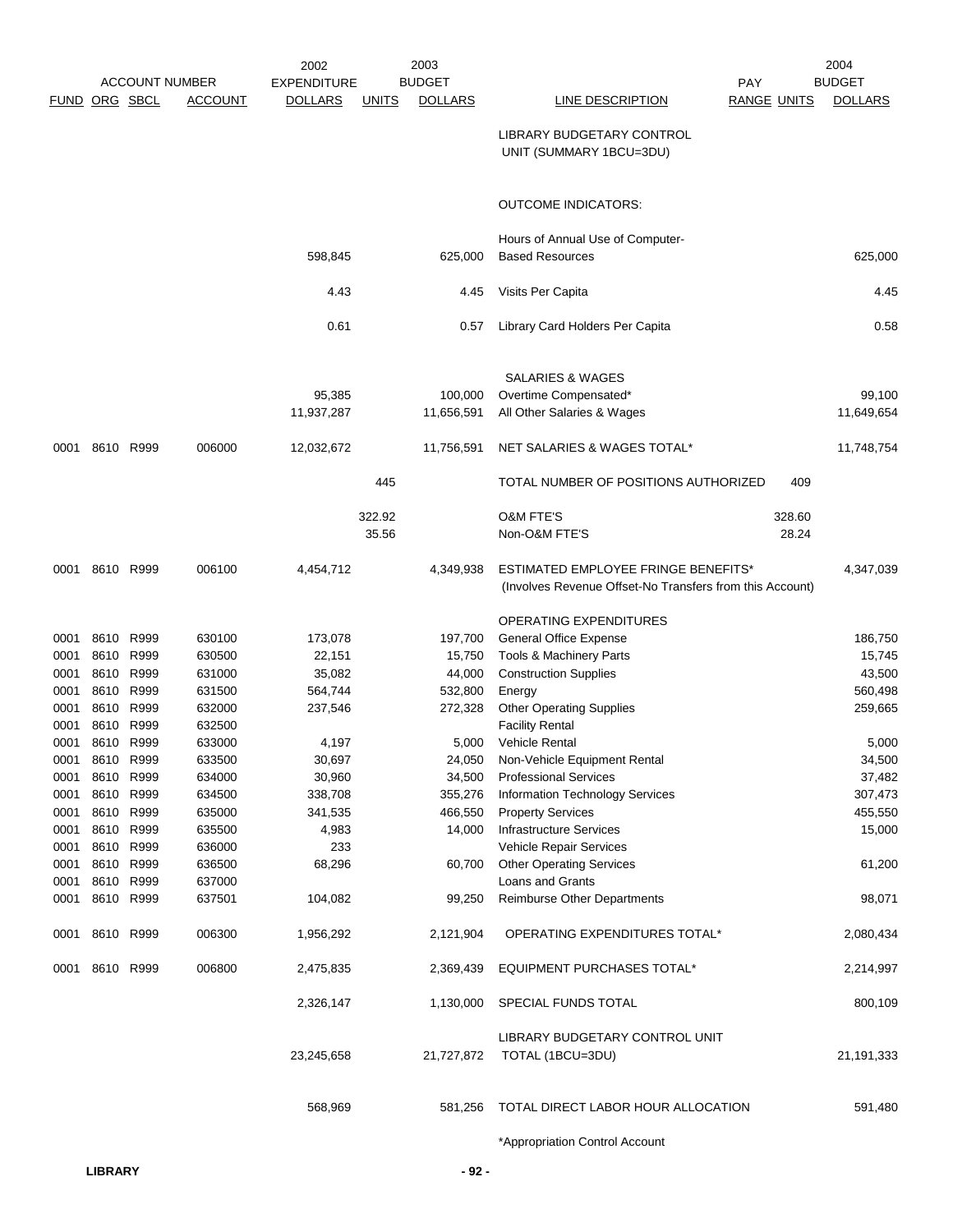| <b>ACCOUNT NUMBER</b> |                | 2002<br><b>EXPENDITURE</b> |                   | 2003<br><b>BUDGET</b> |                                                                             | PAY                |                              | 2004<br><b>BUDGET</b> |
|-----------------------|----------------|----------------------------|-------------------|-----------------------|-----------------------------------------------------------------------------|--------------------|------------------------------|-----------------------|
| <u>FUND ORG SBCL</u>  | <b>ACCOUNT</b> | <b>DOLLARS</b>             | <b>UNITS</b>      | <b>DOLLARS</b>        | <b>LINE DESCRIPTION</b>                                                     | <b>RANGE UNITS</b> |                              | <b>DOLLARS</b>        |
|                       |                |                            |                   |                       | <b>LIBRARY</b><br>ADMINISTRATIVE SERVICES DECISION<br><b>UNIT</b>           |                    |                              |                       |
|                       |                |                            |                   |                       | <b>SALARIES &amp; WAGES</b>                                                 |                    |                              |                       |
|                       |                |                            | 1                 | 123,972               | City Librarian (X)(Y)                                                       | 17                 | 1                            | 100,811               |
|                       |                |                            | 1                 | 39,322                | Administrative Assistant III                                                | 530                | $\mathbf{1}$                 | 39,322                |
|                       |                |                            |                   |                       | ADMINISTRATION BUREAU                                                       |                    |                              |                       |
|                       |                |                            |                   |                       | PERSONNEL SECTION                                                           |                    |                              |                       |
|                       |                |                            | 1                 | 65,496                | Library Personnel Officer (X)                                               | 7                  | 1                            | 65,496                |
|                       |                |                            | 1                 | 49,831                | Personnel Analyst-Senior                                                    | 5                  | $\mathbf{1}$                 | 49,831                |
|                       |                |                            | 1                 | 37,063                | Personnel Payroll Assistant III                                             | 460                | $\mathbf{1}$                 | 37,063                |
|                       |                |                            |                   |                       | Library Circulation Assistant (I)                                           | 936                | $\mathbf{1}$                 | 33,492                |
|                       |                |                            |                   |                       | COMMUNICATION/MARKETING SECTION                                             |                    |                              |                       |
|                       |                |                            | 1                 | 74,418                | Librarian V                                                                 | 9                  | 1                            | 74,418                |
|                       |                |                            | 1                 | 51,056                | Administrative Specialist-Senior                                            | 4                  | $\mathbf{1}$                 | 52,642                |
|                       |                |                            | 1                 | 40,599                | Graphic Designer II                                                         | 535                | $\mathbf{1}$                 | 40,599                |
|                       |                |                            | 1                 | 37,509                | Program Assistant II                                                        | 530                | 1                            | 38,867                |
|                       |                |                            | 1                 | 39,392                | Printer                                                                     | 260                | $\mathbf{1}$                 | 39,392                |
|                       |                |                            |                   |                       |                                                                             |                    |                              |                       |
|                       |                |                            | 1                 | 73,382                | ADMINISTRATIVE SERVICES DIVISION<br>Library Business Operations Mgr. (X)(Y) | 9                  | $\mathbf{1}$                 | 74,418                |
|                       |                |                            |                   |                       |                                                                             |                    |                              |                       |
|                       |                |                            |                   |                       | <b>BUSINESS SECTION</b>                                                     |                    |                              |                       |
|                       |                |                            | 1                 | 54,086                | Administrative Specialist Senior (Y)                                        | 4                  | 1                            | 54,086                |
|                       |                |                            |                   |                       | PURCHASING & STORES UNIT                                                    |                    |                              |                       |
|                       |                |                            | 1                 | 34,183                | Inventory Control Assistant III (Y)                                         | 340                | $\mathbf{1}$                 | 34,183                |
|                       |                |                            |                   |                       |                                                                             |                    |                              |                       |
|                       |                |                            | 1                 | 34,183                | SECRETARIAL SUPPORT SERVICES<br>Office Assistant IV                         | 445                | 1                            | 34,183                |
|                       |                |                            | 1                 | 31,360                | <b>Office Assistant III</b>                                                 | 425                | 1                            | 31,360                |
|                       |                |                            | 2                 | 58,704                | Office Assistant II                                                         | 410                | $\mathbf{1}$                 | 30,585                |
|                       |                |                            |                   |                       |                                                                             |                    |                              |                       |
|                       |                |                            |                   |                       | PAYROLL & ACCOUNTING SECTION                                                |                    |                              |                       |
|                       |                |                            | 1                 | 65,496                | General Accounting Manager (Y)                                              | $\overline{7}$     | 1                            | 65,496                |
|                       |                |                            | 1                 | 37,063                | <b>Accounting Assistant III</b><br>Personnel Payroll Assistant II           | 460<br>445         | $\mathbf{1}$<br>$\mathbf{1}$ | 37,063                |
|                       |                |                            | $\mathbf{1}$<br>1 | 34,183<br>32,615      | <b>Accounting Assistant I</b>                                               | 435                | $\mathbf{1}$                 | 34,183<br>32,615      |
|                       |                |                            |                   |                       |                                                                             |                    |                              |                       |
|                       |                |                            |                   |                       | <b>BUILDINGS &amp; GROUNDS SECTION</b>                                      |                    |                              |                       |
|                       |                |                            | 1                 | 65,496                | Bldg. Maint. Manager (X) (Y)                                                | 7                  | 1                            | 65,496                |
|                       |                |                            | 1                 | 57,658                | Bldg. Maint. Supvr. II (X)                                                  | 5                  | $\mathbf{1}$                 | 57,658                |
|                       |                |                            | 1                 | 37,453                | Bldg. Service Supervisor (C)                                                | 2                  | $\mathbf{1}$                 | 38,616                |
|                       |                |                            | 1                 | 47,604                | Bldg. Service Supervisor (X)                                                | 2                  | $\mathbf{1}$                 | 47,604                |
|                       |                |                            |                   |                       | <b>GENERAL UNIT</b>                                                         |                    |                              |                       |
|                       |                |                            | 1                 | 39,897                | Heating & Ventilating Mechanic III                                          | 262                | $\mathbf{1}$                 | 39,897                |
|                       |                |                            | 3                 | 114,071               | Heating & Ventilating Mechanic II                                           | 252                | 3                            | 114,071               |
|                       |                |                            | 1                 | 50,627                | <b>Electrical Mechanic</b>                                                  | 978                | $\mathbf{1}$                 | 52,895                |
|                       |                |                            | 1                 | 46,904                | Carpenter                                                                   | 986                | $\mathbf{1}$                 | 47,882                |
|                       |                |                            | 1                 | 57,237                | <b>Facilities Control Specialist</b>                                        | 599                | $\mathbf{1}$                 | 60,505                |
|                       |                |                            |                   |                       | CENTRAL LIBRARY UNIT                                                        |                    |                              |                       |
|                       |                |                            | 1                 | 33,723                | <b>Custodial Worker III</b>                                                 | 230                | $\mathbf{1}$                 | 33,723                |
|                       |                |                            | 16                | 521,629               | Custodial Worker II - City Laborer                                          | 215                | 16                           | 522,188               |
|                       |                |                            |                   |                       |                                                                             |                    |                              |                       |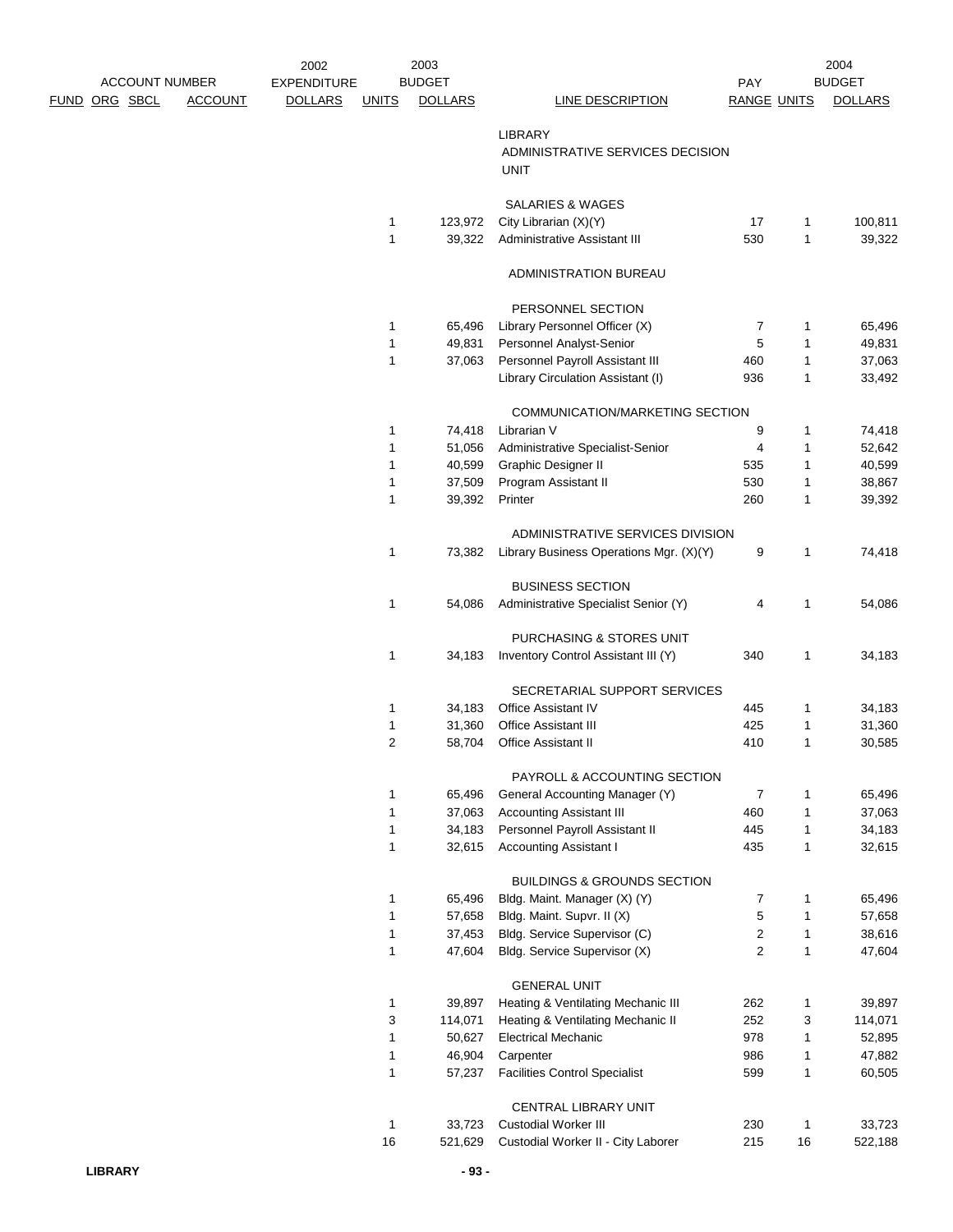|                      |                       |                | 2002               |                         | 2003           |                                                         |                    |              | 2004           |
|----------------------|-----------------------|----------------|--------------------|-------------------------|----------------|---------------------------------------------------------|--------------------|--------------|----------------|
|                      | <b>ACCOUNT NUMBER</b> |                | <b>EXPENDITURE</b> |                         | <b>BUDGET</b>  |                                                         | PAY                |              | <b>BUDGET</b>  |
| <b>FUND ORG SBCL</b> |                       | <b>ACCOUNT</b> | <b>DOLLARS</b>     | <b>UNITS</b>            | <b>DOLLARS</b> | LINE DESCRIPTION                                        | <b>RANGE UNITS</b> |              | <b>DOLLARS</b> |
|                      |                       |                |                    |                         |                | NEIGHBORHOOD LIBRARIES UNIT                             |                    |              |                |
|                      |                       |                |                    | 11                      | 364,199        | Custodial Worker II - City Laborer                      | 215                | 11           | 355,462        |
|                      |                       |                |                    |                         |                | TECHNICAL SERVICES BUREAU                               |                    |              |                |
|                      |                       |                |                    | $\overline{c}$          | 112,281        | Management Librarian (Y)                                | 7                  | 2            | 113,007        |
|                      |                       |                |                    | 1                       | 90,108         | Lib. Tech. Serv. Mgr. (Y) (X)                           | 12                 | $\mathbf{1}$ | 64,901         |
|                      |                       |                |                    |                         |                | TEACH PROJECT IMPLEMENTATION<br>SERVICES GRANT (G)      |                    |              |                |
|                      |                       |                |                    | 30                      | 40,000         | Library Computer Serv. Aide (G)(.16 FTE)                | 906                |              |                |
|                      |                       |                |                    |                         |                | <b>BINDERY SECTION</b>                                  |                    |              |                |
|                      |                       |                |                    | $\mathbf{1}$            | 38,152         | Lead Bookbinder                                         | 360                | 1            | 38,152         |
|                      |                       |                |                    | 2                       | 74,126         | Bookbinder                                              | 355                | 2            | 74,126         |
|                      |                       |                |                    |                         |                | <b>AUTOMATION SECTION</b>                               |                    |              |                |
|                      |                       |                |                    | $\overline{2}$          | 81,804         | Librarian III                                           | 557                | 2            | 83,283         |
|                      |                       |                |                    | 1                       | 55,840         | Network Analyst Senior (X)                              | 591                | 1            | 55,840         |
|                      |                       |                |                    | 1                       | 58,969         | Network Manager (X)(Y)                                  | 10                 | 1            | 60,800         |
|                      |                       |                |                    | $\overline{c}$          | 86,382         | <b>Network Analyst Assistant</b>                        | 596                | 1            | 46,695         |
|                      |                       |                |                    |                         |                | Network Analyst Assistant (X)                           | 596                | 1            | 42,751         |
|                      |                       |                |                    |                         |                | <b>ACQUISITIONS SECTION</b>                             |                    |              |                |
|                      |                       |                |                    | 1                       | 39,322         | Library Technician IV                                   | 530                | $\mathbf{1}$ | 39,322         |
|                      |                       |                |                    |                         |                | SERIALS SECTION                                         |                    |              |                |
|                      |                       |                |                    | 1                       | 35,485         | Library Technician IV                                   | 530                | 1            | 37,593         |
|                      |                       |                |                    | $\mathbf 1$             | 31,360         | Mail Processor                                          | 424                | 1            | 31,360         |
|                      |                       |                |                    | 1                       | 31,235         | Copy Cataloging Technician II (B)                       | 445                | 1            | 30,593         |
|                      |                       |                |                    |                         |                | ORIGINAL CATALOGING SECTION                             |                    |              |                |
|                      |                       |                |                    | 3                       | 140,675        | Librarian III (B)                                       | 557                | 3            | 140,675        |
|                      |                       |                |                    |                         |                | COPY CATALOGING & DATABASE<br><b>MANAGEMENT SECTION</b> |                    |              |                |
|                      |                       |                |                    | $\mathbf{1}$            | 36,880         | Library Technician IV                                   | 530                | $\mathbf{1}$ | 38,015         |
|                      |                       |                |                    | 5                       | 170,916        | Copy Cataloging Technician II (B)                       | 445                | 5            | 170,916        |
|                      |                       |                |                    |                         |                | TECHNICAL SERVICES POOL                                 |                    |              |                |
|                      |                       |                |                    | 3                       | 92,872         | Library Technician III                                  | 425                | 3            | 93,164         |
|                      |                       |                |                    | 15                      | 433,366        | Library Technician II                                   | 410                | 14           | 407,826        |
|                      |                       |                |                    |                         |                | INVESTIGATION AND CALL DIRECTOR<br><b>SECTION</b>       |                    |              |                |
|                      |                       |                |                    | $\mathbf{1}$            | 43,380         | Library Security Investigator (X)                       | 545                | 1            | 43,380         |
|                      |                       |                |                    | $\overline{\mathbf{c}}$ | 61,291         | <b>Communications Assistant I</b>                       | 415                | 2            | 62,090         |
|                      |                       |                |                    | $\mathbf{1}$            | 29,332         | Office Assistant II                                     | 410                | 1            | 29,332         |
|                      |                       |                |                    |                         |                | <b>AUXILIARY POSITIONS</b>                              |                    |              |                |
|                      |                       |                |                    | 1                       |                | Custodial Worker II-City Laborer                        | 215                | 1            |                |
|                      |                       |                | 3,929,493          | 138                     | 4,234,187      | <b>Total Before Adjustments</b>                         |                    | 107          | 4,139,923      |
|                      |                       |                |                    |                         |                | Salary & Wage Rate Change                               |                    |              |                |
|                      |                       |                | 20,848             |                         | 15,000         | Overtime Compensated                                    |                    |              | 20,000         |
|                      |                       |                |                    |                         | (251, 651)     | Personnel Cost Adjustment                               |                    |              | (83, 288)      |
|                      |                       |                |                    |                         | 4,500          | Other (Shift)                                           |                    |              | 4,500          |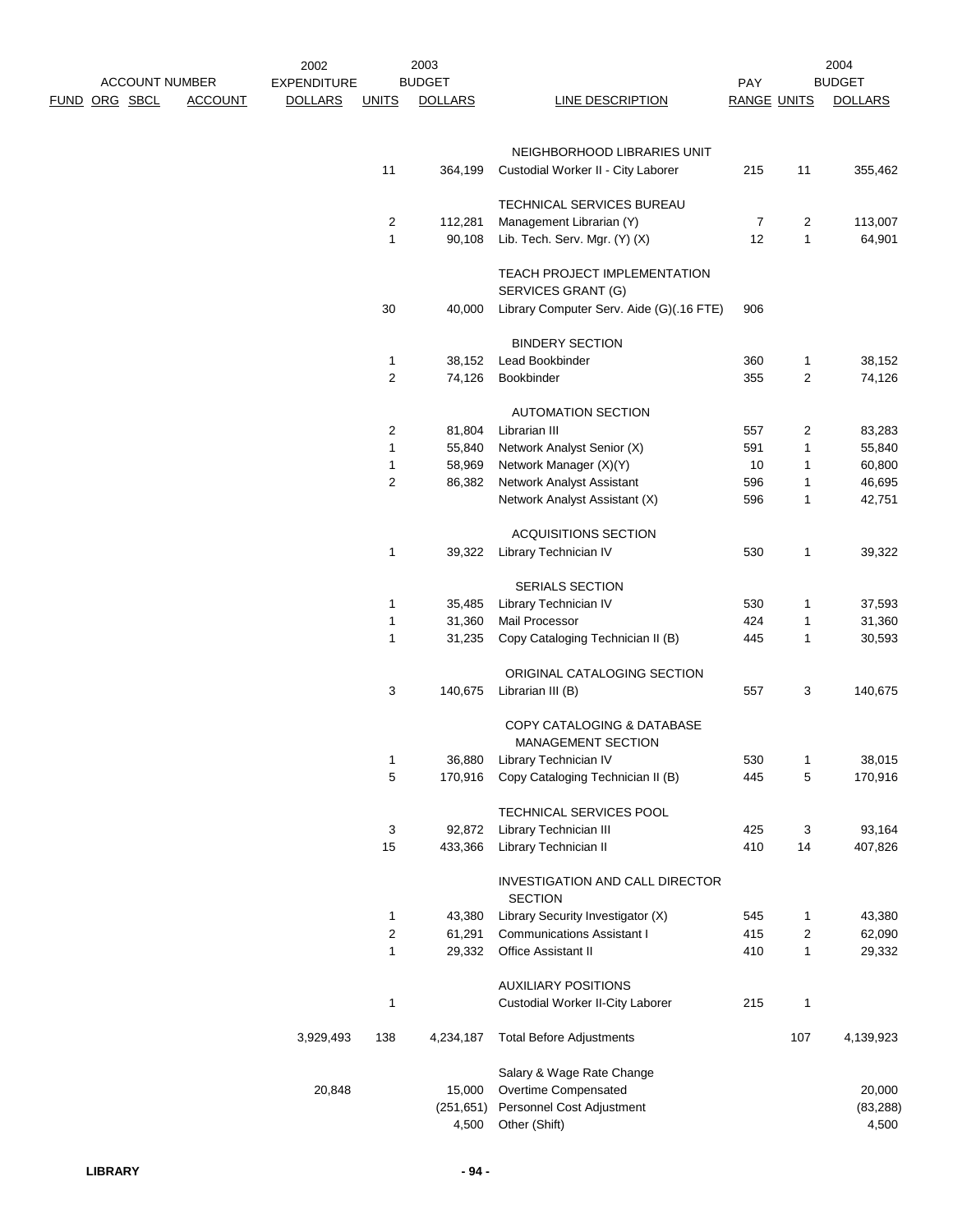|                      |           |           |                       | 2002               |              | 2003           |                                                                                                                                           |                    | 2004           |
|----------------------|-----------|-----------|-----------------------|--------------------|--------------|----------------|-------------------------------------------------------------------------------------------------------------------------------------------|--------------------|----------------|
|                      |           |           | <b>ACCOUNT NUMBER</b> | <b>EXPENDITURE</b> |              | <b>BUDGET</b>  |                                                                                                                                           | <b>PAY</b>         | <b>BUDGET</b>  |
| <b>FUND ORG SBCL</b> |           |           | <b>ACCOUNT</b>        | <b>DOLLARS</b>     | <u>UNITS</u> | <b>DOLLARS</b> | LINE DESCRIPTION                                                                                                                          | <b>RANGE UNITS</b> | <b>DOLLARS</b> |
|                      |           |           |                       | 3,950,341          | 138          | 4,002,036      | Gross Salaries & Wages Total                                                                                                              | 107                | 4,081,135      |
|                      |           |           |                       |                    |              |                | Reimbursable Services Deduction                                                                                                           |                    |                |
|                      |           |           |                       |                    |              |                | <b>Capital Improvements Deduction</b>                                                                                                     |                    |                |
|                      |           |           |                       |                    |              | (40,000)       | Grants & Aids Deduction                                                                                                                   |                    |                |
| 0001                 |           | 8611 R999 | 006000                | 3,950,341          |              | 3,962,036      | NET SALARIES & WAGES TOTAL                                                                                                                |                    | 4,081,135      |
|                      |           |           |                       |                    | 100.58       |                | <b>O&amp;M FTE'S</b>                                                                                                                      | 103.90             |                |
|                      |           |           |                       |                    | 4.76         |                | NON-O&M FTE'S                                                                                                                             |                    |                |
|                      |           |           |                       |                    |              |                | (B) Position is funded 85% through revenue offset from the<br>Milwaukee County Federated Library System.                                  |                    |                |
|                      |           |           |                       |                    |              |                | (C) Position is funded 100% through revenue offset from lease contracts.                                                                  |                    |                |
|                      |           |           |                       |                    |              |                | (G) Position authority to expire 12/31/03 unless the TEACH Project                                                                        |                    |                |
|                      |           |           |                       |                    |              |                | Implementation Services Grant from the State of Wisconsin<br>is extended.                                                                 |                    |                |
|                      |           |           |                       |                    |              |                | (I) DC 48 Contract Administrator Position.                                                                                                |                    |                |
|                      |           |           |                       |                    |              |                | (X) Private auto allowance may be paid pursuant to Section 350-183<br>of the Milwaukee Code.                                              |                    |                |
|                      |           |           |                       |                    |              |                | (Y) Required to file a statement of economic interests in accordance with<br>the Milwaukee Code of Ordinances Chapter 303-Code of Ethics. |                    |                |
| 0001                 | 8611 R999 |           | 006100                | 1,443,002          |              | 1,465,953      | ESTIMATED EMPLOYEE FRINGE BENEFITS<br>(Involves Revenue Offset-No Transfers from this Account)                                            |                    | 1,510,020      |
|                      |           |           |                       |                    |              |                | <b>OPERATING EXPENDITURES</b>                                                                                                             |                    |                |
| 0001                 | 8611      | R999      | 630100                | 161,204            |              | 185,200        | General Office Expense                                                                                                                    |                    | 174,200        |
| 0001                 | 8611      | R999      | 630500                | 22,151             |              | 15,750         | Tools & Machinery Parts                                                                                                                   |                    | 15,745         |
| 0001                 | 8611      | R999      | 631000                | 35,082             |              | 44,000         | <b>Construction Supplies</b>                                                                                                              |                    | 43,500         |
| 0001                 | 8611      | R999      | 631500                | 23,568             |              |                | Energy                                                                                                                                    |                    |                |
| 0001                 | 8611      | R999      | 632000                | 220,719            |              | 255,217        | <b>Other Operating Supplies</b>                                                                                                           |                    | 238,125        |
| 0001                 | 8611      | R999      | 632500                |                    |              |                | <b>Facility Rental</b>                                                                                                                    |                    |                |
| 0001                 | 8611      | R999      | 633000                | 3,282              |              | 5,000          | <b>Vehicle Rental</b>                                                                                                                     |                    | 5,000          |
| 0001                 | 8611      | R999      | 633500                | 30,697             |              | 24,050         | Non-Vehicle Equipment Rental                                                                                                              |                    | 34,500         |
| 0001                 | 8611      | R999      | 634000                | 30,960             |              | 34,500         | <b>Professional Services</b>                                                                                                              |                    | 37,482         |
| 0001                 | 8611      | R999      | 634500                | 338,708            |              | 355,276        | <b>Information Technology Services</b>                                                                                                    |                    | 307,473        |
| 0001                 | 8611      | R999      | 635000                | 189,752            |              | 252,300        | <b>Property Services</b>                                                                                                                  |                    | 255,150        |
| 0001                 | 8611      | R999      | 635500                |                    |              |                | <b>Infrastructure Services</b>                                                                                                            |                    |                |
| 0001                 | 8611      | R999      | 636000                |                    |              |                | Vehicle Repair Services                                                                                                                   |                    |                |
| 0001                 | 8611      | R999      | 636500                | 64,653             |              | 57,500         | <b>Other Operating Services</b>                                                                                                           |                    | 60,000         |
| 0001                 | 8611      | R999      | 637000                |                    |              |                | Loans and Grants                                                                                                                          |                    |                |
| 0001                 | 8611      | R999      | 637501                | 94,906             |              | 85,250         | Reimburse Other Departments                                                                                                               |                    | 90,571         |
| 0001                 | 8611      | R999      | 006300                | 1,215,682          |              | 1,314,043      | OPERATING EXPENDITURES TOTAL                                                                                                              |                    | 1,261,746      |
|                      |           |           |                       |                    |              |                | <b>EQUIPMENT PURCHASES</b>                                                                                                                |                    |                |
|                      |           |           |                       |                    |              |                | <b>Additional Equipment</b>                                                                                                               |                    |                |
|                      |           |           |                       | 4,357              | 1            | 5,400          | <b>Computer Peripherals</b>                                                                                                               |                    |                |
|                      |           |           |                       | 2,137,945          |              | 2,038,674      | Library Materials - Books & Other                                                                                                         |                    | 2,004,213      |
|                      |           |           |                       | 3,020              |              |                | Miscellaneous                                                                                                                             |                    |                |
|                      |           |           |                       | 3,277              |              |                | Floor Maintenance Machines                                                                                                                | $\mathbf{1}$       | 2,000          |
|                      |           |           |                       |                    | 1            | 750            | <b>Library Furniture</b>                                                                                                                  |                    |                |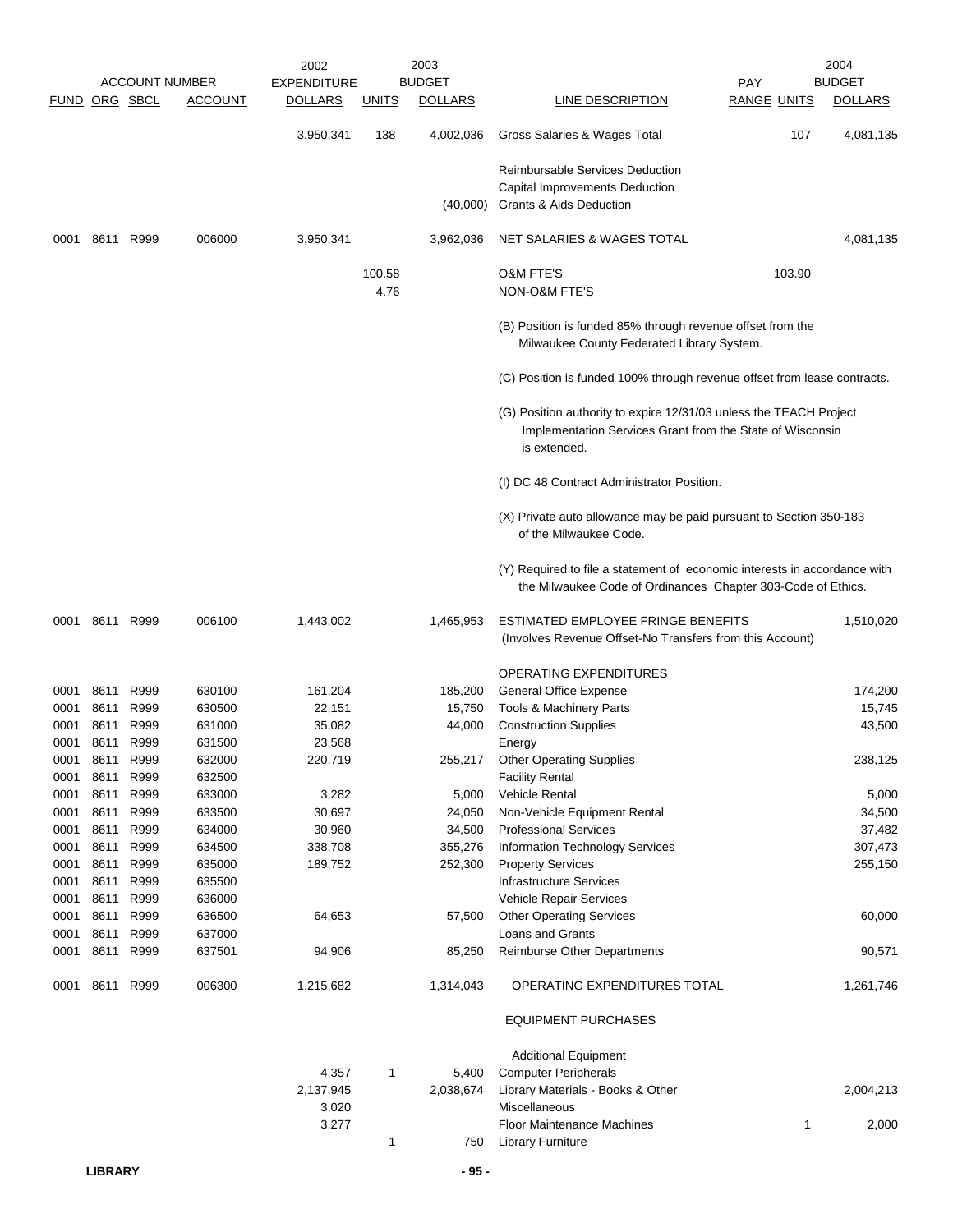|                      |              |           | <b>ACCOUNT NUMBER</b> | 2002<br><b>EXPENDITURE</b> |              | 2003<br><b>BUDGET</b> |                                                                                                                       | PAY                | 2004<br><b>BUDGET</b> |
|----------------------|--------------|-----------|-----------------------|----------------------------|--------------|-----------------------|-----------------------------------------------------------------------------------------------------------------------|--------------------|-----------------------|
| <b>FUND ORG SBCL</b> |              |           | <b>ACCOUNT</b>        | <b>DOLLARS</b>             | <b>UNITS</b> | <b>DOLLARS</b>        | <b>LINE DESCRIPTION</b>                                                                                               | <b>RANGE UNITS</b> | <b>DOLLARS</b>        |
|                      |              |           |                       |                            |              |                       |                                                                                                                       |                    |                       |
|                      |              |           |                       | 1,927                      | $\mathbf{1}$ | 2,315                 | <b>Truck and Auto Accessories</b>                                                                                     |                    |                       |
|                      |              |           |                       | 5,487                      |              |                       | Other Previous Experience                                                                                             |                    |                       |
|                      |              |           |                       | 2,156,013                  | 3            | 2,047,139             | Subtotal - Additional Equipment                                                                                       | 1                  | 2,006,213             |
|                      |              |           |                       |                            |              |                       | Replacement Equipment                                                                                                 |                    |                       |
|                      |              |           |                       |                            |              | 7,000                 | Camera Equipment                                                                                                      |                    |                       |
|                      |              |           |                       | 2,770                      |              |                       | <b>Computer Peripherals</b>                                                                                           |                    |                       |
|                      |              |           |                       |                            |              |                       | <b>Communication Equipment</b>                                                                                        | 1                  | 1,100                 |
|                      |              |           |                       | 303,342                    | 100          | 250,000               | Computers                                                                                                             | 100                | 155,000               |
|                      |              |           |                       | 2,247                      | $\mathbf{1}$ | 18,700                | Miscellaneous                                                                                                         | 1                  | 800                   |
|                      |              |           |                       | 2,299                      |              |                       | Lawn Maintenance Equipment                                                                                            |                    |                       |
|                      |              |           |                       |                            |              |                       | <b>Floor Maintenance Machines</b>                                                                                     | 1                  | 3,979                 |
|                      |              |           |                       | 310,658                    | 101          | 275,700               | Subtotal - Replacement Equipment                                                                                      | 103                | 160,879               |
| 0001                 |              | 8611 R999 | 006800                | 2,466,671                  | 104          | 2,322,839             | EQUIPMENT PURCHASES TOTAL                                                                                             | 104                | 2,167,092             |
|                      |              |           |                       |                            |              |                       | <b>SPECIAL FUNDS</b>                                                                                                  |                    |                       |
| 0001                 | 8610         | R862      | 006300                | 2,326,147                  |              | 1,130,000             | Reciprocal Borrowing - MCFLS* (H)                                                                                     |                    | 800,109               |
|                      |              |           |                       |                            |              |                       | Other Previous Experience*                                                                                            |                    |                       |
|                      |              |           |                       | 2,326,147                  |              | 1,130,000             | SPECIAL FUNDS TOTAL                                                                                                   |                    | 800,109               |
|                      |              |           |                       |                            |              |                       | (H) Unspent funding of \$99,891 will be carried over from the<br>2003 Reciprocal Borrowing Special Fund to supplement |                    |                       |
|                      |              |           |                       |                            |              |                       | this amount.                                                                                                          |                    |                       |
|                      |              |           |                       |                            |              |                       | LIBRARY ADMINISTRATIVE SERVICES                                                                                       |                    |                       |
|                      |              |           |                       | 11,401,843                 |              | 10,194,871            | <b>DECISION UNIT TOTAL</b>                                                                                            |                    | 9,820,102             |
|                      |              |           |                       |                            |              |                       | *Appropriation Control Account                                                                                        |                    |                       |
|                      |              |           |                       |                            |              |                       |                                                                                                                       |                    |                       |
|                      |              |           |                       |                            |              |                       | PROGRAM RESULT MEASURES/                                                                                              |                    |                       |
|                      |              |           |                       | <b>UNITS</b>               | ℅            | <b>UNITS</b>          | INTERNAL MANAGEMENT INDICATORS:                                                                                       | ℅                  | <b>UNITS</b>          |
|                      |              |           |                       |                            |              |                       | <b>Employee Development &amp; Training</b>                                                                            |                    |                       |
| 0001                 | 8611         | 0400      | M86113                | 14.03                      | 100.0        | 7.00                  | <b>Employee Vacancy Rate</b>                                                                                          | 100.0              | 7.00                  |
| 0001                 | 8611         | 0420      | M86114                | 24,213                     | 100.0        | 27,500                | <b>Continuing Education-hours</b>                                                                                     | 85.5               | 23,500                |
| 0001                 | 8611         | 0400      | M86112                | 449                        | 99.1         | 445                   | Number of Employees                                                                                                   | 92.8               | 413                   |
|                      |              |           |                       |                            |              |                       |                                                                                                                       |                    |                       |
|                      |              |           |                       |                            |              |                       | Maintenance-Buildings & Grounds                                                                                       |                    |                       |
| 0001                 | 8611 0720    |           | M86115                | 632,180                    | 100.0        | 632,180               | Total sq. footage-buildings & grounds                                                                                 | 101.5              | 641,579               |
|                      |              |           |                       |                            |              |                       | Collection development and management                                                                                 |                    |                       |
| 0001                 | 8611         | 6710      | P86117                | 5.06                       | 100.0        | 5.0                   | Per capita size of collection                                                                                         | 101.4              | 5.07                  |
| 0001                 | 8611         | 6714      | M86102                | 159,825                    | 88.9         | 160,000               | Number of items processed                                                                                             | 96.9               | 155,000               |
| 0001                 | 8611         | 6716      | M86103                | 57,688                     | 83.3         | 50,000                | Number of items cataloged                                                                                             | 108.0              | 54,000                |
| 0001                 |              | 8611 6718 | M86104                | 3,669                      | 100.0        | 4,000                 | Number of items bound                                                                                                 | 100.0              | 4,000                 |
| 0001                 | 8611         | 6719      | M86105                | 2,444                      | 166.7        | 2,500                 | Number of items repaired/reinforced                                                                                   | 100.0              | 2,500                 |
| 0001                 |              | 8612 6720 | P86116                | 7.89                       | 101.6        | 7.62                  | Per capita use of library materials                                                                                   | 104.1              | 7.93                  |
| 0001                 |              | 8612 6730 | P86121                | 2.52                       | 97.8         | 2.64                  | Reference transactions per capita                                                                                     | 90.5               | 2.39                  |
|                      |              |           |                       |                            |              |                       |                                                                                                                       |                    |                       |
|                      |              |           |                       |                            |              |                       | <b>Technology Services</b>                                                                                            |                    |                       |
| 0001                 | 8611         | 6751      | M86107                | 335                        | 107.1        | 375                   | No. of public workstations                                                                                            | 100.0              | 375                   |
| 0001                 | 8611<br>8611 | 6751      | M86108                | 2,888                      | 160.0        | 3,200                 | No. of computer support requests                                                                                      | 96.9               | 3,100                 |
| 0001                 |              | 6751      | M86109                | 1,822                      | 89.7         | 1,300                 | Cost per workstation                                                                                                  | 118.3              | 1,538                 |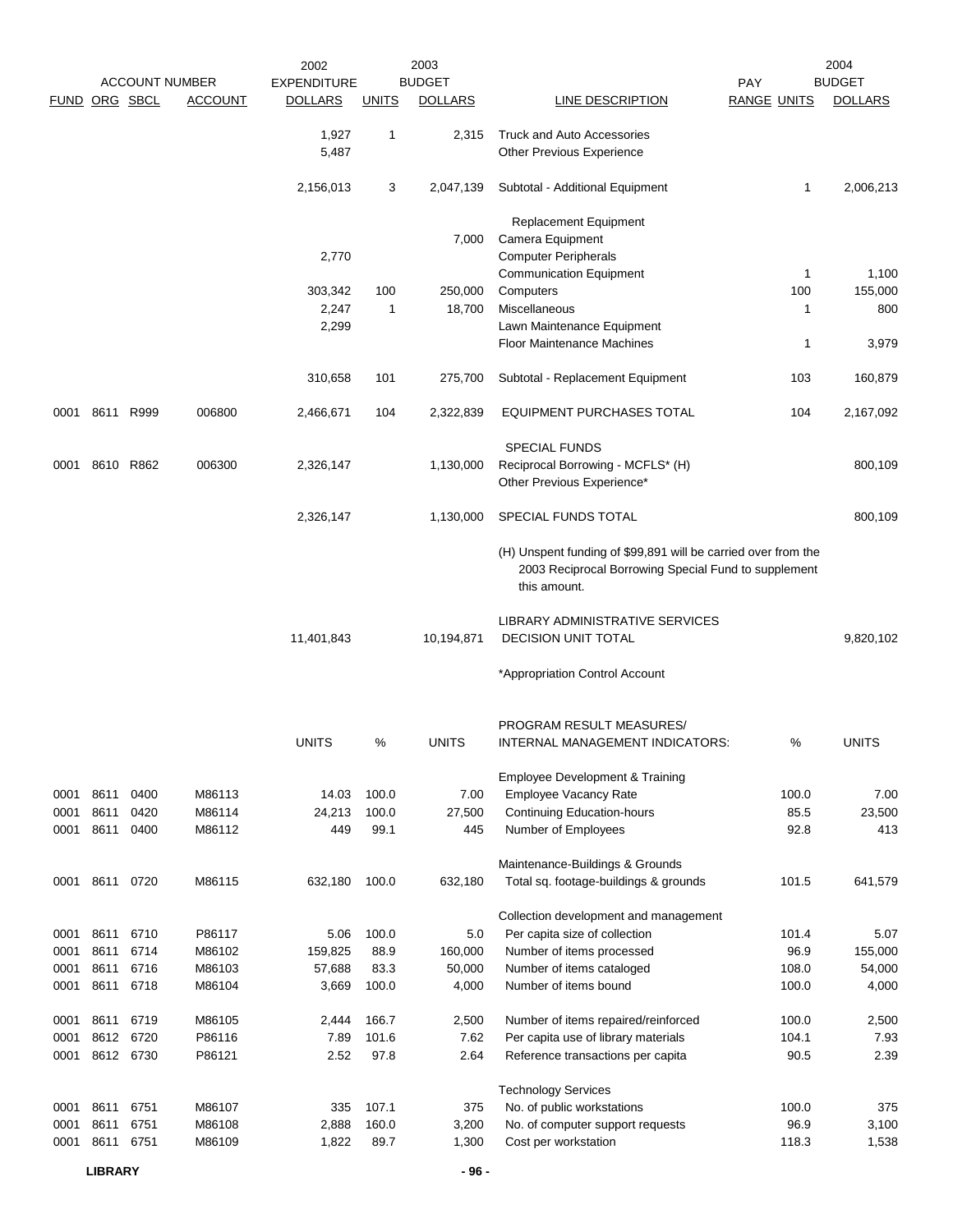|             |      |             |                       | 2002               |              | 2003           |                                                  |                    | 2004           |
|-------------|------|-------------|-----------------------|--------------------|--------------|----------------|--------------------------------------------------|--------------------|----------------|
|             |      |             | <b>ACCOUNT NUMBER</b> | <b>EXPENDITURE</b> |              | <b>BUDGET</b>  |                                                  | <b>PAY</b>         | <b>BUDGET</b>  |
| <b>FUND</b> | ORG  | <b>SBCL</b> | <b>ACCOUNT</b>        | <b>DOLLARS</b>     | <b>UNITS</b> | <b>DOLLARS</b> | LINE DESCRIPTION                                 | <b>RANGE UNITS</b> | <b>DOLLARS</b> |
|             |      |             |                       |                    |              |                |                                                  |                    |                |
|             |      |             |                       |                    |              |                | <b>PROGRAM RESULT MEASURES/</b>                  |                    |                |
|             |      |             |                       | <b>UNITS</b>       | %            | <b>UNITS</b>   | INTERNAL MANAGEMENT INDICATORS:                  | %                  | <b>UNITS</b>   |
|             |      |             |                       |                    |              |                | <b>Library Facilities</b>                        |                    |                |
| 0001        | 8611 | 6760        | M86110                | 1,983,414          | 103.9        | 1,975,000      | No. of people annually entering Neigh. Libraries | 101.3              | 2,000,000      |
| 0001        | 8611 | 6760        | M86111                | 662.145            | 112.5        | 675.000        | No. of people annually entering Central Library  | 103.7              | 700,000        |
| 0001        | 8611 | 6724        | M86106                | 149,563            | 109.8        | 135.000        | No. of intra-MCFLS interlibrary loans            | 118.5              | 160,000        |
|             |      |             |                       |                    |              |                |                                                  |                    |                |
|             |      |             |                       | 167,666            |              | 181.044        | DIRECT LABOR HOUR ALLOCATION                     |                    | 187,020        |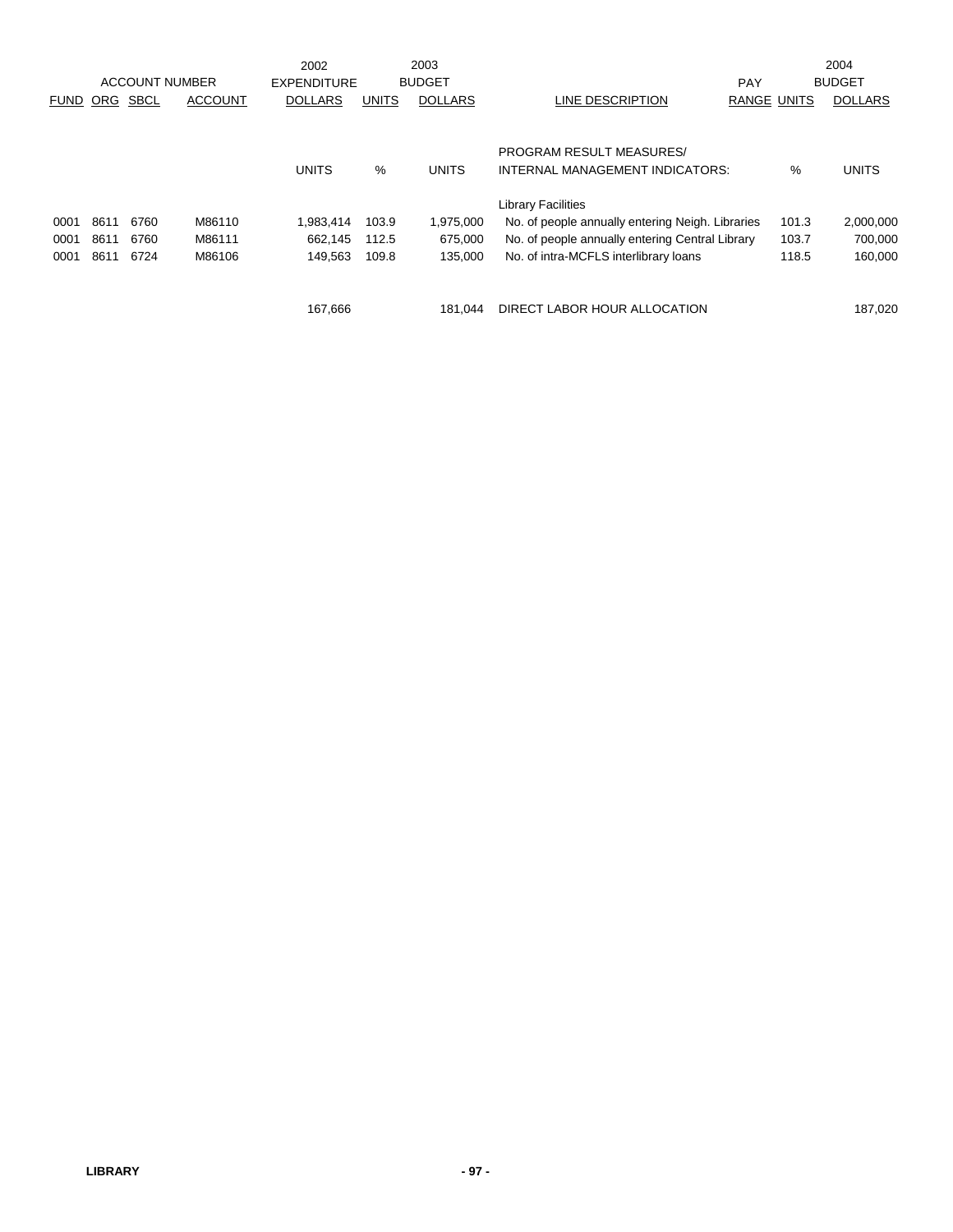| <b>ACCOUNT NUMBER</b> |                | 2002<br><b>EXPENDITURE</b> |                              | 2003<br><b>BUDGET</b> |                                                                              | <b>PAY</b>         |                              | 2004<br><b>BUDGET</b> |
|-----------------------|----------------|----------------------------|------------------------------|-----------------------|------------------------------------------------------------------------------|--------------------|------------------------------|-----------------------|
| <u>FUND ORG SBCL</u>  | <b>ACCOUNT</b> | <b>DOLLARS</b>             | <u>UNITS</u>                 | <b>DOLLARS</b>        | <b>LINE DESCRIPTION</b>                                                      | <b>RANGE UNITS</b> |                              | <b>DOLLARS</b>        |
|                       |                |                            |                              |                       | <b>LIBRARY</b><br>NEIGHBORHOOD LIBRARY & EXTENSION<br>SERVICES DECISION UNIT |                    |                              |                       |
|                       |                |                            |                              |                       | SALARIES & WAGES                                                             |                    |                              |                       |
|                       |                |                            |                              |                       | EXTENSION SERVICES BUREAU                                                    |                    |                              |                       |
|                       |                |                            |                              |                       | NEIGHBORHOOD SERVICES DIVISION                                               |                    |                              |                       |
|                       |                |                            | 1                            | 96,041                | Assistant City Librarian (X) (Y)                                             | 13<br>9            | 1                            | 96,041                |
|                       |                |                            | $\mathbf{1}$<br>$\mathbf{1}$ | 72,006<br>31,235      | Librarian V (X)<br>Office Assistant IV                                       | 445                | $\mathbf{1}$<br>$\mathbf{1}$ | 74,246<br>31,971      |
|                       |                |                            |                              |                       | <b>ATKINSON</b>                                                              |                    |                              |                       |
|                       |                |                            | $\mathbf{1}$                 | 57,281                | Library Branch Manager                                                       | 7                  |                              |                       |
|                       |                |                            |                              |                       |                                                                              |                    |                              |                       |
|                       |                |                            |                              |                       | CAPITOL                                                                      |                    |                              |                       |
|                       |                |                            | 1                            | 65,496                | Library Branch Manager                                                       | 7                  |                              |                       |
|                       |                |                            |                              |                       | <b>EAST</b>                                                                  |                    |                              |                       |
|                       |                |                            | 1                            | 52,199                | Library Branch Manager                                                       | $\overline{7}$     |                              |                       |
|                       |                |                            |                              |                       |                                                                              |                    |                              |                       |
|                       |                |                            |                              |                       | <b>FINNEY</b>                                                                |                    |                              |                       |
|                       |                |                            | 1                            | 57,348                | Library Branch Manager                                                       | $\overline{7}$     |                              |                       |
|                       |                |                            |                              |                       | <b>FOREST HOME</b>                                                           |                    |                              |                       |
|                       |                |                            | $\mathbf{1}$                 |                       | 47,512 Library Branch Manager                                                | 7                  |                              |                       |
|                       |                |                            |                              |                       |                                                                              |                    |                              |                       |
|                       |                |                            |                              |                       | MARTIN LUTHER KING                                                           |                    |                              |                       |
|                       |                |                            | $\mathbf{1}$                 |                       | 65,496 Library Branch Manager                                                | $\overline{7}$     |                              |                       |
|                       |                |                            |                              |                       | <b>BAY VIEW</b>                                                              |                    |                              |                       |
|                       |                |                            | $\mathbf{1}$                 | 50,805                | Library Branch Manager                                                       | $\overline{7}$     |                              |                       |
|                       |                |                            |                              |                       |                                                                              |                    |                              |                       |
|                       |                |                            | $\mathbf{1}$                 | 52,076                | <b>MILL ROAD</b><br>Library Branch Manager                                   | 7                  |                              |                       |
|                       |                |                            |                              |                       |                                                                              |                    |                              |                       |
|                       |                |                            |                              |                       | VILLARD AVENUE                                                               |                    |                              |                       |
|                       |                |                            | $\mathbf{1}$                 | 65,496                | Library Branch Manager                                                       | 7                  |                              |                       |
|                       |                |                            |                              |                       | ZABLOCKI                                                                     |                    |                              |                       |
|                       |                |                            | $\mathbf{1}$                 | 60,038                | Library Branch Manager                                                       | $\overline{7}$     |                              |                       |
|                       |                |                            |                              |                       |                                                                              |                    |                              |                       |
|                       |                |                            |                              |                       | TIPPECANOE                                                                   |                    |                              |                       |
|                       |                |                            | $\mathbf{1}$                 | 65,496                | Library Branch Manager                                                       | $\overline{7}$     |                              |                       |
|                       |                |                            |                              |                       | NEIGHBORHOOD LIBRARY AND<br>EXTENSION SERVICES POOL                          |                    |                              |                       |
|                       |                |                            | 17                           | 789,346               | Librarian III                                                                | 557                | 17                           | 780,367               |
|                       |                |                            | $\overline{7}$               | 313,366               | Librarian II                                                                 | 545                | 8                            | 315,941               |
|                       |                |                            | 21                           | 662,657               | <b>Library Services Assistant</b>                                            | 504                | 11                           | 353,138               |
|                       |                |                            | 4                            | 125,200               | Library Circulation Assistant II                                             | 424                | 4                            | 125,440               |
|                       |                |                            | 35<br>$\mathbf{1}$           | 987,306<br>11,962     | Library Circulation Assistant I<br>Library Circulation Assistant I (0.5 FTE) | 406<br>406         | 34<br>$\mathbf{1}$           | 948,159<br>12,190     |
|                       |                |                            | 34                           | 270,470               | Library Circulation Aide (.56 FTE)                                           | 906                | 35                           | 270,060               |
|                       |                |                            | $\mathbf{1}$                 | 30,033                | Library Services Assistant (J)                                               | 504                | $\mathbf{1}$                 | 30,033                |
|                       |                |                            | $\overline{2}$               | 59,888                | Library Circulation Assistant II (J)                                         | 415                |                              |                       |

2 84,942 Librarian II (J) 545 1 43,380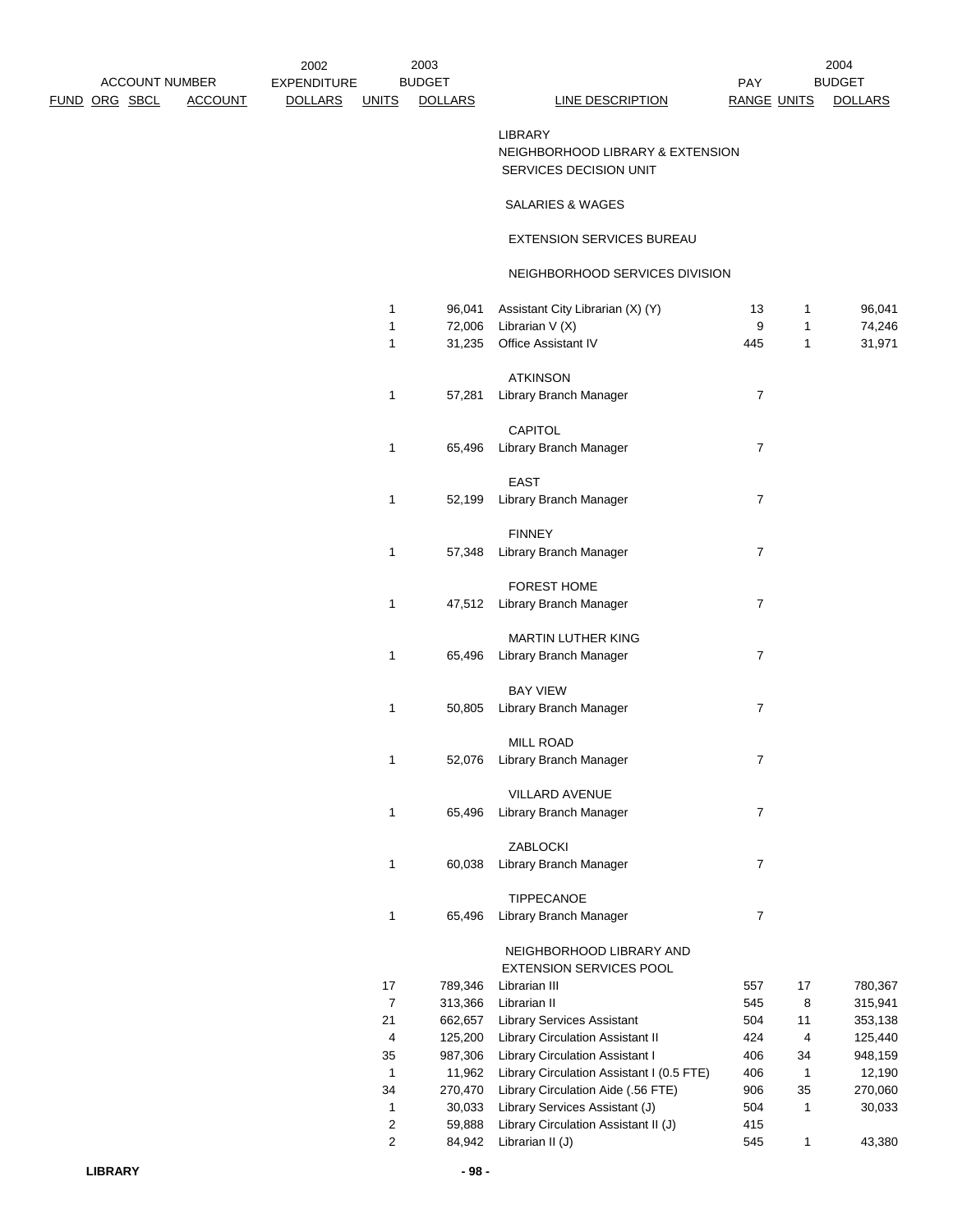|      |                       |                | 2002               |              | 2003           |                                                           |                    |                         | 2004           |
|------|-----------------------|----------------|--------------------|--------------|----------------|-----------------------------------------------------------|--------------------|-------------------------|----------------|
|      | <b>ACCOUNT NUMBER</b> |                | <b>EXPENDITURE</b> |              | <b>BUDGET</b>  |                                                           | <b>PAY</b>         |                         | <b>BUDGET</b>  |
|      | FUND ORG SBCL         | <b>ACCOUNT</b> | <b>DOLLARS</b>     | <b>UNITS</b> | <b>DOLLARS</b> | LINE DESCRIPTION                                          | <b>RANGE UNITS</b> |                         | <b>DOLLARS</b> |
|      |                       |                |                    |              |                | Library Branch Manager                                    | $\overline{7}$     | 11                      | 634,020        |
|      |                       |                |                    |              |                | Library Circulation Assistant II (J)                      | 424                | $\boldsymbol{2}$        | 60,488         |
|      |                       |                |                    |              |                | Library Reference Assistant                               | 504                | 10                      | 312,282        |
|      |                       |                |                    |              |                | COMMUNITY OUTREACH & TECHNOLOGY<br>CENTER INITIATIVE (J)  |                    |                         |                |
|      |                       |                |                    | 1            | 46,785         | Library Branch Manager (J)                                | $\overline{7}$     | 1                       | 42,485         |
|      |                       |                |                    | 1            | 46,892         | Librarian III (J)                                         | 557                | $\mathbf{1}$            | 40,344         |
|      |                       |                |                    | 1            | 36,692         | Librarian II (J)                                          | 545                | $\mathbf{1}$            | 37,587         |
|      |                       |                |                    | 2            | 63,784         | Library Services Assistant (J)                            | 504                | $\mathbf{1}$            | 34,184         |
|      |                       |                |                    | 3            | 22,570         | Computer Service Aide (0.56 FTE) (J)                      | 906                |                         |                |
|      |                       |                |                    | 1            | 33,277         | Custodial Worker II-City Laborer (J)                      | 215                | $\mathbf{1}$            | 33,277         |
|      |                       |                |                    |              |                | Library Circulation Assistant I (J)                       | 406                | $\overline{\mathbf{c}}$ | 54,036         |
|      |                       |                |                    |              |                | Library Circulation Aide (0.56 FTE) (J)                   | 906                | $\overline{2}$          | 15,840         |
|      |                       |                |                    |              |                | Library Reference Assistant (J)                           | 504                | $\mathbf{1}$            | 31,116         |
|      |                       |                |                    |              |                | AUTOMOTIVE SERVICES UNIT                                  |                    |                         |                |
|      |                       |                |                    | 1            | 42,066         | Automotive Services Specialist                            | 270                | 1                       | 42,066         |
|      |                       |                |                    | $\mathbf{1}$ | 38,000         | Bookmobile Operator (D)                                   | 247                | $\mathbf{1}$            | 38,000         |
|      |                       |                |                    | 1            | 34,655         | Bookmobile Operator (J)                                   | 247                | 1                       | 35,818         |
|      |                       |                |                    | 1            | 34,656         | <b>Bookmobile Operator</b>                                | 247                | 1                       | 35,444         |
|      |                       |                |                    |              |                | MOBILE LIBRARY AND OUTREACH SERVICES UNIT                 |                    |                         |                |
|      |                       |                |                    | 1            | 41,894         | Librarian III                                             | 557                |                         |                |
|      |                       |                |                    |              |                | Librarian III (J)                                         | 557                | 1                       | 43,144         |
|      |                       |                |                    |              |                | <b>BLIND &amp; PHYSICALLY</b><br>HANDICAPPED SERVICES (E) |                    |                         |                |
|      |                       |                |                    | 1            | 65,496         | Management Librarian (E)                                  | $\overline{7}$     | 1                       | 65,496         |
|      |                       |                |                    | 1            | 41,894         | Librarian III (E)                                         | 557                | $\mathbf{1}$            | 46,892         |
|      |                       |                |                    | 4            | 134,399        | Library Services Assistant (E)                            | 504                | 4                       | 131,178        |
|      |                       |                |                    | 2            | 54,295         | Office Assistant II (E)                                   | 410                | $\overline{2}$          | 55,695         |
|      |                       |                |                    | 5            | 122,459        | Library Circulation Assistant I (E)                       | 406                | 4                       | 111,882        |
|      |                       |                |                    | 2            | 15,637         | Library Circulation Aide (.56 FTE) (E)                    | 906                | $\overline{\mathbf{c}}$ | 14,650         |
|      |                       |                |                    | 2            | 61,724         | Audio Machine Technician (E)                              | 425                | $\overline{2}$          | 62,720         |
|      |                       |                |                    | 1            | 16,721         | Librarian II (E)                                          | 545                |                         |                |
|      |                       |                |                    |              |                | <b>AUXILIARY POSITIONS</b>                                |                    |                         |                |
|      |                       |                |                    | 4            |                | Library Circulation Aide (.56 FTE)                        | 906                | 4                       |                |
|      |                       |                | 4,352,145          | 174          | 5,127,591      | <b>Total Before Adjustments</b>                           |                    | 173                     | 5,059,610      |
|      |                       |                |                    |              |                | Salary & Wage Rate Change                                 |                    |                         |                |
|      |                       |                | 32,399             |              | 32,000         | Overtime Compensated                                      |                    |                         | 33,100         |
|      |                       |                |                    |              | (257, 482)     | Personnel Cost Adjustment (K)                             |                    |                         | (312, 222)     |
|      |                       |                |                    |              | 31,500         | Other (Shift)                                             |                    |                         | 34,300         |
|      |                       |                | 4,384,544          | 174          | 4,933,609      | Gross Salaries & Wages Total                              |                    | 173                     | 4,814,788      |
|      |                       |                |                    |              |                | Reimbursable Services Deduction                           |                    |                         |                |
|      |                       |                |                    |              |                | Capital Improvements Deduction                            |                    |                         |                |
|      |                       |                |                    |              | (899, 728)     | <b>Grants &amp; Aids Deduction</b>                        |                    |                         | (916, 739)     |
| 0001 | 8612 R999             | 006000         | 4,384,544          |              | 4,033,881      | NET SALARIES & WAGES TOTAL                                |                    |                         | 3,898,049      |
|      |                       |                |                    | 116.12       |                | O&M FTE'S                                                 |                    | 118.18                  |                |
|      |                       |                |                    | 28.80        |                | NON-O&M FTE'S                                             |                    | 28.24                   |                |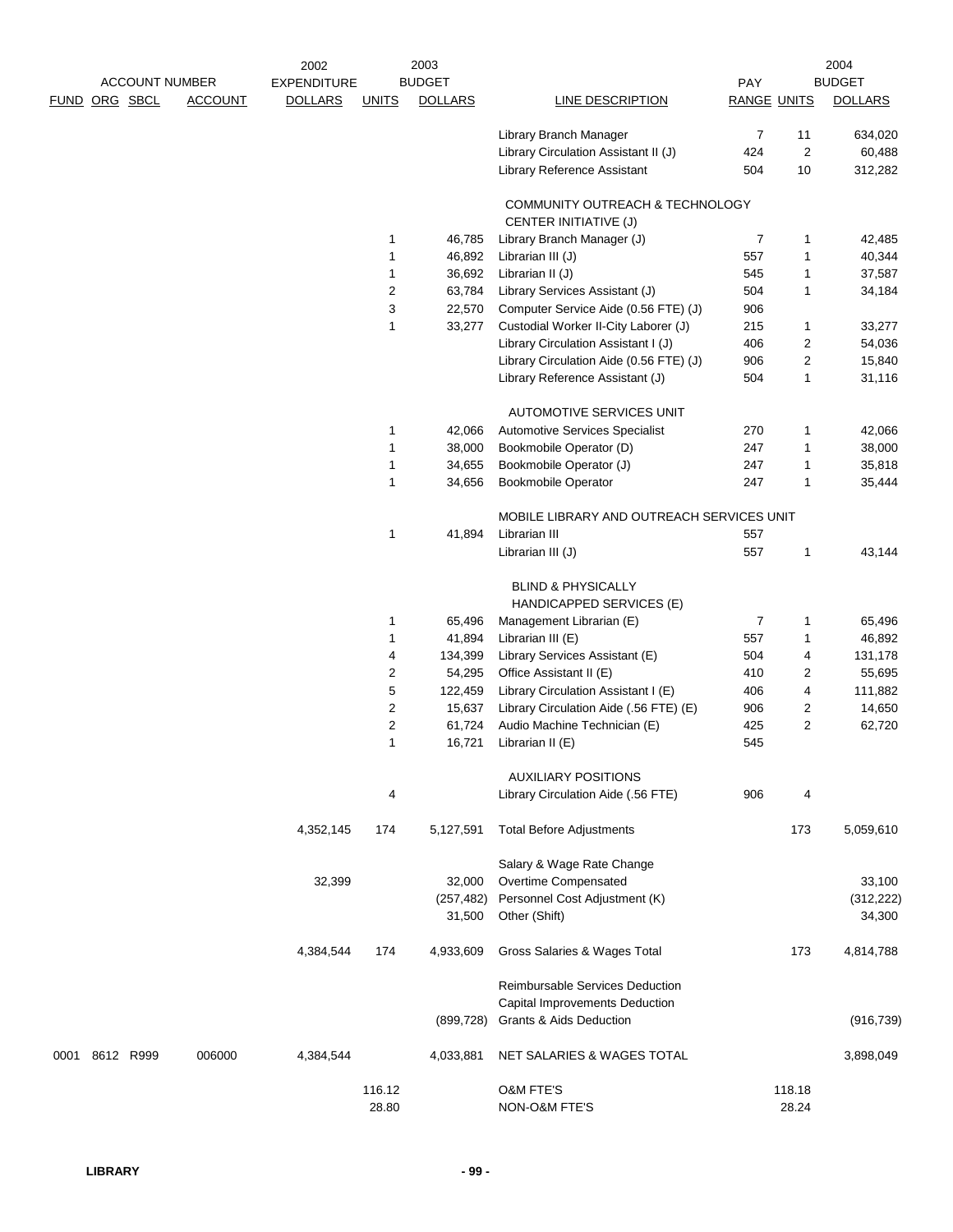|               |      |                        |                       | 2002               |              | 2003           |                                                                                                                                           |                    | 2004           |
|---------------|------|------------------------|-----------------------|--------------------|--------------|----------------|-------------------------------------------------------------------------------------------------------------------------------------------|--------------------|----------------|
|               |      |                        | <b>ACCOUNT NUMBER</b> | <b>EXPENDITURE</b> |              | <b>BUDGET</b>  | <b>PAY</b>                                                                                                                                |                    | <b>BUDGET</b>  |
| FUND ORG SBCL |      |                        | <b>ACCOUNT</b>        | <b>DOLLARS</b>     | <b>UNITS</b> | <b>DOLLARS</b> | LINE DESCRIPTION                                                                                                                          | <b>RANGE UNITS</b> | <b>DOLLARS</b> |
|               |      |                        |                       |                    |              |                | (D) 1.0 Bookmobile Operator is funded 100% through revenue<br>offset from the Milwaukee County Federated Library System.                  |                    |                |
|               |      |                        |                       |                    |              |                | (E) Position Authority to expire 6/30/04 unless Blind and<br>Physically Handicapped Services Grant is extended.                           |                    |                |
|               |      |                        |                       |                    |              |                | (J) Position is funded under the Community Development Act.                                                                               |                    |                |
|               |      |                        |                       |                    |              |                | (K) Unspent funding of \$100,000 will be carried over from the 2003<br>Salaries & Wages account to replace this amount.                   |                    |                |
|               |      |                        |                       |                    |              |                | (X) Private auto allowance may be paid pursuant to Section<br>350-183 of the Milwaukee Code.                                              |                    |                |
|               |      |                        |                       |                    |              |                | (Y) Required to file a statement of economic interests in accordance with<br>the Milwaukee Code of Ordinances Chapter 303-Code of Ethics. |                    |                |
| 0001          |      | 8612 R999              | 006100                | 1,620,680          |              | 1,492,536      | ESTIMATED EMPLOYEE FRINGE BENEFITS<br>(Involves Revenue Offset-No Transfers from this Account)                                            |                    | 1,442,278      |
|               |      |                        |                       |                    |              |                | <b>OPERATING EXPENDITURES</b>                                                                                                             |                    |                |
| 0001          |      | 8612 R999              | 630100                | 11,874             |              | 12,500         | <b>General Office Expense</b>                                                                                                             |                    | 12,550         |
| 0001          |      | 8612 R999              | 630500                |                    |              |                | Tools & Machinery Parts                                                                                                                   |                    |                |
| 0001          |      | 8612 R999              | 631000                |                    |              |                | <b>Construction Supplies</b>                                                                                                              |                    |                |
| 0001          |      | 8612 R999              | 631500                | 285,507            |              | 240,500        | Energy                                                                                                                                    |                    | 265,148        |
| 0001          |      | 8612 R999              | 632000                | 15,650             |              | 11,838         | <b>Other Operating Supplies</b>                                                                                                           |                    | 21,103         |
| 0001          |      | 8612 R999              | 632500                |                    |              |                | <b>Facility Rental</b>                                                                                                                    |                    |                |
| 0001          |      | 8612 R999              | 633000                | 554                |              |                | <b>Vehicle Rental</b>                                                                                                                     |                    |                |
| 0001          |      | 8612 R999              | 633500                |                    |              |                | Non-Vehicle Equipment Rental                                                                                                              |                    |                |
| 0001          |      | 8612 R999              | 634000                |                    |              |                | <b>Professional Services</b>                                                                                                              |                    |                |
| 0001          |      | 8612 R999              | 634500                |                    |              |                | Information Technology Services                                                                                                           |                    |                |
| 0001          | 8612 | R999                   | 635000                | 136,352            |              | 197,750        | <b>Property Services</b>                                                                                                                  |                    | 184,400        |
| 0001          |      | 8612 R999              | 635500                | 4,983              |              | 14,000         | <b>Infrastructure Services</b>                                                                                                            |                    | 15,000         |
| 0001          |      | 8612 R999              | 636000                | 233                |              |                | Vehicle Repair Services                                                                                                                   |                    |                |
| 0001<br>0001  |      | 8612 R999<br>8612 R999 | 636500<br>637000      | 3,567              |              | 3,200          | <b>Other Operating Services</b><br><b>Loans and Grants</b>                                                                                |                    | 1,200          |
|               |      | 0001 8612 R999         | 637501                | 9,176              |              | 14,000         | <b>Reimburse Other Departments</b>                                                                                                        |                    | 7,500          |
|               |      |                        |                       |                    |              |                |                                                                                                                                           |                    |                |
| 0001          |      | 8612 R999              | 006300                | 467,896            |              | 493,788        | OPERATING EXPENDITURES TOTAL                                                                                                              |                    | 506,901        |
|               |      |                        |                       |                    |              |                | <b>EQUIPMENT PURCHASES</b>                                                                                                                |                    |                |
|               |      |                        |                       |                    |              |                | <b>Additional Equipment</b>                                                                                                               |                    |                |
|               |      |                        |                       | 4,092              |              |                | <b>Library Furniture</b>                                                                                                                  | 3                  | 2,049          |
|               |      |                        |                       |                    |              |                | Floor Maintenance Equipment                                                                                                               | 6                  | 11,449         |
|               |      |                        |                       |                    |              |                | Other Previous Experience                                                                                                                 |                    |                |
|               |      |                        |                       |                    |              |                | Miscellaneous                                                                                                                             | 3                  | 2,400          |
|               |      |                        |                       | 4,092              |              |                | <b>Additional Equipment Subtotal</b>                                                                                                      | 12                 | 15,898         |
|               |      |                        |                       |                    |              |                | Replacement Equipment                                                                                                                     |                    |                |
|               |      |                        |                       |                    |              |                | Truck & Auto Accessories                                                                                                                  | 1                  | 2,500          |
|               |      |                        |                       | 1,896              |              |                | <b>Library Furniture</b>                                                                                                                  | 2                  | 2,714          |
|               |      |                        |                       |                    | 1            | 37,000         | Pick Up Trucks and Vans                                                                                                                   |                    |                |
|               |      |                        |                       |                    |              |                | Floor Maintenance Equipment                                                                                                               | 7                  | 4,950          |
|               |      |                        |                       |                    |              |                | Lawn Maintenance Equipment                                                                                                                | 6                  | 4,500          |
|               |      |                        |                       | 1,896              | 1            | 37,000         | Replacement Equipment Subtotal                                                                                                            | 16                 | 14,664         |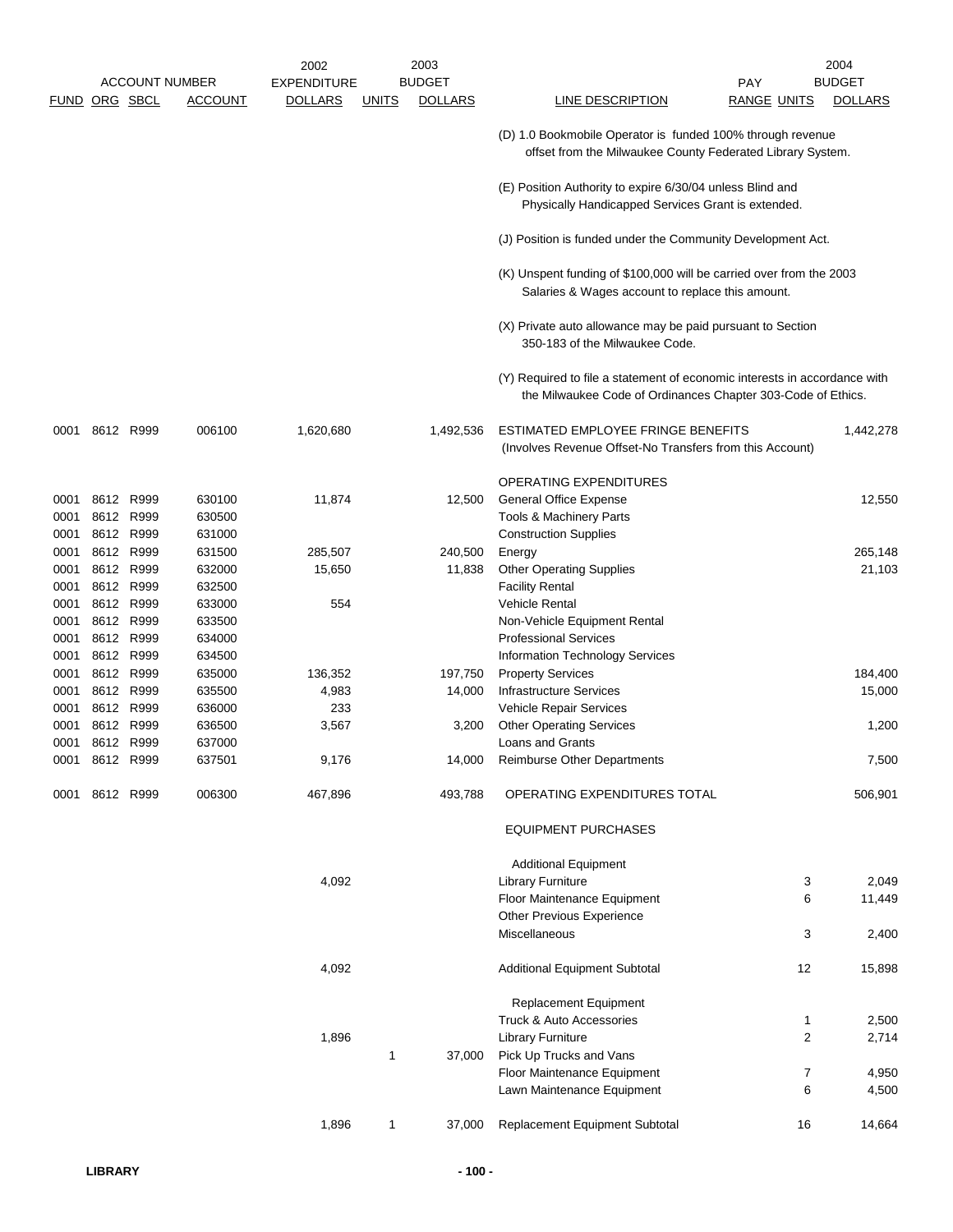|             |           |           |                       | 2002               |              | 2003           |                                                                    |             |       | 2004           |
|-------------|-----------|-----------|-----------------------|--------------------|--------------|----------------|--------------------------------------------------------------------|-------------|-------|----------------|
|             |           |           | <b>ACCOUNT NUMBER</b> | <b>EXPENDITURE</b> |              | <b>BUDGET</b>  |                                                                    | PAY         |       | <b>BUDGET</b>  |
| <b>FUND</b> |           | ORG SBCL  | <b>ACCOUNT</b>        | <b>DOLLARS</b>     | <b>UNITS</b> | <b>DOLLARS</b> | LINE DESCRIPTION                                                   | RANGE UNITS |       | <b>DOLLARS</b> |
| 0001        | 8612 R999 |           | 006800                | 5,988              | 1            | 37,000         | <b>EQUIPMENT PURCHASES TOTAL</b>                                   |             | 28    | 30,562         |
|             |           |           |                       |                    |              |                | <b>SPECIAL FUNDS</b>                                               |             |       |                |
|             |           |           |                       |                    |              |                | SPECIAL FUNDS TOTAL                                                |             |       |                |
|             |           |           |                       | 6,479,108          |              | 6,057,205      | NEIGHBORHOOD LIBRARIES & EXTENSION<br>SERVICES DECISION UNIT TOTAL |             |       | 5,877,790      |
|             |           |           |                       | <b>UNITS</b>       | %            | <b>UNITS</b>   | PROGRAM RESULT MEASURES/<br>INTERNAL MANAGEMENT INDICATORS:        |             | %     | <b>UNITS</b>   |
|             |           |           |                       |                    |              |                |                                                                    |             |       |                |
|             |           |           |                       |                    |              |                | Neighborhood Library Services                                      |             |       |                |
| 0001        | 8612      | 6721      | M86118                | 3,305,366          | 103.0        | 3,400,000      | Items Circulated and Used In-House                                 |             | 97.8  | 3,325,000      |
| 0001        | 8612      | 6721      | M86119                | 54,261             | 113.0        | 52,000         | No. of Users Registered                                            |             | 103.8 | 54,000         |
| 0001        | 8612 6721 |           | M86120                | 169,634            | 114.5        | 158,000        | Paging Slips                                                       |             | 126.6 | 200,000        |
|             |           |           |                       |                    |              |                | Reference Services-Neighborhoods                                   |             |       |                |
| 0001        | 8612 6731 |           | M86122                | 956,784            | 100.5        | 1,005,000      | Number of customer contacts                                        |             | 89.6  | 900,000        |
| 0001        | 8612 6731 |           | M86123                | 32,120             | 103.4        | 31,340         | No. of hours available for service                                 |             | 101.7 | 31,870         |
|             |           |           |                       |                    |              |                | <b>Community Services-Neighborhoods</b>                            |             |       |                |
| 0001        | 8612 6740 |           | M86124                | 59,526             | 100.0        | 47,500         | Patrons Served - Library Programs                                  |             | 111.6 | 53,000         |
| 0001        |           | 8612 6740 | M86125                | 2,256              | 94.5         | 2,600          | Groups Served - Meeting Rooms                                      |             | 84.6  | 2,200          |
| 0001        | 8612 6741 |           | M86126                | 455                | 64.1         | 490            | Number of daycare sites visited                                    |             | 104.1 | 510            |
| 0001        | 8612 6741 |           | M86127                | 286                | 81.1         | 360            | Number of senior centers visited                                   |             | 104.2 | 375            |
|             |           |           |                       | 217,555            |              | 209.016        | DIRECT LABOR HOUR ALLOCATION                                       |             |       | 212.724        |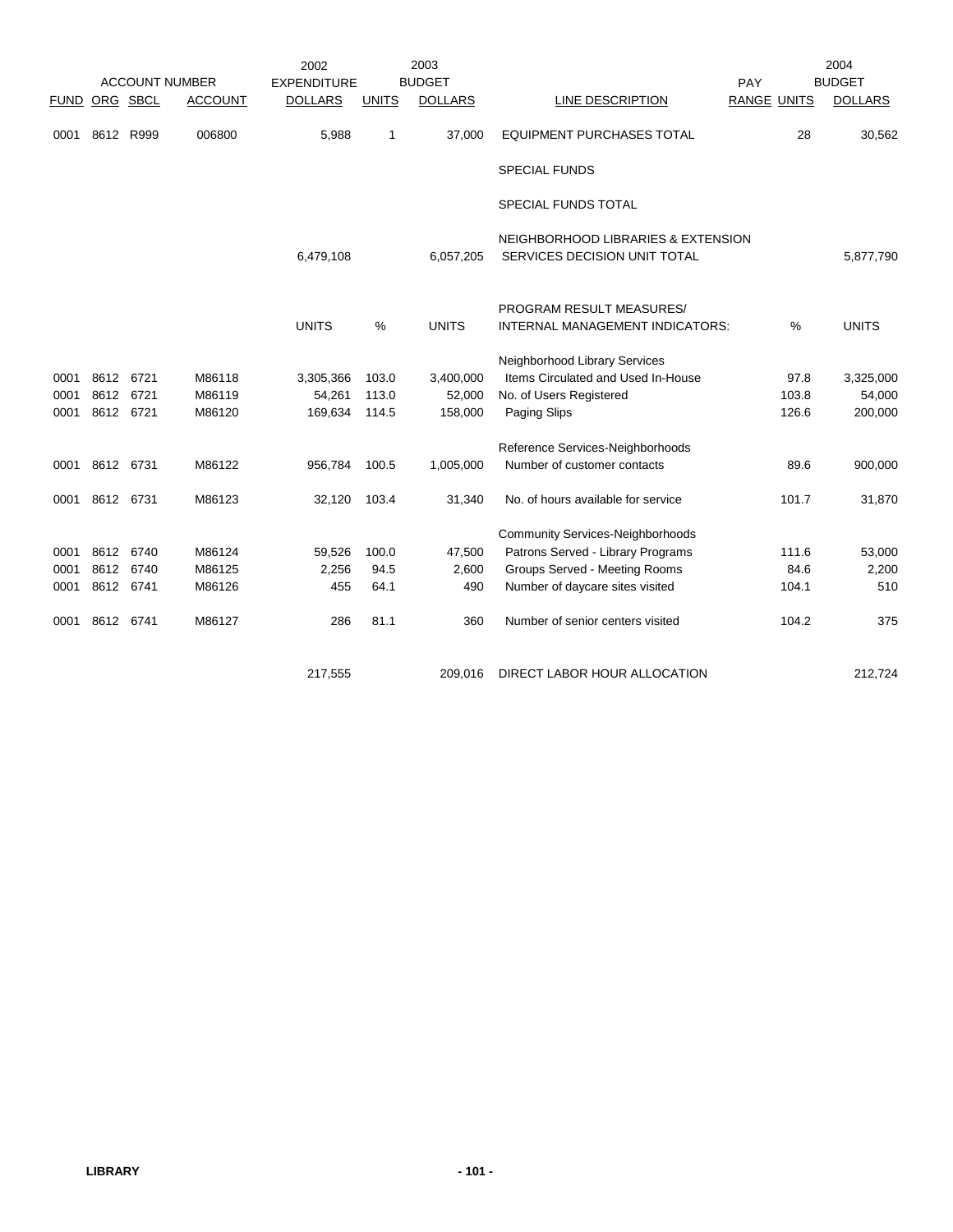|                |                       |                | 2002               |                                | 2003             |                                                                              |                    |                     | 2004              |
|----------------|-----------------------|----------------|--------------------|--------------------------------|------------------|------------------------------------------------------------------------------|--------------------|---------------------|-------------------|
|                | <b>ACCOUNT NUMBER</b> |                | <b>EXPENDITURE</b> |                                | <b>BUDGET</b>    |                                                                              | PAY                |                     | <b>BUDGET</b>     |
|                | <u>FUND ORG SBCL</u>  | <b>ACCOUNT</b> | <b>DOLLARS</b>     | <u>UNITS</u>                   | <b>DOLLARS</b>   | <b>LINE DESCRIPTION</b>                                                      | <b>RANGE UNITS</b> |                     | <b>DOLLARS</b>    |
|                |                       |                |                    |                                |                  | <b>LIBRARY</b>                                                               |                    |                     |                   |
|                |                       |                |                    |                                |                  |                                                                              |                    |                     |                   |
|                |                       |                |                    |                                |                  | <b>CENTRAL LIBRARY</b><br><b>DECISION UNIT</b>                               |                    |                     |                   |
|                |                       |                |                    |                                |                  |                                                                              |                    |                     |                   |
|                |                       |                |                    |                                |                  | SALARIES & WAGES                                                             |                    |                     |                   |
|                |                       |                |                    |                                |                  |                                                                              |                    |                     |                   |
|                |                       |                |                    |                                |                  | CENTRAL LIBRARY SERVICES BUREAU                                              |                    |                     |                   |
|                |                       |                |                    | $\mathbf{1}$                   | 85,333           | Deputy City Librarian (X) (Y)                                                | 15                 | $\mathbf{1}$        | 87,982            |
|                |                       |                |                    |                                |                  |                                                                              |                    |                     |                   |
|                |                       |                |                    |                                |                  | PUBLIC & SUBJECT SERVICES                                                    |                    |                     |                   |
|                |                       |                |                    |                                |                  | <b>DIVISION</b>                                                              |                    |                     |                   |
|                |                       |                |                    |                                |                  |                                                                              |                    |                     |                   |
|                |                       |                |                    |                                |                  | ART AND MUSIC SECTION                                                        |                    |                     |                   |
|                |                       |                |                    | $\mathbf{1}$                   |                  | 63,790 Librarian V                                                           | 9                  |                     |                   |
|                |                       |                |                    |                                |                  | READY REFERENCE SECTION                                                      |                    |                     |                   |
|                |                       |                |                    | 1                              |                  | 50,982 Librarian IV                                                          | 565                |                     |                   |
|                |                       |                |                    |                                |                  |                                                                              |                    |                     |                   |
|                |                       |                |                    |                                |                  | PERIODICALS SECTION                                                          |                    |                     |                   |
|                |                       |                |                    | $\mathbf{1}$                   |                  | 41,733 Librarian IV                                                          | 565                |                     |                   |
|                |                       |                |                    |                                |                  |                                                                              |                    |                     |                   |
|                |                       |                |                    |                                |                  | <b>HUMANITIES SECTION</b>                                                    |                    |                     |                   |
|                |                       |                |                    | 1                              |                  | 74,418 Librarian V                                                           | 9                  | 1                   | 74,418            |
|                |                       |                |                    | $\mathbf{1}$                   |                  | 50,982 Librarian IV                                                          | 565                |                     |                   |
|                |                       |                |                    |                                |                  |                                                                              |                    |                     |                   |
|                |                       |                |                    |                                |                  | <b>SCIENCE &amp; BUSINESS SECTION</b>                                        |                    |                     |                   |
|                |                       |                |                    | 1                              |                  | 74,418 Librarian V                                                           | 9                  | 1                   | 74,418            |
|                |                       |                |                    | 1                              |                  | 50,982 Librarian IV                                                          | 565                |                     |                   |
|                |                       |                |                    |                                |                  | CHILDREN'S ROOM                                                              |                    |                     |                   |
|                |                       |                |                    | 1                              |                  | 56,849 Librarian V                                                           | 9                  | 1                   | 58,614            |
|                |                       |                |                    |                                |                  |                                                                              |                    |                     |                   |
|                |                       |                |                    |                                |                  | CENTRAL LIBRARY SERVICES POOL                                                |                    |                     |                   |
|                |                       |                |                    | 24                             |                  | 1,111,248 Librarian III                                                      | 557                | 24                  | 1,116,928         |
|                |                       |                |                    | 1                              |                  | 46,892 Librarian III (F)                                                     | 557                | 1                   | 46,892            |
|                |                       |                |                    | 6                              |                  | 228,943 Librarian II                                                         | 545                | 6                   | 230,135           |
|                |                       |                |                    | $\overline{7}$                 | 246,585          | Librarian II (F)                                                             | 545                | $\overline{7}$      | 271,525           |
|                |                       |                |                    | 2                              | 68,367           | Library Services Assistant (F)                                               | 504                |                     |                   |
|                |                       |                |                    | 1                              | 15,680           | Office Assistant III (0.5 FTE)                                               | 425                | 1                   | 15,680            |
|                |                       |                |                    | 1                              | 29,332           | Office Assistant II                                                          | 410                | 1                   | 29,332            |
|                |                       |                |                    | $\mathbf{1}$                   | 32,953           | Archives Technician                                                          | 445                | 1                   | 34,012            |
|                |                       |                |                    | 1                              | 14,666           | Library Circulation Asst. I (0.5 FTE)                                        | 406                | 1                   | 14,666            |
|                |                       |                |                    | 1                              | 34,183           | <b>Library Services Assistant</b><br>Librarian IV                            | 504<br>565         |                     |                   |
|                |                       |                |                    |                                |                  | Library Reference Assistant (F)                                              | 504                | 3<br>2              | 148,856<br>68,367 |
|                |                       |                |                    |                                |                  | Library Reference Assistant                                                  | 504                | $\mathbf{1}$        | 34,183            |
|                |                       |                |                    |                                |                  |                                                                              |                    |                     |                   |
|                |                       |                |                    |                                |                  | <b>CIRCULATION BUREAU</b>                                                    |                    |                     |                   |
|                |                       |                |                    | 1                              | 74,418           | Librarian V                                                                  | 9                  | 1                   | 74,418            |
|                |                       |                |                    | 1                              | 42,801           | Administrative Specialist Sr                                                 | 4                  | $\mathbf{1}$        | 44,130            |
|                |                       |                |                    |                                |                  |                                                                              |                    |                     |                   |
|                |                       |                |                    |                                |                  | PUBLIC SERVICES SECTION                                                      |                    |                     |                   |
|                |                       |                |                    |                                |                  |                                                                              |                    |                     |                   |
|                |                       |                |                    |                                |                  | TIER & BOOK HANDLING SECTION                                                 |                    |                     |                   |
|                |                       |                |                    | $\mathbf{1}$<br>$\overline{c}$ | 34,183<br>62,720 | <b>Library Circulation Assistant III</b><br>Library Circulation Assistant II | 445<br>424         | 1<br>$\overline{2}$ | 34,183<br>62,720  |
|                |                       |                |                    |                                |                  |                                                                              |                    |                     |                   |
|                |                       |                |                    |                                |                  | REGISTRATION/BOOK RETURN SECTION                                             |                    |                     |                   |
|                |                       |                |                    | 1                              | 34,183           | Library Circulation Assistant III                                            | 445                | 1                   | 34,183            |
|                |                       |                |                    |                                |                  |                                                                              |                    |                     |                   |
| <b>LIBRARY</b> |                       |                |                    |                                | $-102 -$         |                                                                              |                    |                     |                   |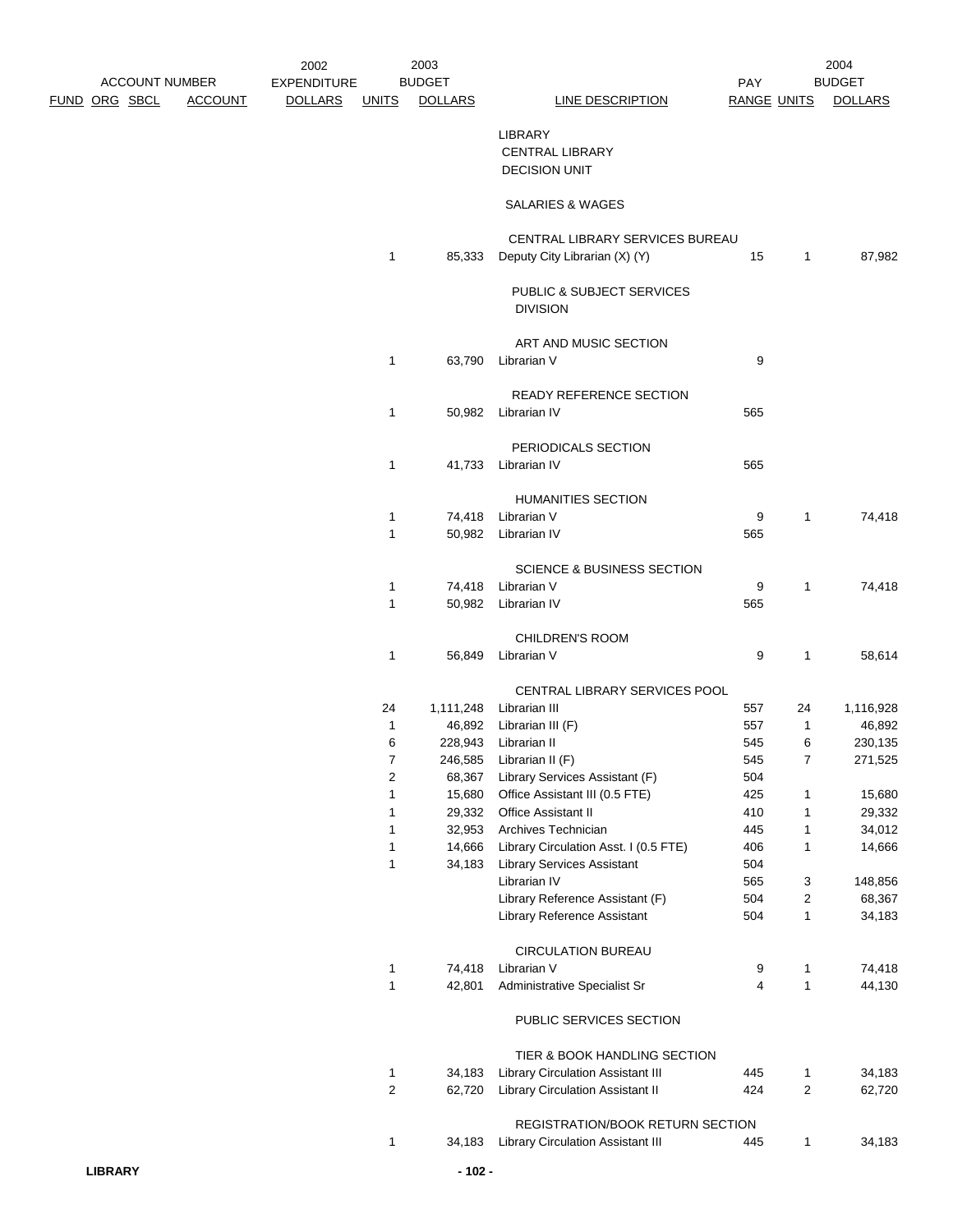|               |                |              |                       | 2002               |              | 2003           |                                                                                                                                           |                    |                | 2004           |
|---------------|----------------|--------------|-----------------------|--------------------|--------------|----------------|-------------------------------------------------------------------------------------------------------------------------------------------|--------------------|----------------|----------------|
|               |                |              | <b>ACCOUNT NUMBER</b> | <b>EXPENDITURE</b> |              | <b>BUDGET</b>  |                                                                                                                                           | PAY                |                | <b>BUDGET</b>  |
| FUND ORG SBCL |                |              | <b>ACCOUNT</b>        | <b>DOLLARS</b>     | <b>UNITS</b> | <b>DOLLARS</b> | <b>LINE DESCRIPTION</b>                                                                                                                   | <b>RANGE UNITS</b> |                | <b>DOLLARS</b> |
|               |                |              |                       |                    | 2            | 58,960         | <b>Library Circulation Assistant II</b>                                                                                                   | 424                | $\overline{2}$ | 59,659         |
|               |                |              |                       |                    |              |                | CIRCULATION BUREAU POOL                                                                                                                   |                    |                |                |
|               |                |              |                       |                    | 37           | 1,016,354      | <b>Library Circulation Assistant I</b>                                                                                                    | 406                | 37             | 1,017,472      |
|               |                |              |                       |                    | $\mathbf{1}$ | 29,332         | Library Circulation Assistant I (F)                                                                                                       | 406                | $\mathbf{1}$   | 29,332         |
|               |                |              |                       |                    | 25           | 194,430        | Library Circulation Aide (0.56 FTE)                                                                                                       | 906                | 25             | 194,430        |
|               |                |              |                       |                    |              |                | <b>INTER LIBRARY SERVICES</b><br>GRANT (H)                                                                                                |                    |                |                |
|               |                |              |                       |                    | $\mathbf{1}$ | 33,400         | Library Services Assistant (H)                                                                                                            | 504                |                |                |
|               |                |              |                       |                    | $\mathbf{1}$ | 27,318         | Library Circulation Assistant I (H)                                                                                                       | 406                |                |                |
|               |                |              |                       |                    |              |                | <b>AUXILIARY POSITIONS</b>                                                                                                                |                    |                |                |
|               |                |              |                       |                    | 6            |                | Library Circulation Aide (.56 FTE)                                                                                                        | 906                | 6              |                |
|               |                |              |                       | 3,655,649          | 133          | 3,986,435      | <b>Total Before Adjustments</b>                                                                                                           |                    | 129            | 3,856,535      |
|               |                |              |                       |                    |              |                | Salary & Wage Rate Change                                                                                                                 |                    |                |                |
|               |                |              |                       | 42,138             |              | 53,000         | Overtime Compensated                                                                                                                      |                    |                | 46,000         |
|               |                |              |                       |                    |              | (240, 043)     | Personnel Cost Adjustment                                                                                                                 |                    |                | (157,065)      |
|               |                |              |                       |                    |              | 22,000         | Other (Shift)                                                                                                                             |                    |                | 24,100         |
|               |                |              |                       | 3,697,787          | 133          | 3,821,392      | Gross Salaries & Wages Total                                                                                                              |                    | 129            | 3,769,570      |
|               |                |              |                       |                    |              |                | Reimbursable Services Deduction                                                                                                           |                    |                |                |
|               |                |              |                       |                    |              |                | <b>Capital Improvements Deduction</b>                                                                                                     |                    |                |                |
|               |                |              |                       |                    |              | (60, 718)      | <b>Grants &amp; Aids Deduction</b>                                                                                                        |                    |                |                |
| 0001          |                | 8613 R999    | 006000                | 3,697,787          | 133          | 3,760,674      | NET SALARIES & WAGES TOTAL                                                                                                                |                    | 129            | 3,769,570      |
|               |                |              |                       |                    | 106.22       |                | <b>O&amp;M FTE'S</b>                                                                                                                      |                    | 106.52         |                |
|               |                |              |                       |                    | 2.00         |                | <b>NON-O&amp;M FTE'S</b>                                                                                                                  |                    |                |                |
|               |                |              |                       |                    |              |                | (F) Position is funded 100% through revenue offset from the<br>Milwaukee County Federated Library System.                                 |                    |                |                |
|               |                |              |                       |                    |              |                | (X) Private auto allowance may be paid pursuant to Section<br>350-183 of the Milwaukee Code.                                              |                    |                |                |
|               |                |              |                       |                    |              |                | (Y) Required to file a statement of economic interests in accordance with<br>the Milwaukee Code of Ordinances Chapter 303-Code of Ethics. |                    |                |                |
|               | 0001 8613 R999 |              | 006100                | 1,391,030          |              | 1,391,449      | ESTIMATED EMPLOYEE FRINGE BENEFITS                                                                                                        |                    |                | 1,394,741      |
|               |                |              |                       |                    |              |                | (Involves Revenue Offset-No Transfers from this Account)                                                                                  |                    |                |                |
|               |                |              |                       |                    |              |                | <b>OPERATING EXPENDITURES</b>                                                                                                             |                    |                |                |
| 0001          |                | 8613 R999    | 630100                |                    |              |                | <b>General Office Expense</b>                                                                                                             |                    |                |                |
| 0001          |                | 8613 R999    | 630500                |                    |              |                | <b>Tools &amp; Machinery Parts</b>                                                                                                        |                    |                |                |
| 0001          |                | 8613 R999    | 631000                |                    |              |                | <b>Construction Supplies</b>                                                                                                              |                    |                |                |
| 0001          | 8613<br>8613   | R999<br>R999 | 631500<br>632000      | 255,669            |              | 292,300        | Energy                                                                                                                                    |                    |                | 295,350<br>437 |
| 0001<br>0001  |                | 8613 R999    | 632500                | 1,177              |              | 5,273          | <b>Other Operating Supplies</b><br><b>Facility Rental</b>                                                                                 |                    |                |                |
| 0001          |                | 8613 R999    | 633000                | 361                |              |                | <b>Vehicle Rental</b>                                                                                                                     |                    |                |                |
| 0001          |                | 8613 R999    | 633500                |                    |              |                | Non-Vehicle Equipment Rental                                                                                                              |                    |                |                |
| 0001          | 8613           | R999         | 634000                |                    |              |                | <b>Professional Services</b>                                                                                                              |                    |                |                |
| 0001          |                | 8613 R999    | 634500                |                    |              |                | Information Technology Services                                                                                                           |                    |                |                |
| 0001          | 8613           | R999         | 635000                | 15,431             |              | 16,500         | <b>Property Services</b>                                                                                                                  |                    |                | 16,000         |
| 0001          | 8613           | R999         | 635500                |                    |              |                | <b>Infrastructure Services</b>                                                                                                            |                    |                |                |
| 0001          |                | 8613 R999    | 636000                |                    |              |                | Vehicle Repair Services                                                                                                                   |                    |                |                |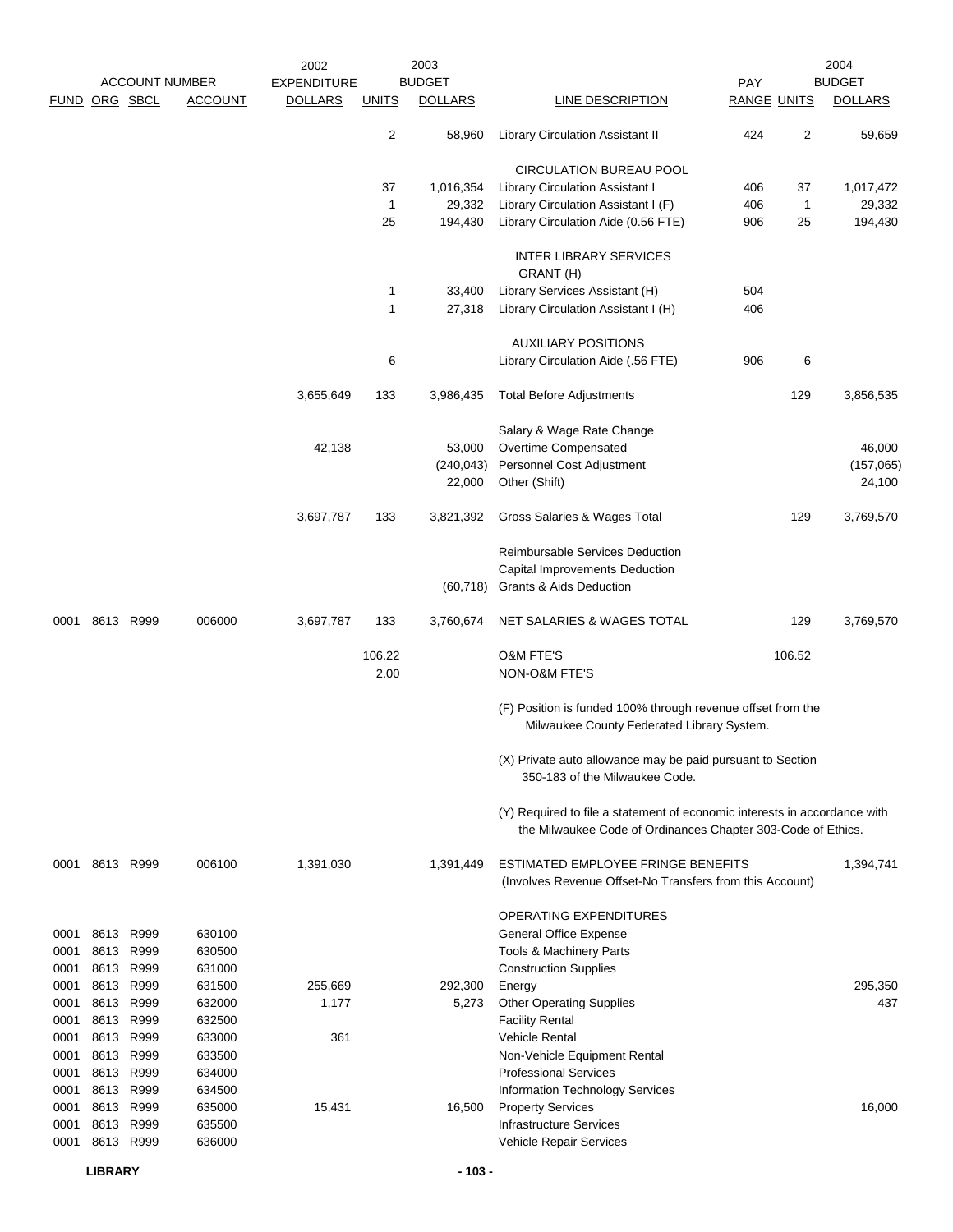| FUND ORG SBCL |                |      | <b>ACCOUNT NUMBER</b><br><b>ACCOUNT</b> | 2002<br><b>EXPENDITURE</b><br><b>DOLLARS</b> | <b>UNITS</b> | 2003<br><b>BUDGET</b><br><b>DOLLARS</b> | <b>LINE DESCRIPTION</b>             | <b>PAY</b><br><b>RANGE UNITS</b> |       | 2004<br><b>BUDGET</b><br><b>DOLLARS</b> |
|---------------|----------------|------|-----------------------------------------|----------------------------------------------|--------------|-----------------------------------------|-------------------------------------|----------------------------------|-------|-----------------------------------------|
| 0001          | 8613 R999      |      | 636500                                  | 76                                           |              |                                         | <b>Other Operating Services</b>     |                                  |       |                                         |
| 0001          | 8613 R999      |      | 637000                                  |                                              |              |                                         | <b>Loans and Grants</b>             |                                  |       |                                         |
| 0001          | 8613 R999      |      | 637501                                  |                                              |              |                                         | Reimburse Other Departments         |                                  |       |                                         |
| 0001          | 8613 R999      |      | 006300                                  | 272,714                                      |              | 314,073                                 | OPERATING EXPENDITURES TOTAL        |                                  |       | 311,787                                 |
|               |                |      |                                         |                                              |              |                                         | <b>EQUIPMENT PURCHASES</b>          |                                  |       |                                         |
|               |                |      |                                         |                                              |              |                                         | <b>Additional Equipment</b>         |                                  |       |                                         |
|               |                |      |                                         | 2,704                                        |              |                                         | <b>Library Furniture</b>            |                                  |       |                                         |
|               |                |      |                                         | 472                                          |              | 9,600                                   | Miscellaneous                       |                                  |       | 15,000                                  |
|               |                |      |                                         | 3,176                                        |              | 9,600                                   | Subtotal - Additional Equipment     |                                  |       | 15,000                                  |
|               |                |      |                                         |                                              |              |                                         | <b>Replacement Equipment</b>        |                                  |       |                                         |
|               |                |      |                                         |                                              |              |                                         | <b>Computer Workstations</b>        |                                  | 1     | 1,243                                   |
|               |                |      |                                         |                                              |              |                                         | <b>Library Furniture</b>            |                                  | 2     | 1,100                                   |
|               |                |      |                                         |                                              |              |                                         | Subtotal - Replacement Equipment    |                                  | 3     | 2,343                                   |
|               |                |      |                                         |                                              |              |                                         | Other Previous Experience           |                                  |       |                                         |
| 0001          | 8613 R999      |      | 006800                                  | 3,176                                        |              | 9,600                                   | EQUIPMENT PURCHASES TOTAL           |                                  | 3     | 17,343                                  |
|               |                |      |                                         |                                              |              |                                         | <b>SPECIAL FUNDS</b>                |                                  |       |                                         |
|               |                |      |                                         |                                              |              |                                         | SPECIAL FUNDS TOTAL                 |                                  |       |                                         |
|               |                |      |                                         |                                              |              |                                         | LIBRARY-CENTRAL LIBRARY             |                                  |       |                                         |
|               |                |      |                                         | 5,364,707                                    |              | 5,475,796                               | DECISION UNIT TOTAL                 |                                  |       | 5,493,441                               |
|               |                |      |                                         |                                              |              |                                         | PROGRAM RESULT MEASURES/            |                                  |       |                                         |
|               |                |      |                                         | <b>UNITS</b>                                 | ℅            | <b>UNITS</b>                            | INTERNAL MANAGEMENT INDICATORS:     |                                  | %     | <b>UNITS</b>                            |
|               |                |      |                                         |                                              |              |                                         | <b>Central Library Services</b>     |                                  |       |                                         |
| 0001          | 8613           | 6722 | M86128                                  | 1,360,563                                    | 118.2        | 1,300,000                               | Items Circulated and Used In-House  |                                  | 107.7 | 1,400,000                               |
| 0001          | 8613           | 6722 | M86129                                  | 12,869                                       | 104.0        | 13,000                                  | No. of Users Registered             |                                  | 100.0 | 13,000                                  |
| 0001          | 8613 6722      |      | M86130                                  | 122,407                                      | 114.6        | 110,000                                 | Paging Slips                        |                                  | 114.5 | 126,000                                 |
|               |                |      |                                         |                                              |              |                                         | Interlibrary loan                   |                                  |       |                                         |
|               | 0001 8613 6723 |      | M86131                                  | 10,420                                       | 88.5         | 11,500                                  | Number of interlibrary loans        |                                  |       |                                         |
|               |                |      |                                         |                                              |              |                                         | Reference Services-Central          |                                  |       |                                         |
| 0001          | 8613 6733      |      | M86132                                  | 546,583                                      | 100.8        | 605,000                                 | Number of customer contacts         |                                  | 86.8  | 525,000                                 |
| 0001          | 8613           | 6733 | M86133                                  | 3,283                                        | 105.0        | 3,283                                   | No. of hours available for service  |                                  | 100.0 | 3,283                                   |
| 0001          | 8613 6734      |      | M86134                                  | 49,473                                       | 87.1         | 54,000                                  | No. of Ready Reference transactions |                                  | 90.7  | 49,000                                  |
|               |                |      |                                         |                                              |              |                                         | <b>Community Services-Central</b>   |                                  |       |                                         |
| 0001          | 8613           | 6740 | M86135                                  | 16,421                                       | 82.1         | 23,000                                  | Patrons Served - Library Programs   |                                  | 69.6  | 16,000                                  |
| 0001          | 8613 6740      |      | M86136                                  | 179                                          | 81.4         | 175                                     | Groups Served - Meeting Rooms       |                                  | 100.0 | 175                                     |
|               |                |      |                                         | 183,748                                      |              | 191,196                                 | DIRECT LABOR HOUR ALLOCATION        |                                  |       | 191,736                                 |
|               |                |      |                                         |                                              |              |                                         |                                     |                                  |       |                                         |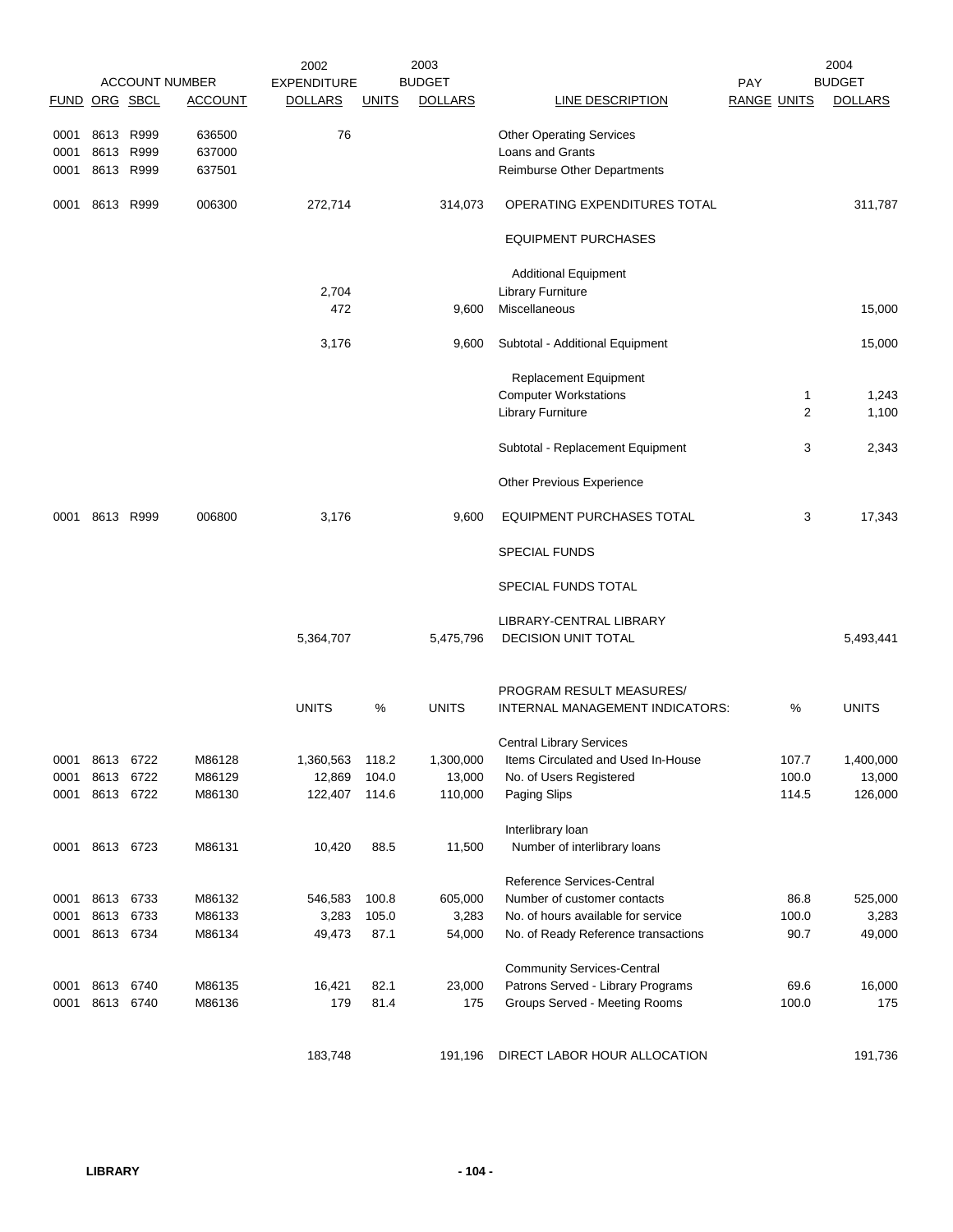|      |                      |                       | 2002               |              | 2003           |                                                                       |                    |                | 2004           |
|------|----------------------|-----------------------|--------------------|--------------|----------------|-----------------------------------------------------------------------|--------------------|----------------|----------------|
|      |                      | <b>ACCOUNT NUMBER</b> | <b>EXPENDITURE</b> |              | <b>BUDGET</b>  |                                                                       | <b>PAY</b>         |                | <b>BUDGET</b>  |
|      | <u>FUND ORG SBCL</u> | <b>ACCOUNT</b>        | <b>DOLLARS</b>     | <b>UNITS</b> | <b>DOLLARS</b> | <b>LINE DESCRIPTION</b>                                               | <b>RANGE UNITS</b> |                | <b>DOLLARS</b> |
|      |                      |                       |                    |              |                |                                                                       |                    |                |                |
|      |                      |                       |                    |              |                | <b>MAYOR'S OFFICE</b>                                                 |                    |                |                |
|      |                      |                       |                    |              |                | BUDGETARY CONTROL UNIT (1BCU = 1DU)                                   |                    |                |                |
|      |                      |                       |                    |              |                | <b>OUTCOME INDICATORS:</b>                                            |                    |                |                |
|      |                      |                       |                    |              |                |                                                                       |                    |                |                |
|      |                      |                       |                    |              |                | City tax rate as a percent of                                         |                    |                |                |
|      |                      |                       | 123.0%             |              |                | 122.1% the metro average.                                             |                    |                | 122.1%         |
|      |                      |                       |                    |              |                | Percent of Milwaukeeans surveyed who say their                        |                    |                |                |
|      |                      |                       |                    |              |                | neighborhood has stayed the same or gotten                            |                    |                |                |
|      |                      |                       | 74.0%              |              | 75%            | better over the last five years.                                      |                    |                | 75.0%          |
|      |                      |                       |                    |              |                |                                                                       |                    |                |                |
|      |                      |                       |                    |              |                | SALARIES & WAGES                                                      |                    |                |                |
|      |                      |                       |                    | 1            | 130,752        | Mayor (Y)                                                             | 20                 | $\mathbf{1}$   | 127,159        |
|      |                      |                       |                    | 1            | 93,698         | Chief of Staff (Y)                                                    | 17                 |                |                |
|      |                      |                       |                    |              |                | Chief of Staff (Y)                                                    | 16                 | 1              | 83,074         |
|      |                      |                       |                    |              |                |                                                                       |                    |                |                |
|      |                      |                       |                    |              |                | <b>ADMINISTRATION</b>                                                 |                    |                |                |
|      |                      |                       |                    | 1            | 63,835         | Special Assistant to The Mayor (Y)                                    | 11                 |                |                |
|      |                      |                       |                    |              |                | Special Assistant to The Mayor (Y)                                    | $10$               | 1              | 56,651         |
|      |                      |                       |                    | 1            | 56,646         | Mayor's Liaison Officer (Y)                                           | 10                 |                |                |
|      |                      |                       |                    |              |                | Mayor's Liaison Officer (Y)                                           | 9                  | $\mathbf{1}$   | 53,158         |
|      |                      |                       |                    | 1            | 109,118        | Policy Planning Coord. (Y)                                            | 15                 |                |                |
|      |                      |                       |                    |              |                | Policy Planning Coord. (Y)                                            | 13                 | $\mathbf{1}$   | 68,596         |
|      |                      |                       |                    | 5            | 106,364        | Staff Assistant To the Mayor (Y)                                      | $\overline{7}$     |                |                |
|      |                      |                       |                    |              |                | Staff Assistant To the Mayor (Y)                                      | $\overline{c}$     | $\overline{c}$ | 68,015         |
|      |                      |                       |                    | 1            | 79,313         | Staff Assistant - Manager (Y)                                         | $10$               |                |                |
|      |                      |                       |                    |              |                | Staff Assistant - Manager (Y)                                         | 9                  | 1              | 53,158         |
|      |                      |                       |                    | 1            | 48,179         | Management Services Spec. (Y)                                         | 3                  | 1              | 49,676         |
|      |                      |                       |                    | 1            | 32,615         | Administrative Assistant I                                            | 435                | 1              | 32,615         |
|      |                      |                       |                    | 1            | 39,322         | Program Assistant II                                                  | 530                | 1              | 39,322         |
|      |                      |                       |                    | 1            | 31,360         | <b>Office Assistant III</b>                                           | 425                | 1              | 31,360         |
|      |                      |                       |                    | 2            | 9,981          | College Intern (0.5 FTE)                                              | 910                | 2              | 8,397          |
|      |                      |                       |                    | 1            | 57,456         | Staff Assistant to the Mayor-Senior (Y)                               | 9                  |                |                |
|      |                      |                       |                    |              |                | Staff Assistant to the Mayor-Senior (Y)                               | 7                  | 1              | 46,785         |
|      |                      |                       |                    |              |                | COMPASS Project Policy Director (M) (Y)                               | 11                 |                |                |
|      |                      |                       | 809,020            | 18           | 858,639        | <b>Total Before Adjustments</b>                                       |                    | 15             | 717,966        |
|      |                      |                       |                    |              |                | Salary & Wage Rate Changes                                            |                    |                |                |
|      |                      |                       |                    |              |                | Overtime Compensated*                                                 |                    |                |                |
|      |                      |                       |                    |              | (15, 112)      | Personnel Cost Adjustment                                             |                    |                | (54, 257)      |
|      |                      |                       |                    |              |                | Other                                                                 |                    |                |                |
|      |                      |                       |                    |              |                |                                                                       |                    |                |                |
|      |                      |                       | 809,020            | 18           | 843,527        | Gross Salaries & Wages Total                                          |                    | 15             | 663,709        |
|      |                      |                       |                    |              |                | Reimbursable Services Deduction                                       |                    |                |                |
|      |                      |                       |                    |              |                | Capital Improvements Deduction                                        |                    |                |                |
|      |                      |                       |                    |              |                | Grants and Aids Deduction                                             |                    |                |                |
| 0001 | 1110 R999            | 006000                | 809,020            | 18           | 843,527        | NET SALARIES & WAGES TOTAL*                                           |                    | 15             | 663,709        |
|      |                      |                       |                    | 13.50        |                | O&M FTE'S                                                             |                    | 13.21          |                |
|      |                      |                       |                    |              |                | NON-O&M FTE'S                                                         |                    |                |                |
|      |                      |                       |                    |              |                |                                                                       |                    |                |                |
|      |                      |                       |                    |              |                | (M) Position to be funded through various grants. Authority to expire |                    |                |                |
|      |                      |                       |                    |              |                | if grant funding from various sources is completed exhausted.         |                    |                |                |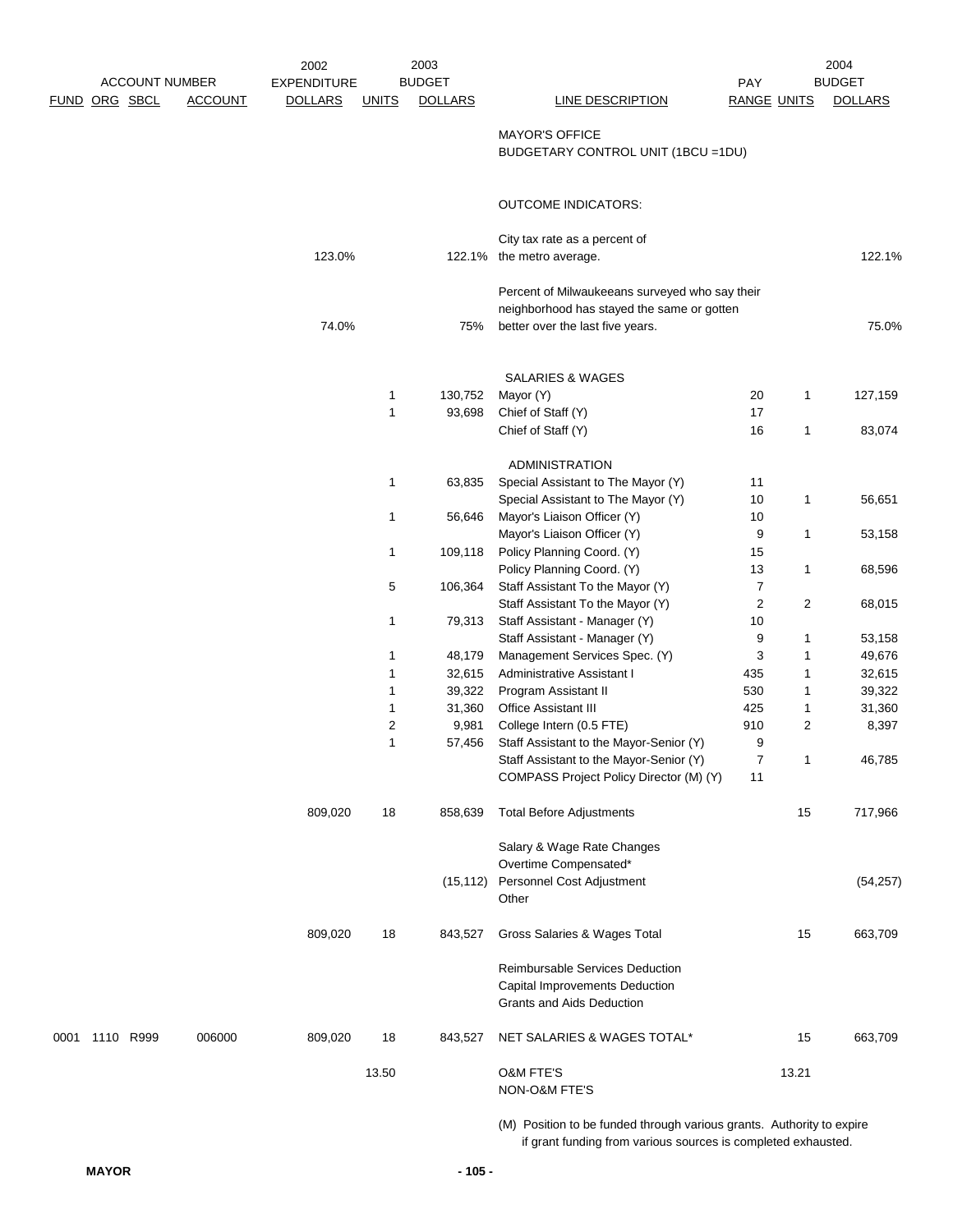| <b>FUND</b>                  | ORG SBCL                          | <b>ACCOUNT NUMBER</b> | <b>ACCOUNT</b>                       | 2002<br><b>EXPENDITURE</b><br><b>DOLLARS</b> | <b>UNITS</b> | 2003<br><b>BUDGET</b><br><b>DOLLARS</b> | <b>LINE DESCRIPTION</b>                                                                                                                   | <b>PAY</b><br><b>RANGE UNITS</b> | 2004<br><b>BUDGET</b><br><b>DOLLARS</b> |
|------------------------------|-----------------------------------|-----------------------|--------------------------------------|----------------------------------------------|--------------|-----------------------------------------|-------------------------------------------------------------------------------------------------------------------------------------------|----------------------------------|-----------------------------------------|
|                              |                                   |                       |                                      |                                              |              |                                         | (Y) Required to file a statement of economic interests in accordance with<br>the Milwaukee Code of Ordinances Chapter 303-Code of Ethics. |                                  |                                         |
| 0001                         | 1110 R999                         |                       | 006100                               | 303,979                                      |              | 312,105                                 | <b>ESTIMATED EMPLOYEE FRINGE BENEFITS*</b><br>(Involves Revenue Offset-No Transfers From This Account)                                    |                                  | 245,572                                 |
| 0001<br>0001<br>0001<br>0001 | 1110<br>1110<br>1110 R999<br>1110 | R999<br>R999<br>R999  | 630100<br>630500<br>631000<br>631500 | 7,516                                        |              | 10,100                                  | OPERATING EXPENDITURES<br><b>General Office Expense</b><br>Tools & Machinery Parts<br><b>Construction Supplies</b><br>Energy              |                                  | 11,500                                  |
| 0001<br>0001                 | 1110 R999<br>1110                 | R999                  | 632000<br>632500                     |                                              |              |                                         | <b>Other Operating Supplies</b><br><b>Facility Rental</b>                                                                                 |                                  |                                         |
| 0001<br>0001<br>0001         | 1110<br>1110<br>1110              | R999<br>R999<br>R999  | 633000<br>633500<br>634000           | 1,085                                        |              | 50<br>1,300                             | Vehicle Rental<br>Non-Vehicle Equipment Rental<br><b>Professional Services</b>                                                            |                                  | 50<br>1,422                             |
| 0001<br>0001<br>0001         | 1110<br>1110 R999<br>1110 R999    | R999                  | 634500<br>635000<br>635500           | 459                                          |              |                                         | Information Technology Services<br><b>Property Services</b><br><b>Infrastructure Services</b>                                             |                                  | 2,000                                   |
| 0001<br>0001                 | 1110<br>1110                      | R999<br>R999<br>R999  | 636000<br>636500<br>637000           | 7,831                                        |              | 10,200                                  | Vehicle Repair Services<br><b>Other Operating Services</b><br>Loans and Grants                                                            |                                  | 10,300                                  |
| 0001<br>0001                 | 1110<br>1110                      | R999                  | 637501                               | 18,750                                       |              | 24,750                                  | <b>Reimburse Other Departments</b>                                                                                                        |                                  | 19,425                                  |
| 0001                         | 1110 R999                         |                       | 006300                               | 35,641                                       |              | 46,400                                  | OPERATING EXPENDITURES TOTAL*                                                                                                             |                                  | 44,697                                  |
|                              |                                   |                       |                                      |                                              |              |                                         | <b>EQUIPMENT PURCHASES</b>                                                                                                                |                                  |                                         |
|                              |                                   |                       |                                      |                                              |              |                                         | <b>Additional Equipment</b>                                                                                                               |                                  |                                         |
|                              |                                   |                       |                                      |                                              |              |                                         | Subtotal - Additional Equipment                                                                                                           |                                  |                                         |
|                              |                                   |                       |                                      |                                              |              |                                         | Replacement Equipment                                                                                                                     |                                  |                                         |
|                              |                                   |                       |                                      |                                              |              |                                         | Subtotal - Replacement Equipment                                                                                                          |                                  |                                         |
|                              |                                   |                       |                                      |                                              |              |                                         | Other Previous Experience                                                                                                                 |                                  |                                         |
|                              | 0001 1110 R999                    |                       | 006800                               |                                              |              |                                         | EQUIPMENT PURCHASES TOTAL*                                                                                                                |                                  |                                         |
|                              |                                   |                       |                                      |                                              |              |                                         | <b>SPECIAL FUNDS</b>                                                                                                                      |                                  |                                         |
|                              |                                   |                       |                                      |                                              |              |                                         | SPECIAL FUNDS TOTAL                                                                                                                       |                                  |                                         |
|                              |                                   |                       |                                      | 1,148,640                                    |              | 1,202,032                               | <b>MAYOR'S OFFICE BUDGETARY</b><br>CONTROL UNIT TOTAL (1BCU = 1DU)                                                                        |                                  | 953,978                                 |
|                              |                                   |                       |                                      |                                              |              |                                         | *Appropriation Control Account                                                                                                            |                                  |                                         |
|                              |                                   |                       |                                      | <b>UNITS</b>                                 | %            | <b>UNITS</b>                            | PROGRAM RESULT MEASURES/<br>INTERNAL MANAGEMENT INDICATORS:                                                                               | %                                | <b>UNITS</b>                            |
|                              | 0001 1110 1900                    |                       |                                      | 2,080                                        | 100.0        | 2,080                                   | <b>Executive Director of City Operations</b><br>Est. Direct Labor Hours (P)                                                               | 70.7                             | 1,470                                   |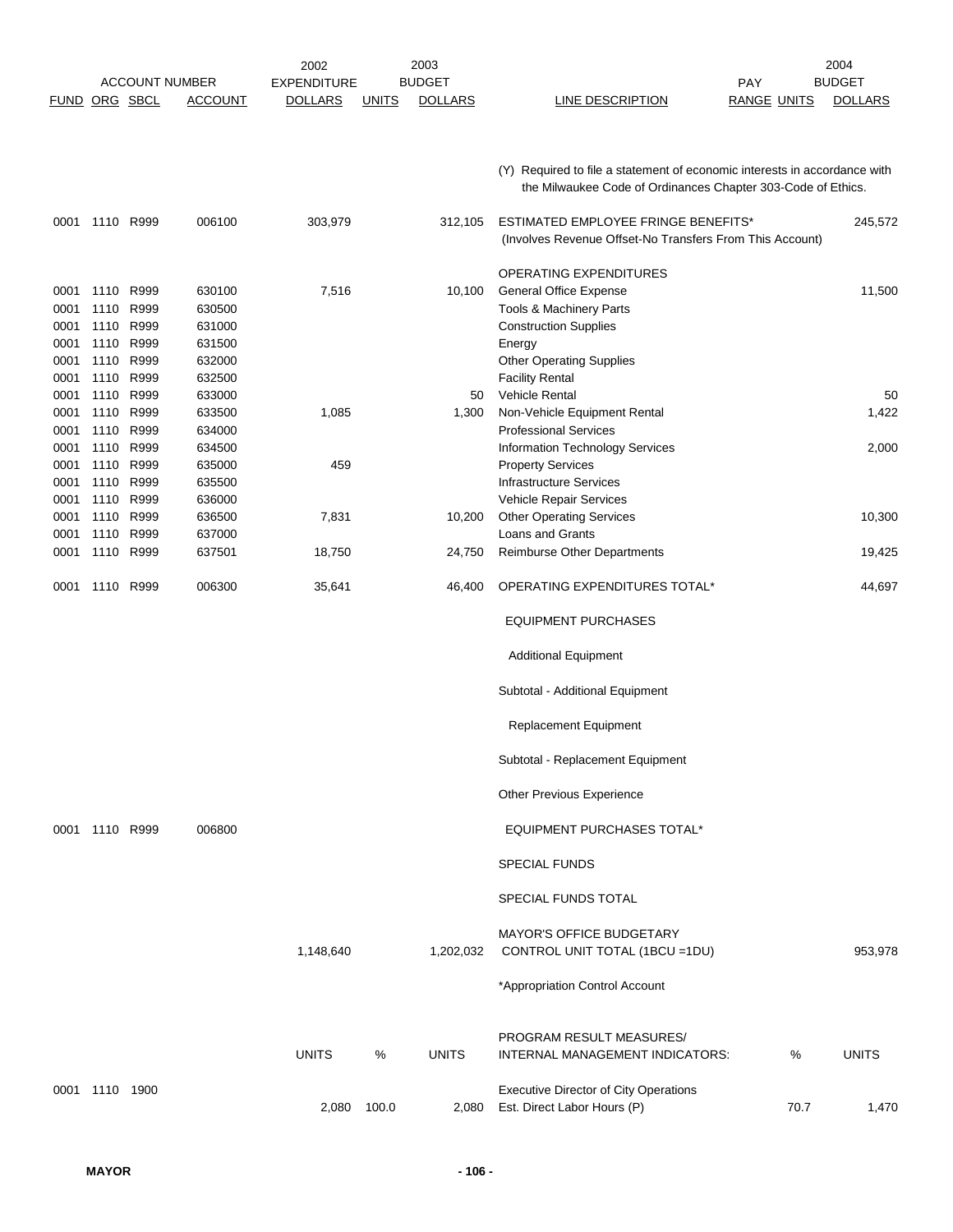|             |      | <b>ACCOUNT NUMBER</b> |                | 2002<br><b>EXPENDITURE</b> |              | 2003<br><b>BUDGET</b> |                                                                    | <b>PAY</b>         |      | 2004<br><b>BUDGET</b> |
|-------------|------|-----------------------|----------------|----------------------------|--------------|-----------------------|--------------------------------------------------------------------|--------------------|------|-----------------------|
| <b>FUND</b> | ORG  | <b>SBCL</b>           | <b>ACCOUNT</b> | <b>DOLLARS</b>             | <b>UNITS</b> | <b>DOLLARS</b>        | LINE DESCRIPTION                                                   | <b>RANGE UNITS</b> |      | <b>DOLLARS</b>        |
|             |      |                       |                | <b>UNITS</b>               | $\%$         | <b>UNITS</b>          | <b>PROGRAM RESULT MEASURES/</b><br>INTERNAL MANAGEMENT INDICATORS: |                    | $\%$ | <b>UNITS</b>          |
| 0001        | 1110 | 0250                  |                | 15,116                     | 80.1         | 15.708                | <b>Administrative Duties</b><br>Est. Direct Labor Hours (P)        |                    | 99.2 | 15,585                |
| 0001        | 1110 | 0260                  |                | 6,790                      | 97.4         | 6,965                 | <b>Clerical Duties</b><br>Est. Direct Labor Hours (P)              |                    | 99.3 | 6,915                 |
|             |      |                       |                | 23,986                     |              | 24.753                | TOTAL DIRECT LABOR HOUR ALLOCATION                                 |                    |      | 23,970                |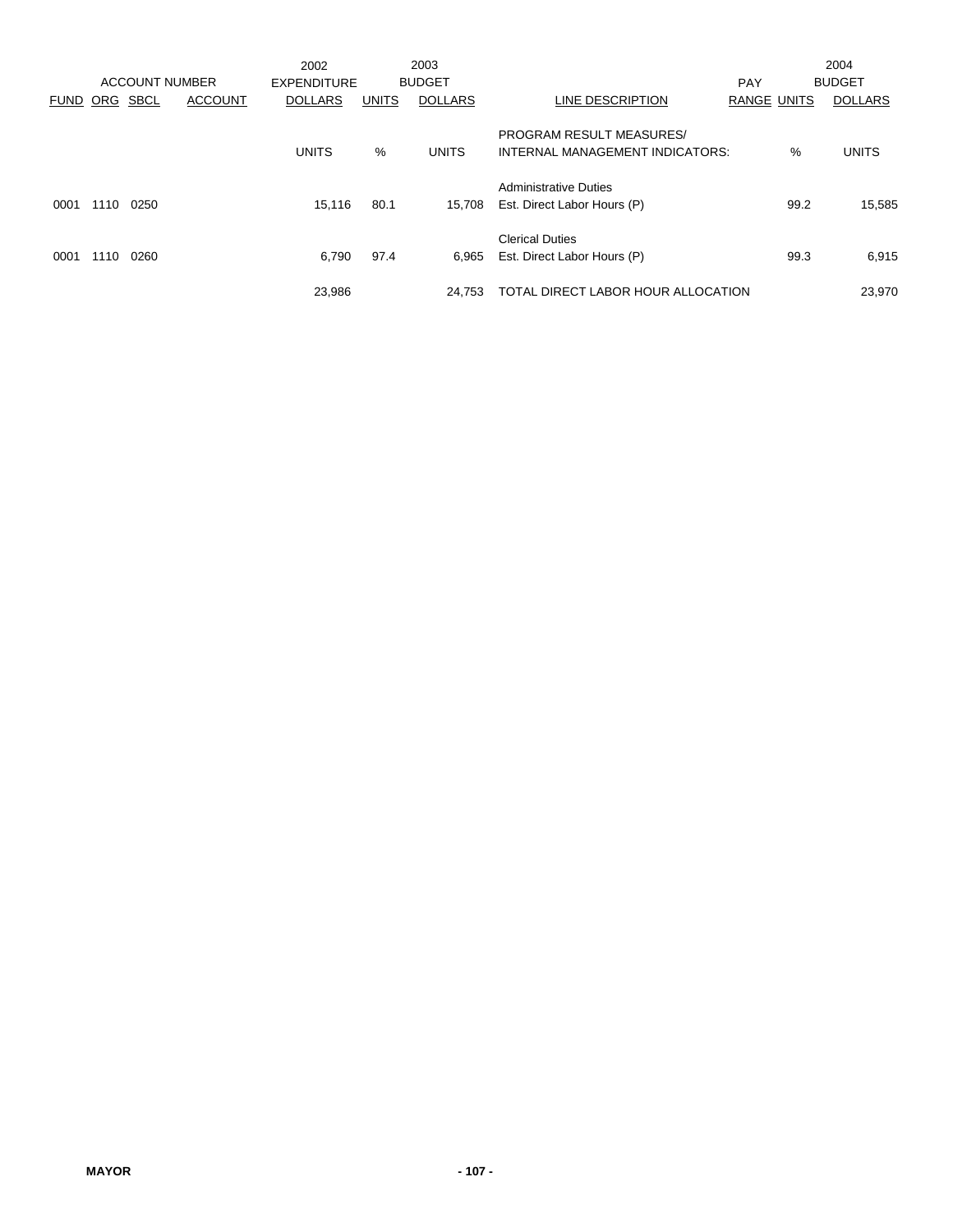|                                                                 | 2002                                 |              | 2003                            |                                                                   |                           |                   | 2004                            |
|-----------------------------------------------------------------|--------------------------------------|--------------|---------------------------------|-------------------------------------------------------------------|---------------------------|-------------------|---------------------------------|
| <b>ACCOUNT NUMBER</b><br><u>FUND ORG SBCL</u><br><b>ACCOUNT</b> | <b>EXPENDITURE</b><br><b>DOLLARS</b> |              | <b>BUDGET</b><br><b>DOLLARS</b> | LINE DESCRIPTION                                                  | <b>PAY</b><br>RANGE UNITS |                   | <b>BUDGET</b><br><b>DOLLARS</b> |
|                                                                 |                                      | <u>UNITS</u> |                                 |                                                                   |                           |                   |                                 |
|                                                                 |                                      |              |                                 | MUNICIPAL COURT                                                   |                           |                   |                                 |
|                                                                 |                                      |              |                                 | BUDGETARY CONTROL UNIT (1BCU=1DU)                                 |                           |                   |                                 |
|                                                                 |                                      |              |                                 |                                                                   |                           |                   |                                 |
|                                                                 |                                      |              |                                 | <b>OUTCOME INDICATORS:</b>                                        |                           |                   |                                 |
|                                                                 |                                      |              |                                 | Objective 1: Fair and reliable adjudication of cases.             |                           |                   |                                 |
|                                                                 |                                      |              |                                 | Outcome Indicator: Percent of non-priority cases                  |                           |                   |                                 |
|                                                                 | 99%                                  |              | 85%                             | filed that are tried within 90 days after intake date.            |                           |                   | 85%                             |
|                                                                 |                                      |              |                                 | Objective 2: Court accessibility to the public.                   |                           |                   |                                 |
|                                                                 |                                      |              |                                 | Outcome Indicator: Number of defendants using                     |                           |                   |                                 |
|                                                                 |                                      |              |                                 | automated voice response system's recorded                        |                           |                   |                                 |
|                                                                 | 113,036                              |              | 100,000                         | information.                                                      |                           |                   | 100,000                         |
|                                                                 |                                      |              |                                 | Objective 3: Effective enforcement of court judgements.           |                           |                   |                                 |
|                                                                 |                                      |              |                                 | Outcome Indicator: Ratio of warrants and commitments              |                           |                   |                                 |
|                                                                 | 29%                                  |              | 30%                             | issued to the number of cases adjudicated.                        |                           |                   | 30%                             |
|                                                                 |                                      |              |                                 | Objective 4: Accountability for public resources                  |                           |                   |                                 |
|                                                                 |                                      |              |                                 | Outcome Indicator: Percent of collections                         |                           |                   |                                 |
|                                                                 | 100%                                 |              | 100%                            | posted within 24 hours of receipt.                                |                           |                   | 100%                            |
|                                                                 |                                      |              |                                 | Objective 5: Enhanced public safety.                              |                           |                   |                                 |
|                                                                 |                                      |              |                                 | Outcome Indicator: Percent of defendants who                      |                           |                   |                                 |
|                                                                 |                                      |              |                                 | complete educational court alternative                            |                           |                   |                                 |
|                                                                 |                                      |              |                                 | programs for first offenders who indicate that the                |                           |                   |                                 |
|                                                                 | 95%                                  |              |                                 | programs made them better understand the                          |                           |                   | 95%                             |
|                                                                 |                                      |              | 95%                             | social and personal consequences of their offense.                |                           |                   |                                 |
|                                                                 |                                      |              |                                 | <b>SALARIES &amp; WAGES</b>                                       |                           |                   |                                 |
|                                                                 |                                      |              |                                 | <b>COURTROOM PROCEEDINGS</b>                                      |                           |                   |                                 |
|                                                                 |                                      | 3            | 348,927                         | Municipal Judge (Y)                                               | 16                        | 3                 | 348,927                         |
|                                                                 |                                      | 1            | 46,005                          | <b>Municipal Court Clerk II</b>                                   | 555                       | 1                 | 46,004                          |
|                                                                 |                                      | 8<br>5       | 331,681                         | Municipal Court Clerk I                                           | 540<br>950                | 8                 | 328,022<br>58,950               |
|                                                                 |                                      |              | 79,600                          | Municipal Court Commissioner (Y)                                  |                           | 5                 |                                 |
|                                                                 |                                      |              |                                 | MANAGEMENT & ADMINISTRATION                                       |                           |                   |                                 |
|                                                                 |                                      | 1            | 90,907                          | Chief Court Administrator (Y)                                     | 14                        | 1                 | 93,730                          |
|                                                                 |                                      | 1<br>1       | 69,443                          | <b>Assistant Court Administrator</b>                              | 10                        | 1                 | 72,102                          |
|                                                                 |                                      | 1            | 49,341<br>40,783                | Administrative Specialist - Senior<br>Legal Office Assistant IV   | 4<br>475                  | $\mathbf{1}$      | 40,783                          |
|                                                                 |                                      | 1            | 24,928                          | Office Assistant II                                               | 410                       |                   |                                 |
|                                                                 |                                      | 1            | 34,183                          | <b>Court Services Assistant IV</b>                                | 445                       | 1                 | 34,183                          |
|                                                                 |                                      | 3            | 94,080                          | <b>Court Services Assistant III</b>                               | 425                       | 4                 | 122,427                         |
|                                                                 |                                      | 1<br>1       | 34,183<br>33,327                | Court Services Assistant IV (A)<br><b>Accounting Assistant II</b> | 445<br>445                | 1<br>1            | 34,183<br>34,183                |
|                                                                 |                                      |              |                                 | <b>Administrative Specialist</b>                                  | 2                         | $\overline{c}$    | 84,338                          |
|                                                                 |                                      |              |                                 |                                                                   |                           |                   |                                 |
|                                                                 |                                      | 1<br>1       | 66,011<br>37,006                | Network Manager<br>Administrative Assistant III                   | 10<br>530                 | 1                 | 68,060                          |
|                                                                 |                                      | 1            | 58,818                          | Network Analyst-SR                                                | 591                       | $\mathbf{1}$      | 61,088                          |
|                                                                 |                                      |              |                                 |                                                                   |                           |                   |                                 |
|                                                                 |                                      |              |                                 | CASH CONTROL & ACCOUNTING                                         |                           |                   |                                 |
|                                                                 |                                      | 1            | 57,658                          | <b>Management Accounting Specialist</b>                           | 5                         | $\mathbf{1}$      | 57,658                          |
|                                                                 |                                      | 3<br>1       | 102,550<br>37,063               | <b>Accounting Assistant II</b><br><b>Accounting Assistant III</b> | 445<br>460                | 3<br>$\mathbf{1}$ | 102,550<br>37,063               |
|                                                                 |                                      |              |                                 |                                                                   |                           |                   |                                 |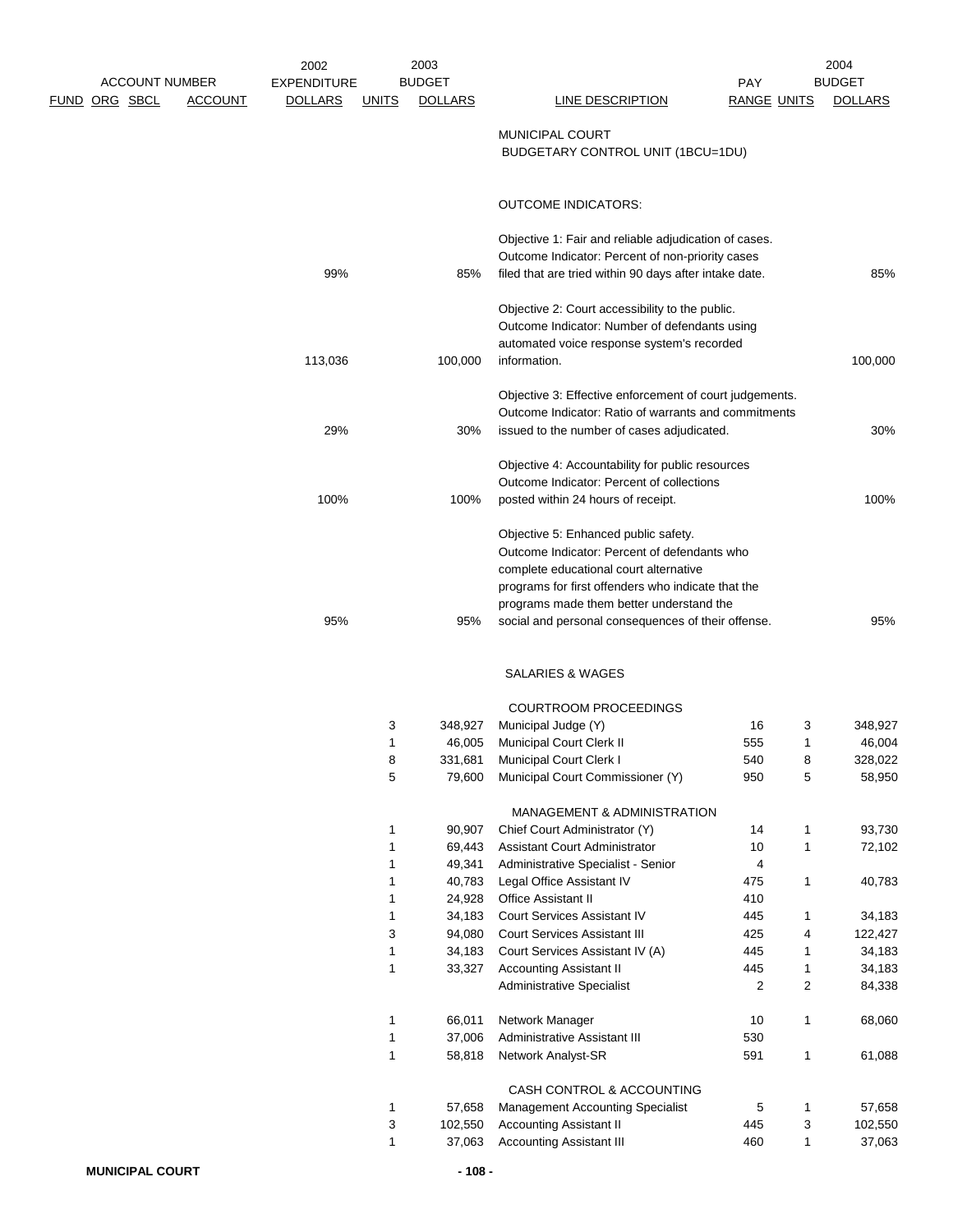|               |              |              | <b>ACCOUNT NUMBER</b> | 2002<br><b>EXPENDITURE</b> |                | 2003<br><b>BUDGET</b> |                                                                                                                                           | <b>PAY</b>         |                | 2004<br><b>BUDGET</b> |
|---------------|--------------|--------------|-----------------------|----------------------------|----------------|-----------------------|-------------------------------------------------------------------------------------------------------------------------------------------|--------------------|----------------|-----------------------|
| FUND ORG SBCL |              |              | <b>ACCOUNT</b>        | <b>DOLLARS</b>             | <b>UNITS</b>   | <b>DOLLARS</b>        | LINE DESCRIPTION                                                                                                                          | <b>RANGE UNITS</b> |                | <b>DOLLARS</b>        |
|               |              |              |                       |                            |                |                       |                                                                                                                                           |                    |                |                       |
|               |              |              |                       |                            |                |                       | PRE-TRIAL CASE PREPARATION                                                                                                                |                    |                |                       |
|               |              |              |                       |                            | $\overline{2}$ | 50,990                | <b>Office Assistant II</b>                                                                                                                | 410                | $\overline{2}$ | 53,860                |
|               |              |              |                       |                            | 1              | 30,325                | <b>Office Assistant III</b>                                                                                                               | 425                | 1              | 31,360                |
|               |              |              |                       |                            |                |                       |                                                                                                                                           |                    |                |                       |
|               |              |              |                       |                            |                |                       | POST-TRIAL RECORD PROCESSING &                                                                                                            |                    |                |                       |
|               |              |              |                       |                            | 1              | 34,183                | <b>MAINTENANCE</b><br><b>Office Assistant IV</b>                                                                                          | 445                | 1              | 34,183                |
|               |              |              |                       |                            | $\mathbf{1}$   | 31,360                | <b>Court Services Assistant III</b>                                                                                                       | 425                | 1              | 28,998                |
|               |              |              |                       |                            | 4              | 98,683                | <b>Office Assistant II</b>                                                                                                                | 410                | 3              | 78,331                |
|               |              |              |                       |                            | $\mathbf 1$    | 29,332                | <b>Court Services Assistant II</b>                                                                                                        | 410                | 1              | 29,332                |
|               |              |              |                       | 1,721,041                  | 46             | 1,911,367             | <b>Total Before Adjustments</b>                                                                                                           |                    | 45             | 1,880,315             |
|               |              |              |                       |                            |                |                       |                                                                                                                                           |                    |                |                       |
|               |              |              |                       |                            |                |                       | Salary & Wage Rate Changes                                                                                                                |                    |                |                       |
|               |              |              |                       | 7,837                      |                | 16,000                | Overtime Compensated*                                                                                                                     |                    |                | 16,000                |
|               |              |              |                       |                            |                | (38, 227)             | Personnel Cost Adjustment<br>Other                                                                                                        |                    |                | (37,606)              |
|               |              |              |                       |                            |                |                       |                                                                                                                                           |                    |                |                       |
|               |              |              |                       | 1,728,878                  |                | 1,889,140             | Gross Salaries & Wages Total                                                                                                              |                    |                | 1,858,709             |
|               |              |              |                       |                            |                |                       | <b>Reimbursable Services Deduction</b>                                                                                                    |                    |                |                       |
|               |              |              |                       |                            |                |                       | Capital Improvements Deduction                                                                                                            |                    |                |                       |
|               |              |              |                       |                            |                |                       | <b>Grant and Aids Deduction</b>                                                                                                           |                    |                |                       |
| 0001          | 1320 R999    |              | 006000                | 1,728,878                  |                | 1,889,140             | NET SALARIES & WAGES TOTAL*                                                                                                               |                    |                | 1,858,709             |
|               |              |              |                       |                            |                |                       |                                                                                                                                           |                    |                |                       |
|               |              |              |                       |                            | 41.78          |                       | <b>O&amp;M FTE'S</b><br>NON-O&M FTE'S                                                                                                     |                    | 40.80          |                       |
|               |              |              |                       |                            |                |                       |                                                                                                                                           |                    |                |                       |
|               |              |              |                       |                            |                |                       | (A) One position to require English-Spanish Interpreter skills.                                                                           |                    |                |                       |
|               |              |              |                       |                            |                |                       | (Y) Required to file a statement of economic interests in accordance with<br>the Milwaukee Code of Ordinances Chapter 303-Code of Ethics. |                    |                |                       |
| 0001          | 1320         | R999         | 006100                | 660,981                    |                | 698,982               | ESTIMATED EMPLOYEE FRINGE BENEFITS*                                                                                                       |                    |                | 687.723               |
|               |              |              |                       |                            |                |                       | (Involves Revenue Offset-No Transfers from this Account)                                                                                  |                    |                |                       |
|               |              |              |                       |                            |                |                       |                                                                                                                                           |                    |                |                       |
|               |              |              |                       |                            |                |                       |                                                                                                                                           |                    |                |                       |
| 0001          | 1320         | R999         | 630100                |                            |                |                       | OPERATING EXPENDITURES<br><b>General Office Expense</b>                                                                                   |                    |                | 202,024               |
| 0001          | 1320         | R999         | 630500                | 194,929                    |                | 79,000                | <b>Tools &amp; Machinery Parts</b>                                                                                                        |                    |                |                       |
| 0001          | 1320         | R999         | 631000                |                            |                |                       | <b>Construction Supplies</b>                                                                                                              |                    |                |                       |
| 0001          | 1320         | R999         | 631500                |                            |                |                       | Energy                                                                                                                                    |                    |                |                       |
| 0001          | 1320         | R999         | 632000                | 2,209                      |                | 13,000                | <b>Other Operating Supplies</b>                                                                                                           |                    |                | 3,000                 |
| 0001          | 1320         | R999         | 632500                |                            |                | 3,500                 | <b>Facility Rental</b>                                                                                                                    |                    |                |                       |
| 0001          | 1320         | R999         | 633000                |                            |                |                       | <b>Vehicle Rental</b>                                                                                                                     |                    |                |                       |
| 0001          | 1320         | R999         | 633500                | 1,488                      |                |                       | Non-Vehicle Equipment Rental                                                                                                              |                    |                | 3,641                 |
| 0001          | 1320         | R999         | 634000                | 93,323                     |                | 96,500                | <b>Professional Services</b>                                                                                                              |                    |                | 68,200                |
| 0001<br>0001  | 1320<br>1320 | R999<br>R999 | 634500<br>635000      | 322,240<br>39,030          |                | 280,874<br>8,000      | Information Technology Services<br><b>Property Services</b>                                                                               |                    |                | 155,000<br>38,000     |
| 0001          | 1320         | R999         | 635500                |                            |                |                       | <b>Infrastructure Services</b>                                                                                                            |                    |                |                       |
| 0001          | 1320         | R999         | 636000                |                            |                |                       | Vehicle Repair Services                                                                                                                   |                    |                |                       |
| 0001          | 1320         | R999         | 636500                | 62,822                     |                | 233,360               | <b>Other Operating Services</b>                                                                                                           |                    |                | 22,650                |
| 0001          | 1320         | R999         | 637000                |                            |                |                       | Loans and Grants                                                                                                                          |                    |                |                       |
| 0001          | 1320         | R999         | 637501                | 70,958                     |                |                       | Reimburse Other Departments                                                                                                               |                    |                | 72,008                |
| 0001          | 1320         | R999         | 006300                | 786,999                    |                | 714,234               | OPERATING EXPENDITURES TOTAL*                                                                                                             |                    |                | 564,523               |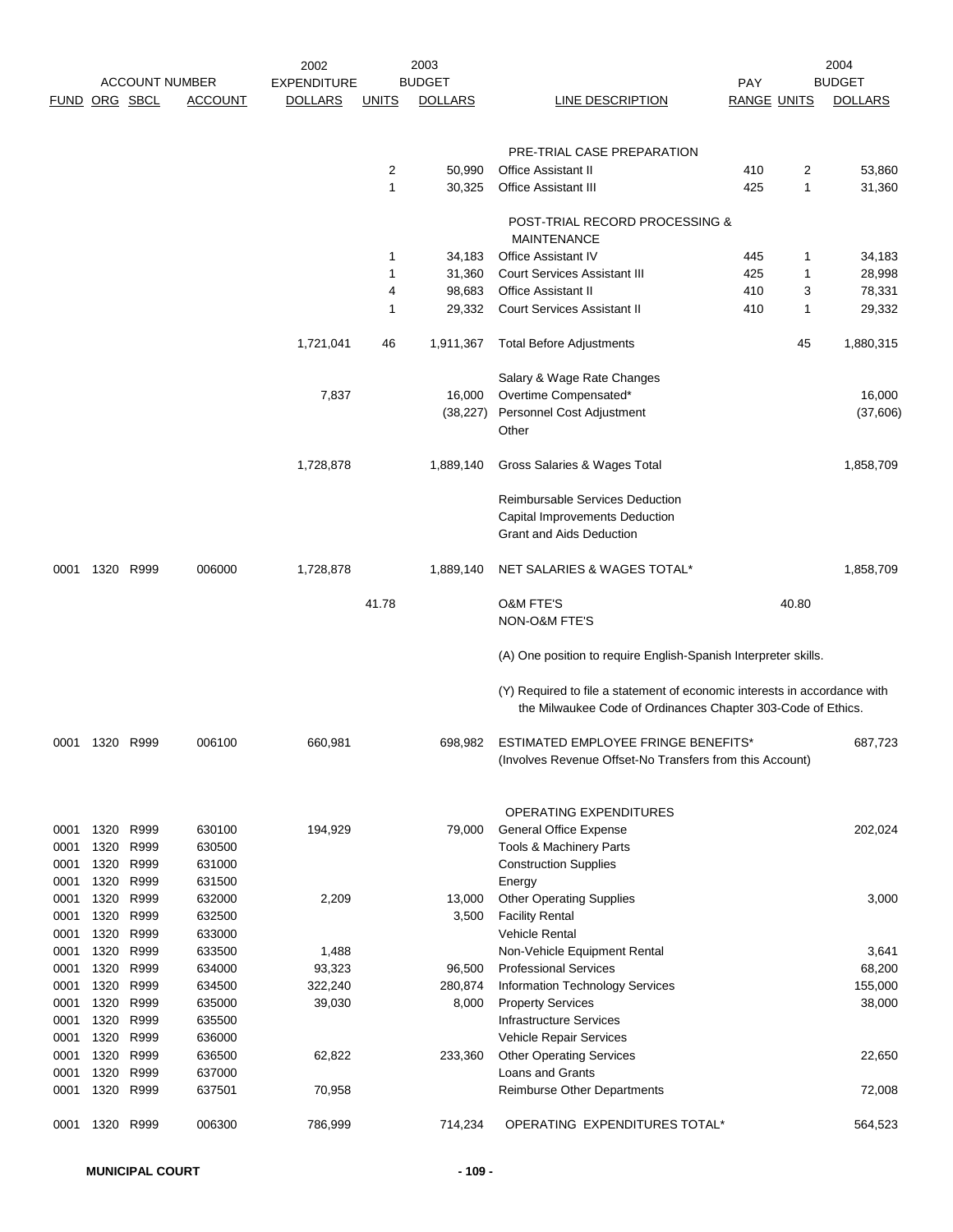|               | <b>ACCOUNT NUMBER</b> |           |                | 2002<br><b>EXPENDITURE</b> |              | 2003<br><b>BUDGET</b> |                                                                       | <b>PAY</b>         | 2004<br><b>BUDGET</b> |  |  |
|---------------|-----------------------|-----------|----------------|----------------------------|--------------|-----------------------|-----------------------------------------------------------------------|--------------------|-----------------------|--|--|
| FUND ORG SBCL |                       |           | <b>ACCOUNT</b> | <b>DOLLARS</b>             | <b>UNITS</b> | <b>DOLLARS</b>        | LINE DESCRIPTION                                                      | <b>RANGE UNITS</b> | <b>DOLLARS</b>        |  |  |
|               |                       |           |                |                            |              |                       |                                                                       |                    |                       |  |  |
|               |                       |           |                |                            |              |                       | <b>EQUIPMENT PURCHASES</b>                                            |                    |                       |  |  |
|               |                       |           |                |                            |              |                       | <b>Additional Equipment</b>                                           |                    |                       |  |  |
|               |                       |           |                |                            |              |                       | Case file shelving                                                    |                    | 4,000                 |  |  |
|               |                       |           |                |                            |              |                       |                                                                       |                    |                       |  |  |
|               |                       |           |                |                            |              |                       | Subtotal - Additional Equipment                                       |                    | 4,000                 |  |  |
|               |                       |           |                |                            |              |                       | Replacement Equipment                                                 |                    |                       |  |  |
|               |                       |           |                | 4,156                      |              |                       | Office Furniture                                                      |                    |                       |  |  |
|               |                       |           |                |                            | 3            | 18,450                | Court Tape Recorder                                                   |                    |                       |  |  |
|               |                       |           |                |                            |              |                       | Other Previous Experience                                             |                    |                       |  |  |
|               |                       |           |                | 4,156                      | 3            | 18,450                | Subtotal - Replacement Equipment                                      |                    |                       |  |  |
| 0001          | 1320 R999             |           | 006800         | 4,156                      | 3            | 18,450                | EQUIPMENT PURCHASES TOTAL*                                            |                    | 4,000                 |  |  |
|               |                       |           |                |                            |              |                       | <b>SPECIAL FUNDS</b>                                                  |                    |                       |  |  |
| 0001          |                       | 1320 R132 | 006300         | 30,000                     |              | 15,000                | Minor Projects*                                                       |                    | 15,000                |  |  |
| 0001          |                       | 1320 R134 | 006300         | 41,388                     |              | 50,000                | Court Hardware Replacement Project*                                   |                    | 45,000                |  |  |
|               |                       |           |                |                            |              |                       |                                                                       |                    |                       |  |  |
|               |                       |           |                | 71,388                     |              | 65,000                | SPECIAL FUNDS TOTAL                                                   |                    | 60,000                |  |  |
|               |                       |           |                |                            |              |                       | MUNICIPAL COURT BUDGETARY                                             |                    |                       |  |  |
|               |                       |           |                | 3,252,402                  |              | 3,385,806             | CONTROL UNIT TOTAL (1BCU=1 DU)                                        |                    | 3,174,955             |  |  |
|               |                       |           |                |                            |              |                       |                                                                       |                    |                       |  |  |
|               |                       |           |                |                            |              |                       | *Appropriation Control Account                                        |                    |                       |  |  |
|               |                       |           |                |                            |              |                       | PROGRAM RESULT MEASURES/                                              |                    |                       |  |  |
|               |                       |           |                | <b>UNITS</b>               | $\%$         | <b>UNITS</b>          | INTERNAL MANAGEMENT INDICATORS:                                       | $\%$               | <b>UNITS</b>          |  |  |
|               |                       |           |                |                            |              |                       |                                                                       |                    |                       |  |  |
|               |                       |           |                |                            |              |                       | Courtroom Appearances                                                 |                    |                       |  |  |
| 0001          | 1320 2710             |           | M13201         | 207,385                    |              | 235,398               | Appearances                                                           | 102.0              | 240,000               |  |  |
|               |                       |           |                |                            |              |                       | Cash Control & Accounting                                             |                    |                       |  |  |
|               | 0001 1320 2760        |           | M13206         | 287,016                    |              | 290,000               | <b>Accounting Transactions</b>                                        | 120.7              | 350,000               |  |  |
|               |                       |           |                |                            |              |                       |                                                                       |                    |                       |  |  |
|               |                       |           |                |                            |              |                       | Case Preparation                                                      |                    |                       |  |  |
|               | 0001 1320 2730        |           | M13202         | 168,072                    |              | 185,000               | Case Filings                                                          | 105.4              | 195,000               |  |  |
|               |                       |           |                |                            |              |                       | Record Processing and Files Maintenance                               |                    |                       |  |  |
|               | 0001 1320 2740        |           | M13203         | 424,158                    |              | 473,398               | Case Files Processed                                                  | 102.5              | 485,000               |  |  |
|               |                       |           |                |                            |              |                       |                                                                       |                    |                       |  |  |
|               |                       |           | M13207         |                            |              |                       | Post-Trial Records-Motor Vehicle Section<br>Dispositions Reported (P) |                    |                       |  |  |
| 0001          | 1320 2760             |           |                | 286,880                    | 133.3        | 300,000               |                                                                       | 113.3              | 340,000               |  |  |
|               |                       |           |                |                            |              |                       | <b>Writs Processing</b>                                               |                    |                       |  |  |
| 0001          | 1320 2750             |           | M13204         | 48,701                     | 106.0        | 53,000                | Warrants and Commitments Issued (P)                                   | 93.4               | 49,500                |  |  |
|               |                       |           |                |                            |              |                       |                                                                       |                    |                       |  |  |
|               |                       |           |                |                            |              |                       |                                                                       |                    |                       |  |  |
|               |                       |           |                | 67,391                     |              | 75,200                | TOTAL DIRECT LABOR HOUR ALLOCATION                                    |                    | 73,500                |  |  |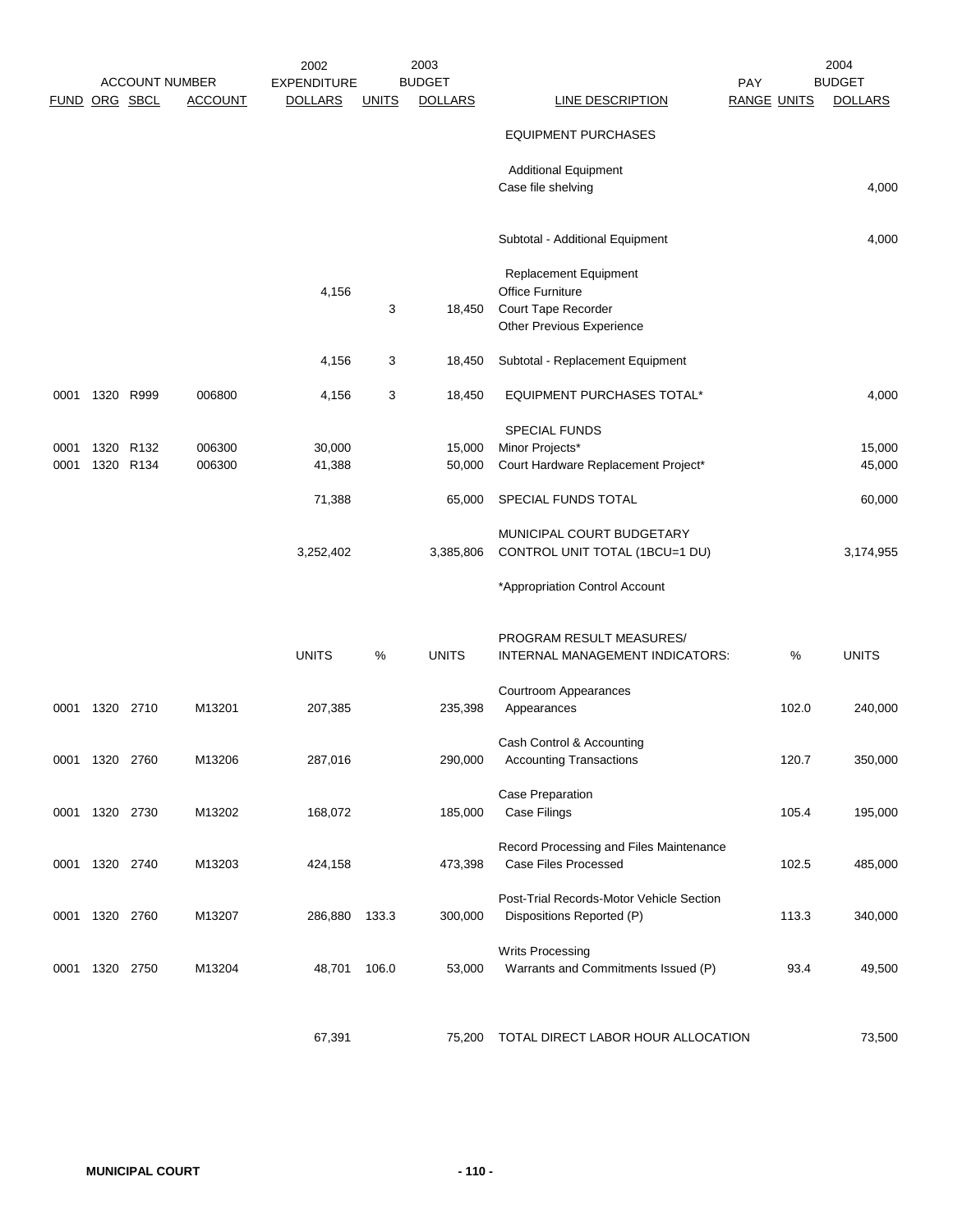| <b>ACCOUNT NUMBER</b> |                | 2002<br><b>EXPENDITURE</b> |                | 2003<br><b>BUDGET</b> |                                                                              | PAY                |                | 2004<br><b>BUDGET</b> |
|-----------------------|----------------|----------------------------|----------------|-----------------------|------------------------------------------------------------------------------|--------------------|----------------|-----------------------|
| <u>FUND ORG SBCL</u>  | <b>ACCOUNT</b> | <b>DOLLARS</b>             | <b>UNITS</b>   | <b>DOLLARS</b>        | <b>LINE DESCRIPTION</b>                                                      | <b>RANGE UNITS</b> |                | <b>DOLLARS</b>        |
|                       |                |                            |                |                       | DEPARTMENT OF NEIGHBORHOOD<br>SERVICES BUDGETARY CONTROL<br>UNIT (1 BCU=1DU) |                    |                |                       |
|                       |                |                            |                |                       | <b>OUTCOME INDICATORS:</b>                                                   |                    |                |                       |
|                       |                |                            |                |                       | Percent of Assessment Areas with Average                                     |                    |                |                       |
|                       |                | 99.3%                      |                | 95.0%                 | Property Value Growth Higher Than Inflation                                  |                    |                | 95.0%                 |
|                       |                | 0.55                       |                | 0.44                  | Three-year average public fire incident rate.                                |                    |                | 0.44                  |
|                       |                |                            |                |                       | SALARIES & WAGES                                                             |                    |                |                       |
|                       |                |                            |                |                       | OFFICE OF THE COMMISSIONER                                                   |                    |                |                       |
|                       |                |                            | 1              | 126,371               | Commissioner - Bldg. Insp. (X) (Y)                                           | 18                 | 1              | 106,706               |
|                       |                |                            | 1              | 60,398                | Chief Operations Officer (X) (Y)                                             | 11                 | 1              | 76,779                |
|                       |                |                            | 1              | 37,063                | Administrative Assistant II                                                  | 445                | $\mathbf{1}$   | 37,063                |
|                       |                |                            |                |                       | INFORMATION TECHNOLOGY DIVISION                                              |                    |                |                       |
|                       |                |                            | 1              | 74,867                | Network Manager                                                              | 10                 | 1              | 77,285                |
|                       |                |                            | 1              | 54,176                | Network Serv. Coordinator-Sr.                                                | 6                  | $\mathbf{1}$   | 55,794                |
|                       |                |                            | 1              | 38,015                | Program Assistant II                                                         | 530                | $\mathbf{1}$   | 39,322                |
|                       |                |                            |                |                       | SUPPORT SERVICES DIVISION                                                    |                    |                |                       |
|                       |                |                            | 1              | 69,792                | <b>Business Operations Manager</b>                                           | 8                  | 1              | 69,792                |
|                       |                |                            |                |                       | ADMINISTRATIVE SERVICES SECTION                                              |                    |                |                       |
|                       |                |                            | 1              | 57,658                | Public Information Coordinator (X)                                           | 5                  | 1              | 57,658                |
|                       |                |                            | 1              | 23,802                | Office Supervisor II                                                         | 2                  | $\mathbf{1}$   | 33,322                |
|                       |                |                            | 1              | 47,604                | Admin. Specialist (X)                                                        | 2                  | 1              | 47,604                |
|                       |                |                            | 1              | 39,322                | Program Assistant II                                                         | 530                | 1              | 39,322                |
|                       |                |                            | 1              | 36,018                | Personnel Payroll Assistant II                                               | 445                | 1              | 36,018                |
|                       |                |                            | 2              | 71,246                | <b>Accounting Assistant II</b>                                               | 445                | $\overline{c}$ | 71,246                |
|                       |                |                            | 1              | 31,360                | Office Assistant III                                                         | 435                | 1              | 29,071                |
|                       |                |                            | $\overline{c}$ | 30,346                | Office Assistant II (.5 FTE)                                                 | 410                | $\overline{c}$ | 14,666                |
|                       |                |                            | 1              | 12,127                | Graduate Intern (.58 FTE) (X)                                                | 927                | $\mathbf{1}$   | 12,127                |
|                       |                |                            |                |                       | <b>BOARDS &amp; COMMISSIONS</b>                                              |                    |                |                       |
|                       |                |                            | $\overline{7}$ | 21,000                | Member, Stds and Appeals Comm. (Y)                                           | 36                 | $\overline{7}$ | 21,000                |
|                       |                |                            |                |                       | CONSTRUCTION TRADES DIVISION                                                 |                    |                |                       |
|                       |                |                            | 1              | 69,792                | Bldg. Constr. Insp. Supvr. (X) (Y)                                           | 8                  | $\mathbf{1}$   | 69,792                |
|                       |                |                            |                |                       | <b>CONSTRUCTION SECTION</b>                                                  |                    |                |                       |
|                       |                |                            | 1              | 61,451                | Code Enf. Asst. Supvr                                                        | 6                  | 1              | 61,451                |
|                       |                |                            | 11             | 564,120               | Building Construction Inspector II (X)                                       | 589                | 11             | 567,230               |
|                       |                |                            | 3              | 161,138               | Boiler Inspector II (X)                                                      | 589                | 3              | 156,216               |
|                       |                |                            | $\mathbf{1}$   | 31,360                | Office Assistant III                                                         | 425                | $\mathbf{1}$   | 31,360                |
|                       |                |                            | 1              | 26,317                | Office Assistant II                                                          | 410                | $\mathbf{1}$   | 27,022                |
|                       |                |                            |                |                       | ELECTRICAL INSPECTION SECTION                                                |                    |                |                       |
|                       |                |                            | 1              | 58,277                | Elect. Insp. Asst. Supvr. (X)                                                | 6                  | 1              | 60,090                |
|                       |                |                            | $\overline{7}$ | 356,682               | Electrical Inspector II (X)                                                  | 589                | $\overline{7}$ | 361,687               |
|                       |                |                            | 3              | 154,792               | Elevator Inspector II (X)                                                    | 589                | 3              | 154,792               |
|                       |                |                            | 1              | 29,332                | Office Assistant II                                                          | 410                | $\mathbf{1}$   | 29,332                |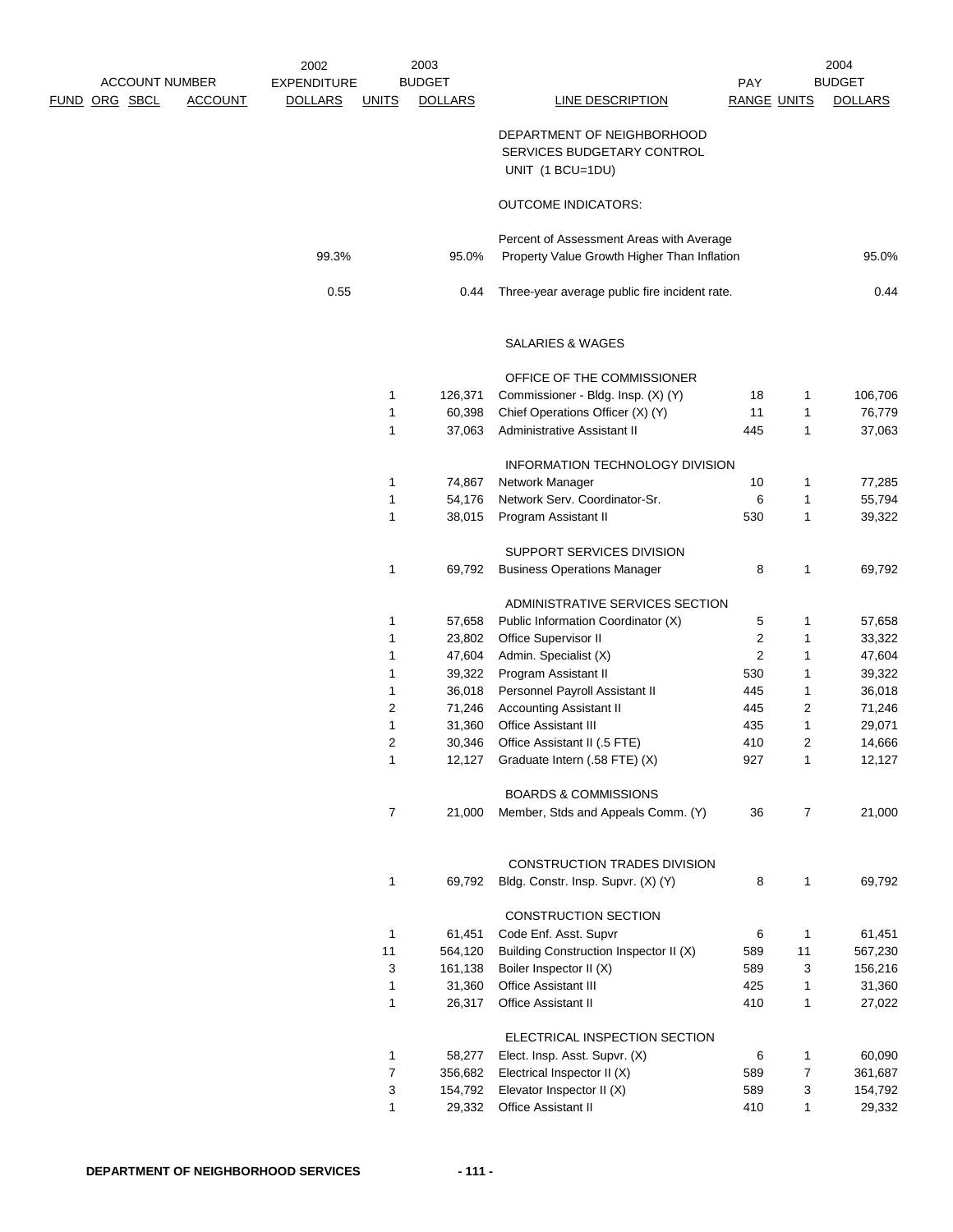| ACCOUNT NUMBER       |                | 2002<br><b>EXPENDITURE</b> |                | 2003<br><b>BUDGET</b> |                                                       | PAY                |                         | 2004<br><b>BUDGET</b> |
|----------------------|----------------|----------------------------|----------------|-----------------------|-------------------------------------------------------|--------------------|-------------------------|-----------------------|
| <u>FUND ORG SBCL</u> | <b>ACCOUNT</b> | <b>DOLLARS</b>             | <b>UNITS</b>   | <b>DOLLARS</b>        | LINE DESCRIPTION                                      | <b>RANGE UNITS</b> |                         | <b>DOLLARS</b>        |
|                      |                |                            |                |                       | PLUMBING INSPECTION SECTION                           |                    |                         |                       |
|                      |                |                            |                |                       | Plumbing Inspector Asst. Supervisor (X)               | 6                  | $\mathbf{1}$            | 61,451                |
|                      |                |                            | 11             | 575,874               | Plumbing Inspector II                                 | 788                | 11                      | 571,460               |
|                      |                |                            | 2              | 102,689               | Sprinkler Inspector II (X)                            | 589                | $\overline{2}$          | 99,698                |
|                      |                |                            | 1              | 34,183                | <b>Office Assistant IV</b>                            | 445                | $\mathbf{1}$            | 34,183                |
|                      |                |                            | 2              | 58,664                | <b>Office Assistant II</b>                            | 410                | 2                       | 58,664                |
|                      |                |                            |                |                       | <b>COMMERCIAL INSPECTION DIVISION</b>                 |                    |                         |                       |
|                      |                |                            | 1              | 69,792                | Code Enforcement Insp. Supvr. (X) (Y)                 | 8                  | 1                       | 63,736                |
|                      |                |                            |                |                       | COMMERCIAL INSPECTION SECTION                         |                    |                         |                       |
|                      |                |                            | 2              | 116,011               | Code Enforcement Asst. Supvr. (X)                     | 6                  | $\overline{\mathbf{c}}$ | 117,706               |
|                      |                |                            | 17             | 684,908               | Code Enforcement Inspector II (X)                     | 541                | 17                      | 691,271               |
|                      |                |                            | $\mathbf{1}$   | 31,360                | Office Assistant III                                  | 425                | $\mathbf{1}$            | 31,360                |
|                      |                |                            | 1              | 12,704                | Office Assistant II (0.5 FTE)                         | 410                | $\mathbf{1}$            | 11,636                |
|                      |                |                            |                |                       | CONDEMNATION INSPECTION SECTION                       |                    |                         |                       |
|                      |                |                            | $\mathbf{1}$   | 60,090                | Bldg. Construction Insp. Asst. Supvr. (X)             | 6                  | 1                       | 50,429                |
|                      |                |                            | 3              | 155,336               | Building Construction Inspector II (X)                | 589                | 3                       | 156,775               |
|                      |                |                            | 3<br>2         | 145,716<br>62,720     | Special Enforcement Inspector<br>Office Assistant III | 572<br>425         | 3<br>$\overline{c}$     | 145,716<br>60,431     |
|                      |                |                            |                |                       | RESIDENTIAL INSPECTION DIVISION                       |                    |                         |                       |
|                      |                |                            | 1              | 69,792                | Code Enforcement Insp. Supvr. (X) (Y)                 | 8                  | 1                       | 69,792                |
|                      |                |                            |                |                       | CODE ENFORCEMENT SECTION                              |                    |                         |                       |
|                      |                |                            | 1              | 61,451                | Code Enforcement Asst. Supvr. (X)                     | 6                  | $\mathbf{1}$            | 61,451                |
|                      |                |                            | 1              | 61,451                | Bldg Const Insp. Asst. Supv. (X)                      | 6                  | $\mathbf{1}$            | 61,451                |
|                      |                |                            | 3              | 142,168               | Special Enforcement Inspector (X)                     | 572                | 3                       | 146,672               |
|                      |                |                            | 3              | 143,241               | Special Compliance Inspector (X)                      | 553                | 3                       | 143,241               |
|                      |                |                            | 22             | 896,176               | Code Enforcement Inspector II (X)                     | 541                | 22                      | 884,551               |
|                      |                |                            |                |                       | <b>Office Assistant IV</b>                            | 445                | $\mathbf{1}$            | 34,183                |
|                      |                |                            |                |                       | Customer Service Rep. II                              | 435                | 3                       | 97,845                |
|                      |                |                            |                |                       | Customer Service Rep. I                               | 425                | 1                       | 30,351                |
|                      |                |                            |                |                       | <b>COURT SECTION</b>                                  |                    |                         |                       |
|                      |                |                            |                |                       | Code Enforcement Asst. Supervisor (X) (Y)             | 6                  | 1                       | 50,252                |
|                      |                |                            | 1              | 61,451                | Health Enforcement Specialist (X) (Y)                 | 6                  |                         |                       |
|                      |                |                            | $\overline{c}$ | 94,103                | Bldg. Code Enforcement Insp. (X)                      | 553                | 2                       | 83,876                |
|                      |                |                            | 1              | 34,183                | Office Assistant IV                                   | 445                | 1                       | 33,285                |
|                      |                |                            | 1              | 31,360                | Office Assistant III                                  | 425                | 1                       | 31,360                |
|                      |                |                            | 1              | 29,332                | <b>Office Assistant II</b>                            | 410                | $\mathbf{1}$            | 29,332                |
|                      |                |                            |                |                       | <b>GRANT PROGRAMS</b>                                 |                    |                         |                       |
|                      |                |                            |                |                       | Graffiti, Receivership & Interns                      |                    |                         |                       |
|                      |                |                            | 1              | 61,451                | Code Enforc Asst. Supvr. (A) (X)                      | 6                  | $\mathbf 1$             | 61,451                |
|                      |                |                            | 1              | 21,780                | Admin. Specialist-Sr.(0.5 FTE) (A) (X)                | 4                  | 1                       | 21,780                |
|                      |                |                            | 1              | 48,731                | Special Enforcement Inspector (A) (X)                 | 572                | $\mathbf{1}$            | 48,731                |
|                      |                |                            | 1              | 30,173                | Customer Service Rep. II (A)                          | 435                | 1                       | 31,474                |
|                      |                |                            | 5              | 116,717               | Code Enforcement Intern(0.5 FTE) (A) (X)              | 529                | 5                       | 115,111               |
|                      |                |                            |                |                       | PROPERTY MANAGEMENT (A)                               |                    |                         |                       |
|                      |                |                            | 1              | 61,451                | Landlord Trng & Development Mgr. (A) (X)              | 6                  | 1                       | 61,451                |
|                      |                |                            | 1              | 61,451                | Grant Monitor (A) (X)                                 | 6                  | 1                       | 61,451                |
|                      |                |                            | $\overline{2}$ | 44,108                | Administrative Specialist(0.5 FTE) (A) (X)            | $\overline{2}$     | $\overline{2}$          | 45,477                |
|                      |                |                            |                |                       | TARGETED ENFORCEMENT (A)                              |                    |                         |                       |
|                      |                |                            | 4              | 189,944               | Special Enforcement Inspector (A) (X)                 | 572                | 4                       | 196,358               |
|                      |                |                            | 1              | 32,615                | Customer Service Rep. II (A) (X)                      | 435                | $\mathbf{1}$            | 32,615                |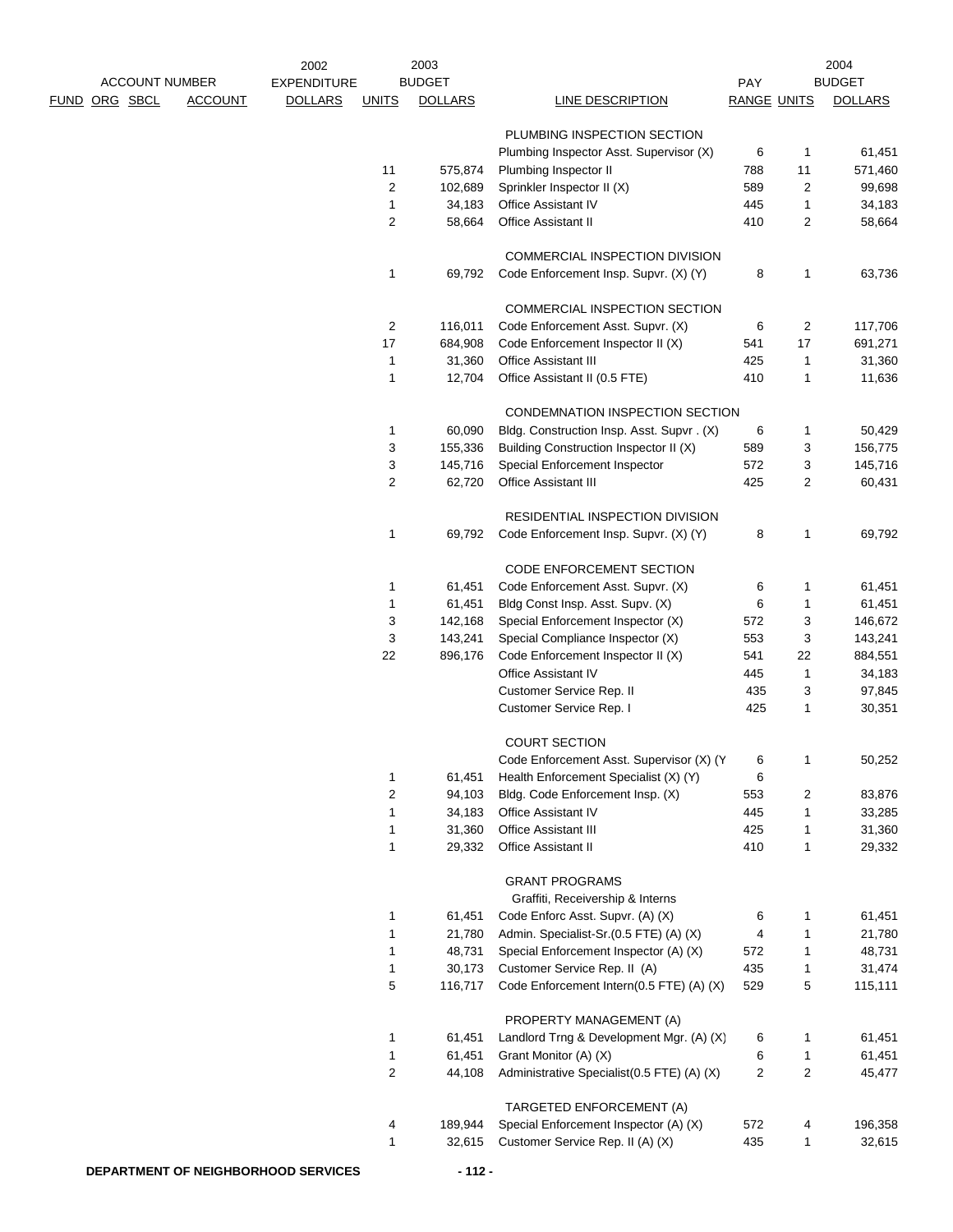| <b>ACCOUNT NUMBER</b> |                | 2002                                       | 2003<br><b>BUDGET</b> |                  |                                                               |                           | 2004<br><b>BUDGET</b> |                  |  |
|-----------------------|----------------|--------------------------------------------|-----------------------|------------------|---------------------------------------------------------------|---------------------------|-----------------------|------------------|--|
| <u>FUND ORG SBCL</u>  | <b>ACCOUNT</b> | <b>EXPENDITURE</b><br><b>DOLLARS</b>       | <b>UNITS</b>          | <b>DOLLARS</b>   | <b>LINE DESCRIPTION</b>                                       | PAY<br><b>RANGE UNITS</b> |                       | <b>DOLLARS</b>   |  |
|                       |                |                                            | $\overline{c}$        | 46,412           | Code Enforcement Intern (0.5 FTE) (A) (X)                     | 529                       | 2                     | 46,870           |  |
|                       |                |                                            |                       |                  | NEIGHBORHOOD IMPROVEMENT<br>PROGRAM (NIP)                     |                           |                       |                  |  |
|                       |                |                                            |                       |                  | Code Enforcement Asst. Supv. (A) (X)                          | 6                         | 1                     | 60,872           |  |
|                       |                |                                            |                       |                  | Housing Rehab. Coordinator (A) (X)                            | 5                         | $\mathbf{1}$          |                  |  |
|                       |                |                                            |                       |                  | Housing Rehab. Inspector (A) (X)                              | 553                       | 3                     | 142,900          |  |
|                       |                |                                            |                       |                  | Administrative Specialist Sr. (A) (X)                         | 4                         | $\mathbf{1}$          | 41,000           |  |
|                       |                |                                            |                       |                  | Office Assistant III (A)                                      | 425                       | 1                     | 32,000           |  |
|                       |                |                                            |                       |                  | NUISANCE & ENVIRONMENTAL<br><b>HEALTH DIVISION</b>            |                           |                       |                  |  |
|                       |                |                                            | 1                     | 69,792           | Nuisance & Environ. Health Mgr. (X) (Y)                       | 8                         | $\mathbf{1}$          | 69,792           |  |
|                       |                |                                            |                       |                  | NUISANCE CONTROL SECTION                                      |                           |                       |                  |  |
|                       |                |                                            | 2                     | 112,445          | Nuisance Control Supv. (X) (Y)                                | 6                         | 2                     | 115,944          |  |
|                       |                |                                            | 18                    | 624,604          | Nuisance Control Off. II                                      | 516                       | 18                    | 629,309          |  |
|                       |                |                                            | 2                     | 29,601           | Nuisance Ctrl. Off. I (0.5 FTE) (A)                           | 500                       |                       |                  |  |
|                       |                |                                            | 1<br>$\overline{2}$   | 34,183<br>55,896 | Office Assistant IV<br><b>Office Assistant II</b>             | 445<br>410                | 1<br>2                | 34,183<br>56,514 |  |
|                       |                |                                            |                       |                  |                                                               |                           |                       |                  |  |
|                       |                |                                            |                       |                  | ENVIRONMENTAL HEALTH SECTION                                  |                           |                       |                  |  |
|                       |                |                                            | 1                     | 57,658           | Site Improvement Specialist (A)                               | 5                         | $\mathbf{1}$          | 57,658           |  |
|                       |                |                                            | 1                     | 47,604           | Administrative Specialist (A) (X)                             | $\overline{\mathbf{c}}$   | $\mathbf{1}$          | 47,604           |  |
|                       |                |                                            | 2                     | 83,336           | Environmental Hygienist (CC)                                  | 555                       | 2                     | 86,138           |  |
|                       |                |                                            | 1                     | 43,605           | Environmental Hygienist                                       | 555                       | 1                     | 41,033           |  |
|                       |                |                                            | 3                     | 127,322          | Environmental Health Spec. II (X)                             | 541                       | 3                     | 127,322          |  |
|                       |                |                                            | 1<br>1                | 34,183           | <b>Office Assistant IV</b>                                    | 445<br>445                | 1                     | 34,183           |  |
|                       |                |                                            | 3                     | 34,183<br>96,492 | <b>Office Assistant IV</b><br>Customer Service Rep. II        | 435                       |                       |                  |  |
|                       |                |                                            | 1                     | 29,283           | Customer Service Rep. I                                       | 425                       |                       |                  |  |
|                       |                |                                            |                       |                  | OPERATION IMMEDIATE CLEAN-UP (A)                              |                           |                       |                  |  |
|                       |                |                                            | 2                     | 29,600           | Nuisance Control Officer II (A) (X)                           | 516                       | 2                     | 29,600           |  |
|                       |                |                                            | $\mathbf{1}$          | 11,892           | Office Assistant II (0.50 FTE) (A)                            | 410                       | 1                     | 13,097           |  |
|                       |                |                                            |                       |                  | Nuisance Ctrl. Off. I (0.5 FTE) (A)                           | 500                       | $\overline{c}$        | 29,600           |  |
|                       |                |                                            |                       |                  | <b>AUXILIARY POSITIONS</b>                                    |                           |                       |                  |  |
|                       |                |                                            | 1                     | 61,451           | Plumbing Insp. Asst. Supervisor (X)                           | 6                         |                       |                  |  |
|                       |                |                                            | 4                     |                  | Code Enforcement Inspector II (X)                             | 541                       | 4                     |                  |  |
|                       |                |                                            | 1                     |                  | Special Compliance Inspector (X)                              | 551                       | $\mathbf{1}$          |                  |  |
|                       |                |                                            | $\overline{2}$        |                  | Building Construction Inspector II (X)                        | 589                       | 2                     |                  |  |
|                       |                |                                            | 1                     |                  | Electrical Inspector II (X)                                   | 589                       | 1                     |                  |  |
|                       |                |                                            | 1                     |                  | Senior Planner                                                | 596                       | $\mathbf{1}$          |                  |  |
|                       |                |                                            | 1<br>3                |                  | Nuisance Control Off. II<br>Special Enforcement Inspector (X) | 516<br>572                | 1<br>3                |                  |  |
|                       |                | 7,357,182                                  | 216                   | 8,377,144        | <b>Total Before Adjustments</b>                               |                           | 223                   | 8,627,423        |  |
|                       |                |                                            |                       |                  | Salary & Wage Rate Change                                     |                           |                       |                  |  |
|                       |                |                                            |                       |                  | Overtime Compensated*                                         |                           |                       |                  |  |
|                       |                |                                            |                       |                  | (146,160) Personnel Cost Adjustment                           |                           |                       | (146, 496)       |  |
|                       |                |                                            |                       |                  | Other                                                         |                           |                       |                  |  |
|                       |                | 7,357,182                                  | 216                   | 8,230,984        | Gross Salaries & Wages Total                                  |                           | 223                   | 8,480,927        |  |
|                       |                |                                            |                       |                  | Reimbursable Services Deduction                               |                           |                       |                  |  |
|                       |                |                                            |                       |                  | Capital Improvements Deduction                                |                           |                       |                  |  |
|                       |                |                                            |                       |                  | (940,004) Grants & Aids Deduction                             |                           |                       | (1, 177, 100)    |  |
|                       |                | <b>DEPARTMENT OF NEIGHBORHOOD SERVICES</b> |                       | $-113-$          |                                                               |                           |                       |                  |  |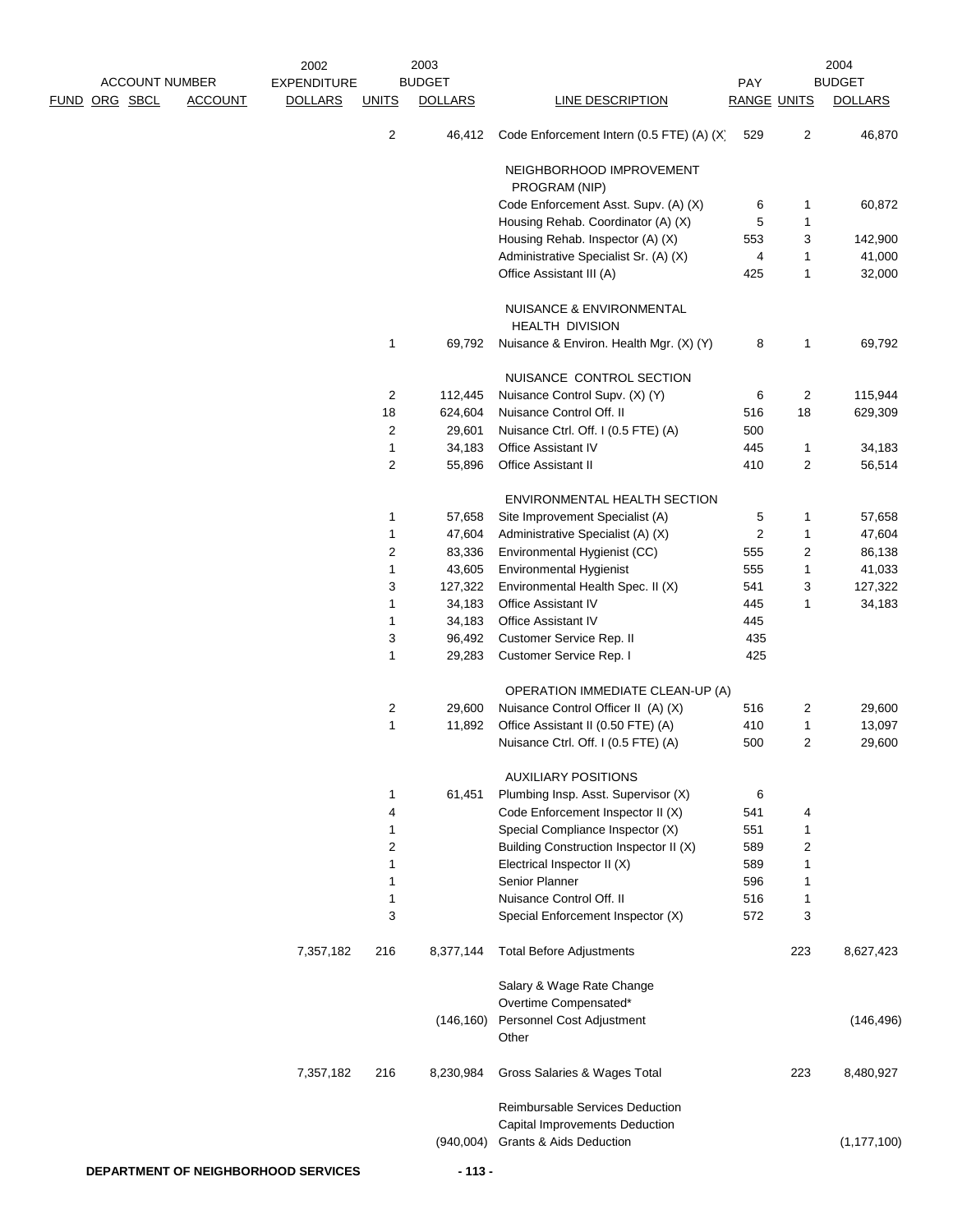|              |      |                        | <b>ACCOUNT NUMBER</b> | 2002<br><b>EXPENDITURE</b>                 |              | 2003<br><b>BUDGET</b> |                                                                                                                                           | <b>PAY</b>         | 2004<br><b>BUDGET</b> |
|--------------|------|------------------------|-----------------------|--------------------------------------------|--------------|-----------------------|-------------------------------------------------------------------------------------------------------------------------------------------|--------------------|-----------------------|
| <b>FUND</b>  |      | ORG SBCL               | <b>ACCOUNT</b>        | <b>DOLLARS</b>                             | <b>UNITS</b> | <b>DOLLARS</b>        | LINE DESCRIPTION                                                                                                                          | <b>RANGE UNITS</b> | <b>DOLLARS</b>        |
|              |      |                        |                       |                                            |              |                       |                                                                                                                                           |                    |                       |
| 0001         |      | 3600 R999              | 006000                | 7,357,182                                  | 216          | 7,290,980             | NET SALARIES & WAGES TOTAL*                                                                                                               | 223                | 7,303,827             |
|              |      |                        |                       |                                            | 163.80       |                       | <b>O&amp;M FTE'S</b>                                                                                                                      | 166.58             |                       |
|              |      |                        |                       |                                            | 20.50        |                       | NON-O&M FTE'S                                                                                                                             | 30.50              |                       |
|              |      |                        |                       |                                            |              |                       | (A) To Expire 12/31/04 Unless CDA Program is extended.                                                                                    |                    |                       |
|              |      |                        |                       |                                            |              |                       | (CC) To expire unless asbestos abatement revenue provided<br>by the WI DNR is extended.                                                   |                    |                       |
|              |      |                        |                       |                                            |              |                       | (X) Private Auto Allowance May Be Paid Pursuant to Section<br>350-183 of the Milwaukee Code.                                              |                    |                       |
|              |      |                        |                       |                                            |              |                       | (Y) Required to file a statement of economic interests in accordance with<br>the Milwaukee Code of Ordinances Chapter 303-Code of Ethics. |                    |                       |
| 0001         |      | 3600 R999              | 006100                | 2,634,475                                  |              | 2,697,663             | <b>ESTIMATED EMPLOYEE FRINGE BENEFITS*</b>                                                                                                |                    | 2,702,416             |
|              |      |                        |                       |                                            |              |                       | (Involves Revenue Offset - No Transfers from this Account)                                                                                |                    |                       |
|              |      |                        |                       |                                            |              |                       | OPERATING EXPENDITURES                                                                                                                    |                    |                       |
| 0001         |      | 3600 R999              | 630100                | 105,577                                    |              | 185,368               | <b>General Office Expense</b>                                                                                                             |                    | 162,501               |
| 0001         |      | 3600 R999              | 630500                | 75                                         |              | 1,100                 | Tools & Machinery Parts                                                                                                                   |                    | 1,100                 |
| 0001         |      | 3600 R999              | 631000                | 712                                        |              |                       | <b>Construction Supplies</b>                                                                                                              |                    |                       |
| 0001         |      | 3600 R999              | 631500                | 975                                        |              |                       | Energy                                                                                                                                    |                    |                       |
| 0001         |      | 3600 R999              | 632000                | 43,982                                     |              | 54,450                | <b>Other Operating Supplies</b>                                                                                                           |                    | 55,775                |
| 0001         | 3600 | R999                   | 632500                |                                            |              |                       | <b>Facility Rental</b>                                                                                                                    |                    |                       |
| 0001         | 3600 | R999                   | 633000                | 182,004                                    |              | 272,500               | Vehicle Rental                                                                                                                            |                    | 271,000               |
| 0001         |      | 3600 R999              | 633500                | 12,497                                     |              | 8,500                 | Non-Vehicle Equipment Rental                                                                                                              |                    | 13,250                |
| 0001<br>0001 |      | 3600 R999<br>3600 R999 | 634000<br>634500      | 19,174<br>133,661                          |              | 33,750<br>88,500      | <b>Professional Services</b><br>Information Technology Services                                                                           |                    | 30,525<br>73,668      |
| 0001         | 3600 | R999                   | 635000                | 197,496                                    |              | 195,000               | <b>Property Services</b>                                                                                                                  |                    | 288,000               |
| 0001         | 3600 | R999                   | 635500                | 3,947                                      |              |                       | <b>Infrastructure Services</b>                                                                                                            |                    |                       |
| 0001         | 3600 | R999                   | 636000                |                                            |              |                       | Vehicle Repair Services                                                                                                                   |                    |                       |
| 0001         | 3600 | R999                   | 636500                | 141,621                                    |              | 160,150               | <b>Other Operating Services</b>                                                                                                           |                    | 144,500               |
| 0001         | 3600 | R999                   | 637000                |                                            |              |                       | Loans and Grants                                                                                                                          |                    |                       |
| 0001         |      | 3600 R999              | 637501                | 202,914                                    |              |                       | <b>Reimburse Other Departments</b>                                                                                                        |                    |                       |
| 0001         |      | 3600 R999              | 006300                | 1,044,635                                  |              | 999,318               | OPERATING EXPENDITURES TOTAL*                                                                                                             |                    | 1,040,319             |
|              |      |                        |                       |                                            |              |                       | <b>EQUIPMENT PURCHASES</b>                                                                                                                |                    |                       |
|              |      |                        |                       |                                            |              |                       | <b>Additional Equipment</b>                                                                                                               |                    |                       |
|              |      |                        |                       | 137,174                                    |              | 89,610                | Network Hardware and Software                                                                                                             |                    | 90,000                |
|              |      |                        |                       | 137,174                                    |              | 89,610                | Subtotal - Additional Equipment                                                                                                           |                    | 90,000                |
|              |      |                        |                       |                                            |              |                       | <b>Replacement Equipment</b>                                                                                                              |                    |                       |
|              |      |                        |                       |                                            |              |                       | Subtotal - Replacement Equipment                                                                                                          |                    |                       |
| 0001         |      | 3600 R999              | 006800                | 137,174                                    |              | 89,610                | EQUIPMENT PURCHASES TOTAL*                                                                                                                |                    | 90,000                |
|              |      |                        |                       |                                            |              |                       | <b>SPECIAL FUNDS</b>                                                                                                                      |                    |                       |
| 0001         | 3600 | R383                   | 006300                | 217,001                                    |              | 260,000               | Community Sanitation Fund (C)                                                                                                             |                    | 260,000               |
| 0001         |      | 3600 R384              | 006300                | 1,307,670                                  |              | 1,364,894             | Animal Pound Contract*                                                                                                                    |                    | 1,425,000             |
| 0001         |      | 3600 R365              | 006300                |                                            |              |                       | Anderson Lake Tower                                                                                                                       |                    | 125,000               |
|              |      |                        |                       | 1,524,671                                  |              | 1,624,894             | SPECIAL FUNDS TOTAL                                                                                                                       |                    | 1,810,000             |
|              |      |                        |                       | <b>DEPARTMENT OF NEIGHBORHOOD SERVICES</b> |              | $-114-$               |                                                                                                                                           |                    |                       |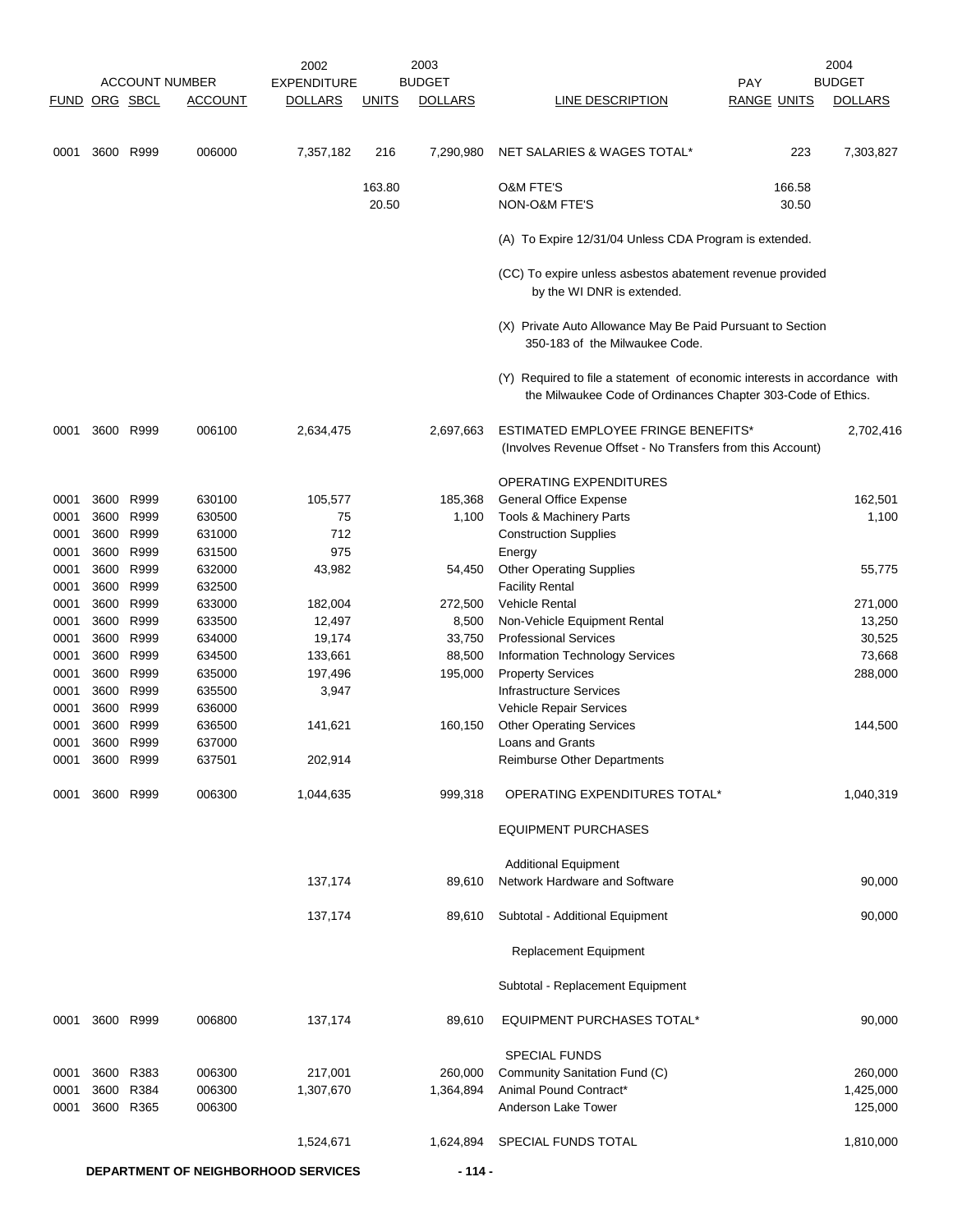|             |      |          |                       | 2002               |              | 2003           |                                                                                                                                                                                                                                                   |                    |       | 2004           |
|-------------|------|----------|-----------------------|--------------------|--------------|----------------|---------------------------------------------------------------------------------------------------------------------------------------------------------------------------------------------------------------------------------------------------|--------------------|-------|----------------|
|             |      |          | <b>ACCOUNT NUMBER</b> | <b>EXPENDITURE</b> |              | <b>BUDGET</b>  |                                                                                                                                                                                                                                                   | <b>PAY</b>         |       | <b>BUDGET</b>  |
| <b>FUND</b> |      | ORG SBCL | ACCOUNT               | <b>DOLLARS</b>     | <b>UNITS</b> | <b>DOLLARS</b> | <b>LINE DESCRIPTION</b>                                                                                                                                                                                                                           | <b>RANGE UNITS</b> |       | <b>DOLLARS</b> |
|             |      |          |                       |                    |              |                | (C) The Department of Neighborhood Services shall use community-<br>based organizations for nuisance cleanup work whenever possible.<br>In addition, the Department shall consult with the Litter Task Force<br>regarding the use of these funds. |                    |       |                |
|             |      |          |                       | 12,698,137         |              | 12,702,465     | DEPARTMENT OF NEIGHBORHOOD<br>SERVICES BUDGETARY CONTROL<br>UNIT TOTAL (1BCU=1DU)<br>*Appropriation Control Account                                                                                                                               |                    |       | 12,946,562     |
|             |      |          |                       | <b>UNITS</b>       | %            | <b>UNITS</b>   | PROGRAM RESULT MEASURES/<br><b>INTERNAL MANAGEMENT INDICATORS:</b>                                                                                                                                                                                |                    | %     | <b>UNITS</b>   |
|             |      |          |                       |                    |              |                | Construction Inspection                                                                                                                                                                                                                           |                    |       |                |
| 0001        | 3600 | 3710     | M36006                | 7,499              | 102.9        | 7,200          | Number of Permits Started                                                                                                                                                                                                                         |                    | 100.0 | 7,200          |
| 0001        | 3600 | 3710     | M36004                | 453,361,078        | 108.6        | 380,000,000    | Cost of Work (Started)                                                                                                                                                                                                                            |                    | 100.0 | 380,000,000    |
| 0001        | 3600 | 3710     | M36005                | 7,950              | 124.6        | 6,480          | Number of Permits Closed                                                                                                                                                                                                                          |                    | 100.0 | 6,480          |
| 0001        | 3600 | 3710     | M36007                | 380,591,775        | 0.1          | 342,000,000    | Cost of Work (Closed)                                                                                                                                                                                                                             |                    | 100.0 | 342,000,000    |
|             |      |          |                       |                    |              |                | <b>Electrical Inspection</b>                                                                                                                                                                                                                      |                    |       |                |
| 0001        | 3600 | 3720     | M36010                | 11,414             | 100.0        | 9,100          | Number of Permits Started                                                                                                                                                                                                                         |                    | 100.0 | 9,100          |
| 0001        | 3600 | 3720     | M36008                | 104,516,488        | 58.1         | 61,000,000     | Cost of Work(Started)                                                                                                                                                                                                                             |                    | 100.0 | 61,000,000     |
| 0001        | 3600 | 3720     | M36009                | 11,178             | 126.0        | 8,190          | Number of Permits Closed                                                                                                                                                                                                                          |                    | 100.0 | 8,190          |
| 0001        | 3600 | 3720     | M36011                | 114,539,576        | 77.3         | 54,900,000     | Cost of Work (Closed)                                                                                                                                                                                                                             |                    | 100.0 | 54,900,000     |
|             |      |          |                       |                    |              |                | Boiler inspection                                                                                                                                                                                                                                 |                    |       |                |
| 0001        | 3600 | 3730     | M36014                | 6,843              | 92.5         | 4,900          | <b>Number of Permits Started</b>                                                                                                                                                                                                                  |                    | 102.0 | 5,000          |
| 0001        | 3600 | 3730     | M36012                | 29,673,788         | 144.9        | 50,000,000     | Cost of Work(Started)                                                                                                                                                                                                                             |                    | 60.0  | 30,000,000     |
| 0001        | 3600 | 3730     | M36013                | 6,016              | 77.4         | 4,410          | <b>Number of Permits Closed</b>                                                                                                                                                                                                                   |                    | 113.4 | 5,000          |
| 0001        | 3600 | 3730     | M36015                | 27,728,873         | 69.2         | 45,000,000     | Cost of Work (Closed)                                                                                                                                                                                                                             |                    | 66.7  | 30,000,000     |
|             |      |          |                       |                    |              |                | Elevator Inspection                                                                                                                                                                                                                               |                    |       |                |
| 0001        | 3600 | 3740     | M36018                | 175                | 75.0         | 150            | Number of Permits Started                                                                                                                                                                                                                         |                    | 100.0 | 150            |
| 0001        | 3600 | 3740     | M36016                | 11,302,537         | 73.0         | 6,500,000      | Cost of Work(Started)                                                                                                                                                                                                                             |                    | 100.0 | 6,500,000      |
| 0001        | 3600 | 3740     | M36017                | 201                | 61.4         | 135            | Number of Permits Closed                                                                                                                                                                                                                          |                    | 100.0 | 135            |
| 0001        | 3600 | 3740     | M36019                | 8,859,304          | 69.2         | 5,850,000      | Cost of Work (Closed)                                                                                                                                                                                                                             |                    | 100.0 | 5,850,000      |
|             |      |          |                       |                    |              |                | Plumbing Inspection                                                                                                                                                                                                                               |                    |       |                |
| 0001        | 3600 | 3750     | M36022                | 8,580              | 96.5         | 7,500          | Number of Permits Started                                                                                                                                                                                                                         |                    | 100.0 | 7,500          |
| 0001        | 3600 | 3750     | M36020                | 87,431,451         | 80.9         | 55,000,000     | Cost of Work(Started)                                                                                                                                                                                                                             |                    | 100.0 | 55,000,000     |
| 0001        | 3600 | 3750     | M36021                | 6,943              | 84.6         | 6,750          | Number of Permits Closed                                                                                                                                                                                                                          |                    | 100.0 | 6,750          |
| 0001        | 3600 | 3750     | M36023                | 43,851,285         | 82.5         | 49,500,000     | Cost of Work (Closed)                                                                                                                                                                                                                             |                    | 100.0 | 49,500,000     |
|             |      |          |                       |                    |              |                | Commercial Inspection                                                                                                                                                                                                                             |                    |       |                |
| 0001        | 3600 | 3760     | M36024                | 15,950             | 100.0        | 15,650         | Number of Fire Inspections                                                                                                                                                                                                                        |                    | 101.9 | 15,950         |
| 0001        | 3600 | 3760     | M36025                | 200                | 100.0        | 200            | Number of Rooming House Licenses                                                                                                                                                                                                                  |                    | 100.0 | 200            |
| 0001        | 3600 | 3760     | M36026                | 56                 | 100.0        | 54             | Number Hotel Motel Licenses                                                                                                                                                                                                                       |                    | 103.7 | 56             |
|             |      |          |                       |                    |              |                | <b>Property Preservation</b>                                                                                                                                                                                                                      |                    |       |                |
| 0001        | 3600 | 3940     | M36031                | 16,968             | 100.0        | 17,700         | Number of Orders Issued                                                                                                                                                                                                                           |                    | 87.3  | 15,450         |
| 0001        | 3600 | 3940     | M36032                | 81,855             | 100.0        | 90,200         | Number of Violations Cited                                                                                                                                                                                                                        |                    | 83.1  | 75,000         |
| 0001        | 3600 | 3940     | M36033                | 17,474             | 88.5         | 15,930         | Number of Orders Closed                                                                                                                                                                                                                           |                    | 96.0  | 15,300         |
| 0001        | 3600 | 3940     | M36030                | 86,103             | 86.7         | 81,180         | Number of Violations Closed                                                                                                                                                                                                                       |                    | 95.5  | 77,500         |
|             |      |          |                       |                    |              |                |                                                                                                                                                                                                                                                   |                    |       |                |

**DEPARTMENT OF NEIGHBORHOOD SERVICES - 115 -**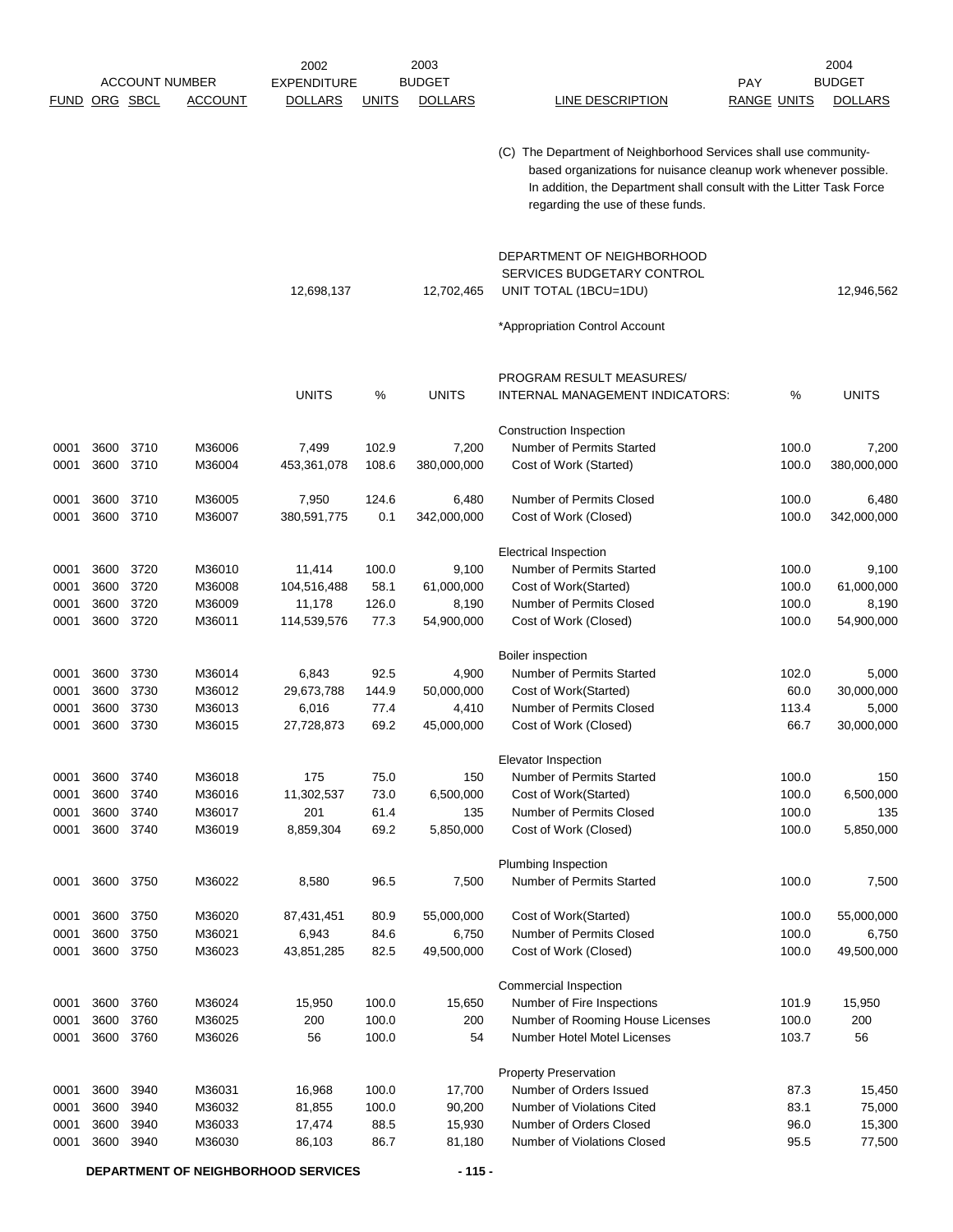|             |      |          |                       | 2003<br>2002       |              |                |                                               |             | 2004           |  |
|-------------|------|----------|-----------------------|--------------------|--------------|----------------|-----------------------------------------------|-------------|----------------|--|
|             |      |          | <b>ACCOUNT NUMBER</b> | <b>EXPENDITURE</b> |              | <b>BUDGET</b>  |                                               | PAY         | <b>BUDGET</b>  |  |
| <b>FUND</b> |      | ORG SBCL | <b>ACCOUNT</b>        | <b>DOLLARS</b>     | <b>UNITS</b> | <b>DOLLARS</b> | LINE DESCRIPTION                              | RANGE UNITS | <b>DOLLARS</b> |  |
|             |      |          |                       |                    |              |                |                                               |             |                |  |
|             |      |          |                       |                    |              |                | PROGRAM RESULT MEASURES/                      |             |                |  |
|             |      |          |                       |                    | $\%$         | <b>UNITS</b>   | INTERNAL MANAGEMENT INDICATORS:               | %           | <b>UNITS</b>   |  |
|             |      |          |                       |                    |              |                | <b>Nuisance Control</b>                       |             |                |  |
| 0001        | 3600 | 3950     | M36034                | 5,206              | 105.8        | 5,500          | Number of Garbage Orders Issued               | 100.0       | 5,500          |  |
| 0001        | 3600 | 3950     | M36035                | 2,207              | 100.0        | 2,475          | Number of City Garbage Abatements             | 100.0       | 2,475          |  |
| 0001        | 3600 | 3950     | M36036                | 6,010              | 106.1        | 5,200          | Number of Vehicle Orders Issued               | 100.0       | 5,200          |  |
| 0001        | 3600 | 3950     | M36037                | 816                | 113.8        | 825            | Number of Nuisance Vehicles Towed by the City | 86.7        | 715            |  |
|             |      |          |                       |                    |              |                | <b>Condemnation &amp; Demolition</b>          |             |                |  |
| 0001        | 3600 | 3960     | M36038                | 845                | 100.0        | 825            | Number of Structures Demolished               | 100.0       | 825            |  |
| 0001        | 3600 | 3960     | M36039                | 358                | 108.7        | 500            | Number of Raze Orders Issued                  | 90.0        | 450            |  |
| 0001        | 3600 | 3960     | M36040                | 58                 | 133.3        | 60             | Number of Structures Rehabbed                 | 100.0       | 60             |  |
| 0001        | 3600 | 3960     | M36041                | 182                | 71.4         | 150            | Number of Raze Orders City Abated             | 100.0       | 150            |  |
|             |      |          |                       |                    |              |                | <b>Court Enforcement</b>                      |             |                |  |
| 0001        | 3600 | 3980     | M36042                | 2,740              | 92.0         | 2,300          | Number of Municipal Court Cases               | 113.0       | 2,600          |  |
| 0001        | 3600 | 3980     | M36043                | 264                | 333.3        | 650            | Number of Citations Issued                    | 46.2        | 300            |  |
|             |      |          |                       |                    |              |                | <b>Trade Inspections</b>                      |             |                |  |
| 0001        | 3600 | 3700     | P36001                | 93.6               | 100.0        | 95.0           | Percentage of permits completed               | 100.0       | 95.0           |  |
| 0001        | 3600 | 3980     | P36002                | 102.0              | 100.0        | 95.0           | Percentage of complaints responded to         | 100.0       | 95.0           |  |
| 0001        | 3600 | 3980     | P36003                | 103.2              | 100.0        | 95.0           | Percentage of orders completed                | 100.0       | 95.0           |  |
|             |      |          |                       |                    |              |                | Neighborhood Improvement                      |             |                |  |
| 0001        | 3600 | 3900     | P36027                | 98.9               | 100.0        | 95.0           | Percentage of permits completed               | 100.0       | 95.0           |  |
| 0001        | 3600 | 3900     | P36028                | 100.1              | 100.0        | 95.0           | Percentage of complaints responded to         | 100.0       | 95.0           |  |
| 0001        | 3600 | 3900     | P36029                | 100.5              | 100.0        | 95.0           | Percentage of orders completed                | 100.0       | 95.0           |  |
|             |      |          |                       |                    |              |                |                                               |             |                |  |
|             |      |          |                       | 295,448            |              | 294.840        | TOTAL DIRECT LABOR HOUR ALLOCATION            |             | 299.844        |  |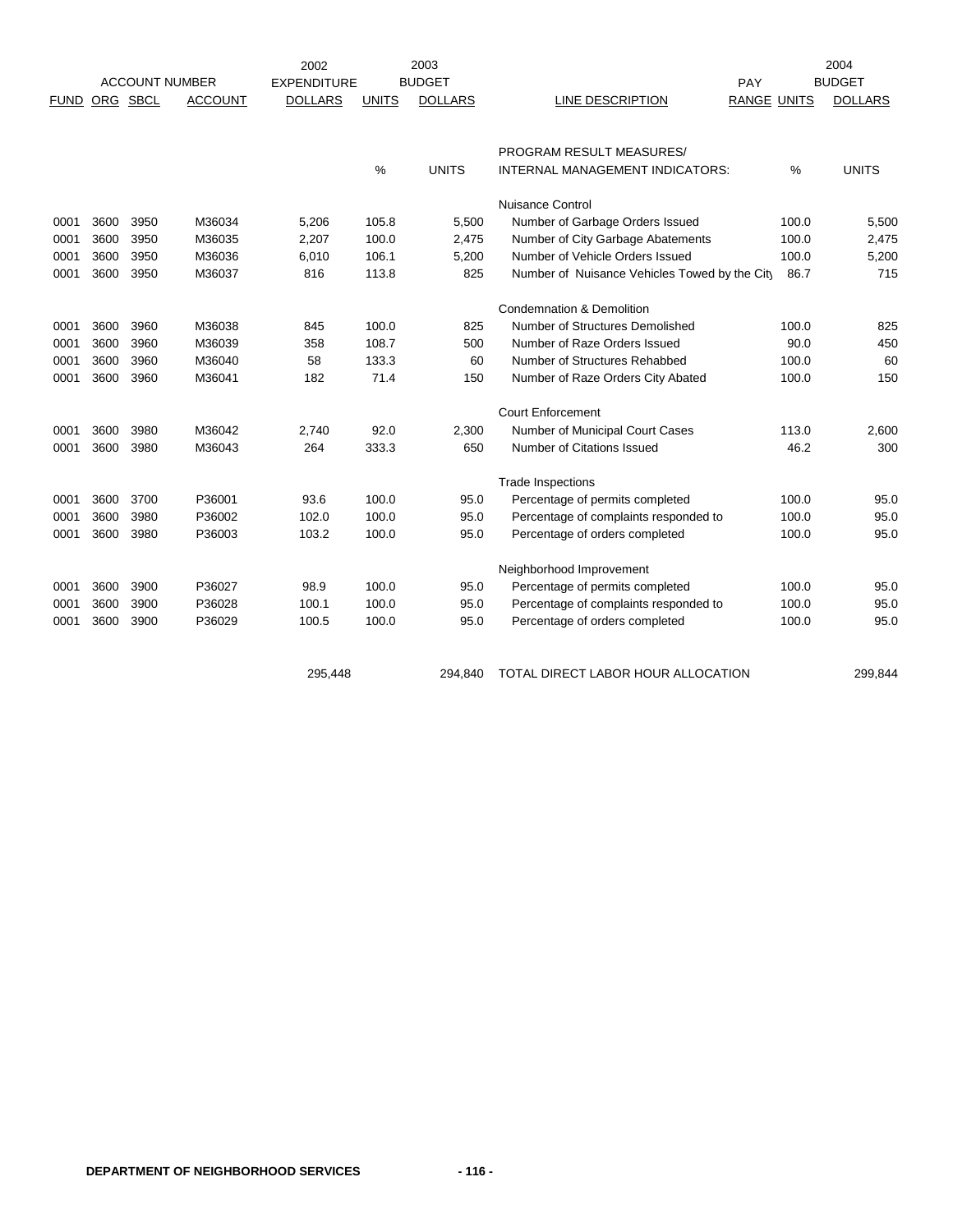|                      |      |                       |                  | 2002               |         | 2003               |                                                             |                    | 2004               |
|----------------------|------|-----------------------|------------------|--------------------|---------|--------------------|-------------------------------------------------------------|--------------------|--------------------|
|                      |      | <b>ACCOUNT NUMBER</b> |                  | <b>EXPENDITURE</b> |         | <b>BUDGET</b>      |                                                             | <b>PAY</b>         | <b>BUDGET</b>      |
| <b>FUND ORG SBCL</b> |      |                       | <b>ACCOUNT</b>   | <b>DOLLARS</b>     | UNITS   | <b>DOLLARS</b>     | <b>LINE DESCRIPTION</b>                                     | <b>RANGE UNITS</b> | <b>DOLLARS</b>     |
|                      |      |                       |                  |                    |         |                    |                                                             |                    |                    |
|                      |      |                       |                  |                    |         |                    | POLICE DEPARTMENT                                           |                    |                    |
|                      |      |                       |                  |                    |         |                    | <b>BUDGETARY CONTROL UNIT</b>                               |                    |                    |
|                      |      |                       |                  |                    |         |                    | (SUMMARY 1BCU=2DU)                                          |                    |                    |
|                      |      |                       |                  |                    |         |                    | <b>OUTCOME INDICATORS:</b>                                  |                    |                    |
|                      |      |                       |                  |                    |         |                    |                                                             |                    |                    |
|                      |      |                       |                  |                    |         |                    | Percentage of UCR crimes cleared by arrest                  |                    |                    |
|                      |      |                       |                  | 9.1%               |         | 12.0%              | or exception.                                               |                    | 12.5%              |
|                      |      |                       |                  | 5.8%               |         |                    | -5.8% Percent change in UCR reported violent crimes         |                    | $-5.8%$            |
|                      |      |                       |                  |                    |         |                    | 60 percent or more of City residents                        |                    |                    |
|                      |      |                       |                  |                    |         |                    | will rate police services and                               |                    |                    |
|                      |      |                       |                  |                    |         |                    | interactions as "satisfactory"                              |                    |                    |
|                      |      |                       |                  | <b>NA</b>          |         | 92.0%              | or better.                                                  |                    | 92.0%              |
|                      |      |                       |                  |                    |         |                    |                                                             |                    |                    |
|                      |      |                       |                  |                    |         |                    | <b>SALARIES &amp; WAGES</b>                                 |                    |                    |
|                      |      |                       |                  | 13,381,562         |         | [9,100,000]        | Overtime Compensated*                                       |                    | 9,800,000          |
|                      |      |                       |                  |                    |         | 2,005,206          | Overtime Compensated - 1st Quarter (H)                      |                    |                    |
|                      |      |                       |                  |                    |         | 2,021,782          | Overtime Compensated - 2nd Quarter (H)                      |                    |                    |
|                      |      |                       |                  |                    |         | 2,667,382          | Overtime Compensated - 3rd Quarter (H)                      |                    |                    |
|                      |      |                       |                  |                    |         | 2,405,630          | Overtime Compensated - 4th Quarter (H)                      |                    |                    |
|                      |      |                       |                  |                    |         |                    | <b>Compensated Overtime Reimbursement</b>                   |                    |                    |
|                      |      |                       |                  | 111,834,897        |         | 110,987,582        | All Other Salaries & Wages                                  |                    | 119,772,402        |
| 0001                 |      | 3310 R999             | 006000           | 125,216,459        |         | 120,087,582        | NET SALARIES & WAGES TOTAL*                                 |                    | 129,572,402        |
|                      |      |                       |                  |                    |         |                    | (H) Police Department must obtain approval from the         |                    |                    |
|                      |      |                       |                  |                    |         |                    | Common Council - Finance & Personnel Committee              |                    |                    |
|                      |      |                       |                  |                    |         |                    | prior to exceeding quarterly overtime.                      |                    |                    |
|                      |      |                       |                  |                    | 2,952   |                    | TOTAL NUMBER OF POSITIONS AUTHORIZED                        | 2,951              |                    |
|                      |      |                       |                  |                    | 2591.50 |                    | O&M FTE'S                                                   | 2636.84            |                    |
|                      |      |                       |                  |                    | 32.80   |                    | NON-O&M FTE'S                                               | 36.45              |                    |
| 0001                 |      | 3310 R999             | 006100           | 39,094,415         |         | 37,227,151         | <b>ESTIMATED EMPLOYEE FRINGE BENEFITS*</b>                  |                    | 38,871,721         |
|                      |      |                       |                  |                    |         |                    | (Involves Revenue Offset-No Transfers from this Account)    |                    |                    |
|                      |      |                       |                  |                    |         |                    | OPERATING EXPENDITURES                                      |                    |                    |
| 0001                 |      | 3310 R999             | 630100           | 581,026            |         | 533,212            | <b>General Office Expense</b>                               |                    | 521,700            |
| 0001                 | 3310 | R999                  | 630500           | 100,100            |         | 99,250             | <b>Tools &amp; Machinery Parts</b>                          |                    | 92,500             |
| 0001                 | 3310 | R999                  | 631000           | 164,103            |         | 182,400            | <b>Construction Supplies</b>                                |                    | 174,350            |
| 0001                 | 3310 | R999                  | 631500           | 1,760,546          |         | 1,988,900          | Energy                                                      |                    | 2,187,400          |
| 0001                 | 3310 | R999                  | 632000           | 1,059,558          |         | 1,015,837          | <b>Other Operating Supplies</b>                             |                    | 1,139,314          |
| 0001                 | 3310 | R999                  | 632500           |                    |         |                    | <b>Facility Rental</b>                                      |                    |                    |
| 0001                 | 3310 | R999                  | 633000           |                    |         |                    | <b>Vehicle Rental</b>                                       |                    |                    |
| 0001                 |      | 3310 R999             | 633500           | 345,785            |         | 335,990            | Non-Vehicle Equipment Rental                                |                    | 345,382            |
| 0001<br>0001         | 3310 | 3310 R999<br>R999     | 634000<br>634500 | 416,122            |         | 278,180            | <b>Professional Services</b>                                |                    | 190,420            |
| 0001                 | 3310 | R999                  | 635000           | 646,482<br>619,653 |         | 773,352<br>685,343 | Information Technology Services<br><b>Property Services</b> |                    | 684,955<br>699,518 |
| 0001                 | 3310 | R999                  | 635500           |                    |         |                    | <b>Infrastructure Services</b>                              |                    |                    |
| 0001                 | 3310 | R999                  | 636000           | 186,356            |         | 168,000            | Vehicle Repair Services                                     |                    | 206,000            |
| 0001                 | 3310 | R999                  | 636500           | 1,910,167          |         | 1,812,856          | <b>Other Operating Services</b>                             |                    | 1,931,390          |
| 0001                 |      | 3310 R999             | 637000           |                    |         |                    | Loans and Grants                                            |                    |                    |
| 0001                 |      | 3310 R999             | 637501           | 1,969,269          |         | 2,076,194          | Reimburse Other Departments                                 |                    | 1,902,700          |
|                      |      |                       |                  |                    |         |                    |                                                             |                    |                    |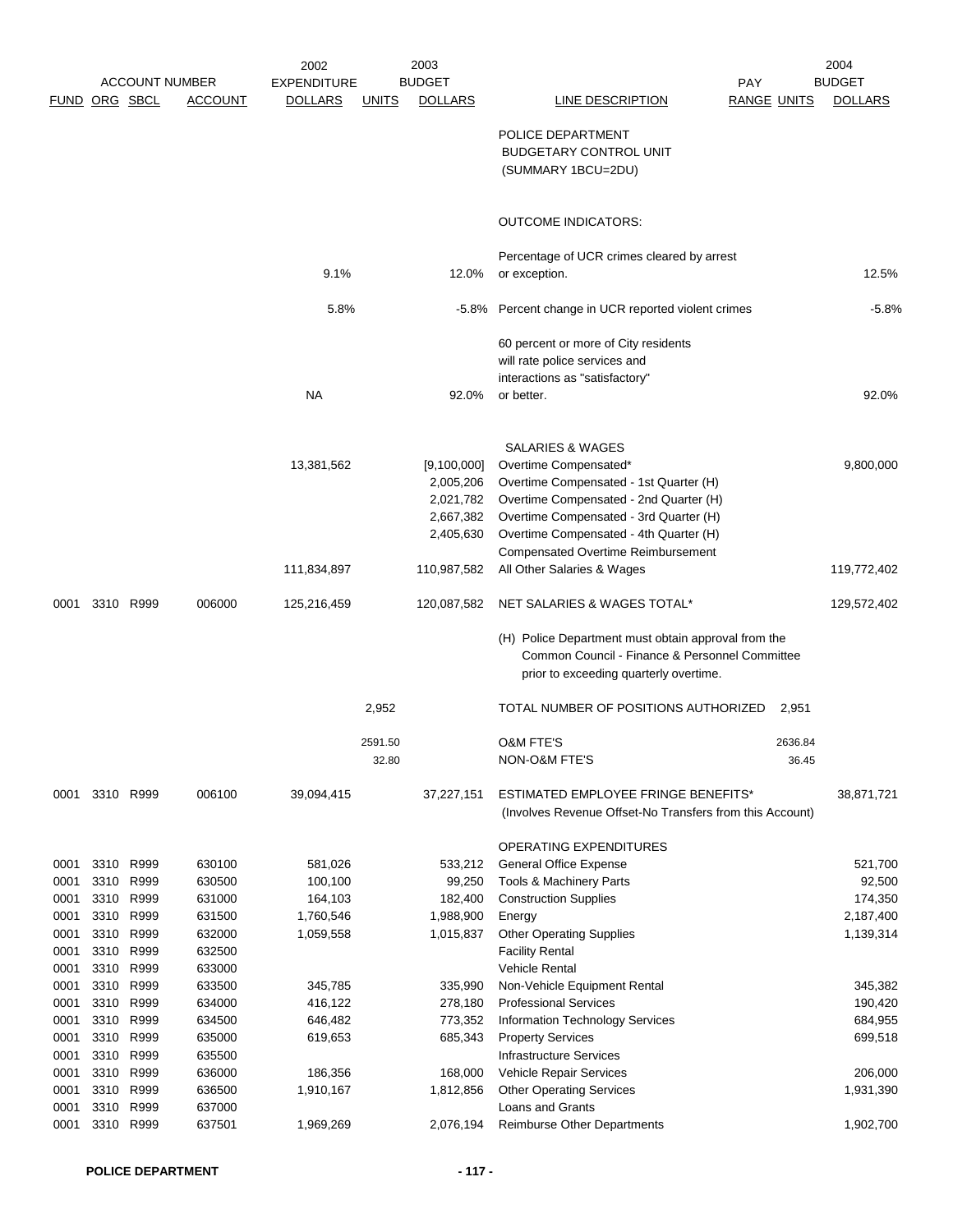|             |      |      |                       | 2002               |              | 2003           |                                                              |                    | 2004           |
|-------------|------|------|-----------------------|--------------------|--------------|----------------|--------------------------------------------------------------|--------------------|----------------|
|             |      |      | <b>ACCOUNT NUMBER</b> | <b>EXPENDITURE</b> |              | <b>BUDGET</b>  |                                                              | <b>PAY</b>         | <b>BUDGET</b>  |
| <b>FUND</b> | ORG  | SBCL | <b>ACCOUNT</b>        | <b>DOLLARS</b>     | <b>UNITS</b> | <b>DOLLARS</b> | LINE DESCRIPTION                                             | <b>RANGE UNITS</b> | <b>DOLLARS</b> |
| 0001        | 3310 | R999 | 006300                | 9,759,167          |              | 9,949,514      | OPERATING EXPENDITURES TOTAL*                                |                    | 10,075,629     |
| 0001        | 3310 | R999 | 006800                | 1,286,454          |              | 1,546,408      | <b>EQUIPMENT PURCHASES TOTAL*</b>                            |                    | 1,427,377      |
|             |      |      |                       |                    |              |                | <b>SPECIAL FUNDS</b>                                         |                    |                |
|             |      |      |                       | 175,356,495        |              | 168,810,655    | POLICE DEPARTMENT BUDGETARY<br>CONTROL UNIT TOTAL (1BCU=2DU) |                    | 179,947,129    |
|             |      |      |                       | 4,533,183          |              | 4.275.975      | TOTAL DIRECT LABOR HOUR ALLOCATION                           |                    | 4,350,787      |
|             |      |      |                       |                    |              |                | *Appropriation Control Account                               |                    |                |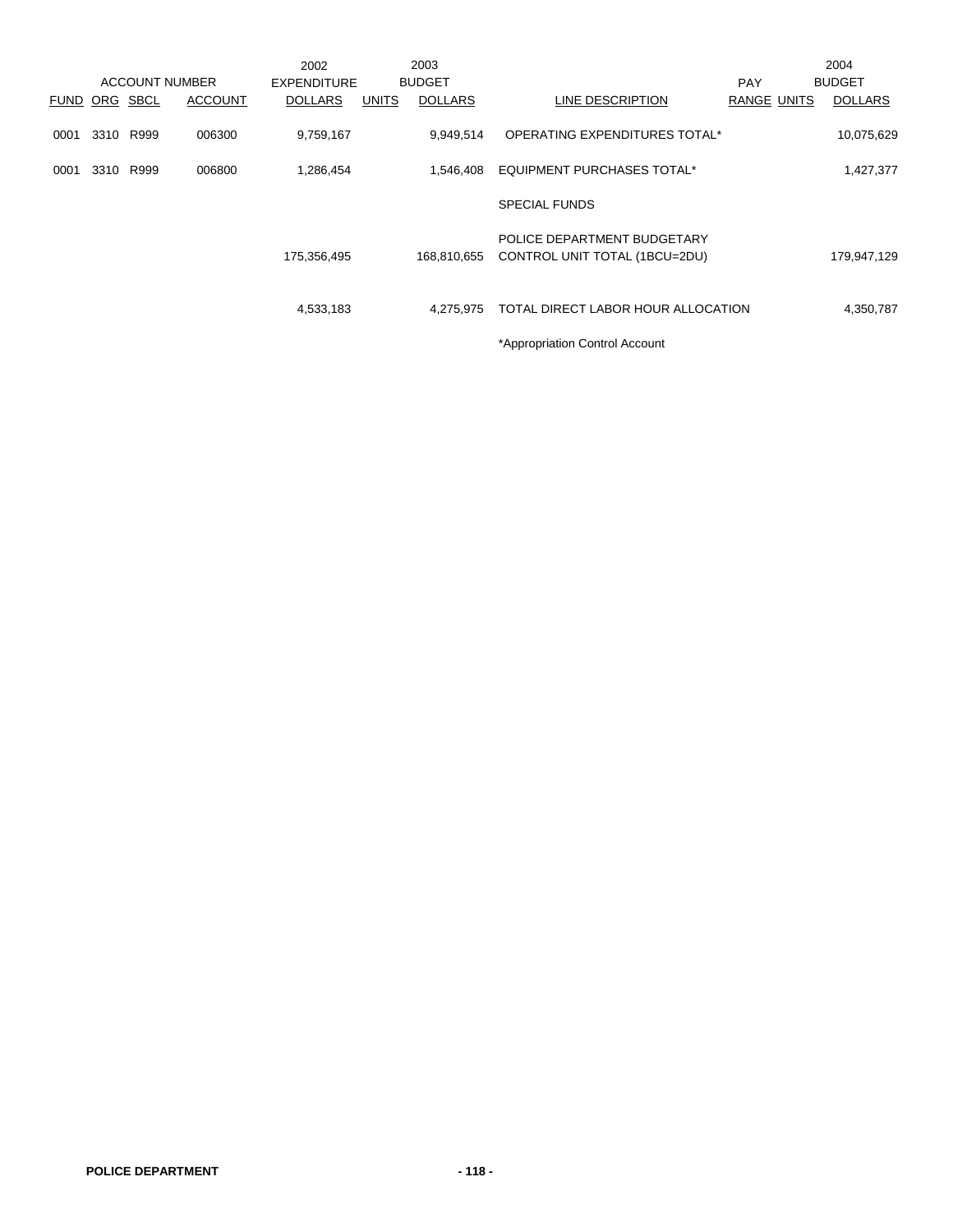|                       |                | 2002               |              | 2003           |                  |             | 2004          |
|-----------------------|----------------|--------------------|--------------|----------------|------------------|-------------|---------------|
| <b>ACCOUNT NUMBER</b> |                | <b>EXPENDITURE</b> |              | <b>BUDGET</b>  |                  | PAY         | <b>BUDGET</b> |
| FUND ORG SBCL         | <b>ACCOUNT</b> | <b>DOLLARS</b>     | <b>UNITS</b> | <b>DOLLARS</b> | LINE DESCRIPTION | RANGE UNITS | <b>DOLL</b>   |

**LINE DESCRIPTION BANGE UNITS DOLLARS** 

## POLICE DEPARTMENT ADMINISTRATION/ SERVICES DECISION UNIT

## OFFICE OF THE CHIEF OF POLICE

SALARIES & WAGES

| 1              | 130,750 | Chief of Police (Y)                                           | 18  | 1              | 109,982 |
|----------------|---------|---------------------------------------------------------------|-----|----------------|---------|
| 1              | 44,640  | Administrative Assistant IV                                   | 550 | 1              | 44,640  |
| 1              | 45,514  | <b>Police Officer</b>                                         | 801 | 1              | 50,253  |
| 1              | 57,215  | Staff Assistant - Sr.                                         | 8   | 1              | 58,991  |
|                |         | Administrative Assistant II                                   | 445 | 1              | 34,190  |
|                |         | <b>Public Information</b>                                     |     |                |         |
| 2              | 106,032 | Police Sergeant                                               | 831 |                |         |
| 1              | 34,190  | <b>Administrative Assistant II</b>                            | 445 | 1              | 34,190  |
|                |         | <b>Budget &amp; Finance Division</b><br><b>Budget Section</b> |     |                |         |
| 1              | 69,316  | Police Budget & Admin. Manager                                | 11  | $\mathbf{1}$   | 73,687  |
| 1              | 47,382  | <b>Accountant III</b>                                         | 6   | $\mathbf{1}$   | 48,853  |
| 2              | 68,366  | <b>Accounting Assistant II</b>                                | 445 | 2              | 68,366  |
| 1              | 61,908  | Lieutenant of Police                                          | 836 |                |         |
|                |         | <b>Police Sergeant</b>                                        | 831 | 1              | 53,112  |
|                |         | Research and Development                                      |     |                |         |
| 1              | 61,908  | Lieutenant of Police                                          | 836 | 1              | 62,043  |
| 3              | 159,049 | Police Sergeant                                               | 831 | 2              | 106,224 |
| 1              | 33,296  | <b>Office Assistant IV</b>                                    | 445 | $\mathbf{1}$   | 33,847  |
|                |         | Police Officer                                                | 801 | 1              | 50,253  |
|                |         | <b>Internal Affairs Division</b>                              |     |                |         |
|                |         | Inspector of Police                                           | 12  | 1              | 88,747  |
| 1              | 69,591  | Captain of Police                                             | 839 | 1              | 69,758  |
| 1              | 61,963  | Lieutenant of Detectives                                      | 836 | $\mathbf{1}$   | 61,958  |
| 2              | 123,815 | Lieutenant of Police                                          | 836 | $\overline{2}$ | 124,086 |
| 8              | 424,130 | Police Sergeant                                               | 831 | 14             | 743,568 |
| 2              | 106,071 | Detective                                                     | 808 | 13             | 759,330 |
| 1              | 62,178  | Police Audio Visual Specialist                                | 813 | 1              | 68,440  |
| 1              | 33,296  | <b>Office Assistant IV</b>                                    | 445 | $\mathbf{1}$   | 33,847  |
| 2              | 61,956  | <b>Office Assistant III</b>                                   | 425 | 2              | 62,037  |
| $\overline{c}$ | 55,560  | <b>Office Assistant II</b>                                    | 410 | 5              | 141,210 |
| 1              | 86,070  | Police Commander                                              | 12  |                |         |
|                |         | Police Officer                                                | 801 | 2              | 100,506 |
|                |         | Office of Assistant Chief                                     |     |                |         |
|                |         | <b>Assistant Chief of Police</b>                              | 16  | 1              | 107,746 |
|                |         | Administrative Assistant IV                                   | 550 | 1              | 44,640  |
|                |         | <b>Field Deputies Division</b>                                |     |                |         |
|                |         | Deputy Inspector of Police                                    | 842 | 3              | 234,660 |
|                |         | Special Assignment Division                                   |     |                |         |
|                |         | Admin. Lieutenant of Police (D)                               | 836 | 1              | 58,671  |
|                |         | Police Officer                                                | 801 | 3              | 150,759 |
|                |         | Police Sergeant                                               | 831 | 1              | 53,112  |
|                |         | Detective                                                     | 808 | 1              | 58,410  |
|                |         | <b>Administration Bureau</b>                                  |     |                |         |
| 1              | 77,621  | Deputy Inspector of Police                                    | 842 | 1              | 78,220  |
|                |         |                                                               |     |                |         |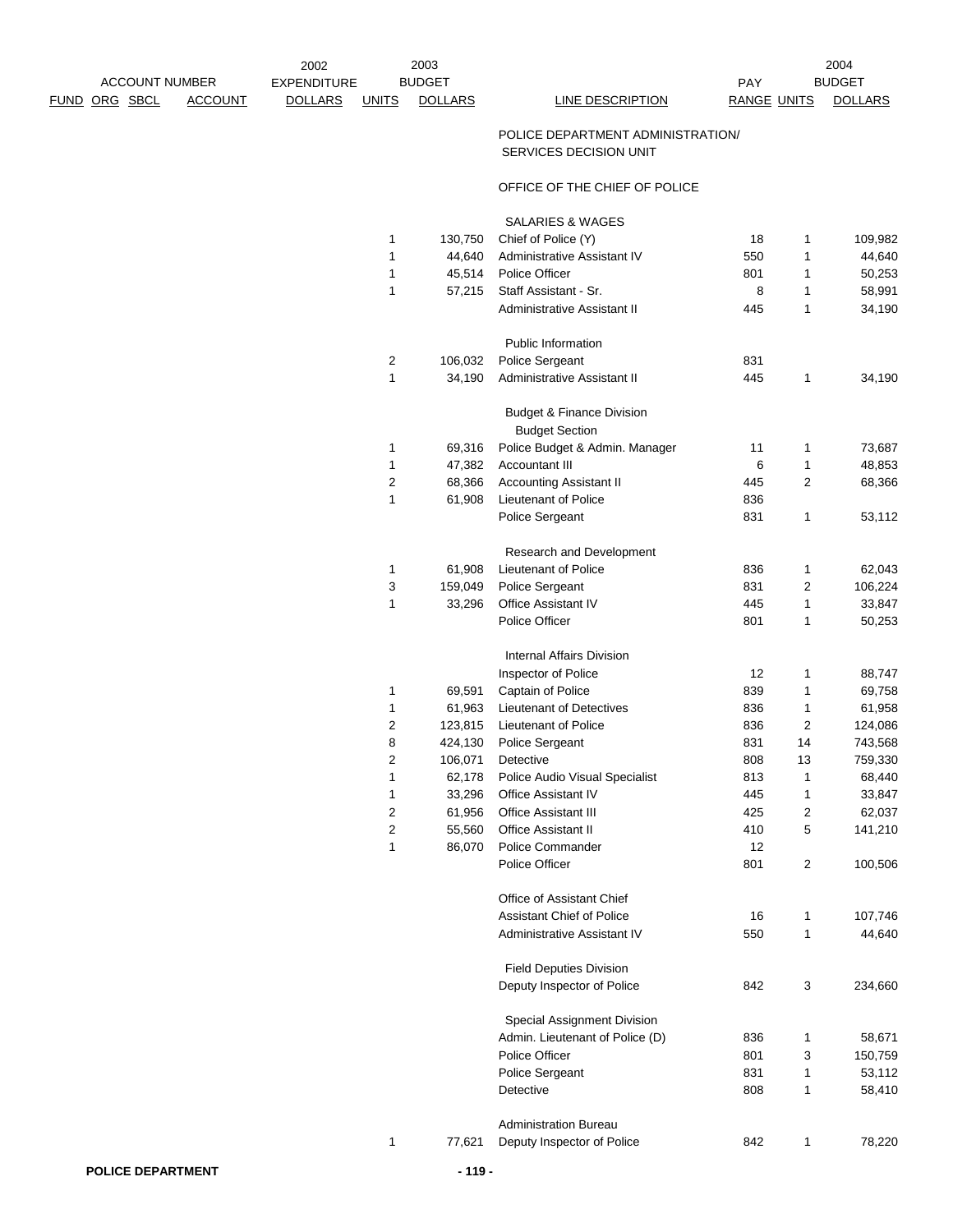| <b>ACCOUNT NUMBER</b> |                | 2002               |                         | 2003<br><b>BUDGET</b> |                                                 |                    |                | 2004           |
|-----------------------|----------------|--------------------|-------------------------|-----------------------|-------------------------------------------------|--------------------|----------------|----------------|
|                       |                | <b>EXPENDITURE</b> |                         |                       |                                                 | PAY                |                | <b>BUDGET</b>  |
| ORG SBCL<br>FUND      | <b>ACCOUNT</b> | <b>DOLLARS</b>     | <b>UNITS</b>            | <b>DOLLARS</b>        | <b>LINE DESCRIPTION</b>                         | <b>RANGE UNITS</b> |                | <b>DOLLARS</b> |
|                       |                |                    | 4                       | 212,065               | Police Sergeant                                 | 831                |                |                |
|                       |                |                    | $\mathbf{1}$            | 27,780                | Office Assistant II                             | 410                |                |                |
|                       |                |                    | 3                       | 136,542               | Police Officer                                  | 801                | 1              | 50,253         |
|                       |                |                    | 1                       | 30,978                | Office Assistant III                            | 425                | 1              | 31,018         |
|                       |                |                    |                         |                       | License Investigation Unit                      |                    |                |                |
|                       |                |                    | 1                       | 53,016                | Police Sergeant                                 | 831                | $\mathbf{1}$   | 53,112         |
|                       |                |                    | 5                       | 227,570               | Police Officer                                  | 801                | 2              | 100,506        |
|                       |                |                    | 1                       | 27,780                | Office Assistant II                             | 410                |                |                |
|                       |                |                    |                         |                       | <b>Property Control Section</b>                 |                    |                |                |
|                       |                |                    | 1                       | 53,016                | Police Sergeant                                 | 831                | 1              | 53,112         |
|                       |                |                    | 8                       | 364,113               | Police Officer                                  | 801                | 14             | 703,543        |
|                       |                |                    | $\mathbf{1}$            | 30,978                | Office Assistant III                            | 425                | 1              | 31,018         |
|                       |                |                    | 1                       | 61,908                | Lieutenant of Police                            | 836                | 1              | 62,043         |
|                       |                |                    | $\mathbf{1}$            | 34,192                | Teller                                          | 445                | 1              | 34,192         |
|                       |                |                    |                         |                       | <b>Stores Section</b>                           |                    |                |                |
|                       |                |                    | 1                       | 31,235                | <b>Inventory Control Assistant II</b>           | 335                | 1              | 31,944         |
|                       |                |                    | 1                       | 34,192                | <b>Inventory Control Assistant III</b>          | 340                | 1              | 34,192         |
|                       |                |                    |                         |                       |                                                 |                    |                |                |
|                       |                |                    |                         |                       | Multi-Media Section (P)                         |                    |                |                |
|                       |                |                    | 1                       | 40,599                | Graphic Designer II                             | 535                | 1              | 40,599         |
|                       |                |                    | 1                       | 50,244                | Printing and Stores Supervisor                  | 5                  | 1              | 51,804         |
|                       |                |                    | $\mathbf{1}$            | 36,359                | Printer                                         | 260                | 1              | 37,379         |
|                       |                |                    | $\mathbf{1}$            | 37,299                | <b>Production Designer II</b>                   | 535                | 1              | 38,429         |
|                       |                |                    |                         |                       | Audiovisual Specialist II                       | 505                | 1              | 32,535         |
|                       |                |                    |                         |                       | Maintenance Services Section                    |                    |                |                |
|                       |                |                    | 1                       | 69,792                | <b>Building &amp; Fleet Maintenance Manager</b> | 8                  | 1              | 69,792         |
|                       |                |                    | 1                       | 61,451                | Building Maintenance Asst. Manager              | 6                  | 1              | 61,451         |
|                       |                |                    | 4                       | 201,556               | <b>Building Maintenance Supervisor II</b>       | 5                  | 4              | 204,234        |
|                       |                |                    | 9                       | 331,051               | Heating & Ventilating Mechanic II               | 252                | 9              | 334,654        |
|                       |                |                    | 4                       | 144,297               | <b>Building Maintenance Mechanic II</b>         | 248                | 4              | 145,937        |
|                       |                |                    | 43                      | 1,367,893             | Custodial Worker II-City Laborer                | 215                | 43             | 1,365,407      |
|                       |                |                    | 1                       | 34,581                | <b>Vehicle Services Assistant</b>               | 235                | 1              | 34,581         |
|                       |                |                    | 7                       | 232,919               | Garage Attendant                                | 220                | 7              | 232,594        |
|                       |                |                    | 4                       | 182,056               | Police Officer                                  | 801                | $\overline{7}$ | 351,771        |
|                       |                |                    | $\mathbf{1}$            | 30,978                | Office Assistant III                            | 425                | 1              | 31,018         |
|                       |                |                    | $\mathbf{1}$            | 45,840                | Fleet Maintenance Supervisor                    | 5                  | $\mathbf{1}$   | 47,263         |
|                       |                |                    |                         |                       | Office Assistant II                             | 410                | $\mathbf{1}$   | 28,242         |
|                       |                |                    |                         |                       | <b>Personnel Division</b>                       |                    |                |                |
|                       |                |                    | 1                       | 69,316                | Police Personnel Admin.                         | 11                 | $\mathbf{1}$   | 71,468         |
|                       |                |                    | 1                       | 60,994                | Health & Safety Coordinator                     | 836                |                |                |
|                       |                |                    | 2                       | 66,592                | Office Assistant IV                             | 445                |                |                |
|                       |                |                    | 1                       | 30,978                | Office Assistant III                            | 425                | 1              | 31,018         |
|                       |                |                    | $\overline{\mathbf{c}}$ | 55,560                | Office Assistant II                             | 410                | 1              | 28,242         |
|                       |                |                    | $\boldsymbol{2}$        | 89,142                | Personnel Officer                               | 6                  | $\mathbf{1}$   | 44,571         |
|                       |                |                    | $\mathbf{1}$            | 41,822                | Personnel Analyst Senior                        | 5                  | 2              | 83,644         |
|                       |                |                    |                         |                       | Police Sergeant                                 | 831                | 2              | 106,224        |
|                       |                |                    |                         |                       | Police Officer                                  | 801                | $\overline{c}$ | 100,506        |
|                       |                |                    |                         |                       | Payroll Section                                 |                    |                |                |
|                       |                |                    | 1                       | 47,382                | Police Payroll Supervisor                       |                    | 1              | 48,853         |
|                       |                |                    |                         |                       |                                                 | 6                  |                |                |
|                       |                |                    | $\overline{\mathbf{c}}$ | 66,281                | Personnel Payroll Assistant II                  | 445                | 2              | 67,810         |
|                       |                |                    | $\mathbf{1}$            | 31,235                | Personnel Payroll Assistant I                   | 435                | 1              | 32,098         |
|                       |                |                    | $\mathbf{1}$            | 37,063                | Personnel Payroll Assistant III                 | 460                | $\mathbf{1}$   | 37,063         |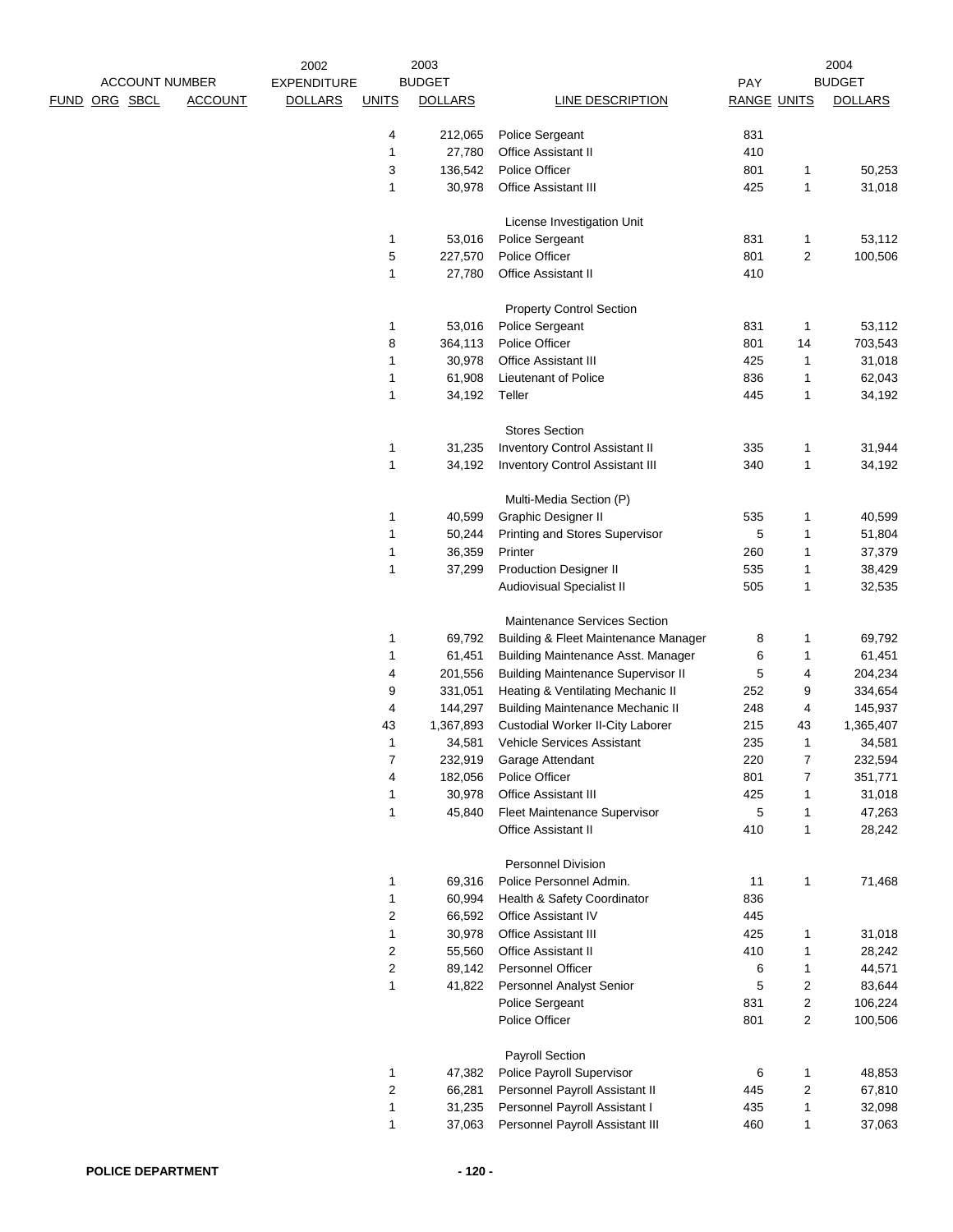|                                    | 2002                           | 2003           |                                                      |                    |     | 2004           |
|------------------------------------|--------------------------------|----------------|------------------------------------------------------|--------------------|-----|----------------|
| <b>ACCOUNT NUMBER</b>              | <b>EXPENDITURE</b>             | <b>BUDGET</b>  |                                                      | PAY                |     | <b>BUDGET</b>  |
| ORG SBCL<br><b>ACCOUNT</b><br>FUND | <b>DOLLARS</b><br><b>UNITS</b> | <b>DOLLARS</b> | <b>LINE DESCRIPTION</b>                              | <b>RANGE UNITS</b> |     | <b>DOLLARS</b> |
|                                    |                                |                |                                                      |                    |     |                |
|                                    |                                |                | <b>Medical Section</b>                               | 836                |     |                |
|                                    |                                |                | Admin. Lieutenant of Police (M)                      |                    | 1   | 58,671         |
|                                    |                                |                | Office Assistant IV                                  | 445                | 1   | 33,847         |
|                                    |                                |                | Office Assistant II                                  | 425                | 1   | 28,242         |
|                                    |                                |                | Background Investigation Unit                        |                    |     |                |
|                                    |                                |                | Police Sergeant                                      | 831                | 1   | 53,112         |
|                                    |                                |                | Police Officer                                       | 801                | 4   | 201,012        |
|                                    |                                |                | <b>Office Assistant III</b>                          | 425                | 1   | 31,018         |
|                                    |                                |                |                                                      |                    |     |                |
|                                    | 1                              | 77,621         | <b>Training Bureau</b><br>Deputy Inspector of Police | 842                | 1   | 78,220         |
|                                    | $\mathbf{1}$                   | 69,591         | Captain of Police                                    | 839                | 1   | 69,758         |
|                                    | 1                              | 34,190         | Administrative Assistant II                          | 445                |     |                |
|                                    | $\boldsymbol{2}$               | 123,815        | Lieutenant of Police                                 | 836                | 2   | 124,086        |
|                                    | 8                              | 424,130        | Police Sergeant                                      | 831                | 6   | 318,672        |
|                                    | 8                              | 364,113        | Police Officer                                       | 801                | 14  |                |
|                                    |                                |                |                                                      |                    |     | 703,542        |
|                                    | 1                              | 27,780         | Office Assistant II                                  | 410                |     |                |
|                                    | 1                              | 53,035         | Detective                                            | 808                | 1   | 58,410         |
|                                    | 1                              | 31,244         | Audio/Visual Specialist II                           | 505                |     |                |
|                                    | $\mathbf{1}$                   | 52,138         | Video Electronic Technician                          | 290                | 1   | 52,138         |
|                                    | 1                              | 32,615         | <b>Accounting Assistant I</b>                        | 435                | 1   | 32,624         |
|                                    |                                |                | <b>Community Services Division</b>                   |                    |     |                |
|                                    | $\mathbf 1$                    | 69,591         | Captain of Police                                    | 839                | 1   | 69,758         |
|                                    | 3                              | 159,049        | Police Sergeant                                      | 831                | 1   | 53,112         |
|                                    | 21                             | 955,795        | Police Officer                                       | 801                | 15  | 753,795        |
|                                    | $\mathbf{1}$                   | 33,296         | Office Assistant IV                                  | 445                | 1   | 33,847         |
|                                    |                                |                |                                                      |                    |     |                |
|                                    |                                |                | Child & Community Safety Section                     |                    |     |                |
|                                    | 1                              | 67,228         | <b>Safety Director</b>                               | 11                 |     |                |
|                                    |                                |                | Safety Manager                                       | 8                  | 1   | 69,316         |
|                                    | 4                              | 202,618        | Safety Specialist-Senior                             | 4                  | 4   | 207,157        |
|                                    | $\mathbf{1}$                   | 30,978         | Office Assistant III                                 | 425                | 1   | 31,018         |
|                                    | 210                            | 676,422        | <b>School Crossing Guard</b>                         | 929                | 210 | 736,307        |
|                                    | 31                             | 101,074        | School Crossing Guard (Aux.)                         | 929                | 31  | 108,693        |
|                                    |                                |                | <b>Technical Services Bureau</b>                     |                    |     |                |
|                                    |                                |                | Inspector of Police                                  | 12                 | 1   | 88,747         |
|                                    | 1                              | 47,242         | Programmer Analyst                                   | 598                |     |                |
|                                    | 1                              | 84,146         | Information Systems Manager-MPD                      | 15                 |     |                |
|                                    | 1                              | 50,627         | Systems Analyst-Sr.                                  | 8                  |     |                |
|                                    | 1                              | 78,334         | Systems Analyst-Project Leader                       | 11                 |     |                |
|                                    | $\mathbf{1}$                   | 86,070         | <b>Commander of Police</b>                           | 12                 |     |                |
|                                    |                                |                |                                                      |                    |     |                |
|                                    |                                |                | <b>Communications Operations Division</b>            |                    |     |                |
|                                    | $\mathbf{1}$                   | 69,591         | Captain of Police                                    | 839                | 1   | 69,758         |
|                                    | 1                              | 61,908         | Lieutenant of Police                                 | 836                | 1   | 62,043         |
|                                    | $\mathbf{1}$                   | 44,571         | <b>Telecommunications Supervisor</b>                 | 835                |     |                |
|                                    |                                |                | Telecommunications Supervisor                        | 6                  | 1   | 44,571         |
|                                    | 3                              | 148,526        | Police Alarm Operator (G)                            | 804                | 1   | 54,836         |
|                                    | 9                              | 477,146        | Police Sergeant                                      | 831                | 9   | 478,008        |
|                                    | $\overline{7}$                 | 318,599        | Police Officer                                       | 801                | 13  | 653,289        |
|                                    | 52                             | 1,597,103      | Police Telecommunicator                              | 425                | 52  | 1,603,847      |
|                                    | 6                              | 202,023        | Police Telecommunicator-Lead                         | 440                |     |                |
|                                    |                                |                | Police Telecommunicator-Lead                         | 441                | 6   | 202,023        |
|                                    | 10                             | 54,000         | Police Telecommunicator Seasonal                     | 928                | 10  | 37,000         |
|                                    | 1                              | 30,978         | <b>Office Assistant III</b>                          | 425                | 1   | 31,018         |
|                                    | $\overline{c}$                 | 62,720         | Mail Processor                                       | 415                |     |                |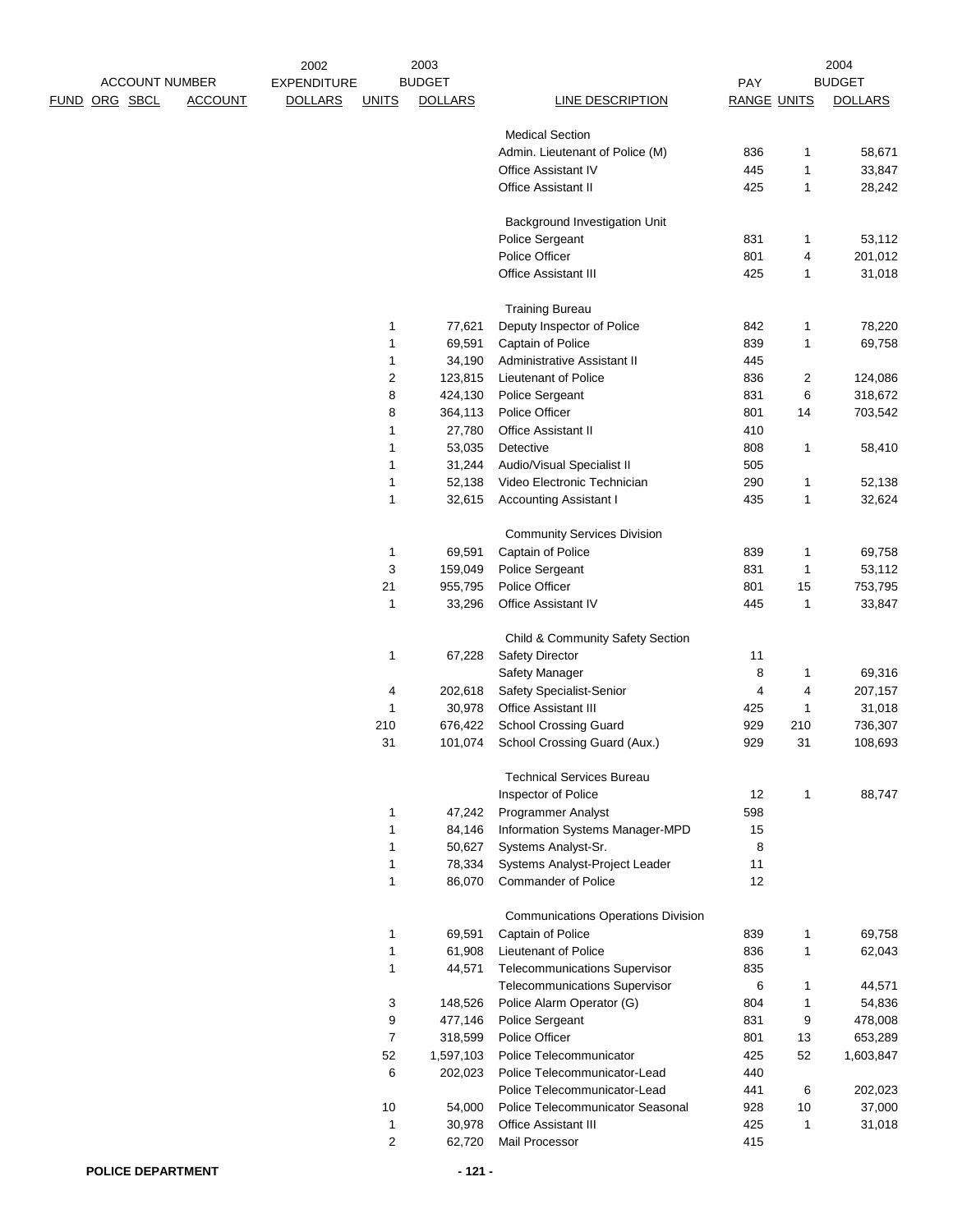|                       |                | 2002               |                              | 2003             |                                                      |                    |                | 2004              |
|-----------------------|----------------|--------------------|------------------------------|------------------|------------------------------------------------------|--------------------|----------------|-------------------|
| <b>ACCOUNT NUMBER</b> |                | <b>EXPENDITURE</b> |                              | <b>BUDGET</b>    |                                                      | PAY                |                | <b>BUDGET</b>     |
| ORG SBCL<br>FUND      | <b>ACCOUNT</b> | <b>DOLLARS</b>     | <b>UNITS</b>                 | <b>DOLLARS</b>   | LINE DESCRIPTION                                     | <b>RANGE UNITS</b> |                | <b>DOLLARS</b>    |
|                       |                |                    |                              |                  | <b>Mail Processor</b>                                | 424                | $\overline{2}$ | 62,720            |
|                       |                |                    | $\mathbf{1}$                 | 50,244           | <b>Telecommunications Specialist</b>                 | 5                  | 1              | 51,804            |
|                       |                |                    | 56                           | 1,902,502        | Police Dispatcher (G)                                | 478                | 58             | 2,022,415         |
|                       |                |                    |                              |                  |                                                      |                    |                |                   |
|                       |                |                    |                              |                  | Communications Maintenance Div.                      |                    |                |                   |
|                       |                |                    | 1                            | 57,534           | Police Elect. Technician Foreman                     | 834                | 1              | 48,328            |
|                       |                |                    | $\overline{c}$               | 110,117          | Police Elect. Technician                             | 810                |                |                   |
|                       |                |                    | 1                            | 27,780           | <b>Office Assistant II</b>                           | 410                |                |                   |
|                       |                |                    | 1                            | 62,178           | <b>Communications Maintenance Manager</b>            | 836                | 1              | 62,178            |
|                       |                |                    | $\overline{7}$               | 362,560          | Electronic Technician                                | 290                | 9              | 449,279           |
|                       |                |                    |                              |                  | Office Assistant IV                                  | 445                | 1              | 33,847            |
|                       |                |                    |                              |                  | Data Services Division                               |                    |                |                   |
|                       |                |                    |                              |                  | Captain of Police                                    | 839                | 1              | 69,758            |
|                       |                |                    | 1                            | 27,780           | Office Assistant II                                  | 410                |                |                   |
|                       |                |                    | 3                            | 136,542          | Police Officer                                       | 801                | 3              | 150,759           |
|                       |                |                    | 9                            | 307,729          | <b>Computer Operator II</b>                          | 505                | 9              | 304,224           |
|                       |                |                    | 4                            | 116,351          | Data Entry Operator II                               | 415                | 4              | 121,090           |
|                       |                |                    | 1                            | 12,065           | Data Entry Operator I (0.5 FTE)                      | 405                | 1              | 12,416            |
|                       |                |                    | 1                            | 30,978           | Office Assistant III                                 | 425                | 1              | 31,018            |
|                       |                |                    | 1                            | 32,615           | <b>Accounting Assistant I</b>                        | 435                | 1              | 32,624            |
|                       |                |                    | 1                            | 47,512           | Data Services Manager                                | 10                 | 1              | 59,318            |
|                       |                |                    | 1                            | 59,318           | Network Manager                                      | 10                 | 1              | 61,160            |
|                       |                |                    | 3                            | 142,277          | Network Coordinator - Sr.                            | 6                  | 3              | 148,122           |
|                       |                |                    | 1                            | 47,512           | Data Communications Specialist                       | $\overline{7}$     | 1              | 47,512            |
|                       |                |                    | 1                            | 50,627           | <b>System Security Administrator</b>                 | 8                  | 1              | 50,627            |
|                       |                |                    |                              |                  | Programmer Analyst                                   | 598                | 1              | 47,242            |
|                       |                |                    |                              |                  | Information Systems Manager-MPD                      | 15                 | 1              | 86,758            |
|                       |                |                    |                              |                  | Systems Analyst-Sr.                                  | 8                  | 1              | 50,627            |
|                       |                |                    |                              |                  | Systems Analyst-Project Leader                       | 11                 | 1              | 40,383            |
|                       |                |                    |                              |                  | <b>Court Administration Section</b>                  |                    |                |                   |
|                       |                |                    | 1                            | 61,908           | Lieutenant of Police                                 | 836                |                |                   |
|                       |                |                    | 1                            | 53,016           | Police Sergeant                                      | 831                | 2              | 106,224           |
|                       |                |                    | $\overline{\mathbf{c}}$      | 99,638           | Court Liaison Officer                                | 804                | 2              | 109,671           |
|                       |                |                    | 13                           | 591,684          | Police Officer                                       | 801                | 21             | 1,055,313         |
|                       |                |                    | 1                            | 30,978           | Office Assistant III                                 | 425                | 1              | 31,018            |
|                       |                |                    | $\mathbf{1}$                 | 27,780           | Office Assistant II                                  | 410                | 2              | 56,482            |
|                       |                |                    |                              |                  |                                                      |                    |                |                   |
|                       |                |                    | 1                            | 69,591           | <b>Central Records Division</b><br>Captain of Police | 839                | 1              | 69,758            |
|                       |                |                    |                              |                  |                                                      |                    |                |                   |
|                       |                |                    |                              |                  | Central Records Admin, Section                       |                    |                |                   |
|                       |                |                    | 3                            | 137,978          | Office Supervisor II                                 | 2                  | 2              | 92,876            |
|                       |                |                    | 1                            | 53,016           | Police Sergeant                                      | 831                | 1              | 53,112            |
|                       |                |                    | 3                            | 136,542          | Police Officer                                       | 801                | 2              | 100,506           |
|                       |                |                    | 6                            | 199,776          | Office Assistant IV                                  | 445                | 5              | 169,235           |
|                       |                |                    | 10                           | 309,778          | <b>Office Assistant III</b>                          | 425                | 4              | 124,072           |
|                       |                |                    | 31                           | 861,176          | Office Assistant II                                  | 410                | 20             | 564,840           |
|                       |                |                    | $\mathbf{1}$<br>$\mathbf{1}$ | 43,003<br>37,063 | Administrative Specialist-Sr.<br>Office Coordinator  | 4<br>460           | 1<br>1         | 44,338            |
|                       |                |                    | 13                           | 382,066          | <b>Transcriptionist II</b>                           | 410                | 13             | 37,063<br>360,369 |
|                       |                |                    | 3                            | 94,170           | <b>Transcriptionist III</b>                          | 425                | 3              | 93,001            |
|                       |                |                    | $\mathbf{1}$                 | 31,888           | Microfilm Technician I                               | 325                | 1              | 31,888            |
|                       |                |                    |                              |                  |                                                      |                    |                |                   |
|                       |                |                    |                              |                  | <b>Traffic Section</b>                               |                    |                |                   |
|                       |                |                    | 2                            | 106,032          | Police Sergeant                                      | 831                | 1              | 53,112            |
|                       |                |                    | 8                            | 364,113          | Police Officer                                       | 801                |                |                   |
|                       |                |                    | 4                            | 123,911          | Office Assistant III                                 | 425                | 4              | 124,074           |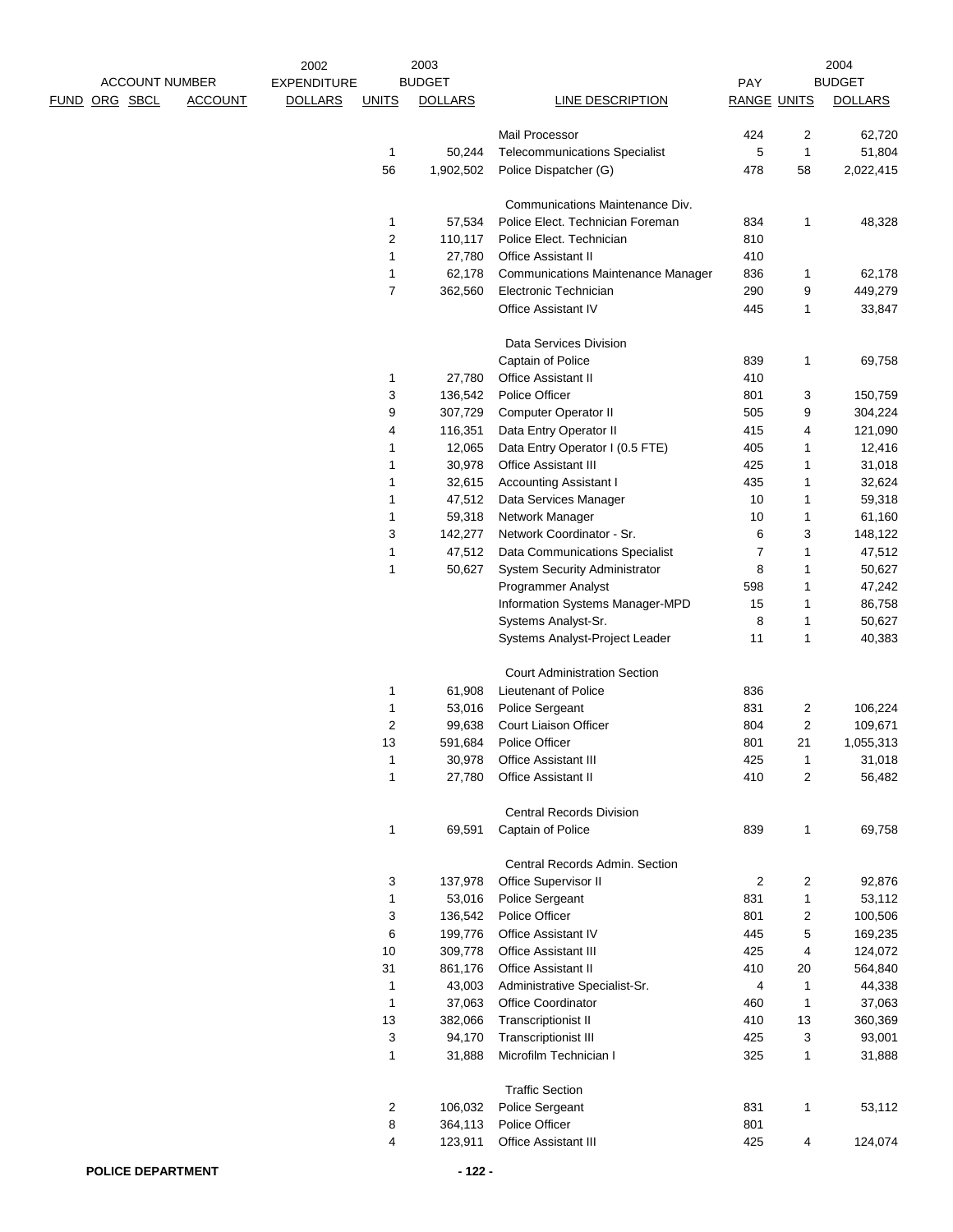|               |           |                          | 2002               |              | 2003           |                                                                                                                                                                                                            |                         |                | 2004           |
|---------------|-----------|--------------------------|--------------------|--------------|----------------|------------------------------------------------------------------------------------------------------------------------------------------------------------------------------------------------------------|-------------------------|----------------|----------------|
|               |           | <b>ACCOUNT NUMBER</b>    | <b>EXPENDITURE</b> |              | <b>BUDGET</b>  |                                                                                                                                                                                                            | PAY                     |                | <b>BUDGET</b>  |
| FUND ORG SBCL |           | <b>ACCOUNT</b>           | <b>DOLLARS</b>     | <b>UNITS</b> | <b>DOLLARS</b> | <b>LINE DESCRIPTION</b>                                                                                                                                                                                    | <b>RANGE UNITS</b>      |                | <b>DOLLARS</b> |
|               |           |                          |                    | 6            | 166,679        | <b>Office Assistant II</b>                                                                                                                                                                                 | 410                     | 6              | 169,448        |
|               |           |                          |                    |              |                | Open Records Section                                                                                                                                                                                       |                         |                |                |
|               |           |                          |                    | 1            | 53,016         | Police Sergeant                                                                                                                                                                                            | 831                     | 1              | 53,112         |
|               |           |                          |                    | $\,$ 5 $\,$  | 227,571        | Police Officer                                                                                                                                                                                             | 801                     | 4              | 201,012        |
|               |           |                          |                    | 3            | 83,340         | <b>Office Assistant II</b>                                                                                                                                                                                 | 410                     | $\overline{2}$ | 56,484         |
|               |           |                          |                    | $\mathbf{1}$ | 30,978         | Office Assistant III                                                                                                                                                                                       | 425                     |                |                |
|               |           |                          |                    |              |                | Office Assistant IV                                                                                                                                                                                        | 445                     | 1              | 33,847         |
|               |           |                          |                    |              |                | <b>Identification Division</b>                                                                                                                                                                             |                         |                |                |
|               |           |                          |                    | $\mathbf{1}$ | 69,591         | Captain of Police                                                                                                                                                                                          | 839                     | 1              | 69,758         |
|               |           |                          |                    | 6            | 321,698        | Police Identification Supervisor                                                                                                                                                                           | 835                     | 6              | 330,365        |
|               |           |                          |                    | 37           | 1,829,538      | <b>Identification Technician</b>                                                                                                                                                                           | 803                     |                |                |
|               |           |                          |                    |              |                | <b>Identification Technician</b>                                                                                                                                                                           | 804                     | 37             | 1,973,420      |
|               |           |                          |                    | $\mathbf 1$  | 56,845         | <b>Chief Document Examiner</b>                                                                                                                                                                             | 812                     | $\mathbf{1}$   | 62,570         |
|               |           |                          |                    | 3            | 158,698        | <b>Document Examiner</b>                                                                                                                                                                                   | 808                     | 3              | 175,795        |
|               |           |                          |                    | 4            | 209,909        | Latent Print Examiner                                                                                                                                                                                      | 808                     | 4              | 231,091        |
|               |           |                          |                    | $\mathbf{1}$ | 32,365         | <b>Administrative Assistant I</b>                                                                                                                                                                          | 435                     | 1              | 32,624         |
|               |           |                          |                    | 8            | 222,239        | <b>Office Assistant II</b>                                                                                                                                                                                 | 410                     | 4              | 112,965        |
|               |           |                          |                    | $\mathbf{1}$ | 56,845         | Identification Systems Spec.                                                                                                                                                                               | 812                     | 1              | 61,586         |
|               |           |                          |                    |              |                | Assigned As Needed Within<br><b>Decision Unit</b>                                                                                                                                                          |                         |                |                |
|               |           |                          |                    | 36           | 821,268        | Police Aide                                                                                                                                                                                                | 480                     | 36             | 848,468        |
|               |           |                          |                    | 31           | 260,000        | Police Serv. Spec. (0.5 FTE)(C)                                                                                                                                                                            | 939                     | 31             | 283,500        |
|               |           |                          |                    |              |                | <b>Auxiliary Personnel</b>                                                                                                                                                                                 |                         |                |                |
|               |           |                          |                    | 15           |                | Police Telecommunicator                                                                                                                                                                                    | 425                     | 15             |                |
|               |           |                          |                    | 3            |                | <b>Building Maintenance Supervisor I</b>                                                                                                                                                                   | $\overline{\mathbf{c}}$ | 3              |                |
|               |           |                          | 28, 188, 745       | 927          | 25,870,277     | <b>Total Before Adjustments</b>                                                                                                                                                                            |                         | 941            | 28,061,157     |
|               |           |                          |                    |              |                | Salary & Wage Rate Change                                                                                                                                                                                  |                         |                |                |
|               |           |                          | 1,168,199          |              |                | Overtime Compensated                                                                                                                                                                                       |                         |                | 1,060,000      |
|               |           |                          |                    |              | 266,406        | Overtime Compensated - 1st Quarter (H)                                                                                                                                                                     |                         |                |                |
|               |           |                          |                    |              | 268,608        | Overtime Compensated - 2nd Quarter (H)                                                                                                                                                                     |                         |                |                |
|               |           |                          |                    |              | 354,381        | Overtime Compensated - 3rd Quarter (H)                                                                                                                                                                     |                         |                |                |
|               |           |                          |                    |              | 319,605        | Overtime Compensated - 4th Quarter (H)                                                                                                                                                                     |                         |                |                |
|               |           |                          |                    |              | (4, 164, 081)  | Personnel Cost Adjustment                                                                                                                                                                                  |                         |                | (4, 190, 880)  |
|               |           |                          |                    |              | 1,430,952      | Other                                                                                                                                                                                                      |                         |                | 1,260,017      |
|               |           |                          | 29,356,944         | 927          | 24,346,148     | Gross Salaries & Wages Total                                                                                                                                                                               |                         | 941            | 26,190,294     |
|               |           |                          |                    |              |                | Reimbursable Services Deduction                                                                                                                                                                            |                         |                |                |
|               |           |                          |                    |              |                | Capital Improvements Deduction                                                                                                                                                                             |                         |                |                |
|               |           |                          |                    |              | (163, 200)     | Grants & Aids Deduction                                                                                                                                                                                    |                         |                | (113, 129)     |
| 0001          | 3311 R999 | 006000                   | 29,356,944         |              | 24,182,948     | NET SALARIES & WAGES TOTAL                                                                                                                                                                                 |                         |                | 26,077,165     |
|               |           |                          |                    | 608.26       |                | <b>O&amp;M FTE'S</b>                                                                                                                                                                                       |                         | 650.04         |                |
|               |           |                          |                    | 2.30         |                | NON-O&M FTE'S                                                                                                                                                                                              |                         | 3.00           |                |
|               |           |                          |                    |              |                | (C) Administrative Positions to Allow Reallocation of Sworn<br>Personnel on a One For One Basis, to Patrol Related Activities.                                                                             |                         |                |                |
|               |           |                          |                    |              |                | (D) Incumbents assigned to the Mayor's office, who may be<br>subsequently reassigned for whatever reason, shall revert to<br>the position title and ranking which they held at the time<br>of appointment. |                         |                |                |
|               |           |                          |                    |              |                |                                                                                                                                                                                                            |                         |                |                |
|               |           | <b>POLICE DEPARTMENT</b> |                    |              | $-123-$        |                                                                                                                                                                                                            |                         |                |                |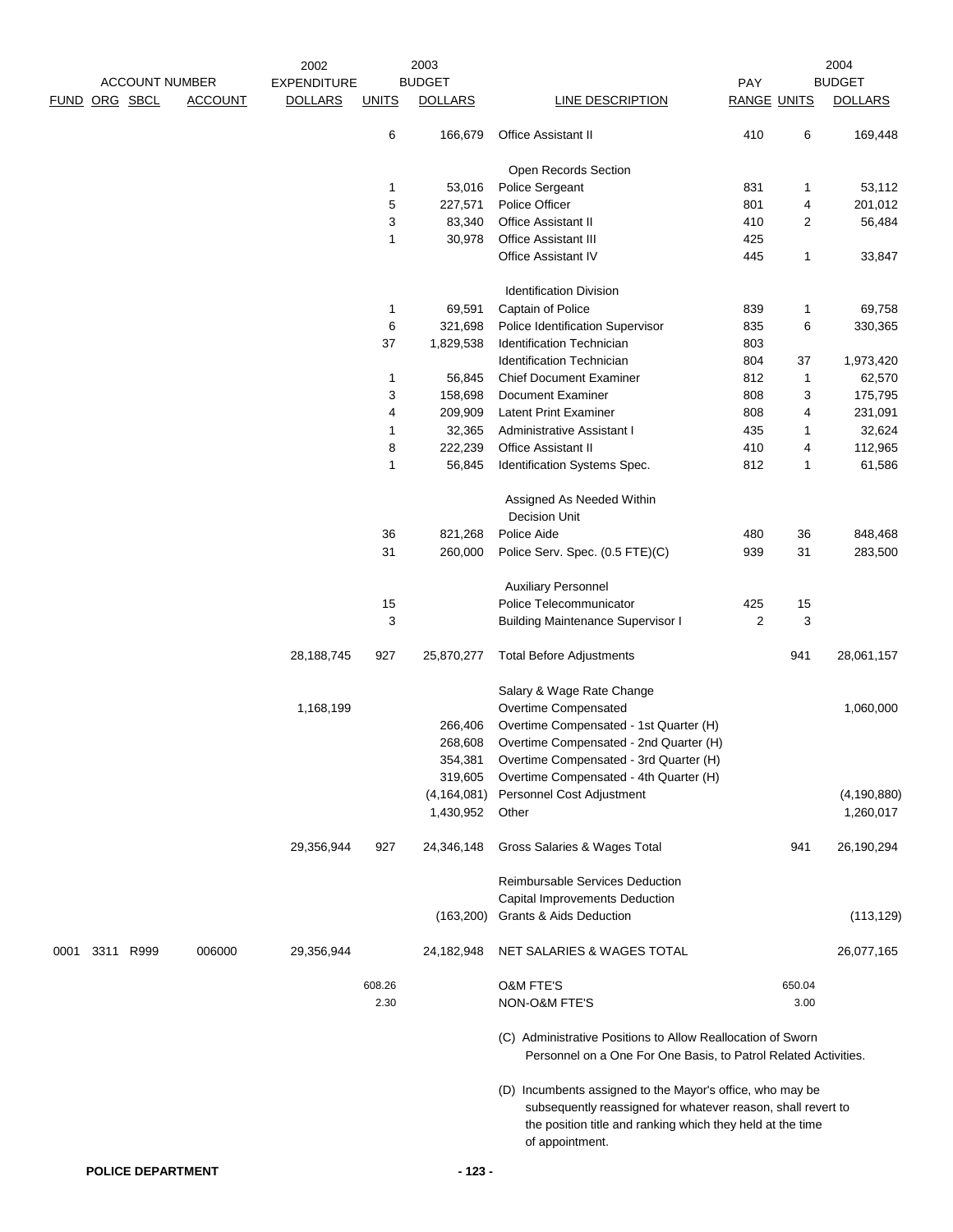|      |      |                      |                       | 2002               |                | 2003           |                                                                                                                                                                              | 2004           |
|------|------|----------------------|-----------------------|--------------------|----------------|----------------|------------------------------------------------------------------------------------------------------------------------------------------------------------------------------|----------------|
|      |      |                      | <b>ACCOUNT NUMBER</b> | <b>EXPENDITURE</b> |                | <b>BUDGET</b>  | <b>PAY</b>                                                                                                                                                                   | <b>BUDGET</b>  |
|      |      | <b>FUND ORG SBCL</b> | <b>ACCOUNT</b>        | <u>DOLLARS</u>     | <u>UNITS</u>   | <b>DOLLARS</b> | LINE DESCRIPTION<br><u>RANGE UNITS</u>                                                                                                                                       | <b>DOLLARS</b> |
|      |      |                      |                       |                    |                |                | (G) Police Alarm Operators to be replaced by Dispatchers<br>as civilian dispatch program is implemented, and upon<br>completion of training of dispatchers.                  |                |
|      |      |                      |                       |                    |                |                | (H) Police Department must obtain approval from the<br>Common Council - Finance & Personnel Committee<br>prior to exceeding quarterly overtime.                              |                |
|      |      |                      |                       |                    |                |                | (M) Any civilianization or change to this position only to<br>occur through attrition.                                                                                       |                |
|      |      |                      |                       |                    |                |                | (P) Evaluation to be conducted in 2004 regarding the<br>feasibility of combining Police Print Shop with Milwaukee<br>Printing and Records for 2005 budget planning purposes. |                |
|      |      |                      |                       |                    |                |                | (Y) Required to file a statement of economic interests in accordance<br>with the Milwaukee Code of Ordinances Chapter 303-Code of Ethics.                                    |                |
| 0001 |      | 3311 R999            | 006100                | 8,807,536          |                | 7,496,725      | ESTIMATED EMPLOYEE FRINGE BENEFITS<br>(Involves Revenue Offset-No Transfers from this Account)                                                                               | 7,823,150      |
|      |      |                      |                       |                    |                |                | OPERATING EXPENDITURES                                                                                                                                                       |                |
| 0001 | 3311 | R999                 | 630100                | 569,919            |                | 519,167        | General Office Expense                                                                                                                                                       | 508,365        |
| 0001 | 3311 | R999                 | 630500                | 99,663             |                | 99,250         | Tools & Machinery Parts                                                                                                                                                      | 92,500         |
| 0001 | 3311 | R999                 | 631000                | 162,637            |                | 181,600        | <b>Construction Supplies</b>                                                                                                                                                 | 173,550        |
| 0001 | 3311 | R999                 | 631500                | 1,759,023          |                | 1,988,400      | Energy                                                                                                                                                                       | 2,185,900      |
| 0001 | 3311 | R999                 | 632000                | 1,030,811          |                | 970,027        | <b>Other Operating Supplies</b>                                                                                                                                              | 1,078,114      |
| 0001 | 3311 | R999                 | 632500                |                    |                |                | <b>Facility Rental</b>                                                                                                                                                       |                |
| 0001 | 3311 | R999                 | 633000                |                    |                |                | <b>Vehicle Rental</b>                                                                                                                                                        |                |
| 0001 | 3311 | R999                 | 633500                | 318,523            |                | 335,990        | Non-Vehicle Equipment Rental                                                                                                                                                 | 345,382        |
| 0001 | 3311 | R999                 | 634000                | 402,042            |                | 274,180        | <b>Professional Services</b>                                                                                                                                                 | 190,420        |
| 0001 | 3311 | R999                 | 634500                | 538,554            |                | 773,352        | Information Technology Services                                                                                                                                              | 684,955        |
| 0001 | 3311 | R999                 | 635000                | 619,120            |                | 685,343        | <b>Property Services</b>                                                                                                                                                     | 699,518        |
| 0001 | 3311 | R999                 | 635500                |                    |                |                | <b>Infrastructure Services</b>                                                                                                                                               |                |
| 0001 | 3311 | R999                 | 636000                | 112,260            |                | 128,000        | Vehicle Repair Services                                                                                                                                                      | 156,000        |
| 0001 | 3311 | R999                 | 636500                | 693,058            |                | 1,638,556      | <b>Other Operating Services</b>                                                                                                                                              | 1,796,890      |
| 0001 |      | 3311 R999            | 637000                |                    |                |                | Loans and Grants                                                                                                                                                             |                |
| 0001 | 3311 | R999                 | 637501                | 1,969,269          |                | 2,061,194      | <b>Reimburse Other Departments</b>                                                                                                                                           | 1,887,700      |
|      |      | 0001 3311 R999       | 006300                | 8,274,879          |                | 9,655,059      | OPERATING EXPENDITURES TOTAL                                                                                                                                                 | 9,799,294      |
|      |      |                      |                       |                    |                |                |                                                                                                                                                                              |                |
|      |      |                      |                       |                    |                |                | <b>EQUIPMENT PURCHASES</b>                                                                                                                                                   |                |
|      |      |                      |                       |                    |                |                | <b>Additional Equipment</b>                                                                                                                                                  |                |
|      |      |                      |                       |                    |                |                | Subtotal - Additional Equipment                                                                                                                                              |                |
|      |      |                      |                       |                    |                |                | Replacement Equipment<br>35                                                                                                                                                  |                |
|      |      |                      |                       | 588,642            | 47             | 995,000        | Autos<br>$\mathbf{1}$                                                                                                                                                        | 728,600        |
|      |      |                      |                       | 1,465<br>6,312     | 2<br>6         | 3,000<br>6,600 | Camera Bodies<br>Fax Machine<br>10                                                                                                                                           | 3,000<br>7,500 |
|      |      |                      |                       | 448                | 30             | 600            | <b>Fire Extinguishers</b><br>15                                                                                                                                              | 330            |
|      |      |                      |                       |                    | 20             | 8,400          | G Lock<br>20                                                                                                                                                                 | 8,400          |
|      |      |                      |                       | 48,377             | 27             | 28,809         | <b>Light Bars</b><br>27                                                                                                                                                      | 29,700         |
|      |      |                      |                       | 21,415             |                | 37,384         | Office Furniture & Equipment                                                                                                                                                 |                |
|      |      |                      |                       | 97,259             | $\overline{c}$ | 48,480         | Patrol Truck, Sgt.<br>5                                                                                                                                                      | 114,713        |
|      |      |                      |                       | 37,943             |                | 44,000         | PC Hardware - Various                                                                                                                                                        | 34,000         |
|      |      |                      |                       | 61,134             |                |                | Radio, Mobile                                                                                                                                                                |                |
|      |      |                      |                       |                    |                |                |                                                                                                                                                                              |                |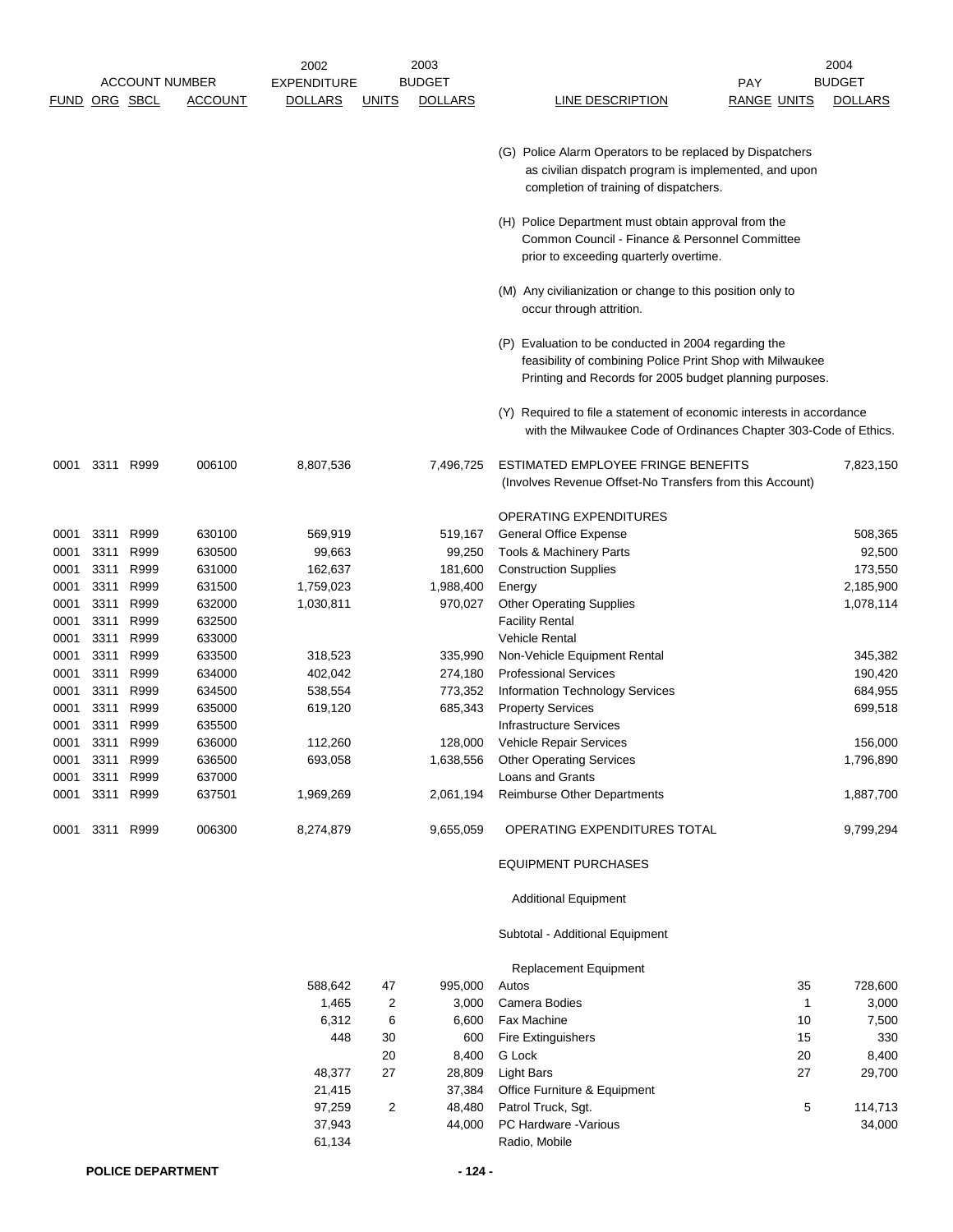|      |                |                       |                | 2002               |                | 2003           |                                               |                    | 2004           |
|------|----------------|-----------------------|----------------|--------------------|----------------|----------------|-----------------------------------------------|--------------------|----------------|
|      |                | <b>ACCOUNT NUMBER</b> |                | <b>EXPENDITURE</b> |                | <b>BUDGET</b>  |                                               | PAY                | <b>BUDGET</b>  |
|      | FUND ORG SBCL  |                       | <b>ACCOUNT</b> | <b>DOLLARS</b>     | <b>UNITS</b>   | <b>DOLLARS</b> | LINE DESCRIPTION                              | <b>RANGE UNITS</b> | <b>DOLLARS</b> |
|      |                |                       |                | 62,799             | 90             | 121,500        | Radios, Portable                              | 90                 | 121,500        |
|      |                |                       |                | 2,399              | 22             | 1,200          | Shotgun Lock heads                            | 10                 | 545            |
|      |                |                       |                |                    | $\overline{7}$ | 1,120          | Shotgun Racks                                 | 10                 | 2,600          |
|      |                |                       |                | 9,090              | 27             | 13,635         | Siren                                         | 33                 | 17,985         |
|      |                |                       |                | 360                | 25             | 9,000          | Siren                                         | 12                 | 4,680          |
|      |                |                       |                | 3,254              |                | 7,000          | Software                                      |                    | 7,000          |
|      |                |                       |                |                    | 15             | 1,875          | Strobe Lights                                 | 5                  | 500            |
|      |                |                       |                | 6,600              | 22             | 6,600          | <b>Vehicle Partitions</b>                     | 23                 | 7,820          |
|      |                |                       |                | 5,649              | 52             | 6,994          | Siren Speaker                                 | 51                 | 7,395          |
|      |                |                       |                |                    |                |                | <b>Cassette Recorders</b>                     |                    |                |
|      |                |                       |                | 1,200              |                |                |                                               |                    |                |
|      |                |                       |                | 42,403             | 3              | 52,000         | Cargo Van                                     | 3                  | 61,000         |
|      |                |                       |                | 126,904            | 1              | 27,000         | Prisoner Conveyance Vehicle                   | 6                  | 151,800        |
|      |                |                       |                | 22,843             |                |                | Command vehicle                               |                    |                |
|      |                |                       |                |                    |                |                | Suburban                                      | 1                  | 33,000         |
|      |                |                       |                | 23,385             |                |                | Truck                                         |                    |                |
|      |                |                       |                | 1,596              | 5              | 1,500          | <b>Televisions</b>                            |                    |                |
|      |                |                       |                | 1,238              | 5              | 1,250          | <b>VCR</b>                                    |                    |                |
|      |                |                       |                | 16,623             | 2              | 8,000          | Laser Speed Units                             |                    |                |
|      |                |                       |                |                    | 1              | 25,000         | Cube Van                                      |                    |                |
|      |                |                       |                |                    | 1              | 10,000         | Digital Camera Back                           |                    |                |
|      |                |                       |                |                    |                |                | <b>Digital Cameras</b>                        | 3                  | 2,700          |
|      |                |                       |                | 9,603              | 22             | 6,094          | <b>Rear Seats</b>                             | 23                 | 7,360          |
|      |                |                       |                | 3,497              |                | 11,750         | Audio Visual Equipment-Various                | 5                  | 2,500          |
|      |                |                       |                |                    | 5              | 1,550          | Electronic Dust Lifters/Vacuums               |                    |                |
|      |                |                       |                |                    | 1              | 1,173          | <b>Pallet Truck</b>                           |                    |                |
|      |                |                       |                |                    |                |                | <b>Window Armor</b>                           | 15                 | 2,100          |
|      |                |                       |                |                    |                |                | Microphones                                   | 35                 | 1,575          |
|      |                |                       |                |                    |                |                | Other Previous Experience                     |                    |                |
|      |                |                       |                | 1,202,438          | 440            | 1,486,514      | Subtotal - Replacement Equipment              | 438                | 1,358,303      |
| 0001 | 3311           | R999                  | 006800         | 1,202,438          | 440            | 1,486,514      | <b>EQUIPMENT PURCHASES TOTAL</b>              | 438                | 1,358,303      |
|      |                |                       |                |                    |                |                | <b>SPECIAL FUNDS</b>                          |                    |                |
|      |                |                       |                |                    |                |                | SPECIAL FUNDS TOTAL                           |                    |                |
|      |                |                       |                |                    |                |                | POLICE DEPARTMENT ADMINISTRATION/             |                    |                |
|      |                |                       |                | 47,641,797         |                | 42,821,246     | SERVICES DECISION UNIT TOTAL                  |                    | 45,057,912     |
|      |                |                       |                |                    |                |                | PROGRAM RESULT MEASURES/                      |                    |                |
|      |                |                       |                | <b>UNITS</b>       | %              | <b>UNITS</b>   | INTERNAL MANAGEMENT INDICATORS:               | %                  | <b>UNITS</b>   |
|      |                |                       |                |                    |                |                | Police Academy Operations                     |                    |                |
| 0001 | 3311           | 0420                  | M33105         | 9,939              | 110.9          | 9,238          | Employees Trained (P)                         | 107.6              | 9,939          |
| 0001 |                | 3311 0420             | M33106         | 162                | 68.9           | 124            | No. of Recruits Trained (Q-1)                 | 96.8               | 120            |
|      |                |                       |                |                    |                |                | Fingerprint Investigation &<br>Identification |                    |                |
| 0001 | 3311 3131      |                       | M33101         | 40,679             |                | 35,993         | Sets Processed No.                            | 113.0              | 40,679         |
| 0001 | 3311 3131      |                       | M33102         | 80%                |                | 80%            | <b>Percent Identified</b>                     | 100.0              | 80%            |
|      |                |                       |                |                    |                |                |                                               |                    |                |
|      |                |                       |                |                    |                |                | <b>Document Examination Services</b>          |                    |                |
|      | 0001 3311 3132 |                       | M33103         |                    | 1,868 123.5    | 1,161          | <b>Documents Examined</b>                     | 160.9              | 1,868          |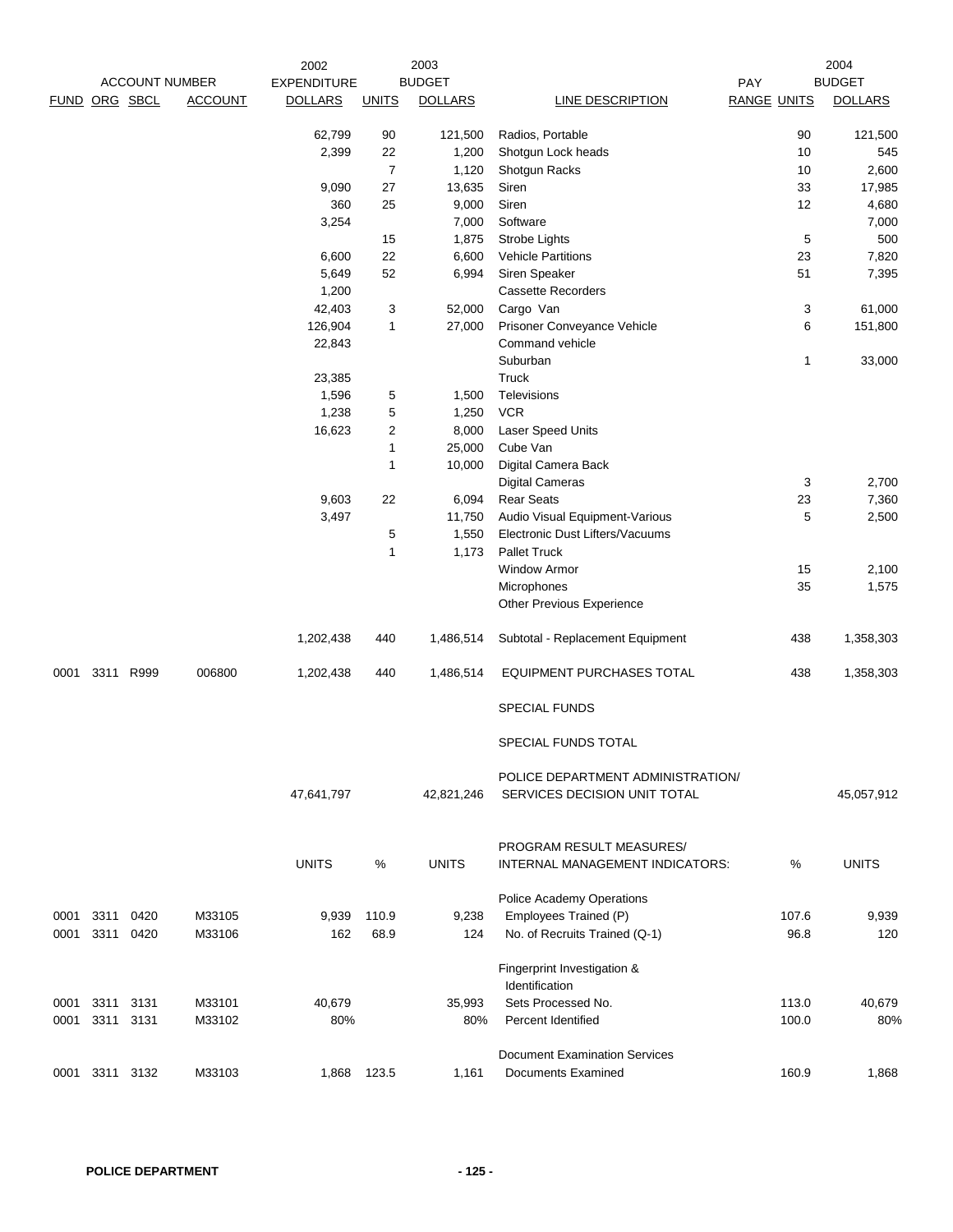|             |      |      |                       | 2002               |              | 2003           |                                                                    |                    |       | 2004           |
|-------------|------|------|-----------------------|--------------------|--------------|----------------|--------------------------------------------------------------------|--------------------|-------|----------------|
|             |      |      | <b>ACCOUNT NUMBER</b> | <b>EXPENDITURE</b> |              | <b>BUDGET</b>  |                                                                    | <b>PAY</b>         |       | <b>BUDGET</b>  |
| <b>FUND</b> | ORG  | SBCL | <b>ACCOUNT</b>        | <b>DOLLARS</b>     | <b>UNITS</b> | <b>DOLLARS</b> | LINE DESCRIPTION                                                   | <b>RANGE UNITS</b> |       | <b>DOLLARS</b> |
|             |      |      |                       | <b>UNITS</b>       | %            | <b>UNITS</b>   | <b>PROGRAM RESULT MEASURES/</b><br>INTERNAL MANAGEMENT INDICATORS: |                    | %     | <b>UNITS</b>   |
| 0001        | 3311 | 3140 | M33104                | 536                |              | 533            | Radio Dispatch Operations<br>Per 1000 No. of Calls Processed       |                    | 100.6 | 536            |
|             |      |      |                       | 1,160,385          |              | 1.003.629      | DIRECT LABOR HOUR ALLOCATION                                       |                    |       | 1,072,566      |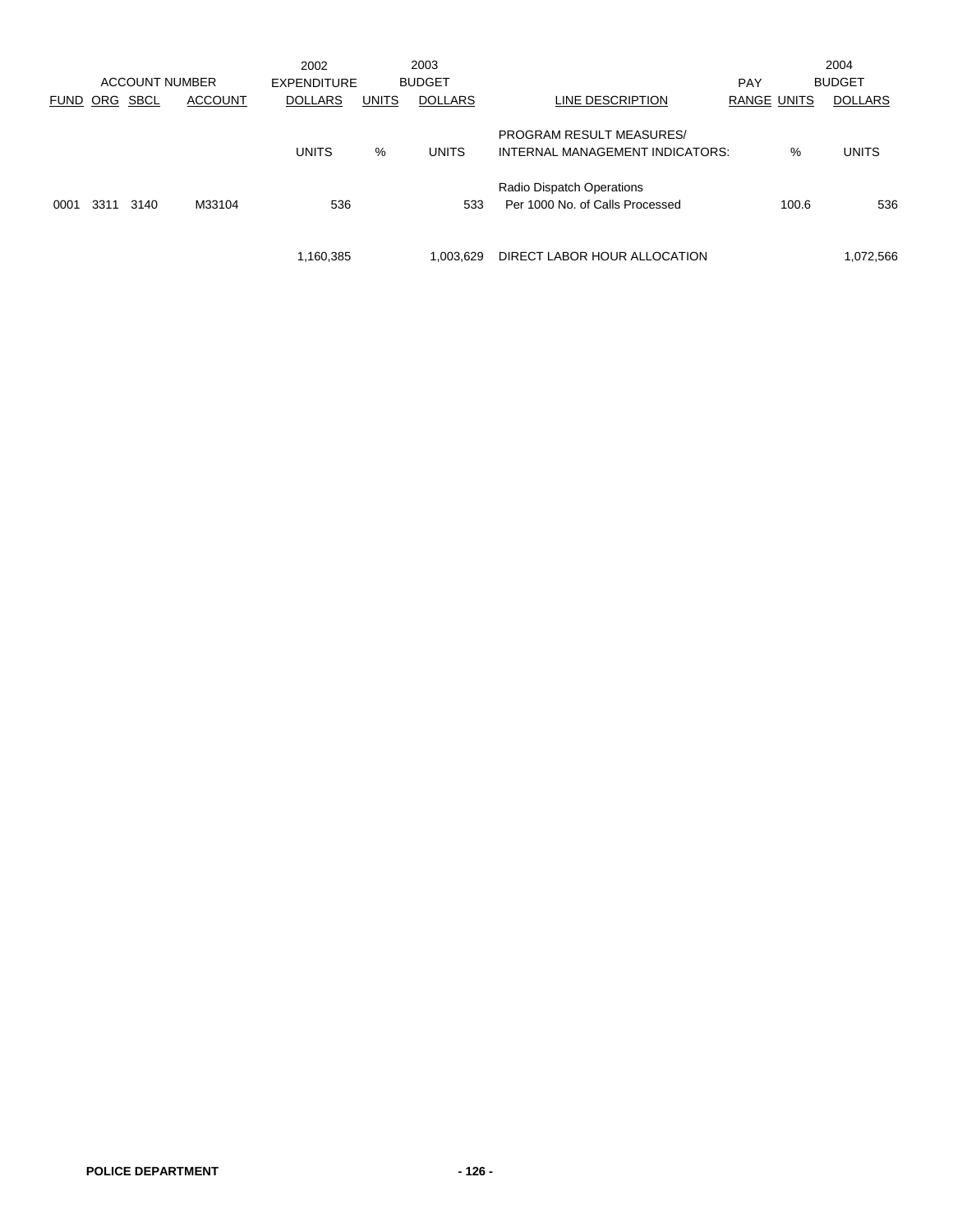|      |          |                       | 2002               |                | 2003           |                                          |                    |                | 2004           |
|------|----------|-----------------------|--------------------|----------------|----------------|------------------------------------------|--------------------|----------------|----------------|
|      |          | <b>ACCOUNT NUMBER</b> | <b>EXPENDITURE</b> |                | <b>BUDGET</b>  |                                          | PAY                |                | <b>BUDGET</b>  |
| FUND | ORG SBCL | <b>ACCOUNT</b>        | <b>DOLLARS</b>     | <b>UNITS</b>   | <b>DOLLARS</b> | <b>LINE DESCRIPTION</b>                  | <b>RANGE UNITS</b> |                | <b>DOLLARS</b> |
|      |          |                       |                    |                |                | POLICE DEPARTMENT                        |                    |                |                |
|      |          |                       |                    |                |                | OPERATIONS DECISION UNIT                 |                    |                |                |
|      |          |                       |                    |                |                | SALARIES & WAGES                         |                    |                |                |
|      |          |                       |                    |                |                | Patrol Bureau                            |                    |                |                |
|      |          |                       |                    | 1              | 97,886         | Deputy Chief of Police                   | 14                 | 1              | 99,871         |
|      |          |                       |                    |                |                | Administrative Assistant II              | 445                | 1              | 34,190         |
|      |          |                       |                    | 1              | 104,501        | <b>Assistant Chief of Police</b>         | 16                 |                |                |
|      |          |                       |                    | 1              | 69,591         | Captain of Police                        | 839                |                |                |
|      |          |                       |                    | 1              | 44,640         | Administrative Assistant IV              | 550                |                |                |
|      |          |                       |                    |                |                | <b>Field Deputies Division</b>           |                    |                |                |
|      |          |                       |                    | 3              | 232,862        | Deputy Inspector of Police               | 842                |                |                |
|      |          |                       |                    |                |                | <b>Crime Analysis</b>                    |                    |                |                |
|      |          |                       |                    | 1              | 53,016         | Police Sergeant                          | 831                | 1              | 53,112         |
|      |          |                       |                    | 4              | 182,056        | Police Officer                           | 801                | 6              | 301,518        |
|      |          |                       |                    |                |                | District 1 & Prisoner Processing Section |                    |                |                |
|      |          |                       |                    | 1              | 69,591         | Captain of Police                        | 839                | 1              | 69,758         |
|      |          |                       |                    | 3              | 185,723        | Lieutenant of Police                     | 836                | 3              | 186,129        |
|      |          |                       |                    | 21             | 1,113,341      | Police Sergeant                          | 831                | 17             | 902,904        |
|      |          |                       |                    | 106            | 4,824,491      | <b>Police Officer</b>                    | 801                | 113            | 5,678,589      |
|      |          |                       |                    | 2              | 91,028         | Community Liaison Police Officer         | 801                | 2              | 100,506        |
|      |          |                       |                    | 8              | 222,239        | <b>Office Assistant II</b>               | 410                | 5              | 141,210        |
|      |          |                       |                    | 5              | 142,533        | Police District Office Assistant         | 410                | 6              | 171,294        |
|      |          |                       |                    |                |                | District 2                               |                    |                |                |
|      |          |                       |                    | 1              | 69,591         | Captain of Police                        | 839                | 1              | 69,758         |
|      |          |                       |                    | 3              | 185,723        | Lieutenant of Police                     | 836                | 3              | 186,129        |
|      |          |                       |                    | 14             | 742,227        | Police Sergeant                          | 831                | 17             | 902,904        |
|      |          |                       |                    | 135            | 6,144,399      | Police Officer                           | 801                | 120            | 6,030,360      |
|      |          |                       |                    | 2              | 91,028         | Community Liaison Police Officer         | 801                | 2              | 100,506        |
|      |          |                       |                    | 6              | 273,084        | Police Officer (S)                       | 801                | 6              | 301,518        |
|      |          |                       |                    | 9              | 256,560        | <b>Police District Office Assistant</b>  | 410                | 9              | 256,942        |
|      |          |                       |                    |                |                | District 3 & Weed & Seed Initiative      |                    |                |                |
|      |          |                       |                    | 1              | 69,591         | Captain of Police                        | 839                | 1              | 69,758         |
|      |          |                       |                    | 3              | 185,723        | Lieutenant of Police                     | 836                | 3              | 186,129        |
|      |          |                       |                    | 21             | 1,113,341      | Police Sergeant                          | 831                | 21             | 1,115,351      |
|      |          |                       |                    | 213            | 9,694,497      | Police Officer                           | 801                | 160            | 8,040,480      |
|      |          |                       |                    | 2              | 91,028         | Community Liaison Police Officer         | 801                | $\overline{2}$ | 100,506        |
|      |          |                       |                    | 10             | 285,067        | Police District Office Assistant         | 410                | 9              | 256,942        |
|      |          |                       |                    |                |                | District 4                               |                    |                |                |
|      |          |                       |                    | 1              | 69,591         | Captain of Police                        | 839                | $\mathbf{1}$   | 69,758         |
|      |          |                       |                    | 3              | 185,723        | Lieutenant of Police                     | 836                | 3              | 186,129        |
|      |          |                       |                    | 14             | 742,227        | Police Sergeant                          | 831                | 16             | 849,792        |
|      |          |                       |                    | 133            | 6,053,371      | Police Officer                           | 801                | 130            | 6,532,890      |
|      |          |                       |                    | $\overline{2}$ | 91,028         | Community Liaison Police Officer         | 801                | $\overline{2}$ | 100,506        |
|      |          |                       |                    | 9              | 256,560        | Police District Office Assistant         | 410                | 9              | 256,942        |
|      |          |                       |                    |                |                | District 5                               |                    |                |                |
|      |          |                       |                    | 1              | 69,591         | Captain of Police                        | 839                | 1              | 69,758         |
|      |          |                       |                    | 3              | 185,723        | Lieutenant of Police                     | 836                | 3              | 186,129        |
|      |          |                       |                    | 16             | 848,260        | Police Sergeant                          | 831                | 16             | 849,792        |
|      |          |                       |                    | 177            | 8,055,990      | Police Officer                           | 801                | 150            | 7,537,950      |
|      |          |                       |                    | 2              | 91,028         | Community Liaison Police Officer         | 801                | 2              | 100,506        |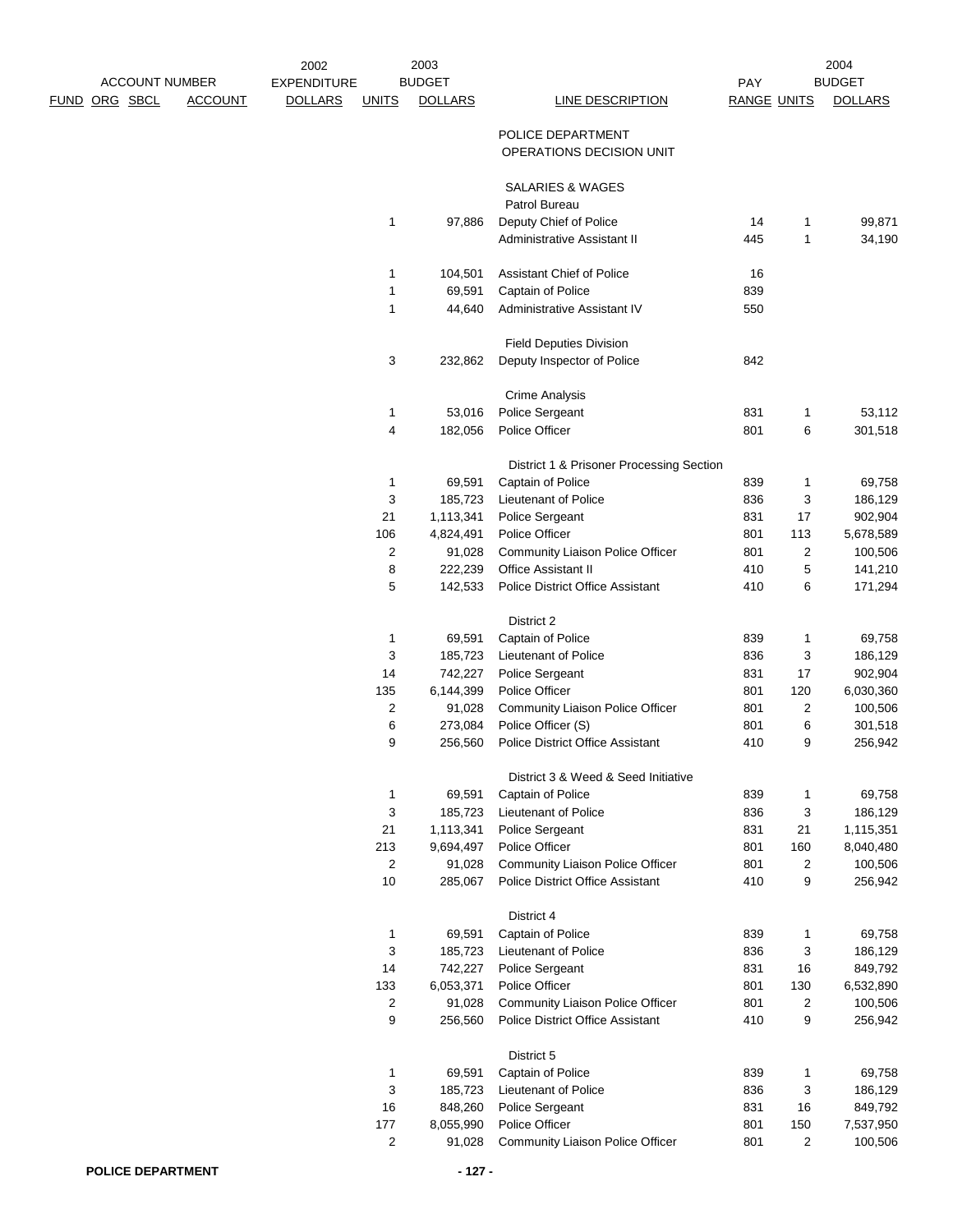| <b>ACCOUNT NUMBER</b> |                | 2003<br>2002       |              |                   |                                                    | 2004<br><b>BUDGET</b> |                  |                   |
|-----------------------|----------------|--------------------|--------------|-------------------|----------------------------------------------------|-----------------------|------------------|-------------------|
|                       |                | <b>EXPENDITURE</b> |              | <b>BUDGET</b>     |                                                    | PAY                   |                  |                   |
| FUND ORG SBCL         | <b>ACCOUNT</b> | <b>DOLLARS</b>     | <b>UNITS</b> | <b>DOLLARS</b>    | <b>LINE DESCRIPTION</b>                            | <b>RANGE UNITS</b>    |                  | <b>DOLLARS</b>    |
|                       |                |                    | 9            | 256,560           | <b>Police District Office Assistant</b>            | 410                   | 9                | 256,942           |
|                       |                |                    |              |                   | District 6                                         |                       |                  |                   |
|                       |                |                    | 1<br>3       | 69,591<br>185,723 | Captain of Police<br>Lieutenant of Police          | 839<br>836            | 1<br>3           | 69,758<br>186,129 |
|                       |                |                    | 14           | 742,227           | Police Sergeant                                    | 831                   | 18               | 956,016           |
|                       |                |                    | 129          | 5,871,315         | Police Officer                                     | 801                   | 111              | 5,578,083         |
|                       |                |                    | 2            | 91,028            | Community Liaison Police Officer                   | 801                   | $\boldsymbol{2}$ | 100,506           |
|                       |                |                    | 9            | 256,560           | Police District Office Assistant                   | 410                   | 9                | 256,942           |
|                       |                |                    |              |                   | District 7                                         |                       |                  |                   |
|                       |                |                    | 1            | 69,591            | Captain of Police                                  | 839                   | 1                | 69,758            |
|                       |                |                    | 3            | 185,723           | Lieutenant of Police                               | 836                   | 3                | 186,129           |
|                       |                |                    | 17           | 901,276           | Police Sergeant                                    | 831                   | 19               | 1,009,128         |
|                       |                |                    | 182          | 8,283,561         | Police Officer                                     | 801                   | 201              | 10,100,853        |
|                       |                |                    | 2            | 91,028            | Community Liaison Police Officer                   | 801                   | $\boldsymbol{2}$ | 100,506           |
|                       |                |                    | 9            | 256,560           | <b>Police District Office Assistant</b>            | 410                   | 9                | 256,942           |
|                       |                |                    |              |                   | Patrol Support Division/Uniform Service            |                       |                  |                   |
|                       |                |                    |              |                   | Captain of Police                                  | 840                   | 1                | 69,759            |
|                       |                |                    |              |                   | Lieutenant of Police                               | 836                   | 1                | 62,043            |
|                       |                |                    |              |                   | Police Sergeant                                    | 831                   | 3                | 159,336           |
|                       |                |                    |              |                   | Police Officer<br>Office Assistant II              | 801<br>410            | 10<br>1          | 502,530<br>28,242 |
|                       |                |                    |              |                   |                                                    |                       |                  |                   |
|                       |                |                    |              |                   | Motorcycles                                        |                       |                  |                   |
|                       |                |                    |              |                   | Police Sergeant                                    | 831                   | 4                | 212,448           |
|                       |                |                    |              |                   | Police Officer                                     | 801                   | 45               | 2,261,385         |
|                       |                |                    |              |                   | Patrol Support/Street Crimes                       |                       |                  |                   |
|                       |                |                    |              |                   | Lieutenant of Police                               | 836                   | 1                | 62,043            |
|                       |                |                    |              |                   | Police Sergeant                                    | 831                   | 10               | 531,120           |
|                       |                |                    |              |                   | Police Officer                                     | 801                   | 47               | 2,361,891         |
|                       |                |                    |              |                   | Office Assistant II                                | 410                   | 2                | 56,484            |
|                       |                |                    |              |                   | <b>Planning &amp; Operations</b><br>Police Officer |                       |                  |                   |
|                       |                |                    |              |                   | Lieutenant of Police                               | 801<br>836            | 1<br>1           | 50,253<br>62,043  |
|                       |                |                    |              |                   |                                                    |                       |                  |                   |
|                       |                |                    |              |                   | Assigned As Needed Within<br>Decision Unit         |                       |                  |                   |
|                       |                |                    |              |                   | Captain of Police (K)                              | 839                   | 1                | 69,758            |
|                       |                |                    |              |                   | Lieutenant of Detectives (K)                       | 836                   | $\mathbf{1}$     | 61,958            |
|                       |                |                    |              |                   | Detective (K)                                      | 808                   | $10$             | 584,100           |
|                       |                |                    |              |                   | Police Officer (K)                                 | 801                   | 4                | 201,012           |
|                       |                |                    |              |                   | Lieutenant of Detectives                           | 836                   | 3                | 185,874           |
|                       |                |                    |              |                   | Detective                                          | 808                   | 4                | 233,641           |
|                       |                |                    |              |                   | Police Officer                                     | 801                   | 135              | 6,784,155         |
|                       |                |                    |              |                   | Police Officer (E)                                 | 801                   | 59               | 2,964,927         |
|                       |                |                    |              |                   | Police Aide                                        | 480                   | 15               | 353,528           |
|                       |                |                    |              |                   | Special Operations Bureau                          |                       |                  |                   |
|                       |                |                    | 1            | 69,591            | Captain of Police                                  | 839                   |                  |                   |
|                       |                |                    | 1            | 97,886            | Deputy Chief of Police                             | 14                    | 1                | 99,871            |
|                       |                |                    | 1            | 34,192            | Administrative Assistant II                        | 445                   | $\mathbf{1}$     | 34,190            |
|                       |                |                    |              |                   | Vice Control Division                              |                       |                  |                   |
|                       |                |                    | 1            | 69,591            | Captain of Police                                  | 839                   |                  |                   |
|                       |                |                    | 8            | 495,705           | Lieutenant of Detectives                           | 836                   |                  |                   |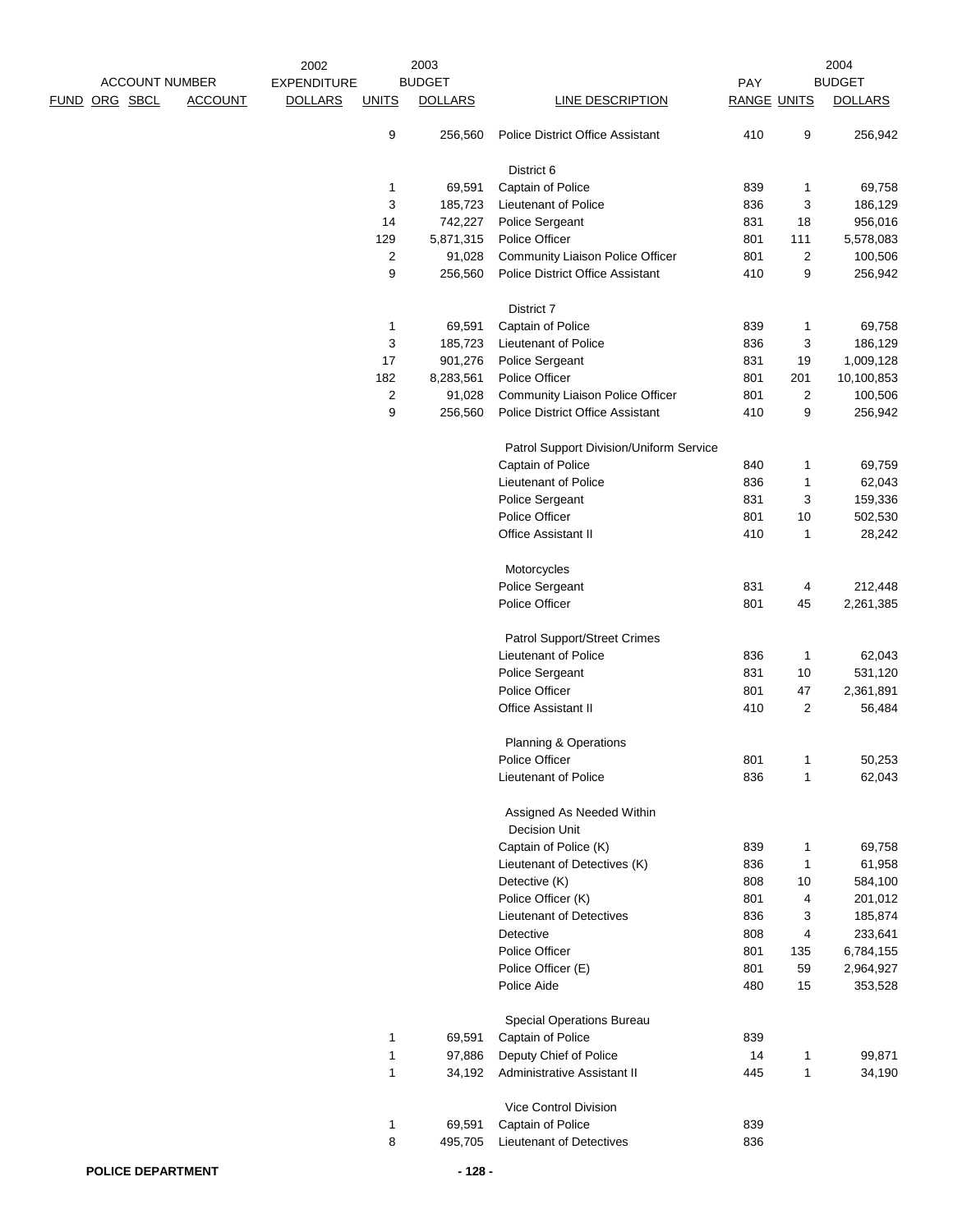|                       |                | 2002               |                | 2003           |                                         |                    | 2004           |
|-----------------------|----------------|--------------------|----------------|----------------|-----------------------------------------|--------------------|----------------|
| <b>ACCOUNT NUMBER</b> |                | <b>EXPENDITURE</b> |                | <b>BUDGET</b>  |                                         | PAY                | <b>BUDGET</b>  |
| FUND ORG SBCL         | <b>ACCOUNT</b> | <b>DOLLARS</b>     | <b>UNITS</b>   | <b>DOLLARS</b> | <b>LINE DESCRIPTION</b>                 | <b>RANGE UNITS</b> | <b>DOLLARS</b> |
|                       |                |                    |                |                |                                         |                    |                |
|                       |                |                    | $\mathbf{1}$   | 53,016         | Police Sergeant                         | 831                |                |
|                       |                |                    | 46             | 2,439,622      | Detective                               | 808                |                |
|                       |                |                    | 22             | 1,001,310      | Police Officer                          | 801                |                |
|                       |                |                    | 3              | 83,340         | Office Assistant II                     | 410                |                |
|                       |                |                    | $\mathbf{1}$   | 32,365         | <b>Administrative Assistant I</b>       | 435                |                |
|                       |                |                    | $\mathbf{1}$   | 69,591         | Captain of Police<br>(K)                | 839                |                |
|                       |                |                    |                |                |                                         |                    |                |
|                       |                |                    |                |                | Intelligence Division                   |                    |                |
|                       |                |                    | 1              | 69,591         | Captain of Police                       | 839                |                |
|                       |                |                    | $\overline{2}$ | 123,926        | Lieutenant of Detectives                | 836                |                |
|                       |                |                    | 16             | 848,564        | Detective                               | 808                |                |
|                       |                |                    | 4              | 212,065        | Police Sergeant                         | 831                |                |
|                       |                |                    | 31             | 1,410,936      | Police Officer                          | 801                |                |
|                       |                |                    | $\mathbf{1}$   | 33,296         | <b>Office Assistant IV</b>              | 445                |                |
|                       |                |                    | $\mathbf{1}$   | 27,780         | Office Assistant II                     | 410                |                |
|                       |                |                    | $\mathbf{1}$   | 45,514         | Police Officer (K)                      | 801                |                |
|                       |                |                    | $\mathbf{1}$   | 53,035         | Detective (K)                           | 808                |                |
|                       |                |                    | $\mathbf{1}$   | 27,780         | Office Assistant II (K)                 | 410                |                |
|                       |                |                    |                |                |                                         |                    |                |
|                       |                |                    |                |                | Patrol Support Division/Uniform Service |                    |                |
|                       |                |                    | 1              | 61,908         | Lieutenant of Police                    | 836                |                |
|                       |                |                    | 3              | 159,049        | Police Sergeant                         | 831                |                |
|                       |                |                    | 22             | 1,001,310      | Police Officer                          | 801                |                |
|                       |                |                    |                |                |                                         |                    |                |
|                       |                |                    |                |                | Motorcycles                             |                    |                |
|                       |                |                    | 4              | 212,065        | Police Sergeant                         | 831                |                |
|                       |                |                    | 43             | 1,957,105      | Police Officer                          | 801                |                |
|                       |                |                    |                |                |                                         |                    |                |
|                       |                |                    |                |                | Canine Unit                             |                    |                |
|                       |                |                    | $\overline{2}$ | 91,028         | Police Officer                          | 801                |                |
|                       |                |                    |                |                | <b>Tactical Enforcement Unit</b>        |                    |                |
|                       |                |                    | $\mathbf{1}$   | 61,908         | Lieutenant of Police                    | 836                |                |
|                       |                |                    | 9              | 477,146        | Police Sergeant                         | 831                |                |
|                       |                |                    | 35             | 1,592,992      | Police Officer                          | 801                |                |
|                       |                |                    |                |                |                                         |                    |                |
|                       |                |                    |                |                | Special Assignment Division             |                    |                |
|                       |                |                    | 1              | 62,178         | Admin. Lieutenant of Police (D)         | 836                |                |
|                       |                |                    | $\overline{2}$ | 91,028         | Police Officer                          | 801                |                |
|                       |                |                    |                |                |                                         |                    |                |
|                       |                |                    |                |                | Planning & Operations                   |                    |                |
|                       |                |                    | $\mathbf{1}$   | 53,016         | Police Sergeant                         | 831                |                |
|                       |                |                    | 1              | 45,514         | Police Officer                          | 801                |                |
|                       |                |                    | $\mathbf{1}$   | 34,192         | Administrative Assistant II             | 445                |                |
|                       |                |                    | $\mathbf{1}$   | 61,908         | Lieutenant of Police                    | 836                |                |
|                       |                |                    |                |                |                                         |                    |                |
|                       |                |                    |                |                | Assigned As Needed Within               |                    |                |
|                       |                |                    |                |                | Decision Unit                           |                    |                |
|                       |                |                    | 43             | 1,957,105      | Police Officer                          | 801                |                |
|                       |                |                    | 72             | 3,277,013      | Police Officer (E)                      | 801                |                |
|                       |                |                    | 15             | 342,195        | Police Aide                             | 480                |                |
|                       |                |                    | 6              | 318,097        | Police Sergeant                         | 831                |                |
|                       |                |                    |                |                |                                         |                    |                |
|                       |                |                    |                |                | Vice Control                            |                    |                |
|                       |                |                    | 4              | 111,120        | Office Assistant II                     | 410                |                |
|                       |                |                    | 4              | 212,141        | Detective                               | 808                |                |
|                       |                |                    | $\mathbf{1}$   | 30,978         | Office Assistant III                    | 425                |                |
|                       |                |                    | $\overline{2}$ | 55,560         | Office Assistant II                     | 410                |                |
|                       |                |                    | $\overline{2}$ | 123,815        | Lieutenant of Police (K)                | 836                |                |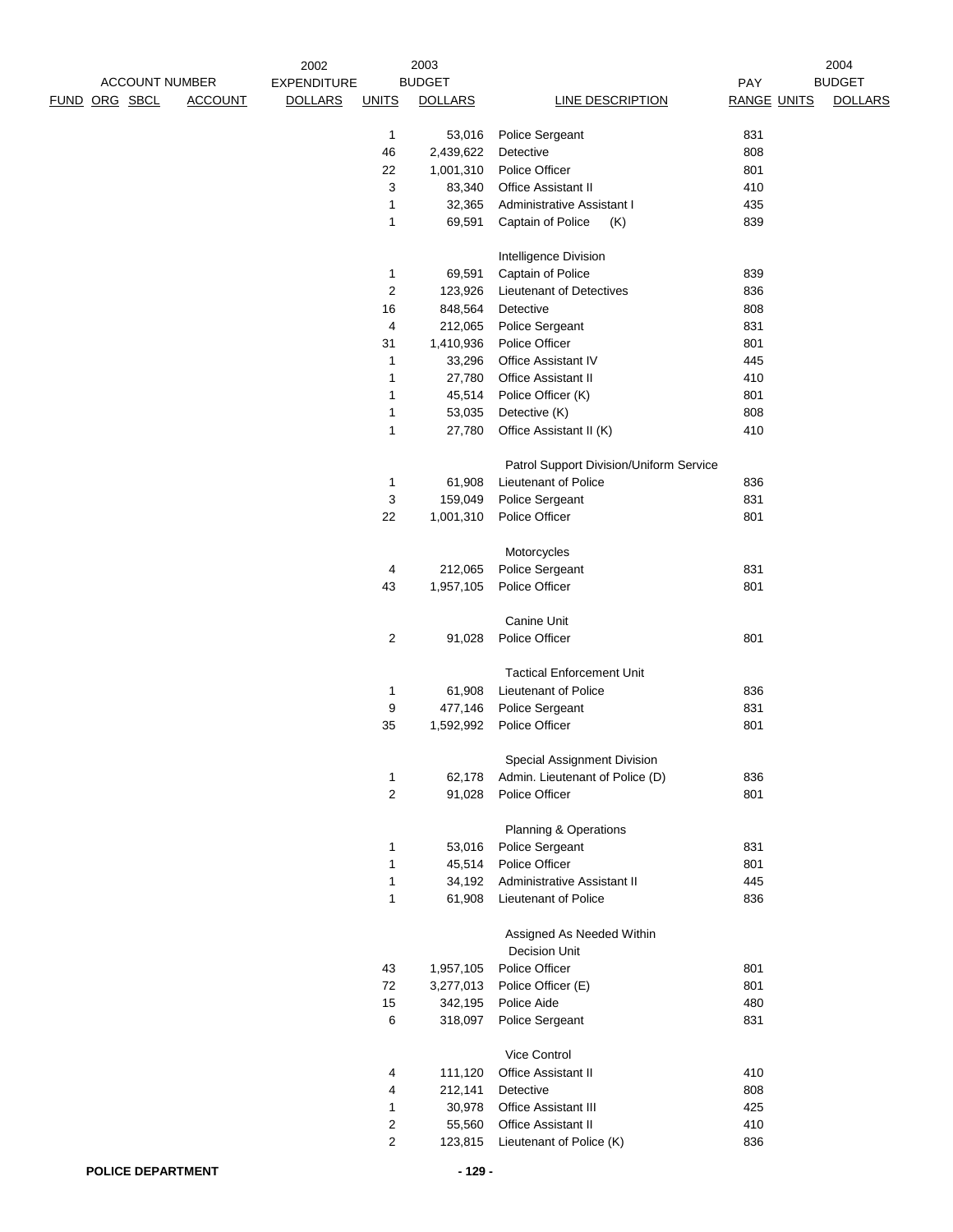|               | <b>ACCOUNT NUMBER</b> |                                      |                | 2003<br><b>BUDGET</b> |                                 | 2004<br><b>BUDGET</b><br>PAY |                |                |
|---------------|-----------------------|--------------------------------------|----------------|-----------------------|---------------------------------|------------------------------|----------------|----------------|
| FUND ORG SBCL | <b>ACCOUNT</b>        | <b>EXPENDITURE</b><br><b>DOLLARS</b> | <b>UNITS</b>   | <b>DOLLARS</b>        | <b>LINE DESCRIPTION</b>         | <b>RANGE UNITS</b>           |                | <b>DOLLARS</b> |
|               |                       |                                      |                |                       |                                 |                              |                |                |
|               |                       |                                      |                |                       | Lieutenant of Detectives (K)    | 836                          |                |                |
|               |                       |                                      | 2              | 106,071               | Detective (K)                   | 808                          |                |                |
|               |                       |                                      | 1              | 27,780                | Office Assistant II (K)         | 410                          |                |                |
|               |                       |                                      | 2              | 106,032               | Police Sergeant (K)             | 831                          |                |                |
|               |                       |                                      |                |                       | Criminal Investigation Bureau   |                              |                |                |
|               |                       |                                      | $\mathbf{1}$   | 97,886                | Deputy Chief of Police          | 14                           | 1              | 99,871         |
|               |                       |                                      | $\mathbf{1}$   | 34,192                | Administrative Assistant II     | 445                          |                |                |
|               |                       |                                      |                |                       | Captain of Police               | 839                          | 3              | 209,274        |
|               |                       |                                      |                |                       | Day Shift                       |                              |                |                |
|               |                       |                                      | 3              | 208,774               | Captain of Police               | 839                          |                |                |
|               |                       |                                      | $\overline{7}$ | 433,742               | <b>Lieutenant of Detectives</b> | 836                          | $\overline{7}$ | 433,705        |
|               |                       |                                      | $\bf 71$       | 3,765,504             | Detective                       | 808                          |                |                |
|               |                       |                                      | 23             | 1,046,824             | Police Officer                  | 801                          |                |                |
|               |                       |                                      |                |                       | <b>Early Shift</b>              |                              |                |                |
|               |                       |                                      | 1              | 69,591                | Captain of Police               | 839                          | 1              | 69,758         |
|               |                       |                                      | 6              | 371,778               | <b>Lieutenant of Detectives</b> | 836                          | 6              | 371,747        |
|               |                       |                                      | 1              | 53,016                | Police Sergeant                 | 831                          |                |                |
|               |                       |                                      | 55             | 2,916,940             | Detective                       | 808                          |                |                |
|               |                       |                                      | 14             | 637,197               | Police Officer                  | 801                          |                |                |
|               |                       |                                      |                |                       | Late Shift                      |                              |                |                |
|               |                       |                                      | 1              | 69,591                | Captain of Police               | 839                          | 1              | 69,758         |
|               |                       |                                      | 5              | 309,815               | Lieutenant of Detectives        | 836                          | 4              | 247,831        |
|               |                       |                                      | 31             | 1,644,093             | Detective                       | 808                          | 145            | 8,469,450      |
|               |                       |                                      |                |                       | Police Officer                  | 801                          | 32             | 1,608,096      |
|               |                       |                                      |                |                       | Office Supervisor II            | 2                            | 1              | 47,604         |
|               |                       |                                      |                |                       | Administrative Assistant II     | 445                          | 1              | 34,190         |
|               |                       |                                      |                |                       | <b>Office Assistant IV</b>      | 445                          | 1              | 33,847         |
|               |                       |                                      |                |                       | <b>Office Assistant III</b>     | 425                          | 6              | 186,108        |
|               |                       |                                      |                |                       | Office Assistant II             | 410                          | 20             | 564,840        |
|               |                       |                                      |                |                       | Vice Control Division           |                              |                |                |
|               |                       |                                      |                |                       | Captain of Police               | 839                          | 1              | 69,758         |
|               |                       |                                      |                |                       | Lieutenant of Detectives        | 836                          | 6              | 371,747        |
|               |                       |                                      |                |                       | Police Sergeant                 | 831                          | 3              | 159,336        |
|               |                       |                                      |                |                       | Detective                       | 808                          | 37             | 2,161,170      |
|               |                       |                                      |                |                       | Police Officer                  | 801                          | 32             | 1,608,096      |
|               |                       |                                      |                |                       | Office Assistant II             | 410                          | 5              | 141,210        |
|               |                       |                                      |                |                       | Administrative Assistant I      | 435                          | $\mathbf{1}$   | 32,624         |
|               |                       |                                      |                |                       | Intelligence Division           |                              |                |                |
|               |                       |                                      |                |                       | Captain of Police               | 839                          | $\mathbf{1}$   | 69,758         |
|               |                       |                                      |                |                       | Lieutenant of Detectives        | 836                          | 2              | 123,916        |
|               |                       |                                      |                |                       | <b>Lieutenant of Police</b>     | 836                          | $\mathbf{1}$   | 62,043         |
|               |                       |                                      |                |                       | Detective                       | 808                          | 16             | 934,564        |
|               |                       |                                      |                |                       | Police Sergeant                 | 831                          | $\overline{2}$ | 106,224        |
|               |                       |                                      |                |                       | Police Officer                  | 801                          | 9              | 452,277        |
|               |                       |                                      |                |                       | <b>Office Assistant III</b>     | 425                          | 1              | 31,018         |
|               |                       |                                      |                |                       | Office Assistant II             | 410                          | 1              | 28,241         |
|               |                       |                                      |                |                       | Police Officer (K)              | 801                          | 2              | 100,506        |
|               |                       |                                      |                |                       | Detective (K)                   | 808                          | 1              | 58,410         |
|               |                       |                                      |                |                       | Sensitive Crimes Division       |                              |                |                |
|               |                       |                                      | 1              | 69,591                | Captain of Police               | 839                          | 1              | 69,758         |
|               |                       |                                      | 4              | 247,852               | Lieutenant of Detectives        | 836                          | 4              | 247,831        |
|               |                       |                                      | 3              | 159,049               | Police Sergeant                 | 831                          | 3              | 159,336        |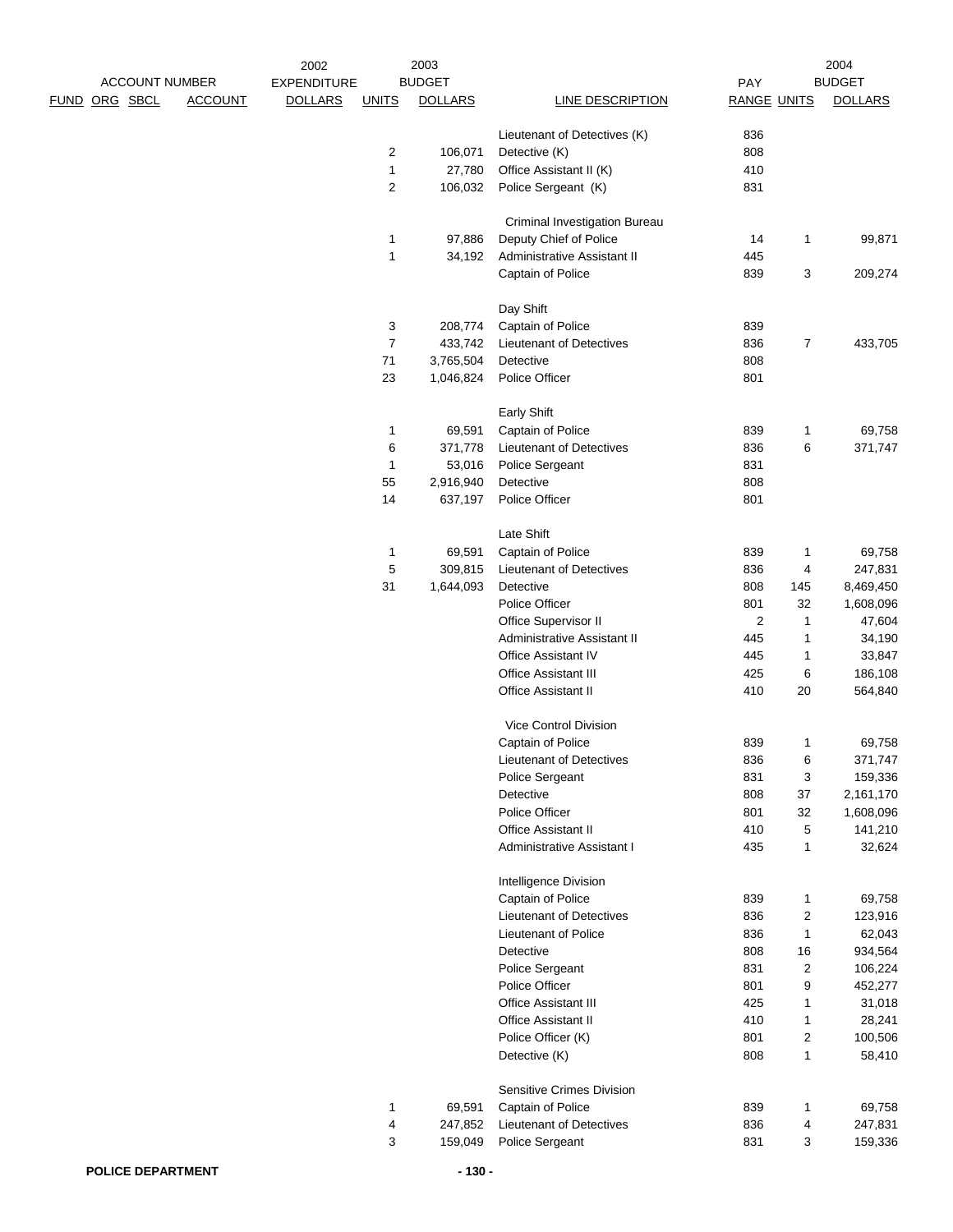|      | <b>ACCOUNT NUMBER</b><br>FUND ORG SBCL | <b>ACCOUNT</b> | 2002<br><b>EXPENDITURE</b><br><b>DOLLARS</b> | <b>UNITS</b>     | 2003<br><b>BUDGET</b><br><b>DOLLARS</b> | LINE DESCRIPTION                                                                                                                                                                                              | <b>PAY</b><br><b>RANGE UNITS</b> |                  | 2004<br><b>BUDGET</b><br><b>DOLLARS</b> |
|------|----------------------------------------|----------------|----------------------------------------------|------------------|-----------------------------------------|---------------------------------------------------------------------------------------------------------------------------------------------------------------------------------------------------------------|----------------------------------|------------------|-----------------------------------------|
|      |                                        |                |                                              | 16<br>4          | 848,564<br>182,056                      | Detective<br>Police Officer (F)                                                                                                                                                                               | 808<br>801                       | 19<br>4          | 1,109,790<br>201,012                    |
|      |                                        |                |                                              |                  |                                         | Administrative Services Specialist (T)                                                                                                                                                                        | 1                                | 1                | 33,416                                  |
|      |                                        |                |                                              | 3<br>1           | 83,340<br>30,978                        | <b>Office Assistant II</b><br><b>Office Assistant III</b>                                                                                                                                                     | 410<br>425                       | 3<br>1           | 84,724<br>31,018                        |
|      |                                        |                |                                              | 27               | 1,228,880                               | Police Officer                                                                                                                                                                                                | 801                              | 31               | 1,557,843                               |
|      |                                        |                |                                              |                  |                                         | Lieutenant of Police                                                                                                                                                                                          | 836                              | 1                | 62,043                                  |
|      |                                        |                | 83,646,152 2,025                             |                  | 94,983,395                              | <b>Total Before Adjustments</b>                                                                                                                                                                               |                                  | 2,010            | 101,730,547                             |
|      |                                        |                | 12,213,363                                   |                  | 1,738,800<br>1,753,174<br>2,313,001     | Salary & Wage Rate Change<br>Overtime Compensated*<br>Overtime Compensated - 1st Quarter (H)<br>Overtime Compensated - 2nd Quarter (H)<br>Overtime Compensated - 3rd Quarter (H)                              |                                  |                  | 8,740,000                               |
|      |                                        |                |                                              |                  | 2,086,025<br>(8,587,799)<br>2,945,048   | Overtime Compensated - 4th Quarter (H)<br>Personnel Cost Adjustment<br>Other                                                                                                                                  |                                  |                  | (8, 295, 668)<br>2,804,553              |
|      |                                        |                | 95,859,515                                   | 2,025            | 97,231,644                              | Gross Salaries & Wages Total                                                                                                                                                                                  |                                  | 2,010            | 104,979,432                             |
|      |                                        |                |                                              |                  |                                         | <b>Reimbursable Services Deduction</b><br>Capital Improvements Deduction                                                                                                                                      |                                  |                  |                                         |
|      |                                        |                |                                              |                  | (1,327,010)                             | <b>Grants &amp; Aids Deduction</b>                                                                                                                                                                            |                                  |                  | (1,484,195)                             |
| 0001 | 3312 R999                              | 006000         | 95,859,515                                   |                  | 95,904,634                              | NET SALARIES & WAGES TOTAL                                                                                                                                                                                    |                                  |                  | 103,495,237                             |
|      |                                        |                |                                              | 1983.24<br>30.50 |                                         | <b>O&amp;M FTE'S</b><br>NON-O&M FTE'S                                                                                                                                                                         |                                  | 1986.80<br>33.45 |                                         |
|      |                                        |                |                                              |                  |                                         | *\$500,000 of overtime is to be funded through<br>Community Development Block Grant reprogramming funds.                                                                                                      |                                  |                  |                                         |
|      |                                        |                |                                              |                  |                                         | (D) Incumbents assigned to the Mayor's office, who may be<br>subsequently reassigned for whatever reason, shall revert to the<br>position title and ranking which they held at the time of appointment.       |                                  |                  |                                         |
|      |                                        |                |                                              |                  |                                         | (E) Twenty-seven positions to be utilized for foot beat patrol to combat<br>drug trafficking and prostitution. Thirty-two positions to be used for<br>district patrol as needed.                              |                                  |                  |                                         |
|      |                                        |                |                                              |                  |                                         | (F) Truancy Abatement Grant: Four positions to be reimbursed by<br>the Milwaukee School Board under the Truancy Abatement<br>Grant Program; position authority to expire 6/30/03 unless grant<br>is extended. |                                  |                  |                                         |
|      |                                        |                |                                              |                  |                                         | (H) Police Department must obtain approval from the<br>Common Council - Finance & Personnel Committee<br>prior to exceeding quarterly overtime.                                                               |                                  |                  |                                         |
|      |                                        |                |                                              |                  |                                         | (K) High Intensity Drug Trafficking Area (HIDTA) Grant. Position<br>authority to expire if HIDTA funding and the HIDTA Project are<br>discontinued.                                                           |                                  |                  |                                         |
|      |                                        |                |                                              |                  |                                         | (N) Milwaukee Metropolitan Drug Enforcement Grant. Positions to<br>expire 12/30/03 unless grant is extended.                                                                                                  |                                  |                  |                                         |
|      |                                        |                |                                              |                  |                                         | (S) Beat Patrol Grant: To expire 12/31/03 unless the Beat Patrol<br>Program Grant, available from the State of Wisconsin, Office of                                                                           |                                  |                  |                                         |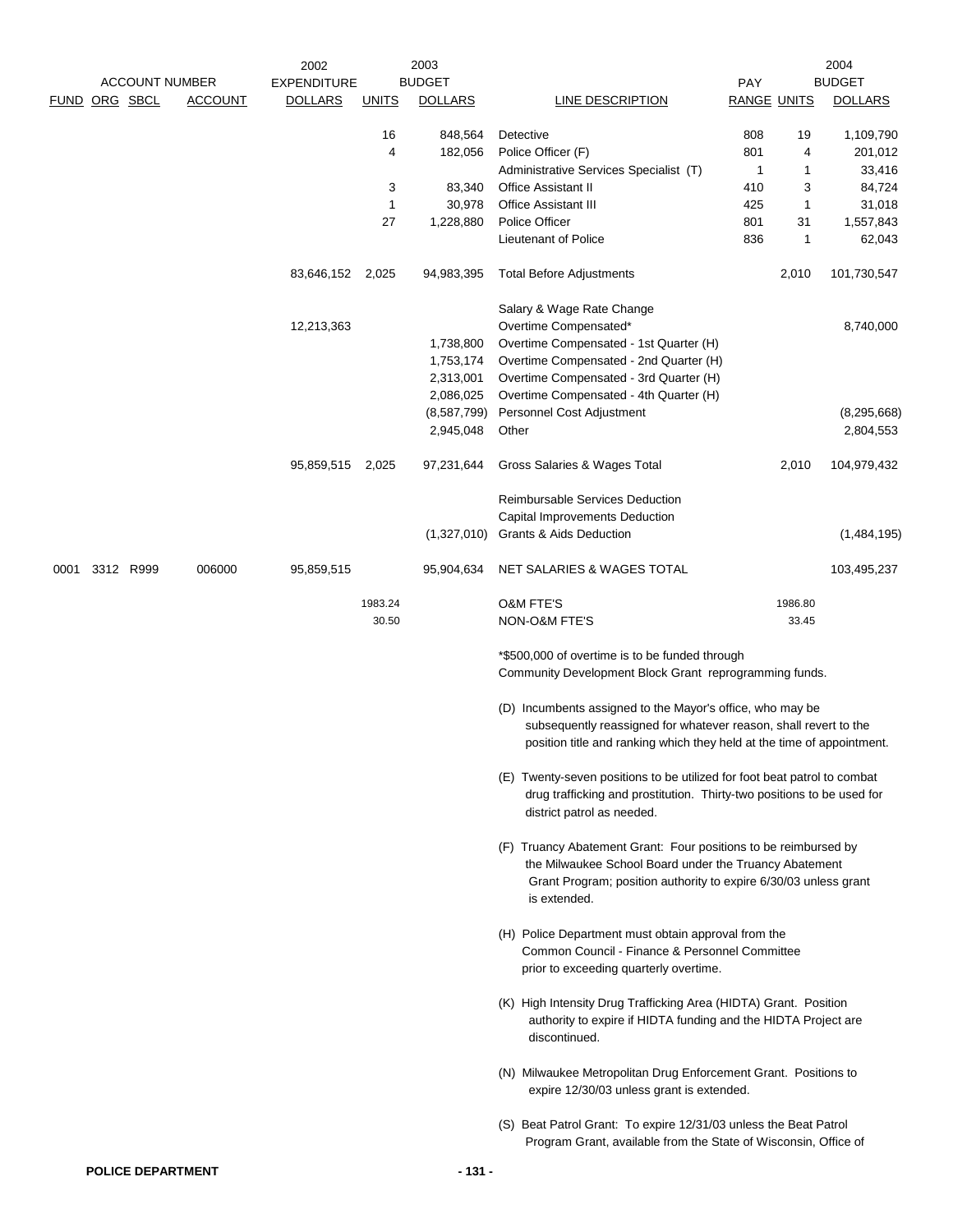|                      |                |                        |                       | 2002               |              | 2003           |                                                                                                |                    | 2004           |
|----------------------|----------------|------------------------|-----------------------|--------------------|--------------|----------------|------------------------------------------------------------------------------------------------|--------------------|----------------|
|                      |                |                        | <b>ACCOUNT NUMBER</b> | <b>EXPENDITURE</b> |              | <b>BUDGET</b>  |                                                                                                | PAY                | <b>BUDGET</b>  |
| <b>FUND ORG SBCL</b> |                |                        | <b>ACCOUNT</b>        | <b>DOLLARS</b>     | <b>UNITS</b> | <b>DOLLARS</b> | LINE DESCRIPTION                                                                               | <b>RANGE UNITS</b> | <b>DOLLARS</b> |
|                      |                |                        |                       |                    |              |                | Justice Assistance is extended.                                                                |                    |                |
|                      |                |                        |                       |                    |              |                | (T) Judicial Oversight Grant. Position to expire if funding is discontinued.                   |                    |                |
| 0001                 |                | 3312 R999              | 006100                | 30,286,879         |              | 29,730,426     | ESTIMATED EMPLOYEE FRINGE BENEFITS<br>(Involves Revenue Offset-No Transfers from this Account) |                    | 31,048,571     |
|                      |                |                        |                       |                    |              |                | <b>OPERATING EXPENDITURES</b>                                                                  |                    |                |
| 0001                 |                | 3312 R999              | 630100                | 11,107             |              | 14,045         | <b>General Office Expense</b>                                                                  |                    | 13,335         |
| 0001                 |                | 3312 R999              | 630500                | 437                |              |                | Tools & Machinery Parts                                                                        |                    |                |
| 0001                 |                | 3312 R999              | 631000                | 1,466              |              | 800            | <b>Construction Supplies</b>                                                                   |                    | 800            |
| 0001                 |                | 3312 R999              | 631500                | 1,523              |              | 500            | Energy                                                                                         |                    | 1,500          |
| 0001                 |                | 3312 R999              | 632000                | 28,747             |              | 45,810         | <b>Other Operating Supplies</b>                                                                |                    | 61,200         |
| 0001                 |                | 3312 R999              | 632500                |                    |              |                | <b>Facility Rental</b>                                                                         |                    |                |
| 0001                 |                | 3312 R999              | 633000                |                    |              |                | <b>Vehicle Rental</b>                                                                          |                    |                |
| 0001                 |                | 3312 R999              | 633500                | 27,262             |              |                | Non-Vehicle Equipment Rental                                                                   |                    |                |
| 0001                 |                | 3312 R999              | 634000                | 14,080             |              | 4,000          | <b>Professional Services</b>                                                                   |                    |                |
| 0001                 |                | 3312 R999              | 634500                | 107,928            |              |                | Information Technology Services                                                                |                    |                |
| 0001                 |                | 3312 R999              | 635000                | 533                |              |                | <b>Property Services</b>                                                                       |                    |                |
| 0001                 |                | 3312 R999              | 635500                |                    |              |                | <b>Infrastructure Services</b>                                                                 |                    |                |
| 0001                 |                | 3312 R999              | 636000                | 74,096             |              | 40,000         | Vehicle Repair Services                                                                        |                    | 50,000         |
| 0001                 |                | 3312 R999              | 636500                | 1,217,109          |              | 174,300        | <b>Other Operating Services</b>                                                                |                    | 134,500        |
| 0001<br>0001         |                | 3312 R999<br>3312 R999 | 637000<br>637501      |                    |              | 15,000         | Loans and Grants<br>Reimburse Other Departments                                                |                    | 15,000         |
| 0001                 |                | 3312 R999              | 006300                | 1,484,288          |              | 294,455        | OPERATING EXPENDITURES TOTAL                                                                   |                    | 276,335        |
|                      |                |                        |                       |                    |              |                | <b>EQUIPMENT PURCHASES</b>                                                                     |                    |                |
|                      |                |                        |                       |                    |              |                |                                                                                                |                    |                |
|                      |                |                        |                       |                    |              |                | <b>Additional Equipment</b>                                                                    |                    |                |
|                      |                |                        |                       |                    |              |                | Subtotal - Additional Equipment                                                                |                    |                |
|                      |                |                        |                       |                    |              |                | <b>Replacement Equipment</b>                                                                   |                    |                |
|                      |                |                        |                       | 62,274             | 8            | 55,032         | Motorcycle                                                                                     | 8                  | 60,000         |
|                      |                |                        |                       | 1,899              | 1            | 2,462          | Dry suit                                                                                       | 2                  | 4,924          |
|                      |                |                        |                       | 1,326              | 2            | 800            | Diving Regulator                                                                               | 4                  | 1,600          |
|                      |                |                        |                       |                    | 1            | 1,600          | Shotgun and Scope                                                                              | $\mathbf{1}$       | 1,050          |
|                      |                |                        |                       |                    |              |                | Scopes                                                                                         | 3                  | 1,500          |
|                      |                |                        |                       | 18,517             |              |                | Other Previous Experience                                                                      |                    |                |
|                      |                |                        |                       | 84,016             | 12           | 59,894         | Subtotal - Replacement Equipment                                                               | 18                 | 69,074         |
|                      | 0001 3312 R999 |                        | 006800                | 84,016             | 12           | 59,894         | <b>EQUIPMENT PURCHASES TOTAL</b>                                                               | 18                 | 69,074         |
|                      |                |                        |                       |                    |              |                | <b>SPECIAL FUNDS</b>                                                                           |                    |                |
|                      |                |                        |                       |                    |              |                | SPECIAL FUNDS TOTAL                                                                            |                    |                |
|                      |                |                        |                       |                    |              |                |                                                                                                |                    |                |
|                      |                |                        |                       | 127,714,698        |              |                | POLICE DEPARTMENT-OPERATIONS<br>DECISION UNIT TOTAL                                            |                    | 134,889,217    |
|                      |                |                        |                       |                    |              | 125,989,409    |                                                                                                |                    |                |
|                      |                |                        |                       |                    |              |                | PROGRAM RESULT MEASURES/                                                                       |                    |                |
|                      |                |                        |                       | <b>UNITS</b>       | $\%$         | <b>UNITS</b>   | INTERNAL MANAGEMENT INDICATORS:                                                                | %                  | <b>UNITS</b>   |
|                      |                |                        |                       |                    |              |                | <b>Traffic Accident Services</b>                                                               |                    |                |
|                      | 0001 3312 3160 |                        | M33129                | 14,462             | 95.9         | 14,926         | Accidents Reported (P)                                                                         | 96.9               | 14,462         |
|                      |                |                        |                       |                    |              |                |                                                                                                |                    |                |
|                      |                |                        |                       |                    |              |                |                                                                                                |                    |                |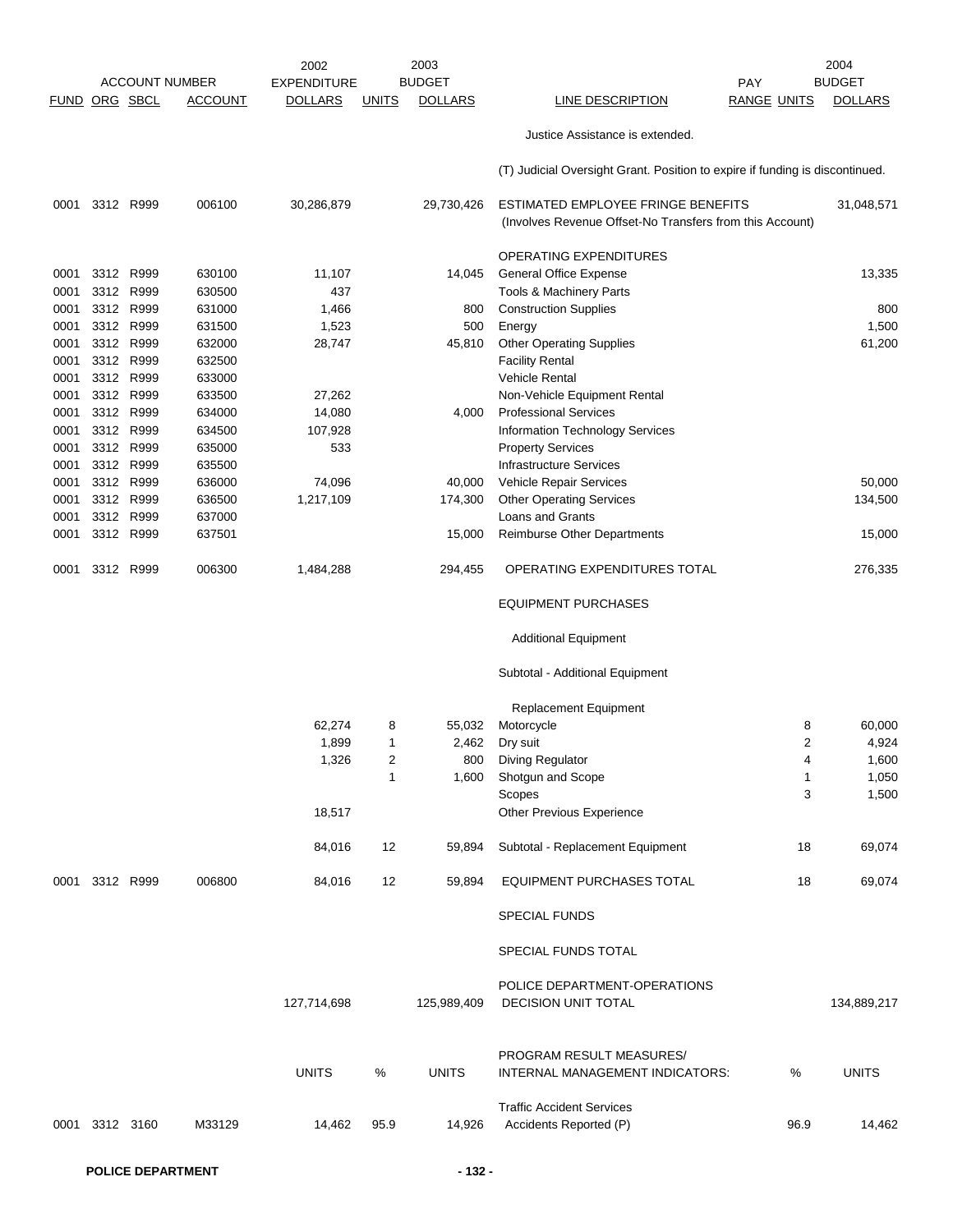|               |           |           |                       | 2002               |              | 2003           |                                         |             |       | 2004           |
|---------------|-----------|-----------|-----------------------|--------------------|--------------|----------------|-----------------------------------------|-------------|-------|----------------|
|               |           |           | <b>ACCOUNT NUMBER</b> | <b>EXPENDITURE</b> |              | <b>BUDGET</b>  |                                         | PAY         |       | <b>BUDGET</b>  |
| FUND ORG SBCL |           |           | <b>ACCOUNT</b>        | <b>DOLLARS</b>     | <b>UNITS</b> | <b>DOLLARS</b> | LINE DESCRIPTION                        | RANGE UNITS |       | <b>DOLLARS</b> |
|               |           |           |                       |                    |              |                | PROGRAM RESULT MEASURES/                |             |       |                |
|               |           |           |                       | <b>UNITS</b>       | %            | <b>UNITS</b>   | INTERNAL MANAGEMENT INDICATORS:         |             | %     | <b>UNITS</b>   |
|               |           |           |                       |                    |              |                | Homicide Investigations                 |             |       |                |
| 0001          | 3312      | 3010      | M33109                | 108                | 105.0        | 127            | Reported Offenses No.                   |             | 85.0  | 108            |
| 0001          | 3312      | 3010      | M33110                | 77.8%              | 103.1        | 83.5%          | Reported Offenses % Cleared             |             | 93.2  | 77.8%          |
| 0001          |           | 3312 3010 | P33111                | 19.8               |              |                | Reported Homicides per capita           |             |       | 19.8           |
|               |           |           |                       |                    |              |                | Forcible Rape Investigations            |             |       |                |
| 0001          | 3312      | 3040      | M33126                | 32.6               |              |                | Reported Offenses No.                   |             |       | 32.6           |
| 0001          | 3312      | 3040      | M33127                | 82.0%              | 94.5         | 85.7%          | Reported Offenses % Cleared             |             | 95.7  | 82.0%          |
| 0001          |           | 3312 3040 | P33128                | 54.70              |              |                | Reported Forcible Rapes per capita      |             |       | 54.70          |
|               |           |           |                       |                    |              |                | Robbery Investigations                  |             |       |                |
| 0001          | 3312      | 3021      | M33112                | 3,197              |              |                | Reported Offenses No.                   |             |       | 3,197          |
| 0001          | 3312      | 3021      | M33113                | 14.8%              | 99.5         | 19.7%          | Reported Offenses % Cleared             |             | 75.1  | 14.8%          |
| 0001          | 3312 3021 |           | P33114                | 536.45             |              |                | Reported Robberies per capita           |             |       | 536.45         |
|               |           |           |                       |                    |              |                | Aggravated Assault Investigations       |             |       |                |
| 0001          | 3312      | 3022      | M33115                | 2,147              |              |                | Reported Offenses No.                   |             |       | 2,147          |
| 0001          | 3312      | 3022      | M33116                | 41.3%              | 103.4        | 48.3%          | Reported Offenses % Cleared             |             |       | 41.3%          |
| 0001          | 3312      | 3022      | P33117                | 360.43             |              |                | Reported Aggravated Assaults per capita |             |       | 360.43         |
|               |           |           |                       |                    |              |                | <b>Burglary Investigations</b>          |             |       |                |
| 0001          | 3312      | 3031      | M33118                | 6,922              |              |                | Reported Offenses No.                   |             |       | 6,922          |
| 0001          | 3312      | 3031      | M33119                | 7.5%               | 81.4         | 7.9%           | Reported Offenses % Cleared             |             | 94.9  | 7.5%           |
| 0001          | 3312      | 3031      | P33120                | 1,161.49           |              |                | Reported Burglaries per capita          |             |       | 1,161.49       |
|               |           |           |                       |                    |              |                | Auto Theft Investigations               |             |       |                |
| 0001          | 3312      | 3032      | M33121                | 7,187              | 98.7         | 7,893          | <b>Reported Offenses No</b>             |             | 91.1  | 7,187          |
| 0001          | 3312      | 3032      | M33122                | 5.9%               | 143.6        | 15.8%          | Reported Offenses % Cleared             |             | 37.3  | 5.9%           |
| 0001          | 3312      | 3032      | P33123                | 1,205.96           |              |                | Reported Auto Theft per capita          |             |       | 1,205.96       |
|               |           |           |                       |                    |              |                | Larceny Theft Investigations            |             |       |                |
| 0001          | 3312      | 3033      | M33124                | 26,424             | 107.4        | 25,712         | Reported Offenses No.                   |             | 102.8 | 26,424         |
| 0001          |           | 3312 3033 | M33125                | 6.2%               | 93.9         | 7.7%           | Reported Offenses % Cleared             |             | 80.5  | 6.2%           |
|               |           |           |                       |                    |              |                | Drug Investigations                     |             |       |                |
| 0001          | 3312      | 3000      | M33107                | 7,250              | 116.4        | 8,195          | Reported Complaints No.                 |             | 88.5  | 7,250          |
|               |           |           |                       |                    |              |                |                                         |             |       |                |
|               |           |           |                       | 3,372,798          |              | 3,272,346      | DIRECT LABOR HOUR ALLOCATION            |             |       | 3,278,221      |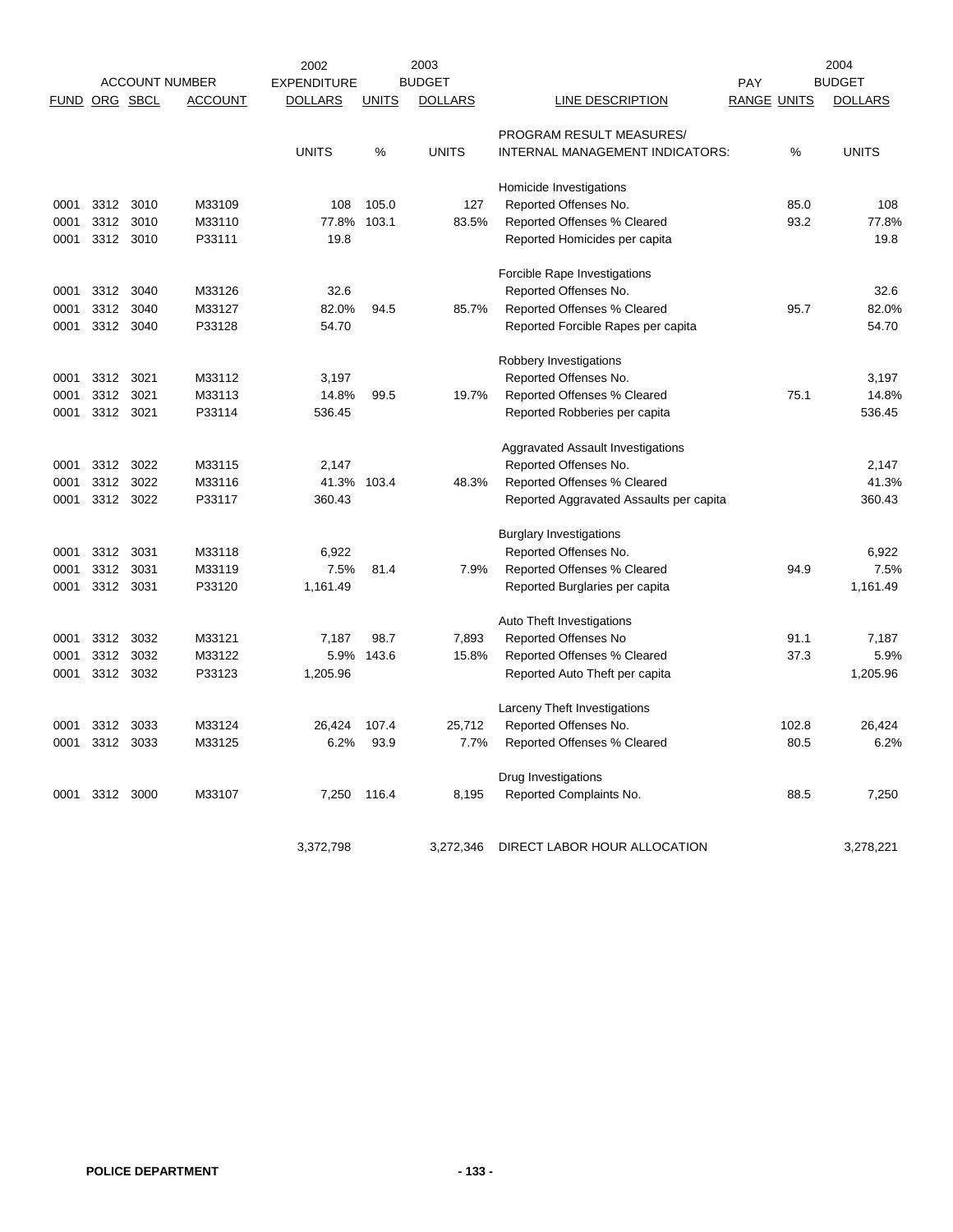|                       |                | 2002               |                | 2003           |                                               |                    |                | 2004           |
|-----------------------|----------------|--------------------|----------------|----------------|-----------------------------------------------|--------------------|----------------|----------------|
| <b>ACCOUNT NUMBER</b> |                | <b>EXPENDITURE</b> |                | <b>BUDGET</b>  |                                               | <b>PAY</b>         |                | <b>BUDGET</b>  |
| <u>FUND ORG SBCL</u>  | <b>ACCOUNT</b> | <b>DOLLARS</b>     | <b>UNITS</b>   | <b>DOLLARS</b> | <b>LINE DESCRIPTION</b>                       | <b>RANGE UNITS</b> |                | <b>DOLLARS</b> |
|                       |                |                    |                |                | PORT OF MILWAUKEE                             |                    |                |                |
|                       |                |                    |                |                |                                               |                    |                |                |
|                       |                |                    |                |                | BUDGETARY CONTROL UNIT (1BCU=1DU)             |                    |                |                |
|                       |                |                    |                |                | <b>OUTCOME INDICATORS:</b>                    |                    |                |                |
|                       |                |                    |                |                | Percentage of expenses covered by             |                    |                |                |
|                       |                | 106.22%            |                | 100.0%         | revenue.                                      |                    |                | 100.0%         |
|                       |                |                    |                |                |                                               |                    |                |                |
|                       |                |                    |                |                | <b>SALARIES &amp; WAGES</b>                   |                    |                |                |
|                       |                |                    | 7              |                | Harbor Commissioner (Y)                       | <b>SP</b>          | $\overline{7}$ |                |
|                       |                |                    | $\mathbf{1}$   | 123,972        | Municipal Port Director (Y)                   | 17                 | $\mathbf{1}$   | 123,972        |
|                       |                |                    |                |                | <b>GENERAL OFFICE</b>                         |                    |                |                |
|                       |                |                    |                |                | <b>Marketing Section</b>                      |                    |                |                |
|                       |                |                    |                |                | Trade Development Rep.-Sr (X)                 | 5                  |                |                |
|                       |                |                    | 1              | 82,001         | Port Marketing Manager (X)                    | 11                 | 1              | 84,553         |
|                       |                |                    | $\mathbf{1}$   | 40,197         | Market Analyst                                | 592                | 1              | 40,197         |
|                       |                |                    | $\overline{2}$ | 99,648         | Trade Development Rep.-Sr                     | $\overline{7}$     | $\overline{2}$ | 101,299        |
|                       |                |                    |                |                | <b>Finance Section</b>                        |                    |                |                |
|                       |                |                    | 1              | 56,511         | Port Finance Officer (Y)                      | 9                  | $\mathbf{1}$   | 58,266         |
|                       |                |                    |                |                | <b>Administrative Section</b>                 |                    |                |                |
|                       |                |                    | 1              | 37,587         | Administrative Assistant III                  | 530                | 1              | 39,322         |
|                       |                |                    | $\mathbf{1}$   | 24,928         | Office Assistant II                           | 410                | $\mathbf{1}$   | 24,928         |
|                       |                |                    |                |                | <b>Engineering Division</b>                   |                    |                |                |
|                       |                |                    | 1              | 90,108         | Management Civil Engineer - Senior            | 12                 | $\mathbf{1}$   | 90,108         |
|                       |                |                    |                |                | Design Section                                |                    |                |                |
|                       |                |                    | 1              | 64,567         | Civil Engineer III (X)                        | 628                | 1              | 64,567         |
|                       |                |                    |                |                | <b>Field Section</b>                          |                    |                |                |
|                       |                |                    | 1              | 56,846         | Civil Engineer II                             | 626                | $\mathbf{1}$   | 56,846         |
|                       |                |                    |                |                | <b>Operations Division</b>                    |                    |                |                |
|                       |                |                    | 1              | 74,418         | Port Operations Supervisor (X)                | 9                  | $\mathbf{1}$   | 53,158         |
|                       |                |                    |                |                | Cargo Handling-Maintenance and Repair Section |                    |                |                |
|                       |                |                    | 1              | 25,710         | Port Maintenance Worker I                     | 272                |                |                |
|                       |                |                    | 4              | 133,138        | Port Maintenance Worker II                    | 274                | 4              | 129,518        |
|                       |                |                    | 1              | 32,654         | Port Maintenance Technician I                 | 276                | $\mathbf{1}$   | 34,625         |
|                       |                |                    | 1              | 36,863         | Port Maintenance Technician II                | 278                | $\mathbf{1}$   | 36,254         |
|                       |                |                    | $\overline{c}$ | 99,099         | Harbor Crane Operator                         | 958                | $\overline{c}$ | 99,300         |
|                       |                |                    | 1              | 42,066         | Port Mechanic                                 | 280                | $\mathbf{1}$   | 42,066         |
|                       |                |                    |                |                | <b>Auxiliary Positions</b>                    |                    |                |                |
|                       |                |                    | $\mathbf{1}$   |                | Civil Engineer II                             | 626                | $\mathbf{1}$   |                |
|                       |                |                    | $\mathbf 2$    |                | Inspector Docks & Dredging                    | 535                | $\sqrt{2}$     |                |
|                       |                |                    | $\mathbf{1}$   |                | Harbor Crane Operator                         | 958                | $\mathbf{1}$   |                |
|                       |                |                    | 1              |                | Port Maintenance Technician II                | 278                | $\mathbf{1}$   |                |
|                       |                |                    | 5              |                | <b>Auxiliary Personnel</b>                    |                    | $\sqrt{5}$     |                |
|                       |                |                    | 34             | 1,120,313      | <b>Total Before Adjustments</b>               |                    | 33             | 1,078,979      |
|                       |                |                    |                |                |                                               |                    |                |                |

Salary & Wage Rate Changes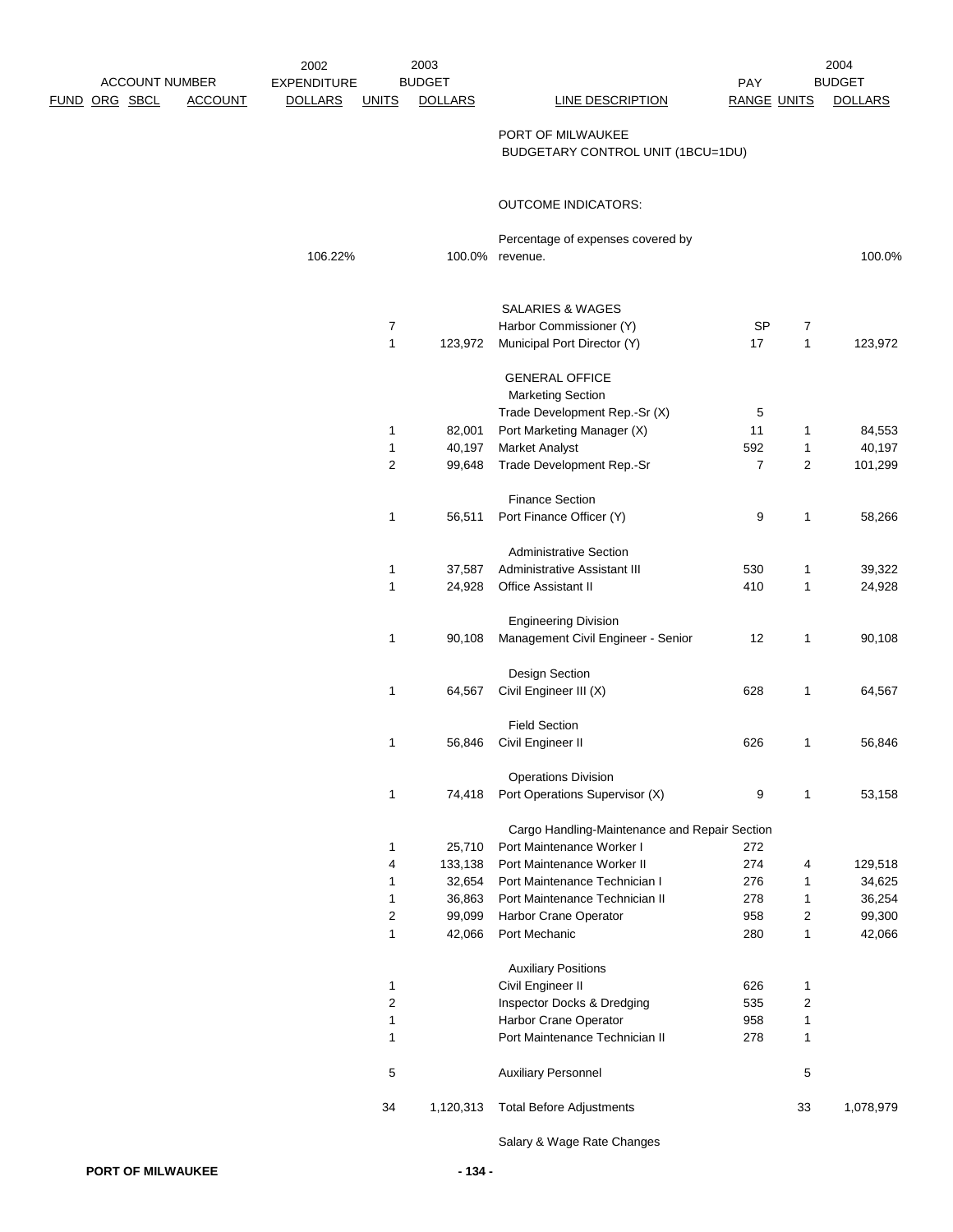|              |              |              |                       | 2002               |               | 2003                |                                                                                                                                           |                    | 2004                |
|--------------|--------------|--------------|-----------------------|--------------------|---------------|---------------------|-------------------------------------------------------------------------------------------------------------------------------------------|--------------------|---------------------|
|              |              |              | <b>ACCOUNT NUMBER</b> | <b>EXPENDITURE</b> |               | <b>BUDGET</b>       |                                                                                                                                           | <b>PAY</b>         | <b>BUDGET</b>       |
| <b>FUND</b>  | ORG SBCL     |              | <b>ACCOUNT</b>        | <b>DOLLARS</b>     | <b>UNITS</b>  | <b>DOLLARS</b>      | LINE DESCRIPTION                                                                                                                          | <b>RANGE UNITS</b> | <b>DOLLARS</b>      |
|              |              |              |                       |                    |               | 12,000<br>(22, 920) | Overtime Compensated*<br>Personnel Cost Adjustment<br>Other                                                                               |                    | 12,000<br>(21, 580) |
|              |              |              |                       |                    | 34            | 1,109,393           | Gross Salaries & Wages Total                                                                                                              | 33                 | 1,069,399           |
|              |              |              |                       |                    |               | (55,000)            | <b>Reimbursable Services Deduction</b><br>Capital Improvements Deduction<br><b>Grants and Aids Deduction</b>                              |                    | (30,000)            |
| 0480         | 4280         | R999         | 006000                | 950,057            | 34            | 1,054,393           | NET SALARIES & WAGES TOTAL*                                                                                                               | 33                 | 1,039,399           |
|              |              |              |                       |                    | 19.00<br>1.00 |                     | <b>O&amp;M FTE'S</b><br><b>NON-O&amp;M FTE'S</b>                                                                                          | 19.50<br>0.50      |                     |
|              |              |              |                       |                    |               |                     | (X) Private Auto Allowance May Be Paid Pursuant to Section<br>350-183 of the Milwaukee Code.                                              |                    |                     |
|              |              |              |                       |                    |               |                     | (Y) Required to file a statement of economic interests in accordance with<br>the Milwaukee Code of Ordinances Chapter 303-Code of Ethics. |                    |                     |
| 0480         | 4280         | R999         | 006180                | 379,513            |               | 390,125             | <b>ESTIMATED EMPLOYEE FRINGE BENEFITS*</b><br>(Involves Revenue Offset-No Transfers from this Account)                                    |                    | 384,578             |
|              |              |              |                       |                    |               |                     | OPERATING EXPENDITURES                                                                                                                    |                    |                     |
| 0480         | 4280         | R999         | 630100                | 19,005             |               | 15,000              | General Office Expense                                                                                                                    |                    | 15,000              |
| 0480         | 4280         | R999         | 630500                | 26,917             |               | 25,000              | Tools & Machinery Parts                                                                                                                   |                    | 25,000              |
| 0480         | 4280         | R999         | 631000                | 28,709             |               | 9,000               | <b>Construction Supplies</b>                                                                                                              |                    | 25,000              |
| 0480         | 4280         | R999         | 631500                | 56,861             |               | 60,000              | Energy                                                                                                                                    |                    | 57,000              |
| 0480         | 4280         | R999         | 632000                | 35,035             |               | 40,305              | <b>Other Operating Supplies</b>                                                                                                           |                    | 55,000              |
| 0480         | 4280         | R999         | 632500                |                    |               |                     | <b>Facility Rental</b>                                                                                                                    |                    |                     |
| 0480         | 4280         | R999         | 633000                | 15,477             |               | 7,500               | <b>Vehicle Rental</b>                                                                                                                     |                    | 7,500               |
| 0480         | 4280         | R999         | 633500                | 18,695             |               | 9,000               | Non-Vehicle Equipment Rental                                                                                                              |                    | 15,000              |
| 0480         | 4280         | R999         | 634000                | 142,733            |               | 130,000             | <b>Professional Services</b>                                                                                                              |                    | 130,000             |
| 0480         | 4280         | R999         | 634500                | 26,311             |               | 1,500               | Information Technology Services                                                                                                           |                    | 5,000               |
| 0480         | 4280         | R999         | 635000                | 282,536            |               | 140,000             | <b>Property Services</b>                                                                                                                  |                    | 172,831             |
| 0480         | 4280         | R999         | 635500                | 88,680             |               | 141,500             | Infrastructure Services                                                                                                                   |                    | 90,000              |
| 0480<br>0480 | 4280<br>4280 | R999<br>R999 | 636000<br>636500      | 28,155<br>83,756   |               | 35,000              | Vehicle Repair Services<br><b>Other Operating Services</b>                                                                                |                    | 30,000<br>75,000    |
| 0480         | 4280 R999    |              | 637000                |                    |               | 75,000              | Loans and Grants                                                                                                                          |                    |                     |
| 0480         | 4280         | R999         | 637501                | 105,606            |               | 65,000              | <b>Reimburse Other Departments</b>                                                                                                        |                    | 76,500              |
| 0480         | 4280 R999    |              | 006300                | 958,476            |               | 753,805             | OPERATING EXPENDITURES TOTAL*                                                                                                             |                    | 778,831             |
|              |              |              |                       |                    |               |                     | <b>EQUIPMENT PURCHASES</b>                                                                                                                |                    |                     |
|              |              |              |                       |                    |               |                     | <b>Additional Equipment</b>                                                                                                               |                    |                     |
|              |              |              |                       |                    |               |                     | Subtotal - Additional Equipment                                                                                                           |                    |                     |
|              |              |              |                       |                    |               |                     | <b>Replacement Equipment</b>                                                                                                              |                    |                     |
|              |              |              |                       |                    |               |                     | Subtotal - Replacement Equipment                                                                                                          |                    |                     |
|              |              |              |                       |                    |               |                     | Other Previous Experience                                                                                                                 |                    |                     |
| 0480         | 4280 R999    |              | 006800                |                    |               |                     | <b>EQUIPMENT PURCHASES TOTAL*</b>                                                                                                         |                    |                     |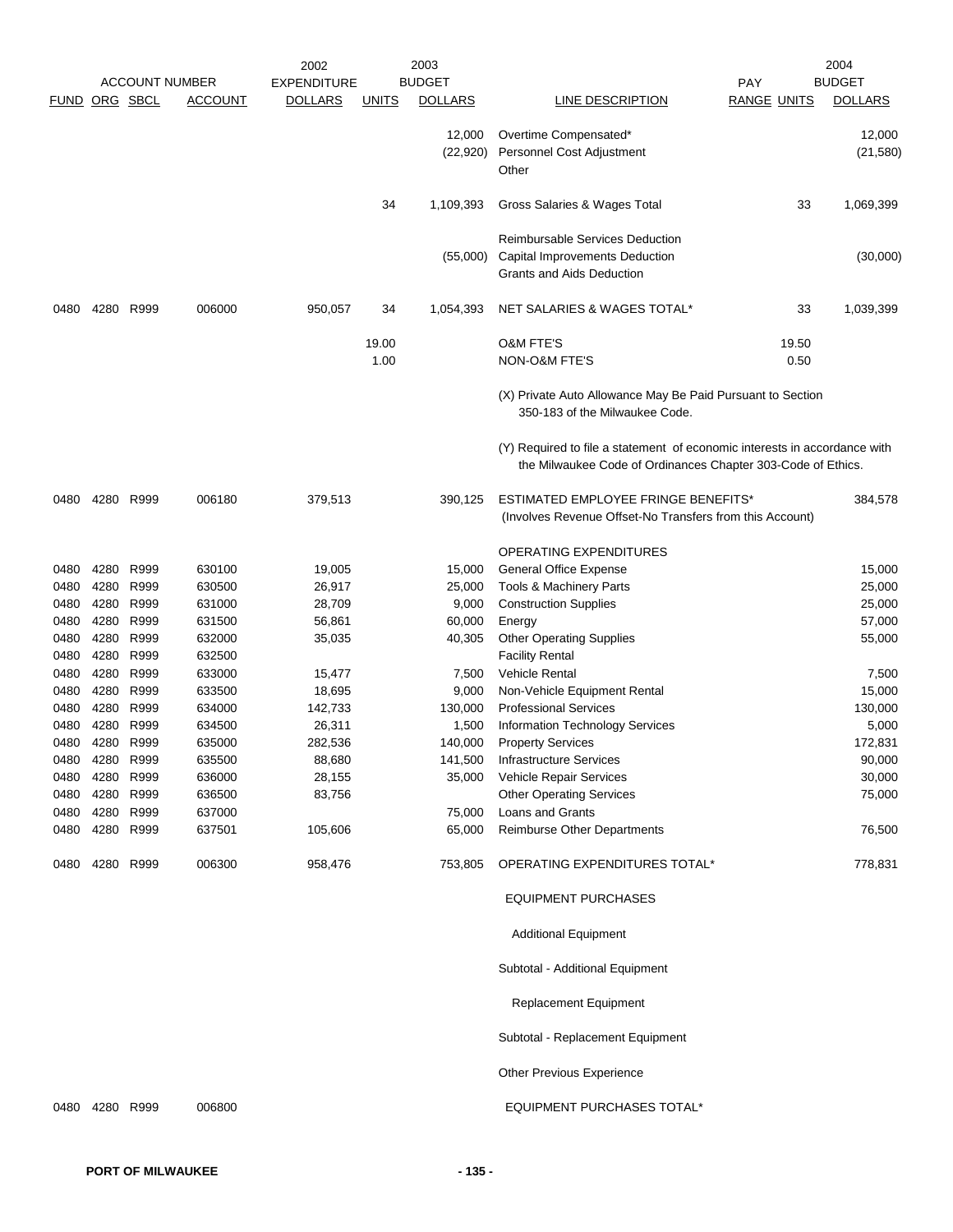|               |      |           | <b>ACCOUNT NUMBER</b> | 2002<br><b>EXPENDITURE</b> |              | 2003<br><b>BUDGET</b> |                                               | PAY |                    | 2004<br><b>BUDGET</b> |
|---------------|------|-----------|-----------------------|----------------------------|--------------|-----------------------|-----------------------------------------------|-----|--------------------|-----------------------|
| FUND ORG SBCL |      |           | <b>ACCOUNT</b>        | <b>DOLLARS</b>             | <b>UNITS</b> | <b>DOLLARS</b>        | LINE DESCRIPTION                              |     | <b>RANGE UNITS</b> | <b>DOLLARS</b>        |
|               |      |           |                       |                            |              |                       | <b>SPECIAL FUNDS</b>                          |     |                    |                       |
| 0480          | 4280 | R421      | 006900                | 960,000                    |              | 960,000               | Summerfest Revenue Transfer to General Fund*  |     |                    | 960,000               |
| 0480          |      | 4280 R422 | 006300                |                            |              | 72,600                | Major Maintenance-Terminals & Piers           |     |                    | 72,601                |
| 0480          |      | 4280 R423 | 006800                |                            |              | 50,000                | Major Rehab. & Upgrades - Equipment           |     |                    | 50,000                |
| 0480          |      | 4280 R424 | 006300                |                            |              |                       | Jones Island East Bank Public Fishing Project |     |                    | 137,500               |
|               |      |           |                       | 960,000                    |              | 1,082,600             | SPECIAL FUNDS TOTAL                           |     |                    | 1,220,101             |
|               |      |           |                       |                            |              |                       | PORT OF MILWAUKEE BUDGETARY                   |     |                    |                       |
|               |      |           |                       | 3,248,046                  |              | 3,280,923             | CONTROL UNIT TOTAL (1BCU=1DU)                 |     |                    | 3,422,909             |
|               |      |           |                       |                            |              |                       | *Appropriation Control Account                |     |                    |                       |
|               |      |           |                       |                            |              |                       | <b>PROGRAM RESULT MEASURES/</b>               |     |                    |                       |
|               |      |           |                       | <b>UNITS</b>               | %            | <b>UNITS</b>          | INTERNAL MANAGEMENT INDICATORS:               |     | %                  | <b>UNITS</b>          |
|               |      |           |                       |                            |              |                       | Port Marketing                                |     |                    |                       |
| 0480          | 4280 | 5500      | M42801                | 3,449,950                  | 99.6         | 3,280,923             | Total Revenues Received (Q-1)                 |     | 104.3              | 3,422,909             |
| 0480          | 4280 | 5520      | M42810                | 1,514,993                  |              |                       | Revenues from Rent                            |     |                    |                       |
| 0480          | 4280 | 5510      | M42803                | 861,037                    |              |                       | Revenues from Cargo                           |     |                    |                       |
| 0480          | 4280 | 5500      | M42802                | 1,073,920                  |              | 960,000               | <b>Other Revenues</b>                         |     | 100.0              | 960,000               |
| 0480          | 4280 | 5510      | P42804                | 3,002,947                  | 100.0        | 2,750,000             | Tonnage - Total Cargo                         |     | 100.0              | 2,750,000             |
| 0480          | 4280 | 5510      | M42806                | 194,775                    | 100.0        | 355,000               | Tonnage - General Cargo                       |     | 100.0              | 355,000               |
| 0480          | 4280 | 5510      | M42807                | 150,664                    | 100.0        | 130,000               | Tonnage - Liquid Cargo                        |     | 100.0              | 130,000               |
| 0480          | 4280 | 5510      | M42808                | 2,169,819                  | 100.0        | 2,065,000             | Tonnage - Dry Bulk Cargo                      |     | 100.0              | 2,065,000             |
| 0480          | 4280 | 5510      | M42809                | 487,690                    | 100.0        | 200,000               | Tonnage - Grain In Bulk                       |     | 100.0              | 200,000               |
| 0480          |      | 4280 5510 | P42805                | 100.7%                     |              |                       | Tonnage - As Percent of 10 Year Average       |     |                    | 100.0%                |
|               |      |           |                       |                            |              |                       | <b>Land Use</b>                               |     |                    |                       |
| 0480          | 4280 | 5520      | P42811                | 14,886                     |              | 15,800                | Revenue per Acre of Leased Property           |     | 100.0              | 15,800                |
| 0480          | 4280 | 5520      | P42812                | 87.6%                      |              | 87.6%                 | Percent Leasable Acres Rented                 |     | 100.0              | 87.6%                 |
|               |      |           |                       | 29.442                     |              | 34.200                | TOTAL DIRECT LABOR HOUR ALLOCATION            |     |                    | 35.100                |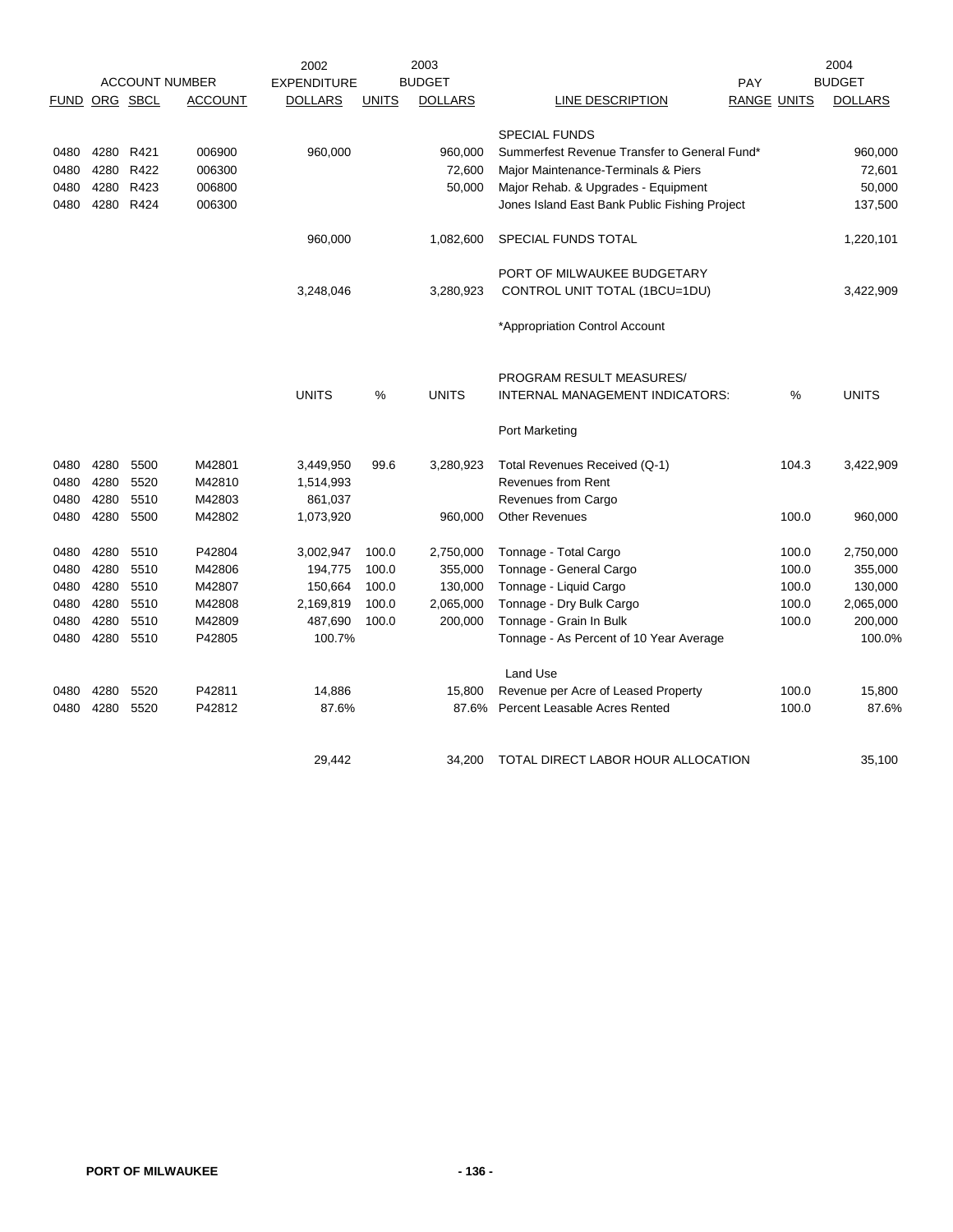|                                                          | 2002                                 |              | 2003                            |                                                                                                                   |                                  | 2004                            |
|----------------------------------------------------------|--------------------------------------|--------------|---------------------------------|-------------------------------------------------------------------------------------------------------------------|----------------------------------|---------------------------------|
| <b>ACCOUNT NUMBER</b><br>FUND ORG SBCL<br><b>ACCOUNT</b> | <b>EXPENDITURE</b><br><b>DOLLARS</b> | <b>UNITS</b> | <b>BUDGET</b><br><b>DOLLARS</b> | <b>LINE DESCRIPTION</b>                                                                                           | <b>PAY</b><br><b>RANGE UNITS</b> | <b>BUDGET</b><br><b>DOLLARS</b> |
|                                                          |                                      |              |                                 | DEPARTMENT OF PUBLIC WORKS<br>SUMMARY (4 BCU'S)                                                                   |                                  |                                 |
|                                                          |                                      |              |                                 | <b>OUTCOME INDICATORS:</b>                                                                                        |                                  |                                 |
|                                                          | 6.0                                  |              | 6.3                             | <b>Street Pavement Condition Index</b>                                                                            |                                  | 6.0                             |
|                                                          | 74                                   |              | 74                              | <b>Alley Condition Index</b>                                                                                      |                                  | 74                              |
|                                                          | 87.0%                                |              |                                 | Percent of bridges rated above a<br>85.2% condition rating of 50.                                                 |                                  | 88.0%                           |
|                                                          | 252                                  |              | 250                             | Pounds of salt spread per street<br>lane mile.                                                                    |                                  | 250                             |
|                                                          | 1.68                                 |              | 1.96                            | Tree mortality rate.                                                                                              |                                  | 1.96                            |
|                                                          | 31                                   |              | 40                              | Reduce the number of citizen complaints<br>regarding the condition of the boulevards to less<br>than 50 per year. |                                  | 50                              |
|                                                          | 97.9%                                |              |                                 | 94.0% Percentage of Streets meeting IES Standards                                                                 |                                  | 98.0%                           |
|                                                          |                                      |              |                                 | Citizen satisfaction rating for<br>70.0% city playgrounds.                                                        |                                  |                                 |
|                                                          | 13,592                               |              | 12,958                          | Number of traffic accidents                                                                                       |                                  | 13,000                          |
|                                                          | 669                                  |              | 700                             | Residential solid waste landfilled<br>per capita.                                                                 |                                  | 700                             |
|                                                          | 5.83                                 |              | 6.00                            | Maintain the overall cleanliness of the City as<br>measured by the Photometric Index                              |                                  | 6.00                            |
|                                                          | 100%                                 |              | 100%                            | Percent Compliance with Safe Drinking Water Act<br>Standards                                                      |                                  | 100%                            |
|                                                          | 58                                   |              |                                 | 45-55 Sewer service backups.                                                                                      |                                  | 45-55                           |
|                                                          | 2,728                                |              | 5,000                           | Street floodings.                                                                                                 |                                  | 3,000                           |
|                                                          | 60.0%                                |              |                                 | Percent of city buildings with<br>75.0% condition assessment.                                                     |                                  | 83.0%                           |
|                                                          |                                      |              |                                 | Percent of customers satisfied<br>90.0% with building maintenance services.                                       |                                  |                                 |
|                                                          |                                      |              |                                 | Percent of customers satisfied with<br>90.0% communication services.                                              |                                  | 90.0%                           |
|                                                          | 3.1%                                 |              | 29%                             | Percent change in net operating revenue of<br>Parking Fund                                                        |                                  | 0%                              |
|                                                          |                                      |              | 4,897,415<br>49,730,225         | SALARIES & WAGES<br>Overtime Compensated<br>All Other Salaries & Wages                                            |                                  | 4,288,774<br>46,885,230         |
|                                                          | 53,923,985                           |              |                                 | 54,627,640 NET SALARIES & WAGES TOTAL                                                                             |                                  | 51,174,004                      |
| DEPARTMENT OF PUBLIC WORKS-SUMMARY                       |                                      |              | $-137 -$                        |                                                                                                                   |                                  |                                 |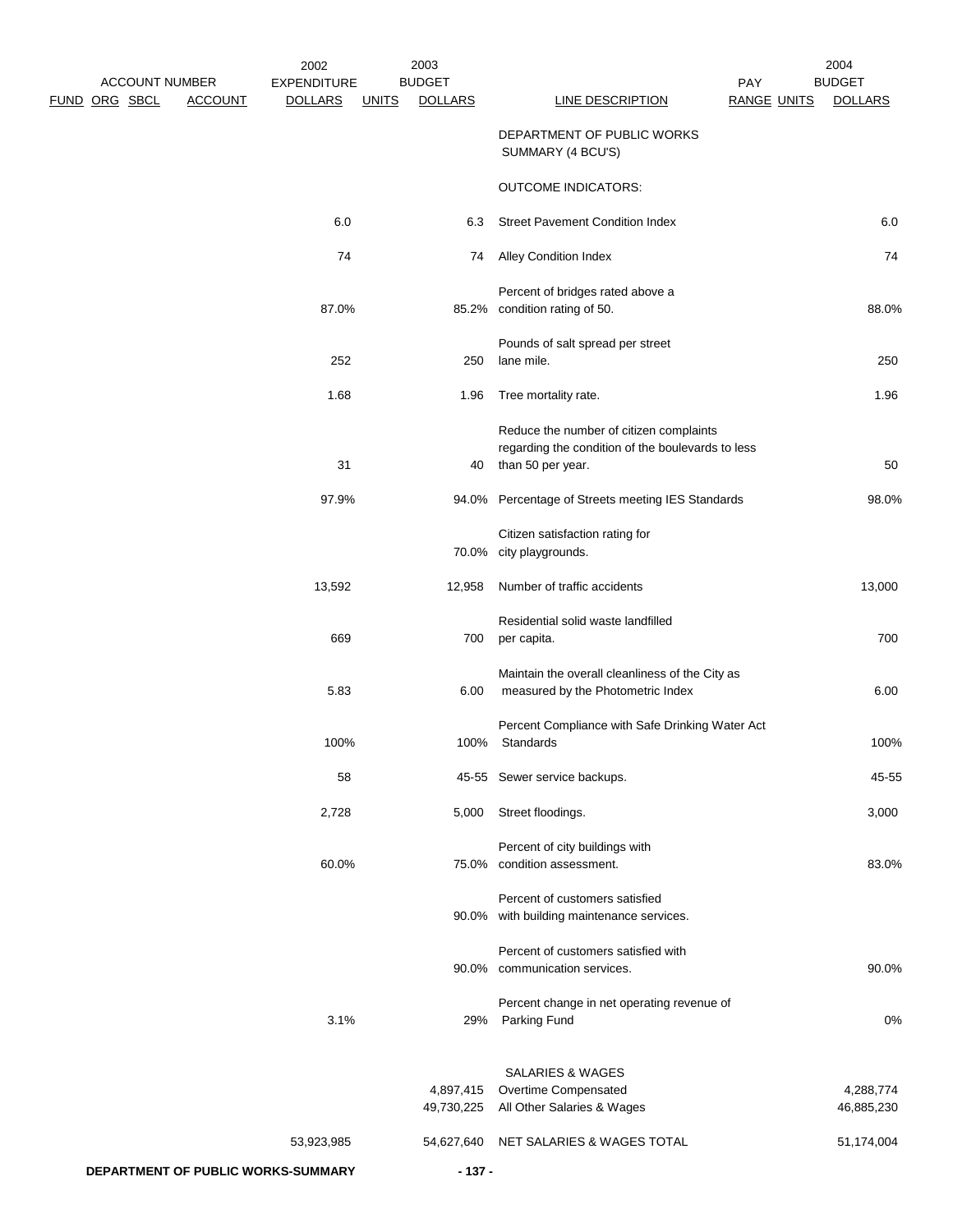| <b>ACCOUNT NUMBER</b> |                | 2002<br><b>EXPENDITURE</b> |              | 2003<br><b>BUDGET</b> |                                                          | <b>PAY</b>         | 2004<br><b>BUDGET</b> |
|-----------------------|----------------|----------------------------|--------------|-----------------------|----------------------------------------------------------|--------------------|-----------------------|
| <u>FUND ORG SBCL</u>  | <b>ACCOUNT</b> | <b>DOLLARS</b>             | <b>UNITS</b> | <b>DOLLARS</b>        | LINE DESCRIPTION                                         | <b>RANGE UNITS</b> | <b>DOLLARS</b>        |
|                       |                |                            |              |                       |                                                          |                    |                       |
|                       |                |                            | 3,344        |                       | TOTAL NUMBER OF POSITIONS AUTHORIZED                     | 2,820              |                       |
|                       |                |                            | 1273.15      |                       | <b>O&amp;M FTE'S</b>                                     | 1204.28            |                       |
|                       |                |                            | 403.88       |                       | NON-O&M FTE'S                                            | 394.86             |                       |
|                       |                | 20,218,944                 |              | 20,212,227            | ESTIMATED EMPLOYEE FRINGE BENEFITS                       |                    | 18,934,382            |
|                       |                |                            |              |                       | (Involves Revenue Offset-No Transfers from this Account) |                    |                       |
|                       |                |                            |              |                       | OPERATING EXPENDITURES                                   |                    |                       |
|                       |                | 273,027                    |              | 317,775               | <b>General Office Expense</b>                            |                    | 288,775               |
|                       |                | 2,858,225                  |              | 3,312,946             | Tools & Machinery Parts                                  |                    | 3,181,000             |
|                       |                | 2,346,087                  |              | 2,294,135             | <b>Construction Supplies</b>                             |                    | 2,209,600             |
|                       |                | 3,651,935                  |              | 6,630,063             | Energy                                                   |                    | 3,899,960             |
|                       |                | 1,885,056                  |              | 2,618,571             | <b>Other Operating Supplies</b>                          |                    | 2,351,321             |
|                       |                | 58,662                     |              | 5,000                 | <b>Facility Rental</b>                                   |                    | 10,000                |
|                       |                | 445,776                    |              | 641,675               | Vehicle Rental                                           |                    | 352,824               |
|                       |                | 129,697                    |              | 123,900               | Non-Vehicle Equipment Rental                             |                    | 131,750               |
|                       |                | 1,078,316                  |              | 651,450               | <b>Professional Services</b>                             |                    | 612,750               |
|                       |                | 142,383                    |              | 857,944               | Information Technology Services                          |                    | 706,400               |
|                       |                | 2,059,995                  |              | 2,083,908             | <b>Property Services</b>                                 |                    | 1,937,275             |
|                       |                | 756,467                    |              | 324,500               | <b>Infrastructure Services</b>                           |                    | 328,000               |
|                       |                | 851,712                    |              | 784,755               | Vehicle Repair Services                                  |                    | 702,000               |
|                       |                | 10,710,940                 |              | 11,777,217            | <b>Other Operating Services</b>                          |                    | 10,007,377            |
|                       |                |                            |              |                       | Loans and Grants                                         |                    |                       |
|                       |                | 4,251,278                  |              | 881,764               | <b>Reimburse Other Departments</b>                       |                    | 4,130,947             |
|                       |                | 31,499,556                 |              | 33,305,603            | OPERATING EXPENDITURES TOTAL                             |                    | 30,849,979            |
|                       |                | 2,609,745                  |              | 1,805,897             | <b>EQUIPMENT PURCHASES TOTAL</b>                         |                    | 2,042,769             |
|                       |                |                            |              | 1,500                 | SPECIAL FUNDS TOTAL                                      |                    |                       |
|                       |                |                            |              |                       | DEPARTMENT OF PUBLIC WORKS                               |                    |                       |
|                       |                | 108,252,230                |              | 109,952,867           | SUMMARY (5 BCU'S)                                        |                    | 103,001,134           |
|                       |                | 2,147,591                  |              | 2,291,610             | TOTAL DIRECT LABOR HOUR ALLOCATION                       |                    | 2,167,704             |
|                       |                |                            |              |                       |                                                          |                    |                       |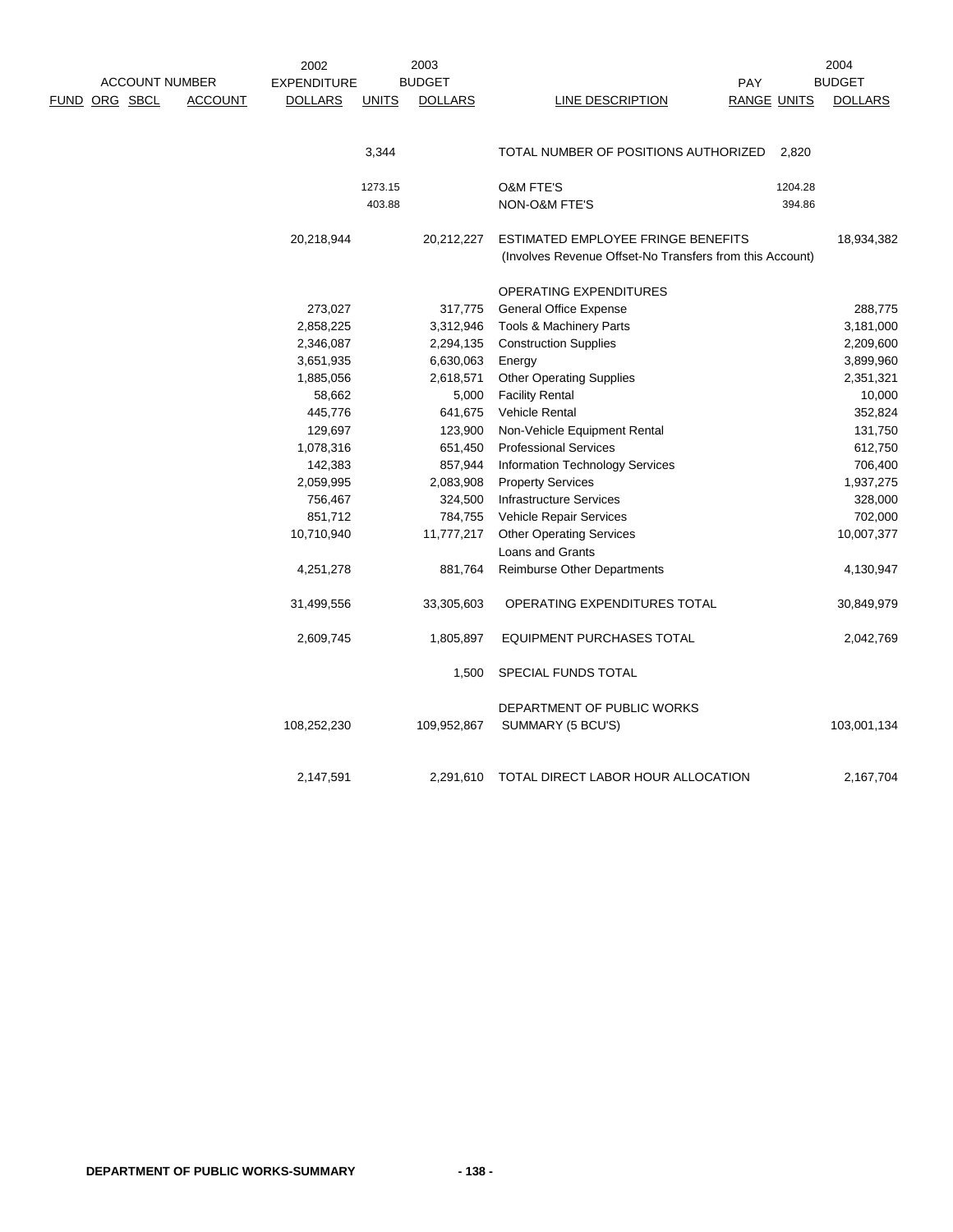|                |         | 2002           |              | 2003           |                  |             | 2004          |
|----------------|---------|----------------|--------------|----------------|------------------|-------------|---------------|
| ACCOUNT NUMBER |         | EXPENDITURE    |              | <b>BUDGET</b>  |                  | PAY         | <b>BUDGET</b> |
| FUND ORG SBCL  | ACCOUNT | <b>DOLLARS</b> | <b>UNITS</b> | <b>DOLLARS</b> | LINE DESCRIPTION | RANGE UNITS | <b>DOLL</b>   |

EXPENDITURE PAY <u>Funits dollars or the description or angenists dollars contain</u>

## DPW-ADMINISTRATIVE SERVICES DIVISION BUDGETARY CONTROL UNIT (1BCU=1DU)

SALARIES & WAGES

|                |         | OFFICE OF THE COMMISSIONER                  |                |    |         |
|----------------|---------|---------------------------------------------|----------------|----|---------|
| 1              | 128,020 | Commissioner-Public Works (Y)               | 19             | 1  | 128,020 |
| 1              | 102,382 | Coordination Manager (Y)                    | 14             | 1  | 102,383 |
| 1              | 77,794  | <b>Public Works Personnel Administrator</b> | 11             | 1  | 80,128  |
| 1              | 44,782  | Office Supervisor II                        | $\overline{2}$ | 1  | 46,172  |
| 1              | 34,183  | Administrative Assistant II                 | 445            | 1  | 34,183  |
| 1              | 32,615  | Administrative Assistant I                  | 435            |    |         |
|                |         | ADMINISTRATIVE SERVICES                     |                |    |         |
| 1              | 89,382  | Administrative Services Director (Y)        | 16             | 1  | 92,063  |
|                |         | <b>FINANCE &amp; PLANNING SECTION</b>       |                |    |         |
| 1              | 64,984  | Finance & Planning Manager                  | 11             | 1  | 66,934  |
| 1              | 51,454  | Public Works Accounting Manager             | 8              | 1  | 52,998  |
| 1              | 61,739  | Public Works Inventory and Purch Mgr        | 8              | 1  | 63,591  |
| 3              | 162,751 | <b>Business Operations Manager</b>          | 8              | 3  | 167,805 |
| 2              | 103,550 | Management and Accounting Officer           | 6              | 2  | 108,108 |
| 1              | 42,461  | Inventory and Purchasing Coordinator        | 5              | 1  | 43,779  |
| 2              | 88,925  | Management Accountant-Senior                | 4              | 2  | 90,202  |
| $\overline{c}$ | 71,442  | Program Assistant II                        | 530            | 2  | 73,510  |
| 4              | 136,733 | <b>Accounting Assistant II</b>              | 445            | 3  | 102,550 |
| 10             | 336,814 | Personnel Payroll Assistant II              | 445            | 10 | 340,720 |
| 3              | 99,413  | <b>Accounting Assistant I</b>               | 435            | 3  | 99,413  |
| 1              | 31,630  | <b>Office Assistant III</b>                 | 425            |    |         |
|                |         | DPW CALL CENTER                             |                |    |         |
| 1              | 57,658  | <b>Customer Services Supervisor</b>         | 5              | 1  | 57,658  |
| 1              | 34,183  | Customer Service Rep III                    | 445            | 1  | 34,183  |
| 3              | 97,507  | Customer Service Rep II                     | 435            | 3  | 97,845  |
|                |         | CONTRACT ADMINISTRATION                     |                |    |         |
| 1              | 61,451  | <b>Contract Compliance Officer</b>          | 6              | 1  | 61,451  |
| 1              | 34,183  | <b>Office Assistant IV</b>                  | 445            | 1  | 34,183  |
|                |         | PERMITS & COMMUNICATIONS                    |                |    |         |
| 1              | 63,864  | Permits and Communications Mgr. (X) (Y)     | 9              | 1  | 65,847  |
| 1              | 45,138  | Permits and Communications Specialist       | 5              | 1  | 46,541  |
|                |         | SAFETY SECTION                              |                |    |         |
| 1              | 48,105  | Safety Supervisor                           | 6              | 1  | 52,645  |
| 4              | 184,939 | Safety Specialist - Sr.                     | 4              | 3  | 145,514 |
| 1              | 34,183  | Office Assistant IV                         | 445            | 1  | 34,183  |
|                |         | TECHNOLOGY SUPPORT SERVICES                 |                |    |         |
| 1              | 90,107  | Network Planning Manager (Y)                | 12             | 1  | 90,107  |
| 1              | 79,313  | Telecommunications Engineer (Y)             | 10             | 1  | 79,313  |
| 2              | 104,451 | Network Coordinator-Senior                  | 6              | 2  | 105,900 |
| 1              | 48,105  | Systems Analyst-Associate                   | 6              | 1  | 49,548  |
| 1              | 37,857  | Data Base Specialist                        | 534            | 1  | 37,884  |
| 1              | 64,566  | <b>Electrical Engineer III</b>              | 628            | 1  | 64,567  |
| 1              | 62,492  | Comm. Facilities Coord.                     | 607            | 1  | 64,567  |
| 2              | 98,288  | Engineering Drafting Tech IV                | 604            | 1  | 49,145  |
| 1              | 76,209  | Telecommunications Analyst-Proj. Leader     | 11             | 1  | 78,495  |
|                |         |                                             |                |    |         |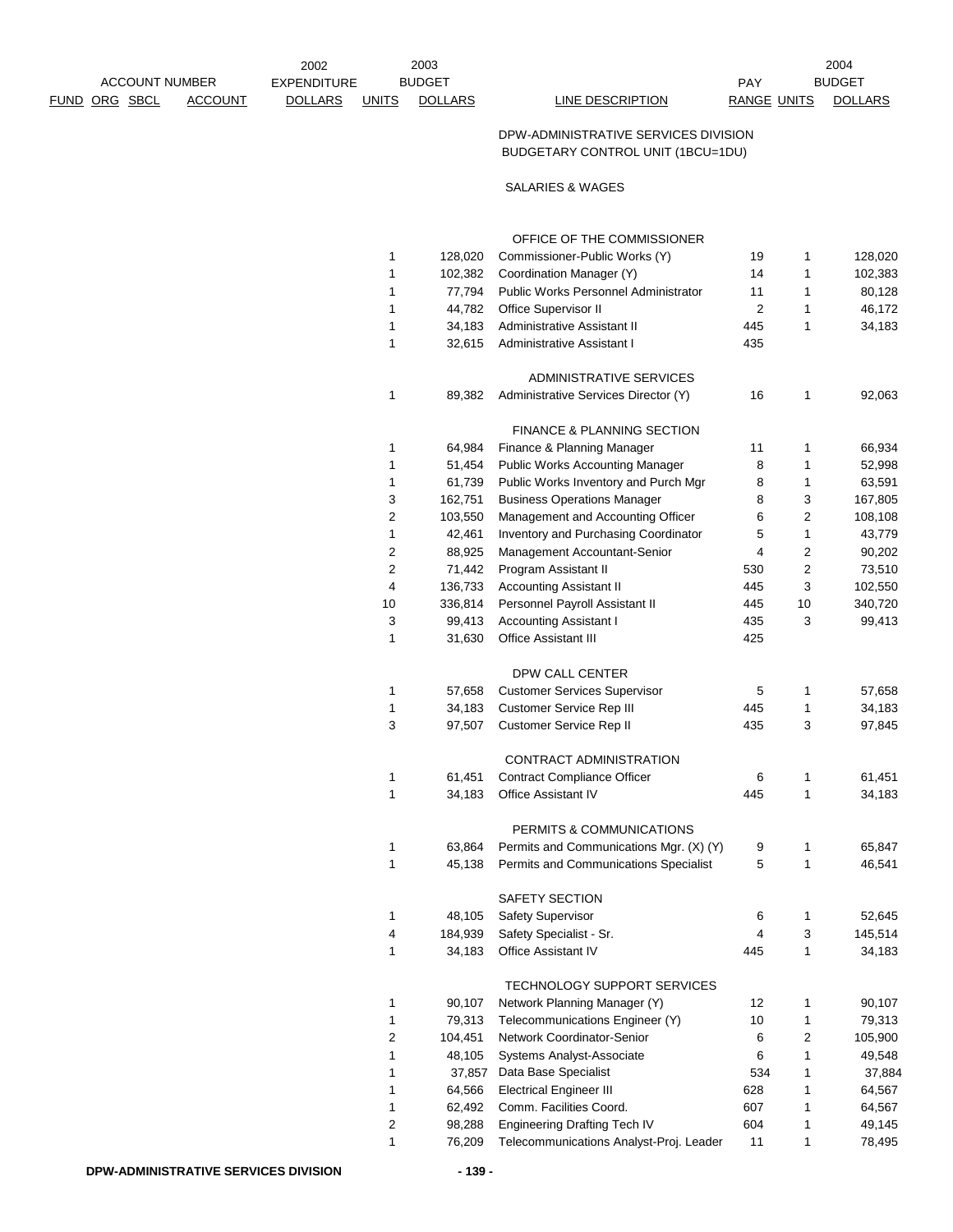|                      |      |           | <b>ACCOUNT NUMBER</b> | 2002<br><b>EXPENDITURE</b> |              | 2003<br><b>BUDGET</b> |                                                                                                                                           | <b>PAY</b>         |       | 2004<br><b>BUDGET</b> |
|----------------------|------|-----------|-----------------------|----------------------------|--------------|-----------------------|-------------------------------------------------------------------------------------------------------------------------------------------|--------------------|-------|-----------------------|
| <b>FUND ORG SBCL</b> |      |           | <b>ACCOUNT</b>        | <b>DOLLARS</b>             | <u>UNITS</u> | <b>DOLLARS</b>        | LINE DESCRIPTION                                                                                                                          | <b>RANGE UNITS</b> |       | <b>DOLLARS</b>        |
|                      |      |           |                       |                            | 1            | 35,027                | <b>Network Coordinator Assistant</b>                                                                                                      | 2                  | 1     | 41,442                |
|                      |      |           |                       |                            |              |                       | <b>AUXILIARY POSITIONS</b>                                                                                                                |                    |       |                       |
|                      |      |           |                       |                            | 1            |                       | Engineer in Charge                                                                                                                        | 14                 | 1     |                       |
|                      |      |           |                       |                            | 3            |                       | <b>Accounting Assistant II</b>                                                                                                            | 445                | 3     |                       |
|                      |      |           |                       |                            | 4            |                       | <b>Auxiliary Position Total</b>                                                                                                           |                    | 4     |                       |
|                      |      |           |                       |                            | 69           | 3,118,680             | <b>Total Before Adjustments</b>                                                                                                           |                    | 64    | 2,983,577             |
|                      |      |           |                       |                            |              |                       | Salary & Wage Rate Changes                                                                                                                |                    |       |                       |
|                      |      |           |                       | 6,961                      |              | 16,282                | Overtime Compensated*                                                                                                                     |                    |       | 16,282                |
|                      |      |           |                       |                            |              | (55,926)              | Personnel Cost Adjustment                                                                                                                 |                    |       | (28, 038)             |
|                      |      |           |                       |                            |              |                       | Other                                                                                                                                     |                    |       |                       |
|                      |      |           |                       | 2,666,813                  | 69           | 3,079,036             | Gross Salaries & Wages Total                                                                                                              |                    | 64    | 2,971,821             |
|                      |      |           |                       |                            |              | (292,743)             | Reimbursable Services Deduction                                                                                                           |                    |       | (275, 400)            |
|                      |      |           |                       |                            |              | (92,864)              | Capital Improvements Deduction                                                                                                            |                    |       | (47, 315)             |
|                      |      |           |                       |                            |              |                       | Grants & Aids Deduction                                                                                                                   |                    |       |                       |
| 0001                 |      | 5140 R999 | 006000                | 2,673,774                  | 69           | 2,693,429             | NET SALARIES & WAGES TOTAL*                                                                                                               |                    | 64    | 2,649,106             |
|                      |      |           |                       |                            | 56.90        |                       | <b>O&amp;M FTE'S</b>                                                                                                                      |                    | 54.38 |                       |
|                      |      |           |                       |                            | 8.10         |                       | NON-O&M FTE'S                                                                                                                             |                    | 6.12  |                       |
|                      |      |           |                       |                            |              |                       | (X) Private Auto Allowance May Be Paid Pursuant to Section<br>350-183 of the Milwaukee Code.                                              |                    |       |                       |
|                      |      |           |                       |                            |              |                       | (Y) Required to file a statement of economic interests in accordance with<br>the Milwaukee Code of Ordinances Chapter 303-Code of Ethics. |                    |       |                       |
| 0001                 |      | 5140 R999 | 006100                | 980,203                    |              | 996,569               | ESTIMATED EMPLOYEE FRINGE BENEFITS*                                                                                                       |                    |       | 980,169               |
|                      |      |           |                       |                            |              |                       | (Involves Revenue Offset - No Transfers from this Account)                                                                                |                    |       |                       |
|                      |      |           |                       |                            |              |                       | <b>OPERATING EXPENDITURES</b>                                                                                                             |                    |       |                       |
| 0001                 | 5140 | R999      | 630100                | 51,190                     |              | 82,500                | <b>General Office Expense</b>                                                                                                             |                    |       | 65,500                |
| 0001                 | 5140 | R999      | 630500                |                            |              |                       | Tools & Machinery Parts                                                                                                                   |                    |       |                       |
| 0001                 | 5140 | R999      | 631000                | 23,000                     |              |                       | <b>Construction Supplies</b>                                                                                                              |                    |       |                       |
| 0001                 | 5140 | R999      | 631500                |                            |              |                       | Energy                                                                                                                                    |                    |       |                       |
| 0001                 | 5140 | R999      | 632000                | 38,435                     |              | 29,000                | <b>Other Operating Supplies</b>                                                                                                           |                    |       | 29,000                |
| 0001                 | 5140 | R999      | 632500                |                            |              |                       | <b>Facility Rental</b>                                                                                                                    |                    |       |                       |
| 0001                 | 5140 | R999      | 633000                |                            |              |                       | Vehicle Rental                                                                                                                            |                    |       |                       |
| 0001                 | 5140 | R999      | 633500                | 7,840                      |              | 8,000                 | Non-Vehicle Equipment Rental                                                                                                              |                    |       | 8,000                 |
| 0001                 |      | 5140 R999 | 634000                | 632,150                    |              | 85,600                | <b>Professional Services</b>                                                                                                              |                    |       | 75,600                |
| 0001                 |      | 5140 R999 | 634500                | 54,510                     |              | 735,000               | Information Technology Services                                                                                                           |                    |       | 536,000               |
| 0001                 | 5140 | R999      | 635000                | 230                        |              |                       | <b>Property Services</b>                                                                                                                  |                    |       |                       |
| 0001                 | 5140 | R999      | 635500                |                            |              |                       | <b>Infrastructure Services</b>                                                                                                            |                    |       |                       |
| 0001                 | 5140 | R999      | 636000                |                            |              |                       | Vehicle Repair Services                                                                                                                   |                    |       |                       |
| 0001                 | 5140 | R999      | 636500                | 81,075                     |              | 89,500                | <b>Other Operating Services</b>                                                                                                           |                    |       | 79,500                |
| 0001                 | 5140 | R999      | 637000                |                            |              |                       | Loans and Grants                                                                                                                          |                    |       |                       |
| 0001                 | 5140 | R999      | 637501                | 67,543                     |              | 80,806                | Reimburse Other Departments                                                                                                               |                    |       | 79,463                |
| 0001                 |      | 5140 R999 | 006300                | 955,973                    |              | 1,110,406             | OPERATING EXPENDITURES TOTAL*                                                                                                             |                    |       | 873,063               |
|                      |      |           |                       |                            |              |                       | <b>EQUIPMENT PURCHASES</b>                                                                                                                |                    |       |                       |

Additional Equipment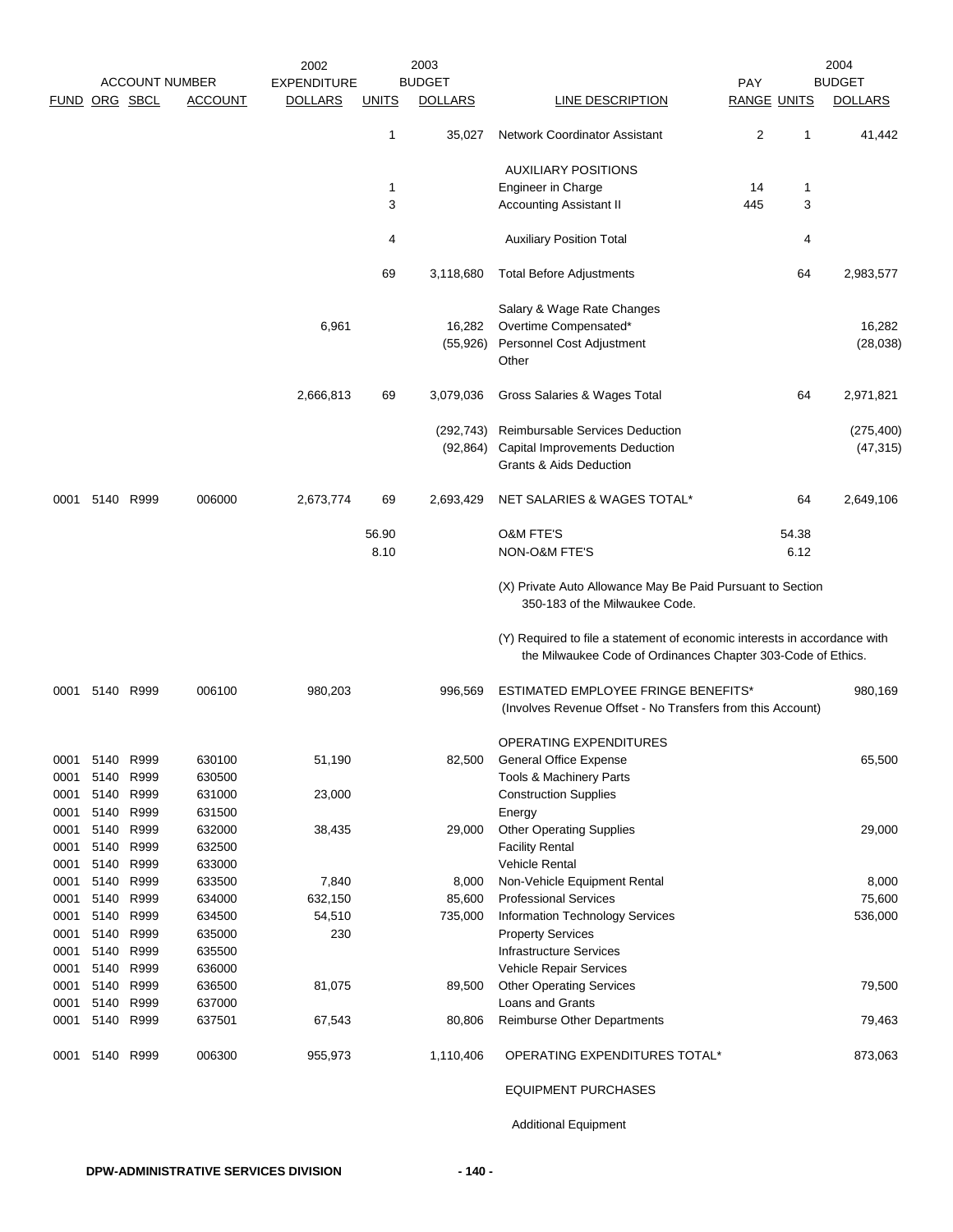|               |              |              | <b>ACCOUNT NUMBER</b> | 2002<br><b>EXPENDITURE</b> |              | 2003<br><b>BUDGET</b> |                                                                                        | <b>PAY</b>         |                | 2004<br><b>BUDGET</b> |
|---------------|--------------|--------------|-----------------------|----------------------------|--------------|-----------------------|----------------------------------------------------------------------------------------|--------------------|----------------|-----------------------|
| FUND ORG SBCL |              |              | <b>ACCOUNT</b>        | <b>DOLLARS</b>             | <b>UNITS</b> | <b>DOLLARS</b>        | LINE DESCRIPTION                                                                       | <b>RANGE UNITS</b> |                | <b>DOLLARS</b>        |
|               |              |              |                       |                            |              |                       | Subtotal - Additional Equipment                                                        |                    |                |                       |
|               |              |              |                       | 66,124                     | 25           | 55,000                | <b>Replacement Equipment</b><br>Computers                                              |                    | 20             | 51,000                |
|               |              |              |                       |                            |              |                       | Miscellaneous Equipment                                                                |                    |                |                       |
|               |              |              |                       | 66,124                     | 25           | 55,000                | Subtotal - Replacement Equipment                                                       |                    | 20             | 51,000                |
| 0001          | 5140 R999    |              | 006800                | 66,124                     | 25           | 55,000                | <b>EQUIPMENT PURCHASES TOTAL*</b>                                                      |                    | 20             | 51,000                |
| 0001          | 5140 R511    |              | 006300                |                            |              | 1,500                 | SPECIAL FUNDS<br>City Claims*                                                          |                    |                |                       |
|               |              |              |                       |                            |              | 1,500                 | SPECIAL FUND TOTAL                                                                     |                    |                |                       |
|               |              |              |                       | 4,676,074                  |              | 4,856,904             | DPW-ADMINISTRATIVE SERVICES DIVISION<br>BUDGETARY CONTROL UNIT TOTAL<br>$(1$ BCU=1 DU) |                    |                | 4,553,338             |
|               |              |              |                       |                            |              |                       | *Appropriation Control Account                                                         |                    |                |                       |
|               |              |              |                       | <b>UNITS</b>               | $\%$         | <b>UNITS</b>          | PROGRAM RESULT MEASURES/<br>INTERNAL MANAGEMENT INDICATORS:                            |                    | %              | <b>UNITS</b>          |
|               |              |              |                       |                            |              |                       | <b>Contract Administration</b>                                                         |                    |                |                       |
| 0001          | 5140         | 0280         | M51405                | 128                        | 81.3         | 130                   | <b>Contracts Awarded</b>                                                               |                    | 100.0          | 130                   |
| 0001<br>0001  | 5140<br>5140 | 0280<br>0280 | M51406<br>M51407      | 500<br>40,502              | 83.3<br>57.7 | 500<br>45,000         | <b>Bids Received</b><br>\$ Value Contrs. Awarded in 000's                              |                    | 100.0<br>100.0 | 500<br>45,000         |
|               |              |              |                       |                            |              |                       | Personnel and Payroll                                                                  |                    |                |                       |
| 0001          | 5140         | 0410         | M51408                |                            | 100.0        | 2,300                 | Total No. DPW Employees                                                                |                    |                |                       |
| 0001          | 5140         | 0410         | M51409                | 205                        | 110.0        | 330                   | Grievances Handled                                                                     |                    | 60.6           | 200                   |
| 0001          | 5140 0410    |              | M51410                | 20.60                      |              | 15.70                 | Three year average of DPW injury incidences                                            |                    | 124.2          | 19.50                 |
|               |              |              |                       |                            |              |                       | <b>Inventory Management</b>                                                            |                    |                |                       |
| 0001          | 5140         | 0900         | M51413                | 6,681,770                  |              | 6,700,000             | Year end value of inventory                                                            |                    | 103.8          | 6,951,713             |
| 0001          | 5140         | 0900         | M51414                |                            |              | 168,000               | Value of Obsolete inventory                                                            |                    | 24.4           | 41,000                |
| 0001          | 5140 0240    |              | M51401                | 3,062                      |              | 3,600                 | Accounting<br><b>Invoices Issued</b>                                                   |                    | 86.1           | 3,100                 |
|               |              |              |                       |                            |              |                       | <b>Accounts Receivable</b>                                                             |                    |                |                       |
| 0001          | 5140         | 0240         | M51402                | 24,884,864                 |              | 24,000,000            | \$ Value of billed invoices                                                            |                    | 100.0          | 24,000,000            |
| 0001          | 5140 0240    |              | M51403                | 3,062                      |              | 3,600                 | Number of billed invoices                                                              |                    | 88.9           | 3,200                 |
|               |              |              |                       |                            |              |                       | <b>Accounts Payable</b>                                                                |                    |                |                       |
| 0001          | 5140 0240    |              | M51404                | 39,846                     |              | 34,000                | Number of vouchers processed                                                           |                    | 114.7          | 39,000                |
|               |              |              |                       |                            |              |                       | Call Center                                                                            |                    |                |                       |
| 0001<br>0001  | 5140<br>5140 | 0600<br>0600 | M51411<br>M51412      | 171,569<br>109,994         |              | 200,000<br>150,000    | Total number of calls received<br>Number of service requests                           |                    | 112.5<br>116.7 | 225,000<br>175,000    |
|               |              |              |                       |                            |              |                       |                                                                                        |                    |                |                       |
|               |              |              |                       | 96,699                     |              | 102,420               | TOTAL DIRECT LABOR HOUR ALLOCATION                                                     |                    |                | 97,884                |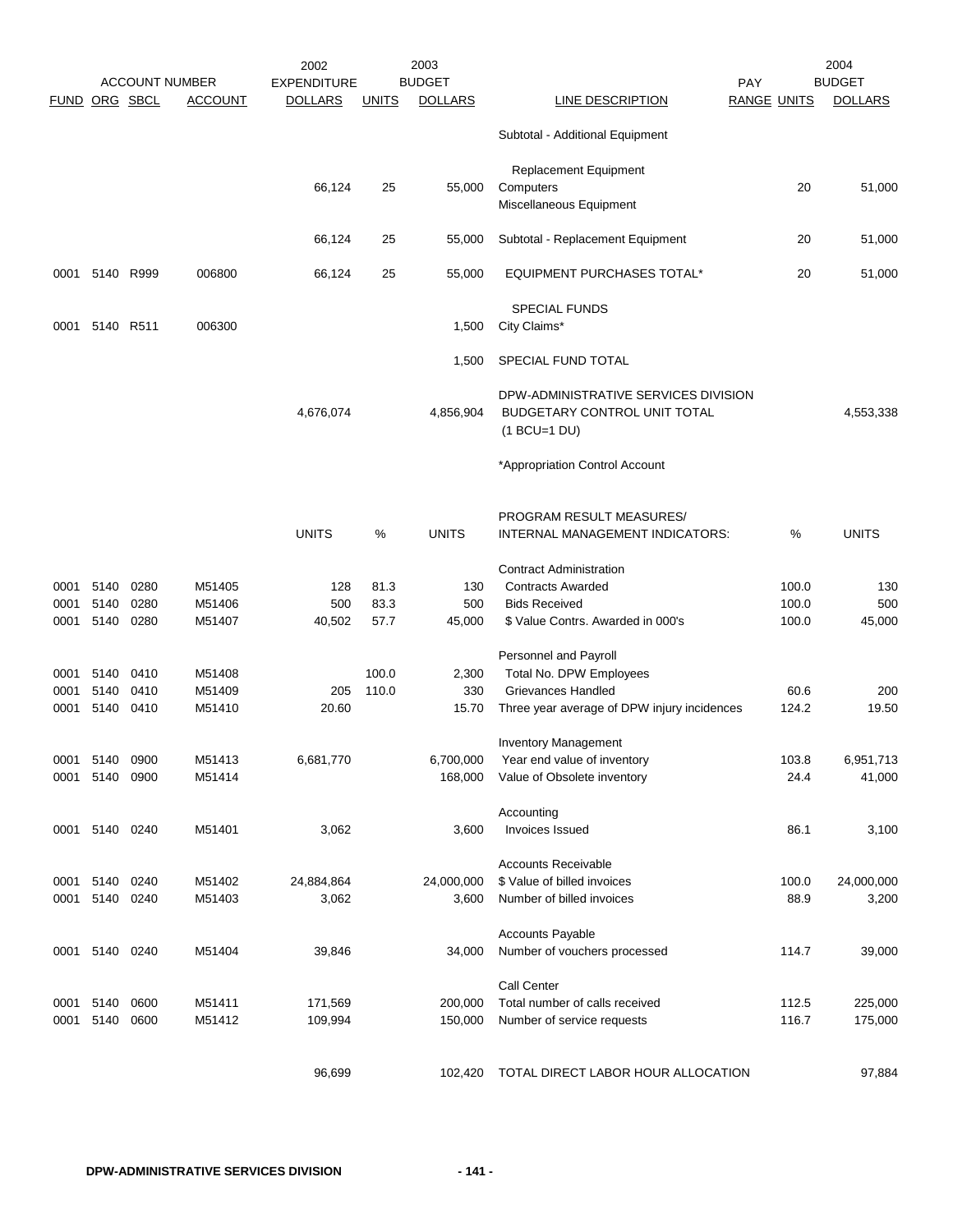|             | <b>ACCOUNT NUMBER</b> |           | 2002<br>2003                        |                |              |                | 2004                                                                                            |                |
|-------------|-----------------------|-----------|-------------------------------------|----------------|--------------|----------------|-------------------------------------------------------------------------------------------------|----------------|
|             |                       |           | <b>BUDGET</b><br><b>EXPENDITURE</b> |                |              | <b>PAY</b>     | <b>BUDGET</b>                                                                                   |                |
| <b>FUND</b> |                       | ORG SBCL  | <b>ACCOUNT</b>                      | <b>DOLLARS</b> | <b>UNITS</b> | <b>DOLLARS</b> | LINE DESCRIPTION<br><b>RANGE UNITS</b>                                                          | <b>DOLLARS</b> |
|             |                       |           |                                     |                |              |                | DPW-INFRASTRUCTURE SERVICES DIVISION<br><b>BUDGETARY CONTROL UNIT</b><br>(SUMMARY 1BCU=6DU)     |                |
|             |                       |           |                                     |                |              |                | SALARIES & WAGES                                                                                |                |
|             |                       |           |                                     |                |              | 471,435        | Overtime Compensated*                                                                           | 395,913        |
|             |                       |           |                                     | 11,151,874     |              | 12,082,271     | All Other Salaries & Wages                                                                      | 11,117,135     |
| 0001        | 5230                  | R999      | 006000                              | 11,151,874     |              | 12,553,706     | NET SALARIES & WAGES TOTAL*                                                                     | 11,513,048     |
|             |                       |           |                                     |                | 783          |                | TOTAL NUMBER OF POSITIONS AUTHORIZED<br>728                                                     |                |
|             |                       |           |                                     |                | 303.58       |                | <b>O&amp;M FTE'S</b><br>267.01                                                                  |                |
|             |                       |           |                                     |                | 274.87       |                | NON-O&M FTE'S<br>268.83                                                                         |                |
| 0001        | 5230                  | R999      | 006100                              | 4,385,661      |              | 4,644,872      | ESTIMATED EMPLOYEE FRINGE BENEFITS*<br>(Involves Revenue Offset-No Transfers from this Account) | 4,259,827      |
|             |                       |           |                                     |                |              |                | OPERATING EXPENDITURES                                                                          |                |
| 0001        | 5230                  | R999      | 630100                              | 76,066         |              | 83,775         | General Office Expense                                                                          | 70,275         |
| 0001        | 5230                  | R999      | 630500                              | 75,974         |              | 113,565        | Tools & Machinery Parts                                                                         | 98,000         |
| 0001        | 5230                  | R999      | 631000                              | 1,672,499      |              | 1,771,500      | <b>Construction Supplies</b>                                                                    | 1,725,250      |
| 0001        | 5230                  | R999      | 631500                              | 79,087         |              | 2,950,000      | Energy                                                                                          | 90,500         |
| 0001        | 5230                  | R999      | 632000                              | 266,885        |              | 259,600        | <b>Other Operating Supplies</b>                                                                 | 253,350        |
| 0001        | 5230                  | R999      | 632500                              |                |              |                | <b>Facility Rental</b>                                                                          |                |
| 0001        | 5230                  | R999      | 633000                              | 8,607          |              | 31,675         | Vehicle Rental                                                                                  | 6,500          |
| 0001        | 5230                  | R999      | 633500                              | 20,394         |              | 25,900         | Non-Vehicle Equipment Rental                                                                    | 19,750         |
| 0001        | 5230                  | R999      | 634000                              | 102,852        |              | 41,800         | <b>Professional Services</b>                                                                    | 33,100         |
| 0001        | 5230                  | R999      | 634500                              | 9,742          |              | 37,944         | Information Technology Services                                                                 | 78,400         |
| 0001        | 5230                  | R999      | 635000                              | 68,019         |              | 188,500        | <b>Property Services</b>                                                                        | 72,000         |
| 0001        | 5230                  | R999      | 635500                              | 177,542        |              | 189,500        | <b>Infrastructure Services</b>                                                                  | 193,000        |
| 0001        | 5230                  | R999      | 636000                              |                |              | 2,100          | Vehicle Repair Services                                                                         | 2,000          |
| 0001        | 5230                  | R999      | 636500                              | 126,907        |              | 147,500        | <b>Other Operating Services</b>                                                                 | 132,300        |
| 0001        | 5230                  | R999      | 637000                              |                |              |                | <b>Loans and Grants</b>                                                                         |                |
| 0001        |                       | 5230 R999 | 637501                              | 3,788,180      |              | 615,996        | <b>Reimburse Other Departments</b>                                                              | 3,878,609      |
| 0001        |                       | 5230 R999 | 006300                              | 6,472,754      |              | 6,459,355      | OPERATING EXPENDITURES TOTAL*                                                                   | 6,653,034      |
| 0001        |                       | 5230 R999 | 006800                              | 50,954         |              | 90,450         | <b>EQUIPMENT PURCHASES TOTAL*</b>                                                               | 50,600         |
|             |                       |           |                                     |                |              |                | SPECIAL FUNDS TOTAL                                                                             |                |
|             |                       |           |                                     |                |              |                | DPW-INFRASTRUCTURE SERVICES DIVISION                                                            |                |
|             |                       |           |                                     | 22,061,243     |              | 23,748,383     | BUDGETARY CONTROL UNIT TOTAL (1BCU=6DU)                                                         | 22,476,509     |
|             |                       |           |                                     | 444,495        |              | 546,384        | TOTAL DIRECT LABOR HOUR ALLOCATION                                                              | 480,618        |
|             |                       |           |                                     |                |              |                | *Appropriation Control Account                                                                  |                |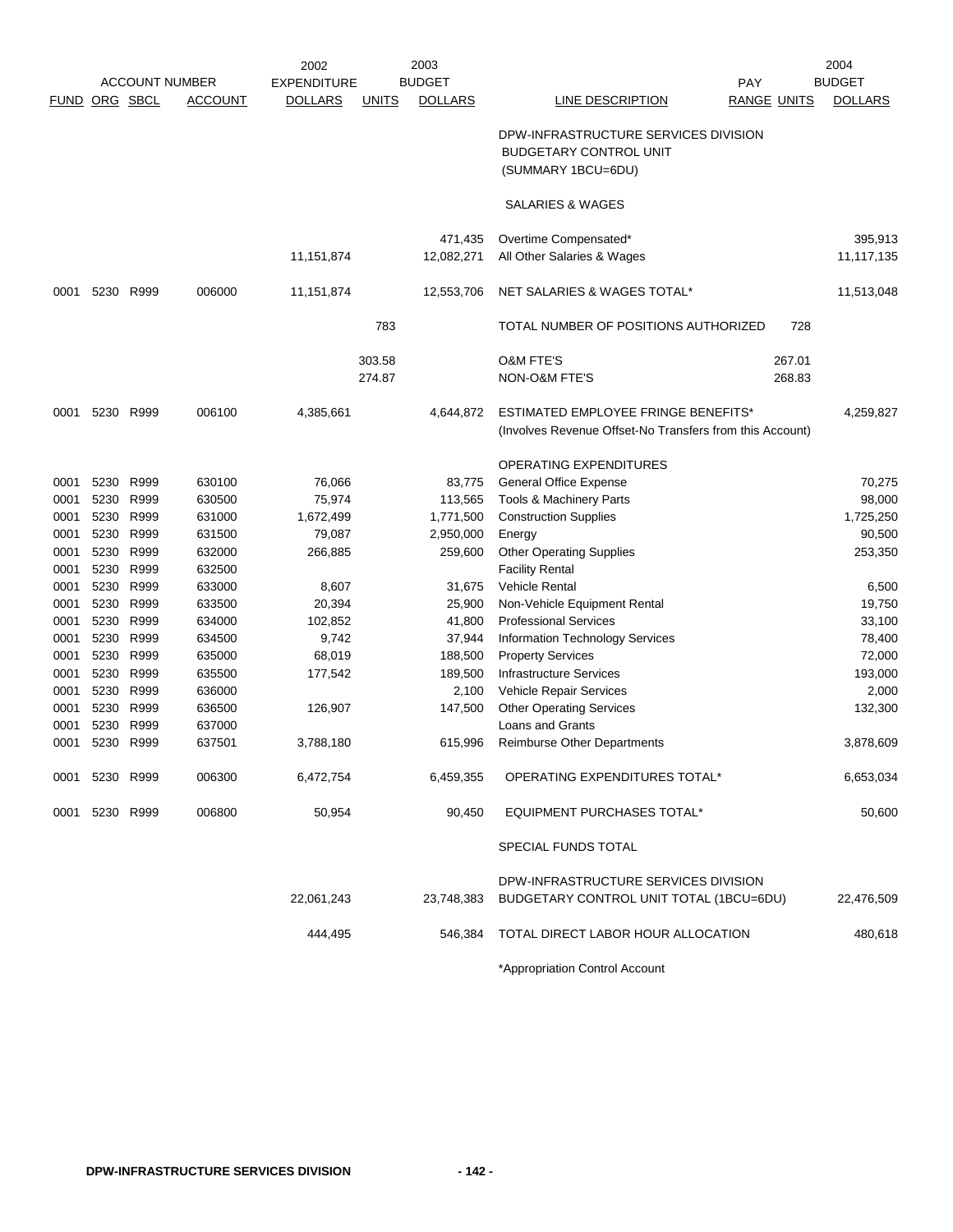|      |               |           | <b>ACCOUNT NUMBER</b> | 2002<br><b>EXPENDITURE</b> |              | 2003<br><b>BUDGET</b> |                                                                          | <b>PAY</b>         |                | 2004<br><b>BUDGET</b> |
|------|---------------|-----------|-----------------------|----------------------------|--------------|-----------------------|--------------------------------------------------------------------------|--------------------|----------------|-----------------------|
|      | FUND ORG SBCL |           | <b>ACCOUNT</b>        | <b>DOLLARS</b>             | <b>UNITS</b> | <b>DOLLARS</b>        | <b>LINE DESCRIPTION</b>                                                  | <b>RANGE UNITS</b> |                | <b>DOLLARS</b>        |
|      |               |           |                       |                            |              |                       | DPW-INFRASTRUCTURE SERVICES DIVISION                                     |                    |                |                       |
|      |               |           |                       |                            | 1            | 101,540               | <b>SALARIES &amp; WAGES</b><br>City Engineer (X) (Y)                     | 18                 | 1              | 104,569               |
|      |               |           |                       |                            |              |                       | ADMINISTRATION AND TRANSPORTATION SECTION                                |                    |                |                       |
|      |               |           |                       |                            |              |                       | Administration and Trans. Design Mgr. (X)                                | 16                 | 1              | 106,098               |
|      |               |           |                       |                            | $\mathbf{1}$ | 100,596               | ADMINISTRATION DECISION UNIT<br>Administration and Projects Mgr. (X) (Y) | 14                 |                |                       |
|      |               |           |                       |                            |              |                       | CITY ENGINEER'S SECRETARY                                                |                    |                |                       |
|      |               |           |                       |                            | $\mathbf{1}$ | 37,174                | Administrative Assistant III                                             | 530                | 1              | 38,356                |
|      |               |           |                       |                            |              |                       | <b>BUSINESS OPERATIONS</b>                                               |                    |                |                       |
|      |               |           |                       |                            | $\mathbf{1}$ | 58,070                | Management and Accounting Officer                                        | 6                  | 1              | 60,063                |
|      |               |           |                       |                            | 2            | 87,689                | Administrative Specialist-Senior                                         | 4                  | $\overline{2}$ | 90,403                |
|      |               |           |                       |                            | 1            | 48,240                | Public Works Inspector II (A)                                            | 936                |                |                       |
|      |               |           |                       |                            | 1            | 34,183                | <b>Accounting Assistant II</b>                                           | 445                | 1              | 34,183                |
|      |               |           |                       |                            |              |                       | <b>WORD PROCESSING</b>                                                   |                    |                |                       |
|      |               |           |                       |                            | 1            | 32,108                | Administrative Assistant II                                              | 445                | 1              | 33,228                |
|      |               |           |                       |                            | 2            | 72,130                | Office Assistant III                                                     | 425                | 2              | 65,230                |
|      |               |           |                       |                            | 1            | 25,081                | <b>Office Assistant II</b>                                               | 410                | 1              | 24,003                |
|      |               |           |                       |                            |              |                       | <b>INFORMATION SYSTEMS</b>                                               |                    |                |                       |
|      |               |           |                       |                            | 1            | 69,791                | <b>Engineering Systems Analyst</b>                                       | 8                  | 1              | 69,792                |
|      |               |           |                       |                            | $\mathbf{1}$ |                       | <b>Engineering Systems Specialist</b>                                    | 595                | 1              | 39,888                |
|      |               |           |                       |                            | $\mathbf{1}$ | 37,063                | Microcomputer Services Assistant                                         | 460                |                |                       |
|      |               |           |                       |                            |              |                       | UNDERGROUND CONDUIT DESIGN                                               |                    |                |                       |
|      |               |           |                       |                            | $\mathbf{1}$ | 51,911                | Engineering Technician VI                                                | 628                |                |                       |
|      |               |           |                       |                            |              |                       | <b>AUXILIARY</b>                                                         |                    |                |                       |
|      |               |           |                       |                            | 1            |                       | Engineer-In-Charge                                                       | 14                 | 1              |                       |
|      |               |           |                       |                            | 17           | 755,576               | <b>Total Before Adjustments</b>                                          |                    | 14             | 665,813               |
|      |               |           |                       |                            |              |                       | Salary & Wage Rate Change                                                |                    |                |                       |
|      |               |           |                       |                            |              | 5,307                 | Overtime Compensated                                                     |                    |                | 5,274                 |
|      |               |           |                       |                            |              | (4,662)               | Personnel Cost Adjustment<br>Other                                       |                    |                |                       |
|      |               |           |                       |                            |              | 756,221               | Gross Salaries & Wages Total                                             |                    |                | 671,087               |
|      |               |           |                       |                            |              | (65, 203)             | Reimbursable Services Deduction                                          |                    |                | (58, 500)             |
|      |               |           |                       |                            |              | (125, 369)            | Capital Improvements Deduction                                           |                    |                | (148, 161)            |
|      |               |           |                       |                            |              | (15, 927)             | Grants & Aids Deduction                                                  |                    |                | (28, 415)             |
| 0001 |               | 5231 R999 | 006000                | 579,346                    |              | 549,722               | NET SALARIES & WAGES TOTAL                                               |                    |                | 436,011               |
|      |               |           |                       |                            | 10.16        |                       | O&M FTE'S                                                                |                    | 7.64           |                       |
|      |               |           |                       |                            | 4.84         |                       | NON-O&M FTE'S                                                            |                    | 5.36           |                       |
|      |               |           |                       |                            |              |                       |                                                                          |                    |                |                       |

(A) One position occupied by John English authorized in accordance with the terms of the labor contract.

(X) Private Auto Allowance May Be Paid Pursuant to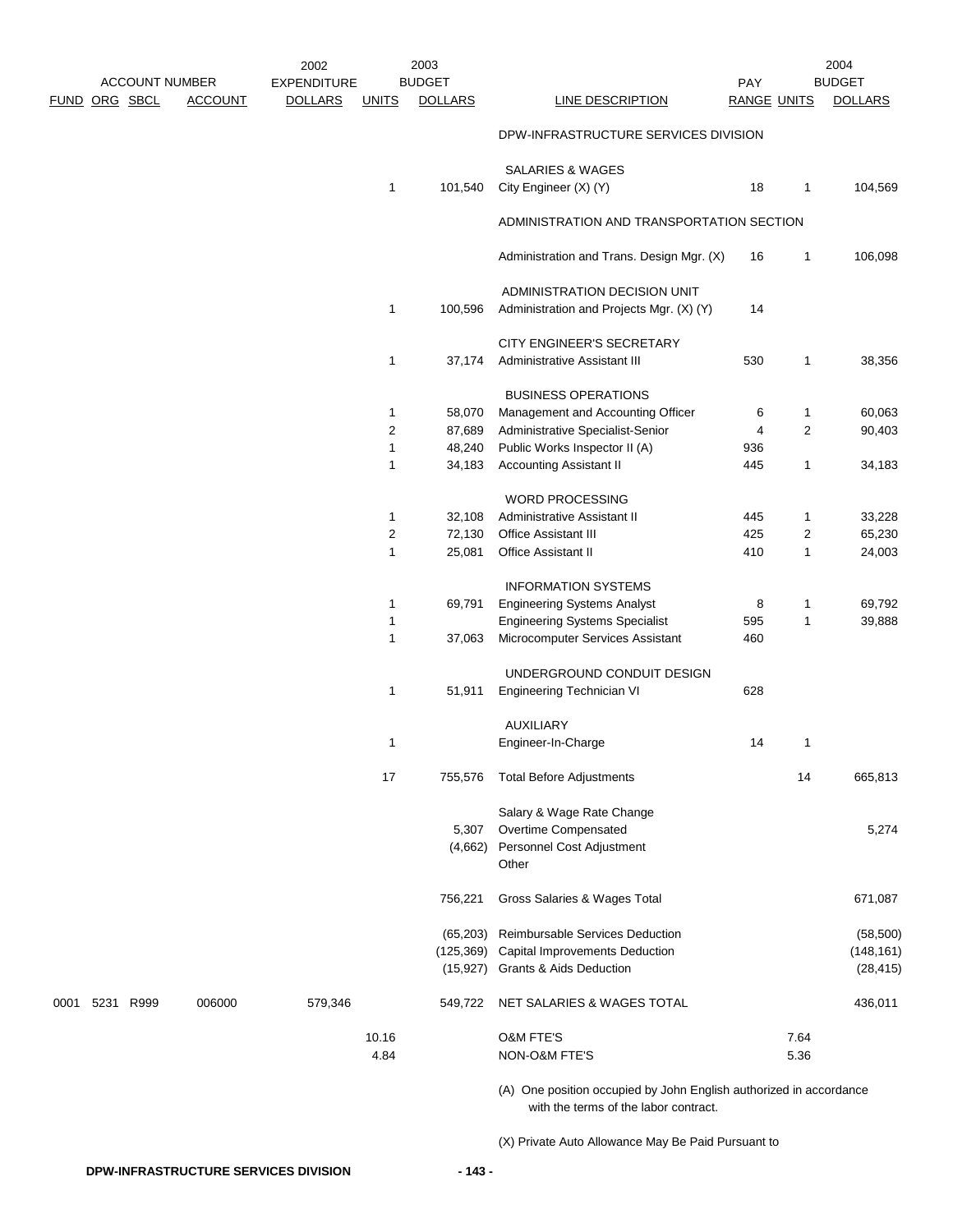|                      |      |           |                       | 2002               | 2003          |                |                                                                                                                                           |   | 2004           |
|----------------------|------|-----------|-----------------------|--------------------|---------------|----------------|-------------------------------------------------------------------------------------------------------------------------------------------|---|----------------|
|                      |      |           | <b>ACCOUNT NUMBER</b> | <b>EXPENDITURE</b> | <b>BUDGET</b> |                | <b>PAY</b>                                                                                                                                |   | <b>BUDGET</b>  |
| <b>FUND ORG SBCL</b> |      |           | <b>ACCOUNT</b>        | <b>DOLLARS</b>     | <u>UNITS</u>  | <b>DOLLARS</b> | <b>LINE DESCRIPTION</b><br><b>RANGE UNITS</b>                                                                                             |   | <b>DOLLARS</b> |
|                      |      |           |                       |                    |               |                | Section 350-183 of the Milwaukee Code.                                                                                                    |   |                |
|                      |      |           |                       |                    |               |                | (Y) Required to file a statement of economic interests in accordance with<br>the Milwaukee Code of Ordinances Chapter 303-Code of Ethics. |   |                |
| 0001                 |      | 5231 R999 | 006100                | 218,324            |               | 203,397        | ESTIMATED EMPLOYEE FRINGE BENEFITS<br>(Involves Revenue Offset-No Transfers from this Account)                                            |   | 161,324        |
|                      |      |           |                       |                    |               |                | OPERATING EXPENDITURES                                                                                                                    |   |                |
| 0001                 | 5231 | R999      | 630100                | 13,797             |               | 24,275         | <b>General Office Expense</b>                                                                                                             |   | 15,125         |
| 0001                 | 5231 | R999      | 630500                |                    |               | 65             | Tools & Machinery Parts                                                                                                                   |   |                |
| 0001                 |      | 5231 R999 | 631000                |                    |               |                | <b>Construction Supplies</b>                                                                                                              |   |                |
| 0001                 |      | 5231 R999 | 631500                |                    |               |                | Energy                                                                                                                                    |   |                |
| 0001                 | 5231 | R999      | 632000                |                    |               | 100            | <b>Other Operating Supplies</b>                                                                                                           |   | 100            |
| 0001                 | 5231 | R999      | 632500                |                    |               |                | <b>Facility Rental</b>                                                                                                                    |   |                |
| 0001                 |      | 5231 R999 | 633000                |                    |               | 175            | Vehicle Rental                                                                                                                            |   |                |
| 0001                 | 5231 | R999      | 633500                | 957                |               | 800            | Non-Vehicle Equipment Rental                                                                                                              |   | 650            |
| 0001                 | 5231 | R999      | 634000                |                    |               | 5,000          | <b>Professional Services</b>                                                                                                              |   | 1,000          |
| 0001                 | 5231 | R999      | 634500                | 1,683              |               | 31,644         | Information Technology Services                                                                                                           |   | 70,000         |
| 0001                 |      | 5231 R999 | 635000                | (6)                |               | 112,000        | <b>Property Services</b>                                                                                                                  |   |                |
| 0001                 |      | 5231 R999 | 635500                |                    |               |                | <b>Infrastructure Services</b>                                                                                                            |   |                |
| 0001                 | 5231 | R999      | 636000                |                    |               |                | Vehicle Repair Services                                                                                                                   |   |                |
| 0001                 | 5231 | R999      | 636500                | 2,929              |               | 25,000         | <b>Other Operating Services</b>                                                                                                           |   | 15,000         |
| 0001                 |      | 5231 R999 | 637000                |                    |               |                | Loans and Grants                                                                                                                          |   |                |
| 0001                 | 5231 | R999      | 637501                | 126,783            |               | 14,996         | <b>Reimburse Other Departments</b>                                                                                                        |   | 143,609        |
| 0001                 |      | 5231 R999 | 006300                | 146,143            |               | 214,055        | OPERATING EXPENDITURES TOTAL                                                                                                              |   | 245,484        |
|                      |      |           |                       |                    |               |                | <b>EQUIPMENT PURCHASES</b>                                                                                                                |   |                |
|                      |      |           |                       |                    |               |                | <b>Additional Equipment</b>                                                                                                               |   |                |
|                      |      |           |                       |                    | 1             | 1,000          | Printer, Color                                                                                                                            |   |                |
|                      |      |           |                       |                    | 1             | 1,000          | <b>Teleconferencing Station</b>                                                                                                           |   |                |
|                      |      |           |                       |                    | 2             | 2,000          | Subtotal - Additional Equipment                                                                                                           |   |                |
|                      |      |           |                       |                    |               |                | <b>Replacement Equipment</b>                                                                                                              |   |                |
|                      |      |           |                       |                    | 4             |                | 5,000 Computer, Micro                                                                                                                     |   | 5,000          |
|                      |      |           |                       |                    |               |                | Other                                                                                                                                     |   |                |
|                      |      |           |                       |                    | 4             | 5,000          | Subtotal - Replacement Equipment                                                                                                          |   | 5,000          |
| 0001                 |      | 5231 R999 | 006800                |                    | 6             | 7,000          | <b>EQUIPMENT PURCHASES TOTAL</b>                                                                                                          |   | 5,000          |
|                      |      |           |                       |                    |               |                | <b>SPECIAL FUNDS</b>                                                                                                                      |   |                |
|                      |      |           |                       |                    |               |                | SPECIAL FUNDS TOTAL                                                                                                                       |   |                |
|                      |      |           |                       |                    |               |                | DPW-INFRASTRUCTURE SERVICES DIVISION-                                                                                                     |   |                |
|                      |      |           |                       | 943,813            |               | 974,174        | ADMINISTRATION DECISION UNIT<br>TOTAL                                                                                                     |   | 847,819        |
|                      |      |           |                       | <b>UNITS</b>       | %             | <b>UNITS</b>   | PROGRAM RESULT MEASURES/<br>INTERNAL MANAGEMENT INDICATORS:                                                                               | % | <b>UNITS</b>   |
|                      |      |           |                       | 20,401             |               | 18,228         | DIRECT LABOR HOUR ALLOCATION                                                                                                              |   | 13,752         |
|                      |      |           |                       |                    |               |                |                                                                                                                                           |   |                |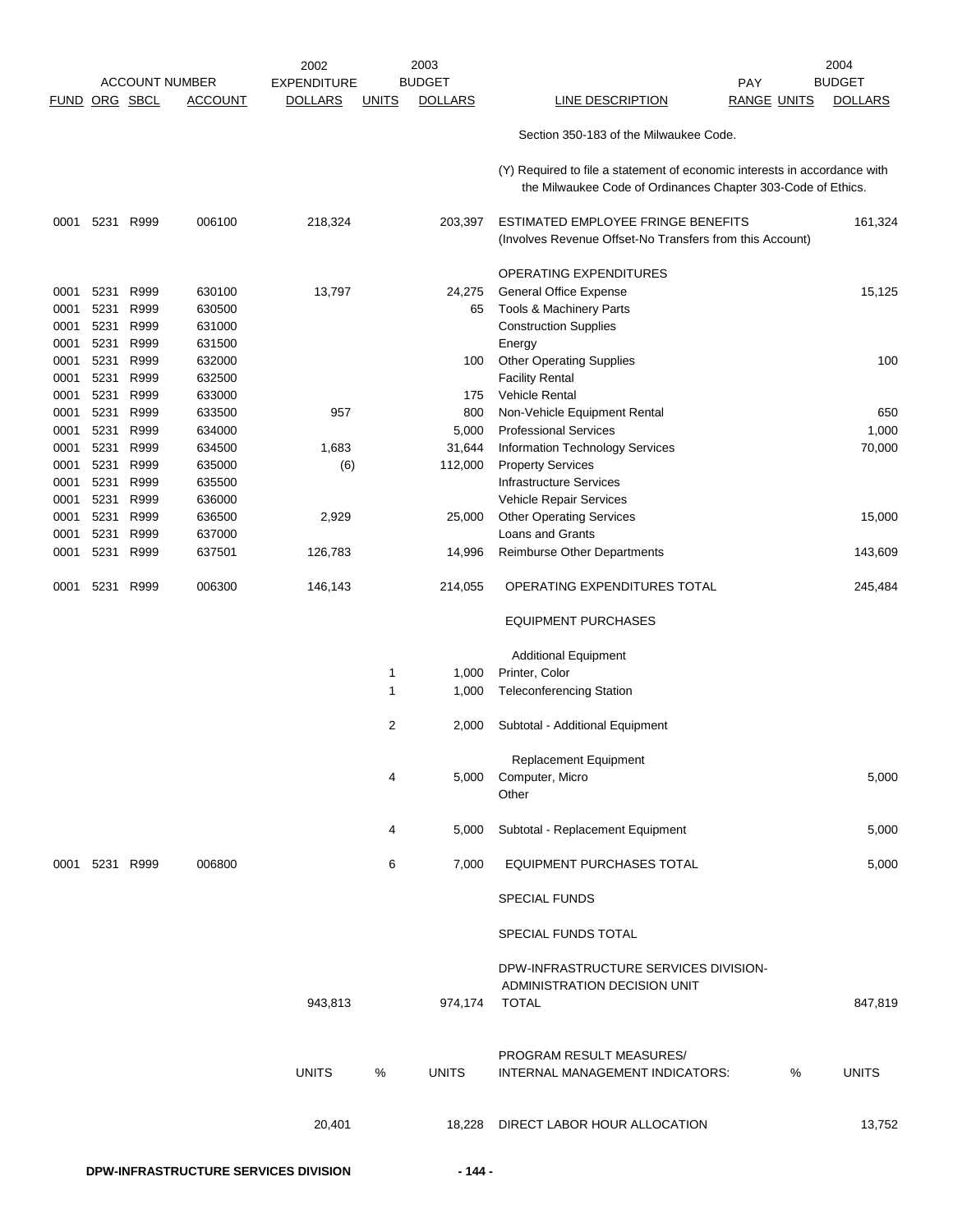| <b>ACCOUNT NUMBER</b> |                | 2002<br><b>EXPENDITURE</b> |                         | 2003<br><b>BUDGET</b> |                                                                              | PAY                |                | 2004<br><b>BUDGET</b> |
|-----------------------|----------------|----------------------------|-------------------------|-----------------------|------------------------------------------------------------------------------|--------------------|----------------|-----------------------|
| <u>FUND ORG SBCL</u>  | <b>ACCOUNT</b> | <b>DOLLARS</b>             | <b>UNITS</b>            | <b>DOLLARS</b>        | LINE DESCRIPTION                                                             | <b>RANGE UNITS</b> |                | <b>DOLLARS</b>        |
|                       |                |                            |                         |                       | DPW-INFRASTRUCTURE SERVICES DIVISION-<br><b>TRANSPORTATION DECISION UNIT</b> |                    |                |                       |
|                       |                |                            |                         |                       | <b>SALARIES &amp; WAGES</b><br><b>TRANSPORTATION DIRECTOR</b>                |                    |                |                       |
|                       |                |                            | 1                       | 116,309               | Transportation Design Manager (X) (Y)                                        | 16                 |                |                       |
|                       |                |                            |                         |                       | PROJECT PROGRAMMING                                                          |                    |                |                       |
|                       |                |                            | 1                       | 74,127                | Management Civil Engineer-Senior (X)                                         | 12                 | 1              | 76,429                |
|                       |                |                            |                         |                       | <b>ESTIMATES</b>                                                             |                    |                |                       |
|                       |                |                            | 2                       | 128,213               | Civil Engineer III                                                           | 628                | $\mathbf{1}$   | 64,567                |
|                       |                |                            |                         |                       | Engineer Technician VI                                                       | 628                | 1              | 64,567                |
|                       |                |                            | 4                       | 180,361               | Civil Engineer I                                                             | 624                |                |                       |
|                       |                |                            | $\mathbf{1}$            | 46,898                | Engineer Technician IV                                                       | 620                | 5              | 225,111               |
|                       |                |                            | 1                       |                       | Engineer Technician II                                                       | 602                |                |                       |
|                       |                |                            | 1                       | 34,183                | Office Assistant IV                                                          | 445                | $\mathbf{1}$   | 34,183                |
|                       |                |                            |                         |                       | <b>ASSESSMENTS</b>                                                           |                    |                |                       |
|                       |                |                            | 3                       | 170,538               | Assessment Technician II                                                     | 622                | 3              | 170,538               |
|                       |                |                            |                         |                       | <b>MAJOR PROJECTS</b>                                                        |                    |                |                       |
|                       |                |                            | 1                       | 90,108                | Management Civil Engineer-Senior (X)                                         | 12                 |                |                       |
|                       |                |                            | 4                       | 251,782               | Civil Engineer III                                                           | 628                |                |                       |
|                       |                |                            | 9                       | 453,381               | Civil Engineer II                                                            | 626                |                |                       |
|                       |                |                            | 1                       | 49,145                | Engineering Drafting Technician IV                                           | 604                |                |                       |
|                       |                |                            |                         |                       | <b>AUXILIARY POSITIONS</b>                                                   |                    |                |                       |
|                       |                |                            | 1                       |                       | Civil Engineer II                                                            | 626                |                |                       |
|                       |                |                            | 1                       |                       | <b>Engineering Intern</b>                                                    | 930                |                |                       |
|                       |                |                            |                         |                       | STRUCTURAL DESIGN                                                            |                    |                |                       |
|                       |                |                            | 1                       | 90,108                | Civil Engineer V (X)                                                         | 13                 |                |                       |
|                       |                |                            | $\overline{\mathbf{c}}$ | 146,692               | Civil Engineer IV                                                            | 630                |                |                       |
|                       |                |                            | 2                       | 129,134               | Civil Engineer III                                                           | 628                |                |                       |
|                       |                |                            | 4                       | 215,393               | Civil Engineer II                                                            | 626                |                |                       |
|                       |                |                            | $\mathbf{1}$            | 49,145                | Engineering Drafting Technician IV                                           | 604                |                |                       |
|                       |                |                            |                         |                       | <b>AUXILIARY POSITIONS</b>                                                   |                    |                |                       |
|                       |                |                            | 1                       |                       | Civil Engineer II                                                            | 626                |                |                       |
|                       |                |                            |                         |                       | TRAFFIC & LIGHTING DESIGN                                                    |                    |                |                       |
|                       |                |                            | 1                       | 96,041                | Traffic Control Engineer V (X)                                               | 13                 | 1              | 96,041                |
|                       |                |                            | 1                       | 75,713                | Management Civil Engineer-Senior (X)                                         | 12                 | 1              | 78,064                |
|                       |                |                            | 1                       | 47,663                | <b>Traffic Control Engineer III</b>                                          | 628                | 1              | 57,680                |
|                       |                |                            |                         |                       | <b>Electrical Engineer III</b>                                               | 628                | 1              | 64,567                |
|                       |                |                            | 1                       | 50,827                | <b>Electrical Engineer II</b>                                                | 626                | 1              | 53,043                |
|                       |                |                            | 1                       |                       | <b>Traffic Control Engineer II</b>                                           | 626                | 1              | 50,744                |
|                       |                |                            | 4<br>3                  | 258,268<br>161,728    | Engineering Technician VI                                                    | 628<br>622         | 3<br>3         | 185,213               |
|                       |                |                            | 4                       | 136,710               | Engineering Technician V (T)<br>Engineering Technician IV                    | 620                | 3              | 152,215<br>130,205    |
|                       |                |                            | $\overline{2}$          | 80,888                | Engineering Drafting Technician IV                                           | 604                | $\overline{2}$ | 82,665                |
|                       |                |                            | 1                       |                       | Engineering Technician II                                                    | 602                |                |                       |
|                       |                |                            |                         |                       | <b>AUXILIARY POSITIONS</b>                                                   |                    |                |                       |
|                       |                |                            | $\overline{\mathbf{c}}$ | 47,663                | <b>Traffic Control Engineer II</b>                                           | 626                | 2              |                       |
|                       |                |                            | $\mathbf{1}$            |                       | Civil Engineer II                                                            | 626                | $\mathbf{1}$   |                       |
|                       |                |                            |                         |                       |                                                                              |                    |                |                       |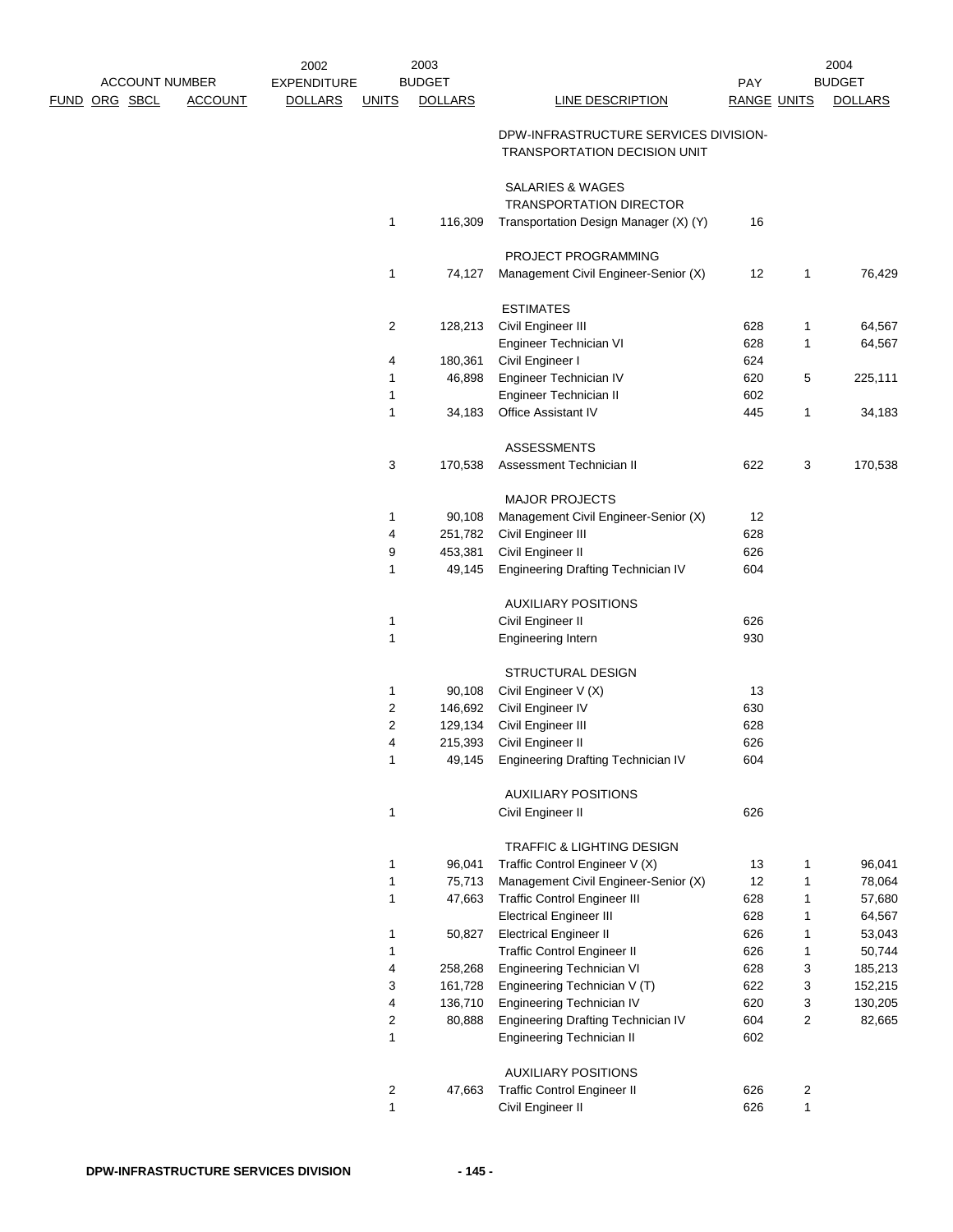|      |               | <b>ACCOUNT NUMBER</b> |                                      | 2002<br><b>EXPENDITURE</b> |                | 2003<br><b>BUDGET</b> |                                                                                                                                                                                   | PAY                |       | 2004<br><b>BUDGET</b> |
|------|---------------|-----------------------|--------------------------------------|----------------------------|----------------|-----------------------|-----------------------------------------------------------------------------------------------------------------------------------------------------------------------------------|--------------------|-------|-----------------------|
|      | FUND ORG SBCL |                       | <b>ACCOUNT</b>                       | <b>DOLLARS</b>             | <b>UNITS</b>   | <b>DOLLARS</b>        | LINE DESCRIPTION                                                                                                                                                                  | <b>RANGE UNITS</b> |       | <b>DOLLARS</b>        |
|      |               |                       |                                      |                            |                |                       | DEVELOPMENT, PLANNING, RESEARCH, & PMS                                                                                                                                            |                    |       |                       |
|      |               |                       |                                      |                            | $\mathbf{1}$   | 96,041                | Civil Engineer V (X)                                                                                                                                                              | 13                 | 1     | 96,041                |
|      |               |                       |                                      |                            | $\mathbf{1}$   | 73,346                | Civil Engineer IV                                                                                                                                                                 | 630                | 1     | 73,346                |
|      |               |                       |                                      |                            | 3              | 193,701               | Civil Engineer III                                                                                                                                                                | 628                | 3     | 193,701               |
|      |               |                       |                                      |                            | $\overline{2}$ | 68,529                | Civil Engineer II                                                                                                                                                                 | 626                | 1     | 56,846                |
|      |               |                       |                                      |                            |                |                       | Engineering Technician IV                                                                                                                                                         | 620                | 1     | 41,935                |
|      |               |                       |                                      |                            | $\mathbf 1$    | 38,516                | <b>Engineering Technician II</b>                                                                                                                                                  | 602                |       |                       |
|      |               |                       |                                      |                            | $\mathbf{1}$   | 64,567                | <b>Traffic Control Engineer III</b>                                                                                                                                               | 628                | 1     | 64,567                |
|      |               |                       |                                      |                            |                |                       | <b>AUXILIARY POSITIONS</b>                                                                                                                                                        |                    |       |                       |
|      |               |                       |                                      |                            | $\mathbf 1$    |                       | Engineering Intern                                                                                                                                                                | 930                | 1     |                       |
|      |               |                       |                                      |                            | 4              | 97,074                | Traffic Control Assistant (X)                                                                                                                                                     | 926                | 4     | 97,844                |
|      |               |                       |                                      |                            |                |                       | CENTRAL DRAFTING AND RECORDS                                                                                                                                                      |                    |       |                       |
|      |               |                       |                                      |                            | $\mathbf{1}$   | 87,386                | Management Civil Engineer-Senior (X)                                                                                                                                              | 12                 | 1     | 89,794                |
|      |               |                       |                                      |                            |                |                       | Engineering Technician VI                                                                                                                                                         | 628                | 1     | 56,633                |
|      |               |                       |                                      |                            | 3              | 162,013               | Engineering Drafting Technician V                                                                                                                                                 | 606                | 3     | 162,013               |
|      |               |                       |                                      |                            | 8              | 370,751               | Engineering Drafting Technician IV                                                                                                                                                | 604                | 9     | 413,337               |
|      |               |                       |                                      |                            | 12             | 411,688               | <b>Engineering Drafting Technician II</b>                                                                                                                                         | 602                | 12    | 400,489               |
|      |               |                       |                                      |                            | $\mathbf{1}$   | 32,615                | <b>Duplicating Equipment Operator II</b>                                                                                                                                          | 330                | 1     | 32,615                |
|      |               |                       |                                      |                            |                |                       | <b>AUXILIARY POSITIONS</b>                                                                                                                                                        |                    |       |                       |
|      |               |                       |                                      |                            | $\mathbf{1}$   |                       | <b>Engineering Drafting Technician II</b>                                                                                                                                         | 602                | 1     |                       |
|      |               |                       |                                      |                            | 104            | 4,877,245             | <b>Total Before Adjustments</b>                                                                                                                                                   |                    | 73    | 3,364,993             |
|      |               |                       |                                      |                            |                |                       | Salary & Wage Rate Change                                                                                                                                                         |                    |       |                       |
|      |               |                       |                                      |                            |                | 20,628                | Overtime Compensated                                                                                                                                                              |                    |       | 19,639                |
|      |               |                       |                                      |                            |                | (178, 236)            | Personnel Cost Adjustment                                                                                                                                                         |                    |       | (97, 847)             |
|      |               |                       |                                      |                            |                |                       | Other                                                                                                                                                                             |                    |       |                       |
|      |               |                       |                                      |                            |                | 4,719,637             | Gross Salaries & Wages Total                                                                                                                                                      |                    |       | 3,286,785             |
|      |               |                       |                                      |                            |                | (346,224)             | Reimbursable Services Deduction                                                                                                                                                   |                    |       | (186, 617)            |
|      |               |                       |                                      |                            |                | (2, 170, 823)         | <b>Capital Improvements Deduction</b>                                                                                                                                             |                    |       | (1,546,533)           |
|      |               |                       |                                      |                            |                |                       | (635,328) Grants & Aids Deduction                                                                                                                                                 |                    |       | (172, 032)            |
| 0001 |               | 5233 R999             | 006000                               | 1,374,508                  |                | 1,567,262             | NET SALARIES & WAGES TOTAL                                                                                                                                                        |                    |       | 1.381.603             |
|      |               |                       |                                      |                            | 27.93          |                       | <b>O&amp;M FTE'S</b>                                                                                                                                                              |                    | 22.35 |                       |
|      |               |                       |                                      |                            | 54.85          |                       | NON-O&M FTE'S                                                                                                                                                                     |                    | 35.13 |                       |
|      |               |                       |                                      |                            |                |                       | (T) Funding for one Engineering Tech. V position contingent upon<br>Comptroller recognition of revenue Special Event Permits. This<br>position may not be filled until that time. |                    |       |                       |
|      |               |                       |                                      |                            |                |                       | (X) Private Auto Allowance May Be Paid Pursuant to Section 350-183<br>of the Milwaukee Code.                                                                                      |                    |       |                       |
|      |               |                       |                                      |                            |                |                       | (Y) Required to file a statement of economic interests in accordance with<br>the Milwaukee Code of Ordinances Chapter 303-Code of Ethics.                                         |                    |       |                       |
| 0001 |               | 5233 R999             | 006100                               | 596,886                    |                | 579,887               | ESTIMATED EMPLOYEE FRINGE BENEFITS<br>(Involves Revenue Offset-No Transfers from this Account)                                                                                    |                    |       | 511,193               |
|      |               |                       |                                      |                            |                |                       | <b>OPERATING EXPENDITURES</b>                                                                                                                                                     |                    |       |                       |
| 0001 |               | 5233 R999             | 630100                               | 15,729                     |                | 14,400                | <b>General Office Expense</b>                                                                                                                                                     |                    |       | 15,650                |
| 0001 |               | 5233 R999             | 630500                               | 82                         |                |                       | Tools & Machinery Parts                                                                                                                                                           |                    |       |                       |
| 0001 |               | 5233 R999             | 631000                               | 7,440                      |                | 200                   | <b>Construction Supplies</b>                                                                                                                                                      |                    |       | 250                   |
|      |               |                       | DPW-INFRASTRUCTURE SERVICES DIVISION |                            |                | - 146 -               |                                                                                                                                                                                   |                    |       |                       |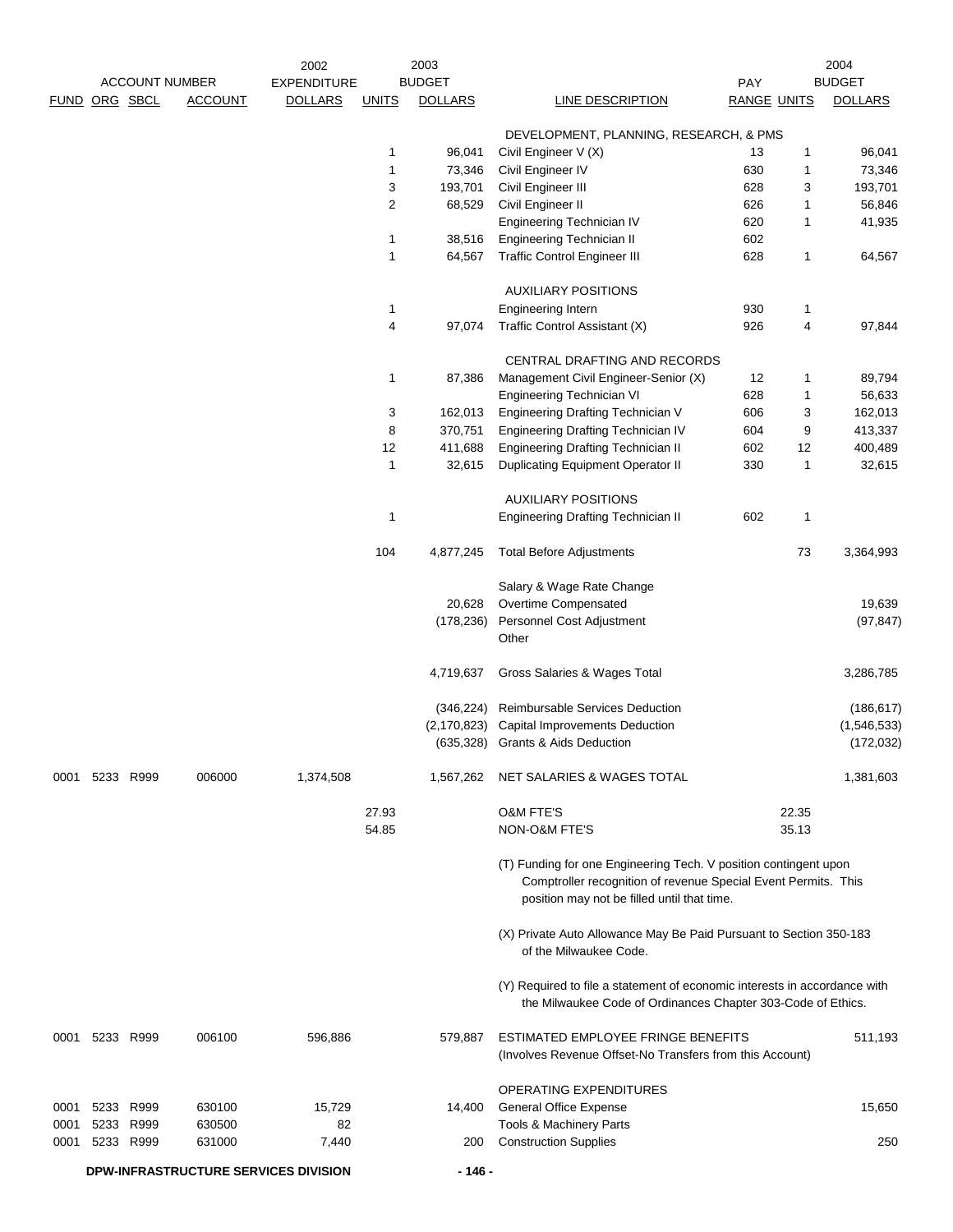|               |                |      |                       | 2002               |              | 2003           |                                                               |                    | 2004           |
|---------------|----------------|------|-----------------------|--------------------|--------------|----------------|---------------------------------------------------------------|--------------------|----------------|
|               |                |      | <b>ACCOUNT NUMBER</b> | <b>EXPENDITURE</b> |              | <b>BUDGET</b>  |                                                               | PAY                | <b>BUDGET</b>  |
| FUND ORG SBCL |                |      | <b>ACCOUNT</b>        | <b>DOLLARS</b>     | <b>UNITS</b> | <b>DOLLARS</b> | <b>LINE DESCRIPTION</b>                                       | <b>RANGE UNITS</b> | <b>DOLLARS</b> |
| 0001          | 5233           | R999 | 631500                |                    |              |                |                                                               |                    |                |
| 0001          | 5233 R999      |      | 632000                | 143                |              | 3,300          | Energy<br><b>Other Operating Supplies</b>                     |                    | 750            |
| 0001          | 5233 R999      |      | 632500                |                    |              |                | <b>Facility Rental</b>                                        |                    |                |
| 0001          | 5233 R999      |      | 633000                | 15                 |              |                | <b>Vehicle Rental</b>                                         |                    |                |
| 0001          | 5233 R999      |      | 633500                | 2,467              |              | 2,500          | Non-Vehicle Equipment Rental                                  |                    | 2,600          |
| 0001          | 5233 R999      |      | 634000                | 29,320             |              | 8,600          | <b>Professional Services</b>                                  |                    | 6,600          |
| 0001          | 5233 R999      |      | 634500                | 1,452              |              | 300            | <b>Information Technology Services</b>                        |                    | 1,400          |
| 0001          | 5233 R999      |      | 635000                |                    |              |                | <b>Property Services</b>                                      |                    |                |
| 0001          | 5233 R999      |      | 635500                |                    |              |                | <b>Infrastructure Services</b>                                |                    |                |
| 0001          | 5233 R999      |      | 636000                |                    |              |                | Vehicle Repair Services                                       |                    |                |
| 0001          | 5233           | R999 | 636500                | 3,466              |              | 5,500          | <b>Other Operating Services</b>                               |                    | 5,300          |
|               | 5233 R999      |      | 637000                |                    |              |                | Loans and Grants                                              |                    |                |
| 0001          |                |      |                       |                    |              |                |                                                               |                    |                |
| 0001          | 5233 R999      |      | 637501                | 18,843             |              | 10,000         | Reimburse Other Departments                                   |                    | 11,000         |
| 0001          | 5233 R999      |      | 006300                | 78,957             |              | 44,800         | OPERATING EXPENDITURES TOTAL                                  |                    | 43,550         |
|               |                |      |                       |                    |              |                | <b>EQUIPMENT PURCHASES</b>                                    |                    |                |
|               |                |      |                       |                    |              |                | <b>Additional Equipment</b>                                   |                    |                |
|               |                |      |                       |                    |              | 500            | Software, Miscellaneous                                       |                    |                |
|               |                |      |                       |                    |              |                | Scanner                                                       | 1                  | 1,200          |
|               |                |      |                       |                    |              | 500            | Subtotal - Additional Equipment                               | 1                  | 1,200          |
|               |                |      |                       |                    |              |                | <b>Replacement Equipment</b>                                  |                    |                |
|               |                |      |                       |                    |              |                | Computer, Graphics (CADD)                                     | 1                  | 3,500          |
|               |                |      |                       |                    | 9            | 2,500          | Furniture, Chairs                                             |                    |                |
|               |                |      |                       |                    | 5            | 2,000          | <b>CADD Monitors</b>                                          | 6                  | 3,550          |
|               |                |      |                       |                    |              |                | Printers                                                      | 3                  | 4,600          |
|               |                |      |                       |                    |              |                | Desk top Computer                                             | 3                  | 4,050          |
|               |                |      |                       |                    |              |                | Other Previous Experience                                     |                    |                |
|               |                |      |                       |                    | 14           | 4,500          | Subtotal - Replacement Equipment                              | 13                 | 15,700         |
| 0001          | 5233           | R999 | 006800                | 20,223             | 14           | 5,000          | <b>EQUIPMENT PURCHASES TOTAL</b>                              | 14                 | 16,900         |
|               |                |      |                       |                    |              |                | SPECIAL FUNDS                                                 |                    |                |
|               |                |      |                       |                    |              |                | SPECIAL FUNDS TOTAL                                           |                    |                |
|               |                |      |                       |                    |              |                | DPW-INFRASTRUCTURE SERVICES DIVISION-                         |                    |                |
|               |                |      |                       |                    |              |                | <b>TRANSPORTATION DECISION UNIT</b>                           |                    |                |
|               |                |      |                       | 2,070,574          |              | 2,196,949      | <b>TOTAL</b>                                                  |                    | 1,953,246      |
|               |                |      |                       |                    |              |                |                                                               |                    |                |
|               |                |      |                       |                    |              |                | PROGRAM RESULT MEASURES/                                      |                    |                |
|               |                |      |                       | <b>UNITS</b>       | $\%$         | <b>UNITS</b>   | <b>INTERNAL MANAGEMENT INDICATORS:</b>                        | %                  | <b>UNITS</b>   |
|               |                |      |                       |                    |              |                |                                                               |                    |                |
|               |                |      |                       |                    |              |                | Percentage of Paving Program Heard by                         |                    |                |
| 0001          | 5233 4910      |      | P52309                | 60%                | 100.0        | 100%           | May 1st                                                       | 100.0              | 100%           |
|               |                |      |                       |                    |              |                |                                                               |                    |                |
|               |                |      |                       |                    |              |                | Electrical Manhole Record Maintenance<br><b>Items Entered</b> |                    |                |
| 0001          | 5233 4310      |      | M52302                | 87                 |              |                |                                                               |                    | 90             |
|               |                |      |                       |                    |              |                | Record & Plat Maintenance                                     |                    |                |
|               | 0001 5233 4920 |      | M52310                | 13,855 100.0       |              | 15,000         | <b>Changes Completed</b>                                      | 86.7               | 13,000         |
|               |                |      |                       |                    |              |                |                                                               |                    |                |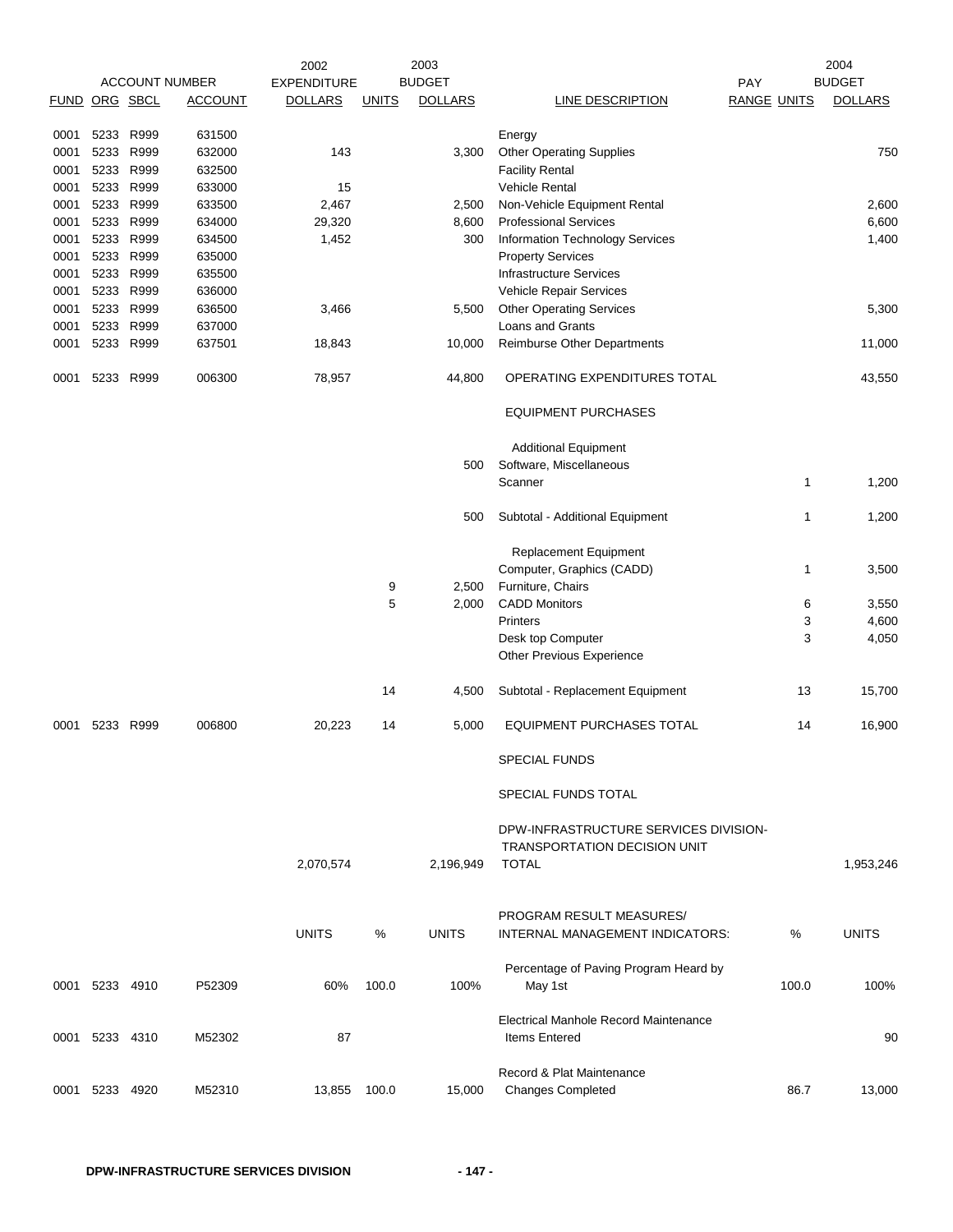|             |      |                       |                | 2002               |              | 2003           |                                                   |                    |       | 2004<br><b>BUDGET</b> |  |
|-------------|------|-----------------------|----------------|--------------------|--------------|----------------|---------------------------------------------------|--------------------|-------|-----------------------|--|
|             |      | <b>ACCOUNT NUMBER</b> |                | <b>EXPENDITURE</b> |              | <b>BUDGET</b>  |                                                   | PAY                |       |                       |  |
| <b>FUND</b> | ORG  | SBCL                  | <b>ACCOUNT</b> | <b>DOLLARS</b>     | <b>UNITS</b> | <b>DOLLARS</b> | LINE DESCRIPTION                                  | <b>RANGE UNITS</b> |       | <b>DOLLARS</b>        |  |
|             |      |                       |                |                    |              |                | PROGRAM RESULT MEASURES/                          |                    |       |                       |  |
|             |      |                       |                | <b>UNITS</b>       | %            | <b>UNITS</b>   | <b>INTERNAL MANAGEMENT INDICATORS:</b>            |                    | $\%$  | <b>UNITS</b>          |  |
|             |      |                       |                |                    |              |                | <b>Transportation Engineering</b>                 |                    |       |                       |  |
| 0001        | 5233 | 4920                  | P52311         | 17,090             | 100.0        | 13.900         | Reduce No. of Crashes Below 3 Year Average        |                    | 100.0 | 13,900                |  |
| 0001        | 5233 | 4920                  | P52312         | 6.0                | 100.0        | 6.0            | <b>Pavement Quality Index</b>                     |                    | 100.0 | 6.0                   |  |
|             |      |                       |                |                    |              |                | Lighting                                          |                    |       |                       |  |
| 0001        | 5233 | 4920                  | P52313         | 1,333              | 100.0        | 1,000          | No. of Units Converted to Sodium Vapor            |                    | 100.0 | 1,000                 |  |
| 0001        | 5233 | 4920                  | P52314         | 76,990             | 100.0        | 40,000         | Feet of Series Cable Convert to Multiple          |                    | 125.0 | 50,000                |  |
|             |      |                       |                |                    |              |                | Complaints                                        |                    |       |                       |  |
|             |      |                       |                |                    |              |                | <b>Traffic and Lighting Complaints</b>            |                    |       |                       |  |
| 0001        | 5233 | 4400                  | M52303         | 749                | 100.0        | 900            | Number of Traffic Complaints Received             |                    | 100.0 | 900                   |  |
| 0001        | 5233 | 4400                  | P52304         | 98%                | 100.0        | 75%            | % Responded to within 60 days (Traf)              |                    | 100.0 | 75%                   |  |
| 0001        | 5233 | 4500                  | M52305         | 62                 | 100.0        | 100            | Number of Lighting Complaints Received            |                    | 100.0 | 100                   |  |
| 0001        | 5233 | 4500                  | P52306         | 71%                | 88.9         | 80%            | % Responded to within 30 days (Lighting)          |                    | 100.0 | 80%                   |  |
|             |      |                       |                |                    |              |                | <b>Bridge Condition Inspection and Evaluation</b> |                    |       |                       |  |
| 0001        | 5233 | 4820                  | M52308         | 180                | 57.1         | 80             | No. of Condition Evaluations                      |                    | 175.0 | 140                   |  |
| 0001        | 5233 | 4800                  | M52307         | 220                | 101.4        | 217            | No. of Bridges                                    |                    | 100.0 | 217                   |  |
|             |      |                       |                |                    |              |                |                                                   |                    |       | 40,230                |  |
|             |      |                       |                | 44,513             |              | 50,274         | DIRECT LABOR HOUR ALLOCATION                      |                    |       |                       |  |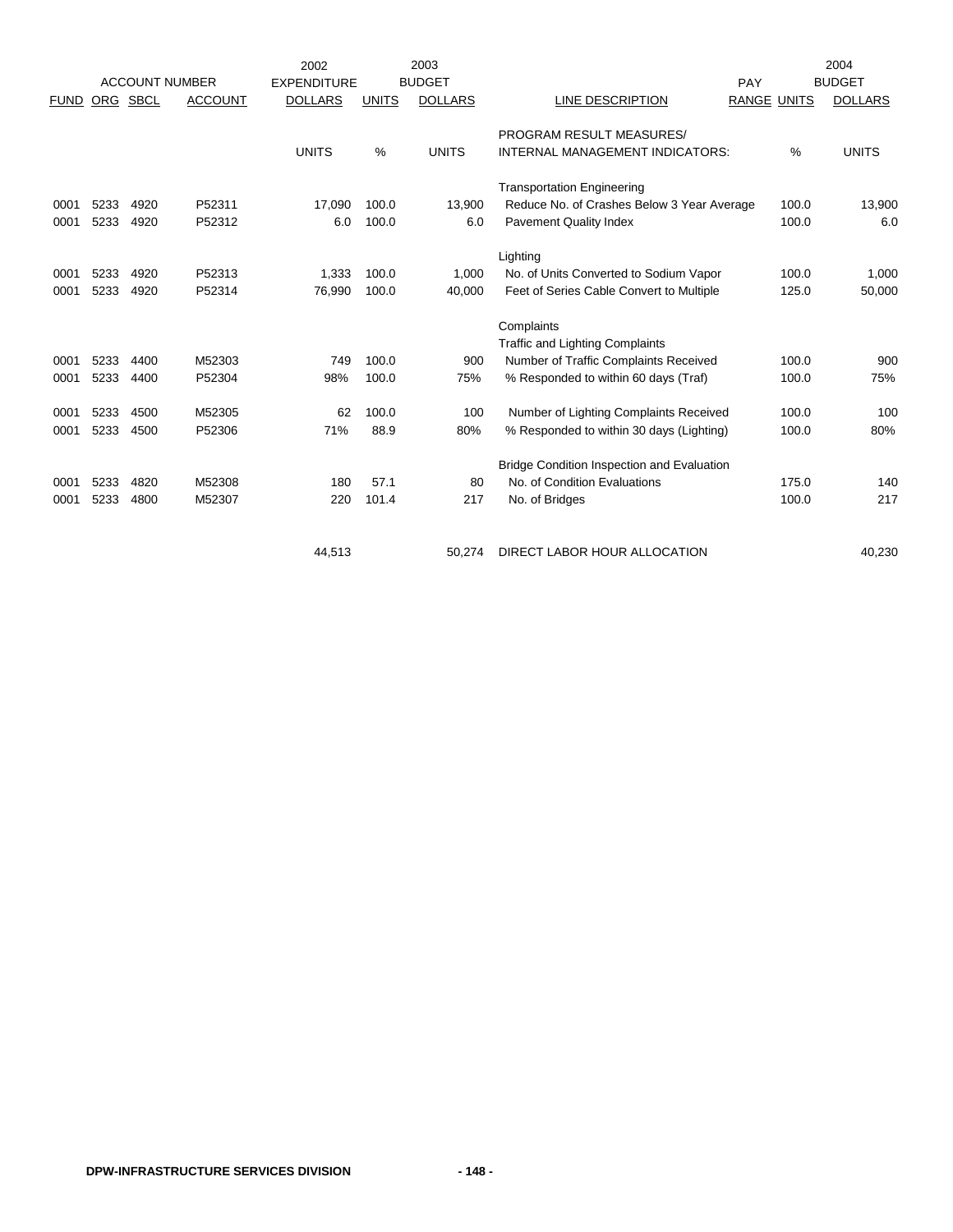|                       |                | 2002               |                         | 2003              |                                                                          |                    |                         | 2004              |
|-----------------------|----------------|--------------------|-------------------------|-------------------|--------------------------------------------------------------------------|--------------------|-------------------------|-------------------|
| <b>ACCOUNT NUMBER</b> |                | <b>EXPENDITURE</b> |                         | <b>BUDGET</b>     |                                                                          | <b>PAY</b>         |                         | <b>BUDGET</b>     |
| FUND ORG SBCL         | <b>ACCOUNT</b> | <b>DOLLARS</b>     | <b>UNITS</b>            | <b>DOLLARS</b>    | <b>LINE DESCRIPTION</b>                                                  | <b>RANGE UNITS</b> |                         | <b>DOLLARS</b>    |
|                       |                |                    |                         |                   | DPW-INFRASTRUCTURE SERVICES DIVISION-<br>FIELD OPERATIONS - CONSTRUCTION |                    |                         |                   |
|                       |                |                    |                         |                   | <b>DECISION UNIT</b>                                                     |                    |                         |                   |
|                       |                |                    |                         |                   | <b>SALARIES &amp; WAGES</b>                                              |                    |                         |                   |
|                       |                |                    | 1                       | 116,309           | Infrastructure Operations Mgr. (X)(Y)                                    | 16                 | 1                       | 116,309           |
|                       |                |                    |                         |                   | <b>CONTRACT ADMINISTRATION</b>                                           |                    |                         |                   |
|                       |                |                    |                         |                   | <b>Field Operations Inspection Specialist</b>                            | 5                  | 1                       | 58,778            |
|                       |                |                    | 2                       | 129,134           | Civil Engineer III (X)                                                   | 628                | 1                       | 64,567            |
|                       |                |                    | 1                       | 51,625            | Water Construction Coordinator (X)                                       | 555                | 1                       | 53,903            |
|                       |                |                    |                         |                   | Sidewalk Repair Supervisor                                               | 555                | 1                       | 47,759            |
|                       |                |                    |                         |                   | Public Works Inspector II (x)                                            | 540                | $\overline{7}$          | 252,671           |
|                       |                |                    |                         |                   | Inspection Specialist (x)                                                | 535                | 1                       | 41,977            |
|                       |                |                    |                         |                   | Administrative Assistant II                                              | 445<br>445         | 1<br>1                  | 33,841            |
|                       |                |                    | 1<br>1                  | 34,183<br>22,120  | <b>Office Assistant IV</b><br><b>Office Assistant II</b>                 | 410                |                         | 34,183            |
|                       |                |                    |                         |                   |                                                                          |                    |                         |                   |
|                       |                |                    |                         |                   | TECHNICAL SERVICES/WALK REPAIR                                           |                    |                         |                   |
|                       |                |                    | 1                       | 46,005            | Sidewalk Repair Supervisor                                               | 555                |                         |                   |
|                       |                |                    | 4                       | 128,788           | Public Works Inspector II (X)                                            | 540                |                         |                   |
|                       |                |                    | 1<br>1                  | 41,977<br>64,567  | Inspection Specialist (X)<br>Civil Engineer III                          | 535<br>628         |                         |                   |
|                       |                |                    |                         |                   |                                                                          |                    |                         |                   |
|                       |                |                    |                         |                   | DESIGN/CONSTRUCTION-NORTH                                                |                    |                         |                   |
|                       |                |                    | 1                       | 96,041            | Civil Engineer V (X)                                                     | 13                 | $\mathbf{1}$            | 96,041            |
|                       |                |                    | $\overline{c}$          | 161,901<br>64,567 | Management Civil Engineer Senior (X)                                     | 12<br>628          | $\overline{\mathbf{c}}$ | 165,444<br>64,567 |
|                       |                |                    | 1                       |                   | Civil Engineer III<br>Engineering Technician VI                          | 628                | 1<br>1                  | 64,567            |
|                       |                |                    | 1                       | 56,846            | Civil Engineer II (X)                                                    | 626                | 1                       | 56,846            |
|                       |                |                    | 4                       | 217,514           | Civil Engineer II                                                        | 626                |                         |                   |
|                       |                |                    | 3                       | 106,086           | Engineering Technician V                                                 | 622                | 6                       | 266,755           |
|                       |                |                    | 4                       | 179,942           | Civil Engineer I                                                         | 624                |                         |                   |
|                       |                |                    | 3                       | 95,326            | Engineering Technician IV                                                | 620                | 6                       | 225,219           |
|                       |                |                    | 7                       | 214,331           | <b>Engineering Technician II</b>                                         | 602                | 6                       | 178,712           |
|                       |                |                    |                         |                   | Engineering Technician II (.33 FTE)                                      | 602                | 4                       | 43,404            |
|                       |                |                    | 17                      | 611,948           | Public Works Inspector II (X) (A)                                        | 540                | 19                      | 643,091           |
|                       |                |                    |                         |                   | Engineering Inspection Assistant (X)                                     | 927                | 3                       | 20,950            |
|                       |                |                    |                         |                   | <b>AUXILIARY POSITIONS</b>                                               |                    |                         |                   |
|                       |                |                    | $\mathbf{1}$            |                   | Civil Engineer III (X)                                                   | 628                | $\mathbf{1}$            |                   |
|                       |                |                    | 2                       |                   | <b>Engineering Technician II</b>                                         | 602                | $\mathbf{1}$            |                   |
|                       |                |                    | $\overline{4}$          | 43,404            | Engineering Technician II (.33 FTE)                                      | 602                |                         |                   |
|                       |                |                    | 3                       | 20,950            | Engineering Inspection Assistant (X)                                     | 927                |                         |                   |
|                       |                |                    | $\overline{c}$          |                   | Public Works Inspector II (X)                                            | 540                | $\overline{c}$          |                   |
|                       |                |                    |                         |                   | DESIGN/CONSTRUCTION - SOUTH                                              |                    |                         |                   |
|                       |                |                    | $\mathbf{1}$            | 88,759            | Civil Engineer V (X)                                                     | 13                 | 1                       | 91,515            |
|                       |                |                    | $\overline{\mathbf{c}}$ | 173,684           | Management Civil Engineer Senior (X)                                     | 12                 | $\overline{\mathbf{c}}$ | 176,279           |
|                       |                |                    | 1                       | 64,567            | Civil Engineer III                                                       | 628                | $\mathbf{1}$            | 64,567            |
|                       |                |                    |                         |                   | Engineering Technician VI                                                | 628                | $\mathbf{1}$            | 64,567            |
|                       |                |                    | 1                       | 41,900            | Civil Engineer II (X)                                                    | 626                |                         |                   |
|                       |                |                    | 4                       | 217,514           | Civil Engineer II                                                        | 626                |                         |                   |
|                       |                |                    | 4                       | 170,538           | Engineering Technician V                                                 | 622                | $\overline{7}$          | 336,141           |
|                       |                |                    | 4                       | 185,244           | Civil Engineer I                                                         | 624                |                         |                   |
|                       |                |                    | 4                       | 143,387           | Engineering Technician IV                                                | 620                | 7                       | 278,582           |
|                       |                |                    | 8                       | 287,435           | Engineering Technician II<br>Engineering Technician II (.33 FTE)         | 602<br>602         | 7<br>5                  | 178,712<br>54,255 |
|                       |                |                    | 17                      | 455,948           | Public Works Inspector II (X) (A)                                        | 540                | 20                      | 695,734           |
|                       |                |                    |                         |                   |                                                                          |                    |                         |                   |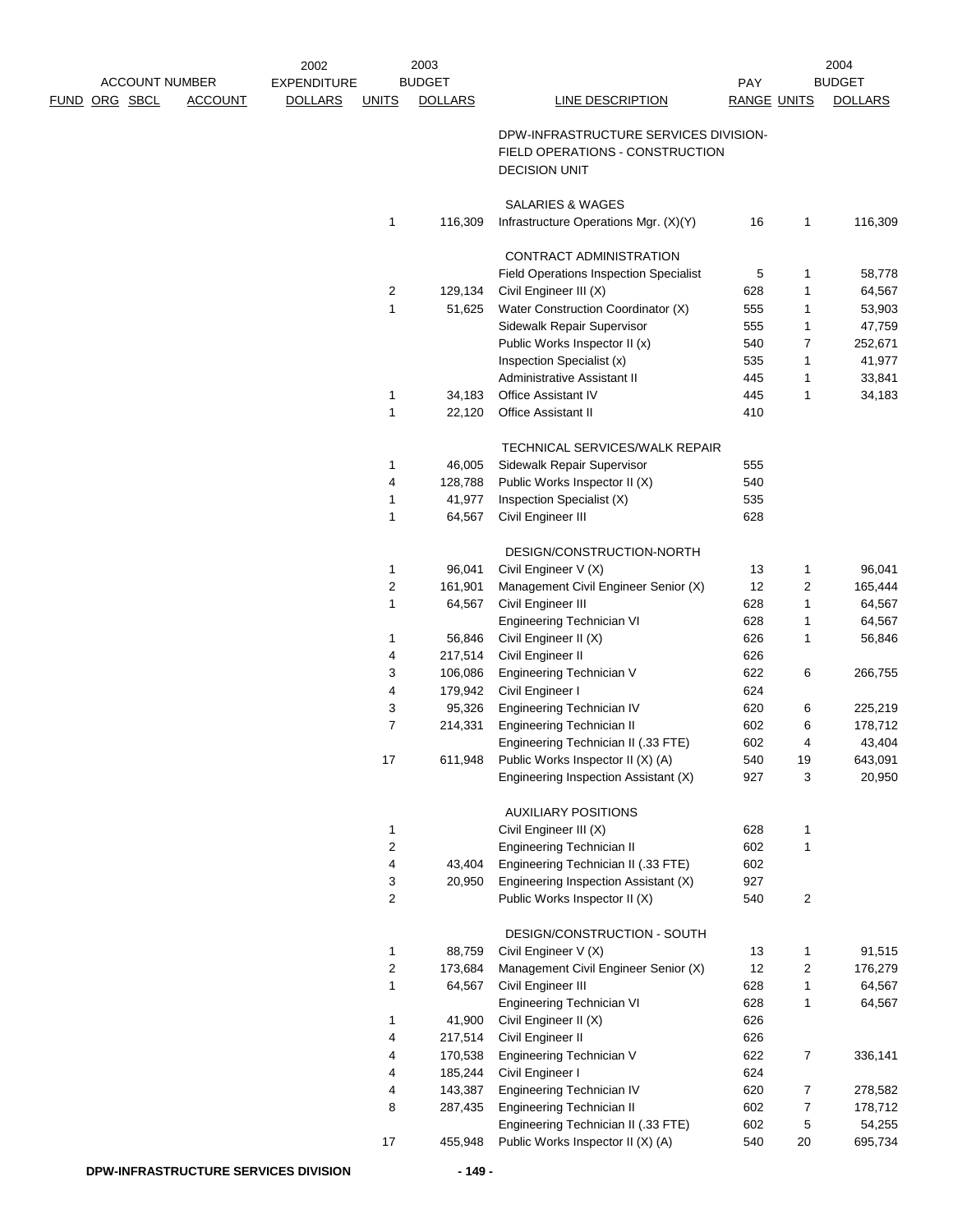|               |      |           |                       | 2002               |              | 2003           |                                                                                                                                           |                    |       | 2004           |
|---------------|------|-----------|-----------------------|--------------------|--------------|----------------|-------------------------------------------------------------------------------------------------------------------------------------------|--------------------|-------|----------------|
|               |      |           | <b>ACCOUNT NUMBER</b> | <b>EXPENDITURE</b> |              | <b>BUDGET</b>  |                                                                                                                                           | PAY                |       | <b>BUDGET</b>  |
| FUND ORG SBCL |      |           | <b>ACCOUNT</b>        | <b>DOLLARS</b>     | <b>UNITS</b> | <b>DOLLARS</b> | LINE DESCRIPTION                                                                                                                          | <b>RANGE UNITS</b> |       | <b>DOLLARS</b> |
|               |      |           |                       |                    |              |                | Engineering Inspection Assistant (X)                                                                                                      | 927                | 3     | 20,950         |
|               |      |           |                       |                    |              |                | <b>MAJOR PROJECTS</b>                                                                                                                     |                    |       |                |
|               |      |           |                       |                    |              |                | Civil Engineer IV                                                                                                                         | 620                | 1     | 69,985         |
|               |      |           |                       |                    |              |                | Civil Engineer III                                                                                                                        | 628                | 3     | 192,780        |
|               |      |           |                       |                    |              |                | Civil Engineer II                                                                                                                         | 626                | 6     | 314,553        |
|               |      |           |                       |                    |              |                | Engineering Draft Technician IV                                                                                                           | 604                | 1     | 49,145         |
|               |      |           |                       |                    |              |                | <b>AUXILIARY POSITIONS</b>                                                                                                                |                    |       |                |
|               |      |           |                       |                    | 1            |                | Engineering Technician V                                                                                                                  | 622                | 1     |                |
|               |      |           |                       |                    | $\mathbf{1}$ |                | Engineering Technician IV                                                                                                                 | 620                | 1     |                |
|               |      |           |                       |                    | $\mathbf{1}$ |                | <b>Engineering Technician II</b>                                                                                                          | 602                | 1     |                |
|               |      |           |                       |                    | 5            | 54,255         | Engineering Technician II (.33 FTE)                                                                                                       | 602                |       |                |
|               |      |           |                       |                    | 3            | 117,000        | Public Works Inspector II (X)                                                                                                             | 540                |       |                |
|               |      |           |                       |                    | 3            | 20,950         | Engineering Inspection Assistant (X)                                                                                                      | 927                |       |                |
|               |      |           |                       |                    |              |                | Civil Engineer II                                                                                                                         | 626                | 1     |                |
|               |      |           |                       |                    |              |                | Engineering Intern                                                                                                                        | 930                | 1     |                |
|               |      |           |                       |                    | 128          | 4,524,745      | <b>Total Before Adjustments</b>                                                                                                           |                    | 139   | 5,117,349      |
|               |      |           |                       |                    |              |                | Salary & Wage Rate Change                                                                                                                 |                    |       |                |
|               |      |           |                       |                    |              | 55,000         | Overtime Compensated                                                                                                                      |                    |       | 40,000         |
|               |      |           |                       |                    |              | (49, 914)      | Personnel Cost Adjustment                                                                                                                 |                    |       | (114, 932)     |
|               |      |           |                       |                    |              |                | Other                                                                                                                                     |                    |       |                |
|               |      |           |                       |                    |              | 4,529,831      | Gross Salaries & Wages Total                                                                                                              |                    | 139   | 5,042,417      |
|               |      |           |                       |                    |              | (190, 628)     | Reimbursable Services Deduction                                                                                                           |                    |       | (283, 841)     |
|               |      |           |                       |                    |              | (2,415,398)    | <b>Capital Improvements Deduction</b>                                                                                                     |                    |       | (2,386,397)    |
|               |      |           |                       |                    |              | (1,241,787)    | <b>Grants &amp; Aids Deduction</b>                                                                                                        |                    |       | (1,958,481)    |
| 0001          |      | 5234 R999 | 006000                | 454,295            |              | 682,018        | NET SALARIES & WAGES TOTAL                                                                                                                |                    | 139   | 413,698        |
|               |      |           |                       |                    | 13.81        |                | <b>O&amp;M FTE'S</b>                                                                                                                      |                    | 12.06 |                |
|               |      |           |                       |                    | 84.55        |                | <b>NON-O&amp;M FTE'S</b>                                                                                                                  |                    | 97.17 |                |
|               |      |           |                       |                    |              |                | (X) Private Auto allowance May Be Paid Pursuant to Section 350-183<br>of the Milwaukee Code.                                              |                    |       |                |
|               |      |           |                       |                    |              |                | (Y) Required to file a statement of economic interests in accordance with<br>the Milwaukee Code of Ordinances Chapter 303-Code of Ethics. |                    |       |                |
| 0001          |      | 5234 R999 | 006100                | 239,417            |              | 252,347        | ESTIMATED EMPLOYEE FRINGE BENEFITS                                                                                                        |                    |       | 153,068        |
|               |      |           |                       |                    |              |                | (Involves Revenue Offset-No Transfers from this Account)                                                                                  |                    |       |                |
|               |      |           |                       |                    |              |                | OPERATING EXPENDITURES                                                                                                                    |                    |       |                |
| 0001          | 5234 | R999      | 630100                | 20,584             |              | 10,100         | General Office Expense                                                                                                                    |                    |       | 10,000         |
| 0001          | 5234 | R999      | 630500                | 2,700              |              | 1,000          | Tools & Machinery Parts                                                                                                                   |                    |       | 3,000          |
| 0001          | 5234 | R999      | 631000                | 6,332              |              | 4,300          | <b>Construction Supplies</b>                                                                                                              |                    |       | 5,000          |
| 0001          | 5234 | R999      | 631500                |                    |              |                | Energy                                                                                                                                    |                    |       |                |
| 0001          | 5234 | R999      | 632000                | 2,649              |              | 1,200          | <b>Other Operating Supplies</b>                                                                                                           |                    |       | 2,500          |
| 0001          | 5234 | R999      | 632500                |                    |              |                | <b>Facility Rental</b>                                                                                                                    |                    |       |                |
| 0001          | 5234 | R999      | 633000                | 568                |              |                | <b>Vehicle Rental</b>                                                                                                                     |                    |       |                |
| 0001          | 5234 | R999      | 633500                | 717                |              | 1,100          | Non-Vehicle Equipment Rental                                                                                                              |                    |       | 500            |
| 0001          | 5234 | R999      | 634000                | 18,758             |              | 5,700          | <b>Professional Services</b>                                                                                                              |                    |       | 6,000          |
| 0001          |      | 5234 R999 | 634500                | 6,607              |              | 5,000          | Information Technology Services                                                                                                           |                    |       | 6,000          |
| 0001          | 5234 | R999      | 635000                |                    |              | 2,000          | <b>Property Services</b>                                                                                                                  |                    |       |                |
| 0001          | 5234 | R999      | 635500                | 7,695              |              |                | <b>Infrastructure Services</b>                                                                                                            |                    |       | 5,000          |
| 0001          |      | 5234 R999 | 636000                |                    |              |                | Vehicle Repair Services                                                                                                                   |                    |       |                |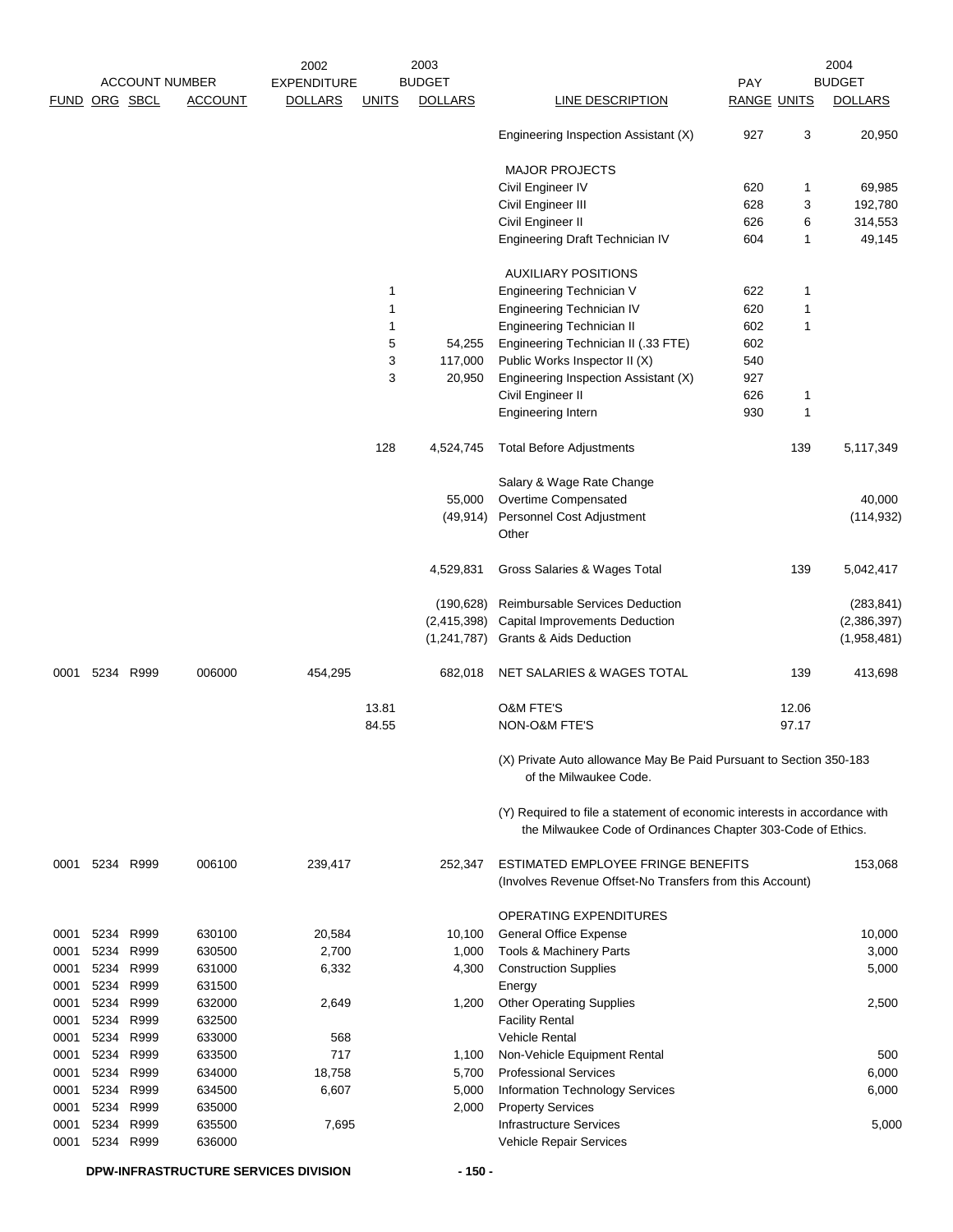|               |                |                       |                  | 2002               |              | 2003           |                                                                        |                    | 2004           |
|---------------|----------------|-----------------------|------------------|--------------------|--------------|----------------|------------------------------------------------------------------------|--------------------|----------------|
|               |                | <b>ACCOUNT NUMBER</b> |                  | <b>EXPENDITURE</b> |              | <b>BUDGET</b>  |                                                                        | PAY                | <b>BUDGET</b>  |
| FUND ORG SBCL |                |                       | <b>ACCOUNT</b>   | <b>DOLLARS</b>     | <b>UNITS</b> | <b>DOLLARS</b> | LINE DESCRIPTION                                                       | <b>RANGE UNITS</b> | <b>DOLLARS</b> |
| 0001<br>0001  | 5234<br>5234   | R999<br>R999          | 636500<br>637000 | 17,732             |              | 10,500         | <b>Other Operating Services</b><br>Loans and Grants                    |                    | 10,000         |
| 0001          |                | 5234 R999             | 637501           | 37,350             |              | 4,000          | Reimburse Other Departments                                            |                    | 10,000         |
|               |                |                       |                  |                    |              |                |                                                                        |                    |                |
| 0001          |                | 5234 R999             | 006300           | 121,692            |              | 44,900         | OPERATING EXPENDITURES TOTAL                                           |                    | 58,000         |
|               |                |                       |                  |                    |              |                | <b>EQUIPMENT PURCHASES</b>                                             |                    |                |
|               |                |                       |                  |                    |              |                | <b>Additional Equipment</b>                                            |                    |                |
|               |                |                       |                  |                    |              |                | Subtotal - Additional Equipment                                        |                    |                |
|               |                |                       |                  |                    | 4            | 5,000          | Replacement Equipment<br>Computers                                     | 4                  | 5,000          |
|               |                |                       |                  |                    | 4            | 5,000          | Subtotal - Replacement Equipment                                       | 4                  | 5,000          |
|               |                |                       |                  |                    |              |                | Other Previous Experience                                              |                    |                |
| 0001          |                | 5234 R999             | 006800           | 22,351             | 4            | 5,000          | <b>EQUIPMENT PURCHASES TOTAL</b>                                       | 4                  | 5,000          |
|               |                |                       |                  |                    |              |                | <b>SPECIAL FUNDS</b>                                                   |                    |                |
|               |                |                       |                  |                    |              |                | SPECIAL FUNDS TOTAL                                                    |                    |                |
|               |                |                       |                  |                    |              |                | DPW-INFRASTRUCTURE SERVICES DIVISION-<br>FIELD OPERATIONS-CONSTRUCTION |                    |                |
|               |                |                       |                  | 837,755            |              | 984,265        | <b>DECISION UNIT TOTAL</b>                                             |                    | 629,766        |
|               |                |                       |                  |                    |              |                | PROGRAM RESULT MEASURES/                                               |                    |                |
|               |                |                       |                  | <b>UNITS</b>       | $\%$         | <b>UNITS</b>   | INTERNAL MANAGEMENT INDICATORS:                                        | $\%$               | <b>UNITS</b>   |
|               |                |                       |                  |                    |              |                | Road Life Records & Analysis                                           |                    |                |
|               |                |                       |                  |                    |              |                | Miles of Streets & Alleys Constructed                                  |                    |                |
| 0001          | 5234           | 4900                  | M52315           | 15                 | 80.0         | 20             | or Vacated                                                             | 75.0               | 15             |
|               | 0001 5234 4900 |                       | M52316           | 308.0              | 100.0        | 430.0          | Walk Repaired (1000 sq ft)                                             | 93.0               | 400.0          |
|               |                |                       |                  |                    |              |                | Capital Program Administration                                         |                    |                |
| 0001          | 5234 4900      |                       | M52317           | 347                | 85.7         | 300            | Projects Supervised                                                    | 100.0              | 300            |
| 0001          | 5234           | 4900                  | M52318           | 63,303             | 96.9         | 63,000         | <b>Inspection Hours</b>                                                | 100.0              | 63,000         |
| 0001          |                | 5234 4900             | M52319           | 44                 | 73.8         | 45             | <b>Construction Dollars (Millions)</b>                                 | 100.0              | 45             |
|               |                |                       |                  | 19,606             |              | 24,858         | DIRECT LABOR HOUR ALLOCATION                                           |                    | 21,708         |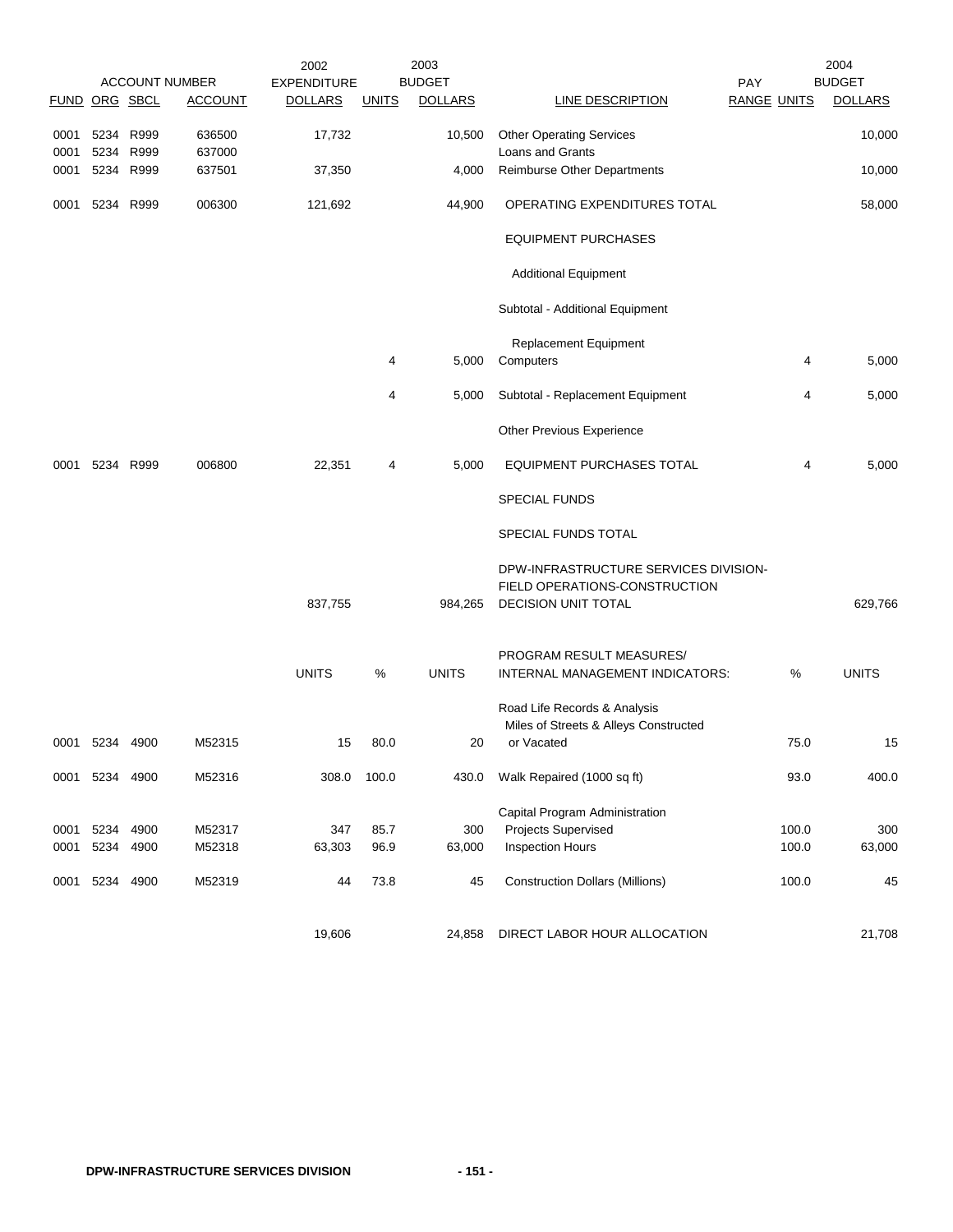|                                        | 2002               |              | 2003           |                                           |                    |                | 2004           |
|----------------------------------------|--------------------|--------------|----------------|-------------------------------------------|--------------------|----------------|----------------|
| <b>ACCOUNT NUMBER</b>                  | <b>EXPENDITURE</b> |              | <b>BUDGET</b>  |                                           | PAY                |                | <b>BUDGET</b>  |
| <u>FUND ORG SBCL</u><br><b>ACCOUNT</b> | <b>DOLLARS</b>     | <b>UNITS</b> | <b>DOLLARS</b> | <b>LINE DESCRIPTION</b>                   | <b>RANGE UNITS</b> |                | <b>DOLLARS</b> |
|                                        |                    |              |                | DPW-INFRASTRUCTURE SERVICES DIVISION-     |                    |                |                |
|                                        |                    |              |                | FIELD OPERATIONS - STREETS & BRIDGES      |                    |                |                |
|                                        |                    |              |                | <b>DECISION UNIT</b>                      |                    |                |                |
|                                        |                    |              |                |                                           |                    |                |                |
|                                        |                    |              |                | <b>SALARIES &amp; WAGES</b>               |                    |                |                |
|                                        |                    | 1            | 96,041         | Street & Bridges Services Manager (X)     | 13                 | 1              | 96,041         |
|                                        |                    |              |                | STREET MAINTENANCE                        |                    |                |                |
|                                        |                    | 3            | 212,109        | Street Repair District Manager            | 9                  | 3              | 216,305        |
|                                        |                    | 3            | 172,102        | <b>Street Operations Supervisor</b>       | 5                  | 3              | 172,974        |
|                                        |                    | 4            | 214,679        | <b>Street Repair Supervisor</b>           | 4                  | 5              | 248,695        |
|                                        |                    | 9            | 342,213        | Asphalt Repair Crew Leader                | 252                | 8              | 304,192        |
|                                        |                    | 8            | 290,027        | <b>Street Repair Crew Leader</b>          | 245                | 8              | 187,136        |
|                                        |                    | 15           | 415,350        | Labor Crew Leader I                       | 235                | 20             | 453,501        |
|                                        |                    | $10$         | 291,219        | Asphalt Worker                            | 235                | 16             | 406,988        |
|                                        |                    | 7            | 256,838        | <b>Cement Finisher</b>                    | 982                | $\overline{7}$ | 278,304        |
|                                        |                    | 5            | 180,742        | Cement Finisher Helper                    | 238                | 8              | 139,930        |
|                                        |                    | 2            | 77,542         | <b>Asphalt Raker</b>                      | 954                | 2              | 51,694         |
|                                        |                    | 6            | 226,506        | Special Street Repair Laborer             | 225                | 6              | 117,414        |
|                                        |                    | 26           | 636,580        | City Laborer                              | 220                | 35             | 676,609        |
|                                        |                    |              |                | <b>AUXILIARY POSITIONS</b>                |                    |                |                |
|                                        |                    | 1            |                | Street Repair District Manager-Sr.        | 10                 | 1              |                |
|                                        |                    | 1            |                | <b>Street Operations Supervisor</b>       | 5                  | 1              |                |
|                                        |                    | 4            |                | <b>Street Repair Supervisor</b>           | 4                  | 1              |                |
|                                        |                    | 5            |                | Asphalt Repair Crew Leader                | 252                | 2              |                |
|                                        |                    | 5            |                | <b>Street Repair Crew Leader</b>          | 245                | 1              |                |
|                                        |                    | 10           |                | Labor Crew Leader I                       | 235                | 5              |                |
|                                        |                    | $10$         |                | Asphalt Worker                            | 235                | 5              |                |
|                                        |                    | 6            |                | <b>Cement Finisher</b>                    | 982                | 1              |                |
|                                        |                    | 3            |                | Cement Finisher Helper                    | 238                | 2              |                |
|                                        |                    | 2            |                | <b>Asphalt Raker</b>                      | 954                | 1              |                |
|                                        |                    | 5            |                | Special Street Repair Laborer             | 225                | 2              |                |
|                                        |                    | 15           |                | City Laborer (Regular)                    | 220                | 15             |                |
|                                        |                    | 9            |                | Driver/Worker                             | 247                |                |                |
|                                        |                    |              |                | Operation Driver/Worker                   | 750                | 4              |                |
|                                        |                    |              |                | STRUCTURAL DESIGN                         |                    |                |                |
|                                        |                    |              |                | Bridge Design Manager (X)                 | 11                 | 1              | 74,813         |
|                                        |                    |              |                | Civil Engineer IV                         | 680                | 1              | 73,346         |
|                                        |                    |              |                | Civil Engineer III                        | 628                | 2              | 129,134        |
|                                        |                    |              |                | Civil Engineer II                         | 626                | 4              | 215,393        |
|                                        |                    |              |                | <b>Engineering Drafting Technician IV</b> | 604                | 1              | 49,145         |
|                                        |                    |              |                |                                           |                    |                |                |
|                                        |                    |              |                | <b>AUXILIARY</b><br>Civil Engineer II     | 626                | 1              |                |
|                                        |                    |              |                |                                           |                    |                |                |
|                                        |                    |              |                | BRIDGE OPERATIONS/MAINTENANCE             |                    |                |                |
|                                        |                    | 1            | 84,553         | Bridge Maintenance Manager (X)            | 11                 | 1              | 84,553         |
|                                        |                    | 1            | 52,571         | <b>Bridge Operator Supervisor</b>         | 5                  | 1              | 53,601         |
|                                        |                    | 5            | 177,034        | <b>Bridge Operator-Lead Worker</b>        | 710                | $\,$ 5 $\,$    | 177,035        |
|                                        |                    | 23           | 723,690        | <b>Bridge Operator</b>                    | 704                | 23             | 723,691        |
|                                        |                    | 1            | 50,211         | <b>Carpenter Supervisor</b>               | 991                | 1              | 52,957         |
|                                        |                    | 4            | 181,626        | Carpenter                                 | 986                | 4              | 191,528        |
|                                        |                    | 1            | 42,806         | <b>Cement Finisher</b>                    | 982                | 1              | 46,384         |
|                                        |                    | 2            | 101,254        | <b>Electrical Mechanic</b>                | 978                | 2              | 99,548         |
|                                        |                    | 3            | 108,760        | <b>Bridge Labor Crew Leader</b>           | 245                | 2              | 72,506         |
|                                        |                    |              |                | Labor Crew Leader I                       | 235                | 1              | 23,054         |
|                                        |                    | 3            | 61,145         | <b>City Laborer</b>                       | 220                | 4              | 99,087         |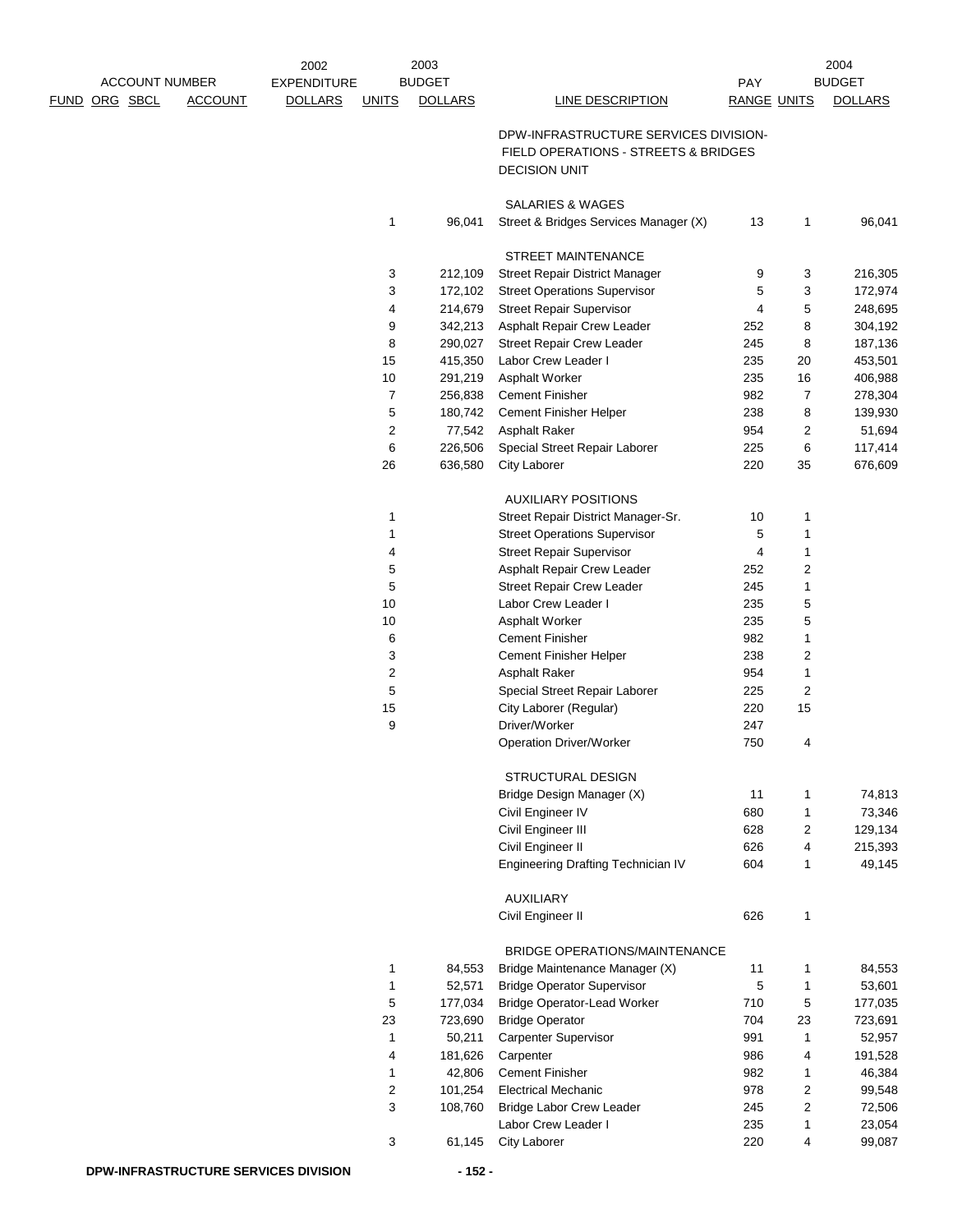| <b>ACCOUNT NUMBER</b><br><b>BUDGET</b><br><b>BUDGET</b><br><b>EXPENDITURE</b><br>PAY<br>FUND ORG SBCL<br><b>ACCOUNT</b><br><b>DOLLARS</b><br><b>DOLLARS</b><br><b>DOLLARS</b><br><b>UNITS</b><br><b>LINE DESCRIPTION</b><br><b>RANGE UNITS</b><br>Ironworker Supervisor<br>992<br>54,018<br>1<br>52,166<br>1<br>5<br>241,488<br>990<br>5<br>250,745<br>Ironworker<br>Painter Leadworker, Bridge and Iron<br>987<br>49,296<br>1<br>45,614<br>1<br>Painter, Bridge and Iron<br>984<br>5<br>232,960<br>6<br>271,440<br><b>AUXILIARY POSITIONS</b><br><b>Bridge Operator Supervisor</b><br>5<br>1<br>1<br>3<br><b>Bridge Operator-Leadworker</b><br>710<br>1<br>704<br>2<br>4<br><b>Bridge Operator</b><br><b>Carpenter Supervisor</b><br>991<br>1<br>1<br>Carpenter<br>986<br>4<br>1<br><b>Cement Finisher</b><br>982<br>1<br>1<br>3<br>340<br>1<br><b>Bridge Laborer Crew Leader</b><br>2<br>City Laborer (Regular)<br>220<br>Ironworker Supervisor<br>992<br>1<br>1<br>2<br>990<br>Ironworker<br>1<br>Painter Leadworker, Bridge and Iron<br>987<br>1<br>1<br>2<br>984<br>1<br>Painter, Bridge and Iron<br><b>INFORMATION AND RECORDS</b><br>5<br>1<br>58,778<br><b>Field Operations Inspection Specialist</b><br>445<br>1<br>32,806<br>Administrative Assistant II<br>5<br>540<br>224,381<br>Public Works Inspector II<br><b>AUXILIARY POSITIONS</b><br>Field Operations Inspection Specialist<br>5<br>1<br>2<br>Public Works Inspector II (X)<br>540<br>265<br>244<br>6,102,577<br>5,922,271<br><b>Total Before Adjustments</b><br>Salary & Wage Rate Change<br>Overtime Compensated<br>120,000<br>125,000<br>Personnel Cost Adjustment<br>(136, 749)<br>(108, 855)<br>Other<br>6,113,722<br>5,910,522<br>Gross Salaries & Wages Total<br><b>Reimbursable Services Deduction</b><br>(146,096)<br>(283,721)<br>Capital Improvements Deduction<br>(243, 181)<br>(260, 614)<br><b>Grants &amp; Aids Deduction</b><br>(191, 175)<br>4,752,647<br>0001 5235 R999<br>006000<br>5,366,187<br>NET SALARIES & WAGES TOTAL<br>5,533,270<br>143.34<br><b>O&amp;M FTE'S</b><br>134.59<br>10.92<br>NON-O&M FTE'S<br>13.99<br>(X) Private Auto allowance May Be Paid Pursuant to Section 350-183<br>of the Milwaukee Code.<br>(Y) Required to file a statement of economic interests in accordance with<br>the Milwaukee Code of Ordinances Chapter 303-Code of Ethics.<br>1,839,032<br>ESTIMATED EMPLOYEE FRINGE BENEFITS<br>2,047,310<br>0001 5235 R999<br>006100<br>1,985,489<br>(Involves Revenue Offset-No Transfers from this Account)<br>OPERATING EXPENDITURES<br>5235<br>R999<br>630100<br>12,839<br><b>General Office Expense</b><br>10,000<br>0001<br>10,000<br>5235<br>R999<br>Tools & Machinery Parts<br>30,000<br>0001<br>630500<br>28,858<br>40,000<br><b>Construction Supplies</b><br>1,000,000<br>5235 R999<br>631000<br>980,264<br>1,000,000<br>0001<br>DPW-INFRASTRUCTURE SERVICES DIVISION<br>$-153 -$ |  |  | 2002 | 2003 |  | 2004 |
|---------------------------------------------------------------------------------------------------------------------------------------------------------------------------------------------------------------------------------------------------------------------------------------------------------------------------------------------------------------------------------------------------------------------------------------------------------------------------------------------------------------------------------------------------------------------------------------------------------------------------------------------------------------------------------------------------------------------------------------------------------------------------------------------------------------------------------------------------------------------------------------------------------------------------------------------------------------------------------------------------------------------------------------------------------------------------------------------------------------------------------------------------------------------------------------------------------------------------------------------------------------------------------------------------------------------------------------------------------------------------------------------------------------------------------------------------------------------------------------------------------------------------------------------------------------------------------------------------------------------------------------------------------------------------------------------------------------------------------------------------------------------------------------------------------------------------------------------------------------------------------------------------------------------------------------------------------------------------------------------------------------------------------------------------------------------------------------------------------------------------------------------------------------------------------------------------------------------------------------------------------------------------------------------------------------------------------------------------------------------------------------------------------------------------------------------------------------------------------------------------------------------------------------------------------------------------------------------------------------------------------------------------------------------------------------------------------------------------------------------------------------------------------------------------------------------------------------------------------------------------------------------------------------|--|--|------|------|--|------|
|                                                                                                                                                                                                                                                                                                                                                                                                                                                                                                                                                                                                                                                                                                                                                                                                                                                                                                                                                                                                                                                                                                                                                                                                                                                                                                                                                                                                                                                                                                                                                                                                                                                                                                                                                                                                                                                                                                                                                                                                                                                                                                                                                                                                                                                                                                                                                                                                                                                                                                                                                                                                                                                                                                                                                                                                                                                                                                               |  |  |      |      |  |      |
|                                                                                                                                                                                                                                                                                                                                                                                                                                                                                                                                                                                                                                                                                                                                                                                                                                                                                                                                                                                                                                                                                                                                                                                                                                                                                                                                                                                                                                                                                                                                                                                                                                                                                                                                                                                                                                                                                                                                                                                                                                                                                                                                                                                                                                                                                                                                                                                                                                                                                                                                                                                                                                                                                                                                                                                                                                                                                                               |  |  |      |      |  |      |
|                                                                                                                                                                                                                                                                                                                                                                                                                                                                                                                                                                                                                                                                                                                                                                                                                                                                                                                                                                                                                                                                                                                                                                                                                                                                                                                                                                                                                                                                                                                                                                                                                                                                                                                                                                                                                                                                                                                                                                                                                                                                                                                                                                                                                                                                                                                                                                                                                                                                                                                                                                                                                                                                                                                                                                                                                                                                                                               |  |  |      |      |  |      |
|                                                                                                                                                                                                                                                                                                                                                                                                                                                                                                                                                                                                                                                                                                                                                                                                                                                                                                                                                                                                                                                                                                                                                                                                                                                                                                                                                                                                                                                                                                                                                                                                                                                                                                                                                                                                                                                                                                                                                                                                                                                                                                                                                                                                                                                                                                                                                                                                                                                                                                                                                                                                                                                                                                                                                                                                                                                                                                               |  |  |      |      |  |      |
|                                                                                                                                                                                                                                                                                                                                                                                                                                                                                                                                                                                                                                                                                                                                                                                                                                                                                                                                                                                                                                                                                                                                                                                                                                                                                                                                                                                                                                                                                                                                                                                                                                                                                                                                                                                                                                                                                                                                                                                                                                                                                                                                                                                                                                                                                                                                                                                                                                                                                                                                                                                                                                                                                                                                                                                                                                                                                                               |  |  |      |      |  |      |
|                                                                                                                                                                                                                                                                                                                                                                                                                                                                                                                                                                                                                                                                                                                                                                                                                                                                                                                                                                                                                                                                                                                                                                                                                                                                                                                                                                                                                                                                                                                                                                                                                                                                                                                                                                                                                                                                                                                                                                                                                                                                                                                                                                                                                                                                                                                                                                                                                                                                                                                                                                                                                                                                                                                                                                                                                                                                                                               |  |  |      |      |  |      |
|                                                                                                                                                                                                                                                                                                                                                                                                                                                                                                                                                                                                                                                                                                                                                                                                                                                                                                                                                                                                                                                                                                                                                                                                                                                                                                                                                                                                                                                                                                                                                                                                                                                                                                                                                                                                                                                                                                                                                                                                                                                                                                                                                                                                                                                                                                                                                                                                                                                                                                                                                                                                                                                                                                                                                                                                                                                                                                               |  |  |      |      |  |      |
|                                                                                                                                                                                                                                                                                                                                                                                                                                                                                                                                                                                                                                                                                                                                                                                                                                                                                                                                                                                                                                                                                                                                                                                                                                                                                                                                                                                                                                                                                                                                                                                                                                                                                                                                                                                                                                                                                                                                                                                                                                                                                                                                                                                                                                                                                                                                                                                                                                                                                                                                                                                                                                                                                                                                                                                                                                                                                                               |  |  |      |      |  |      |
|                                                                                                                                                                                                                                                                                                                                                                                                                                                                                                                                                                                                                                                                                                                                                                                                                                                                                                                                                                                                                                                                                                                                                                                                                                                                                                                                                                                                                                                                                                                                                                                                                                                                                                                                                                                                                                                                                                                                                                                                                                                                                                                                                                                                                                                                                                                                                                                                                                                                                                                                                                                                                                                                                                                                                                                                                                                                                                               |  |  |      |      |  |      |
|                                                                                                                                                                                                                                                                                                                                                                                                                                                                                                                                                                                                                                                                                                                                                                                                                                                                                                                                                                                                                                                                                                                                                                                                                                                                                                                                                                                                                                                                                                                                                                                                                                                                                                                                                                                                                                                                                                                                                                                                                                                                                                                                                                                                                                                                                                                                                                                                                                                                                                                                                                                                                                                                                                                                                                                                                                                                                                               |  |  |      |      |  |      |
|                                                                                                                                                                                                                                                                                                                                                                                                                                                                                                                                                                                                                                                                                                                                                                                                                                                                                                                                                                                                                                                                                                                                                                                                                                                                                                                                                                                                                                                                                                                                                                                                                                                                                                                                                                                                                                                                                                                                                                                                                                                                                                                                                                                                                                                                                                                                                                                                                                                                                                                                                                                                                                                                                                                                                                                                                                                                                                               |  |  |      |      |  |      |
|                                                                                                                                                                                                                                                                                                                                                                                                                                                                                                                                                                                                                                                                                                                                                                                                                                                                                                                                                                                                                                                                                                                                                                                                                                                                                                                                                                                                                                                                                                                                                                                                                                                                                                                                                                                                                                                                                                                                                                                                                                                                                                                                                                                                                                                                                                                                                                                                                                                                                                                                                                                                                                                                                                                                                                                                                                                                                                               |  |  |      |      |  |      |
|                                                                                                                                                                                                                                                                                                                                                                                                                                                                                                                                                                                                                                                                                                                                                                                                                                                                                                                                                                                                                                                                                                                                                                                                                                                                                                                                                                                                                                                                                                                                                                                                                                                                                                                                                                                                                                                                                                                                                                                                                                                                                                                                                                                                                                                                                                                                                                                                                                                                                                                                                                                                                                                                                                                                                                                                                                                                                                               |  |  |      |      |  |      |
|                                                                                                                                                                                                                                                                                                                                                                                                                                                                                                                                                                                                                                                                                                                                                                                                                                                                                                                                                                                                                                                                                                                                                                                                                                                                                                                                                                                                                                                                                                                                                                                                                                                                                                                                                                                                                                                                                                                                                                                                                                                                                                                                                                                                                                                                                                                                                                                                                                                                                                                                                                                                                                                                                                                                                                                                                                                                                                               |  |  |      |      |  |      |
|                                                                                                                                                                                                                                                                                                                                                                                                                                                                                                                                                                                                                                                                                                                                                                                                                                                                                                                                                                                                                                                                                                                                                                                                                                                                                                                                                                                                                                                                                                                                                                                                                                                                                                                                                                                                                                                                                                                                                                                                                                                                                                                                                                                                                                                                                                                                                                                                                                                                                                                                                                                                                                                                                                                                                                                                                                                                                                               |  |  |      |      |  |      |
|                                                                                                                                                                                                                                                                                                                                                                                                                                                                                                                                                                                                                                                                                                                                                                                                                                                                                                                                                                                                                                                                                                                                                                                                                                                                                                                                                                                                                                                                                                                                                                                                                                                                                                                                                                                                                                                                                                                                                                                                                                                                                                                                                                                                                                                                                                                                                                                                                                                                                                                                                                                                                                                                                                                                                                                                                                                                                                               |  |  |      |      |  |      |
|                                                                                                                                                                                                                                                                                                                                                                                                                                                                                                                                                                                                                                                                                                                                                                                                                                                                                                                                                                                                                                                                                                                                                                                                                                                                                                                                                                                                                                                                                                                                                                                                                                                                                                                                                                                                                                                                                                                                                                                                                                                                                                                                                                                                                                                                                                                                                                                                                                                                                                                                                                                                                                                                                                                                                                                                                                                                                                               |  |  |      |      |  |      |
|                                                                                                                                                                                                                                                                                                                                                                                                                                                                                                                                                                                                                                                                                                                                                                                                                                                                                                                                                                                                                                                                                                                                                                                                                                                                                                                                                                                                                                                                                                                                                                                                                                                                                                                                                                                                                                                                                                                                                                                                                                                                                                                                                                                                                                                                                                                                                                                                                                                                                                                                                                                                                                                                                                                                                                                                                                                                                                               |  |  |      |      |  |      |
|                                                                                                                                                                                                                                                                                                                                                                                                                                                                                                                                                                                                                                                                                                                                                                                                                                                                                                                                                                                                                                                                                                                                                                                                                                                                                                                                                                                                                                                                                                                                                                                                                                                                                                                                                                                                                                                                                                                                                                                                                                                                                                                                                                                                                                                                                                                                                                                                                                                                                                                                                                                                                                                                                                                                                                                                                                                                                                               |  |  |      |      |  |      |
|                                                                                                                                                                                                                                                                                                                                                                                                                                                                                                                                                                                                                                                                                                                                                                                                                                                                                                                                                                                                                                                                                                                                                                                                                                                                                                                                                                                                                                                                                                                                                                                                                                                                                                                                                                                                                                                                                                                                                                                                                                                                                                                                                                                                                                                                                                                                                                                                                                                                                                                                                                                                                                                                                                                                                                                                                                                                                                               |  |  |      |      |  |      |
|                                                                                                                                                                                                                                                                                                                                                                                                                                                                                                                                                                                                                                                                                                                                                                                                                                                                                                                                                                                                                                                                                                                                                                                                                                                                                                                                                                                                                                                                                                                                                                                                                                                                                                                                                                                                                                                                                                                                                                                                                                                                                                                                                                                                                                                                                                                                                                                                                                                                                                                                                                                                                                                                                                                                                                                                                                                                                                               |  |  |      |      |  |      |
|                                                                                                                                                                                                                                                                                                                                                                                                                                                                                                                                                                                                                                                                                                                                                                                                                                                                                                                                                                                                                                                                                                                                                                                                                                                                                                                                                                                                                                                                                                                                                                                                                                                                                                                                                                                                                                                                                                                                                                                                                                                                                                                                                                                                                                                                                                                                                                                                                                                                                                                                                                                                                                                                                                                                                                                                                                                                                                               |  |  |      |      |  |      |
|                                                                                                                                                                                                                                                                                                                                                                                                                                                                                                                                                                                                                                                                                                                                                                                                                                                                                                                                                                                                                                                                                                                                                                                                                                                                                                                                                                                                                                                                                                                                                                                                                                                                                                                                                                                                                                                                                                                                                                                                                                                                                                                                                                                                                                                                                                                                                                                                                                                                                                                                                                                                                                                                                                                                                                                                                                                                                                               |  |  |      |      |  |      |
|                                                                                                                                                                                                                                                                                                                                                                                                                                                                                                                                                                                                                                                                                                                                                                                                                                                                                                                                                                                                                                                                                                                                                                                                                                                                                                                                                                                                                                                                                                                                                                                                                                                                                                                                                                                                                                                                                                                                                                                                                                                                                                                                                                                                                                                                                                                                                                                                                                                                                                                                                                                                                                                                                                                                                                                                                                                                                                               |  |  |      |      |  |      |
|                                                                                                                                                                                                                                                                                                                                                                                                                                                                                                                                                                                                                                                                                                                                                                                                                                                                                                                                                                                                                                                                                                                                                                                                                                                                                                                                                                                                                                                                                                                                                                                                                                                                                                                                                                                                                                                                                                                                                                                                                                                                                                                                                                                                                                                                                                                                                                                                                                                                                                                                                                                                                                                                                                                                                                                                                                                                                                               |  |  |      |      |  |      |
|                                                                                                                                                                                                                                                                                                                                                                                                                                                                                                                                                                                                                                                                                                                                                                                                                                                                                                                                                                                                                                                                                                                                                                                                                                                                                                                                                                                                                                                                                                                                                                                                                                                                                                                                                                                                                                                                                                                                                                                                                                                                                                                                                                                                                                                                                                                                                                                                                                                                                                                                                                                                                                                                                                                                                                                                                                                                                                               |  |  |      |      |  |      |
|                                                                                                                                                                                                                                                                                                                                                                                                                                                                                                                                                                                                                                                                                                                                                                                                                                                                                                                                                                                                                                                                                                                                                                                                                                                                                                                                                                                                                                                                                                                                                                                                                                                                                                                                                                                                                                                                                                                                                                                                                                                                                                                                                                                                                                                                                                                                                                                                                                                                                                                                                                                                                                                                                                                                                                                                                                                                                                               |  |  |      |      |  |      |
|                                                                                                                                                                                                                                                                                                                                                                                                                                                                                                                                                                                                                                                                                                                                                                                                                                                                                                                                                                                                                                                                                                                                                                                                                                                                                                                                                                                                                                                                                                                                                                                                                                                                                                                                                                                                                                                                                                                                                                                                                                                                                                                                                                                                                                                                                                                                                                                                                                                                                                                                                                                                                                                                                                                                                                                                                                                                                                               |  |  |      |      |  |      |
|                                                                                                                                                                                                                                                                                                                                                                                                                                                                                                                                                                                                                                                                                                                                                                                                                                                                                                                                                                                                                                                                                                                                                                                                                                                                                                                                                                                                                                                                                                                                                                                                                                                                                                                                                                                                                                                                                                                                                                                                                                                                                                                                                                                                                                                                                                                                                                                                                                                                                                                                                                                                                                                                                                                                                                                                                                                                                                               |  |  |      |      |  |      |
|                                                                                                                                                                                                                                                                                                                                                                                                                                                                                                                                                                                                                                                                                                                                                                                                                                                                                                                                                                                                                                                                                                                                                                                                                                                                                                                                                                                                                                                                                                                                                                                                                                                                                                                                                                                                                                                                                                                                                                                                                                                                                                                                                                                                                                                                                                                                                                                                                                                                                                                                                                                                                                                                                                                                                                                                                                                                                                               |  |  |      |      |  |      |
|                                                                                                                                                                                                                                                                                                                                                                                                                                                                                                                                                                                                                                                                                                                                                                                                                                                                                                                                                                                                                                                                                                                                                                                                                                                                                                                                                                                                                                                                                                                                                                                                                                                                                                                                                                                                                                                                                                                                                                                                                                                                                                                                                                                                                                                                                                                                                                                                                                                                                                                                                                                                                                                                                                                                                                                                                                                                                                               |  |  |      |      |  |      |
|                                                                                                                                                                                                                                                                                                                                                                                                                                                                                                                                                                                                                                                                                                                                                                                                                                                                                                                                                                                                                                                                                                                                                                                                                                                                                                                                                                                                                                                                                                                                                                                                                                                                                                                                                                                                                                                                                                                                                                                                                                                                                                                                                                                                                                                                                                                                                                                                                                                                                                                                                                                                                                                                                                                                                                                                                                                                                                               |  |  |      |      |  |      |
|                                                                                                                                                                                                                                                                                                                                                                                                                                                                                                                                                                                                                                                                                                                                                                                                                                                                                                                                                                                                                                                                                                                                                                                                                                                                                                                                                                                                                                                                                                                                                                                                                                                                                                                                                                                                                                                                                                                                                                                                                                                                                                                                                                                                                                                                                                                                                                                                                                                                                                                                                                                                                                                                                                                                                                                                                                                                                                               |  |  |      |      |  |      |
|                                                                                                                                                                                                                                                                                                                                                                                                                                                                                                                                                                                                                                                                                                                                                                                                                                                                                                                                                                                                                                                                                                                                                                                                                                                                                                                                                                                                                                                                                                                                                                                                                                                                                                                                                                                                                                                                                                                                                                                                                                                                                                                                                                                                                                                                                                                                                                                                                                                                                                                                                                                                                                                                                                                                                                                                                                                                                                               |  |  |      |      |  |      |
|                                                                                                                                                                                                                                                                                                                                                                                                                                                                                                                                                                                                                                                                                                                                                                                                                                                                                                                                                                                                                                                                                                                                                                                                                                                                                                                                                                                                                                                                                                                                                                                                                                                                                                                                                                                                                                                                                                                                                                                                                                                                                                                                                                                                                                                                                                                                                                                                                                                                                                                                                                                                                                                                                                                                                                                                                                                                                                               |  |  |      |      |  |      |
|                                                                                                                                                                                                                                                                                                                                                                                                                                                                                                                                                                                                                                                                                                                                                                                                                                                                                                                                                                                                                                                                                                                                                                                                                                                                                                                                                                                                                                                                                                                                                                                                                                                                                                                                                                                                                                                                                                                                                                                                                                                                                                                                                                                                                                                                                                                                                                                                                                                                                                                                                                                                                                                                                                                                                                                                                                                                                                               |  |  |      |      |  |      |
|                                                                                                                                                                                                                                                                                                                                                                                                                                                                                                                                                                                                                                                                                                                                                                                                                                                                                                                                                                                                                                                                                                                                                                                                                                                                                                                                                                                                                                                                                                                                                                                                                                                                                                                                                                                                                                                                                                                                                                                                                                                                                                                                                                                                                                                                                                                                                                                                                                                                                                                                                                                                                                                                                                                                                                                                                                                                                                               |  |  |      |      |  |      |
|                                                                                                                                                                                                                                                                                                                                                                                                                                                                                                                                                                                                                                                                                                                                                                                                                                                                                                                                                                                                                                                                                                                                                                                                                                                                                                                                                                                                                                                                                                                                                                                                                                                                                                                                                                                                                                                                                                                                                                                                                                                                                                                                                                                                                                                                                                                                                                                                                                                                                                                                                                                                                                                                                                                                                                                                                                                                                                               |  |  |      |      |  |      |
|                                                                                                                                                                                                                                                                                                                                                                                                                                                                                                                                                                                                                                                                                                                                                                                                                                                                                                                                                                                                                                                                                                                                                                                                                                                                                                                                                                                                                                                                                                                                                                                                                                                                                                                                                                                                                                                                                                                                                                                                                                                                                                                                                                                                                                                                                                                                                                                                                                                                                                                                                                                                                                                                                                                                                                                                                                                                                                               |  |  |      |      |  |      |
|                                                                                                                                                                                                                                                                                                                                                                                                                                                                                                                                                                                                                                                                                                                                                                                                                                                                                                                                                                                                                                                                                                                                                                                                                                                                                                                                                                                                                                                                                                                                                                                                                                                                                                                                                                                                                                                                                                                                                                                                                                                                                                                                                                                                                                                                                                                                                                                                                                                                                                                                                                                                                                                                                                                                                                                                                                                                                                               |  |  |      |      |  |      |
|                                                                                                                                                                                                                                                                                                                                                                                                                                                                                                                                                                                                                                                                                                                                                                                                                                                                                                                                                                                                                                                                                                                                                                                                                                                                                                                                                                                                                                                                                                                                                                                                                                                                                                                                                                                                                                                                                                                                                                                                                                                                                                                                                                                                                                                                                                                                                                                                                                                                                                                                                                                                                                                                                                                                                                                                                                                                                                               |  |  |      |      |  |      |
|                                                                                                                                                                                                                                                                                                                                                                                                                                                                                                                                                                                                                                                                                                                                                                                                                                                                                                                                                                                                                                                                                                                                                                                                                                                                                                                                                                                                                                                                                                                                                                                                                                                                                                                                                                                                                                                                                                                                                                                                                                                                                                                                                                                                                                                                                                                                                                                                                                                                                                                                                                                                                                                                                                                                                                                                                                                                                                               |  |  |      |      |  |      |
|                                                                                                                                                                                                                                                                                                                                                                                                                                                                                                                                                                                                                                                                                                                                                                                                                                                                                                                                                                                                                                                                                                                                                                                                                                                                                                                                                                                                                                                                                                                                                                                                                                                                                                                                                                                                                                                                                                                                                                                                                                                                                                                                                                                                                                                                                                                                                                                                                                                                                                                                                                                                                                                                                                                                                                                                                                                                                                               |  |  |      |      |  |      |
|                                                                                                                                                                                                                                                                                                                                                                                                                                                                                                                                                                                                                                                                                                                                                                                                                                                                                                                                                                                                                                                                                                                                                                                                                                                                                                                                                                                                                                                                                                                                                                                                                                                                                                                                                                                                                                                                                                                                                                                                                                                                                                                                                                                                                                                                                                                                                                                                                                                                                                                                                                                                                                                                                                                                                                                                                                                                                                               |  |  |      |      |  |      |
|                                                                                                                                                                                                                                                                                                                                                                                                                                                                                                                                                                                                                                                                                                                                                                                                                                                                                                                                                                                                                                                                                                                                                                                                                                                                                                                                                                                                                                                                                                                                                                                                                                                                                                                                                                                                                                                                                                                                                                                                                                                                                                                                                                                                                                                                                                                                                                                                                                                                                                                                                                                                                                                                                                                                                                                                                                                                                                               |  |  |      |      |  |      |
|                                                                                                                                                                                                                                                                                                                                                                                                                                                                                                                                                                                                                                                                                                                                                                                                                                                                                                                                                                                                                                                                                                                                                                                                                                                                                                                                                                                                                                                                                                                                                                                                                                                                                                                                                                                                                                                                                                                                                                                                                                                                                                                                                                                                                                                                                                                                                                                                                                                                                                                                                                                                                                                                                                                                                                                                                                                                                                               |  |  |      |      |  |      |
|                                                                                                                                                                                                                                                                                                                                                                                                                                                                                                                                                                                                                                                                                                                                                                                                                                                                                                                                                                                                                                                                                                                                                                                                                                                                                                                                                                                                                                                                                                                                                                                                                                                                                                                                                                                                                                                                                                                                                                                                                                                                                                                                                                                                                                                                                                                                                                                                                                                                                                                                                                                                                                                                                                                                                                                                                                                                                                               |  |  |      |      |  |      |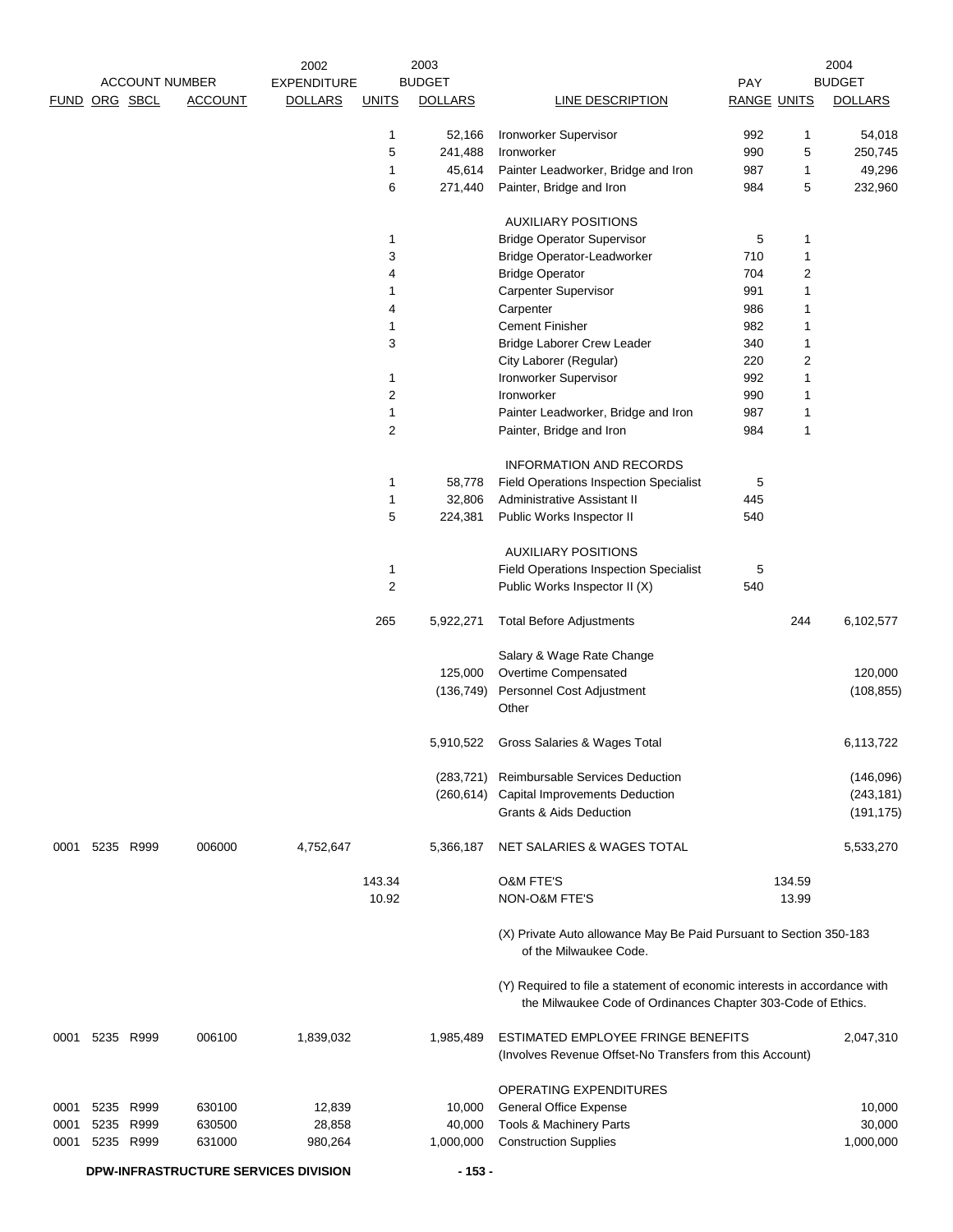|               |                        |      |                       | 2002               |                | 2003             |                                                                                                              |                    | 2004             |
|---------------|------------------------|------|-----------------------|--------------------|----------------|------------------|--------------------------------------------------------------------------------------------------------------|--------------------|------------------|
|               |                        |      | <b>ACCOUNT NUMBER</b> | <b>EXPENDITURE</b> |                | <b>BUDGET</b>    |                                                                                                              | PAY                | <b>BUDGET</b>    |
| FUND ORG SBCL |                        |      | <b>ACCOUNT</b>        | <b>DOLLARS</b>     | <b>UNITS</b>   | <b>DOLLARS</b>   | LINE DESCRIPTION                                                                                             | <b>RANGE UNITS</b> | <b>DOLLARS</b>   |
|               |                        |      |                       |                    |                |                  |                                                                                                              |                    |                  |
| 0001          | 5235 R999<br>5235 R999 |      | 631500<br>632000      | 75,893<br>132,694  |                | 80,000<br>95,000 | Energy                                                                                                       |                    | 80,000<br>90,000 |
| 0001<br>0001  | 5235 R999              |      | 632500                |                    |                |                  | <b>Other Operating Supplies</b><br><b>Facility Rental</b>                                                    |                    |                  |
| 0001          | 5235                   | R999 | 633000                | 7,317              |                | 30,000           | Vehicle Rental                                                                                               |                    | 5,000            |
| 0001          | 5235 R999              |      | 633500                | 4,823              |                | 10,500           | Non-Vehicle Equipment Rental                                                                                 |                    | 5,000            |
| 0001          | 5235 R999              |      | 634000                | 38,809             |                | 8,500            | <b>Professional Services</b>                                                                                 |                    | 6,000            |
| 0001          | 5235 R999              |      | 634500                |                    |                | 1,000            | <b>Information Technology Services</b>                                                                       |                    | 1,000            |
| 0001          | 5235 R999              |      | 635000                | 6,178              |                | 2,500            | <b>Property Services</b>                                                                                     |                    | 5,000            |
| 0001          | 5235 R999              |      | 635500                | 166,928            |                | 185,000          | <b>Infrastructure Services</b>                                                                               |                    | 185,000          |
| 0001          | 5235 R999              |      | 636000                |                    |                | 1,100            | Vehicle Repair Services                                                                                      |                    | 1,000            |
| 0001          | 5235 R999              |      | 636500                | 39,926             |                | 44,000           | <b>Other Operating Services</b>                                                                              |                    | 40,000           |
| 0001          | 5235                   | R999 | 637000                |                    |                |                  | Loans and Grants                                                                                             |                    |                  |
| 0001          | 5235 R999              |      | 637501                | 109,856            |                | 25,000           | <b>Reimburse Other Departments</b>                                                                           |                    | 25,000           |
| 0001          | 5235                   | R999 | 006300                | 1,604,385          |                | 1,532,600        | OPERATING EXPENDITURES TOTAL                                                                                 |                    | 1,483,000        |
|               |                        |      |                       |                    |                |                  | <b>EQUIPMENT PURCHASES</b>                                                                                   |                    |                  |
|               |                        |      |                       |                    |                |                  | <b>Additional Equipment</b>                                                                                  |                    |                  |
|               |                        |      |                       |                    |                |                  | Subtotal - Additional Equipment                                                                              |                    |                  |
|               |                        |      |                       |                    |                |                  | <b>Replacement Equipment</b>                                                                                 |                    |                  |
|               |                        |      |                       |                    | 4              | 8,000            | Snowthrower/Snowblower                                                                                       | 2                  | 4,000            |
|               |                        |      |                       |                    | $\overline{2}$ | 3,500            | Hammer, Air                                                                                                  |                    |                  |
|               |                        |      |                       |                    | $\overline{2}$ | 2,000            | Concrete Saw                                                                                                 | 2                  | 2,000            |
|               |                        |      |                       |                    |                | 3,000            | Miscellaneous, Painting Equipment                                                                            | 1                  | 1,500            |
|               |                        |      |                       |                    |                | 6,000            | Miscellaneous, Construction Equipment                                                                        | 1                  | 3,000            |
|               |                        |      |                       |                    | 7              | 8,500            | Computer/ CPU & Monitor                                                                                      | 4                  | 4,800            |
|               |                        |      |                       |                    | 15             | 31,000           | Subtotal - Replacement Equipment                                                                             | 10                 | 15,300           |
| 0001          | 5235                   | R999 | 006800                | 2,250              | 15             | 31,000           | EQUIPMENT PURCHASES TOTAL                                                                                    | 10                 | 15,300           |
|               |                        |      |                       |                    |                |                  | <b>SPECIAL FUNDS</b>                                                                                         |                    |                  |
|               |                        |      |                       |                    |                |                  | SPECIAL FUNDS TOTAL                                                                                          |                    |                  |
|               |                        |      |                       | 8,198,314          |                | 8,915,276        | DPW-INFRASTRUCTURE SERVICES DIVISION-<br><b>FIELD OPERATIONS-STREET &amp; BRIDGES</b><br>DECISION UNIT TOTAL |                    | 9,078,880        |
|               |                        |      |                       |                    |                |                  |                                                                                                              |                    |                  |
|               |                        |      |                       |                    |                |                  | PROGRAM RESULT MEASURES/                                                                                     |                    |                  |
|               |                        |      |                       | <b>UNITS</b>       | ℅              | <b>UNITS</b>     | INTERNAL MANAGEMENT INDICATORS:                                                                              | %                  | <b>UNITS</b>     |
| 0001          | 5235                   | 4900 | M52324                | 3,800              | 102.4          | 4,300            | Patching -Streets, Alleys & Sidewalks Tons                                                                   | 93.0               | 4,000            |
| 0001          | 5235 4900              |      | P52325                | 98%                | 100.0          | 95%              | % of Potholes & Defects Patched in 3 days                                                                    | 100.0              | 95%              |
| 0001          | 5235 4900              |      | M52326                | 4,700              | 100.0          | 11,000           | Crackfilling - Streets and Alleys<br>100 Square Yards                                                        | 45.5               | 5,000            |
|               |                        |      |                       |                    |                |                  |                                                                                                              |                    |                  |
| 0001          | 5235                   | 4900 | M52327                | 131,350            | 100.0          | 140,000          | Street and Alley Repairs Permanent<br>Square Yards                                                           | 100.0              | 140,000          |
|               |                        |      |                       |                    |                |                  |                                                                                                              |                    |                  |
| 0001          | 5235                   | 4830 | M52320                | 13,448             | 78.9           | 15,000           | Moveable Bridges - Operations and Maintenance<br>No. of Bridges Openings                                     | 93.3               | 14,000           |
|               |                        |      |                       |                    |                |                  |                                                                                                              |                    |                  |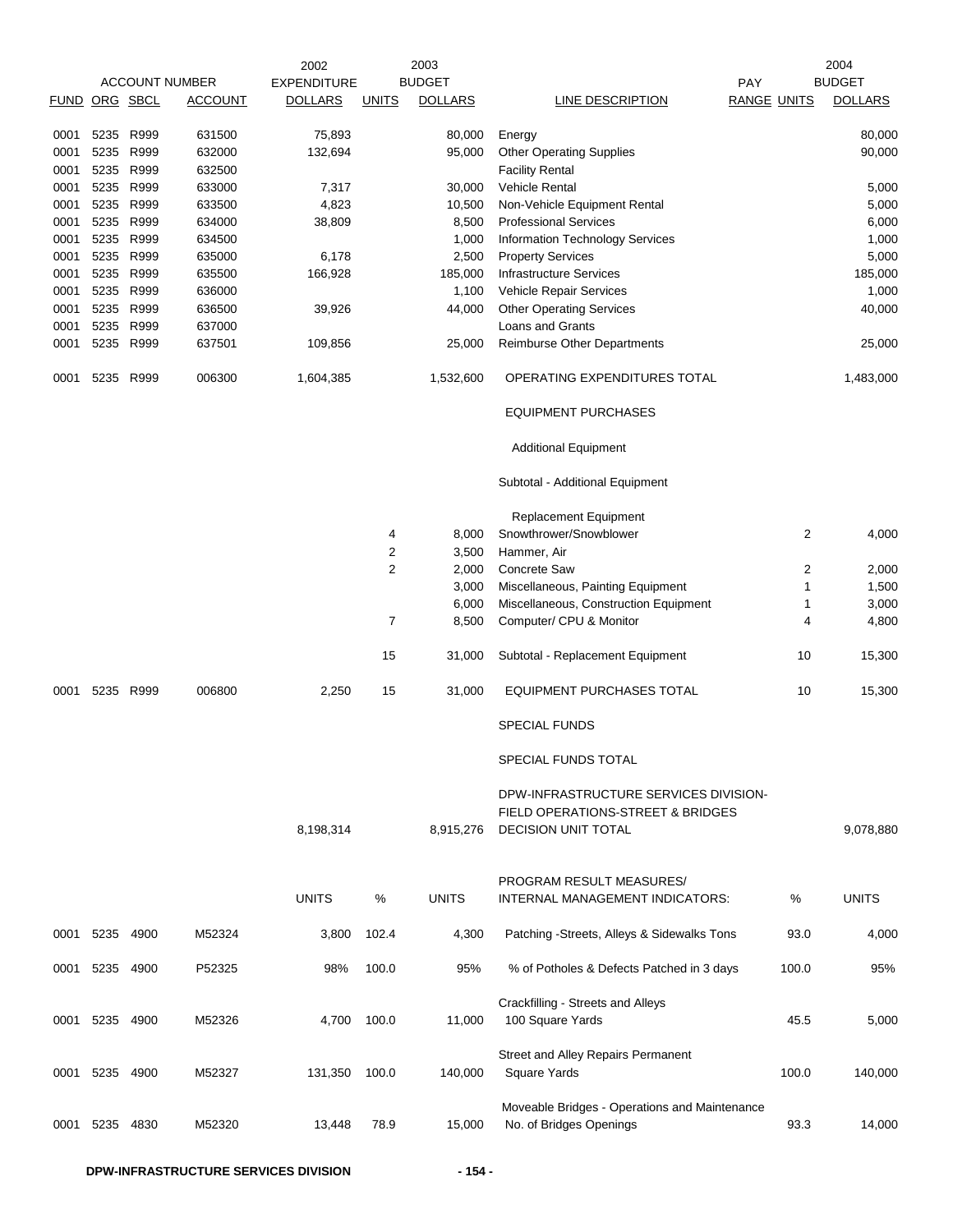|             |      |                       |                | 2002               |              | 2003           |                                               |                    | 2004           |
|-------------|------|-----------------------|----------------|--------------------|--------------|----------------|-----------------------------------------------|--------------------|----------------|
|             |      | <b>ACCOUNT NUMBER</b> |                | <b>EXPENDITURE</b> |              | <b>BUDGET</b>  |                                               | PAY                | <b>BUDGET</b>  |
| <b>FUND</b> |      | ORG SBCL              | <b>ACCOUNT</b> | <b>DOLLARS</b>     | <b>UNITS</b> | <b>DOLLARS</b> | LINE DESCRIPTION                              | <b>RANGE UNITS</b> | <b>DOLLARS</b> |
|             |      |                       |                |                    |              |                | PROGRAM RESULT MEASURES/                      |                    |                |
|             |      |                       |                | <b>UNITS</b>       | %            | <b>UNITS</b>   | <b>INTERNAL MANAGEMENT INDICATORS:</b>        | $\frac{0}{0}$      | <b>UNITS</b>   |
|             |      |                       |                |                    |              |                | % of Time Bridges Operated in Accordance      |                    |                |
| 0001        | 5235 | 4830                  | P52321         | 100%               | 100.0        | 100%           | with Coast Guard Regulations                  | 100.0              | 100%           |
|             |      |                       |                |                    |              |                | Bridges and Viaducts - Structures             |                    |                |
|             |      |                       |                |                    |              |                | Maintenance and Repair                        |                    |                |
| 0001        | 5235 | 4840                  | M52322         | 220                | 100.0        | 220            | No. of Structures                             | 100.0              | 220            |
| 0001        | 5235 | 4840                  | M52323         | 39,000             | 100.0        | 39,000         | <b>Direct Labor Hours</b>                     | 100.0              | 39,000         |
|             |      |                       |                |                    |              |                | <b>Pavement Seal Coating</b>                  |                    |                |
| 0001        | 5235 | 4900                  | M52328         | 273,297            | 100.0        | 275,000        | <b>Square Yards</b>                           | 100.0              | 275,000        |
|             |      |                       |                |                    |              |                | Street, Alley and Sidewalk Inspection Service |                    |                |
| 0001        | 5235 | 4900                  | M52329         | 11,348             | 160.0        | 12,000         | Locations                                     | 100.0              | 12,000         |
|             |      |                       |                |                    |              |                | <b>Pavement Contracts</b>                     |                    |                |
| 0001        | 5235 | 4900                  | P52330         |                    | 100.0        | 100%           | % of Bids Let by June 30                      | 100.0              | 100%           |
| 0001        | 5235 | 4900                  | P52331         |                    | 100.0        | 90%            | % of Contracts Completed on Time              | 111.1              | 100%           |
|             |      |                       |                | 205.944            |              | 258.012        | DIRECT LABOR HOUR ALLOCATION                  |                    | 242,262        |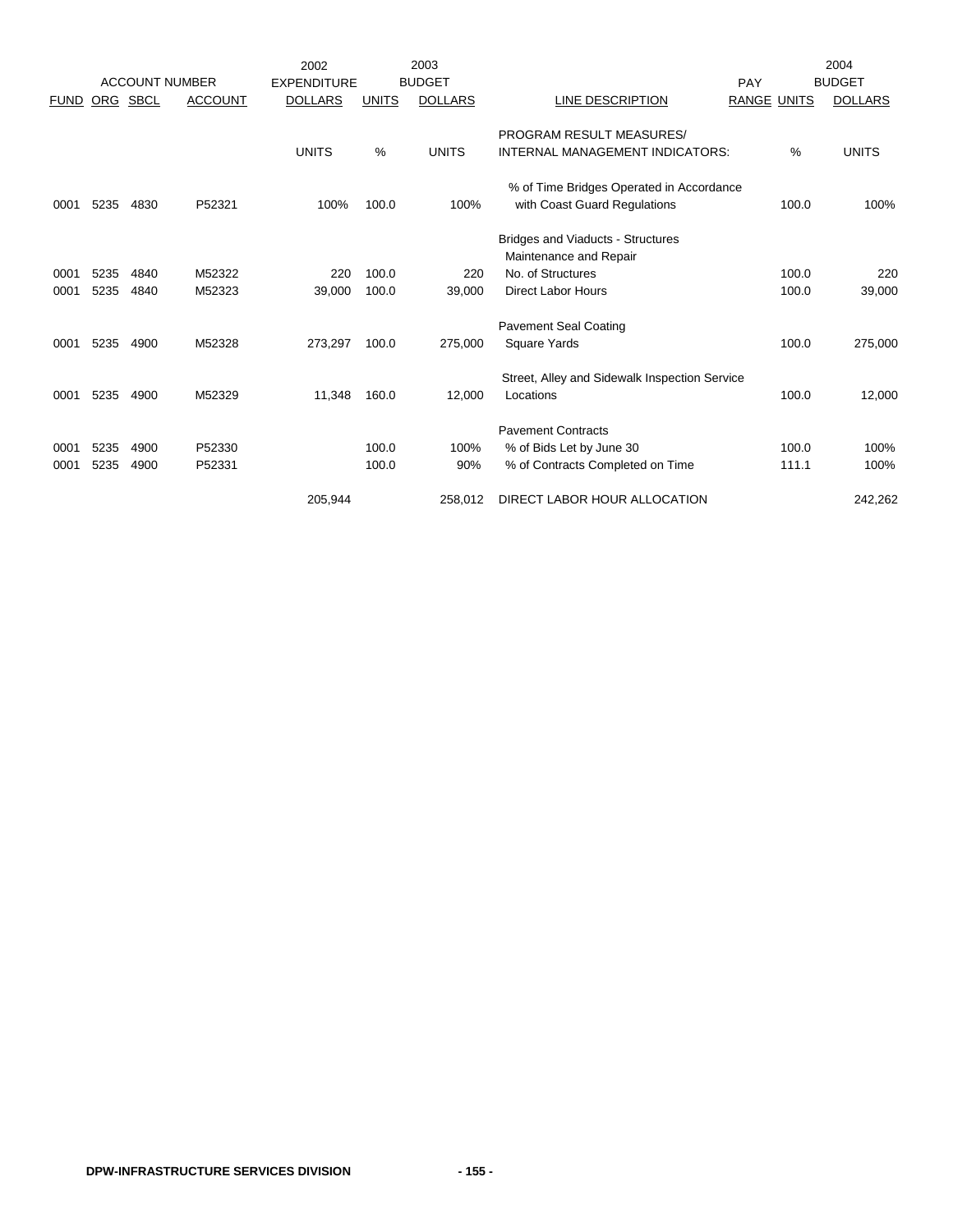|     |                      | <b>ACCOUNT NUMBER</b> |                | 2002<br><b>EXPENDITURE</b> |                    | 2003<br><b>BUDGET</b> |                                                                                                         | PAY                |                         | 2004<br><b>BUDGET</b> |
|-----|----------------------|-----------------------|----------------|----------------------------|--------------------|-----------------------|---------------------------------------------------------------------------------------------------------|--------------------|-------------------------|-----------------------|
|     | <u>FUND ORG SBCL</u> |                       | <b>ACCOUNT</b> | <b>DOLLARS</b>             | <b>UNITS</b>       | <b>DOLLARS</b>        | <b>LINE DESCRIPTION</b>                                                                                 | <b>RANGE UNITS</b> |                         | <b>DOLLARS</b>        |
|     |                      |                       |                |                            |                    |                       | DPW-INFRASTRUCTURE SERVICES DIVISION-<br>FIELD OPERATIONS - ELECTRICAL SERVICES<br><b>DECISION UNIT</b> |                    |                         |                       |
|     |                      |                       |                |                            | 1                  | 84,969                | <b>SALARIES &amp; WAGES</b><br>Electrical Services Operations Manager (X                                | 13                 | 1                       | 88,868                |
|     |                      |                       |                |                            |                    |                       | SIGNAL SHOP                                                                                             |                    |                         |                       |
|     |                      |                       |                |                            | 1                  | 68,060                | <b>Traffic Signal Manager</b>                                                                           | 10                 |                         |                       |
|     |                      |                       |                |                            |                    |                       | <b>Electrical Services Manager</b>                                                                      | 10                 | 1                       | 68,060                |
|     |                      |                       |                |                            | 14                 | 708,778               | <b>Electrical Mechanic</b>                                                                              | 978                | 13                      | 647,062               |
|     |                      |                       |                |                            | 7                  | 265,074               | <b>Electrical Worker</b>                                                                                | 974                | $\overline{7}$          | 266,014               |
|     |                      |                       |                |                            | $\overline{2}$     | 67,446                | Laborer, Electrical Services<br>City Laborer                                                            | 230<br>220         | 12<br>$\overline{c}$    | 264,165<br>38,534     |
|     |                      |                       |                |                            |                    |                       | <b>SIGN &amp; PAINT SHOPS</b>                                                                           |                    |                         |                       |
|     |                      |                       |                |                            | 1                  | 69,791                | Traffic Sign Manager                                                                                    | 8                  |                         |                       |
|     |                      |                       |                |                            |                    |                       | <b>Electrical Services Supervisor</b>                                                                   | 8                  | 1                       | 69,791                |
|     |                      |                       |                |                            | 6                  | 217,520               | Traffic Sign Worker II                                                                                  | 245                | 5                       | 181,285               |
|     |                      |                       |                |                            | 5                  | 219,024               | Painter                                                                                                 | 981                | 5                       | 150,522               |
|     |                      |                       |                |                            |                    |                       | <b>STREET LIGHTING</b>                                                                                  |                    |                         |                       |
|     |                      |                       |                |                            | 1                  | 81,692                | Electrical Services Manager, Sr. (X)                                                                    | 11                 | $\mathbf{1}$            | 81,692                |
|     |                      |                       |                |                            | $\overline{2}$     | 153,911               | <b>Lighting Services Manager</b>                                                                        | 10                 |                         |                       |
|     |                      |                       |                |                            |                    |                       | <b>Electrical Services Manager</b><br><b>Communications Assistant II</b>                                | 10                 | 2                       | 154,892               |
|     |                      |                       |                |                            | $\mathbf{1}$<br>42 | 33,379<br>2,126,334   | <b>Electrical Mechanic</b>                                                                              | 435<br>978         | 1<br>45                 | 33,379<br>2,140,284   |
|     |                      |                       |                |                            | 26                 | 961,204               | <b>Electrical Worker</b>                                                                                | 974                | 22                      | 799,919               |
|     |                      |                       |                |                            | 11                 | 398,783               | Special Laborer, Electrical Services                                                                    | 245                | 16                      | 467,501               |
|     |                      |                       |                |                            | 3                  | 108,759               | <b>Utility Worker</b>                                                                                   | 245                | 3                       | 108,759               |
|     |                      |                       |                |                            | 33                 | 1,135,063             | Laborer, Electrical Services                                                                            | 230                | 42                      | 1,118,593             |
|     |                      |                       |                |                            | 2                  | 64,008                | <b>City Laborer</b><br>Directional Boring Machine Oper./Worker                                          | 220<br>960         | $\boldsymbol{2}$<br>2   | 49,544<br>72,010      |
|     |                      |                       |                |                            |                    |                       | <b>AUXILIARY PERSONNEL</b>                                                                              |                    |                         |                       |
|     |                      |                       |                |                            |                    |                       | <b>Electrical Services Manager</b>                                                                      | 10                 | 1                       |                       |
|     |                      |                       |                |                            | 10                 | 150,908               | <b>Electrical Mechanic</b>                                                                              | 978                | 3                       |                       |
|     |                      |                       |                |                            | 2                  | 77,293                | <b>Electrical Worker</b>                                                                                | 974                | $\overline{\mathbf{c}}$ |                       |
|     |                      |                       |                |                            | 3                  | 76,657                | Painter                                                                                                 | 981                | 1                       |                       |
|     |                      |                       |                |                            |                    |                       | Traffic Sign Worker II                                                                                  | 245                | 1                       |                       |
|     |                      |                       |                |                            | 7<br>31            | 148,033<br>741,906    | Special Laborer, Electrical Services<br>Laborer, Electrical Services                                    | 245<br>230         | 3<br>5                  |                       |
|     |                      |                       |                |                            | 211                | 7,958,592             | <b>Total Before Adjustments</b>                                                                         |                    | 199                     | 6,800,874             |
|     |                      |                       |                |                            |                    |                       |                                                                                                         |                    |                         |                       |
|     |                      |                       |                |                            |                    |                       | Salary & Wage Rate Change                                                                               |                    |                         |                       |
|     |                      |                       |                |                            |                    | 253,000<br>(98, 445)  | Overtime Compensated<br>Personnel Cost Adjustment                                                       |                    |                         | 200,000<br>(139,090)  |
|     |                      |                       |                |                            |                    |                       | Other                                                                                                   |                    |                         |                       |
|     |                      |                       |                |                            | 211                | 8,113,147             | Gross Salaries & Wages Total                                                                            |                    | 199                     | 6,861,784             |
|     |                      |                       |                |                            |                    |                       | (1,705,775) Reimbursable Services Deduction                                                             |                    |                         | (1, 118, 453)         |
|     |                      |                       |                |                            |                    | (3,032,043)           | <b>Capital Improvements Deduction</b>                                                                   |                    |                         | (2,903,792)           |
|     |                      |                       |                |                            |                    | (35, 622)             | <b>Grants &amp; Aids Deduction</b>                                                                      |                    |                         |                       |
| 001 |                      | 5237 R999             | 006000         | 2,976,054                  | 211                | 3,339,707             | NET SALARIES & WAGES TOTAL                                                                              |                    | 199                     | 2,839,539             |
|     |                      |                       |                |                            | 81.72              |                       | <b>O&amp;M FTE'S</b>                                                                                    |                    | 66.82                   |                       |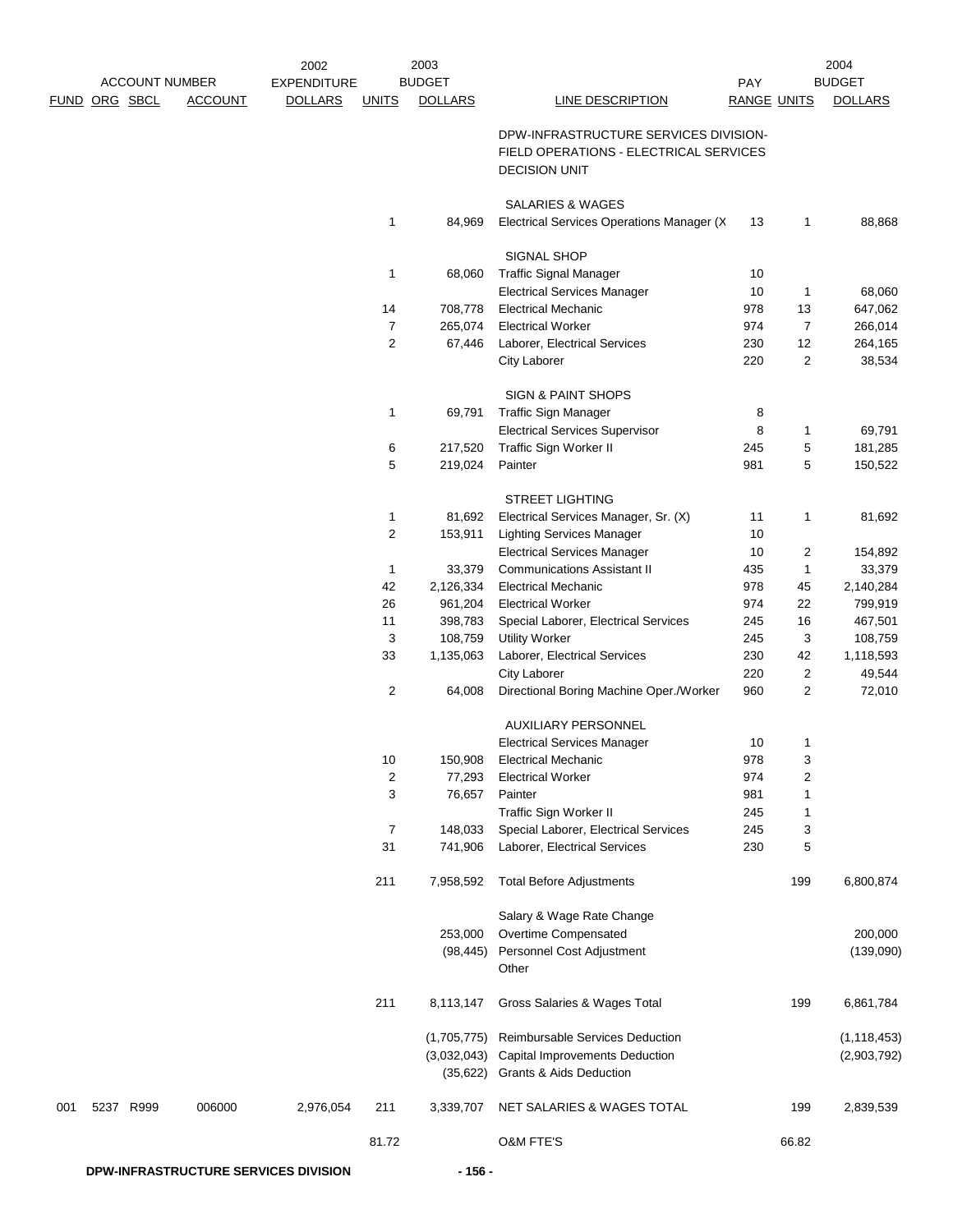|               |           |           |                       | 2002               |                | 2003           |                                                                                                               |                    | 2004           |
|---------------|-----------|-----------|-----------------------|--------------------|----------------|----------------|---------------------------------------------------------------------------------------------------------------|--------------------|----------------|
|               |           |           | <b>ACCOUNT NUMBER</b> | <b>EXPENDITURE</b> |                | <b>BUDGET</b>  | <b>PAY</b>                                                                                                    |                    | <b>BUDGET</b>  |
| FUND ORG SBCL |           |           | ACCOUNT               | <b>DOLLARS</b>     | <b>UNITS</b>   | <b>DOLLARS</b> | LINE DESCRIPTION                                                                                              | <b>RANGE UNITS</b> | <b>DOLLARS</b> |
|               |           |           |                       |                    | 103.32         |                | NON-O&M FTE'S                                                                                                 | 95.73              |                |
|               |           |           |                       |                    |                |                | (X) Private Auto Allowance May Be Paid Pursuant to<br>Section 350-183 of the Milwaukee Code.                  |                    |                |
| 001           |           | 5237 R999 | 006100                | 1,100,445          |                | 1,235,692      | ESTIMATED EMPLOYEE FRINGE BENEFITS<br>(Involves Revenue Offset-No Transfers from this Account)                |                    | 1,050,629      |
|               |           |           |                       |                    |                |                | OPERATING EXPENDITURES                                                                                        |                    |                |
| 0001          | 5237      | R999      | 630100                | 10,840             |                | 20,000         | General Office Expense                                                                                        |                    | 15,000         |
| 0001          | 5237      | R999      | 630500                | 20,747             |                | 40,000         | Tools & Machinery Parts                                                                                       |                    | 30,000         |
| 0001          | 5237      | R999      | 631000                | 638,391            |                | 750,000        | <b>Construction Supplies</b>                                                                                  |                    | 700,000        |
| 0001          | 5237      | R999      | 631500                | 1,234              |                | 2,860,000      | Energy                                                                                                        |                    | 3,000          |
| 0001          |           | 5237 R999 | 632000                | 108,913            |                | 120,000        | <b>Other Operating Supplies</b>                                                                               |                    | 120,000        |
| 0001          |           | 5237 R999 | 632500                |                    |                |                | <b>Facility Rental</b>                                                                                        |                    |                |
| 0001          | 5237      | R999      | 633000                | 707                |                | 1,000          | <b>Vehicle Rental</b>                                                                                         |                    | 1,000          |
| 0001          | 5237      | R999      | 633500                | 5,881              |                | 5,000          | Non-Vehicle Equipment Rental                                                                                  |                    | 5,000          |
| 0001          | 5237      | R999      | 634000                | 14,630             |                | 12,000         | <b>Professional Services</b>                                                                                  |                    | 12,000         |
| 0001          | 5237      | R999      | 634500                |                    |                |                | Information Technology Services                                                                               |                    |                |
| 0001          | 5237      | R999      | 635000                | 61,847             |                | 70,000         | <b>Property Services</b>                                                                                      |                    | 65,000         |
| 0001          |           | 5237 R999 | 635500                | 2,919              |                | 4,500          | <b>Infrastructure Services</b>                                                                                |                    | 3,000          |
| 0001          |           | 5237 R999 | 636000                |                    |                |                | Vehicle Repair Services                                                                                       |                    |                |
| 0001          |           | 5237 R999 | 636500                | 55,192             |                | 50,000         | <b>Other Operating Services</b>                                                                               |                    | 50,000         |
| 0001          | 5237      | R999      | 637000                |                    |                |                | <b>Loans and Grants</b>                                                                                       |                    |                |
|               | 5237      | R999      | 637501                |                    |                |                |                                                                                                               |                    |                |
| 0001          |           |           |                       | 3,493,629          |                | 550,000        | <b>Reimburse Other Departments</b>                                                                            |                    | 3,677,000      |
| 0001          | 5237      | R999      | 006300                | 4,414,930          |                | 4,482,500      | OPERATING EXPENDITURES TOTAL                                                                                  |                    | 4,681,000      |
|               |           |           |                       |                    |                |                | <b>EQUIPMENT PURCHASES</b>                                                                                    |                    |                |
|               |           |           |                       |                    |                |                | <b>Additional Equipment</b>                                                                                   |                    |                |
|               |           |           |                       |                    |                |                | Subtotal - Additional Equipment                                                                               |                    |                |
|               |           |           |                       |                    |                |                | Replacement Equipment                                                                                         |                    |                |
|               |           |           |                       |                    | 5              | 6,000          | Computer/ CPU & Monitor                                                                                       | 4                  | 4,800          |
|               |           |           |                       |                    | 3              | 1,500          | Hammer, Air                                                                                                   |                    |                |
|               |           |           |                       |                    | 3              | 1,000          | Air Tamper                                                                                                    |                    |                |
|               |           |           |                       |                    | 2              | 1,800          | Nylon Cable Puller                                                                                            |                    |                |
|               |           |           |                       |                    | $\overline{c}$ | 10,000         | Hole Hog (4")                                                                                                 |                    |                |
|               |           |           |                       |                    | 1              | 1,500          | Duct Rodder (1/2") 500 Ft.                                                                                    |                    |                |
|               |           |           |                       |                    | 1              | 1,800          | <b>Dynatel Locator</b>                                                                                        |                    |                |
|               |           |           |                       |                    | 1              | 1,850          | Megger, Measures Wattage                                                                                      |                    |                |
|               |           |           |                       |                    | 2              | 7,000          | Hole Hog (2")                                                                                                 |                    |                |
|               |           |           |                       |                    |                |                | Other Previous Experience                                                                                     |                    |                |
|               |           |           |                       |                    | 20             | 32,450         | Subtotal - Replacement Equipment                                                                              | 4                  | 4,800          |
| 0001          | 5237 R999 |           | 006800                | 3,868              | 20             | 32,450         | <b>EQUIPMENT PURCHASES TOTAL</b>                                                                              | 4                  | 4,800          |
|               |           |           |                       |                    |                |                | <b>SPECIAL FUNDS</b>                                                                                          |                    |                |
|               |           |           |                       |                    |                |                | SPECIAL FUNDS TOTAL                                                                                           |                    |                |
|               |           |           |                       | 8,495,297          |                | 9,090,349      | DPW-INFRASTRUCTURE SERVICES DIVISION-<br>FIELD OPERATIONS - ELECTRICAL SERVICES<br><b>DECISION UNIT TOTAL</b> |                    | 8,575,968      |
|               |           |           |                       |                    |                |                |                                                                                                               |                    |                |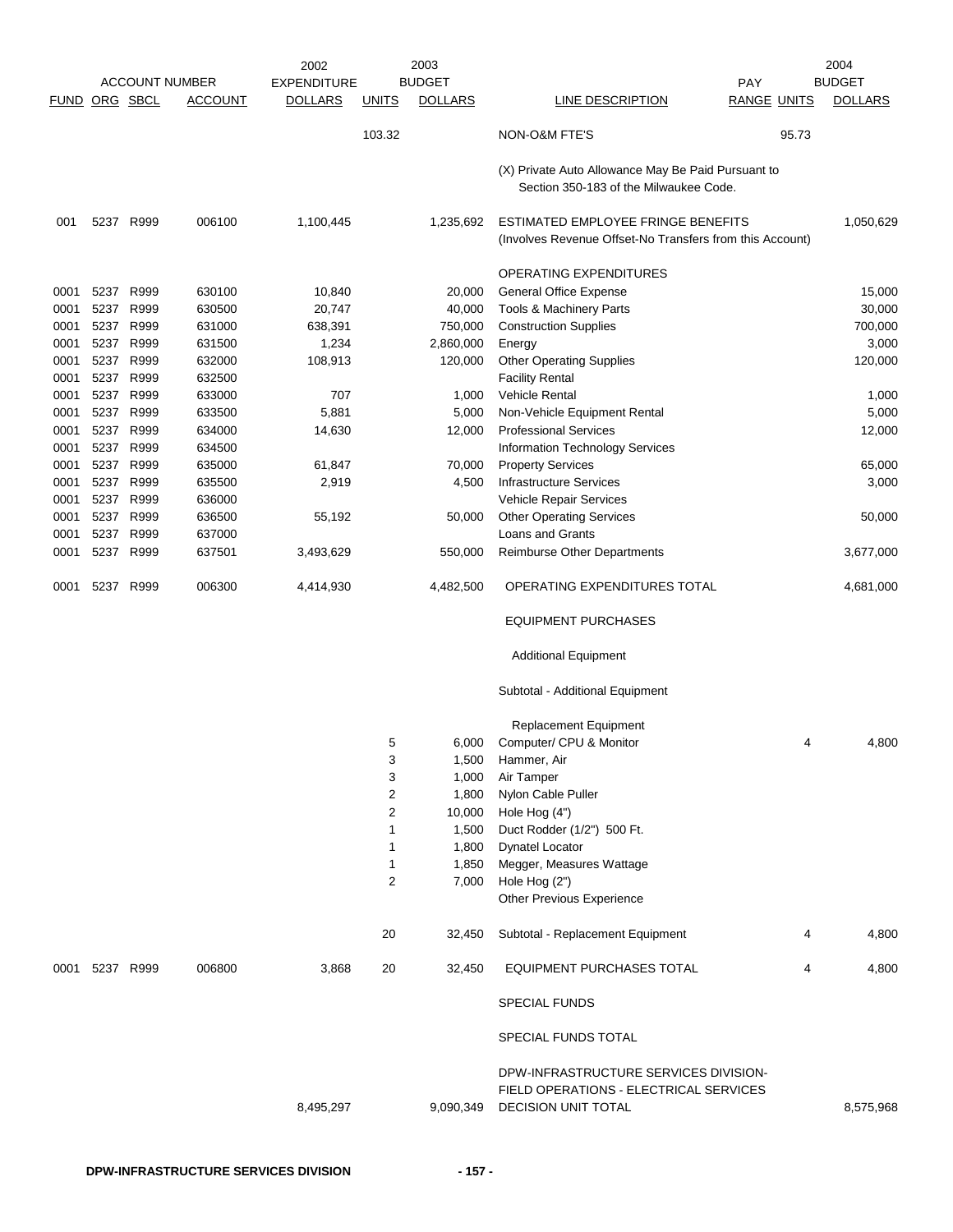|             |          |           | <b>ACCOUNT NUMBER</b> | 2002<br><b>EXPENDITURE</b> |              | 2003<br><b>BUDGET</b> |                                               | PAY                | 2004<br><b>BUDGET</b> |
|-------------|----------|-----------|-----------------------|----------------------------|--------------|-----------------------|-----------------------------------------------|--------------------|-----------------------|
| <b>FUND</b> | ORG SBCL |           | <b>ACCOUNT</b>        | <b>DOLLARS</b>             | <b>UNITS</b> | <b>DOLLARS</b>        | LINE DESCRIPTION                              | <b>RANGE UNITS</b> | <b>DOLLARS</b>        |
|             |          |           |                       |                            |              |                       |                                               |                    |                       |
|             |          |           |                       |                            |              |                       | PROGRAM RESULT MEASURES/                      |                    |                       |
|             |          |           |                       | <b>UNITS</b>               | $\%$         | <b>UNITS</b>          | INTERNAL MANAGEMENT INDICATORS:               | %                  | <b>UNITS</b>          |
|             |          |           |                       |                            |              |                       | <b>Traffic Control Signal Operations</b>      |                    |                       |
| 0001        | 5237     | 4400      | P52342                |                            |              |                       | 3 year Average Number of Traffic Crashes      |                    |                       |
| 0001        | 5237     | 4400      | M52332                | 714                        | 100.1        | 714                   | Signal Control Inspection                     | 100.0              | 714                   |
|             |          |           |                       |                            |              |                       | Traffic Control Signal Maintenance and Repair |                    |                       |
| 0001        | 5237     | 4420      | M52333                | 410                        | 100.0        | 714                   | Signal Control Intersection                   | 100.0              | 714                   |
| 0001        | 5237     | 4420      | P52334                | 84.60%                     | 100.0        | 90                    | % Responded to within 1 Hour                  | 100.0              | 90.0                  |
| 0001        | 5237     | 4420      | P52335                | 96.30%                     | 100.0        | 90                    | % Responded to within 1 Work Day              | 100.0              | 90.0                  |
|             |          |           |                       |                            |              |                       | Sign Maintained or Installed                  |                    |                       |
| 0001        |          | 5237 4420 | M52337                | 11,422                     | 100.0        | 6,000                 | Signs Maintained or Installed                 | 100.0              | 6,000                 |
|             |          |           |                       |                            |              |                       | Pavement Marking - Lanes and Centerlines      |                    |                       |
| 0001        | 5237     | 4420      | M52338                | 1,600                      | 100.0        | 1,600                 | 1,000 Ft. of Line Painted                     | 100.0              | 1,600                 |
|             |          |           |                       |                            |              |                       |                                               |                    |                       |
|             |          |           |                       |                            |              |                       | <b>Crosswalks and Other Markings</b>          |                    |                       |
| 0001        |          | 5237 4420 | M52339                | 1,700                      | 100.0        | 1,700                 | <b>Locations Marked</b>                       | 100.0              | 1,700                 |
|             |          |           |                       |                            |              |                       | <b>Street Light Operations</b>                |                    |                       |
| 0001        | 5237     | 4520      | M52340                | 66,417                     | 99.6         | 66,419                | <b>Street Lights</b>                          | 100.0              | 66,417                |
| 0001        | 5237     | 4520      | M52343                | 2,650                      | 95.5         | 644                   | Average Minute Per Day                        | 155.3              | 1,000                 |
|             |          |           |                       |                            |              |                       | <b>Alley Light Operations</b>                 |                    |                       |
| 0001        | 5237     | 4530      | M52344                | 8,790                      | 100.1        | 8,809                 | <b>Alley Lights</b>                           | 99.9               | 8,800                 |
| 0001        | 5237     | 4530      | P52345                | 93.1                       | 100.0        | 90                    | % Repaired in 72 Hours                        | 100.0              | 90                    |
|             |          |           |                       |                            |              |                       | Street Light Maintenance and Repair           |                    |                       |
| 0001        | 5237     | 4520      | P52341                | 97.8                       | 100.0        | 95                    | % Circuits Troubles Repaired within 24 Hours  | 100.0              | 95.0                  |
| 0001        | 5237     | 4520      | P52342                |                            | 81.3 100.0   | 90                    | % Unit Troubles Repaired within 30 Days       | 100.0              | 90.0                  |
|             |          |           |                       |                            |              |                       |                                               |                    |                       |
|             |          |           |                       | 111,400                    |              | 147,096               | DIRECT LABOR HOUR ALLOCATION                  |                    | 120,276               |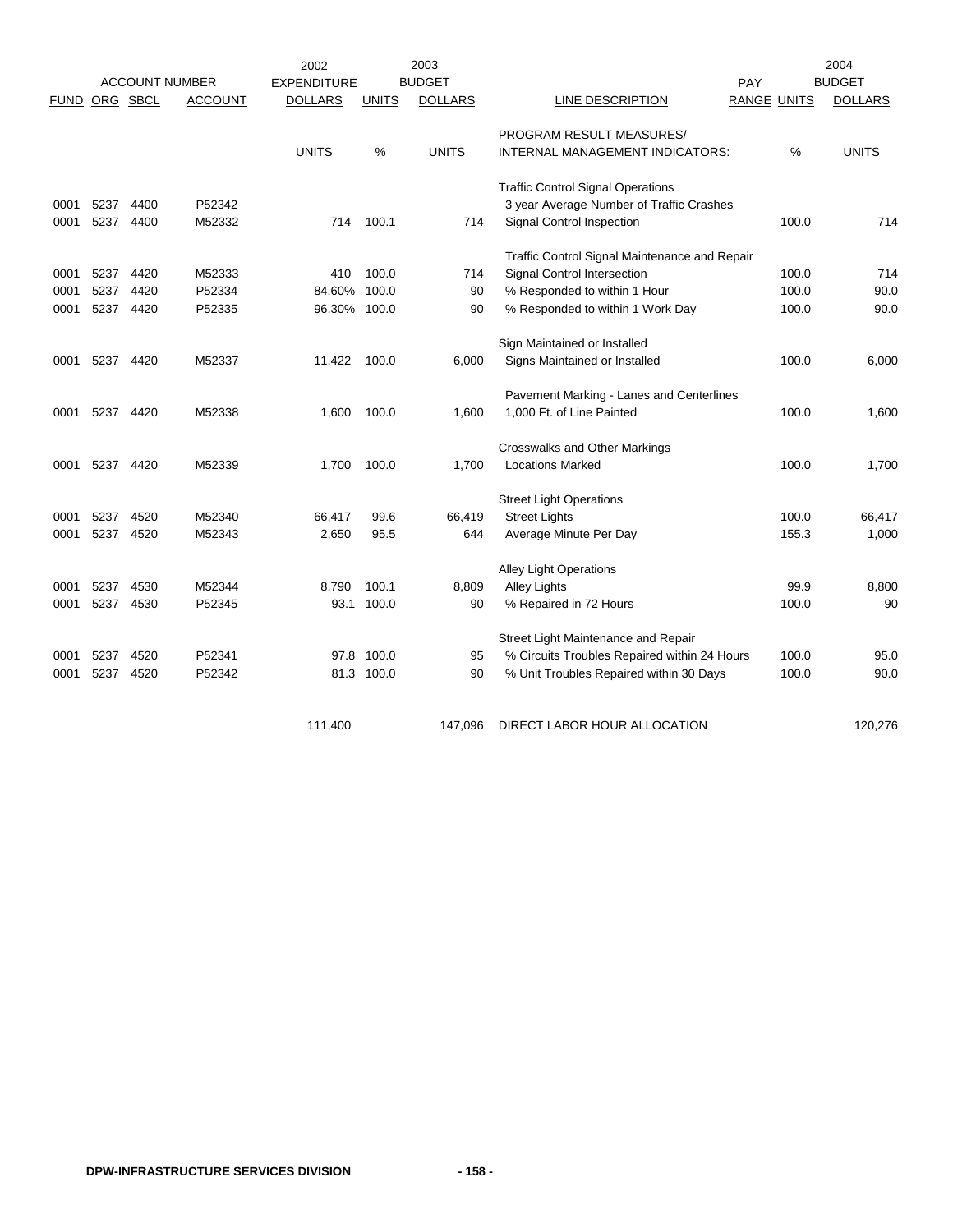|                                 | 2002               |                | 2003           |                                         |                    |                | 2004           |
|---------------------------------|--------------------|----------------|----------------|-----------------------------------------|--------------------|----------------|----------------|
| <b>ACCOUNT NUMBER</b>           | <b>EXPENDITURE</b> |                | <b>BUDGET</b>  |                                         | <b>PAY</b>         |                | <b>BUDGET</b>  |
| FUND ORG SBCL<br><b>ACCOUNT</b> | <b>DOLLARS</b>     | <b>UNITS</b>   | <b>DOLLARS</b> | <b>LINE DESCRIPTION</b>                 | <b>RANGE UNITS</b> |                | <b>DOLLARS</b> |
|                                 |                    |                |                | DPW-INFRASTRUCTURE SERVICES DIVISION-   |                    |                |                |
|                                 |                    |                |                | FIELD OPERATIONS - SUPPORT SERVICES     |                    |                |                |
|                                 |                    |                |                | <b>DECISION UNIT</b>                    |                    |                |                |
|                                 |                    |                |                |                                         |                    |                |                |
|                                 |                    |                |                | SALARIES & WAGES                        |                    |                |                |
|                                 |                    | 1              | 74,418         | Infrastructure Support Services Manager | 9                  | 1              | 74,418         |
|                                 |                    |                |                |                                         |                    |                |                |
|                                 |                    |                |                | PLANT & EQUIPMENT                       |                    |                |                |
|                                 |                    | 1              | 65,496         | Plant & Equip. Rpr. Supervisor          | $\overline{7}$     | 1              | 65,496         |
|                                 |                    | 1              | 48,006         | Asphalt Plant Oper. Eng.                | 960                | 1              | 48,006         |
|                                 |                    | 1              | 36,386         | <b>Communications Assistant III</b>     | 455                |                |                |
|                                 |                    |                |                | Program Assistant I                     | 460                | 1              | 37,063         |
|                                 |                    | $\overline{2}$ | 78,784         | Lead Equipment Mechanic                 | 260                | 2              | 78,784         |
|                                 |                    | 1              | 38,024         | <b>Plant Mechanic III</b>               | 252                | 1              | 38,024         |
|                                 |                    |                |                | Equipment Mechanic IV                   | 254                | 1              | 38,440         |
|                                 |                    | 2              | 72,507         | <b>Equipment Mechanic II</b>            | 245                | 2              | 72,507         |
|                                 |                    | 1              | 34,982         | <b>Asphalt Plant Operator</b>           | 238                | $\mathbf{1}$   | 34,982         |
|                                 |                    | 2              | 69,161         | Equipment Mechanic I                    | 235                | 2              | 69,161         |
|                                 |                    | 1              | 34,581         | Labor Crew Leader I                     | 235                | 1              | 34,581         |
|                                 |                    | 1              | 33,393         | Spec. Street Repair Laborer             | 225                | 2              | 66,786         |
|                                 |                    |                |                |                                         |                    |                |                |
|                                 |                    |                |                | AUXILIARY PERSONNEL                     |                    |                |                |
|                                 |                    | 1              |                | Asphalt Plant Oper. Eng.                | 960                | 1              |                |
|                                 |                    | 1              |                | Office Assistant III                    | 425                | 1              |                |
|                                 |                    | 1              |                | Lead Equipment Mechanic                 | 260                | 1              |                |
|                                 |                    | 1              |                | Plant Mechanic III                      | 252                | 1              |                |
|                                 |                    | 1              |                | Equipment Mechanic II                   | 245                | 1              |                |
|                                 |                    | 1              |                | <b>Asphalt Plant Operator</b>           | 238                | 1              |                |
|                                 |                    | 1              |                | Equipment Mechanic I                    | 235                | 1              |                |
|                                 |                    |                |                |                                         |                    |                |                |
|                                 |                    |                |                | <b>STORES UNIT</b>                      |                    |                |                |
|                                 |                    | 1              | 61,451         | <b>Inventory Services Manager</b>       | 6                  | 1              | 61,451         |
|                                 |                    | 1              | 44,893         | <b>Inventory Supervisor</b>             | 3                  | 1              | 46,286         |
|                                 |                    | 1              | 37,063         | Inventory Assistant V                   | 355                | 1              | 37,063         |
|                                 |                    | 4              | 144,073        | <b>Inventory Assistant IV</b>           | 350                | 6              | 216,108        |
|                                 |                    | 3              | 106,155        | <b>Inventory Assistant III</b>          | 347                | 3              | 105,052        |
|                                 |                    | 7              | 236,061        | <b>Inventory Assistant II</b>           | 338                | 5              | 168,615        |
|                                 |                    | 1              | 33,379         | Office Assistant III                    | 425                | 1              | 33,379         |
|                                 |                    |                |                |                                         |                    |                |                |
|                                 |                    |                |                | AUXILIARY PERSONNEL                     |                    |                |                |
|                                 |                    | 1              |                | <b>Inventory Services Manager</b>       | 6                  | $\mathbf{1}$   |                |
|                                 |                    | 1              |                | <b>Inventory Supervisor</b>             | 3                  | 1              |                |
|                                 |                    | 1              |                | <b>Inventory Assistant V</b>            | 355                | 1              |                |
|                                 |                    | 1              |                | <b>Inventory Assistant IV</b>           | 350                | 1              |                |
|                                 |                    | 1              |                | <b>Inventory Assistant III</b>          | 347                | $\mathbf{1}$   |                |
|                                 |                    | 3              |                | <b>Inventory Assistant II</b>           | 338                | $\sqrt{2}$     |                |
|                                 |                    |                |                |                                         |                    |                |                |
|                                 |                    |                |                | <b>MACHINE SHOP</b>                     |                    |                |                |
|                                 |                    | 1              | 57,658         | Machine Shop Supervisor                 | 5                  | 1              | 57,658         |
|                                 |                    | 1              | 48,665         | Machinist II                            | 698                | 1              | 48,665         |
|                                 |                    | 4              | 188,117        | <b>Electrical Services Mach. I</b>      | 696                | 4              | 187,015        |
|                                 |                    | 1              | 47,029         | Elec. Services Blacksmith               | 696                | 1              | 47,029         |
|                                 |                    | 2              | 84,678         | <b>Electrical Services Welder</b>       | 694                | 2              | 84,678         |
|                                 |                    | $\overline{c}$ | 67,446         | Laborer, Electrical Services            | 230                | $\overline{c}$ | 67,446         |
|                                 |                    |                |                |                                         |                    |                |                |
|                                 |                    | 58             | 1,742,406      | <b>Total Before Adjustments</b>         |                    | 59             | 1,818,693      |
|                                 |                    |                |                |                                         |                    |                |                |
|                                 |                    |                |                | Salary & Wage Rate Change               |                    |                |                |
|                                 |                    |                | 12,500         | Overtime Compensated                    |                    |                | 11,000         |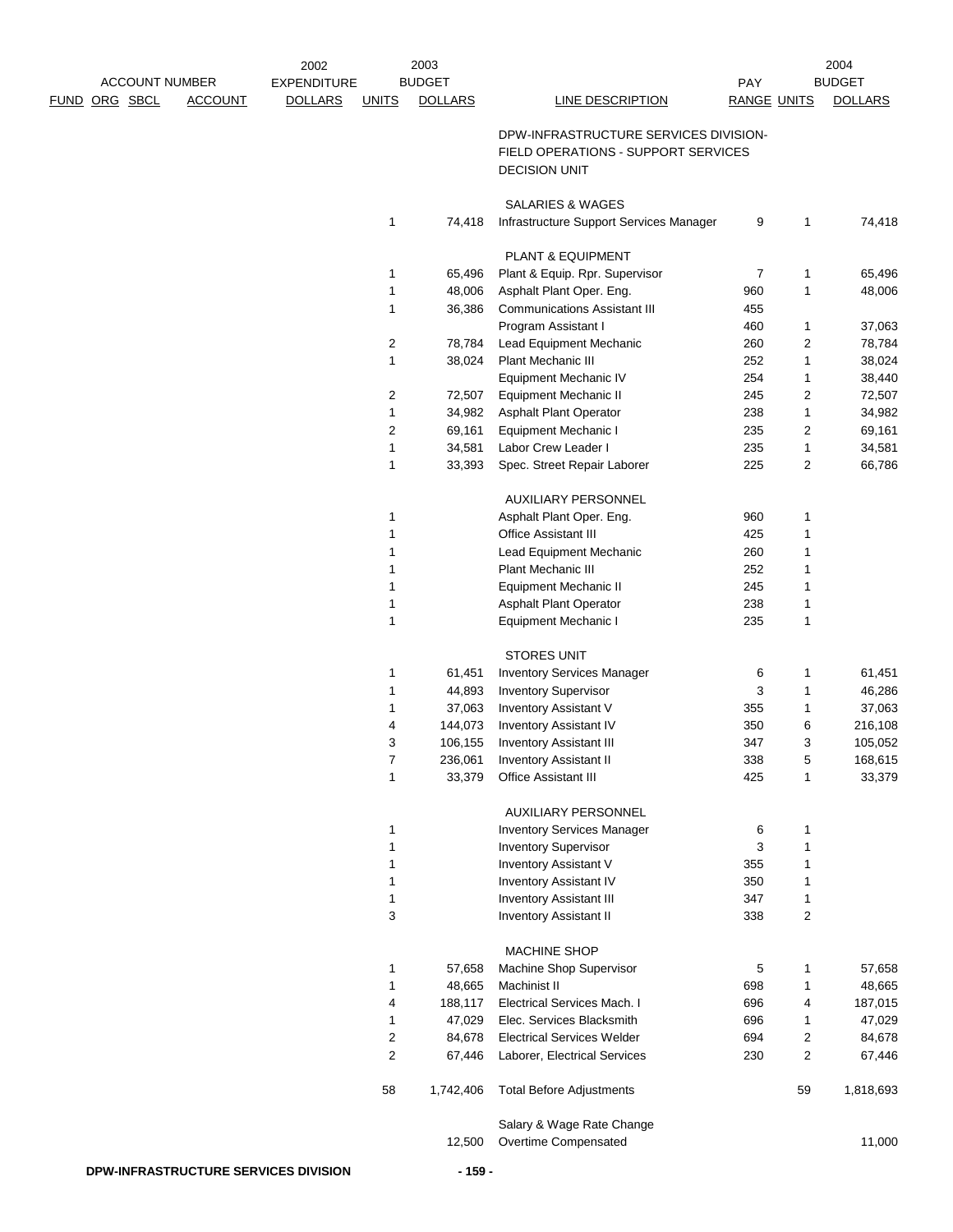|                      |      |                        |                       | 2002               |              | 2003              |                                                                                                |                    | 2004           |
|----------------------|------|------------------------|-----------------------|--------------------|--------------|-------------------|------------------------------------------------------------------------------------------------|--------------------|----------------|
|                      |      |                        | <b>ACCOUNT NUMBER</b> | <b>EXPENDITURE</b> |              | <b>BUDGET</b>     |                                                                                                | PAY                | <b>BUDGET</b>  |
| <b>FUND ORG SBCL</b> |      |                        | <b>ACCOUNT</b>        | <b>DOLLARS</b>     | <b>UNITS</b> | <b>DOLLARS</b>    | LINE DESCRIPTION                                                                               | <b>RANGE UNITS</b> | <b>DOLLARS</b> |
|                      |      |                        |                       |                    |              | (30,093)<br>2,300 | Personnel Cost Adjustment<br>Other                                                             |                    | (36, 374)      |
|                      |      |                        |                       |                    |              | 1,727,113         | Gross Salaries & Wages Total                                                                   |                    | 1,793,319      |
|                      |      |                        |                       |                    |              | (507, 728)        | <b>Reimbursable Services Deduction</b>                                                         |                    | (590, 249)     |
|                      |      |                        |                       |                    |              | (170, 575)        | Capital Improvements Deduction<br>Grants & Aids Deduction                                      |                    | (294, 143)     |
| 0001                 |      | 5238 R999              | 006000                | 1,015,024          |              | 1,048,810         | NET SALARIES & WAGES TOTAL                                                                     |                    | 908,927        |
|                      |      |                        |                       |                    | 26.62        |                   | <b>O&amp;M FTE'S</b>                                                                           | 23.55              |                |
|                      |      |                        |                       |                    | 16.39        |                   | NON-O&M FTE'S                                                                                  | 21.45              |                |
| 0001                 |      | 5238 R999              | 006100                | 391,557            |              | 388,060           | ESTIMATED EMPLOYEE FRINGE BENEFITS<br>(Involves Revenue Offset-No Transfers from this Account) |                    | 336,303        |
|                      |      |                        |                       |                    |              |                   | <b>OPERATING EXPENDITURES</b>                                                                  |                    |                |
| 0001                 | 5238 | R999                   | 630100                | 2,277              |              | 5,000             | <b>General Office Expense</b>                                                                  |                    | 4,500          |
| 0001                 | 5238 | R999                   | 630500                | 23,587             |              | 32,500            | Tools & Machinery Parts                                                                        |                    | 35,000         |
| 0001                 | 5238 | R999                   | 631000                | 40,072             |              | 17,000            | <b>Construction Supplies</b>                                                                   |                    | 20,000         |
| 0001                 |      | 5238 R999              | 631500                | 1,960              |              | 10,000            | Energy                                                                                         |                    | 7,500          |
| 0001                 |      | 5238 R999              | 632000                | 22,486             |              | 40,000            | <b>Other Operating Supplies</b>                                                                |                    | 40,000         |
| 0001                 |      | 5238 R999              | 632500                |                    |              |                   | <b>Facility Rental</b>                                                                         |                    |                |
| 0001                 | 5238 | R999                   | 633000                |                    |              | 500               | Vehicle Rental                                                                                 |                    | 500            |
| 0001                 | 5238 | R999                   | 633500                | 5,549              |              | 6,000             | Non-Vehicle Equipment Rental                                                                   |                    | 6,000          |
| 0001                 |      | 5238 R999              | 634000                | 1,335              |              | 2,000             | <b>Professional Services</b>                                                                   |                    | 1,500          |
| 0001                 | 5238 | R999                   | 634500                |                    |              |                   | Information Technology Services                                                                |                    |                |
| 0001<br>0001         |      | 5238 R999<br>5238 R999 | 635000<br>635500      |                    |              | 2,000             | <b>Property Services</b><br><b>Infrastructure Services</b>                                     |                    | 2,000          |
| 0001                 |      | 5238 R999              | 636000                |                    |              | 1,000             | Vehicle Repair Services                                                                        |                    | 1,000          |
| 0001                 | 5238 | R999                   | 636500                | 7,662              |              | 12,500            | <b>Other Operating Services</b>                                                                |                    | 12,000         |
| 0001                 | 5238 | R999                   | 637000                |                    |              |                   | <b>Loans and Grants</b>                                                                        |                    |                |
| 0001                 | 5238 | R999                   | 637501                | 1,719              |              | 12,000            | <b>Reimburse Other Departments</b>                                                             |                    | 12,000         |
| 0001                 |      | 5238 R999              | 006300                | 106,647            |              | 140,500           | OPERATING EXPENDITURES TOTAL                                                                   |                    | 142,000        |
|                      |      |                        |                       |                    |              |                   | <b>EQUIPMENT PURCHASES</b>                                                                     |                    |                |
|                      |      |                        |                       |                    |              |                   | <b>Additional Equipment</b>                                                                    |                    |                |
|                      |      |                        |                       |                    |              |                   | Subtotal - Additional Equipment                                                                |                    |                |
|                      |      |                        |                       |                    |              |                   | <b>Replacement Equipment</b>                                                                   |                    |                |
|                      |      |                        |                       |                    | 5            | 6,000             | Computer/ CPU & Monitor                                                                        | 3                  | 3,600          |
|                      |      |                        |                       |                    | $\mathbf{1}$ | 4,000             | Miscellaneous                                                                                  |                    |                |
|                      |      |                        |                       |                    | 1            | 10,000            | Subtotal - Replacement Equipment                                                               |                    | 3,600          |
|                      |      | 5238 R999              | 006800                | 2,262              | 1            | 10,000            | <b>EQUIPMENT PURCHASES TOTAL</b>                                                               |                    |                |
| 0001                 |      |                        |                       |                    |              |                   |                                                                                                |                    | 3,600          |
|                      |      |                        |                       |                    |              |                   | <b>SPECIAL FUNDS</b>                                                                           |                    |                |
|                      |      |                        |                       |                    |              |                   | SPECIAL FUNDS TOTAL                                                                            |                    |                |
|                      |      |                        |                       |                    |              |                   | DPW-INFRASTRUCTURE SERVICES DIVISION-                                                          |                    |                |
|                      |      |                        |                       |                    |              |                   | FIELD OPERATIONS - SUPPORT SERVICES                                                            |                    |                |
|                      |      |                        |                       | 1,515,490          |              | 1,587,370         | <b>DECISION UNIT TOTAL</b>                                                                     |                    | 1,390,830      |
|                      |      |                        |                       |                    |              |                   |                                                                                                |                    |                |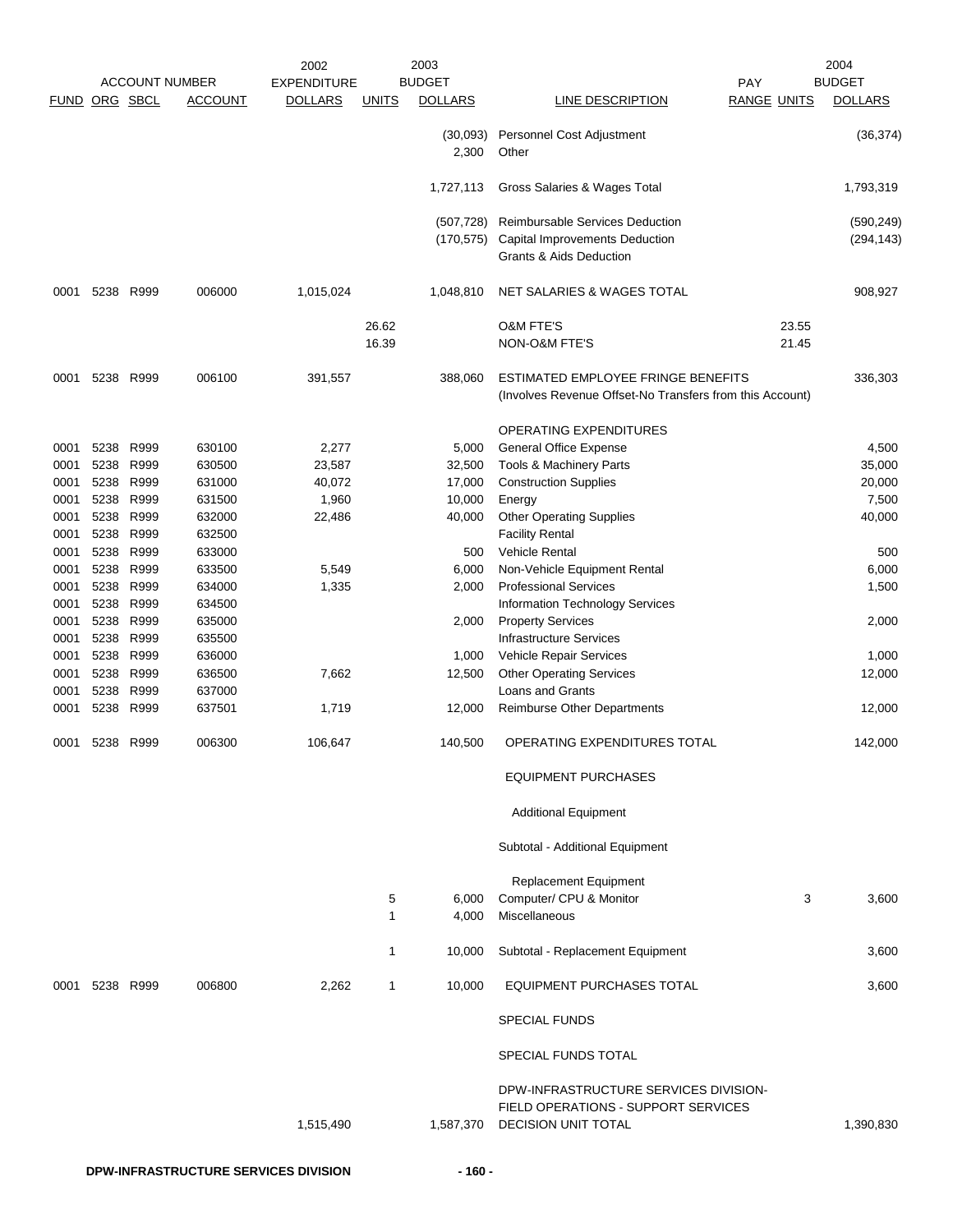|             |      |                       |                | 2002               |              | 2003           |                                      |                    |       | 2004           |
|-------------|------|-----------------------|----------------|--------------------|--------------|----------------|--------------------------------------|--------------------|-------|----------------|
|             |      | <b>ACCOUNT NUMBER</b> |                | <b>EXPENDITURE</b> |              | <b>BUDGET</b>  |                                      | <b>PAY</b>         |       | <b>BUDGET</b>  |
| <b>FUND</b> | ORG  | <b>SBCL</b>           | <b>ACCOUNT</b> | <b>DOLLARS</b>     | <b>UNITS</b> | <b>DOLLARS</b> | LINE DESCRIPTION                     | <b>RANGE UNITS</b> |       | <b>DOLLARS</b> |
|             |      |                       |                |                    |              |                |                                      |                    |       |                |
|             |      |                       |                |                    |              |                | PROGRAM RESULT MEASURES/             |                    |       |                |
|             |      |                       |                | <b>UNITS</b>       | %            | <b>UNITS</b>   | INTERNAL MANAGEMENT INDICATORS:      |                    | %     | <b>UNITS</b>   |
|             |      |                       |                |                    |              |                | Special Barricade Service            |                    |       |                |
| 0001        | 5238 | 4990                  | M52346         | 2,300              | 100.0        | 2,300          | Locations                            |                    | 100.0 | 2,300          |
|             |      |                       |                |                    |              |                | Maintenance - Property and Equipment |                    |       |                |
| 0001        | 5238 | 0900                  | M52347         | 8,000              | 100.0        | 8,000          | Items                                |                    | 100.0 | 8,000          |
|             |      |                       |                |                    |              |                | <b>Stores Operations</b>             |                    |       |                |
| 0001        | 5238 | 0900                  | M52348         | 38,373             | 100.0        | 8,000          | <b>Number of Stock Requisitions</b>  |                    | 125.0 | 10,000         |
|             |      |                       |                |                    |              |                |                                      |                    |       |                |
|             |      |                       |                | 42,631             |              | 47.916         | DIRECT LABOR HOUR ALLOCATION         |                    |       | 42,390         |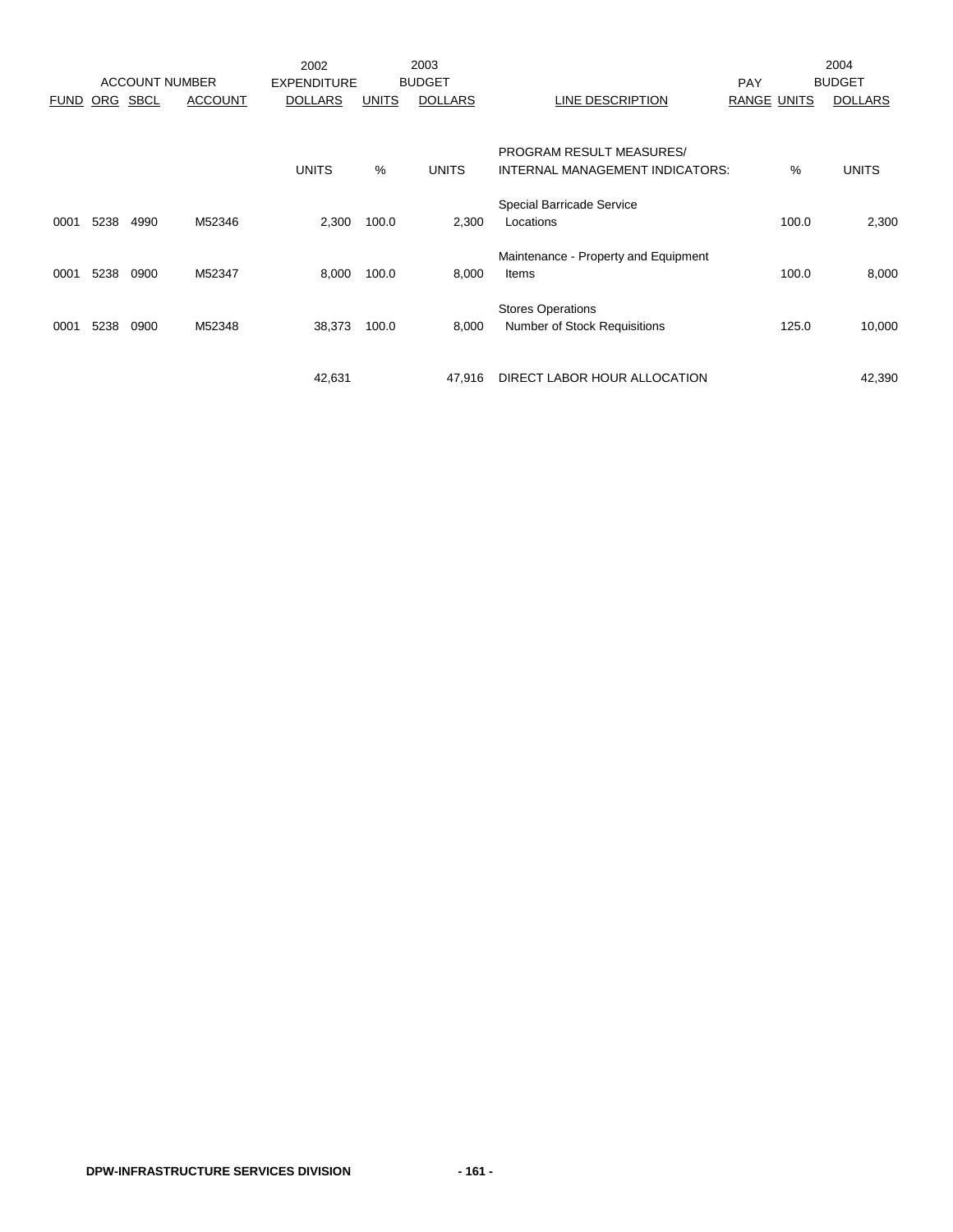|             |           |           |                       | 2002               |              | 2003           |                                                                                |                    |        | 2004           |
|-------------|-----------|-----------|-----------------------|--------------------|--------------|----------------|--------------------------------------------------------------------------------|--------------------|--------|----------------|
|             |           |           | <b>ACCOUNT NUMBER</b> | <b>EXPENDITURE</b> |              | <b>BUDGET</b>  |                                                                                | <b>PAY</b>         |        | <b>BUDGET</b>  |
| <b>FUND</b> | ORG SBCL  |           | <b>ACCOUNT</b>        | <b>DOLLARS</b>     | <b>UNITS</b> | <b>DOLLARS</b> | LINE DESCRIPTION                                                               | <b>RANGE UNITS</b> |        | <b>DOLLARS</b> |
|             |           |           |                       |                    |              |                | DPW-OPERATIONS DIVISION<br><b>BUDGETARY CONTROL UNIT</b><br>(SUMMARY 1BCU=7DU) |                    |        |                |
|             |           |           |                       |                    |              |                |                                                                                |                    |        |                |
|             |           |           |                       |                    |              |                | <b>SALARIES &amp; WAGES</b>                                                    |                    |        |                |
|             |           |           |                       | 3,118,162          |              | 4,409,698      | Overtime Compensated*                                                          |                    |        | 3,876,579      |
|             |           |           |                       | 36,980,175         |              | 34,970,807     | All Other Salaries & Wages                                                     |                    |        | 33,135,271     |
| 0001        | 5450      | R999      | 006000                | 40,098,337         |              | 39,380,505     | NET SALARIES & WAGES TOTAL*                                                    |                    |        | 37,011,850     |
|             |           |           |                       |                    | 2,492        |                | TOTAL NUMBER OF POSITIONS AUTHORIZED                                           |                    | 2,028  |                |
|             |           |           |                       |                    | 912.67       |                | <b>O&amp;M FTE'S</b>                                                           |                    | 882.89 |                |
|             |           |           |                       |                    | 120.91       |                | NON-O&M FTE'S                                                                  |                    | 119.91 |                |
| 0001        | 5450      | R999      | 006100                | 14,853,080         |              | 14,570,786     | <b>ESTIMATED EMPLOYEE FRINGE BENEFITS*</b>                                     |                    |        | 13,694,386     |
|             |           |           |                       |                    |              |                | (Involves Revenue Offset-No Transfers from this Account)                       |                    |        |                |
|             |           |           |                       |                    |              |                | <b>OPERATING EXPENDITURES</b>                                                  |                    |        |                |
| 0001        | 5450      | R999      | 630100                | 145,771            |              | 151,500        | <b>General Office Expense</b>                                                  |                    |        | 153,000        |
| 0001        | 5450      | R999      | 630500                | 2,782,251          |              | 3,199,381      | <b>Tools &amp; Machinery Parts</b>                                             |                    |        | 3,083,000      |
| 0001        |           | 5450 R999 | 631000                | 650,588            |              | 522,635        | <b>Construction Supplies</b>                                                   |                    |        | 484,350        |
| 0001        | 5450      | R999      | 631500                | 3,572,848          |              | 3,680,063      | Energy                                                                         |                    |        | 3,809,460      |
| 0001        | 5450      | R999      | 632000                | 1,579,736          |              | 2,329,971      | <b>Other Operating Supplies</b>                                                |                    |        | 2,068,971      |
| 0001        | 5450      | R999      | 632500                | 58,662             |              | 5,000          | <b>Facility Rental</b>                                                         |                    |        | 10,000         |
| 0001        | 5450      | R999      | 633000                | 437,169            |              | 610,000        | <b>Vehicle Rental</b>                                                          |                    |        | 346,324        |
| 0001        | 5450      | R999      | 633500                | 101,463            |              | 90,000         | Non-Vehicle Equipment Rental                                                   |                    |        | 104,000        |
| 0001        | 5450      | R999      | 634000                | 343,314            |              | 524,050        | <b>Professional Services</b>                                                   |                    |        | 504,050        |
| 0001        | 5450      | R999      | 634500                | 78,131             |              | 85,000         | <b>Information Technology Services</b>                                         |                    |        | 92,000         |
| 0001        | 5450      | R999      | 635000                | 1,991,746          |              | 1,895,408      | <b>Property Services</b>                                                       |                    |        | 1,865,275      |
| 0001        | 5450      | R999      | 635500                | 578,925            |              | 135,000        | <b>Infrastructure Services</b>                                                 |                    |        | 135,000        |
| 0001        | 5450      | R999      | 636000                | 851,712            |              | 782,655        | Vehicle Repair Services                                                        |                    |        | 700,000        |
| 0001        | 5450      | R999      | 636500                | 10,502,958         |              | 11,540,217     | <b>Other Operating Services</b>                                                |                    |        | 9,795,577      |
| 0001        | 5450      | R999      | 637000                |                    |              |                | Loans and Grants                                                               |                    |        |                |
| 0001        | 5450      | R999      | 637501                | 395,555            |              | 184,962        | <b>Reimburse Other Departments</b>                                             |                    |        | 172,875        |
| 0001        | 5450 R999 |           | 006300                | 24,070,829         |              | 25,735,842     | OPERATING EXPENDITURES TOTAL TOTAL*                                            |                    |        | 23,323,882     |
| 0001        |           | 5450 R999 | 006800                | 2,492,667          |              | 1,660,447      | EQUIPMENT PURCHASES TOTAL*                                                     |                    |        | 1,941,169      |
|             |           |           |                       |                    |              |                | SPECIAL FUNDS TOTAL                                                            |                    |        |                |
|             |           |           |                       |                    |              |                | DPW-OPERATIONS DIVISION                                                        |                    |        |                |
|             |           |           |                       |                    |              |                | <b>BUDGETARY CONTROL UNIT</b>                                                  |                    |        |                |
|             |           |           |                       | 81,514,913         |              | 81,347,580     | TOTAL (1BCU=6DU) (A)                                                           |                    |        | 75,971,287     |
|             |           |           |                       | 1,606,397          |              | 1,642,806      | TOTAL DIRECT LABOR HOUR ALLOCATION                                             |                    |        | 1,589,202      |
|             |           |           |                       |                    |              |                |                                                                                |                    |        |                |
|             |           |           |                       |                    |              |                | *Appropriation Control Account                                                 |                    |        |                |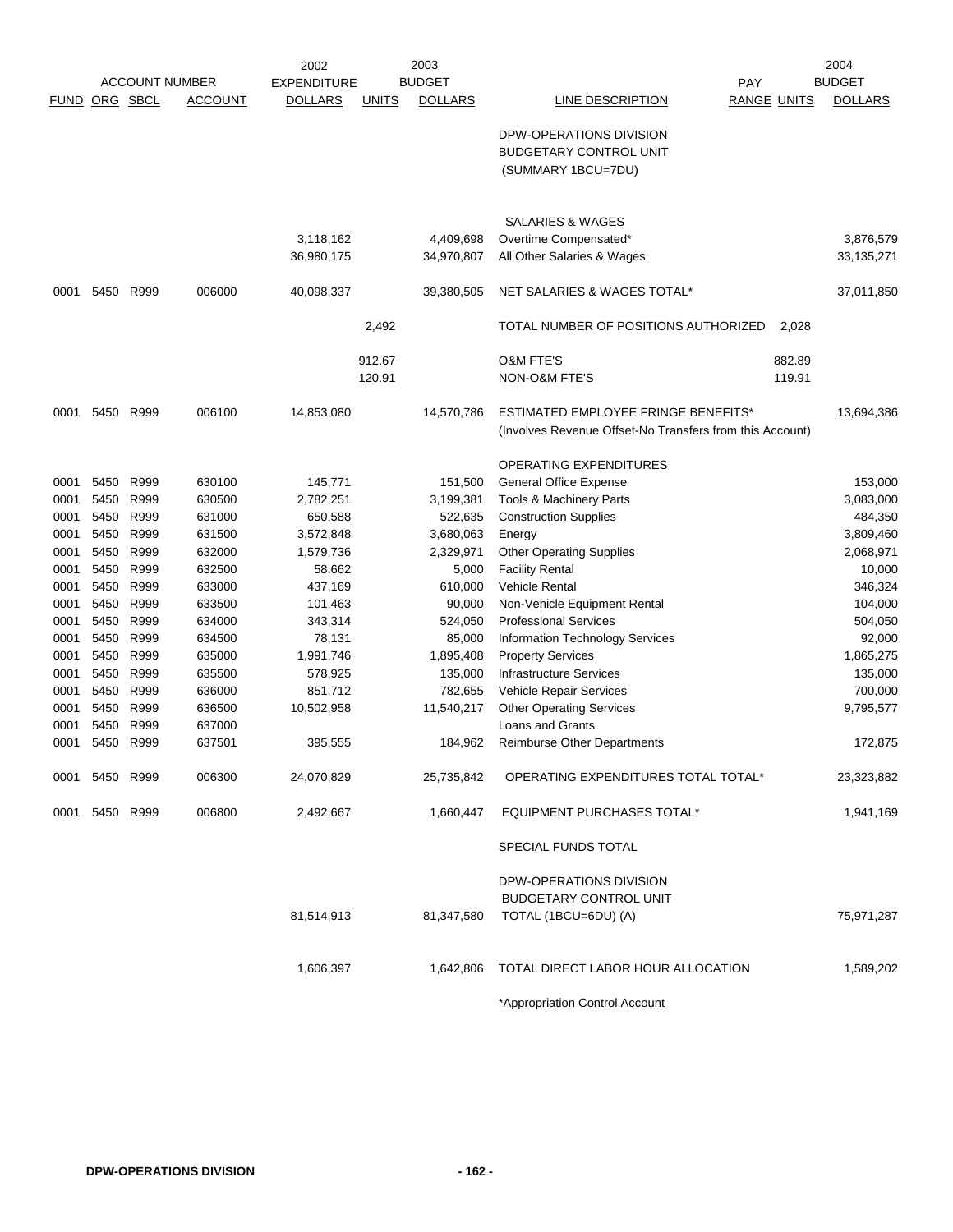|              |              |                       |                  | 2002               |                | 2003           |                                                                                                                                           |                    |                | 2004           |
|--------------|--------------|-----------------------|------------------|--------------------|----------------|----------------|-------------------------------------------------------------------------------------------------------------------------------------------|--------------------|----------------|----------------|
|              |              | <b>ACCOUNT NUMBER</b> |                  | <b>EXPENDITURE</b> |                | <b>BUDGET</b>  |                                                                                                                                           | <b>PAY</b>         |                | <b>BUDGET</b>  |
|              |              | <b>FUND ORG SBCL</b>  | <b>ACCOUNT</b>   | <b>DOLLARS</b>     | <b>UNITS</b>   | <b>DOLLARS</b> | LINE DESCRIPTION                                                                                                                          | <b>RANGE UNITS</b> |                | <b>DOLLARS</b> |
|              |              |                       |                  |                    |                |                | DPW - OPERATIONS DIVISION<br>ADMINISTRATION SECTION                                                                                       |                    |                |                |
|              |              |                       |                  |                    |                |                | SALARIES & WAGES                                                                                                                          |                    |                |                |
|              |              |                       |                  |                    | $\mathbf 1$    | 130,752        | Operations Division Director (X)(Y)                                                                                                       | 18                 | 1              | 130,032        |
|              |              |                       |                  |                    | $\mathbf{1}$   | 70,375         | Finance Manager (X)                                                                                                                       | 11                 |                |                |
|              |              |                       |                  |                    |                |                | Administrative Services Manager (X)                                                                                                       | 11                 | 1              | 73,254         |
|              |              |                       |                  |                    |                |                | <b>GENERAL OFFICE</b>                                                                                                                     |                    |                |                |
|              |              |                       |                  |                    | $\overline{c}$ | 73,508         | Program Assistant II                                                                                                                      | 530                | 2              | 72,071         |
|              |              |                       |                  |                    | $\mathbf{1}$   | 34,736         | Program Assistant I                                                                                                                       | 460                | 1              | 35,970         |
|              |              |                       |                  |                    | 3              | 97,676         | <b>Accounting Assistant II</b>                                                                                                            | 445                | $\overline{c}$ | 66,613         |
|              |              |                       |                  | 904,472            | 8              | 407,047        | <b>Total Before Adjustments</b>                                                                                                           |                    | $\overline{7}$ | 377,940        |
|              |              |                       |                  |                    |                |                | Salary & Wage Rate Change                                                                                                                 |                    |                |                |
|              |              |                       |                  | 11,754             |                | 10,000         | Overtime Compensated                                                                                                                      |                    |                | 10,000         |
|              |              |                       |                  |                    |                | (7,500)        | Personnel Cost Adjustment<br>Other                                                                                                        |                    |                | (7,500)        |
|              |              |                       |                  | 916,226            |                | 409,547        | Gross Salaries & Wages Total                                                                                                              |                    |                | 380,440        |
|              |              |                       |                  |                    |                |                | <b>Reimbursable Services Deduction</b><br><b>Capital Improvements Deduction</b><br>Grants & Aids Deduction                                |                    |                |                |
| 0001         |              | 5451 R999             | 006000           | 916,226            |                | 409,547        | NET SALARIES & WAGES TOTAL                                                                                                                |                    |                | 380,440        |
|              |              |                       |                  |                    | 8.00           |                | <b>O&amp;M FTE'S</b>                                                                                                                      |                    | 7.00           |                |
|              |              |                       |                  |                    |                |                | NON-O&M FTE'S                                                                                                                             |                    |                |                |
|              |              |                       |                  |                    |                |                | (X) Private Auto Allowance May Be Paid Pursuant to<br>Section 350-183 of the Milwaukee Code.                                              |                    |                |                |
|              |              |                       |                  |                    |                |                | (Y) Required to file a statement of economic interests in accordance with<br>the Milwaukee Code of Ordinances Chapter 303-Code of Ethics. |                    |                |                |
| 0001         | 5451         | R999                  | 006100           | 305,036            |                | 151,532        | ESTIMATED EMPLOYEE FRINGE BENEFITS<br>(Involves Revenue Offset-No Transfers from this Account)                                            |                    |                | 140,763        |
|              |              |                       |                  |                    |                |                | <b>OPERATING EXPENDITURES</b>                                                                                                             |                    |                |                |
| 0001         | 5451         | R999                  | 630100           | 7,138              |                | 10,000         | <b>General Office Expense</b>                                                                                                             |                    |                | 10,000         |
| 0001         | 5451         | R999                  | 630500           |                    |                |                | <b>Tools &amp; Machinery Parts</b>                                                                                                        |                    |                |                |
| 0001         | 5451         | R999                  | 631000           | 78,490             |                |                | <b>Construction Supplies</b>                                                                                                              |                    |                |                |
| 0001         | 5451         | R999                  | 631500           |                    |                |                | Energy                                                                                                                                    |                    |                |                |
| 0001<br>0001 | 5451<br>5451 | R999<br>R999          | 632000<br>632500 | 217                |                |                | <b>Other Operating Supplies</b><br><b>Facility Rental</b>                                                                                 |                    |                |                |
| 0001         | 5451         | R999                  | 633000           | 66                 |                |                | <b>Vehicle Rental</b>                                                                                                                     |                    |                |                |
| 0001         | 5451         | R999                  | 633500           |                    |                |                | Non-Vehicle Equipment Rental                                                                                                              |                    |                |                |
| 0001         | 5451         | R999                  | 634000           | 830                |                |                | <b>Professional Services</b>                                                                                                              |                    |                |                |
| 0001         | 5451         | R999                  | 634500           | 37                 |                |                | Information Technology Services                                                                                                           |                    |                |                |
| 0001         | 5451         | R999                  | 635000           |                    |                |                | <b>Property Services</b>                                                                                                                  |                    |                |                |
| 0001         | 5451         | R999                  | 635500           |                    |                |                | <b>Infrastructure Services</b>                                                                                                            |                    |                |                |
| 0001         | 5451         | R999                  | 636000           |                    |                |                | Vehicle Repair Services                                                                                                                   |                    |                |                |
| 0001         | 5451         | R999                  | 636500           | 5,871              |                | 100,000        | <b>Other Operating Services</b>                                                                                                           |                    |                | 55,010         |
| 0001<br>0001 | 5451<br>5451 | R999<br>R999          | 637000<br>637501 | 124,096            |                |                | Loans and Grants<br><b>Reimburse Other Departments</b>                                                                                    |                    |                |                |
|              |              |                       |                  |                    |                |                |                                                                                                                                           |                    |                |                |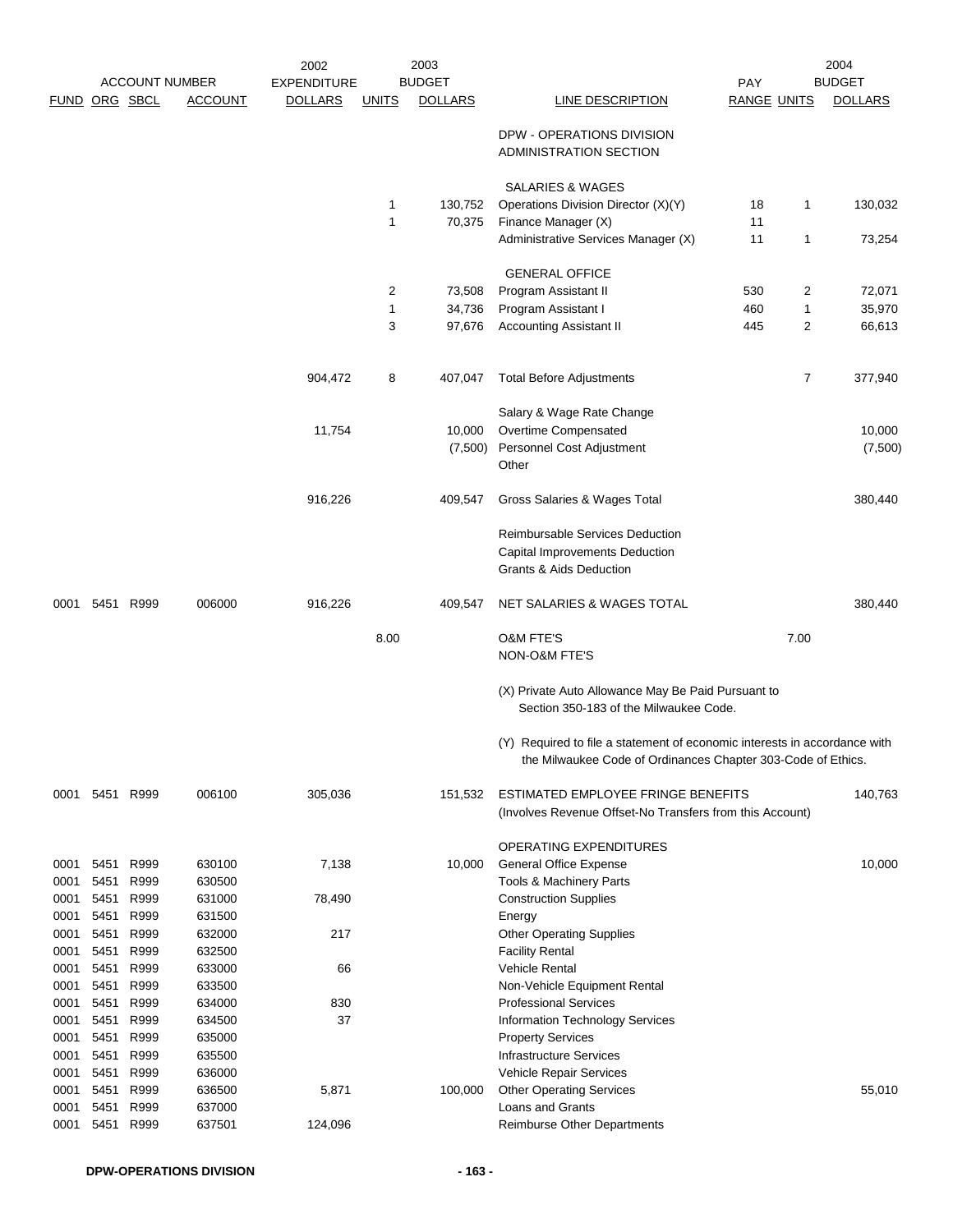|             |          | <b>ACCOUNT NUMBER</b> |                | 2002<br><b>EXPENDITURE</b> |              | 2003<br><b>BUDGET</b> |                                                         | PAY                | 2004<br><b>BUDGET</b> |
|-------------|----------|-----------------------|----------------|----------------------------|--------------|-----------------------|---------------------------------------------------------|--------------------|-----------------------|
| <b>FUND</b> | ORG SBCL |                       | <b>ACCOUNT</b> | <b>DOLLARS</b>             | <u>UNITS</u> | <b>DOLLARS</b>        | <b>LINE DESCRIPTION</b>                                 | <b>RANGE UNITS</b> | <b>DOLLARS</b>        |
| 0001        | 5451     | R999                  | 006300         | 216,745                    |              | 110,000               | OPERATING EXPENDITURES TOTAL                            |                    | 65,010                |
|             |          |                       |                |                            |              |                       | <b>EQUIPMENT PURCHASES</b>                              |                    |                       |
|             |          |                       |                |                            |              |                       | <b>Additional Equipment</b>                             |                    |                       |
|             |          |                       |                |                            |              |                       | Subtotal - Additional Equipment                         |                    |                       |
|             |          |                       |                |                            |              |                       | <b>Replacement Equipment</b>                            |                    |                       |
|             |          |                       |                |                            |              |                       | Subtotal - Replacement Equipment                        |                    |                       |
| 0001        | 5451     | R999                  | 006800         | 140,399                    |              |                       | <b>EQUIPMENT PURCHASES TOTAL</b>                        |                    |                       |
|             |          |                       |                |                            |              |                       | <b>SPECIAL FUNDS</b>                                    |                    |                       |
|             |          |                       |                |                            |              |                       | SPECIAL FUNDS TOTAL                                     |                    |                       |
|             |          |                       |                | 1,578,406                  |              | 671,079               | DPW-OPERATIONS DIVISION<br>ADMINISTRATION SECTION TOTAL |                    | 586,213               |
|             |          |                       |                | 24,632                     |              | 14,400                | DIRECT LABOR HOUR ALLOCATION                            |                    | 12,600                |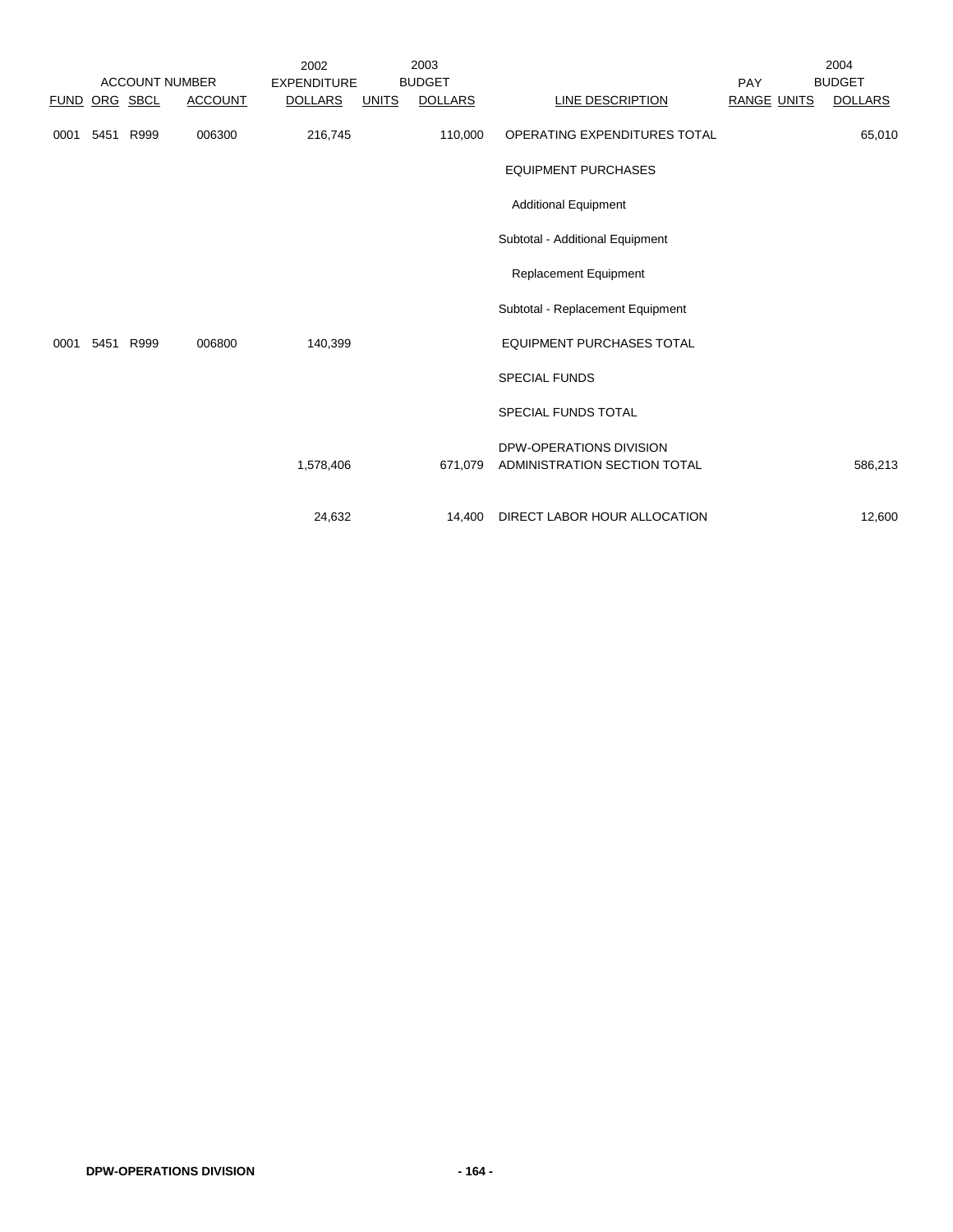|      |          |                       | 2002               |                | 2003             |                                                                          |                         |                | 2004             |
|------|----------|-----------------------|--------------------|----------------|------------------|--------------------------------------------------------------------------|-------------------------|----------------|------------------|
|      |          | <b>ACCOUNT NUMBER</b> | <b>EXPENDITURE</b> |                | <b>BUDGET</b>    |                                                                          | PAY                     |                | <b>BUDGET</b>    |
| FUND | ORG SBCL | <b>ACCOUNT</b>        | <b>DOLLARS</b>     | <b>UNITS</b>   | <b>DOLLARS</b>   | LINE DESCRIPTION                                                         | <b>RANGE UNITS</b>      |                | <b>DOLLARS</b>   |
|      |          |                       |                    |                |                  | DPW OPERATIONS DIVISION-                                                 |                         |                |                  |
|      |          |                       |                    |                |                  | FLEET SERVICES SECTION                                                   |                         |                |                  |
|      |          |                       |                    |                |                  |                                                                          |                         |                |                  |
|      |          |                       |                    |                |                  | SALARIES & WAGES                                                         |                         |                |                  |
|      |          |                       |                    | 1              | 90,583           | Fleet Services Manager (X)(Y)                                            | 14                      |                |                  |
|      |          |                       |                    |                |                  | Fleet Services Manager (X)(Y)                                            | 13<br>11                | 1<br>1         | 77,521           |
|      |          |                       |                    | 1<br>1         | 68,496<br>69,791 | Vehicle & Equipment Repairs Manager (X)<br>Quality Assurance Coordinator | 8                       | 1              | 77,137<br>69,791 |
|      |          |                       |                    |                |                  | Equipment Acquisition & Disposal Sup. (Y)                                | 8                       | 1              | 69,791           |
|      |          |                       |                    | 1              | 69,791           | Vehicle and Equipment Specialist (Y)                                     | 7                       |                |                  |
|      |          |                       |                    | 1              | 37,062           | Personnel Payroll Assistant II                                           | 445                     |                |                  |
|      |          |                       |                    |                |                  | Program Assistant II                                                     | 530                     | 1              | 37,062           |
|      |          |                       |                    | 8              | 461,266          | Auto. Mechanic Supervisor II                                             | 5                       | $\overline{7}$ | 403,608          |
|      |          |                       |                    | 1              | 46,352           | Network Analyst Associate                                                | 598                     | 1              | 46,352           |
|      |          |                       |                    | 1              | 45,605           | <b>Automotive Machinist</b>                                              | 285                     | 1              | 45,605           |
|      |          |                       |                    |                |                  | Mechanic Lead Worker                                                     | 265                     | 1              | 40,672           |
|      |          |                       |                    | 5              | 214,540          | Field Service Mechanic                                                   | 270                     | 5              | 214,540          |
|      |          |                       |                    | 9              | 351,372          | Auto Maintenance Mechanic                                                | 260                     | 9              | 351,372          |
|      |          |                       |                    | 43             | 1,653,136        | Vehicle Serv. Technician-Heavy (C)                                       | 260                     | 39             | 1,503,628        |
|      |          |                       |                    | 19             | 737,348          | Vehicle Service Technician                                               | 254                     | 20             | 776,164          |
|      |          |                       |                    | $\overline{c}$ | 80,272           | Automotive Electrician                                                   | 260                     | 1              | 40,136           |
|      |          |                       |                    | 6              | 204,619          | <b>Heavy Equipment Lubricator</b>                                        | 238                     | 6              | 204,619          |
|      |          |                       |                    | 1              | 33,393           | Special M.E. Laborer                                                     | 225                     | 1              | 33,393           |
|      |          |                       |                    | 15             | 489,550          | Garage Attendant                                                         | 220                     | 13             | 429,384          |
|      |          |                       |                    | 4              | 111,792          | Office Assistant II                                                      | 410                     | 3              | 83,842           |
|      |          |                       |                    | 6              | 247,921          | Auto Body Repair/Painting Tech.                                          | 268                     | 4              | 175,317          |
|      |          |                       |                    | 1              | 39,898           | Fluid Power Systems Technician                                           | 262                     | 1              | 39,898           |
|      |          |                       |                    |                |                  | FLEET STORE ROOMS                                                        |                         |                |                  |
|      |          |                       |                    | 1              | 59,589           | <b>Equipment Inventory Manager</b>                                       | 6                       | 1              | 59,589           |
|      |          |                       |                    | 1              | 37,237           | <b>Equipment Inventory Supervisor</b>                                    | $\overline{\mathbf{c}}$ |                |                  |
|      |          |                       |                    |                |                  | <b>Inventory Assistant V</b>                                             | 360                     | 1              | 35,710           |
|      |          |                       |                    | 10             | 344,590          | <b>Equipment Parts Assistant</b>                                         | 345                     | 9              | 309,548          |
|      |          |                       |                    | 1              | 36,018           | Equipment Parts Assistant - Lead                                         | 350                     | 1              | 36,018           |
|      |          |                       |                    | 1              | 32,126           | <b>Office Assistant III</b>                                              | 425                     | 1              | 32,126           |
|      |          |                       |                    | 1              | 33,723           | Garage Attendant                                                         | 220                     | 1              | 33,723           |
|      |          |                       |                    |                |                  | TIRE SHOP                                                                |                         |                |                  |
|      |          |                       |                    | 3              | 103,742          | Tire Repair Worker I                                                     | 235                     | 3              | 103,742          |
|      |          |                       |                    | $\overline{c}$ | 72,507           | Tire Repair Worker II                                                    | 245                     | 2              | 72,507           |
|      |          |                       |                    | 1              | 42,066           | Tire Repair Worker III                                                   | 270                     | 1              | 42,066           |
|      |          |                       |                    |                |                  | <b>AUXILIARY POSITIONS</b>                                               |                         |                |                  |
|      |          |                       |                    | 1              |                  | Auto, Maintenance Mechanic                                               | 260                     | 1              |                  |
|      |          |                       |                    | 6              |                  | Vehicle Service Technician                                               | 254                     | 5              |                  |
|      |          |                       |                    |                |                  | Mechanic Lead Worker                                                     | 265                     | 2              |                  |
|      |          |                       |                    | 5              |                  | Vehicle Service Technician - Heavy                                       | 260                     | 5              |                  |
|      |          |                       |                    | 1              |                  | Auto Mechanic Supervisor I                                               | 3                       | $\mathbf{1}$   |                  |
|      |          |                       |                    | 3              |                  | Auto Mechanic Supervisor II                                              | 4                       | 3              |                  |
|      |          |                       |                    | 1              |                  | Auto Mechanic Supervisor III                                             | 6                       | 1              |                  |
|      |          |                       |                    | 1              |                  | Fuel System Technician                                                   | 260                     |                |                  |
|      |          |                       |                    | $\mathbf{1}$   |                  | Special M.E. Laborer                                                     | 225                     | 1              |                  |
|      |          |                       |                    | 1              |                  | Tire Repair Worker I                                                     | 235                     | $\mathbf{1}$   |                  |
|      |          |                       |                    | 20             |                  | <b>Total Auxiliary</b>                                                   |                         | 20             |                  |
|      |          |                       | 5,070,296          | 167            | 5,814,385        | <b>Total Before Adjustments</b>                                          |                         | 157            | 5,444,861        |
|      |          |                       |                    |                |                  | Salary & Wage Rate Change                                                |                         |                |                  |
|      |          |                       | 395,730            |                | 330,016          | Overtime Compensated                                                     |                         |                | 330,016          |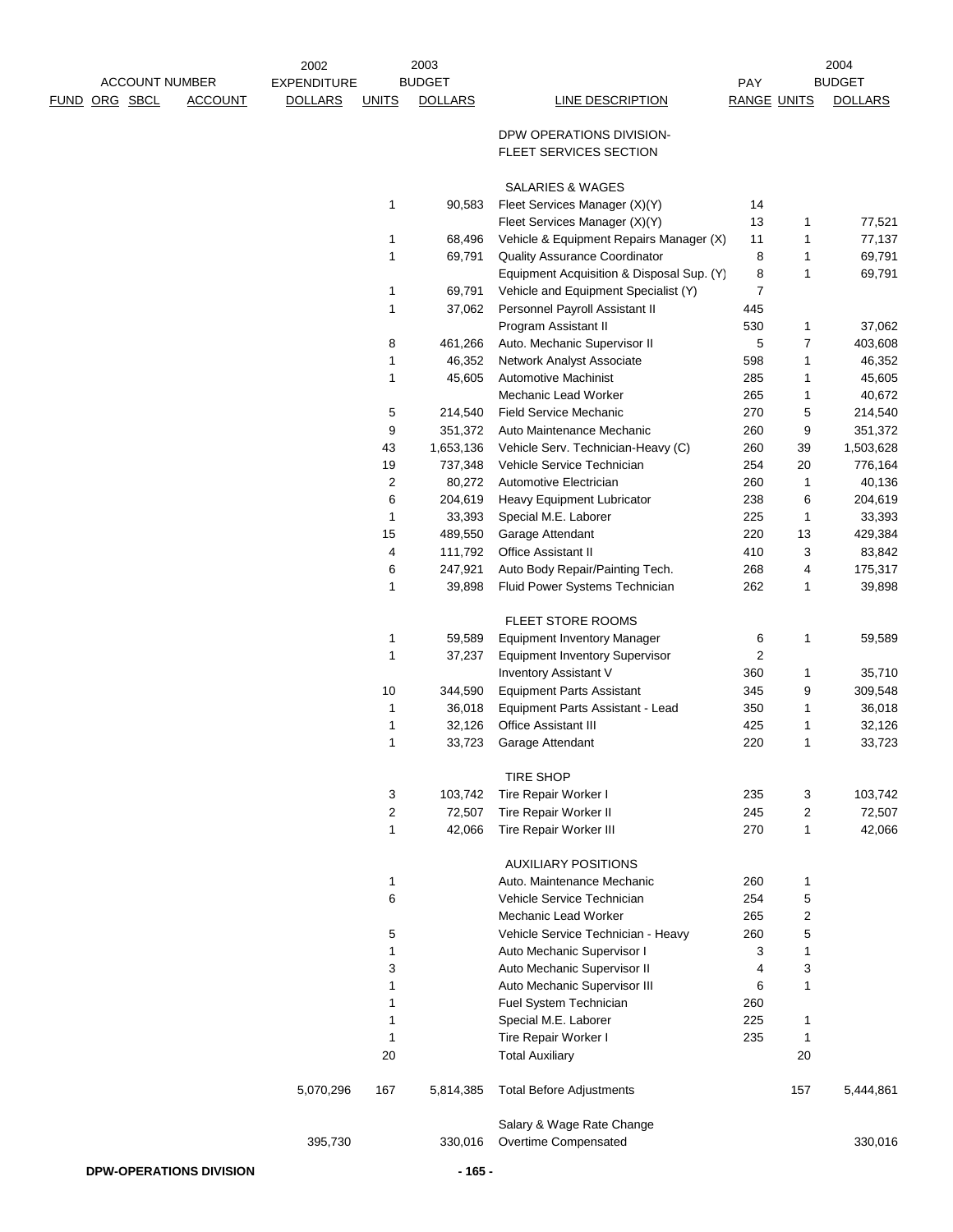|                      |           |                        |                       | 2002               |              | 2003                |                                                                                                                                             |                    | 2004                |
|----------------------|-----------|------------------------|-----------------------|--------------------|--------------|---------------------|---------------------------------------------------------------------------------------------------------------------------------------------|--------------------|---------------------|
|                      |           |                        | <b>ACCOUNT NUMBER</b> | <b>EXPENDITURE</b> |              | <b>BUDGET</b>       |                                                                                                                                             | <b>PAY</b>         | <b>BUDGET</b>       |
| <b>FUND ORG SBCL</b> |           |                        | <b>ACCOUNT</b>        | <b>DOLLARS</b>     | <b>UNITS</b> | <b>DOLLARS</b>      | <b>LINE DESCRIPTION</b>                                                                                                                     | <b>RANGE UNITS</b> | <b>DOLLARS</b>      |
|                      |           |                        |                       |                    |              | (130,000)<br>35,000 | Personnel Cost Adjustment<br>Other                                                                                                          |                    | (130,000)<br>35,000 |
|                      |           |                        |                       | 5,466,026          |              | 6,049,401           | Gross Salaries & Wages Total                                                                                                                |                    | 5,679,877           |
|                      |           |                        |                       |                    |              | (650,000)           | Reimbursable Services Deduction<br>Capital Improvements Deduction<br>Grants & Aids Deduction                                                |                    | (700,000)           |
| 0001                 | 5452 R999 |                        | 006000                | 5,466,026          |              | 5,399,401           | NET SALARIES & WAGES TOTAL                                                                                                                  |                    | 4,979,877           |
|                      |           |                        |                       |                    | 132.40       |                     | <b>O&amp;M FTE'S</b>                                                                                                                        | 122.40             |                     |
|                      |           |                        |                       |                    | 15.70        |                     | <b>NON-O&amp;M FTE'S</b>                                                                                                                    | 15.70              |                     |
|                      |           |                        |                       |                    |              |                     | (C) One position occupied by John Garland, authorized in<br>accordance with the terms of the Labor Contract.                                |                    |                     |
|                      |           |                        |                       |                    |              |                     | (X) Private Auto Allowance May Be Paid Pursuant to<br>Section 350-183 of the Milwaukee Code.                                                |                    |                     |
|                      |           |                        |                       |                    |              |                     | (Y) Required to file a statement of economic interests in accordance<br>with the Milwaukee code of Ordinances Chapter 303 - Code of Ethics. |                    |                     |
| 0001                 |           | 5452 R999              | 006100                | 2,093,033          |              | 1,997,778           | ESTIMATED EMPLOYEE FRINGE BENEFITS<br>(Involves Revenue Offset-No Transfers from this Account)                                              |                    | 1,842,554           |
|                      |           |                        |                       |                    |              |                     | <b>OPERATING EXPENDITURES</b>                                                                                                               |                    |                     |
| 0001                 |           | 5452 R999              | 630100                | 22,225             |              | 20,000              | General Office Expense                                                                                                                      |                    | 21,000              |
| 0001                 | 5452      | R999                   | 630500                | 2,700,273          |              | 2,973,381           | Tools & Machinery Parts                                                                                                                     |                    | 2,862,000           |
| 0001                 | 5452 R999 |                        | 631000                | 71,256             |              | 70,000              | <b>Construction Supplies</b>                                                                                                                |                    | 72,000              |
| 0001                 | 5452 R999 |                        | 631500                | 138,199            |              |                     | Energy                                                                                                                                      |                    | 138,000             |
| 0001                 |           | 5452 R999              | 632000                | 79,692             |              | 137,000             | <b>Other Operating Supplies</b>                                                                                                             |                    | 80,000              |
| 0001                 |           | 5452 R999              | 632500                |                    |              |                     | <b>Facility Rental</b><br><b>Vehicle Rental</b>                                                                                             |                    |                     |
| 0001<br>0001         |           | 5452 R999<br>5452 R999 | 633000<br>633500      | 33,823             |              | 34,000              | Non-Vehicle Equipment Rental                                                                                                                |                    | 34,000              |
| 0001                 |           | 5452 R999              | 634000                | 4,135              |              | 1,000               | <b>Professional Services</b>                                                                                                                |                    | 1,000               |
| 0001                 | 5452 R999 |                        | 634500                | 28,800             |              | 35,000              | Information Technology Services                                                                                                             |                    | 35,000              |
| 0001                 | 5452 R999 |                        | 635000                | 96,445             |              | 60,000              | <b>Property Services</b>                                                                                                                    |                    | 60,000              |
| 0001                 | 5452 R999 |                        | 635500                |                    |              |                     | <b>Infrastructure Services</b>                                                                                                              |                    |                     |
| 0001                 |           | 5452 R999              | 636000                | 850,645            |              | 782,655             | Vehicle Repair Services                                                                                                                     |                    | 700,000             |
| 0001                 |           | 5452 R999              | 636500                | 6,760              |              | 30,000              | <b>Other Operating Services</b>                                                                                                             |                    | 10,000              |
| 0001                 |           | 5452 R999              | 637000                |                    |              |                     | Loans and Grants                                                                                                                            |                    |                     |
| 0001                 |           | 5452 R999              | 637501                | 1,893              |              |                     | <b>Reimburse Other Departments</b>                                                                                                          |                    |                     |
| 0001                 |           | 5452 R999              | 006300                | 4,034,146          |              | 4,143,036           | OPERATING EXPENDITURES TOTAL                                                                                                                |                    | 4,013,000           |
|                      |           |                        |                       |                    |              |                     | <b>EQUIPMENT PURCHASES</b>                                                                                                                  |                    |                     |
|                      |           |                        |                       |                    |              |                     | <b>Additional Equipment</b>                                                                                                                 |                    |                     |
|                      |           |                        |                       |                    |              |                     | Subtotal - Additional Equipment                                                                                                             |                    |                     |
|                      |           |                        |                       |                    |              |                     | Replacement Equipment<br>Cars                                                                                                               |                    |                     |
|                      |           |                        |                       |                    | 1            | 30,000              | Chipper, Brush                                                                                                                              | 1                  | 30,000              |
|                      |           |                        |                       |                    | 1            | 4,000               | Compactor, Vibratory                                                                                                                        | $\mathbf{1}$       | 2,000               |
|                      |           |                        |                       |                    | $\mathbf{1}$ | 14,000              | Compressor, Trailer Mounted                                                                                                                 |                    |                     |
|                      |           |                        |                       |                    | $\mathbf{1}$ | 14,000              | Concrete Saw                                                                                                                                | 1                  | 14,000              |
|                      |           |                        |                       |                    | 5            | 75,000              | <b>Material Spreader</b>                                                                                                                    |                    |                     |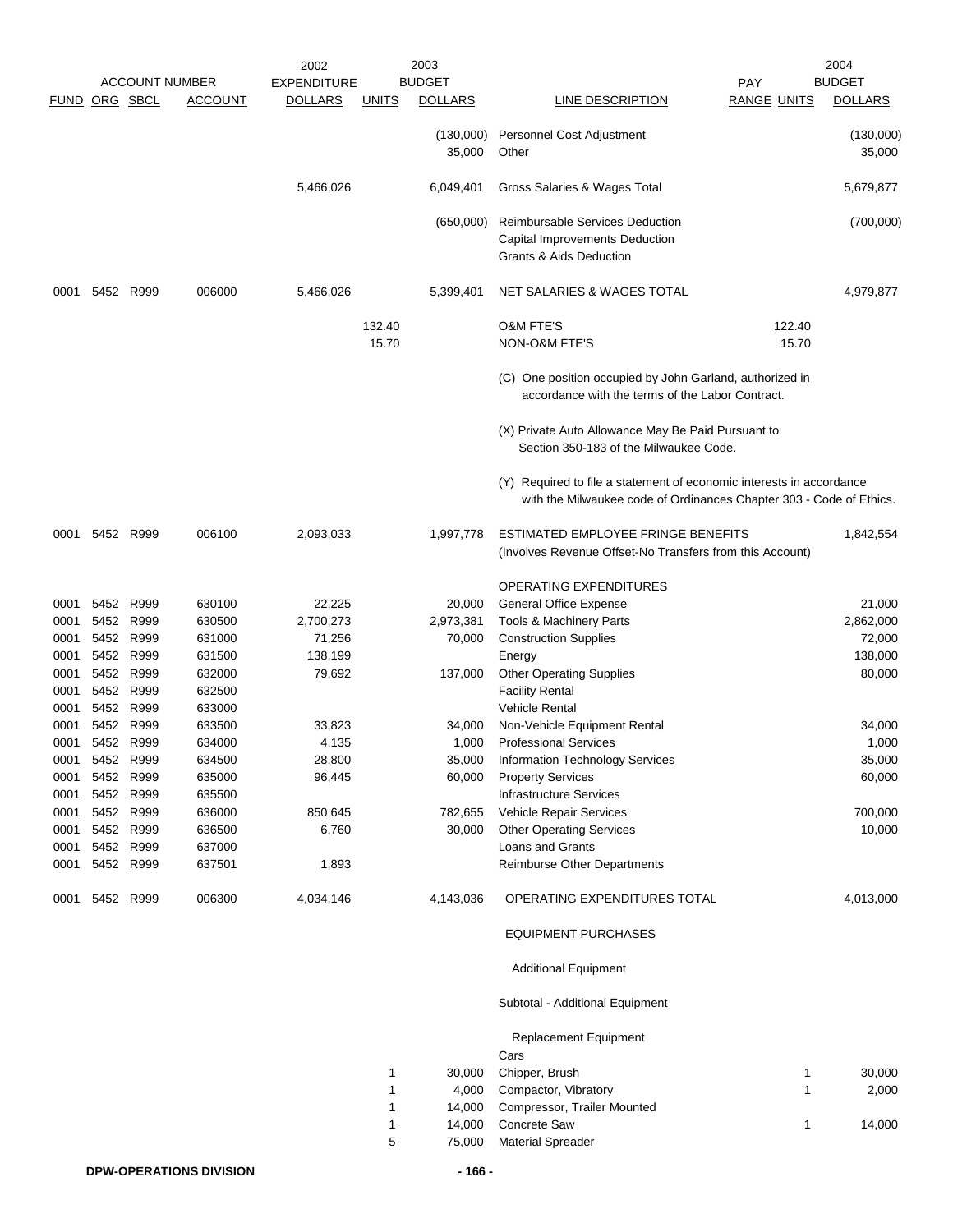|               | <b>ACCOUNT NUMBER</b> |      |                                | 2003<br>2002<br><b>BUDGET</b><br><b>EXPENDITURE</b> |              |                  |                                                              | 2004<br><b>BUDGET</b><br>PAY |                  |
|---------------|-----------------------|------|--------------------------------|-----------------------------------------------------|--------------|------------------|--------------------------------------------------------------|------------------------------|------------------|
| FUND ORG SBCL |                       |      | <b>ACCOUNT</b>                 | <b>DOLLARS</b>                                      | <b>UNITS</b> | <b>DOLLARS</b>   | <b>LINE DESCRIPTION</b>                                      | <b>RANGE UNITS</b>           | <b>DOLLARS</b>   |
|               |                       |      |                                |                                                     |              |                  |                                                              |                              |                  |
|               |                       |      |                                |                                                     | 20           | 120,000          | Plows, 10ft                                                  |                              |                  |
|               |                       |      |                                |                                                     |              |                  | Plows, 12ft                                                  | 5                            | 35,000           |
|               |                       |      |                                |                                                     | 1            | 14,000           | Roller, Vibratory                                            | 2                            | 26,000           |
|               |                       |      |                                |                                                     | 1            | 25,000           | <b>Sealant Melter</b>                                        | 1                            | 25,000           |
|               |                       |      |                                |                                                     | 1            | 34,000           | <b>Stump Cutter</b>                                          | 1                            | 34,000           |
|               |                       |      |                                |                                                     | 1            | 16,000           | <b>Tar Kettle</b>                                            | 1                            | 16,000           |
|               |                       |      |                                |                                                     | 1            | 18,000           | Trailer, Construction Equipment                              |                              |                  |
|               |                       |      |                                |                                                     | 1            | 33,000           | Truck, Carryall, 6800lb                                      |                              |                  |
|               |                       |      |                                |                                                     | 1            | 35,000           | Truck, Dump, 2 yd                                            | 5                            | 175,000          |
|               |                       |      |                                |                                                     | 1            | 17,000           | Truck, Pickup, 4400 lb 4x2                                   | 3                            | 101,000          |
|               |                       |      |                                |                                                     | 1            |                  | Truck, Pickup, 7200 lb w/ cap                                | 4                            |                  |
|               |                       |      |                                |                                                     | 1            | 19,000<br>31,000 | Truck, Pickup, 8600 lb 4x2<br>Truck, Pickup, w/ Utility Body | 1                            | 76,000<br>31,000 |
|               |                       |      |                                |                                                     | 1            | 38,000           | Truck, Platform, Compressor                                  | 1                            | 30,000           |
|               |                       |      |                                |                                                     | 1            | 32,000           | Truck, Platform Stake, 11,000 lb                             |                              |                  |
|               |                       |      |                                |                                                     | 1            | 34,000           | Truck, Platform, 11,000 lb, Crew Cab                         |                              |                  |
|               |                       |      |                                |                                                     | 1            | 38,000           | Truck, Step/Cube Van, 14,000 lb                              |                              |                  |
|               |                       |      |                                |                                                     | 1            | 23,000           | Truck, Van, Cargo, 8600 lb                                   |                              |                  |
|               |                       |      |                                |                                                     |              |                  | Truck, Van, Cargo, 9500 lb                                   | 5                            | 124,000          |
|               |                       |      |                                |                                                     | 1            | 36,000           | Truck, Van, Cube Body, 12,000 lb                             | 2                            | 72,000           |
|               |                       |      |                                |                                                     | 20           | 43,500           | <b>Computer Hardware</b>                                     | 15                           | 32,625           |
|               |                       |      |                                |                                                     | 1            | 1,500            | Digital Readout for Milling Machine                          |                              |                  |
|               |                       |      |                                |                                                     | 1            | 5,000            | Engine Diagnostic Analyzer                                   | 1                            | 5,000            |
|               |                       |      |                                |                                                     | 2            | 15,000           | <b>File Server</b>                                           |                              |                  |
|               |                       |      |                                |                                                     | 1            | 5,000            | Scanner                                                      | 1                            | 5,000            |
|               |                       |      |                                |                                                     | 5            | 30,000           | Vehicle Lift Rack                                            | 5                            | 30,000           |
|               |                       |      |                                |                                                     | 75           | 800,000          | Subtotal - Replacement Equipment                             | 56                           | 863,625          |
|               | 0001 5452 R999        |      | 006800                         | 1,471,216                                           | 75           | 800,000          | EQUIPMENT PURCHASES TOTAL                                    | 56                           | 863,625          |
|               |                       |      |                                |                                                     |              |                  | <b>SPECIAL FUNDS</b>                                         |                              |                  |
|               |                       |      |                                |                                                     |              |                  | SPECIAL FUNDS TOTAL                                          |                              |                  |
|               |                       |      |                                |                                                     |              |                  | DPW-OPERATIONS DIVISION-                                     |                              |                  |
|               |                       |      |                                | 13,064,421                                          |              | 12,340,215       | FLEET SERVICES SECTION TOTAL                                 |                              | 11,699,056       |
|               |                       |      |                                |                                                     |              |                  |                                                              |                              |                  |
|               |                       |      |                                |                                                     |              |                  | PROGRAM RESULT MEASURES/                                     |                              |                  |
|               |                       |      |                                | <b>UNITS</b>                                        | %            | <b>UNITS</b>     | INTERNAL MANAGEMENT INDICATORS:                              | %                            | <b>UNITS</b>     |
|               |                       |      |                                |                                                     |              |                  | Repairs - Police Equipment                                   |                              |                  |
|               | 0001 5452 0860        |      | M54504                         | 4049                                                |              | 3,600            | Repair Work Orders Completed                                 | 111.1                        | 4,000            |
|               | 0001 5452             | 0860 | M54505                         | 621                                                 |              | 625              | Police Equipment Units Maintained                            | 100.0                        | 625              |
|               |                       |      |                                |                                                     |              |                  | Repairs - Light Equipment                                    |                              |                  |
|               | 0001 5452 0860        |      | M54506                         | 1,370                                               |              | 2,200            | <b>Preventative Maintenance</b>                              | 63.6                         | 1,400            |
| 0001          | 5452                  | 0860 | M54507                         | 4,230                                               |              | 4,400            | Repair Work Orders Completed                                 | 97.7                         | 4,300            |
| 0001          | 5452                  | 0860 | M54508                         | 1,152                                               |              | 1,100            | <b>Light Equipment Units Maintained</b>                      | 102.3                        | 1,125            |
| 0001          | 5452 0860             |      | P54509                         | 32.4                                                |              | 50.0             | Light Equipment - Percentage PM Repairs                      | 65.2                         | 32.6             |
|               |                       |      |                                |                                                     |              |                  | Repairs - Heavy Equipment                                    |                              |                  |
| 0001          | 5452                  | 0860 | M54511                         | 3,590                                               |              | 3,600            | Preventative Maintenance                                     | 102.8                        | 3,700            |
| 0001          | 5452                  | 0860 | M54512                         | 15,521                                              |              | 16,000           | Repair Work Orders Completed                                 | 96.9                         | 15,500           |
| 0001          | 5452                  | 0860 | M54513                         | 2,537                                               |              | 2,500            | Heavy Equipment Units Maintained                             | 96.0                         | 2,400            |
| 0001          | 5452                  | 0860 | P54510                         | 23.1                                                |              | 22.5             | Heavy Equipment - Percentage PM Repairs                      | 106.2                        | 23.9             |
|               |                       |      |                                | 230,264                                             |              | 238,320          | DIRECT LABOR HOUR ALLOCATION                                 |                              | 220,320          |
|               |                       |      | <b>DPW-OPERATIONS DIVISION</b> |                                                     |              | $-167 -$         |                                                              |                              |                  |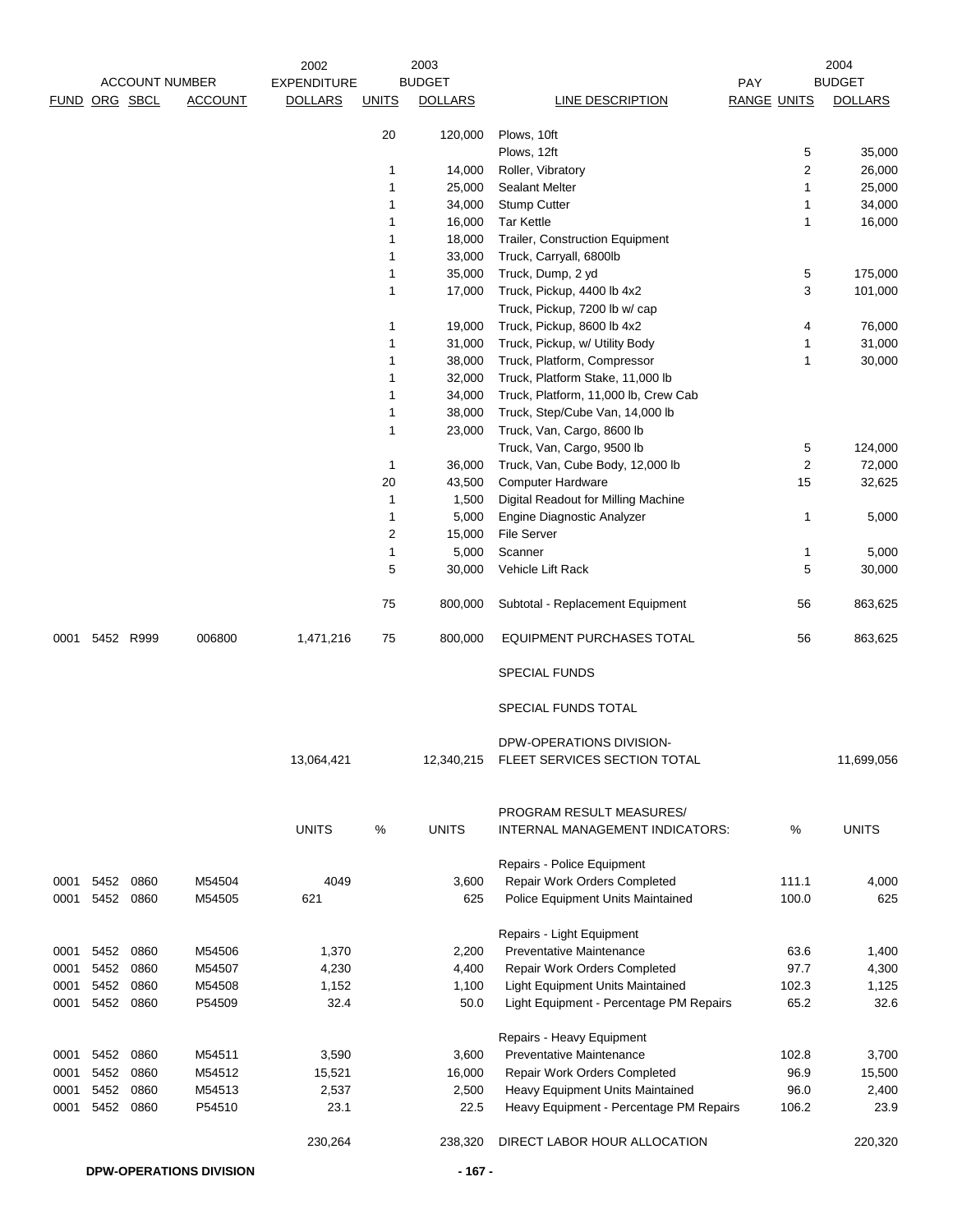|                |                       | 2002               |              | 2003               |                                                                              |                    |         | 2004               |
|----------------|-----------------------|--------------------|--------------|--------------------|------------------------------------------------------------------------------|--------------------|---------|--------------------|
|                | <b>ACCOUNT NUMBER</b> | <b>EXPENDITURE</b> |              | <b>BUDGET</b>      |                                                                              | PAY                |         | <b>BUDGET</b>      |
| FUND ORG SBCL  | <b>ACCOUNT</b>        | <b>DOLLARS</b>     | <b>UNITS</b> | <b>DOLLARS</b>     | <b>LINE DESCRIPTION</b>                                                      | <b>RANGE UNITS</b> |         | <b>DOLLARS</b>     |
|                |                       |                    |              |                    | DPW-OPERATIONS DIVISION-<br>FLEET OPERATIONS/DISPATCH SECTION                |                    |         |                    |
|                |                       |                    |              |                    | <b>SALARIES &amp; WAGES</b>                                                  |                    |         |                    |
|                |                       |                    | 1            | 68,939             | Operations & Dispatch Manager                                                | 9                  | 1       | 68,939             |
|                |                       |                    |              |                    | Equip. Operations & Training Coordinator                                     | 6                  | 1       | 56,207             |
|                |                       |                    | 3            | 166,680            | <b>Equipment Operations Supervisor I</b>                                     | 4                  | 3       | 166,680            |
|                |                       |                    | 2            | 95,289             | <b>Driver Training Instructor</b>                                            | 270                | 2       | 95,289             |
|                |                       |                    |              |                    | Clerk Dispatcher II                                                          | 455                | 6       | 216,108            |
|                |                       |                    | 3            | 108,054            | <b>Communications Assistant IV</b>                                           | 455                |         |                    |
|                |                       |                    | 6            | 212,309            | Garage Custodian                                                             | 240                | 6       | 212,309            |
|                |                       |                    | 3<br>15      | 146,139<br>681,685 | <b>Crane Operator</b>                                                        | 962<br>960         | 3<br>15 | 146,139<br>681,685 |
|                |                       |                    | 6            | 325,010            | Tractor, Bulldozer, Endloader or Grad Oper.<br>Tractor Operator (Under 40HP) | 956                | 6       | 325,010            |
|                |                       |                    | 6            | 292,284            | <b>Grad All Operator</b>                                                     | 962                | 6       | 292,284            |
|                |                       |                    | 4            | 136,732            | <b>Communications Assistant III</b>                                          | 445                |         |                    |
|                |                       |                    | 72           | 2,445,490          | <b>Operations Driver/Worker</b>                                              | 750                | 72      | 2,445,490          |
|                |                       |                    |              |                    |                                                                              |                    |         |                    |
|                |                       |                    |              |                    | <b>AUXILIARY POSITIONS</b>                                                   |                    |         |                    |
|                |                       |                    | 1            |                    | <b>Equipment Operations Manager</b>                                          | 7                  |         |                    |
|                |                       |                    | $\mathbf{1}$ |                    | <b>Equipment Operations Supervisor II</b>                                    | 6                  | 1       |                    |
|                |                       |                    | $\mathbf{1}$ |                    | <b>Equipment Operations Supervisor I</b>                                     | 4                  | 1       |                    |
|                |                       |                    | 10           |                    | Tractor, Bulldozer, Endloader, or Grad Oper.                                 | 960                | 10      |                    |
|                |                       |                    | 4            |                    | <b>Driver Training Instructor</b>                                            | 270                | 4       |                    |
|                |                       |                    | 8            |                    | Field Service Mechanic                                                       | 270                | 4       |                    |
|                |                       |                    | 50           |                    | City Laborer (Regular)                                                       | 220                | 25      |                    |
|                |                       |                    | 3            |                    | Garage Custodian                                                             | 240                | 3       |                    |
|                |                       |                    | 3<br>3       |                    | Crane Operator<br>Grad All Operator                                          | 962<br>962         | 3<br>3  |                    |
|                |                       |                    | 10           |                    | Tractor Operator (Under 40 HP)                                               | 956                | 10      |                    |
|                |                       |                    | 150          |                    | Truck Driver (Winter Relief)                                                 | 943                | 100     |                    |
|                |                       |                    | 18           |                    | Equipment Operator (Winter Relief)                                           | 944                | 18      |                    |
|                |                       |                    | 5            |                    | Equipment Operator Supv. (Winter Relief)                                     | 945                | 5       |                    |
|                |                       |                    | 2            |                    | <b>Communication Assistant III</b>                                           | 425                |         |                    |
|                |                       |                    | 1            |                    | <b>Communication Assistant IV</b>                                            | 455                |         |                    |
|                |                       |                    |              |                    | Clerk Dispatcher II                                                          | 455                | 3       |                    |
|                |                       |                    | 221          |                    | Snow Driver                                                                  | 955                | 200     |                    |
|                |                       |                    | 40           |                    | Snow Operator Light                                                          | 957                | 40      |                    |
|                |                       |                    | 39           |                    | Snow Operator Heavy                                                          | 961                | 30      |                    |
|                |                       |                    | 59           |                    | <b>Operations Driver/Worker</b>                                              | 750                | 50      |                    |
|                |                       |                    | 629          | 90,000             | <b>Total Auxiliary</b>                                                       |                    | 510     | 90,000             |
|                |                       | 4,768,871          | 750          | 4,768,611          | <b>Total Before Adjustments</b>                                              |                    | 631     | 4,796,140          |
|                |                       |                    |              |                    | Salary & Wage Rate Change                                                    |                    |         |                    |
|                |                       | 878,008            |              | 1,645,072          | Overtime Compensated                                                         |                    |         | 1,236,471          |
|                |                       |                    |              | (234, 550)         | Personnel Cost Adjustment                                                    |                    |         | (234, 550)         |
|                |                       |                    |              | 35,000             | Other                                                                        |                    |         | 35,000             |
|                |                       | 5,646,879          |              | 6,214,133          | Gross Salaries & Wages Total                                                 |                    |         | 5,833,061          |
|                |                       |                    |              |                    | Reimbursable Services Deduction                                              |                    |         |                    |
|                |                       |                    |              |                    | <b>Capital Improvements Deduction</b><br>Grants & Aids Deduction             |                    |         |                    |
|                |                       |                    |              | (127,000)          |                                                                              |                    |         | (127,000)          |
| 0001 5453 R999 | 006000                | 5,646,879          |              | 6,087,133          | NET SALARIES & WAGES TOTAL                                                   |                    |         | 5,706,061          |
|                |                       |                    | 119.97       |                    | <b>O&amp;M FTE'S</b>                                                         |                    | 119.97  |                    |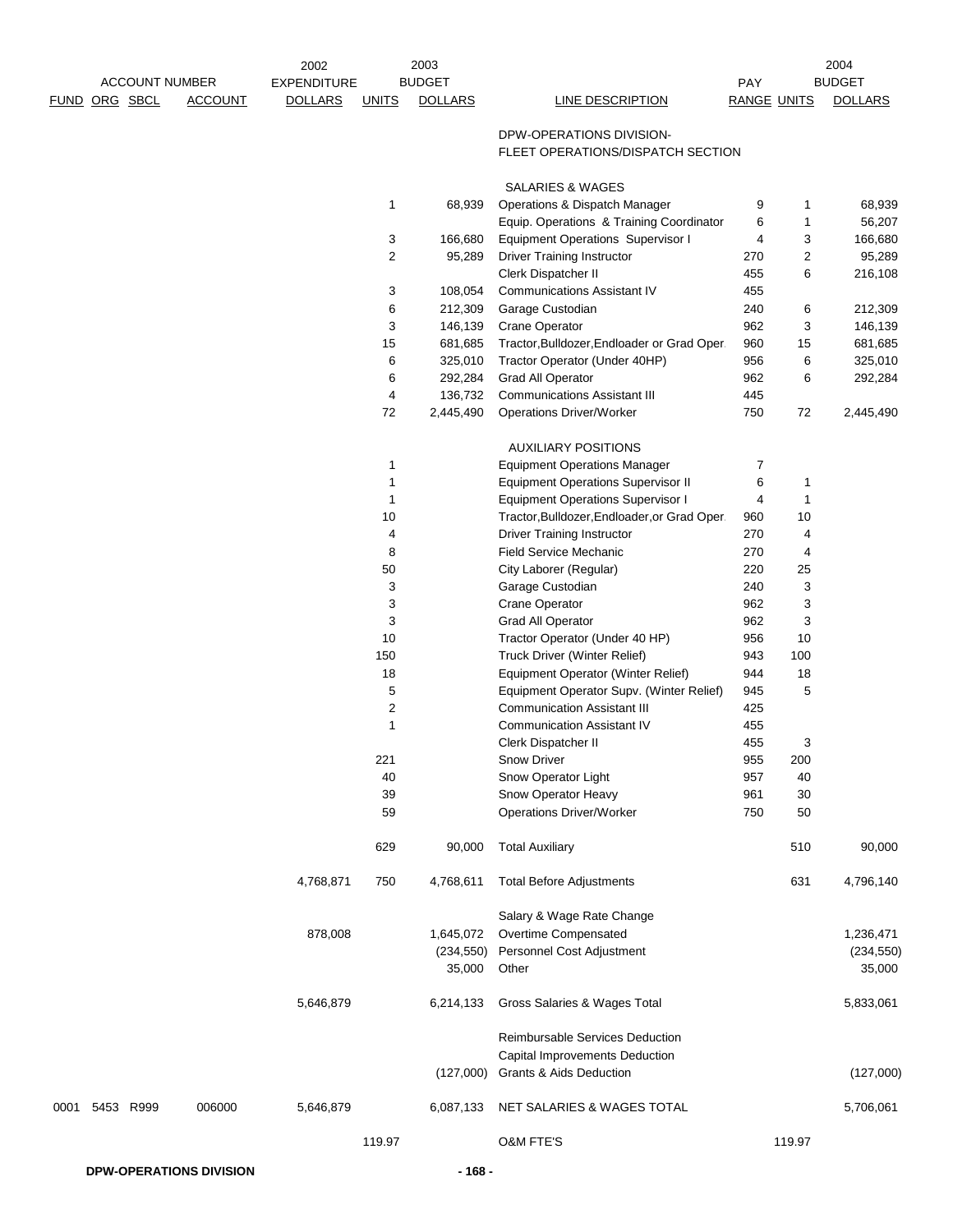|               |           | <b>ACCOUNT NUMBER</b> |                | 2002<br><b>EXPENDITURE</b> |              | 2003<br><b>BUDGET</b> |                                                                                                                                                                                                                                           | <b>PAY</b>         | 2004<br><b>BUDGET</b> |
|---------------|-----------|-----------------------|----------------|----------------------------|--------------|-----------------------|-------------------------------------------------------------------------------------------------------------------------------------------------------------------------------------------------------------------------------------------|--------------------|-----------------------|
| FUND ORG SBCL |           |                       | <b>ACCOUNT</b> | <b>DOLLARS</b>             | <b>UNITS</b> | <b>DOLLARS</b>        | LINE DESCRIPTION                                                                                                                                                                                                                          | <b>RANGE UNITS</b> | <b>DOLLARS</b>        |
|               |           |                       |                |                            |              |                       |                                                                                                                                                                                                                                           |                    |                       |
|               |           |                       |                |                            | 3.00         |                       | NON-O&M FTE'S                                                                                                                                                                                                                             | 3.00               |                       |
|               |           |                       |                |                            |              |                       | (W) Funding for one Operator/Driver Worker contingent upon<br>Comptroller recognition of revenue related to contracted provision<br>of street sweeping services to City of Wauwatosa. This position may<br>not be filled until that time. |                    |                       |
| 0001          | 5453      | R999                  | 006100         | 2,011,027                  |              | 2,252,239             | ESTIMATED EMPLOYEE FRINGE BENEFITS<br>(Involves Revenue Offset-No Transfers from this Account)                                                                                                                                            |                    | 2,111,243             |
|               |           |                       |                |                            |              |                       | <b>OPERATING EXPENDITURES</b>                                                                                                                                                                                                             |                    |                       |
| 0001          | 5453      | R999                  | 630100         | 5,370                      |              | 5,000                 | <b>General Office Expense</b>                                                                                                                                                                                                             |                    | 5,500                 |
| 0001          | 5453      | R999                  | 630500         | 387                        |              |                       | Tools & Machinery Parts                                                                                                                                                                                                                   |                    |                       |
| 0001          | 5453 R999 |                       | 631000         | 341                        |              |                       | <b>Construction Supplies</b>                                                                                                                                                                                                              |                    |                       |
| 0001          | 5453 R999 |                       | 631500         | 1,792,868                  |              | 1,898,463             | Energy                                                                                                                                                                                                                                    |                    | 1,847,960             |
| 0001          | 5453 R999 |                       | 632000         | 16,904                     |              | 15,000                | <b>Other Operating Supplies</b>                                                                                                                                                                                                           |                    | 17,000                |
| 0001          | 5453      | R999                  | 632500         |                            |              |                       | <b>Facility Rental</b>                                                                                                                                                                                                                    |                    |                       |
| 0001          | 5453      | R999                  | 633000         | 417,510                    |              | 600,000               | <b>Vehicle Rental</b>                                                                                                                                                                                                                     |                    | 336,324               |
|               |           |                       |                |                            |              |                       |                                                                                                                                                                                                                                           |                    |                       |
| 0001          | 5453      | R999                  | 633500         | 16,465                     |              | 6,000                 | Non-Vehicle Equipment Rental                                                                                                                                                                                                              |                    | 16,000                |
| 0001          | 5453      | R999                  | 634000         | 1,340                      |              |                       | <b>Professional Services</b>                                                                                                                                                                                                              |                    |                       |
| 0001          | 5453 R999 |                       | 634500         | 1,378                      |              | 5,000                 | Information Technology Services                                                                                                                                                                                                           |                    | 11,000                |
| 0001          | 5453      | R999                  | 635000         | 27,680                     |              | 15,000                | <b>Property Services</b>                                                                                                                                                                                                                  |                    | 15,000                |
| 0001          | 5453 R999 |                       | 635500         |                            |              |                       | <b>Infrastructure Services</b>                                                                                                                                                                                                            |                    |                       |
| 0001          | 5453 R999 |                       | 636000         | 1,067                      |              |                       | Vehicle Repair Services                                                                                                                                                                                                                   |                    |                       |
| 0001          | 5453 R999 |                       | 636500         | 19,316                     |              | 20,000                | <b>Other Operating Services</b>                                                                                                                                                                                                           |                    | 20,000                |
| 0001          | 5453      | R999                  | 637000         |                            |              |                       | Loans and Grants                                                                                                                                                                                                                          |                    |                       |
| 0001          | 5453 R999 |                       | 637501         | 2,302                      |              | 5,000                 | Reimburse Other Departments                                                                                                                                                                                                               |                    | 5,000                 |
| 0001          | 5453      | R999                  | 006300         | 2,302,928                  |              | 2,569,463             | OPERATING EXPENDITURES TOTAL                                                                                                                                                                                                              |                    | 2,273,784             |
|               |           |                       |                |                            |              |                       | <b>EQUIPMENT PURCHASES</b>                                                                                                                                                                                                                |                    |                       |
|               |           |                       |                |                            |              |                       | <b>Additional Equipment</b>                                                                                                                                                                                                               |                    |                       |
|               |           |                       |                |                            |              |                       | <b>Other Previous Experience</b>                                                                                                                                                                                                          |                    |                       |
|               |           |                       |                |                            |              |                       | Subtotal - Additional Equipment                                                                                                                                                                                                           |                    |                       |
|               |           |                       |                |                            |              |                       | <b>Replacement Equipment</b>                                                                                                                                                                                                              |                    |                       |
|               |           |                       |                |                            |              |                       | Other Previous Experience                                                                                                                                                                                                                 |                    |                       |
|               |           |                       |                |                            |              |                       | Subtotal - Replacement Equipment                                                                                                                                                                                                          |                    |                       |
| 0001          | 5453 R999 |                       | 006800         | 4,976                      |              |                       | <b>EQUIPMENT PURCHASES TOTAL</b>                                                                                                                                                                                                          |                    |                       |
|               |           |                       |                |                            |              |                       | <b>SPECIAL FUNDS</b>                                                                                                                                                                                                                      |                    |                       |
|               |           |                       |                |                            |              |                       | SPECIAL FUNDS TOTAL                                                                                                                                                                                                                       |                    |                       |
|               |           |                       |                | 9,965,810                  |              | 10,908,835            | DPW-OPERATIONS DIVISION-FLEET<br>OPERATIONS/DISPATCH SECTION TOTAL                                                                                                                                                                        |                    | 10,091,088            |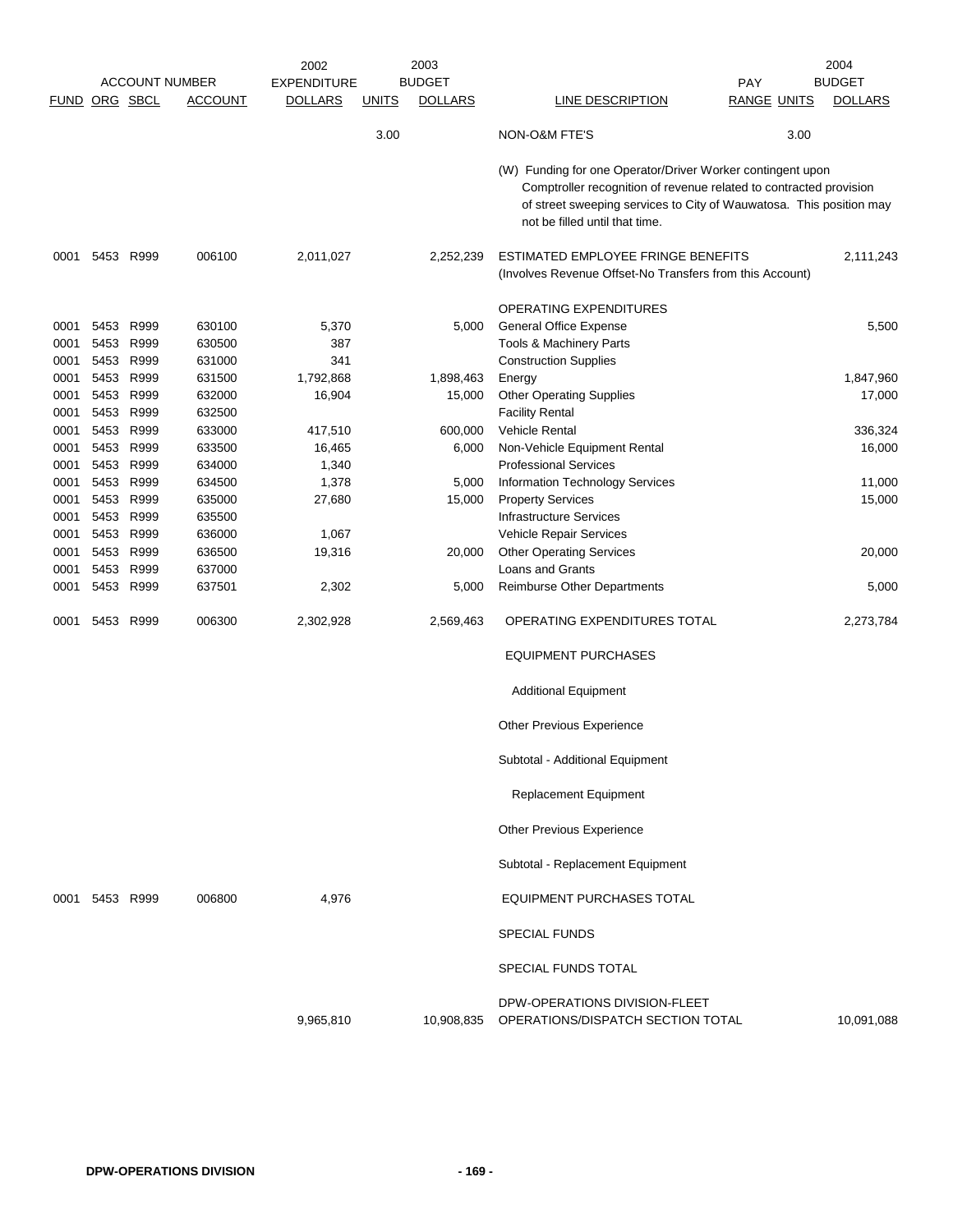|             |      | <b>ACCOUNT NUMBER</b> |                | 2002<br><b>EXPENDITURE</b> |              | 2003<br><b>BUDGET</b> |                                          | <b>PAY</b>         |       | 2004<br><b>BUDGET</b> |
|-------------|------|-----------------------|----------------|----------------------------|--------------|-----------------------|------------------------------------------|--------------------|-------|-----------------------|
| <b>FUND</b> | ORG  | SBCL                  | <b>ACCOUNT</b> | <b>DOLLARS</b>             | <b>UNITS</b> | <b>DOLLARS</b>        | LINE DESCRIPTION                         | <b>RANGE UNITS</b> |       | <b>DOLLARS</b>        |
|             |      |                       |                |                            |              |                       | PROGRAM RESULT MEASURES/                 |                    |       |                       |
|             |      |                       |                | <b>UNITS</b>               | %            | <b>UNITS</b>          | INTERNAL MANAGEMENT INDICATORS:          |                    | %     | <b>UNITS</b>          |
|             |      |                       |                |                            |              |                       | <b>Employee Training</b>                 |                    |       |                       |
| 0001        | 5453 | 0850                  | M54518         | 436                        |              | 500                   | # Training Classes Held                  |                    | 86.0  | 430                   |
| 0001        | 5453 | 0850                  | M54519         | 666                        |              | 400                   | # Employees Trained                      |                    | 100.0 | 400                   |
|             |      |                       |                |                            |              |                       | <b>Commercial Driver License Testing</b> |                    |       |                       |
| 0001        | 5453 | 0850                  | M54520         | 226                        |              | 250                   | # of CDL Road Tests Given                |                    | 100.0 | 250                   |
|             |      |                       |                |                            |              |                       | Motor Vehicle Accident Investigation     |                    |       |                       |
| 0001        | 5453 | 0850                  | M54521         | 430                        |              | 500                   | # of Accidents Investigated              |                    | 100.0 | 500                   |
|             |      |                       |                |                            |              |                       | <b>Field Repair Service</b>              |                    |       |                       |
| 0001        | 5453 | 0850                  | M54522         | 7,611                      |              | 9,000                 | # of Service Calls Dispatched            |                    | 100.0 | 9,000                 |
|             |      |                       |                |                            |              |                       |                                          |                    |       |                       |
|             |      |                       |                | 214,427                    |              | 215,946               | DIRECT LABOR HOUR ALLOCATION             |                    |       | 215,946               |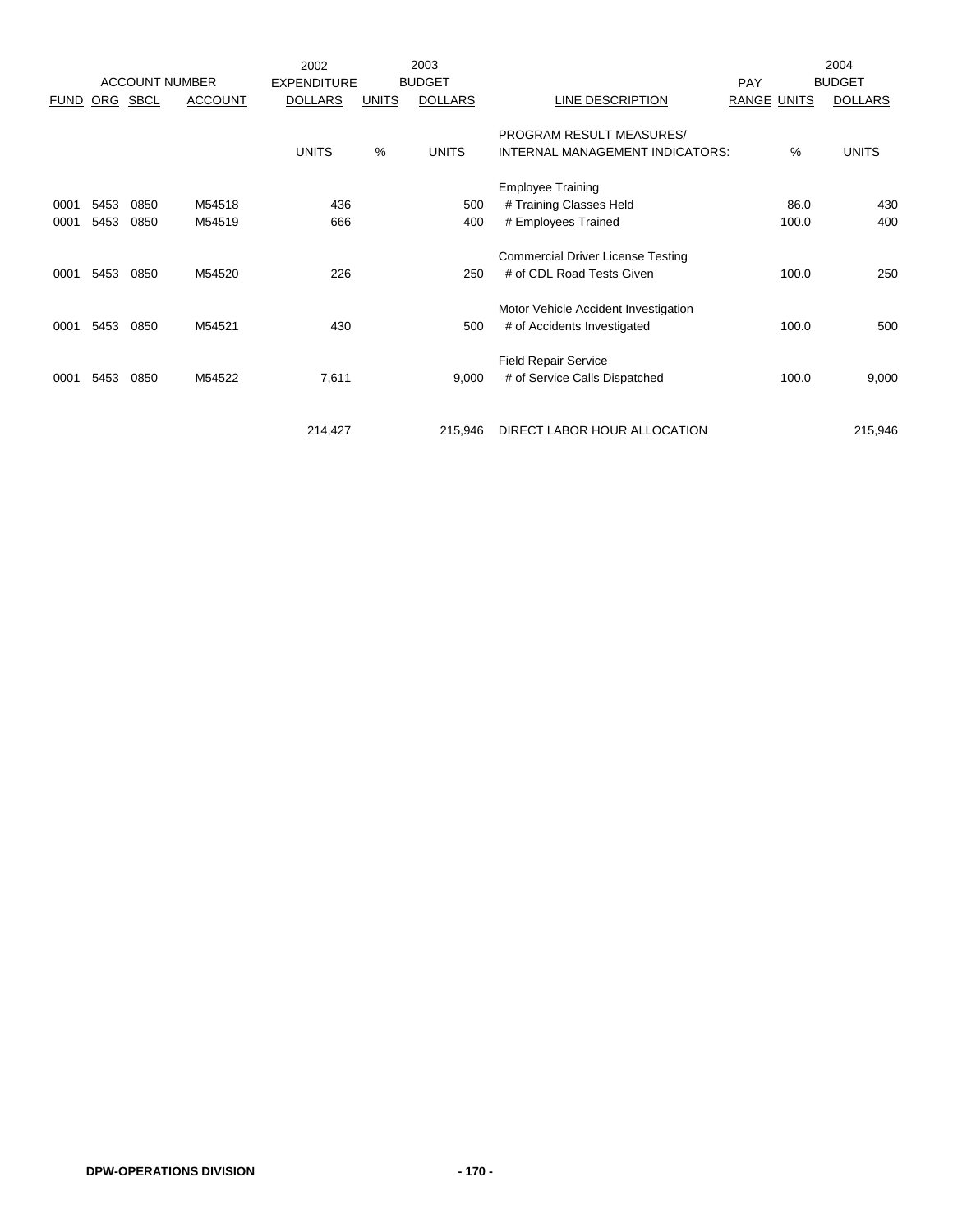|               |                       |                | 2002               |              | 2003           |                                                                           |                    | 2004           |
|---------------|-----------------------|----------------|--------------------|--------------|----------------|---------------------------------------------------------------------------|--------------------|----------------|
|               | <b>ACCOUNT NUMBER</b> |                | <b>EXPENDITURE</b> |              | <b>BUDGET</b>  |                                                                           | <b>PAY</b>         | <b>BUDGET</b>  |
| FUND ORG SBCL |                       | <b>ACCOUNT</b> | <b>DOLLARS</b>     | <b>UNITS</b> | <b>DOLLARS</b> | <b>LINE DESCRIPTION</b>                                                   | <b>RANGE UNITS</b> | <b>DOLLARS</b> |
|               |                       |                |                    |              |                | DPW-OPERATIONS DIVISION<br>DESIGN & CONSTRUCTION SECTION                  |                    |                |
|               |                       |                |                    |              |                | SALARIES & WAGES                                                          |                    |                |
|               |                       |                |                    |              |                | ARCHITECTURAL PLANNING &<br><b>DESIGN UNIT</b>                            |                    |                |
|               |                       |                |                    |              |                | Facilities Design & Construction Mgr. (Y)                                 | 14                 |                |
|               |                       |                |                    |              |                | Architecture Project Manager                                              | 12                 |                |
|               |                       |                |                    |              |                | Architect III                                                             | 628                |                |
|               |                       |                |                    |              |                | Architectural Designer II                                                 | 626                |                |
|               |                       |                |                    |              |                | <b>Recreational Facilities Coordinator</b>                                | 607                |                |
|               |                       |                |                    |              |                | MECHANICAL PLANNING & DESIGN<br><b>UNIT</b>                               |                    |                |
|               |                       |                |                    |              |                | Mechanical Engineer IV                                                    | 12                 |                |
|               |                       |                |                    |              |                | <b>Mechanical Engineer III</b>                                            | 628                |                |
|               |                       |                |                    |              |                | <b>Mechanical Engineer II</b>                                             | 626                |                |
|               |                       |                |                    |              |                | <b>DRAFTING SERVICE UNIT</b>                                              |                    |                |
|               |                       |                |                    |              |                | Engineering Drafting Technician IV                                        | 604                |                |
|               |                       |                |                    |              |                | Engineering Tech V                                                        | 622                |                |
|               |                       |                |                    |              |                | <b>Engineering Drafting Tech II</b>                                       | 602                |                |
|               |                       |                |                    |              |                | CONSTRUCTION MANAGEMENT UNIT                                              |                    |                |
|               |                       |                |                    |              |                | Bridges & Public Buildings Inspector (X)                                  | 545                |                |
|               |                       |                |                    |              |                | <b>AUXILIARY POSITIONS</b>                                                |                    |                |
|               |                       |                |                    |              |                | Architectural Designer II                                                 | 626                |                |
|               |                       |                |                    |              |                | Construction Coordinator (X)                                              | 545                |                |
|               |                       |                |                    |              |                | Bridges & Public Buildings Coord. (X)                                     | 620                |                |
|               |                       |                |                    |              |                | <b>Engineering Drafting Tech II</b>                                       | 602                |                |
|               |                       |                |                    |              |                | Mechanical Eng II                                                         | 626                |                |
|               |                       |                |                    |              |                | <b>AUXILIARY PERSONNEL</b>                                                |                    |                |
|               |                       |                | 353,508            |              |                | <b>Total Before Adjustments</b>                                           |                    |                |
|               |                       |                |                    |              |                | Salary & Wage Rate Change                                                 |                    |                |
|               |                       |                | 12,455             |              |                | Overtime Compensated                                                      |                    |                |
|               |                       |                |                    |              |                | Personnel Cost Adjustment                                                 |                    |                |
|               |                       |                |                    |              |                | Other                                                                     |                    |                |
|               |                       |                | 365,963            |              |                | Gross Salaries & Wages Total                                              |                    |                |
|               |                       |                |                    |              |                | Reimbursable Services Deduction                                           |                    |                |
|               |                       |                |                    |              |                | Capital Improvements Deduction                                            |                    |                |
|               |                       |                |                    |              |                | Grants & Aids Deduction                                                   |                    |                |
| 0001          | 5454 R999             | 006000         | 365,963            |              |                | NET SALARIES & WAGES TOTAL                                                |                    |                |
|               |                       |                |                    |              |                | <b>O&amp;M FTE'S</b>                                                      |                    |                |
|               |                       |                |                    |              |                | NON-O&M FTE'S                                                             |                    |                |
|               |                       |                |                    |              |                | (X) Private Auto Allowance May Be Paid Pursuant to                        |                    |                |
|               |                       |                |                    |              |                | Section 350-183 of the Milwaukee Code.                                    |                    |                |
|               |                       |                |                    |              |                | (Y) Required to file a statement of economic interests in accordance with |                    |                |
|               |                       |                |                    |              |                | the Milwaukee Code of Ordinances Chapter 303-Code of Ethics.              |                    |                |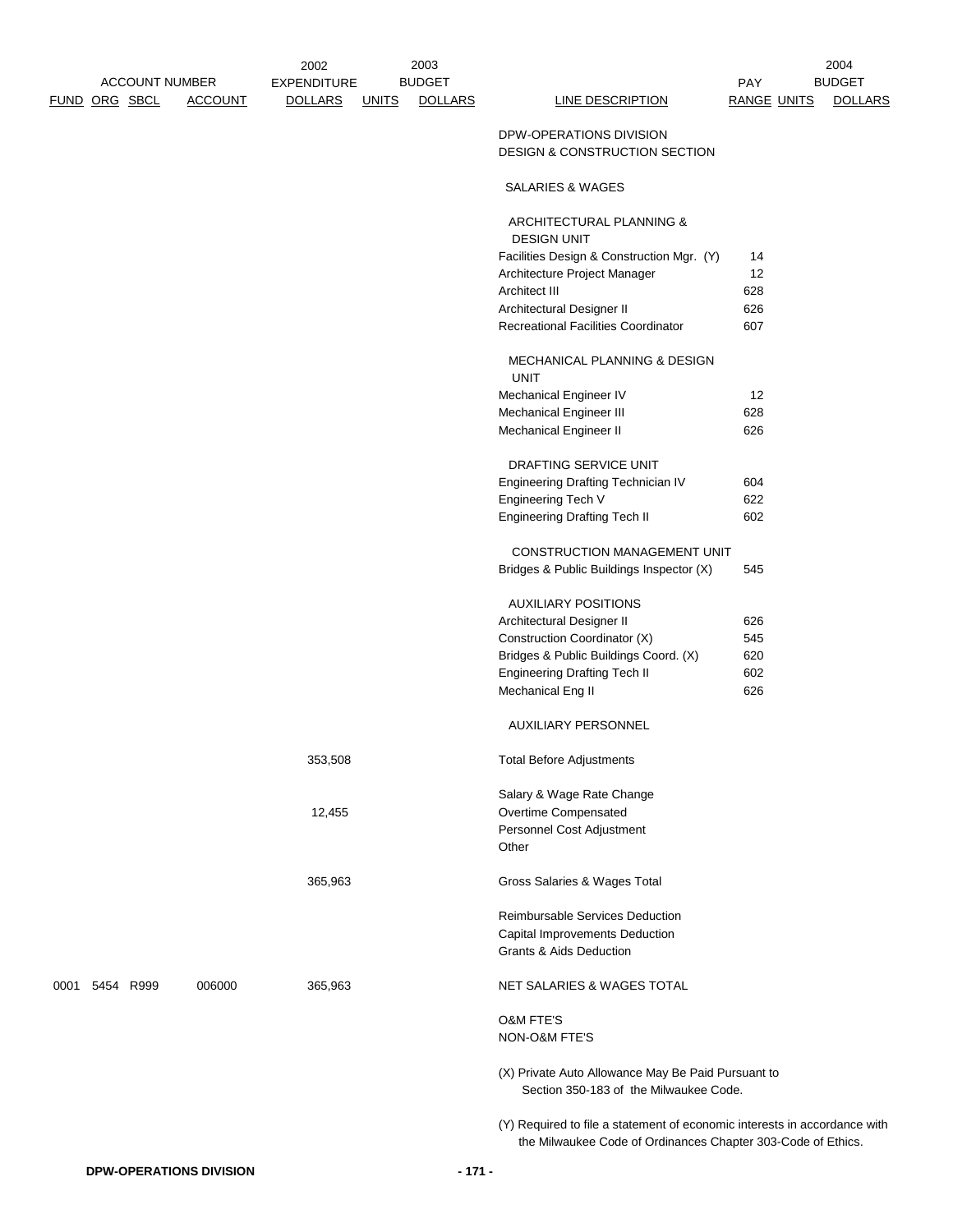|               |                        |                       |                  | 2002               |              | 2003           |                                                                                        |                    | 2004           |
|---------------|------------------------|-----------------------|------------------|--------------------|--------------|----------------|----------------------------------------------------------------------------------------|--------------------|----------------|
|               |                        | <b>ACCOUNT NUMBER</b> |                  | <b>EXPENDITURE</b> |              | <b>BUDGET</b>  | <b>PAY</b>                                                                             |                    | <b>BUDGET</b>  |
| FUND ORG SBCL |                        |                       | <b>ACCOUNT</b>   | <b>DOLLARS</b>     | <b>UNITS</b> | <b>DOLLARS</b> | LINE DESCRIPTION                                                                       | <b>RANGE UNITS</b> | <b>DOLLARS</b> |
|               |                        |                       |                  |                    |              |                |                                                                                        |                    |                |
|               |                        |                       |                  |                    |              |                |                                                                                        |                    |                |
|               | 0001 5454 R999         |                       | 006100           | 156,829            |              |                | ESTIMATED EMPLOYEE FRINGE BENEFITS                                                     |                    |                |
|               |                        |                       |                  |                    |              |                | (Involves Revenue Offset-No Transfers from this Account)                               |                    |                |
|               |                        |                       |                  |                    |              |                |                                                                                        |                    |                |
|               |                        |                       |                  |                    |              |                | <b>OPERATING EXPENDITURES</b>                                                          |                    |                |
| 0001          | 5454                   | R999                  | 630100           | 6,017              |              |                | General Office Expense                                                                 |                    |                |
| 0001          | 5454                   | R999                  | 630500           | 645                |              |                | Tools & Machinery Parts                                                                |                    |                |
| 0001          | 5454                   | R999                  | 631000           |                    |              |                | <b>Construction Supplies</b>                                                           |                    |                |
| 0001          | 5454                   | R999                  | 631500           |                    |              |                | Energy                                                                                 |                    |                |
| 0001          | 5454                   | R999                  | 632000           | 1,254              |              |                | <b>Other Operating Supplies</b>                                                        |                    |                |
| 0001          | 5454                   | R999                  | 632500           |                    |              |                | <b>Facility Rental</b>                                                                 |                    |                |
| 0001          | 5454                   | R999                  | 633000           | 7,147              |              |                | Vehicle Rental                                                                         |                    |                |
| 0001          | 5454                   | R999                  | 633500           |                    |              |                | Non-Vehicle Equipment Rental                                                           |                    |                |
| 0001          | 5454                   | R999                  | 634000           | 59,659             |              |                | <b>Professional Services</b>                                                           |                    |                |
| 0001          | 5454                   | R999                  | 634500           |                    |              |                | <b>Information Technology Services</b>                                                 |                    |                |
| 0001          | 5454                   | R999                  | 635000           | 27,457             |              |                | <b>Property Services</b>                                                               |                    |                |
| 0001          | 5454                   | R999                  | 635500           | 3,433              |              |                | <b>Infrastructure Services</b>                                                         |                    |                |
| 0001          | 5454                   | R999                  | 636000           |                    |              |                | Vehicle Repair Services                                                                |                    |                |
| 0001          | 5454                   | R999                  | 636500           | 10,393             |              |                | <b>Other Operating Services</b>                                                        |                    |                |
| 0001          | 5454                   | R999                  | 637000           |                    |              |                | Loans and Grants                                                                       |                    |                |
| 0001          | 5454                   | R999                  | 637501           | 1,799              |              |                | Reimburse Other Departments                                                            |                    |                |
| 0001          |                        | 5454 R999             | 006300           | 117,804            |              |                | OPERATING EXPENDITURES TOTAL                                                           |                    |                |
|               |                        |                       |                  |                    |              |                | <b>EQUIPMENT PURCHASES</b>                                                             |                    |                |
|               |                        |                       |                  |                    |              |                | <b>Additional Equipment</b>                                                            |                    |                |
|               |                        |                       |                  |                    |              |                | Subtotal - Additional Equipment                                                        |                    |                |
|               |                        |                       |                  |                    |              |                | Replacement Equipment                                                                  |                    |                |
|               |                        |                       |                  |                    |              |                | Subtotal - Replacement Equipment                                                       |                    |                |
| 0001          | 5454                   | R999                  | 006800           | 138                |              |                | <b>EQUIPMENT PURCHASES TOTAL</b><br>SPECIAL FUNDS                                      |                    |                |
|               |                        |                       |                  |                    |              |                | <b>SPECIAL FUNDS TOTAL</b>                                                             |                    |                |
|               |                        |                       |                  |                    |              |                |                                                                                        |                    |                |
|               |                        |                       |                  |                    |              |                | DPW-OPERATIONS DIVISION                                                                |                    |                |
|               |                        |                       |                  |                    |              |                | DESIGN & CONSTRUCTION                                                                  |                    |                |
|               |                        |                       |                  | 640,734            |              |                | <b>SECTION TOTAL</b>                                                                   |                    |                |
|               |                        |                       |                  |                    |              |                |                                                                                        |                    |                |
|               |                        |                       |                  |                    |              |                |                                                                                        |                    |                |
|               |                        |                       |                  |                    |              |                | PROGRAM RESULT MEASURES/                                                               |                    |                |
|               |                        |                       |                  | <b>UNITS</b>       | ℅            | <b>UNITS</b>   | INTERNAL MANAGEMENT INDICATORS:                                                        | %                  | <b>UNITS</b>   |
|               |                        |                       |                  |                    |              |                |                                                                                        |                    |                |
|               |                        |                       |                  |                    |              |                | Budget Estimating (PI & O&M)                                                           |                    |                |
|               | 0001 5454              | 0710                  | P54553           |                    |              |                | Number of Estimates (P)                                                                |                    |                |
| 0001          | 5454 0710              |                       | P54554           |                    |              |                | No. of Architectural Estimates (Q-1)                                                   |                    |                |
|               | 0001 5454 0710         |                       | P54555           |                    |              |                | No. of Electrical/Communication Estimates (Q-2)                                        |                    |                |
|               |                        |                       |                  |                    |              |                |                                                                                        |                    |                |
|               |                        |                       |                  |                    |              |                | Design Projects (O&M)                                                                  |                    |                |
| 0001          | 0001 5454 0710<br>5454 |                       | P54556           |                    |              |                | Number of Projects (P)                                                                 |                    |                |
| 0001          | 5454 0710              | 0710                  | P54557<br>P54558 |                    |              |                | No. of Architectural Projects (Q-1)<br>No. of Electrical Communications Projects (Q-2) |                    |                |
|               |                        |                       |                  |                    |              |                |                                                                                        |                    |                |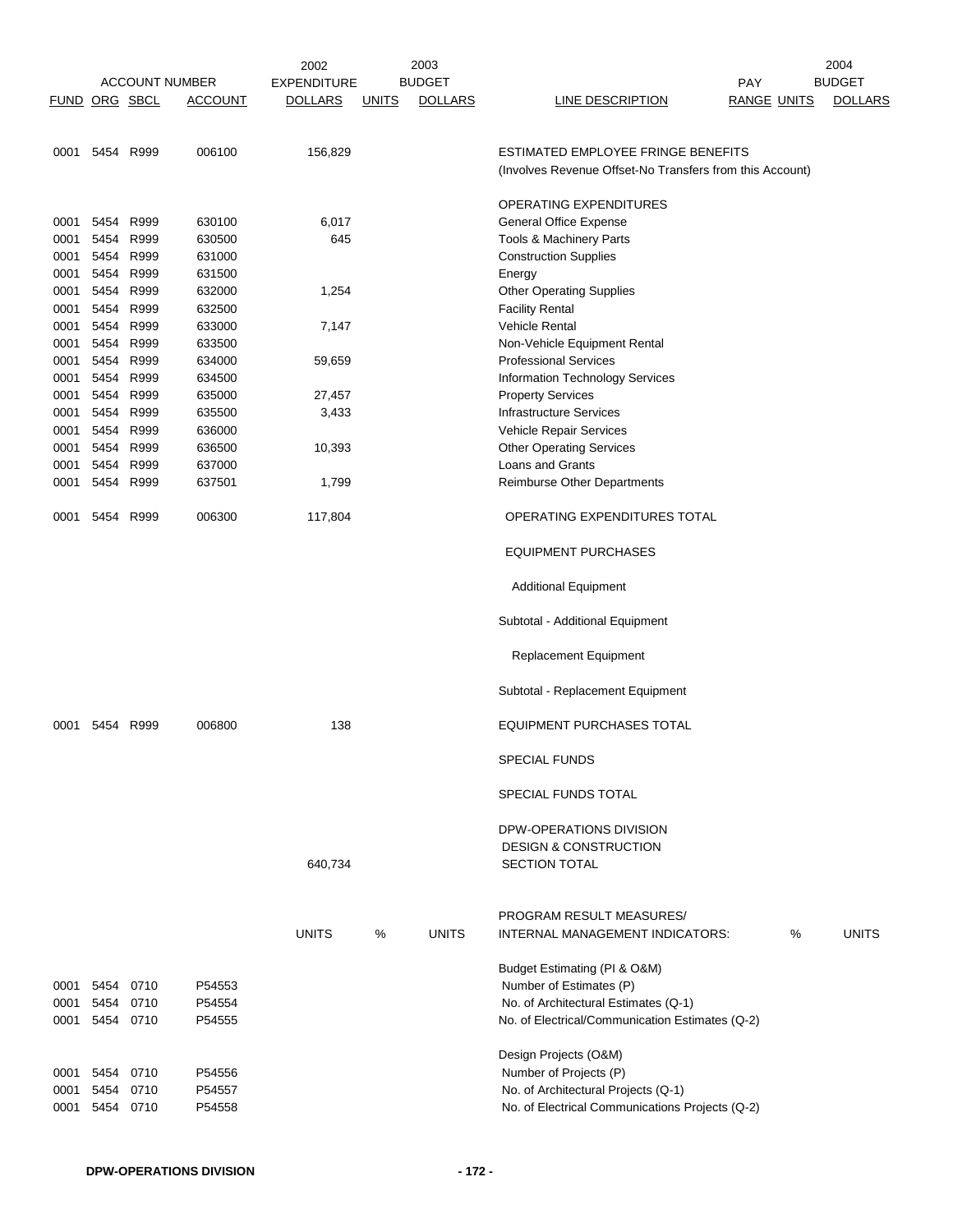|              |              |              |                                         | 2002                                 |              | 2003                            |                                                                                                             |                           |   | 2004                            |
|--------------|--------------|--------------|-----------------------------------------|--------------------------------------|--------------|---------------------------------|-------------------------------------------------------------------------------------------------------------|---------------------------|---|---------------------------------|
| <b>FUND</b>  |              | ORG SBCL     | <b>ACCOUNT NUMBER</b><br><b>ACCOUNT</b> | <b>EXPENDITURE</b><br><b>DOLLARS</b> | <b>UNITS</b> | <b>BUDGET</b><br><b>DOLLARS</b> | LINE DESCRIPTION                                                                                            | PAY<br><b>RANGE UNITS</b> |   | <b>BUDGET</b><br><b>DOLLARS</b> |
|              |              |              |                                         | <b>UNITS</b>                         | %            | <b>UNITS</b>                    | PROGRAM RESULT MEASURES/<br>INTERNAL MANAGEMENT INDICATORS:                                                 |                           | % | <b>UNITS</b>                    |
| 0001         | 5454         | 0710         | P54559                                  |                                      |              |                                 | Project Inspection (O&M)<br>Number of Projects (P)                                                          |                           |   |                                 |
| 0001         | 5454         | 0710         | P54560                                  |                                      |              |                                 | <b>Record Services</b><br>Records Changed (P)                                                               |                           |   |                                 |
| 0001         | 5454         | 0700         | P54561                                  |                                      |              |                                 | Design and Construction<br>Percentage of facility available                                                 |                           |   |                                 |
| 0001<br>0001 | 5454<br>5454 | 0700<br>0700 | P54562<br>P54563                        |                                      |              |                                 | <b>Expenditure of Capital Funds</b><br>Percent expenditure for design<br>Percent expenditure for inspection |                           |   |                                 |
| 01           | -545         | -4           | $-0770$                                 |                                      |              |                                 | Management & Administration<br>Est. Direct Labor Hours (P)                                                  |                           |   |                                 |

11,153 DIRECT LABOR HOUR ALLOCATION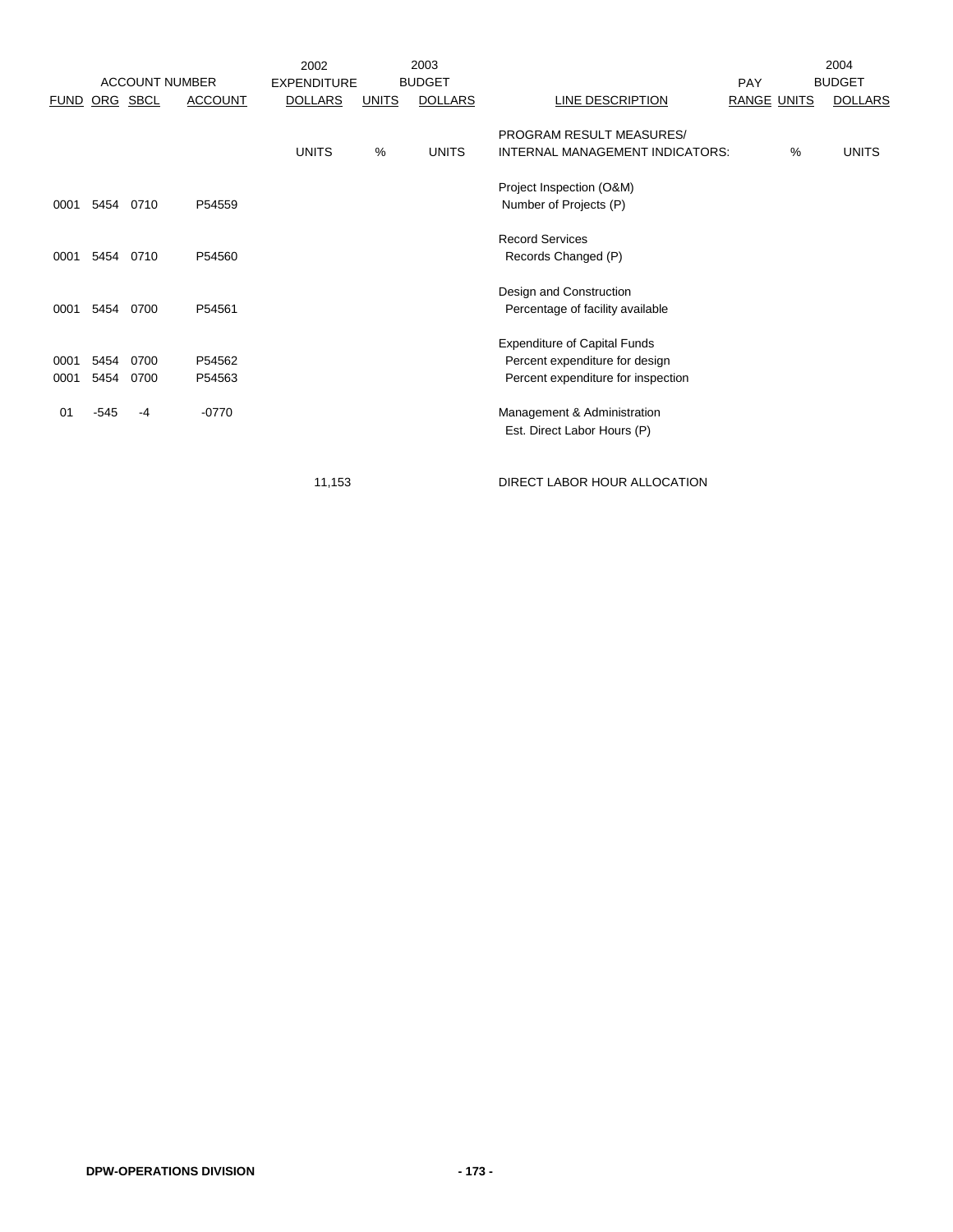|      |          |                       | 2002               |                | 2003           |                                                                  |                         |                | 2004             |
|------|----------|-----------------------|--------------------|----------------|----------------|------------------------------------------------------------------|-------------------------|----------------|------------------|
|      |          | <b>ACCOUNT NUMBER</b> | <b>EXPENDITURE</b> |                | <b>BUDGET</b>  |                                                                  | PAY                     |                | <b>BUDGET</b>    |
| FUND | ORG SBCL | <b>ACCOUNT</b>        | <b>DOLLARS</b>     | <b>UNITS</b>   | <b>DOLLARS</b> | <b>LINE DESCRIPTION</b>                                          | <b>RANGE UNITS</b>      |                | <b>DOLLARS</b>   |
|      |          |                       |                    |                |                | DPW-OPERATIONS DIVISION-FACILITIES                               |                         |                |                  |
|      |          |                       |                    |                |                | DEVELOPMENT & MANAGEMENT SECTION                                 |                         |                |                  |
|      |          |                       |                    |                |                |                                                                  |                         |                |                  |
|      |          |                       |                    |                |                | SALARIES & WAGES                                                 |                         |                |                  |
|      |          |                       |                    | 1              | 108,633        | Buildings & Fleet Director (X)(Y)                                | 16                      |                |                  |
|      |          |                       |                    |                |                | Buildings & Fleet Superintendent (X)(Y)                          | 16                      | 1              | 112,006          |
|      |          |                       |                    |                |                |                                                                  |                         |                |                  |
|      |          |                       |                    |                |                | <b>GENERAL OFFICE</b>                                            |                         |                |                  |
|      |          |                       |                    | 1              | 36,018         | Administrative Assistant II                                      | 445<br>530              |                |                  |
|      |          |                       |                    | 1              | 56,300         | Program Assistant II<br>Network Analyst Associate                | 598                     | 1<br>1         | 39,038<br>56,300 |
|      |          |                       |                    |                |                |                                                                  |                         |                |                  |
|      |          |                       |                    |                |                | <b>INFORMATION &amp; SECURITY</b>                                |                         |                |                  |
|      |          |                       |                    | 1              | 54,365         | <b>Security Manager</b>                                          | 6                       | 1              | 54,690           |
|      |          |                       |                    | 5              | 170,916        | <b>Communications Assistant IV</b>                               | 455                     | 5              | 170,916          |
|      |          |                       |                    | $\mathbf{1}$   | 32,615         | <b>Security Guard</b>                                            | 325                     | 1              | 32,615           |
|      |          |                       |                    |                |                |                                                                  |                         |                |                  |
|      |          |                       |                    | 2              |                | <b>AUXILIARY POSITIONS</b><br><b>Communications Assistant II</b> | 435                     |                |                  |
|      |          |                       |                    | 3              |                | <b>Communications Assistant IV</b>                               | 455                     | 3              |                  |
|      |          |                       |                    | 2              |                | <b>Communications Assistant III</b>                              | 445                     |                |                  |
|      |          |                       |                    | 1              |                | Program Assistant I                                              | 460                     | 1              |                  |
|      |          |                       |                    | 1              |                | Program Assistant II                                             | 530                     | 1              |                  |
|      |          |                       |                    | 1              |                | <b>Security Guard</b>                                            | 325                     | 1              |                  |
|      |          |                       |                    |                |                | Network Analyst Associate                                        | 598                     | 1              |                  |
|      |          |                       |                    |                |                |                                                                  |                         |                |                  |
|      |          |                       |                    | 10             |                | <b>AUXILIARY PERSONNEL</b>                                       |                         | $\overline{7}$ |                  |
|      |          |                       |                    |                |                | OPERATIONS AND MAINT. UNIT                                       |                         |                |                  |
|      |          |                       |                    | 1              | 102,382        | Facilities Manager (X)(Y)                                        | 14                      | $\mathbf{1}$   | 102,382          |
|      |          |                       |                    |                |                |                                                                  |                         |                |                  |
|      |          |                       |                    |                |                | <b>CUSTODIAL SERVICES</b>                                        |                         |                |                  |
|      |          |                       |                    | 1              | 59,588         | <b>Building Services Manager</b>                                 | 6                       | 1              | 61,451           |
|      |          |                       |                    | $\overline{c}$ | 91,784         | <b>Building Services Supervisor</b>                              | $\overline{\mathbf{c}}$ | 2              | 91,784           |
|      |          |                       |                    | 3              | 101,169        | <b>Custodial Worker III</b>                                      | 230                     | 3              | 101,169          |
|      |          |                       |                    | $30\,$         | 955,934        | Custodial Worker II/City Laborer                                 | 215                     | 27             | 868,364          |
|      |          |                       |                    |                |                | <b>MECHANICAL SERVICES</b>                                       |                         |                |                  |
|      |          |                       |                    | 8              | 313,177        | Maintenance Technician II                                        | 258                     | 6              | 235,030          |
|      |          |                       |                    | 2              | 82,714         | Maintenance Technician III                                       | 268                     | 2              | 82,714           |
|      |          |                       |                    | 1              | 66,878         | Operations & Maintenance Manager                                 | 10                      | $\mathbf{1}$   | 68,955           |
|      |          |                       |                    | 1              | 65,220         | <b>Facilities Control Specialist</b>                             | 599                     | 1              | 65,220           |
|      |          |                       |                    | 1              | 61,882         | Facilities Maintenance Coordinator (X)                           | 627                     | 1              | 61,882           |
|      |          |                       |                    | 1              | 38,441         | Equipment Mechanic IV                                            | 254                     |                |                  |
|      |          |                       |                    | 1              | 61,882         | Facilities Construction Project Coord.(X)                        | 627                     | $\mathbf{1}$   | 61,882           |
|      |          |                       |                    | 1              | 40,184         | Engineering Tech IV                                              | 620                     | $\mathbf{1}$   | 41,935           |
|      |          |                       |                    |                |                |                                                                  |                         |                |                  |
|      |          |                       |                    |                |                | ELECTRICAL SERVICES                                              |                         |                |                  |
|      |          |                       |                    | $\overline{c}$ | 149,162        | <b>Electrical Services Supervisor II</b>                         | 10                      | 2              | 149,395          |
|      |          |                       |                    | 28             | 1,422,522      | <b>Electrical Mechanic</b>                                       | 978                     | 25             | 1,273,200        |
|      |          |                       |                    | 4              | 154,586        | <b>Electrical Worker</b>                                         | 974                     | 4              | 154,586          |
|      |          |                       |                    | $\overline{2}$ | 67,446         | Laborer/Electrical Services                                      | 230                     | 2              | 67,446           |
|      |          |                       |                    | $\mathbf{1}$   | 34,183         | <b>Accounting Assistant II</b>                                   | 445                     | $\mathbf{1}$   | 34,183           |
|      |          |                       |                    |                |                | Special Laborer E.S.                                             | 245                     | $\mathbf{1}$   | 33,723           |
|      |          |                       |                    |                |                | <b>CONSTRUCTION &amp; REPAIRS</b>                                |                         |                |                  |
|      |          |                       |                    | $\mathbf{1}$   | 50,211         | <b>Carpenter Supervisor</b>                                      | 991                     | 1              | 55,848           |
|      |          |                       |                    | 14             | 635,690        | Carpenter                                                        | 986                     | 12             | 574,561          |
|      |          |                       |                    |                |                |                                                                  |                         |                |                  |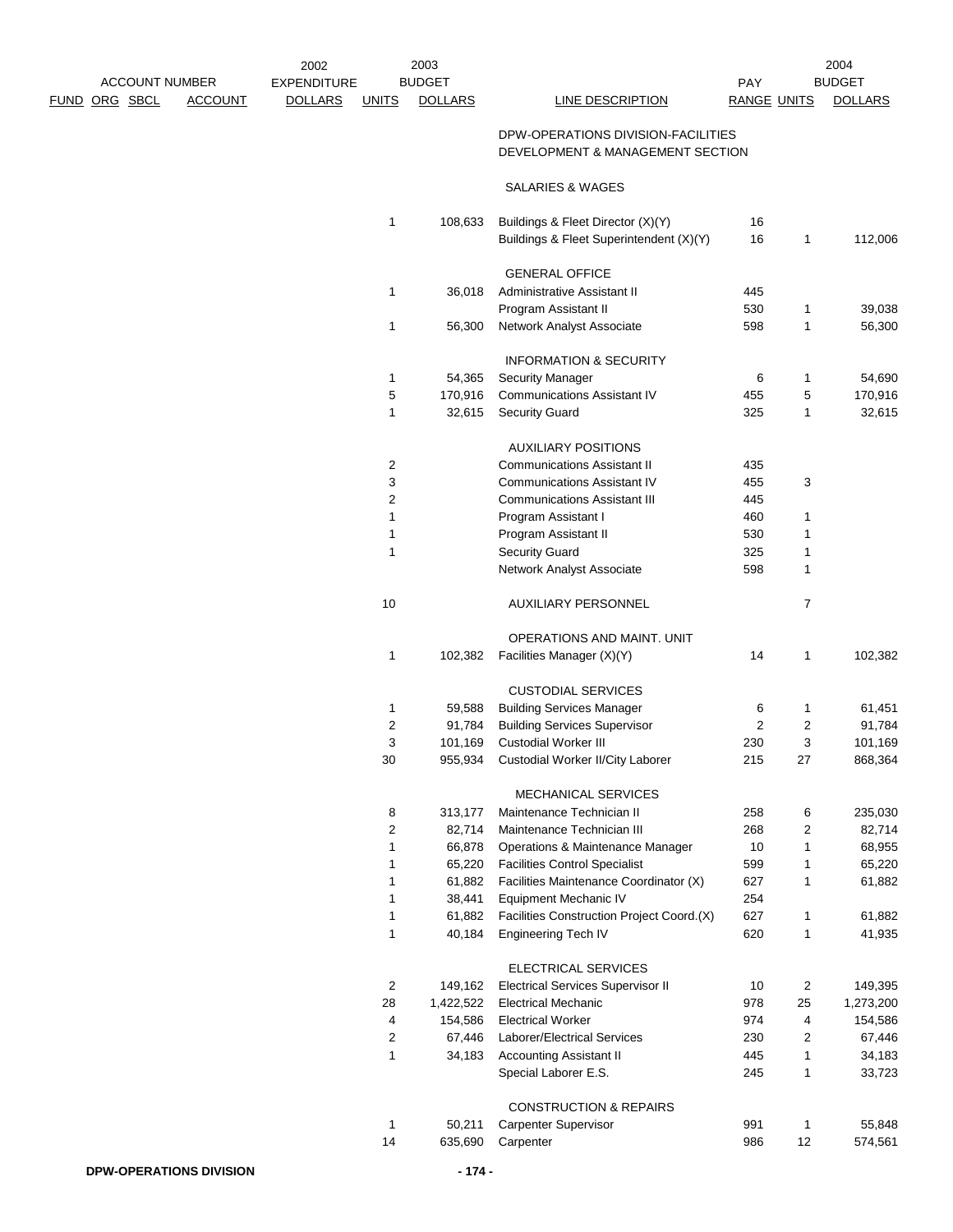|                      |                       |                | 2002               |                         | 2003           |                                                                        |                         |                  | 2004           |
|----------------------|-----------------------|----------------|--------------------|-------------------------|----------------|------------------------------------------------------------------------|-------------------------|------------------|----------------|
|                      | <b>ACCOUNT NUMBER</b> |                | <b>EXPENDITURE</b> |                         | <b>BUDGET</b>  |                                                                        | PAY                     |                  | <b>BUDGET</b>  |
| <u>FUND ORG SBCL</u> |                       | <b>ACCOUNT</b> | <b>DOLLARS</b>     | <b>UNITS</b>            | <b>DOLLARS</b> | <b>LINE DESCRIPTION</b>                                                | <b>RANGE UNITS</b>      |                  | <b>DOLLARS</b> |
|                      |                       |                |                    | 1                       | 48,610         | Painter Supervisor, House                                              | 985                     |                  |                |
|                      |                       |                |                    | 1                       | 44,574         | Painter Leadworker, House                                              | 983                     | 2                | 93,413         |
|                      |                       |                |                    | 7                       | 307,260        | Painter                                                                | 981                     | 4                | 180,786        |
|                      |                       |                |                    | 4                       | 209,914        | Bricklayer, Buildings                                                  | 989                     | 3                | 164,424        |
|                      |                       |                |                    | 1                       | 42,806         | <b>Cement Finisher</b>                                                 | 982                     |                  |                |
|                      |                       |                |                    |                         |                |                                                                        |                         |                  |                |
|                      |                       |                |                    |                         |                | <b>LABOR POOL</b>                                                      |                         |                  |                |
|                      |                       |                |                    | $\overline{2}$          | 68,055         | Bridge Laborer II                                                      | 238                     | 2                | 68,055         |
|                      |                       |                |                    | 1                       | 34,580         | Bridge Laborer I                                                       | 235                     | 1                | 34,580         |
|                      |                       |                |                    | 1                       | 36,253         | Bridge Labor Crew Leader II                                            | 245                     | 1                | 36,253         |
|                      |                       |                |                    | 1                       | 33,723         | Laborer/Electrical Services                                            | 230                     |                  |                |
|                      |                       |                |                    |                         |                |                                                                        |                         |                  |                |
|                      |                       |                |                    |                         |                | BRIDGE SHOP & STORES UNIT                                              |                         |                  |                |
|                      |                       |                |                    | 3                       | 108,054        | <b>Inventory Assistant IV</b>                                          | 350                     |                  |                |
|                      |                       |                |                    | 1                       | 33,723         | <b>Inventory Assistant II</b>                                          | 338                     |                  |                |
|                      |                       |                |                    |                         |                |                                                                        |                         |                  |                |
|                      |                       |                |                    |                         |                | AUXILIARY PERSONNEL                                                    |                         |                  |                |
|                      |                       |                |                    | 2                       |                | Mechanical Maintenance Supervisor                                      | 5                       | 2                |                |
|                      |                       |                |                    | 1                       |                | Heating & Ventilating Mechanic III                                     | 262                     | 1                |                |
|                      |                       |                |                    | 3                       |                | Heating & Ventilating Mechanic II                                      | 252                     | 3                |                |
|                      |                       |                |                    | 1                       |                | <b>Building Services Supervisor</b>                                    | $\overline{\mathbf{c}}$ | 1                |                |
|                      |                       |                |                    | 2                       |                | <b>Custodial Worker III</b>                                            | 230                     | 2                |                |
|                      |                       |                |                    | $\overline{c}$          |                | Custodial Worker II-City Laborer                                       | 215                     | 2                |                |
|                      |                       |                |                    | 2<br>1                  |                | <b>Custodial Worker I</b>                                              | 200<br>350              | 2                |                |
|                      |                       |                |                    | $\overline{c}$          |                | <b>Inventory Assistant IV</b>                                          | 10                      |                  |                |
|                      |                       |                |                    | 5                       | 45,573         | <b>Electrical Services Supervisor II</b><br><b>Electrical Mechanic</b> | 978                     | 2<br>$\,$ 5 $\,$ |                |
|                      |                       |                |                    | 2                       |                | <b>Electrical Worker</b>                                               | 974                     | $\overline{c}$   |                |
|                      |                       |                |                    | 1                       |                |                                                                        | 235                     |                  |                |
|                      |                       |                |                    |                         |                | Equipment Mechanic I                                                   | 991                     | 1                |                |
|                      |                       |                |                    | 2<br>4                  |                | <b>Carpenter Supervisor</b><br>Carpenter                               | 986                     | 2                |                |
|                      |                       |                |                    |                         |                |                                                                        | 983                     | 4                |                |
|                      |                       |                |                    | 2<br>4                  |                | Painter, Leadworker, House<br>Painter                                  | 981                     | 2<br>4           |                |
|                      |                       |                |                    | $\overline{\mathbf{c}}$ |                | <b>Cement Finisher</b>                                                 | 982                     | 2                |                |
|                      |                       |                |                    | 2                       |                | Bricklayer, Buildings                                                  | 989                     | $\overline{c}$   |                |
|                      |                       |                |                    | $\overline{c}$          |                | Mason Helper                                                           | 238                     |                  |                |
|                      |                       |                |                    |                         |                | Bridge Labor Crew Leader II                                            | 245                     | $\mathbf{1}$     |                |
|                      |                       |                |                    | 2                       | 52,694         | <b>Bridge Laborer II</b>                                               | 238                     | 2                |                |
|                      |                       |                |                    | 2                       |                | Bridge Laborer I                                                       | 235                     |                  |                |
|                      |                       |                |                    | 2                       |                | Laborer/Electrical Services                                            | 230                     | 2                |                |
|                      |                       |                |                    |                         |                |                                                                        |                         |                  |                |
|                      |                       |                |                    | 48                      | 98,267         | AUXILIARY PERSONNEL                                                    |                         | 44               |                |
|                      |                       |                |                    |                         |                |                                                                        |                         |                  |                |
|                      |                       |                |                    |                         |                | FACILITIES DEVELOPMENT SECTION                                         |                         |                  |                |
|                      |                       |                |                    | 1                       | 102,382        | Facilities Design & Constr. Mgr. (X)(Y)                                | 14                      | 1                | 102,382        |
|                      |                       |                |                    |                         |                |                                                                        |                         |                  |                |
|                      |                       |                |                    |                         |                | ARCHITECTURAL PLANNING &                                               |                         |                  |                |
|                      |                       |                |                    |                         |                | <b>DESIGN UNIT</b>                                                     |                         |                  |                |
|                      |                       |                |                    | 1                       | 85,261         | Architecture Project Manager (X)                                       | 12                      | 1                | 87,909         |
|                      |                       |                |                    | $\overline{\mathbf{c}}$ | 126,486        | Architect III                                                          | 628                     | 2                | 129,134        |
|                      |                       |                |                    | 2                       | 113,692        | Architectural Designer II                                              | 626                     | 2                | 113,692        |
|                      |                       |                |                    | $\mathbf{1}$            | 64,567         | <b>Recreational Facilities Coordinator</b>                             | 607                     | 1                | 64,567         |
|                      |                       |                |                    |                         |                | MECHANICAL PLANNING & DESIGN                                           |                         |                  |                |
|                      |                       |                |                    |                         |                | <b>UNIT</b>                                                            |                         |                  |                |
|                      |                       |                |                    | 1                       | 77,325         | Mechanical Engineer IV (X)                                             | 12                      | 1                | 77,325         |
|                      |                       |                |                    | 1                       | 64,567         | <b>Mechanical Engineer III</b>                                         | 628                     | $\mathbf{1}$     | 64,567         |
|                      |                       |                |                    | $\mathbf{1}$            | 56,846         | Mechanical Engineer II                                                 | 626                     | $\mathbf{1}$     | 56,846         |
|                      |                       |                |                    |                         |                |                                                                        |                         |                  |                |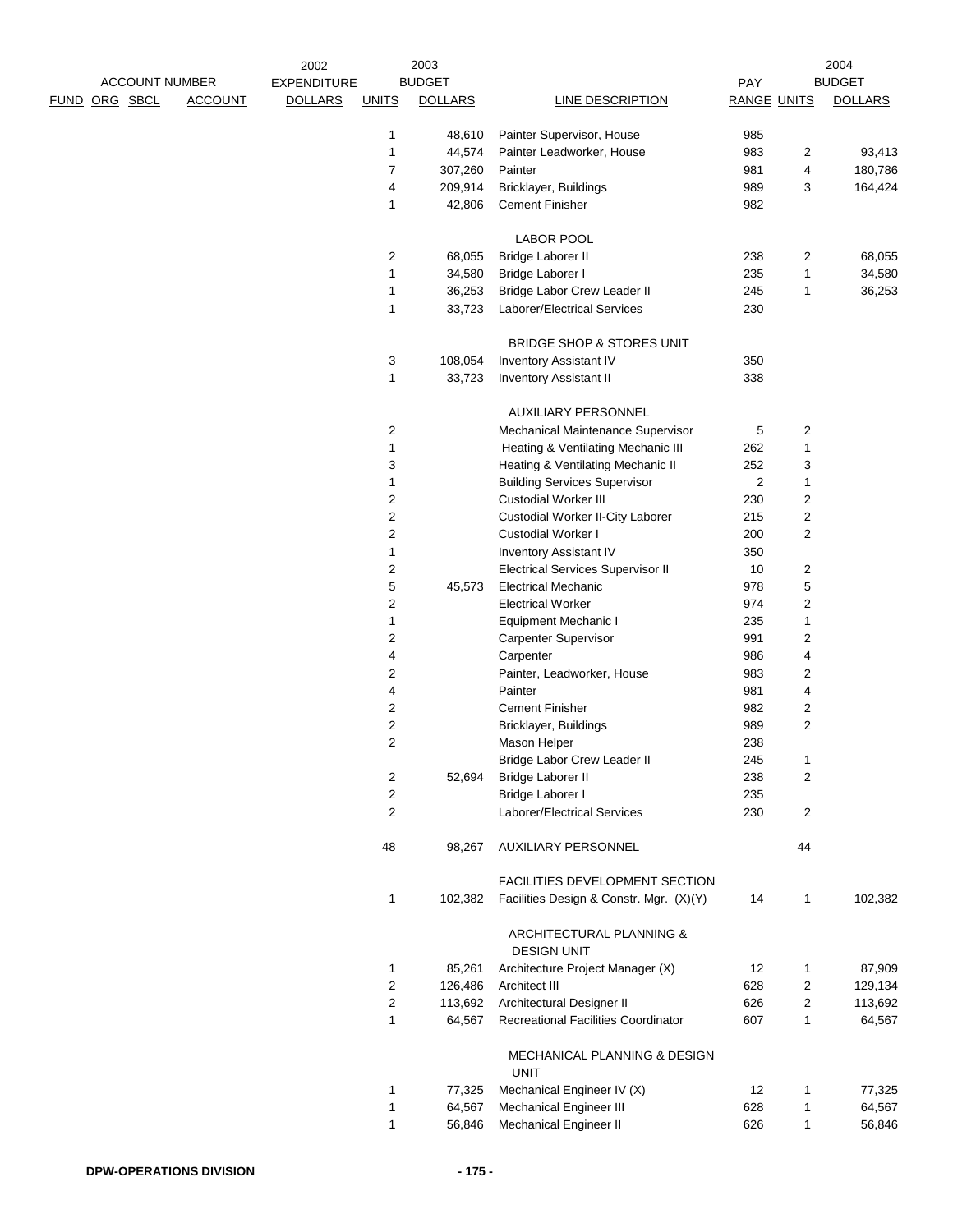|               |      | <b>ACCOUNT NUMBER</b> |                | 2002                                 |                              | 2003<br><b>BUDGET</b> |                                                                                                                                           |                           |                         | 2004<br><b>BUDGET</b> |
|---------------|------|-----------------------|----------------|--------------------------------------|------------------------------|-----------------------|-------------------------------------------------------------------------------------------------------------------------------------------|---------------------------|-------------------------|-----------------------|
| FUND ORG SBCL |      |                       | <b>ACCOUNT</b> | <b>EXPENDITURE</b><br><b>DOLLARS</b> | <b>UNITS</b>                 | <b>DOLLARS</b>        | LINE DESCRIPTION                                                                                                                          | PAY<br><b>RANGE UNITS</b> |                         | <b>DOLLARS</b>        |
|               |      |                       |                |                                      |                              |                       |                                                                                                                                           |                           |                         |                       |
|               |      |                       |                |                                      |                              |                       | DRAFTING SERVICE UNIT                                                                                                                     |                           |                         |                       |
|               |      |                       |                |                                      | $\overline{2}$               | 88,016                | Engineering Drafting Technician IV                                                                                                        | 604                       | $\overline{c}$          | 92,002                |
|               |      |                       |                |                                      | $\mathbf{1}$                 | 54,175                | Engineering Tech V                                                                                                                        | 622                       | 1                       | 54,175                |
|               |      |                       |                |                                      | $\mathbf{1}$                 | 38,516                | <b>Engineering Drafting Tech II</b>                                                                                                       | 602                       | 1                       | 38,516                |
|               |      |                       |                |                                      |                              |                       | CONSTRUCTION MANAGEMENT UNIT                                                                                                              |                           |                         |                       |
|               |      |                       |                |                                      | 4                            | 179,421               | Bridges & Public Buildings Inspector (X)                                                                                                  | 545                       | 4                       | 179,421               |
|               |      |                       |                |                                      |                              |                       |                                                                                                                                           |                           |                         |                       |
|               |      |                       |                |                                      |                              |                       | <b>AUXILIARY POSITIONS</b>                                                                                                                |                           |                         |                       |
|               |      |                       |                |                                      | $\overline{2}$               |                       | Architectural Designer II                                                                                                                 | 626                       | 2                       |                       |
|               |      |                       |                |                                      | $\mathbf{1}$                 |                       | Architect III                                                                                                                             | 628                       | 1                       |                       |
|               |      |                       |                |                                      | $\mathbf{1}$                 |                       | Construction Coordinator (X)                                                                                                              | 545                       | 1                       |                       |
|               |      |                       |                |                                      | $\overline{2}$               |                       | Bridges & Public Buildings Coord. (X)                                                                                                     | 620                       | $\overline{\mathbf{c}}$ |                       |
|               |      |                       |                |                                      | $\mathbf{1}$<br>$\mathbf{1}$ |                       | <b>Engineering Drafting Tech II</b>                                                                                                       | 602<br>626                | 1                       |                       |
|               |      |                       |                |                                      |                              |                       | Mechanical Eng II                                                                                                                         |                           | 1                       |                       |
|               |      |                       |                |                                      | 8                            |                       | <b>AUXILIARY PERSONNEL</b>                                                                                                                |                           | 8                       |                       |
|               |      |                       |                | 4,375,108                            | 222                          | 7,130,955             | <b>Total Before Adjustments</b>                                                                                                           |                           | 195                     | 6,289,322             |
|               |      |                       |                |                                      |                              |                       | Salary & Wage Rate Change                                                                                                                 |                           |                         |                       |
|               |      |                       |                | 320,598                              |                              | 225,000               | Overtime Compensated                                                                                                                      |                           |                         | 250,000               |
|               |      |                       |                |                                      |                              | (115,000)             | Personnel Cost Adjustment                                                                                                                 |                           |                         | (115,000)             |
|               |      |                       |                |                                      |                              | 40,000                | Other                                                                                                                                     |                           |                         | 35,000                |
|               |      |                       |                | 4,695,706                            |                              | 7,280,955             | Gross Salaries & Wages Total                                                                                                              |                           |                         | 6,459,322             |
|               |      |                       |                |                                      |                              | (826,574)             | Reimbursable Services Deduction                                                                                                           |                           |                         | (1, 137, 840)         |
|               |      |                       |                |                                      |                              | (1,604,880)           | <b>Capital Improvements Deduction</b>                                                                                                     |                           |                         | (1,582,389)           |
|               |      |                       |                |                                      |                              |                       | <b>Grants &amp; Aids Deduction</b>                                                                                                        |                           |                         |                       |
| 0001          |      | 5455 R999             | 006000         | 4,695,706                            |                              | 4,849,501             | NET SALARIES & WAGES TOTAL                                                                                                                |                           |                         | 3,739,093             |
|               |      |                       |                |                                      | 109.42                       |                       | O&M FTE'S                                                                                                                                 |                           | 86.07                   |                       |
|               |      |                       |                |                                      | 46.58                        |                       | NON-O&M FTE'S                                                                                                                             |                           | 49.93                   |                       |
|               |      |                       |                |                                      |                              |                       | (X) Private Automobile allowance may be paid pursuant to<br>section 350-183 of the Milwaukee Code.                                        |                           |                         |                       |
|               |      |                       |                |                                      |                              |                       | (Y) Required to file a statement of economic interests in accordance with<br>the Milwaukee Code of Ordinances Chapter 303-Code of Ethics. |                           |                         |                       |
| 0001          |      | 5455 R999             | 006100         | 1,789,197                            |                              | 1,794,315             | ESTIMATED EMPLOYEE FRINGE BENEFITS                                                                                                        |                           |                         | 1,383,464             |
|               |      |                       |                |                                      |                              |                       | (Involves Revenue Offset-No Transfers from this Account)                                                                                  |                           |                         |                       |
|               |      |                       |                |                                      |                              |                       | <b>OPERATING EXPENDITURES</b>                                                                                                             |                           |                         |                       |
| 0001          | 5455 | R999                  | 630100         | 22,721                               |                              | 30,000                | <b>General Office Expense</b>                                                                                                             |                           |                         | 30,000                |
| 0001          | 5455 | R999                  | 630500         | 24,075                               |                              | 35,000                | Tools & Machinery Parts                                                                                                                   |                           |                         | 30,000                |
| 0001          | 5455 | R999                  | 631000         | 480,825                              |                              | 346,535               | <b>Construction Supplies</b>                                                                                                              |                           |                         | 310,000               |
| 0001          | 5455 | R999                  | 631500         | 1,636,309                            |                              | 1,774,600             | Energy                                                                                                                                    |                           |                         | 1,816,500             |
| 0001          | 5455 | R999                  | 632000         | 276,186                              |                              | 255,000               | <b>Other Operating Supplies</b>                                                                                                           |                           |                         | 265,000               |
| 0001          |      | 5455 R999             | 632500         | 58,662                               |                              | 5,000                 | <b>Facility Rental</b>                                                                                                                    |                           |                         | 10,000                |
| 0001          | 5455 | R999                  | 633000         | 7,341                                |                              | 10,000                | <b>Vehicle Rental</b>                                                                                                                     |                           |                         | 10,000                |
| 0001          | 5455 | R999                  | 633500         | 37,344                               |                              | 21,000                | Non-Vehicle Equipment Rental                                                                                                              |                           |                         | 25,000                |
| 0001          | 5455 | R999                  | 634000         | 85,874                               |                              | 95,000                | <b>Professional Services</b>                                                                                                              |                           |                         | 75,000                |
| 0001          | 5455 | R999                  | 634500         | 42,794                               |                              | 45,000                | Information Technology Services                                                                                                           |                           |                         | 46,000                |
| 0001          | 5455 | R999                  | 635000         | 1,775,035                            |                              | 1,769,408             | <b>Property Services</b>                                                                                                                  |                           |                         | 1,747,275             |
| 0001          |      | 5455 R999             | 635500         | 33,160                               |                              | 135,000               | <b>Infrastructure Services</b>                                                                                                            |                           |                         | 135,000               |
| 0001          |      | 5455 R999             | 636000         |                                      |                              |                       | Vehicle Repair Services                                                                                                                   |                           |                         |                       |

**DPW-OPERATIONS DIVISION - 176 -**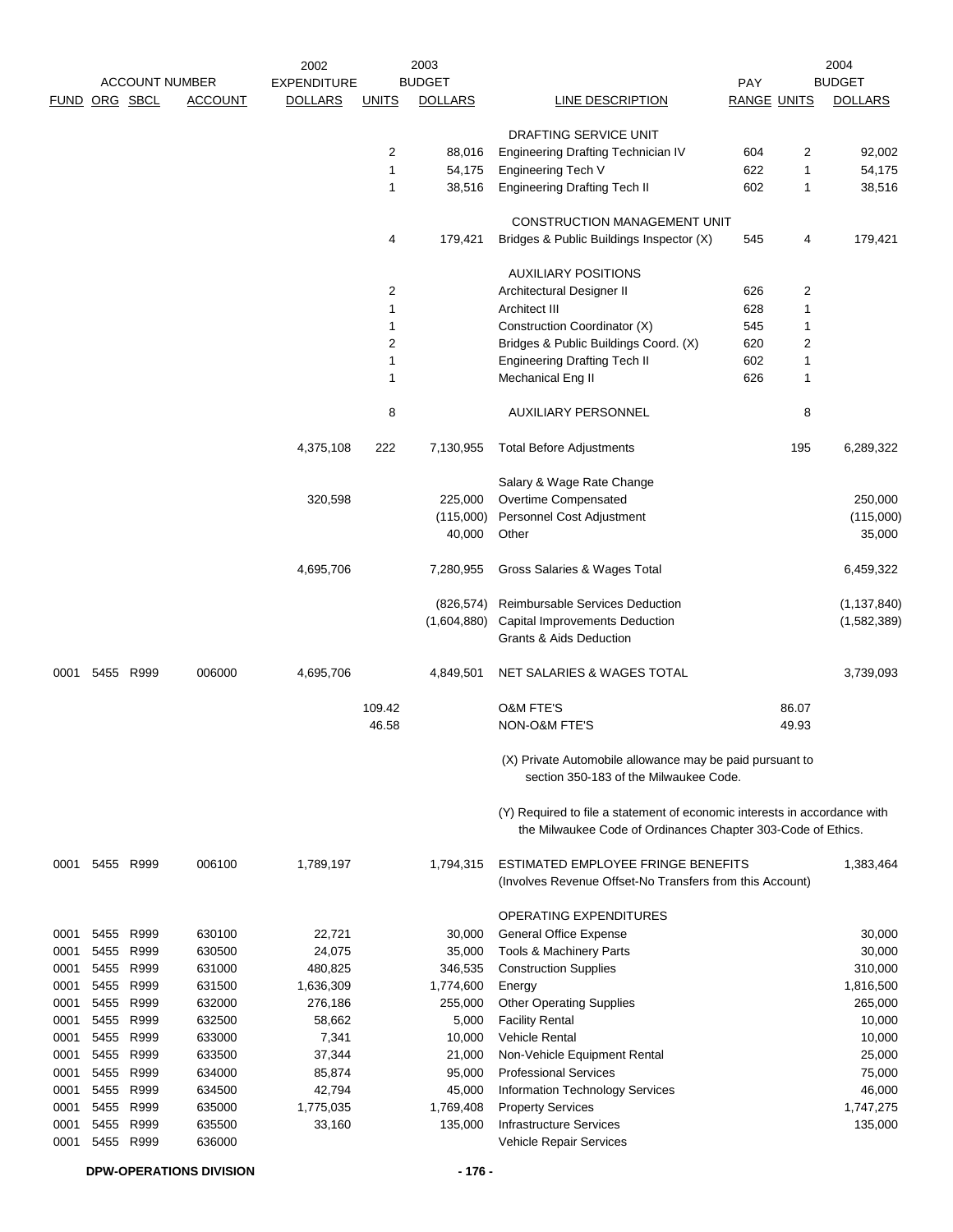|               |                   |           |                       | 2002               |                         | 2003           |                                                     |                    | 2004           |
|---------------|-------------------|-----------|-----------------------|--------------------|-------------------------|----------------|-----------------------------------------------------|--------------------|----------------|
|               |                   |           | <b>ACCOUNT NUMBER</b> | <b>EXPENDITURE</b> |                         | <b>BUDGET</b>  |                                                     | <b>PAY</b>         | <b>BUDGET</b>  |
| FUND ORG SBCL |                   |           | <b>ACCOUNT</b>        | <b>DOLLARS</b>     | <b>UNITS</b>            | <b>DOLLARS</b> | LINE DESCRIPTION                                    | <b>RANGE UNITS</b> | <b>DOLLARS</b> |
| 0001<br>0001  | 5455 R999<br>5455 | R999      | 636500<br>637000      | 18,218             |                         | 15,000         | <b>Other Operating Services</b><br>Loans and Grants |                    | 16,000         |
| 0001          |                   | 5455 R999 | 637501                | 46,861             |                         |                | Reimburse Other Departments                         |                    |                |
| 0001          |                   | 5455 R999 | 006300                | 4,545,405          |                         | 4,536,543      | OPERATING EXPENDITURES TOTAL                        |                    | 4,515,775      |
|               |                   |           |                       |                    |                         |                | <b>EQUIPMENT PURCHASES</b>                          |                    |                |
|               |                   |           |                       |                    |                         |                | <b>Additional Equipment</b>                         |                    |                |
|               |                   |           |                       |                    |                         |                | <b>Stripping Machine</b>                            | 1                  | 4,875          |
|               |                   |           |                       |                    |                         |                | <b>Carpet Extractor</b>                             | 4                  | 8,382          |
|               |                   |           |                       |                    |                         |                | <b>Buffers</b>                                      | 2                  | 7,170          |
|               |                   |           |                       |                    |                         |                | Cable Analyzer                                      | 1                  | 6,600          |
|               |                   |           |                       |                    |                         |                | <b>Fiber Test Adapter</b>                           | 3                  | 13,500         |
|               |                   |           |                       |                    |                         |                | HP DesignJet                                        | 1                  | 2,943          |
|               |                   |           |                       |                    | 1                       | 20,000         | <b>Circuit Monitor</b>                              |                    |                |
|               |                   |           |                       |                    | 1                       | 900            | <b>Circuit Tracer Scotchtrak</b>                    |                    |                |
|               |                   |           |                       |                    | $\mathbf{1}$            | 200            | Infrared Temperature Gun/Probe                      |                    |                |
|               |                   |           |                       |                    | 1                       | 500            | Anti-Static Electric Vacuum Cleaner                 |                    |                |
|               |                   |           |                       |                    | 1                       | 1,650          | 2 Stage Snow Blower                                 |                    |                |
|               |                   |           |                       |                    | $\overline{2}$          | 5,485          | Sanders                                             |                    |                |
|               |                   |           |                       |                    | 3                       | 1,275          | <b>Power Activated Tool</b>                         |                    |                |
|               |                   |           |                       |                    | 3                       | 840            | <b>Cordless Drill</b>                               |                    |                |
|               |                   |           |                       |                    | 6                       | 2,045          | Saws                                                |                    |                |
|               |                   |           |                       |                    | 3                       | 1,500          | Bosch Combo Kit                                     |                    |                |
|               |                   |           |                       |                    | $\mathbf{1}$            | 2,788          | Sprayer                                             |                    |                |
|               |                   |           |                       |                    | 23                      | 37,183         | Subtotal - Additional Equipment                     | 12                 | 43,470         |
|               |                   |           |                       |                    |                         |                | Replacement Equipment                               |                    |                |
|               |                   |           |                       |                    | $\overline{2}$          | 4,000          | Laptop Computers                                    |                    |                |
|               |                   |           |                       |                    | 6                       | 4,500          | Vacuums                                             | 8                  | 3,264          |
|               |                   |           |                       |                    | $\overline{\mathbf{c}}$ | 2,400          | Cordless Roto Hammer                                |                    |                |
|               |                   |           |                       |                    | 8                       | 20,000         | Computers                                           | 5                  | 12,500         |
|               |                   |           |                       |                    |                         |                | Auto Scrubber                                       | 2                  | 15,700         |
|               |                   |           |                       |                    |                         |                | Gas Detector/Monitor                                | 1                  | 2,000          |
|               |                   |           |                       |                    |                         |                | Plotter                                             | 1                  | 4,000          |
|               |                   |           |                       |                    |                         |                | <b>Drills</b>                                       | 3                  | 1,910          |
|               |                   |           |                       |                    |                         |                | Engraver                                            | $\mathbf{1}$       | 500            |
|               |                   |           |                       |                    | $\mathbf{1}$            | 475            | Wet/Dry Vac                                         |                    |                |
|               |                   |           |                       |                    | 3                       | 480            | Saws All                                            |                    |                |
|               |                   |           |                       |                    | $\mathbf{1}$            | 500            | <b>Electronic Circuit Tracer</b>                    |                    |                |
|               |                   |           |                       |                    | 23                      | 32,355         | Subtotal - Replacement Equipment                    | 21                 | 39,874         |
| 0001          |                   | 5455 R999 | 006800                | 13,267             | 46                      | 69,538         | <b>EQUIPMENT PURCHASES TOTAL</b>                    | 33                 | 83,344         |
|               |                   |           |                       |                    |                         |                | <b>SPECIAL FUNDS</b>                                |                    |                |
|               |                   |           |                       |                    |                         |                | SPECIAL FUNDS TOTAL                                 |                    |                |
|               |                   |           |                       |                    |                         |                | DPW-OPERATIONS DIVISION-FACILITIES                  |                    |                |
|               |                   |           |                       |                    |                         |                | DEVELOPMENT & MANAGEMENT                            |                    |                |
|               |                   |           |                       | 11,043,575         |                         | 11,249,897     | SECTION TOTAL                                       |                    | 9,721,676      |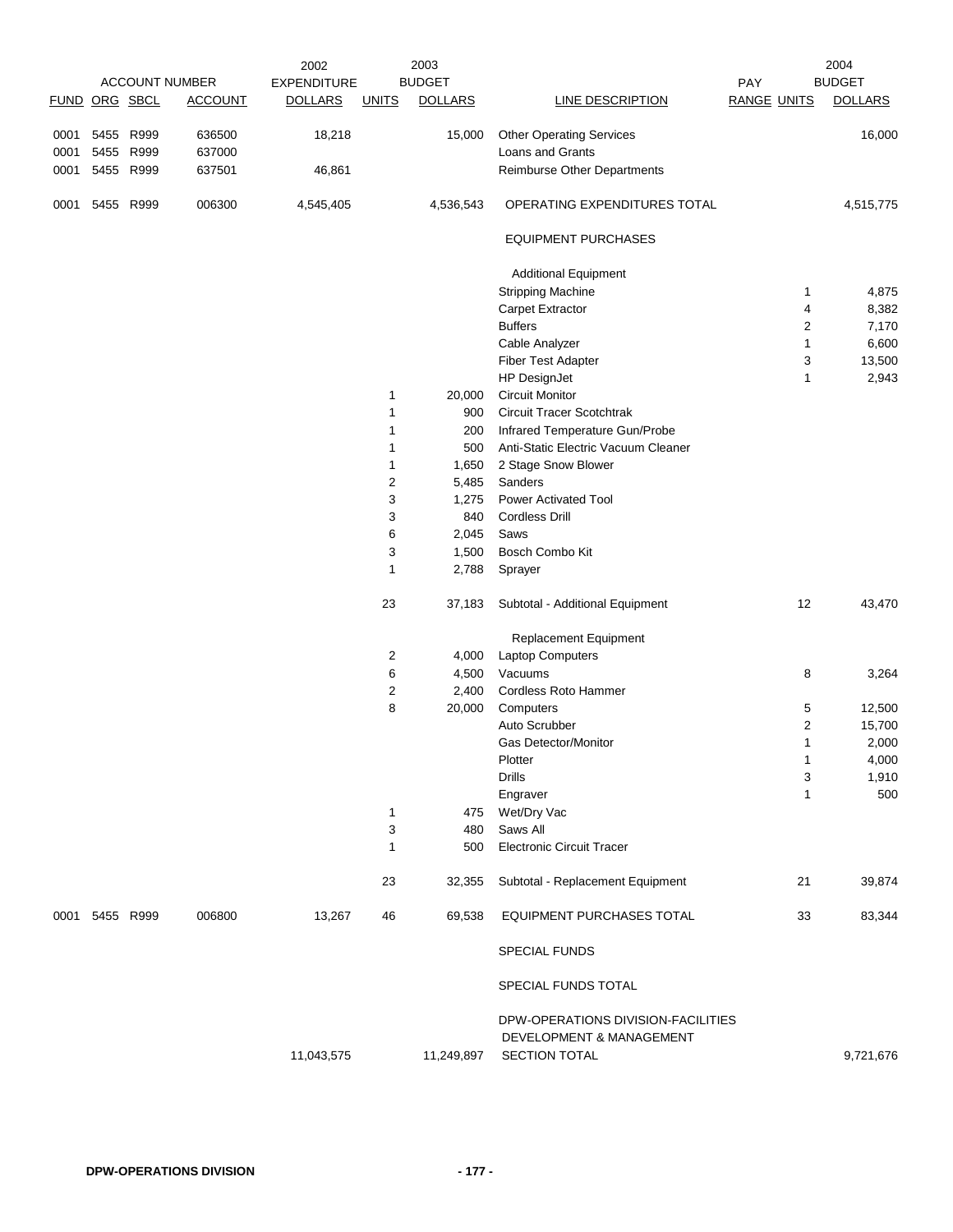|             |      |          |                       | 2002               |               | 2003           |                                                |             |       | 2004           |
|-------------|------|----------|-----------------------|--------------------|---------------|----------------|------------------------------------------------|-------------|-------|----------------|
|             |      |          | <b>ACCOUNT NUMBER</b> | <b>EXPENDITURE</b> |               | <b>BUDGET</b>  |                                                | PAY         |       | <b>BUDGET</b>  |
| <b>FUND</b> |      | ORG SBCL | <b>ACCOUNT</b>        | <b>DOLLARS</b>     | <b>UNITS</b>  | <b>DOLLARS</b> | <b>LINE DESCRIPTION</b>                        | RANGE UNITS |       | <b>DOLLARS</b> |
|             |      |          |                       |                    |               |                | PROGRAM RESULT MEASURES/                       |             |       |                |
|             |      |          |                       | <b>UNITS</b>       | $\frac{0}{0}$ | <b>UNITS</b>   | INTERNAL MANAGEMENT INDICATORS:                |             | %     | <b>UNITS</b>   |
|             |      |          |                       |                    |               |                | City Hall Complex - Operation                  |             |       |                |
| 0001        | 5455 | 0740     | P54524                | 1,124,000          |               | 1,635,424      | City Hall BTU's per Heating Degree Day         |             | 100.0 | 1,635,424      |
| 0001        | 5455 | 0740     | P54526                | 1,714,000          |               | 2,413,049      | Municipal Bldg. BTU's per Heating Degree Day   |             | 100.0 | 2,413,049      |
| 0001        | 5455 | 0740     | M54528                | 274,700            |               | 598,242        | 809 Bldg. BTU's per Heating Degree Day         |             | 100.0 | 598,242        |
|             |      |          |                       |                    |               |                | Outlying facilities BTU's per Heating          |             |       |                |
| 0001        | 5455 | 0740     | M54527                | 21,328,275         |               |                | Degree Day                                     |             |       | 21,228,275     |
| 0001        | 5455 | 0740     | P54525                |                    |               |                | Total BTU's per Heating Degree Day             |             |       |                |
| 0001        | 5455 | 0740     | P54539                | 117,688            |               |                | <b>Total BTU Per Square Foot</b>               |             |       | 115,000        |
|             |      |          |                       |                    |               |                | City Hall Complex Maintenance and Custodial    |             |       |                |
| 0001        | 5455 | 0740     | M54529                | 18.795             |               | 12,958         | Work Hours - Demand Maintenance                |             | 100.0 | 12,958         |
| 0001        | 5455 | 0740     | M54530                | 5,156              |               | 3,596          | Work Hours - Preventative Maintenance          |             | 100.0 | 3,596          |
| 0001        | 5455 | 0740     | P54531                | 78.5               |               | 78.3%          | Work Hours - % Demand Maintenance              |             | 100.0 | 78.3%          |
| 0001        | 5455 | 0740     | P54532                | 21.5               |               |                | Work Hours - % Preventative Maintenance        |             |       | 21.7%          |
|             |      |          |                       |                    |               |                | Custodial Cost per Sq. Foot of Cleanable       |             |       |                |
| 0001        | 5455 | 0740     | P54533                | 2.49               |               | 2.58           | Space (dollars)                                |             | 100.0 | 2.58           |
|             |      |          |                       |                    |               |                | <b>Facilities Condition Index Rating</b>       |             |       |                |
| 0001        | 5455 | 0740     | M54534                | 109                |               | 160            | Number of Buildings Maintained by DPW          |             | 100.0 | 160            |
| 0001        | 5455 | 0740     | M54535                | 10.0               |               | 10.5           | Percent of Bldgs. With an FCI rating of "good" |             | 100.0 | 10.5           |
| 0001        | 5455 | 0740     | M54536                | 3.0                |               | 6.8            | Percent of Bldgs. With an FCI rating of "fair" |             | 100.0 | 6.8            |
| 0001        | 5455 | 0740     | M54537                | 83.0               |               | 82.7           | Percent of Bldgs. With an FCI rating of "poor" |             | 100.0 | 82.7           |
|             |      |          |                       |                    |               |                |                                                |             |       |                |
|             |      |          |                       | 182,805            |               | 196,956        | DIRECT LABOR HOUR ALLOCATION                   |             |       | 154,926        |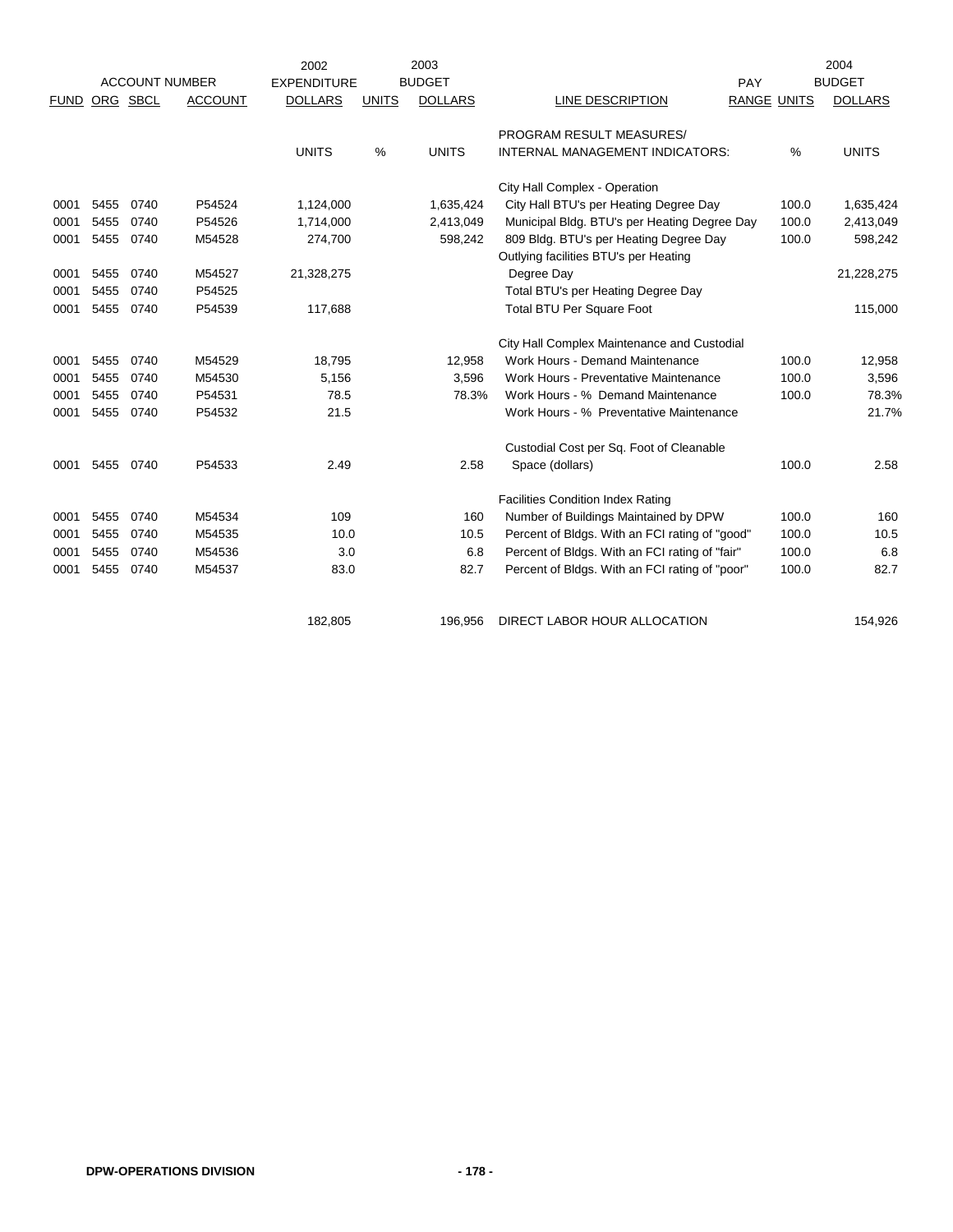| <b>ACCOUNT NUMBER</b> |           | 2003<br>2002<br><b>BUDGET</b><br><b>EXPENDITURE</b> |                |              | 2004<br><b>BUDGET</b><br>PAY |                                               |                         |              |                |
|-----------------------|-----------|-----------------------------------------------------|----------------|--------------|------------------------------|-----------------------------------------------|-------------------------|--------------|----------------|
| FUND ORG SBCL         |           | <b>ACCOUNT</b>                                      | <b>DOLLARS</b> | <b>UNITS</b> | <b>DOLLARS</b>               | <b>LINE DESCRIPTION</b>                       | <b>RANGE UNITS</b>      |              | <b>DOLLARS</b> |
|                       |           |                                                     |                |              |                              | DPW-OPERATIONS DIVISION<br>SANITATION SECTION |                         |              |                |
|                       |           |                                                     |                |              |                              | SALARIES & WAGES                              |                         |              |                |
|                       |           |                                                     |                | 1            | 31,422                       | Sanitation Services Superintendent (X)(Y)     | 16                      |              |                |
|                       |           |                                                     |                | $\mathbf{1}$ | 84,000                       | Sanitation Services Manager (X)               | 13                      | 1            | 93,133         |
|                       |           |                                                     |                | 1            | 56,200                       | <b>Recycling Specialist</b>                   | $\overline{7}$          | $\mathbf{1}$ | 57,953         |
|                       |           |                                                     |                |              |                              | Program Assistant II                          | 530                     | 1            | 34,735         |
|                       |           |                                                     |                | $\mathbf{1}$ | 32,615                       | <b>Administrative Assistant I</b>             | 435                     |              |                |
|                       |           |                                                     |                | 1            | 12,126                       | Graduate Intern                               | 927                     |              |                |
|                       |           |                                                     |                |              |                              | FIELD OPERATIONS                              |                         |              |                |
|                       |           |                                                     |                | 3            | 246,290                      | Sanitation Area Manager (X)                   | 11                      | 3            | 247,993        |
|                       |           |                                                     |                | 6            | 387,230                      | Sanitation District Manager                   | $\overline{7}$          | 6            | 387,230        |
|                       |           |                                                     |                | 1            | 59,800                       | Shop & Maintenance Supervisor                 | $\overline{7}$          |              |                |
|                       |           |                                                     |                | 27           | 1,452,270                    | <b>Sanitation Supervisor</b>                  | 4                       | 24           | 1,298,064      |
|                       |           |                                                     |                | 6            | 209,004                      | Field Headquarters Coordinator                | 741                     | 6            | 209,004        |
|                       |           |                                                     |                | 69           | 2,327,974                    | <b>Sanitation Worker</b>                      | 740                     | 51           | 1,730,889      |
|                       |           |                                                     |                | $\mathbf{1}$ | 34,834                       | <b>Utility Crew Worker</b>                    | 741                     |              |                |
|                       |           |                                                     |                | 3            | 101,816                      | Cart Maintenance Technician                   | 740                     | 2            | 67,878         |
|                       |           |                                                     |                | 171          | 6,805,555                    | Operations Driver Worker (D)                  | 750                     | 185          | 7,894,033      |
|                       |           |                                                     |                |              |                              | <b>AUXILIARY PERSONNEL</b>                    |                         |              |                |
|                       |           |                                                     |                | 1            |                              | Sanitation Area Manager (X)                   | 11                      | 1            |                |
|                       |           |                                                     |                | 5            |                              | <b>Sanitation Supervisor</b>                  | $\overline{\mathbf{4}}$ | 5            |                |
|                       |           |                                                     |                | 500          |                              | <b>Emergency City Laborer</b>                 | 942                     | 250          |                |
|                       |           |                                                     |                | 1            |                              | Sanitation District Manager                   | $\overline{7}$          | 1            |                |
|                       |           |                                                     |                | 36           |                              | Sanitation Crew Leader (Snow)                 | 742                     | 18           |                |
|                       |           |                                                     |                | 196          |                              | Operations Driver Worker (C)                  | 750                     | 196          |                |
|                       |           |                                                     |                | 19           |                              | Sanitation Worker (C)                         | 740                     |              |                |
|                       |           |                                                     |                | 1            |                              | Field Headquarters Coordinator                | 741                     | $\mathbf{1}$ |                |
|                       |           |                                                     |                | 28           |                              | Sanitation Supvr. (Winter Relief)             | 945                     | 18           |                |
|                       |           |                                                     |                |              |                              | Sanitation Inspector                          | 540                     | 6            |                |
|                       |           |                                                     |                | 786          | 2,715,867                    | <b>AUXILIARY PERSONNEL</b>                    |                         | 496          | 2,421,248      |
|                       |           |                                                     | 14,154,395     | 1,079        | 14,557,003                   | <b>Total Before Adjustments</b>               |                         | 776          | 14,442,160     |
|                       |           |                                                     |                |              |                              | Salary & Wage Rate Change                     |                         |              |                |
|                       |           |                                                     | 1,315,450      |              | 2,090,868                    | Overtime Compensated                          |                         |              | 1,806,350      |
|                       |           |                                                     |                |              | (151, 839)                   | Personnel Cost Adjustment                     |                         |              | (151, 839)     |
|                       |           |                                                     |                |              | 91,245                       | Other                                         |                         |              | 86,078         |
|                       |           |                                                     | 15,469,845     |              | 16,587,277                   | Gross Salaries & Wages Total                  |                         |              | 16,182,749     |
|                       |           |                                                     |                |              |                              | Reimbursable Services Deduction               |                         |              |                |
|                       |           |                                                     |                |              |                              | Capital Improvements Deduction                |                         |              |                |
|                       |           |                                                     |                |              | (1,231,986)                  | Grants & Aids Deduction                       |                         |              | (1,369,656)    |
| 0001                  | 5457 R999 | 006000                                              | 15,469,845     |              | 15,355,291                   | NET SALARIES & WAGES TOTAL                    |                         |              | 14,813,093     |
|                       |           |                                                     |                |              |                              |                                               |                         |              |                |
|                       |           |                                                     |                | 371.63       |                              | O&M FTE'S                                     |                         | 371.10       |                |
|                       |           |                                                     |                | 32.75        |                              | NON-O&M FTE'S                                 |                         | 33.00        |                |
|                       |           |                                                     |                |              |                              | (C) Relief Positions.                         |                         |              |                |
|                       |           |                                                     |                |              |                              |                                               |                         |              |                |

(D) 34.00 FTEs are funded through the recycling grant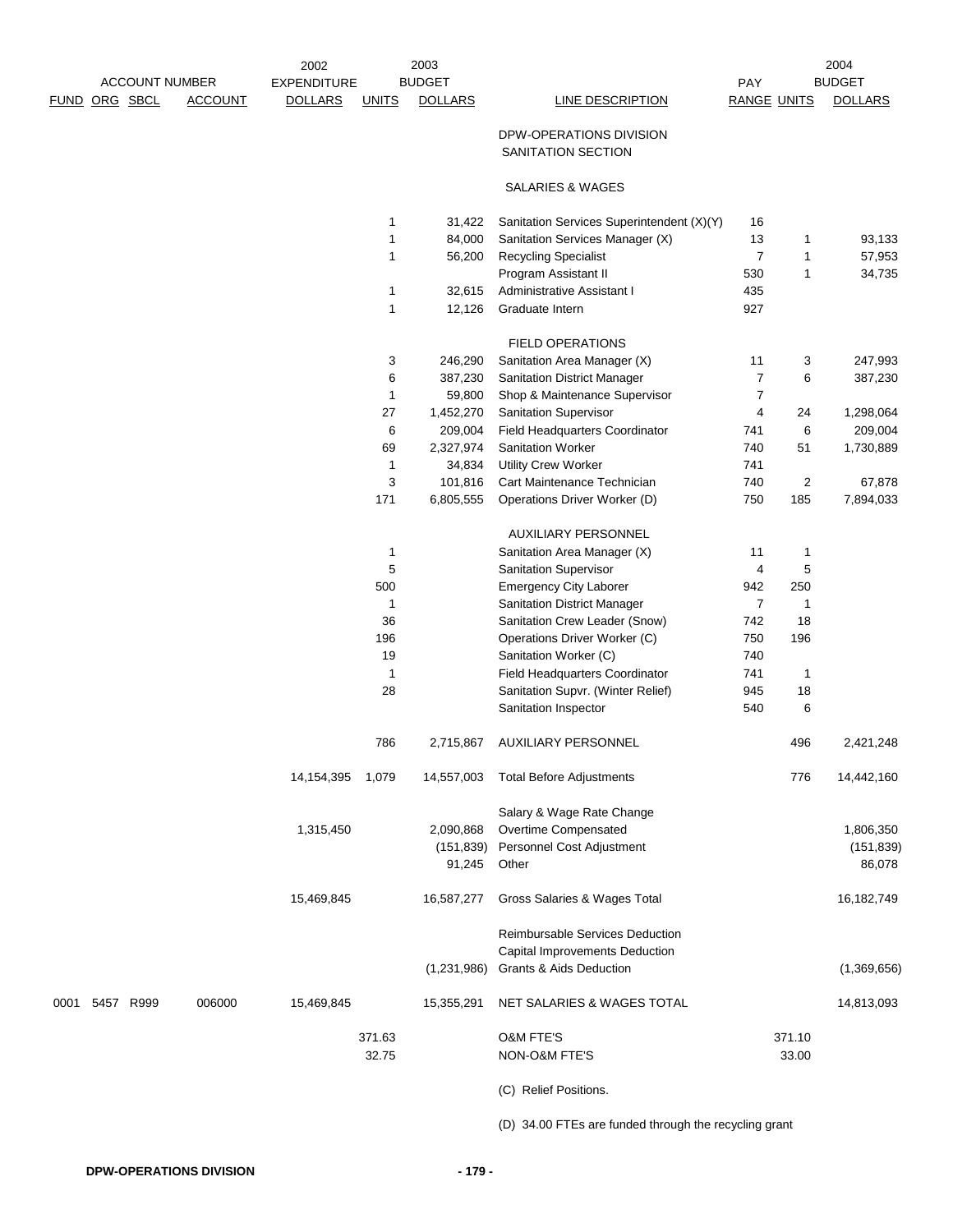|      |                |                      |                       | 2002               |                | 2003           |                                                                                                                                           |                    | 2004           |
|------|----------------|----------------------|-----------------------|--------------------|----------------|----------------|-------------------------------------------------------------------------------------------------------------------------------------------|--------------------|----------------|
|      |                |                      | <b>ACCOUNT NUMBER</b> | <b>EXPENDITURE</b> |                | <b>BUDGET</b>  |                                                                                                                                           | <b>PAY</b>         | <b>BUDGET</b>  |
|      |                | <b>FUND ORG SBCL</b> | ACCOUNT               | <b>DOLLARS</b>     | <b>UNITS</b>   | <b>DOLLARS</b> | LINE DESCRIPTION                                                                                                                          | <b>RANGE UNITS</b> | <b>DOLLARS</b> |
|      |                |                      |                       |                    |                |                | (X) Private Auto Allowance May Be Paid Pursuant to<br>Section 350-183 of the Milwaukee Code.                                              |                    |                |
|      |                |                      |                       |                    |                |                | (Y) Required to file a statement of economic interests in accordance with<br>the Milwaukee Code of Ordinances Chapter 303-Code of Ethics. |                    |                |
| 0001 |                | 5457 R999            | 006100                | 5,589,064          |                | 5,681,458      | ESTIMATED EMPLOYEE FRINGE BENEFITS<br>(Involves Revenue Offset-No Transfers from this Account)                                            |                    | 5,480,845      |
|      |                |                      |                       |                    |                |                | OPERATING EXPENDITURES                                                                                                                    |                    |                |
| 0001 | 5457           | R999                 | 630100                | 68,227             |                | 80,000         | <b>General Office Expense</b>                                                                                                             |                    | 80,000         |
| 0001 | 5457           | R999                 | 630500                | 22,740             |                | 120,000        | Tools & Machinery Parts                                                                                                                   |                    | 120,000        |
| 0001 | 5457           | R999                 | 631000                | 3,470              |                | 35,000         | <b>Construction Supplies</b>                                                                                                              |                    | 35,000         |
| 0001 | 5457           | R999                 | 631500                | 1,840              |                | 3,000          | Energy                                                                                                                                    |                    | 3,000          |
| 0001 | 5457           | R999                 | 632000                | 915,629            |                | 1,562,703      | <b>Other Operating Supplies</b>                                                                                                           |                    | 1,352,703      |
| 0001 | 5457           | R999                 | 632500                |                    |                |                | <b>Facility Rental</b>                                                                                                                    |                    |                |
| 0001 | 5457           | R999                 | 633000                | 3,877              |                |                | Vehicle Rental                                                                                                                            |                    |                |
| 0001 | 5457           | R999                 | 633500                |                    |                | 25,000         | Non-Vehicle Equipment Rental                                                                                                              |                    | 25,000         |
| 0001 | 5457           | R999                 | 634000                | 150,000            |                | 421,250        | <b>Professional Services</b>                                                                                                              |                    | 421,250        |
| 0001 |                | 5457 R999            | 634500                | 4,866              |                |                | Information Technology Services                                                                                                           |                    |                |
| 0001 |                | 5457 R999            | 635000                | 15,474             |                |                | <b>Property Services</b>                                                                                                                  |                    |                |
| 0001 | 5457           | R999                 | 635500                | 542,332            |                |                | <b>Infrastructure Services</b>                                                                                                            |                    |                |
| 0001 | 5457           | R999                 | 636000                |                    |                |                | Vehicle Repair Services                                                                                                                   |                    |                |
| 0001 | 5457           | R999                 | 636500                | 10,161,990         |                | 11,208,217     | <b>Other Operating Services</b>                                                                                                           |                    | 9,527,567      |
| 0001 | 5457           | R999                 | 637000                |                    |                |                | Loans and Grants                                                                                                                          |                    |                |
| 0001 | 5457           | R999                 | 637501                | 160,227            |                | 99,962         | Reimburse Other Departments                                                                                                               |                    | 100,000        |
|      |                |                      |                       |                    |                |                |                                                                                                                                           |                    |                |
| 0001 |                | 5457 R999            | 006300                | 12,050,672         |                | 13,555,132     | OPERATING EXPENDITURES TOTAL                                                                                                              |                    | 11,664,520     |
|      |                |                      |                       |                    |                |                | <b>EQUIPMENT PURCHASES</b>                                                                                                                |                    |                |
|      |                |                      |                       |                    |                |                | <b>Additional Equipment</b>                                                                                                               |                    |                |
|      |                |                      |                       |                    | 2              | 46,000         | <b>Skid Loader</b>                                                                                                                        |                    |                |
|      |                |                      |                       |                    | $\overline{2}$ | 10,000         | Trailer                                                                                                                                   |                    |                |
|      |                |                      |                       |                    | 4              | 56,000         | Subtotal - Additional Equipment                                                                                                           |                    |                |
|      |                |                      |                       |                    |                |                | <b>Replacement Equipment</b>                                                                                                              |                    |                |
|      |                |                      |                       |                    | 150            | 576,909        | Carts, Refuse (Lot of 100)                                                                                                                | 200                | 800,000        |
|      |                |                      |                       |                    | 10             | 30,000         | Radios, Mobile                                                                                                                            |                    |                |
|      |                |                      |                       |                    | 1              | 25,000         | Front/Rear Boxes (1 Lot)                                                                                                                  | $\mathbf{1}$       | 25,000         |
|      |                |                      |                       |                    |                |                | <b>Computer Upgrades</b>                                                                                                                  | 20                 | 20,000         |
|      |                |                      |                       |                    |                |                | <b>Other Previous Experience</b>                                                                                                          |                    |                |
|      |                |                      |                       |                    | 161            | 631,909        | Subtotal - Replacement Equipment                                                                                                          | 221                | 845,000        |
| 0001 |                | 5457 R999            | 006800                | 683,845            | 165            | 687,909        | EQUIPMENT PURCHASES TOTAL                                                                                                                 | 221                | 845,000        |
|      |                |                      |                       |                    |                |                | <b>SPECIAL FUNDS</b>                                                                                                                      |                    |                |
|      |                |                      |                       |                    |                |                | Other Previous Experience*                                                                                                                |                    |                |
|      | 0470 5457 R691 |                      | 006300                |                    |                |                | Contingency Fund*                                                                                                                         |                    |                |
|      |                |                      |                       |                    |                |                | SPECIAL FUNDS TOTAL                                                                                                                       |                    |                |
|      |                |                      |                       |                    |                |                | DPW-OPERATIONS DIVISION                                                                                                                   |                    |                |
|      |                |                      |                       | 33,793,426         |                | 35,279,790     | SANITATION SECTION TOTAL                                                                                                                  |                    | 32,803,458     |
|      |                |                      |                       |                    |                |                |                                                                                                                                           |                    |                |
|      |                |                      |                       |                    |                |                | *Appropriation Control Account                                                                                                            |                    |                |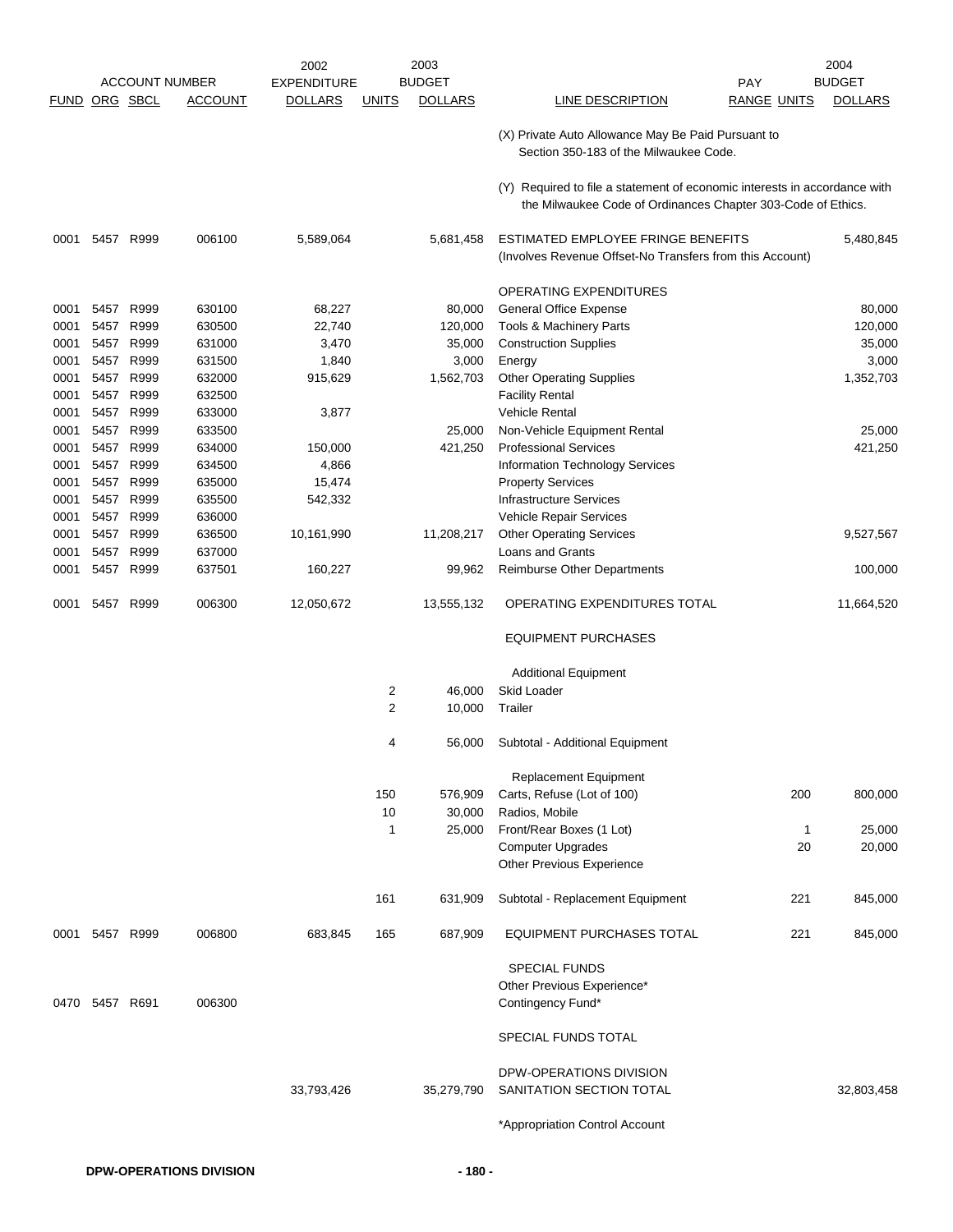|             | <b>ACCOUNT NUMBER</b> |           | 2003<br>2002<br><b>BUDGET</b><br><b>EXPENDITURE</b> |                |              |                |                                                                    |                           | 2004<br><b>BUDGET</b> |                |
|-------------|-----------------------|-----------|-----------------------------------------------------|----------------|--------------|----------------|--------------------------------------------------------------------|---------------------------|-----------------------|----------------|
| <b>FUND</b> |                       | ORG SBCL  | <b>ACCOUNT</b>                                      | <b>DOLLARS</b> | <b>UNITS</b> | <b>DOLLARS</b> | LINE DESCRIPTION                                                   | PAY<br><b>RANGE UNITS</b> |                       | <b>DOLLARS</b> |
|             |                       |           |                                                     |                |              |                |                                                                    |                           |                       |                |
|             |                       |           |                                                     |                |              |                |                                                                    |                           |                       |                |
|             |                       |           |                                                     | <b>UNITS</b>   | %            | <b>UNITS</b>   | PROGRAM RESULT MEASURES/<br><b>INTERNAL MANAGEMENT INDICATORS:</b> |                           | %                     | <b>UNITS</b>   |
|             |                       |           |                                                     |                |              |                |                                                                    |                           |                       |                |
|             |                       |           |                                                     |                |              |                | <b>Street Sweeping</b>                                             |                           |                       |                |
| 0001        | 5457                  | 39E0      | M54557                                              | 5.372          | 100.0        | 6.500          | <b>Tons of Material Collected</b>                                  |                           | 100.0                 | 6,500          |
|             |                       |           |                                                     |                |              |                | <b>Residential Solid Waste Collection</b>                          |                           |                       |                |
| 0001        | 5457                  | 4000      | M54546                                              | 199,296        | 100.0        | 200,000        | <b>Tons of Material Collected</b>                                  |                           | 100.0                 | 200,000        |
|             |                       |           |                                                     |                |              |                |                                                                    |                           |                       |                |
|             |                       |           |                                                     |                |              |                | Self Help                                                          |                           |                       |                |
| 0001        | 5457                  | 4017      | M54544                                              | 300,000        | 100.0        | 350,000        | <b>Number of Customers</b>                                         |                           | 100.0                 | 350,000        |
| 0001        | 5457                  | 4017      | P54540                                              | 51,976         | 100.0        | 43,000         | <b>Tons of Material Collected</b>                                  |                           | 116.3                 | 50,000         |
|             |                       |           |                                                     |                |              |                | <b>Bulky Collections</b>                                           |                           |                       |                |
| 0001        | 5457                  | 4010      | M54542                                              | 200,341        | 100.0        | 170,000        | Requested                                                          |                           | 117.6                 | 200,000        |
| 0001        | 5457                  | 4010      | M54543                                              | 126,145        | 100.0        | 170,000        | Other                                                              |                           | 88.2                  | 150,000        |
|             |                       |           |                                                     |                |              |                |                                                                    |                           |                       |                |
|             |                       |           |                                                     |                |              |                | Recycling                                                          |                           |                       |                |
| 0001        | 5457                  | 4100      | P54545                                              | 64,866         | 100.0        | 60,000         | Tons of Materials Diverted from Landfills                          |                           | 100.0                 | 60,000         |
| 0001        | 5457                  | 4113      | M54549                                              | 14,755         | 100.0        | 15,000         | Tons Collected - Leaf Collection                                   |                           | 100.0                 | 15,000         |
| 0001        | 5457                  | 4111      | P54547                                              | 27,270         | 100.0        | 28,500         | Tons Collected - Residential Recycling                             |                           | 100.0                 | 28,500         |
| 0001        | 5457 4111             |           | P54548                                              |                |              |                | <b>Percent Total Residential</b>                                   |                           |                       |                |
|             |                       |           |                                                     |                |              |                | Snow and Ice Control                                               |                           |                       |                |
| 0001        | 5457                  | 4600      | M54552                                              | 3              | 100.0        | 4              | <b>Annual Snow Plowings</b>                                        |                           | 75.0                  | 3              |
| 0001        | 5457                  | 4610      | M54553                                              | 19             | 100.0        | 26             | Annual Ice Control Operations                                      |                           | 88.5                  | 23             |
| 0001        | 5457                  | 4610      | M54554                                              | 32,420         |              | 50,000         | Tons of Salt Used                                                  |                           | 86.0                  | 43,000         |
| 0001        | 5457                  | 4610      | P54555                                              | 112,522        |              |                | Expenses per Inch of Snowfall                                      |                           |                       | 150,000        |
| 0001        |                       | 5457 4610 | P54556                                              | 814            |              |                | Salt Tons per Inch of Snowfall                                     |                           |                       | 1,000          |
|             |                       |           |                                                     |                |              |                |                                                                    |                           |                       |                |
|             |                       |           |                                                     |                |              |                | Cart Repair & Replacement                                          |                           |                       |                |
| 0001        | 5457                  | 4114      | M54550                                              | 25,190         | 100.0        | 25,000         | Number of Carts Replaced                                           |                           | 100.0                 | 25,000         |
| 0001        | 5457                  | 4115      | M54551                                              | 34,387         | 100.0        | 25,000         | Number of Carts Repaired                                           |                           | 91.7                  | 22,924         |
|             |                       |           |                                                     |                |              |                |                                                                    |                           |                       |                |
|             |                       |           |                                                     | 616,378        |              | 668.934        | DIRECT LABOR HOUR ALLOCATION                                       |                           |                       | 667,980        |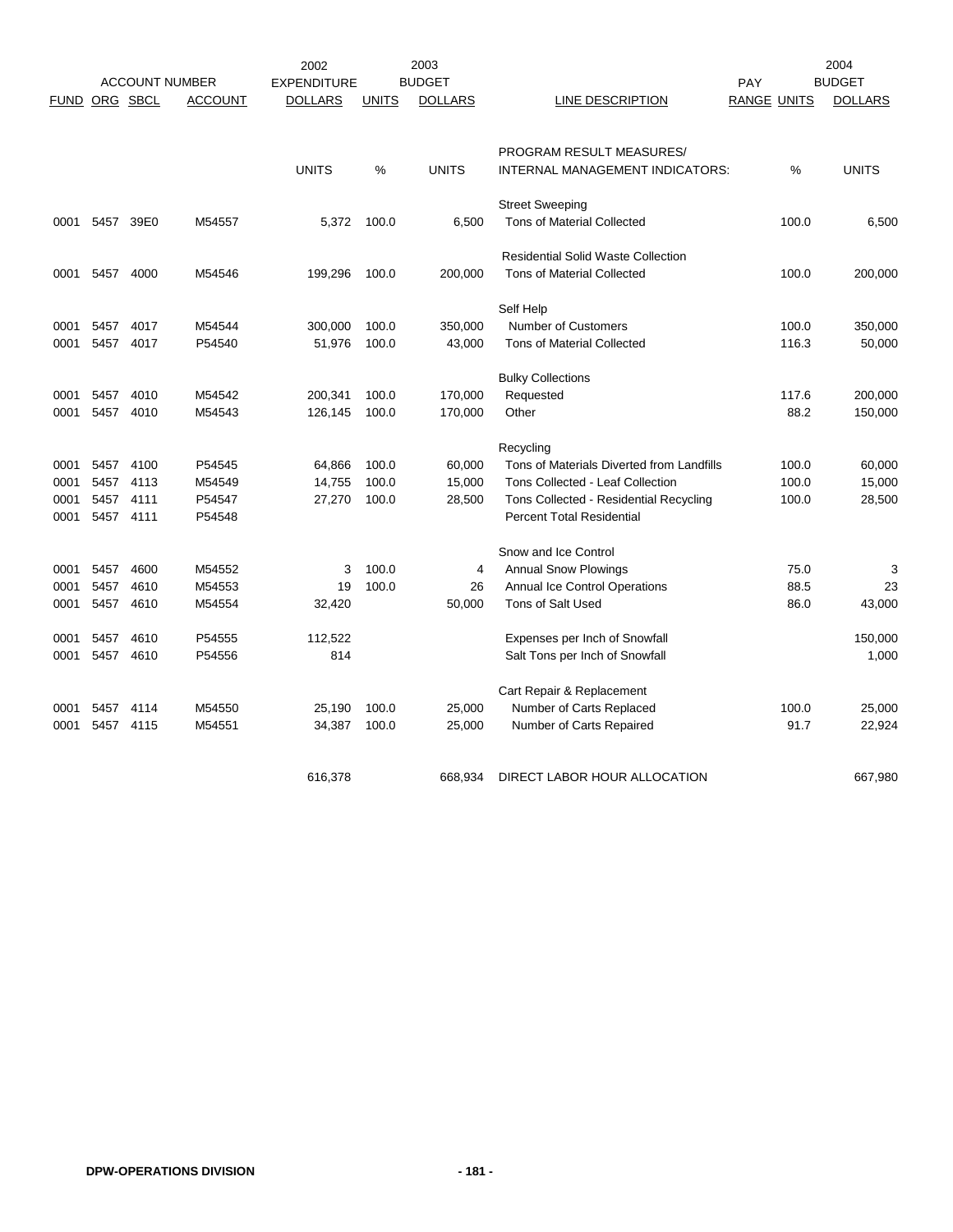|      |                       |                | 2002               |              | 2003           |                                                            |                      |     | 2004           |
|------|-----------------------|----------------|--------------------|--------------|----------------|------------------------------------------------------------|----------------------|-----|----------------|
|      | <b>ACCOUNT NUMBER</b> |                | <b>EXPENDITURE</b> |              | <b>BUDGET</b>  |                                                            | PAY                  |     | <b>BUDGET</b>  |
| FUND | ORG SBCL              | <b>ACCOUNT</b> | <b>DOLLARS</b>     | <b>UNITS</b> | <b>DOLLARS</b> | <b>LINE DESCRIPTION</b>                                    | <b>RANGE UNITS</b>   |     | <b>DOLLARS</b> |
|      |                       |                |                    |              |                | DPW-OPERATIONS DIVISION<br>FORESTRY SECTION                |                      |     |                |
|      |                       |                |                    |              |                | <b>SALARIES &amp; WAGES</b><br><b>ADMINISTRATION</b>       |                      |     |                |
|      |                       |                |                    |              | 110,217        | <b>Environmental Services Superintendent</b>               | 16<br>16             | 1   | 113,738        |
|      |                       |                |                    | 1<br>1       | 84,000         | City Forester (X)(Y)<br>Forestry Services Manager (X)      | 13                   | 1   | 87,607         |
|      |                       |                |                    |              |                | <b>Environmental Policy Analyst</b>                        | 4                    | 1   | 38,634         |
|      |                       |                |                    | 1            | 34,202         | Administrative Assistant II                                | 445                  | 1   | 34,183         |
|      |                       |                |                    | 1            | 38,221         | Eng. Draft Tech. IV                                        | 604                  |     |                |
|      |                       |                |                    |              |                | Landscape Designer                                         | 604                  | 1   | 38,221         |
|      |                       |                |                    |              |                | <b>FIELD OPERATIONS</b>                                    |                      |     |                |
|      |                       |                |                    | 3            | 241,221        | Urban Forestry District Manager (X)                        | 11                   | 3   | 243,821        |
|      |                       |                |                    | 9            | 515,974        | Urban Forestry Manager (X)                                 | $\overline{7}$       | 9   | 515,974        |
|      |                       |                |                    | 3            | 130,193        | Urban Forestry Technician                                  | 545                  |     |                |
|      |                       |                |                    | 128          | 4,907,781      | <b>Urban Forestry Specialist</b>                           | 255                  | 122 | 4,686,283      |
|      |                       |                |                    | 22           | 955,826        | Urban Forestry Crew Leader                                 | 282                  | 22  | 955,826        |
|      |                       |                |                    | 3            | 122,013        | Forestry Inspector II                                      | 540                  |     |                |
|      |                       |                |                    | 1            | 41,668         | <b>Forestry Technical Services Coordinator</b>             | 555                  |     |                |
|      |                       |                |                    | 1            | 52,650         | Landscape & Irrigation Specialist                          | 786                  | 1   | 53,498         |
|      |                       |                |                    | 3            | 102,606        | Office Assistant IV                                        | 430                  | 3   | 102,606        |
|      |                       |                |                    |              |                | Urban Forestry Technician                                  | 560                  | 6   | 265,986        |
|      |                       |                |                    |              |                | <b>Technical Services Manager</b>                          | 4                    | 1   | 45,016         |
|      |                       |                |                    |              |                | NURSERY OPERATIONS                                         |                      |     |                |
|      |                       |                |                    | 1            | 65,715         | Greenhouse and Nursery Manager                             | 8                    | 1   | 68,739         |
|      |                       |                |                    | 1            | 38,457         | Nursery Crew Leader                                        | 255                  | 1   | 38,457         |
|      |                       |                |                    | 5            | 174,901        | Nursery Laborer                                            | 238                  | 4   | 142,538        |
|      |                       |                |                    |              |                | SHOP OPERATIONS                                            |                      |     |                |
|      |                       |                |                    |              |                | Shop & Maintenance Supervisor                              | 7                    | 1   | 61,608         |
|      |                       |                |                    | 1            | 40,159         | Lead Equipment Mechanic                                    | 260                  | 1   | 40,137         |
|      |                       |                |                    | 3            | 110,759        | Equip. Mechanic III                                        | 248                  | 3   | 110,731        |
|      |                       |                |                    | $\mathbf{1}$ | 34,586         | Equip. Mechanic I<br>Utility Crew Leader                   | 235<br>741           |     | 34,834         |
|      |                       |                |                    |              |                |                                                            |                      |     |                |
|      |                       |                |                    |              |                | <b>AUXILIARY PERSONNEL</b>                                 |                      |     |                |
|      |                       |                |                    | 1            |                | Urban Forestry District Manager (X)                        | 11<br>$\overline{7}$ | 1   |                |
|      |                       |                |                    | 1<br>2       |                | <b>Urban Forestry Manager</b><br>Urban Forestry Technician | 545                  | 1   |                |
|      |                       |                |                    | 14           |                | <b>Urban Forestry Specialist</b>                           | 255                  | 14  |                |
|      |                       |                |                    | 3            |                | Urban Forestry Crew Leader                                 | 282                  | 3   |                |
|      |                       |                |                    | 1            |                | Equipment Mechanic III                                     | 248                  |     |                |
|      |                       |                |                    | 4            |                | Urban Forestry Laborer                                     | 230                  | 4   |                |
|      |                       |                |                    | 51           |                | Urban Forestry Laborer (Seasonal)                          | 230                  | 51  | 232,409        |
|      |                       |                |                    |              |                | Urban Forestry Technician                                  | 560                  | 4   | 40,000         |
|      |                       |                |                    | 77           | 232,409        | <b>Total Auxiliary Personnel</b>                           |                      | 78  | 272,409        |
|      |                       |                | 7,353,525          | 266          | 8,033,558      | <b>Total Before Adjustments</b>                            |                      | 262 | 7,950,846      |
|      |                       |                |                    |              |                | Salary & Wage Rate Change                                  |                      |     |                |
|      |                       |                | 184,167            |              | 108,742        | Overtime Compensated                                       |                      |     | 243,742        |
|      |                       |                |                    |              | (70, 168)      | Personnel Cost Adjustment<br>Other                         |                      |     | (70, 168)      |
|      |                       |                | 7,537,692          |              | 8,072,132      | Gross Salaries & Wages Total                               |                      |     | 8,124,420      |
|      |                       |                |                    |              |                |                                                            |                      |     |                |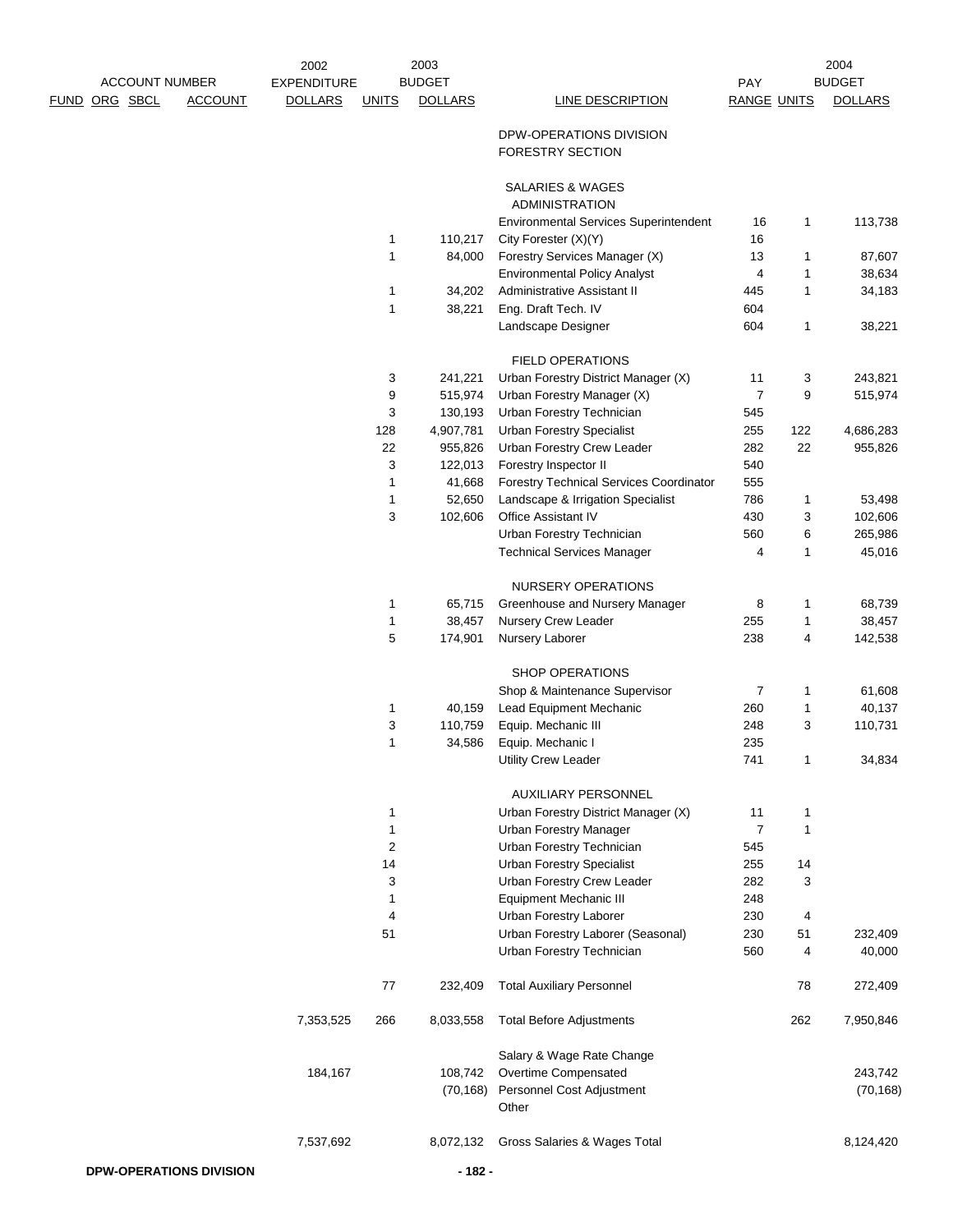|               |              |                   | <b>ACCOUNT NUMBER</b> | 2002<br><b>EXPENDITURE</b> |              | 2003<br><b>BUDGET</b> |                                                                                                                                             | <b>PAY</b>         | 2004<br><b>BUDGET</b> |
|---------------|--------------|-------------------|-----------------------|----------------------------|--------------|-----------------------|---------------------------------------------------------------------------------------------------------------------------------------------|--------------------|-----------------------|
| FUND ORG SBCL |              |                   | <b>ACCOUNT</b>        | <b>DOLLARS</b>             | <b>UNITS</b> | <b>DOLLARS</b>        | LINE DESCRIPTION                                                                                                                            | <b>RANGE UNITS</b> | <b>DOLLARS</b>        |
|               |              |                   |                       |                            |              |                       |                                                                                                                                             |                    |                       |
|               |              |                   |                       |                            |              | (300,000)             | Reimbursable Services Deduction                                                                                                             |                    | (300,000)             |
|               |              |                   |                       |                            |              | (492, 500)            | Capital Improvements Deduction                                                                                                              |                    | (392, 500)            |
|               |              |                   |                       |                            |              |                       | Grants & Aids Deduction                                                                                                                     |                    | (38, 634)             |
| 0001          | 5458         | R999              | 006000                | 7,537,692                  |              | 7,279,632             | NET SALARIES & WAGES TOTAL                                                                                                                  |                    | 7,393,286             |
|               |              |                   |                       |                            | 171.25       |                       | <b>O&amp;M FTE'S</b>                                                                                                                        | 176.35             |                       |
|               |              |                   |                       |                            | 22.88        |                       | NON-O&M FTE'S                                                                                                                               | 18.28              |                       |
|               |              |                   |                       |                            |              |                       |                                                                                                                                             |                    |                       |
|               |              |                   |                       |                            |              |                       | (X) Private Auto Allowance May Be Paid Pursuant to<br>Section 350-183 of the Milwaukee Code.                                                |                    |                       |
|               |              |                   |                       |                            |              |                       | (Y) Required to file a Statement of Economic Interests in accordance with<br>the Milwaukee Code of Ordinances Chapter 303 - Code of Ethics. |                    |                       |
| 0001          |              | 5458 R999         | 006100                | 2,908,894                  |              | 2,693,464             | ESTIMATED EMPLOYEE FRINGE BENEFITS                                                                                                          |                    | 2,735,517             |
|               |              |                   |                       |                            |              |                       | (Involves Revenue Offset-No Transfers from this Account)                                                                                    |                    |                       |
|               |              |                   |                       |                            |              |                       |                                                                                                                                             |                    |                       |
| 0001          | 5458         |                   |                       |                            |              |                       | <b>OPERATING EXPENDITURES</b>                                                                                                               |                    |                       |
|               |              | R999<br>R999      | 630100                | 14,073                     |              | 6,500<br>71,000       | <b>General Office Expense</b>                                                                                                               |                    | 6,500                 |
| 0001          | 5458         |                   | 630500                | 34,131                     |              |                       | Tools & Machinery Parts                                                                                                                     |                    | 71,000                |
| 0001          | 5458         | R999              | 631000                | 16,206                     |              | 71,100                | <b>Construction Supplies</b>                                                                                                                |                    | 67,350                |
| 0001          | 5458         | R999<br>5458 R999 | 631500                | 3,632                      |              | 4,000                 | Energy                                                                                                                                      |                    | 4,000                 |
| 0001          |              |                   | 632000                | 289,854                    |              | 360,268               | <b>Other Operating Supplies</b>                                                                                                             |                    | 354,268               |
| 0001          | 5458         | R999              | 632500                |                            |              |                       | <b>Facility Rental</b>                                                                                                                      |                    |                       |
| 0001          |              | 5458 R999         | 633000                | 1,228                      |              |                       | Vehicle Rental                                                                                                                              |                    |                       |
| 0001          | 5458<br>5458 | R999              | 633500                | 13,831                     |              | 4,000                 | Non-Vehicle Equipment Rental                                                                                                                |                    | 4,000                 |
| 0001<br>0001  | 5458         | R999<br>R999      | 634000<br>634500      | 41,476<br>256              |              | 6,800                 | <b>Professional Services</b><br>Information Technology Services                                                                             |                    | 6,800                 |
| 0001          | 5458         | R999              | 635000                | 49,655                     |              | 51,000                | <b>Property Services</b>                                                                                                                    |                    | 43,000                |
|               | 5458         | R999              | 635500                |                            |              |                       | <b>Infrastructure Services</b>                                                                                                              |                    |                       |
| 0001<br>0001  | 5458         | R999              | 636000                |                            |              |                       | Vehicle Repair Services                                                                                                                     |                    |                       |
| 0001          | 5458         | R999              | 636500                | 280,410                    |              | 167,000               | <b>Other Operating Services</b>                                                                                                             |                    | 167,000               |
| 0001          | 5458         | R999              | 637000                |                            |              |                       | <b>Loans and Grants</b>                                                                                                                     |                    |                       |
| 0001          | 5458         | R999              | 637501                | 58,377                     |              | 80,000                | <b>Reimburse Other Departments</b>                                                                                                          |                    | 67.875                |
|               |              |                   |                       |                            |              |                       |                                                                                                                                             |                    |                       |
| 0001          |              | 5458 R999         | 006300                | 803,129                    |              | 821,668               | OPERATING EXPENDITURES TOTAL                                                                                                                |                    | 791,793               |
|               |              |                   |                       |                            |              |                       | <b>EQUIPMENT PURCHASES</b>                                                                                                                  |                    |                       |
|               |              |                   |                       |                            |              |                       | <b>Additional Equipment</b>                                                                                                                 |                    |                       |
|               |              |                   |                       |                            |              |                       | Subtotal - Additional Equipment                                                                                                             |                    |                       |
|               |              |                   |                       |                            |              |                       | <b>Replacement Equipment</b>                                                                                                                |                    |                       |
|               |              |                   |                       |                            | 3            | 66,000                | Hustler                                                                                                                                     | 3                  | 69,000                |
|               |              |                   |                       |                            | 1            | 37,000                | Hillsider                                                                                                                                   |                    |                       |
|               |              |                   |                       |                            |              |                       | <b>Deck Shells</b>                                                                                                                          | 3                  | 11,100                |
|               |              |                   |                       |                            |              |                       | <b>Mowers</b>                                                                                                                               | 3                  | 21,000                |
|               |              |                   |                       |                            |              |                       | <b>Computer Upgrades</b>                                                                                                                    | 32                 | 32,000                |
|               |              |                   |                       |                            |              |                       | <b>Field Radios</b>                                                                                                                         | $\overline{7}$     | 16,100                |
|               |              |                   |                       |                            |              |                       | <b>Field Shanties</b>                                                                                                                       |                    |                       |
|               |              |                   |                       |                            |              |                       | <b>Shanty Trailers</b>                                                                                                                      |                    |                       |
|               |              |                   |                       |                            | 4            | 103,000               | Subtotal - Replacement Equipment                                                                                                            | 48                 | 149,200               |
| 0001          |              | 5458 R999         | 006800                | 178,826                    | 4            | 103,000               | <b>EQUIPMENT PURCHASES TOTAL</b>                                                                                                            | 48                 | 149,200               |
|               |              |                   |                       |                            |              |                       |                                                                                                                                             |                    |                       |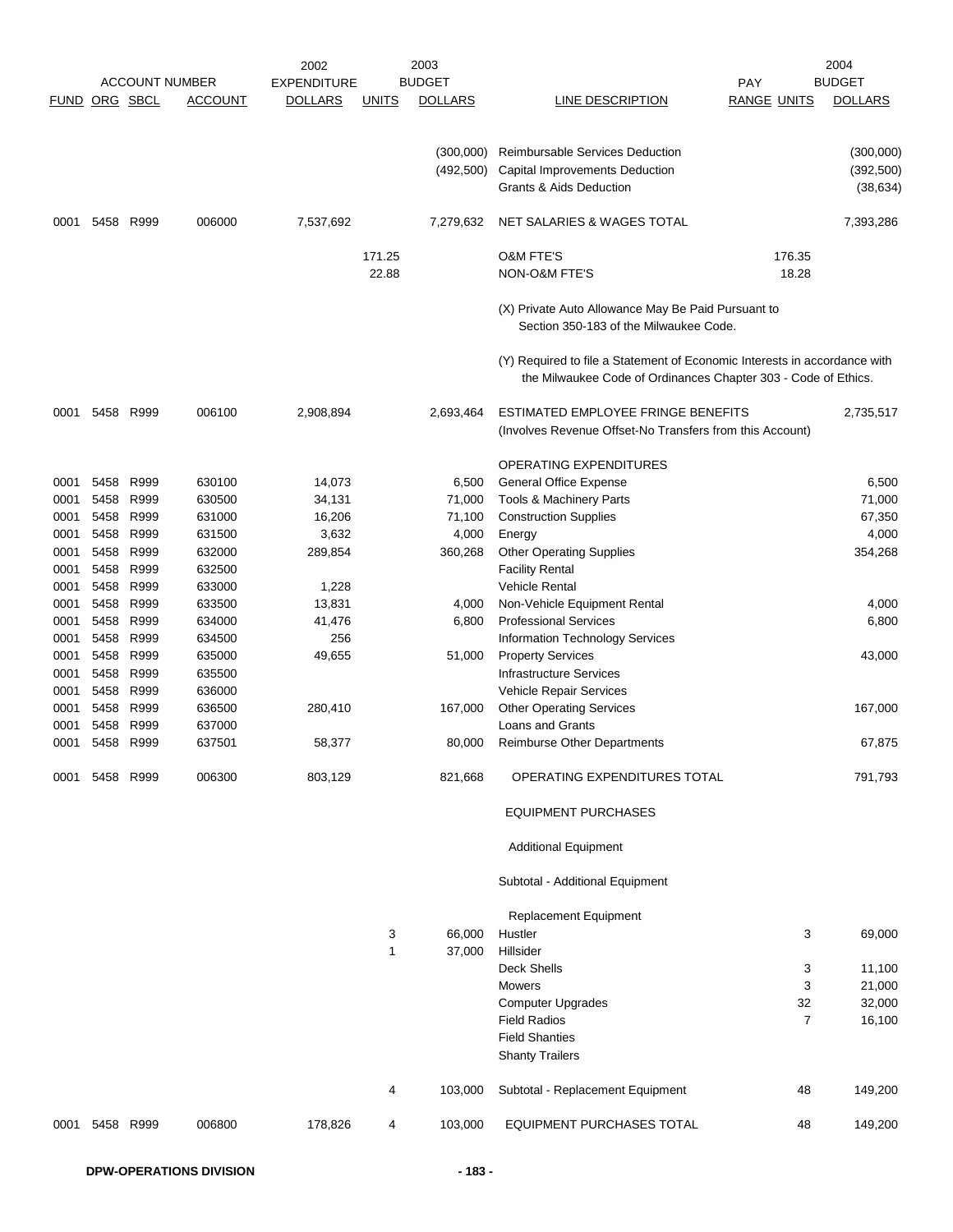|                      | <b>ACCOUNT NUMBER</b> |           | 2002           |                    | 2003         |                |                                         | 2004               |        |                |
|----------------------|-----------------------|-----------|----------------|--------------------|--------------|----------------|-----------------------------------------|--------------------|--------|----------------|
|                      |                       |           | <b>ACCOUNT</b> | <b>EXPENDITURE</b> |              | <b>BUDGET</b>  |                                         | <b>PAY</b>         |        | <b>BUDGET</b>  |
| <b>FUND ORG SBCL</b> |                       |           |                | <b>DOLLARS</b>     | <b>UNITS</b> | <b>DOLLARS</b> | LINE DESCRIPTION                        | <b>RANGE UNITS</b> |        | <b>DOLLARS</b> |
|                      |                       |           |                |                    |              |                | <b>SPECIAL FUNDS</b>                    |                    |        |                |
|                      |                       |           |                |                    |              |                | SPECIAL FUNDS TOTAL                     |                    |        |                |
|                      |                       |           |                |                    |              |                | DPW - OPERATIONS DIVISION               |                    |        |                |
|                      |                       |           |                | 11,428,541         |              | 10,897,764     | FORESTRY SECTION TOTAL                  |                    |        | 11,069,796     |
|                      |                       |           |                |                    |              |                | PROGRAM RESULT MEASURES/                |                    |        |                |
|                      |                       |           |                | <b>UNITS</b>       | %            | <b>UNITS</b>   | INTERNAL MANAGEMENT INDICATORS:         |                    | %      | <b>UNITS</b>   |
|                      |                       |           |                |                    |              |                | Inquiries and Requests for Service      |                    |        |                |
| 0001                 | 5458                  | 0630      | M54576         | 4,734              | 100.0        | 4,000          | Items Processed                         |                    | 125.0  | 5,000          |
|                      |                       |           |                |                    |              |                | Repairs to Equipment and Tools          |                    |        |                |
| 0001                 | 5458                  | 4230      | M54562         | 6,360              | 100.0        | 6,000          | Items Repaired                          |                    | 80.0   | 4,800          |
|                      |                       |           |                |                    |              |                | Street Tree Production - Nursery        |                    |        |                |
| 0001                 | 5458                  | 4221      | M54560         | 17,968             | 105.0        | 21,000         | <b>Trees in Stock</b>                   |                    | 113.8  | 23,900         |
| 0001                 | 5458                  | 4221      | M54561         | 2,883              | 67.5         | 2,700          | <b>Trees Dispersed</b>                  |                    | 103.7  | 2,800          |
|                      |                       |           |                |                    |              |                | Flower & Shrub Production - Nursery     |                    |        |                |
| 0001                 | 5458                  | 4220      | M54559         | 361,671            | 100.0        | 360,000        | <b>Flowers Produced</b>                 |                    | 100.0  | 360,000        |
|                      |                       |           |                |                    |              |                | Tree Planting - Street                  |                    |        |                |
| 0001                 | 5458                  | 4241      | M54563         | 3,289              | 66.2         | 3,044          | <b>Trees Planted</b>                    |                    | 105.1  | 3,200          |
|                      |                       |           |                |                    |              |                | <b>Tree Pruning</b>                     |                    |        |                |
| 0001                 | 5458                  | 4250      | M54564         | 69,407             | 185.1        | 62,000         | <b>Trees Pruned</b>                     |                    | 67.7   | 42,000         |
| 0001                 | 5458                  | 4250      | M54565         | 3.0                | 100.0        | 3.0            | Pruning Cycle (Yrs.) < $or = 12"$       |                    | 166.7  | 5.0            |
| 0001                 | 5458                  | 4250      | M54566         | 6.0                | 100.0        | 6.0            | Pruning Cycle (Yrs.) > 12"              |                    | 83.3   | 5.0            |
| 0001                 | 5458                  | 4250      | P54567         | 100.0              | 100.0        | 100.0          | Percent Trees Pruned on Schedule        |                    | 100.0  | 100.0          |
|                      |                       |           |                |                    |              |                | Tree Removal (Including Stumps)         |                    |        |                |
| 0001                 | 5458                  | 4260      | M54568         | 3,238              | 100.0        | 4,000          | <b>Trees Removed</b>                    |                    | 100.0  | 4,000          |
|                      | 0001 5458             | 4260      | P54569         |                    |              |                | <b>Trees Planted less Trees Removed</b> |                    |        |                |
|                      |                       |           |                |                    |              |                | Percent Trees Replaced                  |                    |        |                |
| 0001                 |                       | 5458 4260 | P54570         | 84.0               |              | 76%            | within 1 Year of Removal                |                    | 8421.1 | 64.0           |
|                      |                       |           |                |                    |              |                | <b>Emergency Tree Service</b>           |                    |        |                |
|                      | 0001 5458 4273        |           | M54571         | 2,143              | 100.0        | 3,000          | Trees Damaged or Affected               |                    | 100.0  | 3,000          |
|                      |                       |           |                |                    |              |                | <b>Boulevard Maintenance</b>            |                    |        |                |
| 0001                 | 5458                  | 4280      | M54574         | 476                | 100.0        | 476            | <b>Acres Maintained</b>                 |                    | 100.0  | 476            |
| 0001                 | 5458                  | 4280      | P54572         | 169,048            | 100.0        | 200,000        | Number of Annual Flowers planted        |                    | 57.5   | 115,000        |
| 0001                 | 5458                  | 4280      | P54573         | 7,500              | 100.0        | 1,600          | Number of Perennial Flowers planted     |                    | 1250.0 | 20,000         |
| 0001                 | 5458 4280             |           | P54575         | 31                 | 75.0         | 30             | Number of condition complaints          |                    | 100.0  | 30             |
|                      |                       |           |                |                    |              |                | Maintenance of Municipal Properties     |                    |        |                |
| 0001                 | 5458                  | 4200      | M54558         | 187.50             |              | 187.50         | <b>Acres Maintained</b>                 |                    | 100.0  | 187.50         |
|                      |                       |           |                |                    |              |                |                                         |                    |        |                |
|                      |                       |           |                | 326,738            |              |                | 308,250 DIRECT LABOR HOUR ALLOCATION    |                    |        | 317,430        |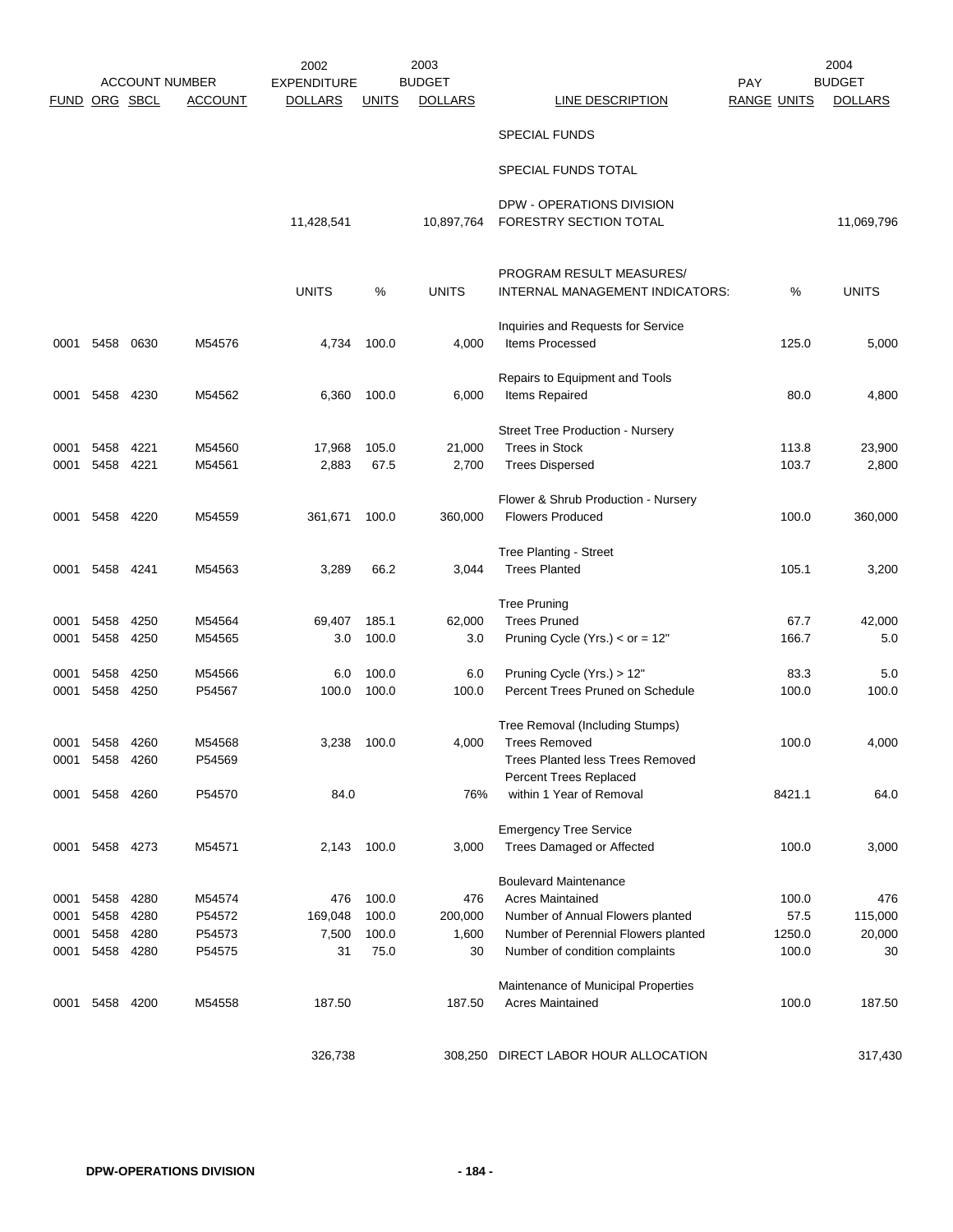|               |           |                       | 2002               | 2003                           |                                                                                                                                                                                                                                                                                                                                                                                                                                                                                                                                                                                                                                                                                         |                    | 2004           |
|---------------|-----------|-----------------------|--------------------|--------------------------------|-----------------------------------------------------------------------------------------------------------------------------------------------------------------------------------------------------------------------------------------------------------------------------------------------------------------------------------------------------------------------------------------------------------------------------------------------------------------------------------------------------------------------------------------------------------------------------------------------------------------------------------------------------------------------------------------|--------------------|----------------|
|               |           | <b>ACCOUNT NUMBER</b> | <b>EXPENDITURE</b> | <b>BUDGET</b>                  |                                                                                                                                                                                                                                                                                                                                                                                                                                                                                                                                                                                                                                                                                         | PAY                | <b>BUDGET</b>  |
| FUND ORG SBCL |           | <b>ACCOUNT</b>        | <b>DOLLARS</b>     | <b>DOLLARS</b><br><b>UNITS</b> | LINE DESCRIPTION                                                                                                                                                                                                                                                                                                                                                                                                                                                                                                                                                                                                                                                                        | <b>RANGE UNITS</b> | <b>DOLLARS</b> |
|               |           |                       |                    |                                | SPECIAL PURPOSE ACCOUNTS-<br><b>MISCELLANEOUS</b>                                                                                                                                                                                                                                                                                                                                                                                                                                                                                                                                                                                                                                       |                    |                |
|               |           |                       |                    |                                | Actuarial Study of Employer Reserve Fund                                                                                                                                                                                                                                                                                                                                                                                                                                                                                                                                                                                                                                                |                    | 50,000         |
| 0001          | 9990 S102 | 006300                | 248,529            | 314,200                        | Aids Initiative                                                                                                                                                                                                                                                                                                                                                                                                                                                                                                                                                                                                                                                                         |                    |                |
|               |           |                       |                    |                                | (It is the intent of the Common Council that the Milwaukee Aids<br>Project submit an expenditure plan for the Milwaukee Aids Project,<br>the United Migrant Opportunity Service, the Milwaukee Indian Health<br>Board, the Institute for Child and Family Development, Planned<br>Parenthood of Wisconsin and STD Specialties, detailing services to<br>be provided and program evaluation criteria to the Common Council.<br>No expenditures are to be made from this account until such a plan is<br>approved by the Common Council. The Milwaukee Health Department<br>shall comment to the appropriate Standing Committees regarding the<br>services and program evaluation plans.) |                    |                |
|               |           |                       |                    |                                | Alternative Transportation for City                                                                                                                                                                                                                                                                                                                                                                                                                                                                                                                                                                                                                                                     |                    |                |
| 0001          | 1650 S104 | 006300                | 80,000             | 95,000                         | Employees                                                                                                                                                                                                                                                                                                                                                                                                                                                                                                                                                                                                                                                                               |                    | 95,000         |
| 0001          | 2110 S105 | 006300                | 7,034              | 7,100                          | Annual Payment to DNR                                                                                                                                                                                                                                                                                                                                                                                                                                                                                                                                                                                                                                                                   |                    | 7,100          |
| 0001          | 1310 S106 | 006300                | 141,000            | 170,000                        | Audit Fund                                                                                                                                                                                                                                                                                                                                                                                                                                                                                                                                                                                                                                                                              |                    | 210,000        |
| 0001          | 2110 S108 | 006300                | 18,890             | 19,000                         | Bds. & Comm. Reimbursement Expense                                                                                                                                                                                                                                                                                                                                                                                                                                                                                                                                                                                                                                                      |                    | 20,000         |
| 0001          | 1310 S107 | 006300                | 16,292             | 23,101                         | <b>Board of Ethics</b>                                                                                                                                                                                                                                                                                                                                                                                                                                                                                                                                                                                                                                                                  |                    | 24,101         |
|               |           |                       |                    |                                | <b>Business Improvement Districts:</b>                                                                                                                                                                                                                                                                                                                                                                                                                                                                                                                                                                                                                                                  |                    |                |
|               |           |                       | 221,894<br>18,000  | 18,000                         | BID #2 (Historic Third Ward)<br>Self-Supporting (BID #2)<br>City Contribution (BID #2)<br><b>BID'S Loan Repayment</b>                                                                                                                                                                                                                                                                                                                                                                                                                                                                                                                                                                   |                    | 18,000         |
|               |           |                       | 31,531             |                                | BID #3 (Riverwalk)<br><b>BID's Loan Repayment</b><br>Self-Supporting (BID #3)                                                                                                                                                                                                                                                                                                                                                                                                                                                                                                                                                                                                           |                    |                |
|               |           |                       |                    |                                | BID #4 (Greater Mitchell Street)                                                                                                                                                                                                                                                                                                                                                                                                                                                                                                                                                                                                                                                        |                    |                |
|               |           |                       | 84,947             |                                | Self-Supporting (BID #4)                                                                                                                                                                                                                                                                                                                                                                                                                                                                                                                                                                                                                                                                |                    |                |
|               |           |                       | 25,000             | 25,000                         | City Contribution (BID #4)                                                                                                                                                                                                                                                                                                                                                                                                                                                                                                                                                                                                                                                              |                    | 25,000         |
|               |           |                       | 88,482             |                                | BID #5 (Westown)<br>Self-Supporting (BID #5)                                                                                                                                                                                                                                                                                                                                                                                                                                                                                                                                                                                                                                            |                    |                |
|               |           |                       | 18,000             | 18,000                         | City Contribution (BID #5)                                                                                                                                                                                                                                                                                                                                                                                                                                                                                                                                                                                                                                                              |                    | 18,000         |
|               |           |                       |                    |                                | BID #8 (Historic King Drive)                                                                                                                                                                                                                                                                                                                                                                                                                                                                                                                                                                                                                                                            |                    |                |
|               |           |                       | 119,491            |                                | Self-Supporting (BID #8)                                                                                                                                                                                                                                                                                                                                                                                                                                                                                                                                                                                                                                                                |                    |                |
|               |           |                       | 21,000             | 21,000                         | City Contribution (BID #8)                                                                                                                                                                                                                                                                                                                                                                                                                                                                                                                                                                                                                                                              |                    | 21,000         |
|               |           |                       |                    |                                | BID #9 (739 N. Water-Riverwalk)                                                                                                                                                                                                                                                                                                                                                                                                                                                                                                                                                                                                                                                         |                    |                |
|               |           |                       | 30,314             |                                | <b>BID's Loan Repayment</b><br>Self-Supporting (BID #9)                                                                                                                                                                                                                                                                                                                                                                                                                                                                                                                                                                                                                                 |                    |                |
|               |           |                       |                    |                                | BID #10 (Avenues West)                                                                                                                                                                                                                                                                                                                                                                                                                                                                                                                                                                                                                                                                  |                    |                |
|               |           |                       | 109,466            |                                | Self-Supporting (BID #10)                                                                                                                                                                                                                                                                                                                                                                                                                                                                                                                                                                                                                                                               |                    |                |
|               |           |                       | 12,000             | 12,000                         | City Contribution (BID #10)                                                                                                                                                                                                                                                                                                                                                                                                                                                                                                                                                                                                                                                             |                    | 12,000         |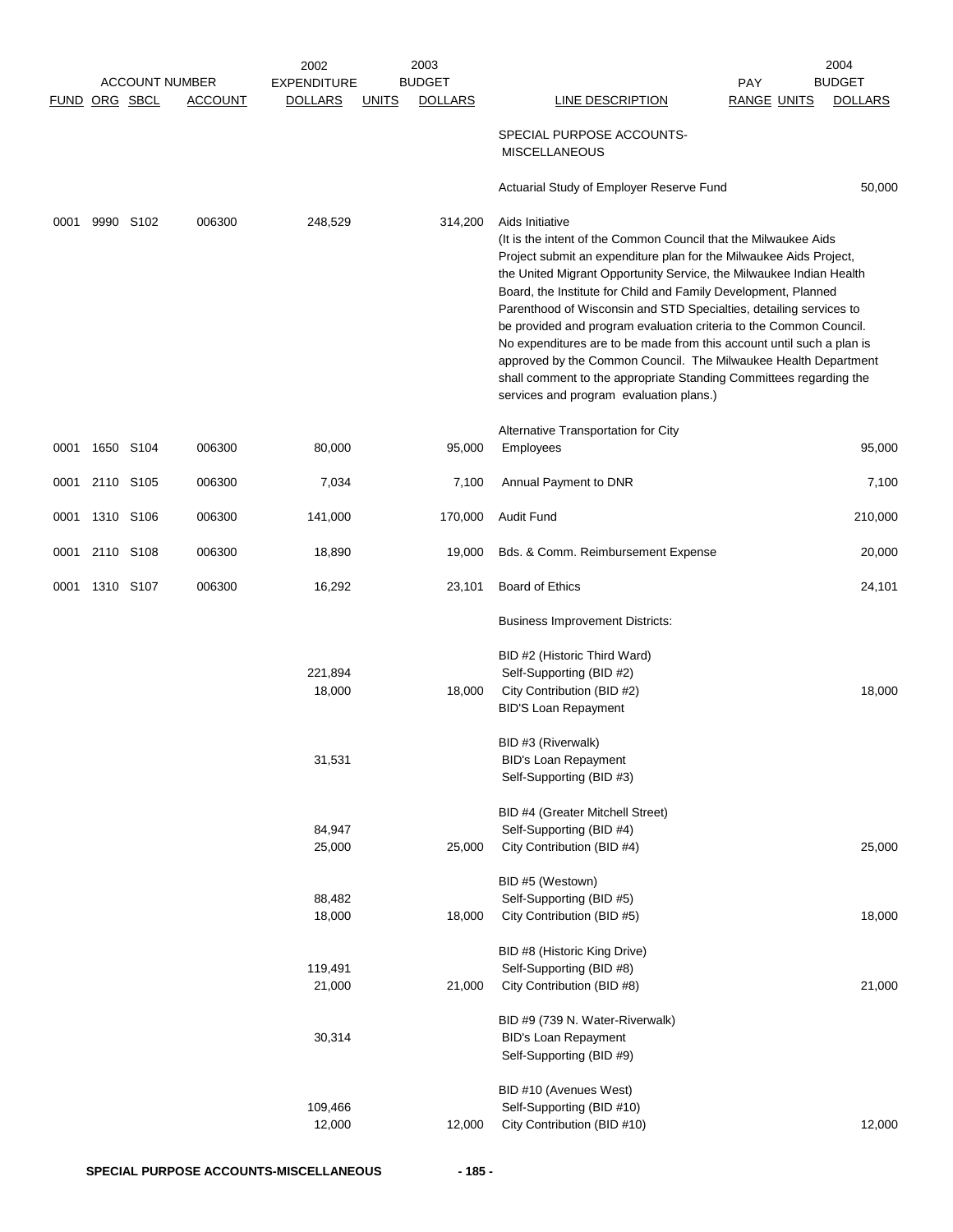|               |                |                       |                | 2002               |              | 2003           |                                                    |                    | 2004           |
|---------------|----------------|-----------------------|----------------|--------------------|--------------|----------------|----------------------------------------------------|--------------------|----------------|
|               |                | <b>ACCOUNT NUMBER</b> |                | <b>EXPENDITURE</b> |              | <b>BUDGET</b>  |                                                    | PAY                | <b>BUDGET</b>  |
| FUND ORG SBCL |                |                       | <b>ACCOUNT</b> | <b>DOLLARS</b>     | <b>UNITS</b> | <b>DOLLARS</b> | LINE DESCRIPTION                                   | <b>RANGE UNITS</b> | <b>DOLLARS</b> |
|               |                |                       |                |                    |              |                |                                                    |                    |                |
|               |                |                       |                |                    |              |                | BID #11 (Brady Street Business Area)               |                    |                |
|               |                |                       |                | 50,275             |              |                | Self-Supporting (BID #11)                          |                    |                |
|               |                |                       |                | 58,698             |              |                | <b>BID's Loan Repayment</b>                        |                    |                |
|               |                |                       |                |                    |              |                | BID #13 (Oakland Avenue)                           |                    |                |
|               |                |                       |                |                    |              |                |                                                    |                    |                |
|               |                |                       |                | 25,645             |              |                | Self-Supporting (BID #13)                          |                    |                |
|               |                |                       |                | 24,355             |              |                | <b>BID's Loan Repayment</b>                        |                    |                |
|               |                |                       |                |                    |              |                | BID #15 (Riverwalk)                                |                    |                |
|               |                |                       |                | 10,000             |              |                | Self-Supporting (BID #15)                          |                    |                |
|               |                |                       |                | 40,000             |              | 40,000         | City Contribution (BID #15)                        |                    | 40,000         |
|               |                |                       |                | 292,605            |              |                | <b>BID's Loan Repayment</b>                        |                    |                |
|               |                |                       |                |                    |              |                |                                                    |                    |                |
|               |                |                       |                |                    |              |                | BID #16 (Uptown Triangle)                          |                    |                |
|               |                |                       |                | 37,294             |              |                | Self-Supporting (BID #16)                          |                    |                |
|               |                |                       |                | 43,194             |              |                | <b>BID's Loan Repayment</b>                        |                    |                |
|               |                |                       |                |                    |              |                |                                                    |                    |                |
|               |                |                       |                |                    |              |                | BID #17 (Northwest Strs Business)                  |                    |                |
|               |                |                       |                | 18,463             |              |                | Self-Supporting (BID #17)                          |                    |                |
|               |                |                       |                | 16,537             |              |                | <b>BID's Loan Repayment</b>                        |                    |                |
|               |                |                       |                |                    |              |                |                                                    |                    |                |
|               |                |                       |                |                    |              |                | BID #19 (Villard Avenue)                           |                    |                |
|               |                |                       |                | 64,335             |              |                | Self-Supporting (BID #19)                          |                    |                |
|               |                |                       |                | 24,100             |              |                | <b>BID's Loan Repayment</b>                        |                    |                |
|               |                |                       |                |                    |              |                |                                                    |                    |                |
|               |                |                       |                |                    |              |                | BID #20 (North Avenue-Prospect-Farwell)            |                    |                |
|               |                |                       |                | 63,808             |              |                | Self-Supporting (BID #20)                          |                    |                |
|               |                |                       |                | 69,500             |              |                | <b>BID's Loan Repayment</b>                        |                    |                |
|               |                |                       |                |                    |              |                | BID #21 (Downtown Management District)             |                    |                |
|               |                |                       |                |                    |              |                |                                                    |                    |                |
|               |                |                       |                | 2,064,715          |              |                | Self-Supporting (BID #21)                          |                    |                |
|               |                |                       |                | 35,000             |              | 35,000         | City Contribution (BID #21)                        |                    | 35,000         |
|               |                |                       |                |                    |              |                | BID #22 (Edgewood-Oakland)                         |                    |                |
|               |                |                       |                |                    |              |                | Self-Supporting (BID #22)                          |                    |                |
|               |                |                       |                |                    |              |                |                                                    |                    |                |
|               |                |                       |                |                    |              |                | BID #25 (Capital Drive/Riverworks)                 |                    |                |
|               |                |                       |                | 141,785            |              |                | Self-Supporting (BID #25)                          |                    |                |
|               |                |                       |                |                    |              |                |                                                    |                    |                |
|               |                |                       |                |                    |              |                | <b>BID #26</b><br>(The Valley)                     |                    |                |
|               |                |                       |                | 30,826             |              |                | Self-Supporting (BID #26)                          |                    |                |
|               |                |                       |                |                    |              |                |                                                    |                    |                |
|               |                |                       |                |                    |              |                | BID #27 (Burleigh) (Sherman-60th St.)              |                    |                |
|               |                |                       |                | 36,032             |              |                | Self-Supporting (BID # 27)                         |                    |                |
|               |                |                       |                |                    |              |                |                                                    |                    |                |
|               |                |                       |                |                    |              |                | <b>Business Improvement District Total</b>         |                    |                |
| 0001          | 1910           | S001                  | 006300         | 3,167,458          |              |                | Self-Supporting                                    |                    |                |
| 0001          | 1910           | S001                  | 006300         | 169,000            |              | 169,000        | <b>City Contribution</b>                           |                    | 169,000        |
| 0001          | 1910           | S001                  | 006300         | 590,834            |              |                | <b>BID's Loan Repayment</b>                        |                    |                |
|               |                |                       |                |                    |              |                |                                                    |                    |                |
|               |                |                       |                |                    |              |                | Cable TV Franchise Regulation and                  |                    |                |
|               | 0001 1310 S110 |                       | 006300         | 12,990             |              | 20,000         | Negotiation                                        |                    | 20,000         |
|               |                |                       |                |                    |              |                |                                                    |                    |                |
| 0001          | 2110 S111      |                       | 006300         | 192,879            |              | 280,000        | Care of Prisoners Fund                             |                    | 200,000        |
| 0001          |                | 1490 S113             | 006300         | 879,731            |              | 1,000,000      | <b>City Attorney Collection Contract</b>           |                    | 1,250,000      |
|               |                |                       |                |                    |              |                |                                                    |                    |                |
| 0001          | 1650 S202      |                       | 006300         |                    |              | 10,000         | City Employee Inovation Award Fund (B)             |                    |                |
|               |                |                       |                |                    |              |                | (These funds are to be expended in accordance with |                    |                |

**SPECIAL PURPOSE ACCOUNTS-MISCELLANEOUS - 186 -**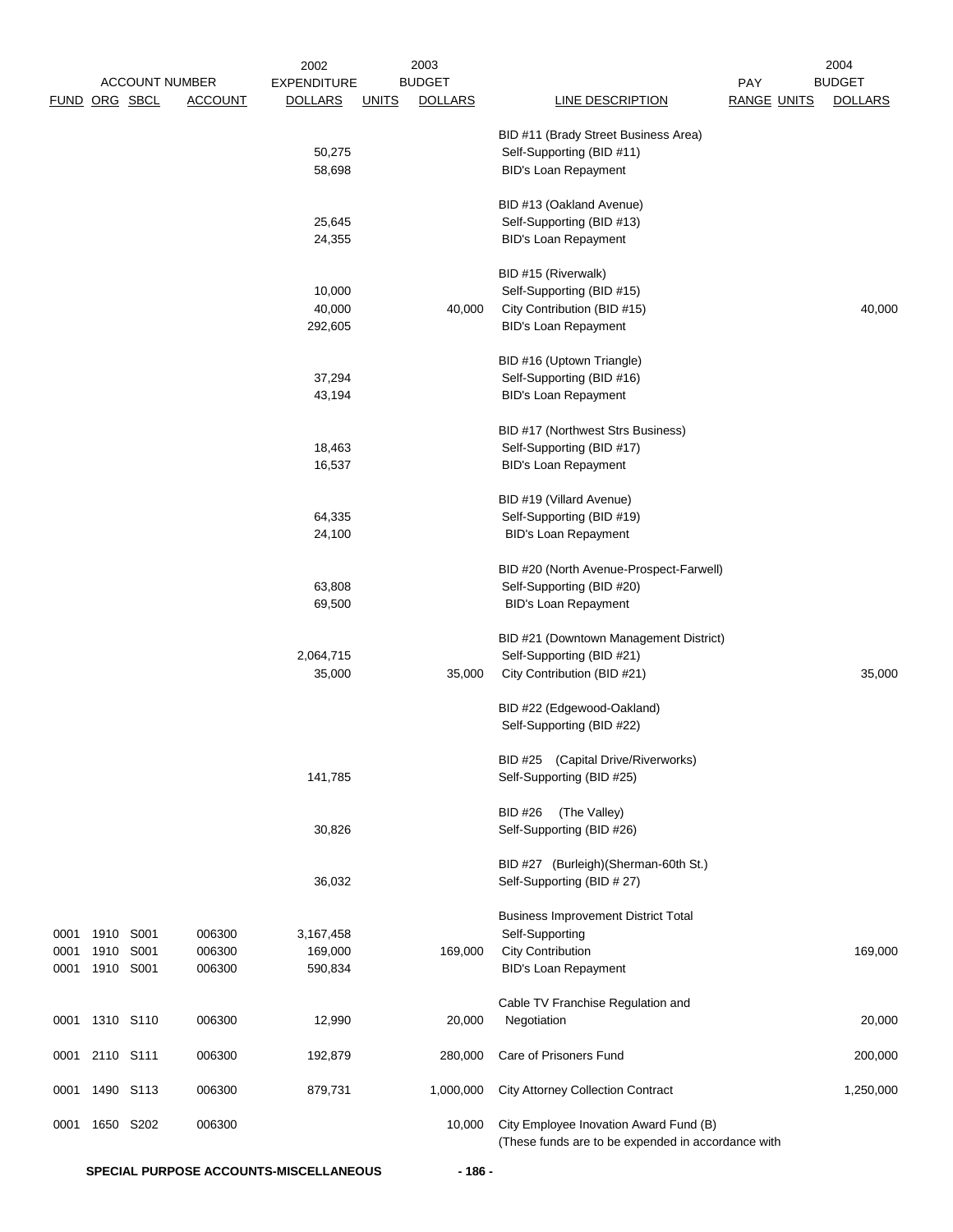|             |                |           |                       | 2002               |              | 2003           |                                                                                                                                                                                                                                                                                                           |                    | 2004           |
|-------------|----------------|-----------|-----------------------|--------------------|--------------|----------------|-----------------------------------------------------------------------------------------------------------------------------------------------------------------------------------------------------------------------------------------------------------------------------------------------------------|--------------------|----------------|
|             |                |           | <b>ACCOUNT NUMBER</b> | <b>EXPENDITURE</b> |              | <b>BUDGET</b>  |                                                                                                                                                                                                                                                                                                           | <b>PAY</b>         | <b>BUDGET</b>  |
| <b>FUND</b> |                | ORG SBCL  | ACCOUNT               | <b>DOLLARS</b>     | <b>UNITS</b> | <b>DOLLARS</b> | LINE DESCRIPTION                                                                                                                                                                                                                                                                                          | <b>RANGE UNITS</b> | <b>DOLLARS</b> |
|             |                |           |                       |                    |              |                | procedures established through Common Council<br>legislation.)<br>(B) This fund is to be administered by the Department<br>of Employee Relations.                                                                                                                                                         |                    |                |
| 0001        |                | 1320 S116 | 006300                | 14,979             |              | 15,000         | Clerk of Court-Witness Fees Fund                                                                                                                                                                                                                                                                          |                    | 17,000         |
| 0001        |                | 1310 S185 | 006300                | 28,536             |              |                | <b>Constituent Service Referral System</b>                                                                                                                                                                                                                                                                |                    |                |
| 0001        | 2110 D001      |           | 006300                |                    |              | 875,000        | <b>Contribution Fund</b><br>General<br>(Subject to guidelines to be adopted by Common Council.)                                                                                                                                                                                                           |                    | 950,000        |
| 0001        |                | 1490 S118 | 006300                | 3,606,936          |              | 2,400,000      | Damages and Claims Fund                                                                                                                                                                                                                                                                                   |                    | 2,400,000      |
| 0001        | 1510 S190      |           | 006300                | 76,330             |              |                | E-Government Citizen Response System                                                                                                                                                                                                                                                                      |                    |                |
| 0001        |                | 1510 S199 | 006300                |                    |              | 80,000         | <b>E-Government Payment Systems</b>                                                                                                                                                                                                                                                                       |                    | 50,000         |
| 0001        |                | 1310 S123 | 006300                | 31,660             |              | 50,000         | Economic Development Committee Fund (A)<br>(Expenditure of this fund subject to the adoption of a plan<br>by the Common Council.)<br>(A) Funds to be expended for Common Council initiatives<br>related to economic development and for economic<br>development-related travel by Common Council members. |                    | 20,000         |
| 0001        |                | 1650 S124 | 006300                | 74,500             |              | 50,000         | <b>Employee Training Fund</b>                                                                                                                                                                                                                                                                             |                    | 50,000         |
| 0001        | 2110 S200      |           | 006300                |                    |              | 1,055,000      | <b>Excess TID Funds</b>                                                                                                                                                                                                                                                                                   |                    |                |
| 0001        | 1490           | S198      | 006300                | 72,909             |              | 100,000        | Fire and Police Discipline &<br>Citizen Complaint Acct.                                                                                                                                                                                                                                                   |                    | 75,000         |
| 0001        | 2110           | S133      | 006100                | 86,291             |              | 78,000         | Firemen's Relief Fund                                                                                                                                                                                                                                                                                     |                    | 90,000         |
| 0001        | 1650 S134      |           | 006300                | 30,898             |              | 35,000         | <b>Flexible Spending Account</b>                                                                                                                                                                                                                                                                          |                    | 35,000         |
| 0001        |                | 3600 S137 | 006300                | 136,402            |              | 145,000        | Graffiti Abatement Fund                                                                                                                                                                                                                                                                                   |                    | 145,000        |
| 0001        |                | 4500 S139 | 006100                | 2,386,170          |              | 2,605,000      | Group Life Insurance Premium                                                                                                                                                                                                                                                                              |                    | 2,683,200      |
| 0001        |                | 9990 S189 | 006300                | 50,000             |              | 50,000         | Handgun Violence Media Campaign                                                                                                                                                                                                                                                                           |                    |                |
| 0001        |                | 1510 S196 | 006300                |                    |              | 50,000         | Information & Technology System Study                                                                                                                                                                                                                                                                     |                    |                |
| 0001        |                | 1490 S143 | 006300                | 527,918            |              | 600,000        | Insurance Fund                                                                                                                                                                                                                                                                                            |                    | 700,000        |
| 0001        |                | 1650 S145 | 006100                | 552,000            |              | 552,000        | Long Term Disability Insurance                                                                                                                                                                                                                                                                            |                    | 552,000        |
|             | 0001 2110 S146 |           | 006300                | 1,034              |              | 10,000         | Low Interest Mortgage Program                                                                                                                                                                                                                                                                             |                    | 20,000         |
| 0001        |                | 3600 S147 | 006300                | 73,345             |              | 75,000         | Maintenance of Essential Utility<br>Services-Residential Real Property                                                                                                                                                                                                                                    |                    | 75,000         |
| 0001        |                | 1310 S148 | 006300                | 129,024            |              | 134,057        | Memberships, City                                                                                                                                                                                                                                                                                         |                    | 143,370        |
| 0001        |                | 1910 S151 | 006300                | 213,722            |              | 217,000        | Milwaukee Arts Board (L)<br>Projects (M)<br>(To be advisory to the Mayor and allocate funds to                                                                                                                                                                                                            |                    | 192,000        |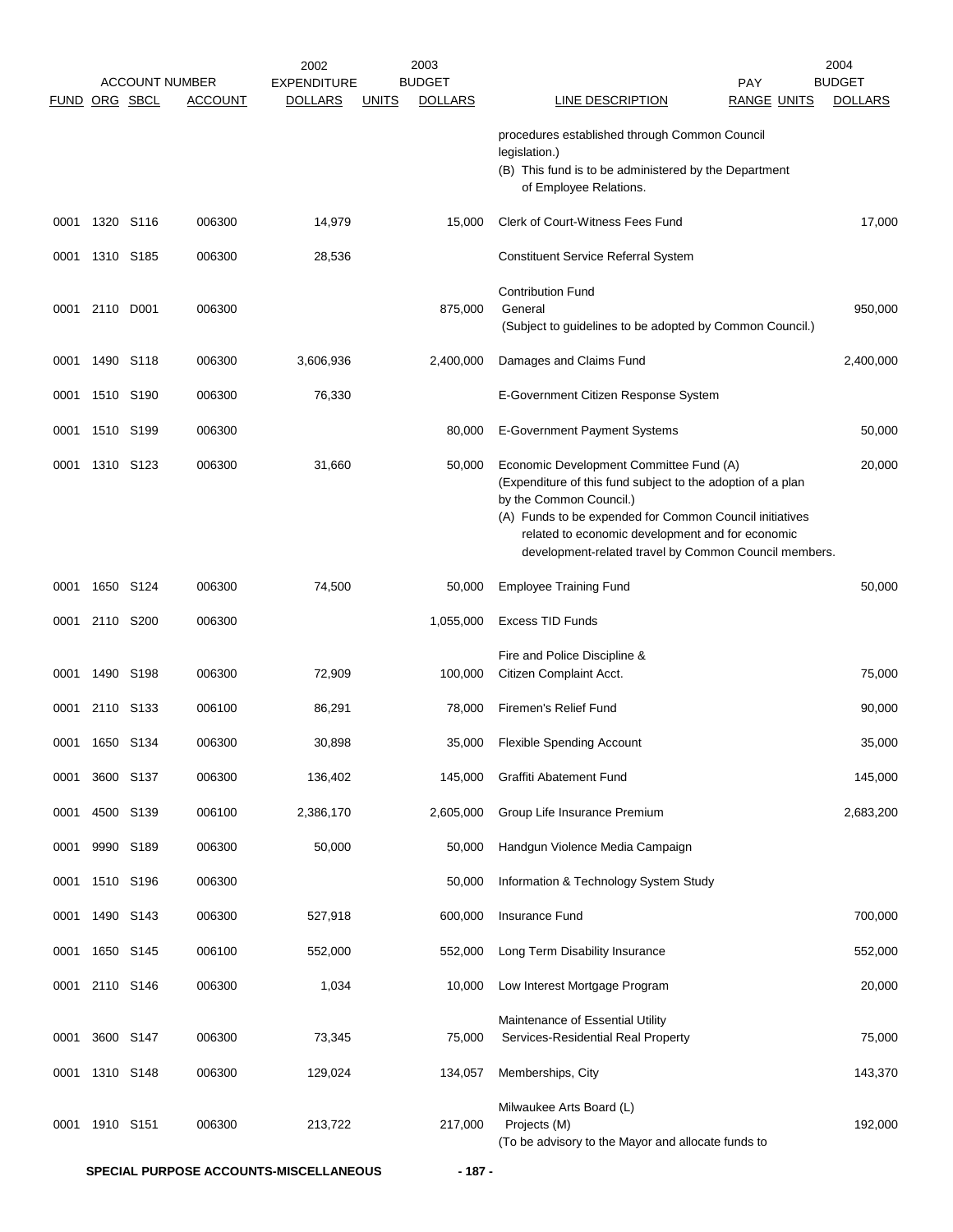|                      |                |           |                                         | 2002                                 | 2003                                            |                                                                                                                                                                                                                                                                                                                                                                                                                                                                                                                                      |                                  | 2004                            |
|----------------------|----------------|-----------|-----------------------------------------|--------------------------------------|-------------------------------------------------|--------------------------------------------------------------------------------------------------------------------------------------------------------------------------------------------------------------------------------------------------------------------------------------------------------------------------------------------------------------------------------------------------------------------------------------------------------------------------------------------------------------------------------------|----------------------------------|---------------------------------|
| <b>FUND ORG SBCL</b> |                |           | <b>ACCOUNT NUMBER</b><br><b>ACCOUNT</b> | <b>EXPENDITURE</b><br><b>DOLLARS</b> | <b>BUDGET</b><br><b>DOLLARS</b><br><u>UNITS</u> | LINE DESCRIPTION                                                                                                                                                                                                                                                                                                                                                                                                                                                                                                                     | <b>PAY</b><br><b>RANGE UNITS</b> | <b>BUDGET</b><br><b>DOLLARS</b> |
|                      |                |           |                                         |                                      |                                                 | requesting arts related agencies.)                                                                                                                                                                                                                                                                                                                                                                                                                                                                                                   |                                  |                                 |
|                      |                |           |                                         |                                      |                                                 | (L) The Milwaukee Arts Board shall include with its annual budget<br>request, a report regarding its current year allocations and a<br>report regarding its planned allocations for the coming year.                                                                                                                                                                                                                                                                                                                                 |                                  |                                 |
|                      |                |           |                                         |                                      |                                                 | (M) \$20,000 of the funds are not to be expended unless matching<br>funds are received from the Wisconsin Arts Board.                                                                                                                                                                                                                                                                                                                                                                                                                |                                  |                                 |
| 0001                 |                | 1910 S150 | 006300                                  | 130,000                              | 130,000                                         | Milwaukee Fourth of July Commission                                                                                                                                                                                                                                                                                                                                                                                                                                                                                                  |                                  | 130,000                         |
| 0001                 | 1320 S155      |           | 006300                                  | 430,481                              | 393,652                                         | Municipal Court Intervention Program                                                                                                                                                                                                                                                                                                                                                                                                                                                                                                 |                                  | 415,000                         |
| 0001                 |                | 3600 S193 | 006300                                  | 10,582                               | 10,605                                          | Neighborhood Clean-Up Initiative                                                                                                                                                                                                                                                                                                                                                                                                                                                                                                     |                                  | 10,000                          |
| 0001                 |                | 5450 S193 | 006300                                  | 59,395                               | 59,395                                          | Neighborhood Clean-Up Initiative                                                                                                                                                                                                                                                                                                                                                                                                                                                                                                     |                                  | 59,000                          |
| 0001                 |                | 9990 S157 | 006300                                  | 245,129                              | 225,000                                         | Outside Council/Expert Witness Fund                                                                                                                                                                                                                                                                                                                                                                                                                                                                                                  |                                  | 225,000                         |
| 0001                 | 2110 S158      |           | 006300                                  | 150,000                              | 150,000                                         | Pabst Theatre Board Fund                                                                                                                                                                                                                                                                                                                                                                                                                                                                                                             |                                  |                                 |
| 0001                 | 2110 S159      |           | 006300                                  | 10,000                               |                                                 | Pabst Theatre Rent Fund<br>(A Common Council Resolution will specify the procedures<br>for expending this fund.)                                                                                                                                                                                                                                                                                                                                                                                                                     |                                  |                                 |
| 0001                 |                | 3600 S162 | 006300                                  | 1,793,230                            | 1,450,000                                       | Razing and Vacant Building<br><b>Protection Fund</b>                                                                                                                                                                                                                                                                                                                                                                                                                                                                                 |                                  | 1,450,000                       |
| 0001                 | 1490           | S201      | 006300                                  |                                      | 400,000                                         | Receivership Fund                                                                                                                                                                                                                                                                                                                                                                                                                                                                                                                    |                                  | 300,000                         |
| 0001                 |                | 9990 S183 | 006300                                  |                                      | 50,000,001                                      | Reimbursable Services Advance Fund                                                                                                                                                                                                                                                                                                                                                                                                                                                                                                   |                                  | 50,000,001                      |
| 0001                 |                | 9990 S183 | 006300                                  |                                      | (50,000,000)                                    | Less Recovery From Reimbursable<br>Operations                                                                                                                                                                                                                                                                                                                                                                                                                                                                                        |                                  | (50,000,000)                    |
|                      |                |           |                                         |                                      |                                                 | To authorize a specific fund under the control of the Common<br>Council for the purpose of advance funding of reimbursable<br>materials & services of various City Departments. Funds are to be<br>appropriated to various City Departments and Agencies by Common<br>Council Resolution. Funding for this account is to be by temporary<br>transfer of General City Funds in accordance with Section 925-130A<br>Wisconsin Statutes 1919. (Repayment to be made from revenues<br>received from billings to other City departments.) |                                  |                                 |
| 0001                 |                | 9990 S163 | 006300                                  | 655,029                              | 500,000                                         | Remission of Taxes Fund                                                                                                                                                                                                                                                                                                                                                                                                                                                                                                              |                                  | 500,000                         |
|                      | 0001 2110 S164 |           | 006000                                  | 1,820,000                            | 1,980,000                                       | Reserve for 27th Payroll                                                                                                                                                                                                                                                                                                                                                                                                                                                                                                             |                                  | 1,900,000                       |
|                      | 0001 4500 S165 |           | 006100                                  | 416,574                              | 465,000                                         | Retirees Benefit Adjustment Fund<br>(Subject to the Direction of the Common Council.)                                                                                                                                                                                                                                                                                                                                                                                                                                                |                                  | 415,200                         |
| 0001                 | 1510 S168      |           | 006300                                  | 82,500                               | 105,000                                         | Sewer Maintenance Fee                                                                                                                                                                                                                                                                                                                                                                                                                                                                                                                |                                  | 115,500                         |
|                      | 0001 2110 S152 |           | 006300                                  |                                      | 31,369,498                                      | MMSD-Sewer User Charge-<br>Pass Through                                                                                                                                                                                                                                                                                                                                                                                                                                                                                              |                                  | 31,302,733                      |
|                      | 0001 2110 S152 |           | 006300                                  |                                      | (31, 369, 497)                                  | Less Cost Recovery from Sewer<br>User Charge                                                                                                                                                                                                                                                                                                                                                                                                                                                                                         |                                  | (31, 302, 732)                  |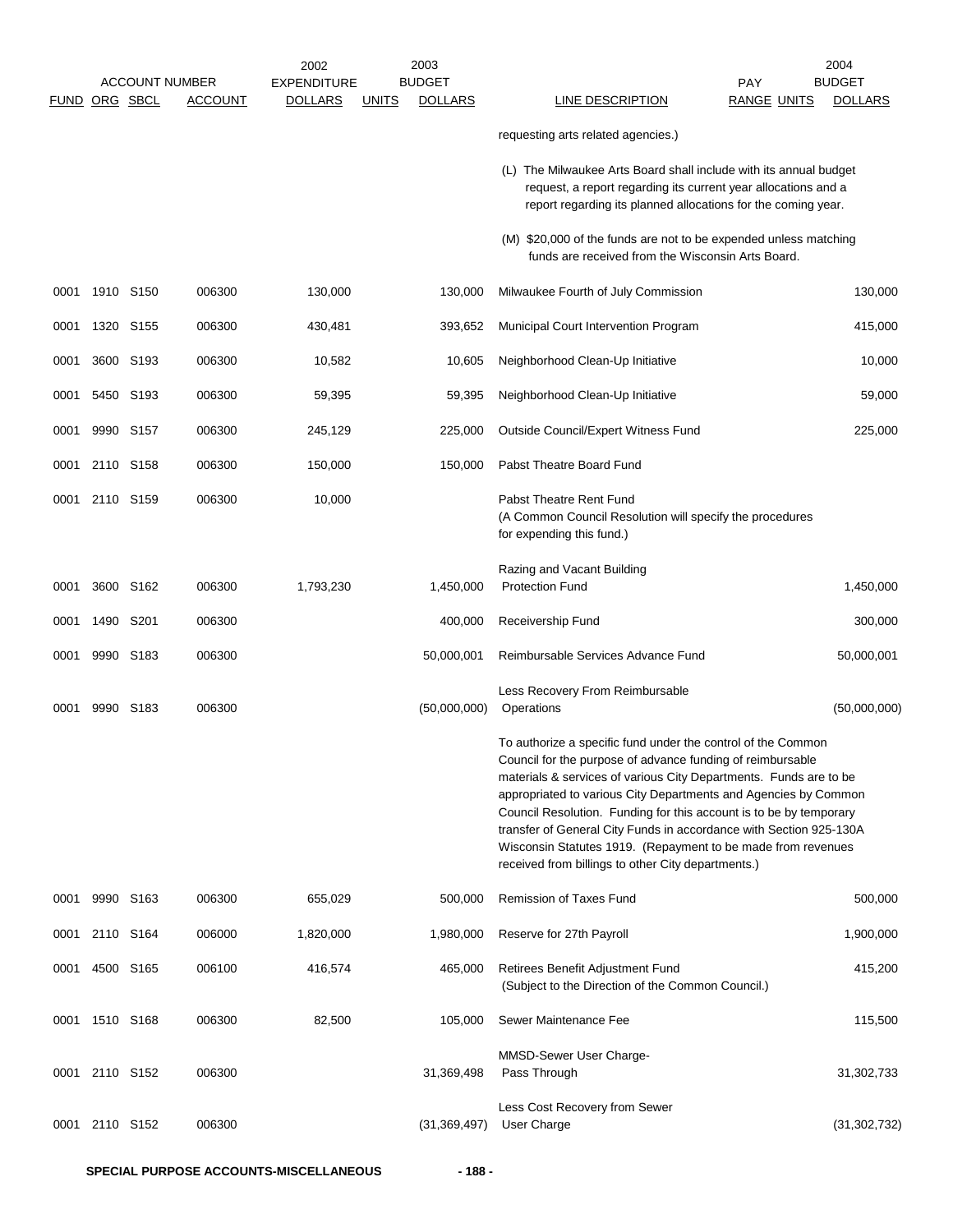|              |          |                               |                  | 2002               |              | 2003           |                                                                                                  |             | 2004           |
|--------------|----------|-------------------------------|------------------|--------------------|--------------|----------------|--------------------------------------------------------------------------------------------------|-------------|----------------|
|              |          | <b>ACCOUNT NUMBER</b>         |                  | <b>EXPENDITURE</b> |              | <b>BUDGET</b>  |                                                                                                  | <b>PAY</b>  | <b>BUDGET</b>  |
| <b>FUND</b>  | ORG SBCL |                               | <b>ACCOUNT</b>   | <b>DOLLARS</b>     | <b>UNITS</b> | <b>DOLLARS</b> | LINE DESCRIPTION                                                                                 | RANGE UNITS | <b>DOLLARS</b> |
| 0001<br>0001 | 1510     | S <sub>197</sub><br>2210 SXXX | 006300<br>006300 | 12,578             |              | 185,000        | Snow & Ice Control Fee -<br><b>City Portion</b><br>State Lottery & Gaming Credit Recertification |             |                |
|              |          |                               |                  |                    |              |                |                                                                                                  |             |                |
| 0001         | 1650     | S171                          | 006300           | 700,000            |              | 750,000        | <b>Tuition Reimbursement Fund</b>                                                                |             | 760,000        |
| 0001         | 1650     | S172                          | 006100           | 969,519            |              | 800,000        | Unemployment Compensation Fund                                                                   |             | 1,200,000      |
| 0001         | 2110     | S <sub>174</sub>              | 006000           |                    |              | 18,570,000     | Wages Supplement Fund<br>(Actual experience reflected in departmental<br>operating budgets.)     |             | 19,329,228     |
|              |          |                               |                  | 21,102,308         |              | 37,457,112     | SPECIAL PURPOSE ACCOUNTS-<br><b>MISCELLANEOUS TOTAL</b>                                          |             | 37,051,701     |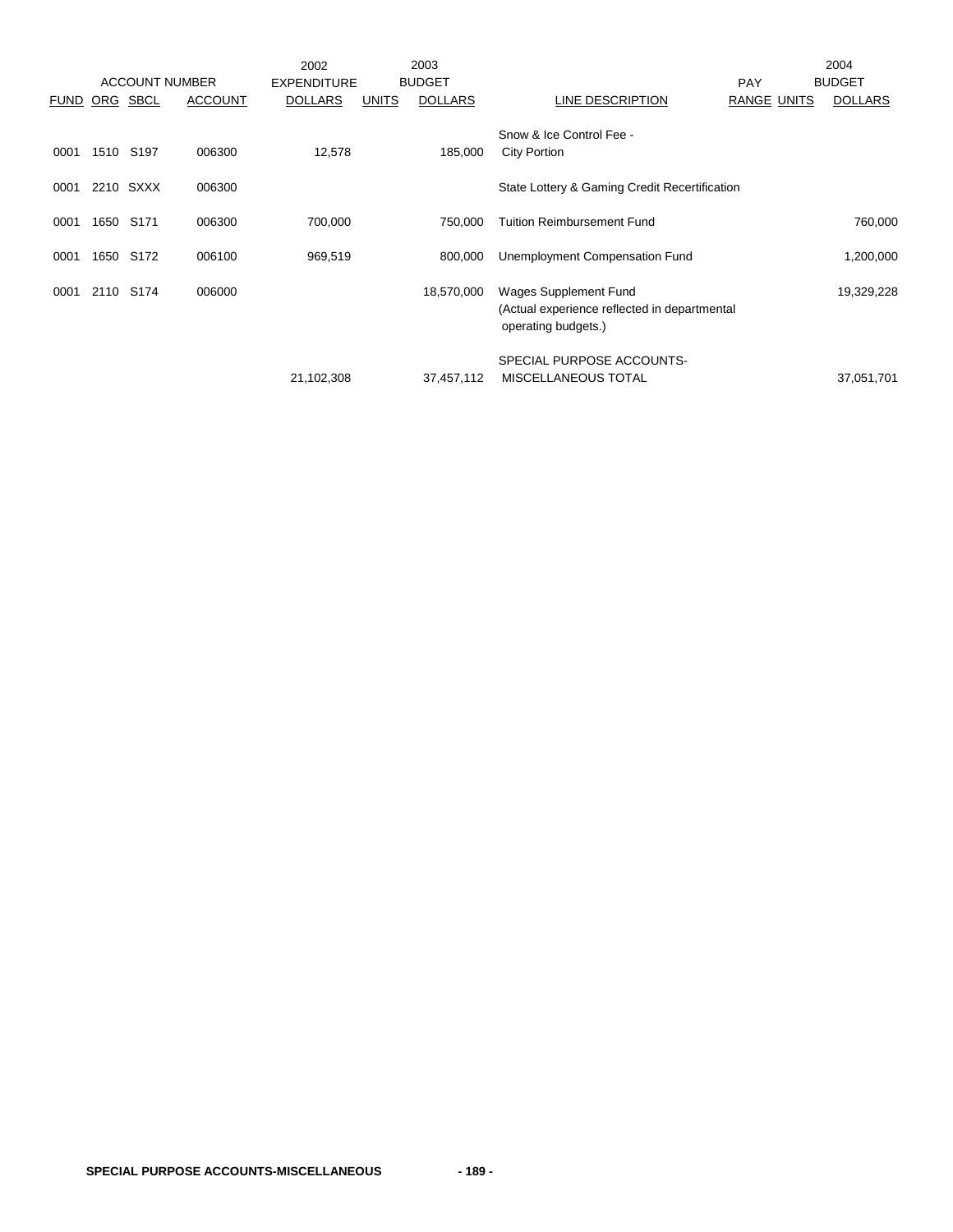|             |      |                       |                | 2002               |              | 2003           |                                                     |             | 2004           |
|-------------|------|-----------------------|----------------|--------------------|--------------|----------------|-----------------------------------------------------|-------------|----------------|
|             |      | <b>ACCOUNT NUMBER</b> |                | <b>EXPENDITURE</b> |              | <b>BUDGET</b>  |                                                     | PAY         | <b>BUDGET</b>  |
| <b>FUND</b> |      | ORG SBCL              | <b>ACCOUNT</b> | <b>DOLLARS</b>     | <b>UNITS</b> | <b>DOLLARS</b> | LINE DESCRIPTION                                    | RANGE UNITS | <b>DOLLARS</b> |
|             |      |                       |                |                    |              |                | SPECIAL PURPOSE ACCOUNTS -                          |             |                |
|             |      |                       |                |                    |              |                | <b>WORKERS' COMPENSATION BENEFITS</b>               |             |                |
|             |      |                       |                |                    |              |                | Employees Workers'                                  |             |                |
|             |      |                       |                |                    |              |                | <b>Compensation Sub Accounts</b>                    |             |                |
| 0001        | 1650 | S176                  | 006100         | 7,149,302          |              | 7,000,000      | <b>WORKERS' COMPENSATION</b>                        |             | 7,705,000      |
|             |      |                       |                |                    |              |                | For Payment of Compensation and Other Benefits      |             |                |
|             |      |                       |                |                    |              |                | Required to be Paid or Furnished Under the Worker's |             |                |
|             |      |                       |                |                    |              |                | Compensation Act or by Directions of Wisconsin      |             |                |
|             |      |                       |                |                    |              |                | Industrial Commission and of Expenses Incidental    |             |                |
|             |      |                       |                |                    |              |                | to the Preparation and Hearing of Matters Before    |             |                |
|             |      |                       |                |                    |              |                | the Industrial Commission.                          |             |                |
| 0001        | 1650 | S177                  | 006100         | 54,348             |              | 60,000         | Required Employer Law Compliance                    |             | 73,590         |
|             |      |                       |                |                    |              |                | Expenses                                            |             |                |
|             |      |                       |                | 7,203,650          |              | 7,060,000      | <b>TOTAL</b>                                        |             | 7,778,590      |
|             |      |                       |                |                    |              |                |                                                     |             |                |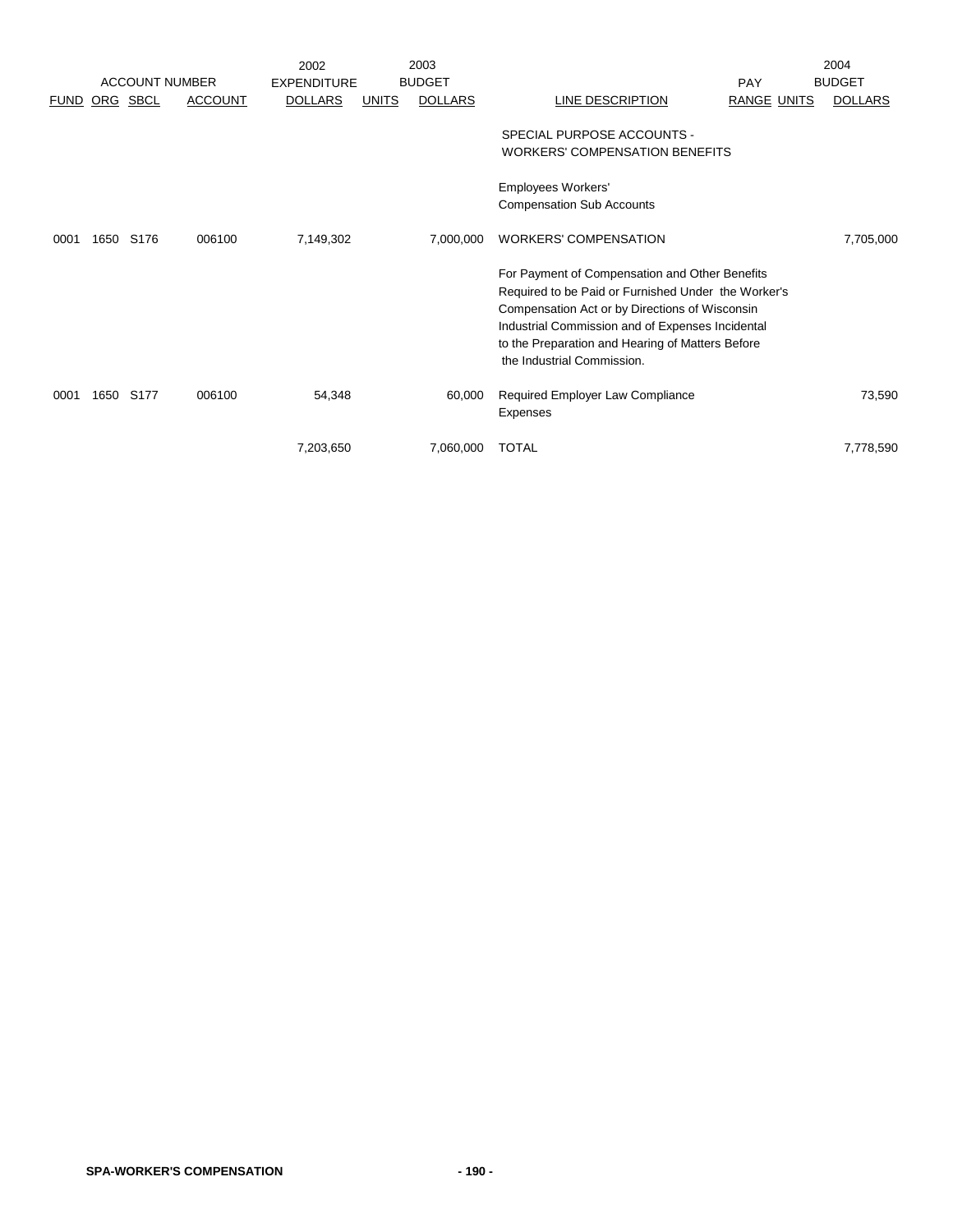|             |      |                       |                | 2002               |              | 2003           |                                                                                  |                    | 2004           |
|-------------|------|-----------------------|----------------|--------------------|--------------|----------------|----------------------------------------------------------------------------------|--------------------|----------------|
|             |      | <b>ACCOUNT NUMBER</b> |                | <b>EXPENDITURE</b> |              | <b>BUDGET</b>  |                                                                                  | PAY                | <b>BUDGET</b>  |
| <b>FUND</b> |      | ORG SBCL              | <b>ACCOUNT</b> | <b>DOLLARS</b>     | <b>UNITS</b> | <b>DOLLARS</b> | LINE DESCRIPTION                                                                 | <b>RANGE UNITS</b> | <b>DOLLARS</b> |
|             |      |                       |                |                    |              |                | SPECIAL PURPOSE ACCOUNTS -<br>EMPLOYEE HEALTH CARE BENEFITS                      |                    |                |
|             |      |                       |                |                    |              |                | <b>Employees Active and Retirees</b><br><b>Health Care Benefits Sub Accounts</b> |                    |                |
| 0001        | 1650 | S114                  | 006100         | 26,777,355         |              | 27,900,000     | Claims                                                                           |                    | 24,500,000     |
| 0001        | 1650 | S140                  | 006100         | 44,390,816         |              | 49,000,000     | <b>Health Maintenance</b><br>Organizations (HMOs)                                |                    | 51,400,000     |
| 0001        | 1650 | S121                  | 006100         | 2,366,782          |              | 2,475,000      | Dental Insurance                                                                 |                    | 2,475,000      |
| 0001        | 1650 | S <sub>101</sub>      | 006100         | 1,095,417          |              | 1,200,000      | <b>Administrative Expense</b>                                                    |                    | 1,226,100      |
| 0001        | 1650 | S115                  | 006100         | 286,905            |              | 300,000        | Claims Cost Containment Program (A)                                              |                    | 300,000        |
|             |      |                       |                | 74,917,275         |              | 80,875,000     | <b>Total Employees Active and</b><br><b>Retirees Health Care Benefits</b>        |                    | 79,901,100     |

(A) \$25,000 from this account is designated to be utilized for an Employee Wellness Program to be instituted after the 1st quarter in 2003.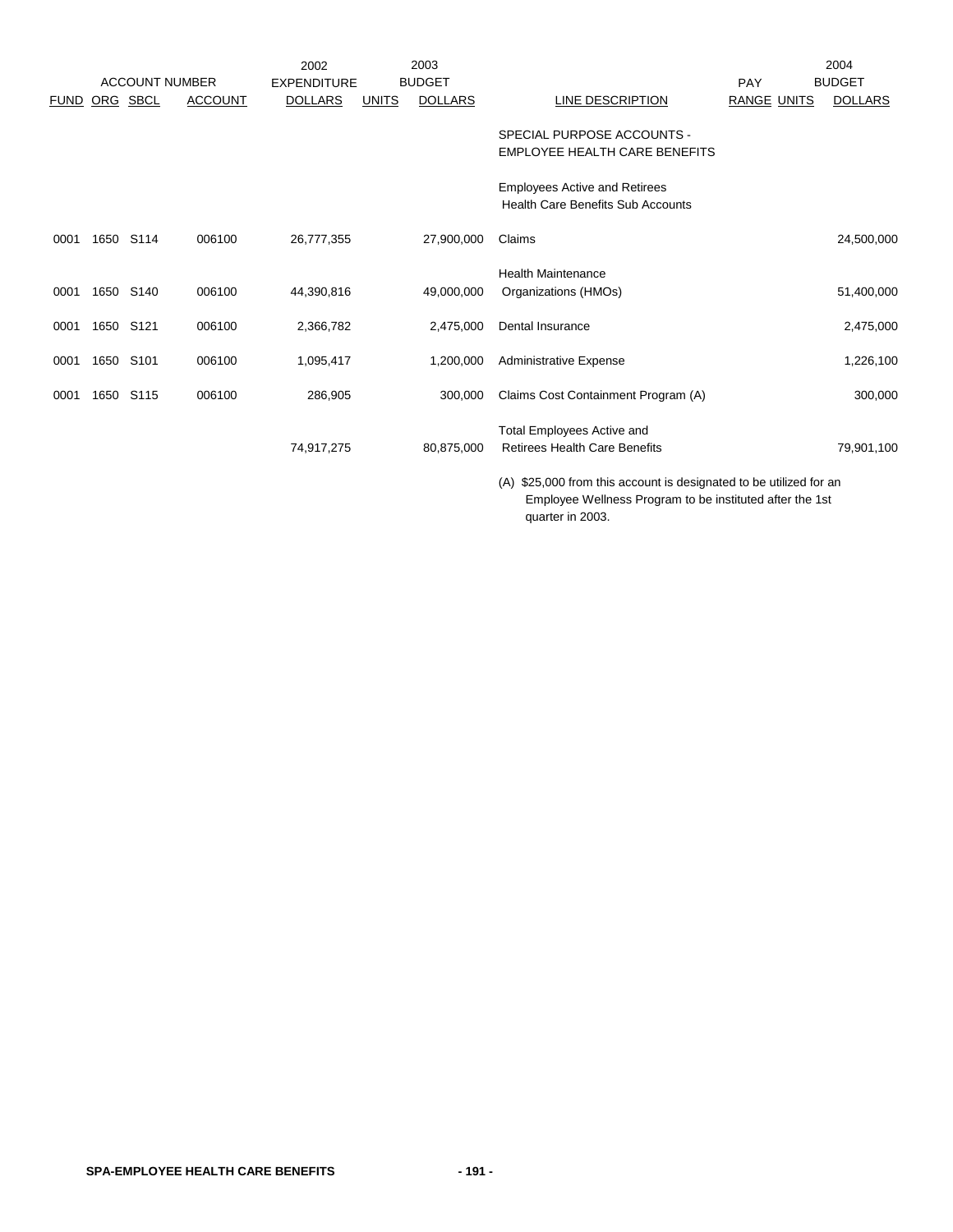|               |      |           |                       | 2002               |                | 2003           |                                                                                                                                           |                    |              | 2004           |
|---------------|------|-----------|-----------------------|--------------------|----------------|----------------|-------------------------------------------------------------------------------------------------------------------------------------------|--------------------|--------------|----------------|
|               |      |           | <b>ACCOUNT NUMBER</b> | <b>EXPENDITURE</b> |                | <b>BUDGET</b>  |                                                                                                                                           | PAY                |              | <b>BUDGET</b>  |
| FUND ORG SBCL |      |           | <b>ACCOUNT</b>        | <b>DOLLARS</b>     | <b>UNITS</b>   | <b>DOLLARS</b> | LINE DESCRIPTION                                                                                                                          | <b>RANGE UNITS</b> |              | <b>DOLLARS</b> |
|               |      |           |                       |                    |                |                | SPECIAL PURPOSE ACCOUNTS -<br><b>BOARD OF ZONING APPEALS</b>                                                                              |                    |              |                |
|               |      |           |                       |                    |                |                | <b>OUTCOME INDICATORS:</b>                                                                                                                |                    |              |                |
|               |      |           |                       |                    |                |                |                                                                                                                                           |                    |              |                |
|               |      |           |                       | 4                  |                | 6              | Average Number of Weeks to Complete<br><b>Routine Appeals</b>                                                                             |                    | 6            |                |
|               |      |           |                       |                    |                |                | Average Number of Weeks to Complete                                                                                                       |                    |              |                |
|               |      |           |                       | 19.7               |                | 12.0           | <b>Complex Appeals</b>                                                                                                                    |                    | 14           |                |
|               |      |           |                       |                    |                |                | <b>SALARIES &amp; WAGES</b>                                                                                                               |                    |              |                |
|               |      |           |                       |                    | 1              | 45,148         | Chairman Board of Zoning Appeals (Y)                                                                                                      | 47                 | 1            | 45,148         |
|               |      |           |                       |                    | 4              | 16,800         | Member Board of Zoning Appeals (Y)                                                                                                        | 37                 | 4            | 16,800         |
|               |      |           |                       |                    | $\overline{2}$ | 8,400          | Member Alt. Brd. of Zoning App. (Y)                                                                                                       | 37                 | 2            | 8,400          |
|               |      |           |                       |                    | 2              | 32,615         | Office Assistant III (.5 FTE)                                                                                                             | 435                | 2            | 32,615         |
|               |      |           |                       |                    | 1              | 33,071         | Program Assistant I                                                                                                                       | 460                | $\mathbf{1}$ | 33,875         |
|               |      |           |                       |                    | 1              | 45,017         | Secretary, Board of Zoning Appeals                                                                                                        | 4                  | 1            | 46,414         |
|               |      |           |                       |                    | 11             | 181,051        | <b>Total Before Adjustments</b>                                                                                                           |                    | 11           | 183,252        |
|               |      |           |                       |                    |                |                | Salary & Wage Rate Changes                                                                                                                |                    |              |                |
|               |      |           |                       |                    |                |                | Overtime Compensated*<br>Personnel Cost Adjustment                                                                                        |                    |              |                |
|               |      |           |                       |                    |                |                | Other                                                                                                                                     |                    |              |                |
|               |      |           |                       |                    | 11             | 181,051        | Gross Salary & Wages Total                                                                                                                |                    | 11           | 183,252        |
|               |      |           |                       |                    |                |                | Reimbursable Services Deduction<br>Capital Improvements Deduction<br>Grants & Aids Deduction                                              |                    |              |                |
| 0001          | 0960 | R999      | 006000                | 173,517            | 11             | 181,051        | NET SALARIES & WAGES TOTAL*                                                                                                               |                    | 11           | 183,252        |
|               |      |           |                       |                    | 3.00           |                | O&M FTE'S<br>NON-O&M FTE'S                                                                                                                |                    | 3.00         |                |
|               |      |           |                       |                    |                |                | (Y) Required to file a statement of economic interests in accordance with<br>the Milwaukee Code of Ordinances Chapter 303-Code of Ethics. |                    |              |                |
| 0001          |      | 0960 R999 | 006100                | 15,615             |                | 40,960         | ESTIMATED EMPLOYEE FRINGE BENEFITS*<br>(Involves Revenue Offset - No Transfer from this Account)                                          |                    |              | 41,775         |
|               |      | 0960 R999 | 630100                |                    |                |                | OPERATING EXPENDITURES<br><b>General Office Expense</b>                                                                                   |                    |              |                |
| 0001<br>0001  | 0960 | R999      | 630500                | 11,906             |                | 24,635         | Tools & Machinery Parts                                                                                                                   |                    |              | 24,635         |
| 0001          | 0960 | R999      | 631000                |                    |                |                | <b>Construction Supplies</b>                                                                                                              |                    |              |                |
| 0001          |      | 0960 R999 | 631500                |                    |                |                | Energy                                                                                                                                    |                    |              |                |
| 0001          | 0960 | R999      | 632000                |                    |                |                | <b>Other Operating Supplies</b>                                                                                                           |                    |              |                |
| 0001          | 0960 | R999      | 632500                |                    |                |                | <b>Facility Rental</b>                                                                                                                    |                    |              |                |
| 0001          |      | 0960 R999 | 633000                |                    |                |                | Vehicle Rental                                                                                                                            |                    |              |                |
| 0001          | 0960 | R999      | 633500                | 4,116              |                | 4,920          | Non-Vehicle Equipment Rental                                                                                                              |                    |              | 4,920          |
| 0001          | 0960 | R999      | 634000                | 11,328             |                | 20,000         | <b>Professional Services</b>                                                                                                              |                    |              | 20,000         |
| 0001          |      | 0960 R999 | 634500                | 4,600              |                |                | Information Technology Services                                                                                                           |                    |              |                |
| 0001          |      | 0960 R999 | 635000                |                    |                |                | <b>Property Services</b>                                                                                                                  |                    |              |                |
| 0001          | 0960 | R999      | 635500                |                    |                |                | <b>Infrastructure Services</b>                                                                                                            |                    |              |                |
| 0001          |      | 0960 R999 | 636000                |                    |                |                | Vehicle Repair Services                                                                                                                   |                    |              |                |
|               |      |           |                       |                    |                |                |                                                                                                                                           |                    |              |                |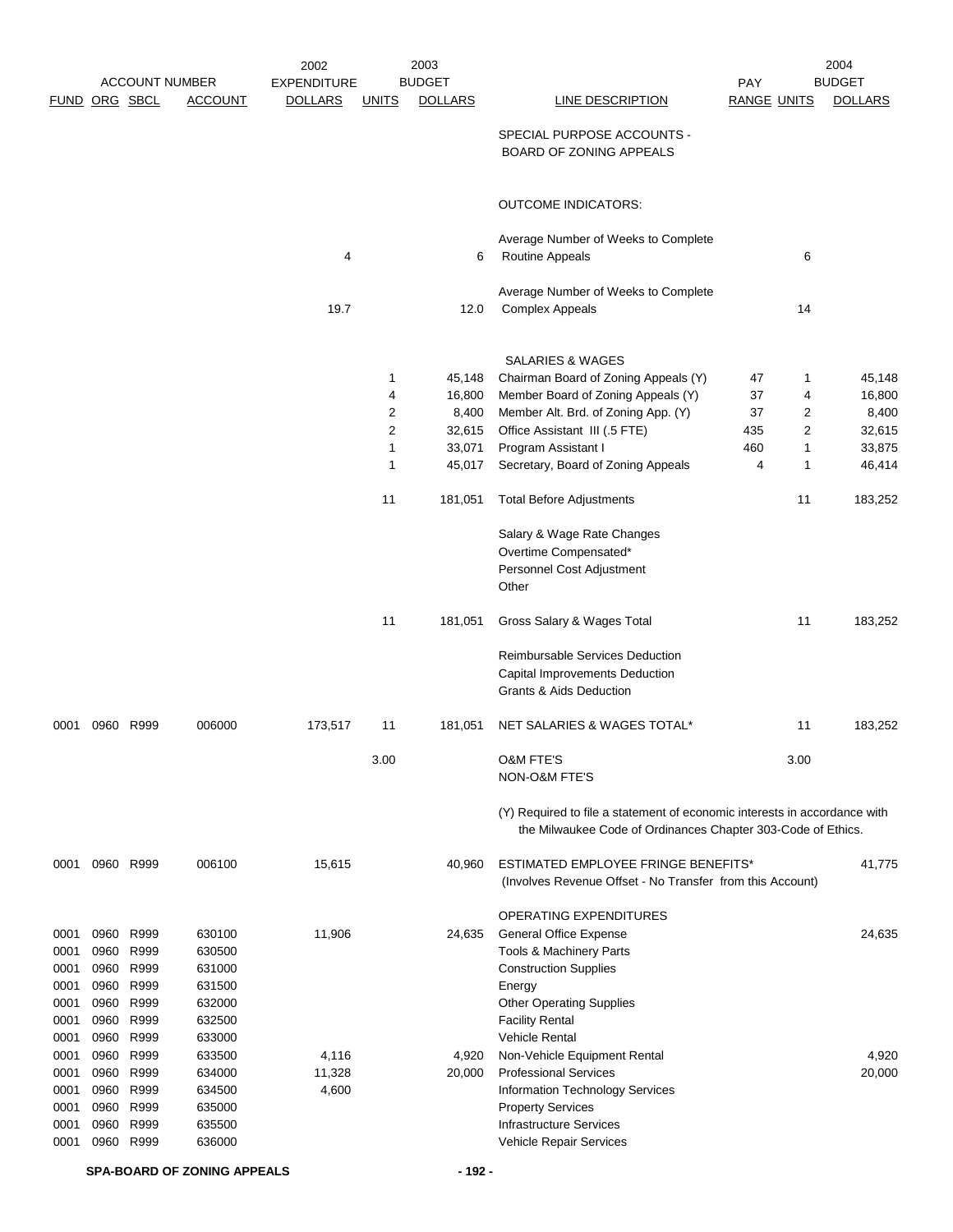|                      |                   |                   | <b>ACCOUNT NUMBER</b>      | 2002<br><b>EXPENDITURE</b> |              | 2003<br><b>BUDGET</b> |                                                                                                                                 | PAY                | 2004<br><b>BUDGET</b> |
|----------------------|-------------------|-------------------|----------------------------|----------------------------|--------------|-----------------------|---------------------------------------------------------------------------------------------------------------------------------|--------------------|-----------------------|
| <b>FUND</b>          |                   | ORG SBCL          | <b>ACCOUNT</b>             | <b>DOLLARS</b>             | <b>UNITS</b> | <b>DOLLARS</b>        | LINE DESCRIPTION                                                                                                                | <b>RANGE UNITS</b> | <b>DOLLARS</b>        |
| 0001<br>0001<br>0001 | 0960 R999<br>0960 | R999<br>0960 R999 | 636500<br>637000<br>637501 | 1,310<br>15,501            |              | 1,939                 | <b>Other Operating Services</b><br>Loans and Grants<br><b>Reimburse Other Departments</b>                                       |                    | 1,939                 |
| 0001                 | 0960 R999         |                   | 006300                     | 48,761                     |              | 51,494                | OPERATING EXPENDITURES TOTAL*                                                                                                   |                    | 51,494                |
|                      |                   |                   |                            |                            |              |                       | <b>EQUIPMENT PURCHASES</b>                                                                                                      |                    |                       |
|                      |                   |                   |                            |                            |              |                       | <b>Additional Equipment</b>                                                                                                     |                    |                       |
|                      |                   |                   |                            |                            |              |                       | Subtotal - Additional Equipment                                                                                                 |                    |                       |
|                      |                   |                   |                            |                            |              |                       | <b>Replacement Equipment</b>                                                                                                    |                    |                       |
|                      |                   |                   |                            |                            |              |                       | Subtotal - Replacement Equipment                                                                                                |                    |                       |
| 0001                 |                   | 0960 R999         | 006800                     |                            |              |                       | <b>EQUIPMENT PURCHASES TOTAL*</b>                                                                                               |                    |                       |
|                      |                   |                   |                            | 237,893                    |              | 273,505               | SPECIAL PURPOSE ACCOUNTS -<br>BOARD OF ZONING APPEALS TOTAL                                                                     |                    | 276,521               |
|                      |                   |                   |                            |                            |              |                       | *Appropriation Control Account                                                                                                  |                    |                       |
|                      |                   |                   |                            | <b>UNITS</b>               | %            | <b>UNITS</b>          | PROGRAM RESULT MEASURES/<br>INTERNAL MANAGEMENT INDICATORS:                                                                     | %                  | <b>UNITS</b>          |
| 0001                 | 0960              | 6062              | P09603                     | 14                         | 88.2         | 15                    | No. of Hearings                                                                                                                 | 100.0              | 15                    |
| 0001                 | 0960              | 6060              | P09601                     | 696                        | 100.0        | 600                   | No. of Appeals Per Year                                                                                                         | 100.0              | 600                   |
|                      |                   |                   |                            | 5,025                      |              | 5,400                 | TOTAL DIRECT LABOR HOUR ALLOCATION<br>Does not include 14,560 direct labor hours for<br>members of the Board of Zoning Appeals. |                    | 5,400                 |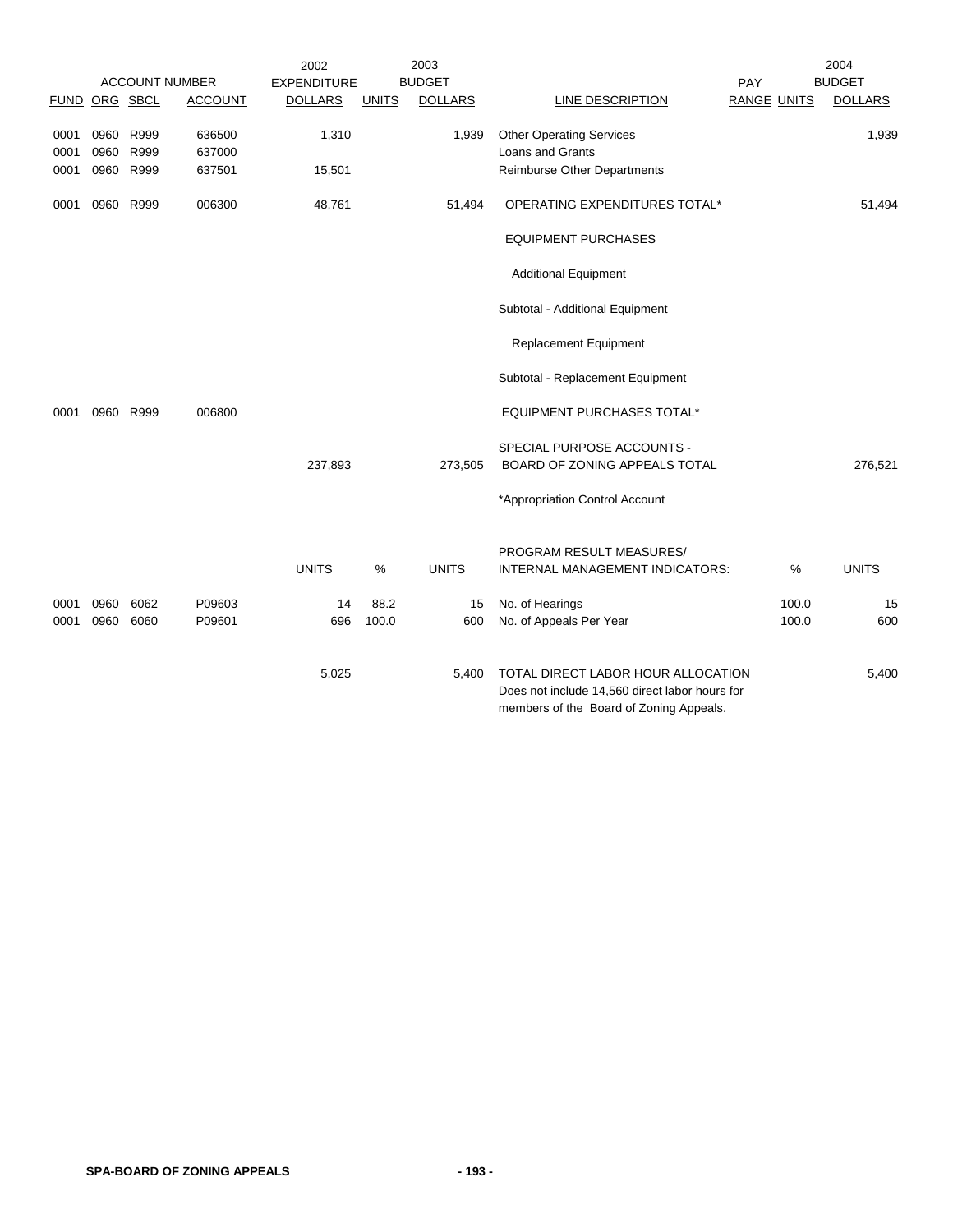|      |                |               | <b>ACCOUNT NUMBER</b> | 2002<br><b>EXPENDITURE</b> |              | 2003<br><b>BUDGET</b> |                                                          | <b>PAY</b>         | 2004<br><b>BUDGET</b> |
|------|----------------|---------------|-----------------------|----------------------------|--------------|-----------------------|----------------------------------------------------------|--------------------|-----------------------|
|      |                |               |                       |                            |              |                       |                                                          |                    |                       |
|      |                | FUND ORG SBCL | <b>ACCOUNT</b>        | <b>DOLLARS</b>             | <u>UNITS</u> | <b>DOLLARS</b>        | <b>LINE DESCRIPTION</b>                                  | <b>RANGE UNITS</b> | <b>DOLLARS</b>        |
|      |                |               |                       |                            |              |                       | SPECIAL PURPOSE ACCOUNTS -<br><b>INTERN PROGRAM</b>      |                    |                       |
|      |                |               |                       |                            |              |                       | <b>SALARIES &amp; WAGES</b>                              |                    |                       |
|      |                |               |                       |                            |              |                       | College Intern                                           | 910                |                       |
|      |                |               |                       |                            |              |                       | Graduate Intern                                          | 927                |                       |
|      |                |               |                       |                            |              |                       | <b>Total Before Adjustments</b>                          |                    |                       |
|      |                |               |                       |                            |              |                       | Salary & Wage Rate Changes                               |                    |                       |
|      |                |               |                       |                            |              |                       | Overtime Compensated*                                    |                    |                       |
|      |                |               |                       |                            |              |                       | Personnel Cost Adjustment                                |                    |                       |
|      |                |               |                       |                            |              |                       | Other                                                    |                    |                       |
|      |                |               |                       |                            |              |                       | Gross Salary & Wages Total                               |                    |                       |
|      |                |               |                       |                            |              |                       |                                                          |                    |                       |
|      |                |               |                       |                            |              |                       | Reimbursable Services Deduction                          |                    |                       |
|      |                |               |                       |                            |              |                       | Capital Improvements Deduction                           |                    |                       |
|      |                |               |                       |                            |              |                       | <b>Grants &amp; Aids Deduction</b>                       |                    |                       |
|      | 0001 0990 R999 |               | 006000                | 44,927                     |              |                       | NET SALARIES & WAGES TOTAL*                              |                    |                       |
|      |                |               |                       |                            |              |                       | <b>O&amp;M FTE'S</b>                                     |                    |                       |
|      |                |               |                       |                            |              |                       | NON-O&M FTE'S                                            |                    |                       |
|      |                |               |                       |                            |              |                       |                                                          |                    |                       |
|      | 0001 0990 R999 |               | 006100                |                            |              |                       | ESTIMATED EMPLOYEE FRINGE BENEFITS*                      |                    |                       |
|      |                |               |                       |                            |              |                       | (Involves Revenue Offset-No Transfers From This Account) |                    |                       |
|      |                |               |                       |                            |              |                       | OPERATING EXPENDITURES                                   |                    |                       |
| 0001 |                | 0990 R999     | 630100                |                            |              |                       | <b>General Office Expense</b>                            |                    |                       |
| 0001 | 0990           | R999          | 630500                |                            |              |                       | Tools & Machinery Parts                                  |                    |                       |
| 0001 | 0990           | R999          | 631000                |                            |              |                       | <b>Construction Supplies</b>                             |                    |                       |
| 0001 |                | 0990 R999     | 631500                |                            |              |                       | Energy                                                   |                    |                       |
| 0001 | 0990           | R999          | 632000                |                            |              |                       | <b>Other Operating Supplies</b>                          |                    |                       |
| 0001 | 0990           | R999          | 632500                |                            |              |                       | <b>Facility Rental</b>                                   |                    |                       |
| 0001 |                | 0990 R999     | 633000                |                            |              |                       | <b>Vehicle Rental</b>                                    |                    |                       |
|      | 0001 0990 R999 |               | 633500                |                            |              |                       | Non-Vehicle Equipment Rental                             |                    |                       |
| 0001 | 0990 R999      |               | 634000                |                            |              |                       | <b>Professional Services</b>                             |                    |                       |
| 0001 | 0990 R999      |               | 634500                |                            |              |                       | <b>Information Technology Services</b>                   |                    |                       |
|      | 0001 0990 R999 |               | 635000                |                            |              |                       | <b>Property Services</b>                                 |                    |                       |
| 0001 | 0990 R999      |               | 635500                |                            |              |                       | <b>Infrastructure Services</b>                           |                    |                       |
| 0001 | 0990           | R999          | 636000                |                            |              |                       | Vehicle Repair Services                                  |                    |                       |
| 0001 | 0990 R999      |               | 636500                |                            |              |                       | <b>Other Operating Services</b>                          |                    |                       |
|      | 0001 0990 R999 |               | 637000                |                            |              |                       | Loans and Grants                                         |                    |                       |
|      | 0001 0990 R999 |               | 637501                |                            |              |                       | Reimburse Other Departments                              |                    |                       |
| 0001 | 0990 R999      |               | 006300                |                            |              |                       | OPERATING EXPENDITURES TOTAL*                            |                    |                       |
|      |                |               |                       |                            |              |                       | SPECIAL PURPOSE ACCOUNTS-                                |                    |                       |
|      |                |               |                       | 44,927                     |              |                       | <b>INTERN PROGRAM TOTAL</b>                              |                    |                       |
|      |                |               |                       |                            |              |                       |                                                          |                    |                       |
|      |                |               |                       |                            |              |                       | *Appropriation Control Account                           |                    |                       |
|      |                |               |                       |                            |              |                       |                                                          |                    |                       |
|      |                |               |                       | 4,085                      |              |                       | DIRECT LABOR HOUR ALLOCATION                             |                    |                       |
|      |                |               |                       |                            |              |                       |                                                          |                    |                       |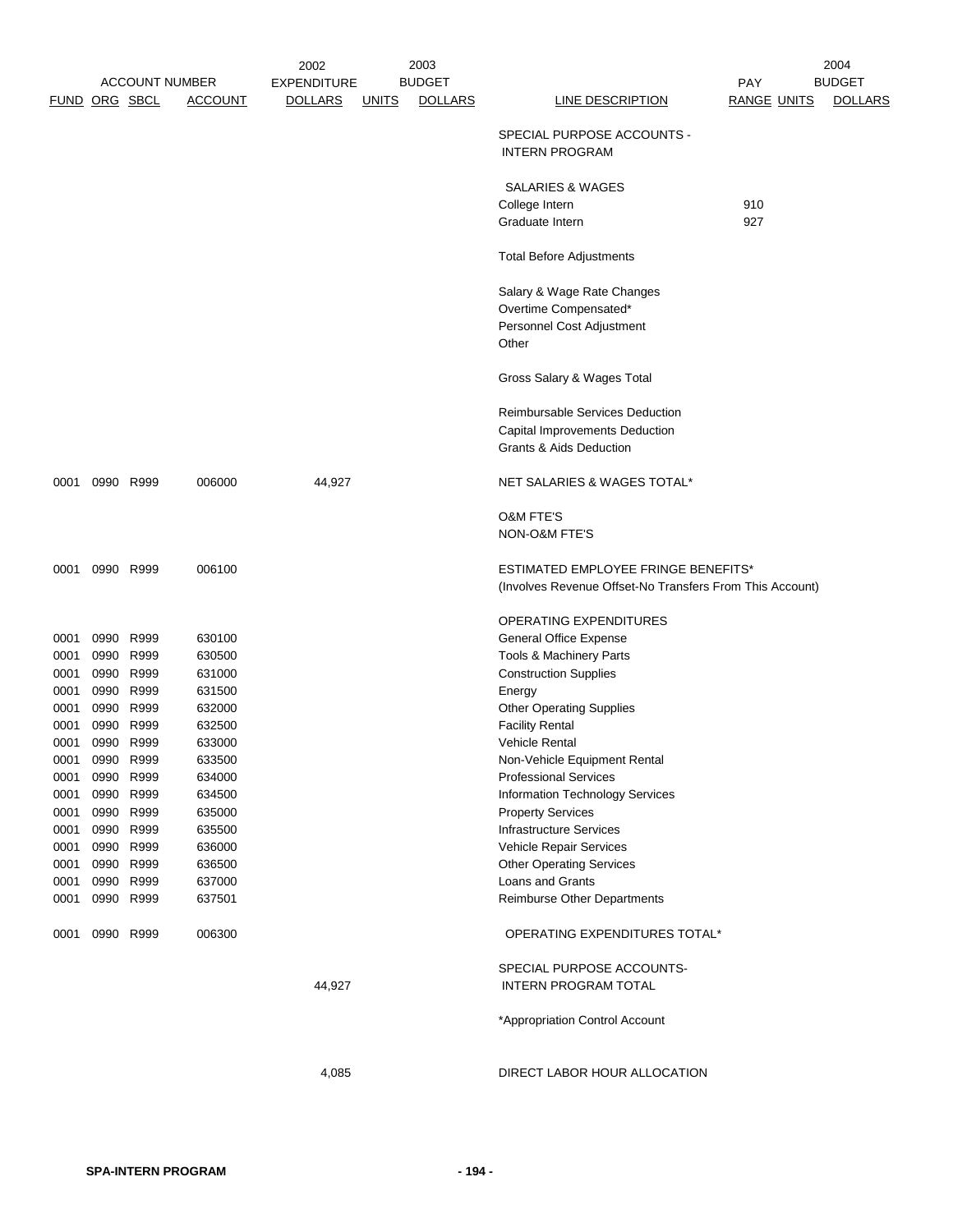|                         |         | 2002               |       | 2003           |                  |                    |               | 2004           |
|-------------------------|---------|--------------------|-------|----------------|------------------|--------------------|---------------|----------------|
| <b>ACCOUNT NUMBER</b>   |         | <b>EXPENDITURE</b> |       | <b>BUDGET</b>  |                  | <b>PAY</b>         | <b>BUDGET</b> |                |
| <b>FUND</b><br>ORG SBCL | ACCOUNT | <b>DOLLARS</b>     | UNITS | <b>DOLLARS</b> | LINE DESCRIPTION | <b>RANGE UNITS</b> |               | <b>DOLLARS</b> |
|                         |         |                    |       |                |                  |                    |               |                |

103,506,053 125,665,617 TOTAL SPECIAL PURPOSE ACCOUNTS 125,007,912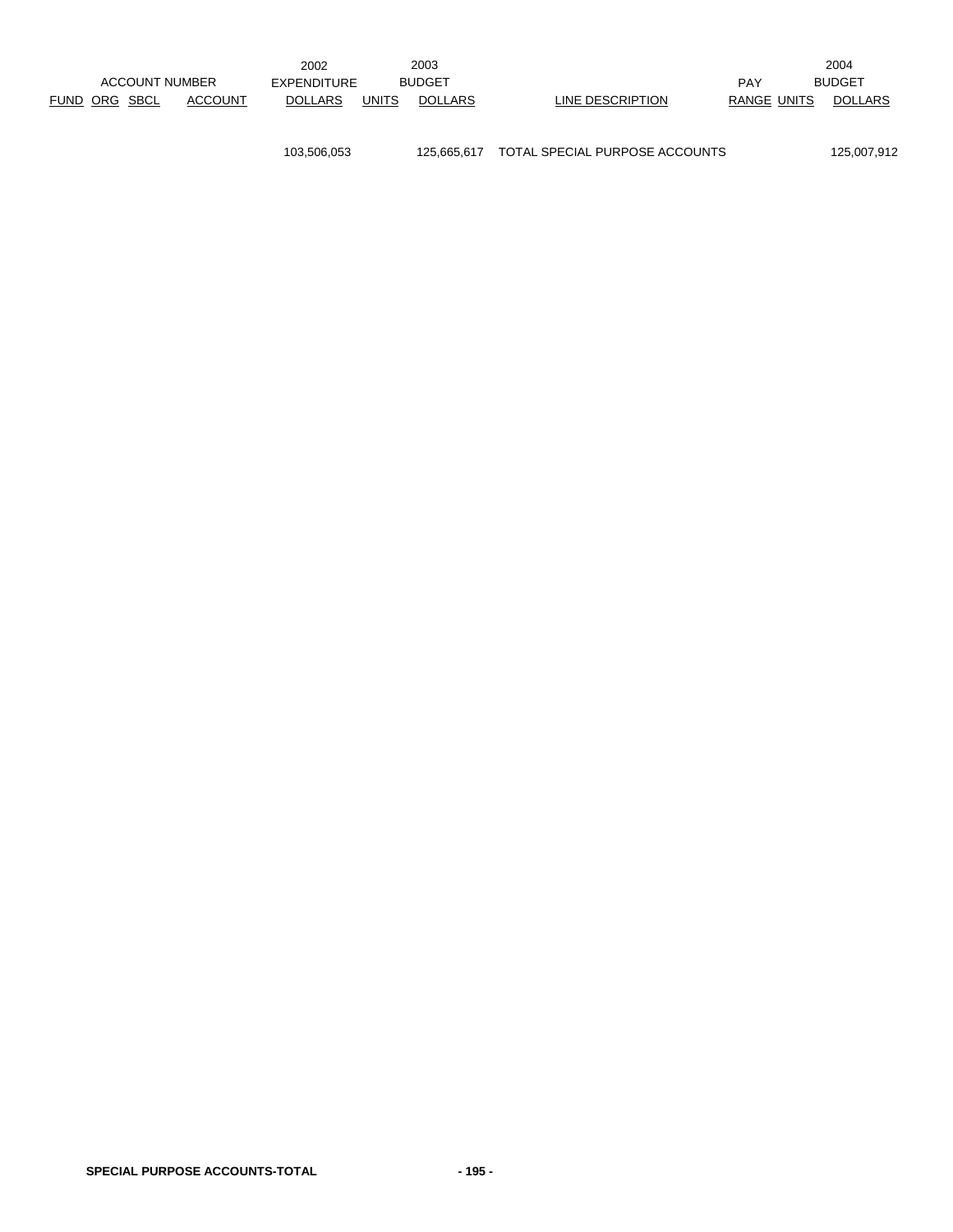|  |                      |                       | 2002               |              | 2003             |                                                                     |                    |                | 2004           |
|--|----------------------|-----------------------|--------------------|--------------|------------------|---------------------------------------------------------------------|--------------------|----------------|----------------|
|  |                      | <b>ACCOUNT NUMBER</b> | <b>EXPENDITURE</b> |              | <b>BUDGET</b>    |                                                                     | <b>PAY</b>         |                | <b>BUDGET</b>  |
|  | <u>FUND ORG SBCL</u> | <b>ACCOUNT</b>        | <b>DOLLARS</b>     | <b>UNITS</b> | <b>DOLLARS</b>   | LINE DESCRIPTION                                                    | <b>RANGE UNITS</b> |                | <b>DOLLARS</b> |
|  |                      |                       |                    |              |                  | <b>CITY TREASURER</b>                                               |                    |                |                |
|  |                      |                       |                    |              |                  | BUDGETARY CONTROL UNIT (1BCU=1DU)                                   |                    |                |                |
|  |                      |                       |                    |              |                  | <b>OUTCOME INDICATORS:</b>                                          |                    |                |                |
|  |                      |                       | 1.7300%            |              | 1.6280%          | Rate of return on investments                                       |                    |                | 1.2500%        |
|  |                      |                       |                    |              |                  | State of Wisconsin Local Government                                 |                    |                |                |
|  |                      |                       |                    |              |                  | Investment Pool (LGIP) rate of return                               |                    |                |                |
|  |                      |                       | 1.7288%            |              | TBD              | (bench mark)                                                        |                    |                | TBD            |
|  |                      |                       |                    |              |                  | Cost of tax collection as a percentage                              |                    |                |                |
|  |                      |                       | 0.3458%            |              | 0.3535%          | of total taxes collected                                            |                    |                | 0.3308%        |
|  |                      |                       |                    |              |                  | Total percentage of delinquent City property taxes                  |                    |                |                |
|  |                      |                       | 91.4300%           |              | 85.0000%         | collected after 2 yrs of the close of the levy                      |                    |                | 85.0000%       |
|  |                      |                       |                    |              |                  | SALARIES & WAGES                                                    |                    |                |                |
|  |                      |                       |                    |              |                  | <b>EXECUTIVE OFFICE</b>                                             |                    |                |                |
|  |                      |                       |                    | 1            | 123,972          | City Treasurer (Y)                                                  | 17                 | 1              | 123,972        |
|  |                      |                       |                    | 1            | 101,210          | Deputy City Treasurer (Y)                                           | 15                 | 1              | 104,353        |
|  |                      |                       |                    | 1            | 85,680           | Special Deputy City Treasurer (Y)                                   | 13                 | 1              | 88,340         |
|  |                      |                       |                    | $\mathbf{1}$ | 44,560           | Executive Administrative Assistant II (Y)                           | $\overline{2}$     | 1              | 41,589         |
|  |                      |                       |                    |              |                  | ADMINISTRATION DIVISION                                             |                    |                |                |
|  |                      |                       |                    |              |                  | ADMINISTRATIVE SERVICES AND                                         |                    |                |                |
|  |                      |                       |                    |              |                  | <b>INFORMATION SYSTEMS SUPPORT</b>                                  |                    |                |                |
|  |                      |                       |                    | 1            | 74,419           | Special Assistant to the City Treasurer (Y)                         | 9                  | 1              | 74,419         |
|  |                      |                       |                    | 1            | 79,455           | <b>Business Systems Coordinator</b>                                 | 8                  | 1              | 50,925         |
|  |                      |                       |                    | $\mathbf{1}$ | 40,690           | Network Coordinator-Associate                                       | 4                  | 1              | 38,772         |
|  |                      |                       |                    | 1            | 59,524           | <b>Tax Enforcement Specialist</b>                                   | 599                |                |                |
|  |                      |                       |                    | 1            | 48,143           | Administrative Services Coordinator                                 | 587                |                |                |
|  |                      |                       |                    |              |                  | Program Assistant II                                                | 530                | 1              | 36,393         |
|  |                      |                       |                    | 1            | 34,404           | Program Assistant I                                                 | 460                | 1              | 35,335         |
|  |                      |                       |                    |              |                  | CASH MANAGEMENT, INVESTMENTS,                                       |                    |                |                |
|  |                      |                       |                    |              |                  | AND FINANCIAL SERVICES<br>Investments & Financial Services Mgr. (Y) |                    |                |                |
|  |                      |                       |                    | 1<br>1       | 90,108<br>56,014 | Investments and Financial Serv. Coord.(Y)                           | 12<br>8            | 1<br>1         | 90,108         |
|  |                      |                       |                    | 1            | 39,322           | Accountant I                                                        | 530                | 1              | 57,753         |
|  |                      |                       |                    | $\mathbf{1}$ | 34,055           | <b>Accounting Assistant II</b>                                      | 445                |                | 39,322         |
|  |                      |                       |                    | 1            | 32,615           | <b>Accounting Assistant I</b>                                       | 435                | 3              | 97,287         |
|  |                      |                       |                    | $\mathbf{1}$ | 29,236           | Office Assistant III                                                | 425                |                |                |
|  |                      |                       |                    |              |                  | COLLECTION DIVISION                                                 |                    |                |                |
|  |                      |                       |                    |              |                  | REVENUE COLLECTION SERVICES                                         |                    |                |                |
|  |                      |                       |                    | 1            | 65,496           | Revenue Collection Supervisor                                       | $\overline{7}$     | 1              | 65,496         |
|  |                      |                       |                    | 1            | 39,322           | <b>Lead Teller</b>                                                  | 530                | $\mathbf{1}$   | 39,322         |
|  |                      |                       |                    | $\mathbf{1}$ | 31,860           | Teller                                                              | 445                | 1              | 32,601         |
|  |                      |                       |                    | 2            | 34,184           | Teller (0.53 FTE)                                                   | 445                | $\overline{c}$ | 34,184         |
|  |                      |                       |                    |              |                  | <b>CUSTOMER SERVICES</b>                                            |                    |                |                |
|  |                      |                       |                    | 1            | 65,496           | <b>Customer Services Supervisor</b>                                 | 7                  | 1              | 65,496         |
|  |                      |                       |                    | 1            | 57,658           | <b>Customer Services Specialist</b>                                 | 5                  | 1              | 57,658         |
|  |                      |                       |                    |              |                  | <b>Tax Collection Specialist</b>                                    | 540                | 1              | 41,977         |
|  |                      |                       |                    | 2            | 65,230           | Customer Service Representative II                                  | 435                | 2              | 65,230         |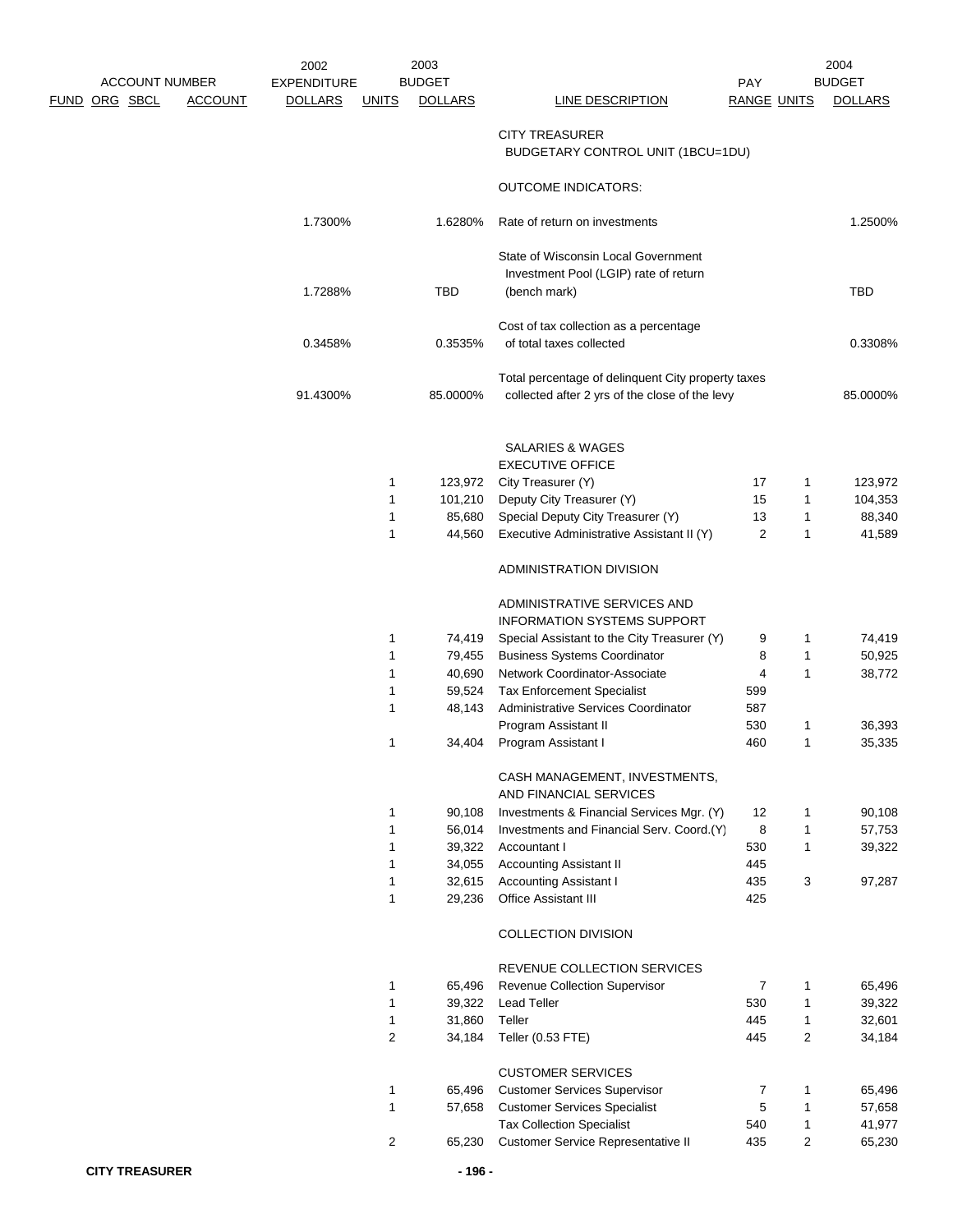|                      |                      |                           |                            | 2002               |              | 2003              |                                                                                                                                           |                    |        | 2004             |
|----------------------|----------------------|---------------------------|----------------------------|--------------------|--------------|-------------------|-------------------------------------------------------------------------------------------------------------------------------------------|--------------------|--------|------------------|
|                      |                      |                           | <b>ACCOUNT NUMBER</b>      | <b>EXPENDITURE</b> |              | <b>BUDGET</b>     |                                                                                                                                           | <b>PAY</b>         |        | <b>BUDGET</b>    |
| FUND ORG SBCL        |                      |                           | <b>ACCOUNT</b>             | <b>DOLLARS</b>     | <b>UNITS</b> | <b>DOLLARS</b>    | LINE DESCRIPTION                                                                                                                          | <b>RANGE UNITS</b> |        | <b>DOLLARS</b>   |
|                      |                      |                           |                            |                    | 4<br>2       | 121,305<br>30,537 | <b>Customer Service Representative I</b><br>Customer Service Rep. I (0.53 FTE)                                                            | 425<br>425         | 3<br>2 | 92,117<br>29,721 |
|                      |                      |                           |                            |                    | 30           | 74,965            | <b>TEMPORARY POSITIONS</b><br>Temp. Customer Service Rep. I                                                                               | 425                | 30     | 88,595           |
|                      |                      |                           |                            | 1,562,281          | 61           | 1,559,460         | <b>Total Before Adjustments</b>                                                                                                           |                    | 60     | 1,490,965        |
|                      |                      |                           |                            |                    |              |                   |                                                                                                                                           |                    |        |                  |
|                      |                      |                           |                            | 6,250              |              | 6,135             | Salary & Wage Rate Changes<br>Overtime Compensated*<br>Personnel Cost Adjustment<br>Other                                                 |                    |        | 6,315            |
|                      |                      |                           |                            | 1,568,531          | 61           | 1,565,595         | Gross Salaries & Wages Total                                                                                                              |                    | 60     | 1,497,280        |
|                      |                      |                           |                            |                    |              |                   | <b>Reimbursable Services Deduction</b><br>Capital Improvements Deduction<br><b>Grants and Aids Deduction</b>                              |                    |        |                  |
| 0001                 |                      | 2210 R999                 | 006000                     | 1,568,531          | 61           | 1,565,595         | NET SALARIES & WAGES TOTAL*                                                                                                               |                    | 60     | 1,497,280        |
|                      |                      |                           |                            |                    |              | 32.43             | <b>O&amp;M FTE'S</b><br>NON-O&M FTE'S                                                                                                     |                    |        | 31.90            |
|                      |                      |                           |                            |                    |              |                   | (Y) Required to file a statement of economic interests in accordance<br>with the Milwaukee Code of Ordinances Chapter 303-Code of Ethics. |                    |        |                  |
| 0001                 |                      | 2210 R999                 | 006100                     | 577,906            |              | 579,270           | ESTIMATED EMPLOYEE FRINGE BENEFITS*<br>(Involves Revenue Offset-No Transfers From This Account)                                           |                    |        | 553,995          |
| 0001<br>0001<br>0001 | 2210<br>2210<br>2210 | R999<br>R999<br>R999      | 630100<br>630500<br>631000 | 276,579            |              | 355,025           | OPERATING EXPENDITURES<br>General Office Expense<br>Tools & Machinery Parts<br><b>Construction Supplies</b>                               |                    |        | 308,985          |
| 0001<br>0001<br>0001 | 2210<br>2210         | R999<br>2210 R999<br>R999 | 631500<br>632000<br>632500 | 8,173              |              | 9,545             | Energy<br><b>Other Operating Supplies</b><br><b>Facility Rental</b>                                                                       |                    |        | 10,700           |
| 0001<br>0001         | 2210                 | R999<br>2210 R999         | 633000<br>633500           | 3,172              |              | 3,190             | <b>Vehicle Rental</b><br>Non-Vehicle Equipment Rental                                                                                     |                    |        | 3,700            |
| 0001                 | 2210 R999            |                           | 634000                     | 26,730             |              | 1,875             | <b>Professional Services</b>                                                                                                              |                    |        | 2,390            |
| 0001                 |                      | 2210 R999                 | 634500                     | 24,899             |              | 19,445            | Information Technology Services                                                                                                           |                    |        | 20,980           |
| 0001                 |                      | 2210 R999                 | 635000                     | 1,189              |              | 2,750             | <b>Property Services</b>                                                                                                                  |                    |        | 3,200            |
| 0001                 |                      | 2210 R999                 | 635500                     |                    |              |                   | <b>Infrastructure Services</b>                                                                                                            |                    |        |                  |
| 0001                 |                      | 2210 R999                 | 636000                     |                    |              |                   | Vehicle Repair Services                                                                                                                   |                    |        |                  |
| 0001<br>0001         |                      | 2210 R999<br>2210 R999    | 636500<br>637000           | 271,648            |              | 411,355           | <b>Other Operating Services</b><br>Loans and Grants                                                                                       |                    |        | 398,360          |
| 0001                 |                      | 2210 R999                 | 637501                     | 115,015            |              | 56,320            | Reimburse Other Departments                                                                                                               |                    |        | 35,275           |
| 0001                 | 2210                 | R999                      | 006300                     | 727,405            |              | 859,505           | OPERATING EXPENDITURES TOTAL*                                                                                                             |                    |        | 783,590          |
|                      |                      |                           |                            |                    |              |                   | <b>EQUIPMENT PURCHASES</b>                                                                                                                |                    |        |                  |
|                      |                      |                           |                            |                    |              |                   | <b>Additional Equipment</b>                                                                                                               |                    |        |                  |
|                      |                      |                           |                            |                    |              |                   | Subtotal - Additional Equipment                                                                                                           |                    |        |                  |
|                      |                      |                           |                            |                    |              |                   | <b>Replacement Equipment</b>                                                                                                              |                    |        |                  |

Subtotal - Replacement Equipment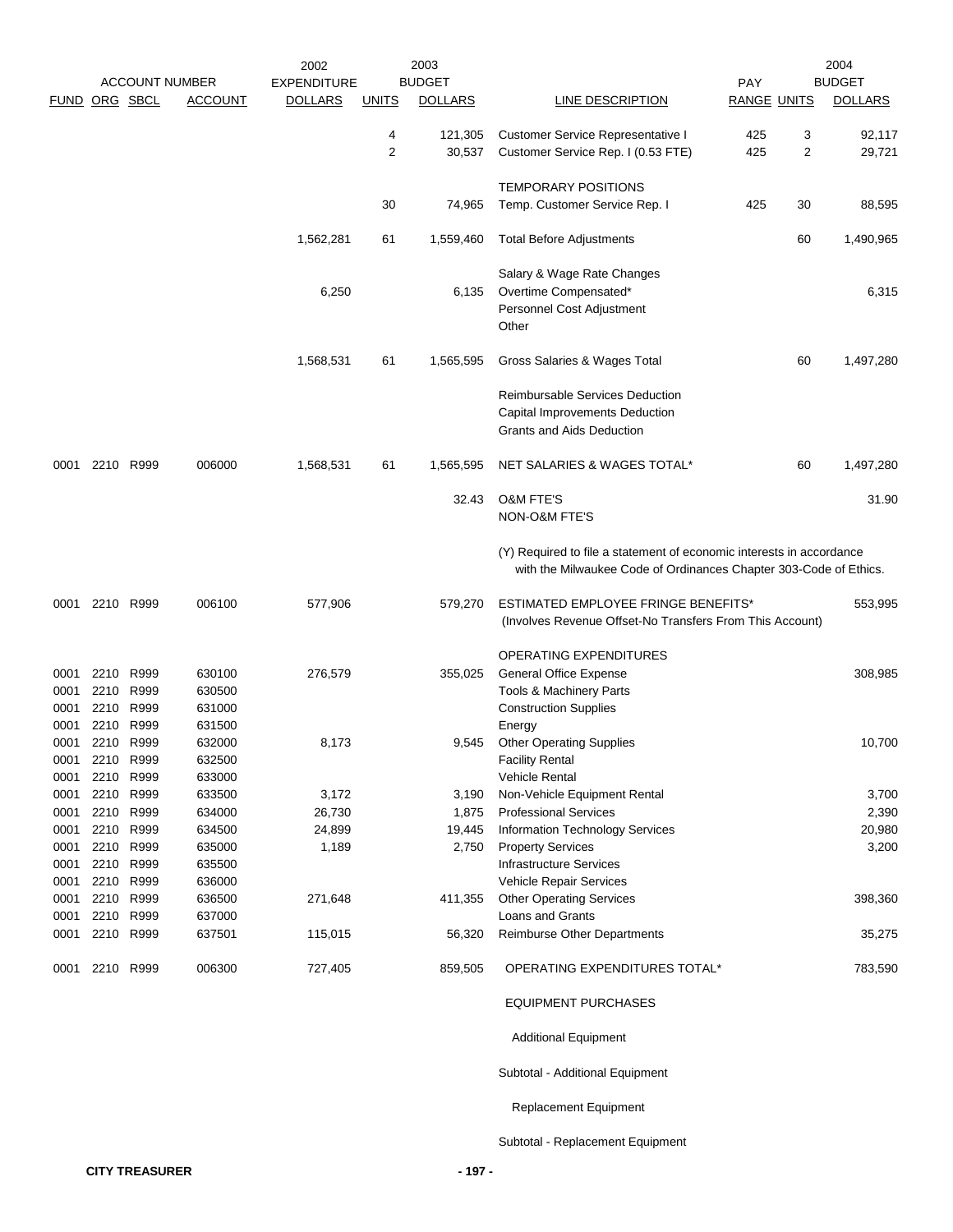|             |           |           |                       | 2002               |              | 2003           |                                        |                    | 2004           |
|-------------|-----------|-----------|-----------------------|--------------------|--------------|----------------|----------------------------------------|--------------------|----------------|
|             |           |           | <b>ACCOUNT NUMBER</b> | <b>EXPENDITURE</b> |              | <b>BUDGET</b>  |                                        | PAY                | <b>BUDGET</b>  |
| <b>FUND</b> | ORG SBCL  |           | <b>ACCOUNT</b>        | <b>DOLLARS</b>     | <b>UNITS</b> | <b>DOLLARS</b> | LINE DESCRIPTION                       | <b>RANGE UNITS</b> | <b>DOLLARS</b> |
|             |           |           |                       |                    |              |                |                                        |                    |                |
|             |           |           |                       | 6,198              |              |                | Other Previous Experience              |                    |                |
| 0001        |           | 2210 R999 | 006800                | 6,198              |              |                | <b>EQUIPMENT PURCHASES TOTAL*</b>      |                    |                |
|             |           |           |                       |                    |              |                | <b>SPECIAL FUNDS</b>                   |                    |                |
| 0001        | 2210      | R222      | 006300                | 50,324             |              | 8,000          | Information Systems Support*           |                    | 69,935         |
| 0001        | 2210      | R223      | 006300                | 15,538             |              | 11,490         | Property Tax Collection Forms*         |                    | 12,095         |
|             |           |           |                       | 65,862             |              | 19,490         | SPECIAL FUNDS TOTAL                    |                    | 82,030         |
|             |           |           |                       |                    |              |                | <b>CITY TREASURER BUDGETARY</b>        |                    |                |
|             |           |           |                       | 2,945,902          |              | 3,023,860      | CONTROL UNIT TOTAL (1BCU=1DU)          |                    | 2,916,895      |
|             |           |           |                       |                    |              |                | *Appropriation Control Account         |                    |                |
|             |           |           |                       |                    |              |                | PROGRAM RESULT MEASURES/               |                    |                |
|             |           |           |                       | <b>UNITS</b>       | %            | <b>UNITS</b>   | <b>INTERNAL MANAGEMENT INDICATORS:</b> | $\%$               | <b>UNITS</b>   |
|             |           |           |                       |                    |              |                | <b>Financial Services</b>              |                    |                |
| 0001        | 2210      | 1820      | M22101                | 254.43             | 101.87       | 193.56         | Amount, in millions, invested          | 116.24             | 225.00         |
| 0001        | 2210 1820 |           | M22102                | 1.7300             | 43.41        | 1.6280         | Rate of return on investments          | 76.78              | 1.2500         |
|             |           |           |                       |                    |              |                |                                        |                    |                |
|             |           |           |                       |                    |              |                | <b>Tax Collection</b>                  |                    |                |
| 0001        |           | 2210 1840 | M22106                | 562.23 152.52      |              | 632.96         | Amount, in millions, taxes collected   | 91.95              | 582.00         |
|             |           |           |                       |                    |              |                |                                        |                    |                |
|             |           |           |                       | 58,404             |              | 58.366         | TOTAL DIRECT LABOR HOUR ALLOCATION     |                    | 57,416         |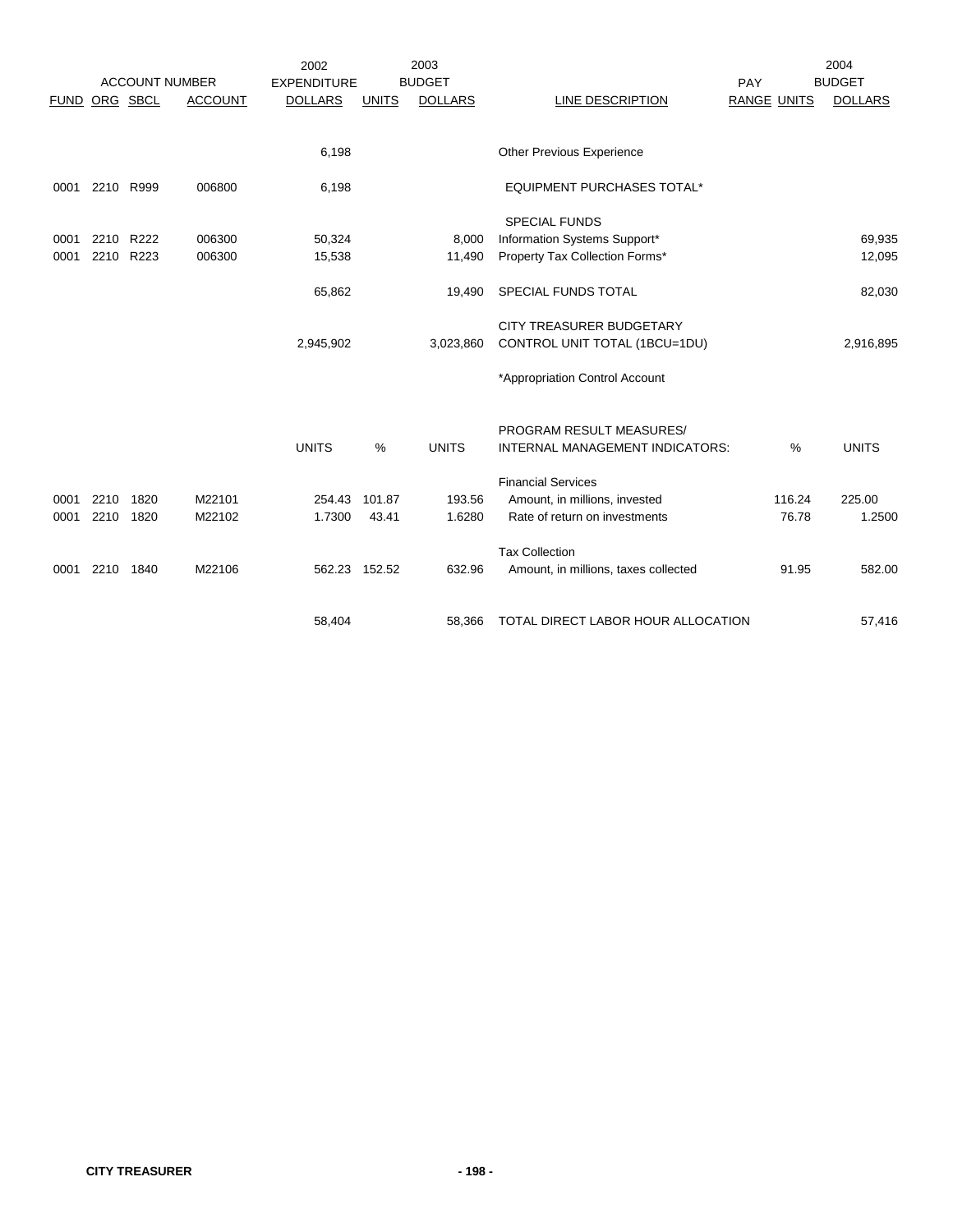|                      |                       |         | 2002           |              | 2003           |                  |             | 2004           |
|----------------------|-----------------------|---------|----------------|--------------|----------------|------------------|-------------|----------------|
|                      | <b>ACCOUNT NUMBER</b> |         | EXPENDITURE    |              | <b>BUDGET</b>  |                  | PAY         | <b>BUDGET</b>  |
| <b>FUND ORG SBCL</b> |                       | ACCOUNT | <b>DOLLARS</b> | <b>UNITS</b> | <b>DOLLARS</b> | LINE DESCRIPTION | RANGE UNITS | <b>DOLLARS</b> |
|                      |                       |         |                |              |                |                  |             |                |

(100,359,578) (97,517,405) FRINGE BENEFIT OFFSET (98,974,152)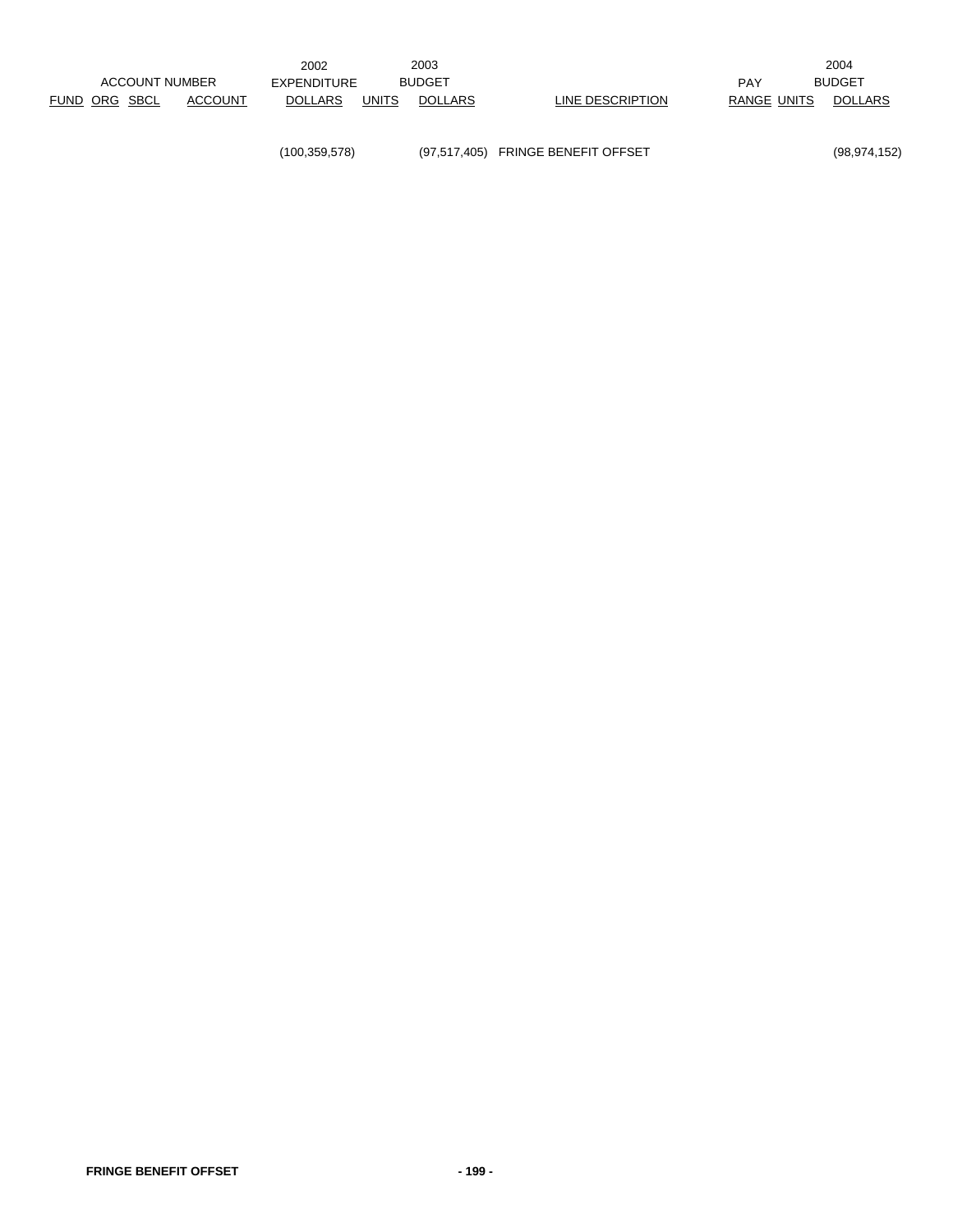|                       |                | 2002           |              | 2003          |                  |             | 2004           |
|-----------------------|----------------|----------------|--------------|---------------|------------------|-------------|----------------|
| <b>ACCOUNT NUMBER</b> |                | EXPENDITURE    |              | <b>BUDGET</b> |                  | PAY         | <b>BUDGET</b>  |
| FUND ORG SBCL         | <b>ACCOUNT</b> | <b>DOLLARS</b> | <b>UNITS</b> | DOLLARS       | LINE DESCRIPTION | RANGE UNITS | <b>DOLLARS</b> |

TOTAL BUDGETS FOR GENERAL CITY 472,950,938 488,429,001 PURPOSES 496,631,541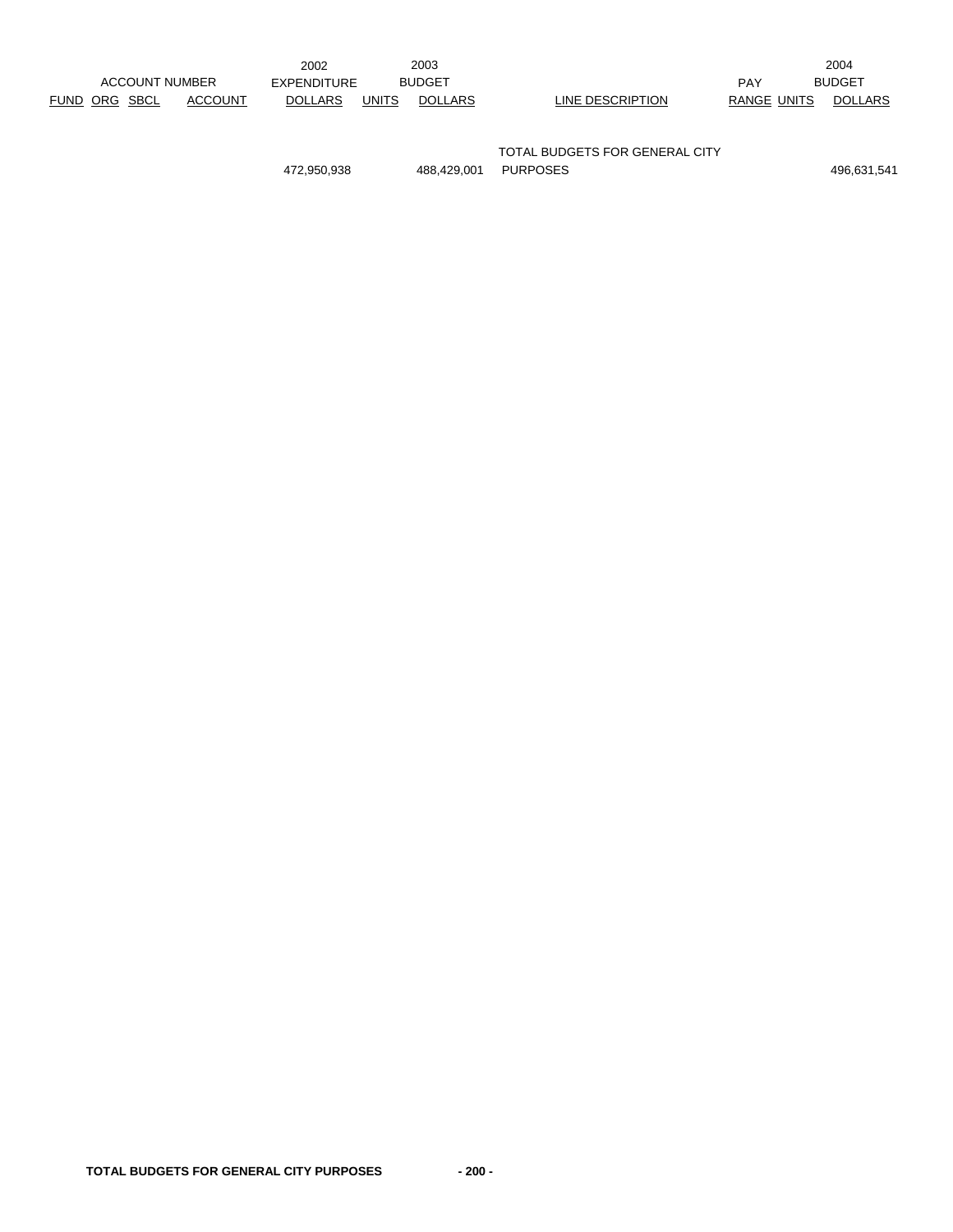|               |      |                       | 2002               |              | 2003           |                                                        |                    | 2004           |
|---------------|------|-----------------------|--------------------|--------------|----------------|--------------------------------------------------------|--------------------|----------------|
|               |      | <b>ACCOUNT NUMBER</b> | <b>EXPENDITURE</b> |              | <b>BUDGET</b>  |                                                        | <b>PAY</b>         | <b>BUDGET</b>  |
| FUND ORG SBCL |      | <b>ACCOUNT</b>        | <b>DOLLARS</b>     | <b>UNITS</b> | <b>DOLLARS</b> | LINE DESCRIPTION                                       | <b>RANGE UNITS</b> | <b>DOLLARS</b> |
|               |      |                       |                    |              |                | 2. SOURCE OF FUNDS FOR GENERAL<br><b>CITY PURPOSES</b> |                    |                |
|               |      |                       |                    |              |                | TAXES & PAYMENTS IN LIEU OF TAXE:                      |                    |                |
| 0001          | 1910 | 009021                | 903,288            |              | 920,000        | <b>Housing Authority</b>                               |                    | 890,000        |
| 0001          | 2110 | 009021                | 1,220,782          |              | 1,312,000      | Parking                                                |                    | 1,150,000      |
| 0001          | 2110 | 009020                | 7,974,459          |              | 8,091,000      | <b>Water Works</b>                                     |                    | 8,050,000      |
| 0001          | 2110 | 009040                | 141,854            |              | 110,000        | <b>Trailer Park Taxes</b>                              |                    | 120,000        |
| 0001          | 2210 | 009040                | 3,615              |              | 3,500          | <b>Occupational Taxes</b>                              |                    | 3,500          |
| 0001          | 2110 | 009021                | 336,756            |              | 175,000        | Payment in Lieu of Taxes-Other                         |                    | 280,000        |
| 0001          | 2110 | 009030                | 1,099,768          |              | 890,000        | Interest/Penalties on Taxes                            |                    | 1,260,000      |
| 0001          | 2110 | 009019                |                    |              | 1,375,000      | <b>TID Excess Revenue</b>                              |                    |                |
| 0001          | 2110 | 009040                | 459,250            |              |                | <b>Other Taxes</b>                                     |                    | 200,000        |
|               |      |                       | 12,139,772         |              | 12,876,500     | <b>TOTAL TAXES</b>                                     |                    | 11,953,500     |
|               |      |                       |                    |              |                | <b>LICENSES &amp; PERMITS</b>                          |                    |                |
|               |      |                       |                    |              |                | <b>LICENSES</b>                                        |                    |                |
| 0001          | 1310 | 009110                | 586,146            |              | 610,000        | <b>Amusement Dance/Music</b>                           |                    | 745,000        |
| 0001          | 1310 | 009120                | 293                |              |                | <b>Bicycle</b>                                         |                    |                |
| 0001          | 2210 | 009120                | 126,410            |              | 25,300         | Dog and Cat                                            |                    | 31,300         |
| 0001          | 3810 | 009110                | 1,374,755          |              | 1,425,400      | Food - Health Department                               |                    | 1,350,400      |
| 0001          | 3810 | 009110                | 37,568             |              | 22,200         | Health Department-Non Food                             |                    | 22,000         |
| 0001          | 1310 | 009110                | 997,343            |              | 840,000        | Liquor & Malt                                          |                    | 980,000        |
| 0001          | 3810 | 009110                | 206,328            |              | 227,200        | <b>Scales</b>                                          |                    | 206,800        |
| 0001          | 1310 | 009110                |                    |              | 7,000          | Miscellaneous-City Clerk                               |                    | 4,000          |
| 0001          | 3600 | 009110                | 302,177            |              | 250,300        | Miscellaneous-DNS                                      |                    | 304,900        |
| 0001          | 5140 | 009110                | 15,278             |              | 13,000         | Miscellaneous-DPW Administration                       |                    | 13,000         |
|               |      |                       |                    |              |                | <b>PERMITS</b>                                         |                    |                |
| 0001          | 3600 | 009220                | 127,662            |              | 141,000        | Board of Zoning Appeals                                |                    | 169,600        |
| 0001          | 1910 | 009220                | 110,221            |              | 25,000         | <b>Zoning Change Fees</b>                              |                    | 63,000         |
| 0001          | 3600 | 009210                | 2,240,448          |              | 1,809,600      | <b>Building</b>                                        |                    | 2,039,500      |
| 0001          | 3600 | 009210                | 213,300            |              | 140,000        | <b>Building Code Compliance</b>                        |                    | 140,000        |
| 0001          | 1310 | 009230                | 84,534             |              | 14,000         | <b>Curb Space Special Privilege</b>                    |                    | 80,000         |
| 0001          | 3600 | 009210                | 719,384            |              | 550,000        | Electrical                                             |                    | 695,000        |
| 0001          | 3600 | 009210                | 148,100            |              | 115,000        | Elevator                                               |                    | 120,000        |
| 0001          | 3600 | 009210                | 360,962            |              | 240,000        | Occupancy                                              |                    | 275,000        |
| 0001          | 3600 | 009210                | 679,139            |              | 608,000        | Plumbing                                               |                    | 717,000        |
| 0001          | 3600 | 009210                | 25,988             |              | 45,900         | Miscellaneous-DNS                                      |                    | 36,800         |
| 0001          | 3600 | 009230                | 43,740             |              | 107,000        | Sign and Billboard                                     |                    | 71,000         |
| 0001          | 5140 | 009230                | 180,794            |              | 190,000        | <b>Special Events</b>                                  |                    | 175,000        |
| 0001          | 5140 | 009230                | 273,369            |              | 214,800        | Miscellaneous-DPW                                      |                    | 239,300        |
| 0001          | 1310 | 009230                | 13,312             |              | 10,000         | Special Privilege-Miscellaneous-City Clerk             |                    | 13,700         |
| 0001          | 3600 | 009230                | 359,661            |              | 190,000        | Special Privilege-Miscellaneous-DNS                    |                    | 200,000        |
| 0001          | 3600 | 009210                | 88,538             |              | 50,000         | Sprinkler Inspection                                   |                    | 50,000         |
| 0001          | 5140 | 009210                | 802,519            |              | 616,000        | Use of Streets-Excavating                              |                    | 704,500        |
| 0001          | 1910 | 009210                | 696,110            |              | 567,000        | Plan Exam-DCD                                          |                    | 578,500        |
|               |      |                       | 10,814,079         |              | 9,053,700      | TOTAL LICENSES & PERMITS                               |                    | 10,025,300     |
|               |      |                       |                    |              |                | INTERGOVERNMENTAL REVENUE                              |                    |                |
| 0001          | 3600 | 009352                | 675,812            |              | 580,000        | Insurance Premium - Fire                               |                    | 750,000        |
| 0001          | 2110 | 009370                | 26,785,538         |              | 26,700,000     | <b>Local Street Aids</b>                               |                    | 26,550,000     |
| 0001          | 2110 | 009365                | 2,396,129          |              | 2,684,856      | Payment for Municipal Services                         |                    | 2,550,000      |
| 0001          | 3310 | 009360                | 675,960            |              | 575,000        | State Payments-Police                                  |                    | 516,000        |
| 0001          | 2110 | 009350                | 238,181,655        |              | 240,521,000    | State Shared Revenue (General)                         |                    | 230,750,000    |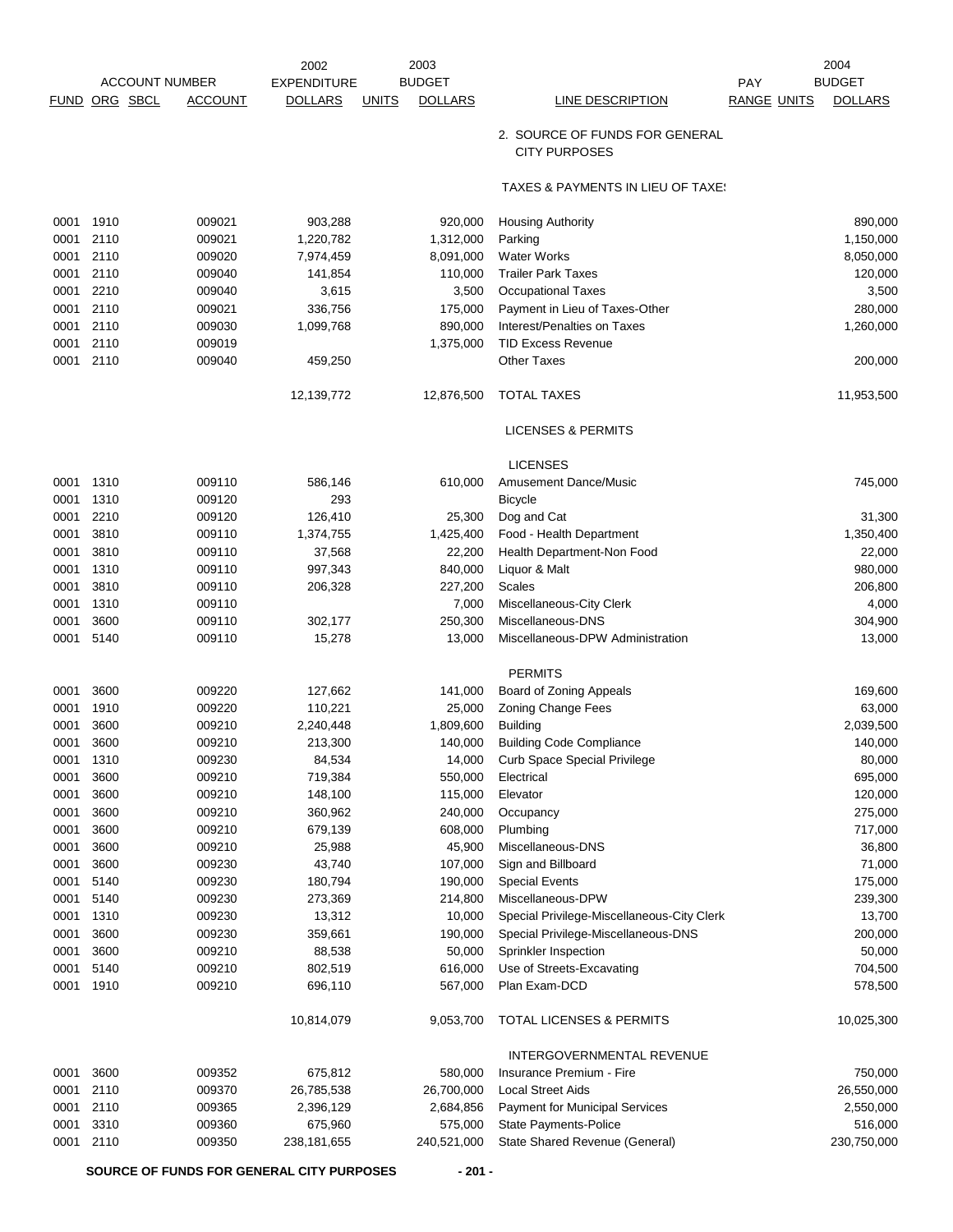|           |          |                       | 2002               |              | 2003           |                                     |                    | 2004           |
|-----------|----------|-----------------------|--------------------|--------------|----------------|-------------------------------------|--------------------|----------------|
|           |          | <b>ACCOUNT NUMBER</b> | <b>EXPENDITURE</b> |              | <b>BUDGET</b>  |                                     | PAY                | <b>BUDGET</b>  |
| FUND      | ORG SBCL | <b>ACCOUNT</b>        | <b>DOLLARS</b>     | <b>UNITS</b> | <b>DOLLARS</b> | LINE DESCRIPTION                    | <b>RANGE UNITS</b> | <b>DOLLARS</b> |
| 0001      | 2110     | 009360                | 7,034              |              | 7,100          | <b>Other State Payments</b>         |                    | 7,000          |
| 0001      | 2110     | 009351                |                    |              | 9,400,000      |                                     |                    |                |
|           | 2110     |                       | 10,048,320         |              |                | <b>Expenditure Restraint Aid</b>    |                    | 9,625,000      |
| 0001      |          | 009360                | 4,297,248          |              | 3,750,000      | <b>Computer Exemption Aid</b>       |                    | 2,800,000      |
|           |          |                       | 283,067,696        |              | 284,217,956    | TOTAL INTERGOVERNMENTAL REVENUES    |                    | 273,548,000    |
|           |          |                       |                    |              |                | <b>CHARGES FOR SERVICES</b>         |                    |                |
| 0001      | 1490     | 009400                | 942,722            |              | 322,900        | <b>City Attorney</b>                |                    | 373,300        |
| 0001      | 1650     | 009400                | 307,854            |              | 300,000        | Department of Employee Relations    |                    | 205,000        |
| 0001      | 2210     | 009400                | 144,537            |              | 108,340        | <b>City Treasurer</b>               |                    | 103,650        |
| 0001      | 1310     | 009400                | 3,532,827          |              | 3,014,400      | Common Council-City Clerk           |                    | 3,514,200      |
| 0001      | 2110     | 009400                | 390,909            |              | 530,000        | Comptroller                         |                    | 213,000        |
| 0001      | 2110     | 009400                | 3,759,790          |              |                | <b>BID Assessment</b>               |                    |                |
| 0001      | 0950     | 009400                | 813,547            |              |                | Deferred Compensation               |                    |                |
| 0001      | 1700     | 009400                | 13,267             |              | 7,500          | <b>Election Commission</b>          |                    | 13,000         |
| 0001      | 1320     | 009400                | 1,619,894          |              | 1,150,800      | <b>Municipal Court</b>              |                    | 1,253,100      |
| 0001      | 2400     | 009400                | 178,016            |              | 195,000        | Debt Commission                     |                    | 190,000        |
| 0001      | 2300     | 009400                | 31,154             |              | 1,000          | Assessor                            |                    | 2,000          |
| 0001      | 1910     | 009400                | 420,284            |              | 447,200        | Department of City Development      |                    | 383,700        |
| 0001      | 1510     | 009400                | 85,003             |              | 104,000        | Department of Administration        |                    | 64,550         |
| 0001      | 1510     | 009400                | 3,406,214          |              | 3,501,500      | MPS Service Charges                 |                    | 3,557,600      |
| 0001      | 3280     | 009400                | 1,633,325          |              | 1,450,500      | <b>Fire Department</b>              |                    | 6,093,304      |
| 0001      | 3310     | 009400                | 319,958            |              | 191,500        | <b>Police Department</b>            |                    | 241,500        |
| 0001      | 3600     | 009400                | 3,675,475          |              | 1,933,500      | Department of Neighborhood Services |                    | 3,038,700      |
| 0001      | 3600     | 009400                | 1,104,230          |              | 1,202,500      | <b>Building Razing</b>              |                    | 1,090,000      |
| 0001      | 3600     | 009400                | 1,261,356          |              | 1,055,000      | Fire Prevention Inspections         |                    | 1,075,000      |
| 0001      | 3600     | 009400                | 87,755             |              | 66,000         | <b>Essential Services</b>           |                    | 70,000         |
| 0001      | 5450     | 009400                | 4,618,055          |              | 3,888,000      | DPW-Oper. Div.-Bldgs. & Fleet       |                    | 3,756,700      |
| 0001      | 5230     | 009400                | 3,143,691          |              | 3,005,000      | DPW-Infrastructure Division         |                    | 2,945,500      |
| 0001      | 5450     | 009400                | 370,530            |              | 100,000        | DPW-Operations Division- Forestry   |                    | 225,000        |
| 0480      | 4280     | 009400                | 3,453,522          |              | 3,280,923      | <b>Harbor Commission</b>            |                    | 3,422,909      |
| 0001      | 5140     | 009400                | 1,350,342          |              | 819,000        | <b>DPW-Administrative Services</b>  |                    | 826,500        |
| 0001      | 5450     | 009400                | 1,021,896          |              | 510,000        | DPW-Operations Division- Sanitation |                    | 540,000        |
| 0001      | 5450     | 009400                | 14,097,921         |              | 13,875,000     | Solid Waste Fee                     |                    | 13,875,000     |
| 0001      | 5450     | 009400                | 2,451,109          |              | 2,400,000      | Snow and Ice Control Fee            |                    | 2,400,000      |
| 0001      | 5450     | 009400                | 3,845,000          |              | 4,086,101      | Street Sweeping and Leaf Collection |                    | 4,200,000      |
| 0001      | 5140     | 009400                | 833,600            |              | 800,000        | Apartment Garbage Pick-Up           |                    | 800,000        |
| 0001      | 3810     | 009400                | 876,999            |              | 576,200        | <b>Health Department</b>            |                    | 579,000        |
| 0001      | 8610     | 009400                | 441,802            |              | 444,000        | <b>Public Library</b>               |                    | 451,400        |
| 0001      | 8610     | 009400                | 1,865,781          |              | 1,815,000      | County Fed System                   |                    | 1,873,000      |
|           |          |                       | 62,098,365         |              | 51,180,864     | TOTAL CHARGES FOR SERVICES          |                    | 57,376,613     |
|           |          |                       |                    |              |                | <b>FINES AND FORFEITURES</b>        |                    |                |
| 0001 1320 |          | 009612                | 5,209,573          |              | 4,113,000      | <b>Municipal Court</b>              |                    | 4,784,700      |
|           |          |                       | 5,209,573          |              | 4,113,000      | TOTAL FINES AND FORFEITURES         |                    | 4,784,700      |
|           |          |                       |                    |              |                | MISCELLANEOUS REVENUES              |                    |                |
| 0001      | 2110     | 009930                | 8,250,000          |              | 8,300,000      | Parking Fund Transfer               |                    | 12,000,000     |
| 0001      | 2210     | 009810                | 2,673,186          |              | 2,100,000      | Interest on Investment              |                    | 1,875,000      |
| 0001      | 9990     | 009850                | 624,332            |              | 875,000        | Contributions                       |                    | 950,000        |
| 0001      | 1510     | 009830                | 271,880            |              | 146,500        | DOA Property Sales                  |                    | 133,500        |
| 0001      | 1910     | 009830                | 87,202             |              | 50,000         | <b>DCD Property Sales</b>           |                    | 50,000         |
| 0001      | 5450     | 009820                | 241,518            |              | 242,100        | DPW-Operations Division - Rent      |                    | 220,000        |
| 0001      | 2110     | 009820                | 151,333            |              | 141,000        | Comptroller-Rent                    |                    | 136,000        |
| 0001      | 1910     | 009820                | 537,683            |              | 250,000        | <b>DCD Rent</b>                     |                    | 365,000        |
| 0001      | 9990     | 009870                | 1,006,841          |              | 163,000        | Other Miscellaneous                 |                    | 298,200        |
| 0001      | 1650     | 009870                | 1,394              |              |                | <b>Flexible Spending</b>            |                    |                |
|           |          |                       |                    |              |                |                                     |                    |                |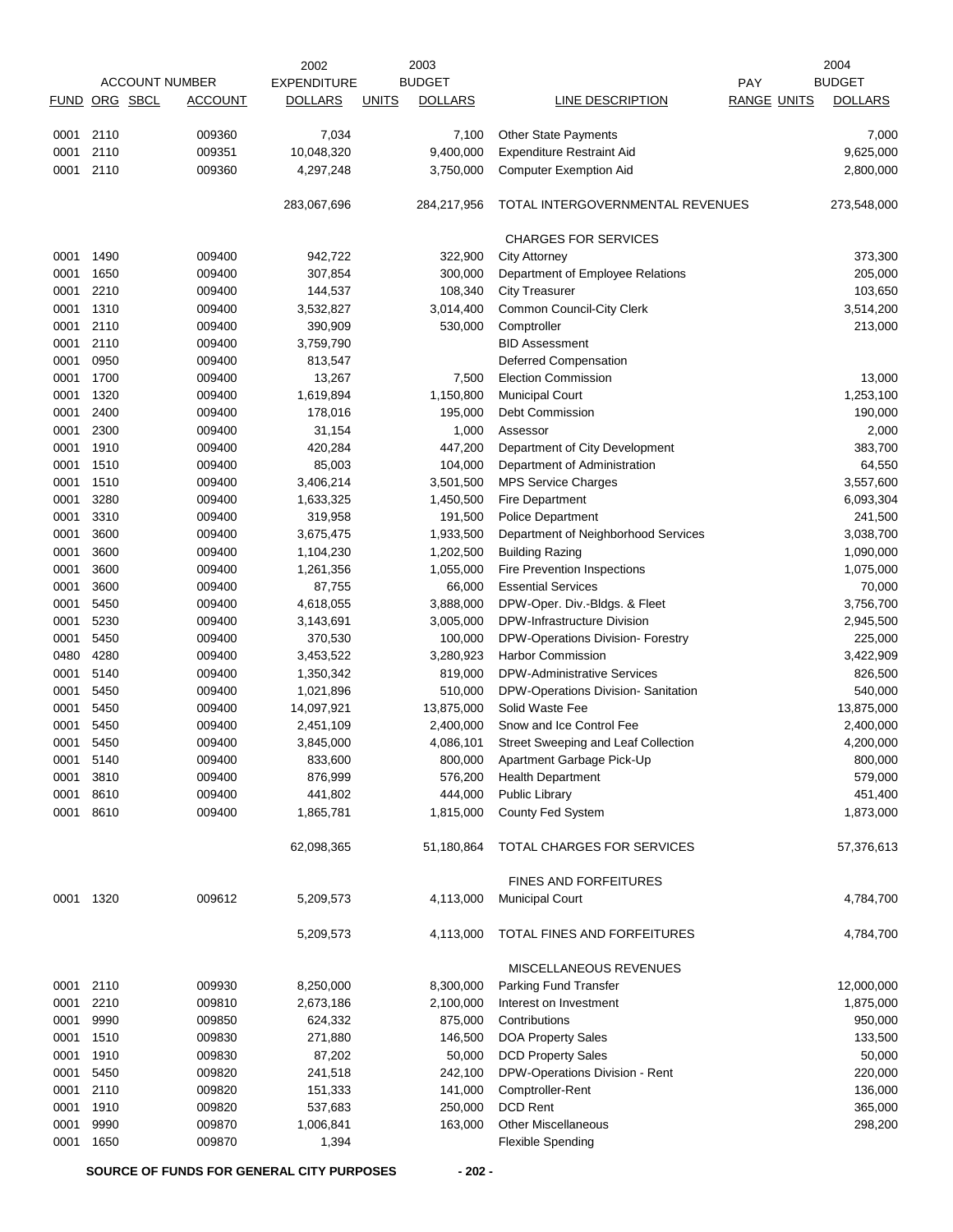|             |          |                       | 2002               |              | 2003           |                                                 |                    | 2004           |
|-------------|----------|-----------------------|--------------------|--------------|----------------|-------------------------------------------------|--------------------|----------------|
|             |          | <b>ACCOUNT NUMBER</b> | <b>EXPENDITURE</b> |              | <b>BUDGET</b>  |                                                 | PAY                | <b>BUDGET</b>  |
| <b>FUND</b> | ORG SBCL | <b>ACCOUNT</b>        | <b>DOLLARS</b>     | <b>UNITS</b> | <b>DOLLARS</b> | LINE DESCRIPTION                                | <b>RANGE UNITS</b> | <b>DOLLARS</b> |
|             |          |                       |                    |              |                |                                                 |                    |                |
| 0001        | 9990     | 009870                | 3,673,670          |              | 3,380,000      | Potawatomi                                      |                    | 3,380,000      |
| 0001        | 2110     | 009870                | 60,363             |              | 85,000         | Midtown/LIMP Revenues                           |                    | 40,000         |
| 0001        | 2110     | 009870                | 960,000            |              | 960.000        | <b>Harbor Commission Transfer</b>               |                    | 960,000        |
|             |          |                       | 18,539,402         |              | 16,692,600     | TOTAL MISCELLANEOUS REVENUE                     |                    | 20,407,700     |
|             |          |                       |                    |              |                |                                                 |                    |                |
|             |          |                       |                    |              |                | <b>FRINGE BENEFITS</b>                          |                    |                |
| 0001        | 9990     | 009990                | 18,711,469         |              | 16,250,000     | <b>Fringe Benefit Offset</b>                    |                    | 16,500,000     |
|             |          |                       |                    |              |                |                                                 |                    |                |
|             |          |                       | 18,711,469         |              | 16,250,000     | TOTAL FRINGE BENEFITS                           |                    | 16,500,000     |
|             |          |                       |                    |              |                |                                                 |                    |                |
|             |          |                       |                    |              |                | <b>COST RECOVERY</b>                            |                    |                |
| 0001        | 6830     | 009950                | 10,000             |              | 10,000         | Sewer Maintenance                               |                    | 10,000         |
|             |          |                       | 10,000             |              | 10,000         | <b>TOTAL COST RECOVERY</b>                      |                    | 10,000         |
|             |          |                       |                    |              |                |                                                 |                    |                |
|             |          |                       | 410,590,356        |              | 394,394,620    | TOTAL GENERAL FUND REVENUE                      |                    | 394,605,813    |
|             |          |                       | 85,364,442         |              | 94,034,381     | Amount to be raised pursuant to 18-02-6.        |                    | 102,025,728    |
|             |          |                       |                    |              |                |                                                 |                    |                |
|             |          |                       |                    |              |                | Less:                                           |                    |                |
| 0001        | 2110     | 009920                | 11,000,000         |              | 9,300,000      | Tax Stabilization Fund Withdrawal (sustainable) |                    | 16,870,000     |
| 0001        | 9990     | 009010                | 74,364,442         |              | 84,734,381     | Property Tax Levy                               |                    | 85,155,728     |
|             |          |                       |                    |              |                |                                                 |                    |                |
|             |          |                       |                    |              |                | TOTAL SOURCE OF FUNDS FOR                       |                    |                |
|             |          |                       | 495,954,798        |              | 488,429,001    | <b>GENERAL CITY PURPOSES</b>                    |                    | 496,631,541    |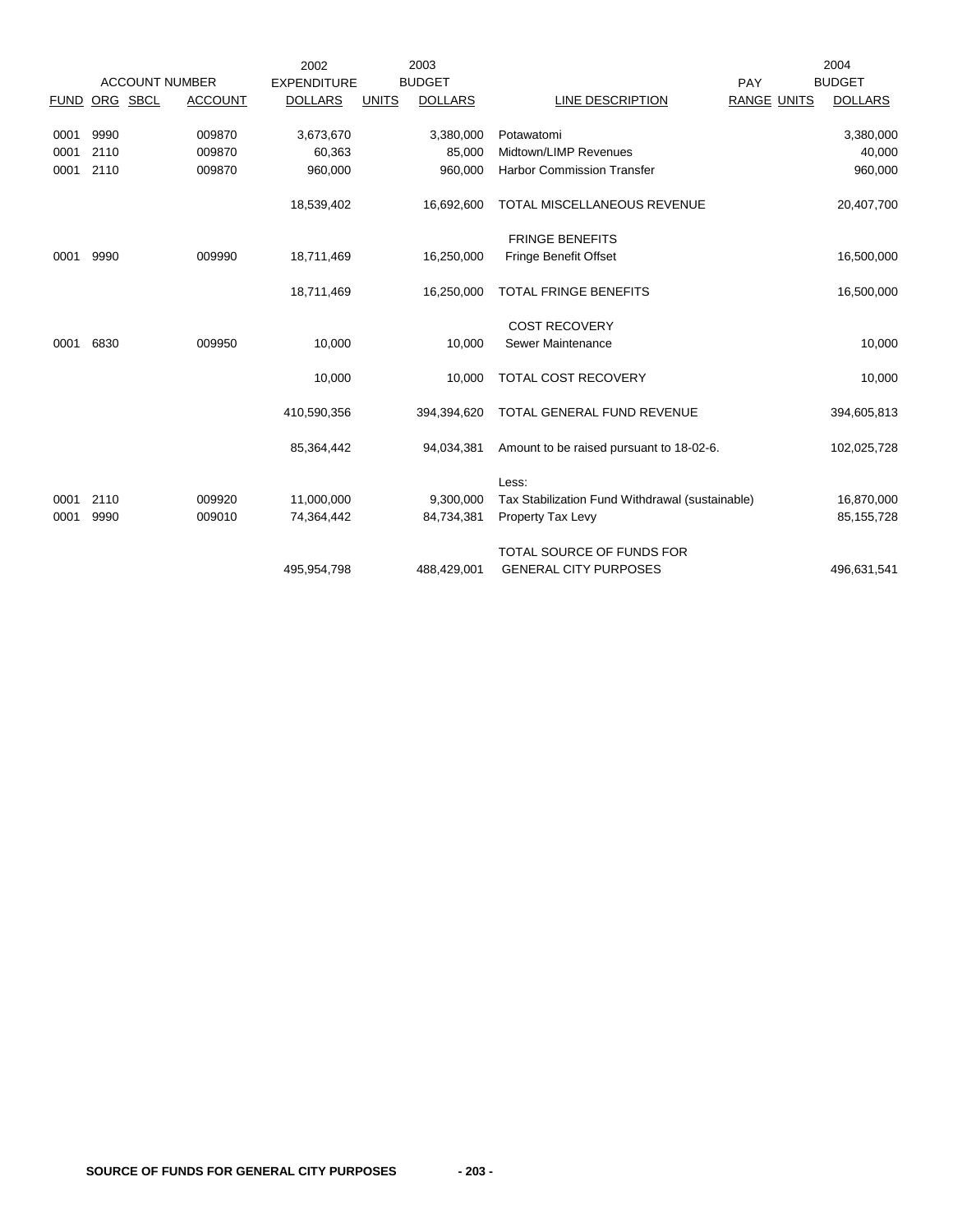|             |                |           |                       | 2002               | 2003                           |                                                                                                      |                    | 2004               |
|-------------|----------------|-----------|-----------------------|--------------------|--------------------------------|------------------------------------------------------------------------------------------------------|--------------------|--------------------|
|             |                |           | <b>ACCOUNT NUMBER</b> | <b>EXPENDITURE</b> | <b>BUDGET</b>                  |                                                                                                      | <b>PAY</b>         | <b>BUDGET</b>      |
| <b>FUND</b> |                | ORG SBCL  | <b>ACCOUNT</b>        | <b>DOLLARS</b>     | <b>DOLLARS</b><br><b>UNITS</b> | <b>LINE DESCRIPTION</b>                                                                              | <b>RANGE UNITS</b> | <b>DOLLARS</b>     |
|             |                |           |                       |                    |                                | <b>B. PROVISIONS FOR EMPLOYEE</b><br><b>RETIREMENT FUNDS</b>                                         |                    |                    |
|             |                |           |                       |                    |                                | 1. BUDGET FOR PROVISIONS FOR<br><b>EMPLOYEE RETIREMENT</b>                                           |                    |                    |
|             |                |           |                       |                    |                                | Firemen's Pension Fund                                                                               |                    |                    |
| 0001        | 2210           | R431      | 006100                | 263,000            | 296,000                        | <b>Employer's Pension Contribution</b>                                                               |                    | 267,500            |
| 0001        | 9990           | R432      | 006100                |                    | 500,000                        | Lump-sum Supplement Contribution (B)                                                                 |                    | 500,000            |
|             |                |           |                       | 263,000            | 796,000                        | <b>Total Pension Contribution by</b><br>Employer to Firemen's Pension Fund                           |                    | 767,500            |
|             |                |           |                       |                    |                                | Policemen's Pension Fund                                                                             |                    |                    |
| 0001        | 2210 R441      |           | 006100                | 360,513<br>96,086  | 473,708<br>106,295             | <b>Employer's Pension Contribution</b><br>Administration*                                            |                    | 975,773<br>104,107 |
| 0001        |                | 2110 R442 | 006100                | 3,641              | 5,000                          | Employer's Share of Employee's<br><b>Annuity Contribution</b>                                        |                    |                    |
| 0001        |                | 4400 R443 | 006100                | 150,000            | 500,000                        | Lump-sum Supplement Contribution (B)                                                                 |                    | 500,000            |
|             |                |           |                       | 610,240            | 1,085,003                      | <b>Total Pension Contribution by Employer</b><br>to Policemen's Pension Fund                         |                    | 1,579,880          |
|             |                |           |                       |                    |                                | Employes' Retirement Fund                                                                            |                    |                    |
| 0001        |                | 2210 R454 | 006100                |                    | 205,000                        | <b>Employer's Pension Contribution</b>                                                               |                    | 36,740             |
|             |                |           |                       | 19,764,113         | 24,006,425                     | Administration*                                                                                      |                    | 23,872,035         |
|             | 0001 2110 R455 |           | 006100                | 20,452,173         | 20,153,000                     | Employer's Share of Employee's<br>Annuity Contribution-Tax Levy Funded                               |                    | 21,412,000         |
|             | 0001 1510 R460 |           | 006100                | 1,000,000          |                                | 3,000,000 Contribution-Employers' Reserve Fund                                                       |                    | 2,450,000          |
|             |                |           |                       | 41,216,286         | 47,364,425                     | <b>Total Pension Contribution By Employer</b><br>To Employes' Retirement Fund                        |                    | 47,770,775         |
|             |                |           |                       |                    |                                | Social Security Fund                                                                                 |                    |                    |
| 0001        |                | 4500 R453 | 006100                | 15,971,827         | 16,136,000                     | Social Security Tax                                                                                  |                    | 16,680,500         |
|             |                |           |                       | 15,971,827         | 16,136,000                     | <b>Total Social Security Fund</b>                                                                    |                    | 16,680,500         |
|             |                |           |                       |                    |                                | Former Town of Lake Employes'<br><b>Retirement Fund</b>                                              |                    |                    |
| 0001        |                | 4500 R451 | 006100                | 114,799            | 114,799                        | <b>Employer's Pension Contribution</b>                                                               |                    | 176,000            |
|             |                |           |                       | 114,799            | 114,799                        | <b>Total Pension Contribution by Employer</b><br>to Former Town of Lake<br>Employes' Retirement Fund |                    | 176,000            |
|             |                |           |                       |                    |                                | Former Town of Lake Firemen's<br>Pension Fund                                                        |                    |                    |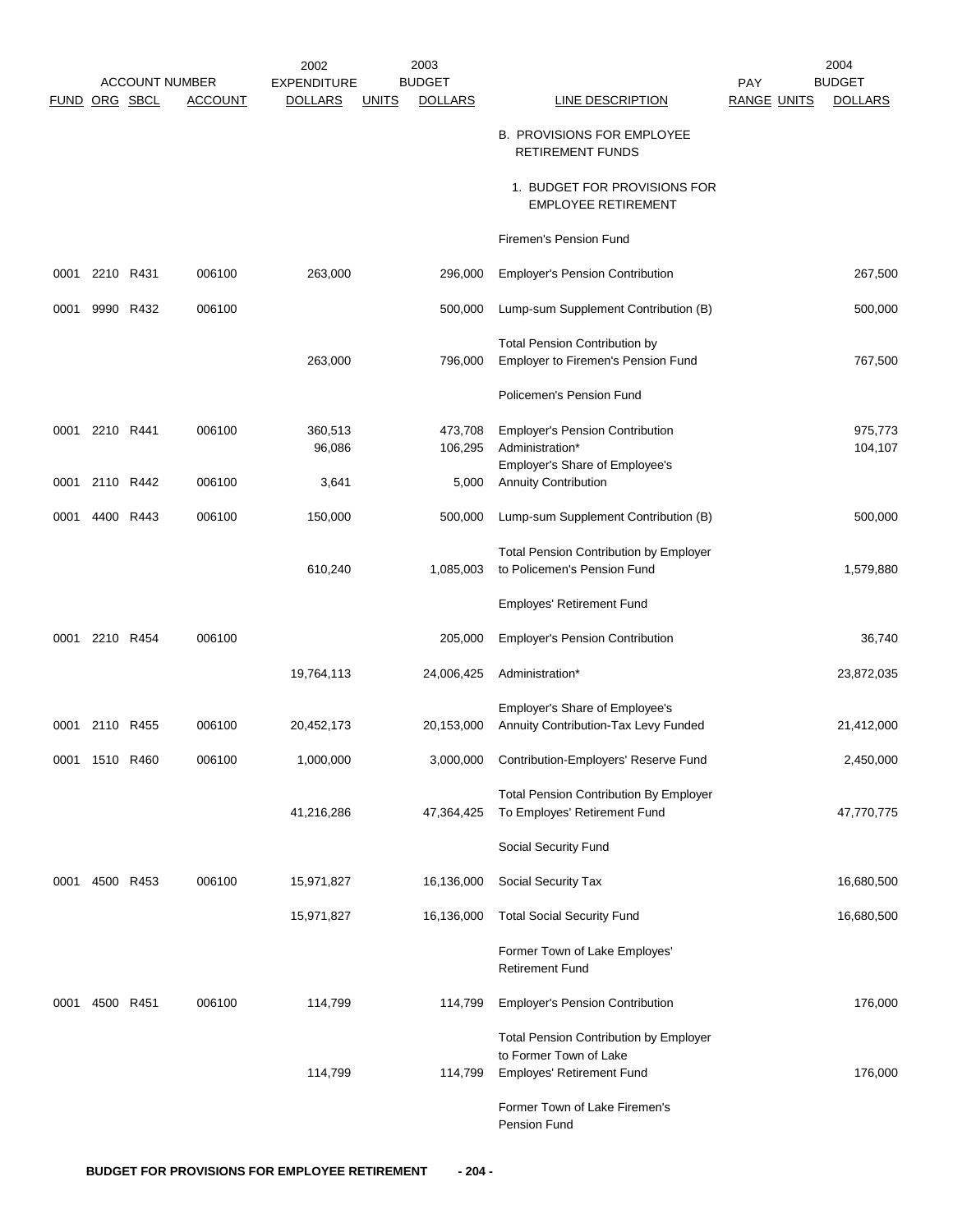|      |      |               |                       | 2002               |              | 2003           |                                                                                                                                  |                    | 2004           |
|------|------|---------------|-----------------------|--------------------|--------------|----------------|----------------------------------------------------------------------------------------------------------------------------------|--------------------|----------------|
|      |      |               | <b>ACCOUNT NUMBER</b> | <b>EXPENDITURE</b> |              | <b>BUDGET</b>  |                                                                                                                                  | <b>PAY</b>         | <b>BUDGET</b>  |
|      |      | FUND ORG SBCL | <b>ACCOUNT</b>        | <b>DOLLARS</b>     | <b>UNITS</b> | <b>DOLLARS</b> | LINE DESCRIPTION                                                                                                                 | <b>RANGE UNITS</b> | <b>DOLLARS</b> |
| 0001 | 4500 | R452          | 006100                | 28,104             |              | 28,850         | <b>Employer's Pension Contribution</b>                                                                                           |                    | 28,850         |
|      |      |               |                       |                    |              |                | <b>Total Pension Contribution by Employer</b><br>to Former Town of Lake                                                          |                    |                |
|      |      |               |                       | 28,104             |              | 28,850         | Firemen's Pension Fund                                                                                                           |                    | 28,850         |
|      |      |               |                       | 841,712            |              | 1.109.917      | Deferred Compensation Plan - Adm.*                                                                                               |                    | 1,168,982      |
|      |      |               |                       |                    |              |                | TOTAL BUDGET FOR PROVISION FOR                                                                                                   |                    |                |
|      |      |               |                       | 59,045,968         |              | 66,634,994     | <b>EMPLOYEE RETIREMENT</b>                                                                                                       |                    | 68,172,487     |
|      |      |               |                       |                    |              |                | *The budgetary breakdown of the administration funds for this<br>system is included on the pages following this summary section. |                    |                |

(B) Source of Funds is a tax levy supported revenue.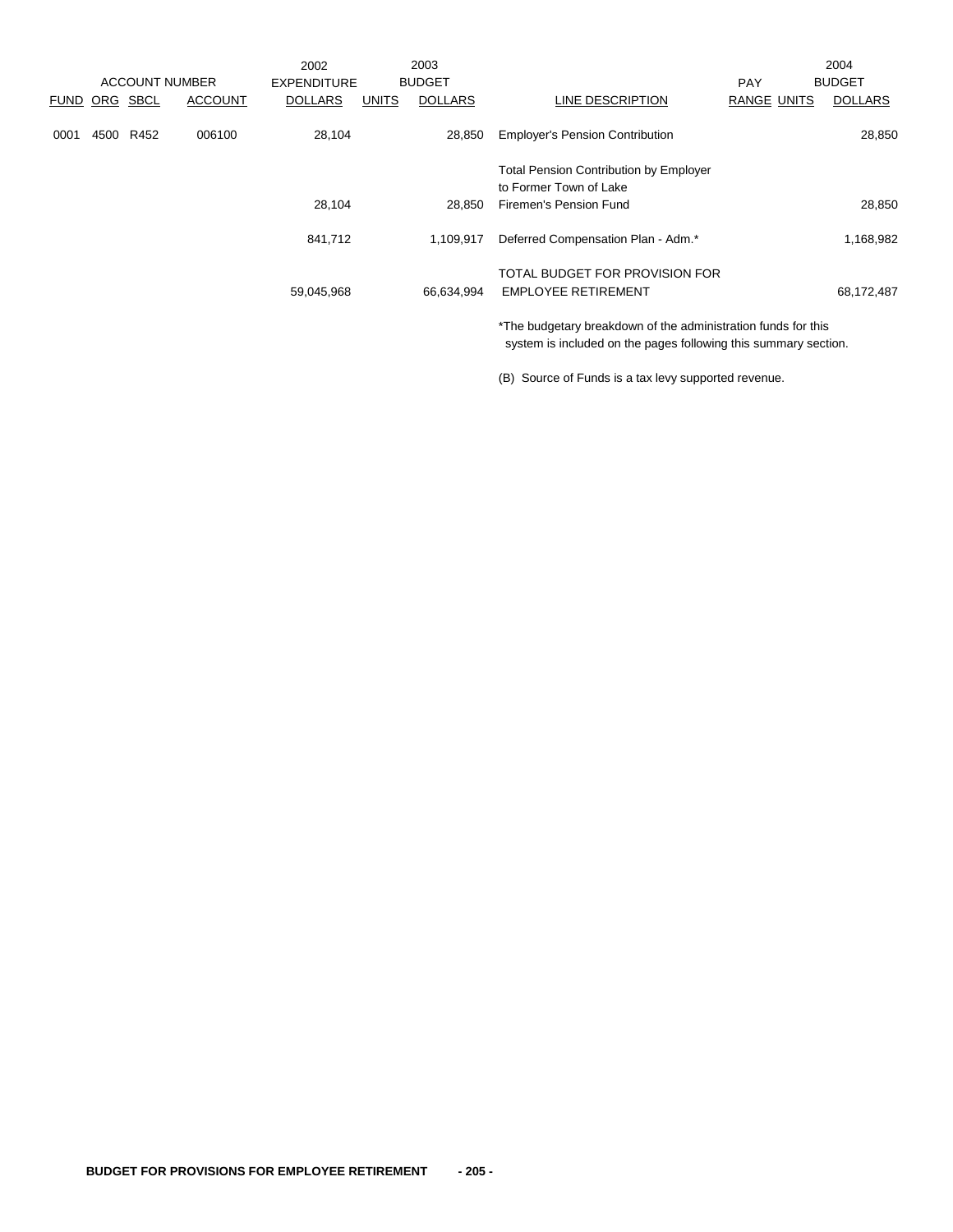|               | <b>ACCOUNT NUMBER</b> |                | <b>EXPENDITURE</b>  |                         |                  |                                                                                  |                    |                                |                  |
|---------------|-----------------------|----------------|---------------------|-------------------------|------------------|----------------------------------------------------------------------------------|--------------------|--------------------------------|------------------|
|               |                       |                |                     |                         | <b>BUDGET</b>    |                                                                                  | PAY                |                                | <b>BUDGET</b>    |
| FUND ORG SBCL |                       | <b>ACCOUNT</b> | <b>DOLLARS</b>      | <b>UNITS</b>            | <b>DOLLARS</b>   | <b>LINE DESCRIPTION</b>                                                          | <b>RANGE UNITS</b> |                                | <b>DOLLARS</b>   |
|               |                       |                |                     |                         |                  | <b>EMPLOYES' RETIREMENT SYSTEM</b><br>BUDGETARY CONTROL UNIT (1BCU=1DU)          |                    |                                |                  |
|               |                       |                |                     |                         |                  | (Funds for this System's Administration<br>are Included in the Preceding Section |                    |                                |                  |
|               |                       |                |                     |                         |                  | <b>Entitled "Provisions for Employee</b>                                         |                    |                                |                  |
|               |                       |                |                     |                         |                  | Retirement Funds - Budgets<br>for Provisions for Employee Retirement")           |                    |                                |                  |
|               |                       |                |                     |                         |                  | <b>OUTCOME INDICATORS:</b>                                                       |                    |                                |                  |
|               |                       |                |                     |                         |                  | Percent difference between ERS                                                   |                    |                                |                  |
|               |                       |                | 0.8%                |                         | 1.0%             | return and Blended Benchmark Index return.                                       |                    |                                | 0.5%             |
|               |                       |                | 48.0%               |                         |                  | Peer Group Return Percentile                                                     |                    |                                | 50.0%            |
|               |                       |                |                     |                         |                  | Percent of favorable ratings on customer                                         |                    |                                |                  |
|               |                       |                | 100.0%<br>*4th Qtr. |                         | 90.0%            | satisfaction survey.                                                             |                    |                                | 95.0%            |
|               |                       |                |                     |                         |                  | <b>SALARIES &amp; WAGES</b>                                                      |                    |                                |                  |
|               |                       |                |                     | 1                       | 111,892          | ERS Executive Director (Y)                                                       | 16                 | 1                              | 115,813          |
|               |                       |                |                     | 1                       | 112,414          | Chief Investment Officer (Y)                                                     | 16                 | 1                              | 116,352          |
|               |                       |                |                     | 1                       | 81,979           | ERS Deputy Director (Y)                                                          | 14                 | $\mathbf{1}$                   | 84,858           |
|               |                       |                |                     |                         |                  | MANAGEMENT SUPPORT SERVICES                                                      |                    |                                |                  |
|               |                       |                |                     | 2                       | 132,024          | Pension Investment Analyst                                                       | 8                  | 2                              | 136,660          |
|               |                       |                |                     | 1                       | 63,309           | Management Services Analyst                                                      | $\overline{7}$     | 1                              | 65,527           |
|               |                       |                |                     | 1                       | 35,209           | Administrative Assistant II                                                      | 445                | 1                              | 35,344           |
|               |                       |                |                     | 1                       | 37,326           | Paralegal                                                                        | 2                  | 1                              | 38,637           |
|               |                       |                |                     | 1                       | 43,441           | Office Supervisor II                                                             | $\overline{2}$     | 1                              | 44,967           |
|               |                       |                |                     |                         |                  | <b>FISCAL SERVICES</b>                                                           |                    |                                |                  |
|               |                       |                |                     | 1                       | 87,089           | <b>ERS Financial Officer</b>                                                     | 11                 | 1                              | 87,424           |
|               |                       |                |                     | 5                       | 259,948          | Pension Accounting Specialist                                                    | 6                  | 5                              | 269,909          |
|               |                       |                |                     | $\overline{2}$          | 87,039           | Management Accountant-Senior                                                     | 4                  | $\overline{2}$                 | 90,093           |
|               |                       |                |                     | $\overline{z}$<br>1     | 67,026<br>36,279 | Accounting Assistant II<br>Program Assistant II                                  | 445<br>530         | $\overline{z}$<br>$\mathbf{1}$ | 70,729<br>37,713 |
|               |                       |                |                     |                         |                  | <b>INFORMATION SYSTEMS</b>                                                       |                    |                                |                  |
|               |                       |                |                     | $\mathbf{1}$            | 105,454          | Information Systems Manager-ERS                                                  | 11                 | 1                              | 105,860          |
|               |                       |                |                     | 1                       | 51,778           | <b>Business Systems Coordinator</b>                                              | 8                  | $\mathbf{1}$                   | 55,261           |
|               |                       |                |                     | 2                       | 121,889          | Systems Analyst Senior                                                           | 8                  | 2                              | 128,096          |
|               |                       |                |                     | $\mathbf{1}$            | 54,504           | Network Coordinator Senior                                                       | 6                  | $\mathbf{1}$                   | 56,419           |
|               |                       |                |                     | $\mathbf{1}$            | 32,301           | <b>Office Assistant III</b>                                                      | 425                | $\mathbf{1}$                   | 32,425           |
|               |                       |                |                     | $\mathbf{1}$            | 30,212           | Records Technician II                                                            | 410                |                                |                  |
|               |                       |                |                     |                         |                  | MEMBERSHIP SERVICES                                                              |                    |                                |                  |
|               |                       |                |                     | 1                       | 62,280           | Membership Services Manager                                                      | $\overline{7}$     | 1                              | 64,466           |
|               |                       |                |                     | 4                       | 170,726          | Pension Specialist - Senior                                                      | 3                  | 4                              | 184,875          |
|               |                       |                |                     | $\overline{\mathbf{c}}$ | 81,116           | <b>Disability Specialist Senior</b>                                              | 4                  | 2                              | 83,965           |
|               |                       |                |                     | 4                       | 149,416          | Program Assistant II                                                             | 530                | 4                              | 154,608          |
|               |                       |                |                     | 1                       | 32,301           | Office Assistant III                                                             | 425                | 1                              | 32,425           |
|               |                       |                |                     | $\mathbf{1}$            | 28,351           | Office Assistant II<br>Records Technician II                                     | 410<br>410         | 1                              | 28,081           |
|               |                       |                |                     | 2                       | 6,180            | <b>Board Members</b>                                                             | 36                 | 1<br>8                         | 28,081<br>6,204  |
|               |                       |                | 1,789,681           | 42                      | 2,081,483        | <b>Total Before Adjustments</b>                                                  |                    | 48                             | 2,154,792        |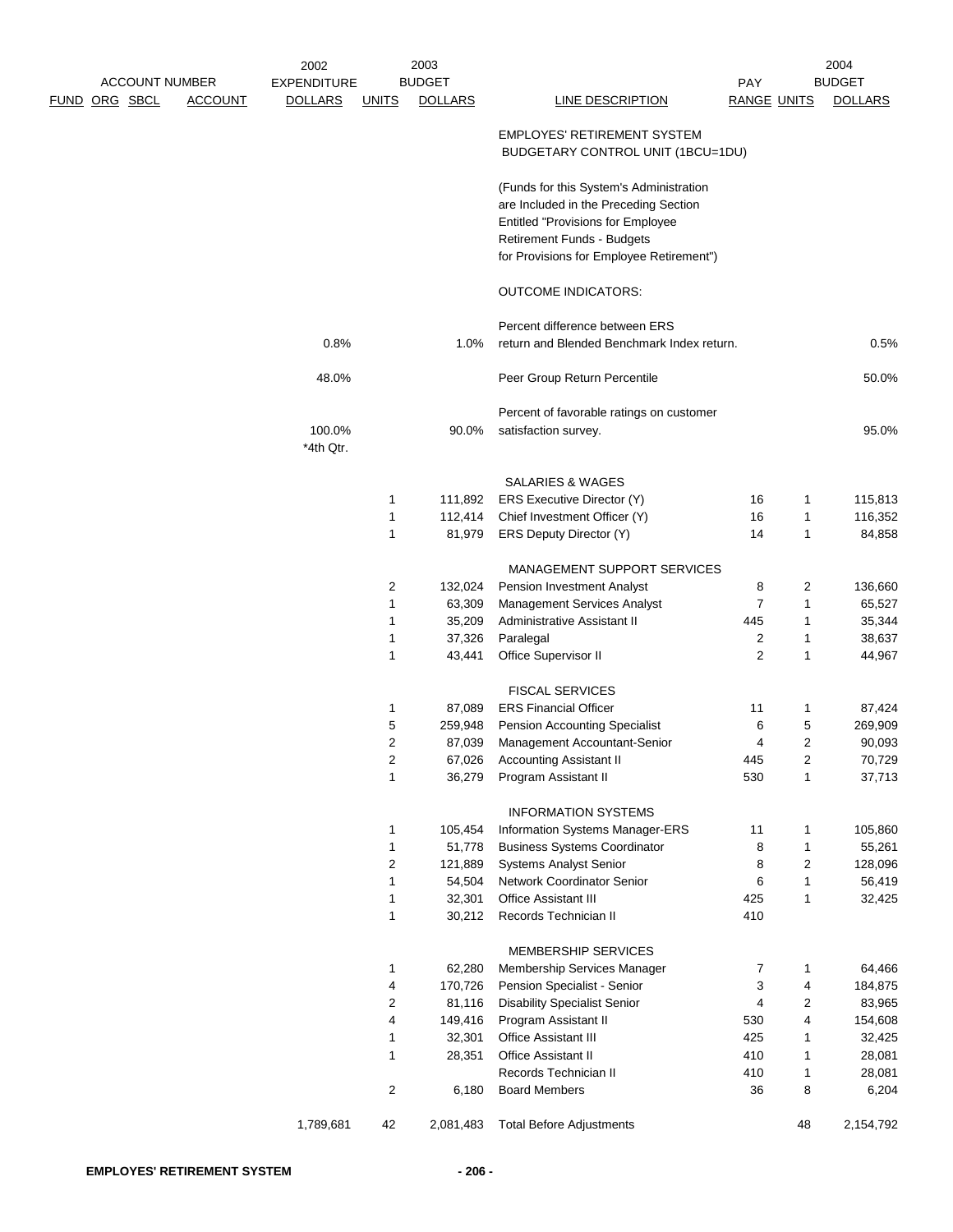|              |                                    |              |                                         | 2002                                 |              | 2003<br><b>BUDGET</b> |                                                                                                                                           |                                  | 2004<br><b>BUDGET</b> |
|--------------|------------------------------------|--------------|-----------------------------------------|--------------------------------------|--------------|-----------------------|-------------------------------------------------------------------------------------------------------------------------------------------|----------------------------------|-----------------------|
| <b>FUND</b>  | ORG SBCL                           |              | <b>ACCOUNT NUMBER</b><br><b>ACCOUNT</b> | <b>EXPENDITURE</b><br><b>DOLLARS</b> | <b>UNITS</b> | <b>DOLLARS</b>        | LINE DESCRIPTION                                                                                                                          | <b>PAY</b><br><b>RANGE UNITS</b> | <b>DOLLARS</b>        |
|              |                                    |              |                                         |                                      |              |                       |                                                                                                                                           |                                  |                       |
|              |                                    |              |                                         | 9,615                                |              | 10,000<br>(20, 815)   | Salary & Wage Rate Changes<br>Overtime Compensated*<br>Personnel Cost Adjustment<br>Other                                                 |                                  | 10,000<br>(21, 547)   |
|              |                                    |              |                                         | 1,799,296                            | 42           | 2,070,668             | Gross Salaries & Wages Total                                                                                                              | 48                               | 2,143,245             |
|              |                                    |              |                                         |                                      |              |                       | <b>Reimbursable Services Deduction</b><br>Capital Improvements Deduction<br>Grants & Aids Deduction                                       |                                  |                       |
| 0001         |                                    | 4500 R999    | 006000                                  | 1,799,296                            | 42           | 2,070,668             | NET SALARIES & WAGES TOTAL*                                                                                                               | 48                               | 2,143,245             |
|              |                                    |              |                                         |                                      | 40.00        |                       | <b>O&amp;M FTE'S</b><br><b>NON-O&amp;M FTE'S</b>                                                                                          | 40.00                            |                       |
|              |                                    |              |                                         |                                      |              |                       | (Y) Required to file a statement of economic interests in accordance with<br>the Milwaukee Code of Ordinances Chapter 303-Code of Ethics. |                                  |                       |
| 0001         | 4500                               | R999         | 006100                                  | 674,435                              |              | 766,147               | ESTIMATED EMPLOYEE FRINGE BENEFITS*<br>(Involves Revenue Offset-No Transfers From This Account)                                           |                                  | 793,000               |
|              |                                    |              |                                         |                                      |              |                       | <b>OPERATING EXPENDITURES</b>                                                                                                             |                                  |                       |
| 0001         |                                    | 4500 R999    | 630100                                  | 94,561                               |              | 100,520               | General Office Expense                                                                                                                    |                                  | 117,200               |
| 0001         | 4500                               | R999         | 630500                                  |                                      |              |                       | Tools & Machinery Parts                                                                                                                   |                                  |                       |
| 0001         | 4500                               | R999         | 631000                                  |                                      |              |                       | <b>Construction Supplies</b>                                                                                                              |                                  |                       |
| 0001         | 4500                               | R999         | 631500                                  |                                      |              |                       | Energy                                                                                                                                    |                                  |                       |
| 0001         | 4500<br>4500                       | R999<br>R999 | 632000<br>632500                        | 250,789                              |              | 6,840                 | <b>Other Operating Supplies</b>                                                                                                           |                                  | 2,000                 |
| 0001<br>0001 | 4500 R999                          |              | 633000                                  |                                      |              | 48,000                | <b>Facility Rental</b><br><b>Vehicle Rental</b>                                                                                           |                                  | 20,000                |
| 0001         | 4500                               | R999         | 633500                                  | 22,658                               |              | 20,000                | Non-Vehicle Equipment Rental                                                                                                              |                                  | 20,000                |
| 0001         | 4500                               | R999         | 634000                                  | 12,523,665                           |              | 14,511,150            | <b>Professional Services</b>                                                                                                              |                                  | 14,816,610            |
| 0001         | 4500                               | R999         | 634500                                  | 21,925                               |              |                       | Information Technology Services                                                                                                           |                                  | 120,000               |
| 0001         | 4500                               | R999         | 635000                                  | 430                                  |              |                       | <b>Property Services</b>                                                                                                                  |                                  |                       |
| 0001         | 4500                               | R999         | 635500                                  |                                      |              |                       | <b>Infrastructure Services</b>                                                                                                            |                                  |                       |
| 0001         | 4500                               | R999         | 636000                                  |                                      |              |                       | <b>Vehicle Repair Services</b>                                                                                                            |                                  |                       |
| 0001<br>0001 | 4500 R999<br>4500                  | R999         | 636500<br>637000                        | 343,669                              |              | 409,900               | <b>Other Operating Services</b><br>Loans and Grants                                                                                       |                                  | 989,980               |
| 0001         |                                    | 4500 R999    | 637501                                  | 191,103                              |              | 323,200               | Reimburse Other Departments                                                                                                               |                                  |                       |
| 0001         | 4500 R999                          |              | 006300                                  | 13,448,800                           |              | 15,419,610            | OPERATING EXPENDITURES TOTAL*                                                                                                             |                                  | 16,085,790            |
|              |                                    |              |                                         |                                      |              |                       | <b>EQUIPMENT PURCHASES</b>                                                                                                                |                                  |                       |
|              |                                    |              |                                         |                                      |              |                       | <b>Additional Equipment</b>                                                                                                               |                                  |                       |
|              |                                    |              |                                         |                                      |              |                       | Subtotal - Additional Equipment                                                                                                           |                                  |                       |
|              |                                    |              |                                         |                                      |              |                       | Replacement Equipment                                                                                                                     |                                  |                       |
|              |                                    |              |                                         | 5,750                                |              | 50,000                | Computer Hardware & Software                                                                                                              |                                  | 50,000                |
|              |                                    |              |                                         |                                      |              |                       |                                                                                                                                           |                                  |                       |
|              |                                    |              |                                         | 5,750                                |              | 50,000                | Subtotal - Replacement Equipment                                                                                                          |                                  | 50,000                |
| 0001         | 4500 R999                          |              | 006800                                  | 5,750                                |              | 50,000                | <b>EQUIPMENT PURCHASES TOTAL*</b>                                                                                                         |                                  | 50,000                |
|              |                                    |              |                                         |                                      |              |                       | <b>SPECIAL FUNDS</b>                                                                                                                      |                                  |                       |
| 0001         |                                    | 4500 R459    | 006300                                  | 2,385,498                            |              | 200,000               | Global Settlement (A)*                                                                                                                    |                                  |                       |
| 0001<br>0001 | 4500 R462                          | 4500 R463    | 006300<br>006300                        | 92,420                               |              | 500,000               | Document Management System*<br>Data Remediation*                                                                                          |                                  |                       |
|              |                                    |              |                                         |                                      |              |                       |                                                                                                                                           |                                  |                       |
|              | <b>EMPLOYES' RETIREMENT SYSTEM</b> |              |                                         |                                      |              | $-207 -$              |                                                                                                                                           |                                  |                       |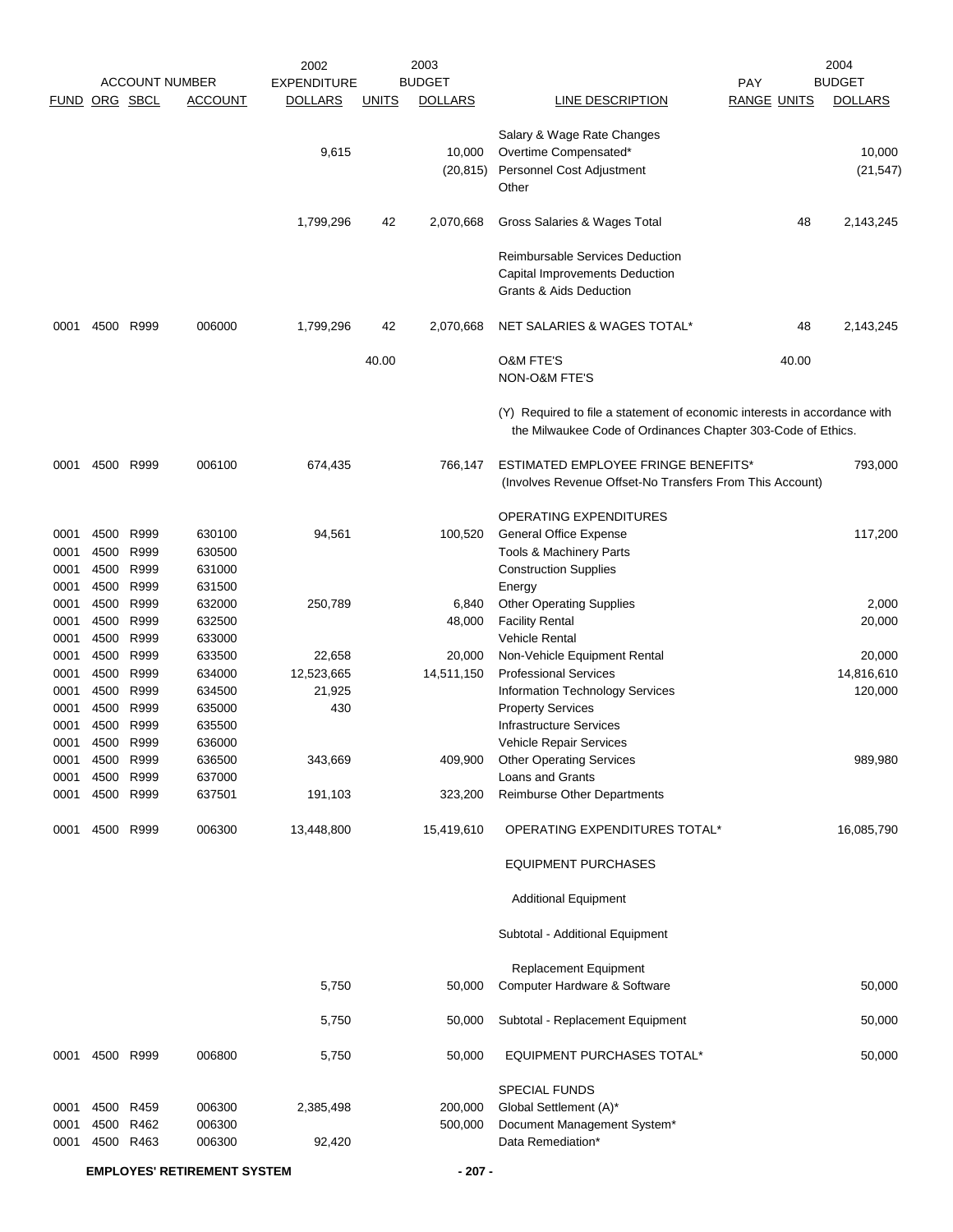|               |              |                        | <b>ACCOUNT NUMBER</b> | 2002<br><b>EXPENDITURE</b> |                | 2003<br><b>BUDGET</b> | <b>PAY</b>                                                                                                                                                                                                                                                                                                                                                                                                                                                                                                                                                                                                    | 2004<br><b>BUDGET</b> |
|---------------|--------------|------------------------|-----------------------|----------------------------|----------------|-----------------------|---------------------------------------------------------------------------------------------------------------------------------------------------------------------------------------------------------------------------------------------------------------------------------------------------------------------------------------------------------------------------------------------------------------------------------------------------------------------------------------------------------------------------------------------------------------------------------------------------------------|-----------------------|
| FUND ORG SBCL |              |                        | <b>ACCOUNT</b>        | <b>DOLLARS</b>             | <u>UNITS</u>   | <b>DOLLARS</b>        | LINE DESCRIPTION<br><b>RANGE UNITS</b>                                                                                                                                                                                                                                                                                                                                                                                                                                                                                                                                                                        | <b>DOLLARS</b>        |
| 0001<br>0001  |              | 4500 R464<br>4500 R465 | 006300<br>006300      | 1,357,914                  |                | 5,000,000             | Custom Automation Project*<br>Fiduciary Liability Deductible*                                                                                                                                                                                                                                                                                                                                                                                                                                                                                                                                                 | 4,500,000<br>300,000  |
|               |              |                        |                       | 3,835,832                  |                | 5,700,000             | SPECIAL FUNDS TOTAL                                                                                                                                                                                                                                                                                                                                                                                                                                                                                                                                                                                           | 4,800,000             |
|               |              |                        |                       | 19,764,113                 |                | 24,006,425            | <b>EMPLOYES' RETIREMENT SYSTEM</b><br><b>BUDGETARY CONTROL UNIT TOTAL</b><br>$(1BCU=1DU)$                                                                                                                                                                                                                                                                                                                                                                                                                                                                                                                     | 23,872,035            |
|               |              |                        |                       |                            |                |                       | (A) The system's fund will reimburse the city's advance<br>for pension administrative expenses, implementation<br>expenses, and their associated borrowing costs once<br>there is final and binding court determination of the<br>Global Pension Settlement. Provision for the full<br>repayment of the city's advance for expenses pertaining<br>to costs related to the Global Pension Settlement (Ref.<br>Common Council Files 991585 and 991586) will be set<br>forth in an intergovernmental agreement between the<br>city and MERS. No funds will be advanced prior to the<br>aforementioned agreement. |                       |
|               |              |                        |                       |                            |                |                       | *Appropriation Control Account                                                                                                                                                                                                                                                                                                                                                                                                                                                                                                                                                                                |                       |
|               |              |                        |                       | <b>UNITS</b>               | %              | <b>UNITS</b>          | PROGRAM RESULT MEASURES/<br>INTERNAL MANAGEMENT INDICATORS:<br>%                                                                                                                                                                                                                                                                                                                                                                                                                                                                                                                                              | <b>UNITS</b>          |
|               |              |                        |                       |                            |                |                       | Membership Records & Accounts<br>Maintenance                                                                                                                                                                                                                                                                                                                                                                                                                                                                                                                                                                  |                       |
| 0001          | 4500         | 1623                   | M45018                | 26,969                     | 100.0          | 25,000                | <b>Total Members</b>                                                                                                                                                                                                                                                                                                                                                                                                                                                                                                                                                                                          |                       |
| 0001<br>0001  | 4500<br>4500 | 1623<br>1623<br>1623   | M45019<br>M45020      | 12,986<br>10,173           | 100.0<br>100.0 | 16,000<br>9,400       | Number of Active Members<br>Number of Retired Members<br><b>Pension Enrollments</b>                                                                                                                                                                                                                                                                                                                                                                                                                                                                                                                           | 850                   |
| 0001<br>0001  | 4500<br>4500 | 1623                   | M45003<br>M45004      | 888<br>2,652               |                |                       | <b>Adjustments to Member Pension Accounts</b>                                                                                                                                                                                                                                                                                                                                                                                                                                                                                                                                                                 | 500                   |
| 0001          | 4500         | 1623                   | M45005                | 390                        |                |                       | Separation from Service                                                                                                                                                                                                                                                                                                                                                                                                                                                                                                                                                                                       | 420                   |
| 0001          | 4500         | 1623                   | M45006                | 44                         |                |                       | Withdrawals                                                                                                                                                                                                                                                                                                                                                                                                                                                                                                                                                                                                   | 50                    |
| 0001          | 4500         | 1623                   | M45007                | 466                        |                |                       | Retirements                                                                                                                                                                                                                                                                                                                                                                                                                                                                                                                                                                                                   | 500                   |
| 0001          | 4500         | 1623                   | M45008                | 440                        |                |                       | Deaths                                                                                                                                                                                                                                                                                                                                                                                                                                                                                                                                                                                                        | 500                   |
| 0001          | 4500         | 1622                   | M45016                | 16,796                     | 100.0          | 50,400                | <b>Counseling Members</b>                                                                                                                                                                                                                                                                                                                                                                                                                                                                                                                                                                                     |                       |
| 0001          | 4500         | 1622                   | M45017                |                            | 100.0          | 1,400                 | <b>Counseling Sessions</b>                                                                                                                                                                                                                                                                                                                                                                                                                                                                                                                                                                                    |                       |
| 0001          | 4500         | 1622                   | M45009                | 1,396                      |                |                       | <b>Major Counseling</b>                                                                                                                                                                                                                                                                                                                                                                                                                                                                                                                                                                                       | 1,500                 |
| 0001          | 4500         | 1622                   | M45010                | 1,680                      |                |                       | Minor Counseling                                                                                                                                                                                                                                                                                                                                                                                                                                                                                                                                                                                              | 1,700                 |
| 0001<br>0001  | 4500         | 1622<br>4500 1622      | M45011<br>M45012      | 510<br>948                 |                |                       | <b>Group Counseling</b><br><b>Pension Estimates</b>                                                                                                                                                                                                                                                                                                                                                                                                                                                                                                                                                           | 450<br>1,000          |
|               |              |                        |                       |                            |                |                       |                                                                                                                                                                                                                                                                                                                                                                                                                                                                                                                                                                                                               |                       |
| 0001          |              | 4500 1623              | M45021                | 421                        | 100.0          | 360                   | Death Claim Preparation<br>No. Death Claims Submitted                                                                                                                                                                                                                                                                                                                                                                                                                                                                                                                                                         |                       |
|               |              |                        |                       |                            |                |                       | Membership Maintenance-Group Life                                                                                                                                                                                                                                                                                                                                                                                                                                                                                                                                                                             |                       |
| 0001          | 4500         | 1623                   | M45022                |                            | 100.0          | 10,000                | Number of Members in System                                                                                                                                                                                                                                                                                                                                                                                                                                                                                                                                                                                   |                       |
| 0001          | 4500         | 1623                   | M45023                |                            | 100.0          | 200                   | <b>New Members Added</b>                                                                                                                                                                                                                                                                                                                                                                                                                                                                                                                                                                                      |                       |
| 0001          | 4500         | 1623                   | M45024                |                            | 100.0          | 400                   | Resignations & Withdrawals                                                                                                                                                                                                                                                                                                                                                                                                                                                                                                                                                                                    |                       |
| 0001          | 4500         | 1623                   | M45013                | 400                        |                |                       | <b>Group Life Enrollments</b>                                                                                                                                                                                                                                                                                                                                                                                                                                                                                                                                                                                 | 400                   |
| 0001          |              | 4500 1623              | M45014                | 421                        |                |                       | Group Life Claims                                                                                                                                                                                                                                                                                                                                                                                                                                                                                                                                                                                             | 450                   |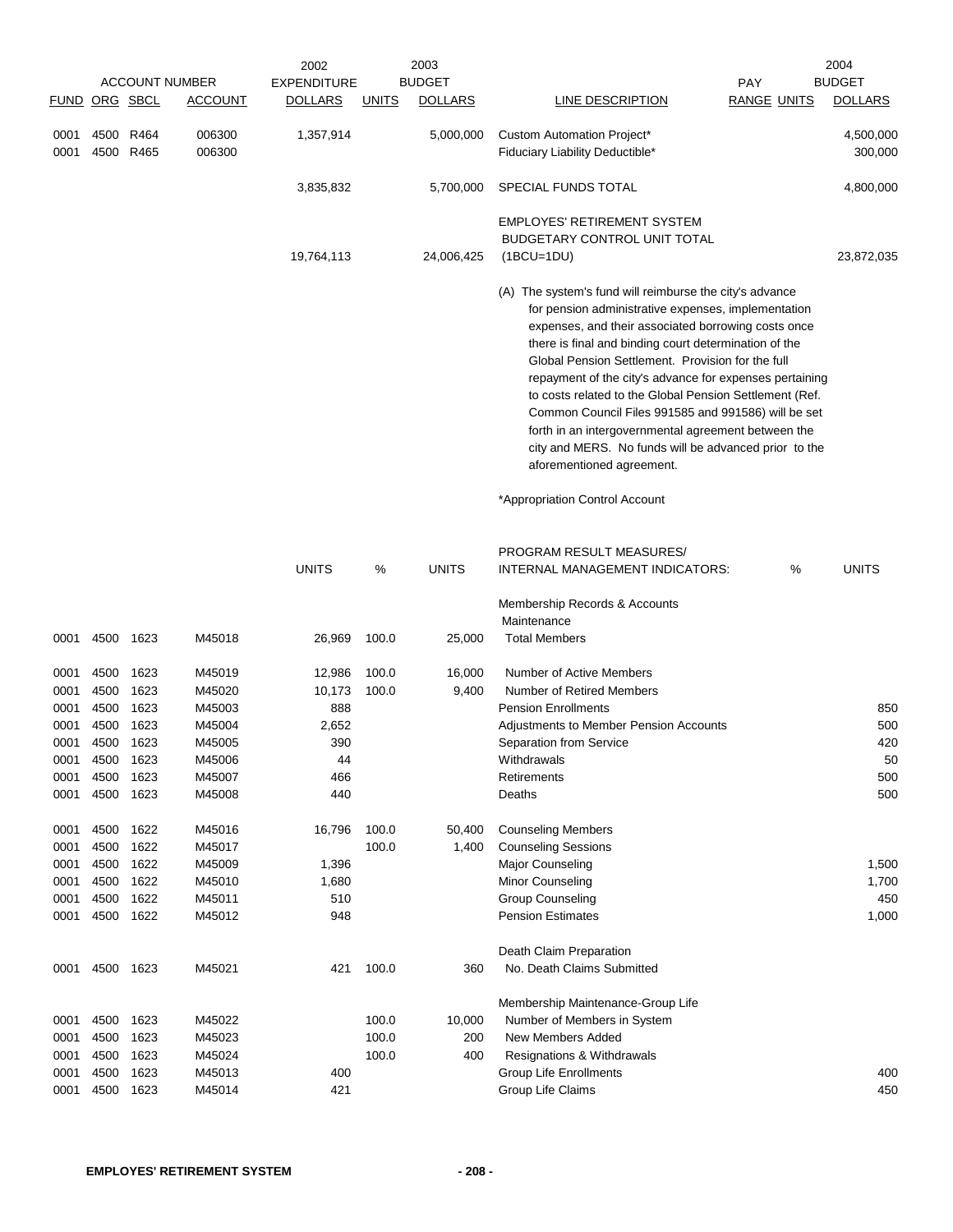|             |      |                       |                | 2002               |              | 2003           |                                          |                    |   | 2004           |
|-------------|------|-----------------------|----------------|--------------------|--------------|----------------|------------------------------------------|--------------------|---|----------------|
|             |      | <b>ACCOUNT NUMBER</b> |                | <b>EXPENDITURE</b> |              | <b>BUDGET</b>  |                                          | PAY                |   | <b>BUDGET</b>  |
| <b>FUND</b> | ORG  | SBCL                  | <b>ACCOUNT</b> | <b>DOLLARS</b>     | <b>UNITS</b> | <b>DOLLARS</b> | LINE DESCRIPTION                         | <b>RANGE UNITS</b> |   | <b>DOLLARS</b> |
|             |      |                       |                |                    |              |                |                                          |                    |   |                |
|             |      |                       |                |                    |              |                | PROGRAM RESULT MEASURES/                 |                    |   |                |
|             |      |                       |                | <b>UNITS</b>       | %            | <b>UNITS</b>   | INTERNAL MANAGEMENT INDICATORS:          |                    | % | <b>UNITS</b>   |
|             |      |                       |                |                    |              |                | Social Security Accounts Maintenance     |                    |   |                |
| 0001        | 4500 | 1623                  | M45025         |                    | 100.0        | 8,000          | <b>Member Accounts</b>                   |                    |   |                |
| 0001        | 4500 | 1623                  | M45026         |                    | 100.0        | 600            | Members Added or Terminated              |                    |   |                |
|             |      |                       |                |                    |              |                |                                          |                    |   |                |
|             |      |                       |                |                    |              |                | Membership Maintenance-Retiree Health    |                    |   |                |
| 0001        | 4500 | 1623                  | M45015         | 1,075              |              |                | <b>Retiree Health Enrollments</b>        |                    |   | 1,100          |
|             |      |                       |                |                    |              |                | Rate of Return                           |                    |   |                |
| 0001        | 4500 | 1622                  | P45001         | $-9.4$             | 100.0        |                | <b>ERS Rate of Return</b>                |                    |   |                |
| 0001        | 4500 | 1622                  | P45002         | 0.8%               | 100.0        | 1.0%           | <b>ERS Rate of Return Less Benchmark</b> |                    |   | 0.5%           |
|             |      |                       |                |                    |              |                |                                          |                    |   |                |
|             |      |                       |                |                    |              |                |                                          |                    |   |                |
|             |      |                       |                | 63,611             |              | 72,000         | TOTAL DIRECT LABOR HOUR ALLOCATION       |                    |   | 73,340         |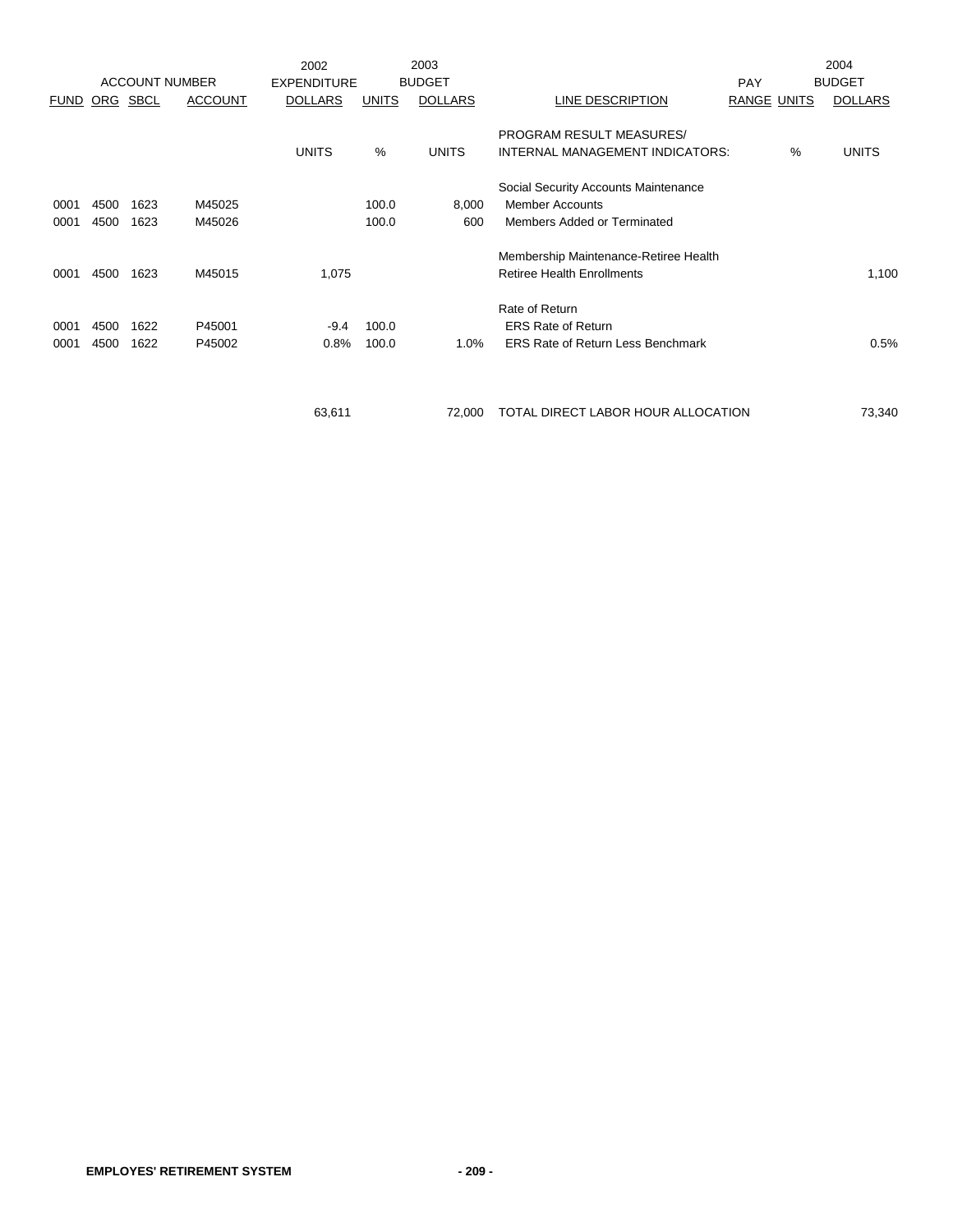|               |      |           |                       | 2002               |              | 2003           |                                                                                                                                                                                                            |                    |      | 2004           |
|---------------|------|-----------|-----------------------|--------------------|--------------|----------------|------------------------------------------------------------------------------------------------------------------------------------------------------------------------------------------------------------|--------------------|------|----------------|
|               |      |           | <b>ACCOUNT NUMBER</b> | <b>EXPENDITURE</b> |              | <b>BUDGET</b>  |                                                                                                                                                                                                            | PAY                |      | <b>BUDGET</b>  |
| FUND ORG SBCL |      |           | <b>ACCOUNT</b>        | <b>DOLLARS</b>     | <u>UNITS</u> | <b>DOLLARS</b> | <b>LINE DESCRIPTION</b>                                                                                                                                                                                    | <b>RANGE UNITS</b> |      | <b>DOLLARS</b> |
|               |      |           |                       |                    |              |                | POLICEMEN'S ANNUITY AND BENEFIT                                                                                                                                                                            |                    |      |                |
|               |      |           |                       |                    |              |                | FUND - ADMINISTRATION                                                                                                                                                                                      |                    |      |                |
|               |      |           |                       |                    |              |                | <b>BUDGETARY CONTROL UNIT</b>                                                                                                                                                                              |                    |      |                |
|               |      |           |                       |                    |              |                | $(1 BCU = 1 DU)$                                                                                                                                                                                           |                    |      |                |
|               |      |           |                       |                    |              |                | (Funds for this system's Administration are Included in the Preceding<br>Section Entitled "Provisions for Employee Retirement Funds - Budgets<br>for Provisions for Employee Retirement".)                 |                    |      |                |
|               |      |           |                       |                    |              |                | <b>OUTCOME INDICATORS:</b>                                                                                                                                                                                 |                    |      |                |
|               |      |           |                       |                    |              |                |                                                                                                                                                                                                            |                    |      |                |
|               |      |           |                       |                    |              |                | <b>SALARIES &amp; WAGES</b>                                                                                                                                                                                |                    |      |                |
|               |      |           |                       |                    |              | 24,288         | Office Supervisor I (0.5 FTE) (A) (Y)                                                                                                                                                                      |                    | 1    | 25,046         |
|               |      |           |                       |                    |              | 24,288         | <b>Total Before Adjustments</b>                                                                                                                                                                            |                    | 1    | 25,046         |
|               |      |           |                       |                    |              |                | Salary & Wage Rate Changes                                                                                                                                                                                 |                    |      |                |
|               |      |           |                       |                    |              |                | Overtime Compensated*                                                                                                                                                                                      |                    |      |                |
|               |      |           |                       |                    |              |                | Personnel Cost Adjustment                                                                                                                                                                                  |                    |      |                |
|               |      |           |                       |                    |              |                | Other                                                                                                                                                                                                      |                    |      |                |
|               |      |           |                       | 22,554             |              | 24,288         | Gross Salaries & Wages Total                                                                                                                                                                               |                    | 1    | 25,046         |
|               |      |           |                       |                    |              |                | Reimbursable Services Deduction                                                                                                                                                                            |                    |      |                |
|               |      |           |                       |                    |              |                | Capital Improvements Deduction                                                                                                                                                                             |                    |      |                |
|               |      |           |                       |                    |              |                | <b>Grants &amp; Aids Deduction</b>                                                                                                                                                                         |                    |      |                |
|               |      |           |                       |                    |              |                |                                                                                                                                                                                                            |                    |      |                |
| 0001          |      | 4400 R999 | 006000                | 22,554             |              | 24,288         | NET SALARIES & WAGES TOTAL*                                                                                                                                                                                |                    | 1    | 25,046         |
|               |      |           |                       |                    | 0.59         |                | <b>O&amp;M FTE'S</b>                                                                                                                                                                                       |                    | 0.59 |                |
|               |      |           |                       |                    |              |                | NON-O&M FTE'S                                                                                                                                                                                              |                    |      |                |
|               |      |           |                       |                    |              |                | (A) This position to be under the direction of the Policemen's<br>Annuity and Benefit Board. No changes will be made in<br>office location or duties assigned by Policemen's<br>Annuity and Benefit Board. |                    |      |                |
|               |      |           |                       |                    |              |                | (Y) Required to file a statement of economic interests in                                                                                                                                                  |                    |      |                |
|               |      |           |                       |                    |              |                | accordance with the Milwaukee Code of Ordinances<br>Chapter 303-Code of Ethics.                                                                                                                            |                    |      |                |
| 0001          |      | 4400 R999 | 006100                | 7,800              |              | 8,987          | ESTIMATED EMPLOYEE FRINGE BENEFITS*                                                                                                                                                                        |                    |      | 9,267          |
|               |      |           |                       |                    |              |                | (Involves Revenue Offset-No Transfers From This Account)                                                                                                                                                   |                    |      |                |
|               |      |           |                       |                    |              |                | <b>OPERATING EXPENDITURES</b>                                                                                                                                                                              |                    |      |                |
| 0001          | 4400 | R999      | 630100                | 1,679              |              | 300            | General Office Expense                                                                                                                                                                                     |                    |      | 300            |
| 0001          | 4400 | R999      | 630500                |                    |              |                | Tools & Machinery Parts                                                                                                                                                                                    |                    |      |                |
| 0001          | 4400 | R999      | 631000                |                    |              |                | <b>Construction Supplies</b>                                                                                                                                                                               |                    |      |                |
| 0001          | 4400 | R999      | 631500                |                    |              |                | Energy                                                                                                                                                                                                     |                    |      |                |
| 0001          | 4400 | R999      | 632000                |                    |              | 2,720          | <b>Other Operating Supplies</b>                                                                                                                                                                            |                    |      | 3,794          |
| 0001          | 4400 | R999      | 632500                |                    |              |                | <b>Facility Rental</b>                                                                                                                                                                                     |                    |      |                |
| 0001          | 4400 | R999      | 633000                |                    |              |                | <b>Vehicle Rental</b>                                                                                                                                                                                      |                    |      |                |
| 0001          | 4400 | R999      | 633500                |                    |              |                | Non-Vehicle Equipment Rental                                                                                                                                                                               |                    |      |                |
| 0001          | 4400 | R999      | 634000                | 63,065             |              | 66,000         | <b>Professional Services</b>                                                                                                                                                                               |                    |      | 61,700         |
| 0001          | 4400 | R999      | 634500                |                    |              | 1,000          | Information Technology Services                                                                                                                                                                            |                    |      | 1,000          |
| 0001          | 4400 | R999      | 635000                |                    |              |                | <b>Property Services</b>                                                                                                                                                                                   |                    |      |                |
| 0001          | 4400 | R999      | 635500                |                    |              |                | <b>Infrastructure Services</b>                                                                                                                                                                             |                    |      |                |
|               |      |           |                       |                    |              |                |                                                                                                                                                                                                            |                    |      |                |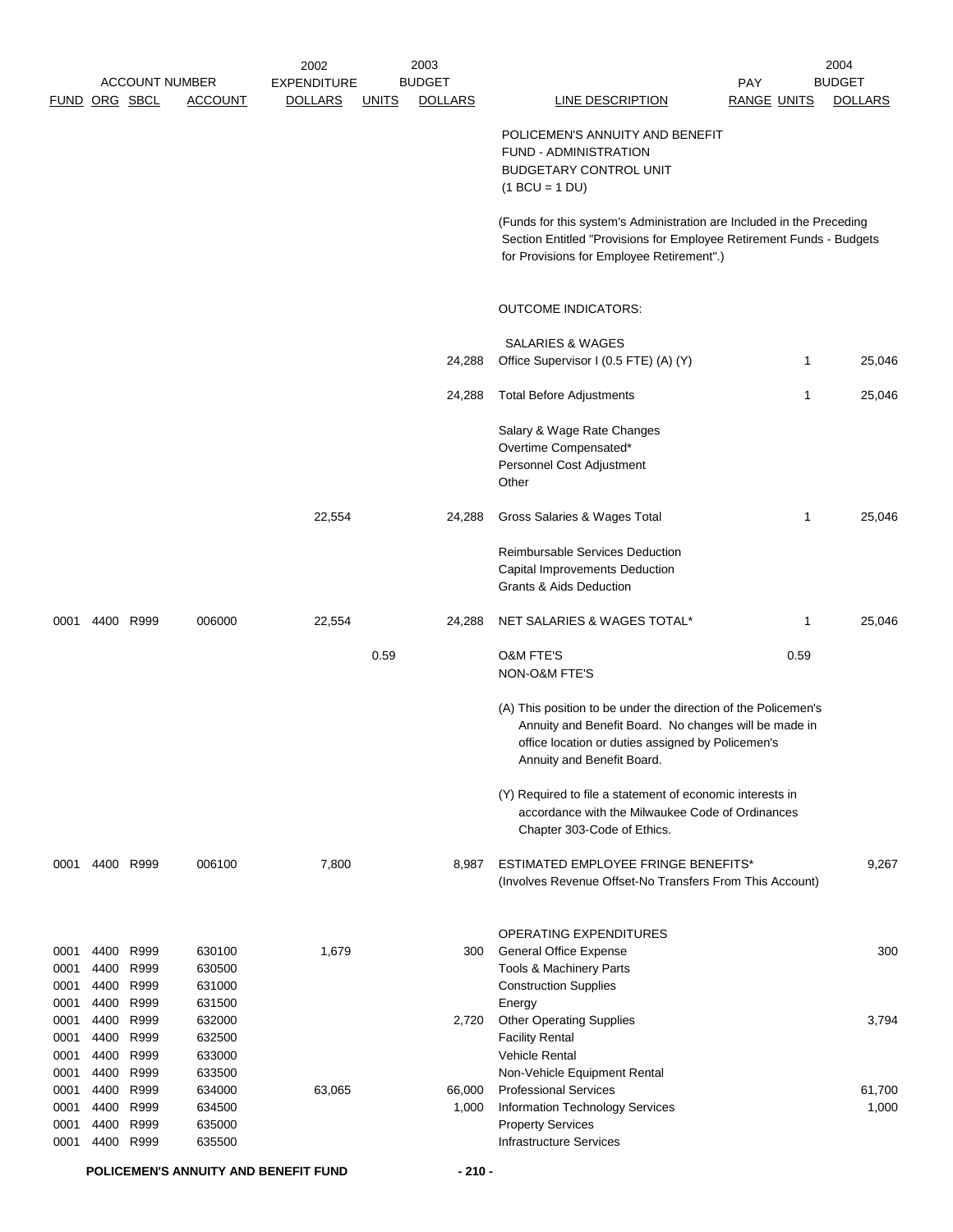|               |           |      |                       | 2002               |              | 2003           |                                                                                                          |                    | 2004           |
|---------------|-----------|------|-----------------------|--------------------|--------------|----------------|----------------------------------------------------------------------------------------------------------|--------------------|----------------|
|               |           |      | <b>ACCOUNT NUMBER</b> | <b>EXPENDITURE</b> |              | <b>BUDGET</b>  |                                                                                                          | <b>PAY</b>         | <b>BUDGET</b>  |
| FUND ORG SBCL |           |      | <b>ACCOUNT</b>        | <b>DOLLARS</b>     | <b>UNITS</b> | <b>DOLLARS</b> | <b>LINE DESCRIPTION</b>                                                                                  | <b>RANGE UNITS</b> | <b>DOLLARS</b> |
| 0001          | 4400      | R999 | 636000                |                    |              |                | Vehicle Repair Services                                                                                  |                    |                |
| 0001          | 4400      | R999 | 636500                |                    |              | 1,000          | <b>Other Operating Services</b>                                                                          |                    | 1,000          |
| 0001          | 4400      | R999 | 637000                |                    |              |                | Loans and Grants                                                                                         |                    |                |
| 0001          | 4400 R999 |      | 637501                | 988                |              |                | Reimburse Other Departments                                                                              |                    |                |
|               |           |      |                       |                    |              |                |                                                                                                          |                    |                |
| 0001          | 4400 R999 |      | 006300                | 65,732             |              | 71,020         | OPERATING EXPENDITURES TOTAL*                                                                            |                    | 67,794         |
|               |           |      |                       |                    |              |                | <b>EQUIPMENT PURCHASES</b>                                                                               |                    |                |
|               |           |      |                       |                    |              |                | <b>Additional Equipment</b>                                                                              |                    |                |
|               |           |      |                       |                    |              |                | Subtotal - Additional Equipment                                                                          |                    |                |
|               |           |      |                       |                    |              |                | <b>Replacement Equipment</b>                                                                             |                    |                |
|               |           |      |                       |                    | 1            | 2,000          | Computer, Desktop                                                                                        |                    | 2,000          |
|               |           |      |                       |                    |              |                |                                                                                                          |                    |                |
|               |           |      |                       |                    | $\mathbf{1}$ | 2,000          | Subtotal - Replacement Equipment                                                                         |                    | 2,000          |
| 0001          | 4400      | R999 | 006800                |                    | $\mathbf{1}$ | 2,000          | <b>EQUIPMENT PURCHASES TOTAL*</b>                                                                        |                    | 2,000          |
|               |           |      |                       |                    |              |                | <b>SPECIAL FUNDS</b>                                                                                     |                    |                |
|               |           |      |                       |                    |              |                | SPECIAL FUNDS TOTAL                                                                                      |                    |                |
|               |           |      |                       | 96,086             |              | 106,295        | POLICEMEN'S ANNUITY AND BENEFIT<br>FUND-ADMINISTRATION<br>BUDGETARY CONTROL UNIT TOTAL<br>$(1 BCU=1 DU)$ |                    | 104,107        |
|               |           |      |                       |                    |              |                |                                                                                                          |                    |                |
|               |           |      |                       |                    |              |                | *Appropriation Control Account                                                                           |                    |                |
|               |           |      |                       |                    |              |                | PROGRAM RESULT MEASURES/                                                                                 |                    |                |
|               |           |      |                       | <b>UNITS</b>       | %            | <b>UNITS</b>   | INTERNAL MANAGEMENT INDICATORS:                                                                          | %                  | <b>UNITS</b>   |
|               |           |      |                       |                    |              |                |                                                                                                          |                    |                |
|               |           |      |                       |                    |              |                | Membership Records & Accts. Maint.                                                                       |                    |                |
| 0001          | 4400      | 1623 | M44004                | 247                | 91.4         | 266            | <b>Total Members</b>                                                                                     | 90.6               | 241            |
| 0001          | 4400      | 1623 | M44005                | 1                  | 100.0        | $\mathbf{1}$   | Number of Active Members                                                                                 |                    |                |
| 0001          | 4400      | 1623 | M44006                | 246                | 91.4         | 265            | Number of Retired Members                                                                                | 90.9               | 241            |
|               |           |      |                       |                    |              |                |                                                                                                          |                    |                |
|               |           |      |                       |                    |              |                | <b>Counseling Members</b><br>Persons Counseled                                                           |                    |                |
| 0001 4400     |           | 1622 | M44003                | 247                | 91.4         | 266            |                                                                                                          | 90.6               | 241            |
|               |           |      |                       |                    |              |                | <b>Investment Administration</b>                                                                         |                    |                |
|               |           |      |                       |                    |              |                | 1,000,000 of Invested Funds                                                                              |                    |                |
| 0001          | 4400      | 1621 | M44001                | 5.4                | 81.2         | 6.9            |                                                                                                          | 78.3               | 5.4            |
|               | 4400 1621 |      | P44002                | 3.27               | 91.5         | 4.3            | Average Rate of Return on<br>Investments                                                                 | 86.0               | 3.7            |
| 0001          |           |      |                       |                    |              |                |                                                                                                          |                    |                |
|               |           |      |                       |                    |              |                |                                                                                                          |                    |                |
|               |           |      |                       | 1,115              |              | 1,066          | TOTAL DIRECT LABOR HOUR ALLOCATION                                                                       |                    | 1,066          |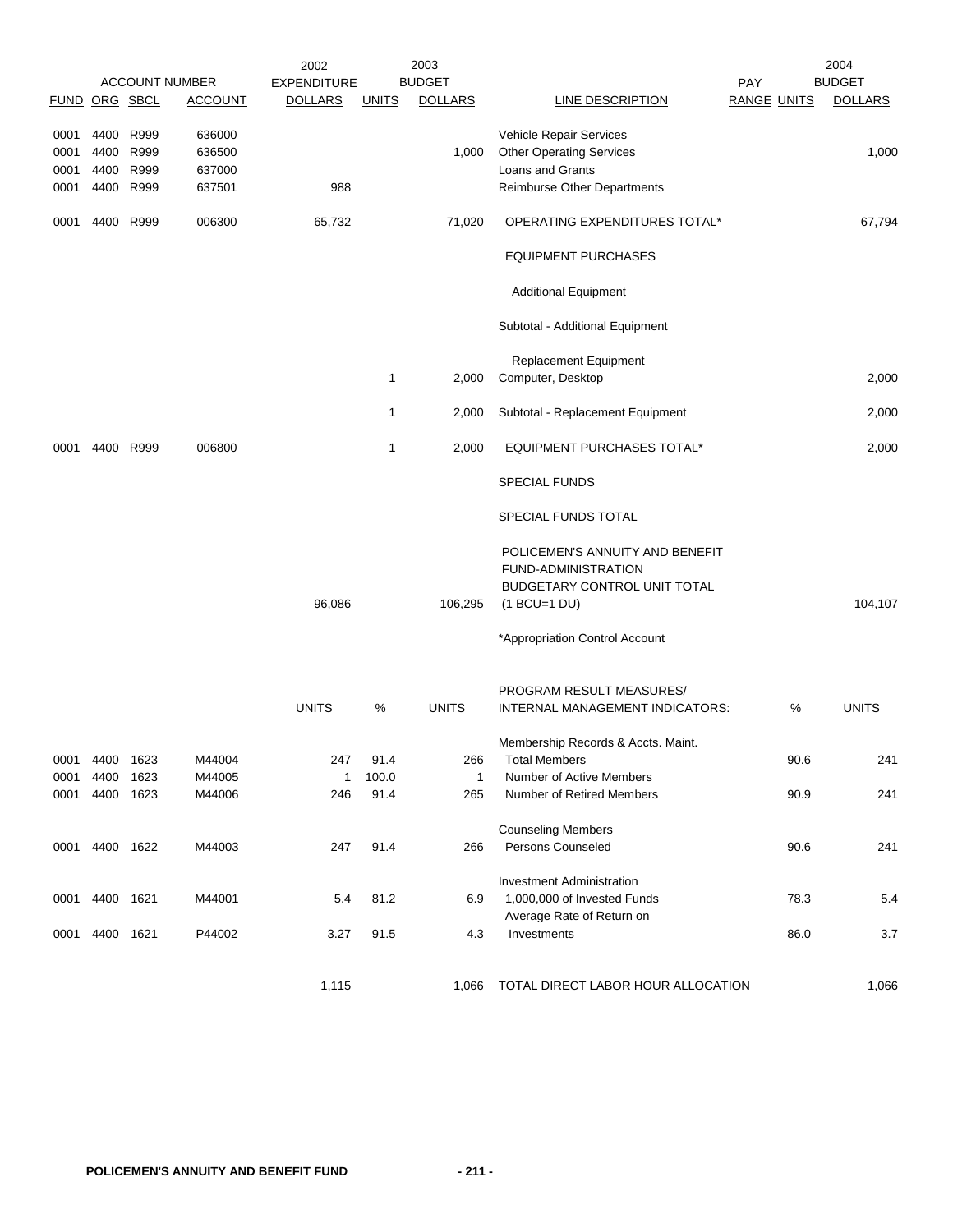|               |      | <b>ACCOUNT NUMBER</b>  |                  | 2002<br><b>EXPENDITURE</b> |                | 2003<br><b>BUDGET</b> |                                                                                                                                           | <b>PAY</b>         |                | 2004<br><b>BUDGET</b> |
|---------------|------|------------------------|------------------|----------------------------|----------------|-----------------------|-------------------------------------------------------------------------------------------------------------------------------------------|--------------------|----------------|-----------------------|
| FUND ORG SBCL |      |                        | <b>ACCOUNT</b>   | <b>DOLLARS</b>             | <u>UNITS</u>   | <b>DOLLARS</b>        | LINE DESCRIPTION                                                                                                                          | <b>RANGE UNITS</b> |                | <b>DOLLARS</b>        |
|               |      |                        |                  |                            |                |                       | DEFERRED COMPENSATION PLAN                                                                                                                |                    |                |                       |
|               |      |                        |                  |                            |                |                       | <b>OUTCOME INDICATORS:</b>                                                                                                                |                    |                |                       |
|               |      |                        |                  | 64.9%                      |                |                       | 68.5% Increase Employee Participation by 3%                                                                                               |                    |                | 70.5%                 |
|               |      |                        |                  | 4,396                      |                | 5,057                 | Increase Participant Cash Flow by 4%                                                                                                      |                    |                | 5,150                 |
|               |      |                        |                  |                            |                |                       | SALARIES & WAGES                                                                                                                          |                    |                |                       |
|               |      |                        |                  |                            | $\mathbf{1}$   | 72,251                | Executive Director (Y)                                                                                                                    | 11                 | 1              | 77,137                |
|               |      |                        |                  |                            | $\mathbf{1}$   | 39,322                | Program Assistant II                                                                                                                      | 530                | 1              | 39,322                |
|               |      |                        |                  | 110,681                    | $\overline{2}$ | 111,573               | <b>Total Before Adjustments</b>                                                                                                           |                    | $\overline{2}$ | 116,459               |
|               |      |                        |                  |                            |                |                       | Salary & Wage Rate Changes<br>Overtime Compensated*                                                                                       |                    |                |                       |
|               |      |                        |                  |                            |                |                       | (2,743) Personnel Cost Adjustment<br>Other                                                                                                |                    |                |                       |
|               |      |                        |                  | 110,681                    | $\overline{2}$ | 108,830               | Gross Salaries & Wages Total                                                                                                              |                    | $\overline{2}$ | 116,459               |
|               |      |                        |                  |                            |                |                       | <b>Reimbursable Services Deduction</b><br>Capital Improvements Deduction<br><b>Grant and Aids Deduction</b>                               |                    |                |                       |
| 0001          |      | 0950 R999              | 006000           | 110,681                    | $\overline{2}$ | 108,830               | NET SALARIES & WAGES TOTAL*                                                                                                               |                    | $\overline{2}$ | 116,459               |
|               |      |                        |                  |                            | 2.00           |                       | <b>O&amp;M FTE'S</b><br>NON-O&M FTE'S                                                                                                     |                    | 2.00           |                       |
|               |      |                        |                  |                            |                |                       | (Y) Required to file a statement of economic interests in accordance with<br>the Milwaukee Code of Ordinances Chapter 303-Code of Ethics. |                    |                |                       |
| 0001          |      | 0950 R999              | 006180           | 39,436                     |                | 40,267                | ESTIMATED EMPLOYEE FRINGE BENEFITS*<br>(Involves Revenue Offset-No Transfers From This Account)                                           |                    |                | 43,090                |
|               |      |                        |                  |                            |                |                       |                                                                                                                                           |                    |                |                       |
| 0001          |      | 0950 R999              | 630100           | 2,043                      |                | 7,500                 | <b>OPERATING EXPENDITURES</b><br><b>General Office Expense</b>                                                                            |                    |                | 6,700                 |
| 0001          | 0950 | R999                   | 630500           |                            |                |                       | Tools & Machinery Parts                                                                                                                   |                    |                |                       |
| 0001          | 0950 | R999                   | 631000           |                            |                |                       | <b>Construction Supplies</b>                                                                                                              |                    |                |                       |
| 0001          | 0950 | R999                   | 631500           |                            |                |                       | Energy                                                                                                                                    |                    |                |                       |
| 0001          |      | 0950 R999              | 632000           |                            |                |                       | <b>Other Operating Supplies</b>                                                                                                           |                    |                |                       |
| 0001<br>0001  |      | 0950 R999<br>0950 R999 | 632500<br>633000 |                            |                | 3,000                 | <b>Facility Rental</b><br><b>Vehicle Rental</b>                                                                                           |                    |                | 2,500                 |
| 0001          |      | 0950 R999              | 633500           |                            |                |                       | Non-Vehicle Equipment Rental                                                                                                              |                    |                |                       |
| 0001          |      | 0950 R999              | 634000           | 563,258                    |                | 829,820               | <b>Professional Services</b>                                                                                                              |                    |                | 878,233               |
| 0001          | 0950 | R999                   | 634500           |                            |                | 2,500                 | Information Technology Services                                                                                                           |                    |                | 2,000                 |
| 0001          | 0950 | R999                   | 635000           |                            |                |                       | <b>Property Services</b>                                                                                                                  |                    |                |                       |
| 0001          |      | 0950 R999              | 635500           |                            |                |                       | <b>Infrastructure Services</b>                                                                                                            |                    |                |                       |
| 0001          | 0950 | 0950 R999<br>R999      | 636000           |                            |                |                       | Vehicle Repair Services                                                                                                                   |                    |                |                       |
| 0001<br>0001  | 0950 | R999                   | 636500<br>637000 | 123,629                    |                | 6,000                 | <b>Other Operating Services</b><br>Loans and Grants                                                                                       |                    |                | 6,000                 |
| 0001          | 0950 | R999                   | 637501           | 2,665                      |                | 37,000                | <b>Reimburse Other Departments</b>                                                                                                        |                    |                | 35,000                |
| 0001          | 0950 | R999                   | 006300           | 691,595                    |                | 885,820               | OPERATING EXPENDITURES TOTAL*                                                                                                             |                    |                | 930,433               |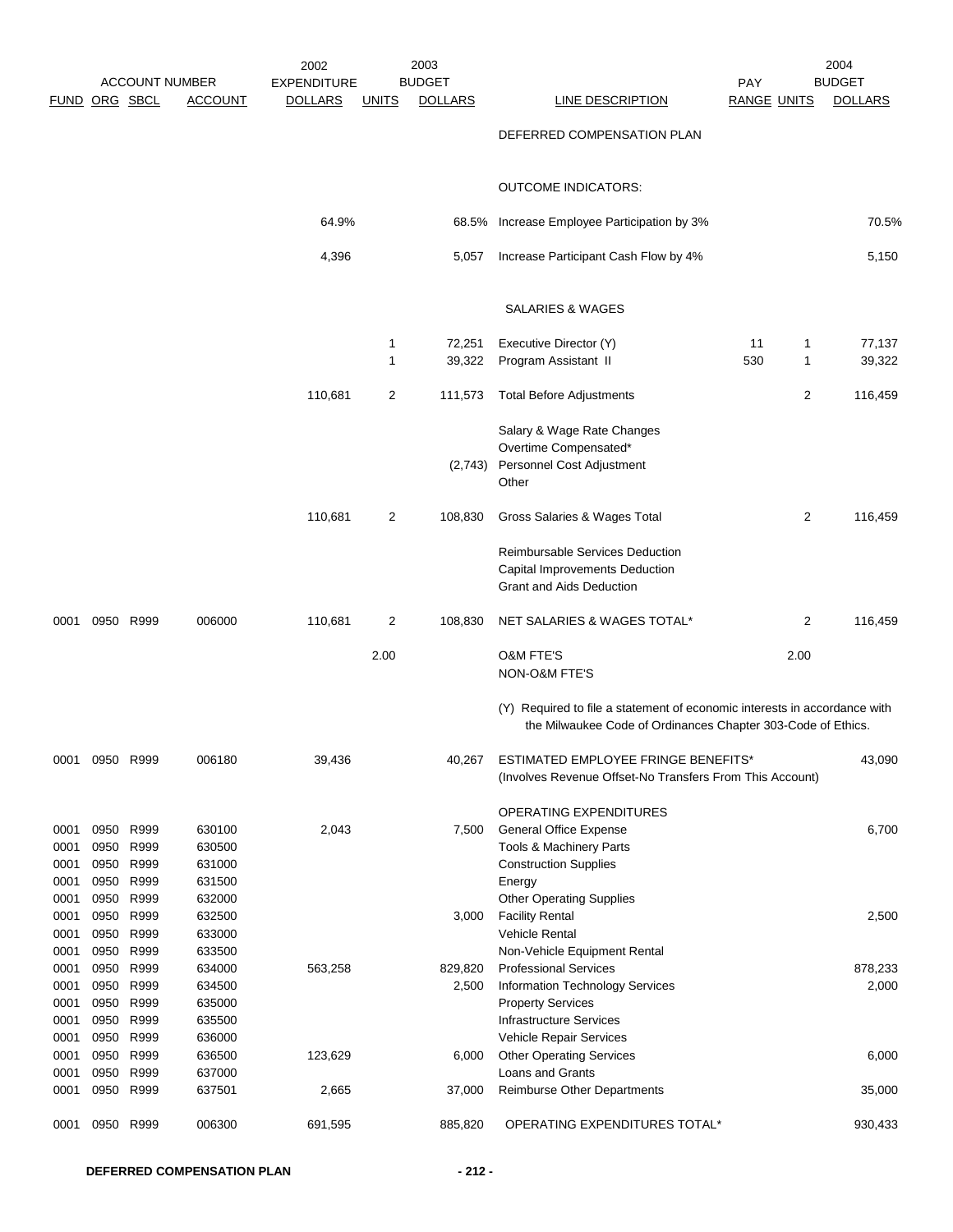|               |           |           | <b>ACCOUNT NUMBER</b> | 2002<br><b>EXPENDITURE</b> |              | 2003<br><b>BUDGET</b> |                                                                              | PAY                | 2004<br><b>BUDGET</b> |
|---------------|-----------|-----------|-----------------------|----------------------------|--------------|-----------------------|------------------------------------------------------------------------------|--------------------|-----------------------|
| FUND ORG SBCL |           |           | <b>ACCOUNT</b>        | <b>DOLLARS</b>             | <b>UNITS</b> | <b>DOLLARS</b>        | LINE DESCRIPTION                                                             | <b>RANGE UNITS</b> | <b>DOLLARS</b>        |
|               |           |           |                       |                            |              |                       | <b>EQUIPMENT PURCHASES</b>                                                   |                    |                       |
|               |           |           |                       |                            |              |                       | <b>Additional Equipment</b>                                                  |                    |                       |
|               |           |           |                       |                            |              |                       | Subtotal - Additional Equipment                                              |                    |                       |
|               |           |           |                       |                            |              |                       | Replacement Equipment                                                        |                    | 4,000                 |
|               |           |           |                       |                            |              |                       | Subtotal - Replacement Equipment                                             |                    |                       |
| 0001          |           | 0950 R999 | 006800                |                            |              |                       | EQUIPMENT PURCHASES TOTAL*                                                   |                    | 4,000                 |
| 0001          | 0950 R091 |           | 006300                |                            |              | 75,000                | <b>SPECIAL FUNDS</b><br>Contingency (A)*                                     |                    | 75,000                |
|               |           |           |                       |                            |              | 75,000                | SPECIAL FUNDS TOTAL                                                          |                    | 75,000                |
|               |           |           |                       |                            |              |                       | (A) Funds can only be expended upon Deferred<br>Compensation Board approval. |                    |                       |
|               |           |           |                       | 841,712                    |              | 1,109,917             | DEFERRED COMPENSATION PLAN<br>BUDGETARY CONTROL UNIT TOTAL<br>$(1 BCU=1 DU)$ |                    | 1,168,982             |
|               |           |           |                       |                            |              |                       | *Appropriation Control Account                                               |                    |                       |
|               |           |           |                       | <b>UNITS</b>               | %            | <b>UNITS</b>          | PROGRAM RESULT MEASURES/<br>INTERNAL MANAGEMENT INDICATORS:                  | %                  | <b>UNITS</b>          |
| 0001          | 0950 1618 |           | M09501                | 7,386                      |              | 7,422                 | <b>Deferred Compensation Accounts</b><br>Administered                        | 101.7              | 7,550                 |
| 0001          |           | 0950 1618 | P09502                | 4.0%                       |              | 3.0%                  | Percentage Change in Accounts                                                | 66.7               | 2.0%                  |
|               |           |           |                       | 3.482                      |              | 3.600                 | TOTAL DIRECT LABOR HOUR ALLOCATION                                           |                    | 3,600                 |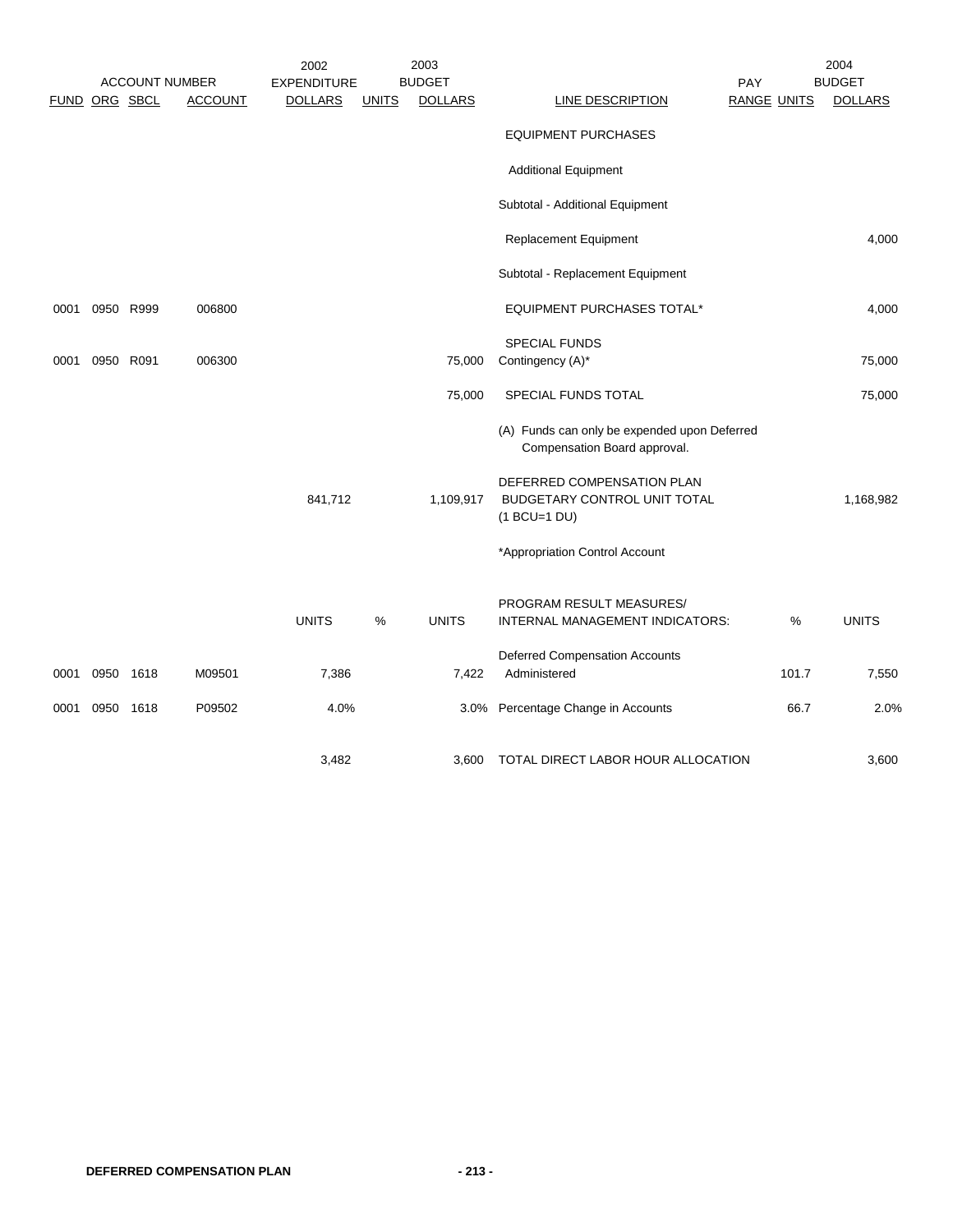|             |          |                       |                | 2002               |              | 2003           |                                                                 |                    | 2004           |
|-------------|----------|-----------------------|----------------|--------------------|--------------|----------------|-----------------------------------------------------------------|--------------------|----------------|
|             |          | <b>ACCOUNT NUMBER</b> |                | <b>EXPENDITURE</b> |              | <b>BUDGET</b>  |                                                                 | PAY                | <b>BUDGET</b>  |
| <b>FUND</b> | ORG SBCL |                       | <b>ACCOUNT</b> | <b>DOLLARS</b>     | <b>UNITS</b> | <b>DOLLARS</b> | LINE DESCRIPTION                                                | <b>RANGE UNITS</b> | <b>DOLLARS</b> |
|             |          |                       |                |                    |              |                | PROVISION FOR EMPLOYES' RETIREMENT                              |                    |                |
|             |          |                       |                |                    |              |                | 2. SOURCE OF FUNDS FOR PROVISION<br>FOR EMPLOYES' RETIREMENT    |                    |                |
| 0001        | 4500     |                       | 009400         |                    |              |                | Charge to Other Governmental Units                              |                    |                |
|             |          |                       |                | 682,235            |              | 775.134        | <b>Fringe Benefits-Pensions</b>                                 |                    | 802,267        |
| 0001        | 9990     |                       | 009013         | 38,090,209         |              | 40,937,332     | Property Tax Levy                                               |                    | 42,386,238     |
| 0001        | 4500     |                       | 009400         | 19,669,609         |              | 23,812,611     | Charges for Services - ERS                                      |                    | 23,659,000     |
| 0001        | 0950     |                       | 009400         | 813,547            |              | 1,109,917      | Charges for Services - Deferred Comp.                           |                    | 1,168,982      |
| 0001        | 4500     |                       | 009870         | (445)              |              |                | Miscellaneous - ERS                                             |                    | 156,000        |
|             |          |                       |                | 59,255,155         |              | 66,634,994     | TOTAL SOURCE OF FUNDS FOR PROVISION<br>FOR EMPLOYES' RETIREMENT |                    | 68,172,487     |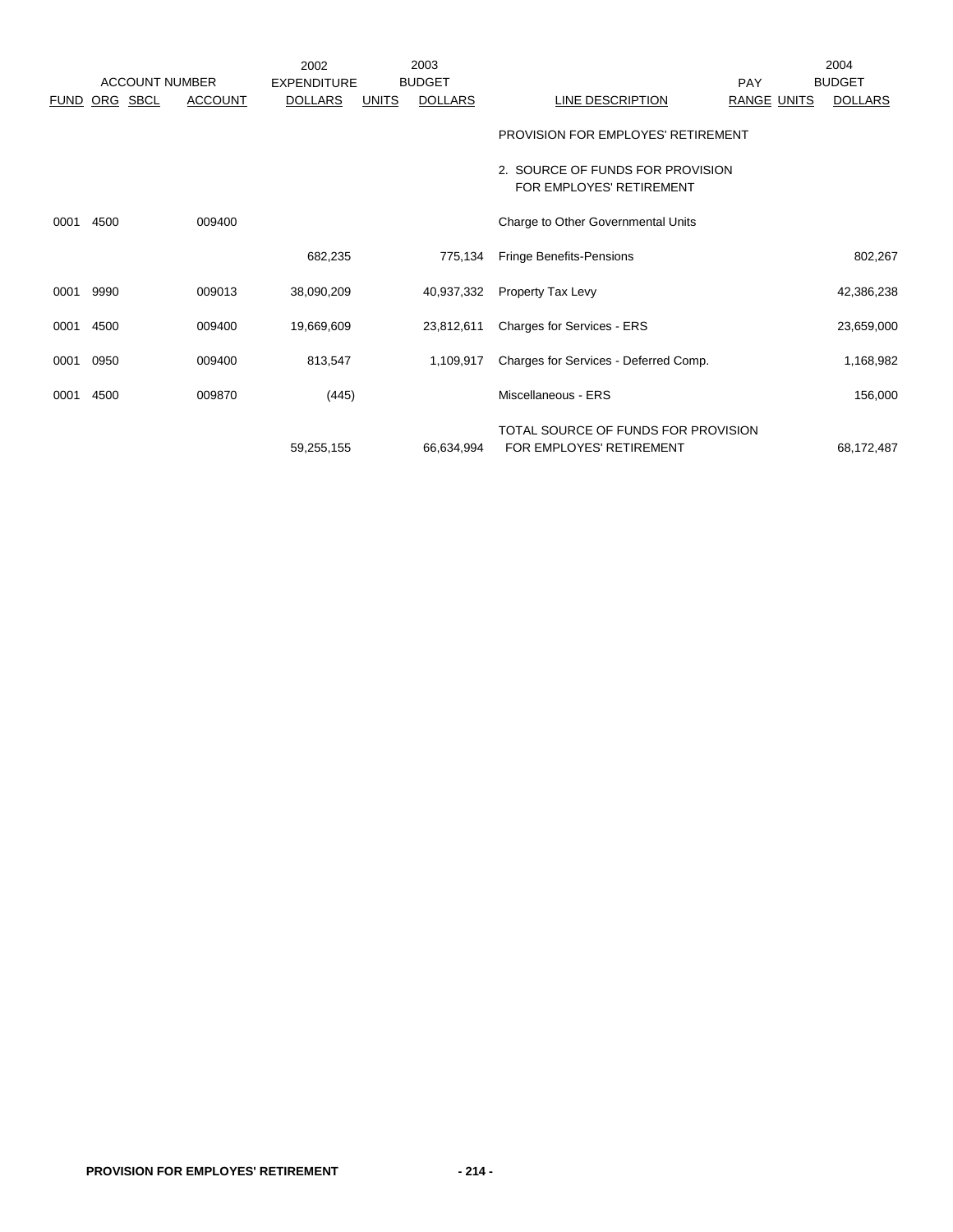|      |                      |           |                                         | 2002                                 |              | 2003                            |                                                                                                                                                                                                                                                                                                                                                                                                                                                                                                                                                                                                                                                                             |                                  | 2004                            |
|------|----------------------|-----------|-----------------------------------------|--------------------------------------|--------------|---------------------------------|-----------------------------------------------------------------------------------------------------------------------------------------------------------------------------------------------------------------------------------------------------------------------------------------------------------------------------------------------------------------------------------------------------------------------------------------------------------------------------------------------------------------------------------------------------------------------------------------------------------------------------------------------------------------------------|----------------------------------|---------------------------------|
|      | <b>FUND ORG SBCL</b> |           | <b>ACCOUNT NUMBER</b><br><b>ACCOUNT</b> | <b>EXPENDITURE</b><br><b>DOLLARS</b> | <b>UNITS</b> | <b>BUDGET</b><br><b>DOLLARS</b> | LINE DESCRIPTION                                                                                                                                                                                                                                                                                                                                                                                                                                                                                                                                                                                                                                                            | <b>PAY</b><br><b>RANGE UNITS</b> | <b>BUDGET</b><br><b>DOLLARS</b> |
|      |                      |           |                                         |                                      |              |                                 |                                                                                                                                                                                                                                                                                                                                                                                                                                                                                                                                                                                                                                                                             |                                  |                                 |
|      |                      |           |                                         |                                      |              |                                 | C. CAPITAL IMPROVEMENTS FUNDS                                                                                                                                                                                                                                                                                                                                                                                                                                                                                                                                                                                                                                               |                                  |                                 |
|      |                      |           |                                         |                                      |              |                                 | 1. BUDGETS FOR CAPITAL IMPROVEMENTS                                                                                                                                                                                                                                                                                                                                                                                                                                                                                                                                                                                                                                         |                                  |                                 |
|      |                      |           |                                         |                                      |              |                                 | These accounts may be credited with amounts received or receivable<br>from assessments levied, contributions, grants, and loans in aid from<br>other Governmental Units. Sales of remnant parcels of property or other<br>receipts which are considered an abatement of project - Costs and<br>amounts so received or receivable shall be deemed to be appropriated<br>for the particular purpose of the project account to which said amounts<br>are credited and are available for disbursement for said purposes,<br>providing such receipts and disbursements have the approval of the<br>Finance-Personnel Committee of the Common Council.                            |                                  |                                 |
|      |                      |           |                                         |                                      |              |                                 | Various Common Council Resolutions such as C.C. Resolution 88-1664<br>adopted December 20, 1988 commonly referred to as the Capital<br>Guidelines; CC Resolution 66-1893-E, (Grant and Aids Guidelines)<br>adopted February 5, 1982, CC Resolution 72-982 (Land Acquisition<br>Policy) adopted February 23, 1973 and CC Resolution 73-1365<br>(Industrial Land Bank Revolving Fund) adopted January 15, 1974 Set<br>Forth the Various Procedures and Controls Applicable to the Capital<br>Program of the City of Milwaukee. In adopting this Budget it is the Intent<br>of the Common Council That Such Requirements and Subsequent<br>Revisions Thereto Will Be Followed. |                                  |                                 |
|      |                      |           |                                         |                                      |              |                                 | In the Case of Expressway and Urban Aid Reimbursable Capital<br>Improvement Accounts, Because of Timing Uncertainties and Their<br>Reimbursable Nature, it is the Intent of the Common Council to Provide<br>Expenditure Authority on an As-Needed Revenue Offset Basis by<br>Appropriate Resolution, Rather Than to Include Amounts for Such<br>Projects in the Budget.                                                                                                                                                                                                                                                                                                    |                                  |                                 |
|      |                      |           |                                         |                                      |              |                                 | SPECIAL CAPITAL PROJECTS OR PURPOSES                                                                                                                                                                                                                                                                                                                                                                                                                                                                                                                                                                                                                                        |                                  |                                 |
|      |                      |           |                                         |                                      |              |                                 | Capital Grant and Aids Program Expenditures Shall be Made only After<br>Adoption of a Common Council Resolution Adopted in Accordance<br>with Common Council Resolution File Number 66-1893 as Amended<br>February 25, 1982.                                                                                                                                                                                                                                                                                                                                                                                                                                                |                                  |                                 |
|      |                      |           |                                         |                                      |              |                                 | Grantor Share-Non City Cash                                                                                                                                                                                                                                                                                                                                                                                                                                                                                                                                                                                                                                                 |                                  |                                 |
| 0306 | 9990 R999            |           | SP032040100                             |                                      |              | 8,700,000                       | Cash Revenues                                                                                                                                                                                                                                                                                                                                                                                                                                                                                                                                                                                                                                                               |                                  | 10,000,000                      |
| 0306 |                      | 9990 R999 | SP032040102                             |                                      |              | 1,600,000<br>[1,600,000]        | Out of Pocket City Share<br>New Borrowing<br>Carryover Borrowing*                                                                                                                                                                                                                                                                                                                                                                                                                                                                                                                                                                                                           |                                  | 300,000<br>[4,580,487]          |

Municipal Art Fund 0306 1910 R999 SP150040000 25,000 25,000 25,000 Cash Levy 25,000 25,000

The Municipal Art Fund is administered in the Dept. of City Development.

|      |           |            |         | <b>Pabst Theatre Modifications</b> |
|------|-----------|------------|---------|------------------------------------|
| 0321 | 9990 R999 | BU11080300 | 400.217 | New Borrowing                      |
| 0321 | 5010 R999 | BU11080300 |         | Cash Levy                          |
|      |           |            |         | Carryover Borrowing*               |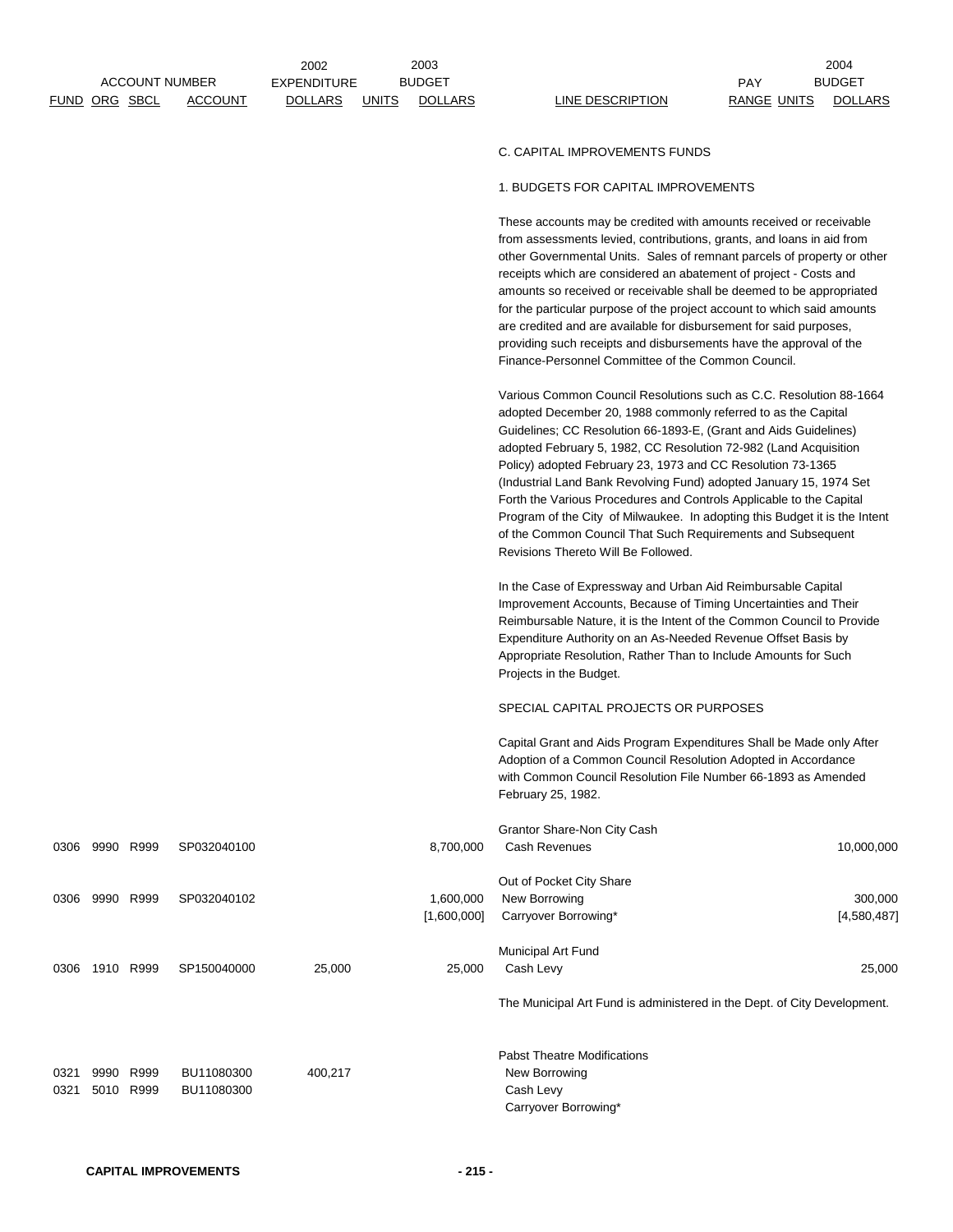|               |      |           |                       | 2002               |              | 2003           |                                                                            |                    | 2004           |
|---------------|------|-----------|-----------------------|--------------------|--------------|----------------|----------------------------------------------------------------------------|--------------------|----------------|
|               |      |           | <b>ACCOUNT NUMBER</b> | <b>EXPENDITURE</b> |              | <b>BUDGET</b>  |                                                                            | PAY                | <b>BUDGET</b>  |
| FUND ORG SBCL |      |           | <b>ACCOUNT</b>        | <b>DOLLARS</b>     | <b>UNITS</b> | <b>DOLLARS</b> | <b>LINE DESCRIPTION</b>                                                    | <b>RANGE UNITS</b> | <b>DOLLARS</b> |
|               |      |           |                       |                    |              |                | <b>Employee Retirement System-Automated</b>                                |                    |                |
|               |      |           |                       |                    |              |                | Pension Management Information System                                      |                    |                |
| 0321          | 9990 | R999      | BU11091700            | 2,019              |              |                | New Borrowing                                                              |                    |                |
| 0321          | 4500 | R999      | BU11091700            |                    |              |                | <b>Cash Revenues</b>                                                       |                    |                |
|               |      |           |                       |                    |              |                | Carryover Borrowing*                                                       |                    |                |
|               |      |           |                       |                    |              |                | FMIS Post Implementation Work                                              |                    |                |
| 0306          |      | 9990 R999 | SP11090200            | 760                |              |                | New Borrowing                                                              |                    |                |
|               |      |           |                       |                    |              |                | Carryover Borrowing*                                                       |                    |                |
|               |      |           |                       |                    |              |                |                                                                            |                    |                |
|               |      |           |                       |                    |              |                | Technology Initiative                                                      |                    |                |
| 0321          |      | 1510 R999 | BU110020100           | 29,046             |              | 1,000,000      | New Borrowing                                                              |                    |                |
|               |      |           |                       |                    |              | [300,000]      | Carryover Borrowing*                                                       |                    | [1,000,000]    |
|               |      |           |                       |                    |              |                | <b>Equipment Replacement Program</b>                                       |                    |                |
| 0321          |      | 5010 R999 | BU110020200           | 210,035            |              |                | New Borrowing                                                              |                    |                |
|               |      |           |                       |                    |              | [3,300,000]    | Carryover Borrowing*                                                       |                    | [3,300,000]    |
|               |      |           |                       |                    |              |                | Consolidated Municipal Garage -                                            |                    |                |
|               |      |           |                       |                    |              |                | Fire Repair Facility Study                                                 |                    |                |
| 0321          |      | 5010 R999 | BU110020300           | 2,461              |              |                | Cash Levy                                                                  |                    |                |
|               |      |           |                       |                    |              |                | MPS Capital (A)                                                            |                    |                |
|               |      |           |                       | ${18,725,000}$     |              | ${12,000,000}$ | New Borrowing                                                              |                    | ${12,000,000}$ |
|               |      |           |                       |                    |              | [2,580,000]    | Carryover Borrowing*                                                       |                    | [10,580,000]   |
|               |      |           |                       |                    |              |                |                                                                            |                    |                |
|               |      |           |                       | 669,538            |              | 11,325,000     | TOTAL SPECIAL CAPITAL PROJECTS                                             |                    | 10,325,000     |
|               |      |           |                       |                    |              |                | *Carryover Borrowing Amounts (Restatement of a prior years unutilized      |                    |                |
|               |      |           |                       |                    |              |                | borrowing authorization are included for information and authorization     |                    |                |
|               |      |           |                       |                    |              |                | purposes. Such amounts are excluded from budget totals to avoid duplicatio |                    |                |
|               |      |           |                       |                    |              |                | (A) 2002, 2003, and 2004 budgeted amounts reflect City of Milwaukee, tax   |                    |                |
|               |      |           |                       |                    |              |                | levy-supported borrowing authority which is being made available to the    |                    |                |
|               |      |           |                       |                    |              |                | school district to assist in meeting capital improvement needs. MPS is     |                    |                |

prevented under state law from issuing debt. In addition, MPS is prevented from making the principal and interest payments associated with debt issued on its behalf. None of these figures are added into city totals.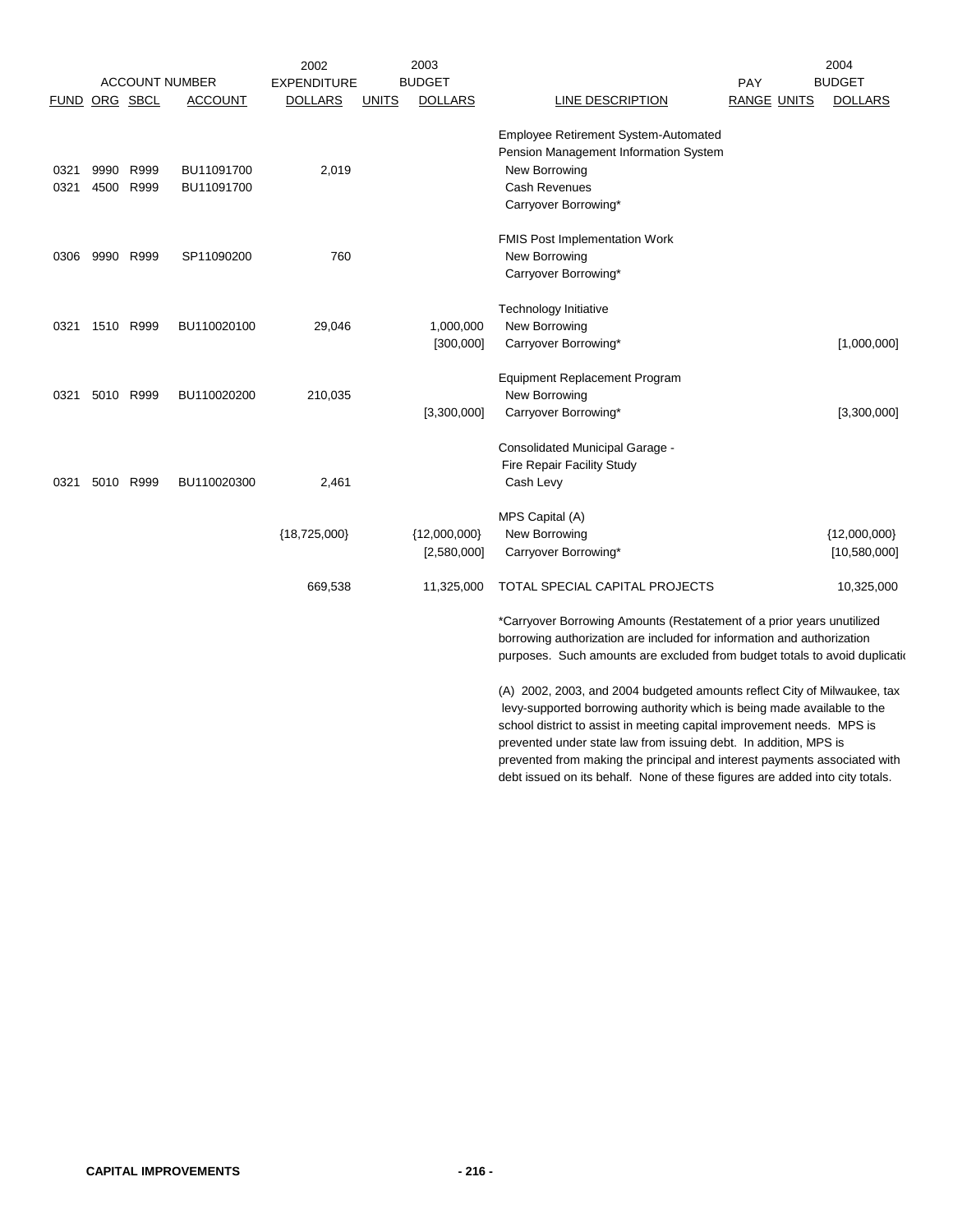|             |      |          | <b>ACCOUNT NUMBER</b> | 2002                                 |              | 2003<br><b>BUDGET</b> |                                          |                    | 2004<br><b>BUDGET</b> |
|-------------|------|----------|-----------------------|--------------------------------------|--------------|-----------------------|------------------------------------------|--------------------|-----------------------|
| <b>FUND</b> |      | ORG SBCL | <b>ACCOUNT</b>        | <b>EXPENDITURE</b><br><b>DOLLARS</b> | <b>UNITS</b> | <b>DOLLARS</b>        | LINE DESCRIPTION                         | PAY<br>RANGE UNITS | <b>DOLLARS</b>        |
|             |      |          |                       |                                      |              |                       |                                          |                    |                       |
|             |      |          |                       |                                      |              |                       | DEPARTMENT OF ADMINISTRATION             |                    |                       |
|             |      |          |                       |                                      |              |                       | <b>FMIS Accounts Receivable</b>          |                    |                       |
| 0321        | 9990 | R999     | BU110010400           | 437,150                              |              |                       | New Borrowing                            |                    |                       |
|             |      |          |                       |                                      |              |                       | Record Retention Movable Shelving Units  |                    |                       |
|             |      |          |                       |                                      |              |                       | Cash Levy                                |                    |                       |
| 0321        | 9990 | R999     | BU110020400           |                                      |              |                       | New Borrowing                            |                    |                       |
|             |      |          |                       |                                      |              | [200,000]             | Carryover Borrowing*                     |                    | [200,000]             |
|             |      |          |                       |                                      |              |                       | Optical Imaging System Software Upgrade  |                    |                       |
|             |      |          |                       |                                      |              |                       | Cash Levy                                |                    |                       |
| 0321        | 9990 | R999     | BU110020500           | 98,418                               |              |                       | New Borrowing                            |                    |                       |
|             |      |          |                       |                                      |              | [124, 945]            | Carryover Borrowing*                     |                    |                       |
|             |      |          |                       |                                      |              |                       | Remodel ITMD 809 Building 4th Floor      |                    |                       |
| 0321        | 1510 | R999     | BU110030100           |                                      |              | 50,000                | Cash Levy                                |                    |                       |
| 0321        | 9990 | R999     | BU110030100           |                                      |              | 761,500               | New Borrowing                            |                    |                       |
|             |      |          |                       |                                      |              |                       | Carryover Borrowing*                     |                    | [561, 500]            |
|             |      |          |                       |                                      |              |                       | Financial Mgmt. Information Sys. Upgrade |                    |                       |
| 0321        | 1510 | R999     | BU110040100           |                                      |              |                       | New Borrowing                            |                    | 630,000               |
|             |      |          |                       |                                      |              |                       |                                          |                    |                       |
|             |      |          |                       | 535,568                              |              | 811,500               | TOTAL DEPARTMENT OF ADMINISTRATION       |                    | 630,000               |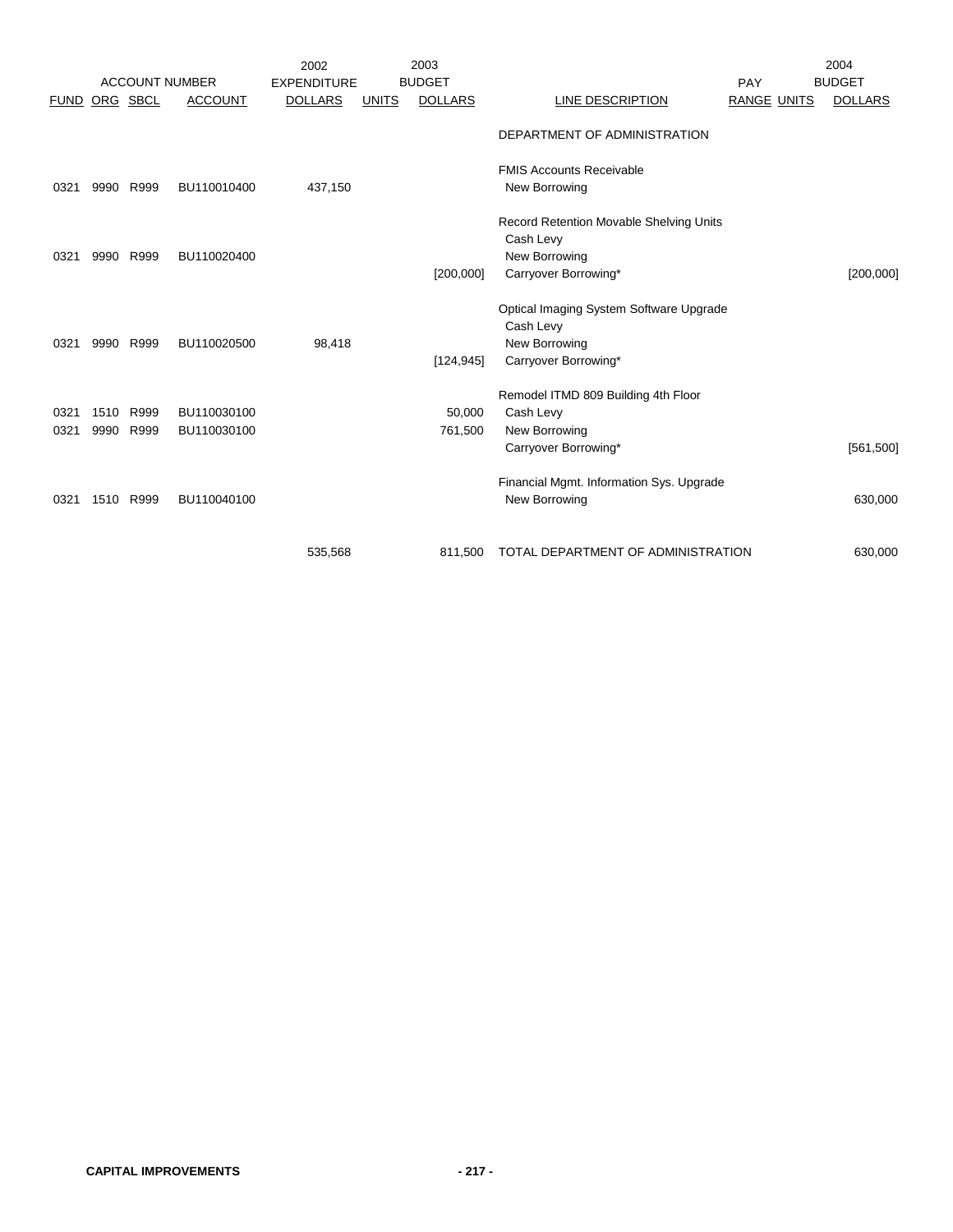|             |      | <b>ACCOUNT NUMBER</b> |                | 2002<br><b>EXPENDITURE</b> |              | 2003<br><b>BUDGET</b> |                                                                                                    | <b>PAY</b>  | 2004<br><b>BUDGET</b> |
|-------------|------|-----------------------|----------------|----------------------------|--------------|-----------------------|----------------------------------------------------------------------------------------------------|-------------|-----------------------|
| <b>FUND</b> | ORG  | SBCL                  | <b>ACCOUNT</b> | <b>DOLLARS</b>             | <b>UNITS</b> | <b>DOLLARS</b>        | LINE DESCRIPTION                                                                                   | RANGE UNITS | <b>DOLLARS</b>        |
|             |      |                       |                |                            |              |                       | CITY ATTORNEY'S OFFICE                                                                             |             |                       |
| 0321        | 1490 | R999                  | BU110000200    | 18,464                     |              |                       | City Attorney's Office - Lobby Alterations<br>Cash Levy                                            |             |                       |
| 0321        | 9990 | R999                  | BU110020600    | 70,618                     |              | [252,000]             | City Attorney's Office - Five Additional Attorney Offices<br>New Borrowing<br>Carryover Borrowing* |             | [252,000]             |
|             |      |                       |                | 89,082                     |              |                       | TOTAL CITY ATTORNEY'S OFFICE                                                                       |             |                       |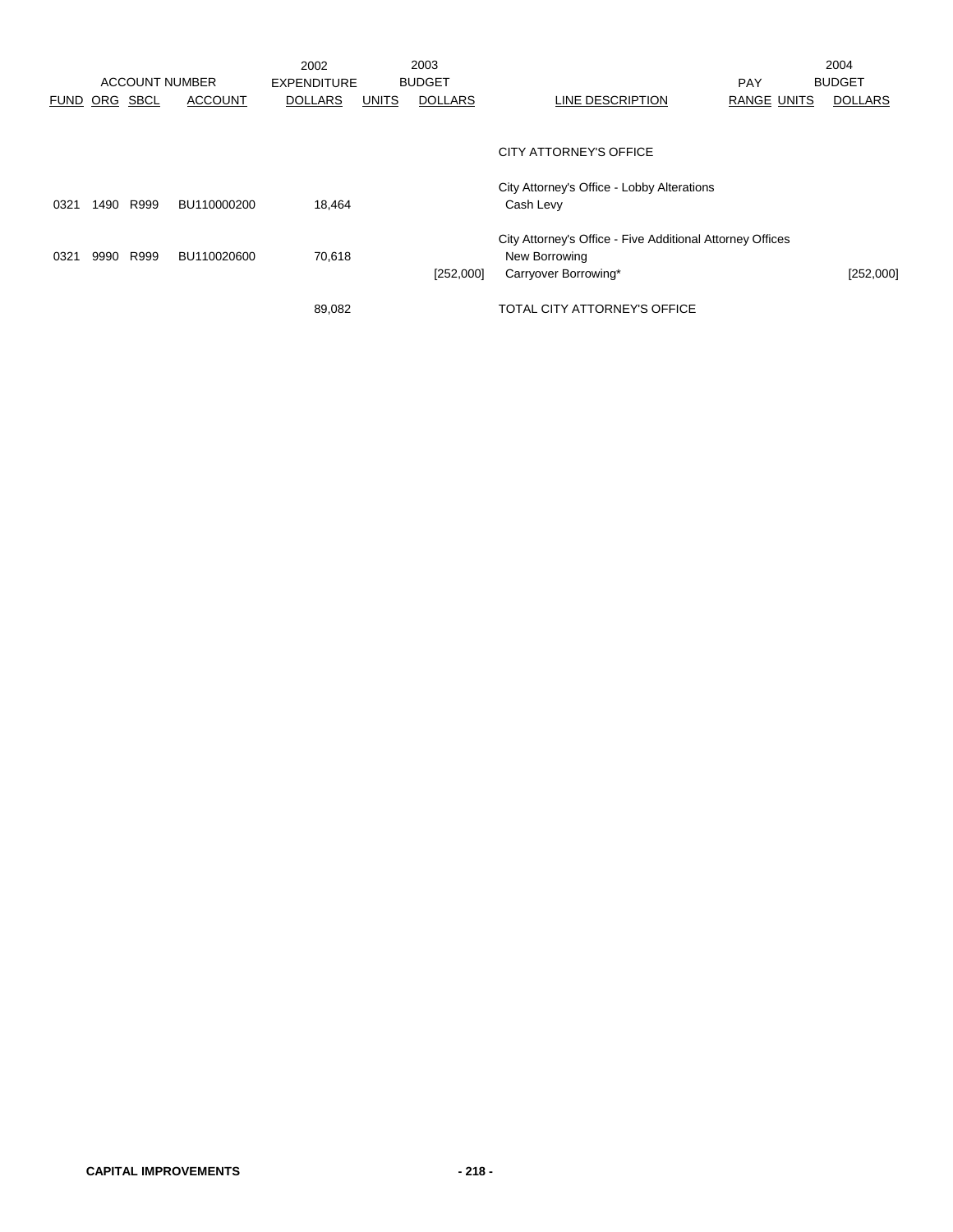| FUND ORG SBCL |                   |      | <b>ACCOUNT NUMBER</b><br><b>ACCOUNT</b> | 2002<br><b>EXPENDITURE</b><br><b>DOLLARS</b> | <u>UNITS</u> | 2003<br><b>BUDGET</b><br><b>DOLLARS</b> | LINE DESCRIPTION                                                                                                                                                                                                                                                                                                                                                                                                                                                                                                                                                                                                                                                                                                                                                                                                                                | <b>PAY</b><br><b>RANGE UNITS</b> | 2004<br><b>BUDGET</b><br><b>DOLLARS</b> |
|---------------|-------------------|------|-----------------------------------------|----------------------------------------------|--------------|-----------------------------------------|-------------------------------------------------------------------------------------------------------------------------------------------------------------------------------------------------------------------------------------------------------------------------------------------------------------------------------------------------------------------------------------------------------------------------------------------------------------------------------------------------------------------------------------------------------------------------------------------------------------------------------------------------------------------------------------------------------------------------------------------------------------------------------------------------------------------------------------------------|----------------------------------|-----------------------------------------|
|               |                   |      |                                         |                                              |              |                                         | DEPARTMENT OF CITY DEVELOPMENT                                                                                                                                                                                                                                                                                                                                                                                                                                                                                                                                                                                                                                                                                                                                                                                                                  |                                  |                                         |
| 0339          | 1910 R999         |      | UR01280000                              | 132,415                                      |              | 150,000                                 | <b>Advanced Planning Fund</b><br>Cash Levy                                                                                                                                                                                                                                                                                                                                                                                                                                                                                                                                                                                                                                                                                                                                                                                                      |                                  | 150,000                                 |
| 0333          | 9990 R999         |      | ST04080000                              | 539,691                                      |              | 500,000                                 | Neighborhood Commercial District<br>Street Improvement Fund<br>New Borrowing                                                                                                                                                                                                                                                                                                                                                                                                                                                                                                                                                                                                                                                                                                                                                                    |                                  | 500,000                                 |
|               |                   |      |                                         |                                              |              | [385,000]                               | Carryover Borrowing*                                                                                                                                                                                                                                                                                                                                                                                                                                                                                                                                                                                                                                                                                                                                                                                                                            |                                  | [885,000]                               |
|               |                   |      |                                         |                                              |              |                                         | Tax Increment Financed Urban<br>Renewal Projects (Purpose Account)<br>Including Grant Funded Projects (A)                                                                                                                                                                                                                                                                                                                                                                                                                                                                                                                                                                                                                                                                                                                                       |                                  |                                         |
| 0336<br>0336  | 9990<br>1910 R999 | R999 | TD000040000<br>TD000040000              | 12,793,544                                   |              | 14,000,000                              | New Borrowing<br>Developer Revenues                                                                                                                                                                                                                                                                                                                                                                                                                                                                                                                                                                                                                                                                                                                                                                                                             |                                  | 19,000,000<br>1,600,000                 |
|               |                   |      |                                         |                                              |              | [15,629,180]                            | Carryover Borrowing*                                                                                                                                                                                                                                                                                                                                                                                                                                                                                                                                                                                                                                                                                                                                                                                                                            |                                  | [27, 916, 180]                          |
|               |                   |      |                                         |                                              |              |                                         | Riverfront & Other Downtown Planning                                                                                                                                                                                                                                                                                                                                                                                                                                                                                                                                                                                                                                                                                                                                                                                                            |                                  |                                         |
| 0315          | 1910 R999         |      | PR01800000                              | 931,279                                      |              |                                         | & Improvements<br>New Borrowing (A)                                                                                                                                                                                                                                                                                                                                                                                                                                                                                                                                                                                                                                                                                                                                                                                                             |                                  |                                         |
|               |                   |      |                                         |                                              |              |                                         | Carryover Borrowing*                                                                                                                                                                                                                                                                                                                                                                                                                                                                                                                                                                                                                                                                                                                                                                                                                            |                                  |                                         |
|               |                   |      |                                         |                                              |              |                                         | (A) No funding shall be expended from Riverwalk related accounts<br>until a plan has been approved by the Common Council. The plan<br>shall include the following elements:                                                                                                                                                                                                                                                                                                                                                                                                                                                                                                                                                                                                                                                                     |                                  |                                         |
|               |                   |      |                                         |                                              |              |                                         | 1. A requirement that City residents be employed on the project in<br>the same proportion as City funding for the project. One-half (50%)<br>of the City residents shall be residents of the CDBG area.<br>2. A plan for the participation of DBE firms and businesses owned<br>by City residents in new investment activity generated by the<br>construction of the new riverwalks. The plan shall address how<br>MEDC and other sources of financing shall be utilized in enabling<br>such investment.<br>3. A plan for the employment of City residents in new jobs resulting<br>from investment in the Riverwalk area. Such plan shall focus on<br>using local hiring and training agencies, including community-<br>based organizations, to ensure that a qualified workforce is<br>available to meet the skill requirements of employers. |                                  |                                         |
| 0339          | 1910 R999         |      | UR03500000                              | 35,285                                       |              |                                         | Development Zone - Commercial<br>Development Revitalization<br>New Borrowing<br>Carryover Borrowing*                                                                                                                                                                                                                                                                                                                                                                                                                                                                                                                                                                                                                                                                                                                                            |                                  |                                         |
|               |                   |      |                                         |                                              |              |                                         | (Expenditures from this fund are not to be made until approved by<br>the Economic Development Committee. The Common Council<br>may require matching funds if deemed appropriate.)                                                                                                                                                                                                                                                                                                                                                                                                                                                                                                                                                                                                                                                               |                                  |                                         |
| 0339          | 1910 R999         |      | UR03600000                              | 179,120                                      |              |                                         | Development Opportunities Fund<br>New Borrowing<br>Carryover Borrowing*<br>Cash Levy                                                                                                                                                                                                                                                                                                                                                                                                                                                                                                                                                                                                                                                                                                                                                            |                                  |                                         |
| 0339          | 9990              | R999 | UR033040000                             | 1,854,050                                    |              | 1,700,000<br>[5,006,988]                | Development Fund<br>New Borrowing<br>Carryover Borrowing*                                                                                                                                                                                                                                                                                                                                                                                                                                                                                                                                                                                                                                                                                                                                                                                       |                                  | 2,200,000<br>[5, 206, 988]              |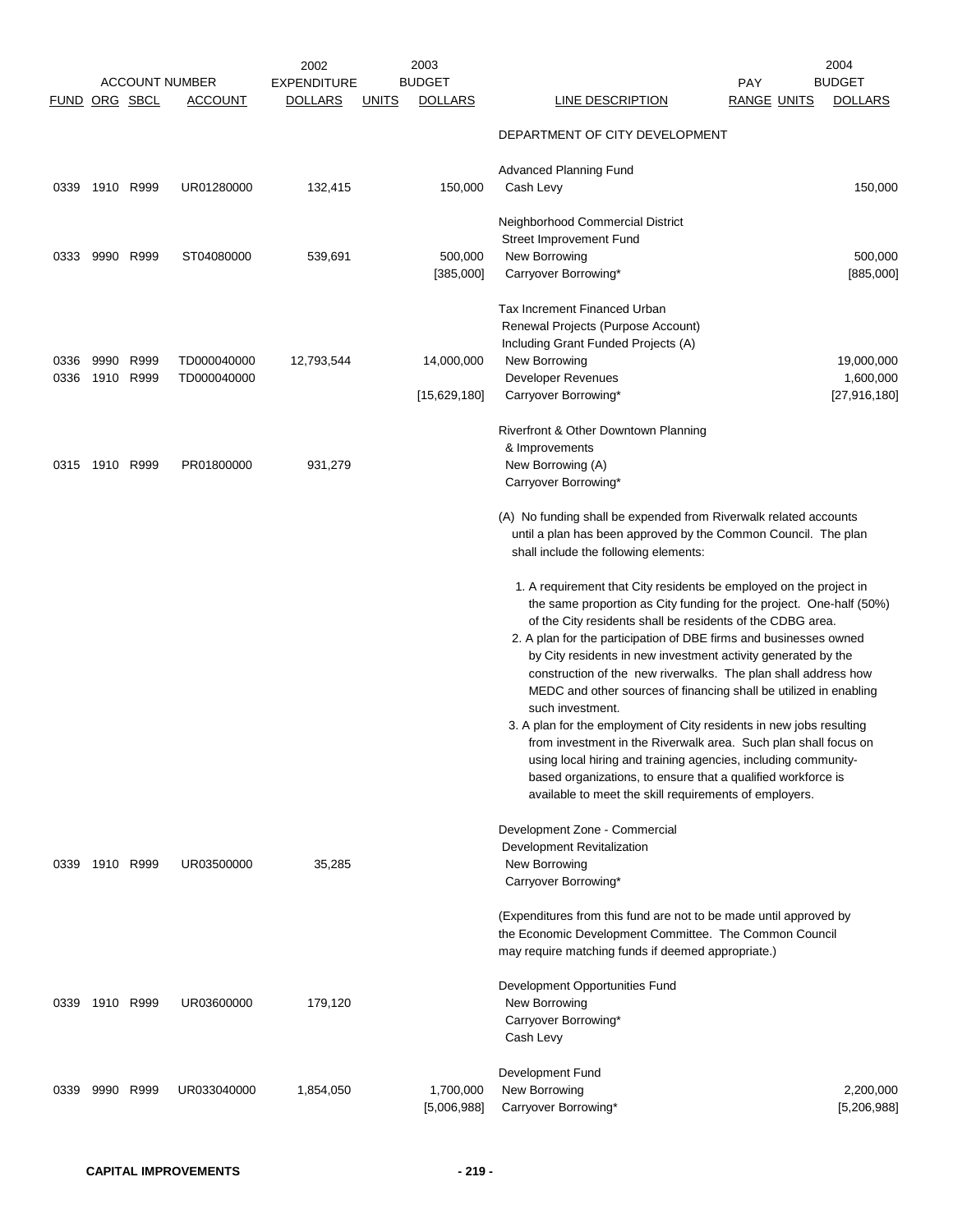|             |            |                       |                | 2002               |              | 2003           |                                                                                                                                | 2004                 |
|-------------|------------|-----------------------|----------------|--------------------|--------------|----------------|--------------------------------------------------------------------------------------------------------------------------------|----------------------|
|             |            | <b>ACCOUNT NUMBER</b> |                | <b>EXPENDITURE</b> |              | <b>BUDGET</b>  | <b>PAY</b>                                                                                                                     | <b>BUDGET</b>        |
| <b>FUND</b> | <b>ORG</b> | <b>SBCL</b>           | <b>ACCOUNT</b> | <b>DOLLARS</b>     | <b>UNITS</b> | <b>DOLLARS</b> | <b>RANGE UNITS</b><br>LINE DESCRIPTION                                                                                         | <b>DOLLARS</b>       |
| 0339        | 9990       | R999                  | UR04180000     | 1,109,450          |              | 500.000        | <b>Business Improvement Districts</b><br>New Borrowing<br>Carryover Borrowing*                                                 | 500,000<br>[500,000] |
|             |            |                       |                | 17,574,834         |              | 16.850.000     | TOTAL DEPARTMENT OF CITY DEVELOPMENT                                                                                           | 23,950,000           |
|             |            |                       |                |                    |              |                | *Carryover Borrowing Amounts (Restatement of a prior year's<br>unutilized borrowing authorization are included for information |                      |

and authorization purposes-Such amounts are excluded from

budget totals to avoid duplication.)

**CAPITAL IMPROVEMENTS - 220 -**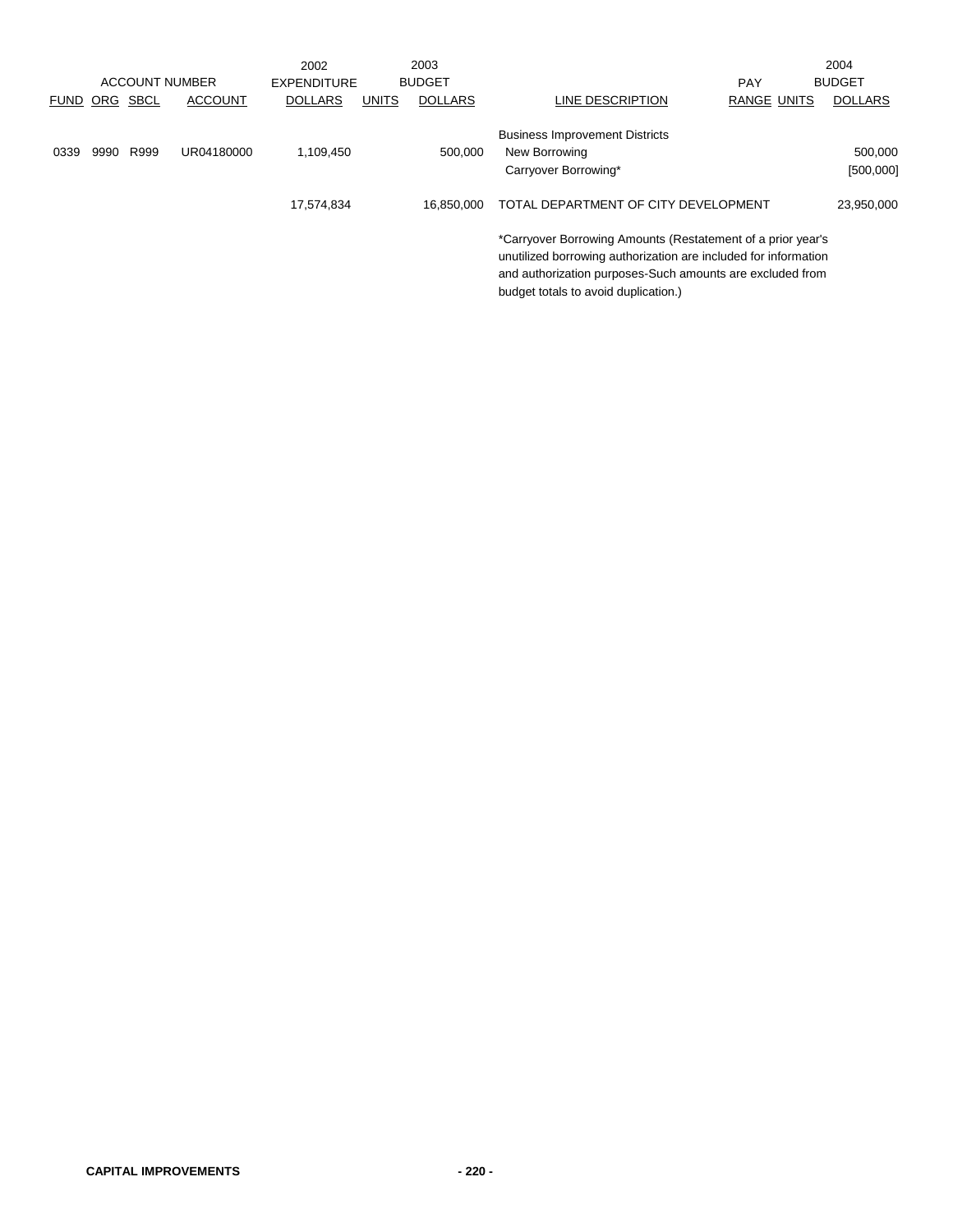|      |          | ACCOUNT NUMBER |                | 2002<br>EXPENDITURE |              | 2003<br><b>BUDGET</b> |                                                        | <b>PAY</b>         | 2004<br><b>BUDGET</b> |
|------|----------|----------------|----------------|---------------------|--------------|-----------------------|--------------------------------------------------------|--------------------|-----------------------|
| FUND | ORG SBCL |                | <b>ACCOUNT</b> | <b>DOLLARS</b>      | <b>UNITS</b> | <b>DOLLARS</b>        | LINE DESCRIPTION                                       | <b>RANGE UNITS</b> | <b>DOLLARS</b>        |
|      |          |                |                |                     |              |                       | COMMON COUNCIL-CITY CLERK                              |                    |                       |
| 0321 | 1310     | R999           | BU110010600    | 61.058              |              |                       | Alterations for Channel 25 / Ethics Board<br>Cash Levy |                    |                       |
|      |          |                |                | 61,058              |              |                       | TOTAL COMMON COUNCIL-CITY CLERK                        |                    |                       |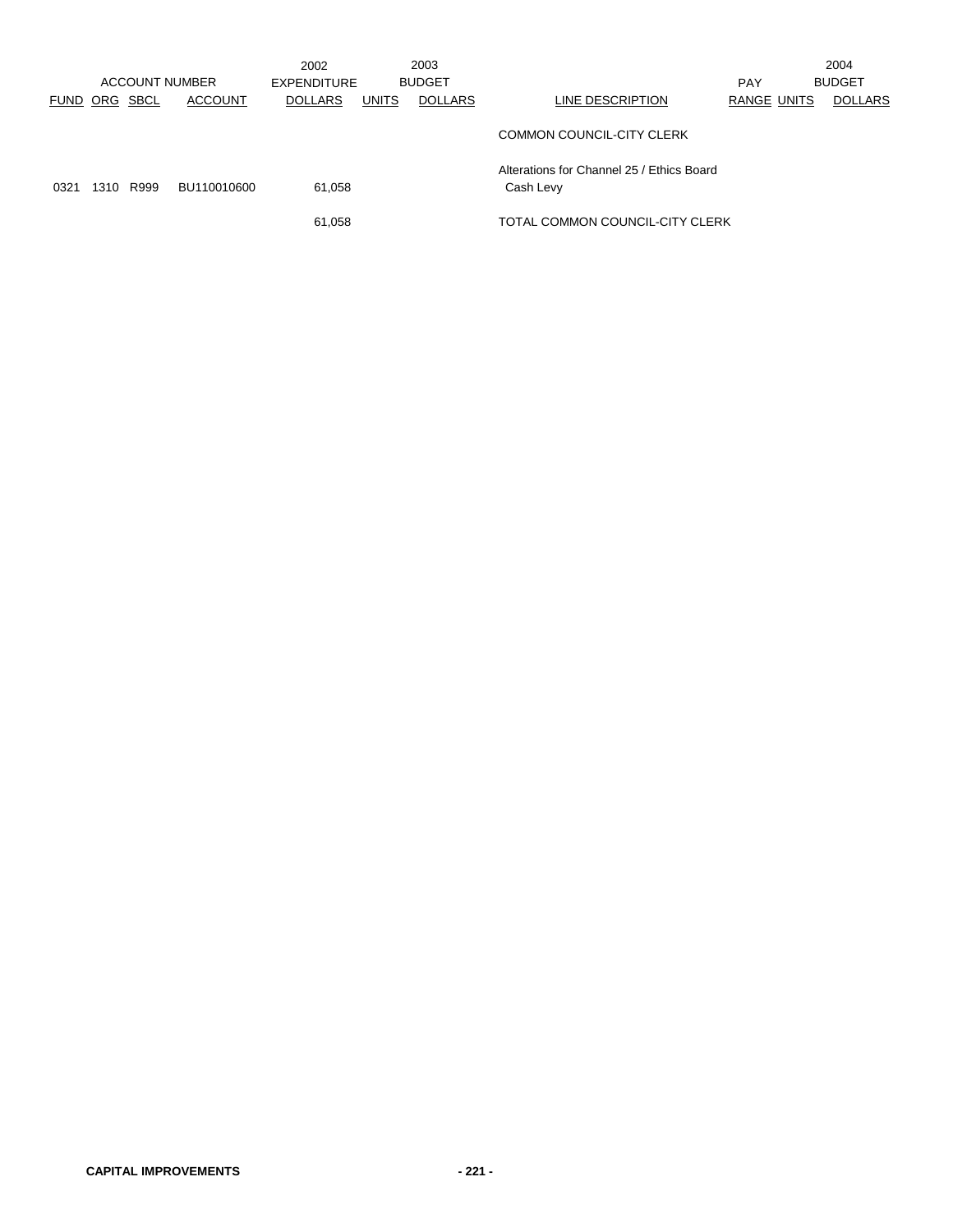|                      |      |                        |                            | 2002               |              | 2003                 |                                                                                                                                                                                                                                    | 2004                 |
|----------------------|------|------------------------|----------------------------|--------------------|--------------|----------------------|------------------------------------------------------------------------------------------------------------------------------------------------------------------------------------------------------------------------------------|----------------------|
|                      |      |                        | <b>ACCOUNT NUMBER</b>      | <b>EXPENDITURE</b> |              | <b>BUDGET</b>        | <b>PAY</b>                                                                                                                                                                                                                         | <b>BUDGET</b>        |
| <b>FUND ORG SBCL</b> |      |                        | <b>ACCOUNT</b>             | <b>DOLLARS</b>     | <b>UNITS</b> | <b>DOLLARS</b>       | LINE DESCRIPTION<br><b>RANGE UNITS</b>                                                                                                                                                                                             | <b>DOLLARS</b>       |
|                      |      |                        |                            |                    |              |                      | <b>FIRE DEPARTMENT</b>                                                                                                                                                                                                             |                      |
|                      |      |                        |                            |                    |              |                      | FIRE DEPARTMENT STATION FACILITIES, INCLUDING<br>PLANNING, LAND ACQUISITION AND STATION CONSTRUCTION<br>AS DETERMINED BY THE COMMON COUNCIL                                                                                        |                      |
|                      |      |                        |                            |                    |              |                      |                                                                                                                                                                                                                                    |                      |
|                      |      |                        |                            |                    |              |                      | Ventilation System & Window Replacement                                                                                                                                                                                            |                      |
|                      |      |                        |                            |                    |              |                      | <b>Various Locations</b>                                                                                                                                                                                                           |                      |
| 0309                 | 9990 | R999                   | FR130030100                |                    |              | 200,000              | New Borrowing                                                                                                                                                                                                                      |                      |
| 0309                 |      | 3280 R999              | FR130030100                |                    |              |                      | Cash Levy                                                                                                                                                                                                                          | 200,000              |
|                      |      |                        |                            |                    |              |                      | Engine House #31 - Alterations                                                                                                                                                                                                     |                      |
| 0309                 |      | 9990 R999              | FR130010200                | 845,128            |              |                      | New Borrowing                                                                                                                                                                                                                      |                      |
|                      |      |                        |                            |                    |              |                      | Carryover Borrowing*                                                                                                                                                                                                               |                      |
|                      |      |                        |                            |                    |              |                      |                                                                                                                                                                                                                                    |                      |
|                      |      |                        |                            |                    |              |                      | Shop Preparatory Account                                                                                                                                                                                                           |                      |
| 0309                 |      | 9990 R999              | FR130010300                |                    |              |                      | New Borrowing                                                                                                                                                                                                                      |                      |
|                      |      |                        |                            |                    |              |                      | Cash Levy                                                                                                                                                                                                                          |                      |
|                      |      |                        |                            |                    |              | [150,000]            | Carryover Borrowing*                                                                                                                                                                                                               |                      |
|                      |      |                        |                            |                    |              |                      |                                                                                                                                                                                                                                    |                      |
| 0309                 |      | 3280 R999              | FR130040100                |                    |              |                      | Fire Repair Shop Design & Construction<br>New Borrowing                                                                                                                                                                            | 1,800,000            |
|                      |      |                        |                            |                    |              |                      |                                                                                                                                                                                                                                    |                      |
|                      |      |                        |                            |                    |              |                      | New Computer Aided Dispatch System                                                                                                                                                                                                 |                      |
| 0309                 |      | 9990 R999              | FR130000100                | 692,817            |              | 2,500,000            | New Borrowing                                                                                                                                                                                                                      |                      |
|                      |      |                        |                            |                    |              | [1,659,900]          | Carryover Borrowing*                                                                                                                                                                                                               | [2,059,900]          |
|                      |      |                        |                            |                    |              |                      |                                                                                                                                                                                                                                    |                      |
|                      |      |                        |                            |                    |              |                      | Engine Company #3 - Alterations                                                                                                                                                                                                    |                      |
| 0309                 |      | 9990 R999              | FR130020100                |                    |              |                      | New Borrowing                                                                                                                                                                                                                      |                      |
|                      |      |                        |                            |                    |              | [980,000]            | Carryover Borrowing*                                                                                                                                                                                                               | [470,000]            |
|                      |      |                        |                            |                    |              |                      |                                                                                                                                                                                                                                    |                      |
| 0309                 |      | 3280 R999              | FR130030300                |                    |              | 85,000               | Engine Company #2 - Alterations<br>Cash Levy                                                                                                                                                                                       |                      |
|                      |      |                        |                            |                    |              |                      |                                                                                                                                                                                                                                    |                      |
|                      |      |                        |                            |                    |              |                      | Engine Company #9 - Floor Repairs                                                                                                                                                                                                  |                      |
| 0309                 |      | 3280 R999              | FR130030200                |                    |              | 50,000               | Cash Levy                                                                                                                                                                                                                          |                      |
|                      |      |                        |                            |                    |              |                      |                                                                                                                                                                                                                                    |                      |
|                      |      |                        |                            |                    |              |                      | Repair Fire Training Tower and Splashboard                                                                                                                                                                                         |                      |
| 0309                 |      | 3280 R999              | FR130040200                |                    |              |                      | Cash Levy                                                                                                                                                                                                                          | 75,000               |
|                      |      |                        |                            |                    |              |                      |                                                                                                                                                                                                                                    |                      |
|                      |      |                        |                            |                    |              |                      | Major Capital Equipment                                                                                                                                                                                                            |                      |
| 0309                 |      | 3280 R999<br>9990 R999 | FR130040300<br>FR130040300 | 623,387            |              | 560,000<br>1,710,000 | Cash Levy<br>New Borrowing                                                                                                                                                                                                         | 370,000<br>3,395,000 |
| 0309                 |      |                        |                            |                    |              |                      | Carryover Borrowing*                                                                                                                                                                                                               | [710,000]            |
|                      |      |                        |                            |                    |              |                      |                                                                                                                                                                                                                                    |                      |
|                      |      |                        |                            | 33,620             |              |                      | Other Experience                                                                                                                                                                                                                   |                      |
|                      |      |                        |                            |                    |              |                      |                                                                                                                                                                                                                                    |                      |
|                      |      |                        |                            | 2,194,952          |              | 5,105,000            | TOTAL FIRE DEPARTMENT                                                                                                                                                                                                              | 5,840,000            |
|                      |      |                        |                            |                    |              |                      | *Carryover Borrowing Amounts (Restatement of a prior years<br>unutilized borrowing authorization are included for information<br>and authorization purposes-Such amounts are excluded from<br>budget totals to avoid duplication.) |                      |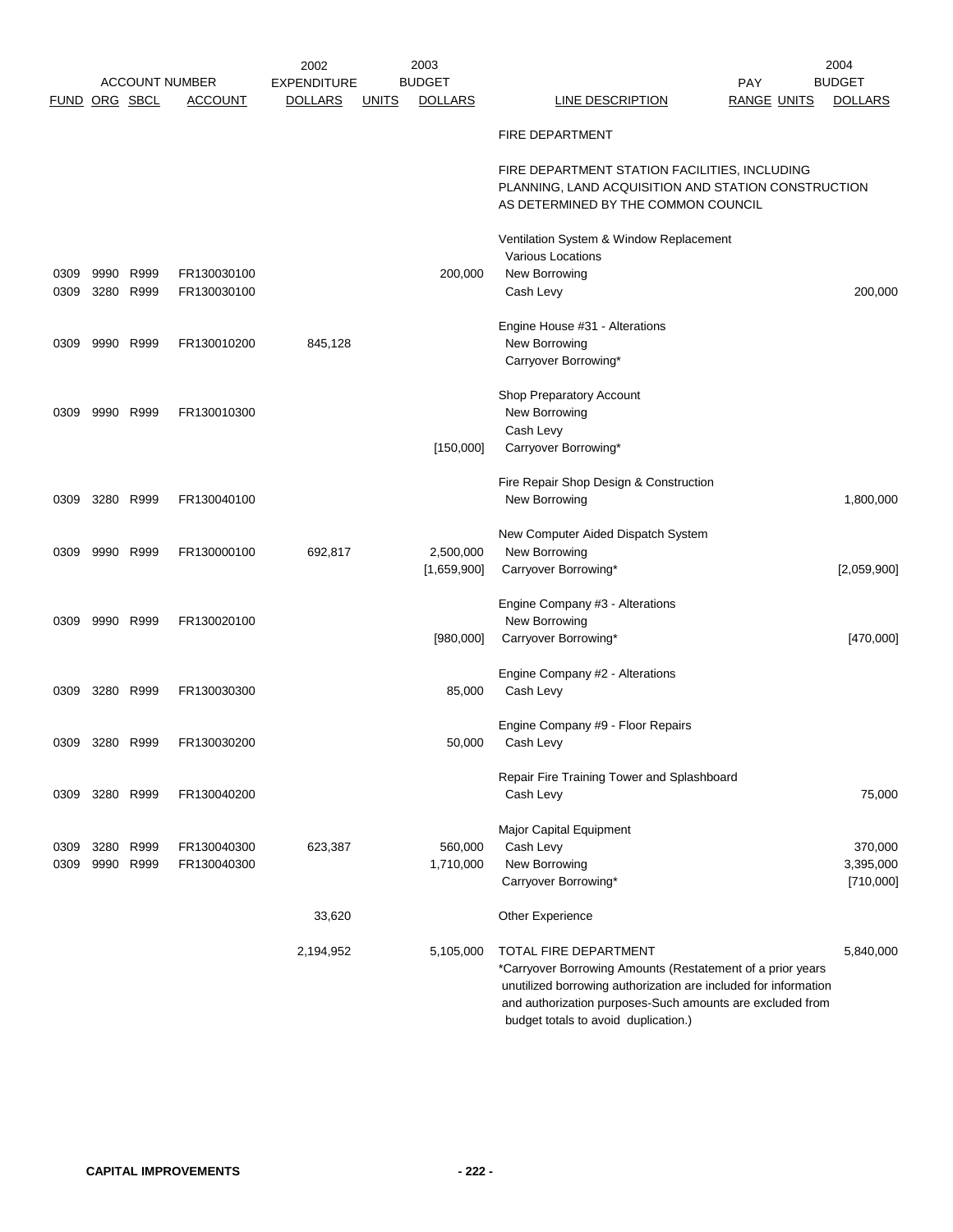|               |           |           |                       | 2002               |              | 2003           |                                                                                                                                                                                                                                    | 2004           |
|---------------|-----------|-----------|-----------------------|--------------------|--------------|----------------|------------------------------------------------------------------------------------------------------------------------------------------------------------------------------------------------------------------------------------|----------------|
|               |           |           | <b>ACCOUNT NUMBER</b> | <b>EXPENDITURE</b> |              | <b>BUDGET</b>  | PAY                                                                                                                                                                                                                                | <b>BUDGET</b>  |
| FUND ORG SBCL |           |           | <b>ACCOUNT</b>        | <b>DOLLARS</b>     | <b>UNITS</b> | <b>DOLLARS</b> | LINE DESCRIPTION<br>RANGE UNITS                                                                                                                                                                                                    | <b>DOLLARS</b> |
|               |           |           |                       |                    |              |                | <b>HEALTH DEPARTMENT</b>                                                                                                                                                                                                           |                |
|               |           |           |                       |                    |              |                | Office and Lab Remodeling                                                                                                                                                                                                          |                |
| 0321          |           | 3810 R999 | BU11081600            | (48, 653)          |              |                | New Borrowing                                                                                                                                                                                                                      |                |
|               |           |           |                       |                    |              |                | Cash Levy                                                                                                                                                                                                                          |                |
|               |           |           |                       |                    |              |                | Carryover Borrowing*                                                                                                                                                                                                               |                |
|               |           |           |                       |                    |              |                | Mechanical Systems Maintenance Program -                                                                                                                                                                                           |                |
|               |           |           |                       |                    |              |                | Various Health Dept. Bldgs.                                                                                                                                                                                                        |                |
| 0321          |           | 3810 R999 | BU11090200            |                    |              |                | Cash Levy                                                                                                                                                                                                                          |                |
| 0321          | 9990      | R999      | BU11090200            |                    |              | 267,000        | New Borrowing                                                                                                                                                                                                                      | 375,000        |
|               |           |           |                       |                    |              |                | Carryover Borrowing*                                                                                                                                                                                                               | [267,000]      |
|               |           |           |                       |                    |              |                | Exterior Building Maintenance Program -                                                                                                                                                                                            |                |
|               |           |           |                       |                    |              |                | Various Health Dept. Bldgs.                                                                                                                                                                                                        |                |
| 0321          |           | 3810 R999 | BU11090300            |                    |              |                | Cash Levy                                                                                                                                                                                                                          |                |
| 0321          |           | 9990 R999 | BU11090300            | 102,433            |              | 300,700        | New Borrowing                                                                                                                                                                                                                      | 315,000        |
|               |           |           |                       |                    |              |                | Carryover Borrowing*                                                                                                                                                                                                               | [300, 700]     |
|               |           |           |                       |                    |              |                | Interior Building Maintenance Program -                                                                                                                                                                                            |                |
|               |           |           |                       |                    |              |                | Various Health Dept. Bldgs.                                                                                                                                                                                                        |                |
| 0321          |           | 5010 R999 | BU11090400            | 17,579             |              |                | Cash Levy                                                                                                                                                                                                                          |                |
| 0321          |           | 9990 R999 | BU11090400            |                    |              | 262,000        | New Borrowing                                                                                                                                                                                                                      | 250,000        |
|               |           |           |                       |                    |              |                | Carryover Borrowing*                                                                                                                                                                                                               | [262,000]      |
|               |           |           |                       |                    |              |                | <b>Client Tracking System Replacement</b>                                                                                                                                                                                          |                |
| 0321          | 3810 R999 |           | BU110030200           |                    |              | 300,000        | New Borrowing                                                                                                                                                                                                                      |                |
|               |           |           |                       |                    |              |                | Carryover Borrowing*                                                                                                                                                                                                               | [300,000]      |
|               |           |           |                       |                    |              |                | Keenan Renovation for Tuberculosis Clinic                                                                                                                                                                                          |                |
| 0321          |           | 3810 R999 | BU110040200           |                    |              |                | New Borrowing                                                                                                                                                                                                                      | 300,000        |
|               |           |           |                       | 71,359             |              | 1,129,700      | TOTAL HEALTH DEPARTMENT                                                                                                                                                                                                            | 1,240,000      |
|               |           |           |                       |                    |              |                | *Carryover Borrowing Amounts (Restatement of a prior years<br>unutilized borrowing authorization are included for information<br>and authorization purposes-Such amounts are excluded from<br>budget totals to avoid duplication.) |                |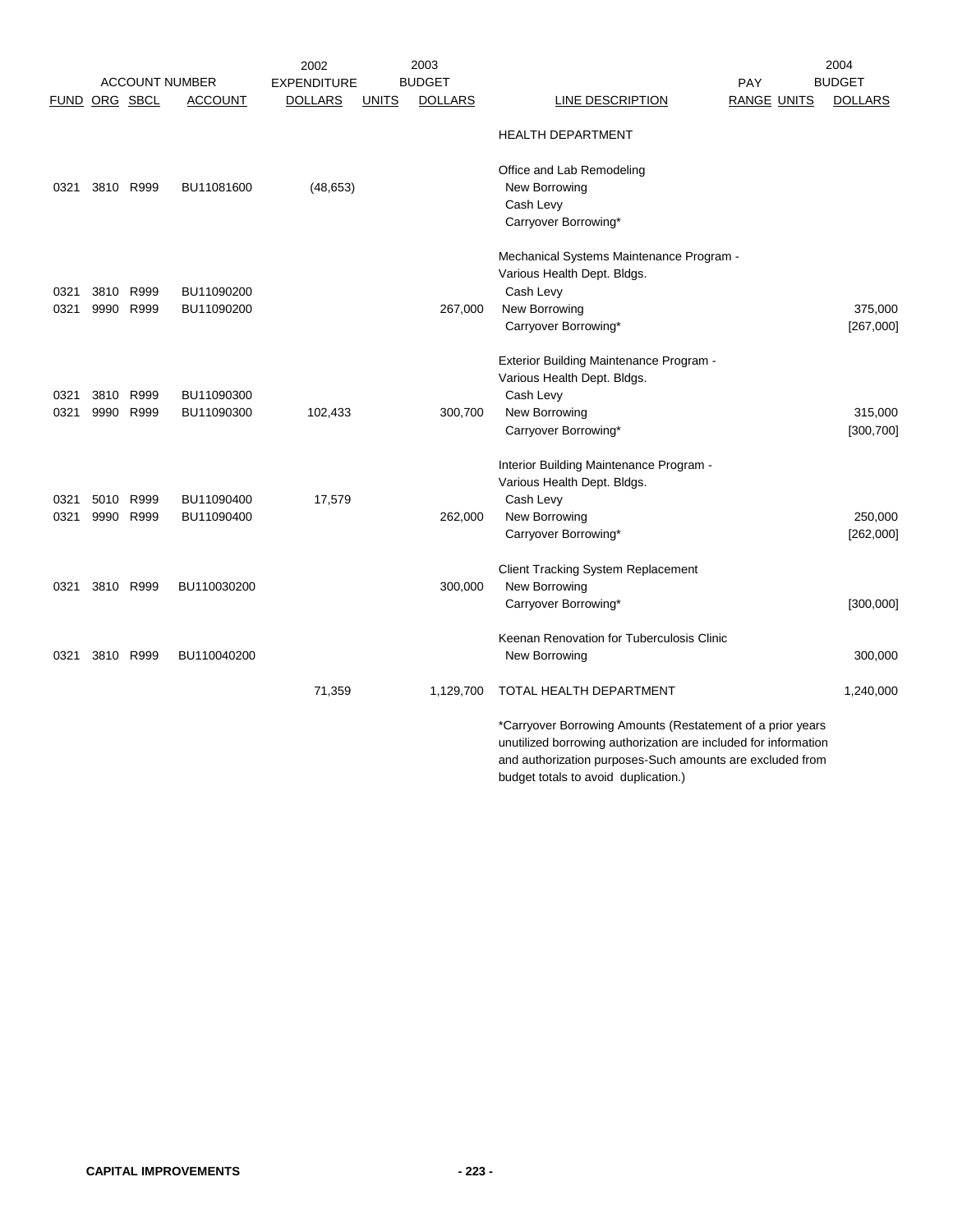|                      |                |      |                                         | 2002                                 |              | 2003                            |                                                                                                                                | 2004                            |
|----------------------|----------------|------|-----------------------------------------|--------------------------------------|--------------|---------------------------------|--------------------------------------------------------------------------------------------------------------------------------|---------------------------------|
| <b>FUND ORG SBCL</b> |                |      | <b>ACCOUNT NUMBER</b><br><b>ACCOUNT</b> | <b>EXPENDITURE</b><br><b>DOLLARS</b> | <b>UNITS</b> | <b>BUDGET</b><br><b>DOLLARS</b> | <b>PAY</b><br><b>LINE DESCRIPTION</b><br><b>RANGE UNITS</b>                                                                    | <b>BUDGET</b><br><b>DOLLARS</b> |
|                      |                |      |                                         |                                      |              |                                 |                                                                                                                                |                                 |
|                      |                |      |                                         |                                      |              |                                 | <b>LIBRARY</b>                                                                                                                 |                                 |
|                      |                |      |                                         |                                      |              |                                 | <b>CENTRAL LIBRARY</b>                                                                                                         |                                 |
|                      |                |      |                                         |                                      |              |                                 | Central Library Improvements Fund                                                                                              |                                 |
|                      | 0312 8610 R999 |      | LB141040000                             |                                      |              |                                 | Cash Levy                                                                                                                      |                                 |
|                      | 0312 9990 R999 |      | LB141040000                             | 722,147                              |              | 380,000                         | New Borrowing                                                                                                                  | 825,000                         |
|                      |                |      |                                         |                                      |              | [695,000]                       | Carryover Borrowing*                                                                                                           | [260,000]                       |
|                      |                |      |                                         |                                      |              |                                 | Central Library Improvements Fund - Mechanical Systems                                                                         |                                 |
|                      |                |      |                                         |                                      |              |                                 | Cash Levy                                                                                                                      |                                 |
|                      |                |      |                                         |                                      |              |                                 | New Borrowing                                                                                                                  |                                 |
|                      |                |      |                                         |                                      |              |                                 |                                                                                                                                |                                 |
| 0312 9990            |                | R999 | LB14080100                              | 13,532                               |              |                                 | Remodeling Central Library Building<br>New Borrowing                                                                           |                                 |
|                      | 0312 8610      | R999 | LB14080100                              |                                      |              | 50,000                          | Cash Levy                                                                                                                      |                                 |
|                      | 0312 8610 R999 |      | LB14080100                              |                                      |              |                                 | Cash Revenues                                                                                                                  |                                 |
|                      |                |      |                                         |                                      |              | [175,000]                       | Carryover Borrowing*                                                                                                           |                                 |
|                      |                |      |                                         |                                      |              |                                 | Elevator Upgrades - Central Library                                                                                            |                                 |
|                      | 0312 8610 R999 |      | LB14090100                              | 13,345                               |              |                                 | Cash Levy                                                                                                                      |                                 |
|                      |                |      |                                         |                                      |              |                                 |                                                                                                                                |                                 |
|                      |                |      |                                         |                                      |              |                                 | <b>Restoration of Mosaic Floor</b>                                                                                             |                                 |
|                      | 0312 8610 R999 |      | LB14090400                              | 3,366                                |              |                                 | Cash Levy                                                                                                                      |                                 |
|                      |                |      |                                         |                                      |              |                                 |                                                                                                                                |                                 |
|                      |                |      |                                         |                                      |              |                                 | NEIGHBORHOOD LIBRARIES                                                                                                         |                                 |
|                      |                |      |                                         |                                      |              |                                 |                                                                                                                                |                                 |
|                      | 0312 8610      | R999 | LB145040000                             |                                      |              |                                 | Neighborhood Library Improvements Fund<br>Cash Levy                                                                            |                                 |
| 0312 9990            |                | R999 | LB145030000                             |                                      |              | 560,000                         | New Borrowing                                                                                                                  | 1,175,000                       |
|                      |                |      |                                         |                                      |              | [210,000]                       | Carryover Borrowing*                                                                                                           | [450,000]                       |
|                      |                |      |                                         |                                      |              |                                 |                                                                                                                                |                                 |
|                      |                |      |                                         |                                      |              |                                 | Neighborhood Library-Interior                                                                                                  |                                 |
|                      |                |      |                                         |                                      |              |                                 | Renovation<br>Cash Levy                                                                                                        |                                 |
|                      | 0312 9990 R999 |      | LB14090500                              | 1,896                                |              |                                 | New Borrowing                                                                                                                  |                                 |
|                      |                |      |                                         |                                      |              |                                 | Carryover Borrowing*                                                                                                           |                                 |
|                      |                |      |                                         |                                      |              |                                 |                                                                                                                                |                                 |
|                      |                |      |                                         |                                      |              |                                 | Neighborhood Libraries - Replace Single<br>Pane With Thermal Pane Windows                                                      |                                 |
|                      | 0312 8610 R999 |      | LB14080300                              | 1,935                                |              |                                 | Cash Levy                                                                                                                      |                                 |
|                      |                |      |                                         |                                      |              |                                 |                                                                                                                                |                                 |
|                      |                |      |                                         |                                      |              |                                 | Neighborhood Libraries - Masonry Repairs                                                                                       |                                 |
|                      | 0312 8610 R999 |      | LB14080400                              | 694                                  |              |                                 | Cash Levy                                                                                                                      |                                 |
|                      |                |      |                                         |                                      |              |                                 | Technical Study and Improvements Program                                                                                       |                                 |
|                      | 0312 8610 R999 |      | LB14090800                              | 515                                  |              |                                 | Cash Levy                                                                                                                      |                                 |
|                      |                |      |                                         |                                      |              |                                 |                                                                                                                                |                                 |
|                      | 0312 9990 R999 |      | LB140010100                             | 2,376,313                            |              |                                 | New Library-Site Acquisition and Construction<br>New Borrowing                                                                 |                                 |
|                      |                |      |                                         |                                      |              |                                 | Carryover Borrowing*                                                                                                           |                                 |
|                      |                |      |                                         |                                      |              |                                 |                                                                                                                                |                                 |
|                      |                |      |                                         | 3,133,743                            |              | 990,000                         | <b>TOTAL LIBRARY</b>                                                                                                           | 2,000,000                       |
|                      |                |      |                                         |                                      |              |                                 | *Carryover Borrowing Amounts (Restatement of a prior years                                                                     |                                 |
|                      |                |      |                                         |                                      |              |                                 | unutilized borrowing authorization are included for information<br>and authorization purposes - Such amounts are excluded from |                                 |
|                      |                |      |                                         |                                      |              |                                 | budget totals to avoid duplication.)                                                                                           |                                 |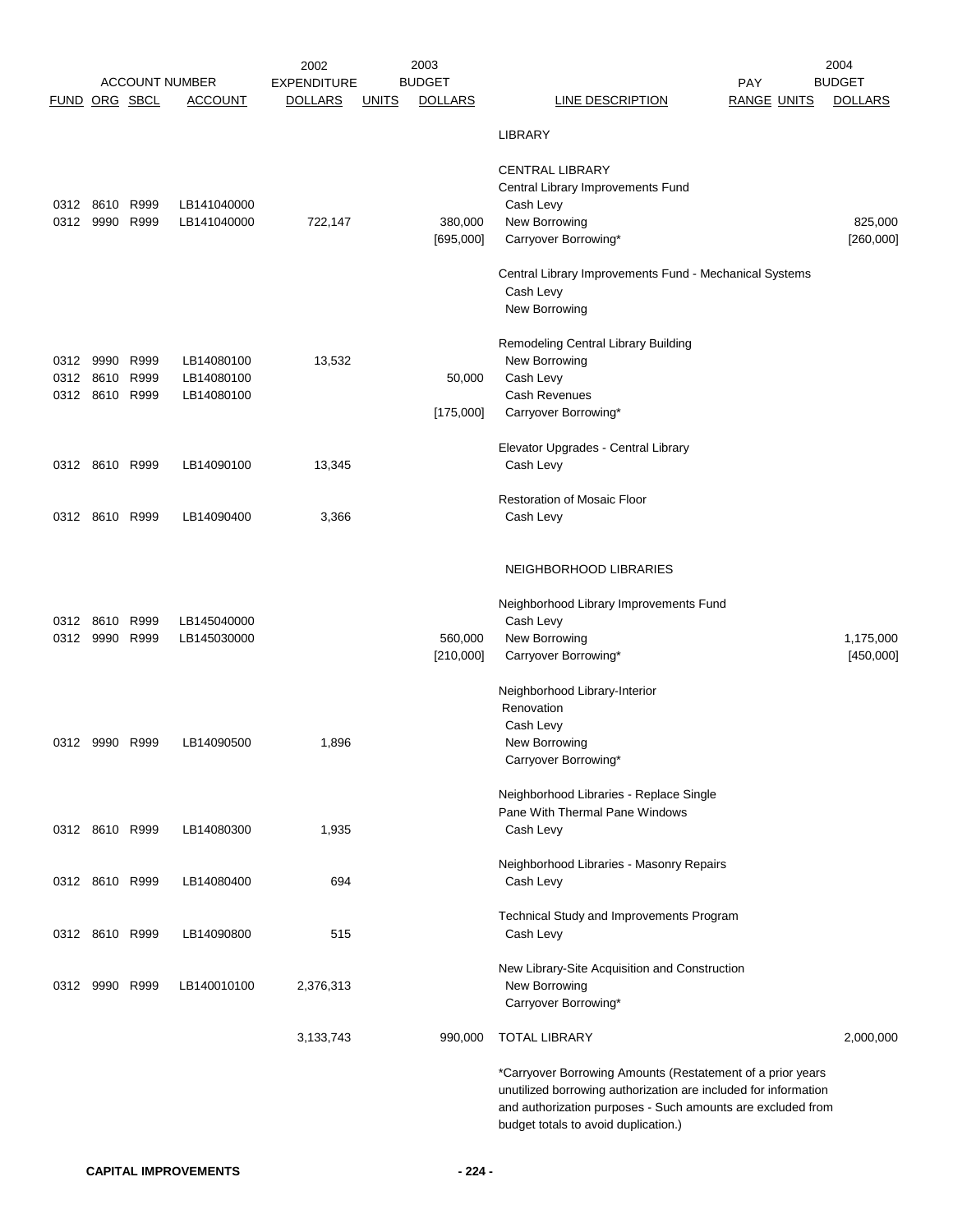|             |      |          |                       | 2002               |              | 2003           |                                                                                                                                                                                                                                      |             | 2004           |
|-------------|------|----------|-----------------------|--------------------|--------------|----------------|--------------------------------------------------------------------------------------------------------------------------------------------------------------------------------------------------------------------------------------|-------------|----------------|
|             |      |          | <b>ACCOUNT NUMBER</b> | <b>EXPENDITURE</b> |              | <b>BUDGET</b>  |                                                                                                                                                                                                                                      | <b>PAY</b>  | <b>BUDGET</b>  |
| <b>FUND</b> |      | ORG SBCL | <b>ACCOUNT</b>        | <b>DOLLARS</b>     | <b>UNITS</b> | <b>DOLLARS</b> | LINE DESCRIPTION                                                                                                                                                                                                                     | RANGE UNITS | <b>DOLLARS</b> |
|             |      |          |                       |                    |              |                | <b>MUNICIPAL COURT</b>                                                                                                                                                                                                               |             |                |
| 0321        | 5010 | R999     | BU110020700           | 26,842             |              |                | Remodel WI Correctional Services Offices<br>Cash Levy                                                                                                                                                                                |             |                |
| 0321        | 1320 | R999     | BU110020800           |                    |              | [250,000]      | Court Case Management System<br>New Borrowing<br>Carryover Borrowing*                                                                                                                                                                |             | 250,000        |
|             |      |          |                       | 26,842             |              |                | <b>TOTAL MUNICIPAL COURT</b>                                                                                                                                                                                                         |             | 250,000        |
|             |      |          |                       |                    |              |                | *Carryover Borrowing Amounts (Restatement of a prior years<br>unutilized borrowing authorization are included for information<br>and authorization purposes - Such amounts are excluded from<br>budget totals to avoid duplication.) |             |                |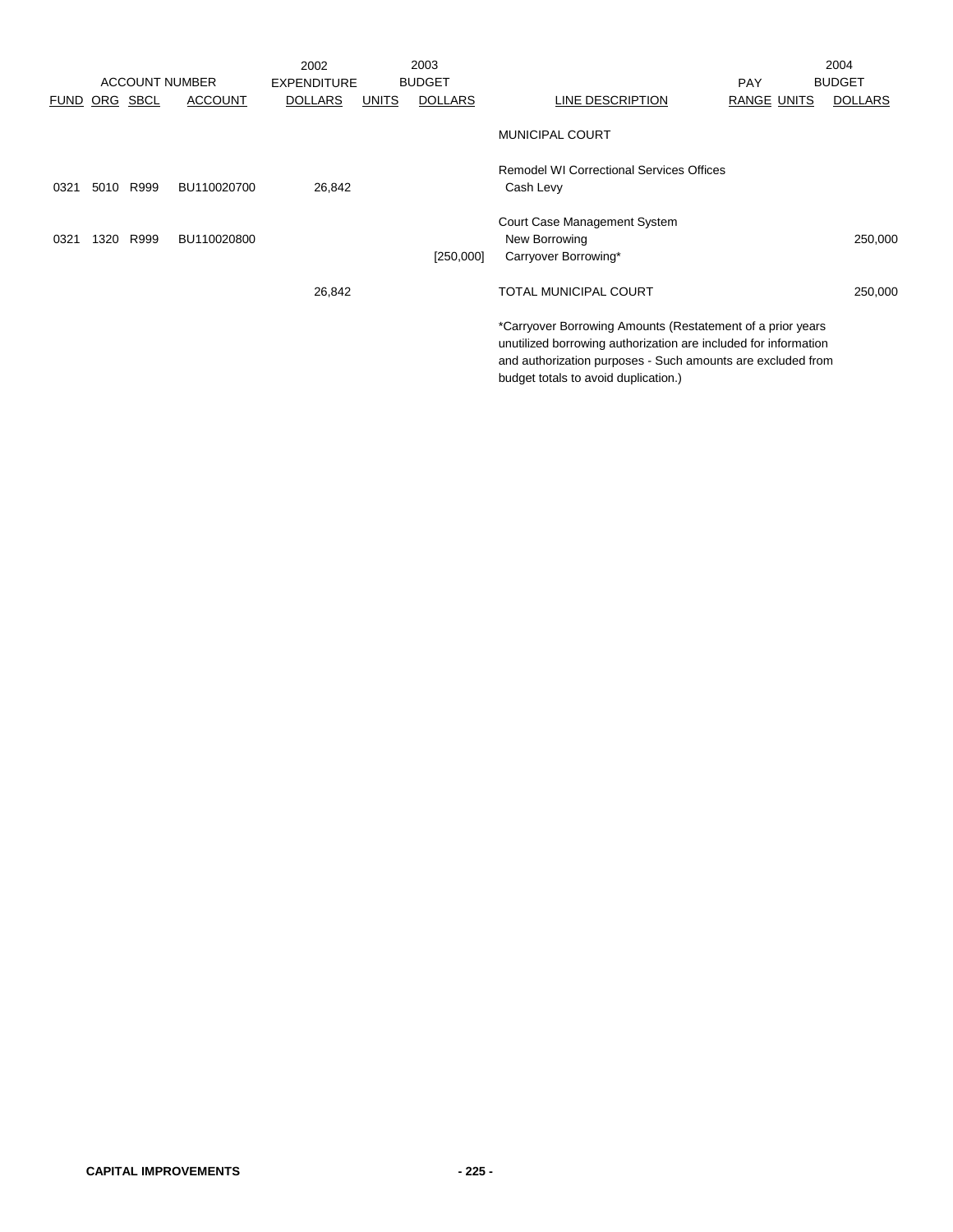|             |      | <b>ACCOUNT NUMBER</b> |                | 2002<br><b>EXPENDITURE</b> |              | 2003<br><b>BUDGET</b> |                                                                                                         | <b>PAY</b>  | 2004<br><b>BUDGET</b> |
|-------------|------|-----------------------|----------------|----------------------------|--------------|-----------------------|---------------------------------------------------------------------------------------------------------|-------------|-----------------------|
| <b>FUND</b> |      | ORG SBCL              | <b>ACCOUNT</b> | <b>DOLLARS</b>             | <b>UNITS</b> | <b>DOLLARS</b>        | LINE DESCRIPTION                                                                                        | RANGE UNITS | <b>DOLLARS</b>        |
|             |      |                       |                |                            |              |                       | DEPARTMENT OF NEIGHBORHOOD<br><b>SERVICES</b>                                                           |             |                       |
| 0321        | 9990 | R999                  | BU11090700     | 771,283                    |              |                       | 1st Floor Remodeling - Municipal Building<br>New Borrowing<br>Carryover Borrowing*                      |             |                       |
| 0333        | 9990 | R999                  | ST523010200    | 149,609                    |              |                       | Indian Council for the Elderly Infrastructure Improvements<br>New Borrowing<br>Carryover Borrowing*     |             |                       |
| 0321        | 5010 | R999                  | BU110020900    | 2,775,184                  |              | 260,000               | Remodeling Project - Municipal Building &<br>Anderson Building<br>New Borrowing<br>Carryover Borrowing* |             | [260,000]             |
|             |      |                       |                | 3,696,076                  |              | 260,000               | TOTAL DEPARTMENT OF NEIGHBORHOOD<br><b>SERVICES</b>                                                     |             |                       |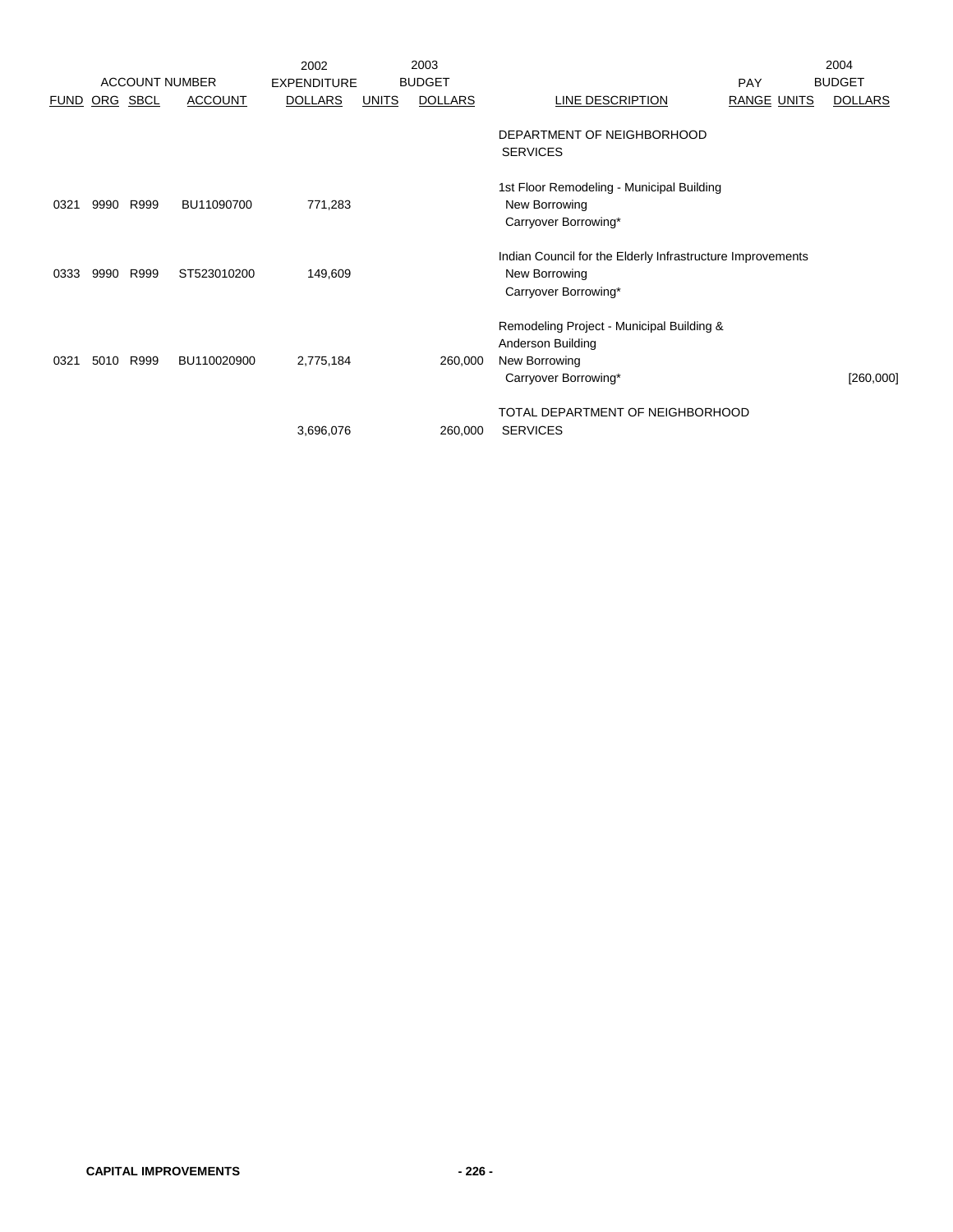|               |                |      | <b>ACCOUNT NUMBER</b> | 2002<br><b>EXPENDITURE</b> |              | 2003<br><b>BUDGET</b>      | <b>PAY</b>                                                                                                                                                                                       | 2004<br><b>BUDGET</b>  |
|---------------|----------------|------|-----------------------|----------------------------|--------------|----------------------------|--------------------------------------------------------------------------------------------------------------------------------------------------------------------------------------------------|------------------------|
| FUND ORG SBCL |                |      | <b>ACCOUNT</b>        | <b>DOLLARS</b>             | <u>UNITS</u> | <b>DOLLARS</b>             | <b>LINE DESCRIPTION</b><br><b>RANGE UNITS</b>                                                                                                                                                    | <b>DOLLARS</b>         |
|               |                |      |                       |                            |              |                            | POLICE DEPARTMENT                                                                                                                                                                                |                        |
|               | 0318 5010 R999 |      | PL120000100           | 49,602                     |              |                            | Police Radio Tower Maintenance Program<br>Cash Levy                                                                                                                                              |                        |
|               | 0318 3310 R999 |      | PL12080100            |                            |              | 19,293                     | Compliance with ADA<br>Cash Levy                                                                                                                                                                 |                        |
|               | 0318 3310 R999 |      | PL120040100           |                            |              |                            | Evidence Storage Warehouse<br>New Borrowing                                                                                                                                                      | 425,000                |
| 0318          | 9990 R999      |      | PL12080500            | 5,419,329                  |              |                            | Data Services/Communication Center Construction<br>New Borrowing (A)<br>Carryover Borrowing*<br>Revenues*                                                                                        |                        |
|               |                |      |                       |                            |              |                            | (A) Funds allocated for the Data Services/Communication<br>Center Construction Project may not be expended without Common<br>Council approval, including \$1 million in anticipated Grant & Aid) |                        |
| 0318          | 9990 R999      |      | PL12080700            | 318,378                    |              | 2,152,500<br>[2, 555, 637] | Remodel Administration Bldg Offices<br>New Borrowing<br>Carryover Borrowing*                                                                                                                     | [3,048,137]            |
| 0318          | 9990 R999      |      | PL120000200           | 765                        |              |                            | District 7 HVAC<br>New Borrowing<br>Carryover Borrowing*                                                                                                                                         |                        |
| 0318          | 9990 R999      |      | PL120000300           | 6,575                      |              |                            | PAB Replace Cooling Tower<br>New Borrowing<br>Carryover Borrowing*                                                                                                                               |                        |
| 0318          | 9990           | R999 | PL120030100           |                            |              | 2,000,000                  | Trunked Radio Communications - Citywide (B)<br>New Borrowing<br>Revenues<br>Carryover Borrowing*                                                                                                 | 5,000,000<br>[900,000] |
|               |                |      |                       |                            |              |                            | (B) Funds allocated for the Trunked Radio Communications<br>Project may not be expended without Common Council<br>approval, including \$3 million in anticipated grant and aid<br>in 2003.       |                        |
|               | 0318 3310 R999 |      | PL120020100           | 3,140                      |              | [244,000]                  | Interim Radio Replacements (Pending Trunked<br>Radio)<br>Cash Levy<br>New Borrowing<br>Carryover Borrowing*                                                                                      | [244,000]              |
|               | 0318 3310 R999 |      | PL120040200           |                            |              |                            | Training Academy Firing Range<br>New Borrowing                                                                                                                                                   | 950,000                |
|               | 0318 3310 R999 |      | PL120020200           |                            |              | [2,000,000]                | District Station #2 Renovation<br>New Borrowing<br>Carryover Borrowing*                                                                                                                          | [2,000,000]            |
|               | 0318 3310 R999 |      | PL120020300           | 1,499,995                  |              | [1,500,000]                | Automated Fingerprint ID System<br>New Borrowing<br>Carryover Borrowing*                                                                                                                         |                        |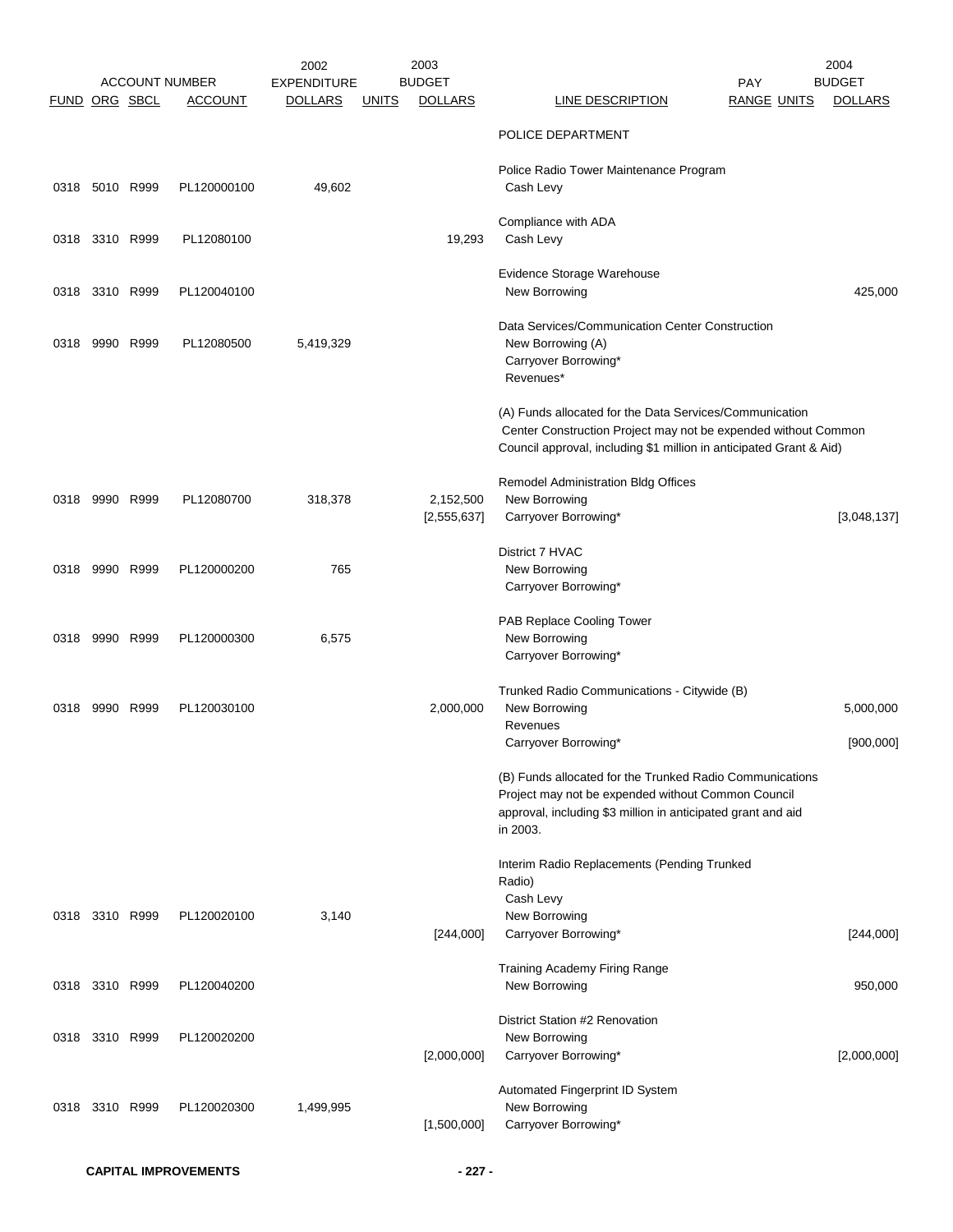|             |          |                       |                | 2002               |              | 2003           |                                                                                                                                                                                                                                      | 2004           |
|-------------|----------|-----------------------|----------------|--------------------|--------------|----------------|--------------------------------------------------------------------------------------------------------------------------------------------------------------------------------------------------------------------------------------|----------------|
|             |          | <b>ACCOUNT NUMBER</b> |                | <b>EXPENDITURE</b> |              | <b>BUDGET</b>  | PAY                                                                                                                                                                                                                                  | <b>BUDGET</b>  |
| <b>FUND</b> | ORG SBCL |                       | <b>ACCOUNT</b> | <b>DOLLARS</b>     | <b>UNITS</b> | <b>DOLLARS</b> | <b>LINE DESCRIPTION</b><br><b>RANGE UNITS</b>                                                                                                                                                                                        | <b>DOLLARS</b> |
|             |          |                       |                |                    |              |                | District #4 Station Repairs                                                                                                                                                                                                          |                |
| 0318        | 9990     | R999                  | PL120030200    |                    |              | 250,000        | New Borrowing                                                                                                                                                                                                                        |                |
|             |          |                       |                |                    |              |                | Carryover Borrowing*                                                                                                                                                                                                                 | [250,000]      |
|             |          |                       |                |                    |              |                | District #5 Station Generator                                                                                                                                                                                                        |                |
| 0318        | 3310     | R999                  | PL120040300    |                    |              |                | Cash Levy                                                                                                                                                                                                                            | 35,000         |
|             |          |                       |                |                    |              |                | District #6 Station Repairs                                                                                                                                                                                                          |                |
| 0318        |          | 3310 R999             | PL120040400    |                    |              |                | Cash Levy                                                                                                                                                                                                                            | 100,000        |
|             |          |                       |                |                    |              |                | District #7 Roof Replacement                                                                                                                                                                                                         |                |
|             |          |                       |                |                    |              |                | Cash Levy                                                                                                                                                                                                                            |                |
| 0318        | 9990     | R999                  | PL120030300    |                    |              | 150,000        | New Borrowing                                                                                                                                                                                                                        |                |
|             |          |                       |                | 7,297,784          |              | 4,571,793      | TOTAL POLICE DEPARTMENT                                                                                                                                                                                                              | 6,510,000      |
|             |          |                       |                |                    |              |                | *Carryover Borrowing Amounts (Restatement of a prior years<br>unutilized borrowing authorization are included for information<br>and authorization purposes - Such amounts are excluded from<br>budget totals to avoid duplication.) |                |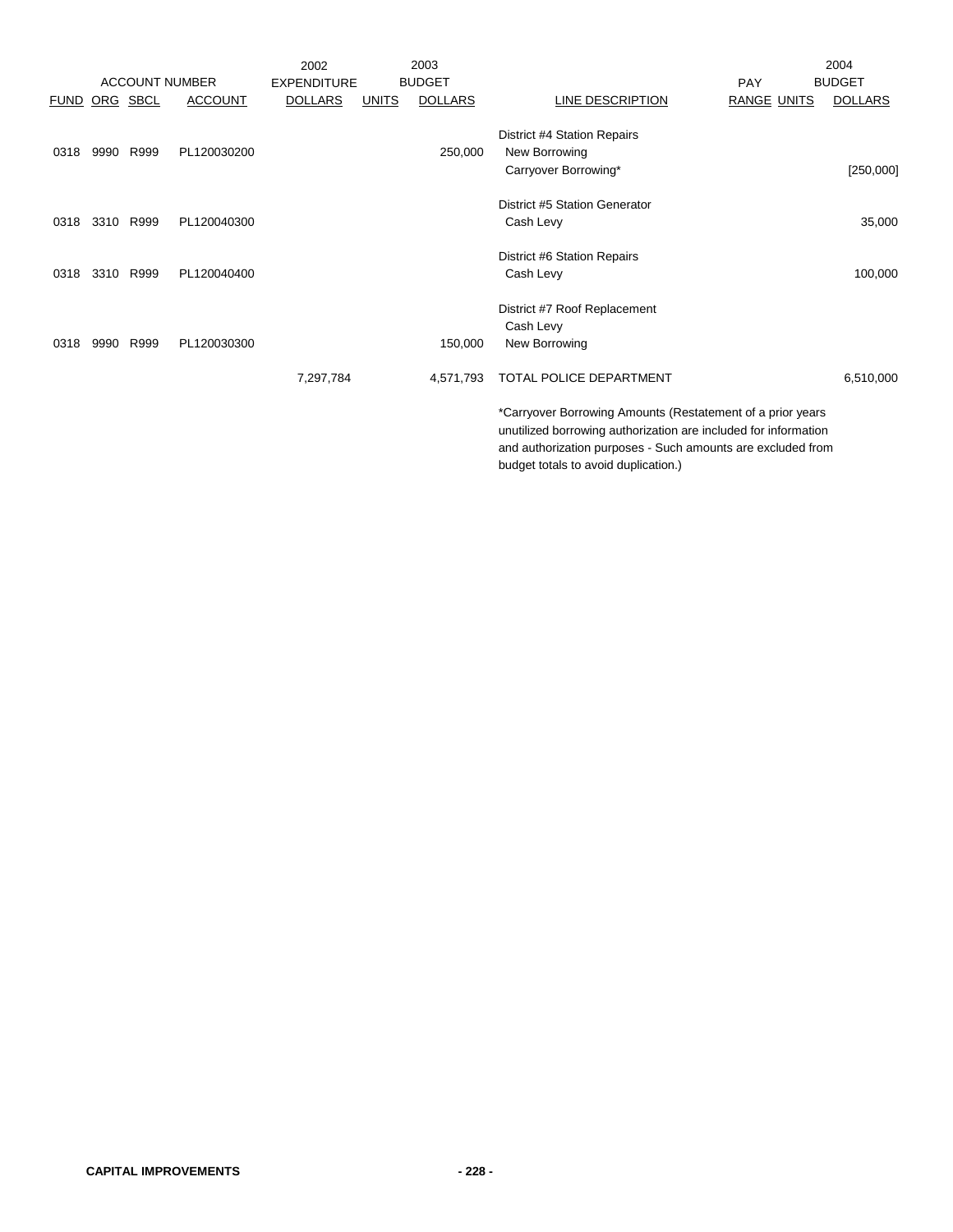|                      |              |                |                                         | 2002                                 |              | 2003<br><b>BUDGET</b> |                                                                                                                                                                                                                                     | 2004<br><b>BUDGET</b>    |
|----------------------|--------------|----------------|-----------------------------------------|--------------------------------------|--------------|-----------------------|-------------------------------------------------------------------------------------------------------------------------------------------------------------------------------------------------------------------------------------|--------------------------|
| <b>FUND ORG SBCL</b> |              |                | <b>ACCOUNT NUMBER</b><br><b>ACCOUNT</b> | <b>EXPENDITURE</b><br><b>DOLLARS</b> | <b>UNITS</b> | <b>DOLLARS</b>        | <b>PAY</b><br><b>LINE DESCRIPTION</b><br><b>RANGE UNITS</b>                                                                                                                                                                         | <b>DOLLARS</b>           |
|                      |              |                |                                         |                                      |              |                       | PORT OF MILWAUKEE                                                                                                                                                                                                                   |                          |
| 0481<br>0481         | 4280<br>9990 | R999<br>R999   | PT18080130<br>PT18080130                | 133,536                              |              | [115,000]             | Major Maintenance - Terminals and Piers<br>Cash Levy<br>New Borrowing<br>Carryover Borrowing*                                                                                                                                       |                          |
| 0481                 |              | 4280 R999      | PT18080210                              | 7,705                                |              |                       | Liquid Cargo Pier Improvements<br>New Borrowing<br>Carryover Borrowing*                                                                                                                                                             |                          |
| 0481                 | 9990         | R999           | PT18080110                              | 27,155                               |              |                       | Dockwall Rehabilitation<br>Cash Levy<br>New Borrowing<br>Carryover Borrowing*                                                                                                                                                       | 100,000                  |
| 0481                 | 4280         | R999           | PT18080170                              | 11,574                               |              |                       | Environmental Audits, Assessments<br>& Upgrades<br>Cash Levy<br>New Borrowing                                                                                                                                                       |                          |
| 0481                 |              | 4280 R999      | PT18080220                              | 4,507                                |              |                       | Terminal 3 & 4 Structural Repairs<br>New Borrowing<br>Carryover Borrowing*<br>Cash Levy                                                                                                                                             |                          |
| 0481                 | 9990         | R999           | PT180000100                             |                                      |              | [1,900,000]           | South Harbor Tract Improvements<br>New Borrowing<br>Carryover Borrowing*                                                                                                                                                            |                          |
| 0481                 | 9990         | R999           | PT180000200                             | 11,804                               |              | 400,000<br>[870,000]  | Pier, Berth and Channel Improvements<br>Cash Levy<br>New Borrowing<br>Carryover Borrowing*                                                                                                                                          | 200,000<br>[1, 175, 000] |
|                      |              |                |                                         |                                      |              |                       | (2003: Does not include \$1,600,000 for Grant &<br>Aid portion of Pier, Berth & Channel Impr.)<br>(2004: Does not include \$800,000 for Grant &<br>Aid portion of Pier, Berth & Channel Impr.)                                      |                          |
|                      |              | 0481 4280 R999 | PT180020300                             |                                      |              |                       | Rail Track & Service Upgrades<br>Cash Levy<br>(2004: Does not include \$100,000 for Grant &<br>Aid portion of Rail Track & Svc Upgrades)                                                                                            | 100,000                  |
| 0481                 |              | 4280 R999      | PT180040100                             |                                      |              |                       | Port Security<br>New Borrowing<br>(2004: Does not include \$250,000 for Grant &<br>Aid portion of Port Security)                                                                                                                    | 250,000                  |
|                      |              |                |                                         | 196,281                              |              | 400,000               | TOTAL PORT OF MILWAUKEE                                                                                                                                                                                                             | 650,000                  |
|                      |              |                |                                         |                                      |              |                       | *Carryover Borrowing Amounts (Restatement of a prior years<br>unutilized borrowing authorization are included for information<br>and authorization purposes. Such amounts are excluded from<br>budget totals to avoid duplication.) |                          |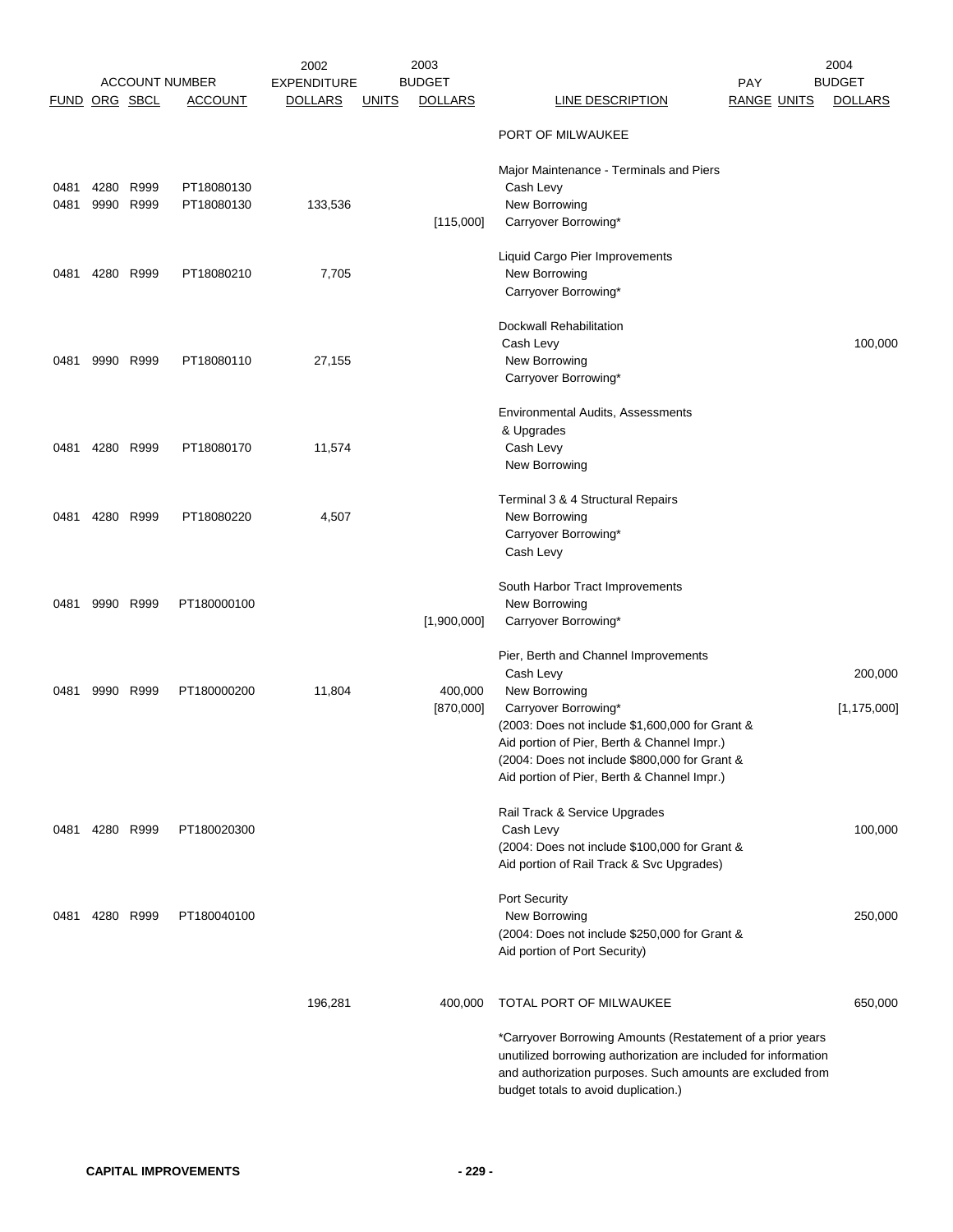|               |              | <b>ACCOUNT NUMBER</b> |                          | 2002<br><b>EXPENDITURE</b> |              | 2003<br><b>BUDGET</b> |                                                                                       | PAY                | 2004<br><b>BUDGET</b> |
|---------------|--------------|-----------------------|--------------------------|----------------------------|--------------|-----------------------|---------------------------------------------------------------------------------------|--------------------|-----------------------|
| FUND ORG SBCL |              |                       | <b>ACCOUNT</b>           | <b>DOLLARS</b>             | <b>UNITS</b> | <b>DOLLARS</b>        | LINE DESCRIPTION                                                                      | <b>RANGE UNITS</b> | <b>DOLLARS</b>        |
|               |              |                       |                          |                            |              |                       | DEPARTMENT OF PUBLIC WORKS                                                            |                    |                       |
|               |              |                       |                          |                            |              |                       | DPW-ADMINISTRATIVE SERVICES DIVISION                                                  |                    |                       |
| 0321          | 5010         | R999                  | BU150010000              | 93,700                     |              |                       | <b>Environmental Projects Fund</b><br>Cash Levy<br>Carryover Borrowing*               |                    |                       |
| 0333          | 9990         | R999                  | ST270040000              | 369,564                    |              | 626,000               | <b>Public Safety Communications</b><br>Cash Levy<br>New Borrowing                     |                    | 626,000               |
| 0321<br>0321  | 5010<br>5010 | R999<br>R999          | BU11082300<br>BU11082300 | 25,073                     |              |                       | College Avenue Landfill Closure<br>Cash Levy<br>New Borrowing<br>Carryover Borrowing* |                    |                       |
| 0321          | 5010         | R999                  | BU110021000              |                            |              | [5,000,000]           | City Telephone Switch Replacement<br>New Borrowing<br>Carryover Borrowing*            |                    | [1,498,512]           |
|               |              |                       |                          | 488,337                    |              | 626,000               | <b>TOTAL DPW-ADMINISTRATIVE SERVICES</b>                                              |                    | 626,000               |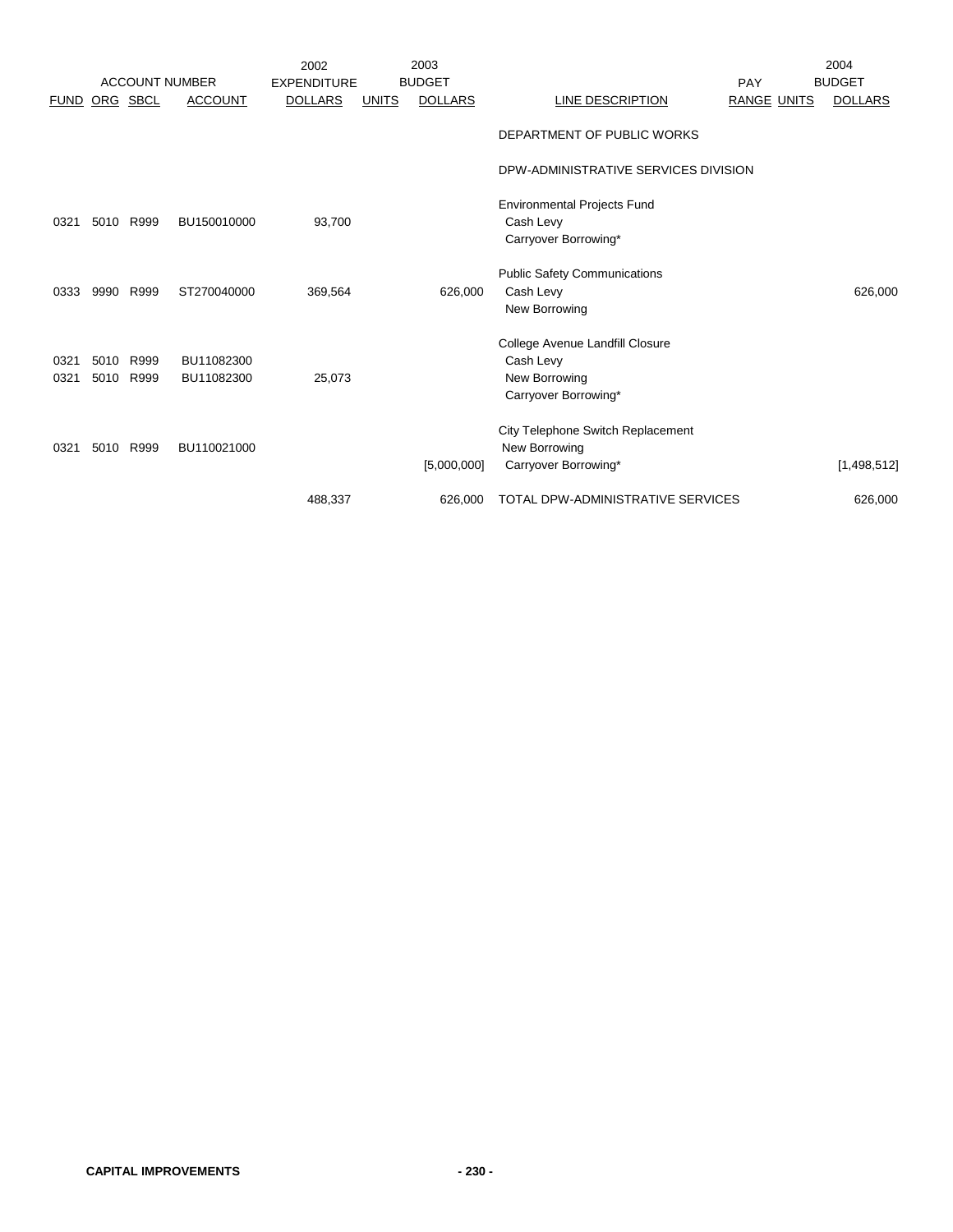|               |                |      |                                         | 2002                                 |              | 2003                            |                                                                                                               |                                  | 2004                            |
|---------------|----------------|------|-----------------------------------------|--------------------------------------|--------------|---------------------------------|---------------------------------------------------------------------------------------------------------------|----------------------------------|---------------------------------|
| FUND ORG SBCL |                |      | <b>ACCOUNT NUMBER</b><br><b>ACCOUNT</b> | <b>EXPENDITURE</b><br><b>DOLLARS</b> | <b>UNITS</b> | <b>BUDGET</b><br><b>DOLLARS</b> | LINE DESCRIPTION                                                                                              | <b>PAY</b><br><b>RANGE UNITS</b> | <b>BUDGET</b><br><b>DOLLARS</b> |
|               |                |      |                                         |                                      |              |                                 | DPW-INFRASTRUCTURE SERVICES DIVISION                                                                          |                                  |                                 |
|               |                |      |                                         |                                      |              |                                 | SEWER CONSTRUCTION                                                                                            |                                  |                                 |
|               |                |      |                                         |                                      |              |                                 |                                                                                                               |                                  |                                 |
|               |                |      |                                         |                                      |              |                                 | <b>Expansion of Capacity Sewer Program</b><br>at Various Locations (City-Wide)                                |                                  |                                 |
| 0327          | 9990           | R999 | SW170040000<br>SW170020000              | 2,345,213                            |              | 2,959,000                       | New Borrowing<br>Cash Levy                                                                                    |                                  | 4,000,000                       |
|               |                |      |                                         | 63,751                               |              |                                 | Assessable                                                                                                    |                                  |                                 |
|               |                |      |                                         |                                      |              | [6,910,000]                     | Carryover Borrowing*                                                                                          |                                  | [3, 169, 000]                   |
|               |                |      |                                         |                                      |              |                                 | Assessment Carryover*<br><b>Other Revenue</b>                                                                 |                                  |                                 |
|               |                |      |                                         |                                      |              |                                 | Sewers-Out of Program Developer                                                                               |                                  |                                 |
| 0327          | 5010           | R999 |                                         |                                      |              |                                 | Financed                                                                                                      |                                  | 500,000                         |
|               |                |      | SW172040000                             | 415,519                              |              | 500,000                         | <b>Developer Revenues</b>                                                                                     |                                  |                                 |
|               |                |      |                                         |                                      |              |                                 | Relief & Relay Sewers-Minor<br>Construction and Improvement                                                   |                                  |                                 |
|               |                |      |                                         |                                      |              |                                 | of Catch Basins & Appurtenances                                                                               |                                  |                                 |
| 0327          | 9990           | R999 | SW171000000                             | 408,362                              |              |                                 | New Borrowing                                                                                                 |                                  |                                 |
|               |                |      |                                         |                                      |              |                                 | Carryover Borrowing*                                                                                          |                                  |                                 |
|               |                |      |                                         |                                      |              |                                 | Cash Levy                                                                                                     |                                  |                                 |
|               |                |      |                                         | 3,232,845                            |              | 3,459,000                       | TOTAL SEWER CONSTRUCTION                                                                                      |                                  | 4,500,000                       |
|               |                |      |                                         |                                      |              |                                 | <b>BRIDGE CONSTRUCTION</b>                                                                                    |                                  |                                 |
|               |                |      |                                         |                                      |              |                                 | <b>Bridge Design Construction Renovation</b>                                                                  |                                  |                                 |
|               |                |      |                                         |                                      |              |                                 | and/or Removal (Purpose Account)                                                                              |                                  |                                 |
| 0303          | 5010           | R999 | BR100020000                             |                                      |              |                                 | Cash Levy                                                                                                     |                                  |                                 |
| 0303          | 9990           | R999 | BR100040000                             | 1,082,899                            |              | 1,826,000<br>[4,241,000]        | New Borrowing<br>Carryover Borrowing*                                                                         |                                  | 5,650,809<br>[4,767,000]        |
| 0303          | 5010           | R999 | BR100010000                             |                                      |              |                                 | <b>Other Revenues</b>                                                                                         |                                  |                                 |
|               |                |      |                                         | 1,082,899                            |              | 1,826,000                       | TOTAL BRIDGE CONSTRUCTION                                                                                     |                                  | 5,650,809                       |
|               |                |      |                                         |                                      |              |                                 | (2003: Does not include \$7,911,000                                                                           |                                  |                                 |
|               |                |      |                                         |                                      |              |                                 | for Grant & Aid portion of the                                                                                |                                  |                                 |
|               |                |      |                                         |                                      |              |                                 | Bridge Program.)                                                                                              |                                  |                                 |
|               |                |      |                                         |                                      |              |                                 | (2004: Does not include \$9,117,236)                                                                          |                                  |                                 |
|               |                |      |                                         |                                      |              |                                 | for Grant & Aid portion of the                                                                                |                                  |                                 |
|               |                |      |                                         |                                      |              |                                 | Bridge Program.)                                                                                              |                                  |                                 |
|               |                |      |                                         |                                      |              |                                 | PAVING PROGRAM                                                                                                |                                  |                                 |
|               |                |      |                                         |                                      |              |                                 | A. Street Reconstruction-City Contribution to State and<br>Federally Aided Projects-Including Land for R.O.W. |                                  |                                 |
|               |                |      |                                         |                                      |              |                                 |                                                                                                               |                                  |                                 |
| 0330          | 5010 R999      |      | ST320040000                             | 220,550                              |              | 2,436,400<br>[3,314,676]        | Assessable<br>Assessment Carryover*                                                                           |                                  | 2,127,290<br>[4,351,076]        |
|               | 0333 9990 R999 |      | ST320040000                             | 5,778,580                            |              | 8,648,785                       | New Borrowing                                                                                                 |                                  | 5,537,049                       |
|               |                |      |                                         |                                      |              | [8,644,131]                     | Carryover Borrowing*                                                                                          |                                  | [14, 792, 916]                  |
|               |                |      |                                         |                                      |              |                                 | Cash Levy                                                                                                     |                                  |                                 |
| 0333          | 5010 R999      |      | ST320000000                             |                                      |              |                                 | <b>State Revenue</b>                                                                                          |                                  |                                 |
|               |                |      |                                         |                                      |              |                                 | (2003: Does not include \$28,183,950 for Grant & Aid<br>portion of State and Federally Aided Projects.)       |                                  |                                 |
|               |                |      |                                         |                                      |              |                                 |                                                                                                               |                                  |                                 |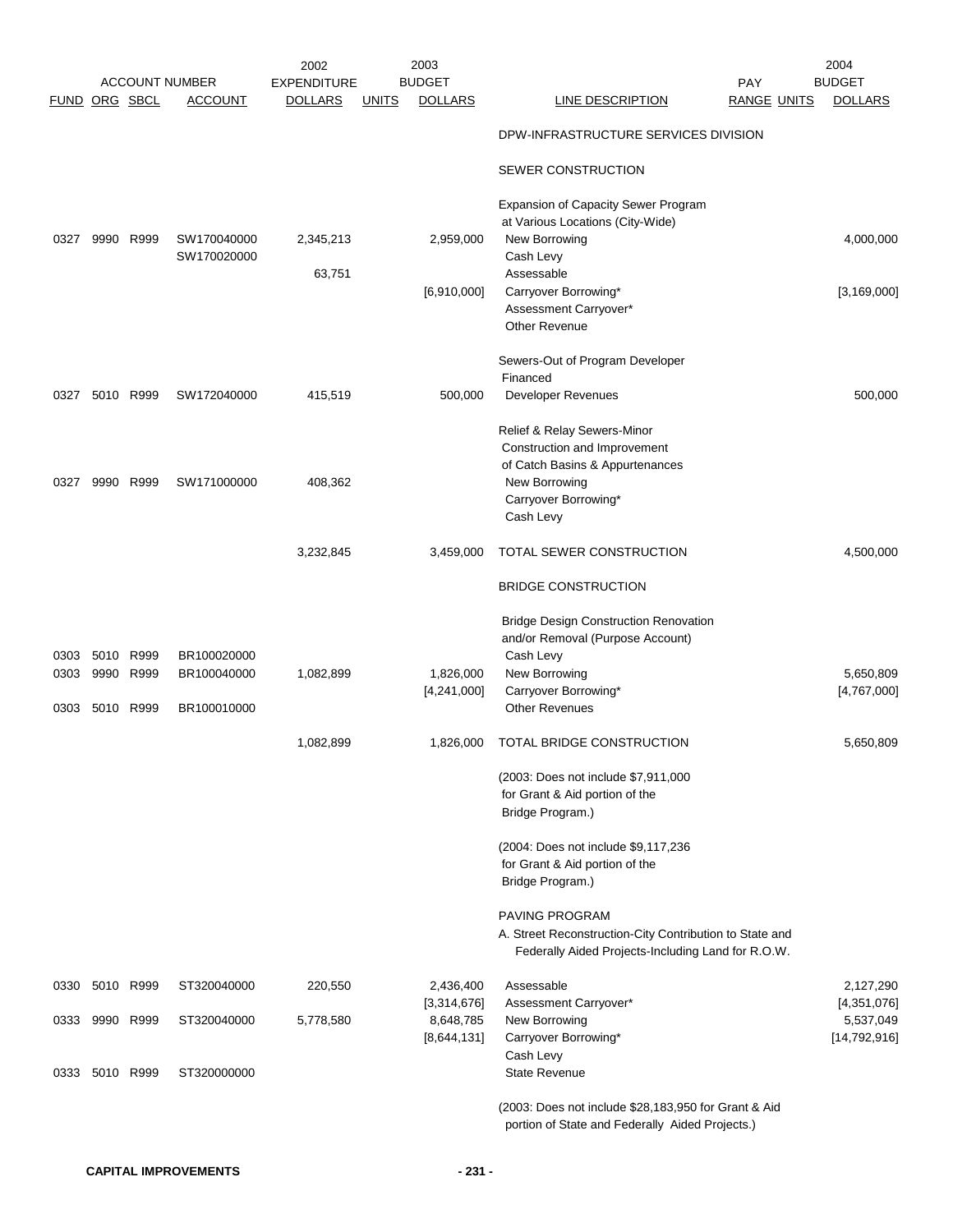|               |                |           |                            | 2002               |              | 2003                   |                                                                                                                                         | 2004                     |
|---------------|----------------|-----------|----------------------------|--------------------|--------------|------------------------|-----------------------------------------------------------------------------------------------------------------------------------------|--------------------------|
|               |                |           | <b>ACCOUNT NUMBER</b>      | <b>EXPENDITURE</b> |              | <b>BUDGET</b>          | <b>PAY</b>                                                                                                                              | <b>BUDGET</b>            |
| FUND ORG SBCL |                |           | <b>ACCOUNT</b>             | <b>DOLLARS</b>     | <b>UNITS</b> | <b>DOLLARS</b>         | LINE DESCRIPTION<br><b>RANGE UNITS</b>                                                                                                  | <b>DOLLARS</b>           |
|               |                |           |                            |                    |              |                        | (2004: Does not include \$38,185,745 for Grant & Aid<br>portion of State and Federally Aided Projects.)                                 |                          |
|               |                |           |                            |                    |              |                        | TOTAL STREET CONSTRUCTION-CITY<br>CONTRIBUTION TO AIDED PROJECTS                                                                        |                          |
|               |                |           |                            | 5,999,130          |              | 11,085,185             | INCLUDING R.O.W.                                                                                                                        | 7,664,339                |
|               |                |           |                            |                    |              |                        | <b>B. STREET RECONSTRUCTION OR</b><br><b>RESURFACING REGULAR CITY</b><br>PROGRAM-INCLUDING LAND FOR R.O.W.<br>(EXCLUDING URBAN RENEWAL) |                          |
| 0330          |                | 5010 R999 | ST211040000                | 1,171,384          |              | 2,460,000              | Assessable                                                                                                                              | 1,435,000                |
|               |                |           |                            |                    |              | [4,975,000]            | Assessable Carryover*                                                                                                                   | [5,655,000]              |
| 0333          | 9990           | R999      | ST211030000                | 3,957,751          |              | 3,500,000              | New Borrowing                                                                                                                           |                          |
| 0333          |                | 5010 R999 | ST211040000                |                    |              | 140,000                | Carryover Borrowing*<br>Cash Levy                                                                                                       | [2,000,000]<br>2,565,000 |
|               |                |           |                            |                    |              |                        |                                                                                                                                         |                          |
|               |                |           |                            |                    |              |                        | (Note: In 2003, \$3,500,000 is shifted from cash<br>to borrowing for PDAF adjustment.)                                                  |                          |
|               |                |           |                            |                    |              |                        | TOTAL STREET RECONSTRUCTION OR<br>RESURFACING-REGULAR CITY PROGRAM                                                                      |                          |
|               |                |           |                            |                    |              |                        | INCLUDING LAND FOR R.O.W.                                                                                                               |                          |
|               |                |           |                            | 5,129,135          |              | 6,100,000              | (EXCLUDING URBAN RENEWAL)                                                                                                               | 4,000,000                |
|               |                |           |                            |                    |              |                        | C. ALLEY RECONSTRUCTION PROGRAM                                                                                                         |                          |
| 0330          | 5010 R999      |           | ST212040000                | 634,720            |              | 1,269,000              | Assessable                                                                                                                              | 477,000                  |
|               |                |           |                            |                    |              | [3,066,000]            | Assessable Carryover*                                                                                                                   | [3,295,000]              |
| 0333          | 9990           | R999      | ST212040000                | 527,202            |              |                        | New Borrowing                                                                                                                           |                          |
| 0333          |                | 5010 R999 | ST212040000                | 175,000            |              | [224,000]<br>1,220,000 | Carryover Borrowing*<br>Cash Levy                                                                                                       | [224,000]<br>523,000     |
|               |                |           |                            |                    |              |                        |                                                                                                                                         |                          |
|               |                |           |                            | 1,336,922          |              | 2,489,000              | TOTAL ALLEY RECONSTRUCTION PROGRAM                                                                                                      | 1,000,000                |
|               |                |           |                            |                    |              |                        | D. NEW STREET CONSTRUCTION PROGRAM<br>INCLUDING LAND FOR R.O.W.                                                                         |                          |
|               | 0330 5010 R999 |           | ST210030000                | 47,476             |              | 25,000                 | Assessable                                                                                                                              |                          |
|               |                |           |                            |                    |              | [300,000]              | Assessable Carryover*                                                                                                                   | [247,000]                |
| 0333          | 9990 R999      |           | ST210030000                | 328,139            |              | 656,000                | New Borrowing                                                                                                                           |                          |
|               | 0333 5010 R999 |           |                            | 51,000             |              | [1,035,000]            | Carryover Borrowing*<br>Cash Levy                                                                                                       | [1,691,000]              |
| 0333          | 5010 R999      |           | ST210030000<br>ST210040000 | 200,849            |              | 400,000                | Developer Revenues                                                                                                                      | 400,000                  |
|               |                |           |                            |                    |              |                        | Carryover Developer Revenues                                                                                                            |                          |
|               |                |           |                            |                    |              |                        | TOTAL NEW STREET CONSTRUCTION                                                                                                           |                          |
|               |                |           |                            | 627,464            |              | 1,081,000              | PROGRAM-INCLUDING LAND FOR R.O.W.                                                                                                       | 400,000                  |
|               |                |           |                            |                    |              |                        | E. ADA Compliance - Curb Ramps                                                                                                          |                          |
| 0333          | 5010 R999      |           | ST21380000                 |                    |              |                        | New Borrowing                                                                                                                           |                          |
|               |                |           |                            |                    |              |                        | Carryover Borrowing*                                                                                                                    |                          |
|               |                |           |                            |                    |              |                        | SUMMARY OF STREET CONSTRUCTION PROG.<br>(A,B,C,D,E) (EXCLUDING URBAN RENEWAL)                                                           |                          |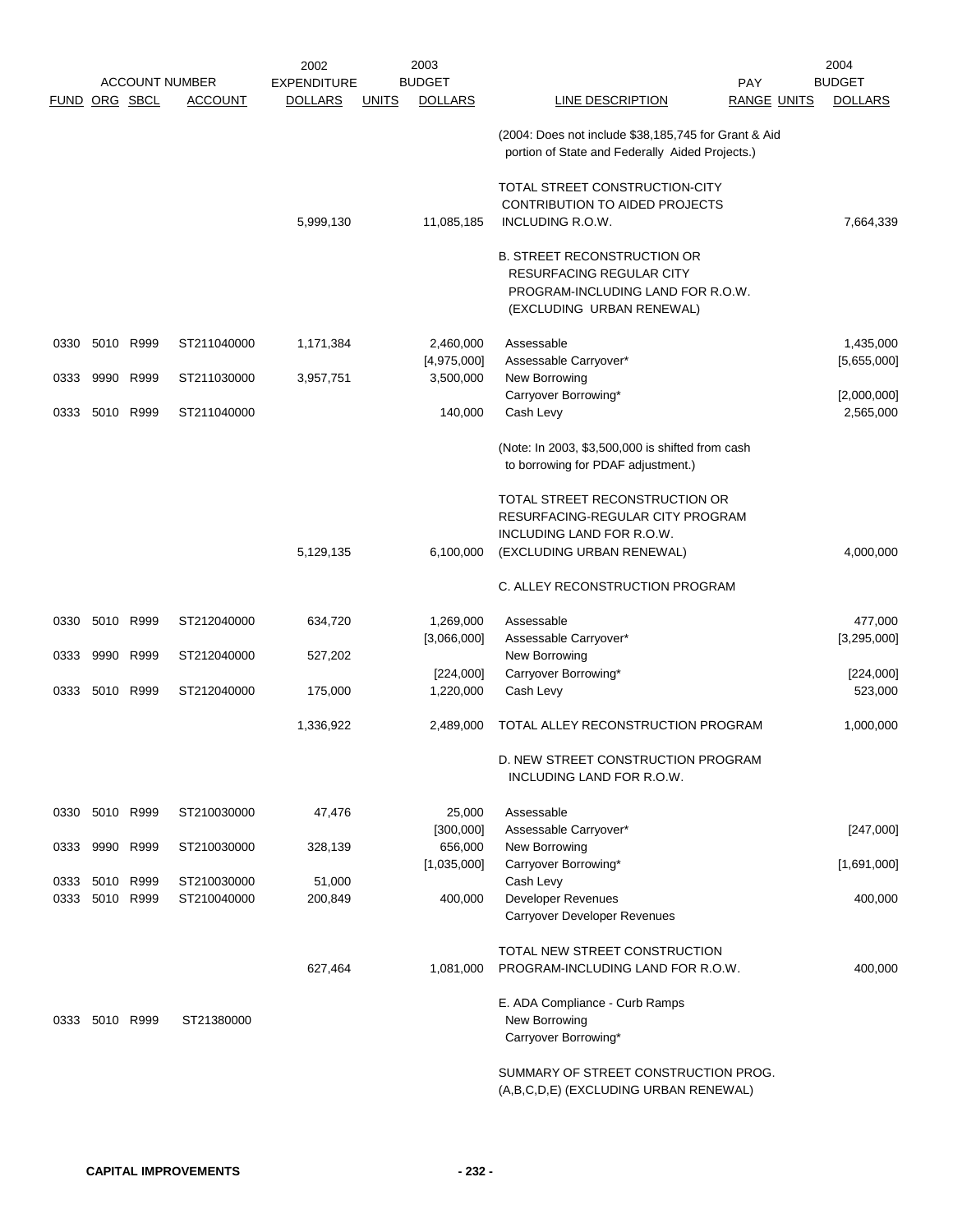|                      |                |           |                             | 2002               | 2003                           |                                                                                                                                      |                    | 2004           |
|----------------------|----------------|-----------|-----------------------------|--------------------|--------------------------------|--------------------------------------------------------------------------------------------------------------------------------------|--------------------|----------------|
|                      |                |           | <b>ACCOUNT NUMBER</b>       | <b>EXPENDITURE</b> | <b>BUDGET</b>                  |                                                                                                                                      | <b>PAY</b>         | <b>BUDGET</b>  |
| <b>FUND ORG SBCL</b> |                |           | <b>ACCOUNT</b>              | <b>DOLLARS</b>     | <b>UNITS</b><br><b>DOLLARS</b> | LINE DESCRIPTION                                                                                                                     | <b>RANGE UNITS</b> | <b>DOLLARS</b> |
|                      |                |           |                             |                    |                                | Carryover Developer Revenues-Total                                                                                                   |                    |                |
|                      |                |           |                             | 2,074,130          | 6,190,400                      | Assessable - Total                                                                                                                   |                    | 4,039,290      |
|                      |                |           |                             |                    | [11,655,676]                   | Assessment Carryover*-Total                                                                                                          |                    | [13,548,076]   |
|                      |                |           |                             | 200,849            | 400,000                        | Cash Revenues-Total                                                                                                                  |                    | 400,000        |
|                      |                |           |                             | 10,591,672         | 12,804,785                     | New Borrowing-Streets                                                                                                                |                    | 5,537,049      |
|                      |                |           |                             |                    | [9,903,131]                    | Carryover Borrowing*-Total                                                                                                           |                    | [18,707,916]   |
|                      |                |           |                             | 226,000            | 1,360,000                      | Cash Levy-Total                                                                                                                      |                    | 3,088,000      |
|                      |                |           |                             |                    |                                |                                                                                                                                      |                    |                |
|                      |                |           |                             |                    |                                | (A,B,C,D,E) (EXCLUDING URBAN RENEWAL)<br>(INCLUDING LAND FOR R.O.W.)                                                                 |                    |                |
|                      |                |           |                             | 13,092,651         | 20,755,185                     | TOTAL STREET CONSTRUCTION PROGRAM                                                                                                    |                    | 13,064,339     |
|                      |                |           |                             |                    |                                |                                                                                                                                      |                    |                |
|                      |                |           |                             |                    |                                | Street Improvements-Sidewalk,                                                                                                        |                    |                |
|                      |                |           |                             |                    |                                | Driveway Curb and Gutter - Replacement**                                                                                             |                    |                |
| 0333                 | 9990           | R999      | ST230020000                 | 281,540            |                                | New Borrowing                                                                                                                        |                    |                |
| 0330                 |                | 5010 R999 | ST230040000                 | 957,557            | 1,265,000                      | Assessable                                                                                                                           |                    | 1,140,000      |
|                      |                |           |                             |                    | [3,415,500]                    | Assessable Carryover*                                                                                                                |                    | [3,549,500]    |
| 0333                 | 5010           | R999      | ST230040000                 | 135,000            | 1,035,000                      | Cash Levy                                                                                                                            |                    | 710,000        |
|                      |                |           |                             |                    | [150,000]                      | Carryover Borrowing*                                                                                                                 |                    | [150,000]      |
|                      |                |           |                             |                    |                                | ** It is the intent of the Common Council that work done under this<br>program be performed by City employees on a "phase-in" basis. |                    |                |
|                      |                |           |                             |                    |                                | Street Improvements-Street Lighting                                                                                                  |                    |                |
| 0333                 | 9990           | R999      | ST240040000                 | 4,379,284          | 2,698,490                      | New Borrowing                                                                                                                        |                    | 443,592        |
| 0333                 |                | 5010 R999 | ST241040000                 | 984,000            | 2,405,510                      | Cash Levy                                                                                                                            |                    | 3,200,010      |
| 0330                 |                | 5010 R999 | ST240030000                 |                    | 500,000                        | Assessable                                                                                                                           |                    |                |
|                      |                |           |                             |                    | [3,891,300]                    | Carryover Borrowing*                                                                                                                 |                    | [3,689,790]    |
|                      |                |           |                             |                    |                                | Developer Revenues                                                                                                                   |                    |                |
|                      |                |           |                             |                    | [2,220,000]                    | Assessable Carryover*                                                                                                                |                    | [2,069,000]    |
|                      |                |           |                             |                    |                                |                                                                                                                                      |                    |                |
|                      |                |           |                             |                    |                                | (Note: In 2003, \$1,500,000 is shifted from cash to<br>borrowing for PDAF adjustment.)                                               |                    |                |
|                      |                |           |                             |                    |                                | Street Improvements-Traffic Cntrl Facilities                                                                                         |                    |                |
| 0333                 | 9990           | R999      | ST220030000                 | 132,503            |                                | New Borrowing                                                                                                                        |                    |                |
|                      | 0333 5010 R999 |           | ST220040000                 | 635,005            | 682,000                        | Cash Levy                                                                                                                            |                    | 835,000        |
|                      |                |           |                             |                    |                                | Carryover Borrowing*                                                                                                                 |                    |                |
|                      |                |           |                             |                    |                                |                                                                                                                                      |                    |                |
|                      | 0333 5010 R999 |           | ST523040100                 |                    |                                | Traffic Signal Installation - S. 30th & Oklahoma<br>Cash Levy                                                                        |                    | 85,000         |
|                      |                |           |                             |                    |                                |                                                                                                                                      |                    |                |
|                      |                |           |                             |                    |                                | Traser Yard - Parking & Storage Facility                                                                                             |                    |                |
| 0321                 |                | 5010 R999 | BU11083100                  |                    |                                | New Borrowing                                                                                                                        |                    |                |
|                      |                |           |                             |                    |                                | Cash Levy                                                                                                                            |                    |                |
|                      |                |           |                             |                    |                                | Cash Revenues                                                                                                                        |                    |                |
|                      |                |           |                             |                    | [313,500]                      | Carryover Borrowing*                                                                                                                 |                    | [313,500]      |
|                      |                |           |                             |                    |                                |                                                                                                                                      |                    |                |
|                      |                |           |                             |                    |                                | <b>Traser Yard Security System</b>                                                                                                   |                    |                |
| 0321                 |                | 5010 R999 | BU11090800                  | 33,376             |                                | Cash Levy                                                                                                                            |                    |                |
|                      |                |           |                             |                    |                                | Security Access at 64th & Florist                                                                                                    |                    |                |
|                      | 0321 5010 R999 |           | BU11090900                  | 1,424              |                                | Cash Levy                                                                                                                            |                    |                |
|                      |                |           |                             |                    |                                | Cambridge/Bartlett/Kane Intersection                                                                                                 |                    |                |
|                      | 0333 5010 R999 |           | ST523010100                 | 40,295             |                                | Cash Levy                                                                                                                            |                    |                |
|                      |                |           |                             |                    |                                | Air Conditioning - Canal Street                                                                                                      |                    |                |
| 0321                 | 5010 R999      |           | BU110010700                 | 15,681             |                                | Cash Levy                                                                                                                            |                    |                |
|                      |                |           | <b>CAPITAL IMPROVEMENTS</b> |                    | $-233-$                        |                                                                                                                                      |                    |                |
|                      |                |           |                             |                    |                                |                                                                                                                                      |                    |                |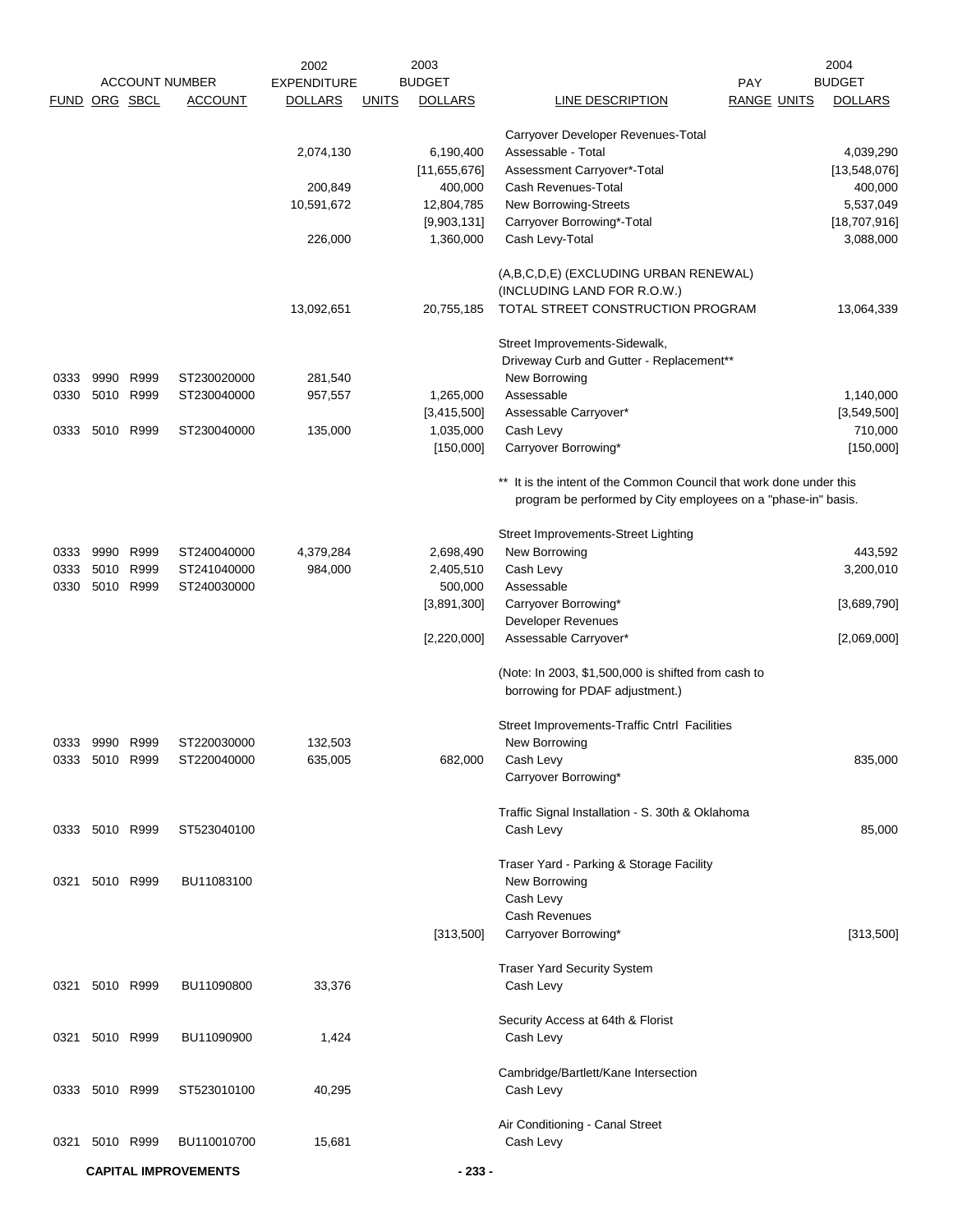|                      |                      |                      |                                           | 2002               |              | 2003                 |                                                                                                                                                                                                                     |                    | 2004                |
|----------------------|----------------------|----------------------|-------------------------------------------|--------------------|--------------|----------------------|---------------------------------------------------------------------------------------------------------------------------------------------------------------------------------------------------------------------|--------------------|---------------------|
|                      |                      |                      | <b>ACCOUNT NUMBER</b>                     | <b>EXPENDITURE</b> |              | <b>BUDGET</b>        |                                                                                                                                                                                                                     | PAY                | <b>BUDGET</b>       |
| <b>FUND</b>          |                      | ORG SBCL             | <b>ACCOUNT</b>                            | <b>DOLLARS</b>     | <b>UNITS</b> | <b>DOLLARS</b>       | LINE DESCRIPTION                                                                                                                                                                                                    | <b>RANGE UNITS</b> | <b>DOLLARS</b>      |
| 0333<br>0333         | 9990<br>5010         | R999<br>R999         | ST280020000<br>ST280040000                | 183,416            |              | 539,000              | Street Improvements-Underground<br>Conduit & Manholes<br>New Borrowing<br>Cash Levy<br>Carryover Borrowing*<br>(2004: Does not include \$900,000 for Grant & Aid<br>portion of State and Federally Aided Projects.) |                    | 780,000             |
| 0333<br>0333         | 9990<br>5010         | R999<br>R999         | ST52380200<br>ST52380200                  | 7,061              |              | 147,000<br>[147,000] | Traffic Flow Improvements/Emergency<br>Response Management<br>New Borrowing<br>Cash Levy<br>Carryover Borrowing*<br><b>Underground Electrical Manholes</b><br><b>Reconstruction Program</b>                         |                    | [147,000]           |
| 0333                 | 5010                 | R999                 | ST285020000                               |                    |              |                      | Cash Levy                                                                                                                                                                                                           |                    |                     |
| 0333                 | 9990                 | R999                 | ST285040000                               | 227,235            |              | 221,000              | New Borrowing<br>Carryover Borrowing*                                                                                                                                                                               |                    | 221,000<br>[21,000] |
| 0330<br>0333<br>0333 | 5010<br>5010<br>9990 | R999<br>R999<br>R999 | ST523000100<br>ST523000100<br>ST523000100 | 9,467              |              | [29, 750]            | E. North Avenue Paving Project<br>Assessable<br>Assessable Carryover<br>Cash Revenue<br>New Borrowing<br>Carryover Borrowing*                                                                                       |                    | [29, 750]           |
| 0321                 |                      | 5010 R999            | BU110021100                               | 100,000            |              |                      | Major Capital Equipment<br>Cash Levy                                                                                                                                                                                |                    |                     |
|                      |                      |                      |                                           | 25,531,239         |              | 35,533,185           | TOTAL - DPW-INFRASTRUCTURE SERVICES DIV.                                                                                                                                                                            |                    | 30,629,750          |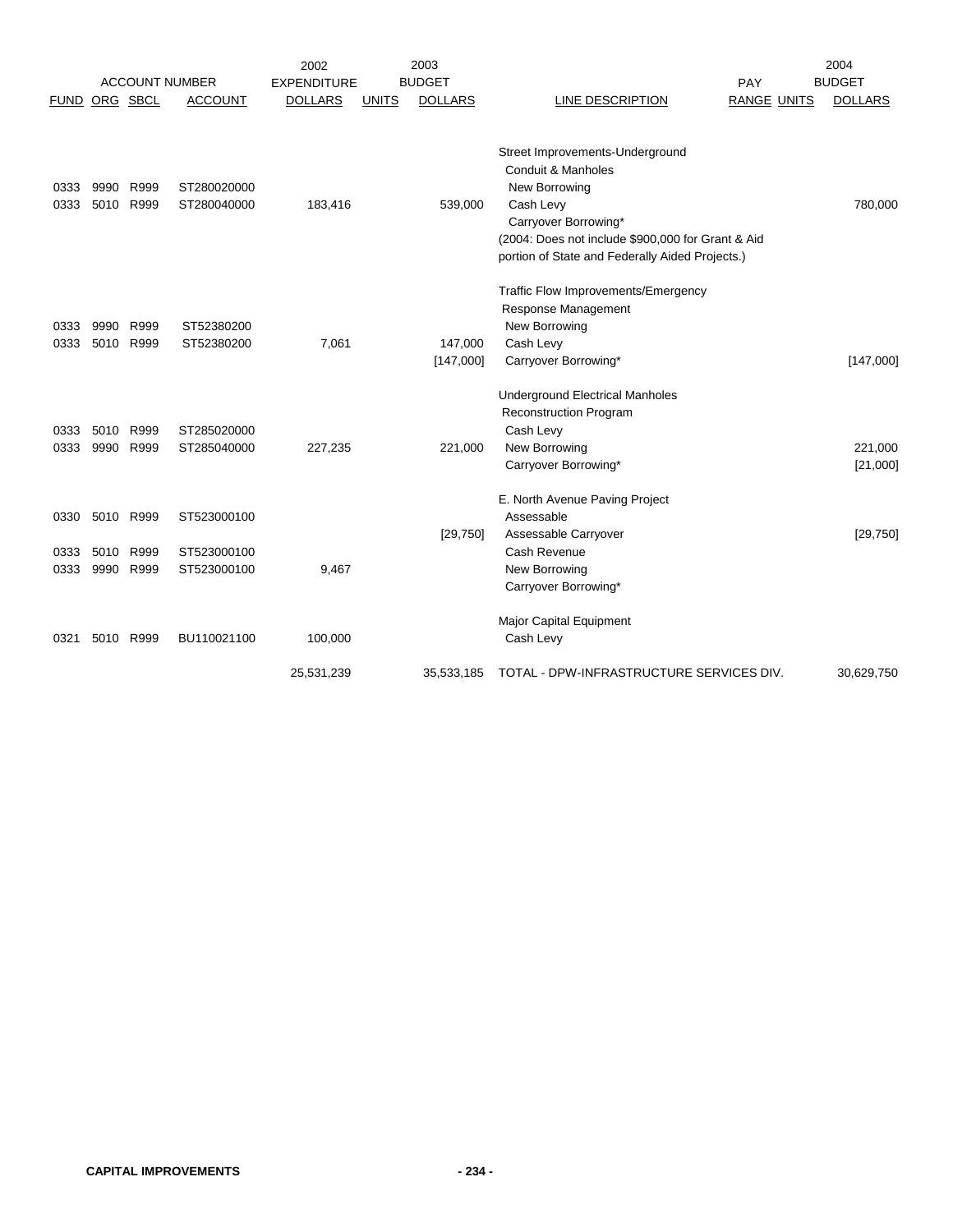|               |                   |           |                                         | 2002               |              | 2003                            |                                                                                      |                                  | 2004           |
|---------------|-------------------|-----------|-----------------------------------------|--------------------|--------------|---------------------------------|--------------------------------------------------------------------------------------|----------------------------------|----------------|
|               |                   |           | <b>ACCOUNT NUMBER</b><br><b>ACCOUNT</b> | <b>EXPENDITURE</b> |              | <b>BUDGET</b><br><b>DOLLARS</b> | LINE DESCRIPTION                                                                     | <b>PAY</b><br><b>RANGE UNITS</b> | <b>BUDGET</b>  |
| FUND ORG SBCL |                   |           |                                         | <b>DOLLARS</b>     | <b>UNITS</b> |                                 |                                                                                      |                                  | <b>DOLLARS</b> |
|               |                   |           |                                         |                    |              |                                 | DPW-OPERATIONS DIVISION                                                              |                                  |                |
|               |                   |           |                                         |                    |              |                                 | SANITATION PROJECTS                                                                  |                                  |                |
| 0321          |                   | 5010 R999 | BU11091100                              | 1,426,230          |              | 1,354,000                       | Sanitation Hdq Modification - Various Sites<br>New Borrowing                         |                                  |                |
|               |                   |           |                                         |                    |              | [275,000]                       | Carryover Borrowing*                                                                 |                                  | [1,629,000]    |
|               |                   |           |                                         |                    |              |                                 |                                                                                      |                                  |                |
|               |                   |           |                                         | 1,426,230          |              | 1,354,000                       | TOTAL-SANITATION PROJECTS                                                            |                                  |                |
|               |                   |           |                                         |                    |              |                                 | <b>FORESTRY PROJECTS</b>                                                             |                                  |                |
|               |                   |           |                                         |                    |              |                                 | Concealed Irrigation & General Landscaping/                                          |                                  |                |
|               |                   |           |                                         |                    |              |                                 | <b>City Boulevards</b>                                                               |                                  |                |
| 0315<br>0315  | 5010<br>5010 R999 | R999      | PR58180300<br>PR58180300                | 435,448            |              | 381,000                         | Cash Levy<br>New Borrowing                                                           |                                  | 196,500        |
|               |                   |           |                                         |                    |              |                                 | Carryover Borrowing*                                                                 |                                  | [381,000]      |
|               |                   |           |                                         |                    |              |                                 |                                                                                      |                                  |                |
|               |                   |           |                                         |                    |              |                                 | Planting Program-Trees, Shrubs, Evergreens -                                         |                                  |                |
|               |                   |           |                                         |                    |              |                                 | Paving/Sidewalk Construction & Blvd Plantings                                        |                                  |                |
| 0315          | 5010 R999         |           | PR58180100                              |                    |              |                                 | Cash Levy                                                                            |                                  | 600,000        |
| 0315          |                   | 5010 R999 | PR58180100                              | 529,069            |              | 448,485                         | New Borrowing                                                                        |                                  |                |
|               |                   |           |                                         |                    |              |                                 | Carryover Borrowing*                                                                 |                                  | [348, 485]     |
|               |                   |           |                                         |                    |              |                                 | Greenhouses (Intergovernmental agreement                                             |                                  |                |
|               |                   |           |                                         |                    |              |                                 | with Milwaukee County)                                                               |                                  |                |
| 0315          | 9990 R999         |           | PR581030100                             |                    |              | 150,000                         | New Borrowing                                                                        |                                  |                |
|               |                   |           |                                         |                    |              |                                 | Carryover Borrowing*                                                                 |                                  | [150,000]      |
|               |                   |           |                                         |                    |              |                                 | <b>Consolidation of District Headquarters</b>                                        |                                  |                |
| 0321          |                   | 5010 R999 | BU11086900                              | 594,009            |              |                                 | New Borrowing                                                                        |                                  |                |
|               |                   |           |                                         |                    |              |                                 |                                                                                      |                                  |                |
|               |                   |           |                                         | 1,558,526          |              | 979,485                         | TOTAL-FORESTRY PROJECTS                                                              |                                  | 796,500        |
|               |                   |           |                                         |                    |              |                                 | <b>BUILDINGS AND FLEET PROJECTS</b>                                                  |                                  |                |
|               |                   |           |                                         |                    |              |                                 | City Hall Complex Remodeling                                                         |                                  |                |
|               |                   |           |                                         |                    |              |                                 | Cash Levy                                                                            |                                  |                |
| 0321          |                   | 5010 R999 | BU11083900                              | 441,605            |              | 1,131,400                       | New Borrowing                                                                        |                                  | 440,000        |
|               |                   |           |                                         |                    |              | [295,000]                       | Carryover Borrowing*                                                                 |                                  | [1,426,400]    |
|               |                   |           |                                         |                    |              |                                 | Space Planning - Facilities                                                          |                                  |                |
| 0321          | 5010 R999         |           | BU110010800                             | 44,011             |              | 207,000                         | Cash Levy (A)                                                                        |                                  |                |
|               |                   |           |                                         |                    |              |                                 |                                                                                      |                                  |                |
|               |                   |           |                                         |                    |              |                                 | Playgrounds and Totlots                                                              |                                  |                |
|               |                   |           |                                         |                    |              |                                 | Unallocated-Including Land Acquisition                                               |                                  |                |
|               |                   |           |                                         |                    |              |                                 | Projects To Be Determined By The Common                                              |                                  |                |
|               |                   |           |                                         |                    |              |                                 | Council. (Funds not to be released without<br>prior approval of the Common Council.) |                                  |                |
|               | 0315 5010 R999    |           | PR111040000                             | 170,289            |              | 530,000                         | Cash Levy                                                                            |                                  |                |
|               |                   |           |                                         |                    |              | [155,000]                       | Carryover Borrowing*                                                                 |                                  | [155,000]      |
|               | 0315 5010 R999    |           | PR111020000                             |                    |              |                                 | New Borrowing                                                                        |                                  | 400,000        |
|               |                   |           |                                         |                    |              |                                 | <b>Facility Systems Program</b>                                                      |                                  |                |
|               |                   |           |                                         |                    |              |                                 | Cash Levy                                                                            |                                  |                |
| 0321          |                   | 5010 R999 | BU11091200                              | 1,133,559          |              | 4,420,500                       | New Borrowing                                                                        |                                  | 2,500,000      |
|               |                   |           |                                         |                    |              | [1, 164, 250]                   | Carryover Borrowing                                                                  |                                  | [5,584,750]    |
|               |                   |           | <b>CAPITAL IMPROVEMENTS</b>             |                    |              | $-235-$                         |                                                                                      |                                  |                |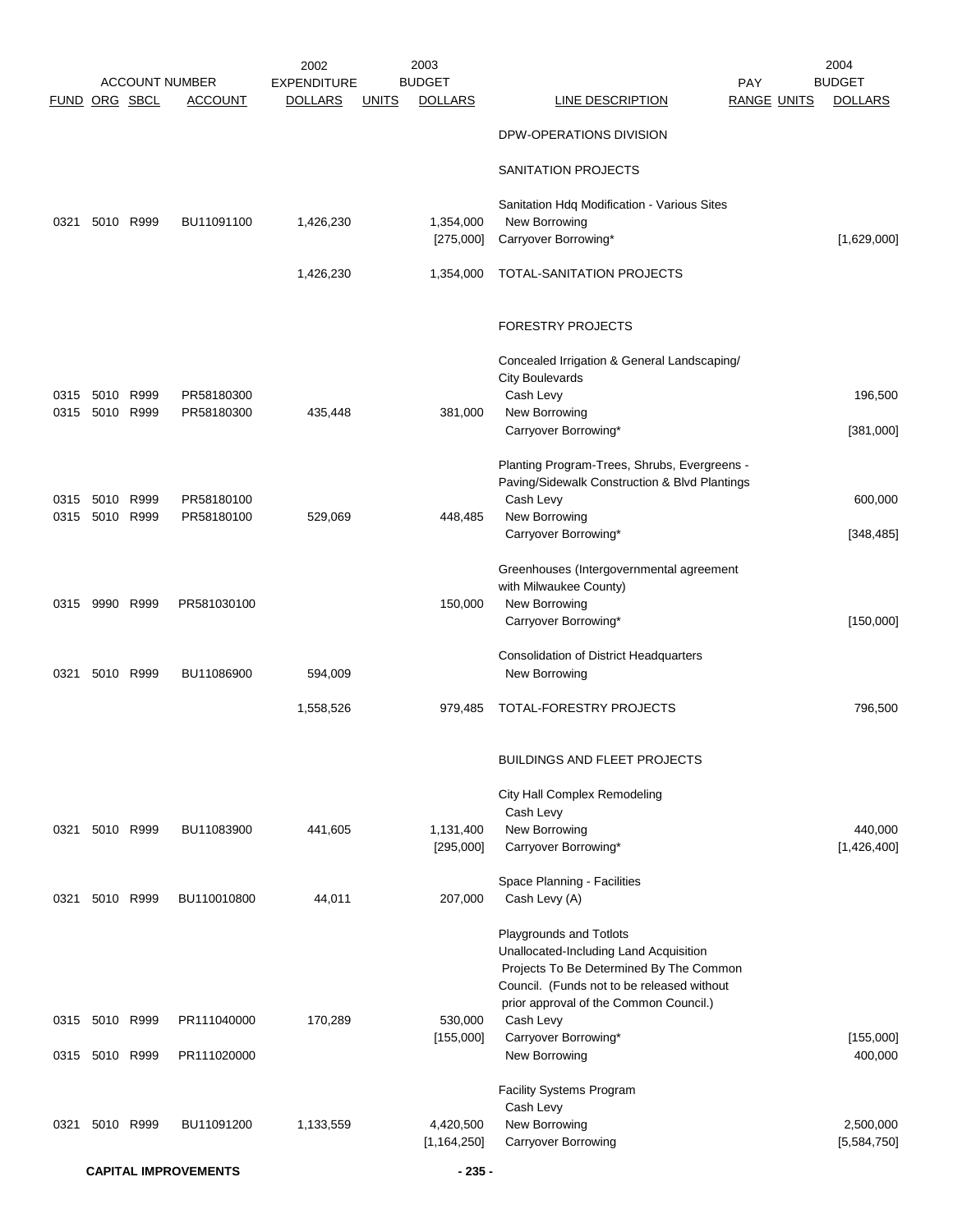|               |      |           |                       | 2002               |              | 2003                    |                                                                                                     |                    | 2004                   |
|---------------|------|-----------|-----------------------|--------------------|--------------|-------------------------|-----------------------------------------------------------------------------------------------------|--------------------|------------------------|
|               |      |           | <b>ACCOUNT NUMBER</b> | <b>EXPENDITURE</b> |              | <b>BUDGET</b>           |                                                                                                     | <b>PAY</b>         | <b>BUDGET</b>          |
| FUND ORG SBCL |      |           | <b>ACCOUNT</b>        | <b>DOLLARS</b>     | <b>UNITS</b> | <b>DOLLARS</b>          | LINE DESCRIPTION                                                                                    | <b>RANGE UNITS</b> | <b>DOLLARS</b>         |
|               |      |           |                       |                    |              |                         | <b>Environmental Remediation Program</b>                                                            |                    |                        |
| 0321          |      | 5010 R999 | BU11091500            | 308,390            |              |                         | Cash Levy                                                                                           |                    |                        |
| 0321          |      | 5010 R999 | BU11091500            |                    |              | 641,400                 | New Borrowing                                                                                       |                    | 685,000                |
|               |      |           |                       |                    |              | [134,000]               | Carryover Borrowing*                                                                                |                    | [775, 400]             |
|               |      |           |                       |                    |              |                         | ADA Compliance Program                                                                              |                    |                        |
| 0321          |      | 5010 R999 | BU110010500           | 104,231            |              | 655,200                 | New Borrowing                                                                                       |                    | 400,000                |
|               |      |           |                       |                    |              | [258,000]               | Carryover Borrowing*                                                                                |                    | [913, 200]             |
|               |      |           |                       |                    |              |                         | Facilities Exterior Upgrades Program                                                                |                    |                        |
| 0321          | 5010 | R999      | BU11091300            |                    |              |                         | Cash Levy                                                                                           |                    |                        |
| 0321          | 5010 | R999      | BU11091300            | 271,790            |              | 1,368,000<br>[674, 500] | New Borrowing<br>Carryover Borrowing*                                                               |                    | 431,000<br>[2,042,500] |
|               |      |           |                       |                    |              |                         |                                                                                                     |                    |                        |
|               |      |           |                       |                    |              |                         | City Hall Restoration Program                                                                       |                    |                        |
| 0321          |      | 5010 R999 | BU110000300           | 244,524            |              | 12,400,000              | New Borrowing                                                                                       |                    | 11,200,000             |
|               |      |           |                       |                    |              | [2,783,037]             | Carryover Borrowing*                                                                                |                    | [15, 183, 037]         |
|               |      |           |                       |                    |              |                         | Muni Garages/Outlying Facilities Remodeling                                                         |                    |                        |
| 0321          | 9990 | R999      | BU110030300           |                    |              | 871,220                 | New Borrowing                                                                                       |                    | 1,500,000              |
|               |      |           |                       |                    |              |                         | Carryover Borrowing*                                                                                |                    | [871, 220]             |
|               |      |           |                       |                    |              |                         | Major Capital Equipment                                                                             |                    |                        |
| 0321          |      | 5010 R999 | BU110021200           | 1,949,344          |              | 2,067,000               | Cash Levy                                                                                           |                    |                        |
|               |      |           |                       |                    |              | 2,901,000               | New Borrowing                                                                                       |                    | 6,146,000              |
|               |      |           |                       |                    |              |                         | Carryover Borrowing*                                                                                |                    | [1, 101, 000]          |
|               |      |           |                       |                    |              |                         | Menomonee Valley Facilities Relocation                                                              |                    |                        |
| 0321          | 5010 | R999      | BU110040300           |                    |              |                         | New Borrowing                                                                                       |                    | 2,500,000              |
|               |      |           |                       |                    |              |                         | (Note: No funding shall be expended for the                                                         |                    |                        |
|               |      |           |                       |                    |              |                         | Menomonee Valley Facilities Relocation                                                              |                    |                        |
|               |      |           |                       |                    |              |                         | project until a plan for the facility is approved                                                   |                    |                        |
|               |      |           |                       |                    |              |                         | by Common Council Resolution.)                                                                      |                    |                        |
|               |      |           |                       | (149, 657)         |              |                         | Other Experience                                                                                    |                    |                        |
|               |      |           |                       | 4,518,086          |              | 27,192,720              | TOTAL - BUILDINGS AND FLEET PROJECTS                                                                |                    | 26,202,000             |
|               |      |           |                       |                    |              |                         |                                                                                                     |                    |                        |
|               |      |           |                       | 7,502,842          |              | 29,526,205              | TOTAL - DPW OPERATIONS DIVISION                                                                     |                    | 26,998,500             |
|               |      |           |                       |                    |              |                         |                                                                                                     |                    |                        |
|               |      |           |                       | 33,522,418         |              | 65,685,390              | TOTAL DEPARTMENT OF PUBLIC WORKS                                                                    |                    | 58,254,250             |
|               |      |           |                       |                    |              |                         | *Carryover Borrowing Amounts (Restatement of a prior years                                          |                    |                        |
|               |      |           |                       |                    |              |                         | unutilized borrowing authorization are included for information                                     |                    |                        |
|               |      |           |                       |                    |              |                         | and authorization purposes - Such amounts are excluded from<br>budget totals to avoid duplication.) |                    |                        |
|               |      |           |                       |                    |              |                         |                                                                                                     |                    |                        |
|               |      |           |                       | 69,069,535         |              | 107,128,383             | TOTAL CAPITAL IMPROVEMENTS BUDGET                                                                   |                    | 109,649,250            |
|               |      |           |                       |                    |              |                         | (Excludes Water Works, Parking Fund, and)                                                           |                    |                        |
|               |      |           |                       |                    |              |                         | Sewer Maintenance Fund)                                                                             |                    |                        |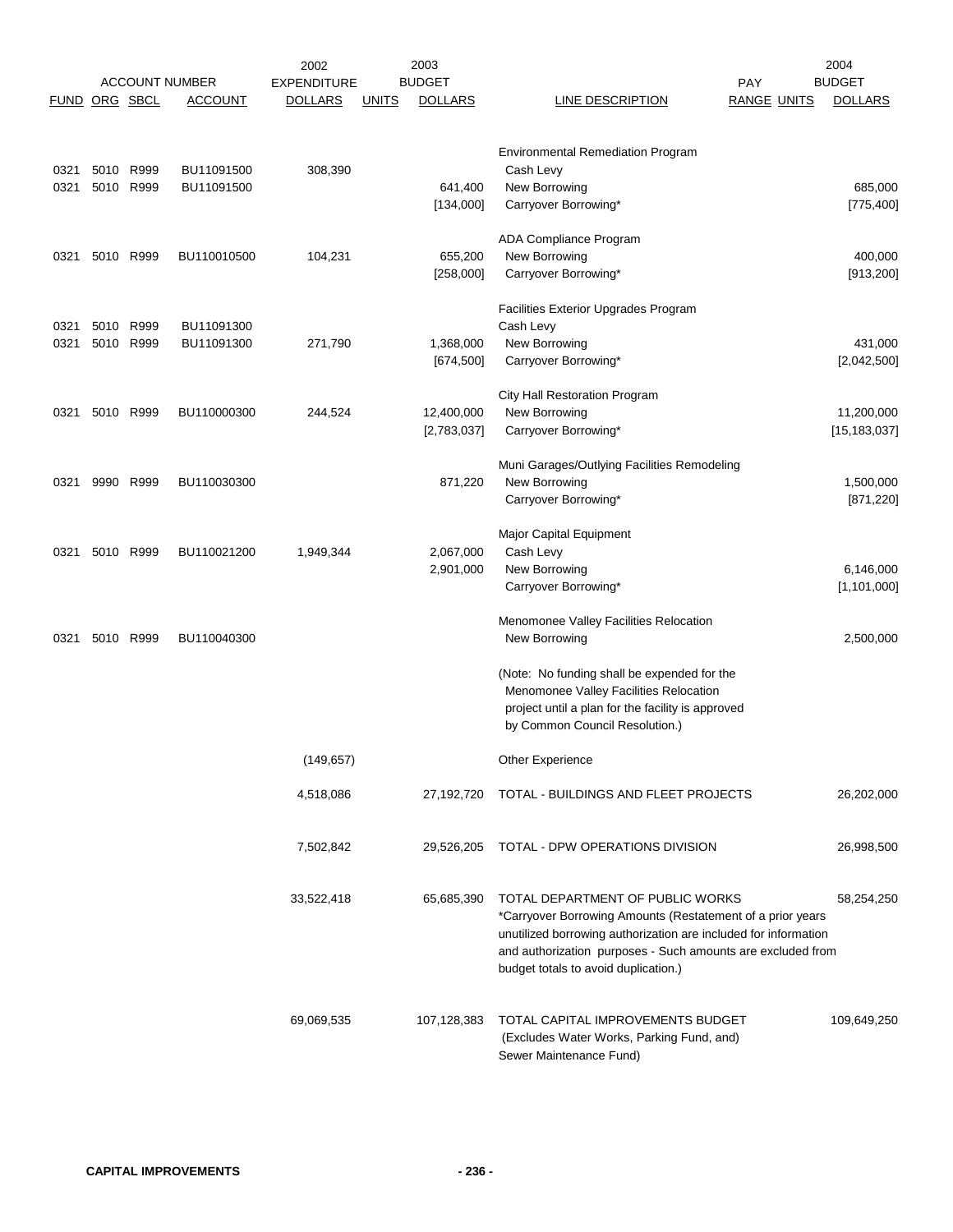|                      | <b>ACCOUNT NUMBER</b> |                             | 2002<br><b>EXPENDITURE</b> |              | 2003<br><b>BUDGET</b> |                                                                        | PAY                | 2004<br><b>BUDGET</b> |
|----------------------|-----------------------|-----------------------------|----------------------------|--------------|-----------------------|------------------------------------------------------------------------|--------------------|-----------------------|
| <u>FUND ORG SBCL</u> |                       | <b>ACCOUNT</b>              | <b>DOLLARS</b>             | <b>UNITS</b> | <b>DOLLARS</b>        | <b>LINE DESCRIPTION</b>                                                | <b>RANGE UNITS</b> | <b>DOLLARS</b>        |
|                      |                       |                             |                            |              |                       | 2. SOURCE OF FUNDS FOR CAPITAL<br><b>IMPROVEMENTS BUDGET</b>           |                    |                       |
|                      |                       |                             |                            |              |                       | CAPITAL IMPROVEMENTS                                                   |                    |                       |
|                      |                       |                             |                            |              |                       | FINANCING OF CAPITAL IMPROVEMENTS                                      |                    |                       |
|                      |                       |                             |                            |              |                       | OTHER THAN WATER WORKS, SEWER<br>MAINTENANCE FUND AND PARKING FUND     |                    |                       |
|                      |                       |                             |                            |              |                       | General Obligation Borrowings**                                        |                    |                       |
|                      |                       |                             | 46,279,392                 |              | 64,985,180            | New Authorizations - City Share (A)                                    |                    | 61,494,450            |
|                      |                       |                             |                            |              |                       | Repetition of Authorizations of                                        |                    |                       |
|                      |                       |                             |                            |              | [60, 768, 188]        | Previous Years (B)                                                     |                    | [92, 467, 422]        |
|                      |                       |                             |                            |              |                       | Pub. Improvements in Tax Increment<br><b>Districts</b>                 |                    |                       |
|                      |                       |                             | 12,793,544                 |              | 14,000,000            | <b>New Authorizations</b>                                              |                    | 19,000,000            |
|                      |                       |                             |                            |              |                       | Repetition of Authorizations of                                        |                    |                       |
|                      |                       |                             |                            |              | [15,629,180]          | Previous Years (B)                                                     |                    | [27,916,180]          |
|                      |                       |                             |                            |              |                       | Proceeds From Borrowing to Finance                                     |                    |                       |
|                      |                       |                             | 3,095,438                  |              | 7,955,400             | Assessable Projects-Total                                              |                    | 5,179,290             |
|                      |                       |                             |                            |              | [17,320,926]          | Assessment Carryover-Total                                             |                    | [19, 196, 326]        |
|                      |                       |                             |                            |              |                       | <b>Property Taxes</b>                                                  |                    |                       |
|                      |                       |                             | 6,284,793                  |              | 10,587,803            | Cash Levy (A)                                                          |                    | 11,475,510            |
|                      |                       |                             |                            |              |                       | Capital Improvements Revenues***                                       |                    |                       |
|                      |                       |                             | 616,368                    |              | 9,600,000             | Cash Revenues-Total                                                    |                    | 12,500,000            |
|                      |                       |                             |                            |              |                       | Carryover Cash Revenues-Total                                          |                    |                       |
|                      |                       |                             | 69,069,535                 |              | 107,128,383           | TOTAL SOURCE OF FUNDS FOR CAPITAL                                      |                    | 109,649,250           |
|                      |                       |                             |                            |              |                       | (Excludes Water Works, Parking Fund                                    |                    |                       |
|                      |                       |                             |                            |              |                       | and Sewer Maintenance)                                                 |                    |                       |
|                      |                       |                             |                            |              |                       | *** Capital Revenues (Detailed)                                        |                    |                       |
|                      |                       |                             |                            |              |                       | Developers Out of Program Projects                                     |                    |                       |
|                      |                       |                             | 415,519<br>200,849         |              | 500,000<br>400,000    | Sewers<br><b>Streets</b>                                               |                    | 500,000<br>400,000    |
|                      |                       |                             |                            |              |                       |                                                                        |                    |                       |
|                      |                       |                             |                            |              |                       | <b>Other Revenue</b><br>Public Improvements in Tax Increment Districts |                    | 1,600,000             |
|                      |                       |                             |                            |              |                       | <b>Grant and Aids</b>                                                  |                    |                       |
|                      |                       |                             |                            |              |                       | Grantor Share-Non City                                                 |                    |                       |
|                      |                       |                             |                            |              | 8,700,000             | Cash Revenues                                                          |                    | 10,000,000            |
|                      |                       |                             |                            |              |                       | <b>Total Capital Revenues</b>                                          |                    |                       |
|                      |                       |                             | 616,368                    |              | 9,600,000             | Cash Revenues-Total                                                    |                    | 12,500,000            |
|                      |                       |                             |                            |              |                       | ** General Obligation Borrowing (Detailed)                             |                    |                       |
|                      |                       |                             | 40,316,105                 |              | 54,336,395            | New Authorizations - City Share                                        |                    | 55,407,401            |
|                      |                       |                             |                            |              | 1,600,000             | New Authorizations - City Share, Grant & Aid                           |                    | 300,000               |
|                      |                       |                             | 5,778,580                  |              | 8,648,785             | New Authorizations - City Share, Major Street                          |                    | 5,537,049             |
|                      |                       | <b>CAPITAL IMPROVEMENTS</b> |                            |              | $-237-$               |                                                                        |                    |                       |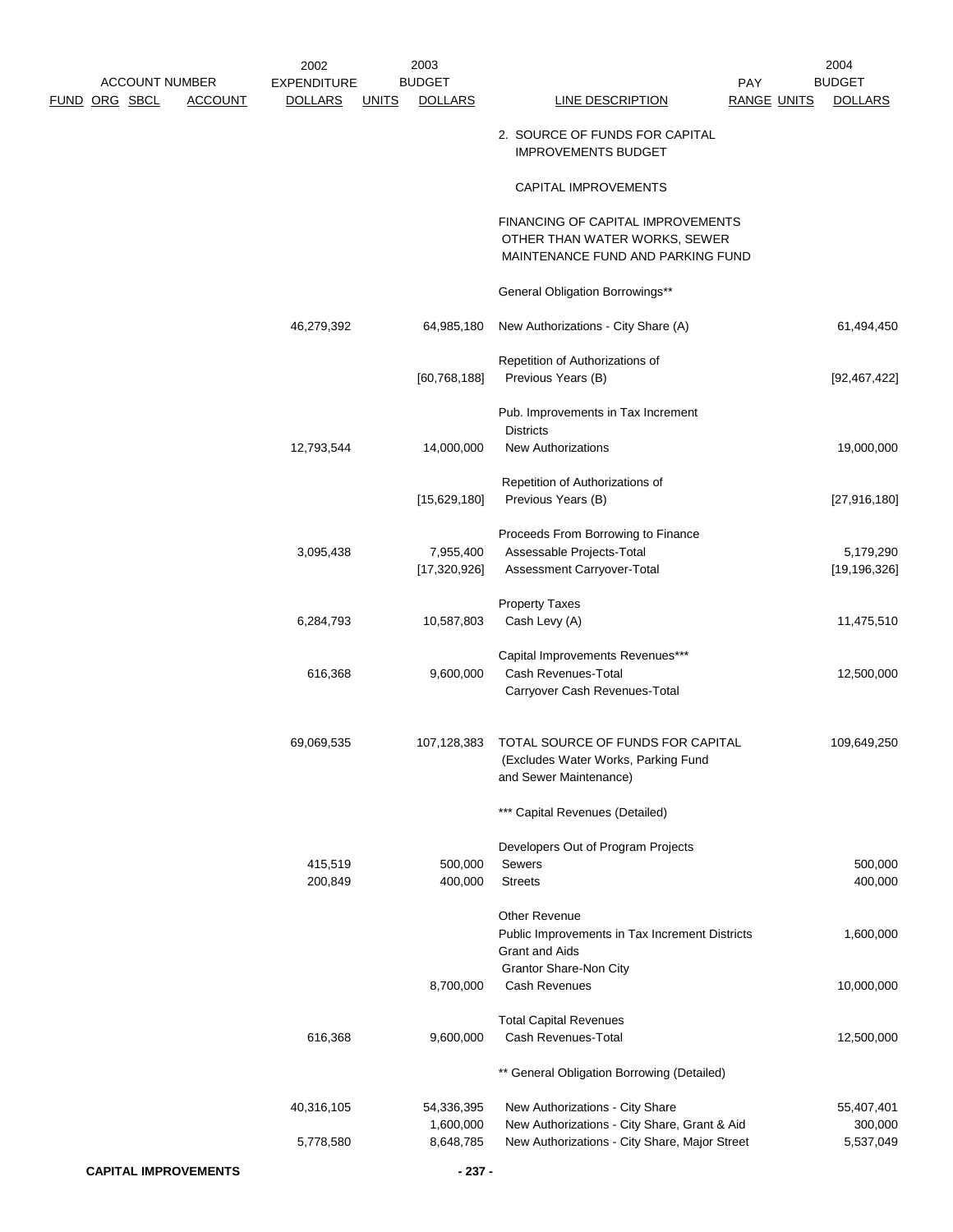|                         |                | 2002               |              | 2003           |                                                                                                 |             | 2004           |
|-------------------------|----------------|--------------------|--------------|----------------|-------------------------------------------------------------------------------------------------|-------------|----------------|
| <b>ACCOUNT NUMBER</b>   |                | <b>EXPENDITURE</b> |              | <b>BUDGET</b>  |                                                                                                 | <b>PAY</b>  | <b>BUDGET</b>  |
| ORG SBCL<br><b>FUND</b> | <b>ACCOUNT</b> | <b>DOLLARS</b>     | <b>UNITS</b> | <b>DOLLARS</b> | LINE DESCRIPTION                                                                                | RANGE UNITS | <b>DOLLARS</b> |
|                         |                | 184,707            |              | 400,000        | New Authorizations - City Share, Port                                                           |             | 250,000        |
|                         |                |                    |              |                | <b>Total General Obligation</b>                                                                 |             |                |
|                         |                | 46,279,392         |              | 64,985,180     | Borrowing-Total                                                                                 |             | 61,494,450     |
|                         |                |                    |              |                | Property Tax Levy (Detailed)                                                                    |             |                |
|                         |                | 6,273,219          |              | 10,587,803     | Property Tax - Cash Levy                                                                        |             | 11,075,510     |
|                         |                | 11,574             |              |                | Property Tax - Cash Levy, Port                                                                  |             | 400,000        |
|                         |                | 6,284,793          |              | 10,587,803     | <b>Total Property Tax Levy - Total</b>                                                          |             | 11,475,510     |
|                         |                |                    |              |                | (A) In 2003, \$5.0 million is shifted from tax levy to borrowing to<br>reflect PDAF adjustment. |             |                |

(B) Not Included in Budget Totals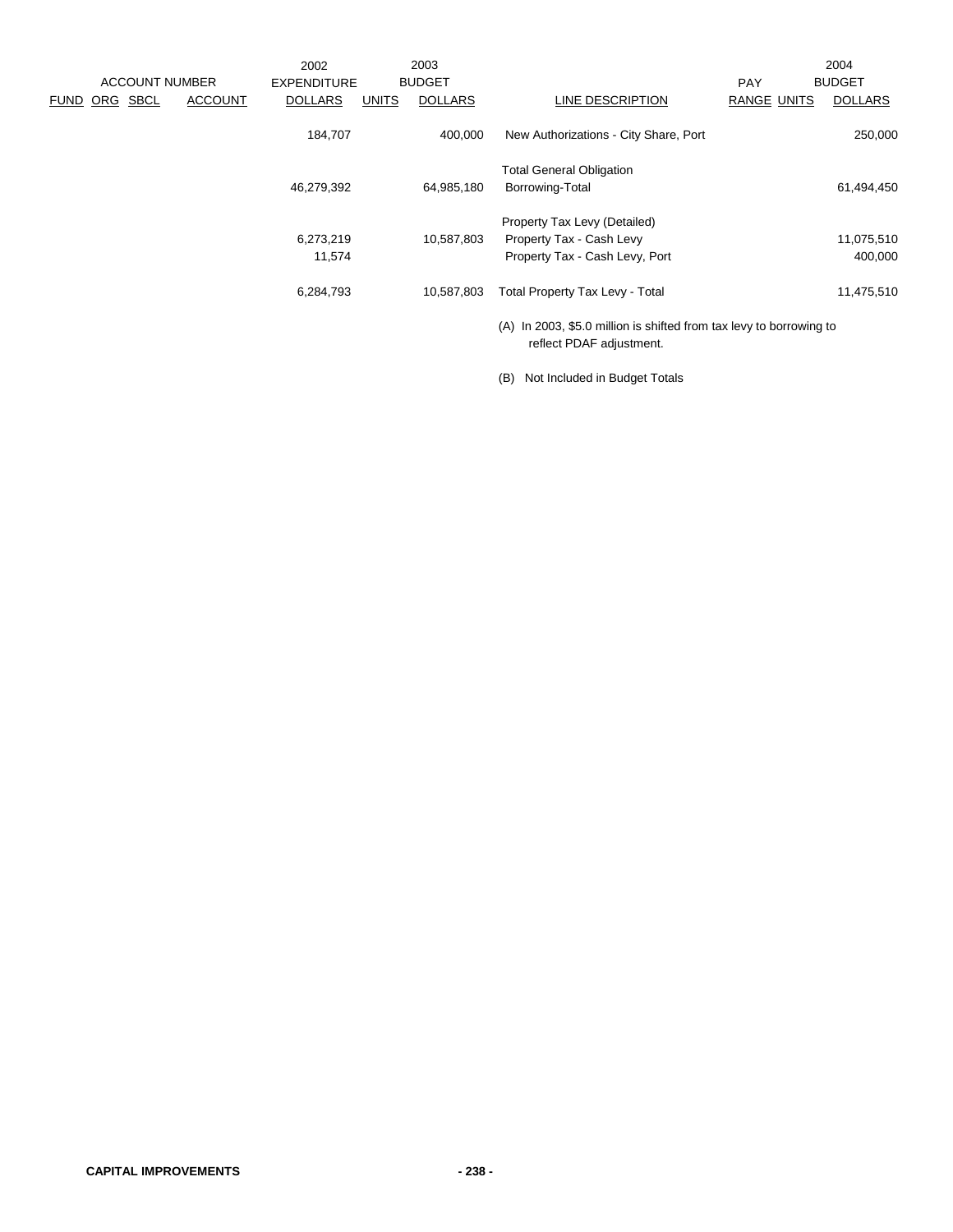| <b>ACCOUNT NUMBER</b> |                | 2002<br><b>EXPENDITURE</b> |              | 2003<br><b>BUDGET</b> |                                        |                           | 2004<br><b>BUDGET</b> |
|-----------------------|----------------|----------------------------|--------------|-----------------------|----------------------------------------|---------------------------|-----------------------|
| ORG SBCL<br>FUND      | <b>ACCOUNT</b> | <b>DOLLARS</b>             | <b>UNITS</b> | <b>DOLLARS</b>        | LINE DESCRIPTION                       | PAY<br><b>RANGE UNITS</b> | <b>DOLLARS</b>        |
|                       |                |                            |              |                       |                                        |                           |                       |
|                       |                |                            |              |                       | D. CITY DEBT FUNDS                     |                           |                       |
|                       |                |                            |              |                       | (INCLUDING SCHOOL PURPOSES)            |                           |                       |
|                       |                |                            |              |                       | 1. BUDGET FOR CITY DEBT                |                           |                       |
|                       |                | 78,509,045                 |              | 82,662,123            | <b>Bonded Debt (Principal)</b>         |                           | 77,950,064            |
|                       |                |                            |              |                       |                                        |                           |                       |
|                       |                | 39,504,166                 |              | 39,437,264            | <b>Bonded Debt (Interest)</b>          |                           | 44,611,924            |
|                       |                | 118,013,211                |              | 122,099,387           | Subtotal City Debt                     |                           | 122,561,988           |
|                       |                |                            |              |                       | Prepayment Deduction (From Public      |                           |                       |
|                       |                |                            |              |                       | Debt Amortization Fund)                |                           |                       |
|                       |                | (3,295,465)                |              | (3,295,500)           | <b>Special Assessments</b>             |                           | (3,834,219)           |
|                       |                | 114,717,746                |              | 118,803,887           | TOTAL BUDGET FOR CITY DEBT             |                           | 118,727,769           |
|                       |                |                            |              |                       | Tax Levy for Debt Issued or Authorized |                           |                       |
|                       |                |                            |              |                       | for Milwaukee Public School Purposes   |                           |                       |
|                       |                |                            |              |                       | 1995 \$5,928,774                       |                           |                       |
|                       |                |                            |              |                       | 1996 \$8,840,475                       |                           |                       |
|                       |                |                            |              |                       | 1997 \$10,302,092                      |                           |                       |
|                       |                |                            |              |                       | 1998 \$11,342,500                      |                           |                       |
|                       |                |                            |              |                       | 1999 \$12,057,347                      |                           |                       |
|                       |                |                            |              |                       | 2000 \$13,527,167                      |                           |                       |
|                       |                |                            |              |                       | 2001 \$14,447,637                      |                           |                       |
|                       |                |                            |              |                       | 2002 \$14,179,494                      |                           |                       |
|                       |                |                            |              |                       | 2003 \$14,145,935                      |                           |                       |
|                       |                |                            |              |                       | 2004 \$13,206,168 (est.)               |                           |                       |

## 2. SOURCE OF FUNDS FOR CITY DEBT

| 30,389,719  | 35,411,106  | Revenues                                  | 33,174,616  |
|-------------|-------------|-------------------------------------------|-------------|
| 14.440.831  | 15,653,716  | TID Increments From Prior Year            | 13.944.841  |
|             |             | (Includes capitalized interest & TID Loan |             |
|             |             | Repayments)                               |             |
| 13,371,861  | 12,976,832  | <b>Delinguent Tax Revenues</b>            | 13,613,402  |
|             |             | Public Debt Amortization Fund Withdrawal  | 4,000,000   |
|             |             |                                           |             |
| 58.202.411  | 64.041.654  | Subtotal                                  | 64.732.859  |
|             |             |                                           |             |
| 58,915,763  | 54.762.233  | <b>Property Tax Levy</b>                  | 53.994.910  |
| 117.118.174 | 118.803.887 | TOTAL SOURCE OF FUNDS FOR CITY DEBT       | 118.727.769 |
|             |             |                                           |             |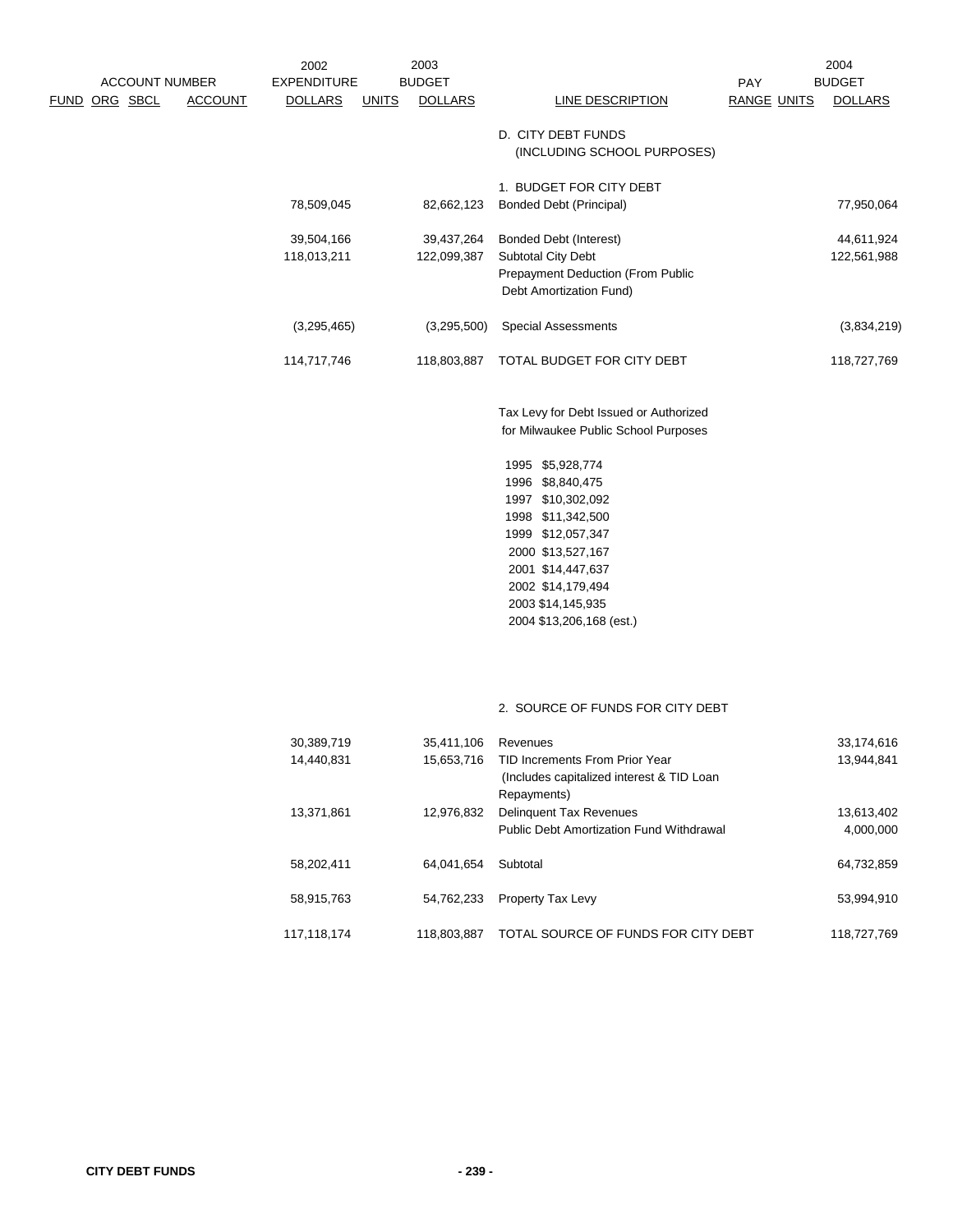|             |           | <b>ACCOUNT NUMBER</b> |                | 2002<br><b>EXPENDITURE</b> |              | 2003<br><b>BUDGET</b> |                                                 | <b>PAY</b>         | 2004<br><b>BUDGET</b> |
|-------------|-----------|-----------------------|----------------|----------------------------|--------------|-----------------------|-------------------------------------------------|--------------------|-----------------------|
| <b>FUND</b> | ORG       | SBCL                  | <b>ACCOUNT</b> | <b>DOLLARS</b>             | <b>UNITS</b> | <b>DOLLARS</b>        | LINE DESCRIPTION                                | <b>RANGE UNITS</b> | <b>DOLLARS</b>        |
|             |           |                       |                |                            |              |                       | E. DELINQUENT TAX                               |                    |                       |
|             |           |                       |                |                            |              |                       | 1. BUDGET FOR DELINQUENT TAX                    |                    |                       |
| 0001        | 2110 S120 |                       | 006630         | 1,000,000                  |              | 1,000,000             | Delinquent Tax                                  |                    | 1,000,000             |
|             |           |                       |                |                            |              |                       | 2. SOURCE OF FUNDS FOR<br><b>DELINQUENT TAX</b> |                    |                       |
| 0001        | 9990      |                       | 009010         | 1,000,000                  |              | 1,000,000             | Property Tax Levy                               |                    | 1,000,000             |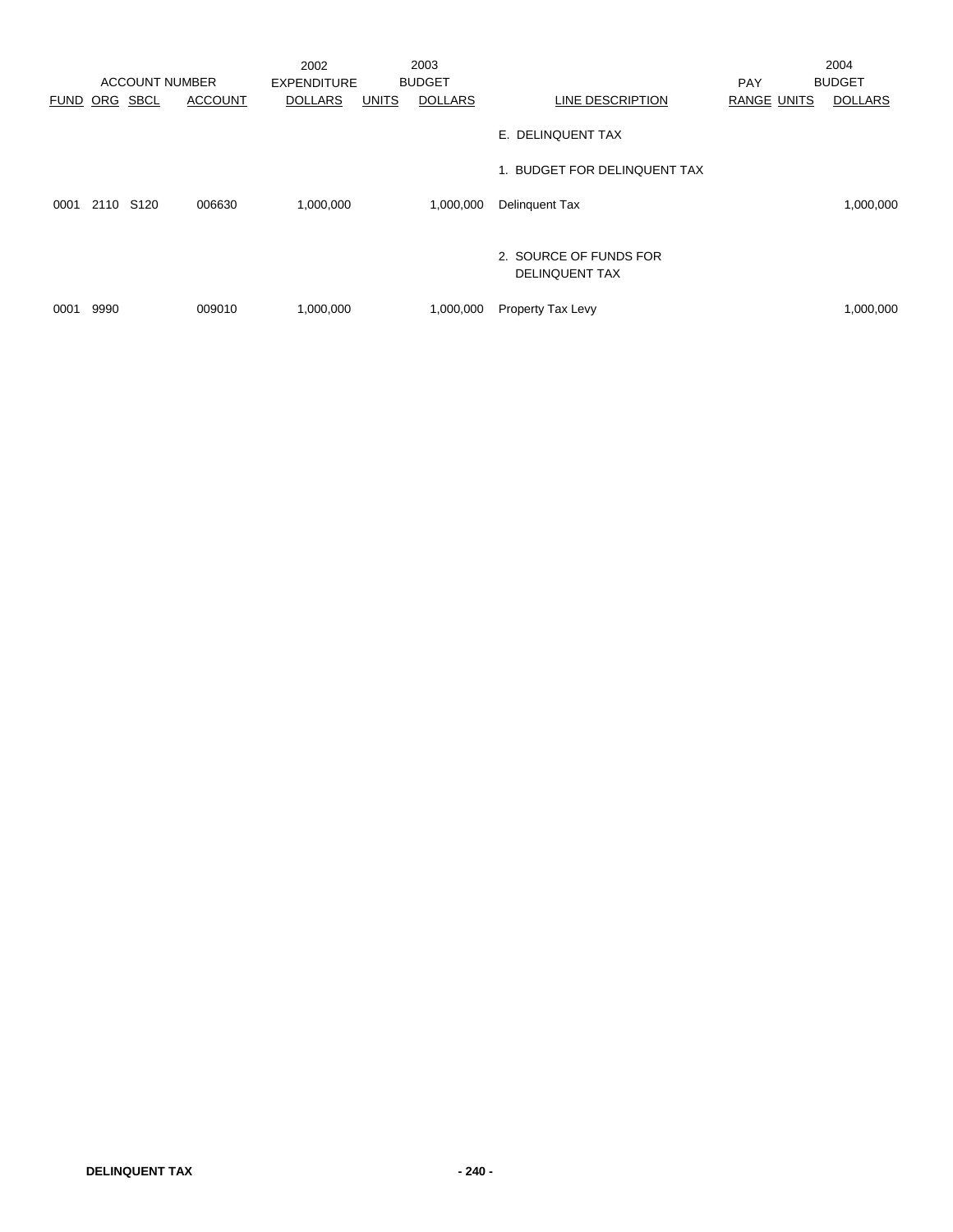|             |          |                       |                | 2002               |              | 2003           |                                                                                                                                                                                                                                                                                                                                                                                                        |                    | 2004           |
|-------------|----------|-----------------------|----------------|--------------------|--------------|----------------|--------------------------------------------------------------------------------------------------------------------------------------------------------------------------------------------------------------------------------------------------------------------------------------------------------------------------------------------------------------------------------------------------------|--------------------|----------------|
|             |          | <b>ACCOUNT NUMBER</b> |                | <b>EXPENDITURE</b> |              | <b>BUDGET</b>  |                                                                                                                                                                                                                                                                                                                                                                                                        | PAY                | <b>BUDGET</b>  |
| <b>FUND</b> | ORG SBCL |                       | <b>ACCOUNT</b> | <b>DOLLARS</b>     | <b>UNITS</b> | <b>DOLLARS</b> | LINE DESCRIPTION                                                                                                                                                                                                                                                                                                                                                                                       | <b>RANGE UNITS</b> | <b>DOLLARS</b> |
| 0001        | 9990     | C001                  | 006300         | [5,420,458]        |              | 5,000,000      | F. COMMON COUNCIL CONTINGENT FUND<br>1. BUDGET FOR COMMON COUNCIL<br><b>CONTINGENT FUND</b><br><b>Total Budget for Common Council</b><br>Contingent Fund (A)<br>For emergency or other purposes which may arise<br>during the year requiring the expenditure of money<br>in addition to the amount provided for the several<br>purposes for which no express provision has been<br>made in the budget. |                    | 5,000,000      |
|             |          |                       |                |                    |              |                | See Detailed Listing for Expenditures.                                                                                                                                                                                                                                                                                                                                                                 |                    |                |
|             |          |                       |                |                    |              |                | (A) \$500,000 is reserved for a third police recruit class in 2003.                                                                                                                                                                                                                                                                                                                                    |                    |                |
|             |          |                       |                |                    |              |                | 2. SOURCE OF FUNDS FOR COMMON<br>COUNCIL CONTINGENT FUND                                                                                                                                                                                                                                                                                                                                               |                    |                |
| 0001        | 9990     |                       | 009010         | 5,420,458          |              | 5,000,000      | Property Tax Levy                                                                                                                                                                                                                                                                                                                                                                                      |                    | 5,000,000      |
|             |          |                       |                |                    |              |                | Expenditure experience represents transfers and<br>expenditures authorized by resolution.                                                                                                                                                                                                                                                                                                              |                    |                |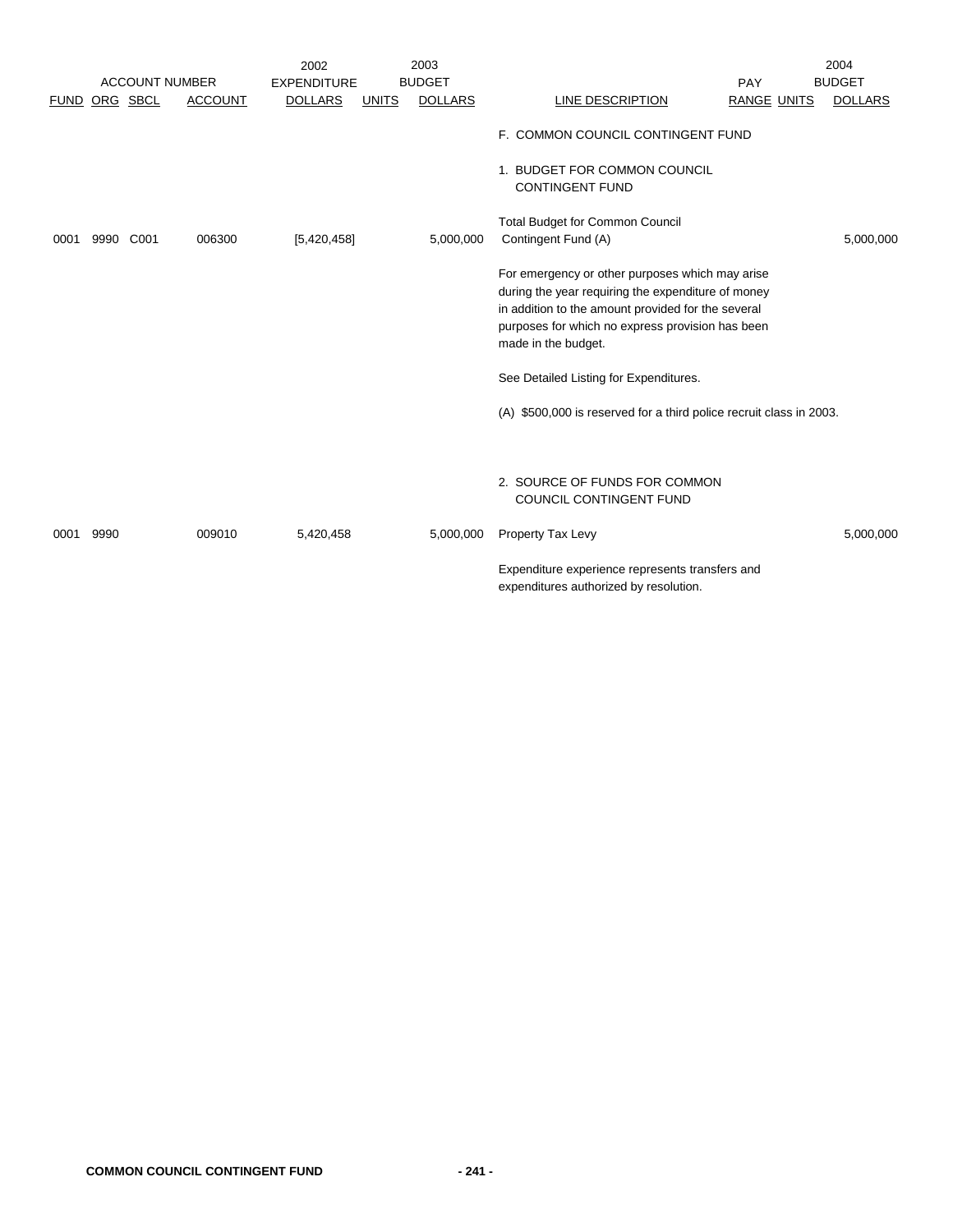|                       |  |                                     |                | 2002           |              | 2003           |                  |                    | 2004           |
|-----------------------|--|-------------------------------------|----------------|----------------|--------------|----------------|------------------|--------------------|----------------|
| <b>ACCOUNT NUMBER</b> |  | <b>BUDGET</b><br><b>EXPENDITURE</b> |                |                |              | PAY            | <b>BUDGET</b>    |                    |                |
|                       |  | FUND ORG SBCL                       | <b>ACCOUNT</b> | <b>DOLLARS</b> | <b>UNITS</b> | <b>DOLLARS</b> | LINE DESCRIPTION | <b>RANGE UNITS</b> | <b>DOLLARS</b> |

ENTERPRISE FUND - PARKING

G. PARKING FUND

1. BUDGET FOR PARKING

## OPERATING & MAINTENANCE EXPENSES

|      |                |        |           |                         |           | PARKING ENFORCEMENT/INFORMATION DESK |                |        |            |  |
|------|----------------|--------|-----------|-------------------------|-----------|--------------------------------------|----------------|--------|------------|--|
|      |                |        |           | 1                       | 72,353    | Parking Enforcement Manager          | 10             | 1      | 72,353     |  |
|      |                |        |           | $\boldsymbol{2}$        | 102,711   | Parking Enforcement Asst. Manager    | 6              | 2      | 104,160    |  |
|      |                |        |           | 5                       | 206,704   | Parking Enforcement Supervisor       | 4              | 5      | 210,646    |  |
|      |                |        |           | 4                       | 133,024   | <b>Lead Parking Checkers</b>         | 508            | 4      | 135,183    |  |
|      |                |        |           | 60                      | 1,818,523 | Parking Checker                      | 490            | 60     | 1,840,872  |  |
|      |                |        |           | 16                      | 532,336   | <b>Communication Assistant III</b>   | 410            | 16     | 538,766    |  |
|      |                |        |           | 5                       | 173,293   | <b>Communication Assistant IV</b>    | 425            | 5      | 177,948    |  |
|      |                |        |           |                         |           | <b>TOW LOT</b>                       |                |        |            |  |
|      |                |        |           | 1                       | 58,030    | Tow Lot Manager                      | 8              | 1      | 59,893     |  |
|      |                |        |           | 1                       | 54,086    | Tow Lot Assistant Manager            | 4              | 1      | 54,086     |  |
|      |                |        |           | 1                       | 39,626    | Vehicle Salvage Supervisor           | 2              | 1      | 40,857     |  |
|      |                |        |           | 1                       | 34,183    | <b>Accounting Assistant II</b>       | 445            | 1      | 34,183     |  |
|      |                |        |           | 1                       | 34,581    | Tow Lot Crew Leader                  | 235            | 1      | 34,581     |  |
|      |                |        |           | 1                       | 46,172    | Office Supervisor II                 | $\overline{2}$ | 1      | 36,153     |  |
|      |                |        |           | 1                       | 34,183    | Office Assistant IV                  | 445            | 1      | 31,580     |  |
|      |                |        |           | $\overline{7}$          | 216,662   | Office Assistant III                 | 430            | 7      |            |  |
|      |                |        |           | 11                      |           |                                      | 220            |        | 213,311    |  |
|      |                |        |           |                         | 355,637   | Tow Lot Attendant                    |                | 11     | 358,606    |  |
|      |                |        |           | $\overline{\mathbf{c}}$ | 10,000    | Tow Lot Attendant (Aux.)             | 220            | 2      | 15,000     |  |
|      |                |        |           |                         |           | PARKING ADMINISTRATION/ METERS       |                |        |            |  |
|      |                |        |           | 1                       | 65,496    | Parking Financial Manager (Y)        | 7              | 1      | 65,496     |  |
|      |                |        |           | 1                       | 59,002    | Parking Operations Coordinator       | 627            | 1      | 61,882     |  |
|      |                |        |           | 1                       | 50,051    | Parking Operations Assistant         | 621            | 1      | 50,051     |  |
|      |                |        |           | 1                       | 34,183    | Office Assistant IV                  | 445            | 1      | 34,183     |  |
|      |                |        |           | 1                       | 36,253    | Parking Meter Technician - Lead      | 260            | 1      | 37,911     |  |
|      |                |        |           | 3                       | 105,625   | Parking Meter Technician             | 245            | 3      | 107,595    |  |
|      |                |        | 4,040,383 | 128                     | 4,272,714 | <b>Total Before Adjustments</b>      |                | 128    | 4,315,296  |  |
|      |                |        |           |                         | 129,269   | Salary & Wage Rate Changes           |                |        | 129,459    |  |
|      |                |        | 169,927   |                         | 186,700   | Overtime Compensated*                |                |        | 186,700    |  |
|      |                |        |           |                         | (88, 672) | Personnel Cost Adjustment            |                |        | (128, 447) |  |
|      |                |        |           |                         | 20,000    | Other                                |                |        | 20,000     |  |
|      |                |        | 4,210,310 | 128                     | 4,520,011 | Gross Salaries & Wages Total         |                | 128    | 4,523,008  |  |
|      |                |        |           |                         |           | Reimbursable Services Deduction      |                |        |            |  |
|      |                |        |           |                         |           | Capital Improvements Deduction       |                |        |            |  |
|      |                |        |           |                         |           | Grants & Aids Deduction              |                |        |            |  |
|      | 0450 6610 R999 | 006000 | 4,210,310 |                         | 4,520,011 | NET SALARIES & WAGES TOTAL*          |                |        | 4,523,008  |  |
|      |                |        |           | 126.25                  |           | <b>O&amp;M FTE'S</b>                 |                | 126.25 |            |  |
|      |                |        |           |                         |           | NON-O&M FTE'S                        |                |        |            |  |
|      | 0450 6610 R999 | 006180 | 1,505,202 |                         | 1,672,404 | ESTIMATED EMPLOYEE FRINGE BENEFITS*  |                |        | 1,628,283  |  |
|      |                |        |           |                         |           | <b>OPERATING EXPENDITURES</b>        |                |        |            |  |
| 0450 | 6610 R999      | 630100 | 88,591    |                         | 89,000    | <b>General Office Expense</b>        |                |        | 95,000     |  |

**PARKING FUND - 242 -**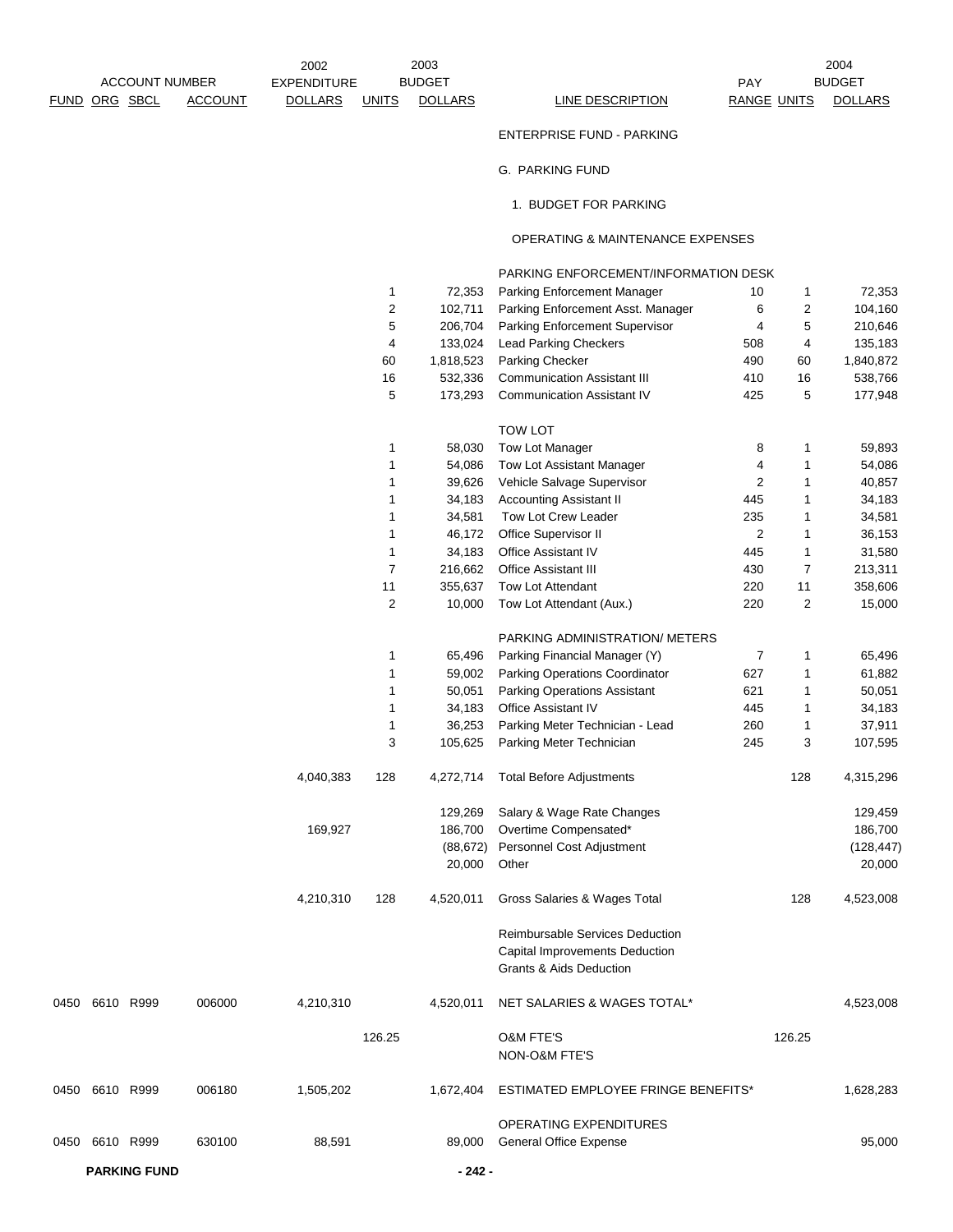|               |                |      |                       | 2002               |                | 2003           |                                                         |                    | 2004           |
|---------------|----------------|------|-----------------------|--------------------|----------------|----------------|---------------------------------------------------------|--------------------|----------------|
|               |                |      | <b>ACCOUNT NUMBER</b> | <b>EXPENDITURE</b> |                | <b>BUDGET</b>  |                                                         | PAY                | <b>BUDGET</b>  |
| FUND ORG SBCL |                |      | <b>ACCOUNT</b>        | <b>DOLLARS</b>     | <b>UNITS</b>   | <b>DOLLARS</b> | LINE DESCRIPTION                                        | <b>RANGE UNITS</b> | <b>DOLLARS</b> |
| 0450          | 6610           | R999 | 630500                | 99                 |                | 1,400          | Tools & Machinery Parts                                 |                    | 115,000        |
| 0450          | 6610           | R999 | 631000                | 2,633              |                | 2,000          | <b>Construction Supplies</b>                            |                    | 3,000          |
| 0450          | 6610           | R999 | 631500                | 142,454            |                | 459,174        | Energy                                                  |                    | 380,000        |
| 0450          | 6610 R999      |      | 632000                | 145,767            |                | 86,000         | <b>Other Operating Supplies</b>                         |                    | 27,600         |
| 0450          | 6610 R999      |      | 632500                | 6,000              |                | 56,000         | <b>Facility Rental</b>                                  |                    | 116,600        |
| 0450          | 6610 R999      |      | 633000                | 20,218             |                | 10,500         | <b>Vehicle Rental</b>                                   |                    | 11,000         |
| 0450          | 6610 R999      |      | 633500                | 59,630             |                | 72,000         | Non-Vehicle Equipment Rental                            |                    | 56,000         |
| 0450          | 6610 R999      |      | 634000                | 7,260,215          |                | 8,391,460      | <b>Professional Services</b>                            |                    | 7,200,000      |
| 0450          | 6610 R999      |      | 634500                | 442                |                | 3,500          | Information Technology Services                         |                    | 3,500          |
| 0450          | 6610 R999      |      | 635000                | 185,689            |                | 309,000        | <b>Property Services</b>                                |                    | 472,600        |
| 0450          | 6610 R999      |      | 635500                | 29,218             |                | 50,000         | <b>Infrastructure Services</b>                          |                    | 50,000         |
| 0450          | 6610           | R999 | 636000                | 1,425              |                | 40,000         | Vehicle Repair Services                                 |                    | 25,000         |
| 0450          | 6610 R999      |      | 636500                | 3,164,913          |                | 3,090,000      | <b>Other Operating Services</b>                         |                    | 3,537,900      |
| 0450          | 6610 R999      |      | 637000                |                    |                |                | Loans and Grants                                        |                    |                |
| 0450          | 6610           | R999 | 637501                | 1,134,833          |                | 927,140        | Reimburse Other Departments                             |                    | 1,002,200      |
| 0450          | 6610 R999      |      |                       |                    |                |                |                                                         |                    |                |
| 0450          | 6610 R999      |      | 006300                | 12,242,127         |                | 13,587,174     | OPERATING EXPENDITURES TOTAL*                           |                    | 13,095,400     |
| 0450          | 6610           | R999 | 006300                |                    |                |                | <b>EQUIPMENT PURCHASES</b>                              |                    |                |
|               |                |      |                       |                    |                |                | <b>Additional Equipment</b>                             |                    |                |
|               |                |      |                       |                    |                |                | Subtotal - Additional Equipment                         |                    |                |
|               |                |      |                       |                    |                |                |                                                         |                    |                |
|               |                |      |                       |                    |                |                | <b>Replacement Equipment</b><br><b>Office Furniture</b> |                    |                |
|               |                |      |                       | 1,100<br>220       |                | 1,500<br>2,000 | Video Camera                                            |                    |                |
|               |                |      |                       | 20,506             | 2<br>6         |                |                                                         | 3<br>6             | 3,000          |
|               |                |      |                       | 34,938             |                | 180,000        | Auto-Jeeps<br><b>Tenant Power Scrubber</b>              |                    | 210,000        |
|               |                |      |                       |                    |                |                | Power Sweeper, Riding Type                              | 1                  | 25,000         |
|               |                |      |                       |                    | 2              | 1,700          | Radio                                                   | $\overline{2}$     | 1,700          |
|               |                |      |                       |                    |                |                | <b>Battery Recharging</b>                               |                    |                |
|               |                |      |                       | 6,349              | 8              | 8,000          | Microcomputers                                          | $\overline{c}$     | 2,000          |
|               |                |      |                       | 2,716              | $\mathbf{1}$   | 2,500          | Printer                                                 |                    |                |
|               |                |      |                       | 44,950             |                |                | Meter Repair Truck                                      |                    |                |
|               |                |      |                       |                    | 1              | 54,000         | <b>Tow Truck</b>                                        |                    |                |
|               |                |      |                       | 330                | $\overline{c}$ | 2,000          | <b>Digital Cameras</b>                                  | $\mathbf{1}$       | 900            |
|               |                |      |                       | 2722               |                |                | <b>Communication Equipment</b>                          |                    |                |
|               |                |      |                       | 40                 |                |                | <b>Other Audio</b>                                      |                    |                |
|               |                |      |                       | 205                |                |                | Fire Protection Equipment                               |                    |                |
|               |                |      |                       | 16,710             |                |                | Automobile, Full size                                   |                    |                |
|               |                |      |                       | 130,786            | 22             | 251,700        | Subtotal - Replacement Equipment                        | 15                 | 242,600        |
|               |                |      |                       |                    |                |                | Other Previous Experience                               |                    |                |
|               |                |      |                       |                    |                |                |                                                         |                    |                |
| 0450          | 6610 R999      |      | 006800                | 130,786            | 22             | 251,700        | EQUIPMENT PURCHASES TOTAL*                              | 15                 | 242,600        |
|               |                |      |                       |                    |                |                | <b>SPECIAL FUNDS</b>                                    |                    |                |
| 0450          | 6610           | R661 | 006300                | 5,107,169          |                | 5,173,800      | Payment to Debt Service*                                |                    | 5,286,598      |
| 0450          | 6610           | R663 | 006300                | 1,220,782          |                | 1,312,000      | Payment in Lieu of Taxes*                               |                    | 1,292,000      |
| 0450          | 6610 R664      |      | 006300                |                    |                | 909,708        | Parking Fund Contingent Fund*                           |                    | 432,336        |
|               |                |      |                       | 6,327,951          |                | 7,395,508      | SPECIAL FUNDS TOTAL                                     |                    | 7,010,934      |
|               |                |      |                       | 24,416,376         |                | 27,426,797     | OPERATING & MAINTENANCE EXPENSE TOTAL                   |                    | 26,500,225     |
|               | 0450 6610 R999 |      | 006900                | 4,983,469          |                |                | DEPOSIT TO RETAINED EARNINGS                            |                    |                |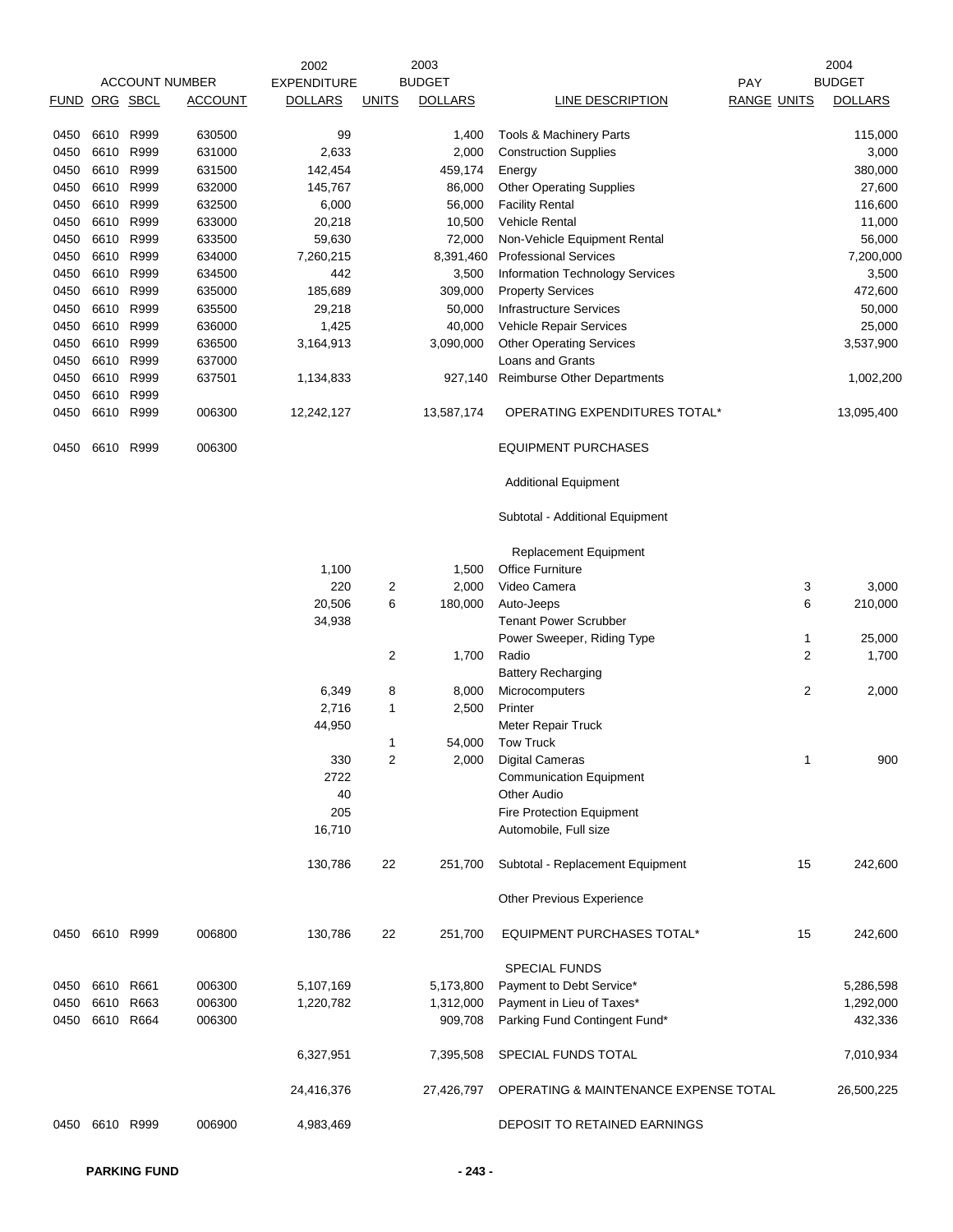|             |           |          | <b>ACCOUNT NUMBER</b> | 2002<br><b>EXPENDITURE</b> |              | 2003<br><b>BUDGET</b> |                                            | PAY         | 2004<br><b>BUDGET</b> |
|-------------|-----------|----------|-----------------------|----------------------------|--------------|-----------------------|--------------------------------------------|-------------|-----------------------|
| <b>FUND</b> |           | ORG SBCL | <b>ACCOUNT</b>        | <b>DOLLARS</b>             | <b>UNITS</b> | <b>DOLLARS</b>        | LINE DESCRIPTION                           | RANGE UNITS | <b>DOLLARS</b>        |
| 0450        | 6610 R999 |          | 006900                | 8,250,000                  |              | 8,300,000             | TRANSFER TO GENERAL FUND                   |             | 12,000,000            |
| 0450        | 6610 R999 |          |                       | 37,649,845                 |              | 35,726,797            | <b>TOTAL OPERATIONS</b>                    |             | 38,500,225            |
|             |           |          |                       |                            |              |                       | *Appropriation Control Account             |             |                       |
|             |           |          |                       |                            |              |                       | PROGRAM RESULT MEASURES/                   |             |                       |
|             |           |          |                       | <b>UNITS</b>               | %            | <b>UNITS</b>          | <b>INTERNAL MANAGEMENT INDICATORS:</b>     | %           | <b>UNITS</b>          |
|             |           |          |                       |                            |              |                       | Parking Fund                               |             |                       |
| 0450        | 6610      | 5000     | P66101                | 100.0%                     | 99.0         | 100.0%                | Percentage of Cost Recovery                | 100.0       | 100.0%                |
|             |           |          |                       |                            |              |                       | Surface Lots Program                       |             |                       |
| 0450        | 6610 5030 |          | P66105                | 285.7%                     | 285.7        | 100.0%                | Percentage of Cost Recovery                | 100.0       | 100.0%                |
|             |           |          |                       |                            |              |                       | Parking Structure Program                  |             |                       |
| 0450        | 6610      | 5040     | P66106                | 46.9%                      | 46.9         | 100.0%                | Percentage of Cost Recovery                | 100.0       | 100.0%                |
|             |           |          |                       |                            |              |                       | Parking Meter Program                      |             |                       |
| 0450        | 6610      | 5050     | P66108                | 100%                       | 100.0        | 99.0%                 | Service Percentage for Meters              | 100.0       | 99%                   |
| 0450        | 6610      | 5050     | P66109                | 100%                       | 100.0        | 24 hr                 | Meter Service Calls (hrs turn-around time) | 100.0       | 24 hrs                |
| 0450        | 6610      | 5050     | M66107                | 6,400                      | 100.0        | 6,400                 | Number of Meters                           | 100.0       | 6,400                 |
| 0450        | 6610      | 5050     | P66110                | 426%                       |              |                       | Percentage of Cost Recovery - Meters       |             | 533%                  |
| 0450        | 6610      | 5050     | P66111                | 13.09                      |              |                       | Revenue Per Meter                          |             | 13.09                 |
|             |           |          |                       |                            |              |                       | <b>Towing Program</b>                      |             |                       |
| 0450        | 6610      | 5020     | P66103                | 93.1%                      | 100.0        | 100.0%                | Percentage of Cost Recovery                | 100.0       | 100.0%                |
| 0450        | 6610      | 5020     | P66102                | 30,216                     | 125.9        | 34,000                | Number of Vehicles Towed                   | 100.0       | 34,000                |
| 0450        | 6610      | 5020     | P66104                | 36.9%                      | 73.5         | 50.0%                 | Percentage of Vehicles Returned to Owners  | 100.0       | 50.0%                 |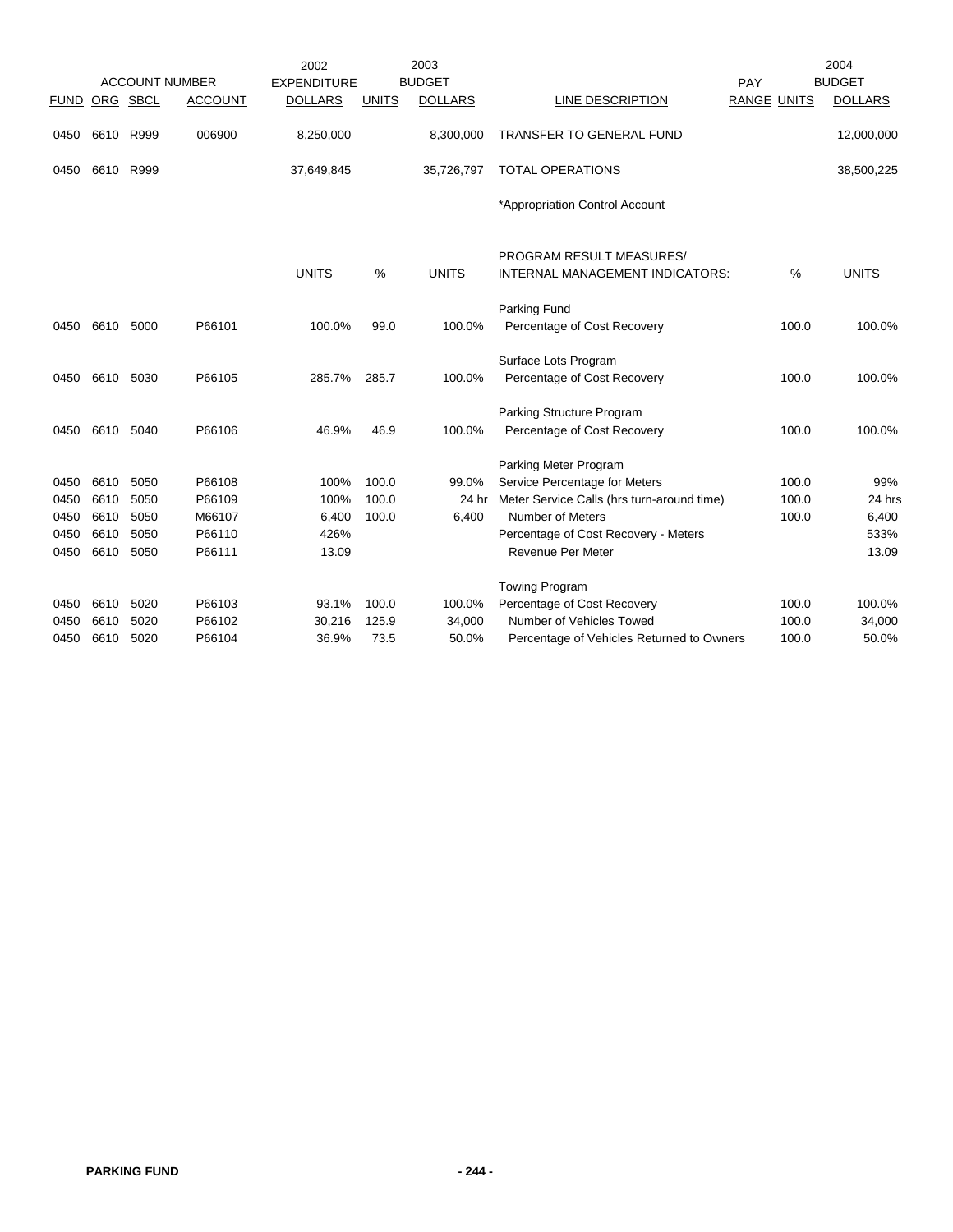|                      |           |           |                       | 2002               |              | 2003           |                                                             |                    | 2004           |
|----------------------|-----------|-----------|-----------------------|--------------------|--------------|----------------|-------------------------------------------------------------|--------------------|----------------|
|                      |           |           | <b>ACCOUNT NUMBER</b> | <b>EXPENDITURE</b> |              | <b>BUDGET</b>  |                                                             | <b>PAY</b>         | <b>BUDGET</b>  |
| <b>FUND ORG SBCL</b> |           |           | <b>ACCOUNT</b>        | <b>DOLLARS</b>     | <u>UNITS</u> | <b>DOLLARS</b> | <b>LINE DESCRIPTION</b>                                     | <b>RANGE UNITS</b> | <b>DOLLARS</b> |
|                      |           |           |                       |                    |              |                | CAPITAL IMPROVEMENTS PROGRAM                                |                    |                |
|                      |           |           |                       |                    |              |                |                                                             |                    |                |
|                      |           |           |                       |                    |              |                | Total Capital Improvements-Parking<br>Program - Unallocated |                    |                |
|                      |           |           |                       |                    |              |                | Milwaukee/Michigan Rehab-Structural Remodeling              |                    |                |
| 0451                 | 9990 R999 |           | PA16080150            | 1,148              |              |                | New Borrowing                                               |                    |                |
|                      |           |           |                       |                    |              |                | Carryover Borrowing**                                       |                    |                |
|                      |           |           |                       |                    |              |                | 2nd/Plankinton Rehab                                        |                    |                |
| 0451                 | 9990 R999 |           | PA16080160            |                    |              | 217,000        | New Borrowing                                               |                    |                |
|                      |           |           |                       |                    |              | [200, 000]     | Carryover Borrowing**                                       |                    |                |
|                      |           |           |                       |                    |              |                | 1000 N. Water - Add CO, HVAC System                         |                    |                |
|                      |           |           |                       |                    |              |                | and Settlement Costs                                        |                    |                |
| 0451                 | 9990 R999 |           | PA160010100           | 131,092            |              |                | New Borrowing                                               |                    |                |
| 0451                 | 9990 R999 |           |                       |                    |              |                | 4th/Highland-Concrete Slab & Caulk                          |                    |                |
|                      |           |           |                       |                    |              |                | Joint Renovation                                            |                    |                |
| 0451                 | 9990 R999 |           | PA16080190            | 150,564            |              |                | New Borrowing                                               |                    |                |
|                      |           |           |                       |                    |              |                | Passegio                                                    |                    |                |
|                      |           |           |                       |                    |              |                | Carryover Borrowing**                                       |                    |                |
|                      |           |           |                       |                    |              |                | MacArthur Square Freeway Tunnel Repair                      |                    |                |
| 0451                 | 9990 R999 |           | PA160020200           | 346,974            |              |                | New Borrowing                                               |                    |                |
|                      |           |           |                       |                    |              |                | Deferred Mechanical Maintenance                             |                    |                |
| 0451                 | 9990 R999 |           | PA160020300           | 50,220             |              | 125,000        | New Borrowing                                               |                    | 125,000        |
|                      |           |           |                       |                    |              |                |                                                             |                    |                |
| 0451                 | 9990 R999 |           | PA160020400           | 186                |              | 125,000        | Deferred Structural Maintenance<br>New Borrowing            |                    | 125,000        |
|                      |           |           |                       |                    |              |                |                                                             |                    |                |
|                      |           |           |                       |                    |              |                | <b>Canal Street Facility</b>                                |                    |                |
| 0451                 | 9990 R999 |           | PA160030100           |                    |              | 225,000        | New Borrowing                                               |                    |                |
|                      |           |           |                       |                    |              |                | Revenue Equipment Replacement                               |                    |                |
| 0451                 | 9990 R999 |           | PA160030200           |                    |              | 969,000        | New Borrowing                                               |                    |                |
|                      |           |           |                       |                    |              |                |                                                             |                    |                |
| 0451                 | 9990      | R999      | PA16080170            | 30,793             |              |                | MacArthur Square Renovation                                 |                    |                |
|                      |           |           |                       |                    |              |                |                                                             |                    |                |
| 0451                 |           | 9990 R999 | PA16080200            | 121,371            |              |                | Expansion of Lincoln Tow Lot                                |                    |                |
|                      |           |           |                       |                    |              |                | 2nd/ Plankinton Parking Structure Repairs                   |                    |                |
| 0451                 | 9990 R999 |           | PA160040100           |                    |              |                | New Borrowing                                               |                    | 217,000        |
|                      |           |           |                       |                    |              |                | 1000 N. Water Parking Structure Repairs                     |                    |                |
| 0451                 | 9990 R999 |           | PA160040200           |                    |              |                | New Borrowing                                               |                    | 150,000        |
|                      |           |           |                       |                    |              |                |                                                             |                    |                |
|                      |           |           |                       |                    |              |                | MacArthur Square Parking Structure Repairs                  |                    |                |
| 0451                 | 9990      | R999      | PA160040300           |                    |              |                | New Borrowing                                               |                    | 688,900        |
|                      |           |           |                       |                    |              |                | Capital Improvements to be Financed                         |                    |                |
|                      |           |           |                       |                    |              |                | from Permanent Improvement Reserve                          |                    |                |
|                      |           |           |                       |                    |              | 5,000,000      | Fund-Parking                                                |                    | 5,000,000      |
|                      |           |           |                       |                    |              |                | Total Capital Improvements -                                |                    |                |
|                      |           |           |                       | 832,348            |              | 6,661,000      | Parking Program                                             |                    | 6,305,900      |
|                      |           |           |                       |                    |              |                |                                                             |                    |                |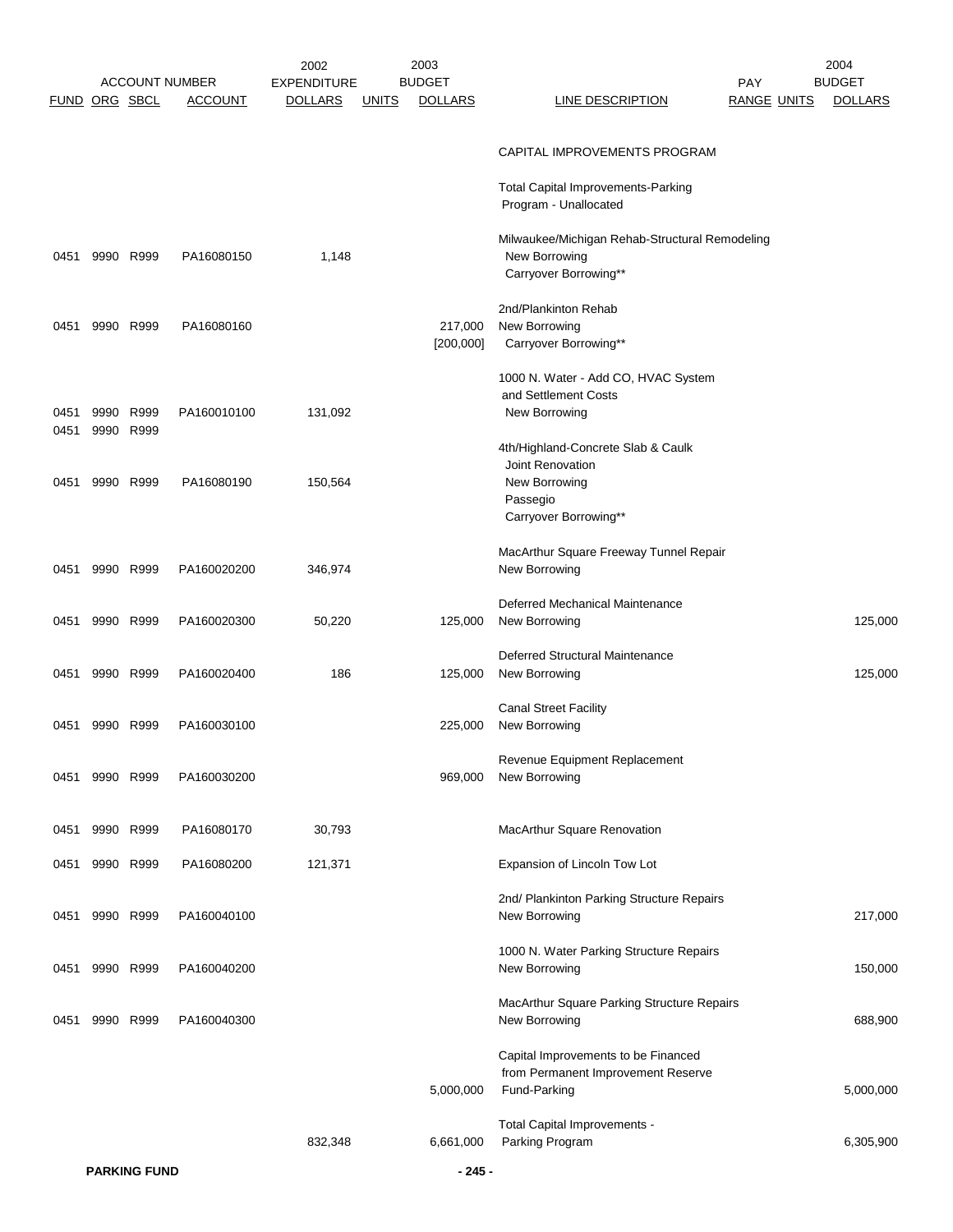|                      |                       | 2002           |              | 2003           |                  |                    | 2004           |
|----------------------|-----------------------|----------------|--------------|----------------|------------------|--------------------|----------------|
|                      | <b>ACCOUNT NUMBER</b> | EXPENDITURE    |              | <b>BUDGET</b>  |                  | PAY                | <b>BUDGET</b>  |
| <b>FUND ORG SBCL</b> | ACCOUNT               | <b>DOLLARS</b> | <b>UNITS</b> | <b>DOLLARS</b> | LINE DESCRIPTION | <b>RANGE UNITS</b> | <b>DOLLARS</b> |

38,482,193 42,387,797 TOTAL BUDGET FOR PARKING 44,806,125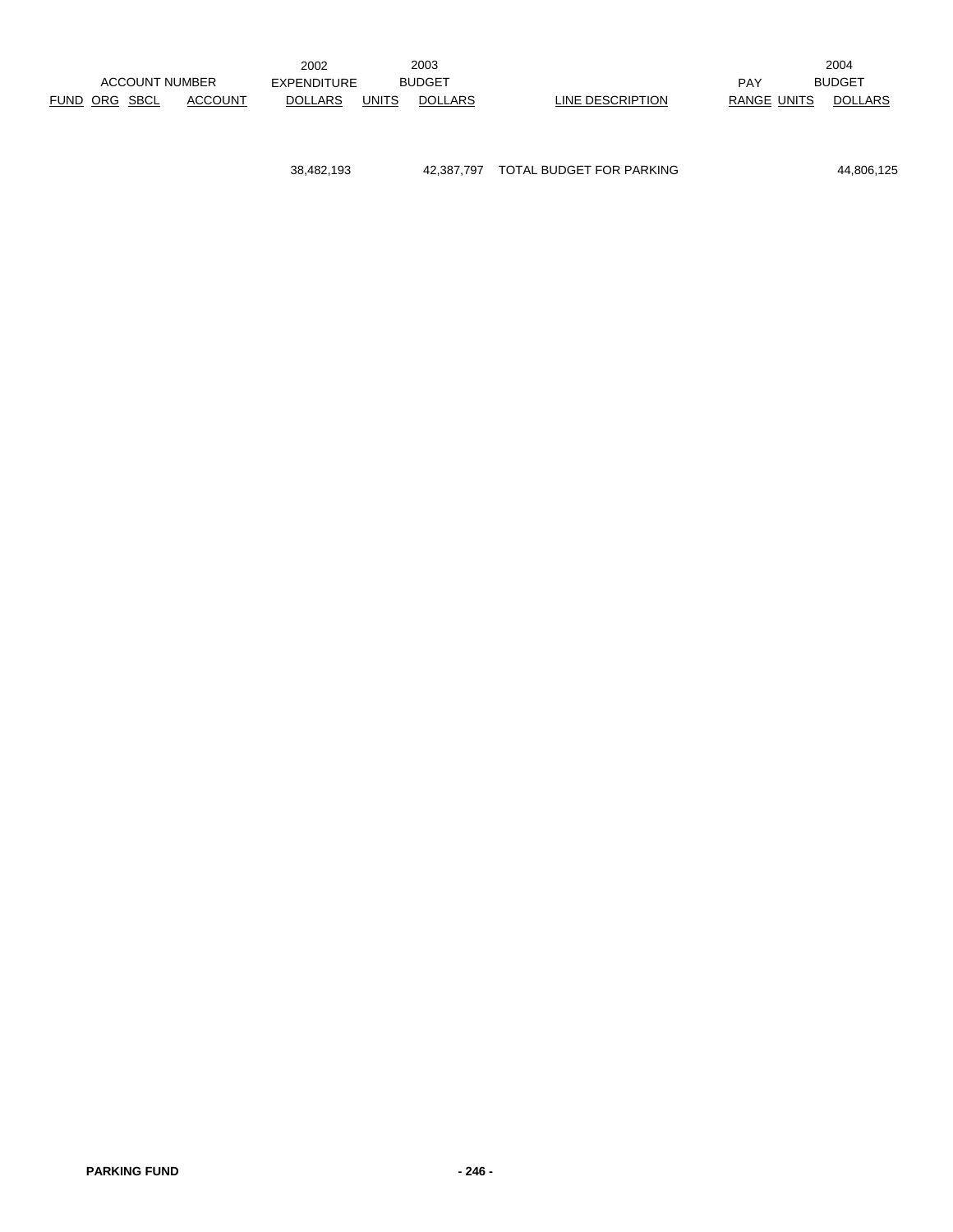|             |                       |                | 2002               |              | 2003           |                                                                                                                                                                                                                                       |                    | 2004           |
|-------------|-----------------------|----------------|--------------------|--------------|----------------|---------------------------------------------------------------------------------------------------------------------------------------------------------------------------------------------------------------------------------------|--------------------|----------------|
|             | <b>ACCOUNT NUMBER</b> |                | <b>EXPENDITURE</b> |              | <b>BUDGET</b>  |                                                                                                                                                                                                                                       | <b>PAY</b>         | <b>BUDGET</b>  |
| <b>FUND</b> | ORG SBCL              | <b>ACCOUNT</b> | <b>DOLLARS</b>     | <b>UNITS</b> | <b>DOLLARS</b> | LINE DESCRIPTION                                                                                                                                                                                                                      | <b>RANGE UNITS</b> | <b>DOLLARS</b> |
|             |                       |                |                    |              |                | 2. SOURCE OF FUNDS FOR PARKING                                                                                                                                                                                                        |                    |                |
|             |                       |                |                    |              |                | <b>Parking Permits</b>                                                                                                                                                                                                                |                    |                |
| 0450        | 6610                  | 009400         | 2,437,482          |              | 2,400,000      | On-Street                                                                                                                                                                                                                             |                    | 2,400,000      |
| 0450        | 6610                  | 009400         | 7,960              |              | 9,000          | Residential                                                                                                                                                                                                                           |                    | 8,000          |
| 0450        | 6610                  |                |                    |              |                | <b>Parking Meters</b>                                                                                                                                                                                                                 |                    |                |
| 0450        | 6610                  | 009400         | 3,795,790          |              | 3,700,000      | On-Street                                                                                                                                                                                                                             |                    | 3,700,000      |
| 0450        | 6610                  | 009400         | 84,161             |              | 80,000         | Off-Street                                                                                                                                                                                                                            |                    | 80,000         |
| 0450        | 6610                  | 009400         | 117,295            |              | 100,000        | Hooding                                                                                                                                                                                                                               |                    | 140,000        |
| 0450        | 6610                  | 009400         | 765                |              | 6,000          | Removal                                                                                                                                                                                                                               |                    | 1,400          |
|             |                       |                |                    |              |                |                                                                                                                                                                                                                                       |                    |                |
| 0450        | 6610                  |                |                    |              |                |                                                                                                                                                                                                                                       |                    |                |
| 0450        | 6610                  |                |                    |              |                | <b>Rental and Leases of Facilities</b>                                                                                                                                                                                                |                    |                |
| 0450        | 6610                  | 009400         | 111,804            |              | 94,400         | Restaurant 4th & Highland                                                                                                                                                                                                             |                    | 114,730        |
| 0450        | 6610                  | 009400         | 1,010,692          |              | 1,050,000      | 4th & Highland                                                                                                                                                                                                                        |                    | 1,010,000      |
| 0450        | 6610                  | 009400         | 40,805             |              | 3,000          | <b>Temporary Leased Lots</b>                                                                                                                                                                                                          |                    |                |
| 0450        | 6610                  | 009400         | 198,525            |              | 225,000        | Permanent Leased Lots                                                                                                                                                                                                                 |                    |                |
|             |                       |                |                    |              |                | <b>Leased Lots</b>                                                                                                                                                                                                                    |                    | 216,000        |
| 0450        | 6610                  | 009400         | 436,067            |              | 411,788        | 535 N. Milwaukee                                                                                                                                                                                                                      |                    | 472,125        |
| 0450        | 6610                  | 009400         | 2,998,348          |              | 3,200,000      | <b>MacArthur Square</b>                                                                                                                                                                                                               |                    | 3,000,000      |
| 0450        | 6610                  | 009400         | 1,503,464          |              | 1,350,000      | 1000 N. Water Street                                                                                                                                                                                                                  |                    | 1,475,000      |
| 0450        | 6610                  | 009400         | 529,133            |              | 450,000        | 742 N. 2nd                                                                                                                                                                                                                            |                    | 500,000        |
| 0450        | 6610                  |                |                    |              |                | Revenues Collected From the                                                                                                                                                                                                           |                    |                |
| 0450        |                       |                |                    |              |                |                                                                                                                                                                                                                                       |                    |                |
|             | 6610                  | 009400         | 2,088,090          |              | 1,903,000      | Towing of Vehicles                                                                                                                                                                                                                    |                    | 2,000,000      |
| 0450        | 6610                  |                |                    |              |                | Miscellaneous                                                                                                                                                                                                                         |                    |                |
| 0450        | 6610                  | 009400         | 1,711,686          |              | 1,452,409      | Vehicle Disposal Revenue                                                                                                                                                                                                              |                    | 1,700,000      |
| 0450        | 6610                  |                |                    |              |                |                                                                                                                                                                                                                                       |                    |                |
|             |                       |                | 17,072,067         |              | 16,434,597     | <b>Total Revenue</b>                                                                                                                                                                                                                  |                    | 16,817,255     |
| 0450        | 6610                  |                |                    |              |                |                                                                                                                                                                                                                                       |                    |                |
|             |                       |                |                    |              |                | <b>Other Funding Sources</b>                                                                                                                                                                                                          |                    |                |
| 0450        | 6610                  | 009920         |                    |              |                | Withdrawal from Retained Earnings                                                                                                                                                                                                     |                    | 2,323,546      |
| 0450        | 6610                  | 009611         |                    |              |                | <b>Citation Processing Services</b>                                                                                                                                                                                                   |                    |                |
| 0450        | 6610                  | 009611         | 20,248,778         |              | 18,900,000     | Parking Citation Revenue                                                                                                                                                                                                              |                    | 19,000,000     |
| 0450        | 6610                  | 009611         |                    |              | 392,200        | Municipal and Traffic Citation Revenue                                                                                                                                                                                                |                    |                |
| 0450        | 6610                  | 009300         | 329,000            |              |                | Local Grant/Non-Highway - Non Bridge                                                                                                                                                                                                  |                    |                |
| 0450        | 6610                  | 009830         |                    |              |                | Sale of Real Property                                                                                                                                                                                                                 |                    | 359,424        |
|             |                       |                |                    |              |                | Capital Improvements Funded from the                                                                                                                                                                                                  |                    |                |
|             |                       |                |                    |              |                |                                                                                                                                                                                                                                       |                    |                |
|             |                       |                |                    |              |                | Permanent Improvement Reserve Fund                                                                                                                                                                                                    |                    |                |
|             |                       |                |                    |              | 5,000,000      | -Parking                                                                                                                                                                                                                              |                    | 5,000,000      |
|             |                       |                |                    |              | [200,000]      | Carryover Borrowing**                                                                                                                                                                                                                 |                    | [1,094,000]    |
|             |                       |                | 832,348            |              | 1,661,000      | New Borrowing                                                                                                                                                                                                                         |                    | 1,305,900      |
|             |                       |                | 21,410,126         |              | 25,953,200     | <b>Total Other Funding</b>                                                                                                                                                                                                            |                    | 27,988,870     |
|             |                       |                | 38,482,193         |              | 42,387,797     | <b>Total Funds for Parking</b>                                                                                                                                                                                                        |                    | 44,806,125     |
|             |                       |                |                    |              |                |                                                                                                                                                                                                                                       |                    |                |
|             |                       |                |                    |              |                | ** Carryover Borrowing Amount (Restatement of a prior years<br>unutilized borrowing authorization are included for information and<br>authorization purposes - such amounts are excluded from budget<br>totals to avoid duplication.) |                    |                |
|             |                       |                | 211,085            |              | 227,250        | TOTAL DIRECT LABOR HOUR ALLOCATION                                                                                                                                                                                                    |                    | 227,250        |
|             |                       |                |                    |              |                |                                                                                                                                                                                                                                       |                    |                |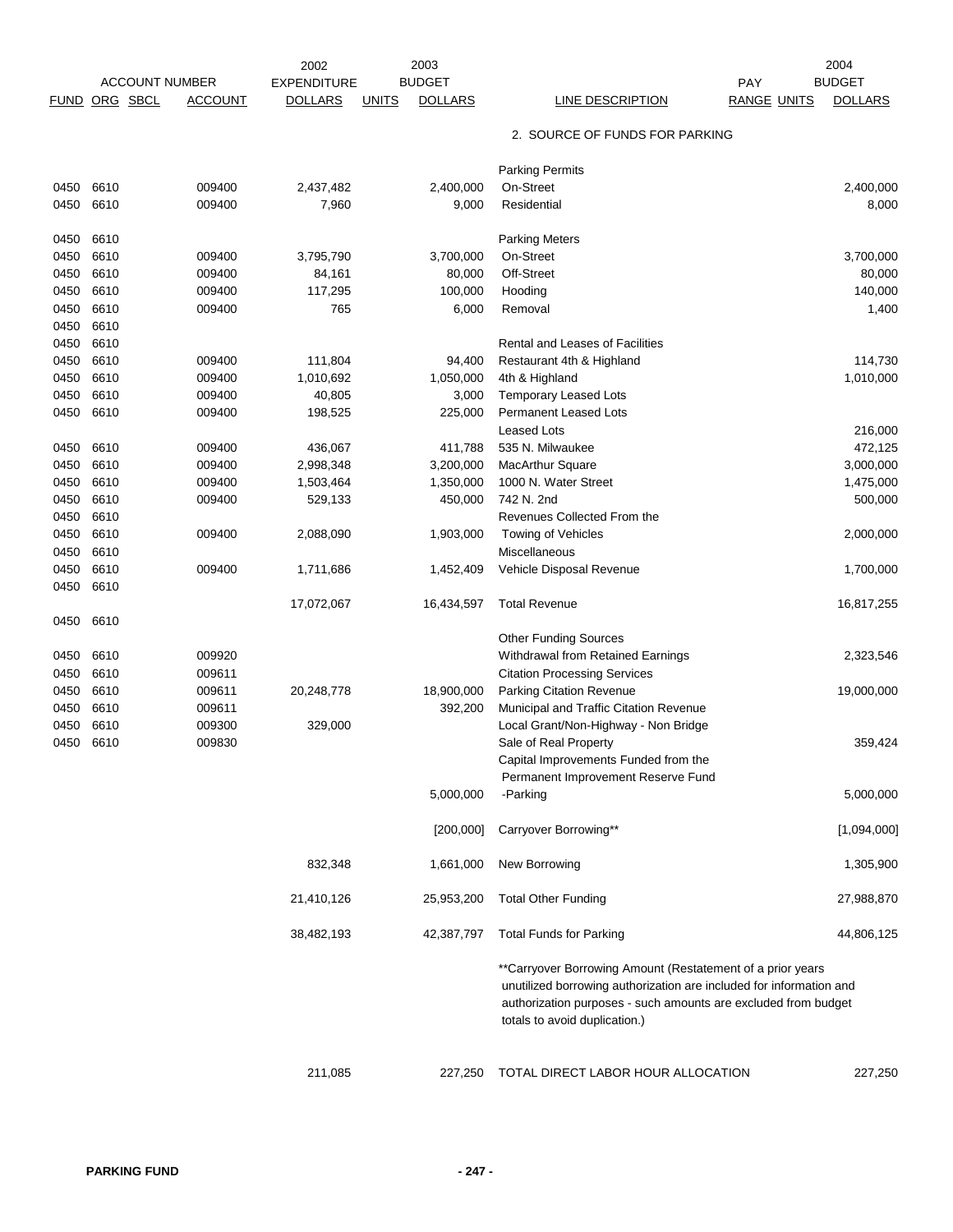|      |           |      |                             | 2002               |              | 2003           |                                                                                                                                    |                    | 2004           |
|------|-----------|------|-----------------------------|--------------------|--------------|----------------|------------------------------------------------------------------------------------------------------------------------------------|--------------------|----------------|
|      |           |      | <b>ACCOUNT NUMBER</b>       | <b>EXPENDITURE</b> |              | <b>BUDGET</b>  |                                                                                                                                    | PAY                | <b>BUDGET</b>  |
|      |           |      | FUND ORG SBCL PROJECT/GRANT | <b>DOLLARS</b>     | <b>UNITS</b> | <b>DOLLARS</b> | LINE DESCRIPTION                                                                                                                   | <b>RANGE UNITS</b> | <b>DOLLARS</b> |
|      |           |      |                             |                    |              |                | SPECIAL REVENUE FUND - GRANT AND AID                                                                                               |                    |                |
|      |           |      |                             |                    |              |                | H. GRANT AND AID PROJECTS FUND                                                                                                     |                    |                |
|      |           |      |                             |                    |              |                | 1. BUDGET FOR GRANT AND AID<br><b>PROJECTS</b>                                                                                     |                    |                |
|      |           |      |                             |                    |              |                | <b>Grant and Aid Projects</b>                                                                                                      |                    |                |
| 0150 | 9990 R999 |      | GR0000400000                | 67,954,977         |              | 83,572,350     | Grantor Share (Non-City)                                                                                                           |                    | 71,908,461     |
| 0150 | 9990      | R999 | GR0000100102                |                    |              |                | Local Share Out-of-Pocket Current<br>Levy                                                                                          |                    |                |
|      |           |      |                             | 67,954,977         |              | 83,572,350     | Total for Grant and Aid Projects                                                                                                   |                    | 71,908,461     |
|      |           |      |                             |                    |              |                | Funds Shall Be Transferred to Sub Accounts in<br>Accordance With Common Council Resolution<br>872120 Before Expenditures are made. |                    |                |
|      |           |      |                             |                    |              |                | See Single Audit Act Supplemental Financial<br>Report for Allocations and Expenditures.                                            |                    |                |
|      |           |      |                             |                    |              |                |                                                                                                                                    |                    |                |
|      |           |      |                             |                    |              |                | 2. SOURCES OF FUNDS FOR GRANT<br>AND AID PROJECTS                                                                                  |                    |                |
|      |           |      |                             | 67,954,977         |              | 83,572,350     | Grantors Share (Non-City)                                                                                                          |                    | 71,908,461     |
|      |           |      |                             |                    |              |                | Local Share Out-Of Pocket Current<br>Levy                                                                                          |                    |                |
|      |           |      |                             |                    |              |                | Total Source of Funds For Grant and                                                                                                |                    |                |

67,954,977 83,572,350 Aid Projects 71,908,461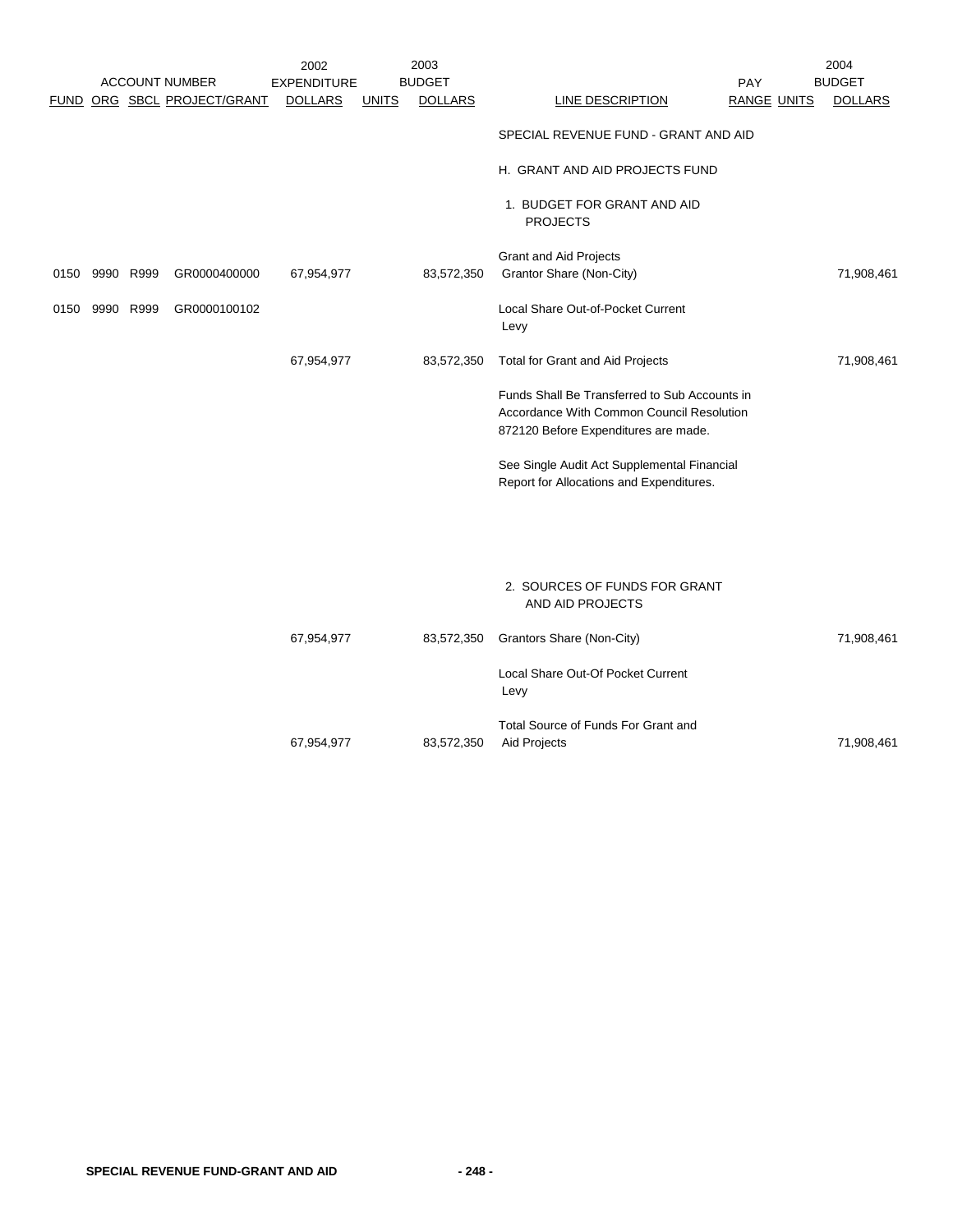|                |                       |                | 2002               |              | 2003           |                                                                               |                    | 2004           |
|----------------|-----------------------|----------------|--------------------|--------------|----------------|-------------------------------------------------------------------------------|--------------------|----------------|
|                | <b>ACCOUNT NUMBER</b> |                | <b>EXPENDITURE</b> |              | <b>BUDGET</b>  |                                                                               | PAY                | <b>BUDGET</b>  |
|                | <b>FUND ORG SBCL</b>  | <b>ACCOUNT</b> | <b>DOLLARS</b>     | <b>UNITS</b> | <b>DOLLARS</b> | <b>LINE DESCRIPTION</b>                                                       | <b>RANGE UNITS</b> | <b>DOLLARS</b> |
|                |                       |                |                    |              |                |                                                                               |                    |                |
|                |                       |                |                    |              |                | SPECIAL REVENUE FUND -                                                        |                    |                |
|                |                       |                |                    |              |                | ECONOMIC DEVELOPMENT FUND                                                     |                    |                |
|                |                       |                |                    |              |                |                                                                               |                    |                |
|                |                       |                |                    |              |                | I. ECONOMIC DEVELOPMENT FUND                                                  |                    |                |
|                |                       |                |                    |              |                |                                                                               |                    |                |
|                |                       |                |                    |              |                | 1. BUDGET FOR ECONOMIC DEVELOPMENT                                            |                    |                |
|                |                       |                |                    |              |                |                                                                               |                    |                |
| 0190 1910 S001 |                       | 006300         |                    |              | 4,504,379      | Business Improvement Districts (A)                                            |                    | 4,761,827      |
|                |                       |                |                    |              |                |                                                                               |                    |                |
|                |                       |                |                    |              |                | (A) For the following BID's;                                                  |                    |                |
|                |                       |                |                    |              |                | BID #2 (Historic Third Ward) - \$502,484                                      |                    |                |
|                |                       |                |                    |              |                | BID #3 (Riverwalk) - \$33,738                                                 |                    |                |
|                |                       |                |                    |              |                | BID #4 (Greater Mitchell Street) - \$99,464                                   |                    |                |
|                |                       |                |                    |              |                | BID #5 (Westown) - \$94,170                                                   |                    |                |
|                |                       |                |                    |              |                | BID #8 (Historic King Drive) - \$156,777                                      |                    |                |
|                |                       |                |                    |              |                | BID #9 (739 N. Water-Riverwalk) - \$28,444                                    |                    |                |
|                |                       |                |                    |              |                | BID #10 (Avenues West) - \$124,243                                            |                    |                |
|                |                       |                |                    |              |                | BID #11 (Brady Str Business Area) - \$130,594                                 |                    |                |
|                |                       |                |                    |              |                | BID #13 (Oakland Avenue) - \$53,500                                           |                    |                |
|                |                       |                |                    |              |                | BID #15 (Riverwalk) - \$384,393                                               |                    |                |
|                |                       |                |                    |              |                | BID #16 (Uptown Triangle) - \$87,628                                          |                    |                |
|                |                       |                |                    |              |                | BID #17 (Northwest Area Business) - \$37,450                                  |                    |                |
|                |                       |                |                    |              |                | BID #19 (Villard Avenue) - \$94,410                                           |                    |                |
|                |                       |                |                    |              |                | BID #20 (North Ave-Prospect-Farwell) - \$154,622                              |                    |                |
|                |                       |                |                    |              |                | BID #21 (Downtown Mgmt Distr) - \$2,339,590                                   |                    |                |
|                |                       |                |                    |              |                | BID #25 (Riverworks) - \$161,560                                              |                    |                |
|                |                       |                |                    |              |                | BID #26 (The Valley) - \$32,949                                               |                    |                |
|                |                       |                |                    |              |                | BID #27 (Burleigh) - \$32,955<br>BID #28 (North Ave Gateway Distr) - \$22,857 |                    |                |
|                |                       |                |                    |              |                | BID #29 (Teutonia, Capitol, Atkinson) - \$57,409                              |                    |                |
|                |                       |                |                    |              |                | BID #30 (Northern Junction) - \$0                                             |                    |                |
|                |                       |                |                    |              |                | Bid #31 (Havenwoods) - \$132,590                                              |                    |                |
|                |                       |                |                    |              |                | BID #32 (5th Ward) - \$0                                                      |                    |                |
|                |                       |                |                    |              |                | BID #33 (Avenues Point) - \$0                                                 |                    |                |
|                |                       |                |                    |              |                |                                                                               |                    |                |
|                |                       |                |                    |              |                |                                                                               |                    |                |
|                |                       |                |                    |              |                |                                                                               |                    |                |
|                |                       |                |                    |              |                | 2. SOURCE OF FUNDS FOR ECONOMIC DEVELOPMENT FUND                              |                    |                |
|                |                       |                |                    |              |                |                                                                               |                    |                |

0190 1910 009400 4,504,379 Business Improvement District Assessment 4,761,827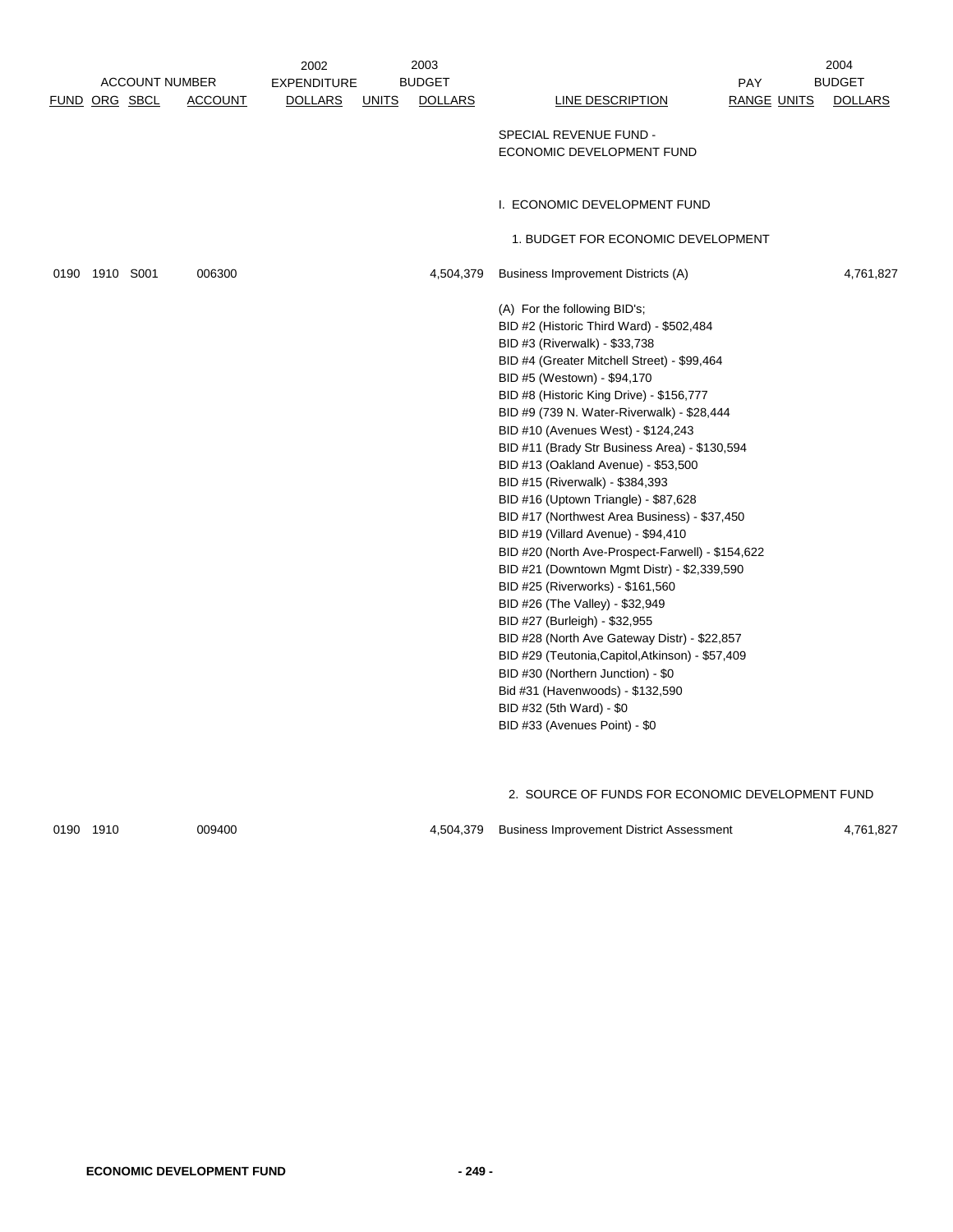|                      | <b>ACCOUNT NUMBER</b>            |           |                  | 2003<br>2002<br><b>BUDGET</b><br><b>EXPENDITURE</b> |              |                | PAY                                                                     |                    | 2004<br><b>BUDGET</b> |  |
|----------------------|----------------------------------|-----------|------------------|-----------------------------------------------------|--------------|----------------|-------------------------------------------------------------------------|--------------------|-----------------------|--|
| <b>FUND ORG SBCL</b> |                                  |           | <b>ACCOUNT</b>   | <b>DOLLARS</b>                                      | <b>UNITS</b> | <b>DOLLARS</b> | LINE DESCRIPTION                                                        | <b>RANGE UNITS</b> | <b>DOLLARS</b>        |  |
|                      |                                  |           |                  |                                                     |              |                | DPW WATER WORKS - OPERATING<br><b>BUDGET SUMMARY</b>                    |                    |                       |  |
|                      |                                  |           |                  |                                                     |              |                | J. WATER WORKS (DPW) FUNDS<br>1. BUDGET FOR WATER WORKS                 |                    |                       |  |
|                      |                                  |           |                  |                                                     |              |                | WATER WORKS - OPERATING BUDGET<br>BUDGETARY CONTROL UNIT (1 FUND=6 ORG) |                    |                       |  |
|                      |                                  |           |                  |                                                     |              |                | SALARIES & WAGES                                                        |                    |                       |  |
|                      |                                  |           |                  | 1,264,614                                           |              | 718,000        | Overtime Compensated*                                                   |                    | 713,000               |  |
|                      |                                  |           |                  | 13,971,771                                          |              | 14,809,137     | All Other Salaries & Wages                                              |                    | 15,149,484            |  |
| 0410                 |                                  | 6410 R999 | 006000           | 15,236,385                                          |              | 15,527,137     | NET SALARIES & WAGES TOTAL*                                             |                    | 15,862,484            |  |
|                      |                                  |           |                  |                                                     | 382          |                | TOTAL NUMBER OF POSITIONS AUTHORIZED                                    | 363                |                       |  |
|                      |                                  |           |                  |                                                     | 375.63       |                | <b>O&amp;M FTE'S</b>                                                    | 360.12             |                       |  |
|                      |                                  |           |                  |                                                     | 12.28        |                | NON-O&M FTE'S                                                           | 12.28              |                       |  |
|                      | 0410 6410 R999                   |           | 006180           | 5,029,746                                           |              | 5,745,039      | ESTIMATED EMPLOYEE FRINGE BENEFITS*                                     |                    | 5,869,117             |  |
|                      |                                  |           |                  |                                                     |              |                | OPERATING EXPENDITURES                                                  |                    |                       |  |
|                      | 0410 6410 R999                   |           | 630100           | 397,095                                             |              | 283,624        | General Office Expense                                                  |                    | 389,647               |  |
| 0410                 | 6410 R999                        |           | 630500           | 206,790                                             |              | 239,933        | Tools & Machinery Parts                                                 |                    | 366,025               |  |
| 0410                 |                                  | 6410 R999 | 631000           | 1,491,057                                           |              | 1,257,060      | <b>Construction Supplies</b>                                            |                    | 1,292,255             |  |
| 0410                 |                                  | 6410 R999 | 631500           | 4,010,993                                           |              | 4,358,786      | Energy                                                                  |                    | 4,782,994             |  |
| 0410                 | 6410 R999                        |           | 632000           | 1,835,553                                           |              | 1,681,500      | <b>Other Operating Supplies</b>                                         |                    | 1,701,423             |  |
| 0410                 |                                  | 6410 R999 | 632500           | 221,793                                             |              | 244,266        | <b>Facility Rental</b>                                                  |                    | 233,970               |  |
| 0410                 |                                  | 6410 R999 | 633000           | 680,913                                             |              | 932,390        | Vehicle Rental                                                          |                    | 813,137               |  |
| 0410                 |                                  | 6410 R999 | 633500           | 28,081                                              |              | 31,212         | Non-Vehicle Equipment Rental                                            |                    | 26,311                |  |
| 0410                 | 6410 R999                        |           | 634000           | 1,843,273                                           |              | 2,784,101      | <b>Professional Services</b>                                            |                    | 2,677,107             |  |
| 0410                 |                                  | 6410 R999 | 634500           | 609,024                                             |              | 2,728,750      | Information Technology Services                                         |                    | 3,803,500             |  |
| 0410                 |                                  | 6410 R999 | 635000           | 10,000,618                                          |              | 10,126,394     | <b>Property Services</b>                                                |                    | 10,975,273            |  |
| 0410                 |                                  | 6410 R999 | 635500           | 3,658,515                                           |              | 3,514,280      | <b>Infrastructure Services</b>                                          |                    | 3,660,000             |  |
| 0410                 |                                  | 6410 R999 | 636000           | 642                                                 |              | 15,912         | Vehicle Repair Services                                                 |                    | 627                   |  |
|                      | 0410 6410 R999                   |           | 636500           | 994,944                                             |              | 1,087,020      | <b>Other Operating Services</b>                                         |                    | 958,116               |  |
|                      | 0410 6410 R999<br>0410 6410 R999 |           | 637000<br>637501 | 5,502                                               |              |                | Loans and Grants<br>Reimburse Other Departments                         |                    |                       |  |
|                      |                                  |           |                  |                                                     |              |                |                                                                         |                    |                       |  |
|                      | 0410 6410 R999                   |           | 006300           | 25,984,793                                          |              | 29,285,228     | OPERATING EXPENDITURES TOTAL*                                           |                    | 31,680,385            |  |
|                      | 0410 6410 R999                   |           | 006800           | 1,024,935                                           |              | 1,511,175      | EQUIPMENT PURCHASES TOTAL*                                              |                    | 1,473,220             |  |
|                      |                                  |           |                  | 3,257,783                                           |              | 8,850,000      | SPECIAL FUNDS TOTAL                                                     |                    | 8,550,000             |  |
|                      |                                  |           |                  |                                                     |              |                | DPW-WATER WORKS OPERATING                                               |                    |                       |  |
|                      |                                  |           |                  | 50,533,642                                          |              | 60,918,579     | BUDGETARY CONTROL UNIT TOTAL                                            |                    | 63,435,206            |  |
|                      |                                  |           |                  | 588,704                                             |              | 676,134        | TOTAL DIRECT LABOR HOUR ALLOCATION                                      |                    | 648,216               |  |
|                      |                                  |           |                  |                                                     |              |                | *Appropriation Control Account                                          |                    |                       |  |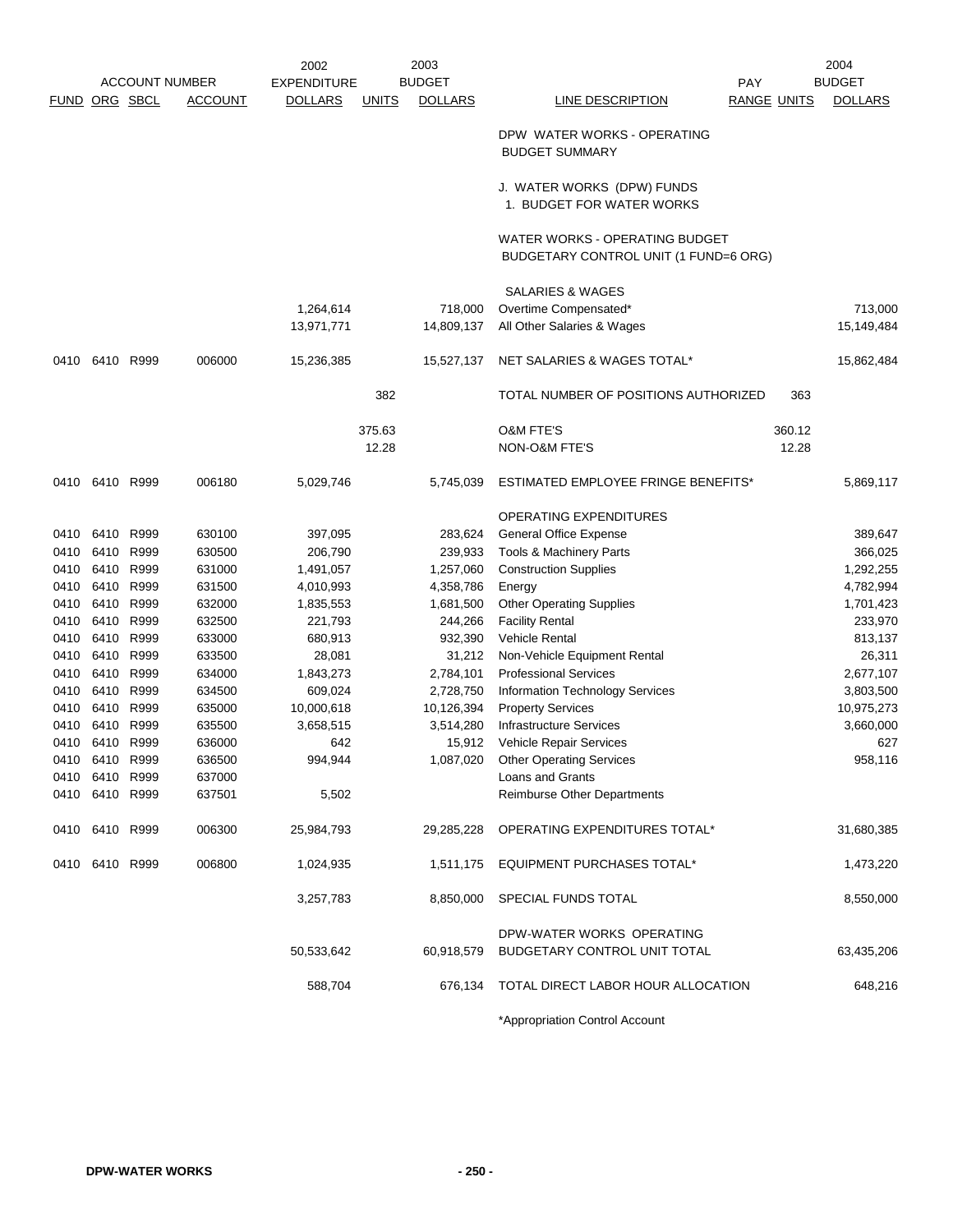|                       |                | 2002               |              | 2003           |                                                      |                    |                | 2004           |
|-----------------------|----------------|--------------------|--------------|----------------|------------------------------------------------------|--------------------|----------------|----------------|
| <b>ACCOUNT NUMBER</b> |                | <b>EXPENDITURE</b> |              | <b>BUDGET</b>  |                                                      | PAY                |                | <b>BUDGET</b>  |
| <u>FUND ORG SBCL</u>  | <b>ACCOUNT</b> | <b>DOLLARS</b>     | <b>UNITS</b> | <b>DOLLARS</b> | LINE DESCRIPTION                                     | <b>RANGE UNITS</b> |                | <b>DOLLARS</b> |
|                       |                |                    |              |                | DPW-WATER WORKS - BUSINESS<br>ORGANIZATION (6411)    |                    |                |                |
|                       |                |                    |              |                | SALARIES & WAGES<br><b>ADMINISTRATION</b>            |                    |                |                |
|                       |                |                    | 1            | 116,309        | Water Works Superintendent (X)(Y)                    | 16                 | 1              | 122,197        |
|                       |                |                    | 1            | 102,383        | Admin. and Projects Manager (X)(Y)                   | 14                 | 1              | 107,566        |
|                       |                |                    | 1            | 34,183         | Administrative Assistant II                          | 445                | 1              | 35,914         |
|                       |                |                    | 2            | 62,720         | <b>Office Assistant III</b>                          | 425                | $\overline{c}$ | 65,895         |
|                       |                |                    | $\mathbf{1}$ | 29,332         | Office Assistant II                                  | 410                | 1              | 30,817         |
|                       |                |                    |              |                |                                                      |                    |                |                |
|                       |                |                    |              |                | <b>TECHNICAL SERVICES</b>                            |                    |                |                |
|                       |                |                    |              |                | Network Manager                                      | 10                 | 1              | 73,727         |
|                       |                |                    | 1            | 65,496         | Water Systems Analyst (X)                            | $\boldsymbol{7}$   |                |                |
|                       |                |                    |              |                | Water Security Manager (X)                           | $\overline{7}$     | 1              | 64,727         |
|                       |                |                    | 1            | 43,889         | Water Security Manager (X)                           | 6                  |                |                |
|                       |                |                    | 1            | 54,365         | Network Coordinator-Senior (X)                       | 6                  | 1              | 57,117         |
|                       |                |                    | $\mathbf{1}$ | 34,007         | <b>Network Coordinator-Assistant</b>                 | 2                  | 1              | 36,839         |
|                       |                |                    |              |                | Data Base Analyst                                    | 9                  | 1              | 61,941         |
|                       |                |                    |              |                | <b>AUXILIARY POSITIONS</b>                           |                    |                |                |
|                       |                |                    |              |                | Network Manager                                      | 10                 | 1              | 66,011         |
|                       |                |                    |              |                | Water Revenue Manager                                | 8                  | 1              | 58,090         |
|                       |                |                    |              |                | MUNICIPAL BUILDING CONTROL CENTER                    |                    |                |                |
|                       |                |                    | 1            | 61,451         | Water Communications Center Supv.                    | 6                  | 1              | 64,562         |
|                       |                |                    | 5            | 182,987        | <b>Communications Assistant V</b>                    | 460                | 5              | 192,250        |
|                       |                |                    |              |                | ACCOUNTING SERVICES                                  |                    |                |                |
|                       |                |                    | 1            | 70,375         | Water Business Manager (X)                           | 11                 | 1              | 76,234         |
|                       |                |                    | 1            | 56,651         | <b>Water Accounting Manager</b>                      | 10                 | 1              | 80,810         |
|                       |                |                    | 1            | 69,792         | <b>Business Operations Manager</b>                   | 8                  | 1              | 73,325         |
|                       |                |                    | 2            | 104,228        | Accountant III                                       | 6                  | 2              | 130,489        |
|                       |                |                    | 2            | 107,135        | <b>Management Accounting Specialist</b>              | 5                  | 1              | 51,981         |
|                       |                |                    | 1            | 57,658         | <b>Claims Adjuster Specialist</b>                    | 5                  | 1              | 60,577         |
|                       |                |                    | 1            | 50,735         | Management Accountant-Senior                         | 4                  | 1              | 53,303         |
|                       |                |                    | 1            | 37,063         | <b>Accounting Assistant III</b>                      | 460                | $\mathbf{1}$   | 34,745         |
|                       |                |                    | 2            | 68,367         | <b>Accounting Assistant II</b>                       | 445                | $\overline{c}$ | 71,827         |
|                       |                |                    |              |                | <b>Auxiliary Positions</b>                           |                    |                |                |
|                       |                |                    | 1            | 30,725         | Accountant III (0.5 FTE)                             | 6                  | 1              | 32,281         |
|                       |                |                    |              |                | <b>COMMERCIAL SERVICES</b>                           |                    |                |                |
|                       |                |                    | 1            | 67,687         | Water Revenue Manager                                | 8                  | 1              | 71,113         |
|                       |                |                    | 1            | 69,792         | Utility Service Liaison                              | 6                  | 1              | 73,325         |
|                       |                |                    | 3            | 111,189        | Program Assistant II                                 | 530                | 3              | 116,818        |
|                       |                |                    | 11           | 367,054        | <b>Customer Service Representative III</b>           | 445                | 11             | 383,301        |
|                       |                |                    | 2            | 58,665         | Office Assistant II                                  | 410                | 1              | 32,192         |
|                       |                |                    |              |                | <b>Water Marketing Specialist</b>                    | 5                  | 1              | 50,415         |
|                       |                |                    | 1            | 46,785         | Economic Development Specialist-Sr.                  | $\overline{7}$     |                |                |
|                       |                |                    |              |                | <b>Auxiliary Positions</b>                           |                    |                |                |
|                       |                |                    | 1            | 17,092         | Customer Serv. Rep. III (0.5 FTE)                    | 445                | 1              | 17,957         |
|                       |                |                    |              |                |                                                      |                    |                |                |
|                       |                |                    | 1            | 57,658         | <b>METER SERVICES</b><br>Meter Reader Supervisor (X) |                    |                | 60,577         |
|                       |                |                    | 4            | 152,608        | Water Meter Investigator                             | 5<br>360           | 1<br>4         | 160,334        |
|                       |                |                    | 3            | 114,456        | Meter Reader - Commercial                            | 360                | 3              | 120,251        |
|                       |                |                    | 1            | 63,671         | Water Meter Services Manager (X)                     | 8                  | 1              | 68,972         |
|                       |                |                    |              |                |                                                      |                    |                |                |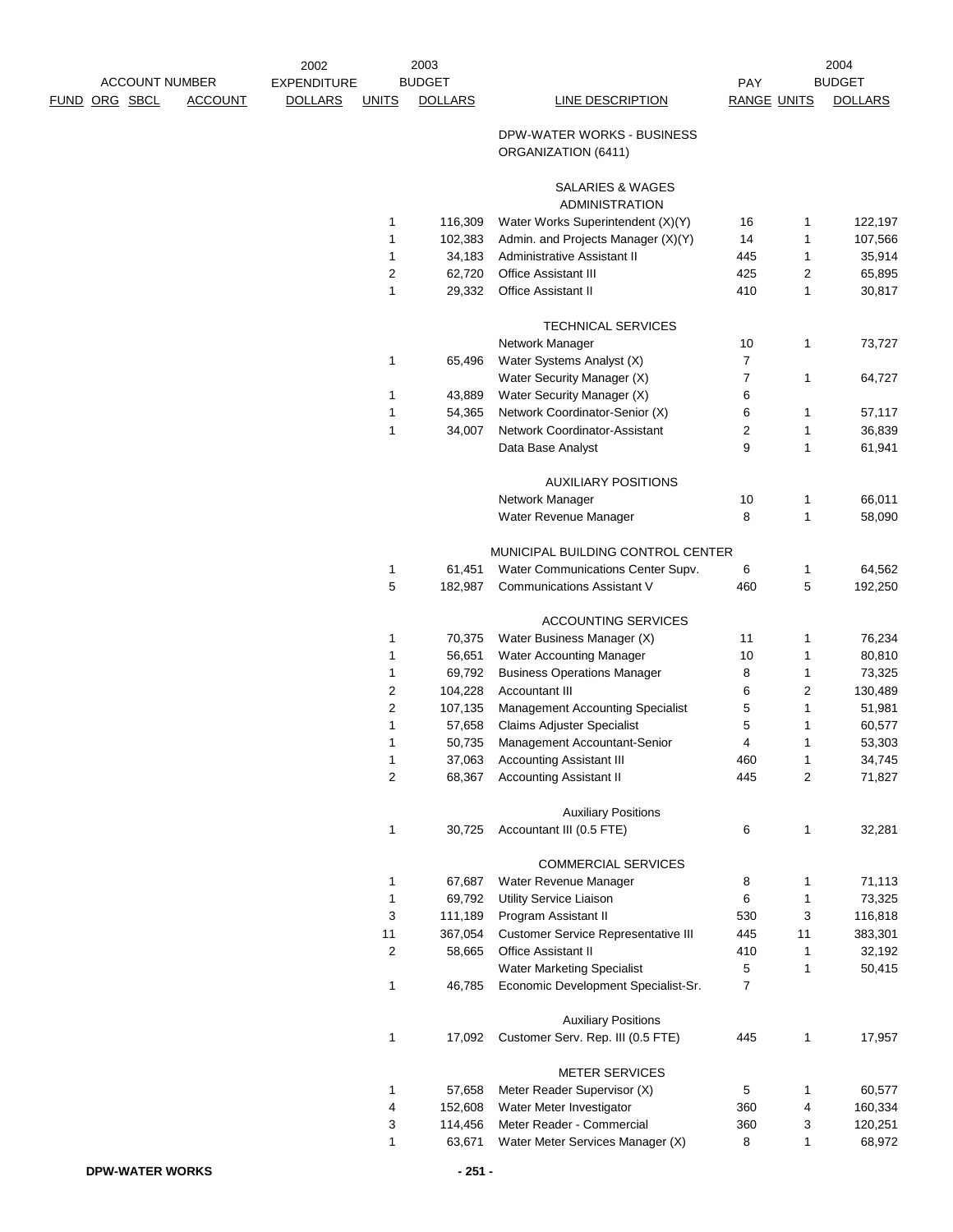|               |           |           |                        | 2002               |                         | 2003           |                                                                                                                                           |                    |                | 2004           |
|---------------|-----------|-----------|------------------------|--------------------|-------------------------|----------------|-------------------------------------------------------------------------------------------------------------------------------------------|--------------------|----------------|----------------|
|               |           |           | <b>ACCOUNT NUMBER</b>  | <b>EXPENDITURE</b> |                         | <b>BUDGET</b>  |                                                                                                                                           | PAY                |                | <b>BUDGET</b>  |
| FUND ORG SBCL |           |           | <b>ACCOUNT</b>         | <b>DOLLARS</b>     | <b>UNITS</b>            | <b>DOLLARS</b> | LINE DESCRIPTION                                                                                                                          | <b>RANGE UNITS</b> |                | <b>DOLLARS</b> |
|               |           |           |                        |                    | 1                       | 49,476         | Meter Repair Supervisor (X)                                                                                                               | 5                  | 1              | 51,981         |
|               |           |           |                        |                    | $\mathbf{1}$            |                | Meter Services Coordinator (X)                                                                                                            | 4                  |                |                |
|               |           |           |                        |                    | 6                       | 230,643        | <b>Water Meter Specialist</b>                                                                                                             | 255                | 5              | 203,762        |
|               |           |           |                        |                    | 10                      | 367,801        | Water Meter Technician II                                                                                                                 | 249                | 9              | 350,855        |
|               |           |           |                        |                    | $\mathbf{1}$            | 36,253         | Meter Shop Utility Worker                                                                                                                 | 245                | 1              | 38,089         |
|               |           |           |                        |                    | $\mathbf{1}$            | 35,385         | <b>Inventory Assistant III</b>                                                                                                            | 347                | 1              | 37,176         |
|               |           |           |                        |                    |                         |                | <b>Customer Service Representative III</b>                                                                                                | 445                | 1              | 35,914         |
|               |           |           |                        |                    |                         |                | Water Meter Technician I                                                                                                                  | 240                | 5              | 185,882        |
|               |           |           |                        |                    |                         |                | Meter Shop Laborer                                                                                                                        | 230                | $\overline{2}$ | 70,861         |
|               |           |           |                        |                    |                         |                | <b>Auxiliary Positions</b>                                                                                                                |                    |                |                |
|               |           |           |                        |                    | $\overline{\mathbf{c}}$ | 76,304         | Water Meter Investigator                                                                                                                  | 360                | 1              | 39,449         |
|               |           |           |                        |                    | 2                       | 76,304         | <b>Water Revenue Collector</b>                                                                                                            | 360                | 1              | 40,084         |
|               |           |           |                        |                    | $\mathbf{1}$            | 34,183         | <b>Customer Service Representative III</b>                                                                                                | 445                |                |                |
|               |           |           |                        |                    | $\overline{7}$          | 247,694        | Water Meter Technician I                                                                                                                  | 240                |                |                |
|               |           |           |                        |                    | $\overline{2}$          | 67,446         | Meter Shop Laborer                                                                                                                        | 230                |                |                |
|               |           |           |                        |                    |                         |                | Meter Reader Supervisor                                                                                                                   | 5                  | 1              | 47,986         |
|               | 0410 6411 | R999      | 600101                 | 2,696,063          | 92                      | 3,787,997      | <b>Total Before Adjustments</b>                                                                                                           |                    | 87             | 3,960,519      |
|               |           |           |                        |                    |                         |                | Salary & Wage Rate Changes                                                                                                                |                    |                |                |
| 0410          | 6411      | R999      | 602101                 | 12,998             |                         | 10,000         | Overtime Compensated                                                                                                                      |                    |                | 10,000         |
|               |           |           |                        |                    |                         | (76, 479)      | Personnel Cost Adjustment                                                                                                                 |                    |                | (78, 672)      |
| 0410          |           | 6411 R999 | 602201 - 602601        | 745,549            |                         |                | Other                                                                                                                                     |                    |                |                |
|               |           |           |                        | 3,454,610          |                         | 3,721,518      | Gross Salaries & Wages Total                                                                                                              |                    |                | 3,891,847      |
|               |           |           |                        |                    |                         |                | Reimbursable Services Deduction                                                                                                           |                    |                |                |
|               |           |           |                        |                    |                         |                | Capital Improvements Deduction<br><b>Grants &amp; Aids Deduction</b>                                                                      |                    |                |                |
| 0410          | 6411      | R999      | 006000                 | 3,454,610          |                         | 3,721,518      | NET SALARIES & WAGES TOTAL                                                                                                                |                    |                | 3,891,847      |
|               |           |           |                        |                    | 90.28                   |                | <b>O&amp;M FTE'S</b><br>NON-O&M FTE'S                                                                                                     |                    | 86.27          |                |
|               |           |           |                        |                    |                         |                | (X) Private Auto Allowance May Be Paid Pursuant To                                                                                        |                    |                |                |
|               |           |           |                        |                    |                         |                | Section 350-183 of the Milwaukee Code                                                                                                     |                    |                |                |
|               |           |           |                        |                    |                         |                | (Y) Required to file a statement of economic interests in accordance with<br>the Milwaukee Code of Ordinances Chapter 303-Code of Ethics. |                    |                |                |
|               | 0410 6411 | R999      | 006180                 | 1,097,857          |                         | 1,376,961      | ESTIMATED EMPLOYEE FRINGE BENEFITS                                                                                                        |                    |                | 1,439,983      |
|               |           |           |                        |                    |                         |                | OPERATING EXPENDITURES                                                                                                                    |                    |                |                |
| 0410          | 6411      | R999      | 630100                 | 332,840            |                         | 220,380        | General Office Expense                                                                                                                    |                    |                | 332,055        |
| 0410          | 6411      | R999      | 630500                 | 242                |                         | 19,580         | Tools & Machinery Parts                                                                                                                   |                    |                | 7,000          |
| 0410          | 6411      | R999      | 631000                 | 15,062             |                         | 312,116        | <b>Construction Supplies</b>                                                                                                              |                    |                | 261,000        |
| 0410          | 6411      | R999      | 631500                 | 24,485             |                         | 20,400         | Energy                                                                                                                                    |                    |                | 28,000         |
| 0410          | 6411      | R999      | 632000                 | 115,997            |                         | 103,746        | <b>Other Operating Supplies</b>                                                                                                           |                    |                | 115,600        |
| 0410          | 6411      | R999      | 632500                 | 153,283            |                         | 172,544        | <b>Facility Rental</b>                                                                                                                    |                    |                | 173,000        |
| 0410          | 6411      | R999      | 633000                 | 39,291             |                         | 64,260         | <b>Vehicle Rental</b>                                                                                                                     |                    |                | 40,000         |
| 0410          | 6411      | R999      | 633500                 | 9,936              |                         | 14,280         | Non-Vehicle Equipment Rental                                                                                                              |                    |                | 10,000         |
| 0410          | 6411      | R999      | 634000                 | 1,085,765          |                         | 1,723,231      | <b>Professional Services</b>                                                                                                              |                    |                | 1,761,890      |
| 0410          | 6411      | R999      | 634500                 | 512,345            |                         | 2,728,750      | Information Technology Services                                                                                                           |                    |                | 3,786,000      |
| 0410          | 6411      | R999      | 635000                 | 8,104,329          |                         | 8,195,200      | <b>Property Services</b>                                                                                                                  |                    |                | 9,036,000      |
| 0410          | 6411      | R999      | 635500                 | 15,305             |                         |                | <b>Infrastructure Services</b>                                                                                                            |                    |                |                |
| 0410          | 6411      | R999      | 636000                 |                    |                         |                | Vehicle Repair Services                                                                                                                   |                    |                |                |
| 0410          | 6411 R999 |           | 636500                 | 575,671            |                         | 805,440        | <b>Other Operating Services</b>                                                                                                           |                    |                | 576,000        |
|               |           |           | <b>DPW-WATER WORKS</b> |                    |                         | $-252-$        |                                                                                                                                           |                    |                |                |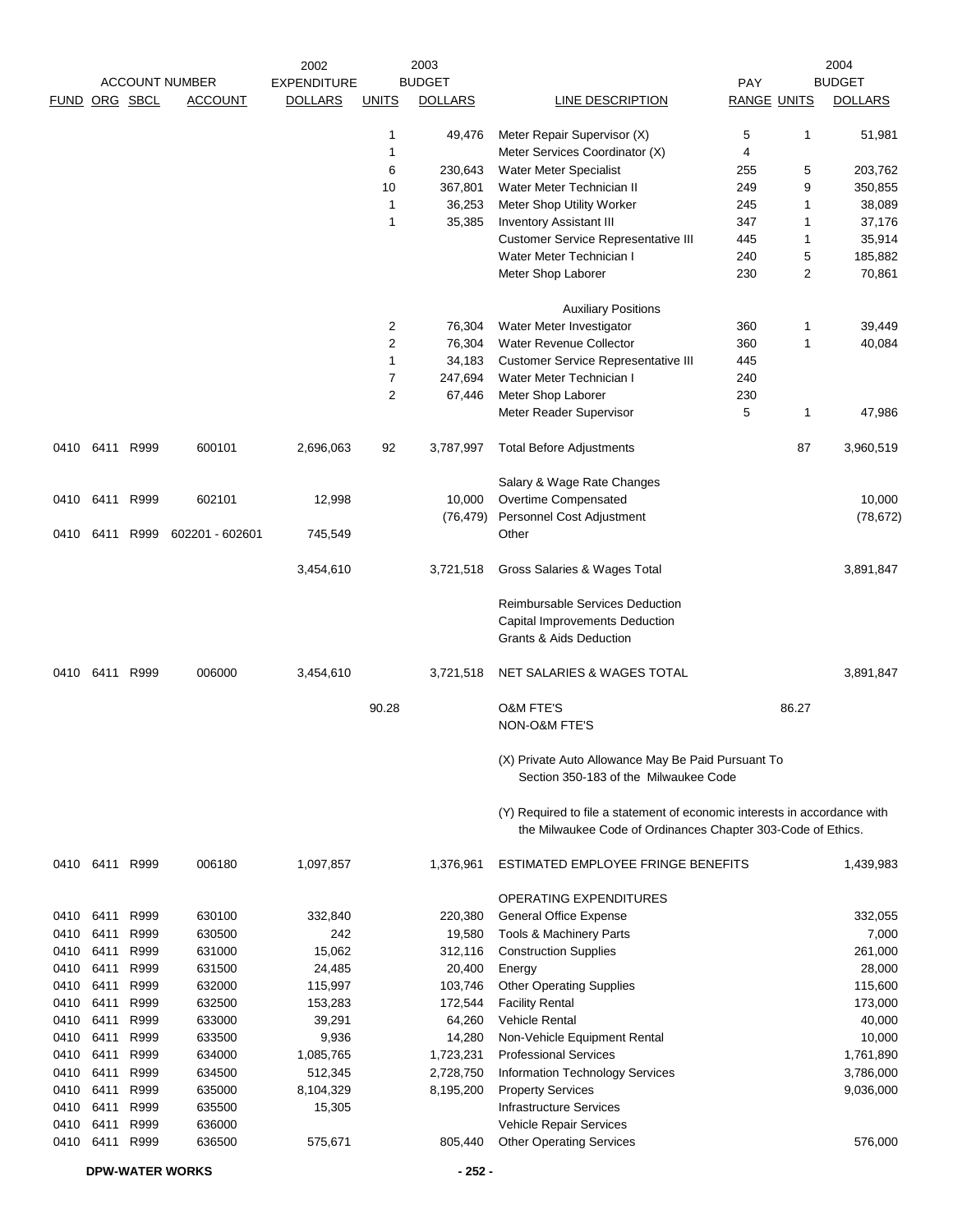|               |           |      |                       | 2002               |              | 2003           |                                                                                             |                    |     | 2004           |
|---------------|-----------|------|-----------------------|--------------------|--------------|----------------|---------------------------------------------------------------------------------------------|--------------------|-----|----------------|
|               |           |      | <b>ACCOUNT NUMBER</b> | <b>EXPENDITURE</b> |              | <b>BUDGET</b>  |                                                                                             | <b>PAY</b>         |     | <b>BUDGET</b>  |
| FUND ORG SBCL |           |      | <b>ACCOUNT</b>        | <b>DOLLARS</b>     | <b>UNITS</b> | <b>DOLLARS</b> | <b>LINE DESCRIPTION</b>                                                                     | <b>RANGE UNITS</b> |     | <b>DOLLARS</b> |
| 0410          | 6411      | R999 | 637000                |                    |              |                | Loans and Grants                                                                            |                    |     |                |
| 0410          | 6411      | R999 | 637501                | 5,502              |              |                | Reimburse Other Departments                                                                 |                    |     |                |
| 0410          | 6411      | R999 | 006300                | 10,990,053         |              | 14,379,927     | OPERATING EXPENDITURES TOTAL                                                                |                    |     | 16,126,545     |
|               |           |      |                       |                    |              |                | <b>EQUIPMENT PURCHASES</b>                                                                  |                    |     |                |
|               |           |      |                       |                    |              |                | <b>Additional Equipment</b>                                                                 |                    |     |                |
|               | 0410 6411 | R999 | 681007                |                    | 1            | 55,000         | <b>Computer Networks-Intrusion Protection</b>                                               |                    |     |                |
| 0410          | 6411      | R999 | 681050                |                    |              |                | <b>Computer Software</b>                                                                    |                    | 156 | 87,500         |
| 0410          | 6411      | R999 | 683523                |                    | 3            | 2,775          | <b>Tool Related Furniture</b>                                                               |                    |     |                |
| 0410          | 6411      | R999 | 683530                |                    | 2            | 1,750          | <b>Pumping Equipment</b>                                                                    |                    |     |                |
| 0410          | 6411      | R999 | 684017                |                    |              |                | <b>Metering Devices</b>                                                                     |                    |     | 46,000         |
| 0410          | 6411      | R999 | 685550                |                    | 1            | 45,000         | Pickup Trucks and Vans                                                                      |                    |     |                |
| 0410          | 6411      | R999 | 689000                |                    | 2            | 2,600          | Miscellaneous                                                                               |                    |     |                |
|               |           |      |                       |                    | 9            | 107,125        | Subtotal - Additional Equipment                                                             |                    | 156 | 133,500        |
|               |           |      |                       |                    |              |                | <b>Replacement Equipment</b>                                                                |                    |     |                |
| 0410          | 6411      | R999 | 681007                |                    | 1            | 214,000        | <b>Computer Networks</b>                                                                    |                    | 1   | 58,710         |
| 0410          | 6411      | R999 | 681008                |                    | 1            | 25,000         | <b>Computer Peripherals</b>                                                                 |                    |     |                |
| 0410          | 6411      | R999 | 681009                |                    | 23           | 63,250         | <b>Computer Workstations</b>                                                                |                    | 32  | 123,990        |
| 0410          | 6411      | R999 | 681011                |                    | 8            | 29,500         | Computer Printing Equip.-Plotter & Printers                                                 |                    | 10  | 27,200         |
| 0410          | 6411      | R999 | 681050                |                    | 257          | 18,500         | <b>Computer Software</b>                                                                    |                    | 1   | 6,600          |
| 0410          | 6411      | R999 | 682008                |                    |              |                | <b>Communication Equipment</b>                                                              |                    | 4   | 8,000          |
| 0410          | 6411      | R999 | 683515                |                    | 3            | 4,800          | <b>Testing Apparatus - Gas Monitors</b>                                                     |                    |     |                |
| 0410          | 6411      | R999 | 684017                |                    |              |                | <b>Metering Devices</b>                                                                     |                    |     | 142,000        |
| 0410          | 6411 R999 |      | 689000                |                    | 2            | 3,000          | Misc. - Portable Generator                                                                  |                    |     |                |
|               |           |      |                       |                    |              |                |                                                                                             |                    |     |                |
|               |           |      |                       |                    | 295          | 358,050        | Subtotal - Replacement Equipment                                                            |                    | 48  | 366,500        |
|               |           |      |                       | 439,850            |              |                | Other Previous Experience                                                                   |                    |     |                |
| 0410          | 6411      | R999 | 006800                | 439,850            | 304          | 465,175        | EQUIPMENT PURCHASES TOTAL                                                                   |                    | 204 | 500,000        |
|               |           |      |                       |                    |              |                | <b>SPECIAL FUNDS</b>                                                                        |                    |     |                |
| 0410          | 6410 R641 |      | 006300                |                    |              | 150,000        | Contingent Fund*                                                                            |                    |     |                |
|               |           |      |                       |                    |              |                | For Emergency or other purposes which may<br>arise during the year requiring expenditure of |                    |     |                |
|               |           |      |                       |                    |              |                | Water Department monies in addition to the                                                  |                    |     |                |
|               |           |      |                       |                    |              |                | amount provided for the several purposes and                                                |                    |     |                |
|               |           |      |                       |                    |              |                | for purposes for which no express provision                                                 |                    |     |                |
|               |           |      |                       |                    |              |                | has been made in the Water Department.                                                      |                    |     |                |
|               |           |      |                       |                    |              |                |                                                                                             |                    |     |                |
| 0410          | 6410 R643 |      | 006300                | 64,941             |              | 200,000        | Liability Self-Insurance Reserve*                                                           |                    |     | 200,000        |
| 0410          | 6410 R645 |      | 006300                |                    |              |                | Automatic Meter Reading Program*                                                            |                    |     |                |
|               |           |      |                       |                    |              |                |                                                                                             |                    |     |                |
|               |           |      |                       | 64,941             |              | 350,000        | SPECIAL FUNDS TOTAL                                                                         |                    |     | 200,000        |
|               |           |      |                       |                    |              |                |                                                                                             |                    |     |                |
|               |           |      |                       |                    |              |                | DPW-WATER WORKS - BUSINESS                                                                  |                    |     |                |
|               |           |      |                       | 16,047,311         |              | 20,293,581     | ORGANIZATION TOTAL                                                                          |                    |     | 22,158,375     |
|               |           |      |                       |                    |              |                | *Appropriation Control Account                                                              |                    |     |                |

**DPW-WATER WORKS - 253 -**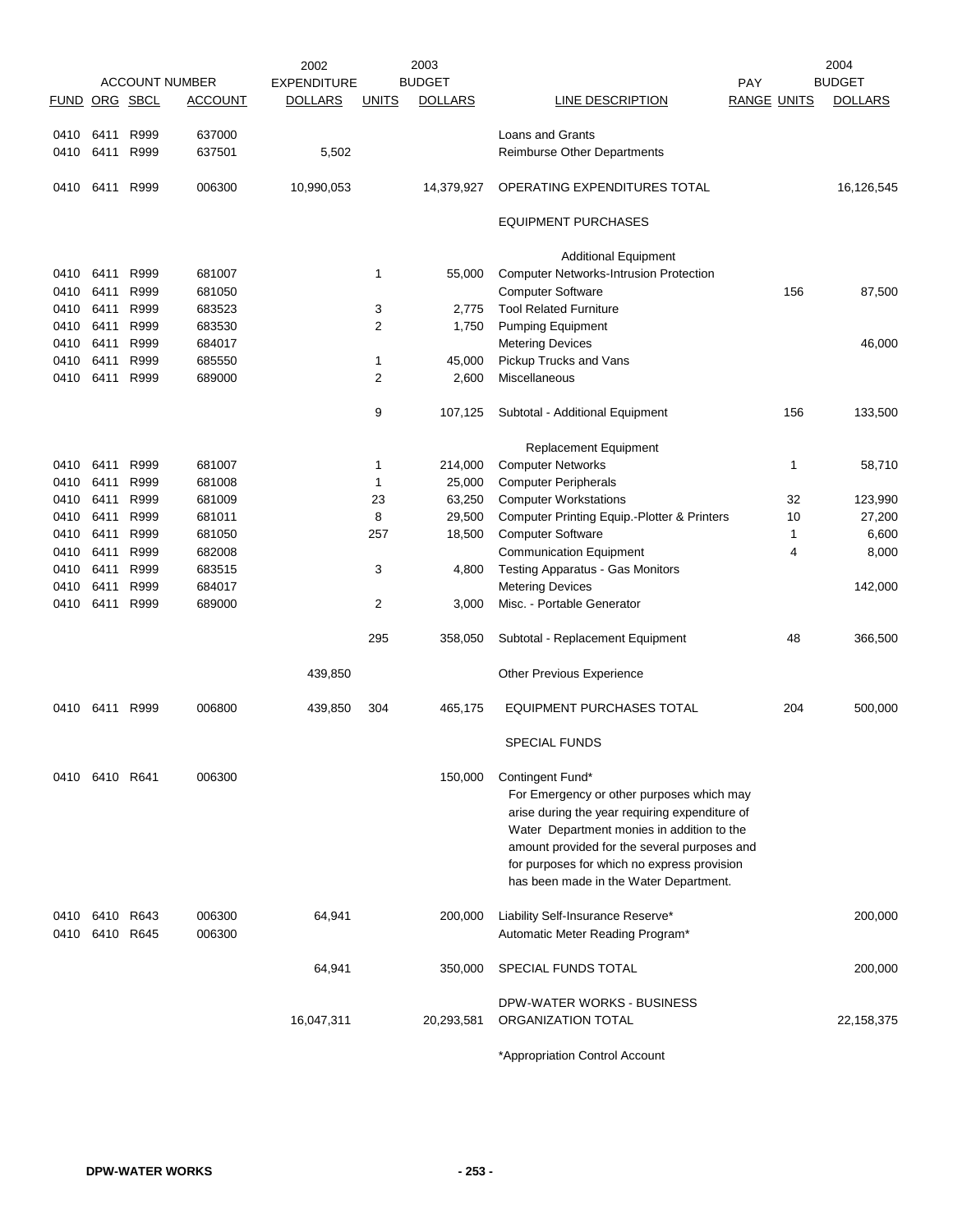|             |           |      |                       | 2002               |              | 2003           |                                     |                    | 2004           |
|-------------|-----------|------|-----------------------|--------------------|--------------|----------------|-------------------------------------|--------------------|----------------|
|             |           |      | <b>ACCOUNT NUMBER</b> | <b>EXPENDITURE</b> |              | <b>BUDGET</b>  |                                     | <b>PAY</b>         | <b>BUDGET</b>  |
| <b>FUND</b> | ORG SBCL  |      | <b>ACCOUNT</b>        | <b>DOLLARS</b>     | <b>UNITS</b> | <b>DOLLARS</b> | LINE DESCRIPTION                    | <b>RANGE UNITS</b> | <b>DOLLARS</b> |
|             |           |      |                       |                    |              |                | PROGRAM RESULT MEASURES/            |                    |                |
|             |           |      |                       | <b>UNITS</b>       | %            | <b>UNITS</b>   | INTERNAL MANAGEMENT INDICATORS:     | %                  | <b>UNITS</b>   |
|             |           |      |                       |                    |              |                | <b>Accounting Services</b>          |                    |                |
| 0410        | 6411      | 5420 | M64117                | 5.8%               | 100.0        | 6.5%           | % Approved Rate of Return Achieved  | 100.0              | 6.5%           |
| 0410        | 6411      | 0240 | M64132                | 8,465              | 100.0        | 4,000          | A/P Vouchers Processed (PP)         | 100.0              | 4,000          |
|             |           |      |                       |                    |              |                | <b>Inventory Control</b>            |                    |                |
| 0410        | 6411      | 0900 | M64134                | 2,426,765          | 100.0        | 2,300,000      | Inventory \$ Value                  | 100.0              | 2,300,000      |
| 0410        | 6411      | 0900 | M64133                | 4.2%               | 100.0        | 5.0%           | Variance Rate                       | 100.0              | 5.0%           |
|             |           |      |                       |                    |              |                | Damages & Claims Management         |                    |                |
| 0410        | 6411      | 5420 | M64118                | 13.0%              | 100.0        | 40.0%          | % Claims Paid                       | 100.0              | 40.0%          |
| 0410        | 6411      | 5420 | M64119                | 52.0%              |              | 60.0%          | % Damages Collected                 | 100.0              | 60.0%          |
|             |           |      |                       |                    |              |                | <b>Technical Services</b>           |                    |                |
| 0410        | 6411      | 0503 | M64101                | 5,400              | 133.3        | 7,200          | <b>Direct Labor Hours</b>           | 100.0              | 7,200          |
| 0410        | 6411      | 5420 | M64120                | 99.0%              |              | 99.0%          | <b>System Availability</b>          | 100.0              | 99.0%          |
|             |           |      |                       |                    |              |                | <b>Small Meter Service</b>          |                    |                |
| 0410        | 6411      | 5420 | M64114                | 155,010            | 100.0        | 161,500        | <b>Meters in Service</b>            | 96.0               | 155,076        |
| 0410        | 6411      | 5425 | M64126                | 6,325              | 100.0        | 12,600         | <b>Repairs Performed</b>            | 100.0              | 12,600         |
| 0410        | 6411      | 5426 | M64129                | 1,837              | 100.0        | 28,000         | Meters Exchanged                    | 100.0              | 28,000         |
|             |           |      |                       |                    |              |                | <b>Medium Meter Service</b>         |                    |                |
| 0410        | 6411      | 5420 | M64115                | 4,619              | 100.0        | 4,500          | <b>Meters in Service</b>            | 102.7              | 4,620          |
| 0410        | 6411      | 5425 | M64127                | 318                | 100.0        | 520            | <b>Repairs Performed</b>            | 76.9               | 400            |
| 0410        | 6411      | 5426 | M64130                | 1,264              | 100.0        | 635            | Meters Exchanged                    | 204.7              | 1,300          |
|             |           |      |                       |                    |              |                | Large Meter Service                 |                    |                |
| 0410        | 6411      | 5420 | M64116                | 1,271              | 100.0        | 1,240          | <b>Meters in Service</b>            | 102.5              | 1,271          |
| 0410        | 6411      | 5425 | M64128                | 327                | 100.0        | 260            | <b>Repairs Performed</b>            | 100.0              | 260            |
| 0410        | 6411      | 5426 | M64131                | 65                 | 100.0        | 120            | Meters Exchanged                    | 100.0              | 120            |
|             |           |      |                       |                    |              |                | <b>Emergency Water Service</b>      |                    |                |
|             | 0410 6411 | 5400 | M64105                | 205                | 100.0        | 355            | <b>Service Responses</b>            | 84.5               | 300            |
|             |           |      |                       |                    |              |                | <b>Billing Services</b>             |                    |                |
| 0410        | 6411      | 5400 | M64106                | 643,864            | 100.0        | 700,000        | <b>Bills Issued</b>                 | 92.1               | 645,000        |
| 0410        | 6411      | 5400 | M64107                | 120,549            | 100.0        | 85,000         | \$1000 Revenue Collected            | 142.4              | 121,000        |
| 0410        | 6411      | 5400 | M64108                | 13,713             | 100.0        | 6,150          | \$1000 Delinquencies c/o Tax Roll   | 211.4              | 13,000         |
|             |           |      |                       |                    |              |                | <b>Billing Pre-Audit</b>            |                    |                |
| 0410 6411   |           | 5400 | M64109                | 5,400              | 100.0        | 5,400          | <b>Direct Labor Hours</b>           | 100.0              | 5,400          |
| 0410        | 6411      | 5400 | M64113                |                    | 100% 100.0   | 100%           | Ave. % Accurate Bills Created       | 100.0              | 100%           |
|             |           |      |                       |                    |              |                | Meter Reading                       |                    |                |
| 0410        | 6411      | 5421 | M64121                | 629,455            | 113.9        | 618,570        | Meters Read                         | 101.8              | 630,000        |
| 0410        | 6411      | 5421 | M64122                | 25,312             | 38.1         | 40,000         | No Access                           | 62.5               | 25,000         |
| 0410        | 6411      | 5421 | M64123                | 4.0%               |              | 98.0%          | % of Actual Reads                   | 4.1                | 4.0%           |
| 0410        | 6411      | 5421 | M64124                | 1,965              |              | 8,300          | Number of Investigations            | 25.3               | 2,100          |
| 0410        | 6411      | 5421 | P64125                | 96.0%              |              | 98.0%          | Percent successful reads by AMR van | 100.0              | 98.0%          |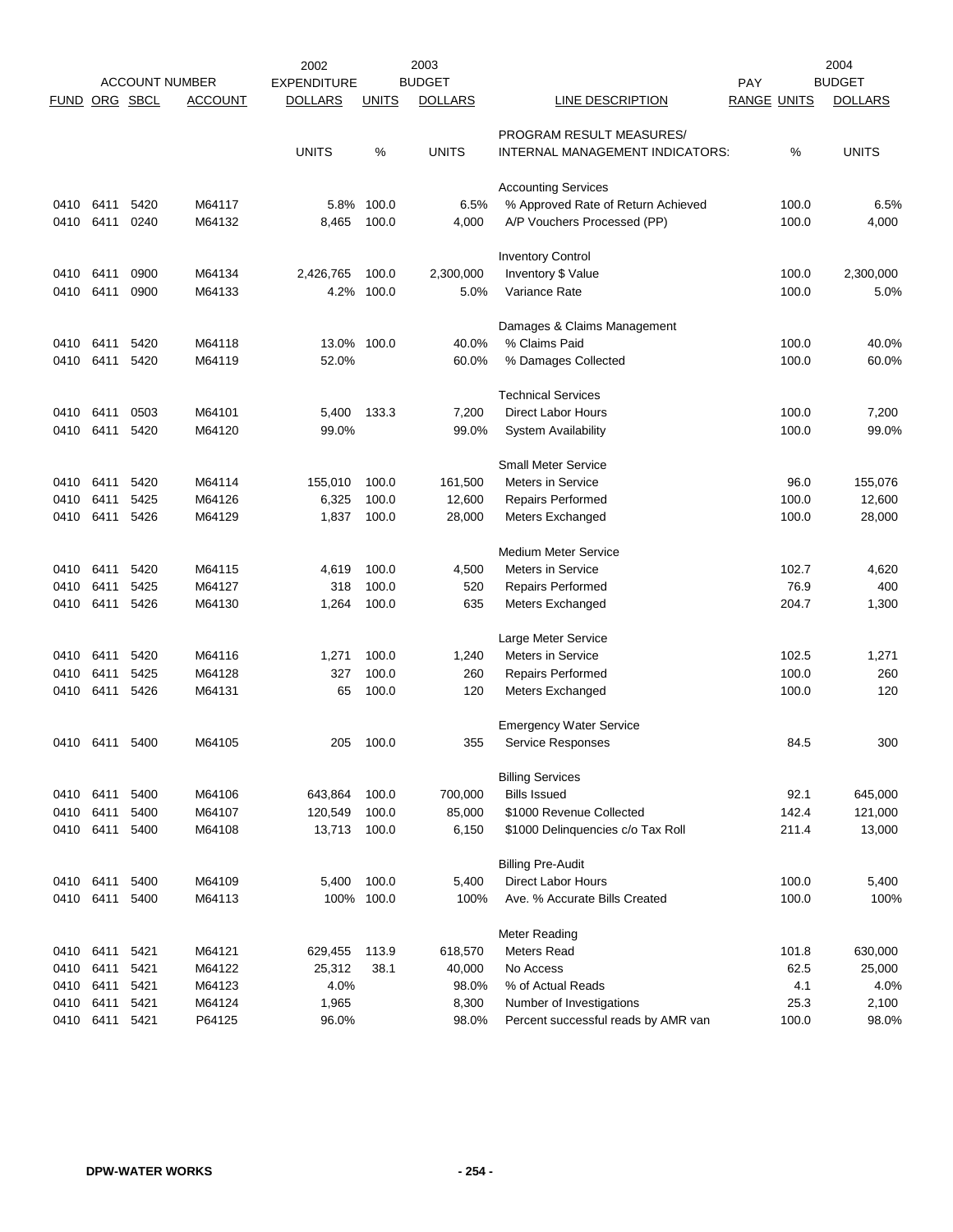|             |      |             |                       | 2002               |              | 2003           |                                                   |                    | 2004           |
|-------------|------|-------------|-----------------------|--------------------|--------------|----------------|---------------------------------------------------|--------------------|----------------|
|             |      |             | <b>ACCOUNT NUMBER</b> | <b>EXPENDITURE</b> |              | <b>BUDGET</b>  |                                                   | <b>PAY</b>         | <b>BUDGET</b>  |
| <b>FUND</b> | ORG  | <b>SBCL</b> | <b>ACCOUNT</b>        | <b>DOLLARS</b>     | <b>UNITS</b> | <b>DOLLARS</b> | LINE DESCRIPTION                                  | <b>RANGE UNITS</b> | <b>DOLLARS</b> |
|             |      |             |                       |                    |              |                | PROGRAM RESULT MEASURES/                          |                    |                |
|             |      |             |                       | <b>UNITS</b>       | %            | <b>UNITS</b>   | INTERNAL MANAGEMENT INDICATORS:                   | $\%$               | <b>UNITS</b>   |
|             |      |             |                       |                    |              |                | <b>Customer Service</b>                           |                    |                |
| 0410        | 6411 | 5400        | P64111                |                    | N/A 100.0    | 95.0%          | % Survey Responses Satisfactory<br>to Outstanding | 100.0              | 95.0%          |
| 0410        | 6411 | 5400        | P64110                | 4                  | 100.0        | 8              | Average PSC Complaints per Month                  | 50.0               | 4              |
| 0410        | 6411 | 5400        | P64112                | 74.0%              |              | 95.0%          | Percent calls answered by Cust. Serv. Rep.        |                    | 87.7%          |
| 0410        | 6411 | 5400        | P64103                | 11.0%              |              |                | Increase to Household Volumetric Rate             |                    | 0%             |
| 0410        | 6411 | 5400        | P64104                | 15.0%              |              |                | Rank of Residential Water Rate                    |                    | 33.0%          |
|             |      |             |                       | 128.423            |              | 162.504        | DIRECT LABOR HOUR ALLOCATION                      |                    | 155,286        |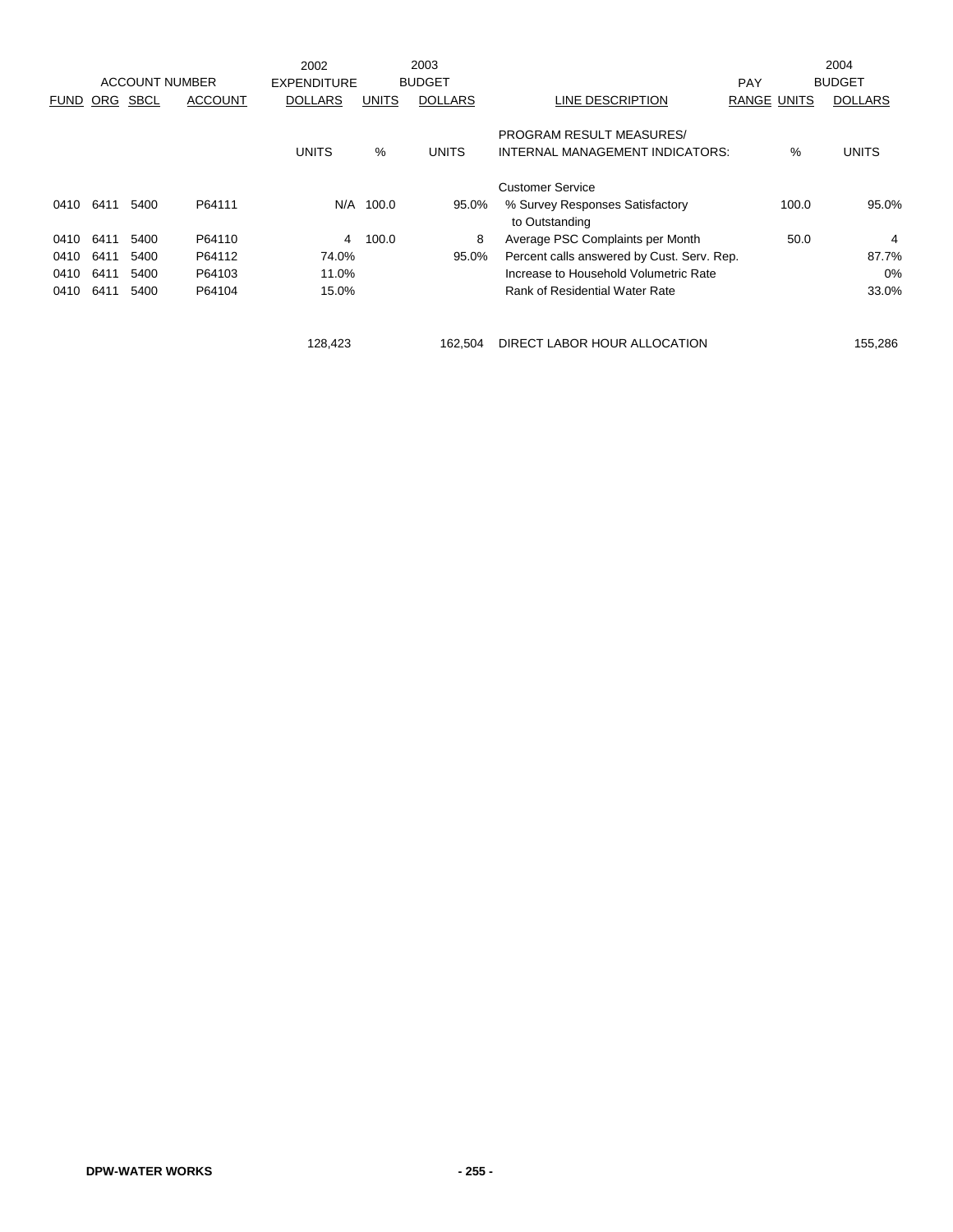|               |           |           |                       | 2002               |                | 2003           |                                                                                                         |                    |                | 2004           |
|---------------|-----------|-----------|-----------------------|--------------------|----------------|----------------|---------------------------------------------------------------------------------------------------------|--------------------|----------------|----------------|
|               |           |           | <b>ACCOUNT NUMBER</b> | <b>EXPENDITURE</b> |                | <b>BUDGET</b>  |                                                                                                         | PAY                |                | <b>BUDGET</b>  |
| FUND ORG SBCL |           |           | <b>ACCOUNT</b>        | <b>DOLLARS</b>     | <b>UNITS</b>   | <b>DOLLARS</b> | <b>LINE DESCRIPTION</b>                                                                                 | <b>RANGE UNITS</b> |                | <b>DOLLARS</b> |
|               |           |           |                       |                    |                |                | DPW-WATER WORKS-PLANTS-NORTH<br>ORGANIZATION (6412)                                                     |                    |                |                |
|               |           |           |                       |                    |                |                | SALARIES & WAGES<br>LINNWOOD and NORTH PRODUCTION                                                       |                    |                |                |
|               |           |           |                       |                    | 1              | 64,363         | Water Plant Manager (X)                                                                                 | 12                 |                |                |
|               |           |           |                       |                    | $\mathbf{1}$   | 77,137         | Water Plant Manager - North (X)                                                                         | 11                 | 1              | 65,425         |
|               |           |           |                       |                    | 1              | 60,075         | Water Plant Oper. Manager - North (X)                                                                   | 9                  | $\mathbf{1}$   | 55,849         |
|               |           |           |                       |                    |                |                | Water Maintenance Manager (X)                                                                           | 6                  | 1              | 64,562         |
|               |           |           |                       |                    | $\mathbf{1}$   | 61,451         | Water Plant Maintenance Asst. Supv. (X)                                                                 | 6                  |                |                |
|               |           |           |                       |                    | 1              | 32,615         | Office Assistant IV                                                                                     | 445                | 1              | 35,914         |
|               |           |           |                       |                    | 12             | 536,522        | Senior Water Treatment Plant Operator                                                                   | 291                | 12             | 583,571        |
|               |           |           |                       |                    |                |                | Water Plant Steamfitter/ HVAC Specialist                                                                | 287                | $\overline{2}$ | 91,789         |
|               |           |           |                       |                    | $\mathbf{1}$   | 45,300         | <b>Power Plant Steamfitter</b>                                                                          | 282                |                |                |
|               |           |           |                       |                    |                |                | Machine Repair Person                                                                                   | 287                | 8              | 319,669        |
|               |           |           |                       |                    | 4              | 177,965        | Machinist I                                                                                             | 282                |                |                |
|               |           |           |                       |                    | 1              | 42,066         | Water Plant Heating & Ventilating Mech.                                                                 | 270                |                |                |
|               |           |           |                       |                    |                |                | <b>Metal Fabricator</b>                                                                                 | 270                | 1              | 44,196         |
|               |           |           |                       |                    | $\mathbf{1}$   | 42,066         | <b>Power Plant Blacksmith</b>                                                                           | 270                |                |                |
|               |           |           |                       |                    | $\overline{7}$ | 258,179        | Water Treatment Plant Operator                                                                          | 252                | $\overline{7}$ | 268,318        |
|               |           |           |                       |                    | 8              | 294,785        | Plant Mechanic II                                                                                       | 249                |                |                |
|               |           |           |                       |                    | 1              | 34,581         | <b>Water Plant Laborer</b>                                                                              | 235                | $\overline{2}$ | 72,662         |
|               |           |           |                       |                    | 1              | 17,290         | Water Plant Laborer (0.5 FTE)                                                                           | 235                |                |                |
|               |           |           |                       |                    |                |                | Auxiliary - Emergency                                                                                   |                    |                |                |
|               |           |           |                       |                    | 1              | 10,954         | Sr. Wtr. Treatment Plant Oper. (.25 FTE) (A)                                                            | 291                | 1              | 11,509         |
|               |           |           |                       |                    | 1              | 8,924          | Water Treatment Plant Oper. (.25 FTE)(A)                                                                | 252                | 1              | 9,376          |
|               |           |           |                       |                    | $\overline{2}$ |                | Water Plant Laborer (0.5 FTE)                                                                           | 235                |                |                |
|               |           |           |                       |                    |                |                | ELECTRICAL & INSTRUMENTATION                                                                            |                    |                |                |
|               |           |           |                       |                    | 1              | 79,313         | Electrical Services Supervisor II (X)                                                                   | 10                 | 1              | 83,328         |
|               |           |           |                       |                    | 1              | 65,496         | Plant Automation Specialist (X)                                                                         | $\overline{7}$     | 1              | 68,476         |
|               |           |           |                       |                    | 1              | 57,658         | Water Maintenance Scheduler (X)                                                                         | 5                  |                |                |
|               |           |           |                       |                    | 6              | 309,894        | <b>Electrical Mechanic</b>                                                                              | 978                | 6              | 313,765        |
|               |           |           |                       |                    |                |                | Program Assistant II                                                                                    | 530                | $\overline{c}$ | 78,376         |
|               |           |           |                       |                    | 1              | 37,063         | Program Assistant I                                                                                     | 460                |                |                |
|               |           |           |                       |                    |                |                | Water Plant Instrument Specialist                                                                       | 281                | 5              | 234,498        |
|               |           |           |                       |                    | 5              | 214,323        | Instrument Technician I                                                                                 | 275                |                |                |
|               |           |           |                       |                    |                |                | Auxiliary                                                                                               |                    |                |                |
|               |           |           |                       |                    | 1              | 30,985         | Electrical Mech. Apprentice                                                                             | 978                |                |                |
| 410           |           | 6412 R999 | 600101                | 1,683,501          | 61             | 2,559,005      | <b>Total Before Adjustments</b>                                                                         |                    | 53             | 2,401,283      |
|               |           |           |                       |                    |                |                | Salary & Wage Rate Change                                                                               |                    |                |                |
| 410           |           | 6412 R999 | 602101                | 162,494            |                | 90,000         | Overtime Compensated                                                                                    |                    |                | 90,000         |
|               |           |           |                       |                    |                | (44, 822)      | Personnel Cost Adjustment                                                                               |                    |                | (43,046)       |
| 410           |           | 6412 R999 | 602201 - 602601       | 408,744            |                | (317,893)      | Other - Allocation to Plant - South                                                                     |                    |                | (325, 101)     |
|               |           |           |                       | 2,254,739          | 61             | 2,286,290      | Gross Salaries & Wages Total                                                                            |                    | 53             | 2,123,136      |
|               |           |           |                       |                    |                |                | Reimbursable Services Deduction<br>Capital Improvements Deduction<br><b>Grants &amp; Aids Deduction</b> |                    |                |                |
| 0410          | 6412 R999 |           | 006000                | 2,254,739          |                | 2,286,290      | NET SALARIES & WAGES TOTAL                                                                              |                    |                | 2,123,136      |
|               |           |           |                       |                    | 58.82          |                | <b>O&amp;M FTE'S</b><br>NON-O&M FTE'S                                                                   |                    | 52.15          |                |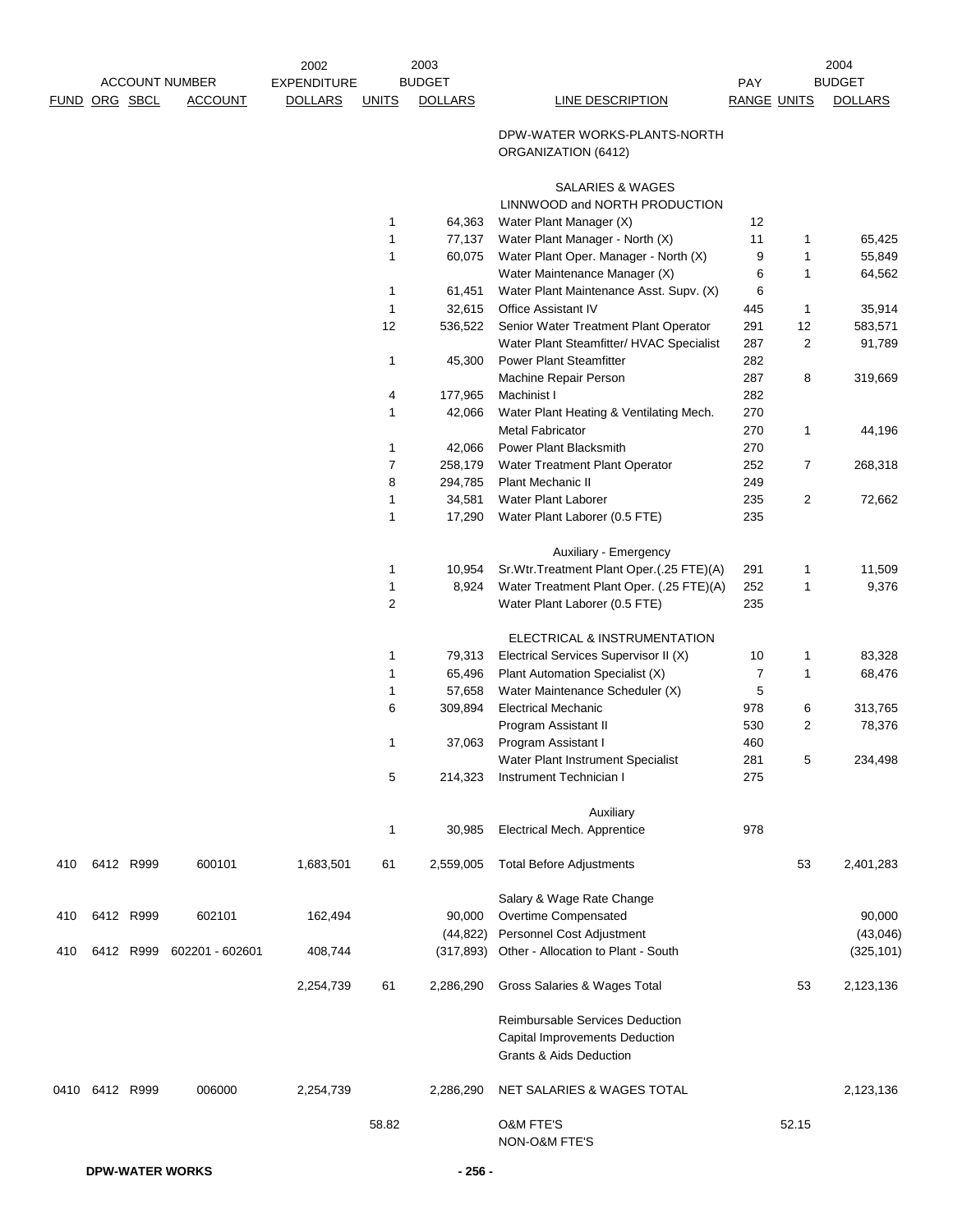|                      |                |           |                       | 2002               |              | 2003           |                                                                                                     |                    | 2004           |
|----------------------|----------------|-----------|-----------------------|--------------------|--------------|----------------|-----------------------------------------------------------------------------------------------------|--------------------|----------------|
|                      |                |           | <b>ACCOUNT NUMBER</b> | <b>EXPENDITURE</b> |              | <b>BUDGET</b>  |                                                                                                     | <b>PAY</b>         | <b>BUDGET</b>  |
| <b>FUND ORG SBCL</b> |                |           | <b>ACCOUNT</b>        | <b>DOLLARS</b>     | <b>UNITS</b> | <b>DOLLARS</b> | <b>LINE DESCRIPTION</b>                                                                             | <b>RANGE UNITS</b> | <b>DOLLARS</b> |
|                      |                |           |                       |                    |              |                |                                                                                                     |                    |                |
|                      |                |           |                       |                    |              |                | (A) For Assignment As Relief To 24-Hour Duty Stations                                               |                    |                |
|                      |                |           |                       |                    |              |                | At Both Linnwood and Howard Avenue Purification<br>Plants to Minimize the Need for Double Shifting. |                    |                |
|                      |                |           |                       |                    |              |                | (X) Private Auto Allowance May Be Paid Pursuant to                                                  |                    |                |
|                      |                |           |                       |                    |              |                | Section 350-183 of the Milwaukee Code.                                                              |                    |                |
| 0410                 | 6412 R999      |           | 006180                | 767,515            |              | 845,927        | ESTIMATED EMPLOYEE FRINGE BENEFITS                                                                  |                    | 785,560        |
|                      |                |           |                       |                    |              |                | <b>OPERATING EXPENDITURES</b>                                                                       |                    |                |
| 0410                 | 6412           | R999      | 630100                | 16,511             |              | 16,524         | <b>General Office Expense</b>                                                                       |                    | 10,000         |
| 0410                 | 6412 R999      |           | 630500                | 83,643             |              | 76,500         | Tools & Machinery Parts                                                                             |                    | 150,000        |
| 0410                 | 6412           | R999      | 631000                | 79,592             |              | 46,920         | <b>Construction Supplies</b>                                                                        |                    | 80,000         |
| 0410                 | 6412           | R999      | 631500                | 2,105,780          |              | 2,346,734      | Energy                                                                                              |                    | 2,500,000      |
| 0410                 | 6412           | R999      | 632000                | 867,577            |              | 725,000        | <b>Other Operating Supplies</b>                                                                     |                    | 800,000        |
| 0410                 |                | 6412 R999 | 632500                | 14,698             |              |                | <b>Facility Rental</b>                                                                              |                    |                |
| 0410                 | 6412           | R999      | 633000                | 34,503             |              | 28,560         | Vehicle Rental                                                                                      |                    | 15,000         |
| 0410                 | 6412           | R999      | 633500                | 6,022              |              | 6,120          | Non-Vehicle Equipment Rental                                                                        |                    | 6,273          |
| 0410                 | 6412 R999      |           | 634000                | 66,853             |              | 22,380         | <b>Professional Services</b>                                                                        |                    | 50,230         |
| 0410                 | 6412           | R999      | 634500                | 53,584             |              |                | Information Technology Services                                                                     |                    |                |
| 0410                 | 6412           | R999      | 635000                | 941,638            |              | 1,238,814      | <b>Property Services</b>                                                                            |                    | 1,000,000      |
| 0410                 | 6412           | R999      | 635500                |                    |              | 4,080          | <b>Infrastructure Services</b>                                                                      |                    |                |
| 0410                 | 6412 R999      |           | 636000                |                    |              | 5,712          | Vehicle Repair Services                                                                             |                    |                |
| 0410                 | 6412           | R999      | 636500                | 192,173            |              | 27,540         | <b>Other Operating Services</b>                                                                     |                    | 130,000        |
| 0410                 | 6412           | R999      | 637000                |                    |              |                | Loans and Grants                                                                                    |                    |                |
| 0410                 |                | 6412 R999 | 637501                |                    |              |                | Reimburse Other Departments                                                                         |                    |                |
| 0410                 | 6412 R999      |           | 006300                | 4,462,574          |              | 4,544,884      | OPERATING EXPENDITURES TOTAL                                                                        |                    | 4,741,503      |
|                      |                |           |                       |                    |              |                | <b>EQUIPMENT PURCHASES</b>                                                                          |                    |                |
|                      |                |           |                       |                    |              |                | <b>Additional Equipment</b>                                                                         |                    |                |
| 0410                 | 6412 R999      |           | 683515                |                    | 1            | 18,500         | Testing Apparatus-Ambient Air Monitor                                                               | 7                  | 11,500         |
| 0410                 |                | 6412 R999 | 683525                |                    |              |                | <b>Technical Tools</b>                                                                              | $\overline{2}$     | 2,500          |
| 0410                 |                | 6412 R999 | 683530                |                    | 2            | 23,500         | Pumping Equipment-Chemical Pumps                                                                    |                    |                |
| 0410                 |                | 6412 R999 | 681009                |                    | 1            | 2,500          | <b>Computer Workstations-Laptop</b>                                                                 |                    |                |
|                      | 0410 6412 R999 |           | 681010                |                    | 2            | 20,000         | <b>Computer Server &amp; Components</b>                                                             |                    |                |
| 0410                 | 6412 R999      |           | 681050                |                    | 1            | 3,300          | <b>Computer Software</b>                                                                            |                    |                |
|                      | 0410 6412 R999 |           | 689000                |                    |              | 18,500         | Miscellaneous-Dehumidification Equipment                                                            |                    |                |
|                      |                |           |                       |                    | 7            | 86,300         | Subtotal - Additional Equipment                                                                     | 9                  | 14,000         |
|                      |                |           |                       |                    |              |                | Replacement Equipment                                                                               |                    |                |
|                      | 0410 6412 R999 |           | 683521                |                    | 1            | 3,500          | <b>Tools-Drill Press</b>                                                                            |                    |                |
|                      | 0410 6412 R999 |           | 683524                |                    | 1            | 4,500          | Saws & Shearing Tools                                                                               |                    |                |
|                      | 0410 6412 R999 |           | 683525                |                    |              |                | <b>Technical Tools</b>                                                                              | 1                  | 5,000          |
|                      | 0410 6412 R999 |           | 683530                |                    | 5            | 17,500         | <b>Pumping Equipment</b>                                                                            | 1                  | 15,000         |
|                      | 0410 6412 R999 |           | 685529                |                    | 1            | 30,000         | <b>Industrial Truck</b>                                                                             | 1                  | 25,000         |
|                      | 0410 6412 R999 |           | 689000                |                    | 1            | 61,100         | Misc. - Station Batteries                                                                           |                    |                |
|                      |                |           |                       |                    | 9            | 116,600        | Subtotal - Replacement Equipment                                                                    | 3                  | 45,000         |
|                      |                |           |                       | 48,606             |              |                | <b>Other Previous Experience</b>                                                                    |                    |                |
|                      | 0410 6412 R999 |           | 006800                | 48,606             | 16           | 202,900        | EQUIPMENT PURCHASES TOTAL                                                                           | 12                 | 59,000         |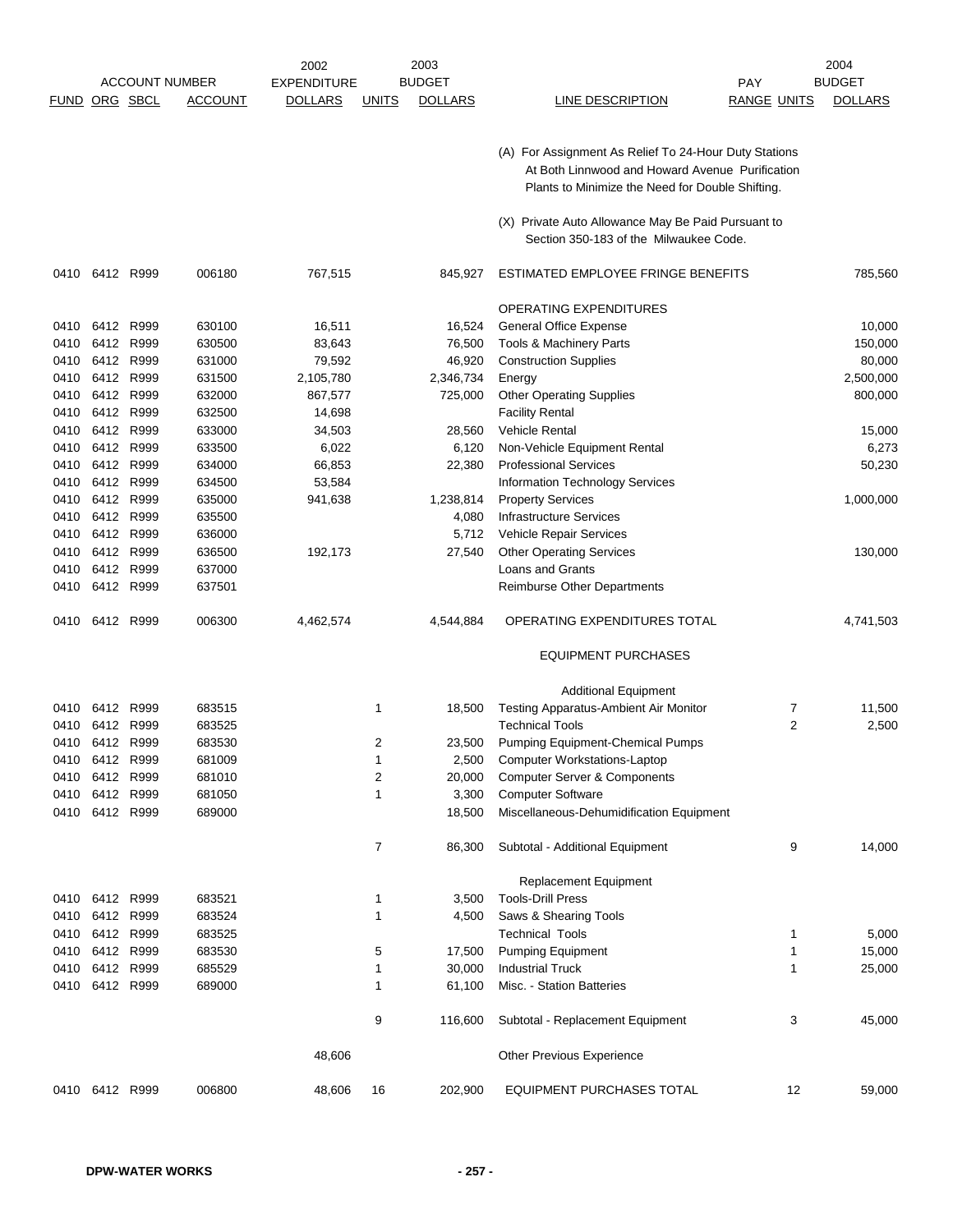|               |           |      | <b>ACCOUNT NUMBER</b> | 2002<br><b>EXPENDITURE</b> |              | 2003<br><b>BUDGET</b> |                                                    | PAY                | 2004<br><b>BUDGET</b> |
|---------------|-----------|------|-----------------------|----------------------------|--------------|-----------------------|----------------------------------------------------|--------------------|-----------------------|
| FUND ORG SBCL |           |      | <b>ACCOUNT</b>        | <b>DOLLARS</b>             | <b>UNITS</b> | <b>DOLLARS</b>        | LINE DESCRIPTION                                   | <b>RANGE UNITS</b> | <b>DOLLARS</b>        |
|               |           |      |                       |                            |              |                       | <b>SPECIAL FUNDS</b>                               |                    |                       |
|               |           |      |                       |                            |              |                       | Contingent Fund - Debt Service*                    |                    |                       |
| 0410          | 6410      | R646 | 006300                | 3,192,842                  |              | 5,100,000             | Contingent FD. - Debt Service - Water Works*       |                    | 5,010,000             |
|               |           |      |                       | 3,192,842                  |              | 5,100,000             | SPECIAL FUNDS TOTAL                                |                    | 5,010,000             |
|               |           |      |                       | 10,726,276                 |              |                       | DPW-WATER WORKS-PLANTS-NORTH<br>ORGANIZATION TOTAL |                    |                       |
|               |           |      |                       |                            |              | 12,980,001            |                                                    |                    | 12,719,199            |
|               |           |      |                       |                            |              |                       | *Appropriation Control Account                     |                    |                       |
|               |           |      |                       |                            |              |                       | PROGRAM RESULT MEASURES/                           |                    |                       |
|               |           |      |                       | <b>UNITS</b>               | %            | <b>UNITS</b>          | INTERNAL MANAGEMENT INDICATORS:                    | %                  | <b>UNITS</b>          |
|               |           |      |                       |                            |              |                       | Water Pumping & Purification Operations            |                    |                       |
| 0410          | 6412 5100 |      | M64135                | 26,382                     | 103.8        | 26,998                | Million Gal. Purified & Pumped                     | 106.4              | 28,735                |
| 0410          | 6412      | 5100 | M64136                | 79.82                      |              |                       | Electrical Cost Per Million Gal.                   |                    | 87.00                 |
| 0410          | 6412 5100 |      | M64137                | 32.71                      |              |                       | Chemical Cost Per Million Gal.                     |                    | 27.84                 |
|               |           |      |                       | 86,702                     |              | 105,876               | DIRECT LABOR HOUR ALLOCATION                       |                    | 93,870                |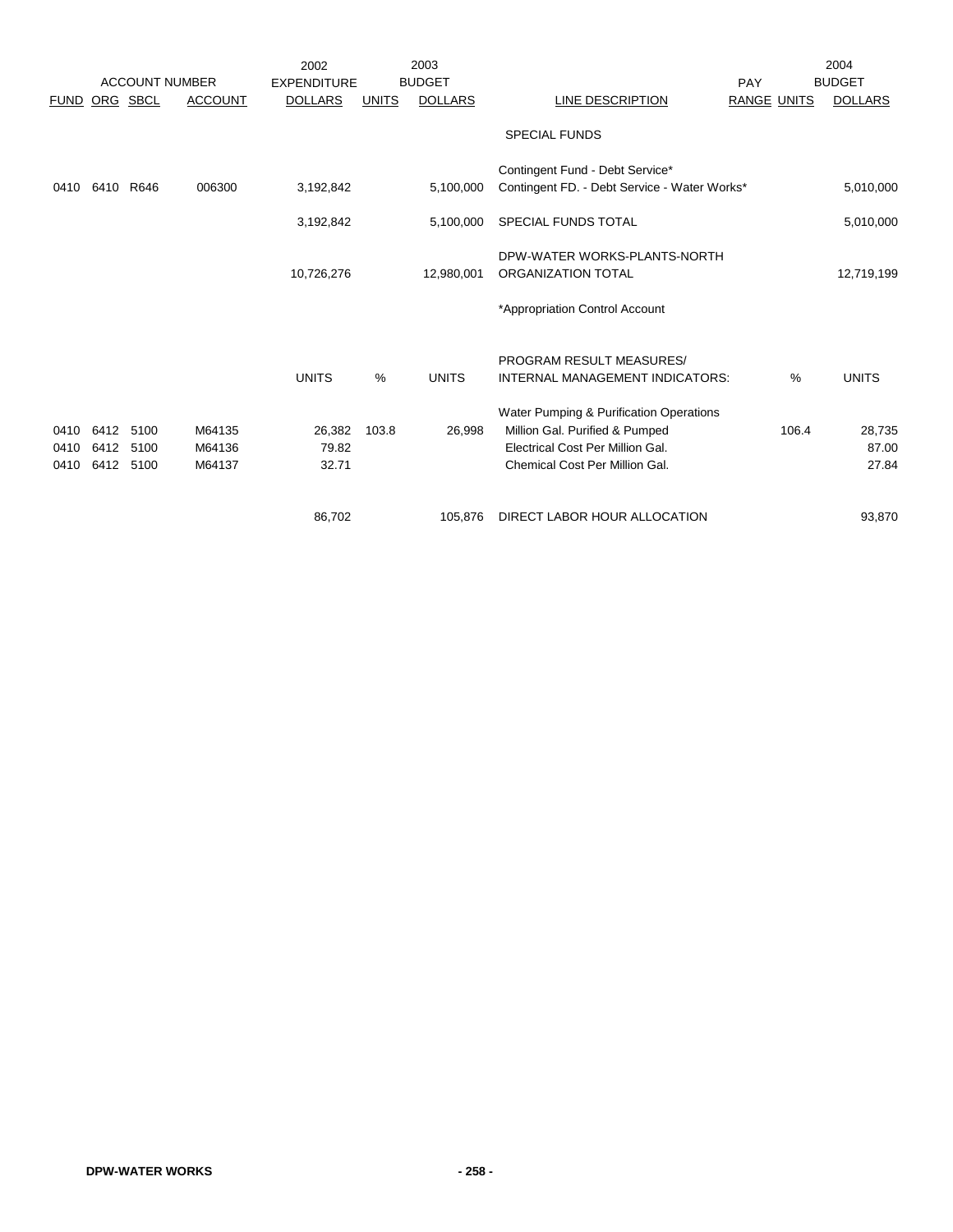|              |                |              | <b>ACCOUNT NUMBER</b> | 2002<br><b>EXPENDITURE</b> |                | 2003<br><b>BUDGET</b> |                                                                                             | PAY                |                | 2004<br><b>BUDGET</b> |
|--------------|----------------|--------------|-----------------------|----------------------------|----------------|-----------------------|---------------------------------------------------------------------------------------------|--------------------|----------------|-----------------------|
| <b>FUND</b>  | ORG SBCL       |              | <b>ACCOUNT</b>        | <b>DOLLARS</b>             | <b>UNITS</b>   | <b>DOLLARS</b>        | LINE DESCRIPTION                                                                            | <b>RANGE UNITS</b> |                | <b>DOLLARS</b>        |
|              |                |              |                       |                            |                |                       | DPW-WATER WORKS-ENGINEERING<br>ORGANIZATION (6413)                                          |                    |                |                       |
|              |                |              |                       |                            |                |                       | SALARIES & WAGES<br><b>ADMINISTRATION</b>                                                   |                    |                |                       |
|              |                |              |                       |                            | $\mathbf{1}$   | 96,041                | Civil Engineer V (X)                                                                        | 13                 | 1              | 100,903               |
|              |                |              |                       |                            | $\mathbf{1}$   | 29,332                | <b>Office Assistant III</b>                                                                 | 425                |                |                       |
|              |                |              |                       |                            |                |                       | <b>ENGINEERING DESIGN</b>                                                                   |                    |                |                       |
|              |                |              |                       |                            | $\mathbf{1}$   | 79,726                | Management Civil Engineer Sr. (X)                                                           | 12                 | 1              | 83,762                |
|              |                |              |                       |                            | $\mathbf{1}$   | 73,346                | Civil Engineer IV (X)                                                                       | 630                | 1              | 77,059                |
|              |                |              |                       |                            | 3              | 193,700               | Civil Engineer III (X)                                                                      | 628                | 3              | 203,506               |
|              |                |              |                       |                            | 4              | 227,384               | Civil Engineer II (X)                                                                       | 626                | 4              | 238,895               |
|              |                |              |                       |                            | $\mathbf{1}$   | 56,846                | Engineering Technician V                                                                    | 622                | 1              | 59,724                |
|              |                |              |                       |                            | $\mathbf{1}$   | 55,564                | Engineering Drafting Technician V                                                           | 606                | 1              | 51,309                |
|              |                |              |                       |                            | 6              | 288,914               | Engineering Drafting Technician IV                                                          | 604                | 5              | 245,740               |
|              |                |              |                       |                            | $\overline{2}$ | 129,133               | Electrical Engineer III (X)                                                                 | 628                | $\overline{2}$ | 135,671               |
|              |                |              |                       |                            | $\mathbf{1}$   | 54,157                | Mechanical Engineer III (X)                                                                 | 628                | 1              | 59,400                |
| 410          |                | 6413 R999    | 600101                | 599,347                    | 22             | 1,284,143             | <b>Total Before Adjustments</b>                                                             |                    | 20             | 1,255,969             |
|              |                |              |                       |                            |                |                       | Salary & Wage Rate Change                                                                   |                    |                |                       |
| 410          | 6413           | R999         | 602101                | 1,119                      |                | 8,000                 | Overtime Compensated                                                                        |                    |                | 3,000                 |
|              |                |              |                       |                            |                | (15, 764)             | Personnel Cost Adjustment                                                                   |                    |                | (16, 589)             |
| 410          |                | 6413 R999    | 602201 - 602601       | 116,063                    |                |                       | Other                                                                                       |                    |                |                       |
|              |                |              |                       | 716,529                    | 22             | 1,276,379             | Gross Salaries & Wages Total                                                                |                    | 20             | 1,242,380             |
|              |                |              |                       |                            |                |                       | Reimbursable Services Deduction                                                             |                    |                |                       |
|              |                |              |                       |                            |                | (500,000)             | <b>Capital Improvements Deduction</b>                                                       |                    |                | (500,000)             |
|              |                |              |                       |                            |                |                       | <b>Grants &amp; Aids Deduction</b>                                                          |                    |                |                       |
| 0410         | 6413 R999      |              | 006000                | 716,529                    |                | 776,379               | NET SALARIES & WAGES TOTAL                                                                  |                    |                | 742,380               |
|              |                |              |                       |                            | 12.92          |                       | <b>O&amp;M FTE'S</b>                                                                        |                    | 10.83          |                       |
|              |                |              |                       |                            | 9.22           |                       | NON-O&M FTE'S                                                                               |                    | 9.22           |                       |
|              |                |              |                       |                            |                |                       | (X) Private Auto Allowance May Be Paid Pursuant To<br>Section 350-183 of the Milwaukee Code |                    |                |                       |
|              | 0410 6413 R999 |              | 006180                | 254,032                    |                | 287,260               | ESTIMATED EMPLOYEE FRINGE BENEFITS                                                          |                    |                | 274,680               |
|              |                |              |                       |                            |                |                       | OPERATING EXPENDITURES                                                                      |                    |                |                       |
| 0410         | 6413           | R999         | 630100                | 6,825                      |                | 6,120                 | <b>General Office Expense</b>                                                               |                    |                | 8,000                 |
| 0410         | 6413           | R999         | 630500                |                            |                | 153                   | Tools & Machinery Parts                                                                     |                    |                | 157                   |
| 0410         |                | 6413 R999    | 631000                |                            |                | 1,224                 | <b>Construction Supplies</b>                                                                |                    |                | 1,255                 |
| 0410         | 6413           | R999         | 631500                |                            |                | 102                   | Energy                                                                                      |                    |                | 105                   |
| 0410         | 6413           | R999         | 632000                | 990                        |                | 2,754                 | <b>Other Operating Supplies</b>                                                             |                    |                | 2,823                 |
| 0410         | 6413           | R999         | 632500                | 39,896                     |                | 44,182                | <b>Facility Rental</b>                                                                      |                    |                | 45,287                |
| 0410         | 6413           | R999         | 633000                | 44,629                     |                | 510                   | Vehicle Rental                                                                              |                    |                | 40,000                |
| 0410         | 6413<br>6413   | R999<br>R999 | 633500<br>634000      | 3,730                      |                | 3,672                 | Non-Vehicle Equipment Rental                                                                |                    |                | 3,764<br>35,230       |
| 0410<br>0410 | 6413           | R999         | 634500                | 17,123                     |                | 51,000                | <b>Professional Services</b><br><b>Information Technology Services</b>                      |                    |                | 15,000                |
| 0410         | 6413 R999      |              | 635000                | 12,853                     |                | 20,000                | <b>Property Services</b>                                                                    |                    |                | 20,500                |
| 0410         | 6413           | R999         | 635500                |                            |                |                       | <b>Infrastructure Services</b>                                                              |                    |                |                       |
| 0410         | 6413           | R999         | 636000                |                            |                | 612                   | Vehicle Repair Services                                                                     |                    |                | 627                   |
| 0410         | 6413           | R999         | 636500                | 16,042                     |                | 20,400                | <b>Other Operating Services</b>                                                             |                    |                | 15,000                |
| 0410         | 6413           | R999         | 637000                |                            |                |                       | Loans and Grants                                                                            |                    |                |                       |
| 0410         |                | 6413 R999    | 637501                |                            |                |                       | Reimburse Other Departments                                                                 |                    |                |                       |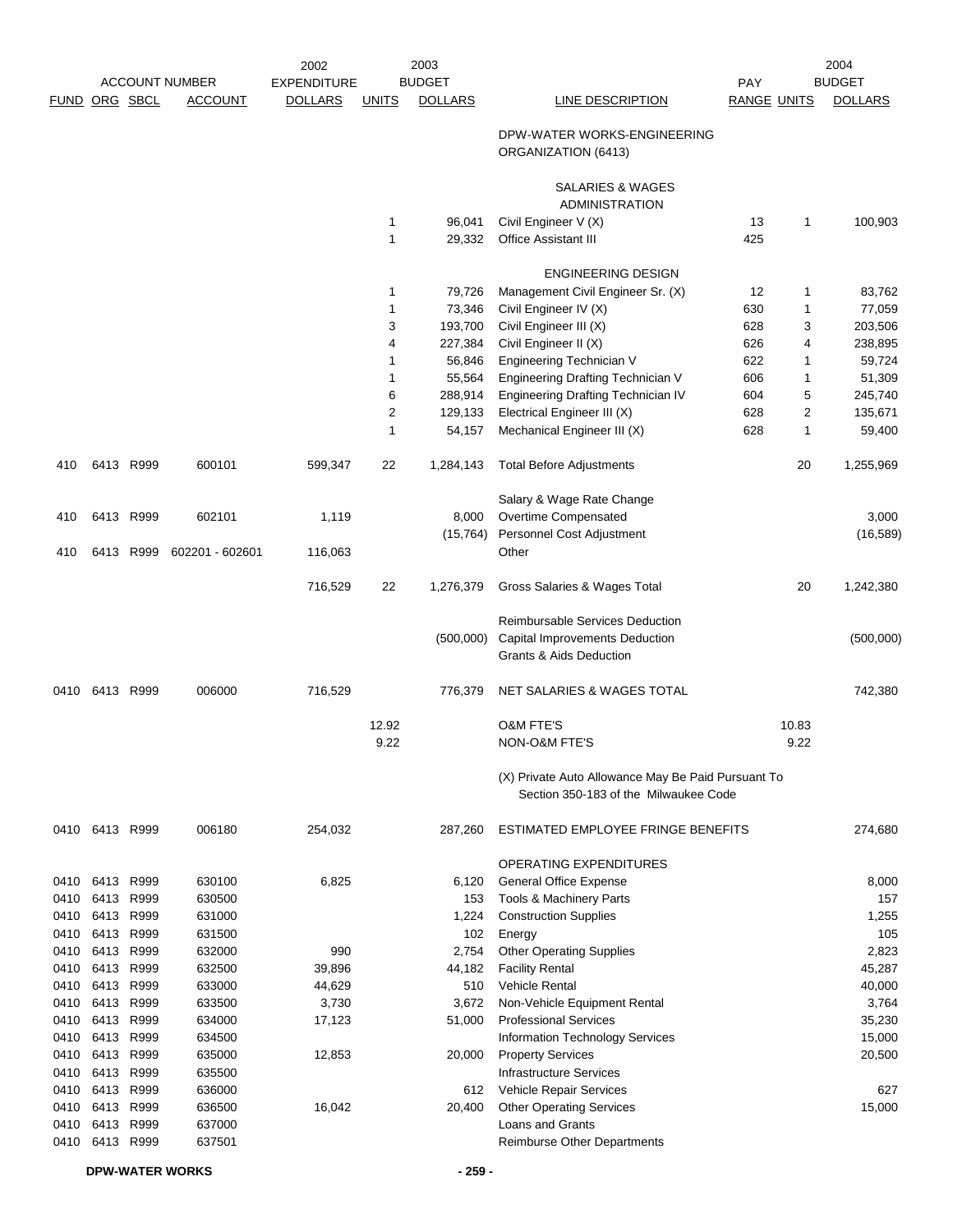| FUND ORG SBCL |                |      | <b>ACCOUNT NUMBER</b><br><b>ACCOUNT</b> | 2002<br><b>EXPENDITURE</b><br><b>DOLLARS</b> | <b>UNITS</b> | 2003<br><b>BUDGET</b><br><b>DOLLARS</b> | <b>LINE DESCRIPTION</b>                                                | PAY<br><b>RANGE UNITS</b> |                     | 2004<br><b>BUDGET</b><br><b>DOLLARS</b> |
|---------------|----------------|------|-----------------------------------------|----------------------------------------------|--------------|-----------------------------------------|------------------------------------------------------------------------|---------------------------|---------------------|-----------------------------------------|
| 0410          | 6413 R999      |      | 006300                                  | 142,088                                      |              | 150,729                                 | OPERATING EXPENDITURES TOTAL                                           |                           |                     | 187,748                                 |
|               |                |      |                                         |                                              |              |                                         | <b>EQUIPMENT PURCHASES</b>                                             |                           |                     |                                         |
|               |                |      |                                         |                                              |              |                                         | <b>Additional Equipment</b>                                            |                           |                     |                                         |
|               | 0410 6413 R999 |      | 681050                                  |                                              |              |                                         | <b>Computer Software</b>                                               |                           | 15                  | 15,125                                  |
|               |                |      |                                         |                                              |              |                                         | Subtotal - Additional Equipment                                        |                           | 15                  | 15,125                                  |
|               |                |      |                                         |                                              |              |                                         | Replacement Equipment                                                  |                           |                     |                                         |
| 0410          | 6413 R999      |      | 681011                                  |                                              |              |                                         | <b>Computer Printing Equipment</b><br>Subtotal - Replacement Equipment |                           | 4<br>$\overline{4}$ | 10,000<br>10,000                        |
|               |                |      |                                         | 7,427                                        |              |                                         | Other Previous Experience                                              |                           |                     |                                         |
|               |                |      |                                         |                                              |              |                                         |                                                                        |                           |                     |                                         |
| 0410          | 6413 R999      |      | 006800                                  | 7,427                                        |              |                                         | <b>EQUIPMENT PURCHASES TOTAL</b>                                       |                           | 19                  | 25,125                                  |
|               |                |      |                                         |                                              |              |                                         | <b>SPECIAL FUNDS</b>                                                   |                           |                     |                                         |
|               |                |      |                                         |                                              |              |                                         | SPECIAL FUNDS TOTAL                                                    |                           |                     |                                         |
|               |                |      |                                         | 1,120,076                                    |              | 1,214,368                               | DPW-WATER WORKS-ENGINEERING<br>ORGANIZATION TOTAL                      |                           |                     | 1,229,933                               |
|               |                |      |                                         | <b>UNITS</b>                                 | %            | <b>UNITS</b>                            | PROGRAM RESULT MEASURES/<br>INTERNAL MANAGEMENT INDICATORS:            |                           | $\%$                | <b>UNITS</b>                            |
|               | 0410 6413 5200 |      | M64139                                  | 50                                           | 100.0        | 70                                      | Plant Maintenance & Engineering<br><b>Investigations Completed</b>     |                           | 142.9               | 100                                     |
| 0410          | 6413           | 0900 | M64146                                  | 25,000                                       | 100.0        | 1,100                                   | Materials & Projects Inspection<br>Items & Projects Inspected          |                           | 2272.7              | 25,000                                  |
|               |                |      |                                         |                                              |              |                                         |                                                                        |                           |                     |                                         |
|               | 0410 6413 5200 |      | M64140                                  |                                              | 182 100.0    | 200                                     | Capital Program Administration<br>Plants & Main Plans Prepared         |                           | 100.0               | 200                                     |
|               |                |      |                                         |                                              |              |                                         | Design                                                                 |                           |                     |                                         |
|               | 0410 6413 0230 |      | M64141                                  | 19,200                                       | 100.0        | 22,500                                  | Program DLH                                                            |                           | 88.9                | 20,000                                  |
|               |                |      |                                         |                                              |              |                                         | Pressure & Flow Surveys                                                |                           |                     |                                         |
|               | 0410 6413 0236 |      | M64145                                  | 750                                          | 100.0        | 650                                     | <b>Surveys Completed</b>                                               |                           | 123.1               | 800                                     |
|               |                |      | M64142                                  |                                              | 100.0        |                                         | Map & Record Maintenance                                               |                           | 489.1               |                                         |
|               | 0410 6413 0230 |      |                                         | 4,250                                        |              | 920                                     | Maps & Records                                                         |                           |                     | 4,500                                   |
|               | 0410 6413 0230 |      | M64143                                  | 3,000                                        | 100.0        | 3,200                                   | <b>Information Services</b><br>Inquiries Received                      |                           | 101.6               | 3,250                                   |
|               |                |      |                                         |                                              |              |                                         | <b>Special Studies</b>                                                 |                           |                     |                                         |
|               | 0410 6413 0230 |      | M64144                                  | 20                                           | 100.0        | 230                                     | <b>Studies Completed</b>                                               |                           | 13.0                | 30                                      |
|               |                |      |                                         | 21,753                                       |              | 23,256                                  | DIRECT LABOR HOUR ALLOCATION                                           |                           |                     | 19,494                                  |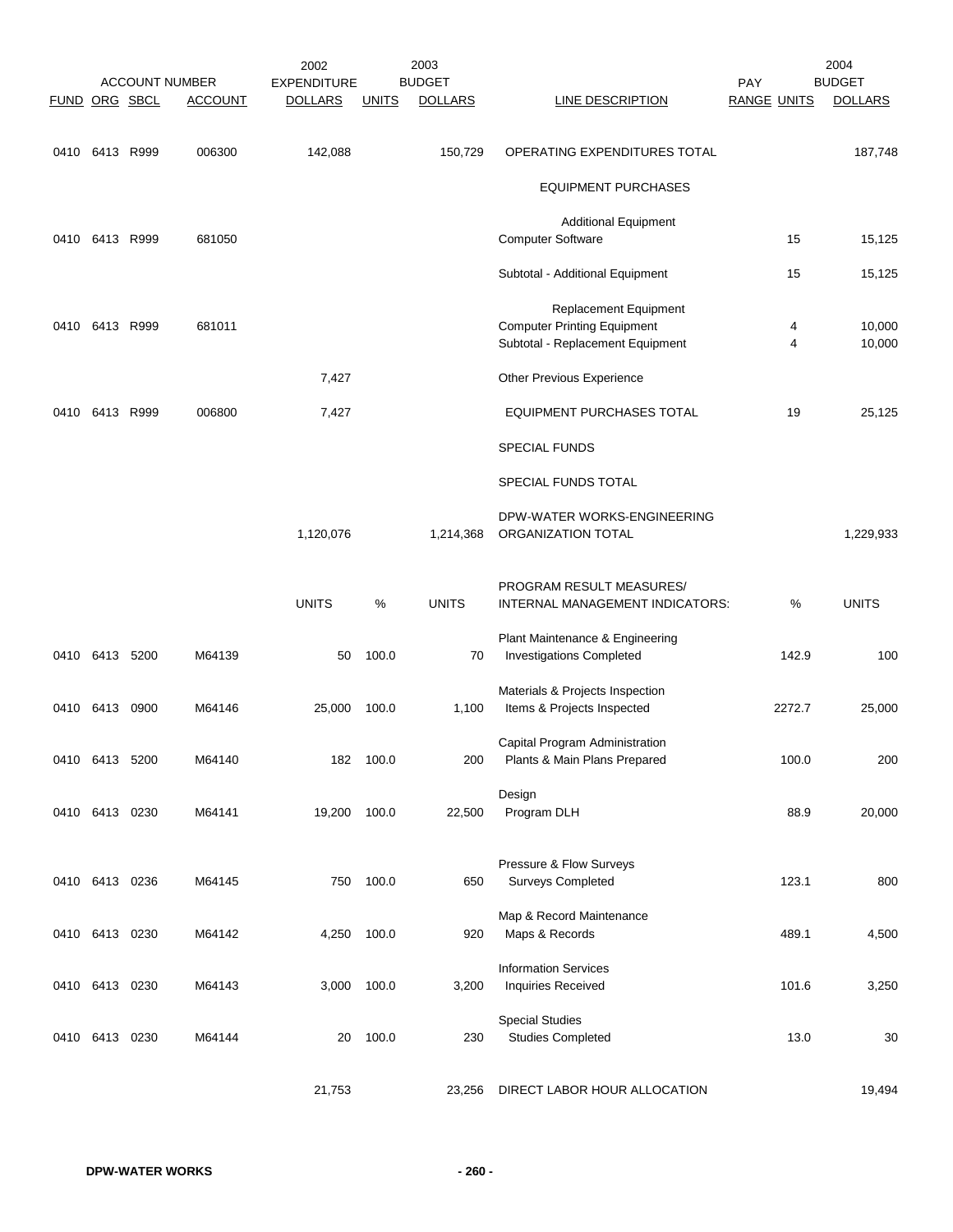|      |          |                       |                | 2002               |                | 2003           |                                                                         |                    |                | 2004               |
|------|----------|-----------------------|----------------|--------------------|----------------|----------------|-------------------------------------------------------------------------|--------------------|----------------|--------------------|
|      |          | <b>ACCOUNT NUMBER</b> |                | <b>EXPENDITURE</b> |                | <b>BUDGET</b>  |                                                                         | PAY                |                | <b>BUDGET</b>      |
| FUND | ORG SBCL |                       | <b>ACCOUNT</b> | <b>DOLLARS</b>     | <b>UNITS</b>   | <b>DOLLARS</b> | LINE DESCRIPTION                                                        | <b>RANGE UNITS</b> |                | <b>DOLLARS</b>     |
|      |          |                       |                |                    |                |                |                                                                         |                    |                |                    |
|      |          |                       |                |                    |                |                | DPW-WATER WORKS-DISTRIBUTION                                            |                    |                |                    |
|      |          |                       |                |                    |                |                | ORGANIZATION (6414)                                                     |                    |                |                    |
|      |          |                       |                |                    |                |                |                                                                         |                    |                |                    |
|      |          |                       |                |                    |                |                | SALARIES & WAGES                                                        |                    |                |                    |
|      |          |                       |                |                    |                |                | <b>ADMINISTRATION</b>                                                   |                    |                |                    |
|      |          |                       |                |                    | 1              | 90,108         | Water Distribution Manager (X)                                          | 12                 | 1              | 94,669             |
|      |          |                       |                |                    |                |                |                                                                         |                    |                |                    |
|      |          |                       |                |                    |                |                | <b>CAMERON</b>                                                          |                    |                |                    |
|      |          |                       |                |                    |                |                | Water Distribution District Supvr. (X)                                  | 10                 | 1              | 73,727             |
|      |          |                       |                |                    | 1              | 69,792         | Water Distribution District Supvr. (X)                                  | 8                  |                |                    |
|      |          |                       |                |                    |                |                | Water Distribution Supervisor II (X)                                    | 8                  | 1              | 64,879             |
|      |          |                       |                |                    | 1              | 61,451         | Water Distribution Supervisor II (X)                                    | 6                  |                |                    |
|      |          |                       |                |                    | 5              | 270,431        | Water Distribution Supervisor I(X)                                      | 4                  | 4              | 229,577            |
|      |          |                       |                |                    | 1              | 55,580         | <b>Distribution Services Specialist</b>                                 | 786                |                |                    |
|      |          |                       |                |                    |                |                | <b>Communications Assistant IV</b>                                      | 455                | 1              | 36,493             |
|      |          |                       |                |                    | 1              | 34,183         | <b>Office Assistant IV</b>                                              | 445                |                |                    |
|      |          |                       |                |                    |                |                | <b>Communications Assistant III</b>                                     | 445                | $\overline{2}$ | 66,396             |
|      |          |                       |                |                    | 2              | 62,720         | <b>Office Assistant III</b>                                             | 425                |                |                    |
|      |          |                       |                |                    | 1              | 32,307         | <b>Inventory Assistant IV</b>                                           | 350                | 1              | 35,590             |
|      |          |                       |                |                    | 1              | 45,300         | Machinist I                                                             | 282                | 1              | 47,593             |
|      |          |                       |                |                    | 1              | 42,066         | Water Department Blacksmith                                             | 270                | 1              | 44,196             |
|      |          |                       |                |                    | 7              | 292,323        | Water Distribution Chief Repair Worker                                  | 282                | 7              | 317,310            |
|      |          |                       |                |                    | 14             | 532,330        | Water Distribution Repair Worker II                                     | 252                | 14             | 556,441            |
|      |          |                       |                |                    |                |                | Field Investigator                                                      | 254                | 5              | 199,484            |
|      |          |                       |                |                    | 5              | 187,837        | Field Investigator                                                      | 250                |                |                    |
|      |          |                       |                |                    | 1              | 36,910         | <b>Equipment Mechanic III</b>                                           | 248                | 1              | 38,779             |
|      |          |                       |                |                    | 14             | 474,330        | Water Distribution Repair Worker I                                      | 235                | 14             | 494,459            |
|      |          |                       |                |                    | 2              | 67,446         | Hydrant Service Worker (X)                                              | 230                | $\overline{2}$ | 70,861             |
|      |          |                       |                |                    | 9              | 303,508        | <b>Water Distribution Laborer</b>                                       | 230                | 8              | 283,442            |
|      |          |                       |                |                    |                |                |                                                                         |                    |                |                    |
|      |          |                       |                |                    |                |                | STORES - WATERFORD                                                      |                    |                |                    |
|      |          |                       |                |                    | 1              | 46,414         | Inventory Manager (X)                                                   | 4                  | 1              | 50,279             |
|      |          |                       |                |                    | 1              | 36,018         | <b>Inventory Assistant IV</b>                                           | 350                | 1              | 37,841             |
|      |          |                       |                |                    |                |                | <b>Water Materials Handler</b>                                          | 245                | 1              | 38,089             |
|      |          |                       |                |                    | 1              | 36,253         | Pipe Yard Crew Leader                                                   | 245                |                |                    |
|      |          |                       |                |                    |                |                |                                                                         |                    |                |                    |
|      |          |                       |                |                    |                |                | Auxiliary                                                               |                    |                |                    |
|      |          |                       |                |                    |                |                | <b>Water Distribution Laborer</b>                                       | 230                | 1              | 32,815             |
|      |          |                       |                |                    | $\mathbf{1}$   | 15,961         | Water Distribution Laborer (0.5 FTE)                                    | 230                |                |                    |
|      |          |                       |                |                    |                |                |                                                                         |                    |                |                    |
|      |          |                       |                |                    |                |                | <b>LINCOLN</b>                                                          |                    |                |                    |
|      |          |                       |                |                    |                |                | Water Distribution District Supvr. (X)                                  | 10                 | 1              | 73,727             |
|      |          |                       |                |                    | 1              | 69,792         | Water Distribution District Supvr. (X)                                  | 8                  |                |                    |
|      |          |                       |                |                    |                |                | Water Distribution Supervisor II (X)                                    | 8                  | 1              | 64,879             |
|      |          |                       |                |                    | 1              | 59,588         | Water Distribution Supervisor II (X)                                    | 6                  |                |                    |
|      |          |                       |                |                    | 1              | 57,658         | System & Special Projects Manager (X)                                   | 5                  | 1              | 60,577             |
|      |          |                       |                |                    | 4              | 216,345        | Water Distribution Supervisor I (X)                                     | 4                  | 4              | 216,344            |
|      |          |                       |                |                    |                |                | Network Coordinator - Sr                                                | 6                  | 1              | 46,111             |
|      |          |                       |                |                    | 1              | 41,070         | Technical Coordinator (X)<br><b>Communications Assistant IV</b>         | 4                  | 1              |                    |
|      |          |                       |                |                    |                | 34,183         | Office Assistant IV                                                     | 455<br>445         |                | 36,493             |
|      |          |                       |                |                    | 1              |                |                                                                         |                    |                |                    |
|      |          |                       |                |                    | 2              | 62,720         | <b>Communications Assistant III</b><br><b>Office Assistant III</b>      | 445<br>425         | 2              | 67,885             |
|      |          |                       |                |                    | 1              | 36,018         |                                                                         | 350                | 1              | 37,841             |
|      |          |                       |                |                    | $\overline{7}$ | 294,977        | <b>Inventory Assistant IV</b><br>Water Distribution Chief Repair Worker | 282                | 7              |                    |
|      |          |                       |                |                    | 14             | 526,027        | Water Distribution Repair Worker II                                     | 252                | 14             | 317,310<br>557,861 |
|      |          |                       |                |                    | 2              | 76,047         | Water Distribution Tapping Specialist                                   | 252                | 2              | 79,897             |
|      |          |                       |                |                    |                |                | Field Investigator                                                      | 254                | 5              | 201,933            |
|      |          |                       |                |                    |                |                |                                                                         |                    |                |                    |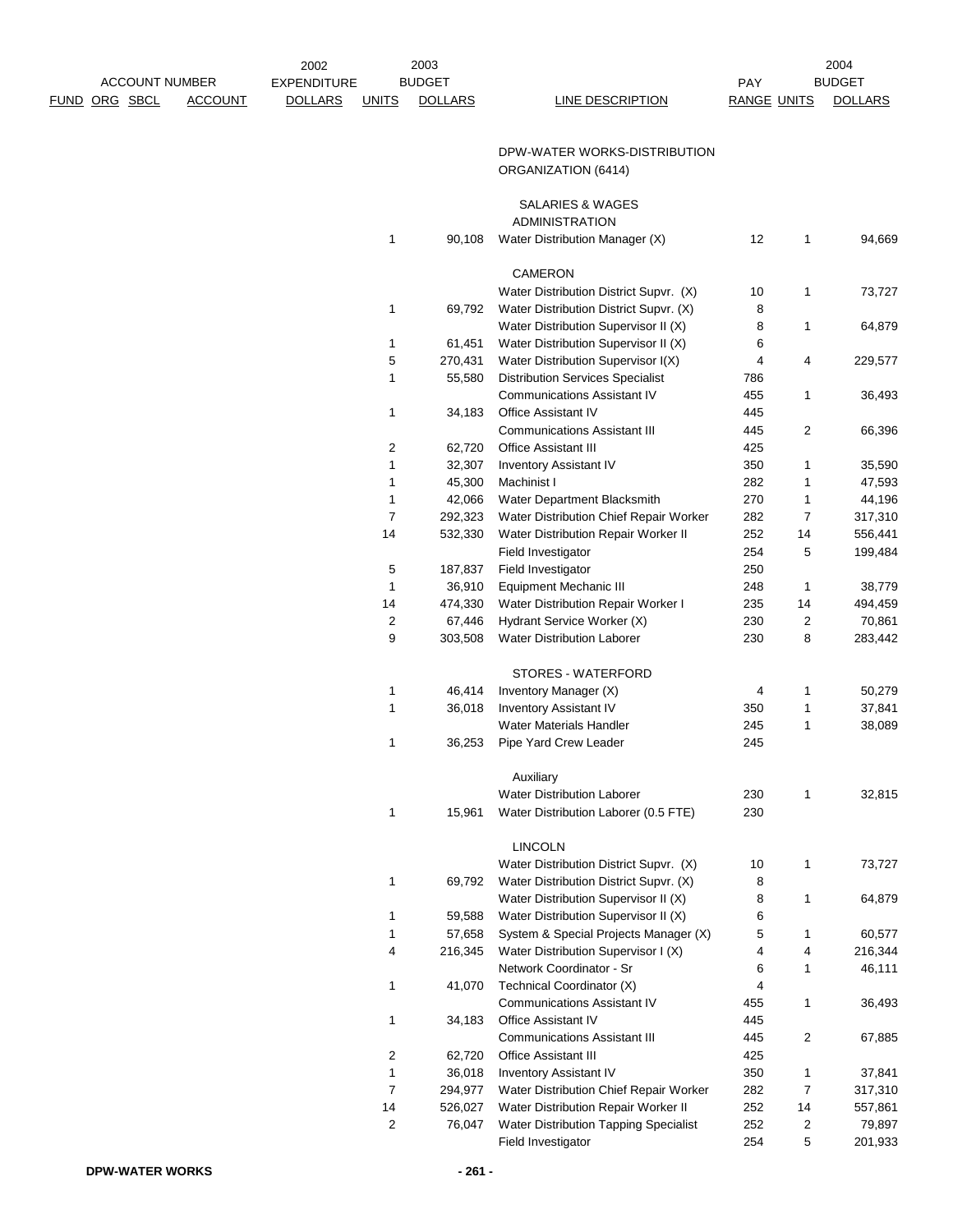|               |           |           |                       | 2002               |                         | 2003           |                                                    |                    |                | 2004           |
|---------------|-----------|-----------|-----------------------|--------------------|-------------------------|----------------|----------------------------------------------------|--------------------|----------------|----------------|
|               |           |           | <b>ACCOUNT NUMBER</b> | <b>EXPENDITURE</b> |                         | <b>BUDGET</b>  |                                                    | <b>PAY</b>         |                | <b>BUDGET</b>  |
| FUND ORG SBCL |           |           | <b>ACCOUNT</b>        | <b>DOLLARS</b>     | <b>UNITS</b>            | <b>DOLLARS</b> | LINE DESCRIPTION                                   | <b>RANGE UNITS</b> |                | <b>DOLLARS</b> |
|               |           |           |                       |                    | 5                       | 187,837        | Field Investigator                                 | 250                |                |                |
|               |           |           |                       |                    | 1                       | 36,910         | <b>Equipment Mechanic III</b>                      | 248                | 1              | 38,779         |
|               |           |           |                       |                    | $\mathbf{1}$            | 34,581         | Water Maintenance Worker                           | 235                | 1              | 36,331         |
|               |           |           |                       |                    | 14                      | 477,596        | Water Distribution Repair Worker I                 | 235                | 14             | 498,405        |
|               |           |           |                       |                    | $\overline{2}$          | 67,446         | <b>Hydrant Service Worker</b>                      | 230                | $\overline{2}$ | 70,861         |
|               |           |           |                       |                    | 8                       | 264,884        | <b>Water Distribution Laborer</b>                  | 230                | 9              | 318,872        |
|               |           |           |                       |                    |                         |                | Auxiliary                                          |                    |                |                |
|               |           |           |                       |                    | $\mathbf{1}$            | 14,717         | Water Distr. Supvr. I (.33 FTE)                    | 4                  | 1              |                |
|               |           |           |                       |                    | 1                       | 11,520         | Field Investigator (.33 FTE)                       | 250                | 1              |                |
|               |           |           |                       |                    |                         |                | Water Distr. Laborer                               | 230                | 1              | 33,539         |
|               |           |           |                       |                    | $\overline{\mathbf{c}}$ | 20,873         | Water Distr. Laborer (.33 FTE)                     | 230                |                |                |
| 410           |           | 6414 R999 | 600101                | 4,092,151          | 141                     | 5,384,057      | <b>Total Before Adjustments</b>                    |                    | 138            | 5,570,565      |
|               |           |           |                       |                    |                         |                | Salary & Wage Rate Change                          |                    |                |                |
| 410           |           | 6414 R999 | 602101                | 886,854            |                         | 500,000        | Overtime Compensated                               |                    |                | 500,000        |
|               |           |           |                       |                    |                         | (107,681)      | Personnel Cost Adjustment                          |                    |                | (113, 418)     |
| 410           | 6414      | R999      | 602201 - 602601       | 1,032,537          |                         |                | Other - Shift Premium                              |                    |                |                |
|               |           |           |                       | 6,011,542          |                         | 5,776,376      | Gross Salaries & Wages Total                       |                    |                | 5,957,147      |
|               |           |           |                       |                    |                         |                | Reimbursable Services Deduction                    |                    |                |                |
|               |           |           |                       |                    |                         | (110,000)      | <b>Capital Improvements Deduction</b>              |                    |                | (110,000)      |
|               |           |           |                       |                    |                         |                | Grants & Aids Deduction                            |                    |                |                |
| 0410          |           | 6414 R999 | 006000                | 6,011,542          |                         | 5,666,376      | NET SALARIES & WAGES TOTAL                         |                    |                | 5,847,147      |
|               |           |           |                       |                    | 148.80                  |                | O&M FTE'S                                          |                    | 146.22         |                |
|               |           |           |                       |                    | 3.06                    |                | NON-O&M FTE'S                                      |                    | 3.06           |                |
|               |           |           |                       |                    |                         |                | (X) Private Auto Allowance May Be Paid Pursuant To |                    |                |                |
|               |           |           |                       |                    |                         |                | Section 350-183 of the Milwaukee Code              |                    |                |                |
| 0410          | 6414      | R999      | 006180                | 1,963,098          |                         | 2,096,559      | ESTIMATED EMPLOYEE FRINGE BENEFITS                 |                    |                | 2,163,444      |
|               |           |           |                       |                    |                         |                | OPERATING EXPENDITURES                             |                    |                |                |
|               | 0410 6414 | R999      | 630100                | 22,536             |                         | 17,340         | <b>General Office Expense</b>                      |                    |                | 20,000         |
| 0410          | 6414      | R999      | 630500                | 56,351             |                         | 86,700         | Tools & Machinery Parts                            |                    |                | 88,868         |
| 0410          | 6414      | R999      | 631000                | 1,351,857          |                         | 856,800        | <b>Construction Supplies</b>                       |                    |                | 900,000        |
| 0410          |           | 6414 R999 | 631500                | 43,620             |                         | 53,550         | Energy                                             |                    |                | 54,889         |
| 0410          | 6414      | R999      | 632000                | 28,994             |                         | 150,000        | <b>Other Operating Supplies</b>                    |                    |                | 60,000         |
| 0410          | 6414      | R999      | 632500                | 13,916             |                         | 15,300         | <b>Facility Rental</b>                             |                    |                | 15,683         |
| 0410          | 6414      | R999      | 633000                | 559,973            |                         | 816,000        | <b>Vehicle Rental</b>                              |                    |                | 700,000        |
| 0410          |           | 6414 R999 | 633500                | 7,316              |                         | 5,100          | Non-Vehicle Equipment Rental                       |                    |                | 5,228          |
| 0410          |           | 6414 R999 | 634000                | 509,086            |                         | 753,400        | <b>Professional Services</b>                       |                    |                | 656,458        |
| 0410          | 6414      | R999      | 634500                | 21,315             |                         |                | <b>Information Technology Services</b>             |                    |                | 2,500          |
| 0410          |           | 6414 R999 | 635000                | 395,143            |                         | 166,260        | <b>Property Services</b>                           |                    |                | 400,000        |
| 0410          | 6414      | R999      | 635500                | 3,643,210          |                         | 3,500,000      | <b>Infrastructure Services</b>                     |                    |                | 3,660,000      |
| 0410          | 6414      | R999      | 636000                | 642                |                         | 8,160          | Vehicle Repair Services                            |                    |                |                |
| 0410          | 6414      | R999      | 636500                | 155,098            |                         | 150,000        | <b>Other Operating Services</b>                    |                    |                | 153,750        |
| 0410          |           | 6414 R999 | 637000                |                    |                         |                | Loans and Grants                                   |                    |                |                |
| 0410          | 6414 R999 |           | 637501                |                    |                         |                | Reimburse Other Departments                        |                    |                |                |
| 0410          |           | 6414 R999 | 006300                | 6,809,057          |                         | 6,578,610      | OPERATING EXPENDITURES TOTAL                       |                    |                | 6,717,376      |
|               |           |           |                       |                    |                         |                |                                                    |                    |                |                |

EQUIPMENT PURCHASES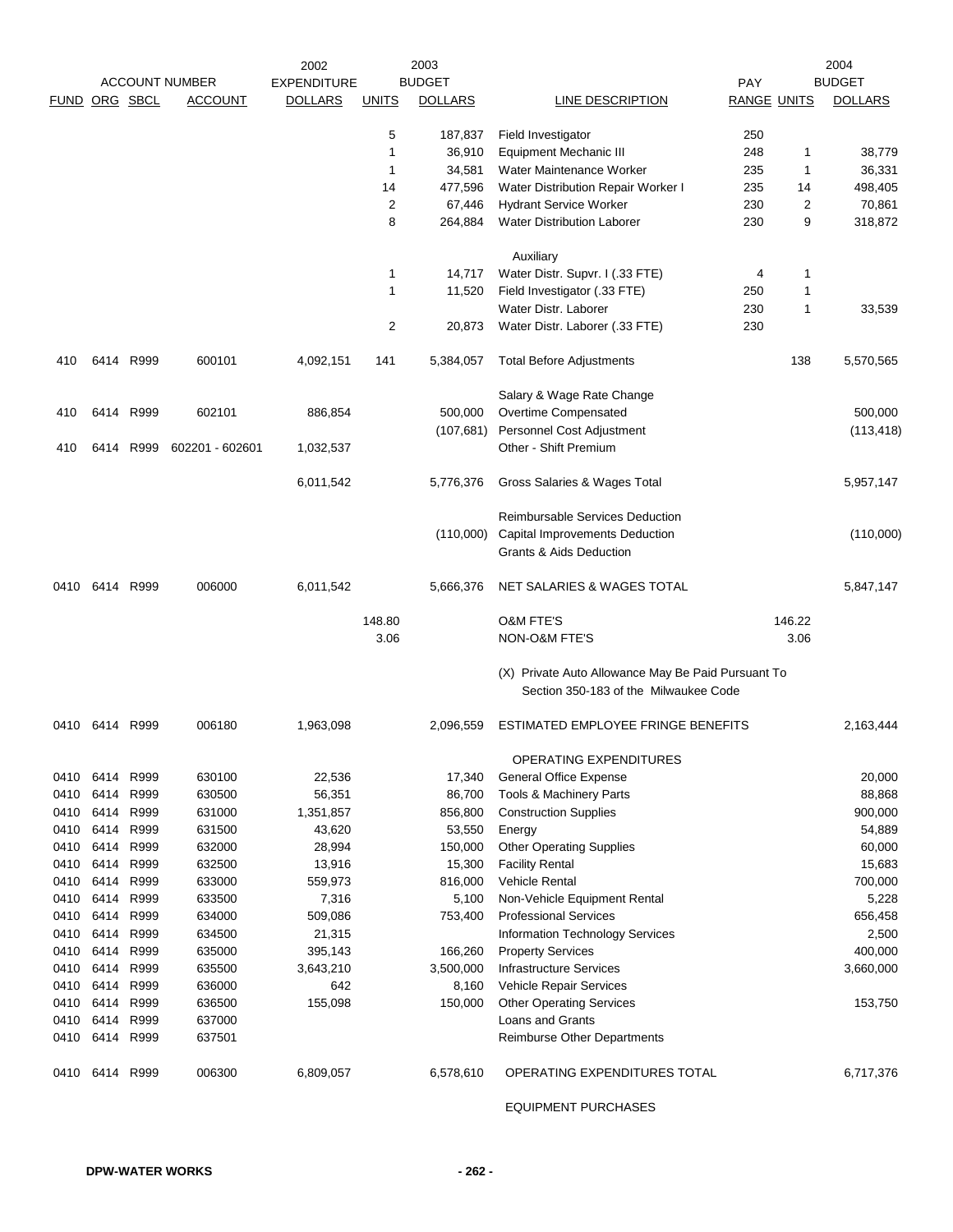|               |           |      |                       | 2002               |              | 2003           |                                              |                    | 2004           |
|---------------|-----------|------|-----------------------|--------------------|--------------|----------------|----------------------------------------------|--------------------|----------------|
|               |           |      | <b>ACCOUNT NUMBER</b> | <b>EXPENDITURE</b> |              | <b>BUDGET</b>  |                                              | PAY                | <b>BUDGET</b>  |
| FUND ORG SBCL |           |      | <b>ACCOUNT</b>        | <b>DOLLARS</b>     | <b>UNITS</b> | <b>DOLLARS</b> | LINE DESCRIPTION                             | <b>RANGE UNITS</b> | <b>DOLLARS</b> |
|               |           |      |                       |                    |              |                |                                              |                    |                |
|               |           |      |                       |                    |              |                | <b>Additional Equipment</b>                  |                    |                |
| 0410          | 6414      | R999 | 681009                |                    | 4            | 20,000         | <b>Computer Workstations-Laptops</b>         | 6                  | 30,000         |
| 0410          | 6414      | R999 | 681050                |                    |              |                | <b>Computer Software</b>                     | 1                  | 50,000         |
| 0410          | 6414      | R999 | 683515                |                    |              |                | Testing Apparatus-Leak correlator & accessr. | 1                  | 36,000         |
| 0410          | 6414 R999 |      | 683524                |                    | 4            | 6,400          | Saws & Shearing Tools                        |                    |                |
| 0410          | 6414      | R999 | 683525                |                    | 1            | 10,000         | Technical Tools-GPS Equip.                   | 21                 | 20,300         |
| 0410          | 6414 R999 |      | 683530                |                    |              |                | Pumping Equipment                            | 2                  | 2,400          |
| 0410          | 6414 R999 |      | 685529                |                    | 1            | 250,000        | <b>Industrial Trucks-Power Vac Truck</b>     |                    |                |
| 0410          | 6414 R999 |      | 685565                |                    |              |                | Auto & Truck Accessories                     |                    | 5,000          |
|               |           |      |                       |                    | 10           | 286,400        | Subtotal - Additional Equipment              | 31                 | 143,700        |
|               |           |      |                       |                    |              |                | Replacement Equipment                        |                    |                |
| 0410          | 6414      | R999 | 682010                |                    | 6            | 10,200         | Telecommunications Devices-Mobile Radios     |                    |                |
| 0410          | 6414      | R999 | 683515                |                    | 4            | 4,000          | Testing Apparatus-Meter Tracking Palm Pilots |                    |                |
| 0410          | 6414 R999 |      | 683524                |                    | 4            | 10,600         | Saws & Shearing Tools                        |                    |                |
| 0410          | 6414      | R999 | 683525                |                    | 3            | 2,400          | <b>Technical Tools-Locating Wands</b>        | 3                  | 2,250          |
|               |           |      |                       |                    |              |                |                                              |                    |                |
| 0410          | 6414 R999 |      | 683530                |                    |              |                | Pumping Equipment                            | 4                  | 3,000          |
| 0410          | 6414 R999 |      | 685512                |                    | 2            | 52,000         | Automobile, Jeeps                            | 4                  | 100,000        |
| 0410          | 6414 R999 |      | 685529                |                    | 2            | 200,000        | <b>Industrial Trucks-Backhoes</b>            | 2                  | 250,000        |
| 0410          | 6414 R999 |      | 685550                |                    | 3            | 211,000        | Pickup Trucks & Vans                         | 4                  | 314,000        |
| 0410          | 6414 R999 |      | 685529                |                    | 1            | 24,000         | Other Industrial Vehicles-Forklift           |                    |                |
|               |           |      |                       |                    | 25           | 514,200        | Subtotal - Replacement Equipment             | 17                 | 669,250        |
|               |           |      |                       | 472,090            |              |                | <b>Other Previous Experience</b>             |                    |                |
| 0410          | 6414 R999 |      | 006800                | 472,090            | 35           | 800,600        | EQUIPMENT PURCHASES TOTAL                    | 48                 | 812,950        |
|               |           |      |                       |                    |              |                | <b>SPECIAL FUNDS</b>                         |                    |                |
|               |           |      |                       |                    |              |                | SPECIAL FUNDS TOTAL                          |                    |                |
|               |           |      |                       |                    |              |                | DPW-WATER WORKS-DISTRIBUTION                 |                    |                |
|               |           |      |                       | 15,255,787         |              | 15,142,145     | ORGANIZATION TOTAL                           |                    | 15,540,917     |
|               |           |      |                       |                    |              |                |                                              |                    |                |
|               |           |      |                       |                    |              |                | PROGRAM RESULT MEASURES/                     |                    |                |
|               |           |      |                       | <b>UNITS</b>       | %            | <b>UNITS</b>   | INTERNAL MANAGEMENT INDICATORS:              | %                  | <b>UNITS</b>   |
|               |           |      |                       |                    |              |                | Main Break Repair                            |                    |                |
| 0410          | 6414      | 5300 | M64151                | 629                |              | 689            | No. of Main Break Repairs 4"-8"              | 93.9               | 647            |
|               |           |      |                       |                    |              |                | Percent of Breaks Back-In-Service Within     |                    |                |
| 0410          | 6414      | 5300 | P64152                | 99%                |              | 98%            | 24 Hours                                     | 100.0              | 98%            |
| 0410          | 6414      | 5300 | M64154                | 43                 |              | 55             | No. of Main Break Repairs 12" or larger      | 90.9               | 50             |
| 0410          | 6414      | 5300 | P64153                | 95%                |              | 95%            | Percent of Breaks Back-In-Service Within     | 100.0              | 95%            |
|               |           |      |                       |                    |              |                | 24 Hours                                     |                    |                |
| 0410          | 6414 5300 |      | P64155                | 99%                |              |                | Percent of Total Main Breaks Back-In         |                    | 95%            |
|               |           |      |                       |                    |              |                | -Service Within 24 Hours                     |                    |                |
|               |           |      |                       |                    |              |                | Valve Maintenance and Repair                 |                    |                |
| 0410 6414     |           | 5300 | M64156                | 2,806              |              | 1,500          | No. of Valves Exercised                      | 133.3              | 2,000          |
|               | 6414      | 5300 | M64157                | 384                |              | 375            |                                              | 98.7               | 370            |
| 0410          |           |      |                       |                    |              |                | No. of Valves Repaired or Replaced           |                    |                |
|               |           |      |                       |                    |              |                | Leak Repair (Mains)                          |                    |                |
| 0410          | 6414      | 5300 | M64158                | 15                 | 83.3         | 15             | No. of Joint Leaks Repaired                  | 100.0              | 15             |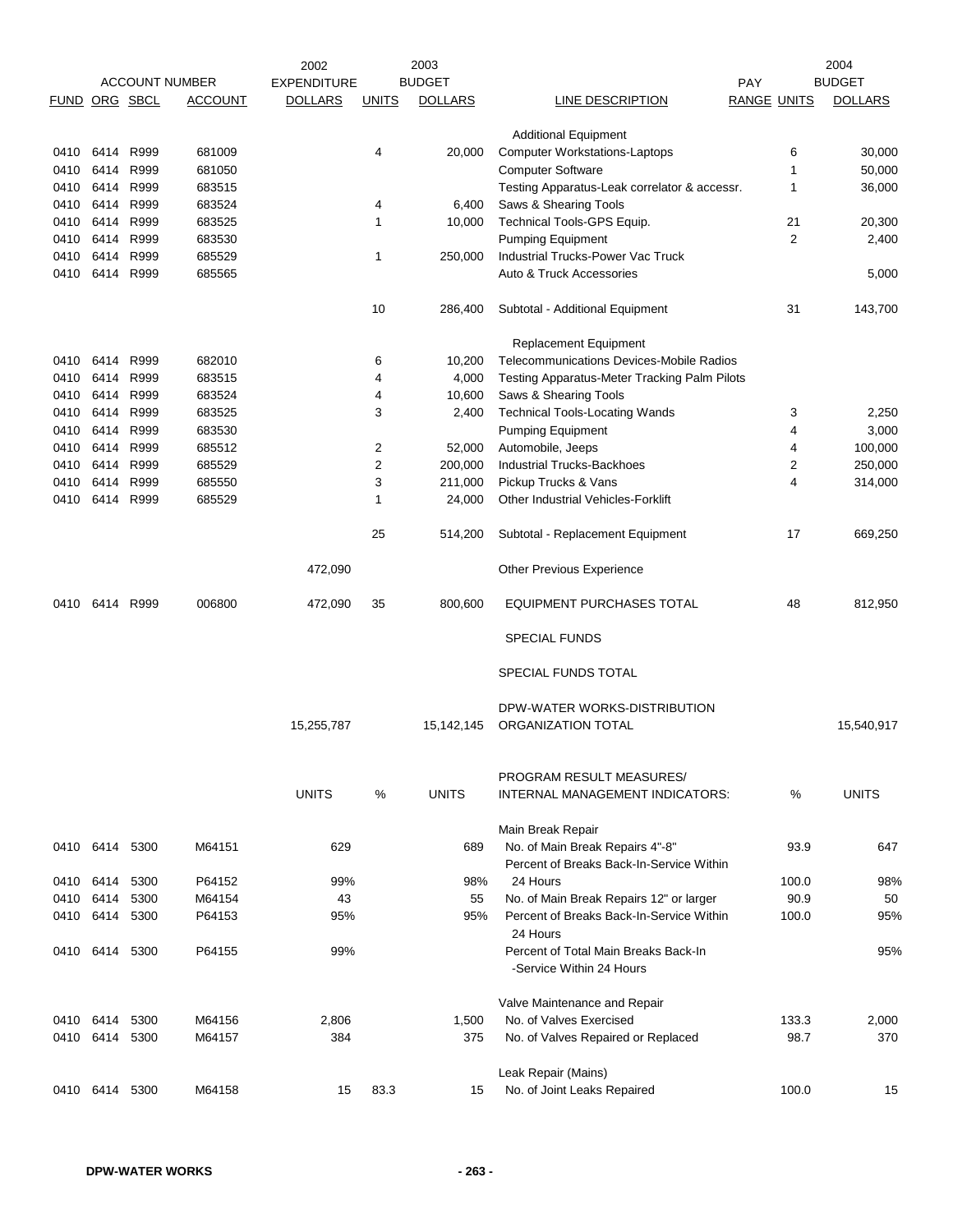|             |           |           | <b>ACCOUNT NUMBER</b> | 2002<br><b>EXPENDITURE</b> |              | 2003<br><b>BUDGET</b> |                                                                                              | PAY                |       | 2004<br><b>BUDGET</b> |
|-------------|-----------|-----------|-----------------------|----------------------------|--------------|-----------------------|----------------------------------------------------------------------------------------------|--------------------|-------|-----------------------|
| <b>FUND</b> | ORG SBCL  |           | <b>ACCOUNT</b>        | <b>DOLLARS</b>             | <b>UNITS</b> | <b>DOLLARS</b>        | LINE DESCRIPTION                                                                             | <b>RANGE UNITS</b> |       | <b>DOLLARS</b>        |
|             |           |           |                       |                            |              |                       | PROGRAM RESULT MEASURES/                                                                     |                    |       |                       |
|             |           |           |                       | <b>UNITS</b>               | $\%$         | <b>UNITS</b>          | INTERNAL MANAGEMENT INDICATORS:                                                              |                    | %     | <b>UNITS</b>          |
|             |           |           |                       |                            |              |                       | Hydrant Maintenance and Repair                                                               |                    |       |                       |
| 0410        | 6414      | 5300      | M64159                | 10,534                     | 99.0         | 13,000                | No. of Hydrants Inspected                                                                    |                    | 92.3  | 12,000                |
| 0410        | 6414      | 5300      | M64160                | 551                        | 66.0         | 531                   | No. of Hydrants Repaired from the top                                                        |                    | 98.9  | 525                   |
| 0410        | 6414 5300 |           | M64161                | 411                        | 100.0        | 175                   | No. of Hydrants Replaced or Dig to Repair                                                    |                    | 100.0 | 175                   |
|             |           |           |                       |                            |              |                       | Taps & Branches                                                                              |                    |       |                       |
| 0410        | 6414      | 5300      | M64162                | 200                        | 1,000        | 200                   | No. of New Taps Installed                                                                    |                    | 127.5 | 255                   |
| 0410        | 6414      | 5300      | M64163                | 251                        | 100.0        | 300                   | No. of Taps Disconnected                                                                     |                    | 93.3  | 280                   |
| 0410        | 6414      | 5300      | M64164                | 1,681                      | 116.4        | 850                   | No. of Taps Transferred Main to Main                                                         |                    | 124.7 | 1,060                 |
|             |           |           |                       |                            |              |                       | Investigation                                                                                |                    |       |                       |
| 0410        | 6414      | 5300      | M64167                | 4,908                      | 51.3         | 4,100                 | Number of Investigations Conducted                                                           |                    | 103.7 | 4,250                 |
| 0410        | 6414      | 5300      | M64168                | 5,087                      |              | 4,600                 | Number of Turn-on's/Turn-off's                                                               |                    | 103.7 | 4,770                 |
|             |           |           |                       |                            |              |                       | Service Leaks Repaired                                                                       |                    |       |                       |
| 0410        | 6414      | 5300      | M64165                | 677                        |              | 450                   | Number of Service Leaks Repaired                                                             |                    | 102.2 | 460                   |
| 0410        | 6414      | 5300      | M64166                | 4,992                      |              | 6,300                 | Number of Boxes Repaired                                                                     |                    | 92.2  | 5,810                 |
|             |           |           |                       |                            |              |                       | Mains Flushed                                                                                |                    |       |                       |
| 0410        | 6414      | 5300      | M64169                | 1,051                      | 130.0        | 1,300                 | No. of Hydrants/Vents Flushed                                                                |                    | 100.0 | 1,300                 |
|             |           |           |                       |                            |              |                       | Paving                                                                                       |                    |       |                       |
| 0410        |           | 6414 5300 | M64170                | 93                         | 80.0         | 100                   | No. of Paving Jobs Coordinated and Worked                                                    |                    | 100.0 | 100                   |
| 0410        | 6414      | 5300      | P64171                | 684                        | 100.0        | 700                   | Annual Number of Main Breaks                                                                 |                    | 99.3  | 695                   |
| 0410        | 6414      | 5300      | P64150                | 12.0%                      |              | 8.0%                  | Unaccounted for Water Loss                                                                   |                    | 125.0 | 10.0%                 |
| 0410        |           | 6414 5300 | M64149                | 236                        |              | 275                   | Number of Distr.-related water quality complaints<br>% of Substantiated Distr.-related water |                    |       |                       |
| 0410        | 6414      | 5300      | P64147                |                            |              | 5.0%                  | quality complaints.                                                                          |                    |       |                       |
| 0410        | 6414      | 5300      | M64148                | 6                          |              |                       | Number of Substantiated Distr.-related water<br>quality complaints.                          |                    |       |                       |
|             |           |           |                       | 247,999                    |              | 267,840               | DIRECT LABOR HOUR ALLOCATION                                                                 |                    |       | 263,196               |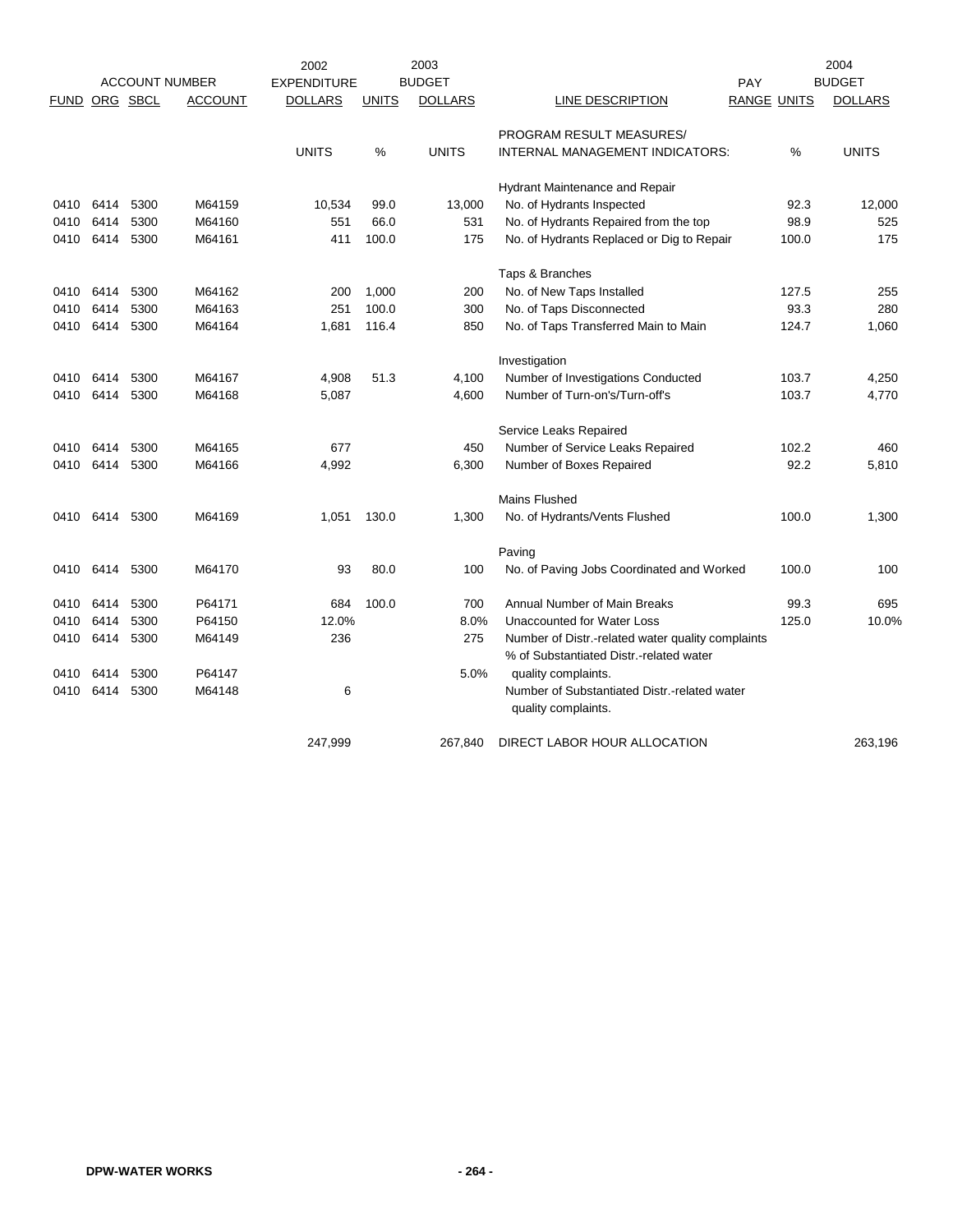|                      |                |              |                       | 2002               |                | 2003           |                                                                                                         |                    |                | 2004           |
|----------------------|----------------|--------------|-----------------------|--------------------|----------------|----------------|---------------------------------------------------------------------------------------------------------|--------------------|----------------|----------------|
|                      |                |              | <b>ACCOUNT NUMBER</b> | <b>EXPENDITURE</b> |                | <b>BUDGET</b>  |                                                                                                         | PAY                |                | <b>BUDGET</b>  |
| <b>FUND ORG SBCL</b> |                |              | <b>ACCOUNT</b>        | <b>DOLLARS</b>     | <b>UNITS</b>   | <b>DOLLARS</b> | LINE DESCRIPTION                                                                                        | <b>RANGE UNITS</b> |                | <b>DOLLARS</b> |
|                      |                |              |                       |                    |                |                | DPW-WATER WORKS-WATER QUALITY<br>ORGANIZATION (6415)                                                    |                    |                |                |
|                      |                |              |                       |                    |                |                | <b>SALARIES &amp; WAGES</b>                                                                             |                    |                |                |
|                      |                |              |                       |                    | $\mathbf 1$    | 84,969         | Water Quality Manager (X)                                                                               | 13                 | 1              | 92,042         |
|                      |                |              |                       |                    | $\mathbf{1}$   |                | <b>Water Quality Analyst</b>                                                                            | $\overline{7}$     | 1              | 65,496         |
|                      |                |              |                       |                    | $\mathbf{1}$   | 61,451         | <b>Water Research Chemist</b>                                                                           | 6                  | 1              | 64,562         |
|                      |                |              |                       |                    | 3              | 155,299        | <b>Lead Water Chemist</b>                                                                               | 559                | 3              | 158,621        |
|                      |                |              |                       |                    | $\overline{7}$ | 298,811        | <b>Water Chemist II</b>                                                                                 | 542                | 7              | 302,514        |
|                      |                |              |                       |                    | $\overline{2}$ | 79,359         | Water Microbiologist II                                                                                 | 547                | $\overline{c}$ | 83,376         |
|                      |                |              |                       |                    | $\overline{2}$ | 68,366         | Water Laboratory Technician                                                                             | 504                | $\overline{2}$ | 68,857         |
|                      |                |              |                       |                    |                |                | Auxiliary - Emergency                                                                                   |                    |                |                |
|                      |                |              |                       |                    | $\mathbf{1}$   | 20,620         | Water Chemist II (0.5 FTE)                                                                              | 542                | 1              | 21,663         |
|                      |                |              |                       |                    |                |                | Auxiliary                                                                                               |                    |                |                |
|                      |                |              |                       |                    | $\mathbf{1}$   | 61,941         | Plants Operation Manager (X)                                                                            | 9                  |                |                |
|                      |                |              |                       |                    | 3              | 117,976        | Water Chemist II                                                                                        | 542                | 3              | 117,561        |
|                      |                |              |                       |                    |                |                |                                                                                                         |                    |                |                |
| 410                  |                | 6415 R999    | 600101                | 569,706            | 22             | 948,792        | <b>Total Before Adjustments</b>                                                                         |                    | 21             | 974,692        |
|                      |                |              |                       |                    |                |                | Salary & Wage Rate Change                                                                               |                    |                |                |
| 410                  |                | 6415 R999    | 602101                | 35,197             |                | 20,000         | Overtime Compensated                                                                                    |                    |                | 20,000         |
|                      |                |              |                       |                    |                | (18, 976)      | Personnel Cost Adjustment                                                                               |                    |                | (18, 184)      |
| 410                  |                | 6415 R999    | 602201 - 602601       | 110,378            |                |                | Other                                                                                                   |                    |                |                |
|                      |                |              |                       | 715,281            |                | 949,816        | Gross Salaries & Wages Total                                                                            |                    |                | 976,508        |
|                      |                |              |                       |                    |                |                | Reimbursable Services Deduction<br>Capital Improvements Deduction<br><b>Grants &amp; Aids Deduction</b> |                    |                |                |
| 0410                 | 6415 R999      |              | 006000                | 715,281            |                | 949,816        | NET SALARIES & WAGES TOTAL                                                                              |                    |                | 976,508        |
|                      |                |              |                       |                    | 20.97          |                | <b>O&amp;M FTE'S</b><br><b>NON-O&amp;M FTE'S</b>                                                        |                    | 20.98          |                |
|                      |                |              |                       |                    |                |                | (X) Private Auto Allowance May Be Paid Pursuant To<br>Section 350-183 of the Milwaukee Code             |                    |                |                |
|                      | 0410 6415 R999 |              | 006180                | 251,826            |                | 351,432        | ESTIMATED EMPLOYEE FRINGE BENEFITS                                                                      |                    |                | 361,308        |
|                      |                |              |                       |                    |                |                | <b>OPERATING EXPENDITURES</b>                                                                           |                    |                |                |
|                      | 0410 6415 R999 |              | 630100                | 15,332             |                | 13,260         | <b>General Office Expense</b>                                                                           |                    |                | 13,592         |
| 0410                 | 6415           | R999         | 630500                | 105                |                |                | <b>Tools &amp; Machinery Parts</b>                                                                      |                    |                |                |
| 0410                 | 6415           | R999         | 631000                |                    |                |                | <b>Construction Supplies</b>                                                                            |                    |                |                |
| 0410                 | 6415           | R999         | 631500                |                    |                |                | Energy                                                                                                  |                    |                |                |
| 0410                 | 6415           | R999         | 632000                | 140,418            |                | 120,000        | <b>Other Operating Supplies</b>                                                                         |                    |                | 123,000        |
| 0410                 | 6415           | R999         | 632500                |                    |                |                | <b>Facility Rental</b>                                                                                  |                    |                |                |
| 0410                 | 6415           | R999         | 633000                | 35                 |                | 3,060          | Vehicle Rental                                                                                          |                    |                | 3,137          |
| 0410                 | 6415           | R999         | 633500                | 157                |                | 1,020          | Non-Vehicle Equipment Rental                                                                            |                    |                |                |
| 0410                 | 6415 R999      |              | 634000                | 144,994            |                | 199,410        | <b>Professional Services</b>                                                                            |                    |                | 143,069        |
| 0410                 | 6415           | R999         | 634500                |                    |                |                | Information Technology Services                                                                         |                    |                |                |
| 0410                 | 6415           | R999         | 635000                | 5,659              |                | 6,120          | <b>Property Services</b>                                                                                |                    |                | 6,273          |
| 0410                 | 6415           | R999         | 635500                |                    |                |                | <b>Infrastructure Services</b>                                                                          |                    |                |                |
| 0410<br>0410         | 6415<br>6415   | R999<br>R999 | 636000<br>636500      | 24,537             |                | 30,600         | Vehicle Repair Services<br><b>Other Operating Services</b>                                              |                    |                | 29,000         |
| 0410                 | 6415 R999      |              | 637000                |                    |                |                | Loans and Grants                                                                                        |                    |                |                |
| 0410                 | 6415 R999      |              | 637501                |                    |                |                | Reimburse Other Departments                                                                             |                    |                |                |
|                      |                |              |                       |                    |                |                |                                                                                                         |                    |                |                |

**DPW-WATER WORKS - 265 -**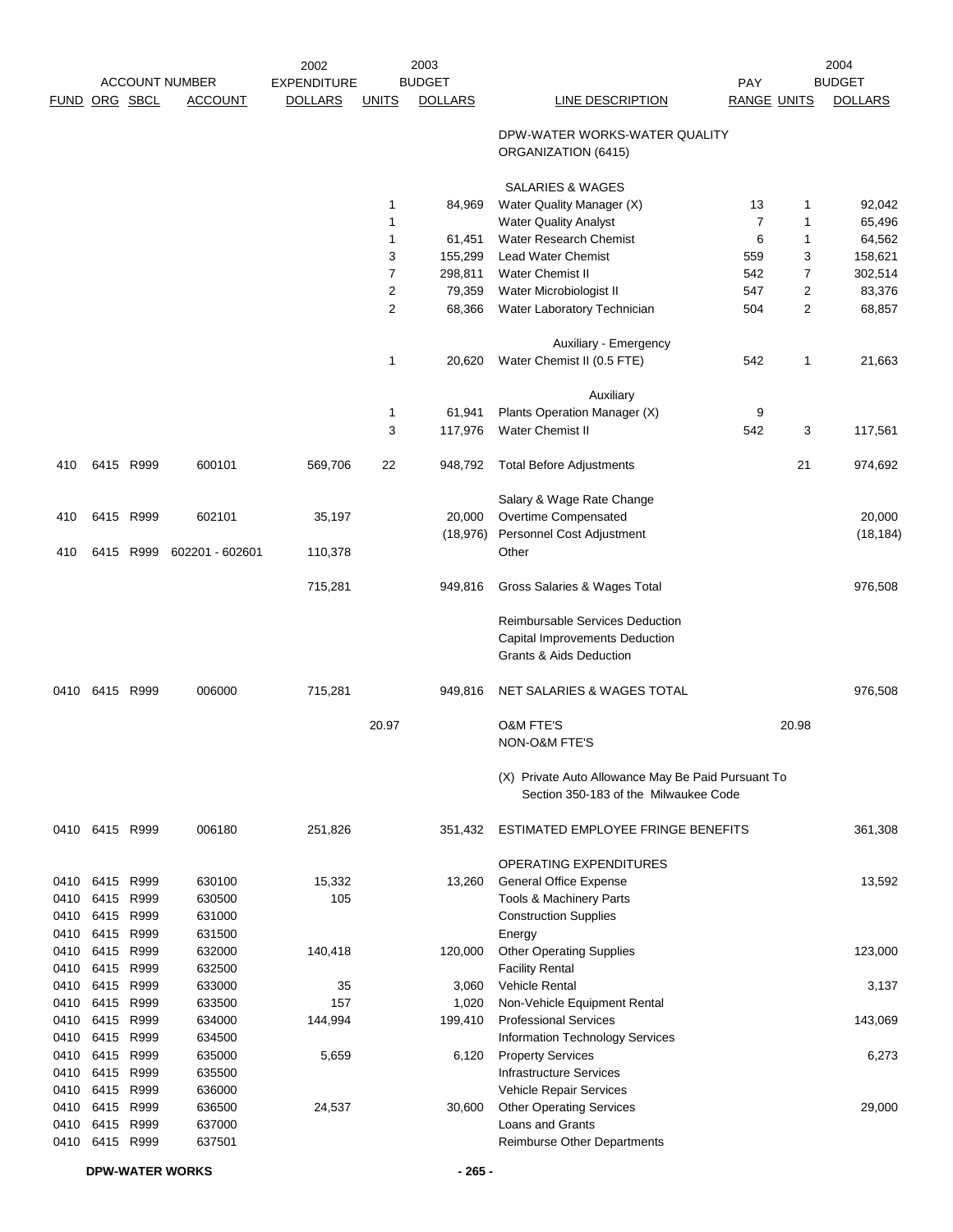|      |                |                      | <b>ACCOUNT NUMBER</b> | 2002<br><b>EXPENDITURE</b> |              | 2003<br><b>BUDGET</b> |                                                                  | PAY                |              | 2004<br><b>BUDGET</b> |
|------|----------------|----------------------|-----------------------|----------------------------|--------------|-----------------------|------------------------------------------------------------------|--------------------|--------------|-----------------------|
|      |                | <b>FUND ORG SBCL</b> | <b>ACCOUNT</b>        | <b>DOLLARS</b>             | <b>UNITS</b> | <b>DOLLARS</b>        | <b>LINE DESCRIPTION</b>                                          | <b>RANGE UNITS</b> |              | <b>DOLLARS</b>        |
|      |                |                      |                       |                            |              |                       |                                                                  |                    |              |                       |
|      | 0410 6415 R999 |                      | 006300                | 331,237                    |              | 373,470               | OPERATING EXPENDITURES TOTAL                                     |                    |              | 318,071               |
|      |                |                      |                       |                            |              |                       | <b>EQUIPMENT PURCHASES</b>                                       |                    |              |                       |
|      |                |                      |                       |                            |              |                       | <b>Additional Equipment</b>                                      |                    |              |                       |
|      |                |                      |                       |                            |              |                       | Subtotal - Additional Equipment                                  |                    |              |                       |
|      |                |                      |                       |                            |              |                       | <b>Replacement Equipment</b>                                     |                    |              |                       |
|      | 0410 6415 R999 |                      | 684029                |                            |              |                       | Other Laboratory Tools                                           |                    | $\mathbf{1}$ | 10,000                |
|      |                |                      |                       |                            |              |                       | Subtotal - Replacement Equipment                                 |                    | $\mathbf{1}$ | 10,000                |
| 0410 | 6415 R999      |                      |                       |                            |              |                       | <b>EQUIPMENT PURCHASES TOTAL</b>                                 |                    | $\mathbf{1}$ | 10,000                |
|      |                |                      |                       |                            |              |                       | <b>SPECIAL FUNDS</b>                                             |                    |              |                       |
|      |                |                      |                       |                            |              |                       | SPECIAL FUNDS TOTAL                                              |                    |              |                       |
|      |                |                      |                       |                            |              |                       | DPW-WATER WORKS - WATER QUALITY                                  |                    |              |                       |
|      |                |                      |                       | 1,298,344                  |              | 1,674,718             | ORGANIZATION TOTAL                                               |                    |              | 1,665,887             |
|      |                |                      |                       |                            |              |                       | PROGRAM RESULT MEASURES/                                         |                    |              |                       |
|      |                |                      |                       | <b>UNITS</b>               | %            | <b>UNITS</b>          | INTERNAL MANAGEMENT INDICATORS:                                  |                    | %            | <b>UNITS</b>          |
|      | 0410 6415 5200 |                      | M64180                | 365                        | 100.0        | 365                   | Days in Compliance with SDWA                                     |                    | 100.0        | 365                   |
|      |                |                      |                       |                            |              |                       | Reduction in 90% percentile lead level (ug/L)                    |                    |              |                       |
|      | 0410 6415 5200 |                      | P64176                | 7.0                        |              | 17.0                  | at the customer's tap                                            |                    | 29.4         | 5.0                   |
| 0410 | 6415 5200      |                      | M64178                | 200                        |              | 300                   | Total Number of Treatment-related water<br>quality complaints    |                    | 91.7         | 275                   |
|      |                |                      |                       |                            |              |                       |                                                                  |                    |              |                       |
|      | 0410 6415 5200 |                      | P64179                | 6.0%                       |              | 5.0%                  | % of Substantiated Treatment-related<br>water quality complaints |                    | 100.0        | 5.0%                  |
|      |                |                      |                       | 26,480                     |              | 37,746                | DIRECT LABOR HOUR ALLOCATION                                     |                    |              | 37,764                |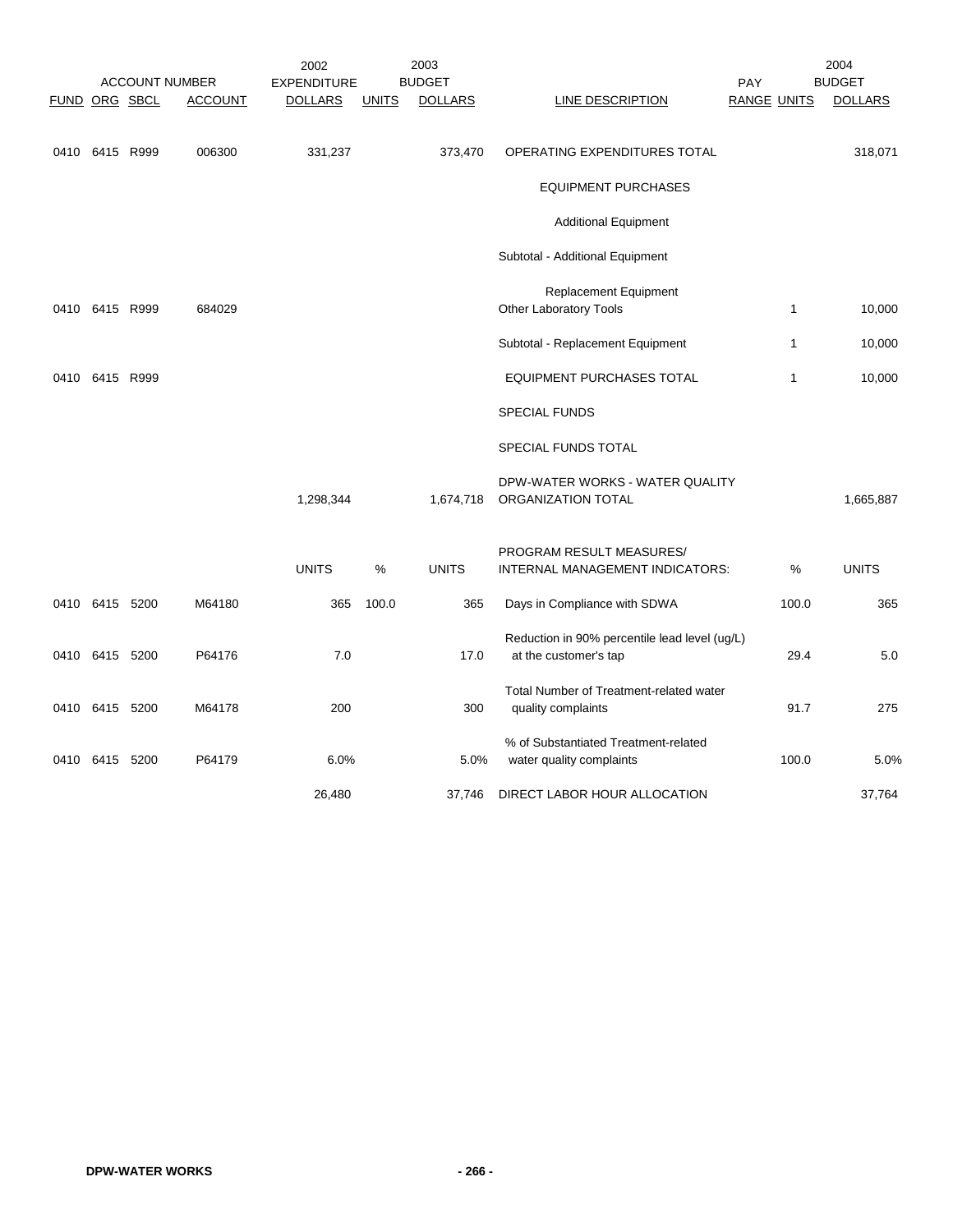|                |           |                        | 2002               |                | 2003           |                                                                                                                                                              |                    |                | 2004           |
|----------------|-----------|------------------------|--------------------|----------------|----------------|--------------------------------------------------------------------------------------------------------------------------------------------------------------|--------------------|----------------|----------------|
|                |           | <b>ACCOUNT NUMBER</b>  | <b>EXPENDITURE</b> |                | <b>BUDGET</b>  |                                                                                                                                                              | <b>PAY</b>         |                | <b>BUDGET</b>  |
| FUND ORG SBCL  |           | <b>ACCOUNT</b>         | <b>DOLLARS</b>     | <b>UNITS</b>   | <b>DOLLARS</b> | LINE DESCRIPTION                                                                                                                                             | <b>RANGE UNITS</b> |                | <b>DOLLARS</b> |
|                |           |                        |                    |                |                | DPW-WATER WORKS-PLANTS-SOUTH<br>ORGANIZATION (6416)                                                                                                          |                    |                |                |
|                |           |                        |                    |                |                | SALARIES & WAGES                                                                                                                                             |                    |                |                |
|                |           |                        |                    |                |                | <b>HOWARD &amp; SOUTH WATER PRODUCTION</b>                                                                                                                   |                    |                |                |
|                |           |                        |                    | $\mathbf{1}$   | 74,813         | Water Plant Manager - South (X)                                                                                                                              | 11                 | 1              | 78,601         |
|                |           |                        |                    | 1              | 63,864         | Water Plant Oper. Manager - South (X)                                                                                                                        | 9                  | 1              | 67,097         |
|                |           |                        |                    |                |                | Water Maintenance Manager                                                                                                                                    | 6                  | 1              | 64,562         |
|                |           |                        |                    | $\mathbf{1}$   | 43,889         | Water Plant Maintenance Asst. Supv.                                                                                                                          | 6                  |                |                |
|                |           |                        |                    | 1              | 31,360         | Office Assistant IV                                                                                                                                          | 445                | $\mathbf{1}$   | 34,745         |
|                |           |                        |                    | 12             | 544,080        | Senior Water Treatment Plant Operator                                                                                                                        | 291                | 12             | 584,765        |
|                |           |                        |                    |                |                | Water Plant Steamfitter/ HVAC Specialist                                                                                                                     | 287                | $\overline{2}$ | 91,789         |
|                |           |                        |                    | $\mathbf{1}$   | 45,300         | <b>Power Plant Steamfitter</b>                                                                                                                               | 282<br>287         |                |                |
|                |           |                        |                    | 3              | 130,085        | Machine Repair Person<br>Machinist I                                                                                                                         | 282                | 9              | 382,141        |
|                |           |                        |                    | $\mathbf{1}$   | 42,066         | Water Plant Heating & Ventilation Mech.                                                                                                                      | 270                |                |                |
|                |           |                        |                    | $\overline{7}$ | 251,167        | Water Treatment Plant Operator                                                                                                                               | 252                | $\overline{7}$ | 270,032        |
|                |           |                        |                    | $\overline{2}$ | 75,135         | <b>Booster Station Operator</b>                                                                                                                              | 250                |                |                |
|                |           |                        |                    | 4              | 144,768        | <b>Plant Mechanic II</b>                                                                                                                                     | 249                |                |                |
|                |           |                        |                    | 1              | 34,581         | Water Plant Laborer                                                                                                                                          | 235                | $\overline{c}$ | 74,420         |
|                |           |                        |                    | $\overline{2}$ | 32,947         | Water Plant Laborer (0.5 FTE)                                                                                                                                | 235                | 1              |                |
|                |           |                        |                    |                |                |                                                                                                                                                              |                    |                |                |
|                |           |                        |                    | 1              | 10,954         | Auxiliary - Emergency<br>Sr.Wtr.Treatment Plant Oper.(.25 FTE)(A)                                                                                            | 291                | $\mathbf{1}$   | 12,066         |
|                |           |                        |                    | $\mathbf{1}$   | 8,924          | Wtr. Treatment Plant Oper. (.25 FTE)(A)                                                                                                                      | 252                | $\mathbf{1}$   | 9,375          |
|                |           |                        |                    |                |                |                                                                                                                                                              |                    |                |                |
|                |           |                        |                    | 5              | 226,499        | <b>HOWARD CONTROL CENTER</b><br>Water System Operator in Charge                                                                                              | 282                | 5              | 241,496        |
|                |           |                        |                    |                |                |                                                                                                                                                              |                    |                |                |
|                |           |                        |                    |                |                | ELECTRICAL & INSTRUMENTATION                                                                                                                                 |                    |                |                |
|                |           |                        |                    |                | 317,893        | Salary & Wage Allocation to North<br><b>Plant Employees</b>                                                                                                  |                    |                | 325,101        |
|                |           |                        |                    |                |                |                                                                                                                                                              |                    |                |                |
|                |           |                        | 1,507,831          | 44             | 2,078,325      | <b>Total Before Adjustments</b>                                                                                                                              |                    | 44             | 2,236,190      |
|                |           |                        |                    |                |                | Salary & Wage Rate Change                                                                                                                                    |                    |                |                |
|                |           |                        | 165,952            |                | 90,000         | Overtime Compensated                                                                                                                                         |                    |                | 90,000         |
|                |           |                        |                    |                | (41,567)       | Personnel Cost Adjustment                                                                                                                                    |                    |                | (44, 724)      |
|                |           |                        | 409,901            |                |                | Other                                                                                                                                                        |                    |                |                |
|                |           |                        | 2,083,684          | 44             | 2,126,758      | Gross Salaries & Wages Total                                                                                                                                 |                    | 44             | 2,281,466      |
|                |           |                        |                    |                |                | Reimbursable Services Deduction                                                                                                                              |                    |                |                |
|                |           |                        |                    |                |                | <b>Capital Improvements Deduction</b>                                                                                                                        |                    |                |                |
|                |           |                        |                    |                |                | <b>Grants &amp; Aids Deduction</b>                                                                                                                           |                    |                |                |
| 0410           | 6416 R999 | 006000                 | 2,083,684          | 44             | 2,126,758      | NET SALARIES & WAGES TOTAL                                                                                                                                   |                    | 44             | 2,281,466      |
|                |           |                        |                    | 43.84          |                | <b>O&amp;M FTE'S</b>                                                                                                                                         |                    | 43.67          |                |
|                |           |                        |                    |                |                | NON-O&M FTE'S                                                                                                                                                |                    |                |                |
|                |           |                        |                    |                |                | (A) For Assignment As Relief To 24-Hour Duty Stations<br>At Both Linnwood and Howard Avenue Purification<br>Plants to Minimize the Need for Double Shifting. |                    |                |                |
|                |           |                        |                    |                |                | (X) Private Auto Allowance May Be Paid Pursuant to<br>Section 350-183 of the Milwaukee Code.                                                                 |                    |                |                |
| 0410 6416 R999 |           | 006180                 | 695,418            |                | 786,900        | ESTIMATED EMPLOYEE FRINGE BENEFITS                                                                                                                           |                    |                | 844,142        |
|                |           | <b>DPW-WATER WORKS</b> |                    |                | $-267-$        |                                                                                                                                                              |                    |                |                |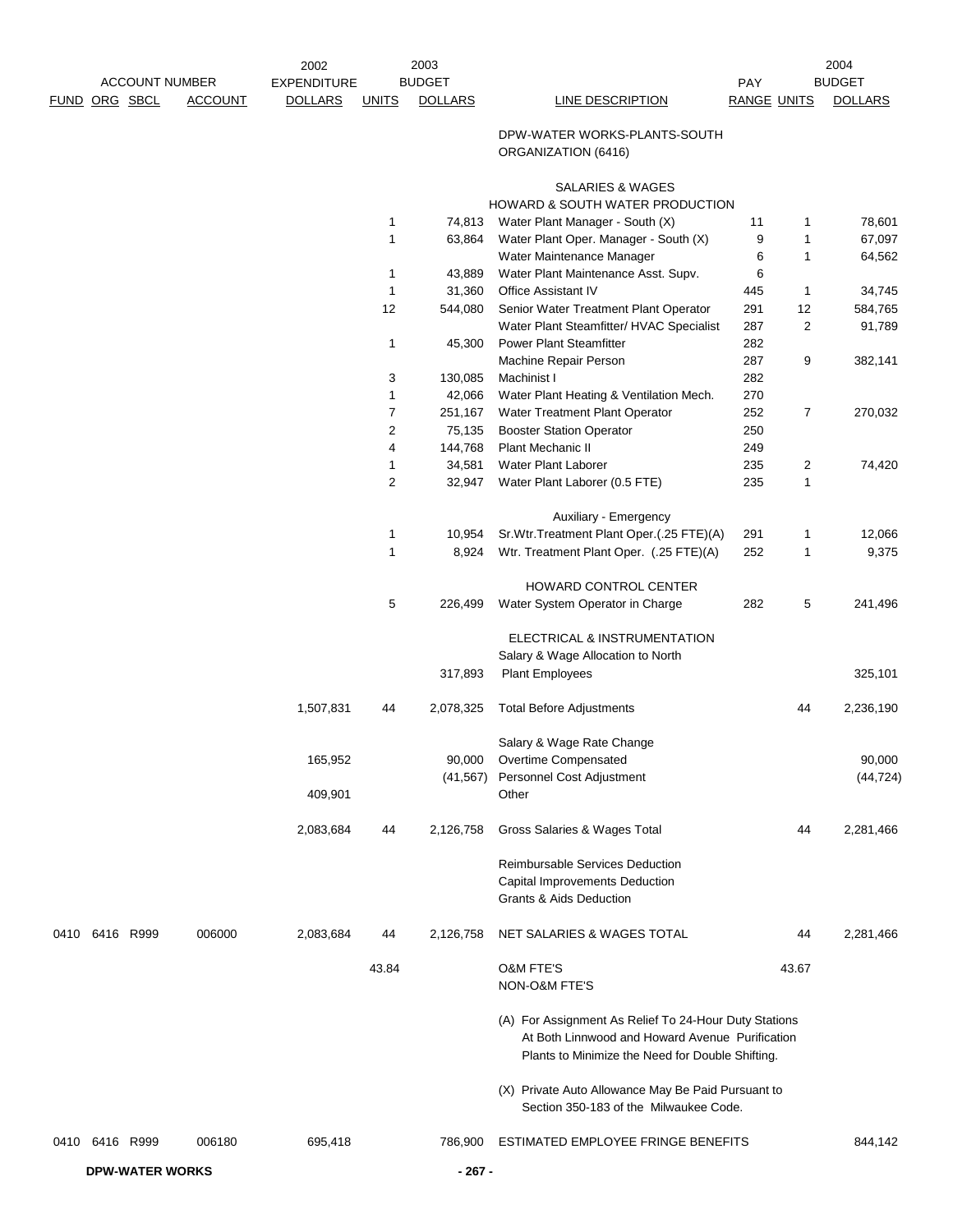|                      |                |      |                       | 2002               |              | 2003           |                                                             |                    |                | 2004           |
|----------------------|----------------|------|-----------------------|--------------------|--------------|----------------|-------------------------------------------------------------|--------------------|----------------|----------------|
|                      |                |      | <b>ACCOUNT NUMBER</b> | <b>EXPENDITURE</b> |              | <b>BUDGET</b>  |                                                             | <b>PAY</b>         |                | <b>BUDGET</b>  |
| <b>FUND ORG SBCL</b> |                |      | <b>ACCOUNT</b>        | <b>DOLLARS</b>     | <b>UNITS</b> | <b>DOLLARS</b> | <b>LINE DESCRIPTION</b>                                     | <b>RANGE UNITS</b> |                | <b>DOLLARS</b> |
|                      |                |      |                       |                    |              |                |                                                             |                    |                |                |
|                      |                |      |                       |                    |              |                | <b>OPERATING EXPENDITURES</b>                               |                    |                |                |
| 0410                 | 6416 R999      |      | 630100                | 3,051              |              | 10,000         | <b>General Office Expense</b>                               |                    |                | 6,000          |
| 0410                 | 6416           | R999 | 630500                | 66,449             |              | 57,000         | Tools & Machinery Parts                                     |                    |                | 120,000        |
| 0410                 | 6416           | R999 | 631000                | 44,546             |              | 40,000         | <b>Construction Supplies</b>                                |                    |                | 50,000         |
| 0410                 | 6416 R999      |      | 631500                | 1,837,108          |              | 1,938,000      | Energy                                                      |                    |                | 2,200,000      |
| 0410                 | 6416 R999      |      | 632000                | 681,577            |              | 580,000        | <b>Other Operating Supplies</b>                             |                    |                | 600,000        |
| 0410                 | 6416           | R999 | 632500                |                    |              | 12,240         | <b>Facility Rental</b>                                      |                    |                |                |
| 0410                 | 6416 R999      |      | 633000                | 2,482              |              | 20,000         | Vehicle Rental                                              |                    |                | 15,000         |
| 0410                 | 6416 R999      |      | 633500                | 920                |              | 1,020          | Non-Vehicle Equipment Rental                                |                    |                | 1,046          |
| 0410                 | 6416           | R999 | 634000                | 19,452             |              | 34,680         | <b>Professional Services</b>                                |                    |                | 30,230         |
| 0410                 | 6416           | R999 | 634500                | 21,780             |              |                | Information Technology Services                             |                    |                |                |
| 0410                 | 6416 R999      |      | 635000                | 540,996            |              | 500,000        | <b>Property Services</b>                                    |                    |                | 512,500        |
| 0410                 | 6416           | R999 | 635500                |                    |              | 10,200         | <b>Infrastructure Services</b>                              |                    |                |                |
| 0410                 | 6416           | R999 | 636000                |                    |              | 1,428          | Vehicle Repair Services                                     |                    |                |                |
| 0410                 | 6416           | R999 | 636500                | 31,423             |              | 53,040         | <b>Other Operating Services</b>                             |                    |                | 54,366         |
| 0410                 | 6416           | R999 | 637000                |                    |              |                | Loans and Grants                                            |                    |                |                |
| 0410                 | 6416           | R999 | 637501                |                    |              |                | <b>Reimburse Other Departments</b>                          |                    |                |                |
| 0410                 | 6416 R999      |      | 006300                | 3,249,784          |              | 3,257,608      | OPERATING EXPENDITURES TOTAL                                |                    |                | 3,589,142      |
|                      |                |      |                       |                    |              |                | <b>EQUIPMENT PURCHASES</b>                                  |                    |                |                |
|                      |                |      |                       |                    |              |                | <b>Additional Equipment</b>                                 |                    |                |                |
| 0410                 | 6416           | R999 | 683515                |                    | 1            | 4,500          | <b>Testing Apparatus-Ozone Sensor</b>                       |                    | 8              | 12,500         |
| 0410                 | 6416           | R999 | 683523                |                    |              |                | <b>Tool Related Furniture</b>                               |                    | 1              | 8,500          |
| 0410                 | 6416           | R999 | 683524                |                    |              |                | Saws & Shearing Tools                                       |                    | 1              | 19,000         |
| 0410                 | 6416 R999      |      | 684017                |                    |              |                | <b>Metering Devices</b>                                     |                    | $\overline{c}$ | 8,645          |
|                      |                |      |                       |                    |              |                |                                                             |                    |                |                |
|                      |                |      |                       |                    | 1            | 4,500          | Subtotal - Additional Equipment                             |                    | 12             | 48,645         |
|                      |                |      |                       |                    |              |                | Replacement Equipment                                       |                    |                |                |
| 0410                 | 6416 R999      |      | 683530                |                    |              |                | <b>Pumping Equipment</b>                                    |                    | 3              | 15,000         |
| 0410                 | 6416 R999      |      | 685529                |                    | 1            | 38,000         | <b>Industrial Truck</b>                                     |                    |                |                |
| 0410                 | 6416           | R999 | 689000                |                    |              |                | Miscellaneous - boiler tube cleaner                         |                    | 1              | 2,500          |
|                      |                |      |                       | 56,962             |              |                | Previous Experience                                         |                    |                |                |
|                      |                |      |                       |                    |              |                |                                                             |                    |                |                |
|                      |                |      |                       | 56,962             | 1            | 38,000         | Subtotal - Replacement Equipment                            |                    | 4              | 17,500         |
|                      | 0410 6416 R999 |      | 006800                | 56,962             | 2            | 42,500         | EQUIPMENT PURCHASES TOTAL                                   |                    | 16             | 66,145         |
|                      |                |      |                       |                    |              |                | <b>SPECIAL FUNDS</b>                                        |                    |                |                |
|                      | 0410 6410 R646 |      | 006300                |                    |              | 3,400,000      | Contingent FD. - Debt Service - Water Works*                |                    |                | 3,340,000      |
|                      |                |      |                       |                    |              | 3,400,000      | SPECIAL FUNDS TOTAL                                         |                    |                | 3,340,000      |
|                      |                |      |                       |                    |              |                |                                                             |                    |                |                |
|                      |                |      |                       | 6,085,848          |              | 9,613,766      | DPW-WATER WORKS-HOWARD - SOUTH<br>ORGANIZATION TOTAL        |                    |                | 10,120,895     |
|                      |                |      |                       |                    |              |                | *Appropriation Control Account                              |                    |                |                |
|                      |                |      |                       |                    |              |                |                                                             |                    |                |                |
|                      |                |      |                       | <b>UNITS</b>       | $\%$         | <b>UNITS</b>   | PROGRAM RESULT MEASURES/<br>INTERNAL MANAGEMENT INDICATORS: |                    | %              | <b>UNITS</b>   |
|                      |                |      |                       |                    |              |                | Water Pumping & Purification                                |                    |                |                |
|                      |                |      |                       |                    |              |                | Operations                                                  |                    |                |                |
|                      | 0410 6416 5100 |      | M64172                | 20,201             | 97.0         | 18,421         | Million Gal. Purified & Pumped                              |                    | 97.7           | 18,000         |
| 0410                 | 6416 5100      |      | M64173                | 90.94              |              |                | Electrical Cost Per Million Gal.                            |                    |                | 122.22         |
| 0410                 | 6416 5100      |      | M64174                | 33.74              |              |                | Chemical Cost Per Million Gal.                              |                    |                | 33.33          |
|                      |                |      |                       |                    |              |                |                                                             |                    |                |                |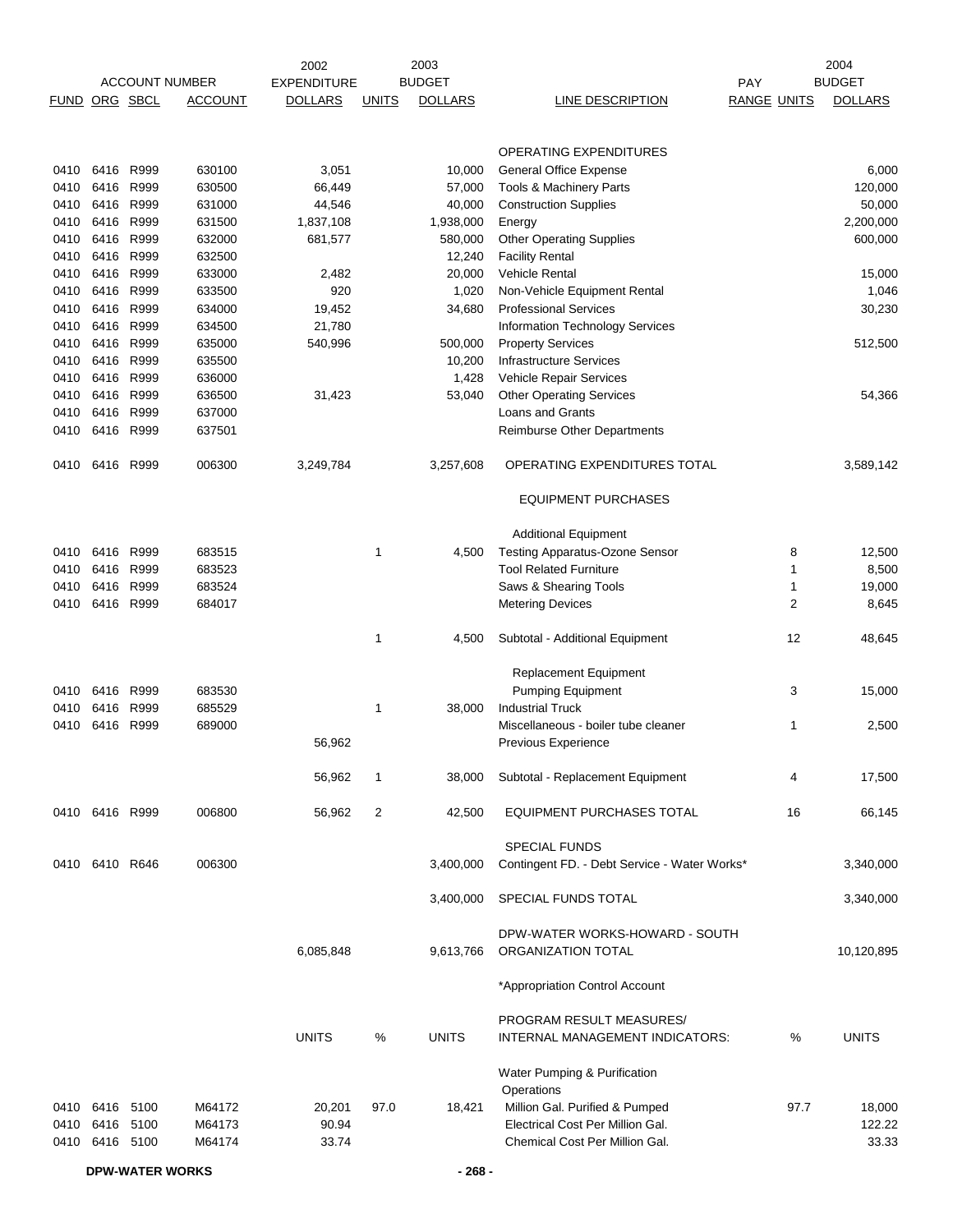|               |                       |                | 2002               |              | 2003           |                  |             | 2004          |
|---------------|-----------------------|----------------|--------------------|--------------|----------------|------------------|-------------|---------------|
|               | <b>ACCOUNT NUMBER</b> |                | <b>EXPENDITURE</b> |              | <b>BUDGET</b>  |                  | PAY         | <b>BUDGET</b> |
| FUND ORG SBCL |                       | <b>ACCOUNT</b> | <b>DOLLARS</b>     | <b>UNITS</b> | <b>DOLLARS</b> | LINE DESCRIPTION | RANGE UNITS | DOLLARS       |

77,347 78,912 DIRECT LABOR HOUR ALLOCATION 78,606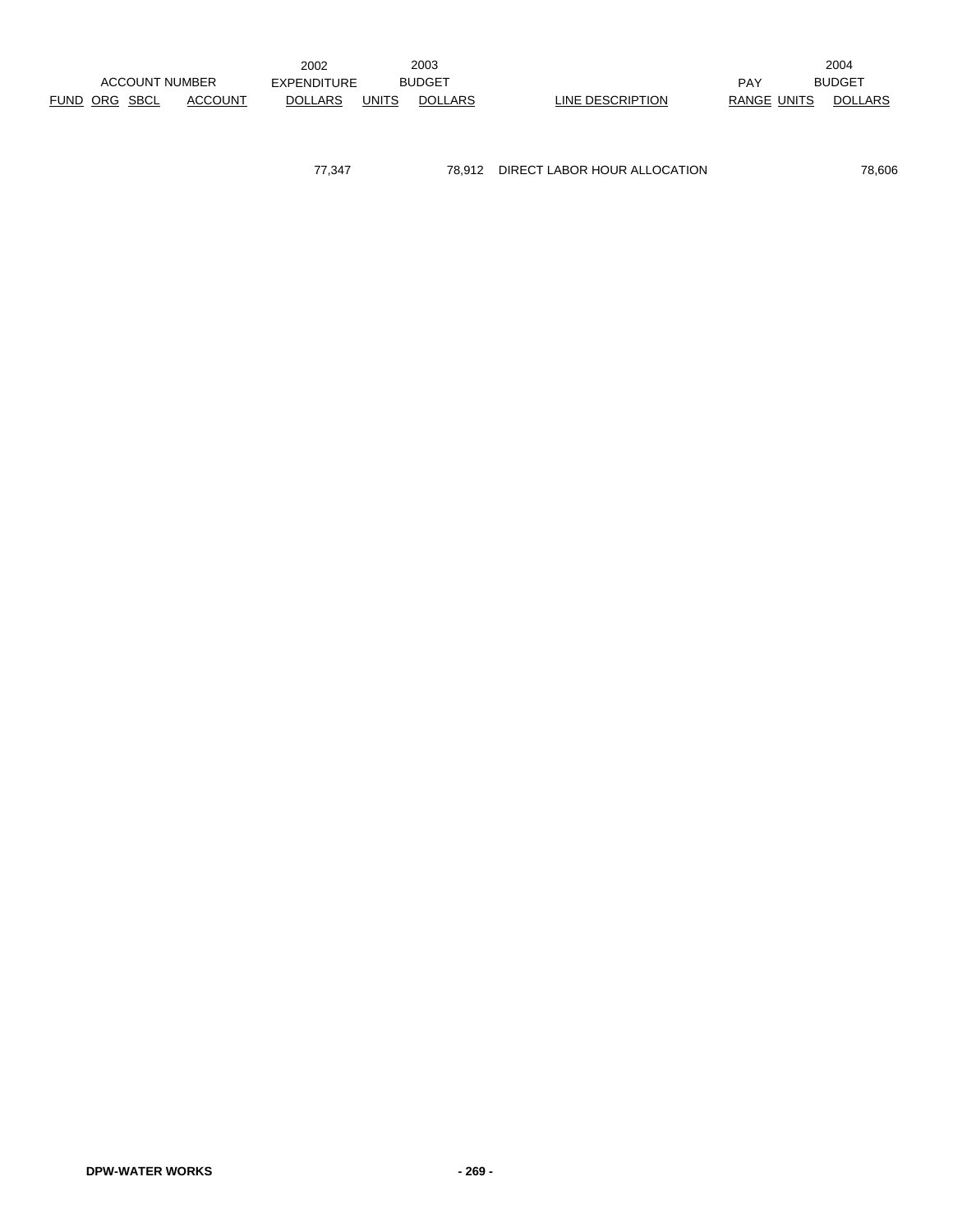|      |      |                      |                       | 2002               |              | 2003           | 2004                                                                                                                                                                                                                           |                    |                |  |
|------|------|----------------------|-----------------------|--------------------|--------------|----------------|--------------------------------------------------------------------------------------------------------------------------------------------------------------------------------------------------------------------------------|--------------------|----------------|--|
|      |      |                      | <b>ACCOUNT NUMBER</b> | <b>EXPENDITURE</b> |              | <b>BUDGET</b>  |                                                                                                                                                                                                                                | <b>PAY</b>         | <b>BUDGET</b>  |  |
|      |      | <b>FUND ORG SBCL</b> | <b>ACCOUNT</b>        | <b>DOLLARS</b>     | <b>UNITS</b> | <b>DOLLARS</b> | <b>LINE DESCRIPTION</b>                                                                                                                                                                                                        | <b>RANGE UNITS</b> | <b>DOLLARS</b> |  |
|      |      |                      |                       |                    |              |                | DPW - WATER WORKS CAPITAL<br><b>IMPROVEMENTS</b>                                                                                                                                                                               |                    |                |  |
|      |      |                      |                       |                    |              |                | Distribution System Replacement of<br>Mains Hydrants and Valves                                                                                                                                                                |                    |                |  |
| 0420 |      | 6410 R999            | WT41004000            | 8,710,381          |              | 10,000,000     | Non-Assessable (S)                                                                                                                                                                                                             |                    | 11,000,000     |  |
|      |      |                      |                       |                    |              |                | Distribution System<br><b>Extensions and Modifications</b>                                                                                                                                                                     |                    |                |  |
| 0420 | 6410 | R999                 | WT41004000            | 10,800             |              | 1,000,000      | Non-Assessable<br>Assessable                                                                                                                                                                                                   |                    | 1,020,000      |  |
| 0420 |      | 6410 R999            | WT430040000           | 65,855             |              | 600,000        | Developer Financed                                                                                                                                                                                                             |                    | 600,000        |  |
|      |      |                      |                       | 8,787,036          |              | 11,600,000     | TOTAL WATER MAIN PROJECTS                                                                                                                                                                                                      |                    | 12,620,000     |  |
| 0420 |      | 6410 R999            | WT450041000           | 948,542            |              |                | Linnwood Plant Building Improvements                                                                                                                                                                                           |                    | 300,000        |  |
| 0420 |      | 6410 R999            | WT450042000           | 97,752             |              | 1,150,000      | Linnwood Plant Treatment Improvements                                                                                                                                                                                          |                    | 450,000        |  |
| 0420 |      | 6410 R999            | WT450003000           | 40,950             |              |                | <b>Howard Plant Building Improvements</b>                                                                                                                                                                                      |                    |                |  |
| 0420 |      | 6410 R999            | WT450044000           |                    |              |                | <b>Howard Plant Treatment Improvements</b>                                                                                                                                                                                     |                    | 200,000        |  |
| 0420 |      | 6410 R999            | WT450045000           |                    |              | 1,400,000      | <b>Pump Facilities Improvements</b>                                                                                                                                                                                            |                    | 750,000        |  |
| 0420 |      | 6410 R999            | WT450036000           | 28,704             |              | 750,000        | <b>Storage Facilities Improvements</b>                                                                                                                                                                                         |                    |                |  |
| 0420 |      | 6410 R999            | WT450047000           |                    |              |                | Meter Shop Repair                                                                                                                                                                                                              |                    | 300,000        |  |
| 0420 |      | 6410 R999            | WT45190200            |                    |              |                | <b>Distribution Building Replacement</b>                                                                                                                                                                                       |                    | 8,000,000      |  |
|      |      |                      |                       |                    |              |                | (Note: No funding shall be expended for the                                                                                                                                                                                    |                    |                |  |
|      |      |                      |                       |                    |              |                | Distribution Facility Replacement project                                                                                                                                                                                      |                    |                |  |
|      |      |                      |                       |                    |              |                | until a plan for the facility has been approved                                                                                                                                                                                |                    |                |  |
|      |      |                      |                       |                    |              |                | by Common Council Resolution.)                                                                                                                                                                                                 |                    |                |  |
|      |      |                      |                       | 1,115,948          |              | 3,300,000      | TOTAL PROJECTS OTHER THAN MAINS                                                                                                                                                                                                |                    | 10,000,000     |  |
|      |      |                      |                       | 9,902,984          |              | 14,900,000     | <b>TOTAL CAPITAL (Project &amp; Purpose Account)</b><br>Requirements Water Works (Account Numbers to<br>be Assigned Upon Adoption of a Subsequent<br>Funding Resolution.)                                                      |                    | 22,620,000     |  |
|      |      |                      |                       |                    |              |                | ** Carryover Borrowing (Restatement of a prior year's unutilized<br>borrowing authorization are included for information and authorization<br>purposes - such amounts are excluded from budget totals to avoid<br>duplication. |                    |                |  |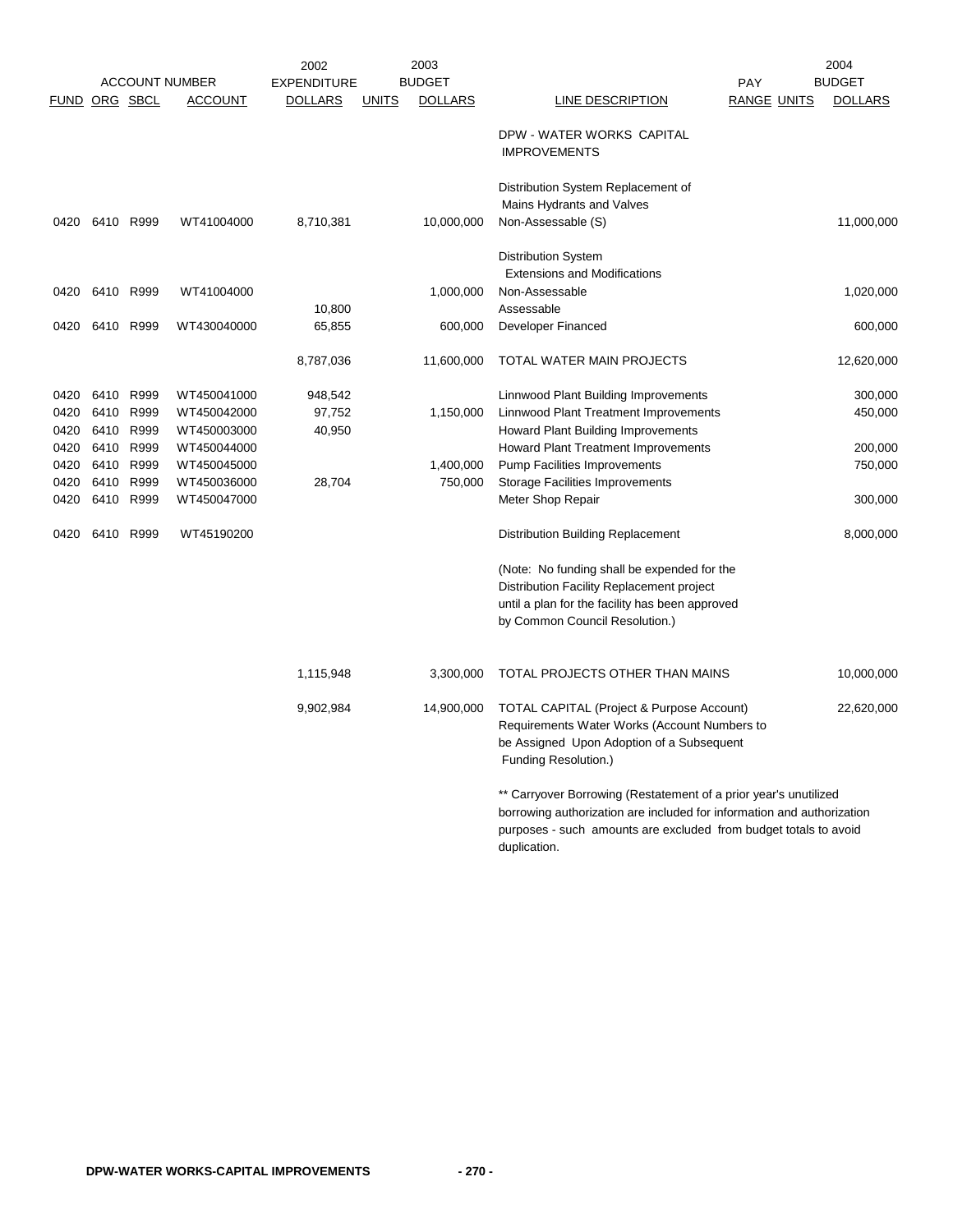|               |      |                       |                | 2002               |              | 2003           |                                                                            |                    | 2004           |
|---------------|------|-----------------------|----------------|--------------------|--------------|----------------|----------------------------------------------------------------------------|--------------------|----------------|
|               |      | <b>ACCOUNT NUMBER</b> |                | <b>EXPENDITURE</b> |              | <b>BUDGET</b>  |                                                                            | <b>PAY</b>         | <b>BUDGET</b>  |
| FUND ORG SBCL |      |                       | <b>ACCOUNT</b> | <b>DOLLARS</b>     | <b>UNITS</b> | <b>DOLLARS</b> | LINE DESCRIPTION                                                           | <b>RANGE UNITS</b> | <b>DOLLARS</b> |
|               |      |                       |                |                    |              |                | DPW-WATER WORKS - RECAP OF<br><b>AUTHORIZATIONS</b>                        |                    |                |
|               |      |                       |                |                    |              |                |                                                                            |                    |                |
|               |      |                       |                | 50,533,642         |              | 60,918,579     | Operating                                                                  |                    | 63,435,206     |
| 0410          |      | 6410 R999             | 006900         | 9,826,329          |              | 14,300,000     | Deposit to Retained Earnings for Capital                                   |                    | 22,020,000     |
|               |      |                       |                | 5,716,317          |              |                | Debt Service on Principal*                                                 |                    |                |
|               |      |                       |                | 8,750,955          |              |                | Deposit to Retained Earnings                                               |                    |                |
|               |      |                       |                | 74,827,243         |              | 75,218,579     | <b>Total Water Operating &amp; Deposits</b>                                |                    | 85,455,206     |
|               |      |                       |                | 9,826,329          |              | 14,300,000     | Capital Projects from Retained Earnings                                    |                    | 22,020,000     |
|               |      |                       |                | 10,800             |              |                | Assessments                                                                |                    |                |
|               |      |                       |                | 65,855             |              | 600,000        | <b>Developer Financed</b>                                                  |                    | 600,000        |
|               |      |                       |                | 9,902,984          |              | 14,900,000     | <b>Total Water Capital</b>                                                 |                    | 22,620,000     |
|               |      |                       |                | 84,730,227         |              | 90,118,579     | <b>Total Water Works Authorizations</b>                                    |                    | 108,075,206    |
|               |      |                       |                |                    |              |                | *Debt Services on Principal is budgeted as an                              |                    |                |
|               |      |                       |                |                    |              |                | operating expense but shown as a balance                                   |                    |                |
|               |      |                       |                |                    |              |                | sheet authorization in the prior year                                      |                    |                |
|               |      |                       |                |                    |              |                | experience.                                                                |                    |                |
|               |      |                       |                |                    |              |                | 2. SOURCE OF FUNDS FOR WATER WORKS                                         |                    |                |
|               |      |                       |                |                    |              |                | <b>REVENUES</b>                                                            |                    |                |
| 0410          | 6410 |                       | 009400         | 68,552,488         |              | 69,232,872     | <b>Operating Revenue</b>                                                   |                    | 69,611,574     |
| 0410          | 6410 |                       | 009400         | 6,274,755          |              | 5,500,000      | Non-Operating Revenue                                                      |                    | 6,660,000      |
| 0410          | 6410 |                       | 009920         |                    |              | 485,707        | Withdrawal From Retained Earnings                                          |                    | 9,183,632      |
|               |      |                       |                | 74,827,243         |              | 75,218,579     | <b>Total Current Revenues</b>                                              |                    | 85,455,206     |
|               |      |                       |                |                    |              |                | Financing of Water Works Capital                                           |                    |                |
|               |      |                       |                |                    |              |                | Improvements                                                               |                    |                |
|               |      |                       |                | 10,800             |              |                | Assessments                                                                |                    |                |
| 0420          |      |                       |                | 9,826,329          |              | 14,300,000     | From Fund 41 Retained Earnings                                             |                    | 22,020,000     |
|               |      |                       |                |                    |              |                | Proceeds from Borrowing                                                    |                    |                |
|               |      |                       |                |                    |              |                | Carryover Borrowing**                                                      |                    |                |
| 0420          |      |                       |                | 65,855             |              | 600,000        | Out Of Program-Developer Financed                                          |                    | 600,000        |
|               |      |                       |                | 9,902,984          |              | 14,900,000     | <b>Total Capital Financing Required</b>                                    |                    | 22,620,000     |
|               |      |                       |                | 84,730,227         |              | 90,118,579     | TOTAL SOURCE OF FUNDS FOR WATER WORKS                                      |                    | 108,075,206    |
|               |      |                       |                |                    |              |                | ** Carryover Borrowing (Restatement of a prior year's unutilized borrowing |                    |                |

authorization are included for information and authorization purposes - such amounts are excluded from budget totals to avoid duplication.)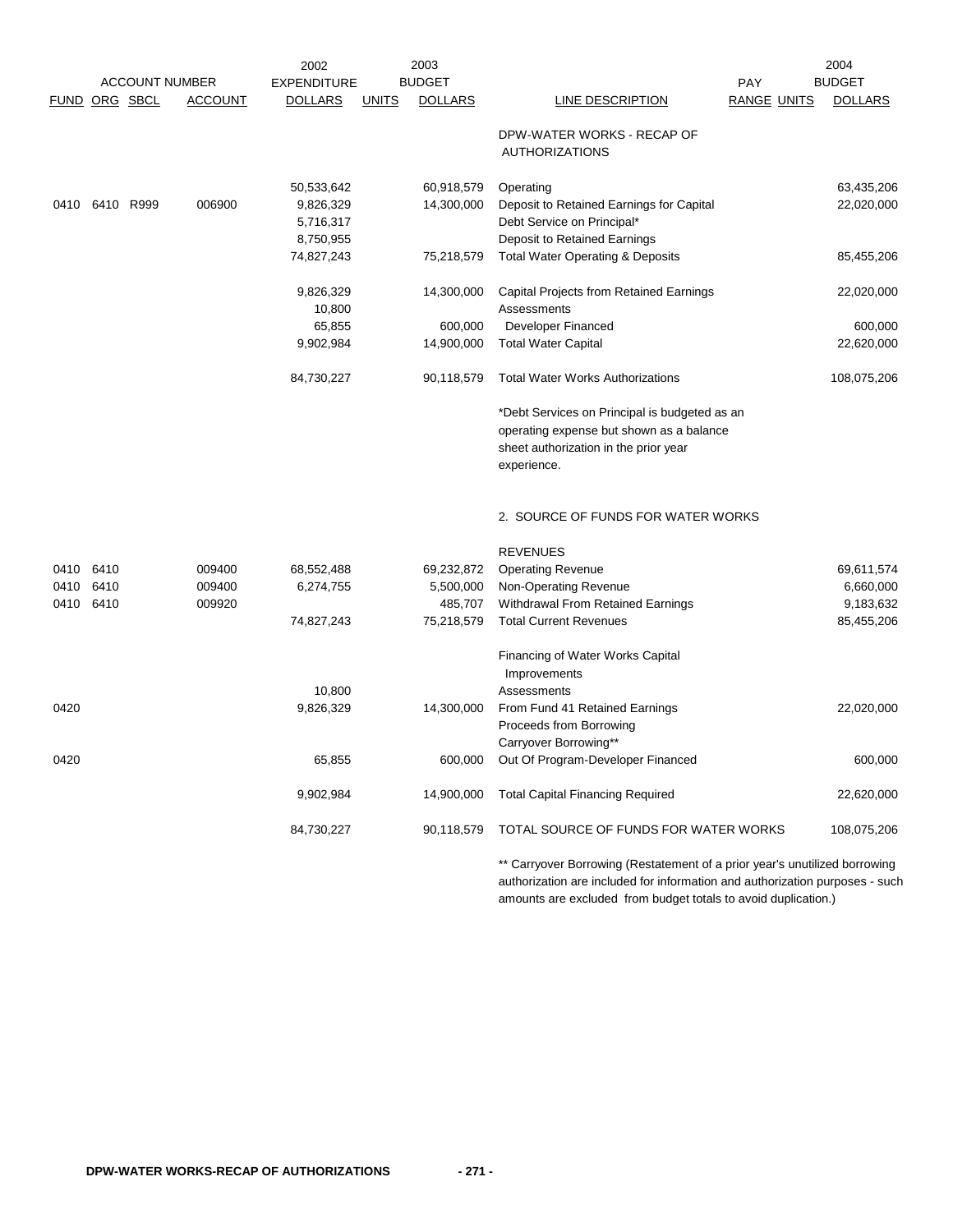|               |      |                |                       | 2002               |              | 2003           |                                               |        | 2004           |
|---------------|------|----------------|-----------------------|--------------------|--------------|----------------|-----------------------------------------------|--------|----------------|
|               |      |                | <b>ACCOUNT NUMBER</b> | <b>EXPENDITURE</b> |              | <b>BUDGET</b>  | <b>PAY</b>                                    |        | <b>BUDGET</b>  |
| FUND ORG SBCL |      |                | <b>ACCOUNT</b>        | <b>DOLLARS</b>     | <b>UNITS</b> | <b>DOLLARS</b> | <b>LINE DESCRIPTION</b><br><b>RANGE UNITS</b> |        | <b>DOLLARS</b> |
|               |      |                |                       |                    |              |                | K. SEWER MAINTENANCE FUND                     |        |                |
|               |      |                |                       |                    |              |                | 1. BUDGET FOR SEWER MAINTENANCE FUND          |        |                |
|               |      |                |                       |                    |              |                |                                               |        |                |
|               |      |                |                       |                    |              |                | DPW-INFRASTRUCTURE SERVICES DIVISION -        |        |                |
|               |      |                |                       |                    |              |                | SEWER MAINTENANCE FUND BUDGETARY              |        |                |
|               |      |                |                       |                    |              |                | CONTROL UNIT (1 BCU = 2 DU)                   |        |                |
|               |      |                |                       |                    |              |                | <b>SALARIES &amp; WAGES</b>                   |        |                |
|               |      |                |                       | 77,838             |              | 200,000        | Overtime Compensated*                         |        | 175,000        |
|               |      |                |                       | 4,513,416          |              | 4,523,769      | All Other Salaries & Wages                    |        | 4,779,373      |
| 0490          |      | 6830 R999      | 006000                | 4,591,254          |              | 4,723,769      | NET SALARIES & WAGES TOTAL*                   |        | 4,954,373      |
|               |      |                |                       |                    | 209          |                | TOTAL NUMBER OF POSITIONS AUTHORIZED          | 198    |                |
|               |      |                |                       |                    | 108.84       |                | <b>O&amp;M FTE'S</b>                          | 109.35 |                |
|               |      |                |                       |                    | 34.62        |                | NON-O&M FTE'S                                 | 34.15  |                |
|               |      |                |                       |                    |              |                |                                               |        |                |
| 0490          |      | 6830 R999      | 006180                | 1,711,891          |              | 1,747,795      | ESTIMATED EMPLOYEE FRINGE BENEFITS*           |        | 1,833,118      |
|               |      |                |                       |                    |              |                | <b>OPERATING EXPENDITURES</b>                 |        |                |
| 0490          |      | 6830 R999      | 630100                | 27,440             |              | 40,000         | <b>General Office Expense</b>                 |        | 35,000         |
| 0490          |      | 6830 R999      | 630500                | 37,267             |              | 40,000         | Tools & Machinery Parts                       |        | 40,000         |
| 0490          |      | 6830 R999      | 631000                | 504,145            |              | 600,000        | <b>Construction Supplies</b>                  |        | 600,000        |
| 0490          |      | 6830 R999      | 631500                | 36,838             |              | 41,000         | Energy                                        |        | 41,000         |
| 0490          |      | 6830 R999      | 632000                | 97,807             |              | 405,000        | <b>Other Operating Supplies</b>               |        | 128,000        |
| 0490          |      | 6830 R999      | 632500                |                    |              |                | <b>Facility Rental</b>                        |        |                |
| 0490          | 6830 | R999           | 633000                | 1,542,443          |              | 1,710,900      | Vehicle Rental                                |        | 1,611,000      |
| 0490          |      | 6830 R999      | 633500                | 4,663              |              | 5,000          | Non-Vehicle Equipment Rental                  |        | 8,500          |
| 0490          |      | 6830 R999      | 634000                | 1,220,741          |              | 2,773,236      | <b>Professional Services</b>                  |        | 1,140,250      |
| 0490          |      | 6830 R999      | 634500                | 33,646             |              | 45,000         | Information Technology Services               |        | 50,000         |
| 0490          |      | 6830 R999      | 635000                | 759                |              | 136,258        | <b>Property Services</b>                      |        |                |
| 0490          |      | 6830 R999      | 635500                | 1,589,889          |              | 2,580,000      | <b>Infrastructure Services</b>                |        | 1,020,000      |
| 0490          |      | 6830 R999      | 636000                |                    |              |                | Vehicle Repair Services                       |        |                |
| 0490          |      | 6830 R999      | 636500                | 531,200            |              | 839,000        | <b>Other Operating Services</b>               |        | 560,000        |
| 0490          |      | 6830 R999      | 637000                | 43                 |              |                | Loans and Grants                              |        |                |
| 0490          |      | 6830 R999      | 637501                | 2,145,471          |              | 100,000        | Reimburse Other Departments                   |        | 2,189,000      |
| 0490          |      | 6830 R999      | 006300                | 7,772,352          |              | 9,315,394      | OPERATING EXPENDITURES TOTAL*                 |        | 7,422,750      |
|               |      | 0490 6830 R999 | 006800                | 302,557            | 143          | 1,145,000      | <b>EQUIPMENT PURCHASES TOTAL*</b>             | 139    | 623,040        |
|               |      |                |                       | 5,789,778          |              | 9,616,101      | <b>SPECIAL FUNDS</b>                          |        | 9,331,952      |
|               |      |                |                       |                    |              |                | DPW-INFRASTRUCTURE SERVICES DIVISION-         |        |                |
|               |      |                |                       |                    |              |                | SEWER MAINTENANCE FUND BUDGETARY              |        |                |
|               |      |                |                       | 20,167,832         |              | 26,548,059     | CONTROL UNIT TOTAL (1BCU=2DU)                 |        | 24, 165, 233   |
|               |      |                |                       | 178,843            |              | 195,912        | TOTAL DIRECT LABOR HOUR ALLOCATION            |        | 196,830        |
|               |      |                |                       |                    |              |                | *Appropriation Control Account                |        |                |
|               |      |                |                       |                    |              |                |                                               |        |                |
|               |      |                |                       | 16,288,590         |              | 19,700,000     | CAPITAL IMPROVEMENTS PROGRAM                  |        | 21,500,000     |
|               |      |                |                       | 36,456,422         |              | 46,248,059     | TOTAL BUDGET FOR SEWER MAINTENANCE            |        | 45,665,233     |
|               |      |                |                       |                    |              |                |                                               |        |                |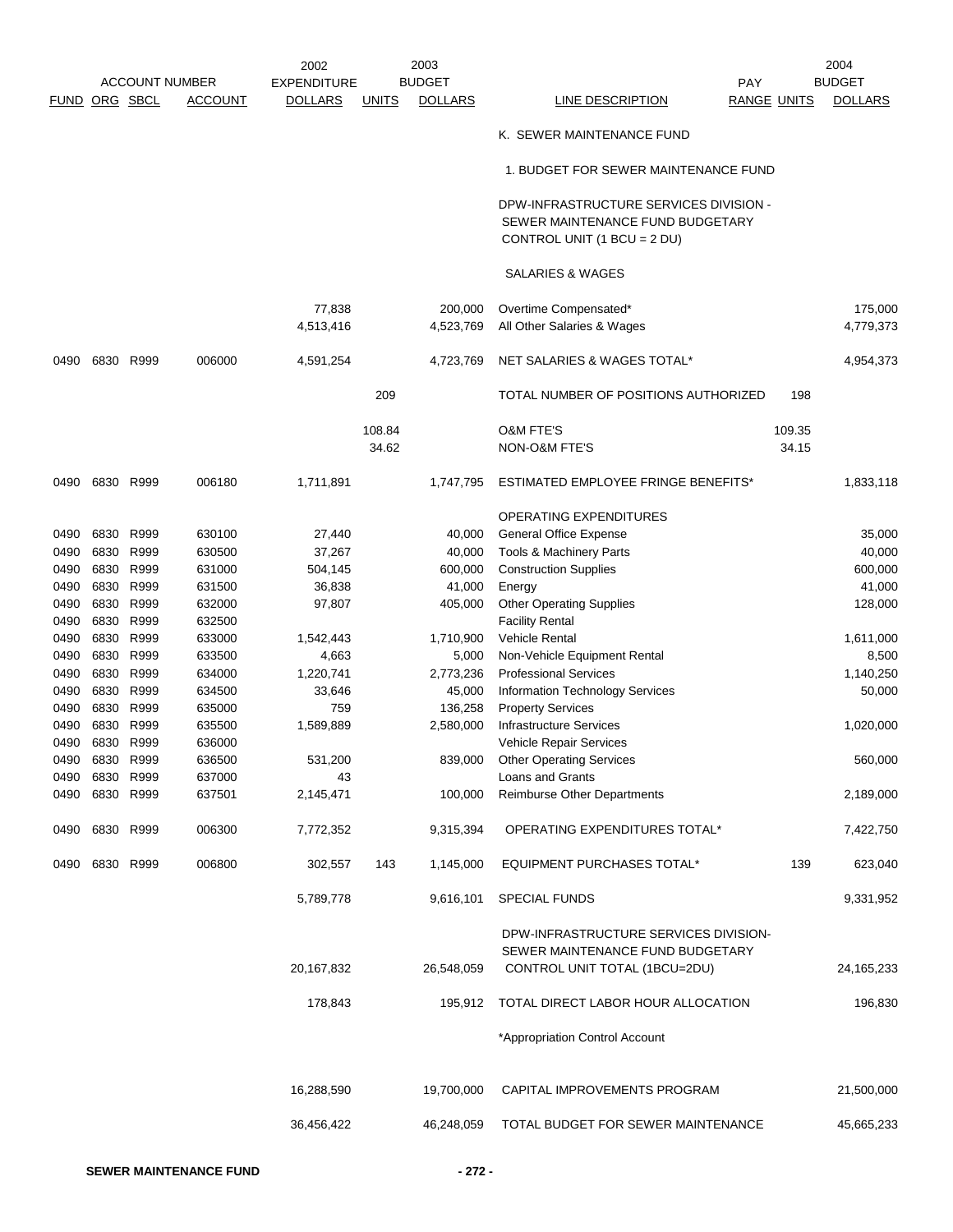|      |               | <b>ACCOUNT NUMBER</b> |                | 2002<br><b>EXPENDITURE</b> |                | 2003<br><b>BUDGET</b> |                                                          | PAY                |                | 2004<br><b>BUDGET</b> |
|------|---------------|-----------------------|----------------|----------------------------|----------------|-----------------------|----------------------------------------------------------|--------------------|----------------|-----------------------|
|      | FUND ORG SBCL |                       | <b>ACCOUNT</b> | <b>DOLLARS</b>             | <b>UNITS</b>   | <b>DOLLARS</b>        | <b>LINE DESCRIPTION</b>                                  | <b>RANGE UNITS</b> |                | <b>DOLLARS</b>        |
|      |               |                       |                |                            |                |                       | DPW-INFRASTRUCTURE SERVICES DIVISION -                   |                    |                |                       |
|      |               |                       |                |                            |                |                       | SEWER MAINTENANCE FUND -<br>ENVIRONMENTAL DECISION UNIT  |                    |                |                       |
|      |               |                       |                |                            |                |                       | <b>SALARIES &amp; WAGES</b>                              |                    |                |                       |
|      |               |                       |                |                            | $\mathbf{1}$   | 102,383               | Engineer In Charge (Y)                                   | 14                 | 1              | 102,383               |
|      |               |                       |                |                            |                |                       | Environmental Manager (Y)                                | 16                 |                |                       |
|      |               |                       |                |                            |                |                       | ADMINISTRATIVE SUPPORT                                   |                    |                |                       |
|      |               |                       |                |                            | $\mathbf 1$    | 23,601                | Office Assistant II                                      | 410                | $\mathbf{1}$   | 25,947                |
|      |               |                       |                |                            | $\mathbf{1}$   | 56,255                | Management & Accounting Officer                          | 6                  | $\mathbf{1}$   | 54,765                |
|      |               |                       |                |                            |                |                       | <b>SEWER DESIGN</b>                                      |                    |                |                       |
|      |               |                       |                |                            | $\mathbf{1}$   | 70,968                | Management Civil Engineer-Senior                         | 12                 | $\mathbf{1}$   | 73,763                |
|      |               |                       |                |                            | 3              | 193,701               | Civil Engineer III (X)                                   | 628                | 3              | 192,204               |
|      |               |                       |                |                            | 8              | 421,276               | Civil Engineer II (X)                                    | 626                | 8              | 406,534               |
|      |               |                       |                |                            |                |                       | DRAFTING AND BUILDING SERVICES                           |                    |                |                       |
|      |               |                       |                |                            | $\mathbf{1}$   | 90,108                | Management Civil Engineer-Senior                         | 12                 | $\mathbf{1}$   | 90,108                |
|      |               |                       |                |                            |                |                       | <b>DRAFTING</b>                                          |                    |                |                       |
|      |               |                       |                |                            | 3              | 157,334               | Engineering Drafting Technician V                        | 606                | 3              | 157,334               |
|      |               |                       |                |                            | $\overline{7}$ | 307,416               | Engineering Drafting Technician IV                       | 604                | 6              | 266,893               |
|      |               |                       |                |                            | 6              | 204,747               | <b>Engineering Drafting Technician II</b>                | 602                | $\overline{7}$ | 237,810               |
|      |               |                       |                |                            |                |                       | ADVANCED PLANNING                                        |                    |                |                       |
|      |               |                       |                |                            | $\mathbf 1$    | 85,477                | Civil Engineer V                                         | 13                 | $\mathbf{1}$   | 88,131                |
|      |               |                       |                |                            |                |                       | RESEARCH, PLANNING & STORMWATER                          |                    |                |                       |
|      |               |                       |                |                            | $\mathbf{1}$   | 96,041                | Management Civil Engineer-Senior (A)                     | 12                 | $\mathbf{1}$   | 96,041                |
|      |               |                       |                |                            | 3              | 170,618               | Civil Engineer III                                       | 628                | 3              | 185,672               |
|      |               |                       |                |                            | 3              | 166,300               | Civil Engineer II                                        | 626                | 3              | 155,622               |
|      |               |                       |                |                            | $\mathbf{1}$   | 47,663                | Engineering Technician IV                                | 620                | $\mathbf{1}$   | 45,673                |
|      |               |                       |                |                            | 5              | 163,131               | <b>Engineering Technician II</b>                         | 602                | 5              | 171,941               |
|      |               |                       |                |                            |                |                       | <b>AUXILIARY PERSONNEL</b>                               |                    |                |                       |
|      |               |                       |                |                            | 2              | 32,637                | <b>Engineering Drafting Technician II</b>                | 602                | 1              | 31,444                |
|      |               |                       |                | 1,315,316                  | 48             | 2,389,656             | <b>Total Before Adjustments</b>                          |                    | 47             | 2,382,265             |
|      |               |                       |                |                            |                | 71,690                | Salary & Wage Rate Change                                |                    |                | 71,580                |
|      |               |                       |                | 1,195                      |                |                       | Overtime Compensated                                     |                    |                |                       |
|      |               |                       |                |                            |                |                       | Personnel Cost Adjustment<br>Other                       |                    |                | (36, 863)             |
|      |               |                       |                | 1,316,511                  |                | 2,461,346             | Gross Salaries & Wages Total                             |                    |                | 2,416,982             |
|      |               |                       |                |                            |                |                       | Reimbursable Services Deduction                          |                    |                |                       |
|      |               |                       |                |                            |                | (883, 223)            | <b>Capital Services Deduction</b>                        |                    |                | (857, 778)            |
|      |               |                       |                |                            |                |                       | <b>Grants &amp; Aids Deductions</b>                      |                    |                |                       |
| 0490 | 6831 R999     |                       | 006000         | 1,316,511                  |                | 1,578,123             | NET SALARIES & WAGES TOTAL                               |                    |                | 1,559,204             |
|      |               |                       |                |                            | 28.90          |                       | <b>O&amp;M FTE'S</b>                                     |                    | 29.00          |                       |
|      |               |                       |                |                            | 18.10          |                       | NON-O&M FTE'S                                            |                    | 18.00          |                       |
|      |               |                       |                |                            |                |                       |                                                          |                    |                |                       |
|      |               |                       |                |                            |                |                       | (A) Salary for incumbent Robert Rehm to be maintained at |                    |                |                       |

paygrade 13 until the position is vacated by Robert Rehm.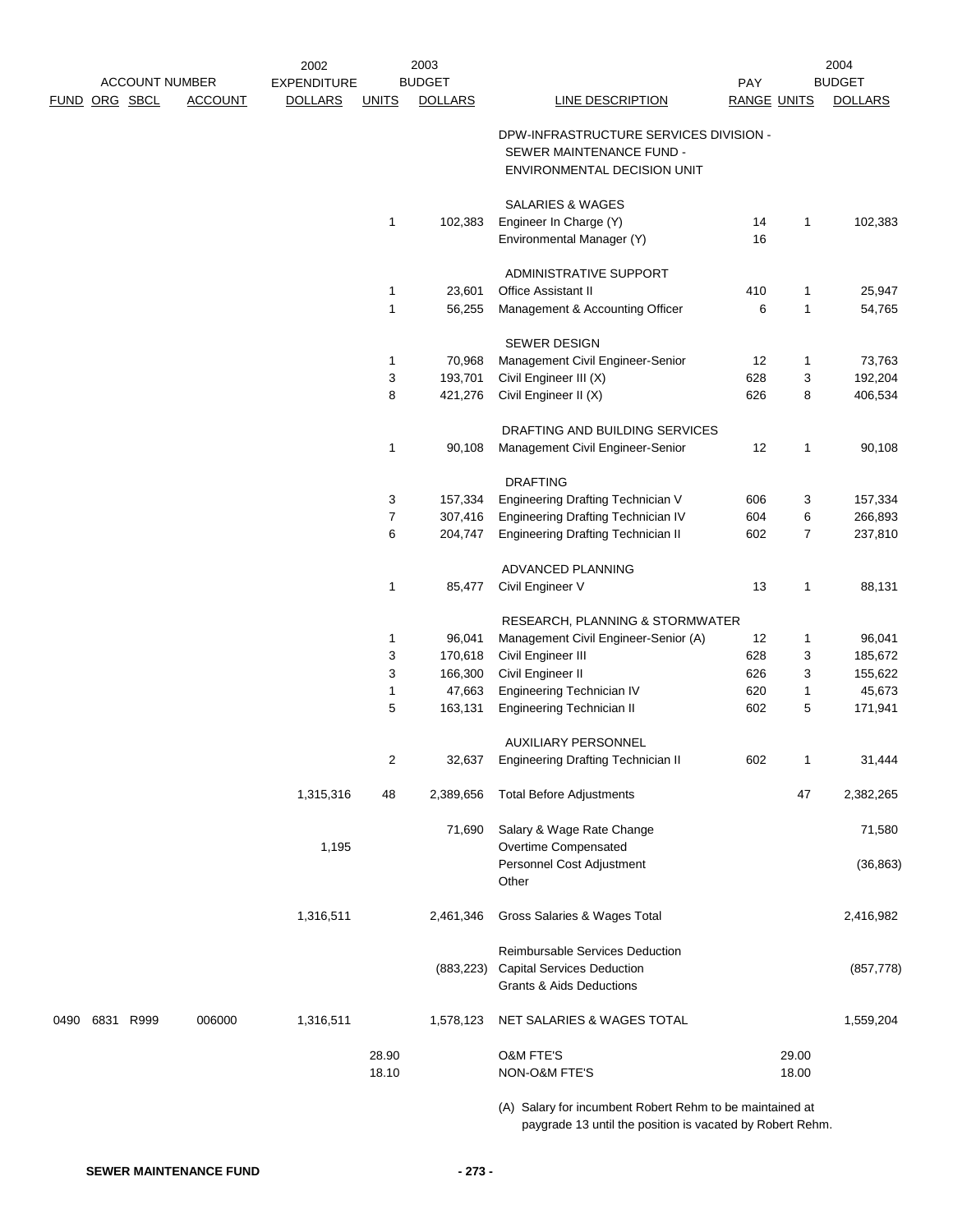|                      |                |           |                       | 2002               |              | 2003           |                                                                                                                                           |                    | 2004           |
|----------------------|----------------|-----------|-----------------------|--------------------|--------------|----------------|-------------------------------------------------------------------------------------------------------------------------------------------|--------------------|----------------|
|                      |                |           | <b>ACCOUNT NUMBER</b> | <b>EXPENDITURE</b> |              | <b>BUDGET</b>  |                                                                                                                                           | <b>PAY</b>         | <b>BUDGET</b>  |
| <b>FUND ORG SBCL</b> |                |           | <b>ACCOUNT</b>        | <b>DOLLARS</b>     | <u>UNITS</u> | <b>DOLLARS</b> | <b>LINE DESCRIPTION</b>                                                                                                                   | <b>RANGE UNITS</b> | <b>DOLLARS</b> |
|                      |                |           |                       |                    |              |                | (X) Private Auto Allowance May Be Paid Pursuant to Section<br>350-183 of the Milwaukee Code.                                              |                    |                |
|                      |                |           |                       |                    |              |                | (Y) Required to file a statement of economic interests in accordance with<br>the Milwaukee Code of Ordinances Chapter 303-Code of Ethics. |                    |                |
| 0490                 | 6831           | R999      | 006180                | 512,040            |              | 583,906        | ESTIMATED EMPLOYEE FRINGE BENEFITS                                                                                                        |                    | 576,905        |
|                      |                |           |                       |                    |              |                | <b>OPERATING EXPENDITURES</b>                                                                                                             |                    |                |
| 0490                 | 6831           | R999      | 630100                | 20,985             |              | 29,000         | <b>General Office Expense</b>                                                                                                             |                    | 25,000         |
| 0490                 | 6831           | R999      | 630500                | 144                |              |                | Tools & Machinery Parts                                                                                                                   |                    |                |
| 0490                 | 6831           | R999      | 631000                |                    |              |                | <b>Construction Supplies</b>                                                                                                              |                    |                |
| 0490                 | 6831           | R999      | 631500                | 1,261              |              | 1,000          | Energy                                                                                                                                    |                    | 1,000          |
| 0490                 | 6831           | R999      | 632000                | 2,725              |              | 5,000          | <b>Other Operating Supplies</b>                                                                                                           |                    | 5,000          |
| 0490                 | 6831           | R999      | 632500                |                    |              |                | <b>Facility Rental</b>                                                                                                                    |                    |                |
| 0490                 | 6831           | R999      | 633000                |                    |              | 10,900         | Vehicle Rental                                                                                                                            |                    | 11,000         |
| 0490                 | 6831           | R999      | 633500                |                    |              |                | Non-Vehicle Equipment Rental                                                                                                              |                    | 3,500          |
| 0490                 | 6831           | R999      | 634000                | 1,098,160          |              | 2,338,236      | <b>Professional Services</b>                                                                                                              |                    | 965,250        |
| 0490                 | 6831           | R999      | 634500                | 33,646             |              | 45,000         | Information Technology Services                                                                                                           |                    | 50,000         |
| 0490                 | 6831           | R999      | 635000                |                    |              | 11,258         | <b>Property Services</b>                                                                                                                  |                    |                |
| 0490                 | 6831           | R999      | 635500                | 1,392,860          |              | 1,780,000      | <b>Infrastructure Services</b>                                                                                                            |                    | 1,020,000      |
| 0490                 | 6831           | R999      | 636000                |                    |              |                | Vehicle Repair Services                                                                                                                   |                    |                |
| 0490                 | 6831           | R999      | 636500                | 31,014             |              | 29,000         | <b>Other Operating Services</b>                                                                                                           |                    | 28,000         |
|                      | 6831           | R999      |                       | 43                 |              |                | Loans and Grants                                                                                                                          |                    |                |
| 0490                 | 6831           | R999      | 637000                |                    |              |                |                                                                                                                                           |                    |                |
| 0490                 |                |           | 637501                | 610,875            |              |                | Reimburse Other Departments                                                                                                               |                    | 398,000        |
| 0490                 | 6831           | R999      | 006300                | 3,191,713          |              | 4,249,394      | OPERATING EXPENDITURES TOTAL                                                                                                              |                    | 2,506,750      |
|                      |                |           |                       |                    |              |                | <b>EQUIPMENT PURCHASES</b>                                                                                                                |                    |                |
|                      |                |           |                       |                    |              |                | <b>Additional Equipment</b>                                                                                                               |                    |                |
|                      |                |           |                       |                    |              |                | Subtotal - Additional Equipment                                                                                                           |                    |                |
|                      |                |           |                       |                    |              |                | <b>Replacement Equipment</b>                                                                                                              |                    |                |
|                      |                |           |                       |                    | 1            | 2,800          | <b>Vertical File</b>                                                                                                                      | 2                  | 340            |
|                      |                |           |                       |                    | 10           | 40,000         | Flow meter                                                                                                                                | 10                 | 40,000         |
|                      |                |           |                       |                    | 3            | 7,400          | Printer                                                                                                                                   |                    |                |
|                      |                |           |                       |                    | 2            | 3,800          | Laptop Computer                                                                                                                           | $\mathbf{1}$       | 2,500          |
|                      |                |           |                       |                    | 1            | 2,200          | <b>Work Station</b>                                                                                                                       | 18                 | 22,400         |
|                      |                |           |                       |                    |              |                | Projector                                                                                                                                 | 1                  | 2,000          |
|                      |                |           |                       |                    |              |                | Digital Camera                                                                                                                            | 1                  | 1,000          |
|                      |                |           |                       |                    | 17           | 56,200         | Subtotal - Replacement Equipment                                                                                                          | 31                 | 68,240         |
|                      | 0490 6831 R999 |           | 006800                | 64,706             | 17           | 56,200         | <b>EQUIPMENT PURCHASES TOTAL</b>                                                                                                          | 31                 | 68,240         |
|                      |                |           |                       |                    |              |                | <b>SPECIAL FUNDS</b>                                                                                                                      |                    |                |
| 0490                 | 6830           | R681      | 006300                | 105,000            |              | 355,000        | Water Administration*                                                                                                                     |                    | 350,000        |
| 0490                 |                | 6830 R682 | 006300                | 100,000            |              | 1,175,000      | Contingencies*                                                                                                                            |                    | 900,000        |
| 0490                 |                | 6830 R683 | 006610                | 1,357,284          |              | 4,000,000      | Debt Service-Sewer Maintenance*                                                                                                           |                    | 3,861,952      |
| 0490                 | 6830           | R999      | 006640                |                    |              |                | Amortization of Issuance Costs*                                                                                                           |                    | 20,000         |
| 0490                 | 6830 R684      |           | 006900                | 3,845,000          |              | 4,086,101      | Payment to General Fund*                                                                                                                  |                    | 4,200,000      |
|                      |                |           |                       | 137,494            |              |                | Rate Study*                                                                                                                               |                    |                |
|                      |                |           |                       | 5,544,778          |              | 9,616,101      | SPECIAL FUNDS TOTAL                                                                                                                       |                    | 9,331,952      |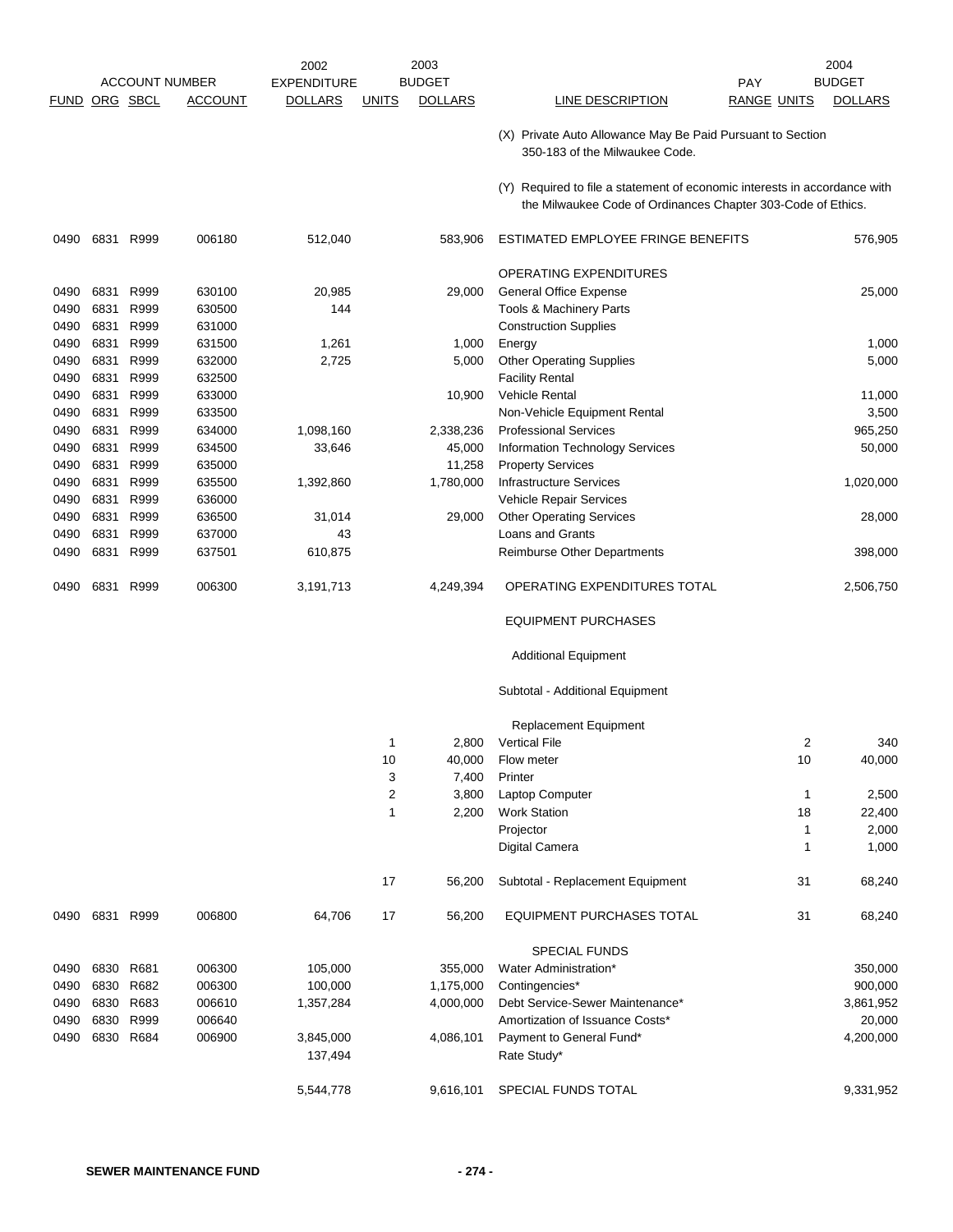|              |              | <b>ACCOUNT NUMBER</b> |                  | 2002<br><b>EXPENDITURE</b> |                | 2003<br><b>BUDGET</b> |                                                                                                                                             | PAY                | 2004<br><b>BUDGET</b> |
|--------------|--------------|-----------------------|------------------|----------------------------|----------------|-----------------------|---------------------------------------------------------------------------------------------------------------------------------------------|--------------------|-----------------------|
| <b>FUND</b>  |              | ORG SBCL              | <b>ACCOUNT</b>   | <b>DOLLARS</b>             | <b>UNITS</b>   | <b>DOLLARS</b>        | LINE DESCRIPTION                                                                                                                            | <b>RANGE UNITS</b> | <b>DOLLARS</b>        |
|              |              |                       |                  | 10,629,748                 |                | 16,083,724            | DPW-INFRASTRUCTURE SERVICES DIVISION -<br>SEWER MAINTENANCE - ENVIRONMENTAL<br><b>DECISION UNIT TOTAL</b><br>*Appropriation Control Account |                    | 14,043,051            |
|              |              |                       |                  | <b>UNITS</b>               | %              | <b>UNITS</b>          | PROGRAM RESULT MEASURES/<br><b>INTERNAL MANAGEMENT INDICATORS:</b>                                                                          | $\%$               | <b>UNITS</b>          |
| 0490         | 6831         | 4780                  | M68302           | 6,687                      | 100.0          | 4,200                 | As Builds & Plat Maintenance<br><b>Plat Page Updates</b>                                                                                    | 119.0              | 5,000                 |
| 0490         | 6831         | 4780                  | M68303           | 160                        | 100.0          | 120                   | Construction As-builds entered                                                                                                              | 100.0              | 120                   |
| 0490<br>0490 | 6831<br>6831 | 4780<br>4700          | M68304<br>M68301 | 171<br>928                 | 100.0<br>100.0 | 120<br>900            | Capital Improvements Program<br>Sewer Construction Plans Prepared<br><b>Sewer Examination</b><br>Sewer exams reviewed and rated             | 100.0<br>100.0     | 120<br>900            |
|              |              |                       |                  |                            |                |                       |                                                                                                                                             |                    |                       |
|              |              |                       |                  | 44.959                     |                | 52.020                | DIRECT LABOR HOUR ALLOCATION                                                                                                                |                    | 52.200                |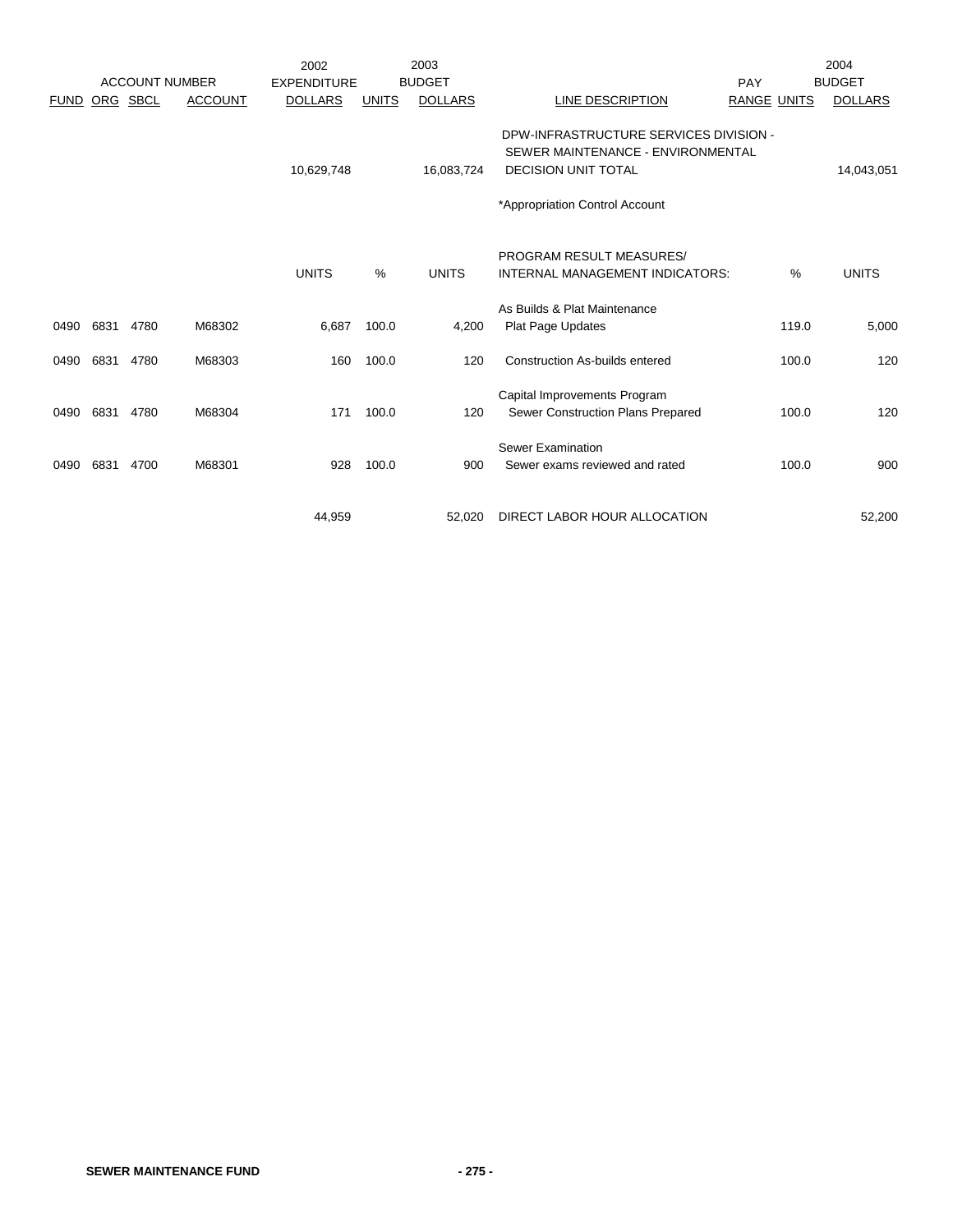|               | <b>ACCOUNT NUMBER</b> |                | 2002<br><b>EXPENDITURE</b> |              | 2003<br><b>BUDGET</b> |                                                                                                        | <b>PAY</b>  | 2004<br><b>BUDGET</b> |
|---------------|-----------------------|----------------|----------------------------|--------------|-----------------------|--------------------------------------------------------------------------------------------------------|-------------|-----------------------|
| FUND ORG SBCL |                       | <b>ACCOUNT</b> | <b>DOLLARS</b>             | <b>UNITS</b> | <b>DOLLARS</b>        | LINE DESCRIPTION                                                                                       | RANGE UNITS | <b>DOLLARS</b>        |
|               |                       |                |                            |              |                       | DPW-INFRASTRUCTURE SERVICES DIVISION -<br>SEWER MAINTENANCE FUND - UNDERGROUND<br><b>DECISION UNIT</b> |             |                       |
|               |                       |                |                            |              |                       | SALARIES & WAGES                                                                                       |             |                       |

#### SEWER UNDERGROUND OPERATIONS

|           | $\mathbf{1}$   | 84,000    | Sewer Services Manager                   | 12  | 1                       | 70,547     |
|-----------|----------------|-----------|------------------------------------------|-----|-------------------------|------------|
|           | $\sqrt{2}$     | 141,209   | Sewer Services District Manager          | 9   | $\overline{c}$          | 60,075     |
|           | 3              | 170,711   | Sewer Operations Supervisor              | 5   | 3                       | 170,316    |
|           | 1              | 50,000    | Sewer Maintenance Program Manager        | 5   | 1                       | 49,477     |
|           | 5              | 200,625   | Sewer Repair Crew Leader                 | 265 | 5                       | 202,339    |
|           | 3              | 110,731   | Sewer Crew Leader II                     | 248 | 3                       | 110,731    |
|           | 21<br>523,861  |           | Sewer Crew Leader I                      | 245 | 21                      | 612,556    |
|           | 28             | 632,213   | Sewer Laborer II                         | 238 | 28                      | 793,510    |
|           | 6              | 314,868   | Sewer Mason                              | 989 | 6                       | 274,040    |
|           | 24             | 675,000   | Sewer Laborer I                          | 230 | 24                      | 663,541    |
|           | 5              | 187,837   | Sewer Field Investigator                 | 250 | 5                       | 187,837    |
|           | 3              | 118,176   | Sewer Examiner II                        | 260 | 3                       | 118,176    |
|           | 3              | 36,910    | Sewer Examiner I                         | 248 | 1                       | 36,910     |
|           | $\mathbf{1}$   | 50,627    | <b>Electrical Mechanic</b>               | 979 | 1                       | 50,627     |
|           | 1              | 39,647    | Sewer Maintenance Scheduler              | 265 | 1                       | 39,898     |
|           |                |           |                                          |     |                         |            |
|           |                |           | <b>AUXILIARY PERSONNEL</b>               |     |                         |            |
|           | 1              |           | Sewer Services District Manager - Senior | 10  | 1                       | 79,313     |
|           | 1              |           | Sewer Operations Supervisor              | 5   | 1                       |            |
|           | 3              |           | Sewer Repair Crew Leader                 | 265 | 3                       |            |
|           | 1              |           | Sewer Crew Leader II                     | 248 | 1                       |            |
|           | 5              |           | Sewer Crew Leader I                      | 245 | 5                       |            |
|           | 6              |           | Sewer Laborer II                         | 238 | $\overline{\mathbf{c}}$ |            |
|           | $\overline{2}$ |           | Sewer Mason                              | 989 | $\overline{\mathbf{c}}$ |            |
|           | $\overline{7}$ |           | Sewer Laborer I                          |     | 3                       |            |
|           | 5              |           |                                          | 230 | 5                       |            |
|           | 3              |           | Sewer Field Investigator                 | 250 |                         |            |
|           |                |           | Sewer Examiner II                        | 260 | 3                       |            |
|           | 10             | 60,000    | <b>Operations Driver/Worker</b>          | 247 | 10                      | 60,000     |
|           | 10             | 105,000   | City Laborer, (Seasonal/Regular)         | 220 | 10                      | 105,000    |
| 3,198,100 | 161            | 3,501,415 | <b>Total Before Adjustments</b>          |     | 151                     | 3,684,893  |
|           |                | 105,042   | Salary & Wage Rate Change                |     |                         | 110,547    |
| 76,643    |                | 200,000   | Overtime Compensated                     |     |                         | 175,000    |
|           |                | (69, 887) | Personnel Cost Adjustment                |     |                         |            |
|           |                |           | Other                                    |     |                         |            |
| 3,274,743 |                | 3,736,570 | Gross Salaries & Wages Total             |     |                         | 3,970,440  |
|           |                |           | (97,012) Reimbursable Services Deduction |     |                         | (104, 580) |
|           |                |           | (493,912) Capital Services Deduction     |     |                         | (470, 691) |
|           |                |           | <b>Grants &amp; Aids Deductions</b>      |     |                         |            |
| 3,274,743 |                | 3,145,646 | NET SALARIES & WAGES TOTAL               |     |                         | 3,395,169  |
|           | 79.94          |           | O&M FTE'S                                |     | 80.35                   |            |
|           | 16.52          |           | NON-O&M FTE'S                            |     | 16.15                   |            |
|           |                |           |                                          |     |                         |            |

(X) Private Auto Allowance May Be Paid Pursuant to Section 350-183 of the Milwaukee Code.

(Y) Required to file a statement of economic interests in accordance with

0490 6832 R999 006000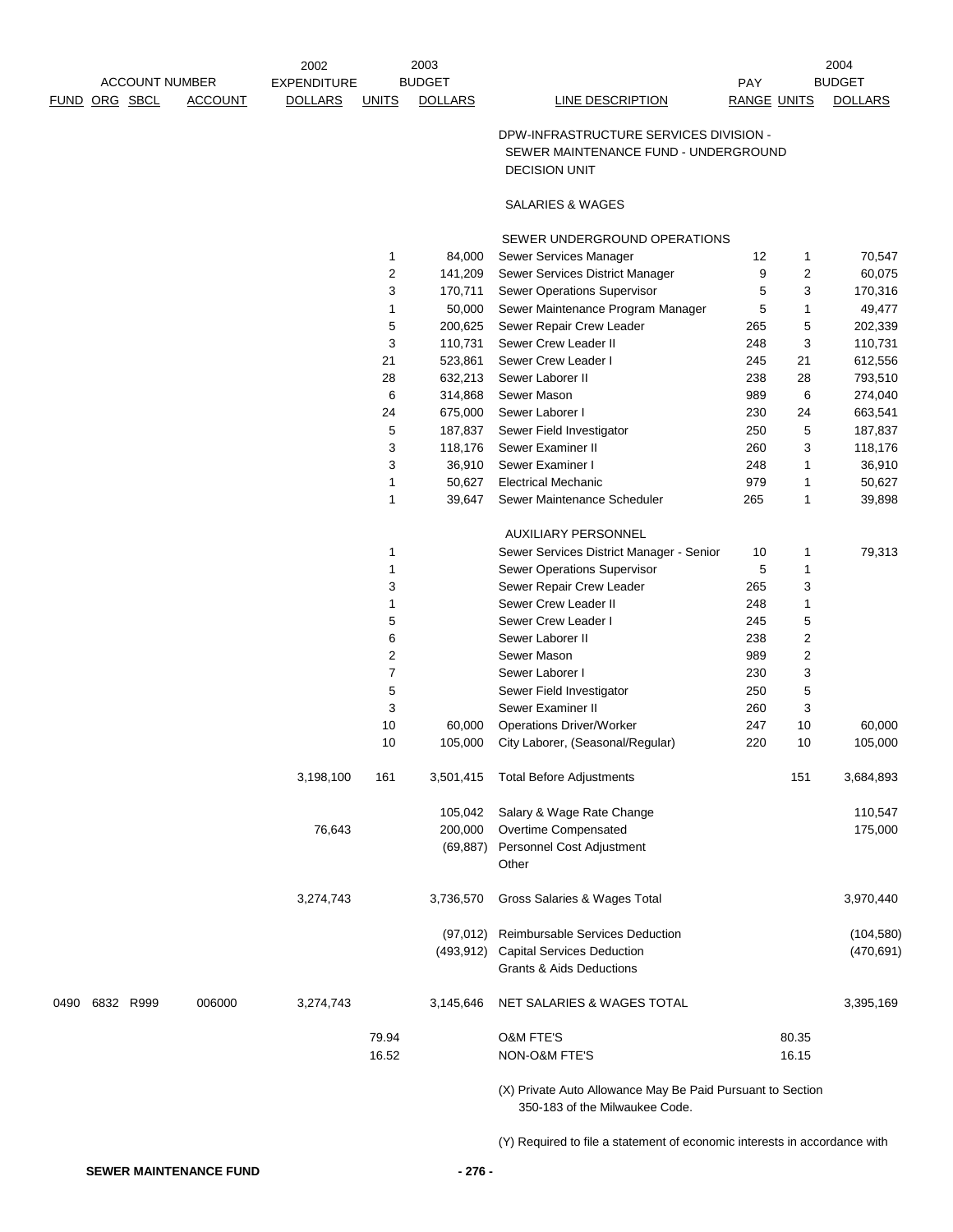|               |                        |                       | 2002               |                | 2003           |                                                              |                    | 2004           |
|---------------|------------------------|-----------------------|--------------------|----------------|----------------|--------------------------------------------------------------|--------------------|----------------|
|               |                        | <b>ACCOUNT NUMBER</b> | <b>EXPENDITURE</b> |                | <b>BUDGET</b>  |                                                              | PAY                | <b>BUDGET</b>  |
| FUND ORG SBCL |                        | <b>ACCOUNT</b>        | <b>DOLLARS</b>     | <b>UNITS</b>   | <b>DOLLARS</b> | LINE DESCRIPTION                                             | <b>RANGE UNITS</b> | <b>DOLLARS</b> |
|               |                        |                       |                    |                |                | the Milwaukee Code of Ordinances Chapter 303-Code of Ethics. |                    |                |
| 0490          | 6832 R999              | 006180                | 1,199,851          |                | 1,163,889      | ESTIMATED EMPLOYEE FRINGE BENEFITS                           |                    | 1,256,213      |
|               |                        |                       |                    |                |                | OPERATING EXPENDITURES                                       |                    |                |
| 0490          | 6832 R999              | 630100                | 6,455              |                | 11,000         | <b>General Office Expense</b>                                |                    | 10,000         |
| 0490          | 6832 R999              | 630500                | 37,123             |                | 40,000         | <b>Tools &amp; Machinery Parts</b>                           |                    | 40,000         |
| 0490          | 6832 R999              | 631000                | 504,145            |                | 600,000        | <b>Construction Supplies</b>                                 |                    | 600,000        |
| 0490          | 6832 R999              | 631500                | 35,577             |                | 40,000         | Energy                                                       |                    | 40,000         |
| 0490          | 6832 R999              | 632000                | 95,082             |                | 400,000        | <b>Other Operating Supplies</b>                              |                    | 123,000        |
| 0490          | 6832 R999              | 632500                |                    |                |                | <b>Facility Rental</b>                                       |                    |                |
| 0490          | 6832 R999              | 633000                | 1,542,443          |                | 1,700,000      | Vehicle Rental                                               |                    | 1,600,000      |
| 0490          | 6832 R999              | 633500                | 4,663              |                | 5,000          | Non-Vehicle Equipment Rental                                 |                    | 5,000          |
| 0490          | 6832 R999              | 634000                | 122,581            |                | 435,000        | <b>Professional Services</b>                                 |                    | 175,000        |
| 0490          | 6832 R999              | 634500                |                    |                |                | <b>Information Technology Services</b>                       |                    |                |
| 0490          | 6832 R999<br>6832 R999 | 635000<br>635500      | 759                |                | 125,000        | <b>Property Services</b><br><b>Infrastructure Services</b>   |                    |                |
| 0490<br>0490  | 6832 R999              | 636000                | 197,029            |                | 800,000        |                                                              |                    |                |
| 0490          | 6832 R999              | 636500                | 500,186            |                | 810,000        | Vehicle Repair Services<br><b>Other Operating Services</b>   |                    | 532,000        |
| 0490          | 6832 R999              | 637000                |                    |                |                | Loans and Grants                                             |                    |                |
| 0490          | 6832 R999              | 637501                | 1,534,596          |                | 100,000        | <b>Reimburse Other Departments</b>                           |                    | 1,791,000      |
| 0490          | 6832 R999              | 006300                | 4,580,639          |                | 5,066,000      | OPERATING EXPENDITURES TOTAL                                 |                    | 4,916,000      |
|               |                        |                       |                    |                |                |                                                              |                    |                |
|               |                        |                       |                    |                |                | <b>EQUIPMENT PURCHASES</b>                                   |                    |                |
|               |                        |                       |                    |                |                | <b>Additional Equipment</b>                                  |                    |                |
|               |                        |                       |                    | 1              | 18,000         | <b>Trench Shield &amp; Trailer</b>                           |                    |                |
|               |                        |                       |                    | 4              | 4,000          | <b>Local Government Radio</b>                                |                    |                |
|               |                        |                       |                    | 5              | 22,000         | Subtotal - Additional Equipment                              |                    |                |
|               |                        |                       |                    |                |                | <b>Replacement Equipment</b>                                 |                    |                |
|               |                        |                       |                    | 6              | 15,000         | Detector, Quad-Gas                                           | 6                  | 15,000         |
|               |                        |                       |                    | 1              | 47,000         | Step Van                                                     |                    |                |
|               |                        |                       |                    | $\mathbf{1}$   | 100,000        | Sewer Rodder                                                 |                    |                |
|               |                        |                       |                    | 3              | 675,000        | Sewer Cleaner, Vac-Jet                                       |                    |                |
|               |                        |                       |                    | $\mathbf{1}$   | 70,000         | Mason Truck                                                  | 1                  | 72,000         |
|               |                        |                       |                    | 10             | 1,200          | <b>Confined Space Safety Harness</b>                         | 10                 | 1,200          |
|               |                        |                       |                    | 4              | 4,000          | Hammer, Air, 60#                                             |                    |                |
|               |                        |                       |                    | 3<br>5         | 5,100<br>7,500 | Radio, Hand Held<br><b>Jet Nozzles</b>                       | 3<br>5             | 5,100<br>7,500 |
|               |                        |                       |                    | 4              | 5,000          | Computers                                                    |                    |                |
|               |                        |                       |                    | $\mathbf{1}$   | 35,000         | Cube Van                                                     |                    |                |
|               |                        |                       |                    | $\overline{c}$ | 86,000         | Small Dump                                                   | 1                  | 43,000         |
|               |                        |                       |                    | 40             | 4,000          | <b>Traffic Control Barrels</b>                               | 40                 | 4,000          |
|               |                        |                       |                    | 40             | 12,000         | Portable Traffic Control Beam Guards                         | 40                 | 12,000         |
|               |                        |                       |                    |                |                | Truck, Vacuum Excavator                                      | 1                  | 280,000        |
|               |                        |                       |                    |                |                | Truck, Tri-Axle Dump                                         | 1                  | 115,000        |
|               |                        |                       |                    | 121            | 1,066,800      | Subtotal - Replacement Equipment                             | 108                | 554,800        |
|               |                        |                       |                    |                |                | Other Previous Experience                                    |                    |                |
|               | 0490 6832 R999         | 006800                | 237,851            | 126            | 1,088,800      | EQUIPMENT PURCHASES TOTAL                                    | 108                | 554,800        |
|               |                        |                       |                    |                |                | <b>SPECIAL FUNDS</b>                                         |                    |                |
| 0490          | 6830 R681              | 006300                | 245,000            |                |                | Water Administration*                                        |                    |                |
|               |                        |                       | 245,000            |                |                | SPECIAL FUNDS TOTAL                                          |                    |                |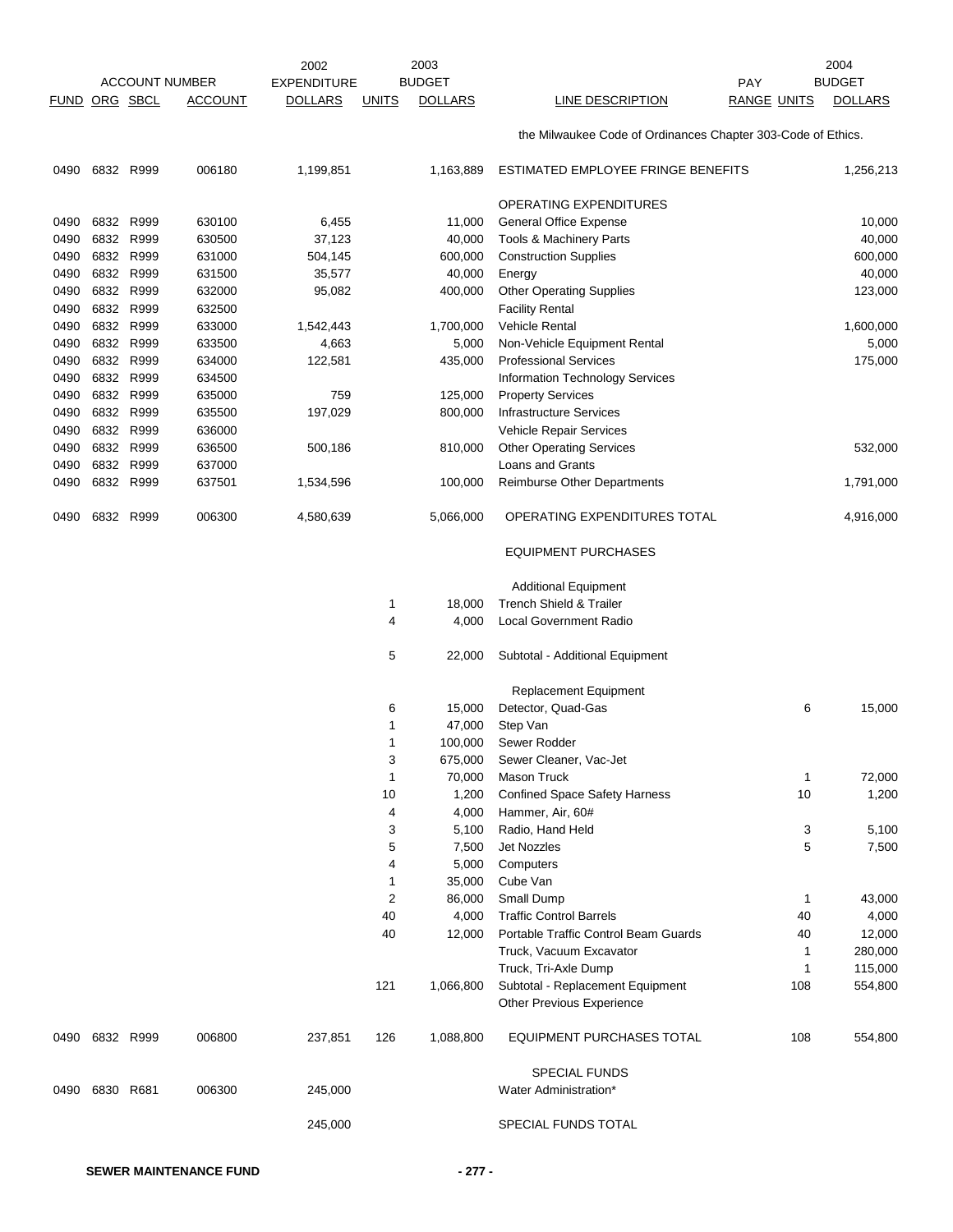|                      |           |           |                       | 2002               |              | 2003           |                                                                                                                                                                                                                                      |                    | 2004           |
|----------------------|-----------|-----------|-----------------------|--------------------|--------------|----------------|--------------------------------------------------------------------------------------------------------------------------------------------------------------------------------------------------------------------------------------|--------------------|----------------|
|                      |           |           | <b>ACCOUNT NUMBER</b> | <b>EXPENDITURE</b> |              | <b>BUDGET</b>  | <b>PAY</b>                                                                                                                                                                                                                           |                    | <b>BUDGET</b>  |
| <b>FUND ORG SBCL</b> |           |           | <b>ACCOUNT</b>        | <b>DOLLARS</b>     | <b>UNITS</b> | <b>DOLLARS</b> | LINE DESCRIPTION                                                                                                                                                                                                                     | <b>RANGE UNITS</b> | <b>DOLLARS</b> |
|                      |           |           |                       | 9,538,084          |              | 10,464,335     | DPW-INFRASTRUCTURE SERVICES DIVISION<br>SEWER MAINTENANCE - UNDERGROUND<br><b>DECISION UNIT TOTAL</b>                                                                                                                                |                    | 10,122,182     |
|                      |           |           |                       |                    |              |                | *Appropriation Control Account                                                                                                                                                                                                       |                    |                |
|                      |           |           |                       | <b>UNITS</b>       | %            | <b>UNITS</b>   | PROGRAM RESULT MEASURES/<br>INTERNAL MANAGEMENT INDICATORS:                                                                                                                                                                          | %                  | <b>UNITS</b>   |
|                      |           |           |                       |                    |              |                | Backwater, Flood Control and Other<br><b>Trouble Calls - Sewers</b>                                                                                                                                                                  |                    |                |
| 0490                 |           | 6832 4710 | M68308                | 6,784              | 100.0        | 10,000         | Responses                                                                                                                                                                                                                            | 100.0              | 10,000         |
| 0490                 |           | 6832 4720 | M68310                | 4,304              | 100.0        | 5,000          | Sewer System Examinations<br>100 Lineal Feet                                                                                                                                                                                         | 100.0              | 5,000          |
|                      |           |           |                       |                    |              |                | Sewer Mains Cleaned                                                                                                                                                                                                                  |                    |                |
| 0490                 | 6832 4730 |           | M68311                | 26,415             | 100.0        | 30,000         | 100 Lineal Feet                                                                                                                                                                                                                      | 100.0              | 30,000         |
| 0490                 | 6832 4700 |           | P68306                | 58                 | 100.0        | 50             | Limit 3 Year Ave. No. of Back-Ups 45-55                                                                                                                                                                                              | 100.0              | 50             |
| 0490                 |           | 6832 4720 | P68309                | 84.0%              |              | 100%           | Percent of mains cleaned on schedule                                                                                                                                                                                                 |                    | 100%           |
|                      |           |           |                       |                    |              |                | Sewer Structures - Cleaned                                                                                                                                                                                                           |                    |                |
| 0490                 |           | 6832 4740 | M68313                | 20,697             | 100.0        | 30,000         | <b>Structures</b>                                                                                                                                                                                                                    | 100.0              | 30,000         |
| 0490                 | 6832      | 4700      | P68305                | 2,728              | 100.0        | 6,000          | 3 Year Ave. No. of Surface Flooding                                                                                                                                                                                                  | 100.0              | 6,000          |
| 0490                 |           | 6832 4740 | P68312                | 95.0%              |              | 100%           | Percent of structures cleaned on schedule                                                                                                                                                                                            |                    | 100%           |
|                      |           |           |                       |                    |              |                | Sewer Structures - Repaired                                                                                                                                                                                                          |                    |                |
| 0490                 | 6832 4750 |           | M68315                |                    | 100.0        | 10,000         | <b>Structures</b>                                                                                                                                                                                                                    |                    | 10,000         |
| 0490                 | 6832 4740 |           | M68314                | 16,148             |              |                | Sewer Inlets - Inspected<br>Storm Inlets                                                                                                                                                                                             |                    | 16,148         |
|                      |           |           |                       |                    |              |                | Contracting                                                                                                                                                                                                                          |                    |                |
| 0490                 | 6832 4700 |           | P68307                | 95.0% 100.0        |              | 90.0%          | Percent of Contracts Completed on Time                                                                                                                                                                                               | 100.0              | 90.0%          |
|                      |           |           |                       | 133,884            |              | 143,892        | DIRECT LABOR HOUR ALLOCATION                                                                                                                                                                                                         |                    | 144,630        |
|                      |           |           |                       |                    |              |                | CAPITAL IMPROVEMENTS PROGRAM                                                                                                                                                                                                         |                    |                |
|                      |           |           |                       |                    |              |                | Relief & Relay Sewers-Minor Construction and<br>Improvement of Catch Basins & Appurtenances<br>Sewer Relay Program                                                                                                                   |                    |                |
| 0491                 | 9990      | R999      | SM495040000           | 16,288,590         |              | 17,750,000     | New Borrowing                                                                                                                                                                                                                        |                    | 13,700,000     |
| 0491                 |           | 6830 R999 | SM495040000           |                    |              | 1,950,000      | Cash                                                                                                                                                                                                                                 |                    | 7,800,000      |
|                      |           |           |                       |                    |              | [16, 138, 500] | Carryover Borrowing*                                                                                                                                                                                                                 |                    | [3,500]        |
|                      |           |           |                       | 16,288,590         |              | 19,700,000     | <b>Total Capital Improvements for Sewer</b><br>Maintenance Fund                                                                                                                                                                      |                    | 21,500,000     |
|                      |           |           |                       | 36,456,422         |              | 46,248,059     | TOTAL BUDGET FOR SEWER MAINTENANCE                                                                                                                                                                                                   |                    | 45,665,233     |
|                      |           |           |                       |                    |              |                | *Carryover Borrowing Amounts (Restatement of a prior years' unutilized<br>borrowing authorization are included for information and authorization<br>purposes. Such amounts are excluded from budget totals to avoid<br>duplication.) |                    |                |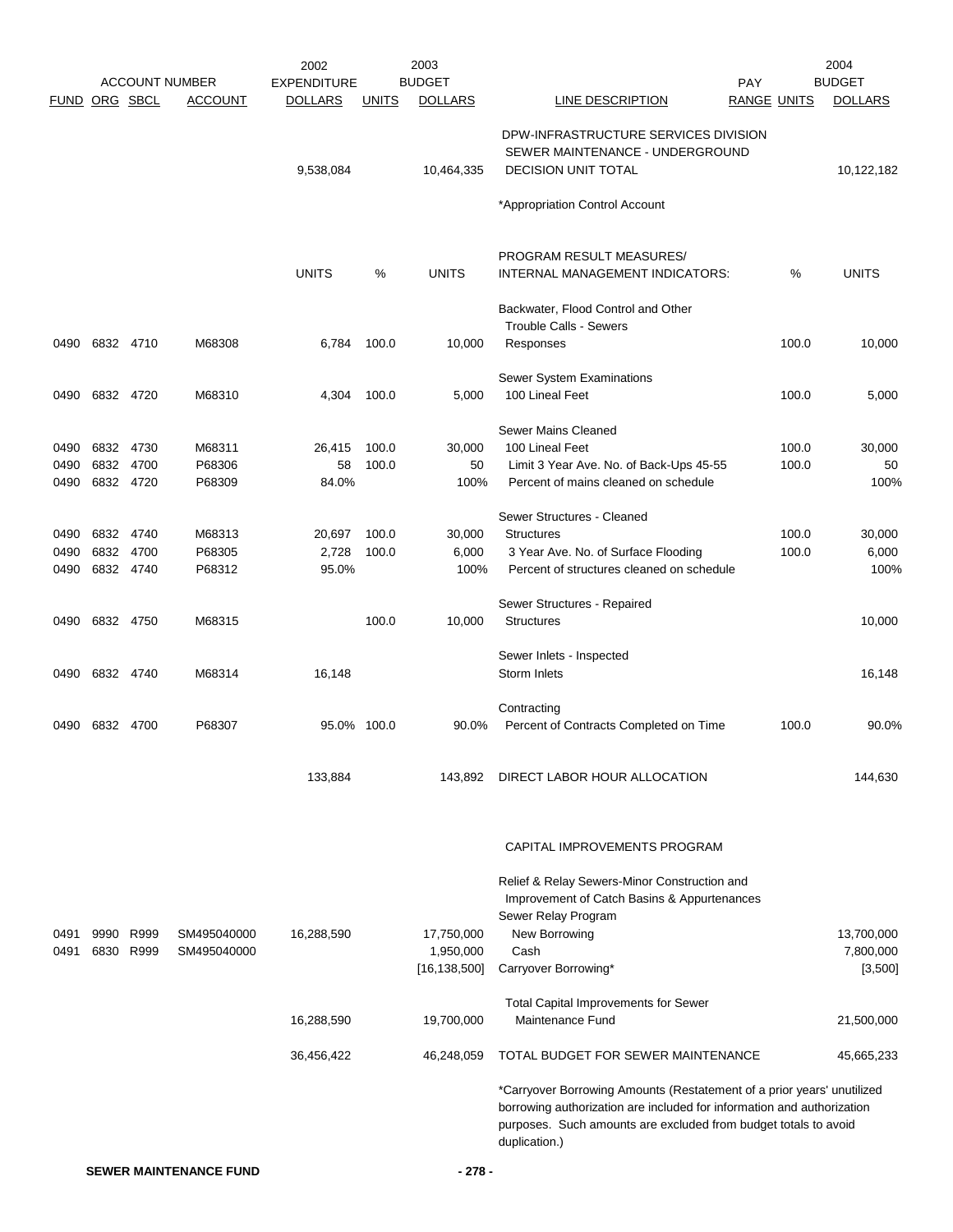|                       |                | 2002               |       | 2003           |                  |             | 2004           |
|-----------------------|----------------|--------------------|-------|----------------|------------------|-------------|----------------|
| <b>ACCOUNT NUMBER</b> |                | <b>EXPENDITURE</b> |       | <b>BUDGET</b>  |                  | PAY         | <b>BUDGET</b>  |
| FUND ORG SBCL         | <b>ACCOUNT</b> | <b>DOLLARS</b>     | UNITS | <b>DOLLARS</b> | LINE DESCRIPTION | RANGE UNITS | <b>DOLLARS</b> |

#### K. SEWER MAINTENANCE FUND

2. SOURCE OF FUNDS FOR SEWER MAINTENANCE

| 0490 | 6830 | 009400 |             |            | <b>REVENUES</b>                    |            |
|------|------|--------|-------------|------------|------------------------------------|------------|
| 0490 | 6830 | 009400 | 27,865,587  | 26,286,959 | Sewer Fee                          | 23,861,733 |
| 0491 | 6830 | 009400 |             | 1,950,000  | Sewer Fee - Capital                | 7,800,000  |
| 0490 | 6830 | 009400 | 56,772      | 261,100    | <b>Charges for Service</b>         | 220,500    |
| 490  | 6830 | 009810 | 300,268     |            | Interest Income                    | 83,000     |
| 0490 | 6830 | 009870 | 43,398      |            | Miscellaneous Revenue              |            |
|      |      |        | 28,266,025  | 28,498,059 | <b>Total Revenue</b>               | 31,965,233 |
|      |      |        |             |            | OTHER FUNDING SOURCES              |            |
|      |      |        | 16,288,590  | 17,750,000 | Proceeds from Borrowing            | 13,700,000 |
|      |      |        | (8,098,193) |            | <b>Retained Earnings</b>           |            |
|      |      |        | 8,190,397   | 17,750,000 | <b>Total Other Funding Sources</b> | 13,700,000 |
|      |      |        |             |            | TOTAL SOURCES OF FUNDS FOR         |            |
|      |      |        | 36,456,422  | 46.248.059 | <b>SEWER MAINTENANCE</b>           | 45,665,233 |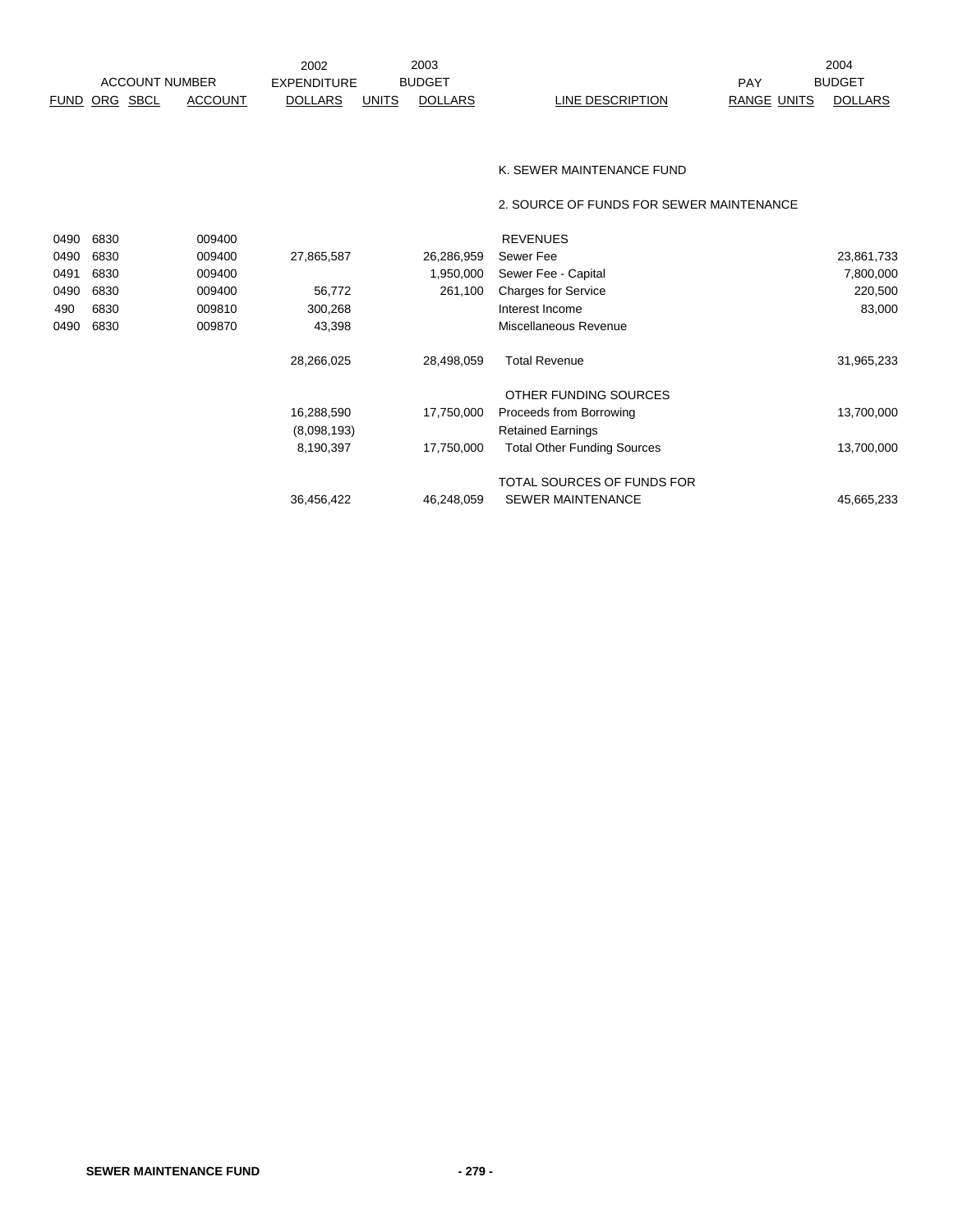|      |          |                       |                | 2002               |              | 2003           |                                                          |             | 2004           |
|------|----------|-----------------------|----------------|--------------------|--------------|----------------|----------------------------------------------------------|-------------|----------------|
|      |          | <b>ACCOUNT NUMBER</b> |                | <b>EXPENDITURE</b> |              | <b>BUDGET</b>  |                                                          | <b>PAY</b>  | <b>BUDGET</b>  |
| FUND | ORG SBCL |                       | <b>ACCOUNT</b> | <b>DOLLARS</b>     | <b>UNITS</b> | <b>DOLLARS</b> | <b>LINE DESCRIPTION</b>                                  | RANGE UNITS | <b>DOLLARS</b> |
|      |          |                       |                |                    |              |                | M. COUNTY DELINQUENT TAXES FUND                          |             |                |
|      |          |                       |                |                    |              |                | 1. BUDGET FOR COUNTY<br><b>DELINQUENT TAXES</b>          |             |                |
| 0430 | 2210     | R999                  | 006300         | 8,531,457          |              | 9,000,000      | Purchase of Delinquent County Taxes                      |             | 9,500,000      |
|      |          |                       |                |                    |              |                | 2. SOURCE OF FUNDS FOR<br><b>COUNTY DELINQUENT TAXES</b> |             |                |
| 0430 | 2210     |                       | 009980         | 8,531,457          |              | 9,000,000      | <b>County Delinquent Taxes Collected</b>                 |             | 9,500,000      |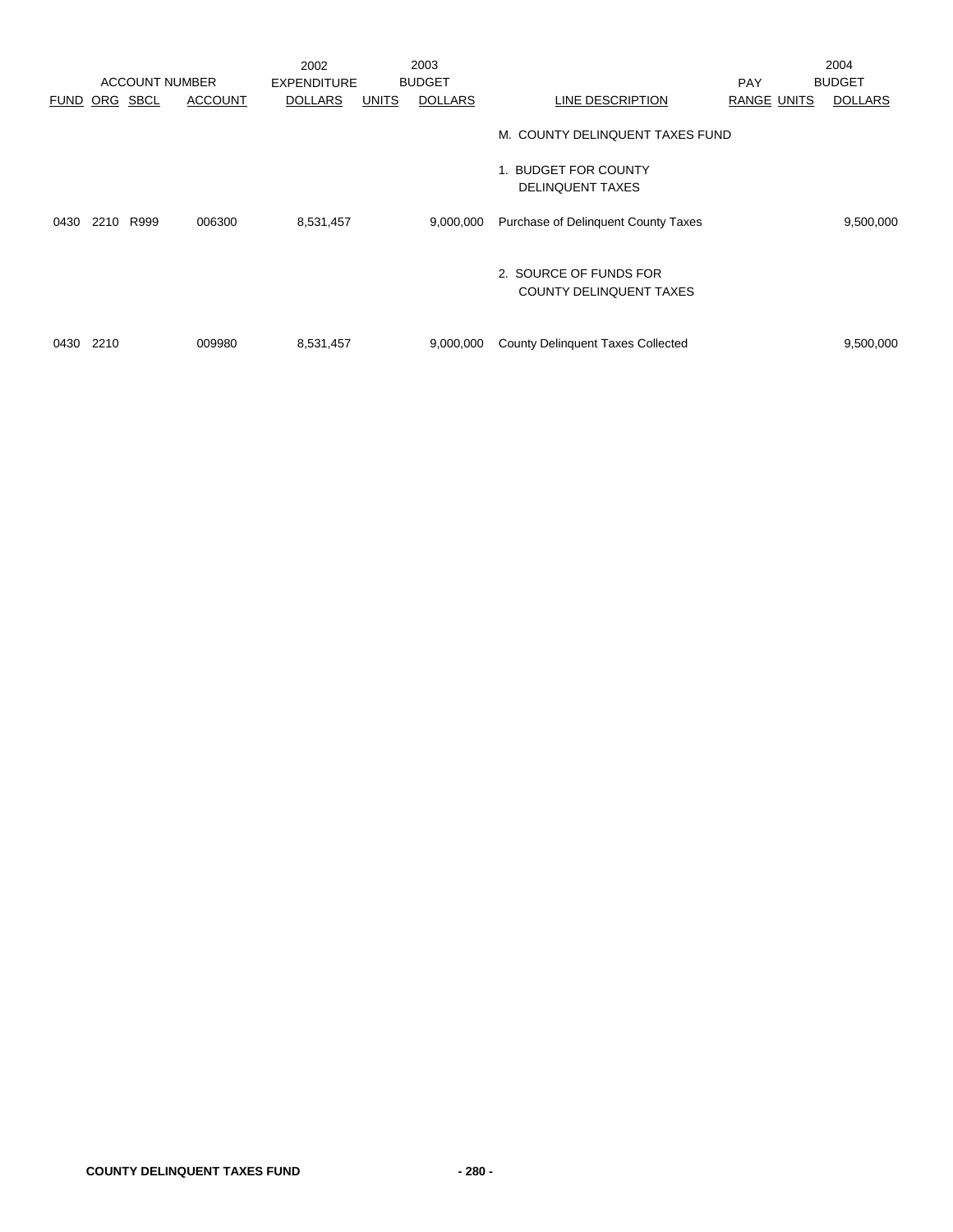|             |     | <b>ACCOUNT NUMBER</b> |                | 2002<br><b>EXPENDITURE</b> |              | 2003<br><b>BUDGET</b> |                                                                                    | <b>PAY</b>         | 2004<br><b>BUDGET</b> |
|-------------|-----|-----------------------|----------------|----------------------------|--------------|-----------------------|------------------------------------------------------------------------------------|--------------------|-----------------------|
| <b>FUND</b> | ORG | <b>SBCL</b>           | <b>ACCOUNT</b> | <b>DOLLARS</b>             | <b>UNITS</b> | <b>DOLLARS</b>        | LINE DESCRIPTION                                                                   | <b>RANGE UNITS</b> | <b>DOLLARS</b>        |
|             |     |                       |                |                            |              |                       | TOTAL BUDGET AUTHORIZATIONS AND<br><b>FUNDING</b>                                  |                    |                       |
|             |     |                       |                | 952,939,463                |              | 1,062,827,429         | <b>Total Budget Authorization for</b><br><b>Common Council Controlled Purposes</b> |                    | 1,083,897,899         |
|             |     |                       |                | 983,973,396                |              | 1,062,827,429         | <b>Total Funding for Common Council</b><br><b>Controlled Purposes</b>              |                    | 1,083,897,899         |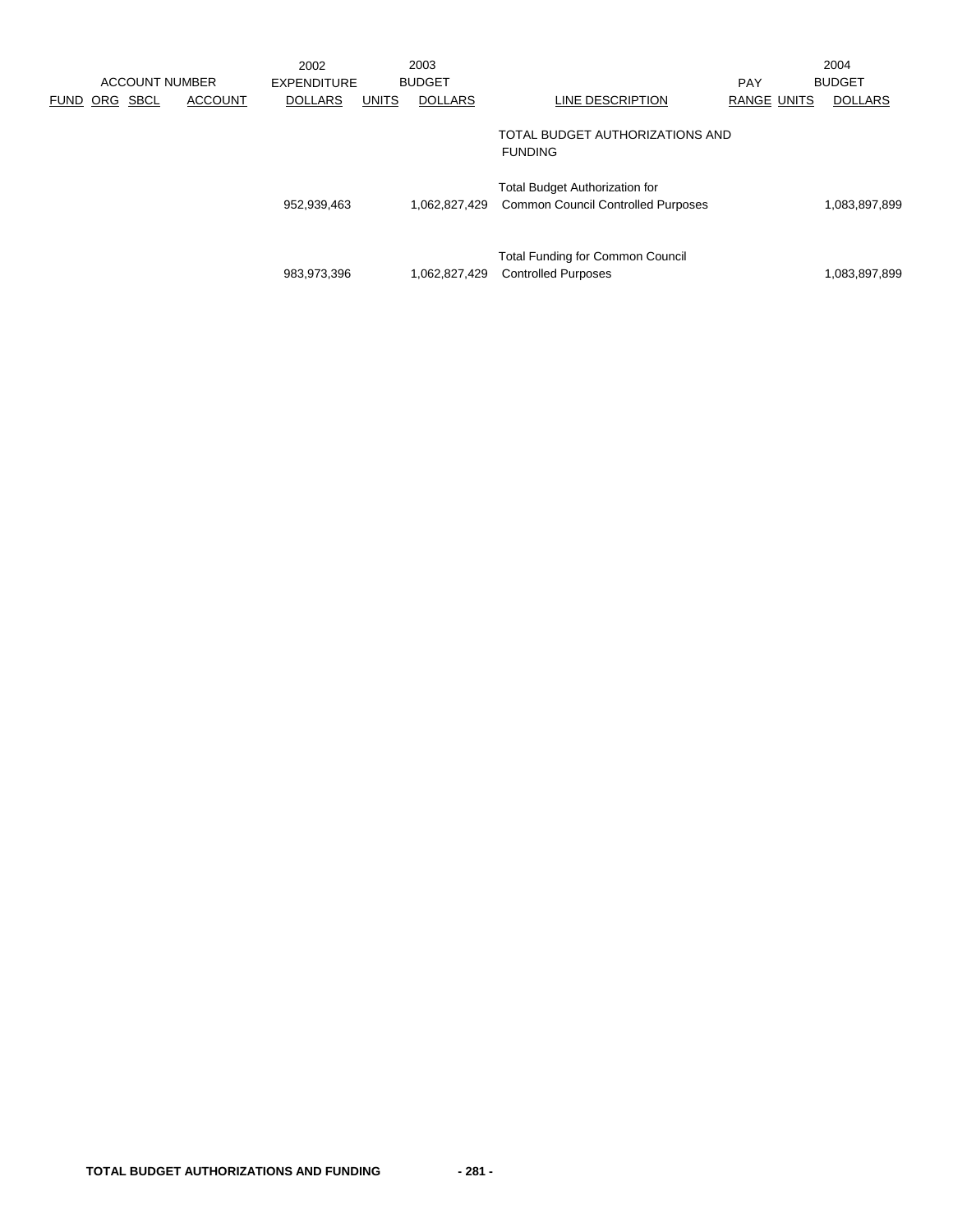## **II. BORROWING AUTHORIZATIONS GENERAL OBLIGATION BONDS OR SHORT-TERM NOTES**

|    | <b>PURPOSE</b>                                                                                                                                                                                                                                                                                                                                                                                                                                                                                                                                                                                                                                                                                                                          | <b>Reauthorization</b><br>of 2003<br>Authority (1)(2)                                                                                            | <b>New 2004</b><br><b>Authority</b>                                                                                                           | Total                                                                                                                                                 |
|----|-----------------------------------------------------------------------------------------------------------------------------------------------------------------------------------------------------------------------------------------------------------------------------------------------------------------------------------------------------------------------------------------------------------------------------------------------------------------------------------------------------------------------------------------------------------------------------------------------------------------------------------------------------------------------------------------------------------------------------------------|--------------------------------------------------------------------------------------------------------------------------------------------------|-----------------------------------------------------------------------------------------------------------------------------------------------|-------------------------------------------------------------------------------------------------------------------------------------------------------|
| А. | <b>GRANT AND AID PROJECTS - Specific Purposes Not</b><br>Contemplated at the Time the Budget was Adopted                                                                                                                                                                                                                                                                                                                                                                                                                                                                                                                                                                                                                                |                                                                                                                                                  |                                                                                                                                               |                                                                                                                                                       |
|    | 1. For Public Improvements Authorized under Section 62.11(5) for<br>any of the Purposes Enumerated in Section 67.05(5)(b)<br>2. For Harbor Improvements Authorized under Section 30.30<br>3. For Library Improvements Authorized under Section 229.11 and 229.17<br>4. For Convention Complex and Exposition Center Improvements<br>Authorized under Section 229.26<br>5. For Blight Elimination, Slum Clearance, Redevelopment, Community<br>Development, and Urban Renewal Projects under Section 66.405<br>to 66.425, 66.43, 66.431, 66.4325, 66.435, and 66.46<br>6. For Developing Sites for Industry and Commerce to Expand the<br>Tax Base as Authorized under Section 66.52 and 66.521<br>Subtotal - Grant and Aid Projects (3) | \$4,580,487                                                                                                                                      | \$300,000                                                                                                                                     | \$4,880,487                                                                                                                                           |
| В. | <b>RENEWAL AND DEVELOPMENT PROJECTS</b>                                                                                                                                                                                                                                                                                                                                                                                                                                                                                                                                                                                                                                                                                                 |                                                                                                                                                  |                                                                                                                                               |                                                                                                                                                       |
|    | 1. For Providing Financial Assistance to Blight Elimination, Slum<br>Clearance, Redevelopment, and Urban Renewal Projects under<br>Section 66.405 to 66.425, 66.43, 66.431, 66.4325, 66.435, and 66.46<br><b>MEDC Loan Program</b><br>Subtotal - Renewal and Development Projects                                                                                                                                                                                                                                                                                                                                                                                                                                                       | 0<br>\$5,706,988                                                                                                                                 | 0<br>\$2,700,000                                                                                                                              | 0<br>\$8,406,988                                                                                                                                      |
| C. | <b>PUBLIC IMPROVEMENTS</b>                                                                                                                                                                                                                                                                                                                                                                                                                                                                                                                                                                                                                                                                                                              |                                                                                                                                                  |                                                                                                                                               |                                                                                                                                                       |
|    | 1. Public Buildings for Housing Machinery and Equipment<br>2. Harbor Improvements<br>3. Parking Facility Improvement<br>4. Purchase of Sites for and Construction of Engine Houses, Fire Stations<br>Reconstruction, Remodeling, Planning, Design, and Site Acquisition<br>5. Police Department Facility Construction<br><b>Bridge and Viaduct</b><br>6.<br>Sewage Disposal - Sewer Improvement and Construction<br>7.<br>8. Street Improvements - Street Improvement and Construction<br>9. Parks and Public Grounds<br>10. Library Improvements Authorized under Section 229.11 and 229.17<br>Subtotal - General Obligation Bonds or Short-Term Notes<br>(Sections A through C)                                                       | \$38,041,719<br>1,175,000<br>1,094,000<br>3,239,900<br>6,442,137<br>4,767,000<br>3,169,000<br>23,600,706<br>1,034,485<br>710,000<br>\$93,561,422 | \$27,922,000<br>250,000<br>1,305,900<br>5,195,000<br>6,375,000<br>5,650,809<br>4,000,000<br>6,701,641<br>400,000<br>2,000,000<br>\$62,800,350 | \$65,963,719<br>1,425,000<br>2,399,900<br>8,434,900<br>12,817,137<br>10,417,809<br>7,169,000<br>30,302,347<br>1,434,485<br>2,710,000<br>\$156,361,772 |
| D. | <b>CONTINGENT BORROWING</b>                                                                                                                                                                                                                                                                                                                                                                                                                                                                                                                                                                                                                                                                                                             |                                                                                                                                                  |                                                                                                                                               |                                                                                                                                                       |
|    | Borrowing for a Public Purpose not Contemplated at the Time<br>the Budget was Adopted<br><b>Contingent Borrowing</b><br>Subtotal - General Obligation Bonds or Short-Term Notes                                                                                                                                                                                                                                                                                                                                                                                                                                                                                                                                                         | \$0<br>\$0                                                                                                                                       | \$30,000,000<br>\$30,000,000                                                                                                                  | \$30,000,000<br>\$30,000,000                                                                                                                          |
| Е. | <b>SCHOOL BOARD BORROWING</b>                                                                                                                                                                                                                                                                                                                                                                                                                                                                                                                                                                                                                                                                                                           |                                                                                                                                                  |                                                                                                                                               |                                                                                                                                                       |
|    | 1 School Purposes (A)<br>2. For School Purposes authorized under Section 119.498 and/or 66.1333<br>Subtotal - General Obligation Bonds or Short-Term Notes                                                                                                                                                                                                                                                                                                                                                                                                                                                                                                                                                                              | \$10,580,000<br>0<br>\$10,580,000                                                                                                                | \$12,000,000<br>200,000,000<br>\$212,000,000                                                                                                  | \$22,580,000<br>200,000,000<br>\$222,580,000                                                                                                          |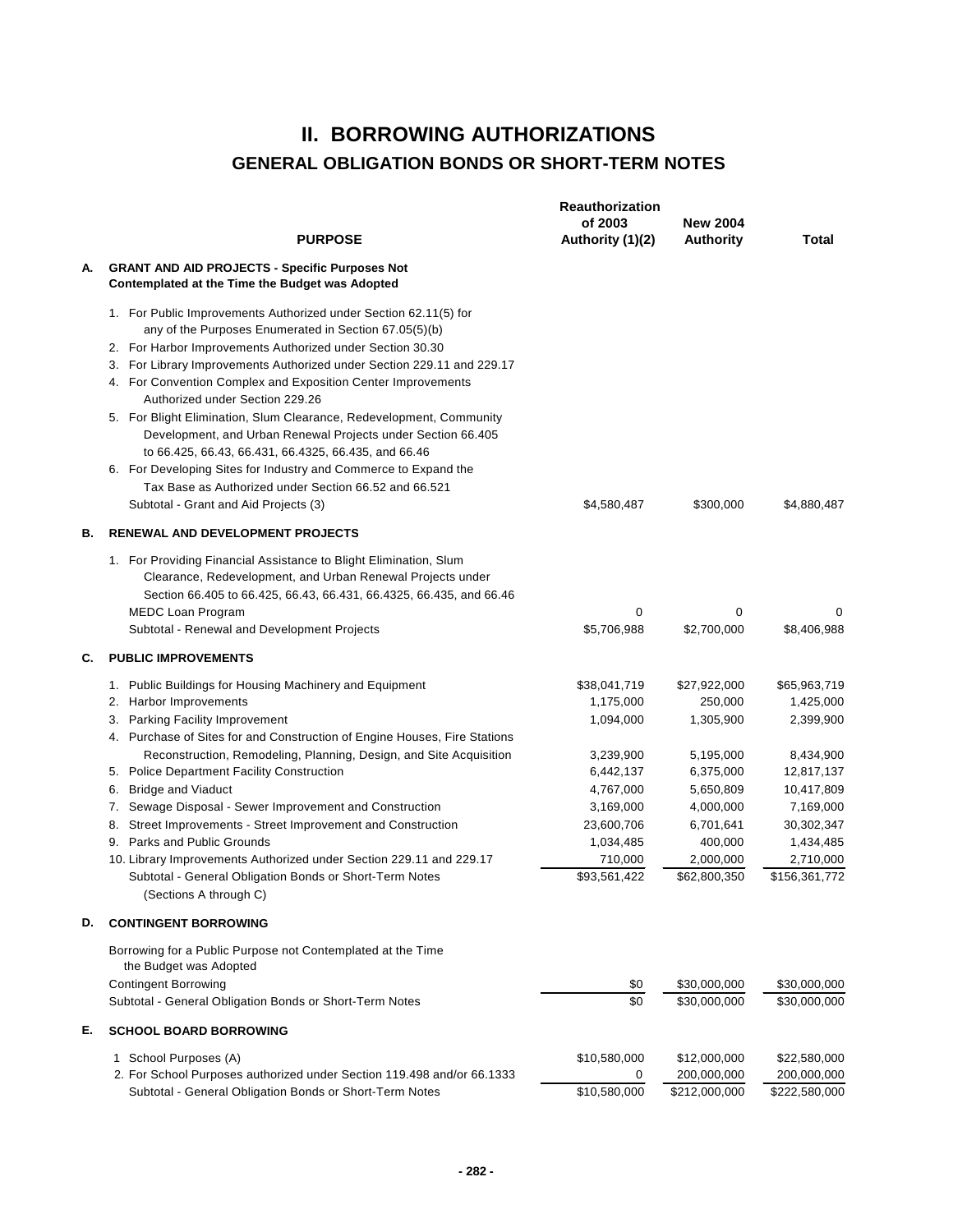|    | <b>PURPOSE</b>                                                                                                                                                                                                                                                                           | <b>Reauthorization</b><br>of 2003<br>Authority (1)(2) | <b>New 2004</b><br>Authority   | <b>Total</b>                   |
|----|------------------------------------------------------------------------------------------------------------------------------------------------------------------------------------------------------------------------------------------------------------------------------------------|-------------------------------------------------------|--------------------------------|--------------------------------|
| F. | <b>BORROWING FOR SPECIAL ASSESSMENTS</b>                                                                                                                                                                                                                                                 |                                                       |                                |                                |
|    | 1. To Finance Public Improvements in Anticipation of Special<br>Assessments Levied Against Property<br>2. General City<br>Subtotal - General Obligation Bonds or Local Improvements Bonds                                                                                                | \$19,196,326<br>\$19.196.326                          | \$5,179,290<br>\$5.179.290     | \$24,375,616<br>\$24.375.616   |
| G. | <b>TAX INCREMENTAL DISTRICTS</b>                                                                                                                                                                                                                                                         |                                                       |                                |                                |
|    | 1. For Paying Project Costs in Accordance with Project Plans for<br><b>Tax Incremental Districts</b><br>2. For Providing Financial Assistance to Urban Renewal Projects<br>Authorized under Section 66.405<br>Subtotal - General Obligation Bonds, Short-Term Notes,<br>or Revenue Bonds | \$27,916,180<br>\$27,916,180                          | \$19,000,000<br>\$19,000,000   | \$46,916,180<br>\$46,916,180   |
| Н. | <b>BORROWING FOR DELINQUENT TAXES</b>                                                                                                                                                                                                                                                    |                                                       |                                |                                |
|    | To Finance General City Purposes for Anticipated Delinquent Tax<br>Subtotal - General Obligation Bonds or Short-Term Notes                                                                                                                                                               | \$0<br>\$0                                            | \$15,000,000<br>\$15,000,000   | \$15,000,000<br>\$15,000,000   |
| ı. | <b>REVENUE ANTICIPATION BORROWING</b>                                                                                                                                                                                                                                                    |                                                       |                                |                                |
|    | To Borrow in Anticipation of Revenue in Accordance with<br>Section 67.12 (1a) of the Wisconsin State Statutes<br>Subtotal - General Obligation Bonds or Short-Term Notes                                                                                                                 | \$0<br>\$0                                            | \$300,000,000<br>\$300,000,000 | \$300,000,000<br>\$300,000,000 |
| J. | <b>WATER WORKS BORROWING</b>                                                                                                                                                                                                                                                             |                                                       |                                |                                |
|    | Water Works Mortgage Revenue Bonds or General Obligation Bonds                                                                                                                                                                                                                           | \$0                                                   | \$0                            | \$0                            |
|    |                                                                                                                                                                                                                                                                                          | \$0                                                   | \$0                            | \$0                            |
| Κ. | <b>SEWER MAINTENANCE FUND BORROWING</b>                                                                                                                                                                                                                                                  |                                                       |                                |                                |
|    | Sewer Maintenance Fund Revenue Bonds or General Obligation Bone                                                                                                                                                                                                                          | \$3,500                                               | \$13,700,000                   | \$13,703,500                   |
|    | TOTAL BORROWING AUTHORIZATION                                                                                                                                                                                                                                                            | \$3,500<br>\$151,257,428                              | \$13,700,000<br>\$657,679,640  | \$13,703,500<br>\$808,937,068  |
|    |                                                                                                                                                                                                                                                                                          |                                                       |                                |                                |

(Sections A through K)

(1) Reauthorization of prior unused borrowing authority:

It is the intent of such reauthorizationto expressly authorize the issuance and sale of such obligations (either bonds or notes) as set forth in this borrowing section of the budget, for the purposes and amounts enumerated herein. Such carryover borrowing (reauthorizationof prior unused borrowing authority) is also reflected in the capital budget for informationalpurposes, but such amounts are excludedfrom the capital budget totals to avoid duplication.

(2) Bond authorizationsincluded and approved by the Common Council in the preceding municipal budget and further approvedby the adoption of a resolution of intent are herein continued and are deemed to be with the same force and effect as though they had been specifically enumerated, both as to purpose and amount in this municipal budget.

(3) The purpose of this borrowing is to provide funds in connectionwith projects undertakenby the city with federal or other financial assistance. Expendituresshall be made only after adoptionof a CommonCouncilresolutionadopted in accordancewith CommonCouncil ResolutionFile 66-1893, as amended.

(A) Design plans for any alteration to building exteriors and interiors shall be reviewed and approved by the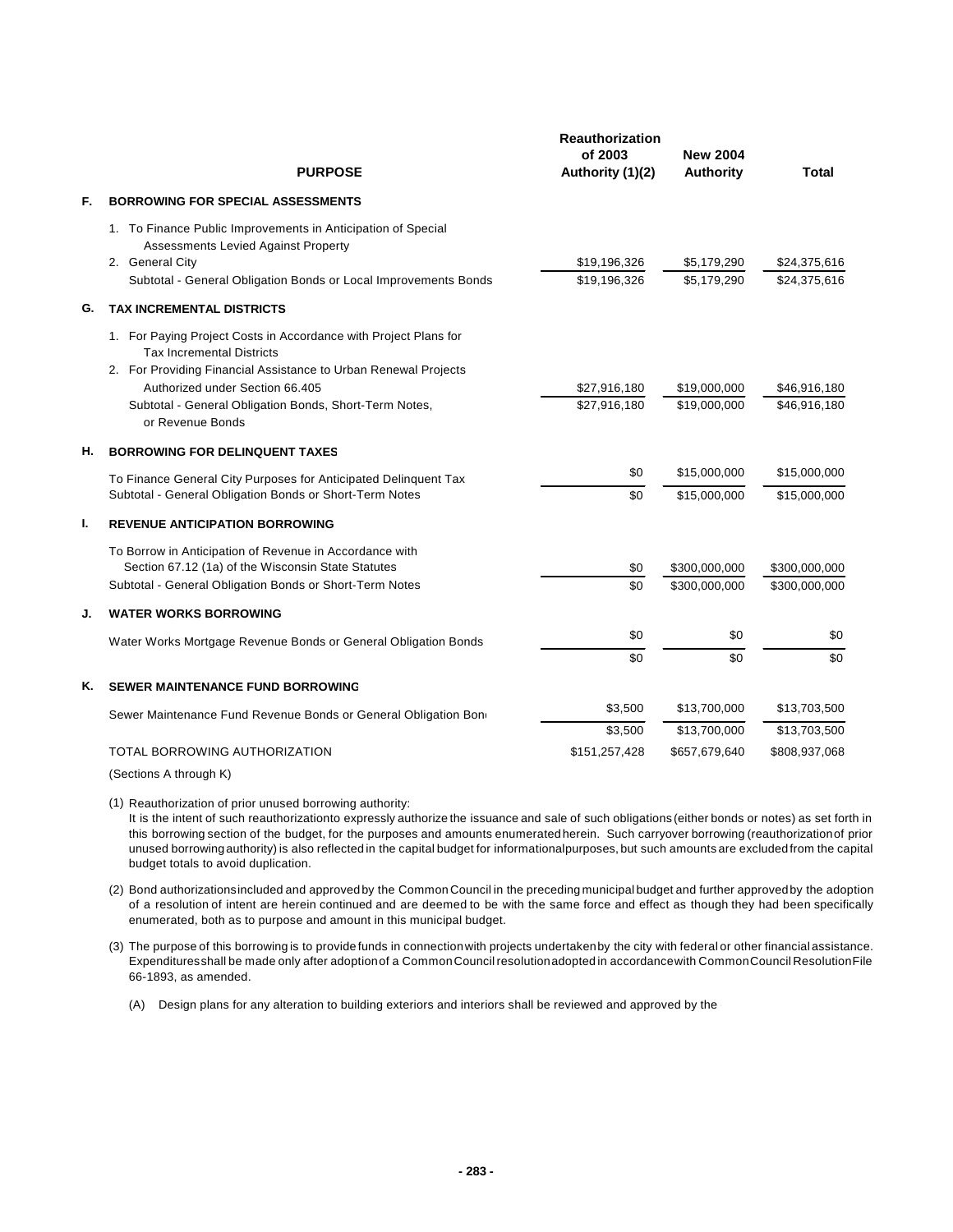# **III. CLARIFICATION OF INTENT**

### **Employee Fringe Benefits**

Employee fringe benefit costs are allocated to operating and capital budgets on an estimated basis for informational purposes only. Such estimated expenditures are 100% appropriation offset for operating budgets and 100% revenue offset for the capital budget to avoid any impact on the city's tax levy. Actual fringe benefit costs, such as health care benefits, life insurance, and pensions, are budgeted separately in non-departmental accounts, which are funded from the property tax levy.

The amount included in each departmental (or budgetary control unit) operating budget on the line entitled "Estimated Employee Fringe Benefits" is subject to adjustment by unilateral action of the City Comptroller, during the budget year, if the actual rate charged against salaries paid is at variance with the estimated rate used in calculating the budgeted amount.

### **Changes to Performance Measures to Correct Possible Errors or Omissions**

The Budget and Policy Division is authorized to make or approve changes in performance measures including additions, deletions, and modifications during the budget year.

The City Comptroller shall reflect such performance measure changes that are approved by the Budget and Policy Division in the establishment of the necessary accounts for reporting purposes.

### **Departmental Salary Appropriations**

Department net salary and wage appropriations reflect current wage rates and expenditures are limited to these amounts. Funding of future salary increases from the Wages Supplement Fund will be restricted to wage settlements only. These transfers must be preapproved by the Budget and Policy Director.

#### **Footnotes**

Section 18-07-12 of the Milwaukee City Charter states that the adoption of the budget shall be the authority for the expenditure by a department for the purposes therein provided and of the amounts assigned to the department thereby and no further action by the Common Council shall be necessary to authorize any department to make such expenditures. The City Attorney has advised that footnotes contained in the line item budget are informational only and not controlling over expenditures unless a corresponding resolution specifying the footnote's intent is also adopted by the Common Council.